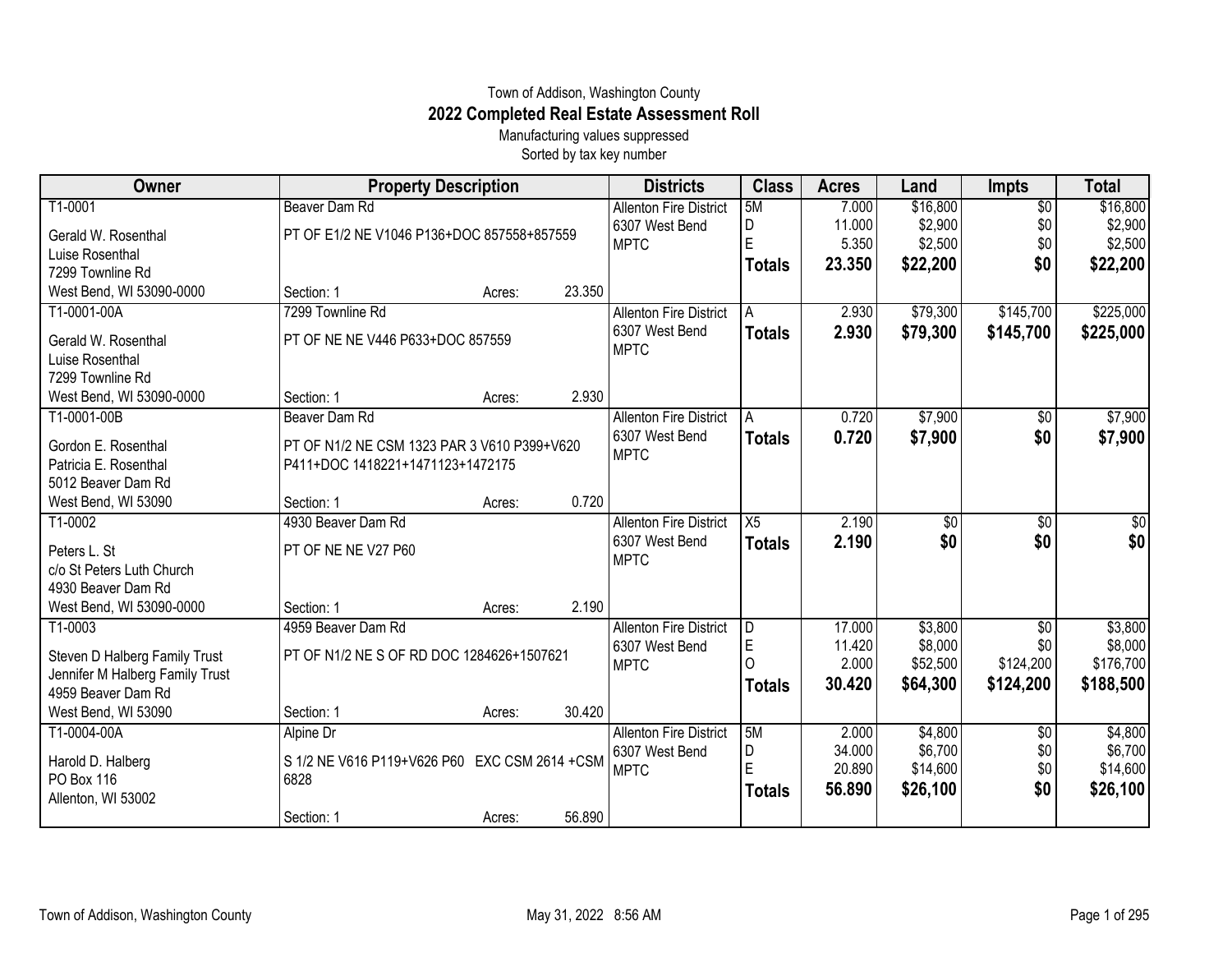| Owner                                      |                                             | <b>Property Description</b> |        | <b>Districts</b>                                | <b>Class</b>  | <b>Acres</b>   | Land                 | <b>Impts</b>     | <b>Total</b>          |
|--------------------------------------------|---------------------------------------------|-----------------------------|--------|-------------------------------------------------|---------------|----------------|----------------------|------------------|-----------------------|
| T1-0005-00A                                | 7175 Townline Rd                            |                             |        | <b>Allenton Fire District</b>                   |               | 7.570          | \$99,000             | \$124,700        | \$223,700             |
| Michael L. Michalski                       | PT OF SE NE V816 P646                       |                             |        | 6307 West Bend                                  | <b>Totals</b> | 7.570          | \$99,000             | \$124,700        | \$223,700             |
| Carol A. Michalski                         |                                             |                             |        | <b>MPTC</b>                                     |               |                |                      |                  |                       |
| 7175 Townline Rd                           |                                             |                             |        |                                                 |               |                |                      |                  |                       |
| West Bend, WI 53090                        | Section: 1                                  | Acres:                      | 7.570  |                                                 |               |                |                      |                  |                       |
| T1-0005-00C                                | <b>Townline Rd</b>                          |                             |        | <b>Allenton Fire District</b>                   | A             | 4.521          | \$87,600             | $\overline{50}$  | \$87,600              |
| Craig R. Weiss et al                       | PT OF SE NE CSM 6828 LOT 1 DOC 1454735+V616 |                             |        | 6307 West Bend<br><b>MPTC</b>                   | <b>Totals</b> | 4.521          | \$87,600             | \$0              | \$87,600              |
| 5105 Valley Trl                            | P119+V626 P60                               |                             |        |                                                 |               |                |                      |                  |                       |
| West Bend, WI 53095                        |                                             |                             |        |                                                 |               |                |                      |                  |                       |
|                                            | Section: 1                                  | Acres:                      | 4.521  |                                                 |               |                |                      |                  |                       |
| T1-0005-00D                                | <b>Townline Rd</b>                          |                             |        | <b>Allenton Fire District</b><br>6307 West Bend | A             | 6.000<br>4.000 | \$93,500<br>\$19,200 | \$381,300<br>\$0 | \$474,800<br>\$19,200 |
| Harold D. Halberg                          | PT SE NE CSM 6828 LOT 2 V616 P119+V626 P60  |                             |        | <b>MPTC</b>                                     | <b>Totals</b> | 10.000         | \$112,700            | \$381,300        | \$494,000             |
| <b>PO Box 116</b>                          |                                             |                             |        |                                                 |               |                |                      |                  |                       |
| Allenton, WI 53002                         |                                             |                             | 10.000 |                                                 |               |                |                      |                  |                       |
| T1-0006-00C                                | Section: 1<br>5184 Beaver Dam Rd            | Acres:                      |        | <b>Allenton Fire District</b>                   | A             | 1.150          | \$53,000             | \$147,900        | \$200,900             |
|                                            |                                             |                             |        | 6307 West Bend                                  | <b>Totals</b> | 1.150          | \$53,000             | \$147,900        | \$200,900             |
| Daniel J Peterson Rev Tr                   | PT OF N1/2 NW V882 P231-234+DOC 1543576     |                             |        | <b>MPTC</b>                                     |               |                |                      |                  |                       |
| 5184 Beaver Dam Rd                         |                                             |                             |        |                                                 |               |                |                      |                  |                       |
| West Bend, WI 53090                        | Section: 1                                  | Acres:                      | 1.150  |                                                 |               |                |                      |                  |                       |
| T1-0006-00D                                | 5172 Beaver Dam Rd                          |                             |        | <b>Allenton Fire District</b>                   | A             | 1.750          | \$65,000             | \$149,700        | \$214,700             |
|                                            |                                             |                             |        | 6307 West Bend                                  | <b>Totals</b> | 1.750          | \$65,000             | \$149,700        | \$214,700             |
| Daniel T. Priest<br>Melissa K. Mittelstadt | PT OF N1/2 NW DOC 1498429                   |                             |        | <b>MPTC</b>                                     |               |                |                      |                  |                       |
| 5172 Beaver Dam Rd                         |                                             |                             |        |                                                 |               |                |                      |                  |                       |
| West Bend, WI 53090                        | Section: 1                                  | Acres:                      | 1.750  |                                                 |               |                |                      |                  |                       |
| T1-0006-00E                                | 5190 Beaver Dam Rd                          |                             |        | <b>Allenton Fire District</b>                   | l A           | 0.890          | \$47,400             | \$7,800          | \$55,200              |
| Endless Summer, LLC                        | PT OF N1/2 NW CSM 5617 LOT 1 DOC 1391076    |                             |        | 6307 West Bend                                  | <b>Totals</b> | 0.890          | \$47,400             | \$7,800          | \$55,200              |
| W236 N6515 Hillview Dr                     |                                             |                             |        | <b>MPTC</b>                                     |               |                |                      |                  |                       |
| Sussex, WI 53089                           |                                             |                             |        |                                                 |               |                |                      |                  |                       |
|                                            | Section: 1                                  | Acres:                      | 0.890  |                                                 |               |                |                      |                  |                       |
| T1-0006-00F                                | 5194 Beaver Dam Rd                          |                             |        | <b>Allenton Fire District</b>                   | A             | 1.780          | \$65,600             | \$134,900        | \$200,500             |
| Antonio M. Perez Jr                        | PT OF N1/2 NW V1029 P690+DOC 1009132        |                             |        | 6307 West Bend                                  | <b>Totals</b> | 1.780          | \$65,600             | \$134,900        | \$200,500             |
| Susan D. Perez                             |                                             |                             |        | <b>MPTC</b>                                     |               |                |                      |                  |                       |
| 5194 Beaver Dam Rd                         |                                             |                             |        |                                                 |               |                |                      |                  |                       |
| West Bend, WI 53090                        | Section: 1                                  | Acres:                      | 1.780  |                                                 |               |                |                      |                  |                       |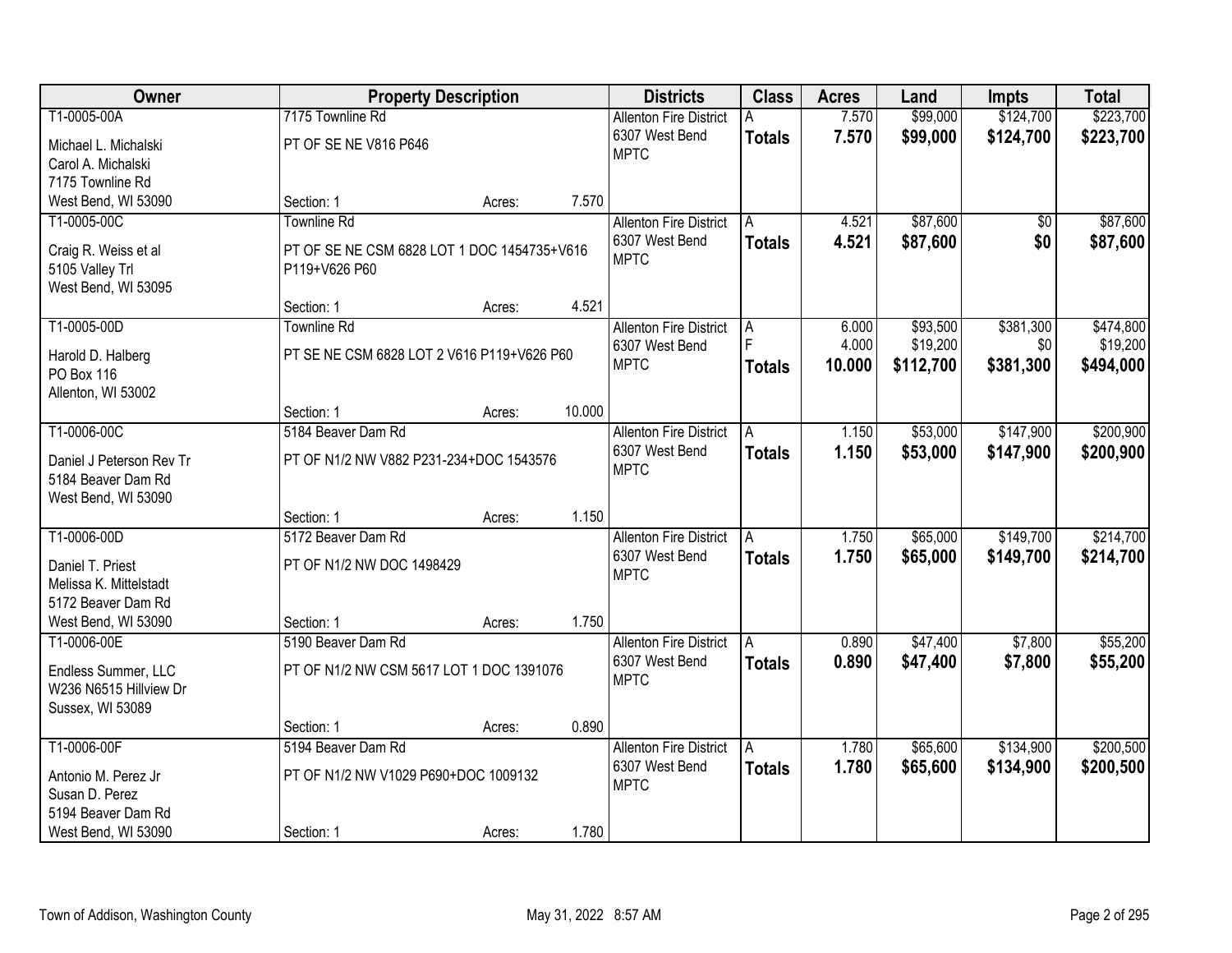| Owner                                          | <b>Property Description</b>                                  |        |        | <b>Districts</b>                                | <b>Class</b>  | <b>Acres</b> | Land     | <b>Impts</b>    | <b>Total</b> |
|------------------------------------------------|--------------------------------------------------------------|--------|--------|-------------------------------------------------|---------------|--------------|----------|-----------------|--------------|
| T1-0006-00Z                                    | 5151 Beaver Dam Rd                                           |        |        | <b>Allenton Fire District</b>                   | D.            | 24.000       | \$6,100  | $\overline{50}$ | \$6,100      |
| CountryView RE Holdings, LLC                   | PT OF N1/2 NW V412 P125+V677 P634+V795                       |        |        | 6307 West Bend                                  | E             | 12.660       | \$8,300  | \$0             | \$8,300      |
| 7296 Aurora Rd                                 | P <sub>12+DOC</sub>                                          |        |        | <b>MPTC</b>                                     | 0             | 2.000        | \$52,500 | \$514,300       | \$566,800    |
| West Bend, WI 53090                            | 828411+1035411+1273682+1273683+1465306 EXC                   |        |        |                                                 | <b>Totals</b> | 38.660       | \$66,900 | \$514,300       | \$581,200    |
|                                                | Section: 1                                                   | Acres: | 38.660 |                                                 |               |              |          |                 |              |
| T1-0007-00A                                    | 7296 Aurora Rd                                               |        |        | <b>Allenton Fire District</b>                   | A             | 3.350        | \$81,800 | \$199,400       | \$281,200    |
| Ernst J. Frankenberg                           | PT OF NW NW CSM 2728 PAR 1 V849 P487+V859                    |        |        | 6307 West Bend                                  | <b>Totals</b> | 3.350        | \$81,800 | \$199,400       | \$281,200    |
| Annette S. Frankenberg                         | P20+V1014 P686+V1345 P93                                     |        |        | <b>MPTC</b>                                     |               |              |          |                 |              |
| 7296 Aurora Rd                                 |                                                              |        |        |                                                 |               |              |          |                 |              |
| West Bend, WI 53090                            | Section: 1                                                   | Acres: | 3.350  |                                                 |               |              |          |                 |              |
| T1-0007-00Z                                    | Beaver Dam Rd                                                |        |        | <b>Allenton Fire District</b>                   | D             | 20.760       | \$4,900  | $\overline{50}$ | \$4,900      |
|                                                |                                                              |        |        | 6307 West Bend                                  | E             | 0.500        | \$100    | \$0             | \$100        |
| CountryView RE Holdings, LLC<br>7296 Aurora Rd | W26 AC N1/2 NW DOC<br>779635+1244036+1249866+1465306 EXC CSM |        |        | <b>MPTC</b>                                     | <b>Totals</b> | 21.260       | \$5,000  | \$0             | \$5,000      |
| West Bend, WI 53090                            | 2728+PT SOLD                                                 |        |        |                                                 |               |              |          |                 |              |
|                                                | Section: 1                                                   | Acres: | 21.260 |                                                 |               |              |          |                 |              |
| T1-0008                                        | Aurora Rd                                                    |        |        | <b>Allenton Fire District</b>                   | D             | 25.400       | \$6,600  | \$0             | \$6,600      |
|                                                |                                                              |        |        | 6307 West Bend                                  | E             | 0.370        | \$100    | \$0             | \$100        |
| CountryView RE Holdings, LLC                   | PT OF W 3/4 SW NW DOC 779635+1244036+1465306                 |        |        | <b>MPTC</b>                                     | <b>Totals</b> | 25.770       | \$6,700  | \$0             | \$6,700      |
| 7296 Aurora Rd                                 |                                                              |        |        |                                                 |               |              |          |                 |              |
| West Bend, WI 53090                            |                                                              |        | 25.770 |                                                 |               |              |          |                 |              |
| T1-0008-00A                                    | Section: 1<br>Aurora Rd                                      | Acres: |        |                                                 |               | 6.000        | \$4,200  | $\overline{50}$ | \$4,200      |
|                                                |                                                              |        |        | <b>Allenton Fire District</b><br>6307 West Bend | E<br>F.       | 2.000        | \$9,600  | \$0             | \$9,600      |
| Ihlenfeld Farms, LLC                           | PT OF W3/4 SW NW V1461 P150+DOC                              |        |        | <b>MPTC</b>                                     |               | 8.000        | \$13,800 | \$0             | \$13,800     |
| 7022 Cty Hwy Ww                                | 1248280+1249866+1273681+1442005                              |        |        |                                                 | <b>Totals</b> |              |          |                 |              |
| West Bend, WI 53090                            |                                                              |        |        |                                                 |               |              |          |                 |              |
|                                                | Section: 1                                                   | Acres: | 8.000  |                                                 |               |              |          |                 |              |
| T1-0009                                        | Aurora Rd                                                    |        |        | <b>Allenton Fire District</b>                   | D             | 10.000       | \$2,400  | $\overline{50}$ | \$2,400      |
| CountryView RE Holdings, LLC                   | E1/4 SW NW V412 P125+V795 P12+DOC 828411                     |        |        | 6307 West Bend                                  | <b>Totals</b> | 10.000       | \$2,400  | \$0             | \$2,400      |
| 7296 Aurora Rd                                 | +1035411+1273682+1273683+1465306                             |        |        | <b>MPTC</b>                                     |               |              |          |                 |              |
| West Bend, WI 53090                            |                                                              |        |        |                                                 |               |              |          |                 |              |
|                                                | Section: 1                                                   | Acres: | 10.000 |                                                 |               |              |          |                 |              |
| T1-0010                                        | Alpine Dr                                                    |        |        | <b>Allenton Fire District</b>                   | D             | 34.000       | \$8,500  | $\overline{50}$ | \$8,500      |
| CountryView RE Holdings, LLC                   | SE NW V412 P125+V795 P12+DOC                                 |        |        | 6307 West Bend                                  | E             | 6.000        | \$3,700  | \$0             | \$3,700      |
| 7296 Aurora Rd                                 | 828411+1035411+1273682+1273683+1465306                       |        |        | <b>MPTC</b>                                     | <b>Totals</b> | 40.000       | \$12,200 | \$0             | \$12,200     |
| West Bend, WI 53090                            |                                                              |        |        |                                                 |               |              |          |                 |              |
|                                                | Section: 1                                                   | Acres: | 40.000 |                                                 |               |              |          |                 |              |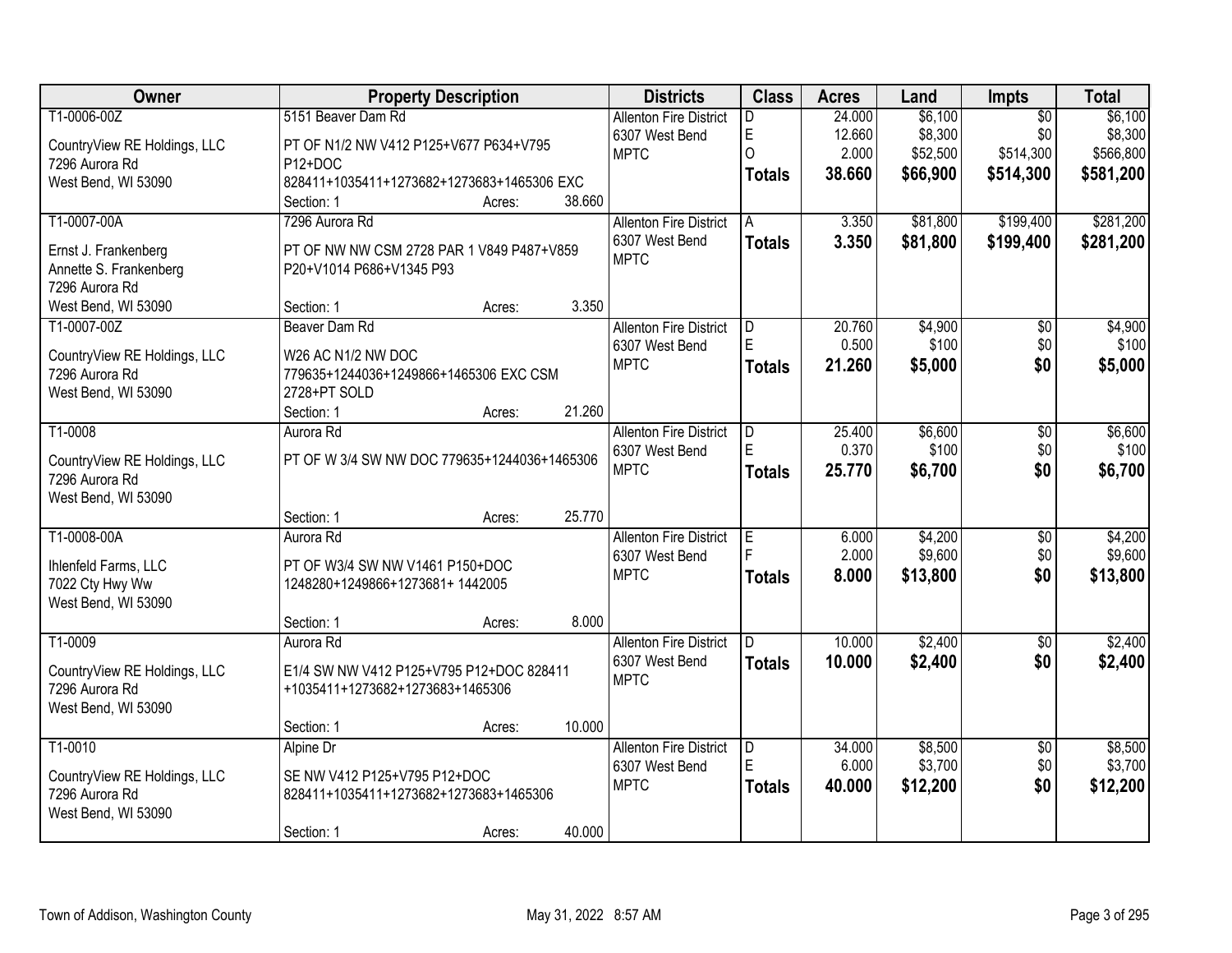| Owner                           | <b>Property Description</b>                 |        |        | <b>Districts</b>              | <b>Class</b>  | <b>Acres</b>    | Land                | <b>Impts</b>    | <b>Total</b>        |
|---------------------------------|---------------------------------------------|--------|--------|-------------------------------|---------------|-----------------|---------------------|-----------------|---------------------|
| T1-0011                         | Alpine Dr                                   |        |        | <b>Allenton Fire District</b> | D             | 28.000          | \$6,500             | $\overline{50}$ | \$6,500             |
| CountryView RE Holdings, LLC    | NE SW V412 P125+V795 P12+DOC                |        |        | 6307 West Bend                | E             | 12.000          | \$8,200             | \$0             | \$8,200             |
| 7296 Aurora Rd                  | 828411+1035411+1273682+1273683+1465306      |        |        | <b>MPTC</b>                   | <b>Totals</b> | 40.000          | \$14,700            | \$0             | \$14,700            |
| West Bend, WI 53090             |                                             |        |        |                               |               |                 |                     |                 |                     |
|                                 | Section: 1                                  | Acres: | 40.000 |                               |               |                 |                     |                 |                     |
| T1-0012                         | Aurora Rd                                   |        |        | <b>Allenton Fire District</b> | 5M            | 4.000           | \$31,500            | $\overline{50}$ | \$31,500            |
| Ihlenfeld Farms, LLC            | NW SW DOC 1442005                           |        |        | 6307 West Bend                | D             | 3.250           | \$900               | \$0             | \$900               |
| 7022 Cty Hwy Ww                 |                                             |        |        | <b>MPTC</b>                   | E             | 32.750          | \$8,200             | \$0             | \$8,200             |
| West Bend, WI 53090             |                                             |        |        |                               | <b>Totals</b> | 40.000          | \$40,600            | \$0             | \$40,600            |
|                                 | Section: 1                                  | Acres: | 40.000 |                               |               |                 |                     |                 |                     |
| T1-0013                         | Aurora Rd                                   |        |        | <b>Allenton Fire District</b> | D             | 15.000          | \$4,500             | \$0             | \$4,500             |
| Robert A Ihlenfeld Living Trust | N1/2 SW SW V986 P213+V1122 P684+DOC 1215298 |        |        | 5390 Slinger                  | E             | 5.000           | \$3,500             | \$0             | \$3,500             |
| Mary E Ihlenfeld Living Trust   |                                             |        |        | <b>MPTC</b>                   | <b>Totals</b> | 20.000          | \$8,000             | \$0             | \$8,000             |
| 7022 Cty Hwy Ww                 |                                             |        |        |                               |               |                 |                     |                 |                     |
| West Bend, WI 53090             | Section: 1                                  | Acres: | 20.000 |                               |               |                 |                     |                 |                     |
| T1-0014                         | Aurora Rd                                   |        |        | <b>Allenton Fire District</b> | D             | 3.500           | \$1,100             | \$0             | \$1,100             |
| John L. Baier                   | S1/2 SW SW V507 P247                        |        |        | 5390 Slinger                  | Е             | 16.500          | \$11,600            | \$0             | \$11,600            |
| Linda S. Baier                  |                                             |        |        | <b>MPTC</b>                   | Totals        | 20.000          | \$12,700            | \$0             | \$12,700            |
| 5380 St Anthony Rd              |                                             |        |        |                               |               |                 |                     |                 |                     |
| West Bend, WI 53090             | Section: 1                                  | Acres: | 20.000 |                               |               |                 |                     |                 |                     |
| T1-0015                         | Aurora Rd                                   |        |        | <b>Allenton Fire District</b> | D             | 6.500           | \$1,700             | \$0             | \$1,700             |
| John L. Baier                   | W17.5 AC OF N25 AC SE SW V507 P247          |        |        | 5390 Slinger                  | E             | 11.000          | \$7,700             | \$0             | \$7,700             |
| Linda S. Baier                  |                                             |        |        | <b>MPTC</b>                   | <b>Totals</b> | 17.500          | \$9,400             | \$0             | \$9,400             |
| 5380 St Anthony Rd              |                                             |        |        |                               |               |                 |                     |                 |                     |
| West Bend, WI 53090             | Section: 1                                  | Acres: | 0.000  |                               |               |                 |                     |                 |                     |
| T1-0016                         | 7053 Alpine Dr                              |        |        | <b>Allenton Fire District</b> | 5M            | 4.000           | \$9,600             | $\overline{50}$ | \$9,600             |
| Donald E. Radloff               | PT OF SE SW+PT OF NE NW SEC 12 V988 P524    |        |        | 5390 Slinger                  | Α             | 3.000           | \$80,000            | \$543,600       | \$623,600           |
| Annette H. Rinderle Radloff     |                                             |        |        | <b>MPTC</b>                   | D<br>E        | 6.000<br>20.040 | \$1,400<br>\$14,000 | \$0<br>\$0      | \$1,400<br>\$14,000 |
| 7053 Alpine Dr                  |                                             |        |        |                               | <b>Totals</b> | 33.040          | \$105,000           | \$543,600       | \$648,600           |
| West Bend, WI 53090             | Section: 1                                  | Acres: | 33.040 |                               |               |                 |                     |                 |                     |
| T1-0017-00A                     | <b>Townline Rd</b>                          |        |        | <b>Allenton Fire District</b> | 5M            | 5.000           | \$12,000            | $\overline{50}$ | \$12,000            |
| Justin M. Jacklin               | PT N1/2 SE DOC 1536904                      |        |        | 6307 West Bend                | D             | 20.470          | \$4,100             | \$0             | \$4,100             |
| Kari A. Jacklin                 |                                             |        |        | <b>MPTC</b>                   | E             | 10.840          | \$7,000             | \$0             | \$7,000             |
| W5141 Wildlife View Ct          |                                             |        |        |                               | <b>Totals</b> | 36.310          | \$23,100            | \$0             | \$23,100            |
| Allenton, WI 53002              | Section: 1                                  | Acres: | 36.310 |                               |               |                 |                     |                 |                     |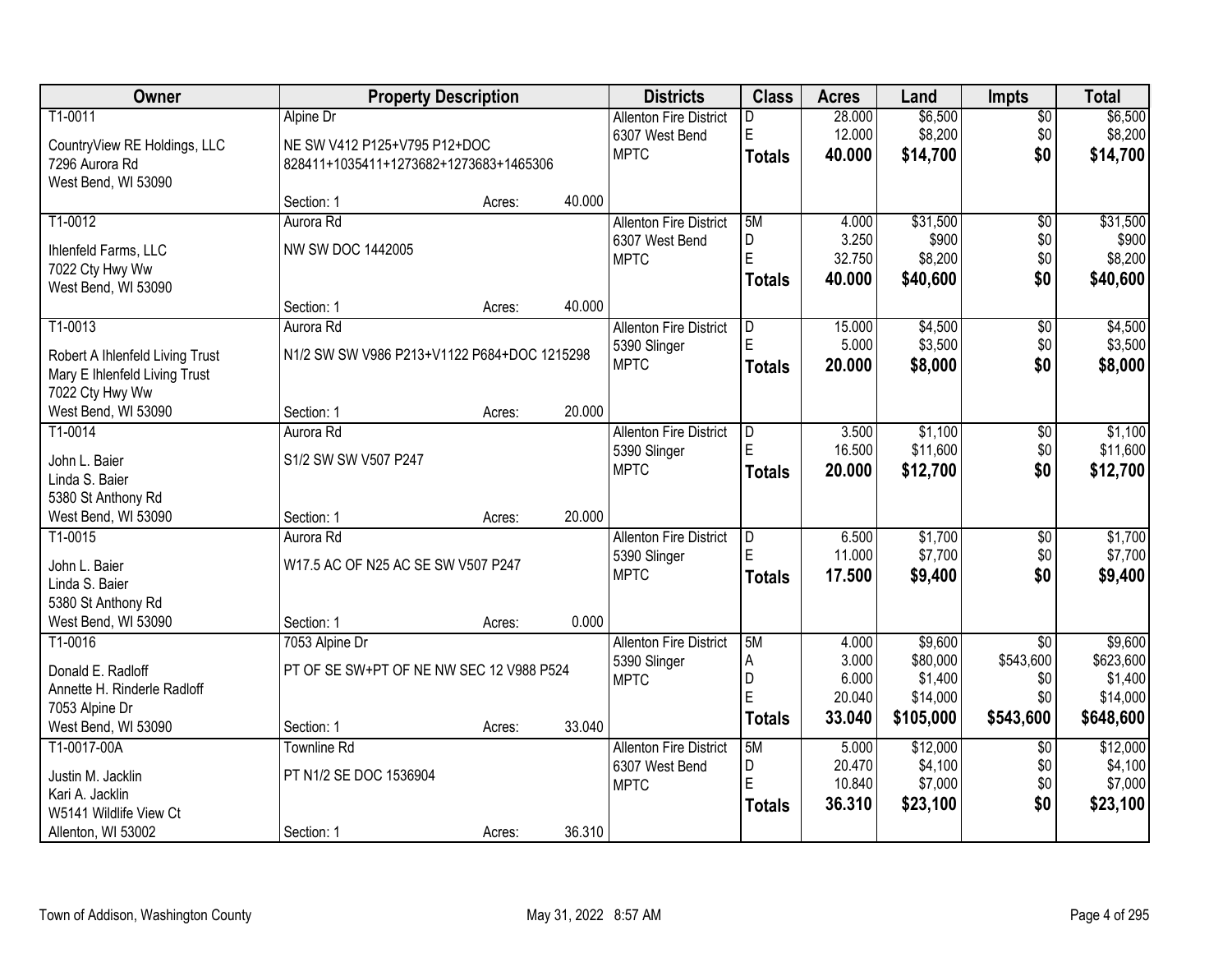| <b>Owner</b>                  |                                                | <b>Property Description</b> |        | <b>Districts</b>              | <b>Class</b>        | <b>Acres</b>    | Land                | Impts            | <b>Total</b>         |
|-------------------------------|------------------------------------------------|-----------------------------|--------|-------------------------------|---------------------|-----------------|---------------------|------------------|----------------------|
| T1-0017-00Z                   | <b>Townline Rd</b>                             |                             |        | <b>Allenton Fire District</b> | D.                  | 23.260          | \$6,000             | $\overline{50}$  | \$6,000              |
| Harold D. Halberg             | NE SE V804 P228+DOC 1486860 EXC PT SOLD        |                             |        | 6307 West Bend                | E                   | 1.110           | \$800               | \$0              | \$800                |
| PO Box 116                    |                                                |                             |        | <b>MPTC</b>                   | <b>Totals</b>       | 24.370          | \$6,800             | \$0              | \$6,800              |
| Allenton, WI 53002            |                                                |                             |        |                               |                     |                 |                     |                  |                      |
|                               | Section: 1                                     | Acres:                      | 24.370 |                               |                     |                 |                     |                  |                      |
| T1-0018-00Z                   | Alpine Dr                                      |                             |        | <b>Allenton Fire District</b> | 5M                  | 8.000           | \$19,200            | $\overline{50}$  | \$19,200             |
| Harold D. Halberg             | NW SE V804 228+DOC 1486860 EXC PT SOLD         |                             |        | 6307 West Bend                | D<br>E              | 3.000           | \$800               | \$0              | \$800                |
| PO Box 116                    |                                                |                             |        | <b>MPTC</b>                   |                     | 8.030<br>19.030 | \$5,600             | \$0<br>\$0       | \$5,600              |
| Allenton, WI 53002            |                                                |                             |        |                               | <b>Totals</b>       |                 | \$25,600            |                  | \$25,600             |
|                               | Section: 1                                     | Acres:                      | 19.030 |                               |                     |                 |                     |                  |                      |
| T1-0019                       | 7048 Alpine Dr                                 |                             |        | <b>Allenton Fire District</b> | Α                   | 5.000           | \$90,000            | \$274,700        | \$364,700            |
| Jeffrey J. Lutz               | N1/2 SW SE V827 P232+V1052 P464+V1174 P450-451 |                             |        | 6307 West Bend                | F                   | 15.000          | \$72,000            | \$0              | \$72,000             |
| 7048 Alpine Dr                |                                                |                             |        | <b>MPTC</b>                   | <b>Totals</b>       | 20.000          | \$162,000           | \$274,700        | \$436,700            |
| West Bend, WI 53090-0000      |                                                |                             |        |                               |                     |                 |                     |                  |                      |
|                               | Section: 1                                     | Acres:                      | 20.000 |                               |                     |                 |                     |                  |                      |
| T1-0020                       | Alpine Dr                                      |                             |        | <b>Allenton Fire District</b> | D                   | 23.000          | \$4,800             | \$0              | \$4,800              |
| Sharon A. Lutz et al          | PT OF S1/2 SW&SE SE DOC 984237 SEC 1-11-18     |                             |        | 6307 West Bend<br><b>MPTC</b> | F.                  | 1.000           | \$500               | \$0              | \$500                |
| c/o Jeffrey J. Lutz           | 24 AC                                          |                             |        |                               | <b>Totals</b>       | 24.000          | \$5,300             | \$0              | \$5,300              |
| 7048 Alpine Dr                |                                                |                             |        |                               |                     |                 |                     |                  |                      |
| West Bend, WI 53090-0000      | Section: 1                                     | Acres:                      | 24.000 |                               |                     |                 |                     |                  |                      |
| T1-0021                       | 6909 Townline Rd                               |                             |        | <b>Allenton Fire District</b> | 5M                  | 2.000           | \$4,800             | $\overline{30}$  | \$4,800              |
| Mark F. Beder                 | S1/2 SE SE V1708 P423 EXC PT SOLD              |                             |        | 6307 West Bend<br><b>MPTC</b> | $\overline{A}$<br>D | 6.240<br>8.000  | \$94,300<br>\$1,900 | \$119,000<br>\$0 | \$213,300<br>\$1,900 |
| 6909 Townline Rd              |                                                |                             |        |                               | Ė                   | 0.000           | \$4,000             | \$0              | \$4,000              |
| West Bend, WI 53090           |                                                |                             |        |                               | <b>Totals</b>       | 16.240          | \$105,000           | \$119,000        | \$224,000            |
|                               | Section: 1                                     | Acres:                      | 16.240 |                               |                     |                 |                     |                  |                      |
| T1-0022                       | <b>Townline Rd</b>                             |                             |        | <b>Allenton Fire District</b> | 5M                  | 7.500<br>3.000  | \$18,000<br>\$600   | $\overline{50}$  | \$18,000             |
| Rosenthal Fam Ltd Partnership | N1/2 SE SE V552 P330+DOC 864200                |                             |        | 6307 West Bend<br><b>MPTC</b> | D<br>E              | 9.500           | \$6,600             | \$0<br>\$0       | \$600<br>\$6,600     |
| 9221 Hidden Blossom Ln 1402   |                                                |                             |        |                               | <b>Totals</b>       | 20.000          | \$25,200            | \$0              | \$25,200             |
| Fish Creek, WI 54212          |                                                |                             |        |                               |                     |                 |                     |                  |                      |
|                               | Section: 1                                     | Acres:                      | 20.000 |                               |                     |                 |                     |                  |                      |
| T1-0023-00A                   | 5323 Beaver Dam Rd                             |                             |        | <b>Allenton Fire District</b> | Α<br>D              | 1.670<br>1.250  | \$63,400<br>\$400   | \$203,900<br>\$0 | \$267,300<br>\$400   |
| Wes Paul                      | PT OF NE NE CSM 4202 LOT 1 DOC                 |                             |        | 6307 West Bend<br><b>MPTC</b> |                     | 2.920           |                     |                  |                      |
| Holly M. Paul                 | 1472578+1528026                                |                             |        |                               | <b>Totals</b>       |                 | \$63,800            | \$203,900        | \$267,700            |
| 5323 Bever Dam Rd             |                                                |                             |        |                               |                     |                 |                     |                  |                      |
| West Bend, WI 53090           | Section: 2                                     | Acres:                      | 2.920  |                               |                     |                 |                     |                  |                      |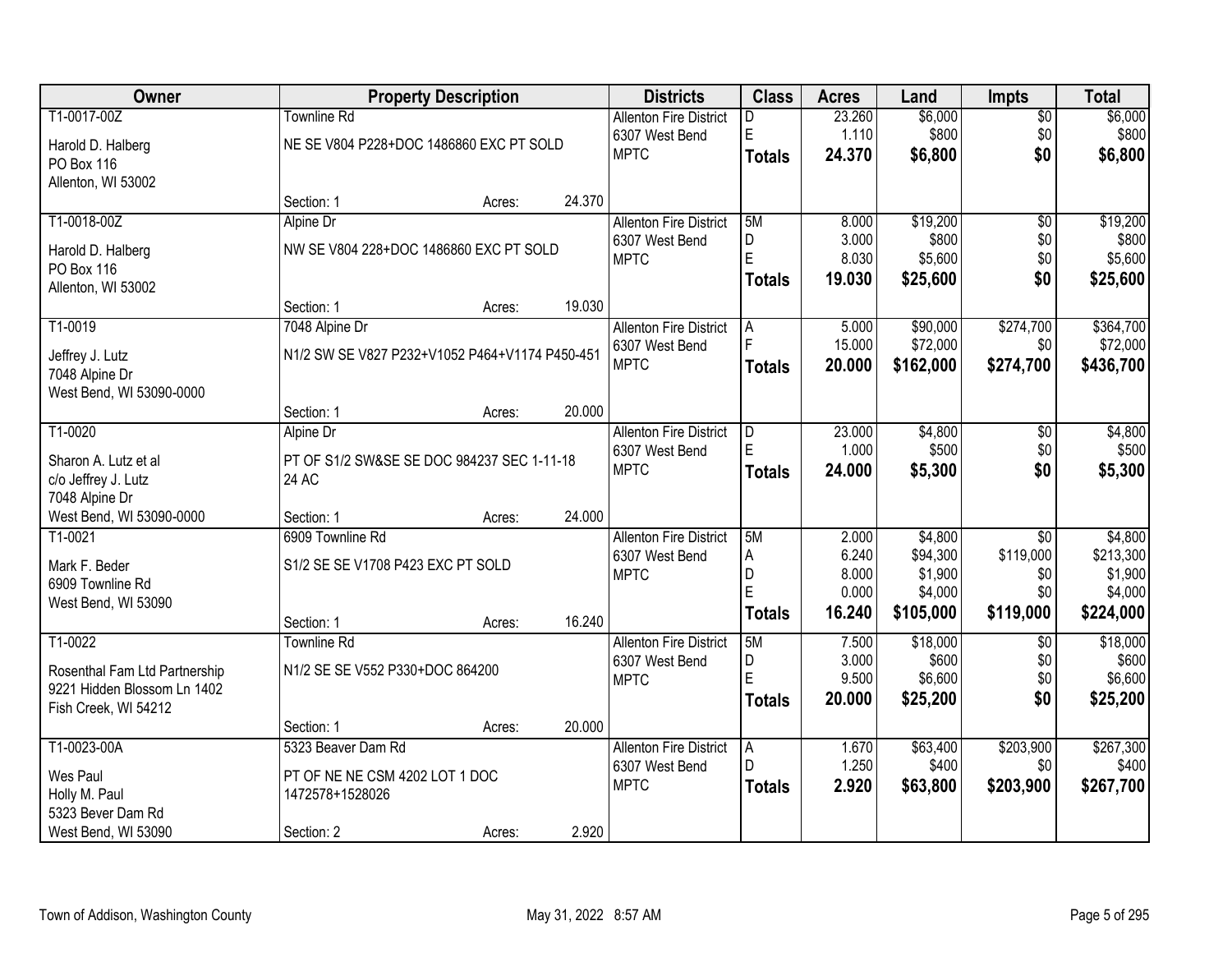| Owner                              |                                               | <b>Property Description</b> |        | <b>Districts</b>              | <b>Class</b>  | <b>Acres</b> | Land     | <b>Impts</b>    | <b>Total</b> |
|------------------------------------|-----------------------------------------------|-----------------------------|--------|-------------------------------|---------------|--------------|----------|-----------------|--------------|
| T1-0023-00B                        | 7293 Aurora Rd                                |                             |        | <b>Allenton Fire District</b> | А             | 1.090        | \$51,800 | \$224,400       | \$276,200    |
| John A. Hayden                     | PT OF NE NE CSM 4202 LOT 2 DOC 1344639        |                             |        | 6307 West Bend                | <b>Totals</b> | 1.090        | \$51,800 | \$224,400       | \$276,200    |
| 7293 Aurora Rd                     |                                               |                             |        | <b>MPTC</b>                   |               |              |          |                 |              |
| West Bend, WI 53090                |                                               |                             |        |                               |               |              |          |                 |              |
|                                    | Section: 2                                    | Acres:                      | 1.090  |                               |               |              |          |                 |              |
| T1-0023-00Z                        | Aurora Rd                                     |                             |        | <b>Allenton Fire District</b> | D             | 11.600       | \$3,500  | $\overline{50}$ | \$3,500      |
| Ihlenfeld Farms, LLC               | E1/2 NE NE DOC 1472340 EXC CSM 4202           |                             |        | 6307 West Bend                | E             | 1.790        | \$1,100  | \$0             | \$1,100      |
| 7022 Cty Hwy Ww                    |                                               |                             |        | <b>MPTC</b>                   | <b>Totals</b> | 13.390       | \$4,600  | \$0             | \$4,600      |
| West Bend, WI 53090                |                                               |                             |        |                               |               |              |          |                 |              |
|                                    | Section: 2                                    | Acres:                      | 13.390 |                               |               |              |          |                 |              |
| T1-0024                            | Beaver Dam Rd                                 |                             |        | <b>Allenton Fire District</b> | 5M            | 1.230        | \$3,000  | \$0             | \$3,000      |
| Kurt Gebert                        | W1/2 NE NE DOC 1283633 EXC CSM 3065 SEC       |                             |        | 6307 West Bend                | D             | 9.400        | \$2,800  | \$0             | \$2,800      |
| Pamela J. Scholz                   | $2 - 11 - 18$<br>16.13 AC                     |                             |        | <b>MPTC</b>                   | E             | 5.500        | \$3,900  | \$0             | \$3,900      |
| 5343 Beaver Dam Rd                 |                                               |                             |        |                               | Totals        | 16.130       | \$9,700  | \$0             | \$9,700      |
| West Bend, WI 53095-0000           | Section: 2                                    | Acres:                      | 16.130 |                               |               |              |          |                 |              |
| T1-0024-00A                        | 5339 Beaver Dam Rd                            |                             |        | <b>Allenton Fire District</b> | A             | 1.800        | \$66,000 | \$181,100       | \$247,100    |
| Stephanie L. Howard                | PT OF NE NE CSM 3065 DOC 1506149              |                             |        | 6307 West Bend                | <b>Totals</b> | 1.800        | \$66,000 | \$181,100       | \$247,100    |
| Eric J. Howard                     |                                               |                             |        | <b>MPTC</b>                   |               |              |          |                 |              |
| 5339 Beaver Dam Rd                 |                                               |                             |        |                               |               |              |          |                 |              |
| West Bend, WI 53090                | Section: 2                                    | Acres:                      | 1.800  |                               |               |              |          |                 |              |
| T1-0025-00B                        | 5391 Beaver Dam Rd                            |                             |        | <b>Allenton Fire District</b> | A             | 3.000        | \$80,000 | \$196,400       | \$276,400    |
| Jason A. Jug                       | PT OF NW NE CSM 3665 LOT 1 DOC 1452591        |                             |        | 5390 Slinger                  | <b>Totals</b> | 3.000        | \$80,000 | \$196,400       | \$276,400    |
| 5391 Beaver Dam Rd                 |                                               |                             |        | <b>MPTC</b>                   |               |              |          |                 |              |
| West Bend, WI 53090                |                                               |                             |        |                               |               |              |          |                 |              |
|                                    | Section: 2                                    | Acres:                      | 3.000  |                               |               |              |          |                 |              |
| T1-0025-00C                        | 5407 Beaver Dam Rd                            |                             |        | <b>Allenton Fire District</b> | A             | 3.470        | \$82,400 | \$192,200       | \$274,600    |
| Tiny E Trainor Revocable Liv Trust | PT OF NW NE+NE NW CSM 6020 LOT 1 V483         |                             |        | 5390 Slinger                  | <b>Totals</b> | 3.470        | \$82,400 | \$192,200       | \$274,600    |
| 5407 Beaver Dam Rd                 | P333+V553 P506+DOC                            |                             |        | <b>MPTC</b>                   |               |              |          |                 |              |
| West Bend, WI 53090                | 1096991+1079415+1118206+1166763+1187512+11875 |                             |        |                               |               |              |          |                 |              |
|                                    | Section: 2                                    | Acres:                      | 3.470  |                               |               |              |          |                 |              |
| T1-0025-00D                        | Beaver Dam Rd                                 |                             |        | <b>Allenton Fire District</b> | 5M            | 1.000        | \$2,400  | $\overline{30}$ | \$2,400      |
| Tiny E Trainor Revocable Liv Trust | NW NE V483 P333+DOC                           |                             |        | 5390 Slinger                  | D.            | 13.000       | \$3,800  | \$0             | \$3,800      |
| 5407 Beaver Dam Rd                 | 1096991+1118206+1133633+1166762+1187512+      |                             |        | <b>MPTC</b>                   | <b>Totals</b> | 14.000       | \$6,200  | \$0             | \$6,200      |
| West Bend, WI 53090                | 1187514+1187516+1372364 EXC PTS SOLD+CSM      |                             |        |                               |               |              |          |                 |              |
|                                    | Section:                                      | Acres:                      | 14.000 |                               |               |              |          |                 |              |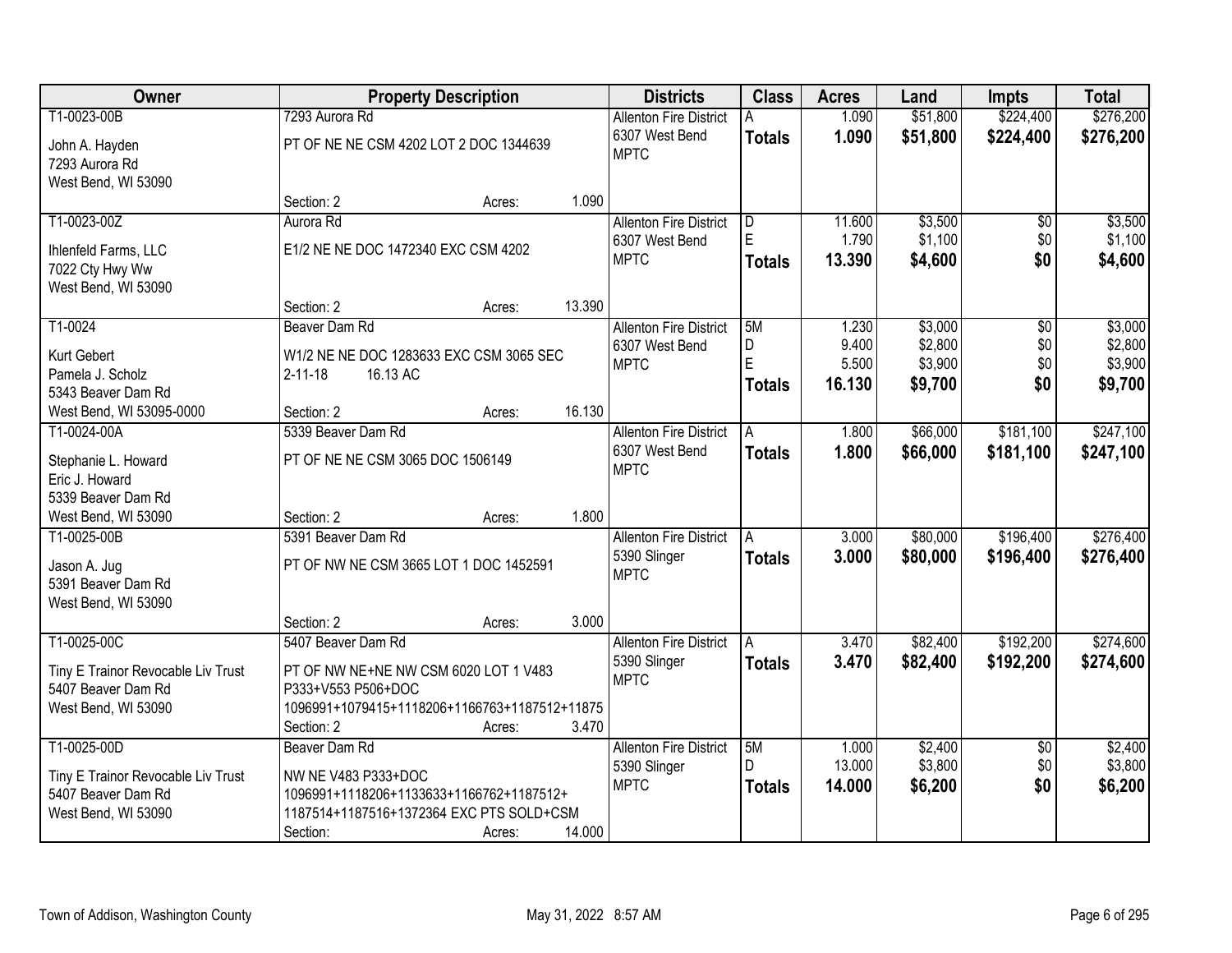| Owner                                  | <b>Property Description</b>                 |                  | <b>Districts</b>              | <b>Class</b>  | <b>Acres</b> | Land      | <b>Impts</b>    | <b>Total</b> |
|----------------------------------------|---------------------------------------------|------------------|-------------------------------|---------------|--------------|-----------|-----------------|--------------|
| T1-0025-00Y                            | Beaver Dam Rd                               |                  | <b>Allenton Fire District</b> | 5M            | 3.000        | \$7,200   | $\overline{50}$ | \$7,200      |
| Ihlenfeld Farms, LLC                   | NW NE V483 P333+DOC                         |                  | 5390 Slinger                  | D             | 10.120       | \$2,100   | \$0             | \$2,100      |
| 7022 Cty Hwy Ww                        | 1096991+1118206+1133633+1166762+1187512+    |                  | <b>MPTC</b>                   | E             | 3.080        | \$1,100   | \$0             | \$1,100      |
| West Bend, WI 53090                    | 1187514+1187516+1372362+1372363 EXC PTS     |                  |                               | <b>Totals</b> | 16.200       | \$10,400  | \$0             | \$10,400     |
|                                        | Section:                                    | 16.200<br>Acres: |                               |               |              |           |                 |              |
| T1-0026-00A                            | Beaver Dam Rd                               |                  | <b>Allenton Fire District</b> | 5M            | 13.000       | \$31,200  | $\overline{50}$ | \$31,200     |
| Tiny E Trainor Revocable Liv Trust     | SW NE V482 P156+DOC                         |                  | 5390 Slinger                  | D.            | 8.000        | \$2,100   | \$0             | \$2,100      |
| 5407 Beaver Dam Rd                     | 1096991+1118206+1133633+1166762+1187512+    |                  | <b>MPTC</b>                   | <b>Totals</b> | 21.000       | \$33,300  | \$0             | \$33,300     |
| West Bend, WI 53090                    | 1187514+1187516+1372364 EXC PT SOLD         |                  |                               |               |              |           |                 |              |
|                                        | Section:                                    | 21.000<br>Acres: |                               |               |              |           |                 |              |
| T1-0026-00Z                            | Beaver Dam Rd                               |                  | <b>Allenton Fire District</b> | 5M            | 1.000        | \$2,400   | $\overline{50}$ | \$2,400      |
| Ihlenfeld Farms, LLC                   | SW NE V482 P156+DOC                         |                  | 5390 Slinger                  | D             | 14.000       | \$3,900   | \$0             | \$3,900      |
| 7022 Cty Hwy Ww                        | 1096991+1118206+1133633+1166762+1187512+    |                  | <b>MPTC</b>                   | E             | 4.290        | \$2,500   | \$0             | \$2,500      |
| West Bend, WI 53090                    | 1187514+1187516+1372362+1372363 EXC PT SOLD |                  |                               | <b>Totals</b> | 19.290       | \$8,800   | \$0             | \$8,800      |
|                                        | Section:                                    | 19.290<br>Acres: |                               |               |              |           |                 |              |
| T1-0027                                | 5343 Beaver Dam Rd                          |                  | <b>Allenton Fire District</b> | 5M            | 2.300        | \$5,500   | \$0             | \$5,500      |
|                                        |                                             |                  | 6307 West Bend                | A             | 1.000        | \$50,000  | \$262,500       | \$312,500    |
| Kurt Gebert                            | W1/2 SE NE DOC 1283633                      |                  | <b>MPTC</b>                   | D             | 13.300       | \$3,200   | \$0             | \$3,200      |
| Pamela J. Scholz<br>5343 Beaver Dam Rd |                                             |                  |                               | E             | 3.400        | \$900     | \$0             | \$900        |
| West Bend, WI 53095-0000               | Section: 2                                  | 20.000<br>Acres: |                               | <b>Totals</b> | 20.000       | \$59,600  | \$262,500       | \$322,100    |
| T1-0028                                | Aurora Rd                                   |                  | <b>Allenton Fire District</b> | D.            | 6.250        | \$1,700   | \$0             | \$1,700      |
|                                        |                                             |                  | 6307 West Bend                | E             | 13.750       | \$9,600   | \$0             | \$9,600      |
| Ihlenfeld Farms, LLC                   | E1/2 SE NE DOC 1472340                      |                  | <b>MPTC</b>                   | <b>Totals</b> | 20.000       | \$11,300  | \$0             | \$11,300     |
| 7022 Cty Hwy Ww                        |                                             |                  |                               |               |              |           |                 |              |
| West Bend, WI 53090                    |                                             |                  |                               |               |              |           |                 |              |
|                                        | Section: 2                                  | 20.000<br>Acres: |                               |               |              |           |                 |              |
| T1-0029-001                            | 5421 Beaver Dam Rd                          |                  | <b>Allenton Fire District</b> | A             | 18.780       | \$138,200 | \$107,600       | \$245,800    |
| Dianne K. Stasiak et al                | PT OF E1/2 NW V482 P128 EXC PT SOLD         |                  | 5390 Slinger                  | <b>Totals</b> | 18.780       | \$138,200 | \$107,600       | \$245,800    |
| c/o David Stasiak                      |                                             |                  | <b>MPTC</b>                   |               |              |           |                 |              |
| 5421 Beaver Dam Rd                     |                                             |                  |                               |               |              |           |                 |              |
| West Bend, WI 53090-0000               | Section: 2                                  | 18.780<br>Acres: |                               |               |              |           |                 |              |
| T1-0029-00A                            | Beaver Dam Rd                               |                  | <b>Allenton Fire District</b> | ID.           | 34.000       | \$8,700   | $\overline{60}$ | \$8,700      |
| Robert A Ihlenfeld Living Trust        | NE NW V860 P249+V1122 P682+V1181 P241+DOC   |                  | 5390 Slinger                  | E             | 0.590        | \$100     | \$0             | \$100        |
| Mary E Ihlenfeld Living Trust          | 1215298                                     |                  | <b>MPTC</b>                   | <b>Totals</b> | 34.590       | \$8,800   | \$0             | \$8,800      |
| 7022 Cty Hwy Ww                        |                                             |                  |                               |               |              |           |                 |              |
| West Bend, WI 53090                    | Section: 2                                  | 34.590<br>Acres: |                               |               |              |           |                 |              |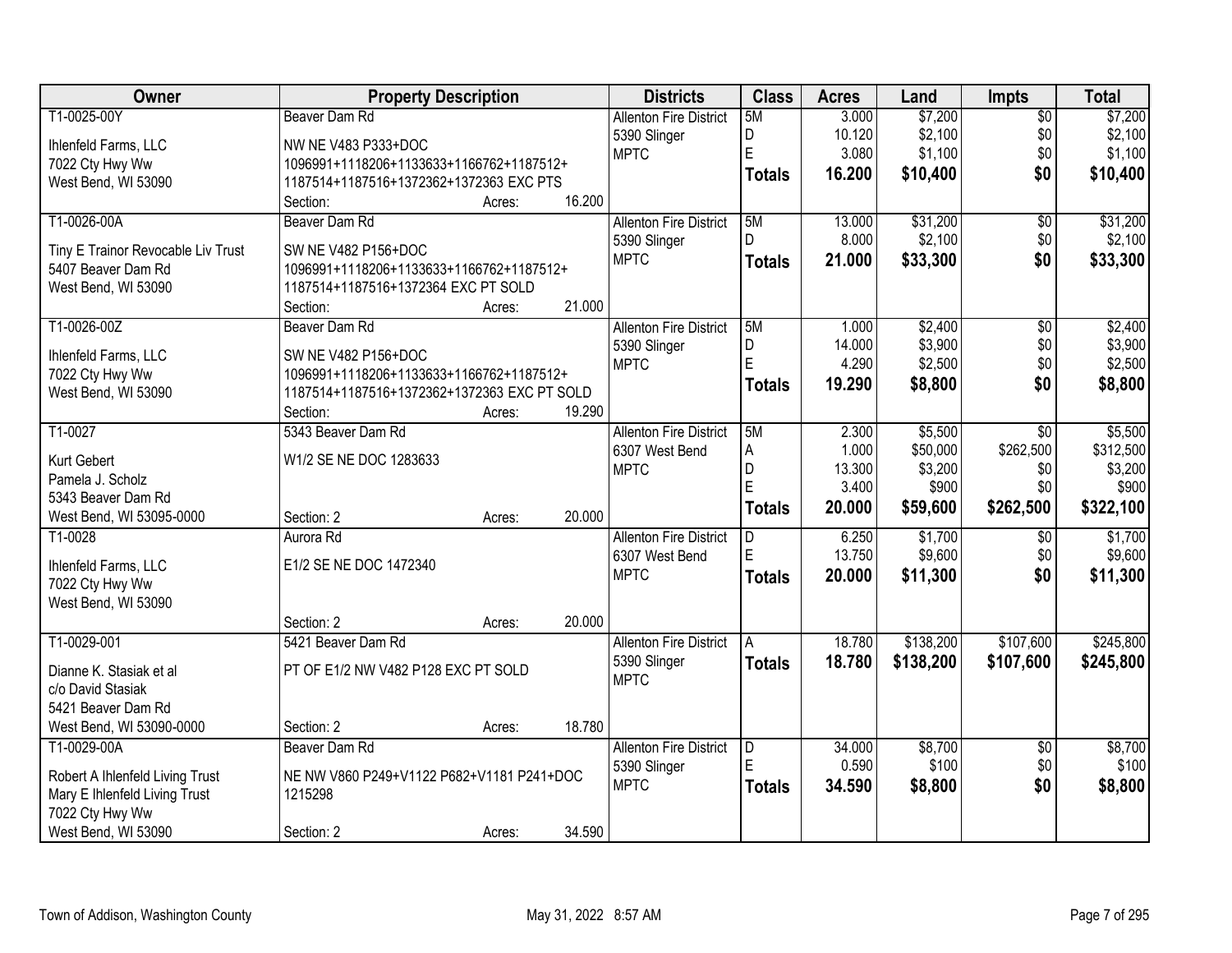| Owner                               |                                           | <b>Property Description</b> |        | <b>Districts</b>              | <b>Class</b>  | <b>Acres</b> | Land     | Impts           | <b>Total</b> |
|-------------------------------------|-------------------------------------------|-----------------------------|--------|-------------------------------|---------------|--------------|----------|-----------------|--------------|
| T1-0030-00A                         | 5691 Beaver Dam Rd                        |                             |        | <b>Allenton Fire District</b> |               | 1.580        | \$61,600 | \$134,500       | \$196,100    |
| Jared S. Vogt<br>5691 Beaver Dam Rd | PT OF NW NW CSM 349 DOC 1480165           |                             |        | 5390 Slinger<br><b>MPTC</b>   | <b>Totals</b> | 1.580        | \$61,600 | \$134,500       | \$196,100    |
| West Bend, WI 53090                 |                                           |                             |        |                               |               |              |          |                 |              |
|                                     | Section: 2                                | Acres:                      | 1.580  |                               |               |              |          |                 |              |
| T1-0030-00B                         | 7280 Cty Hwy Ww                           |                             |        | <b>Allenton Fire District</b> | A             | 2.360        | \$73,600 | \$160,800       | \$234,400    |
| Allen Heinecke                      | PT OF NW NW V674 P679+V1103 P347-9        |                             |        | 5390 Slinger                  | D.            | 7.000        | \$2,100  | \$0             | \$2,100      |
| Jayne Heinecke                      |                                           |                             |        | <b>MPTC</b>                   | <b>Totals</b> | 9.360        | \$75,700 | \$160,800       | \$236,500    |
| 7280 Cty Hwy Ww                     |                                           |                             |        |                               |               |              |          |                 |              |
| West Bend, WI 53090-0000            | Section: 2                                | Acres:                      | 9.360  |                               |               |              |          |                 |              |
| T1-0030-00C                         | 5679 Beaver Dam Rd                        |                             |        | <b>Allenton Fire District</b> | A             | 0.920        | \$58,000 | \$151,700       | \$209,700    |
| Shanon J. Tomczak                   | PT OF NW NW CSM 1668 PAR 1 V1628 P693+DOC |                             |        | 5390 Slinger                  | <b>Totals</b> | 0.920        | \$58,000 | \$151,700       | \$209,700    |
| 5679 Beaver Dam Rd                  | 971686                                    |                             |        | <b>MPTC</b>                   |               |              |          |                 |              |
| West Bend, WI 53090                 |                                           |                             |        |                               |               |              |          |                 |              |
|                                     | Section: 2                                | Acres:                      | 0.920  |                               |               |              |          |                 |              |
| T1-0030-00D                         | 5673 Beaver Dam Rd                        |                             |        | <b>Allenton Fire District</b> | A             | 0.920        | \$58,000 | \$134,400       | \$192,400    |
| Curtis P. Martin                    | PT OF NW NW CSM 1668 PAR 2 V1102 P694     |                             |        | 5390 Slinger                  | <b>Totals</b> | 0.920        | \$58,000 | \$134,400       | \$192,400    |
| Gail A. Martin                      |                                           |                             |        | <b>MPTC</b>                   |               |              |          |                 |              |
| 5673 Beaver Dam Rd                  |                                           |                             |        |                               |               |              |          |                 |              |
| West Bend, WI 53090                 | Section: 2                                | Acres:                      | 0.920  |                               |               |              |          |                 |              |
| T1-0030-00E                         | 7274 Cty Hwy Ww                           |                             |        | <b>Allenton Fire District</b> | A             | 1.090        | \$51,800 | \$138,200       | \$190,000    |
| Richard J. Hottenroth               | PT OF NW NW CSM 1749 DOC 870918+1405868   |                             |        | 5390 Slinger                  | <b>Totals</b> | 1.090        | \$51,800 | \$138,200       | \$190,000    |
| Maureen Hottenroth                  |                                           |                             |        | <b>MPTC</b>                   |               |              |          |                 |              |
| 7274 Cty Hwy Ww                     |                                           |                             |        |                               |               |              |          |                 |              |
| West Bend, WI 53090                 | Section: 2                                | Acres:                      | 1.090  |                               |               |              |          |                 |              |
| T1-0030-00F                         | Beaver Dam Rd                             |                             |        | <b>Allenton Fire District</b> | A             | 2.000        | \$70,000 | \$500           | \$70,500     |
| Allen R. Heinecke                   | NW NW V1791 P97 EXC PTS SOLD              |                             |        | 5390 Slinger                  | D             | 4.120        | \$1,200  | \$0             | \$1,200      |
| Jayne M. Heinecke                   |                                           |                             |        | <b>MPTC</b>                   | <b>Totals</b> | 6.120        | \$71,200 | \$500           | \$71,700     |
| 7280 Cty Hwy Ww                     |                                           |                             |        |                               |               |              |          |                 |              |
| West Bend, WI 53090-0000            | Section: 2                                | Acres:                      | 6.120  |                               |               |              |          |                 |              |
| T1-0031                             | Cty Hwy Ww                                |                             |        | <b>Allenton Fire District</b> | D.            | 38,800       | \$11,100 | $\overline{50}$ | \$11,100     |
| Ihlenfeld Farms, LLC                | SW NW DOC 914391 EXC HWY SEC 2-11-18      |                             | 38.8   | 5390 Slinger<br><b>MPTC</b>   | <b>Totals</b> | 38.800       | \$11,100 | \$0             | \$11,100     |
| 7022 Cty Hwy Ww                     | <b>AC</b>                                 |                             |        |                               |               |              |          |                 |              |
| West Bend, WI 53090                 |                                           |                             |        |                               |               |              |          |                 |              |
|                                     | Section: 2                                | Acres:                      | 38.800 |                               |               |              |          |                 |              |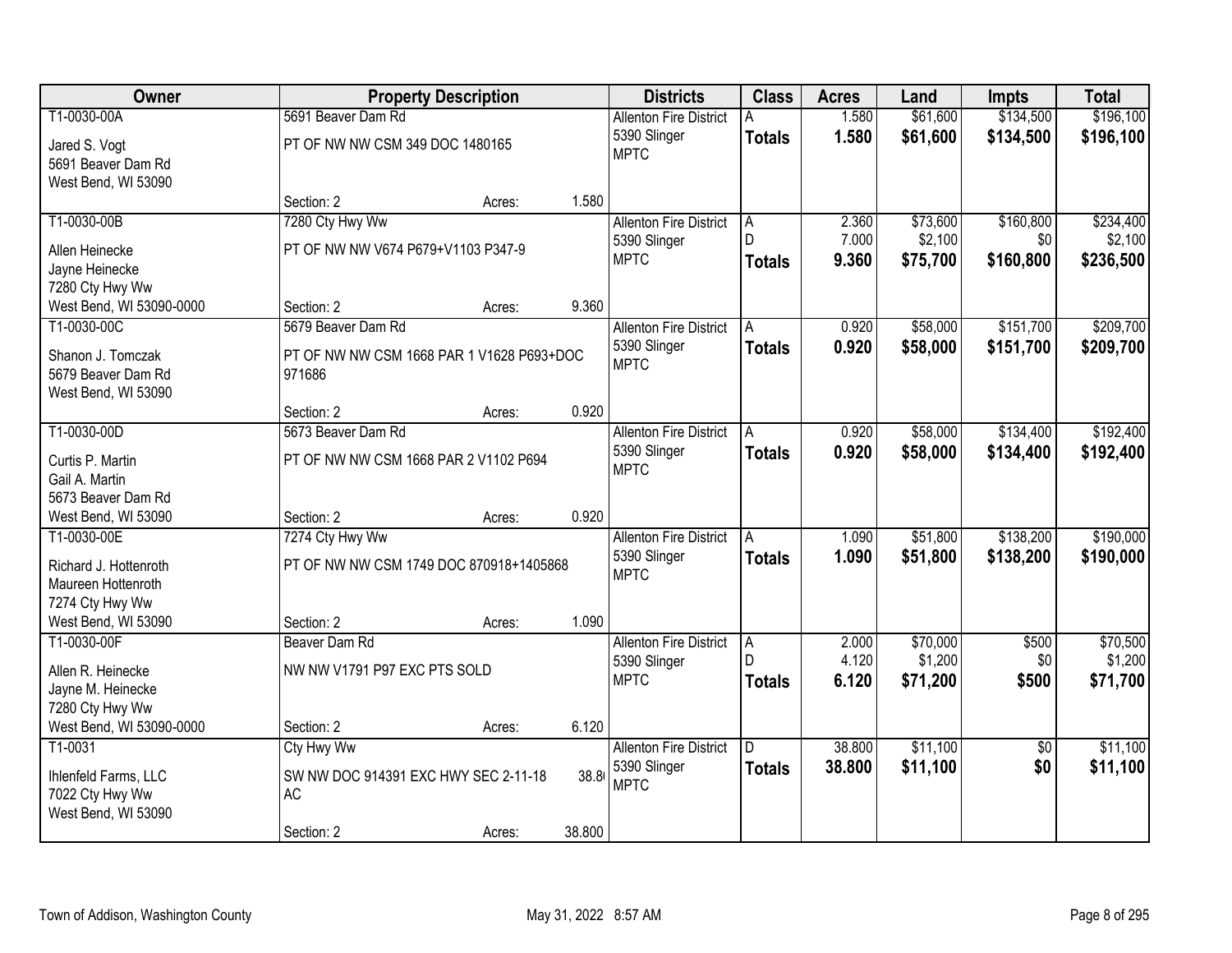| Owner                                                            | <b>Property Description</b>                 |        |        | <b>Districts</b>                              | <b>Class</b>  | <b>Acres</b>    | Land                 | <b>Impts</b>           | <b>Total</b>           |
|------------------------------------------------------------------|---------------------------------------------|--------|--------|-----------------------------------------------|---------------|-----------------|----------------------|------------------------|------------------------|
| T1-0032                                                          | <b>Beaver Dam Rd</b>                        |        |        | <b>Allenton Fire District</b>                 | n             | 20.000          | \$5,100              | $\overline{50}$        | \$5,100                |
| Robert A Ihlenfeld Living Trust                                  | N1/2 SE NW V847 P431+V1122 P682+DOC 1215298 |        |        | 5390 Slinger<br><b>MPTC</b>                   | <b>Totals</b> | 20.000          | \$5,100              | \$0                    | \$5,100                |
| Mary E Ihlenfeld Living Trust<br>7022 Cty Hwy Ww                 |                                             |        |        |                                               |               |                 |                      |                        |                        |
| West Bend, WI 53090                                              | Section: 2                                  | Acres: | 20.000 |                                               |               |                 |                      |                        |                        |
| T1-0033                                                          | <b>Cty Hwy Ww</b>                           |        |        | <b>Allenton Fire District</b>                 | D.            | 20.000          | \$5,100              | $\overline{50}$        | \$5,100                |
| Robert A Ihlenfeld Living Trust                                  | S1/2 SE NW V581 P512+V1122 P682+DOC 1215298 |        |        | 5390 Slinger                                  | <b>Totals</b> | 20.000          | \$5,100              | \$0                    | \$5,100                |
| Mary E Ihlenfeld Living Trust                                    |                                             |        |        | <b>MPTC</b>                                   |               |                 |                      |                        |                        |
| 7022 Cty Hwy Ww                                                  |                                             |        |        |                                               |               |                 |                      |                        |                        |
| West Bend, WI 53090<br>T1-0034                                   | Section: 2<br><b>Cty Hwy Ww</b>             | Acres: | 20.000 | <b>Allenton Fire District</b>                 | D             | 40.000          | \$10,000             | \$0                    | \$10,000               |
|                                                                  |                                             |        |        | 5390 Slinger                                  | <b>Totals</b> | 40.000          | \$10,000             | \$0                    | \$10,000               |
| Robert A Ihlenfeld Living Trust<br>Mary E Ihlenfeld Living Trust | NE SW V581 P512+V1122 P682+DOC 1215298      |        |        | <b>MPTC</b>                                   |               |                 |                      |                        |                        |
| 7022 Cty Hwy Ww                                                  |                                             |        |        |                                               |               |                 |                      |                        |                        |
| West Bend, WI 53090                                              | Section: 2                                  | Acres: | 40.000 |                                               |               |                 |                      |                        |                        |
| T1-0035                                                          | 7022 Cty Hwy Ww                             |        |        | <b>Allenton Fire District</b><br>5390 Slinger | ID.<br>∩      | 34.000<br>4.570 | \$9,000<br>\$84,600  | \$0<br>\$376,700       | \$9,000<br>\$461,300   |
| Robert A Ihlenfeld Living Trust                                  | NW SW V581 P512+V1122 P682+DOC 1215298 EXC  |        |        | <b>MPTC</b>                                   | <b>Totals</b> | 38.570          | \$93,600             | \$376,700              | \$470,300              |
| Mary E Ihlenfeld Living Trust<br>7022 Cty Hwy Ww                 | <b>HWY</b>                                  |        |        |                                               |               |                 |                      |                        |                        |
| West Bend, WI 53090                                              | Section: 2                                  | Acres: | 38.570 |                                               |               |                 |                      |                        |                        |
| T1-0036                                                          | 6912 Cty Hwy Ww                             |        |        | <b>Allenton Fire District</b>                 | D             | 34.000          | \$9,700              | $\overline{30}$        | \$9,700                |
| Peter H. Moritz                                                  | SW SW DOC 935337+1109444                    |        |        | 5390 Slinger                                  | E<br>$\Omega$ | 1.680<br>3.000  | \$700                | \$0<br>\$190,300       | \$700                  |
| 6912 Cty Hwy Ww                                                  |                                             |        |        | <b>MPTC</b>                                   | <b>Totals</b> | 38.680          | \$65,000<br>\$75,400 | \$190,300              | \$255,300<br>\$265,700 |
| West Bend, WI 53090                                              |                                             |        | 38.680 |                                               |               |                 |                      |                        |                        |
| T1-0036-00A                                                      | Section: 2<br>5688 St Anthony Rd            | Acres: |        | <b>Allenton Fire District</b>                 | A             | 0.920           | \$58,000             | \$130,400              | \$188,400              |
|                                                                  | PT OF SW SW CSM 896 V577 P286+DOC           |        |        | 5390 Slinger                                  | <b>Totals</b> | 0.920           | \$58,000             | \$130,400              | \$188,400              |
| Lloyd J Moritz Living Trust<br>Barbara M Moritz Living Trust     | 1224467+1227330+1431045+1495737             |        |        | <b>MPTC</b>                                   |               |                 |                      |                        |                        |
| 6912 Cty Hwy Ww                                                  |                                             |        |        |                                               |               |                 |                      |                        |                        |
| West Bend, WI 53090                                              | Section: 2                                  | Acres: | 0.920  |                                               |               |                 |                      |                        |                        |
| T1-0037                                                          | St Anthony Rd                               |        |        | <b>Allenton Fire District</b><br>5390 Slinger | D<br>E        | 39.000<br>1.000 | \$10,300<br>\$400    | $\overline{50}$<br>\$0 | \$10,300<br>\$400      |
| Peter H. Moritz                                                  | SE SW DOC 935337+1109444                    |        |        | <b>MPTC</b>                                   | <b>Totals</b> | 40.000          | \$10,700             | \$0                    | \$10,700               |
| 6912 Cty Hwy Ww<br>West Bend, WI 53090                           |                                             |        |        |                                               |               |                 |                      |                        |                        |
|                                                                  | Section: 2                                  | Acres: | 40.000 |                                               |               |                 |                      |                        |                        |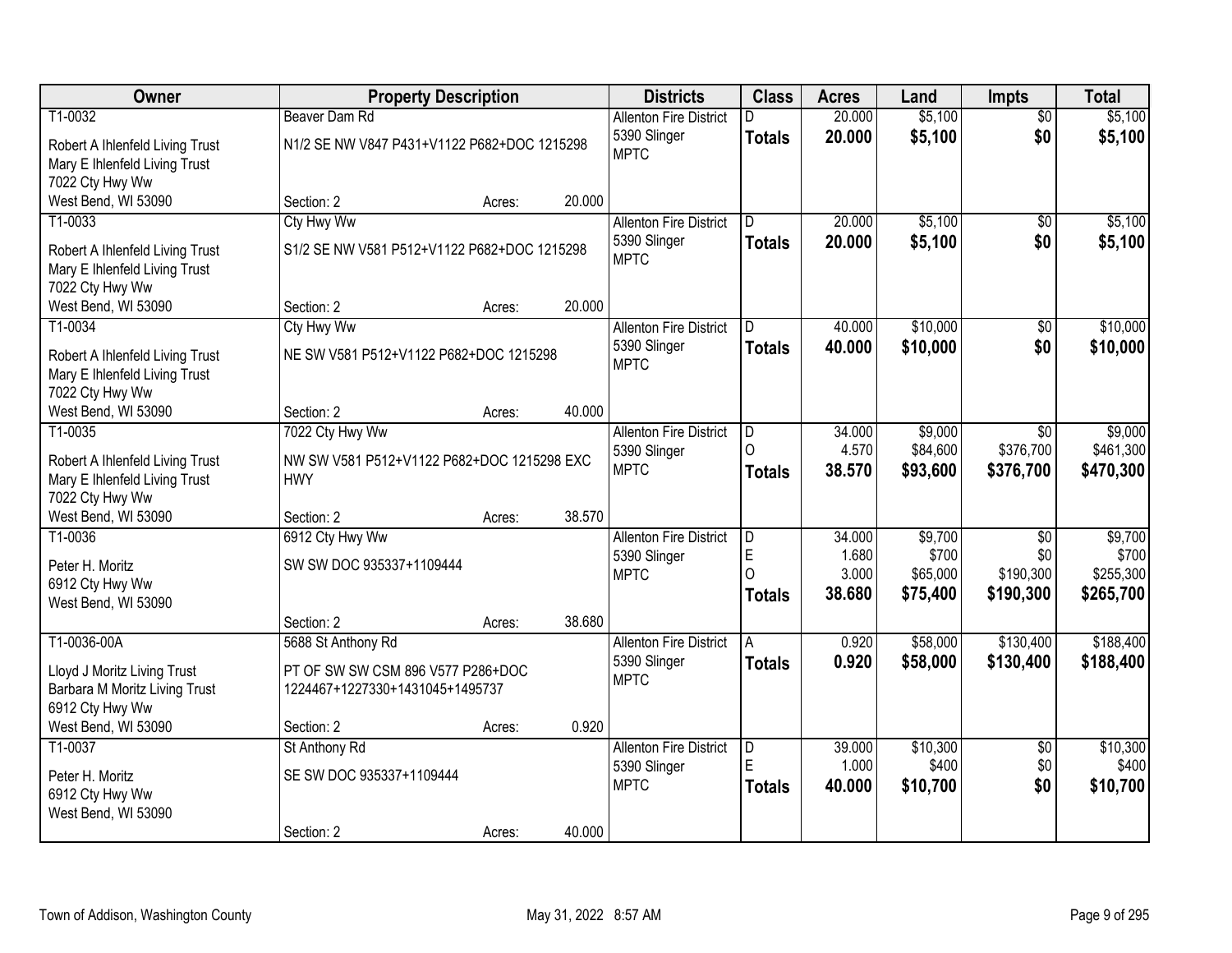| Owner                                                            | <b>Property Description</b>                           |        |        | <b>Districts</b>              | <b>Class</b>  | <b>Acres</b> | Land     | Impts           | <b>Total</b> |
|------------------------------------------------------------------|-------------------------------------------------------|--------|--------|-------------------------------|---------------|--------------|----------|-----------------|--------------|
| T1-0038                                                          | 7051 Aurora Rd                                        |        |        | <b>Allenton Fire District</b> | D             | 23.750       | \$5,700  | $\overline{50}$ | \$5,700      |
| Steven R. Ihlenfeld                                              | NE SE DOC 1245406+1336117                             |        |        | 5390 Slinger                  | E             | 14.250       | \$9,800  | \$0             | \$9,800      |
| Pamela S. Ihlenfeld                                              |                                                       |        |        | <b>MPTC</b>                   | 0             | 2.000        | \$52,500 | \$239,200       | \$291,700    |
| 7051 Aurora Rd                                                   |                                                       |        |        |                               | <b>Totals</b> | 40.000       | \$68,000 | \$239,200       | \$307,200    |
| West Bend, WI 53090                                              | Section: 2                                            | Acres: | 40.000 |                               |               |              |          |                 |              |
| T1-0039                                                          | Aurora Rd                                             |        |        | <b>Allenton Fire District</b> |               | 10.000       | \$48,000 | \$0             | \$48,000     |
|                                                                  |                                                       |        |        | 5390 Slinger                  | <b>Totals</b> | 10.000       | \$48,000 | \$0             | \$48,000     |
| Robert A Ihlenfeld Living Trust<br>Mary E Ihlenfeld Living Trust | E10 AC N3/4 NW SE V986 P213+V1122 P684+DOC<br>1215298 |        |        | <b>MPTC</b>                   |               |              |          |                 |              |
| 7022 Cty Hwy Ww                                                  |                                                       |        |        |                               |               |              |          |                 |              |
| West Bend, WI 53090                                              | Section: 2                                            | Acres: | 10.000 |                               |               |              |          |                 |              |
| T1-0040                                                          | Aurora Rd                                             |        |        | <b>Allenton Fire District</b> | 5M            | 20.000       | \$48,000 | $\overline{50}$ | \$48,000     |
|                                                                  |                                                       |        |        | 5390 Slinger                  | <b>Totals</b> | 20.000       | \$48,000 | \$0             | \$48,000     |
| Robert A Ihlenfeld Living Trust                                  | W20 AC N3/4 NW SE V581 P512+V1122 P682+DOC            |        |        | <b>MPTC</b>                   |               |              |          |                 |              |
| Mary E Ihlenfeld Living Trust                                    | 1215298                                               |        |        |                               |               |              |          |                 |              |
| 7022 Cty Hwy Ww                                                  |                                                       |        |        |                               |               |              |          |                 |              |
| West Bend, WI 53090                                              | Section: 2                                            | Acres: | 20.000 |                               |               |              |          |                 |              |
| T1-0041                                                          | Aurora Rd                                             |        |        | <b>Allenton Fire District</b> | 5M            | 10.000       | \$24,000 | \$0             | \$24,000     |
| Peter H. Moritz                                                  | S1/2 S1/2 NW SE DOC 935337+1109444 SEC 2-11-18        |        |        | 5390 Slinger                  | <b>Totals</b> | 10.000       | \$24,000 | \$0             | \$24,000     |
| 6912 Cty Hwy Ww                                                  | 10 AC                                                 |        |        | <b>MPTC</b>                   |               |              |          |                 |              |
| West Bend, WI 53090                                              |                                                       |        |        |                               |               |              |          |                 |              |
|                                                                  | Section: 2                                            | Acres: | 10.000 |                               |               |              |          |                 |              |
| $T1-0042$                                                        | St Anthony Rd                                         |        |        | <b>Allenton Fire District</b> | 5M            | 10.000       | \$24,000 | $\overline{50}$ | \$24,000     |
| Peter H. Moritz                                                  | N1/2 N1/2 SW SE DOC 935337+1109444 SEC 2-11-18        |        |        | 5390 Slinger                  | <b>Totals</b> | 10.000       | \$24,000 | \$0             | \$24,000     |
| 6912 Cty Hwy Ww                                                  | <b>10 AC</b>                                          |        |        | <b>MPTC</b>                   |               |              |          |                 |              |
| West Bend, WI 53090                                              |                                                       |        |        |                               |               |              |          |                 |              |
|                                                                  | Section: 2                                            | Acres: | 10.000 |                               |               |              |          |                 |              |
| T1-0043                                                          | 5470 St Anthony Rd                                    |        |        | <b>Allenton Fire District</b> | 5M            | 3.000        | \$7,200  | $\overline{50}$ | \$7,200      |
|                                                                  |                                                       |        |        | 5390 Slinger                  | B             | 0.250        | \$1,600  | \$0             | \$1,600      |
| John L. Baier                                                    | S3/4 SW SE V507 P247 SEC 2-11-18                      |        | 30 AC  | <b>MPTC</b>                   | D             | 26.750       | \$7,600  | \$0             | \$7,600      |
| Linda S. Baier                                                   |                                                       |        |        |                               | <b>Totals</b> | 30.000       | \$16,400 | \$0             | \$16,400     |
| 5380 St Anthony Rd<br>West Bend, WI 53090                        | Section: 2                                            | Acres: | 30.000 |                               |               |              |          |                 |              |
| T1-0044-00A                                                      | 5380 St Anthony Rd                                    |        |        | <b>Allenton Fire District</b> | 0             | 2.500        | \$58,800 | \$293,200       | \$352,000    |
|                                                                  |                                                       |        |        | 5390 Slinger                  |               |              |          |                 |              |
| John L. Baier                                                    | PT SE SE CSM 6713 LOT 1 V507 P247                     |        |        | <b>MPTC</b>                   | <b>Totals</b> | 2.500        | \$58,800 | \$293,200       | \$352,000    |
| Linda S. Baier                                                   |                                                       |        |        |                               |               |              |          |                 |              |
| 5380 St Anthony Rd                                               |                                                       |        |        |                               |               |              |          |                 |              |
| West Bend, WI 53090                                              | Section:                                              | Acres: | 2.500  |                               |               |              |          |                 |              |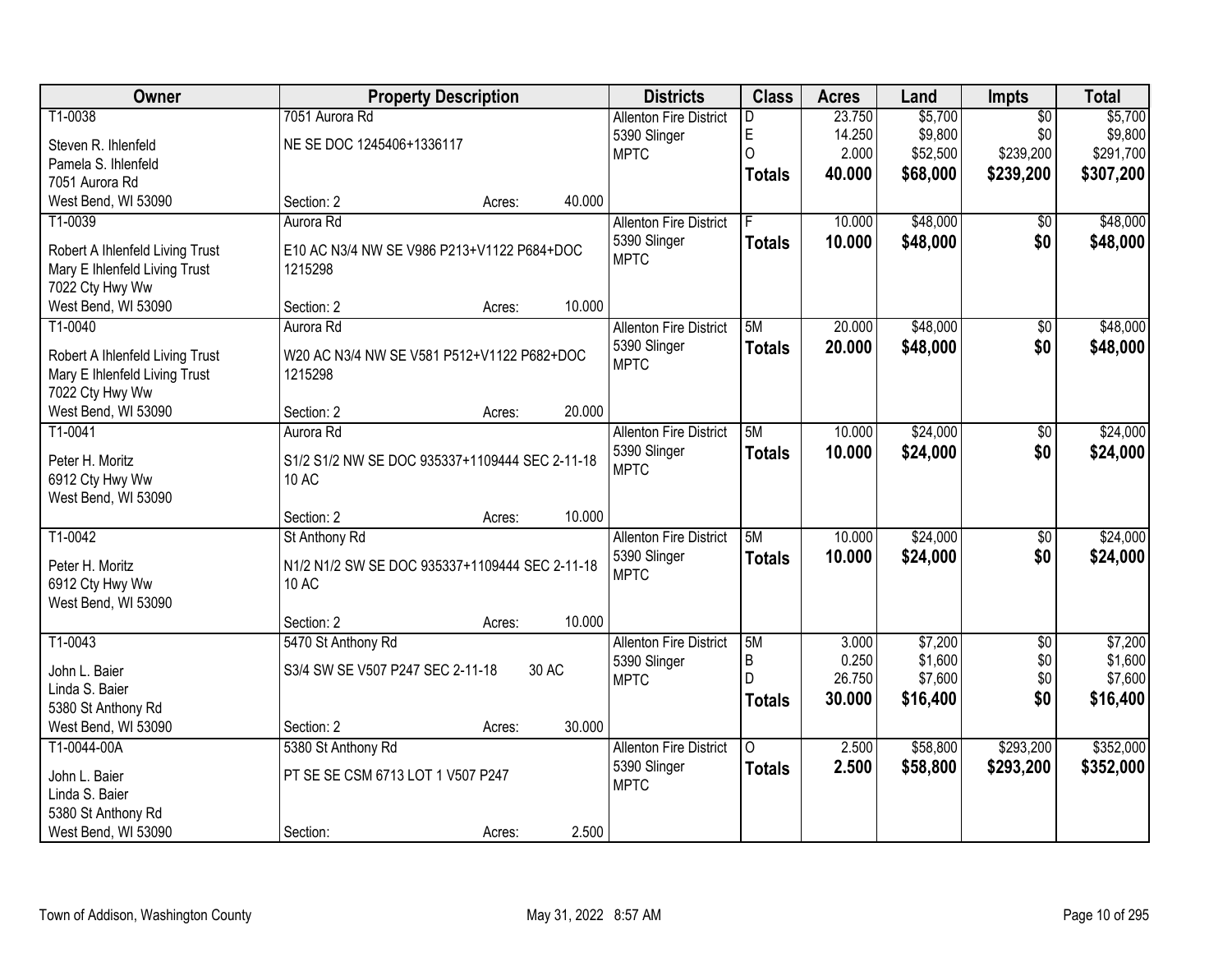| Owner                                     |                                                                          | <b>Property Description</b> |        | <b>Districts</b>              | <b>Class</b>  | <b>Acres</b> | Land     | <b>Impts</b>    | <b>Total</b> |
|-------------------------------------------|--------------------------------------------------------------------------|-----------------------------|--------|-------------------------------|---------------|--------------|----------|-----------------|--------------|
| T1-0044-00Z                               | St Anthony Rd                                                            |                             |        | <b>Allenton Fire District</b> | D             | 35.510       | \$9,000  | $\overline{50}$ | \$9,000      |
| John L. Baier                             | SE SE V507 P247 EXC CSM 6713                                             |                             |        | 5390 Slinger                  | E             | 1.750        | \$600    | \$0             | \$600        |
| Linda S. Baier                            |                                                                          |                             |        | <b>MPTC</b>                   | <b>Totals</b> | 37.260       | \$9,600  | \$0             | \$9,600      |
| 5380 St Anthony Rd                        |                                                                          |                             |        |                               |               |              |          |                 |              |
| West Bend, WI 53090                       | Section:                                                                 | Acres:                      | 37.260 |                               |               |              |          |                 |              |
| T1-0045                                   | 5705 Beaver Dam Rd                                                       |                             |        | <b>Allenton Fire District</b> | 5M            | 4.500        | \$10,800 | $\overline{30}$ | \$10,800     |
|                                           |                                                                          |                             |        | 5390 Slinger                  | D             | 24.000       | \$6,600  | \$0             | \$6,600      |
| John W. Heinecke                          | NE NE DOC 871443 EXC PTS SOLD & HWY SEC                                  |                             |        | <b>MPTC</b>                   | E             | 1.520        | \$500    | \$0             | \$500        |
| 5705 Beaver Dam Rd                        | $3 - 11 - 18$<br>32.02 AC                                                |                             |        |                               | $\Omega$      | 2.000        | \$52,500 | \$5,700         | \$58,200     |
| West Bend, WI 53090                       |                                                                          |                             |        |                               | <b>Totals</b> | 32.020       | \$70,400 | \$5,700         | \$76,100     |
|                                           | Section: 3                                                               | Acres:                      | 32.020 |                               |               |              |          |                 |              |
| T1-0045-00A                               | 7295 Cty Hwy Ww                                                          |                             |        | <b>Allenton Fire District</b> |               | 0.450        | \$50,000 | \$87,300        | \$137,300    |
| James E. Gronemeyer                       | N200' OF E155' V1000 P480 EXC HWY                                        |                             |        | 5390 Slinger                  | <b>Totals</b> | 0.450        | \$50,000 | \$87,300        | \$137,300    |
| Therese A. Gronemeyer                     |                                                                          |                             |        | <b>MPTC</b>                   |               |              |          |                 |              |
| 7295 Cty Hwy Ww                           |                                                                          |                             |        |                               |               |              |          |                 |              |
| West Bend, WI 53090                       | Section: 3                                                               | Acres:                      | 0.450  |                               |               |              |          |                 |              |
| T1-0045-00B                               | 5805 Beaver Dam Rd                                                       |                             |        | <b>Allenton Fire District</b> | A             | 4.000        | \$85,000 | \$129,700       | \$214,700    |
|                                           |                                                                          |                             |        | 5390 Slinger                  | <b>Totals</b> | 4.000        | \$85,000 | \$129,700       | \$214,700    |
| <b>Jbsf Transition Trust</b>              | PT OF NE NE CSM 743 V545 P131+V944 P303+DOC                              |                             |        | <b>MPTC</b>                   |               |              |          |                 |              |
| 5805 Beaver Dam Rd                        | 1106597+1113359+1392056+1392057                                          |                             |        |                               |               |              |          |                 |              |
| West Bend, WI 53090                       |                                                                          |                             |        |                               |               |              |          |                 |              |
|                                           | Section: 3                                                               | Acres:                      | 4.000  |                               |               |              |          |                 |              |
| T1-0046-00A                               | 5835 Beaver Dam Rd                                                       |                             |        | <b>Allenton Fire District</b> | D<br>$\Omega$ | 2.750        | \$800    | $\overline{50}$ | \$800        |
| Pharuesee Thao                            | PT NW NE CSM 6694 LOT 1 DOC 1447398                                      |                             |        | 5390 Slinger                  |               | 2.250        | \$55,600 | \$174,500       | \$230,100    |
| Ai Xiong                                  |                                                                          |                             |        | <b>MPTC</b>                   | <b>Totals</b> | 5.000        | \$56,400 | \$174,500       | \$230,900    |
| 5835 Beaver Dam Rd                        |                                                                          |                             |        |                               |               |              |          |                 |              |
| West Bend, WI 53090                       | Section:                                                                 | Acres:                      | 5.000  |                               |               |              |          |                 |              |
| T1-0046-00B                               | Beaver Dam Rd                                                            |                             |        | <b>Allenton Fire District</b> | 5M            | 9.500        | \$22,800 | $\overline{60}$ | \$22,800     |
|                                           |                                                                          |                             |        | 5390 Slinger                  | D             | 62.900       | \$17,500 | \$0             | \$17,500     |
| Linda M. Rate et al<br>c/o Marvin Rate Jr | NW NE+SW NE V771 P293+V1628 P681+DOC<br>849913+960675+974657EXC CSM 6694 |                             |        | <b>MPTC</b>                   | E             | 1.000        | \$700    | \$0             | \$700        |
| 5961 Beaver Dam Rd                        |                                                                          |                             |        |                               | <b>Totals</b> | 73.400       | \$41,000 | \$0             | \$41,000     |
| West Bend, WI 53090                       | Section:                                                                 | Acres:                      | 73.400 |                               |               |              |          |                 |              |
| T1-0048                                   | 7111 Cty Hwy Ww                                                          |                             |        | <b>Allenton Fire District</b> | D             | 32.250       | \$9,400  | $\overline{30}$ | \$9,400      |
|                                           |                                                                          |                             |        |                               | $\mathsf E$   | 2.620        | \$1,000  | \$0             | \$1,000      |
| Ihlenfeld Farms, LLC                      | SE NE DOC 914391 EXC HWY SEC 3-11-18                                     |                             | 38.87  | 5390 Slinger<br><b>MPTC</b>   | $\Omega$      | 4.000        | \$77,500 | \$424,500       | \$502,000    |
| 7022 Cty Hwy Ww                           | <b>AC</b>                                                                |                             |        |                               |               | 38.870       | \$87,900 | \$424,500       | \$512,400    |
| West Bend, WI 53090                       |                                                                          |                             |        |                               | <b>Totals</b> |              |          |                 |              |
|                                           | Section: 3                                                               | Acres:                      | 38.870 |                               |               |              |          |                 |              |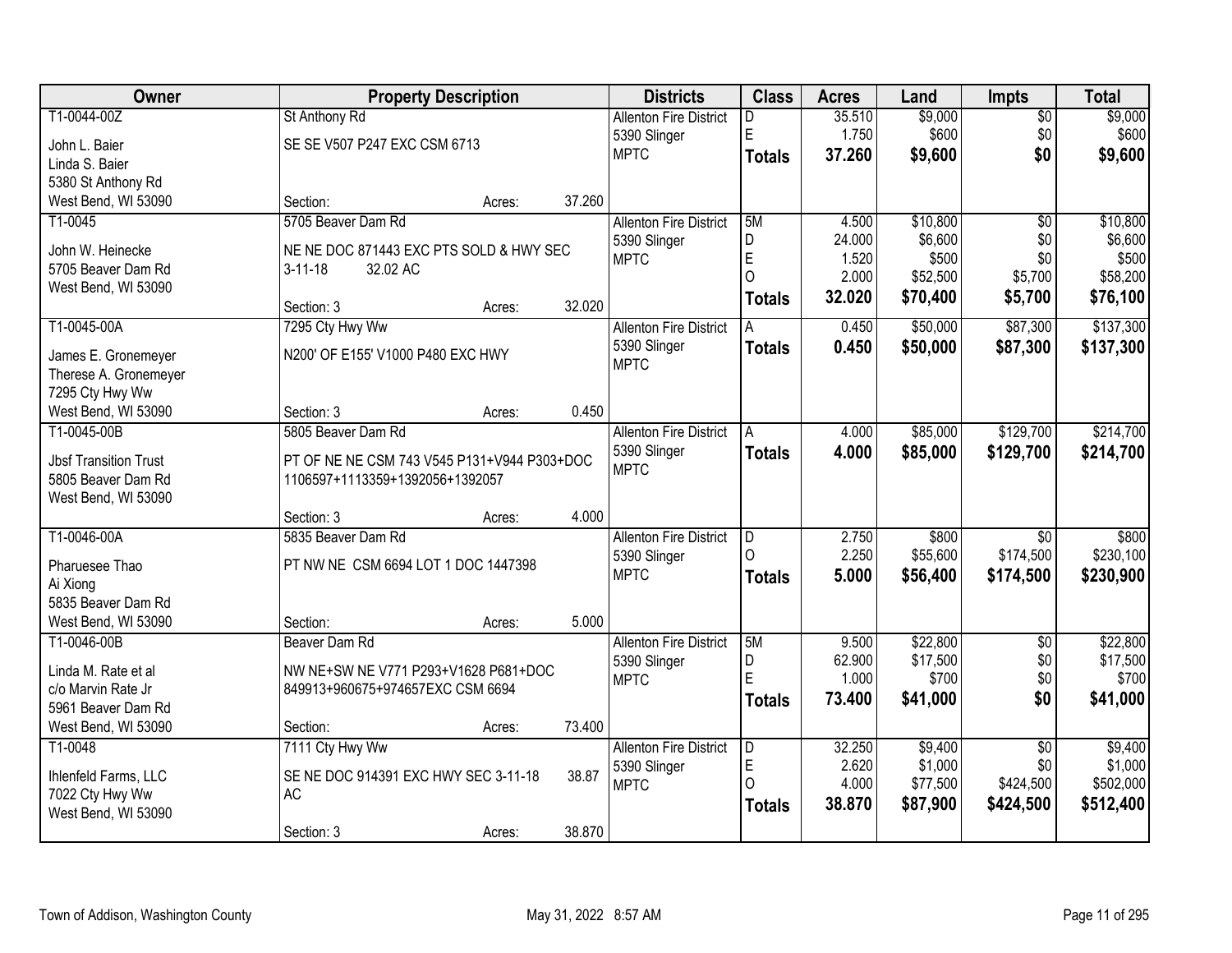| Owner                                     |                                                      | <b>Property Description</b> |        | <b>Districts</b>              | <b>Class</b>            | <b>Acres</b> | Land              | Impts           | <b>Total</b> |
|-------------------------------------------|------------------------------------------------------|-----------------------------|--------|-------------------------------|-------------------------|--------------|-------------------|-----------------|--------------|
| T1-0049                                   | 5961 Beaver Dam Rd                                   |                             |        | <b>Allenton Fire District</b> | D.                      | 36.000       | \$10,600          | $\overline{50}$ | \$10,600     |
| Linda M. Rate et al                       | NE NW V1452 P426+V1469 P464 DOC                      |                             |        | 5390 Slinger                  | E                       | 1.270        | \$500             | \$0             | \$500        |
| c/o Grace Rate Le                         | 960674+960675+974657                                 |                             |        | <b>MPTC</b>                   | 0                       | 2.000        | \$52,500          | \$160,200       | \$212,700    |
| 5961 Beaver Dam Rd                        |                                                      |                             |        |                               | <b>Totals</b>           | 39.270       | \$63,600          | \$160,200       | \$223,800    |
| West Bend, WI 53090-0000                  | Section: 3                                           | Acres:                      | 39.270 |                               |                         |              |                   |                 |              |
| T1-0050-00B                               | 5991 Beaver Dam Rd                                   |                             |        | <b>Allenton Fire District</b> | $\overline{D}$          | 2.660        | \$700             | $\overline{30}$ | \$700        |
|                                           |                                                      |                             |        | 5390 Slinger                  | $\Omega$                | 2.000        | \$52,500          | \$144,800       | \$197,300    |
| Four Way Farms                            | PT OF NW NW CSM 6212 LOT 1 V1058 P540+DOC<br>1175809 |                             |        | <b>MPTC</b>                   | <b>Totals</b>           | 4.660        | \$53,200          | \$144,800       | \$198,000    |
| 5924 St Anthony Rd<br>West Bend, WI 53090 |                                                      |                             |        |                               |                         |              |                   |                 |              |
|                                           | Section: 3                                           | Acres:                      | 4.660  |                               |                         |              |                   |                 |              |
| T1-0050-00C                               | Beaver Dam Rd                                        |                             |        | <b>Allenton Fire District</b> | D                       | 33.650       | \$9,500           | \$0             | \$9,500      |
|                                           |                                                      |                             |        | 5390 Slinger                  | E                       | 1.140        | \$100             | \$0             | \$100        |
| Four Way Farms                            | NW NW V1058 P540+DOC 1175809 EXC CSM 6212            |                             |        | <b>MPTC</b>                   | <b>Totals</b>           | 34.790       | \$9,600           | \$0             | \$9,600      |
| 5924 St Anthony Rd                        |                                                      |                             |        |                               |                         |              |                   |                 |              |
| West Bend, WI 53090                       | Section: 3                                           | Acres:                      | 34.790 |                               |                         |              |                   |                 |              |
| T1-0052                                   | 7188 Cty Hwy W                                       |                             |        | <b>Allenton Fire District</b> | D                       | 37.000       | \$10,900          | \$0             | \$10,900     |
|                                           |                                                      |                             |        | 5390 Slinger                  | E                       | 1.000        | \$500             | \$0             | \$500        |
| <b>Bernice M Breuer Survivors Trust</b>   | SW NW V204 P314+V751 P492+DOC 921480                 |                             |        | <b>MPTC</b>                   | 0                       | 2.000        | \$52,500          | \$370,000       | \$422,500    |
| 717 W Decorah Rd                          | +1040720+1287064                                     |                             |        |                               | <b>Totals</b>           | 40.000       | \$63,900          | \$370,000       | \$433,900    |
| West Bend, WI 53095                       |                                                      |                             |        |                               |                         |              |                   |                 |              |
|                                           | Section: 3                                           | Acres:                      | 40.000 |                               |                         |              |                   |                 |              |
| T1-0053                                   | Beaver Dam Rd                                        |                             |        | <b>Allenton Fire District</b> | D<br>F                  | 38.500       | \$10,900<br>\$800 | $\overline{50}$ | \$10,900     |
| <b>Bernice M Breuer Survivors Trust</b>   | SE NW V204 P314+V751 P492+DOC 921480                 |                             |        | 5390 Slinger<br><b>MPTC</b>   |                         | 1.500        |                   | \$0             | \$800        |
| 717 W Decorah Rd                          | +1040720+1287064                                     |                             |        |                               | <b>Totals</b>           | 40.000       | \$11,700          | \$0             | \$11,700     |
| West Bend, WI 53095                       |                                                      |                             |        |                               |                         |              |                   |                 |              |
|                                           | Section: 3                                           | Acres:                      | 40.000 |                               |                         |              |                   |                 |              |
| T1-0054                                   | St Anthony Rd                                        |                             |        | <b>Allenton Fire District</b> | $\overline{\mathsf{D}}$ | 16.000       | \$4,100           | $\overline{50}$ | \$4,100      |
| <b>Bernice M Breuer Survivors Trust</b>   | E18 AC NE SW V476 P531+V751 P492+DOC 921480          |                             |        | 5390 Slinger                  | E                       | 2.000        | \$1,000           | \$0             | \$1,000      |
| 717 W Decorah Rd                          | +1040720+1287064                                     |                             |        | <b>MPTC</b>                   | <b>Totals</b>           | 18,000       | \$5,100           | \$0             | \$5,100      |
| West Bend, WI 53095                       |                                                      |                             |        |                               |                         |              |                   |                 |              |
|                                           | Section: 3                                           | Acres:                      | 18.000 |                               |                         |              |                   |                 |              |
| T1-0055                                   | St Anthony Rd                                        |                             |        | <b>Allenton Fire District</b> | D.                      | 22.000       | \$6,000           | $\overline{50}$ | \$6,000      |
| Four Way Farms, LLP                       | W22 AC NE SW DOC 1360425                             |                             |        | 5390 Slinger                  | <b>Totals</b>           | 22,000       | \$6,000           | \$0             | \$6,000      |
| 5924 St Anthony Rd                        |                                                      |                             |        | <b>MPTC</b>                   |                         |              |                   |                 |              |
| West Bend, WI 53090                       |                                                      |                             |        |                               |                         |              |                   |                 |              |
|                                           | Section: 3                                           | Acres:                      | 22.000 |                               |                         |              |                   |                 |              |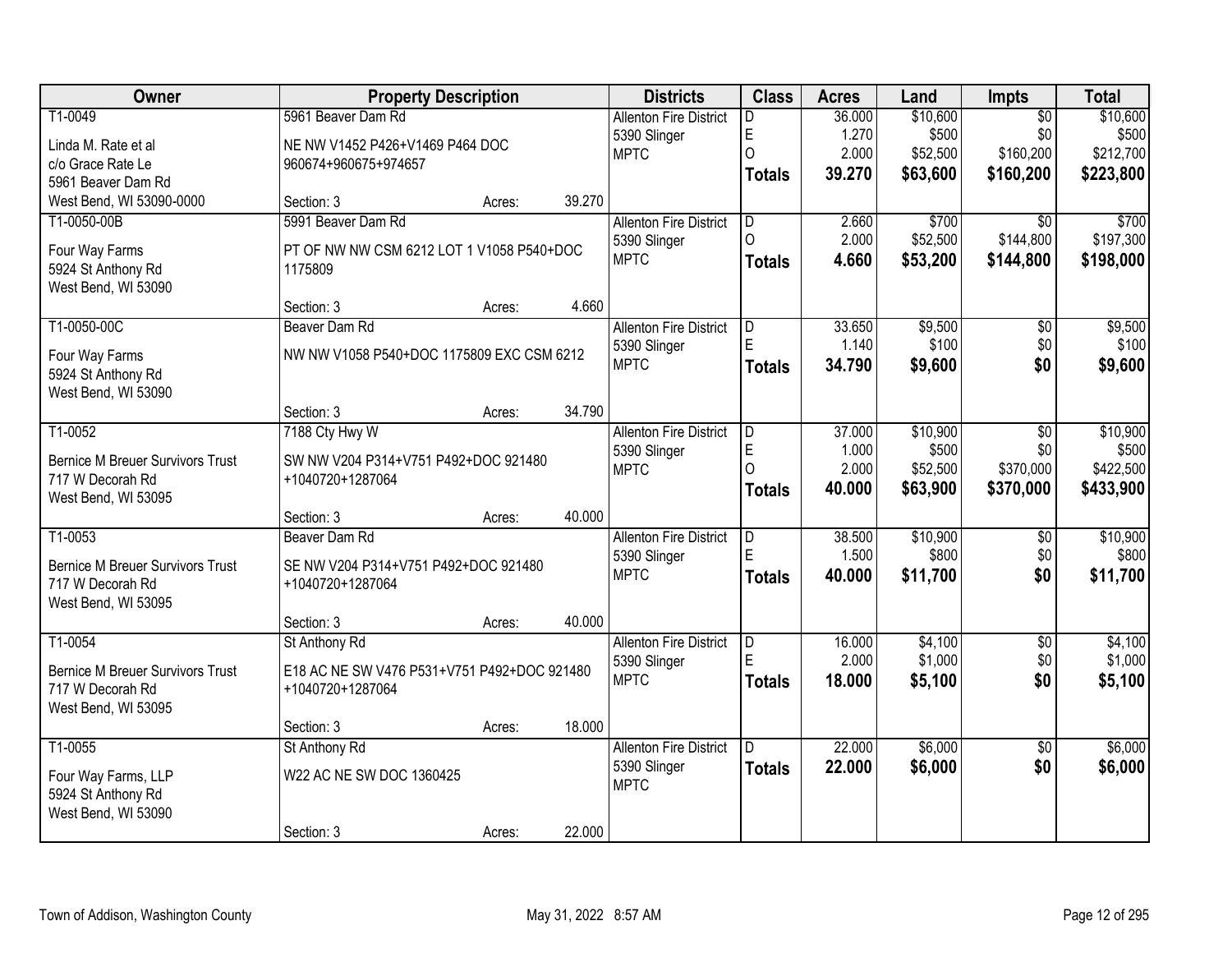| Owner                                   |                                           | <b>Property Description</b> |        | <b>Districts</b>              | <b>Class</b>  | <b>Acres</b> | Land     | Impts           | <b>Total</b> |
|-----------------------------------------|-------------------------------------------|-----------------------------|--------|-------------------------------|---------------|--------------|----------|-----------------|--------------|
| T1-0056-00B                             | 7090 Cty Hwy W                            |                             |        | <b>Allenton Fire District</b> |               | 0.950        | \$58,700 | \$173,500       | \$232,200    |
| James A Bong Living Trust               | PT OF NW SW CSM 2032 PAR 1 V1047 P591+DOC |                             |        | 5390 Slinger                  | <b>Totals</b> | 0.950        | \$58,700 | \$173,500       | \$232,200    |
| Yvonne V Bong Living Trust              | 1498209                                   |                             |        | <b>MPTC</b>                   |               |              |          |                 |              |
| 7090 Cty Hwy W                          |                                           |                             |        |                               |               |              |          |                 |              |
| West Bend, WI 53090                     | Section: 3                                | Acres:                      | 0.950  |                               |               |              |          |                 |              |
| T1-0056-00C                             | 7084 Cty Hwy W                            |                             |        | <b>Allenton Fire District</b> | A             | 0.960        | \$59,000 | \$221,000       | \$280,000    |
| Gene T. Heinecke                        | PT OF NW SW CSM 2032 PAR 2 V1047 P34      |                             |        | 5390 Slinger                  | <b>Totals</b> | 0.960        | \$59,000 | \$221,000       | \$280,000    |
| Dawn Heinecke                           |                                           |                             |        | <b>MPTC</b>                   |               |              |          |                 |              |
| 7084 Cty Hwy W                          |                                           |                             |        |                               |               |              |          |                 |              |
| West Bend, WI 53090                     | Section: 3                                | Acres:                      | 0.960  |                               |               |              |          |                 |              |
| T1-0056-00G                             | 7020 Cty Hwy W                            |                             |        | <b>Allenton Fire District</b> | A             | 1.070        | \$51,400 | \$216,300       | \$267,700    |
| David E. Zenda                          | PT OF NW SW CSM 4680 PAR 2 V1741 P458-459 |                             |        | 5390 Slinger                  | <b>Totals</b> | 1.070        | \$51,400 | \$216,300       | \$267,700    |
| Bonnie J. Zenda                         |                                           |                             |        | <b>MPTC</b>                   |               |              |          |                 |              |
| 7020 Cty Hwy W                          |                                           |                             |        |                               |               |              |          |                 |              |
| West Bend, WI 53090                     | Section: 3                                | Acres:                      | 1.070  |                               |               |              |          |                 |              |
| T1-0056-00H                             | 7042 Cty Hwy W                            |                             |        | <b>Allenton Fire District</b> | Α             | 1.050        | \$51,000 | \$129,500       | \$180,500    |
|                                         |                                           |                             |        | 5390 Slinger                  | <b>Totals</b> | 1.050        | \$51,000 | \$129,500       | \$180,500    |
| <b>Tyler Wetterau</b>                   | PT OF NW SW CSM 4786 PAR 1 DOC 1396107    |                             |        | <b>MPTC</b>                   |               |              |          |                 |              |
| Monique Schowalter<br>7042 Cty Hwy W    |                                           |                             |        |                               |               |              |          |                 |              |
| West Bend, WI 53090                     | Section: 3                                | Acres:                      | 1.050  |                               |               |              |          |                 |              |
| T1-0056-00M                             | Cty Hwy W                                 |                             |        | <b>Allenton Fire District</b> | D.            | 31.940       | \$9,400  | $\overline{50}$ | \$9,400      |
|                                         |                                           |                             |        | 5390 Slinger                  | <b>Totals</b> | 31.940       | \$9,400  | \$0             | \$9,400      |
| Mark A. Breuer et al                    | E18 AC NW SW+PT OF CSM 4786 PAR 2 V1102   |                             |        | <b>MPTC</b>                   |               |              |          |                 |              |
| c/o Mark B. Etal                        | P315+DOC 1197810                          |                             |        |                               |               |              |          |                 |              |
| 5924 St Anthony Rd                      |                                           |                             | 31.940 |                               |               |              |          |                 |              |
| West Bend, WI 53090-0000<br>T1-0056-00P | Section:<br>7096 Cty Hwy W                | Acres:                      |        | <b>Allenton Fire District</b> | A             | 1.860        | \$65,100 | \$171,100       | \$236,200    |
|                                         |                                           |                             |        | 5390 Slinger                  |               | 1.860        | \$65,100 | \$171,100       | \$236,200    |
| John C Nettesheim Trust                 | PT OF NW SW CSM 6260 LOT 1 V1094 P104+DOC |                             |        | <b>MPTC</b>                   | <b>Totals</b> |              |          |                 |              |
| Elaine H Nettesheim Trust               | 819209+1315635+1315636+1359019            |                             |        |                               |               |              |          |                 |              |
| 7096 Cty Hwy W                          |                                           |                             |        |                               |               |              |          |                 |              |
| West Bend, WI 53090                     | Section:                                  | Acres:                      | 1.860  |                               |               |              |          |                 |              |
| T1-0056-00R                             | 7040 Cty Hwy W                            |                             |        | <b>Allenton Fire District</b> | 0             | 1.280        | \$43,500 | \$134,800       | \$178,300    |
| Cory S. Bieszk                          | PT OF NW SW CSM 6273 LOT 1 DOC 1405162    |                             |        | 5390 Slinger<br><b>MPTC</b>   | <b>Totals</b> | 1.280        | \$43,500 | \$134,800       | \$178,300    |
| Kayla A. Bieszk                         |                                           |                             |        |                               |               |              |          |                 |              |
| 7040 Cty Hwy W                          |                                           |                             |        |                               |               |              |          |                 |              |
| West Bend, WI 53090                     | Section: 3                                | Acres:                      | 1.280  |                               |               |              |          |                 |              |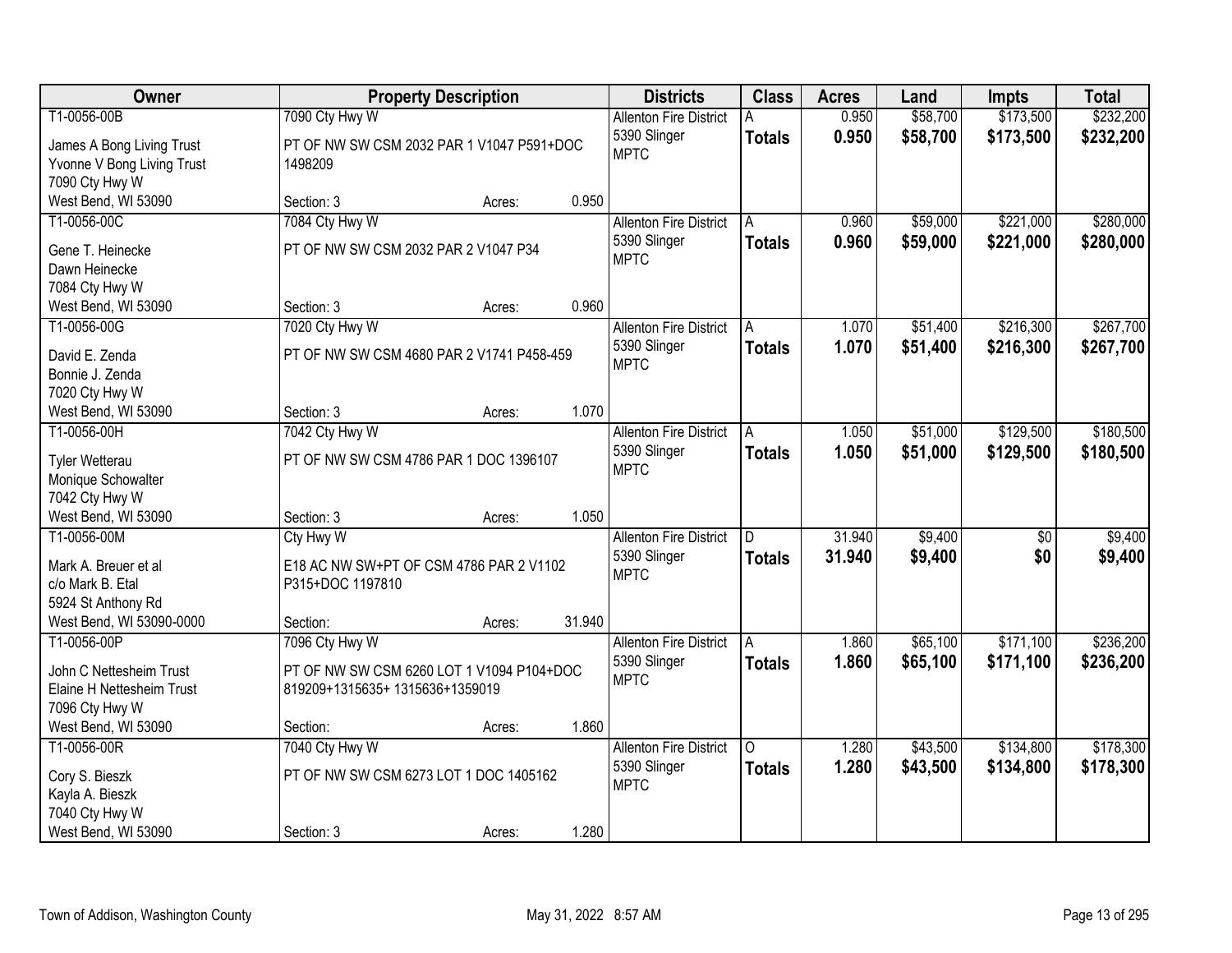| Owner                                           |                                               | <b>Property Description</b> |        | <b>Districts</b>              | <b>Class</b>    | <b>Acres</b> | Land     | Impts           | <b>Total</b> |
|-------------------------------------------------|-----------------------------------------------|-----------------------------|--------|-------------------------------|-----------------|--------------|----------|-----------------|--------------|
| T1-0057-00A                                     | 6050 St Anthony Rd                            |                             |        | <b>Allenton Fire District</b> | D               | 1.140        | \$200    | $\overline{50}$ | \$200        |
| Lawrence W. Weiss Jr                            | PT SW SW CSM 7005 LOT 1 DOC 1549180           |                             |        | 5390 Slinger                  | 0               | 2.000        | \$52,500 | \$86,700        | \$139,200    |
| Pamela G. Weiss                                 |                                               |                             |        | <b>MPTC</b>                   | <b>Totals</b>   | 3.140        | \$52,700 | \$86,700        | \$139,400    |
| 6877 Cty Hwy W                                  |                                               |                             |        |                               |                 |              |          |                 |              |
| Allenton, WI 53002                              | Section:                                      | Acres:                      | 3.140  |                               |                 |              |          |                 |              |
| T1-0057-00Y                                     | St Anthony Rd                                 |                             |        | <b>Allenton Fire District</b> | D               | 32.220       | \$9,100  | \$0             | \$9,100      |
|                                                 | SW SW DOC 1525735 EXC 3.50 AC IN SW COR EXC   |                             |        | 5390 Slinger                  | E.              | 1.000        | \$100    | \$0             | \$100        |
| Four Way Farms, LLP<br>5924 St Anthony Rd       | <b>CSM 7005</b>                               |                             |        | <b>MPTC</b>                   | <b>Totals</b>   | 33.220       | \$9,200  | \$0             | \$9,200      |
| West Bend, WI 53090                             |                                               |                             |        |                               |                 |              |          |                 |              |
|                                                 | Section:                                      | Acres:                      | 33.220 |                               |                 |              |          |                 |              |
| T1-0058-00B                                     | 6080 St Anthony Rd                            |                             |        | <b>Allenton Fire District</b> | $\overline{X5}$ | 0.890        | \$0      | $\overline{50}$ | \$0          |
|                                                 | PT OF SW SW CSM 5075 O L 1 V57 P434 (CEMETERY |                             |        | 5390 Slinger                  | <b>Totals</b>   | 0.890        | \$0      | \$0             | \$0          |
| Congregation of the Resurrection<br>215 Main St |                                               |                             |        | <b>MPTC</b>                   |                 |              |          |                 |              |
| PO Box 96                                       |                                               |                             |        |                               |                 |              |          |                 |              |
| Allenton, WI 53002                              | Section: 3                                    | Acres:                      | 0.890  |                               |                 |              |          |                 |              |
| T1-0058-00C                                     | 6928 Cty Hwy W                                |                             |        | <b>Allenton Fire District</b> | Α               | 0.440        | \$44,400 | \$159,700       | \$204,100    |
|                                                 |                                               |                             |        | 5390 Slinger                  | <b>Totals</b>   | 0.440        | \$44,400 | \$159,700       | \$204,100    |
| Logan P. Doro<br>6928 Cty Hwy W                 | PT OF SW SW CSM 5138 PAR 1 DOC 1475003 (ESMT  |                             |        | <b>MPTC</b>                   |                 |              |          |                 |              |
| West Bend, WI 53090                             | AGRMT DOC 842131+842132)                      |                             |        |                               |                 |              |          |                 |              |
|                                                 | Section: 3                                    | Acres:                      | 0.440  |                               |                 |              |          |                 |              |
| T1-0058-00D                                     | 6920 Cty Hwy W                                |                             |        | <b>Allenton Fire District</b> | A               | 0.410        | \$42,900 | \$157,700       | \$200,600    |
|                                                 |                                               |                             |        | 5390 Slinger                  | <b>Totals</b>   | 0.410        | \$42,900 | \$157,700       | \$200,600    |
| Christian A. Hommel                             | PT OF SW SW CSM 5138 PAR 2 DOC 1352653 (ESMT  |                             |        | <b>MPTC</b>                   |                 |              |          |                 |              |
| 6920 Cty Hwy W                                  | AGRMT DOC 842131+842132+1116883)              |                             |        |                               |                 |              |          |                 |              |
| West Bend, WI 53090                             | Section: 3                                    |                             | 0.410  |                               |                 |              |          |                 |              |
| T1-0058-00E                                     | 6912 Cty Hwy W                                | Acres:                      |        | <b>Allenton Fire District</b> | B               | 0.720        | \$28,100 | \$81,700        | \$109,800    |
|                                                 |                                               |                             |        | 5390 Slinger                  | <b>Totals</b>   | 0.720        | \$28,100 | \$81,700        | \$109,800    |
| Coleen Michaelis                                | PT OF SW SW CSM 5138 PAR 3 DOC 1527106 (ESMT  |                             |        | <b>MPTC</b>                   |                 |              |          |                 |              |
| 1440 N 66th St                                  | AGRMT DOC 842131+842132+1116883)              |                             |        |                               |                 |              |          |                 |              |
| Wauwatosa, WI 53213                             |                                               |                             |        |                               |                 |              |          |                 |              |
|                                                 | Section: 3                                    | Acres:                      | 0.720  |                               |                 |              |          |                 |              |
| T1-0059                                         | 6936 Cty Hwy W                                |                             |        | <b>Allenton Fire District</b> | $\overline{B}$  | 0.500        | \$22,900 | \$173,700       | \$196,600    |
| Candy Ficht                                     | PT OF SW SW DOC 1501133                       |                             |        | 5390 Slinger<br><b>MPTC</b>   | <b>Totals</b>   | 0.500        | \$22,900 | \$173,700       | \$196,600    |
| c/o Candy Ficht Lc                              |                                               |                             |        |                               |                 |              |          |                 |              |
| 6936 Cty Hwy W                                  |                                               |                             |        |                               |                 |              |          |                 |              |
| West Bend, WI 53090                             | Section: 3                                    | Acres:                      | 0.500  |                               |                 |              |          |                 |              |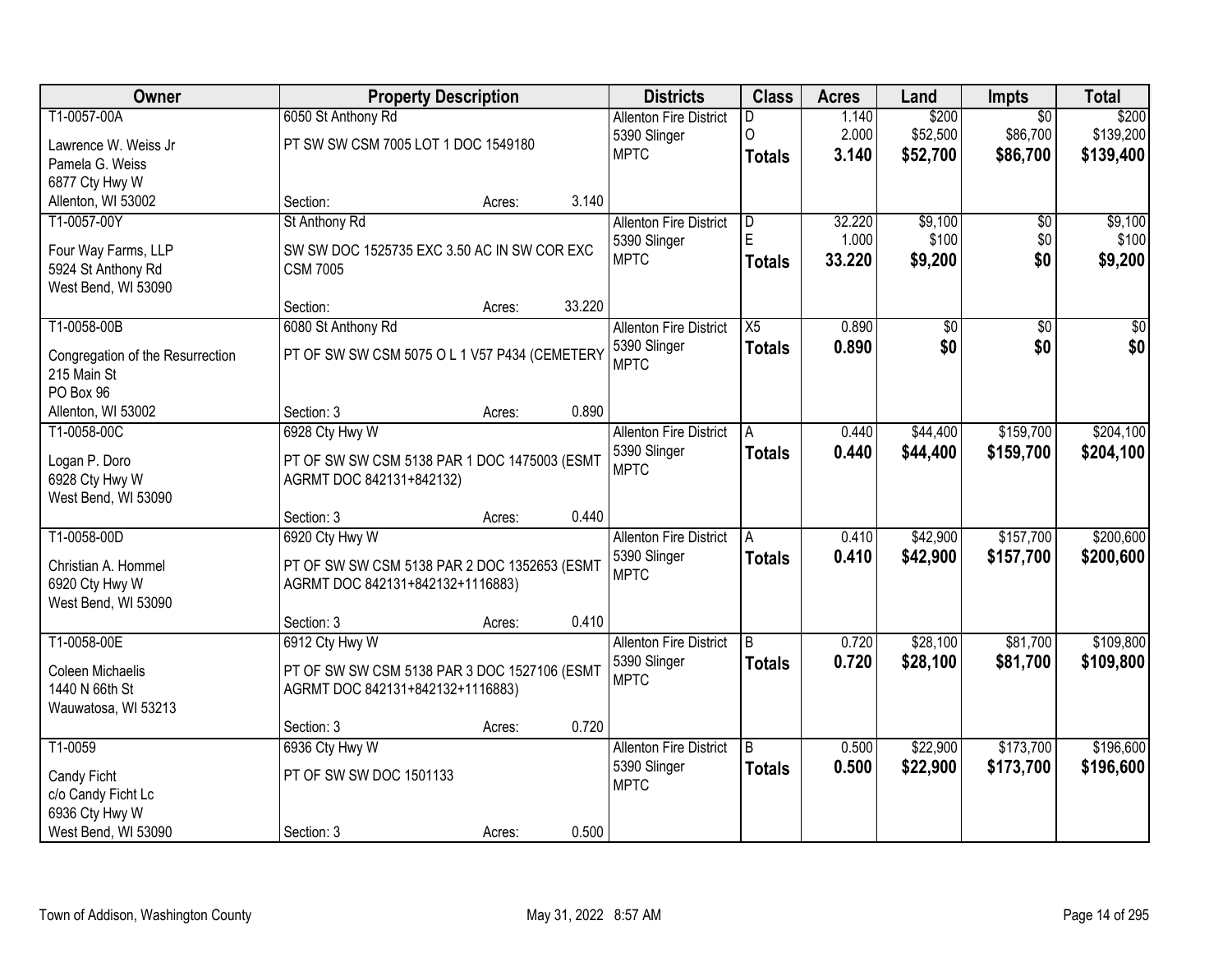| Owner                                   |                                                 | <b>Property Description</b> |        | <b>Districts</b>              | <b>Class</b>  | <b>Acres</b> | Land     | Impts           | <b>Total</b> |
|-----------------------------------------|-------------------------------------------------|-----------------------------|--------|-------------------------------|---------------|--------------|----------|-----------------|--------------|
| T1-0060                                 | 5924 St Anthony Rd                              |                             |        | <b>Allenton Fire District</b> | D             | 32.000       | \$8,100  | $\overline{50}$ | \$8,100      |
| <b>Bernice M Breuer Survivors Trust</b> | SE SW V476 P531+V751 P492+DOC 921480            |                             |        | 5390 Slinger                  | E             | 3.800        | \$1,900  | \$0             | \$1,900      |
| 717 W Decorah Rd                        | +1040720+1287064 EXC CSM 2370 (RD VACATED       |                             |        | <b>MPTC</b>                   | O             | 3.000        | \$65,000 | \$191,800       | \$256,800    |
| West Bend, WI 53095                     | DOC 656931)                                     |                             |        |                               | <b>Totals</b> | 38.800       | \$75,000 | \$191,800       | \$266,800    |
|                                         | Section: 3                                      | Acres:                      | 38.800 |                               |               |              |          |                 |              |
| T1-0060-00A                             | 5930 St Anthony Rd                              |                             |        | <b>Allenton Fire District</b> | A             | 1.050        | \$60,800 | \$197,000       | \$257,800    |
|                                         |                                                 |                             |        | 5390 Slinger                  | <b>Totals</b> | 1.050        | \$60,800 | \$197,000       | \$257,800    |
| Padrick Dunn                            | PT OF SE SW CSM 2370 DOC 1415104 (VAC ROAD      |                             |        | <b>MPTC</b>                   |               |              |          |                 |              |
| Angela Dunn                             | 656932)                                         |                             |        |                               |               |              |          |                 |              |
| 5930 St Anthony Rd                      |                                                 |                             |        |                               |               |              |          |                 |              |
| West Bend, WI 53090                     | Section: 3                                      | Acres:                      | 1.050  |                               |               |              |          |                 |              |
| T1-0062                                 | <b>Cty Hwy Ww</b>                               |                             |        | <b>Allenton Fire District</b> | D<br>Ē        | 18.000       | \$5,400  | \$0             | \$5,400      |
| Robert A Ihlenfeld Living Trust         | PT OF N1/2 NE SE V581 P512+V1122 P682+DOC       |                             |        | 5390 Slinger                  |               | 0.320        | \$100    | \$0             | \$100        |
| Mary E Ihlenfeld Living Trust           | 1215298 EXC HWY                                 |                             |        | <b>MPTC</b>                   | <b>Totals</b> | 18.320       | \$5,500  | \$0             | \$5,500      |
| 7022 Cty Hwy Ww                         |                                                 |                             |        |                               |               |              |          |                 |              |
| West Bend, WI 53090                     | Section: 3                                      | Acres:                      | 18.320 |                               |               |              |          |                 |              |
| T1-0062-00A                             | 7101 Cty Hwy Ww                                 |                             |        | <b>Allenton Fire District</b> | A             | 0.920        | \$58,000 | \$139,500       | \$197,500    |
|                                         |                                                 |                             |        | 5390 Slinger                  | <b>Totals</b> | 0.920        | \$58,000 | \$139,500       | \$197,500    |
| Kenneth A. Ihlenfeld                    | PT OF N1/2 NE SE CSM 665 DOC                    |                             |        | <b>MPTC</b>                   |               |              |          |                 |              |
| Karly L. Ihlenfeld<br>7101 Cty Hwy Ww   | 1239288+1336530+1336531                         |                             |        |                               |               |              |          |                 |              |
| West Bend, WI 53090                     | Section: 3                                      |                             | 0.920  |                               |               |              |          |                 |              |
| T1-0063                                 | <b>Ctv Hwy Ww</b>                               | Acres:                      |        | <b>Allenton Fire District</b> | D             | 18.990       | \$5,700  | \$0             | \$5,700      |
|                                         |                                                 |                             |        | 5390 Slinger                  | E             | 0.250        | \$100    | \$0             | \$100        |
| Robert A Ihlenfeld Living Trust         | S1/2 NE SE V1766 P290+DOC 1215298 EXC HWY       |                             |        | <b>MPTC</b>                   |               | 19.240       |          | \$0             | \$5,800      |
| Mary E Ihlenfeld Living Trust           |                                                 |                             |        |                               | <b>Totals</b> |              | \$5,800  |                 |              |
| 7022 Cty Hwy Ww                         |                                                 |                             |        |                               |               |              |          |                 |              |
| West Bend, WI 53090                     | Section: 3                                      | Acres:                      | 19.240 |                               |               |              |          |                 |              |
| T1-0064                                 | Cty Hwy Ww                                      |                             |        | <b>Allenton Fire District</b> | D.            | 20.000       | \$6,000  | $\overline{50}$ | \$6,000      |
| Ihlenfeld Farms, LLC                    | E1/2 NW SE+TRI 20'E+ 20'S N1/2 NE SE DOC 914391 |                             |        | 5390 Slinger                  | <b>Totals</b> | 20.000       | \$6,000  | \$0             | \$6,000      |
| 7022 Cty Hwy Ww                         | SEC 3-11-18<br>20 AC                            |                             |        | <b>MPTC</b>                   |               |              |          |                 |              |
| West Bend, WI 53090                     |                                                 |                             |        |                               |               |              |          |                 |              |
|                                         | Section: 3                                      | Acres:                      | 20.000 |                               |               |              |          |                 |              |
| T1-0065                                 | St Anthony Rd                                   |                             |        | <b>Allenton Fire District</b> | D.            | 20.000       | \$5,700  | $\overline{30}$ | \$5,700      |
|                                         |                                                 |                             |        | 5390 Slinger                  | <b>Totals</b> | 20.000       | \$5,700  | \$0             | \$5,700      |
| <b>Bernice M Breuer Survivors Trust</b> | W1/2 NW SE V476 P531+V751 P492+DOC              |                             |        | <b>MPTC</b>                   |               |              |          |                 |              |
| 717 W Decorah Rd                        | 921480+1040720+1287064                          |                             |        |                               |               |              |          |                 |              |
| West Bend, WI 53095                     |                                                 |                             |        |                               |               |              |          |                 |              |
|                                         | Section: 3                                      | Acres:                      | 20.000 |                               |               |              |          |                 |              |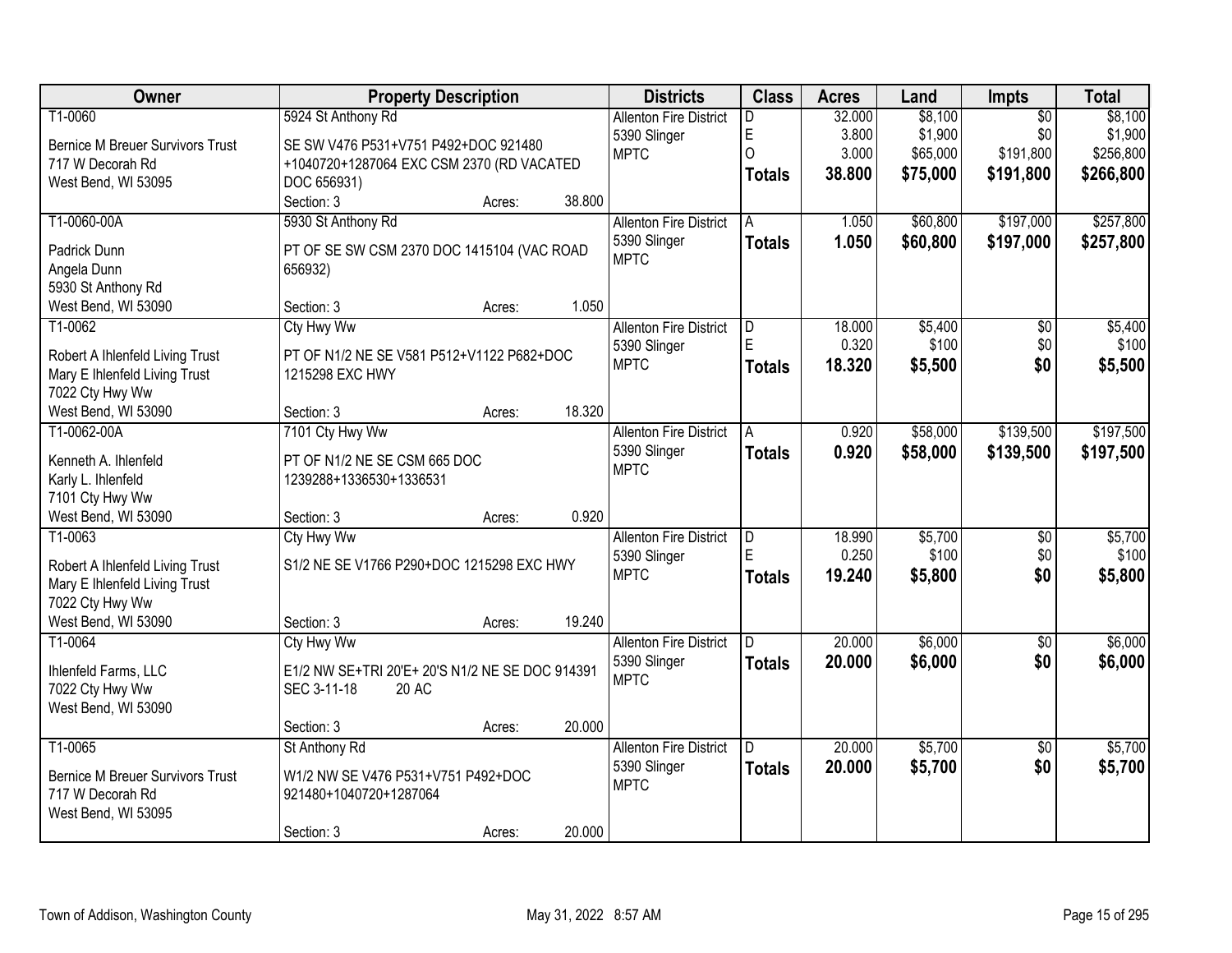| Owner                                                                         |                                             | <b>Property Description</b> |        | <b>Districts</b>                              | <b>Class</b>  | <b>Acres</b>    | Land                | <b>Impts</b>     | <b>Total</b>         |
|-------------------------------------------------------------------------------|---------------------------------------------|-----------------------------|--------|-----------------------------------------------|---------------|-----------------|---------------------|------------------|----------------------|
| T1-0066                                                                       | St Anthony Rd                               |                             |        | <b>Allenton Fire District</b>                 | D             | 10.000          | \$3,000             | $\overline{60}$  | \$3,000              |
| <b>Bernice M Breuer Survivors Trust</b>                                       | NW SW SE V476 P531+V751 P492+DOC            |                             |        | 5390 Slinger                                  | <b>Totals</b> | 10.000          | \$3,000             | \$0              | \$3,000              |
| 717 W Decorah Rd                                                              | 921480+1040720+1287064                      |                             |        | <b>MPTC</b>                                   |               |                 |                     |                  |                      |
| West Bend, WI 53095                                                           |                                             |                             |        |                                               |               |                 |                     |                  |                      |
|                                                                               | Section: 3                                  | Acres:                      | 10.000 |                                               |               |                 |                     |                  |                      |
| T1-0067                                                                       | 5826 St Anthony Rd                          |                             |        | <b>Allenton Fire District</b>                 | A<br>E        | 3.250           | \$81,300            | \$171,200        | \$252,500            |
| Alex S. Szabo                                                                 | S1/2 W1/2 SW SE DOC 938440                  |                             |        | 5390 Slinger<br><b>MPTC</b>                   |               | 6.750<br>10.000 | \$1,700<br>\$83,000 | \$0<br>\$171,200 | \$1,700<br>\$254,200 |
| Tammy L. Szabo                                                                |                                             |                             |        |                                               | <b>Totals</b> |                 |                     |                  |                      |
| 5826 St Anthony Rd                                                            |                                             |                             |        |                                               |               |                 |                     |                  |                      |
| West Bend, WI 53090                                                           | Section: 3                                  | Acres:                      | 10.000 |                                               |               |                 |                     |                  |                      |
| T1-0068                                                                       | St Anthony Rd                               |                             |        | <b>Allenton Fire District</b><br>5390 Slinger | D<br>E        | 19.750<br>0.250 | \$5,400<br>\$100    | \$0<br>\$0       | \$5,400<br>\$100     |
| Ihlenfeld Farms, LLC                                                          | E1/2 SW SE DOC 914391 SEC 3-11-18           |                             | 20 AC  | <b>MPTC</b>                                   | <b>Totals</b> | 20.000          | \$5,500             | \$0              | \$5,500              |
| 7022 Cty Hwy Ww                                                               |                                             |                             |        |                                               |               |                 |                     |                  |                      |
| West Bend, WI 53090                                                           | Section: 3                                  |                             | 20.000 |                                               |               |                 |                     |                  |                      |
| T1-0069-00A                                                                   | 5724 St Anthony Rd                          | Acres:                      |        | <b>Allenton Fire District</b>                 | A             | 2.000           | \$66,500            | \$112,700        | \$179,200            |
|                                                                               |                                             |                             |        | 5390 Slinger                                  | <b>Totals</b> | 2.000           | \$66,500            | \$112,700        | \$179,200            |
| Ihlenfeld Farms, LLC                                                          | PT OF SE SE CSM 4914 PAR 1 DOC 1239287      |                             |        | <b>MPTC</b>                                   |               |                 |                     |                  |                      |
| 7022 Cty Hwy Ww<br>West Bend, WI 53090                                        |                                             |                             |        |                                               |               |                 |                     |                  |                      |
|                                                                               | Section: 3                                  | Acres:                      | 2.000  |                                               |               |                 |                     |                  |                      |
| T1-0069-00Z                                                                   | St Anthony Rd                               |                             |        | <b>Allenton Fire District</b>                 | 5M            | 3.000           | \$7,200             | \$0              | \$7,200              |
|                                                                               |                                             |                             |        | 5390 Slinger                                  | D             | 32.000          | \$8,800             | \$0              | \$8,800              |
| Robert A Ihlenfeld Living Trust et al<br>c/o Robert A&Mary E Ihlenfeld Living | PT OF SE SE V1766 P290+DOC 1215298          |                             |        | <b>MPTC</b>                                   | E             | 1.190           | \$500               | \$0              | \$500                |
| Trust                                                                         |                                             |                             |        |                                               | <b>Totals</b> | 36.190          | \$16,500            | \$0              | \$16,500             |
| 7022 Cty Hwy Ww                                                               | Section: 3                                  | Acres:                      | 36.190 |                                               |               |                 |                     |                  |                      |
| West Bend, WI 53090-0000                                                      |                                             |                             |        |                                               |               |                 |                     |                  |                      |
| T1-0070                                                                       | Beaver Dam Rd                               |                             |        | <b>Allenton Fire District</b>                 | D             | 15.680          | \$4,700             | $\sqrt{6}$       | \$4,700              |
| Gary Breuer et al                                                             | N1/2 NE NE V1058 P540 EXC CSM 3482          |                             |        | 5390 Slinger                                  | E             | 0.400           | \$100               | \$0              | \$100                |
| 5924 St Anthony Rd                                                            |                                             |                             |        | <b>MPTC</b>                                   | <b>Totals</b> | 16.080          | \$4,800             | \$0              | \$4,800              |
| West Bend, WI 53090                                                           |                                             |                             |        |                                               |               |                 |                     |                  |                      |
|                                                                               | Section: 4                                  | Acres:                      | 16.080 |                                               |               |                 |                     |                  |                      |
| T1-0070-00A                                                                   | 7271 Cty Hwy W                              |                             |        | <b>Allenton Fire District</b>                 | A             | 3.080           | \$80,400            | \$119,100        | \$199,500            |
| Donna M. Kind                                                                 | PT OF NE NE CSM 3482 V1785 P447+DOC 1402312 |                             |        | 5390 Slinger                                  | <b>Totals</b> | 3.080           | \$80,400            | \$119,100        | \$199,500            |
| Katie A. Kind                                                                 |                                             |                             |        | <b>MPTC</b>                                   |               |                 |                     |                  |                      |
| 7271 Cty Hwy W                                                                |                                             |                             |        |                                               |               |                 |                     |                  |                      |
| West Bend, WI 53090                                                           | Section: 4                                  | Acres:                      | 3.080  |                                               |               |                 |                     |                  |                      |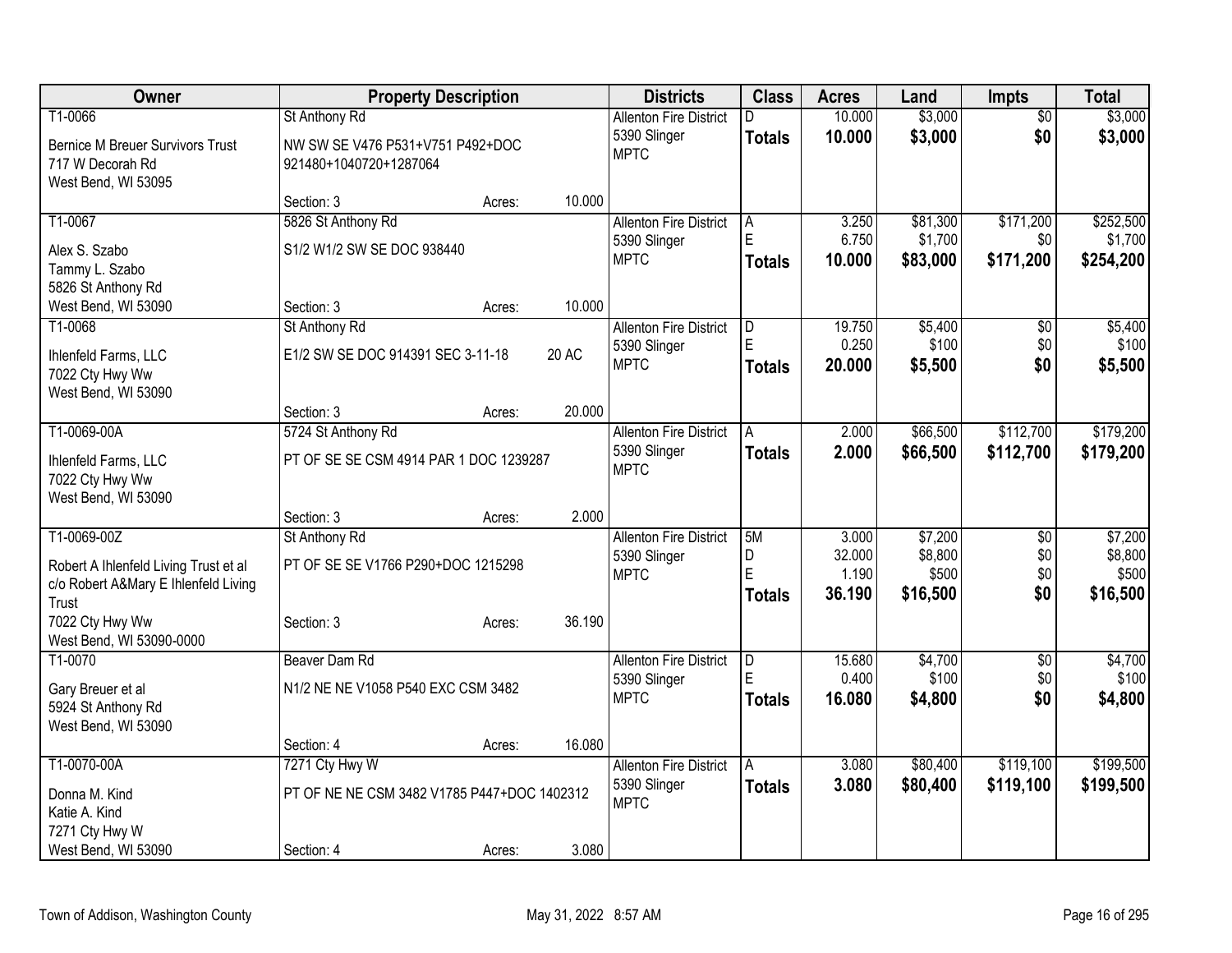| Owner                            | <b>Property Description</b>                   | <b>Districts</b>              | <b>Class</b>  | <b>Acres</b> | Land     | <b>Impts</b>    | <b>Total</b> |
|----------------------------------|-----------------------------------------------|-------------------------------|---------------|--------------|----------|-----------------|--------------|
| T1-0071                          | <b>Cty Hwy W</b>                              | <b>Allenton Fire District</b> | D             | 19.250       | \$5,700  | $\overline{60}$ | \$5,700      |
| Gary Darmody Living Trust        | S1/2 NE NE V559 P677+V920 P412-413+V925       | 5390 Slinger                  | E             | 0.250        | \$100    | \$0             | \$100        |
| 7658 Cty Hwy W                   | P238+V1671 P192-193+DOC                       | <b>MPTC</b>                   | <b>Totals</b> | 19.500       | \$5,800  | \$0             | \$5,800      |
| Allenton, WI 53002               | 1054957+1284167+1422157 EXC PT SOLD           |                               |               |              |          |                 |              |
|                                  | 19.500<br>Section: 4<br>Acres:                |                               |               |              |          |                 |              |
| T1-0072                          | Beaver Dam Rd                                 | <b>Allenton Fire District</b> | 5M            | 3.650        | \$8,800  | $\overline{50}$ | \$8,800      |
|                                  |                                               | 5390 Slinger                  | D             | 5.750        | \$1,600  | \$0             | \$1,600      |
| Gary Breuer et al                | NE NW NE V1058 P540                           | <b>MPTC</b>                   | E             | 0.250        | \$100    | \$0             | \$100        |
| 5924 St Anthony Rd               |                                               |                               | <b>Totals</b> | 9.650        | \$10,500 | \$0             | \$10,500     |
| West Bend, WI 53090              |                                               |                               |               |              |          |                 |              |
|                                  | 9.650<br>Section: 4<br>Acres:                 |                               |               |              |          |                 |              |
| T1-0073                          | Beaver Dam Rd                                 | <b>Allenton Fire District</b> | 5M            | 3.700        | \$8,900  | $\overline{50}$ | \$8,900      |
| <b>Gary Darmody Living Trust</b> | SE NW NE V559 P677+V920 P412+413+V925         | 5390 Slinger                  |               | 6.000        | \$1,500  | \$0             | \$1,500      |
| 7658 Cty Hwy W                   | P238+V1670 P192+193+DOC                       | <b>MPTC</b>                   | <b>Totals</b> | 9.700        | \$10,400 | \$0             | \$10,400     |
| Allenton, WI 53002               | 1054957+1284167+1422157                       |                               |               |              |          |                 |              |
|                                  | 9.700<br>Section: 4<br>Acres:                 |                               |               |              |          |                 |              |
| T1-0074                          | Beaver Dam Rd                                 | <b>Allenton Fire District</b> | 5M            | 1.650        | \$4,000  | \$0             | \$4,000      |
| Gary Breuer et al                | W1/2 NW NE V1058 P540                         | 5390 Slinger                  | D             | 16.000       | \$3,900  | \$0             | \$3,900      |
| 5924 St Anthony Rd               |                                               | <b>MPTC</b>                   | E             | 2.000        | \$1,300  | \$0             | \$1,300      |
| West Bend, WI 53090              |                                               |                               | <b>Totals</b> | 19.650       | \$9,200  | \$0             | \$9,200      |
|                                  | 19.650<br>Section: 4<br>Acres:                |                               |               |              |          |                 |              |
| T1-0075-00A                      | 6342 Westview Rd                              | <b>Allenton Fire District</b> | А             | 1.050        | \$51,000 | \$233,800       | \$284,800    |
|                                  |                                               | 5390 Slinger                  | <b>Totals</b> | 1.050        | \$51,000 | \$233,800       | \$284,800    |
| Allen D. Schweitzer              | PT OF SW NE CSM 2559 V800 P61                 | <b>MPTC</b>                   |               |              |          |                 |              |
| Beverly R. Schweitzer            |                                               |                               |               |              |          |                 |              |
| 6342 Westview Rd                 |                                               |                               |               |              |          |                 |              |
| West Bend, WI 53090              | 1.050<br>Section: 4<br>Acres:                 |                               |               |              |          |                 |              |
| T1-0075-00B                      | 6220 Westview Rd                              | <b>Allenton Fire District</b> |               | 2.000        | \$80,000 | \$224,400       | \$304,400    |
| Kelly N. Muenchow                | PT SW NE CSM 6893 LOT 1 V523 P627+V1634 P213+ | 5390 Slinger                  | <b>Totals</b> | 2.000        | \$80,000 | \$224,400       | \$304,400    |
| Eric Muenchow                    | <b>DOC</b>                                    | <b>MPTC</b>                   |               |              |          |                 |              |
| 6220 Westview Rd                 | 1089174+1130246+1194769+1419810+1419813+14722 |                               |               |              |          |                 |              |
| West Bend, WI 53090              | 2.000<br>Section: 4<br>Acres:                 |                               |               |              |          |                 |              |
| T1-0075-00Z                      | <b>Westview Rd</b>                            | <b>Allenton Fire District</b> | 5M            | 10.000       | \$24,000 | $\overline{50}$ | \$24,000     |
| Thomas E. Ritger                 | PT SW NEV523 P627+V1634 P213+ DOC             | 5390 Slinger                  | D             | 11.060       | \$2,500  | \$0             | \$2,500      |
| Janice M. Ritger                 | 1089174+1130246+1194769+1419810 +1419813 EXC  | <b>MPTC</b>                   | E             | 15.380       | \$10,400 | \$0             | \$10,400     |
| 7041 Cty Hwy W                   | CSM 2559 AND 6893                             |                               | <b>Totals</b> | 36.440       | \$36,900 | \$0             | \$36,900     |
| West Bend, WI 53090              | 36.440<br>Section: 4<br>Acres:                |                               |               |              |          |                 |              |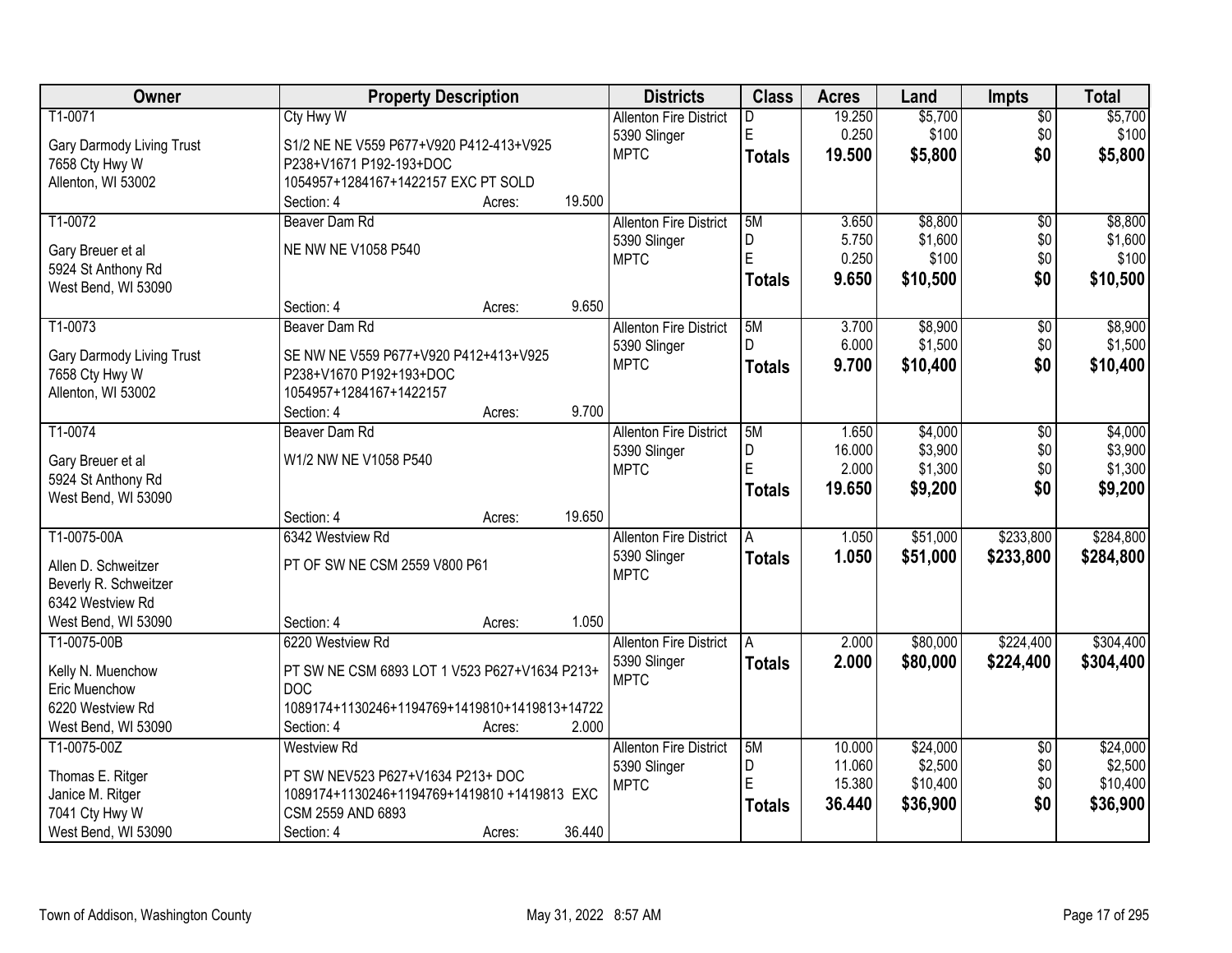| Owner                        | <b>Property Description</b>                   |        |        | <b>Districts</b>              | <b>Class</b>   | <b>Acres</b> | Land     | <b>Impts</b>    | <b>Total</b> |
|------------------------------|-----------------------------------------------|--------|--------|-------------------------------|----------------|--------------|----------|-----------------|--------------|
| T1-0076-00A                  | 6128 Westview Rd                              |        |        | <b>Allenton Fire District</b> | Α              | 1.620        | \$72,400 | \$303,700       | \$376,100    |
| Lisa Heiden                  | PT SE NE CSM 6709 LOT 1 DOC 1419814           |        |        | 5390 Slinger                  | <b>Totals</b>  | 1.620        | \$72,400 | \$303,700       | \$376,100    |
| Chad Heiden                  |                                               |        |        | <b>MPTC</b>                   |                |              |          |                 |              |
| 6128 Westview Rd             |                                               |        |        |                               |                |              |          |                 |              |
| West Bend, WI 53090          | Section:                                      | Acres: | 1.620  |                               |                |              |          |                 |              |
| T1-0076-00B                  | 6132 Westview Rd                              |        |        | <b>Allenton Fire District</b> | A              | 1.910        | \$78,200 | \$309,100       | \$387,300    |
|                              |                                               |        |        | 5390 Slinger                  | <b>Totals</b>  | 1.910        | \$78,200 | \$309,100       | \$387,300    |
| Jill Boettcher               | PT SE NE CSM 6709 LOT 2 V523 P627+V1634       |        |        | <b>MPTC</b>                   |                |              |          |                 |              |
| Jake Boettcher               | P213+1089174+1130246+1194769+1419815+1419810  |        |        |                               |                |              |          |                 |              |
| 6132 Westview Rd             |                                               |        |        |                               |                |              |          |                 |              |
| West Bend, WI 53090          | Section:                                      | Acres: | 1.910  |                               |                |              |          |                 |              |
| T1-0076-00Z                  | Cty Hwy W                                     |        |        | <b>Allenton Fire District</b> | D              | 35.350       | \$10,300 | \$0             | \$10,300     |
| Thomas E. Ritger             | PT SE NE V523 P627+V1634                      |        |        | 5390 Slinger                  | E              | 0.500        | \$100    | \$0             | \$100        |
| Janice M. Ritger             | P213+1089174+1130246+1194769+1419810+ 1419813 |        |        | <b>MPTC</b>                   | Totals         | 35.850       | \$10,400 | \$0             | \$10,400     |
| 7041 Cty Hwy W               | <b>EXC CSM 6709</b>                           |        |        |                               |                |              |          |                 |              |
| West Bend, WI 53090          | Section:                                      | Acres: | 35.850 |                               |                |              |          |                 |              |
| T1-0077                      | Beaver Dam Rd                                 |        |        | <b>Allenton Fire District</b> | D              | 27.200       | \$6,600  | \$0             | \$6,600      |
|                              |                                               |        |        | 5390 Slinger                  | E              | 0.220        | \$0      | \$0             | \$0          |
| Gary Breuer et al            | NE NW V1058 P540 EXC E12' & CSM 3512          |        |        | <b>MPTC</b>                   |                | 27.420       | \$6,600  | \$0             | \$6,600      |
| 5924 St Anthony Rd           |                                               |        |        |                               | <b>Totals</b>  |              |          |                 |              |
| West Bend, WI 53090          |                                               |        |        |                               |                |              |          |                 |              |
|                              | Section: 4                                    | Acres: | 27.420 |                               |                |              |          |                 |              |
| T1-0078                      | Beaver Dam Rd                                 |        |        | <b>Allenton Fire District</b> | D              | 19.660       | \$4,600  | $\overline{30}$ | \$4,600      |
| Gary Breuer et al            | NW NW V1058 P540 EXC CSM 3512 & HWY           |        |        | 5390 Slinger                  | E              | 1.500        | \$600    | \$0             | \$600        |
| 5924 St Anthony Rd           |                                               |        |        | <b>MPTC</b>                   | <b>Totals</b>  | 21.160       | \$5,200  | \$0             | \$5,200      |
| West Bend, WI 53090          |                                               |        |        |                               |                |              |          |                 |              |
|                              | Section: 4                                    | Acres: | 21.160 |                               |                |              |          |                 |              |
| T1-0079                      | 6385 Beaver Dam Rd                            |        |        | <b>Allenton Fire District</b> | $\overline{D}$ | 8.000        | \$1,000  | $\overline{60}$ | \$1,000      |
|                              |                                               |        |        | 5390 Slinger                  | E              | 24.040       | \$16,600 | \$0             | \$16,600     |
| Lori K Oelhafen Living Trust | PT OF NE NW+SW NW CSM 3512 DOC 1493914 (HWY   |        |        | <b>MPTC</b>                   | $\Omega$       | 2.000        | \$52,500 | \$141,600       | \$194,100    |
| 6385 Beaver Dam Rd           | V191 P315+V613 P187)                          |        |        |                               | Totals         | 34.040       | \$70,100 | \$141,600       | \$211,700    |
| Allenton, WI 53002           |                                               |        |        |                               |                |              |          |                 |              |
|                              | Section: 4                                    | Acres: | 34.040 |                               |                |              |          |                 |              |
| T1-0080                      | Beaver Dam Rd                                 |        |        | <b>Allenton Fire District</b> | D              | 2.000        | \$400    | $\overline{30}$ | \$400        |
| James J. Ritger              | S1/2 SW NW V523 P627+V1634 P213+DOC           |        |        | 5390 Slinger                  | E              | 1.030        | \$700    | \$0             | \$700        |
| 7085 Cty Hwy W               | 1089174+1130246+1194769+ 1419809 EXC N12'+HWY |        |        | <b>MPTC</b>                   | Totals         | 3.030        | \$1,100  | \$0             | \$1,100      |
| West Bend, WI 53090          |                                               |        |        |                               |                |              |          |                 |              |
|                              | Section: 4                                    | Acres: | 3.030  |                               |                |              |          |                 |              |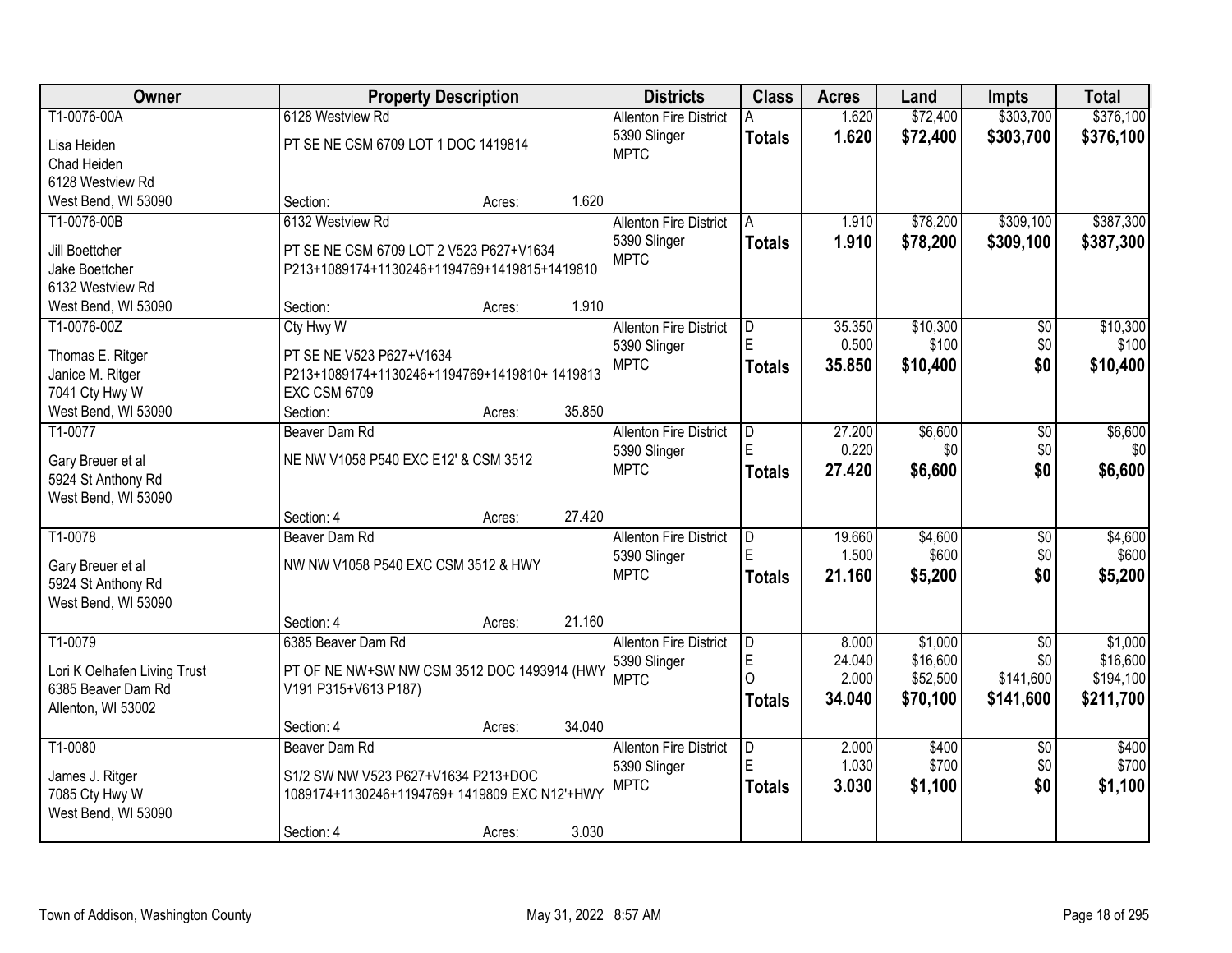| Owner                                  | <b>Property Description</b>                                                   |        | <b>Districts</b>                              | <b>Class</b>           | <b>Acres</b>    | Land                | <b>Impts</b>    | <b>Total</b>         |
|----------------------------------------|-------------------------------------------------------------------------------|--------|-----------------------------------------------|------------------------|-----------------|---------------------|-----------------|----------------------|
| T1-0081                                | 6345 Westview Rd                                                              |        | <b>Allenton Fire District</b><br>5390 Slinger | A<br>D                 | 2.000<br>33.000 | \$70,000<br>\$7,200 | \$56,100<br>\$0 | \$126,100<br>\$7,200 |
| James J. Ritger<br>7085 Cty Hwy W      | SE NW+E 12' NE NW V523 P627+V1634 P213+DOC<br>1089174+1130246+1194769+1419809 |        | <b>MPTC</b>                                   | E                      | 5.330           | \$3,600             | \$0             | \$3,600              |
| West Bend, WI 53090                    |                                                                               |        |                                               | <b>Totals</b>          | 40.330          | \$80,800            | \$56,100        | \$136,900            |
|                                        | Section: 4                                                                    | Acres: | 40.330                                        |                        |                 |                     |                 |                      |
| T1-0082                                | St Anthony Rd                                                                 |        | <b>Allenton Fire District</b>                 | D                      | 7.000           | \$1,600             | \$0             | \$1,600              |
| James J. Ritger                        | NE SW V523 P627+V1634 P213+DOC                                                |        | 5390 Slinger                                  | E                      | 14.520          | \$10,200            | \$0             | \$10,200             |
| 7085 Cty Hwy W                         | 1089174+1130246+1194769+1419809 EXC HWY                                       |        | <b>MPTC</b>                                   | <b>Totals</b>          | 21.520          | \$11,800            | \$0             | \$11,800             |
| West Bend, WI 53090                    |                                                                               |        |                                               |                        |                 |                     |                 |                      |
|                                        | Section: 4                                                                    | Acres: | 21.520                                        |                        |                 |                     |                 |                      |
| T1-0083                                | St Anthony Rd                                                                 |        | <b>Allenton Fire District</b>                 | $\overline{\text{X2}}$ | 18.970          | $\overline{50}$     | \$0             | $\sqrt{50}$          |
| State of Wisconsin                     | E1/2 NW SW V976 P410 (HWY V191 P61)                                           |        | 5390 Slinger                                  | <b>Totals</b>          | 18.970          | \$0                 | \$0             | \$0                  |
| c/o State of Wisconsin Dept of Natural |                                                                               |        | <b>MPTC</b>                                   |                        |                 |                     |                 |                      |
| Resources                              |                                                                               |        |                                               |                        |                 |                     |                 |                      |
| PO Box 7921                            | Section: 4                                                                    | Acres: | 18.970                                        |                        |                 |                     |                 |                      |
| Madison, WI 53707-0000                 |                                                                               |        |                                               |                        |                 |                     |                 |                      |
| T1-0084                                | Cty Hwy Dw                                                                    |        | <b>Allenton Fire District</b>                 | $\overline{\text{X2}}$ | 20.000          | \$0                 | \$0             | \$0                  |
| State of Wisconsin                     | W1/2 NW SW V962 P231                                                          |        | 5390 Slinger                                  | <b>Totals</b>          | 20.000          | \$0                 | \$0             | \$0                  |
| c/o State of Wisconsin Dept of Natural |                                                                               |        | <b>MPTC</b>                                   |                        |                 |                     |                 |                      |
| Resources                              |                                                                               |        |                                               |                        |                 |                     |                 |                      |
| PO Box 7921                            | Section: 4                                                                    | Acres: | 20.000                                        |                        |                 |                     |                 |                      |
| Madison, WI 53707-0000                 |                                                                               |        |                                               |                        |                 |                     |                 |                      |
| T1-0085                                | Cty Hwy Dw                                                                    |        | <b>Allenton Fire District</b>                 | $\overline{\text{X2}}$ | 7.000           | \$0                 | \$0             | $\sqrt{50}$          |
| State of Wisconsin                     | PT OF SW SW LYING N+E OF RIV V977 P88+V979                                    |        | 5390 Slinger                                  | <b>Totals</b>          | 7.000           | \$0                 | \$0             | \$0                  |
| c/o State of Wisconsin Dept of Natural | P220                                                                          |        | <b>MPTC</b>                                   |                        |                 |                     |                 |                      |
| Resources                              |                                                                               |        |                                               |                        |                 |                     |                 |                      |
| PO Box 7921                            | Section: 4                                                                    | Acres: | 7.000                                         |                        |                 |                     |                 |                      |
| Madison, WI 53707-0000                 |                                                                               |        |                                               |                        |                 |                     |                 |                      |
| T1-0086                                | Cty Hwy Dw                                                                    |        | <b>Allenton Fire District</b>                 | $\overline{X2}$        | 1.000           | \$0                 | \$0             | $\sqrt{50}$          |
| State of Wisconsin                     | PT OF SW SW ROW V979 P219 (REF V154 P229)                                     |        | 5390 Slinger                                  | <b>Totals</b>          | 1.000           | \$0                 | \$0             | \$0                  |
| c/o State of Wisconsin Dept of Natural |                                                                               |        | <b>MPTC</b>                                   |                        |                 |                     |                 |                      |
| Resources                              |                                                                               |        |                                               |                        |                 |                     |                 |                      |
| PO Box 7921                            | Section: 4                                                                    | Acres: | 1.000                                         |                        |                 |                     |                 |                      |
| Madison, WI 53707-0000                 |                                                                               |        |                                               |                        |                 |                     |                 |                      |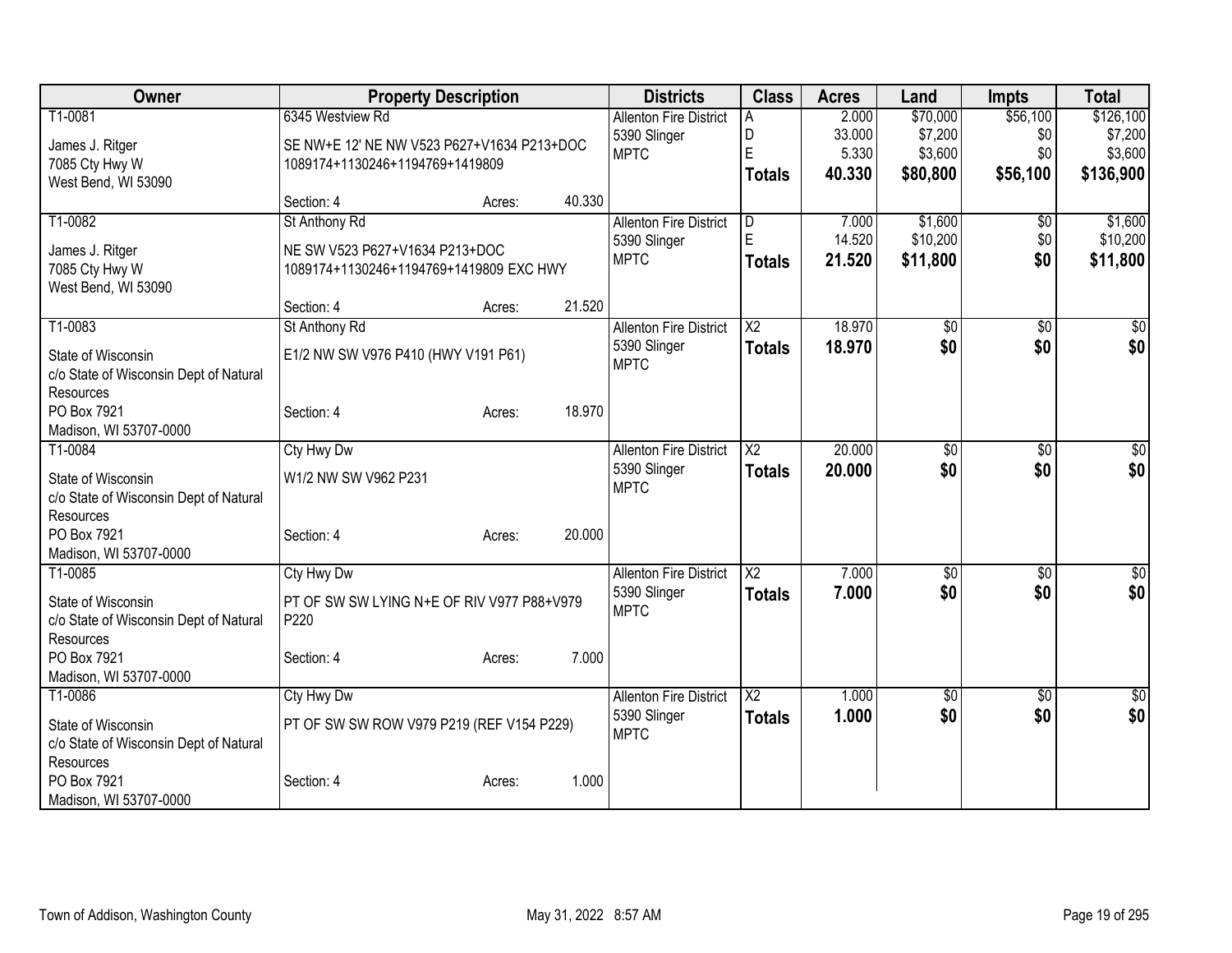| Owner                                                                                     | <b>Property Description</b>                                                         |                  | <b>Districts</b>                                             | <b>Class</b>            | <b>Acres</b>            | Land                          | <b>Impts</b>                  | <b>Total</b>                    |
|-------------------------------------------------------------------------------------------|-------------------------------------------------------------------------------------|------------------|--------------------------------------------------------------|-------------------------|-------------------------|-------------------------------|-------------------------------|---------------------------------|
| T1-0087                                                                                   | <b>Cty Hwy Dw</b>                                                                   |                  | <b>Allenton Fire District</b>                                | $\overline{\text{X2}}$  | 25,000                  | $\overline{50}$               | $\overline{50}$               | $\overline{30}$                 |
| State of Wisconsin<br>c/o State of Wisconsin Dept of Natural<br>Resources                 | PT OF SW SW S+W OF RIV V1425 P568                                                   |                  | 5390 Slinger<br><b>MPTC</b>                                  | <b>Totals</b>           | 25.000                  | \$0                           | \$0                           | \$0                             |
| PO Box 7921<br>Madison, WI 53707-0000                                                     | Section: 4                                                                          | 25.000<br>Acres: |                                                              |                         |                         |                               |                               |                                 |
| T1-0088                                                                                   | <b>Cty Hwy Dw</b>                                                                   |                  | <b>Allenton Fire District</b>                                | $\overline{\text{X2}}$  | 5.000                   | \$0                           | $\overline{50}$               | \$0                             |
| State of Wisconsin<br>c/o State of Wisconsin Dept of Natural<br>Resources                 | PT OF SW SW V996 P251                                                               |                  | 5390 Slinger<br><b>MPTC</b>                                  | <b>Totals</b>           | 5.000                   | \$0                           | \$0                           | \$0                             |
| PO Box 7921<br>Madison, WI 53707-0000                                                     | Section: 4                                                                          | 5.000<br>Acres:  |                                                              |                         |                         |                               |                               |                                 |
| T1-0089                                                                                   | <b>Cty Hwy Dw</b>                                                                   |                  | <b>Allenton Fire District</b>                                | X5                      | 2.000                   | \$0                           | $\overline{50}$               | \$0                             |
| Soo Line Railroad<br>420 Soo Line<br>Minneapolis, MN 55440                                | RR IN SE 4 V R4 P25 SEC 4-11-18                                                     | 2 AC             | 5390 Slinger<br><b>MPTC</b>                                  | <b>Totals</b>           | 2.000                   | \$0                           | \$0                           | \$0                             |
|                                                                                           | Section: 4                                                                          | 2.000<br>Acres:  |                                                              |                         |                         |                               |                               |                                 |
| T1-0090                                                                                   | Cty Hwy Dw                                                                          |                  | <b>Allenton Fire District</b>                                | $\overline{X2}$         | 9.860                   | $\overline{50}$               | $\overline{50}$               | $\sqrt{50}$                     |
| State of Wisconsin<br>c/o State of Wisconsin Dept of Natural<br>Resources                 | SE SW V956 P274 EXC HWY                                                             |                  | 5390 Slinger<br><b>MPTC</b>                                  | <b>Totals</b>           | 9.860                   | \$0                           | \$0                           | \$0                             |
| PO Box 7921                                                                               | Section: 4                                                                          | 9.860<br>Acres:  |                                                              |                         |                         |                               |                               |                                 |
| Madison, WI 53707-0000                                                                    |                                                                                     |                  |                                                              |                         |                         |                               |                               |                                 |
| T1-0090-00A                                                                               | US Highway 41                                                                       |                  | <b>Allenton Fire District</b>                                | $\overline{X2}$         | 41.490                  | \$0                           | \$0                           | \$0                             |
| Wisconsin Dept of Natural Resources<br>2300 Dr Martin Luther King Jr<br>Madison, WI 53212 | PT NW SW+SE SW DOC 1466824+1542430                                                  |                  | 5390 Slinger<br><b>MPTC</b>                                  | <b>Totals</b>           | 41.490                  | \$0                           | \$0                           | \$0                             |
|                                                                                           | Section: 4                                                                          | 41.490<br>Acres: |                                                              |                         |                         |                               |                               |                                 |
| T1-0091-00B<br>James J. Ritger<br>7085 Cty Hwy W<br>West Bend, WI 53090                   | 7085 Cty Hwy W<br>PT NE SE CSM 6708 LOT 1 V1473 P520+DOC<br>1074416+1276199+1419811 |                  | <b>Allenton Fire District</b><br>5390 Slinger<br><b>MPTC</b> | D<br>∩<br><b>Totals</b> | 2.532<br>1.750<br>4.282 | \$800<br>\$49,400<br>\$50,200 | \$0<br>\$139,700<br>\$139,700 | \$800<br>\$189,100<br>\$189,900 |
|                                                                                           | Section:                                                                            | 4.282<br>Acres:  |                                                              |                         |                         |                               |                               |                                 |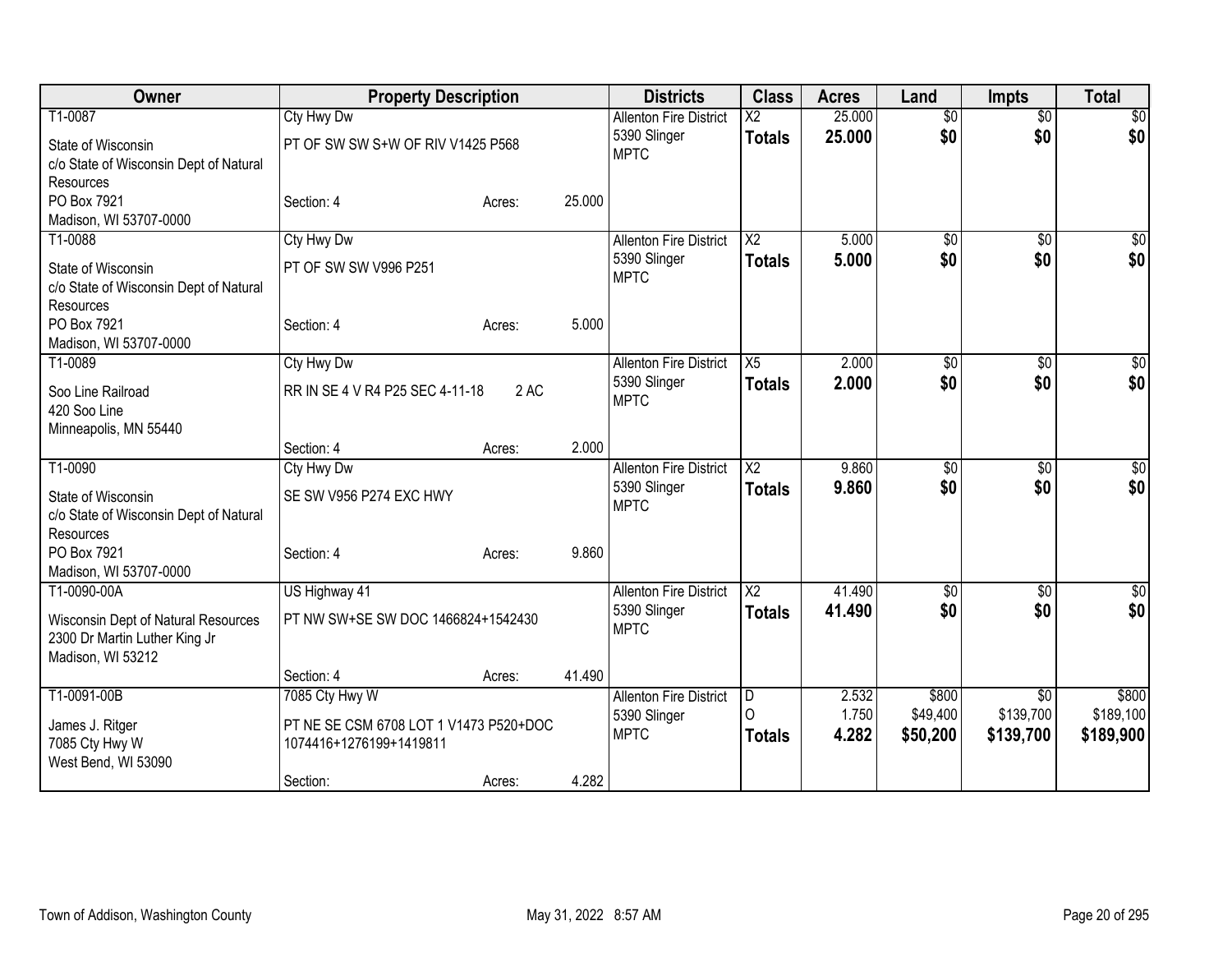| Owner                                |                                                                              | <b>Property Description</b> |        | <b>Districts</b>              | <b>Class</b>   | <b>Acres</b> | Land     | Impts           | <b>Total</b> |
|--------------------------------------|------------------------------------------------------------------------------|-----------------------------|--------|-------------------------------|----------------|--------------|----------|-----------------|--------------|
| T1-0091-00C                          | 7041 Cty Hwy W                                                               |                             |        | <b>Allenton Fire District</b> | D.             | 3.092        | \$900    | $\overline{50}$ | \$900        |
| Thomas E. Ritger                     | PT OF NE SE CSM 6708 LOT 2 V644 P573+V1473                                   |                             |        | 5390 Slinger                  | 0              | 1.420        | \$45,300 | \$142,500       | \$187,800    |
| Janice M. Ritger                     | P520+DOC 1074416+1276199+1419812+1419813                                     |                             |        | <b>MPTC</b>                   | <b>Totals</b>  | 4.512        | \$46,200 | \$142,500       | \$188,700    |
| 7041 Cty Hwy W                       |                                                                              |                             |        |                               |                |              |          |                 |              |
| West Bend, WI 53090                  | Section:                                                                     | Acres:                      | 4.512  |                               |                |              |          |                 |              |
| T1-0092                              | <b>Westview Dr</b>                                                           |                             |        | <b>Allenton Fire District</b> | $\overline{D}$ | 38,000       | \$9,000  | \$0             | \$9,000      |
| Thomas E. Ritger                     | NW SE V1473 P520+DOC                                                         |                             |        | 5390 Slinger                  | E.             | 2.000        | \$900    | \$0             | \$900        |
| Janice M. Ritger                     | 1074416+1276199+1419812+1419813                                              |                             |        | <b>MPTC</b>                   | <b>Totals</b>  | 40.000       | \$9,900  | \$0             | \$9,900      |
| 7041 Cty Hwy W                       |                                                                              |                             |        |                               |                |              |          |                 |              |
| West Bend, WI 53090                  | Section: 4                                                                   | Acres:                      | 40.000 |                               |                |              |          |                 |              |
| T1-0093                              | Cty Hwy Dw                                                                   |                             |        | <b>Allenton Fire District</b> | 5M             | 4.000        | \$9,600  | $\overline{50}$ | \$9,600      |
|                                      |                                                                              |                             |        | 5390 Slinger                  | D              | 22.000       | \$4,500  | \$0             | \$4,500      |
| James J. Ritger                      | SW SE V388 P202+V1566 P298+V1634 P210+DOC                                    |                             |        | <b>MPTC</b>                   | Ē              | 5.000        | \$3,400  | \$0             | \$3,400      |
| 7085 Cty Hwy W                       | 1089174+1130246+ 1194769+1419809 (HWY V192                                   |                             |        |                               | <b>Totals</b>  | 31.000       | \$17,500 | \$0             | \$17,500     |
| West Bend, WI 53090                  | P85+V399 P81)<br>Section: 4                                                  | Acres:                      | 31.000 |                               |                |              |          |                 |              |
| T1-0094-00A                          | 6152 Cty Hwy Dw                                                              |                             |        | <b>Allenton Fire District</b> | A              | 1.070        | \$51,400 | \$119,300       | \$170,700    |
|                                      |                                                                              |                             |        | 5390 Slinger                  |                | 1.070        | \$51,400 | \$119,300       |              |
| Lucy E. Scharrer et al               | PT OF SE SE V920 P70+V1139 P661+P662                                         |                             |        | <b>MPTC</b>                   | <b>Totals</b>  |              |          |                 | \$170,700    |
| c/o Russell J. Scharrer              |                                                                              |                             |        |                               |                |              |          |                 |              |
| 6152 Cty Hwy Dw                      |                                                                              |                             |        |                               |                |              |          |                 |              |
| Allenton, WI 53002-9705              | Section: 4                                                                   | Acres:                      | 1.070  |                               |                |              |          |                 |              |
| T1-0094-00B                          | 6160 Cty Hwy Dw                                                              |                             |        | <b>Allenton Fire District</b> | A              | 0.740        | \$53,400 | \$175,300       | \$228,700    |
| Richard M. Siede                     | PT OF SE SE CSM 842 DOC 1552694                                              |                             |        | 5390 Slinger                  | <b>Totals</b>  | 0.740        | \$53,400 | \$175,300       | \$228,700    |
| Lisa M. Siede                        |                                                                              |                             |        | <b>MPTC</b>                   |                |              |          |                 |              |
| 6160 Cty Hwy Dw                      |                                                                              |                             |        |                               |                |              |          |                 |              |
| Allenton, WI 53002                   | Section: 4                                                                   | Acres:                      | 0.740  |                               |                |              |          |                 |              |
| T1-0094-00C                          | 6200 Cty Hwy Dw                                                              |                             |        | <b>Allenton Fire District</b> | A              | 0.660        | \$51,400 | \$116,600       | \$168,000    |
| Leo Schlagenhaft                     | PT OF S1/2 SE CSM 933 DOC 1165897                                            |                             |        | 5390 Slinger                  | <b>Totals</b>  | 0.660        | \$51,400 | \$116,600       | \$168,000    |
| 6200 Cty Hwy Dw                      |                                                                              |                             |        | <b>MPTC</b>                   |                |              |          |                 |              |
| Allenton, WI 53002                   |                                                                              |                             |        |                               |                |              |          |                 |              |
|                                      | Section: 4                                                                   | Acres:                      | 0.660  |                               |                |              |          |                 |              |
| T1-0094-00E                          | 6155 Westview Rd                                                             |                             |        | <b>Allenton Fire District</b> | A              | 2.000        | \$80,000 | \$281,600       | \$361,600    |
|                                      |                                                                              |                             |        | 5390 Slinger                  | <b>Totals</b>  | 2.000        | \$80,000 | \$281,600       | \$361,600    |
| Gregory J. Ritger                    | PT OF NE SE CSM 6797 LOT 1 V388 P202+V1473<br>P520+V1566 P298+V1634 P210+DOC |                             |        | <b>MPTC</b>                   |                |              |          |                 |              |
| Alyssa M. Ritger<br>6155 Westview Rd | 1089174+1130249+1194769+1074416+1276199+14198                                |                             |        |                               |                |              |          |                 |              |
| West Bend, WI 53095                  | Section:                                                                     | Acres:                      | 2.000  |                               |                |              |          |                 |              |
|                                      |                                                                              |                             |        |                               |                |              |          |                 |              |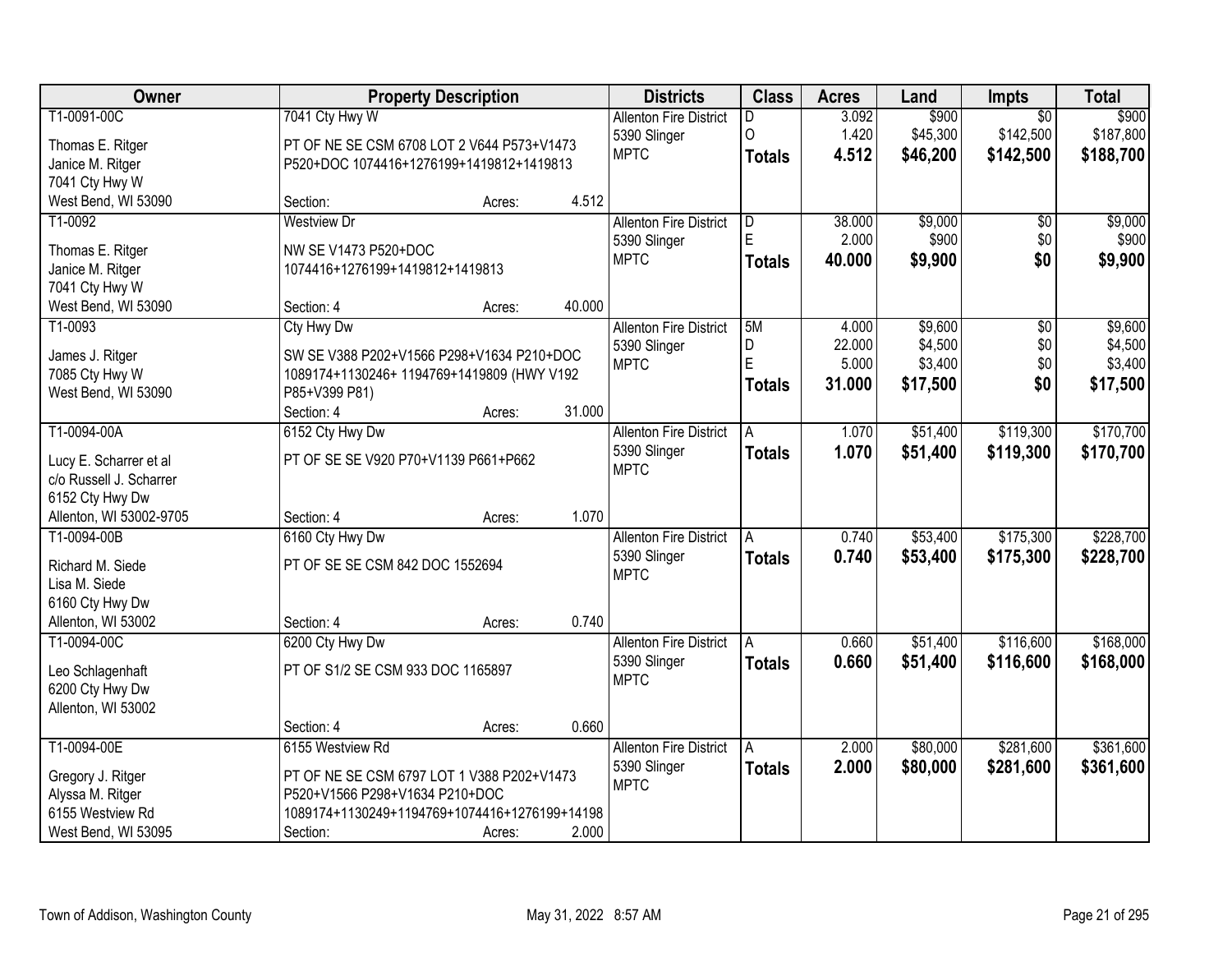| Owner                               |                                               | <b>Property Description</b> |        | <b>Districts</b>              | <b>Class</b>  | <b>Acres</b> | Land     | Impts           | <b>Total</b> |
|-------------------------------------|-----------------------------------------------|-----------------------------|--------|-------------------------------|---------------|--------------|----------|-----------------|--------------|
| T1-0094-00Z                         | Cty Hwy W                                     |                             |        | <b>Allenton Fire District</b> | D             | 42.690       | \$10,700 | $\overline{50}$ | \$10,700     |
| Thomas E. Ritger                    | PT OF NE SE+W 1/2 SE SE V388 P202+V1473       |                             |        | 5390 Slinger                  | E             | 0.970        | \$500    | \$0             | \$500        |
| Janice M. Ritger                    | P520+V1566 P298+V1634 P210+DOC                |                             |        | <b>MPTC</b>                   | O             | 0.500        | \$20,000 | \$5,500         | \$25,500     |
| 7041 Cty Hwy W                      | 1089174+1130249+1194769+1074416+1276199+14198 |                             |        |                               | <b>Totals</b> | 44.160       | \$31,200 | \$5,500         | \$36,700     |
| West Bend, WI 53090                 | Section:                                      | Acres:                      | 44.160 |                               |               |              |          |                 |              |
| T1-0095                             | 6917 Cty Hwy W                                |                             |        | <b>Allenton Fire District</b> | A             | 1.000        | \$50,000 | \$51,900        | \$101,900    |
| Joseph J Schlagenhaft Joint Rev Liv | PT OF E1/2 SE SE V426 P67+DOC 1292691+1297538 |                             |        | 5390 Slinger                  | D.            | 15.780       | \$4,200  | \$0             | \$4,200      |
| Trust                               |                                               |                             |        | <b>MPTC</b>                   | <b>Totals</b> | 16.780       | \$54,200 | \$51,900        | \$106,100    |
| Veronica Schlagenhaft Joint Rev Liv |                                               |                             |        |                               |               |              |          |                 |              |
| Trust                               | Section: 4                                    | Acres:                      | 16.780 |                               |               |              |          |                 |              |
| 6917 Cty Hwy W                      |                                               |                             |        |                               |               |              |          |                 |              |
| Allenton, WI 53002                  |                                               |                             |        |                               |               |              |          |                 |              |
| T1-0095-00A                         | 6931 Cty Hwy W                                |                             |        | <b>Allenton Fire District</b> | A             | 0.350        | \$39,900 | \$54,500        | \$94,400     |
| Carl J. Schlagenhaft                | PT OF SE SE V896 P349 92X165'                 |                             |        | 5390 Slinger                  | <b>Totals</b> | 0.350        | \$39,900 | \$54,500        | \$94,400     |
| Linda M. Schlagenhaft               |                                               |                             |        | <b>MPTC</b>                   |               |              |          |                 |              |
| 6931 Cty Hwy W                      |                                               |                             |        |                               |               |              |          |                 |              |
| West Bend, WI 53090                 | Section: 4                                    | Acres:                      | 0.350  |                               |               |              |          |                 |              |
| T1-0095-00B                         | 6959 Cty Hwy W                                |                             |        | <b>Allenton Fire District</b> | A             | 0.340        | \$39,400 | \$93,300        | \$132,700    |
| Gary P. Langenecker                 | PT OF E1/2 SE SE V721 P345 90X165'            |                             |        | 5390 Slinger                  | <b>Totals</b> | 0.340        | \$39,400 | \$93,300        | \$132,700    |
| Dorothy Langenecker                 |                                               |                             |        | <b>MPTC</b>                   |               |              |          |                 |              |
| 6959 Cty Hwy W                      |                                               |                             |        |                               |               |              |          |                 |              |
| West Bend, WI 53090                 | Section: 4                                    | Acres:                      | 0.340  |                               |               |              |          |                 |              |
| T1-0096                             | 6949 Cty Hwy W                                |                             |        | <b>Allenton Fire District</b> | A             | 0.330        | \$38,700 | \$45,500        | \$84,200     |
| Andrew J. Kulbeck                   | PT OF E1/2 SE SE DOC 1409958                  |                             |        | 5390 Slinger                  | <b>Totals</b> | 0.330        | \$38,700 | \$45,500        | \$84,200     |
| 6949 Cty Hwy W                      |                                               |                             |        | <b>MPTC</b>                   |               |              |          |                 |              |
| West Bend, WI 53090                 |                                               |                             |        |                               |               |              |          |                 |              |
|                                     | Section: 4                                    | Acres:                      | 0.330  |                               |               |              |          |                 |              |
| T1-0096-00A                         | 6955 Cty Hwy W                                |                             |        | <b>Allenton Fire District</b> | A             | 0.080        | \$6,000  | \$15,100        | \$21,100     |
| Andrew J. Kulbeck                   | PT E1/2 SE SE DOC 1454264 40' X 90'           |                             |        | 5390 Slinger                  | <b>Totals</b> | 0.080        | \$6,000  | \$15,100        | \$21,100     |
| 6949 Cty Hwy W                      |                                               |                             |        | <b>MPTC</b>                   |               |              |          |                 |              |
| West Bend, WI 53090                 |                                               |                             |        |                               |               |              |          |                 |              |
|                                     | Section: 4                                    | Acres:                      | 0.080  |                               |               |              |          |                 |              |
| T1-0097                             | 6943 Cty Hwy W                                |                             |        | <b>Allenton Fire District</b> | A             | 0.500        | \$47,400 | \$47,200        | \$94,600     |
| Peterson Construction, LLC          | PT OF E1/2 SE SE DOC 1361525                  |                             |        | 5390 Slinger                  | <b>Totals</b> | 0.500        | \$47,400 | \$47,200        | \$94,600     |
| 6943 Cty Hwy W                      |                                               |                             |        | <b>MPTC</b>                   |               |              |          |                 |              |
| West Bend, WI 53090                 |                                               |                             |        |                               |               |              |          |                 |              |
|                                     | Section: 4                                    | Acres:                      | 0.500  |                               |               |              |          |                 |              |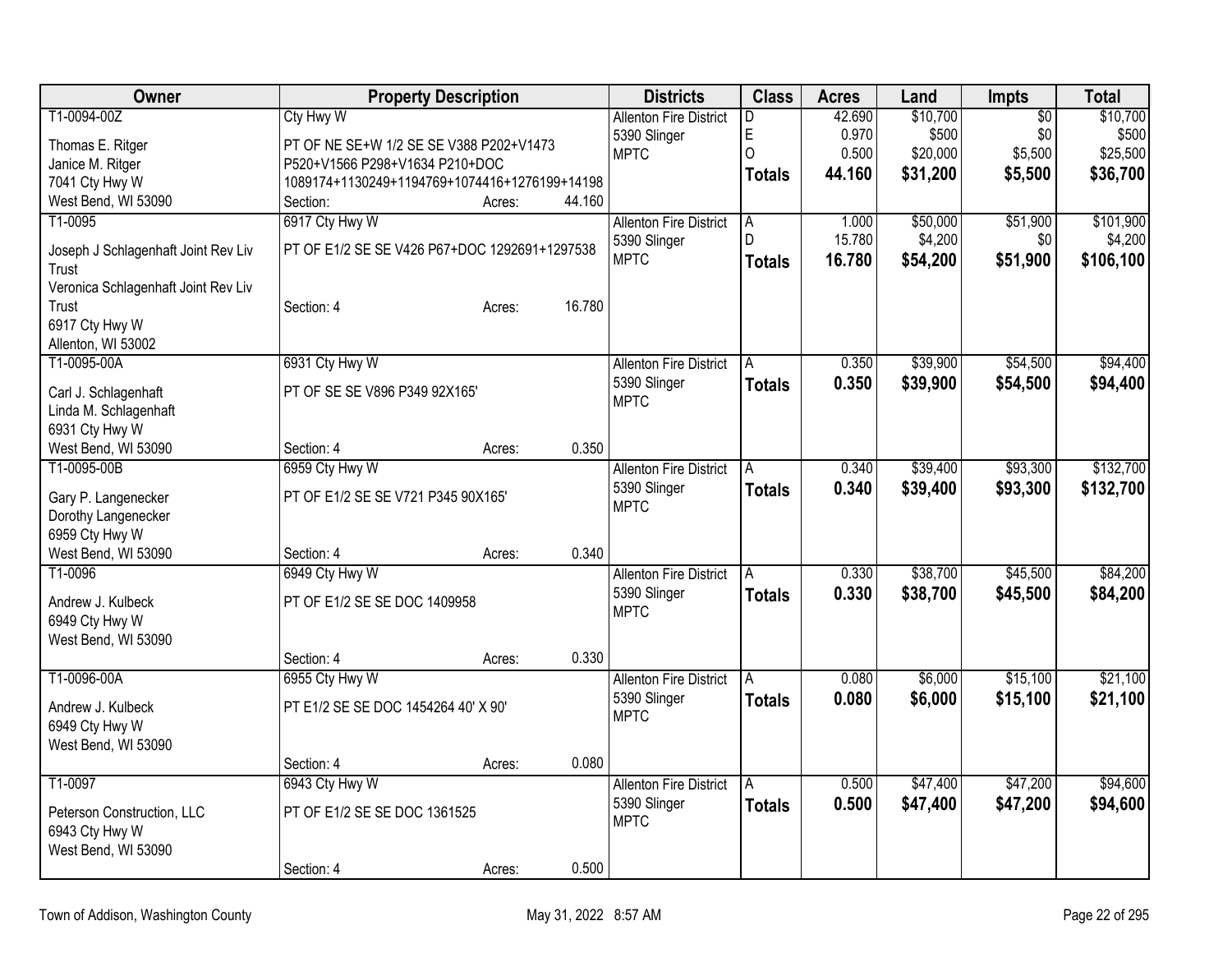| Owner                                                                                    | <b>Property Description</b>                                                                                           |        |        | <b>Districts</b>                                             | <b>Class</b>            | <b>Acres</b>              | Land                        | <b>Impts</b>      | <b>Total</b>                |
|------------------------------------------------------------------------------------------|-----------------------------------------------------------------------------------------------------------------------|--------|--------|--------------------------------------------------------------|-------------------------|---------------------------|-----------------------------|-------------------|-----------------------------|
| T1-0097-00B                                                                              | US Highway 41                                                                                                         |        |        | <b>Allenton Fire District</b>                                | $\overline{\text{X2}}$  | 45.400                    | $\overline{50}$             | $\overline{50}$   | $\overline{50}$             |
| Wisconsin Dept of Transportation<br>141 NW Barstow St<br><b>PO Box 798</b>               | V191 P59+V191 P61+V191 P315+V191 P317+V192<br>P59+V603 P574+V605 P134+V613 P187 EXC PART<br>SOLD                      |        |        | 5390 Slinger<br><b>MPTC</b>                                  | <b>Totals</b>           | 45.400                    | \$0                         | \$0               | \$0                         |
| Waukesha, WI 53187                                                                       | Section: 4                                                                                                            | Acres: | 45.400 |                                                              |                         |                           |                             |                   |                             |
| T1-0098-00A                                                                              | Beaver Dam Rd                                                                                                         |        |        | <b>Allenton Fire District</b>                                | $\overline{\text{X2}}$  | 13.280                    | $\overline{50}$             | $\overline{50}$   | \$0                         |
| State of Wisconsin<br>c/o State of Wisconsin Dept of Nat<br>Resources                    | PT OF NE NE V654 P554                                                                                                 |        |        | 5390 Slinger<br><b>MPTC</b>                                  | <b>Totals</b>           | 13.280                    | \$0                         | \$0               | \$0                         |
| PO Box 7921                                                                              | Section: 5                                                                                                            | Acres: | 13.280 |                                                              |                         |                           |                             |                   |                             |
| Madison, WI 53707-0000                                                                   |                                                                                                                       |        |        |                                                              |                         |                           |                             |                   |                             |
| T1-0099                                                                                  | Beaver Dam Rd                                                                                                         |        |        | <b>Allenton Fire District</b>                                | $\overline{\chi_2}$     | 15.500                    | $\overline{50}$             | $\overline{50}$   | \$0                         |
| State of Wisconsin<br>c/o State of Wisconsin Dept of Natural                             | PT OF N1/2 NE E OF RR+W OF RIV+N OF HWY V926<br>P460                                                                  |        |        | 5390 Slinger<br><b>MPTC</b>                                  | <b>Totals</b>           | 15.500                    | \$0                         | \$0               | \$0                         |
| Resources<br>PO Box 7921<br>Madison, WI 53707-0000                                       | Section: 5                                                                                                            | Acres: | 15.500 |                                                              |                         |                           |                             |                   |                             |
| T1-0100-00A                                                                              | 6682 Beaver Dam Rd                                                                                                    |        |        | <b>Allenton Fire District</b>                                | A                       | 1.570                     | \$59,600                    | \$138,500         | \$198,100                   |
| Ralph Hagner<br>Laura Hagner<br>6682 Beaver Dam Rd                                       | PT OF W1/2 NE FR'L CSM 1373 DOC 1410030                                                                               |        |        | 5390 Slinger<br><b>MPTC</b>                                  | <b>Totals</b>           | 1.570                     | \$59,600                    | \$138,500         | \$198,100                   |
| Allenton, WI 53002                                                                       | Section: 5                                                                                                            | Acres: | 1.570  |                                                              |                         |                           |                             |                   |                             |
| T1-0100-00C                                                                              | 6445 Beaver Dam Rd                                                                                                    |        |        | <b>Allenton Fire District</b>                                | $\overline{\chi_2}$     | 38.450                    | \$0                         | \$0               | $\sqrt{50}$                 |
| State of Wisconsin<br>c/o State of Wisconsin Dept of Natural<br>Resources<br>PO Box 7921 | PT OF S 1/2 NE+NW NE CSM 5456 LOT 1 DOC<br>1144122+1466823<br>Section: 5                                              | Acres: | 38.450 | 5390 Slinger<br><b>MPTC</b>                                  | <b>Totals</b>           | 38.450                    | \$0                         | \$0               | \$0                         |
| Madison, WI 53707                                                                        |                                                                                                                       |        |        |                                                              |                         |                           |                             |                   |                             |
| T1-0100-00Z<br>Walter J Theisen Family Trust<br>6756 Beaver Dam Rd                       | Beaver Dam Rd<br>PT OF W1/2 NE W OF RR DOC<br>941867+944473+1443674+1445049 EXC CSM<br>1373+CSM 5456 (HWY V1494 P690) |        |        | <b>Allenton Fire District</b><br>5390 Slinger<br><b>MPTC</b> | D<br>E<br><b>Totals</b> | 14.030<br>1.390<br>15.420 | \$3,400<br>\$800<br>\$4,200 | \$0<br>\$0<br>\$0 | \$3,400<br>\$800<br>\$4,200 |
| Allenton, WI 53002                                                                       | Section: 5                                                                                                            | Acres: | 15.420 |                                                              |                         |                           |                             |                   |                             |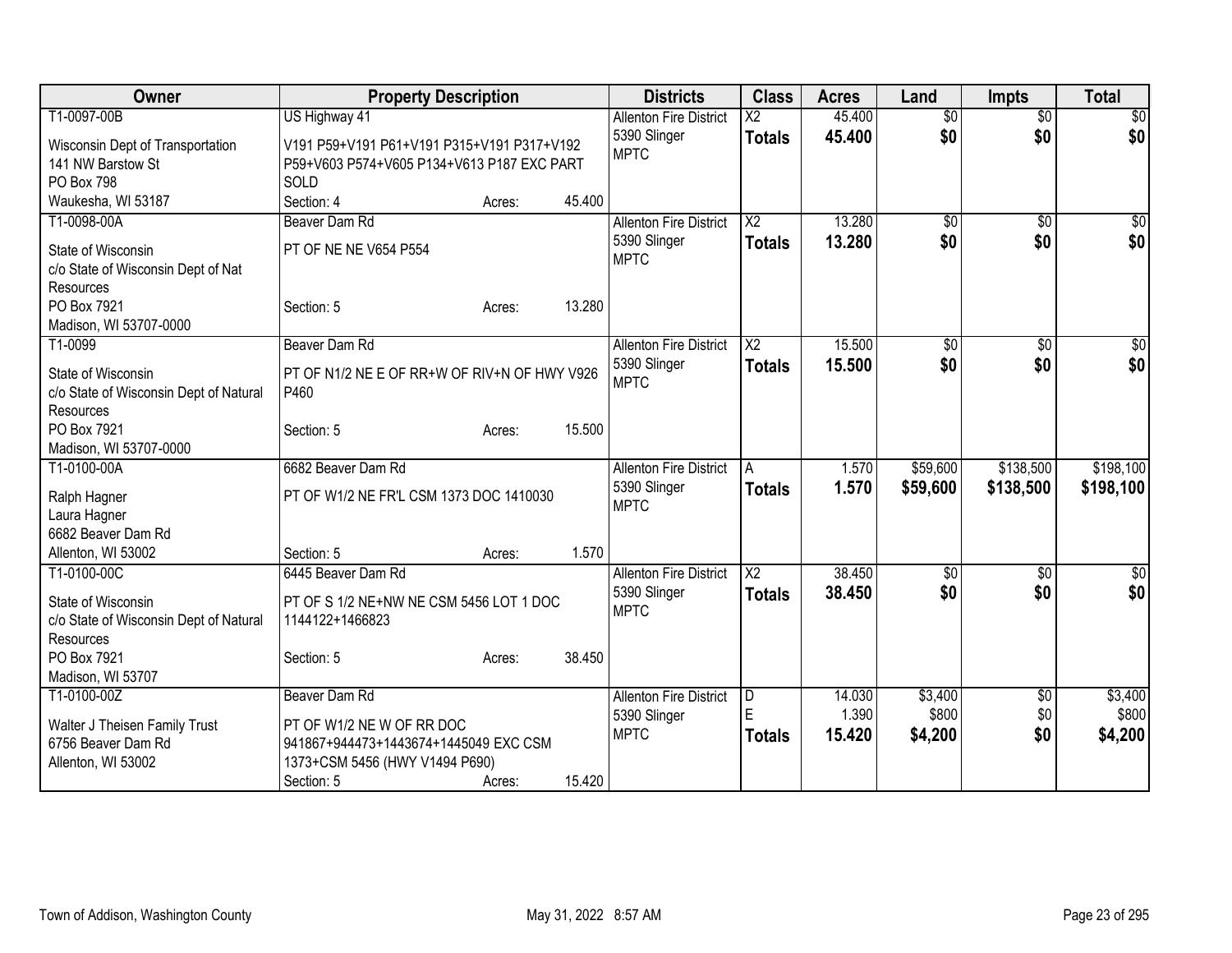| Owner                                                                     | <b>Property Description</b>                     |        |        | <b>Districts</b>                              | <b>Class</b>            | <b>Acres</b>              | Land                           | <b>Impts</b>           | Total                          |
|---------------------------------------------------------------------------|-------------------------------------------------|--------|--------|-----------------------------------------------|-------------------------|---------------------------|--------------------------------|------------------------|--------------------------------|
| T1-0101                                                                   | Beaver Dam Rd                                   |        |        | <b>Allenton Fire District</b>                 | $\overline{\text{X2}}$  | 15.000                    | $\overline{60}$                | $\overline{50}$        | $\overline{50}$                |
| State of Wisconsin<br>c/o State of Wisconsin Dept of Natural<br>Resources | PT OF NE S OF HWY+W OF RIV+E OF RR V996 P251    |        |        | 5390 Slinger<br><b>MPTC</b>                   | <b>Totals</b>           | 15,000                    | \$0                            | \$0                    | \$0                            |
| PO Box 7921<br>Madison, WI 53707-0000                                     | Section: 5                                      | Acres: | 15.000 |                                               |                         |                           |                                |                        |                                |
| T1-0102                                                                   | Beaver Dam Rd                                   |        |        | <b>Allenton Fire District</b>                 | $\overline{\text{X2}}$  | 34.000                    | $\overline{50}$                | $\overline{30}$        | $\sqrt{50}$                    |
| State of Wisconsin<br>c/o State of Wisconsin Dept of Nat<br>Resources     | PT OF E1/2 NE S OF HWY+E OF RIV (HWY V675 P249) |        |        | 5390 Slinger<br><b>MPTC</b>                   | <b>Totals</b>           | 34,000                    | \$0                            | \$0                    | \$0                            |
| PO Box 7921<br>Madison, WI 53707-0000                                     | Section: 5                                      | Acres: | 34.000 |                                               |                         |                           |                                |                        |                                |
| T1-0103                                                                   | Beaver Dam Rd                                   |        |        | <b>Allenton Fire District</b>                 | D                       | 18.000                    | \$4,200                        | $\overline{50}$        | \$4,200                        |
| Walter J Theisen Family Trust                                             | E1/2 NE NW DOC 941867+944473+1443674+1445049    |        |        | 5390 Slinger                                  | E                       | 0.870                     | \$400                          | \$0                    | \$400                          |
| 6756 Beaver Dam Rd<br>Allenton, WI 53002                                  |                                                 |        |        | <b>MPTC</b>                                   | <b>Totals</b>           | 18,870                    | \$4,600                        | \$0                    | \$4,600                        |
|                                                                           | Section: 5                                      | Acres: | 18.870 |                                               |                         |                           |                                |                        |                                |
| T1-0104                                                                   | Beaver Dam Rd                                   |        |        | <b>Allenton Fire District</b>                 | D                       | 18.000                    | \$3,900                        | \$0                    | \$3,900                        |
| Walter J Theisen Family Trust<br>6756 Beaver Dam Rd<br>Allenton, WI 53002 | W1/2 NE NW DOC 941867+944473+1443674+1445049    |        |        | 5390 Slinger<br><b>MPTC</b>                   | <b>Totals</b>           | 0.880<br>18.880           | \$500<br>\$4,400               | \$0<br>\$0             | \$500<br>\$4,400               |
|                                                                           | Section: 5                                      | Acres: | 18.880 |                                               |                         |                           |                                |                        |                                |
| T1-0105                                                                   | Beaver Dam Rd                                   |        |        | <b>Allenton Fire District</b>                 | 5M                      | 1.750                     | \$4,200                        | \$0                    | \$4,200                        |
| Walter J Theisen Family Trust<br>6756 Beaver Dam Rd                       | NW NW DOC 941867+944473+1443674+1445049         |        |        | 5390 Slinger<br><b>MPTC</b>                   | D<br>E<br><b>Totals</b> | 27.830<br>8.250<br>37.830 | \$6,800<br>\$5,800<br>\$16,800 | \$0<br>\$0<br>\$0      | \$6,800<br>\$5,800<br>\$16,800 |
| Allenton, WI 53002                                                        |                                                 |        |        |                                               |                         |                           |                                |                        |                                |
|                                                                           | Section: 5                                      | Acres: | 37.830 |                                               |                         |                           |                                |                        |                                |
| T1-0106                                                                   | Beaver Dam Rd                                   |        |        | <b>Allenton Fire District</b><br>5390 Slinger | D<br>E                  | 10.000<br>9.860           | \$1,900<br>\$6,800             | $\overline{50}$<br>\$0 | \$1,900<br>\$6,800             |
| Michael L. Weix                                                           | PT SW NW EXC CSM 2558 DOC 1436756               |        |        | <b>MPTC</b>                                   | $\Omega$                | 1.000                     | \$20,000                       | \$6,500                | \$26,500                       |
| Karen M. Weix                                                             |                                                 |        |        |                                               | <b>Totals</b>           | 20.860                    | \$28,700                       | \$6,500                | \$35,200                       |
| 6862 Beaver Dam Rd<br>Allenton, WI 53002                                  | Section: 5                                      | Acres: | 20.860 |                                               |                         |                           |                                |                        |                                |
| T1-0106-00A                                                               | 6811 Beaver Dam Rd                              |        |        | <b>Allenton Fire District</b>                 | A                       | 0.920                     | \$58,000                       | \$147,900              | \$205,900                      |
| Ryan M. Bezanson<br>6811 Beaver Dam Rd<br>Allenton, WI 53002              | PT OF S1/2 NW CSM 2558 DOC 1460678              |        |        | 5390 Slinger<br><b>MPTC</b>                   | <b>Totals</b>           | 0.920                     | \$58,000                       | \$147,900              | \$205,900                      |
|                                                                           | Section: 5                                      | Acres: | 0.920  |                                               |                         |                           |                                |                        |                                |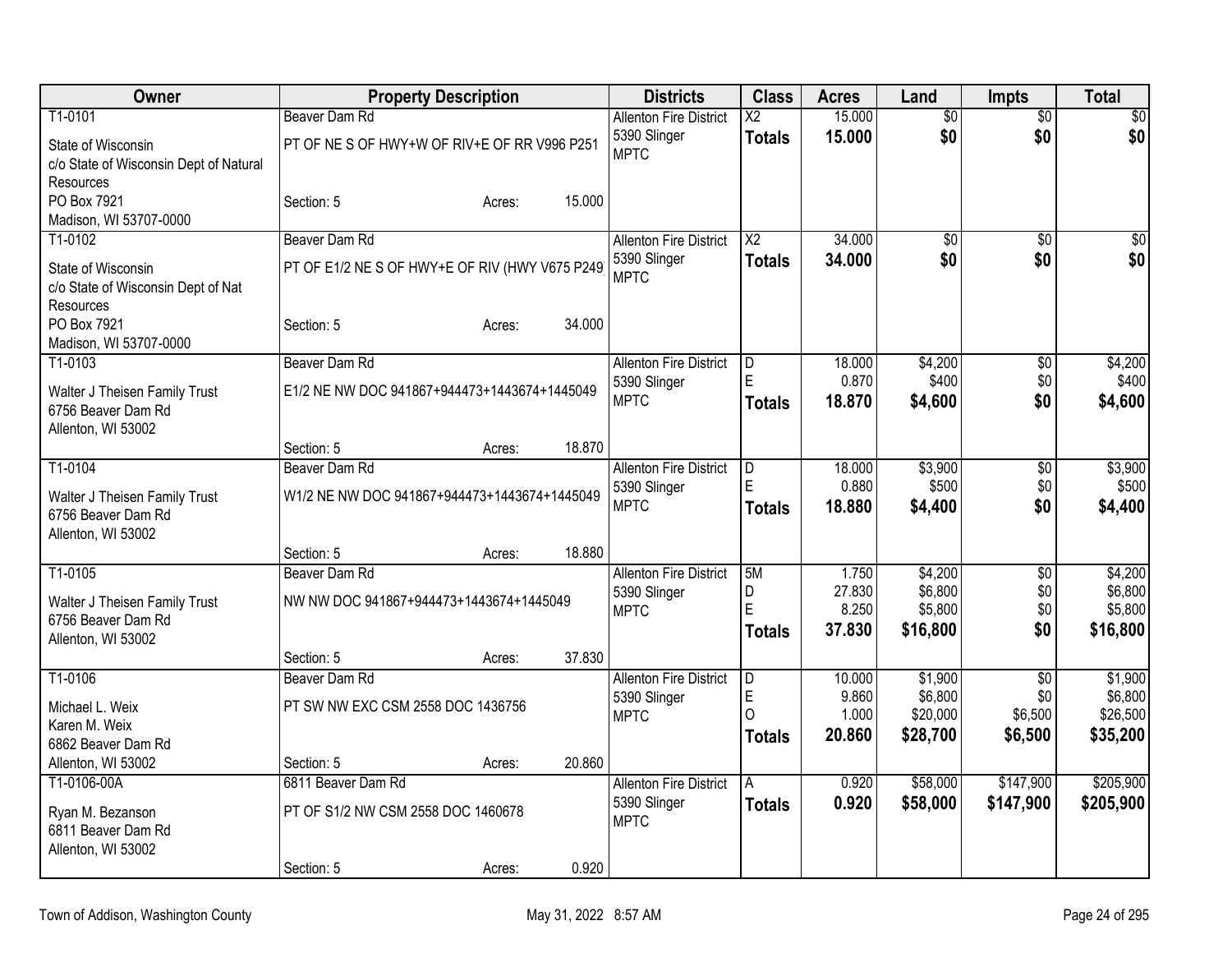| Owner                                     |                                               | <b>Property Description</b> |        | <b>Districts</b>              | <b>Class</b>  | <b>Acres</b>    | Land                | <b>Impts</b>     | <b>Total</b>         |
|-------------------------------------------|-----------------------------------------------|-----------------------------|--------|-------------------------------|---------------|-----------------|---------------------|------------------|----------------------|
| T1-0107                                   | 6862 Beaver Dam Rd                            |                             |        | <b>Allenton Fire District</b> | A             | 2.000           | \$70,000            | \$228,300        | \$298,300            |
| Michael L. Weix                           | PT OF W1/2 SW NW N OF HWY DOC 1263568         |                             |        | 5390 Slinger                  | D             | 3.000           | \$600               | \$0              | \$600                |
| Karen M. Weix                             |                                               |                             |        | <b>MPTC</b>                   | E             | 13.060          | \$6,500             | \$0              | \$6,500              |
| 6862 Beaver Dam Rd                        |                                               |                             |        |                               | Totals        | 18.060          | \$77,100            | \$228,300        | \$305,400            |
| Allenton, WI 53002                        | Section: 5                                    | Acres:                      | 18.060 |                               |               |                 |                     |                  |                      |
| T1-0108                                   | 6756 Beaver Dam Rd                            |                             |        | <b>Allenton Fire District</b> | D             | 35.000          | \$9,500             | $\overline{50}$  | \$9,500              |
| Walter J Theisen Family Trust             | SE NW DOC 941867+944473+1443674+1445049       |                             |        | 5390 Slinger                  | $\mathsf E$   | 2.000           | \$600               | \$0              | \$600                |
| 6756 Beaver Dam Rd                        |                                               |                             |        | <b>MPTC</b>                   | $\Omega$      | 3.000           | \$65,000            | \$153,100        | \$218,100            |
| Allenton, WI 53002                        |                                               |                             |        |                               | <b>Totals</b> | 40.000          | \$75,100            | \$153,100        | \$228,200            |
|                                           | Section: 5                                    | Acres:                      | 40.000 |                               |               |                 |                     |                  |                      |
| T1-0109                                   | Nenno Rd                                      |                             |        | <b>Allenton Fire District</b> | 5M            | 4.000           | \$6,000             | $\overline{50}$  | \$6,000              |
| <b>Boden Family Trust</b>                 | PT OF N1/2 N1/2 SW V827 P331+DOC              |                             |        | 5390 Slinger                  | D             | 15.000          | \$4,500             | \$0              | \$4,500              |
| 4675 Church Dr                            | 1273484+1465488                               |                             |        | <b>MPTC</b>                   | E             | 1.000           | \$500               | \$0              | \$500                |
| West Bend, WI 53095                       |                                               |                             |        |                               | Totals        | 20.000          | \$11,000            | \$0              | \$11,000             |
|                                           | Section: 5                                    | Acres:                      | 20.000 |                               |               |                 |                     |                  |                      |
| T1-0110-00B                               | 7098 Nenno Rd                                 |                             |        | <b>Allenton Fire District</b> | A             | 3.310           | \$81,600            | \$117,700        | \$199,300            |
|                                           | PT OF N1/2 NW SW CSM 4323 PAR 1 DOC 1228181   |                             |        | 5390 Slinger                  | <b>Totals</b> | 3.310           | \$81,600            | \$117,700        | \$199,300            |
| Jay M. Seamandel<br>Patricia J. Seamandel | SEC 5-11-18<br>3.31 AC                        |                             |        | <b>MPTC</b>                   |               |                 |                     |                  |                      |
| 7098 Nenno Rd                             |                                               |                             |        |                               |               |                 |                     |                  |                      |
| Allenton, WI 53002                        | Section: 5                                    | Acres:                      | 3.310  |                               |               |                 |                     |                  |                      |
| T1-0110-00C                               | 7082 Nenno Rd                                 |                             |        | <b>Allenton Fire District</b> | A             | 1.190           | \$53,800            | \$201,100        | \$254,900            |
|                                           |                                               |                             |        | 5390 Slinger                  | <b>Totals</b> | 1.190           | \$53,800            | \$201,100        | \$254,900            |
| Paul M. Harris                            | PT OF N1/2 NW SW CSM 4323 PAR 2 DOC 1454565   |                             |        | <b>MPTC</b>                   |               |                 |                     |                  |                      |
| 7082 Nenno Rd                             |                                               |                             |        |                               |               |                 |                     |                  |                      |
| Allenton, WI 53002                        |                                               |                             |        |                               |               |                 |                     |                  |                      |
|                                           | Section: 5                                    | Acres:                      | 1.190  |                               |               |                 |                     |                  |                      |
| T1-0110-00Y                               | 7074 Nenno Rd                                 |                             |        | <b>Allenton Fire District</b> | A.<br>D       | 4.000<br>10.000 | \$85,000<br>\$2,400 | \$157,900<br>\$0 | \$242,900<br>\$2,400 |
| Christine C. Boden                        | PT OF N1/2 N1/2 SW DOC 1174911+1481815 EXC PT |                             |        | 5390 Slinger<br><b>MPTC</b>   | E             | 0.930           | \$700               | \$0              | \$700                |
| 7074 Nenno Rd                             | SOLD                                          |                             |        |                               | <b>Totals</b> | 14.930          | \$88,100            | \$157,900        | \$246,000            |
| Allenton, WI 53002                        |                                               |                             |        |                               |               |                 |                     |                  |                      |
|                                           | Section: 5                                    | Acres:                      | 14.930 |                               |               |                 |                     |                  |                      |
| T1-0111                                   | Nenno Rd                                      |                             |        | <b>Allenton Fire District</b> | D             | 19.000          | \$5,400             | $\overline{50}$  | \$5,400              |
| Gary R Hefter Joint Revocable Trust       | S1/2 NE SW DOC 902483+1095800+1095801+1213930 |                             |        | 5390 Slinger                  | E             | 0.980           | \$500               | \$0              | \$500                |
| Rosanne K Hefter Joint Revocable Trust    |                                               |                             |        | <b>MPTC</b>                   | <b>Totals</b> | 19.980          | \$5,900             | \$0              | \$5,900              |
| 6784 Cty Hwy Dw                           |                                               |                             |        |                               |               |                 |                     |                  |                      |
| Allenton, WI 53002                        | Section: 5                                    | Acres:                      | 19.980 |                               |               |                 |                     |                  |                      |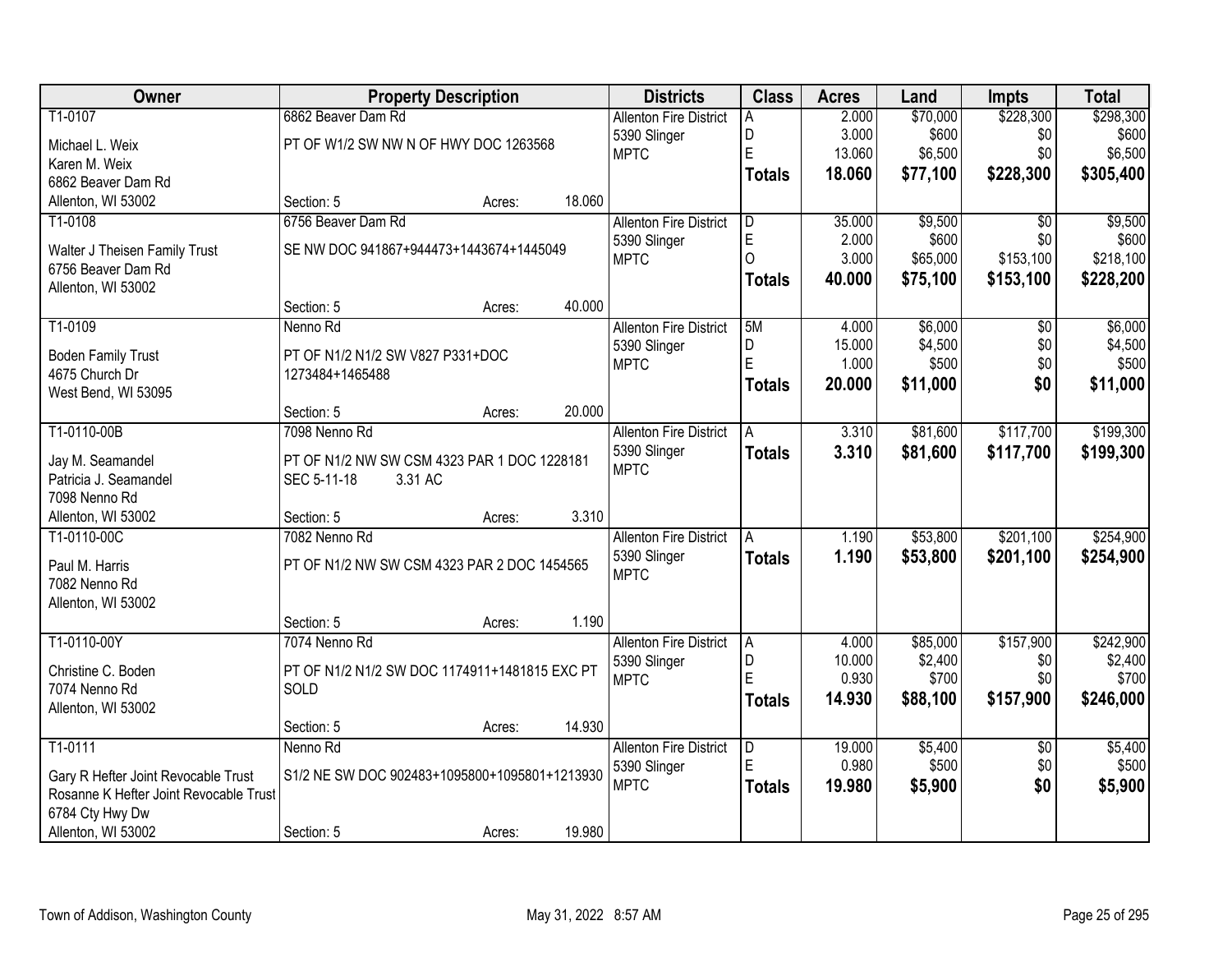| Owner                                                                         | <b>Property Description</b>                                     |        |        | <b>Districts</b>              | <b>Class</b>           | <b>Acres</b> | Land            | <b>Impts</b>    | <b>Total</b>     |
|-------------------------------------------------------------------------------|-----------------------------------------------------------------|--------|--------|-------------------------------|------------------------|--------------|-----------------|-----------------|------------------|
| T1-0112-00B                                                                   | 7012 Nenno Rd                                                   |        |        | <b>Allenton Fire District</b> | A                      | 2.680        | \$76,800        | \$237,300       | \$314,100        |
| Todd M. Limberg                                                               | PT OF NW SW CSM 4282 PAR 1 V1432 P67+DOC                        |        |        | 5390 Slinger                  | <b>Totals</b>          | 2.680        | \$76,800        | \$237,300       | \$314,100        |
| Jane G. Limberg                                                               | 884819                                                          |        |        | <b>MPTC</b>                   |                        |              |                 |                 |                  |
| 7012 Nenno Rd                                                                 |                                                                 |        |        |                               |                        |              |                 |                 |                  |
| Allenton, WI 53002                                                            | Section: 5                                                      | Acres: | 2.680  |                               |                        |              |                 |                 |                  |
| T1-0112-00X                                                                   | Nenno Rd                                                        |        |        | <b>Allenton Fire District</b> | D                      | 12.000       | \$2,600         | \$0             | \$2,600          |
| <b>Boden Family Trust</b>                                                     | S1/2 NW SW V827 P331+DOC                                        |        |        | 5390 Slinger                  | E                      | 5.190        | \$1,300         | \$0             | \$1,300          |
| 4675 Church Dr                                                                | 829585+884820+1273484+1465488 EXC CSM 4282+P                    |        |        | <b>MPTC</b>                   | <b>Totals</b>          | 17.190       | \$3,900         | \$0             | \$3,900          |
| West Bend, WI 53095                                                           | SOLD                                                            |        |        |                               |                        |              |                 |                 |                  |
|                                                                               | Section: 5                                                      | Acres: | 17.190 |                               |                        |              |                 |                 |                  |
| T1-0113                                                                       | 6912 Nenno Rd                                                   |        |        | <b>Allenton Fire District</b> | D                      | 30.000       | \$8,200         | \$0             | \$8,200          |
| <b>Boden Family Trust</b>                                                     | SW SW V827 P331+DOC 1273484+1465488                             |        |        | 5390 Slinger                  | E                      | 8.000        | \$5,000         | \$0             | \$5,000          |
| 4675 Church Dr                                                                |                                                                 |        |        | <b>MPTC</b>                   | $\Omega$               | 2.000        | \$52,500        | \$136,600       | \$189,100        |
| West Bend, WI 53095                                                           |                                                                 |        |        |                               | <b>Totals</b>          | 40.000       | \$65,700        | \$136,600       | \$202,300        |
|                                                                               | Section: 5                                                      | Acres: | 40.000 |                               |                        |              |                 |                 |                  |
| T1-0114                                                                       | Nenno Rd                                                        |        |        | <b>Allenton Fire District</b> | D                      | 33.000       | \$8,900         | $\overline{50}$ | \$8,900          |
|                                                                               |                                                                 |        |        | 5390 Slinger                  | E                      | 4.840        | \$2,300         | \$0             | \$2,300          |
| Gary R Hefter Joint Revocable Trust<br>Rosanne K Hefter Joint Revocable Trust | SE SW DOC 902483+1095800+1095801+1213930 EXC<br><b>CSM 2634</b> |        |        | <b>MPTC</b>                   | $\Omega$               | 1.000        | \$16,000        | \$36,500        | \$52,500         |
| 6784 Cty Hwy Dw                                                               |                                                                 |        |        |                               | <b>Totals</b>          | 38.840       | \$27,200        | \$36,500        | \$63,700         |
| Allenton, WI 53002                                                            | Section: 5                                                      | Acres: | 38.840 |                               |                        |              |                 |                 |                  |
| T1-0114-00A                                                                   | 6784 Cty Hwy Dw                                                 |        |        | <b>Allenton Fire District</b> | A                      | 0.920        | \$58,000        | \$155,900       | \$213,900        |
|                                                                               |                                                                 |        |        | 5390 Slinger                  | <b>Totals</b>          | 0.920        | \$58,000        | \$155,900       | \$213,900        |
| Gary R Hefter Joint Revocable Trust                                           | PT OF SE SW CSM 2634 V1276 P524-6+DOC 1095802                   |        |        | <b>MPTC</b>                   |                        |              |                 |                 |                  |
| Rosanne K Hefter Joint Revocable Trust                                        |                                                                 |        |        |                               |                        |              |                 |                 |                  |
| 6784 Cty Hwy Dw<br>Allenton, WI 53002                                         | Section: 5                                                      | Acres: | 0.920  |                               |                        |              |                 |                 |                  |
| T1-0115-00A                                                                   | St Anthony Rd                                                   |        |        | <b>Allenton Fire District</b> | $\overline{\text{X2}}$ | 14.500       | $\overline{50}$ | $\overline{50}$ | $\overline{\$0}$ |
|                                                                               |                                                                 |        |        | 5390 Slinger                  | <b>Totals</b>          | 14.500       | \$0             | \$0             | \$0              |
| State of Wisconsin                                                            | PT OF E1/2 SE N+E OF RR V962 P231                               |        |        | <b>MPTC</b>                   |                        |              |                 |                 |                  |
| c/o State of Wisconsin Dept of Natural                                        |                                                                 |        |        |                               |                        |              |                 |                 |                  |
| <b>Resources</b>                                                              |                                                                 |        |        |                               |                        |              |                 |                 |                  |
| PO Box 7921                                                                   | Section: 5                                                      | Acres: | 14.500 |                               |                        |              |                 |                 |                  |
| Madison, WI 53707-0000<br>T1-0117                                             | St Anthony Rd                                                   |        |        | <b>Allenton Fire District</b> |                        | 28.000       | \$7,300         | $\overline{50}$ | \$7,300          |
|                                                                               |                                                                 |        |        | 5390 Slinger                  | D<br>E                 | 2.000        | \$1,000         | \$0             | \$1,000          |
| Hefter Homestead Irrevocable Trust                                            | W3/4 NW SE V501 P377+DOC                                        |        |        | <b>MPTC</b>                   | <b>Totals</b>          | 30.000       | \$8,300         | \$0             | \$8,300          |
| N39 W6043 Jackson St                                                          | 864249+1087541+1105023+1473899+1473900                          |        |        |                               |                        |              |                 |                 |                  |
| Cedarburg, WI 53012                                                           |                                                                 |        |        |                               |                        |              |                 |                 |                  |
|                                                                               | Section: 5                                                      | Acres: | 30.000 |                               |                        |              |                 |                 |                  |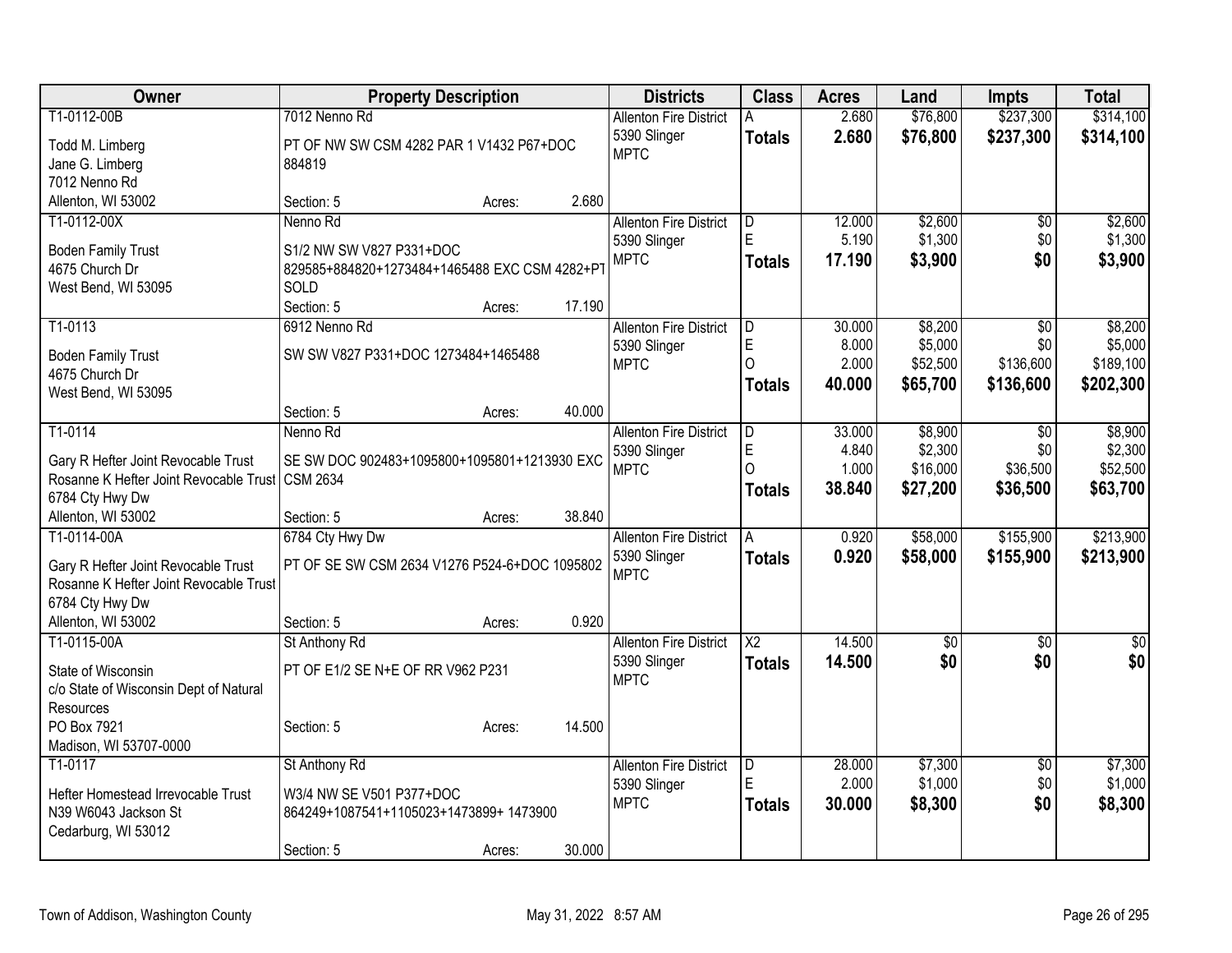| Owner                              | <b>Property Description</b>                  |        | <b>Districts</b> | <b>Class</b>                  | <b>Acres</b>  | Land   | <b>Impts</b> | <b>Total</b>    |           |
|------------------------------------|----------------------------------------------|--------|------------------|-------------------------------|---------------|--------|--------------|-----------------|-----------|
| T1-0118-00C                        | 6694 Cty Hwy Dw                              |        |                  | <b>Allenton Fire District</b> | Α             | 1.180  | \$53,600     | \$184,600       | \$238,200 |
| Jeremy J. Pfeifer                  | PT OF SW SE CSM 5457 LOT 1 DOC 864771+922767 |        |                  | 5390 Slinger                  | <b>Totals</b> | 1.180  | \$53,600     | \$184,600       | \$238,200 |
| Christine M. Pfeifer               |                                              |        |                  | <b>MPTC</b>                   |               |        |              |                 |           |
| 6694 Cty Hwy Dw                    |                                              |        |                  |                               |               |        |              |                 |           |
| Allenton, WI 53002                 | Section: 5                                   | Acres: | 1.180            |                               |               |        |              |                 |           |
| T1-0118-00Z                        | 6700 Cty Hwy Dw                              |        |                  | <b>Allenton Fire District</b> | ID.           | 25.000 | \$6,400      | $\overline{50}$ | \$6,400   |
|                                    |                                              |        |                  | 5390 Slinger                  | E             | 0.610  | \$100        | \$0             | \$100     |
| Hefter Homestead Irrevocable Trust | PT OF SW SE V501 P377+DOC                    |        |                  | <b>MPTC</b>                   | $\Omega$      | 3.000  | \$65,000     | \$142,700       | \$207,700 |
| N39 W6043 Jackson St               | 864249+1087541+1105023+1473899+1473900 EXC   |        |                  |                               | <b>Totals</b> | 28.610 | \$71,500     | \$142,700       | \$214,200 |
| Cedarburg, WI 53012                | PTS SOLD                                     |        |                  |                               |               |        |              |                 |           |
|                                    | Section: 5                                   | Acres: | 28.610           |                               |               |        |              |                 |           |
| T1-0119-00C                        | 6648 Cty Hwy Dw                              |        |                  | <b>Allenton Fire District</b> | A             | 1.750  | \$65,000     | \$187,400       | \$252,400 |
| <b>Kevin Tennies</b>               | PT OF SW SE CSM 4901 PAR 1 DOC               |        |                  | 5390 Slinger                  | <b>Totals</b> | 1.750  | \$65,000     | \$187,400       | \$252,400 |
| Angela Tennies                     | 1411893+1505023                              |        |                  | <b>MPTC</b>                   |               |        |              |                 |           |
| 6648 Cty Hwy Dw                    |                                              |        |                  |                               |               |        |              |                 |           |
| Allenton, WI 53002                 | Section: 5                                   | Acres: | 1.750            |                               |               |        |              |                 |           |
| T1-0119-00D                        | 6642 Cty Hwy Dw                              |        |                  | <b>Allenton Fire District</b> | A             | 1.870  | \$67,400     | \$149,700       | \$217,100 |
|                                    |                                              |        |                  | 5390 Slinger                  | <b>Totals</b> | 1.870  | \$67,400     | \$149,700       | \$217,100 |
| James P. Weiland                   | PT OF S1/2 SE CSM 4901 PAR 2 DOC 780716      |        |                  | <b>MPTC</b>                   |               |        |              |                 |           |
| Sandra A. Weiland                  |                                              |        |                  |                               |               |        |              |                 |           |
| 6642 Cty Hwy Dw                    | Section: 5                                   |        | 1.870            |                               |               |        |              |                 |           |
| Allenton, WI 53002<br>T1-0120-00B  |                                              | Acres: |                  |                               |               | 3.570  | \$82,900     | \$107,400       | \$190,300 |
|                                    | 6560 Cty Hwy Dw                              |        |                  | <b>Allenton Fire District</b> | A             |        |              |                 |           |
| Todd D. Kuzmic                     | PT OF SE SE CSM 4900 PAR 1 V1782 P617        |        |                  | 5390 Slinger<br><b>MPTC</b>   | Totals        | 3.570  | \$82,900     | \$107,400       | \$190,300 |
| Terri Kuzmic                       |                                              |        |                  |                               |               |        |              |                 |           |
| 6560 Cty Hwy Dw                    |                                              |        |                  |                               |               |        |              |                 |           |
| Allenton, WI 53002                 | Section: 5                                   | Acres: | 3.570            |                               |               |        |              |                 |           |
| T1-0120-00C                        | 6572 Cty Hwy Dw                              |        |                  | <b>Allenton Fire District</b> | A             | 1.610  | \$62,200     | \$187,400       | \$249,600 |
| Jason Heinecke                     | PT OF SE SE CSM 4900 PAR 2 DOC 1344901       |        |                  | 5390 Slinger                  | <b>Totals</b> | 1.610  | \$62,200     | \$187,400       | \$249,600 |
| Kristen Heinecke                   |                                              |        |                  | <b>MPTC</b>                   |               |        |              |                 |           |
| 6572 Cty Hwy Dw                    |                                              |        |                  |                               |               |        |              |                 |           |
| Allenton, WI 53002                 | Section: 5                                   | Acres: | 1.610            |                               |               |        |              |                 |           |
| T1-0120-00D                        | 6592 Cty Hwy Dw                              |        |                  | <b>Allenton Fire District</b> | A             | 1.920  | \$68,400     | \$203,600       | \$272,000 |
|                                    |                                              |        |                  | 5390 Slinger                  | D             | 1.750  | \$500        | \$0             | \$500     |
| Maria M. Lopez et al               | PT OF S1/2 SE CSM 5469 LOT 1 DOC 1112584     |        |                  | <b>MPTC</b>                   | <b>Totals</b> | 3.670  | \$68,900     | \$203,600       | \$272,500 |
| c/o Joel Lopez                     |                                              |        |                  |                               |               |        |              |                 |           |
| 6592 Cty Hwy Dw                    |                                              |        |                  |                               |               |        |              |                 |           |
| Allenton, WI 53002-0000            | Section: 5                                   | Acres: | 3.670            |                               |               |        |              |                 |           |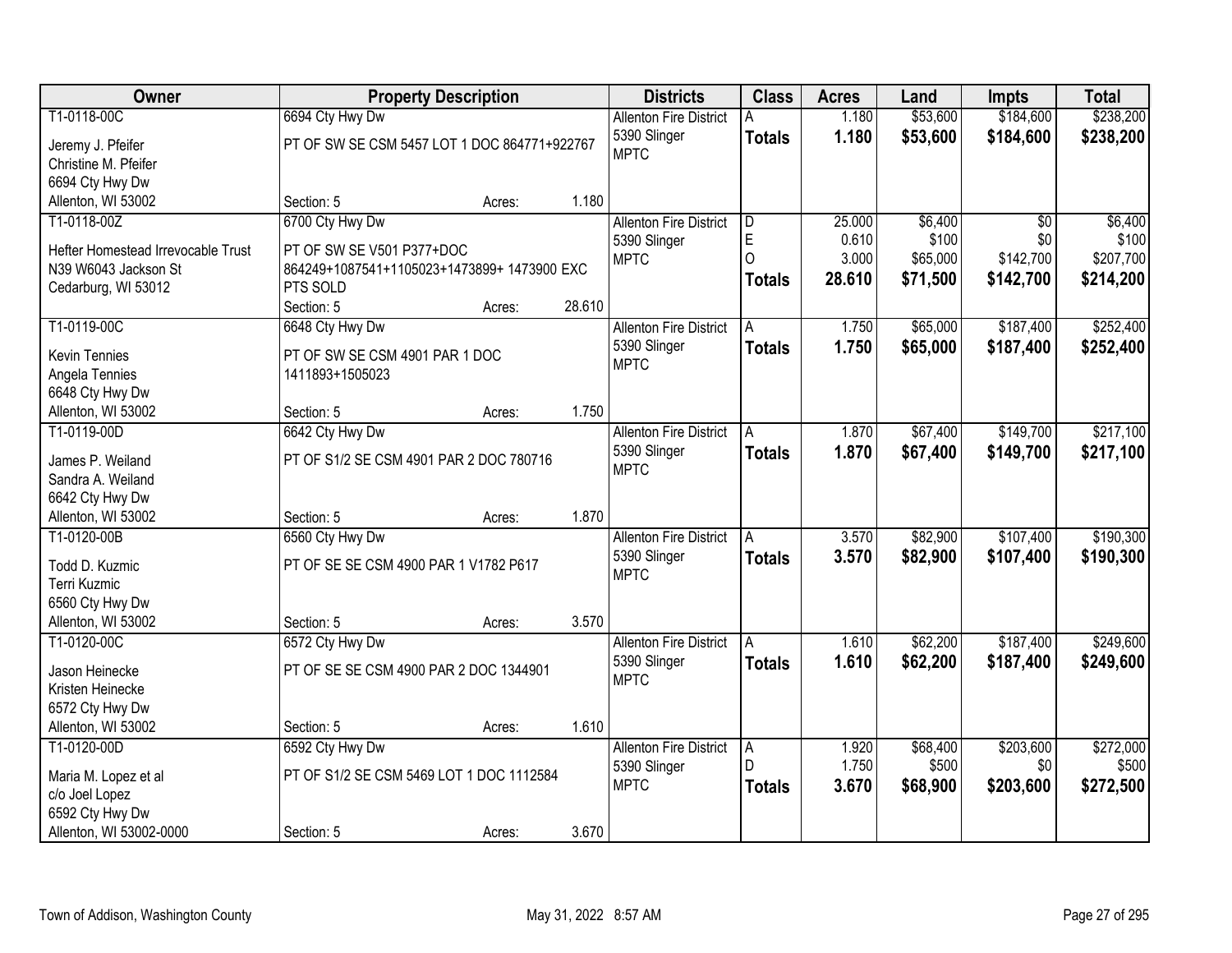| Owner                              | <b>Property Description</b>                  |        |         | <b>Districts</b>              | <b>Class</b>    | <b>Acres</b> | Land     | <b>Impts</b>    | <b>Total</b> |
|------------------------------------|----------------------------------------------|--------|---------|-------------------------------|-----------------|--------------|----------|-----------------|--------------|
| T1-0120-00F                        | 6518 Cty Hwy Dw                              |        |         | <b>Allenton Fire District</b> | D               | 35.100       | \$9,400  | $\overline{50}$ | \$9,400      |
| Bernard N Wolf Revocable Liv Trust | PT OF SE CSM 6400 LOT 1 DOC 1306023+1347974  |        |         | 5390 Slinger                  | E               | 1.550        | \$800    | \$0             | \$800        |
| Cynthia C Wolf Revocable Liv Trust |                                              |        |         | <b>MPTC</b>                   | $\Omega$        | 0.250        | \$2,000  | \$3,500         | \$5,500      |
| 6560 Sunset Dr                     |                                              |        |         |                               | <b>Totals</b>   | 36.900       | \$12,200 | \$3,500         | \$15,700     |
| Allenton, WI 53002                 | Section: 5                                   | Acres: | 36.900  |                               |                 |              |          |                 |              |
| T1-0120-00G                        | Cty Hwy Dw                                   |        |         | <b>Allenton Fire District</b> | 5M              | 4.000        | \$9,600  | \$0             | \$9,600      |
| Bernard N Wolf Revocable Liv Trust | PT OF SE CSM 6400 OL 1 DOC 1373022           |        |         | 5390 Slinger                  | D               | 15.000       | \$2,800  | \$0             | \$2,800      |
| Cynthia C Wolf Revocable Liv Trust |                                              |        |         | <b>MPTC</b>                   | E               | 9.660        | \$6,800  | \$0             | \$6,800      |
| 6560 Sunset Dr                     |                                              |        |         |                               | <b>Totals</b>   | 28.660       | \$19,200 | \$0             | \$19,200     |
| Allenton, WI 53002                 | Section:                                     | Acres: | 28.660  |                               |                 |              |          |                 |              |
| T1-0121                            | Cty Hwy Dw                                   |        |         | <b>Allenton Fire District</b> | $\overline{X5}$ | 9.500        | \$0      | \$0             | $\sqrt{50}$  |
|                                    |                                              |        |         | 5390 Slinger                  | <b>Totals</b>   | 9.500        | \$0      | \$0             | \$0          |
| Soo Line Railroad                  | ROW IN SEC 5 V R4 P31+V R4 P43+V R4 P65 SEC  |        |         | <b>MPTC</b>                   |                 |              |          |                 |              |
| 420 Soo Line                       | $5 - 11 - 18$<br>9.50 AC                     |        |         |                               |                 |              |          |                 |              |
| Minneapolis, MN 55440              | Section: 5                                   |        | 9.500   |                               |                 |              |          |                 |              |
| T1-0121-00B                        | Beaver Dam Rd                                | Acres: |         | <b>Allenton Fire District</b> | E.              | 2.200        | \$1,000  | \$0             | \$1,000      |
|                                    |                                              |        |         | 5390 Slinger                  |                 | 2.200        | \$1,000  | \$0             | \$1,000      |
| Robert H. Schulteis                | PT OF NW NE DOC 889046 SEC 5-11-18           |        | 2.20 AC | <b>MPTC</b>                   | <b>Totals</b>   |              |          |                 |              |
| Joyce R. Schulteis                 |                                              |        |         |                               |                 |              |          |                 |              |
| 7324 Midland Dr                    |                                              |        |         |                               |                 |              |          |                 |              |
| Allenton, WI 53002                 | Section: 5                                   | Acres: | 2.200   |                               |                 |              |          |                 |              |
| T1-0121-00Z                        | State Hwy 41                                 |        |         | <b>Allenton Fire District</b> | X1              | 9.800        | \$0      | $\overline{50}$ | \$0          |
| New U S Highway 41                 | ROW SEC 5 V191 P63-65+V620 P465+V624 P61 EXC |        |         | 5390 Slinger                  | <b>Totals</b>   | 9.800        | \$0      | \$0             | \$0          |
| c/o New U S Highway 41 Dept of     | PT SOLD                                      |        |         | <b>MPTC</b>                   |                 |              |          |                 |              |
| Transportation                     |                                              |        |         |                               |                 |              |          |                 |              |
| State Hwy 41                       | Section: 5                                   | Acres: | 9.800   |                               |                 |              |          |                 |              |
| Madison, WI 53701-0000             |                                              |        |         |                               |                 |              |          |                 |              |
| $T1-0122$                          | Hochheim Rd                                  |        |         | <b>Allenton Fire District</b> | D               | 30.000       | \$6,900  | \$0             | \$6,900      |
| James J. Hartmann                  | NE NE V1427 P91+DOC 1233689+1253067+1253068  |        |         | 5390 Slinger                  | E               | 7.000        | \$5,400  | \$0             | \$5,400      |
| Kimberly A. Hartmann               |                                              |        |         | <b>MPTC</b>                   | <b>Totals</b>   | 37.000       | \$12,300 | \$0             | \$12,300     |
| 7110 Nenno Rd                      |                                              |        |         |                               |                 |              |          |                 |              |
| Allenton, WI 53002                 | Section: 6                                   | Acres: | 37.000  |                               |                 |              |          |                 |              |
| T1-0123                            | Nenno Rd                                     |        |         | <b>Allenton Fire District</b> | D               | 35.000       | \$9,400  | \$0             | \$9,400      |
| James J. Hartmann                  | NW NE V1427 P91+DOC 1233689+1253067+1253068  |        |         | 5390 Slinger                  | E               | 0.800        | \$400    | \$0             | \$400        |
| Kimberly A. Hartmann               |                                              |        |         | <b>MPTC</b>                   | <b>Totals</b>   | 35.800       | \$9,800  | \$0             | \$9,800      |
| 7110 Nenno Rd                      |                                              |        |         |                               |                 |              |          |                 |              |
| Allenton, WI 53002                 | Section: 6                                   | Acres: | 35.800  |                               |                 |              |          |                 |              |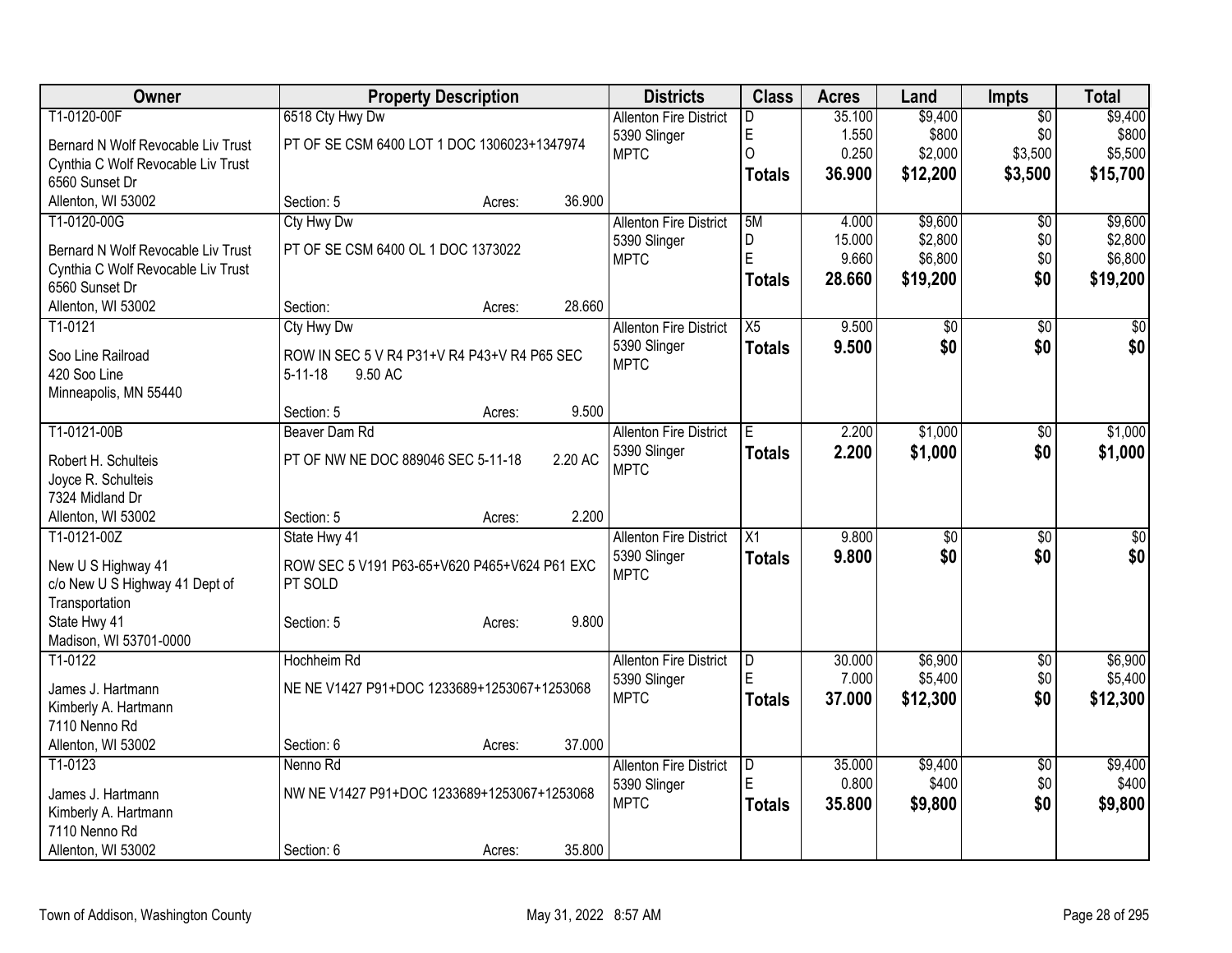| Owner                                                                                  | <b>Property Description</b>                   |          |        | <b>Districts</b>              | <b>Class</b>  | <b>Acres</b> | Land     | <b>Impts</b>    | <b>Total</b> |
|----------------------------------------------------------------------------------------|-----------------------------------------------|----------|--------|-------------------------------|---------------|--------------|----------|-----------------|--------------|
| T1-0124                                                                                | 7110 Nenno Rd                                 |          |        | <b>Allenton Fire District</b> | D             | 37.000       | \$9,200  | $\overline{50}$ | \$9,200      |
| James J. Hartmann                                                                      | SW NE V1427 P91+DOC 1233689+1253067+1253068   |          |        | 5390 Slinger                  | E             | 1.000        | \$100    | \$0             | \$100        |
| Kimberly A. Hartmann                                                                   |                                               |          |        | <b>MPTC</b>                   | $\Omega$      | 2.000        | \$52,500 | \$333,500       | \$386,000    |
| 7110 Nenno Rd                                                                          |                                               |          |        |                               | <b>Totals</b> | 40.000       | \$61,800 | \$333,500       | \$395,300    |
| Allenton, WI 53002                                                                     | Section: 6                                    | Acres:   | 40.000 |                               |               |              |          |                 |              |
| T1-0125                                                                                | 6938 Beaver Dam Rd                            |          |        | <b>Allenton Fire District</b> | A             | 2.000        | \$70,000 | \$327,100       | \$397,100    |
|                                                                                        |                                               |          |        | 5390 Slinger                  | D             | 35.000       | \$9,000  | \$0             | \$9,000      |
| Jonathan Strucel Revocable Family Trus   PT OF SE NE DOC 966090+1376769+1407675 EXC PT |                                               |          |        | <b>MPTC</b>                   | E             | 2.070        | \$900    | \$0             | \$900        |
| 6938 Beaver Dam Rd                                                                     | SOLD                                          |          |        |                               | <b>Totals</b> | 39.070       | \$79,900 | \$327,100       | \$407,000    |
| Allenton, WI 53002                                                                     |                                               |          |        |                               |               |              |          |                 |              |
|                                                                                        | Section: 6                                    | Acres:   | 39.070 |                               |               |              |          |                 |              |
| T1-0125-00C                                                                            | 6990 Beaver Dam Rd                            |          |        | <b>Allenton Fire District</b> | A             | 1.000        | \$50,000 | \$163,500       | \$213,500    |
| Michael G. Boden                                                                       | PT OF SE NE V942 P502+V1188 P528 (ERROR ON    |          |        | 5390 Slinger                  | <b>Totals</b> | 1.000        | \$50,000 | \$163,500       | \$213,500    |
| Mary B. Boden                                                                          | LEGAL DESCRIPTION)                            |          |        | <b>MPTC</b>                   |               |              |          |                 |              |
| 6990 Beaver Dam Rd                                                                     |                                               |          |        |                               |               |              |          |                 |              |
| Allenton, WI 53002                                                                     | Section: 6                                    | Acres:   | 1.000  |                               |               |              |          |                 |              |
| T1-0126                                                                                | Hochheim Rd                                   |          |        | <b>Allenton Fire District</b> | D             | 29.000       | \$7,300  | \$0             | \$7,300      |
|                                                                                        |                                               |          |        | 5390 Slinger                  | E             | 1.650        | \$400    | \$0             | \$400        |
| J & J Holdings, Inc.                                                                   | NE NW DOC 966089 SEC 6-11-18                  | 30.65 AC |        | <b>MPTC</b>                   | <b>Totals</b> | 30.650       | \$7,700  | \$0             | \$7,700      |
| 6487 State Hwy 175 Po Box 462<br>Allenton, WI 53002-0462                               |                                               |          |        |                               |               |              |          |                 |              |
|                                                                                        | Section: 6                                    |          | 30.650 |                               |               |              |          |                 |              |
| T1-0127-00A                                                                            | 7245 Hochheim Rd                              | Acres:   |        |                               | A             | 2.070        | \$67,200 | \$167,100       | \$234,300    |
|                                                                                        |                                               |          |        | <b>Allenton Fire District</b> |               |              |          |                 |              |
| Gregory A Wood Revocable Trust                                                         | PT OF NW NW CSM 2834 PAR 1 DOC 893742+1362660 |          |        | 5390 Slinger<br><b>MPTC</b>   | Totals        | 2.070        | \$67,200 | \$167,100       | \$234,300    |
| Dorothy A Wood Revocable Trust                                                         |                                               |          |        |                               |               |              |          |                 |              |
| 7245 Hochheim Rd                                                                       |                                               |          |        |                               |               |              |          |                 |              |
| Theresa, WI 53091                                                                      | Section: 6                                    | Acres:   | 2.070  |                               |               |              |          |                 |              |
| T1-0127-00B                                                                            | 7249 Hochheim Rd                              |          |        | <b>Allenton Fire District</b> | A             | 1.190        | \$53,800 | \$130,700       | \$184,500    |
| <b>Russell Netland</b>                                                                 | PT OF NW NW CSM 2834 PAR 2 V675 P149+V870 P72 |          |        | 5390 Slinger                  | <b>Totals</b> | 1.190        | \$53,800 | \$130,700       | \$184,500    |
| Joanne Netland                                                                         |                                               |          |        | <b>MPTC</b>                   |               |              |          |                 |              |
| 7249 Hochheim Rd                                                                       |                                               |          |        |                               |               |              |          |                 |              |
| Theresa, WI 53091                                                                      | Section: 6                                    | Acres:   | 1.190  |                               |               |              |          |                 |              |
| T1-0127-00E                                                                            | 7201 State Hwy 175                            |          |        | <b>Allenton Fire District</b> | A             | 2.000        | \$70,000 | \$218,300       | \$288,300    |
|                                                                                        |                                               |          |        | 5390 Slinger                  | D             | 5.690        | \$1,700  | \$0             | \$1,700      |
| Denise A. Rate et al                                                                   | PT OF NW NW CSM 5587 LOT 1 DOC 979892+1425135 |          |        | <b>MPTC</b>                   | Totals        | 7.690        | \$71,700 | \$218,300       | \$290,000    |
| c/o Warren D. Rate Tod                                                                 |                                               |          |        |                               |               |              |          |                 |              |
| 7201 State Hwy 175                                                                     |                                               |          |        |                               |               |              |          |                 |              |
| Theresa, WI 53091                                                                      | Section: 6                                    | Acres:   | 7.690  |                               |               |              |          |                 |              |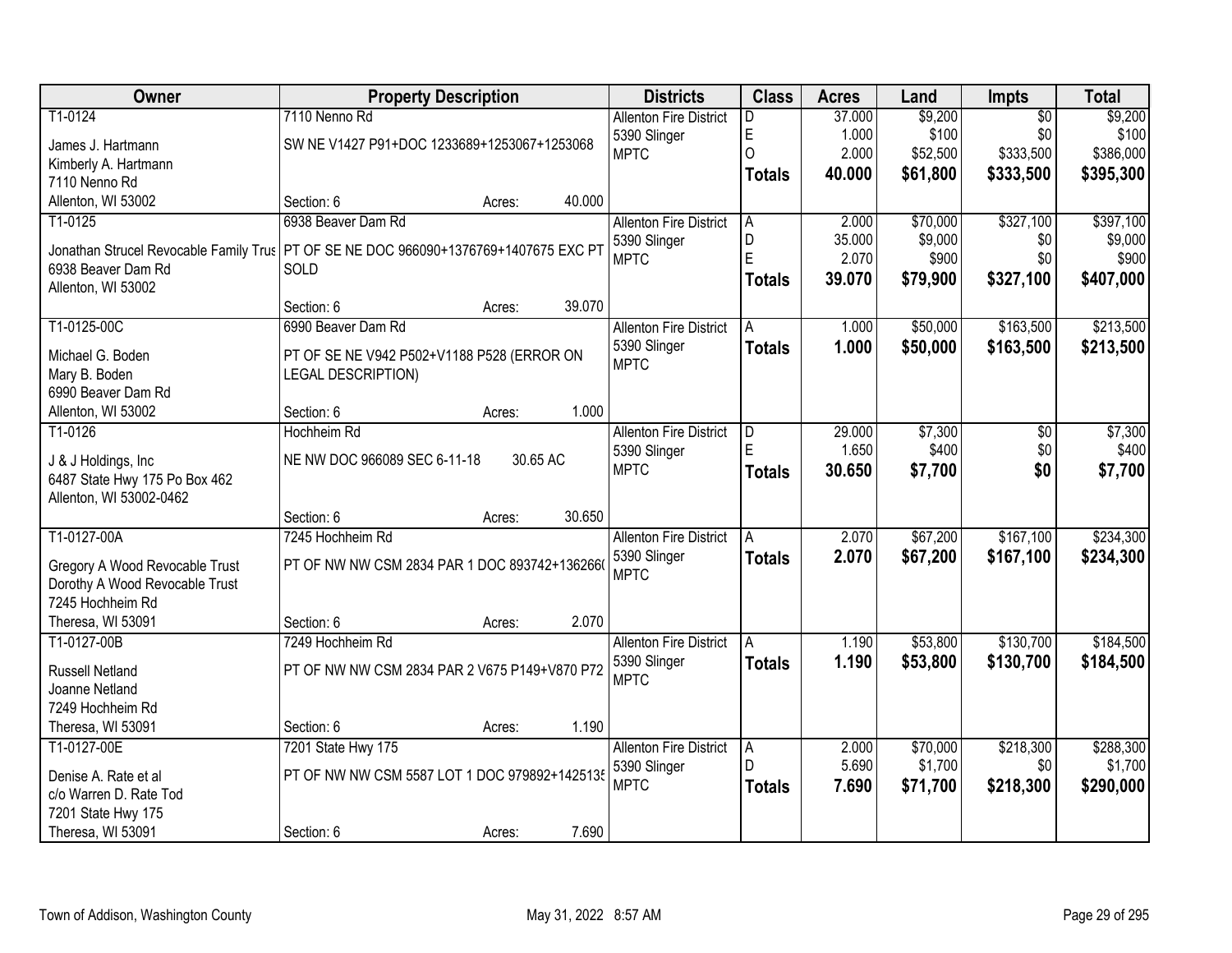| Owner                         | <b>Property Description</b>                  |        |        | <b>Districts</b>              | <b>Class</b>   | <b>Acres</b> | Land     | <b>Impts</b>    | <b>Total</b> |
|-------------------------------|----------------------------------------------|--------|--------|-------------------------------|----------------|--------------|----------|-----------------|--------------|
| T1-0127-00Z                   | Hochheim Rd                                  |        |        | <b>Allenton Fire District</b> | D              | 13.720       | \$3,900  | $\overline{50}$ | \$3,900      |
| J & J Holdings, Inc.          | PT OF NW NW DOC 966089 EXC CSM 5587          |        |        | 5390 Slinger                  | <b>Totals</b>  | 13.720       | \$3,900  | \$0             | \$3,900      |
| 6487 State Hwy 175 Po Box 462 |                                              |        |        | <b>MPTC</b>                   |                |              |          |                 |              |
| Allenton, WI 53002-0462       |                                              |        |        |                               |                |              |          |                 |              |
|                               | Section: 6                                   | Acres: | 13.720 |                               |                |              |          |                 |              |
| T1-0128                       | 7220 Beaver Dam Rd                           |        |        | <b>Allenton Fire District</b> | D              | 27.000       | \$7,400  | $\overline{50}$ | \$7,400      |
| James J. Hartmann             | SW NW V1427 P91+DOC 1233689+1253067+ 1253068 |        |        | 5390 Slinger                  | E              | 3.500        | \$2,500  | \$0             | \$2,500      |
| Kimberly A. Hartmann          | 32.50 AC<br>SEC 6-11-18                      |        |        | <b>MPTC</b>                   | $\Omega$       | 2.000        | \$52,500 | \$163,800       | \$216,300    |
| 7110 Neno Rd                  |                                              |        |        |                               | <b>Totals</b>  | 32.500       | \$62,400 | \$163,800       | \$226,200    |
| Allenton, WI 53002            | Section: 6                                   | Acres: | 32.500 |                               |                |              |          |                 |              |
| T1-0129                       | Beaver Dam Rd                                |        |        | <b>Allenton Fire District</b> | D              | 38.000       | \$11,100 | \$0             | \$11,100     |
|                               |                                              |        |        | 5390 Slinger                  | E              | 2.000        | \$600    | \$0             | \$600        |
| James J. Hartmann             | SE NW V1427 P91+DOC 1233689+1253067+1253068  |        |        | <b>MPTC</b>                   | <b>Totals</b>  | 40.000       | \$11,700 | \$0             | \$11,700     |
| Kimberly A. Hartmann          |                                              |        |        |                               |                |              |          |                 |              |
| 7110 Nenno Dr                 |                                              |        |        |                               |                |              |          |                 |              |
| Allenton, WI 53002            | Section: 6                                   | Acres: | 40.000 |                               |                |              |          |                 |              |
| T1-0130                       | Beaver Dam Rd                                |        |        | <b>Allenton Fire District</b> | D              | 5.750        | \$1,700  | $\sqrt[6]{3}$   | \$1,700      |
| James J. Hartmann             | PT OF NE SW V1427 P91+DOC                    |        |        | 5390 Slinger                  | E              | 0.250        | \$100    | \$0             | \$100        |
| Kimberly A. Hartmann          | 1233689+1253067+1253068                      |        |        | <b>MPTC</b>                   | <b>Totals</b>  | 6.000        | \$1,800  | \$0             | \$1,800      |
| 7110 Nenno Dr                 |                                              |        |        |                               |                |              |          |                 |              |
| Allenton, WI 53002            | Section: 6                                   | Acres: | 6.000  |                               |                |              |          |                 |              |
| T1-0131                       | 7030 State Hwy 175                           |        |        | <b>Allenton Fire District</b> | $\overline{A}$ | 1.000        | \$50,000 | \$102,300       | \$152,300    |
| John Rosbeck                  | PT OF NE SW V1644 P319 EXC PT SOLD           |        |        | 5390 Slinger                  | D.             | 3.150        | \$1,000  | \$0             | \$1,000      |
| <b>Teri Rosbeck</b>           |                                              |        |        | <b>MPTC</b>                   | <b>Totals</b>  | 4.150        | \$51,000 | \$102,300       | \$153,300    |
| 7030 State Hwy 175            |                                              |        |        |                               |                |              |          |                 |              |
| Allenton, WI 53002            | Section: 6                                   | Acres: | 4.150  |                               |                |              |          |                 |              |
| T1-0131-00A                   | 7052 State Hwy 175                           |        |        | <b>Allenton Fire District</b> | A              | 0.550        | \$48,600 | \$97,800        | \$146,400    |
|                               |                                              |        |        | 5390 Slinger                  | <b>Totals</b>  | 0.550        | \$48,600 | \$97,800        | \$146,400    |
| Alban L. Fassbender           | PT OF NE SW DOC 903356                       |        |        | <b>MPTC</b>                   |                |              |          |                 |              |
| Cynthia S. Fassbender         |                                              |        |        |                               |                |              |          |                 |              |
| 7052 State Hwy 175            |                                              |        |        |                               |                |              |          |                 |              |
| Allenton, WI 53002            | Section: 6                                   | Acres: | 0.550  |                               |                |              |          |                 |              |
| T1-0132                       | 7010 State Hwy 175                           |        |        | <b>Allenton Fire District</b> | B              | 2.000        | \$53,000 | \$73,400        | \$126,400    |
| Brigette A. Duval Begos       | PT OF E1/2 SW V1002 P257+DOC 1464478+1464479 |        |        | 5390 Slinger<br><b>MPTC</b>   | <b>Totals</b>  | 2.000        | \$53,000 | \$73,400        | \$126,400    |
| 7010 State Hwy 175            |                                              |        |        |                               |                |              |          |                 |              |
| Allenton, WI 53002            |                                              |        |        |                               |                |              |          |                 |              |
|                               | Section: 6                                   | Acres: | 2.000  |                               |                |              |          |                 |              |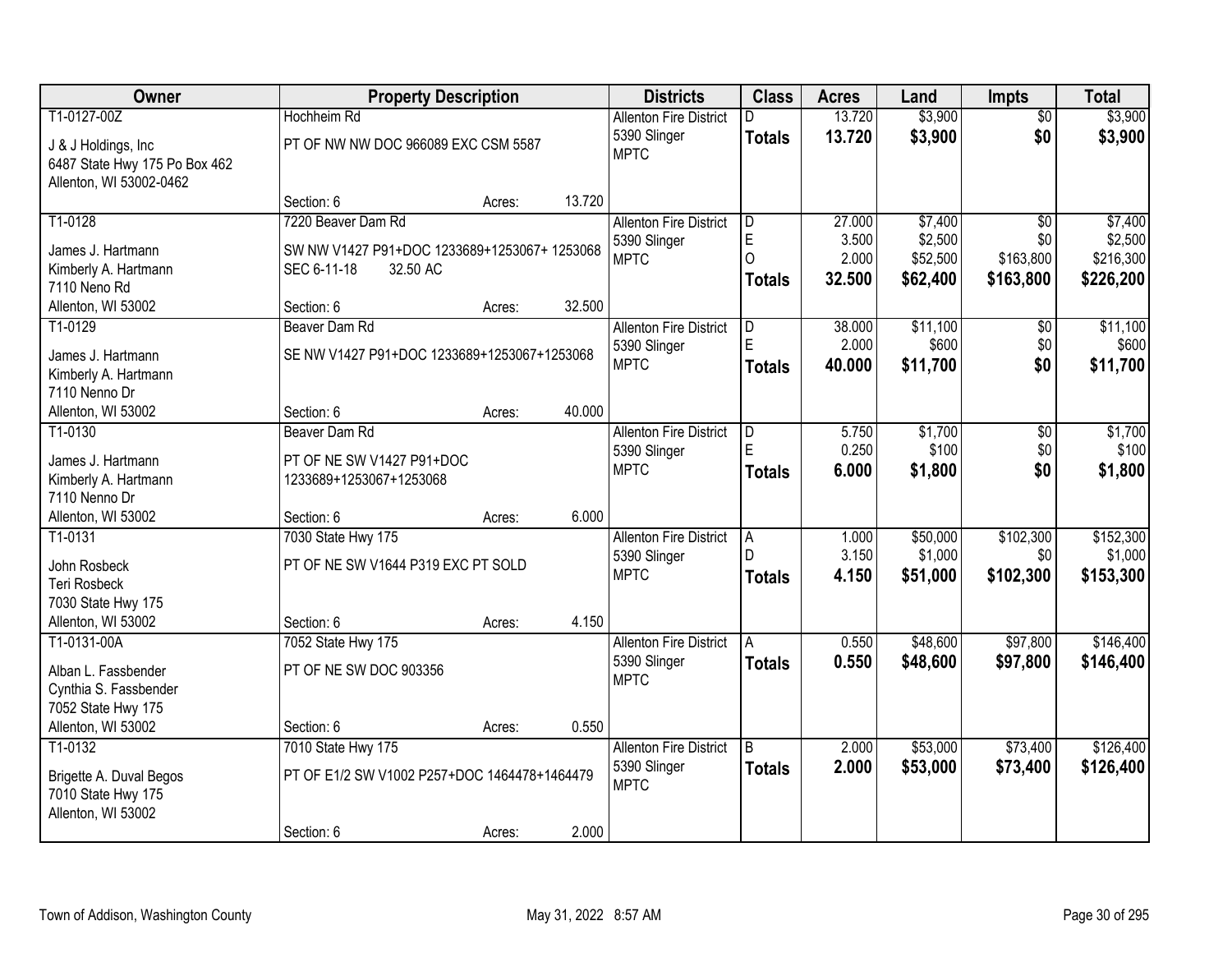| Owner                            |                                               | <b>Property Description</b> |        | <b>Districts</b>              | <b>Class</b>        | <b>Acres</b>    | Land              | <b>Impts</b>    | <b>Total</b>         |
|----------------------------------|-----------------------------------------------|-----------------------------|--------|-------------------------------|---------------------|-----------------|-------------------|-----------------|----------------------|
| T1-0133                          | 7017 State Hwy 175                            |                             |        | <b>Allenton Fire District</b> | A                   | 1.000           | \$50,000          | \$88,100        | \$138,100            |
| Johan Clicks, LLC                | PT OF NE SW DOC 1460297+1548264               |                             |        | 5390 Slinger                  | <b>Totals</b>       | 1.000           | \$50,000          | \$88,100        | \$138,100            |
| 7005 State Hwy 175               |                                               |                             |        | <b>MPTC</b>                   |                     |                 |                   |                 |                      |
| Allenton, WI 53002               |                                               |                             |        |                               |                     |                 |                   |                 |                      |
|                                  | Section: 6                                    | Acres:                      | 1.000  |                               |                     |                 |                   |                 |                      |
| T1-0134                          | State Hwy 175                                 |                             |        | <b>Allenton Fire District</b> | l D                 | 15.000          | \$4,500           | $\overline{50}$ | \$4,500              |
| Margaret Moser                   | PT OF NE SW V1057 P149+DOC 1244483            |                             |        | 5390 Slinger                  | E                   | 3.540           | \$900             | \$0             | \$900                |
| 555 Veterans Ave Un 311          |                                               |                             |        | <b>MPTC</b>                   | $\Omega$            | 1.000           | \$10,000          | \$0             | \$10,000             |
| West Bend, WI 53090              |                                               |                             |        |                               | <b>Totals</b>       | 19.540          | \$15,400          | \$0             | \$15,400             |
|                                  | Section: 6                                    | Acres:                      | 19.540 |                               |                     |                 |                   |                 |                      |
| T1-0134-00A                      | 7185 Beaver Dam Rd                            |                             |        | <b>Allenton Fire District</b> | A                   | 2.460           | \$67,100          | \$183,700       | \$250,800            |
| Thomas D. Yauck                  | PT OF NE SW E OF HWY V1277 P23                |                             |        | 5390 Slinger                  | <b>Totals</b>       | 2.460           | \$67,100          | \$183,700       | \$250,800            |
| Mary Yauck                       |                                               |                             |        | <b>MPTC</b>                   |                     |                 |                   |                 |                      |
| 7185 Beaver Dam Rd               |                                               |                             |        |                               |                     |                 |                   |                 |                      |
| Allenton, WI 53002               | Section: 6                                    | Acres:                      | 2.460  |                               |                     |                 |                   |                 |                      |
| T1-0134-00B                      | State Hwy 175                                 |                             |        | <b>Allenton Fire District</b> | D.                  | 0.960           | \$300             | \$0             | \$300                |
| Margaret Moser                   | PT OF NE SW V182 P93+V1057 P147-8+DOC 1244483 |                             |        | 5390 Slinger                  | <b>Totals</b>       | 0.960           | \$300             | \$0             | \$300                |
| 555 Veterans Ave Un 311          |                                               |                             |        | <b>MPTC</b>                   |                     |                 |                   |                 |                      |
| West Bend, WI 53090              |                                               |                             |        |                               |                     |                 |                   |                 |                      |
|                                  | Section: 6                                    | Acres:                      | 0.960  |                               |                     |                 |                   |                 |                      |
| T1-0135                          | 7225 Beaver Dam Rd                            |                             |        | <b>Allenton Fire District</b> | $\overline{D}$      | 30.500          | \$7,400           | $\overline{50}$ | \$7,400              |
| Margaret Moser                   | NW SW V1057 P149+DOC 1244483                  |                             |        | 5390 Slinger<br><b>MPTC</b>   | E<br>$\Omega$       | 1.500<br>3.000  | \$600<br>\$61,800 | \$0<br>\$92,500 | \$600<br>\$154,300   |
| 555 Veterans Ave Un 311          |                                               |                             |        |                               | <b>Totals</b>       | 35.000          | \$69,800          | \$92,500        | \$162,300            |
| West Bend, WI 53090              |                                               |                             |        |                               |                     |                 |                   |                 |                      |
|                                  | Section: 6                                    | Acres:                      | 35.000 |                               |                     |                 |                   |                 |                      |
| T1-0136                          | Cty Hwy Dw                                    |                             |        | <b>Allenton Fire District</b> | $\overline{D}$<br>E | 34.450<br>0.500 | \$9,400<br>\$100  | $\overline{60}$ | \$9,400<br>\$100     |
| Margaret Moser                   | SW SW V1057 P149+DOC 1244483                  |                             |        | 5390 Slinger<br><b>MPTC</b>   |                     | 34.950          | \$9,500           | \$0<br>\$0      | \$9,500              |
| 555 Veterans Ave Un 311          |                                               |                             |        |                               | <b>Totals</b>       |                 |                   |                 |                      |
| West Bend, WI 53090              |                                               |                             |        |                               |                     |                 |                   |                 |                      |
|                                  | Section: 6                                    | Acres:                      | 34.950 |                               |                     |                 |                   |                 |                      |
| T1-0137-00B                      | 7007 State Hwy 175                            |                             |        | <b>Allenton Fire District</b> | $\overline{X5}$     | 1.670           | $\overline{50}$   | $\overline{30}$ | $\frac{1}{6}$<br>\$0 |
| Congregation of the Resurrection | PT OF E1/2 SW CSM 5076 O L 1 V M P103+V32     |                             |        | 5390 Slinger<br><b>MPTC</b>   | <b>Totals</b>       | 1.670           | \$0               | \$0             |                      |
| 215 Main St                      | P53+V863 P232 DOC 801786 (CEMETERY)           |                             |        |                               |                     |                 |                   |                 |                      |
| PO Box 96                        |                                               |                             |        |                               |                     |                 |                   |                 |                      |
| Allenton, WI 53002               | Section: 6                                    | Acres:                      | 1.670  |                               |                     |                 |                   |                 |                      |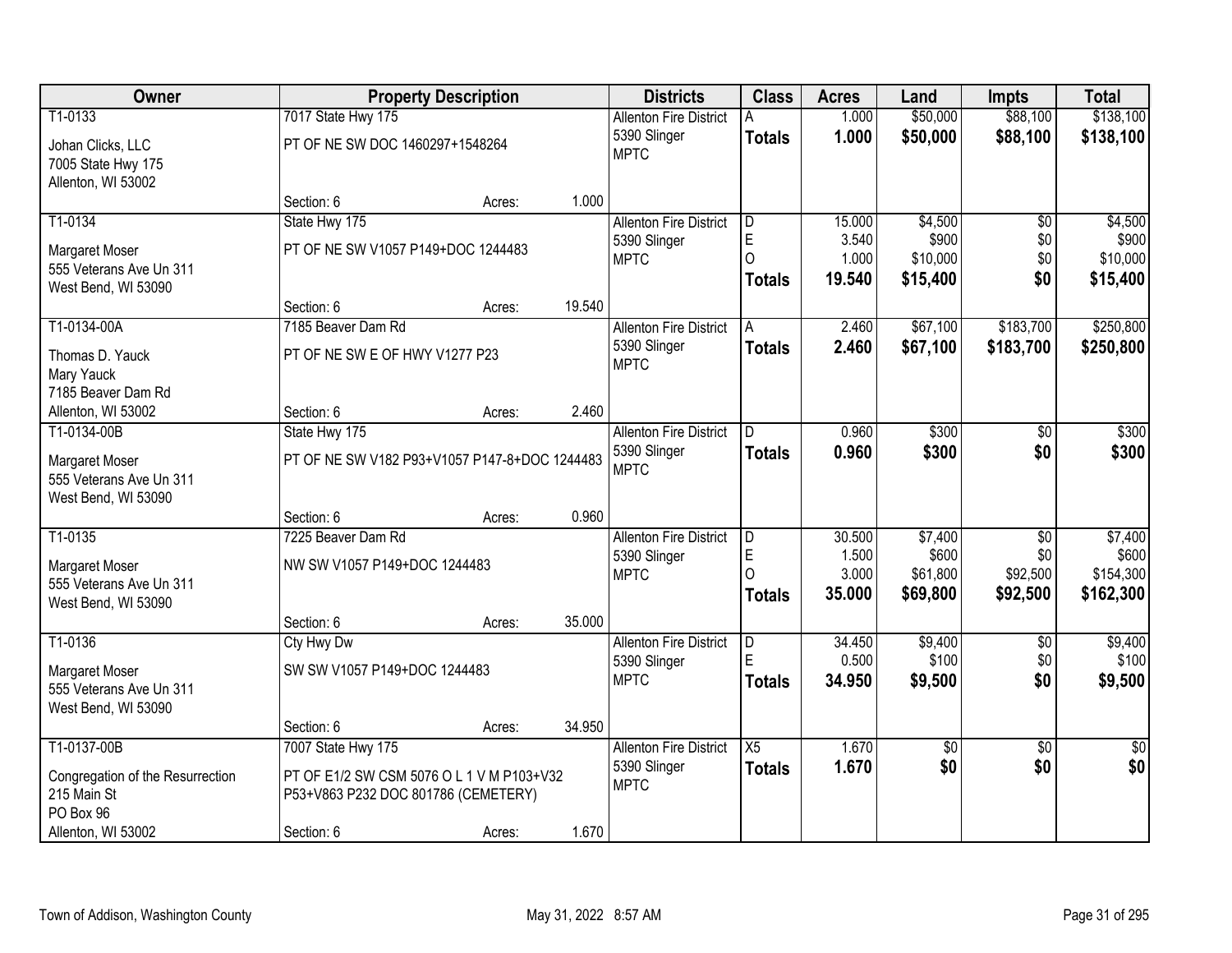| Owner                                          |                                              | <b>Property Description</b> |        | <b>Districts</b>              | <b>Class</b>  | <b>Acres</b> | Land     | <b>Impts</b>    | <b>Total</b> |
|------------------------------------------------|----------------------------------------------|-----------------------------|--------|-------------------------------|---------------|--------------|----------|-----------------|--------------|
| T1-0137-00C                                    | 7005 State Hwy 175                           |                             |        | <b>Allenton Fire District</b> |               | 0.710        | \$52,700 | \$143,600       | \$196,300    |
| Noel E. Johanson                               | PT OF E1/2 SW CSM 5166 PAR 1 DOC 1401435     |                             |        | 5390 Slinger                  | <b>Totals</b> | 0.710        | \$52,700 | \$143,600       | \$196,300    |
| Julie A. Johanson                              |                                              |                             |        | <b>MPTC</b>                   |               |              |          |                 |              |
| 7005 State Hwy 175                             |                                              |                             |        |                               |               |              |          |                 |              |
| Allenton, WI 53002                             | Section: 6                                   | Acres:                      | 0.710  |                               |               |              |          |                 |              |
| T1-0137-00D                                    | 7003 State Hwy 175                           |                             |        | <b>Allenton Fire District</b> | B             | 1.290        | \$40,200 | \$220,700       | \$260,900    |
| Johan Clicks, LLC                              | PT OF E1/2 SW CSM 5166 PAR 2 DOC 1401179     |                             |        | 5390 Slinger                  | <b>Totals</b> | 1.290        | \$40,200 | \$220,700       | \$260,900    |
| 7001 State Hwy 175                             |                                              |                             |        | <b>MPTC</b>                   |               |              |          |                 |              |
| Allenton, WI 53002                             |                                              |                             |        |                               |               |              |          |                 |              |
|                                                | Section: 6                                   | Acres:                      | 1.290  |                               |               |              |          |                 |              |
| T1-0137-00E                                    | 6997 State Hwy 175                           |                             |        | <b>Allenton Fire District</b> | A             | 0.600        | \$49,900 | \$113,300       | \$163,200    |
| Amy J. Perlick                                 | PT OF E1/2 SW CSM 5166 PAR 3 DOC 1164615     |                             |        | 5390 Slinger                  | <b>Totals</b> | 0.600        | \$49,900 | \$113,300       | \$163,200    |
| 6997 State Hwy 175                             |                                              |                             |        | <b>MPTC</b>                   |               |              |          |                 |              |
| Allenton, WI 53002                             |                                              |                             |        |                               |               |              |          |                 |              |
|                                                | Section: 6                                   | Acres:                      | 0.600  |                               |               |              |          |                 |              |
| T1-0138                                        | 6995 State Hwy 175                           |                             |        | <b>Allenton Fire District</b> | A             | 0.870        | \$56,700 | \$72,000        | \$128,700    |
|                                                | PT OF SE SW CSM 2808 PAR 1 V894 P232         |                             |        | 5390 Slinger                  | <b>Totals</b> | 0.870        | \$56,700 | \$72,000        | \$128,700    |
| Andrew J. Schweitzer<br>Joyce A. Schweitzer    |                                              |                             |        | <b>MPTC</b>                   |               |              |          |                 |              |
| 6995 State Hwy 175                             |                                              |                             |        |                               |               |              |          |                 |              |
| Allenton, WI 53002                             | Section: 6                                   | Acres:                      | 0.870  |                               |               |              |          |                 |              |
| $T1-0139$                                      | 6989 State Hwy 175                           |                             |        | <b>Allenton Fire District</b> | A             | 0.830        | \$55,700 | \$111,400       | \$167,100    |
|                                                |                                              |                             |        | 5390 Slinger                  | <b>Totals</b> | 0.830        | \$55,700 | \$111,400       | \$167,100    |
| Jared R. Sobczak                               | PT OF SE SW+SW SE CSM 2808 PAR 2 DOC 1282843 |                             |        | <b>MPTC</b>                   |               |              |          |                 |              |
| 6989 State Hwy 175<br>Allenton, WI 53002       |                                              |                             |        |                               |               |              |          |                 |              |
|                                                | Section: 6                                   | Acres:                      | 0.830  |                               |               |              |          |                 |              |
| T1-0140                                        | Cty Hwy Dw                                   |                             |        | <b>Allenton Fire District</b> | D             | 11.300       | \$3,400  | $\overline{50}$ | \$3,400      |
|                                                |                                              |                             |        | 5390 Slinger                  | F             | 0.400        | \$100    | \$0             | \$100        |
| Margaret Moser                                 | PT OF SE SW V1057 P149+DOC 1244483           |                             |        | <b>MPTC</b>                   | <b>Totals</b> | 11.700       | \$3,500  | \$0             | \$3,500      |
| 555 Veterans Ave Un 311<br>West Bend, WI 53090 |                                              |                             |        |                               |               |              |          |                 |              |
|                                                | Section: 6                                   | Acres:                      | 11.700 |                               |               |              |          |                 |              |
| T1-0141                                        | Cty Hwy Dw                                   |                             |        | <b>Allenton Fire District</b> | D             | 25.500       | \$7,400  | $\overline{50}$ | \$7,400      |
|                                                |                                              |                             |        | 5390 Slinger                  | F             | 0.500        | \$100    | \$0             | \$100        |
| Margaret Moser                                 | PT OF SE SW V1057 P149+DOC 1244483           |                             |        | <b>MPTC</b>                   | <b>Totals</b> | 26.000       | \$7,500  | \$0             | \$7,500      |
| 555 Veterans Ave Un 311<br>West Bend, WI 53090 |                                              |                             |        |                               |               |              |          |                 |              |
|                                                | Section: 6                                   | Acres:                      | 26.000 |                               |               |              |          |                 |              |
|                                                |                                              |                             |        |                               |               |              |          |                 |              |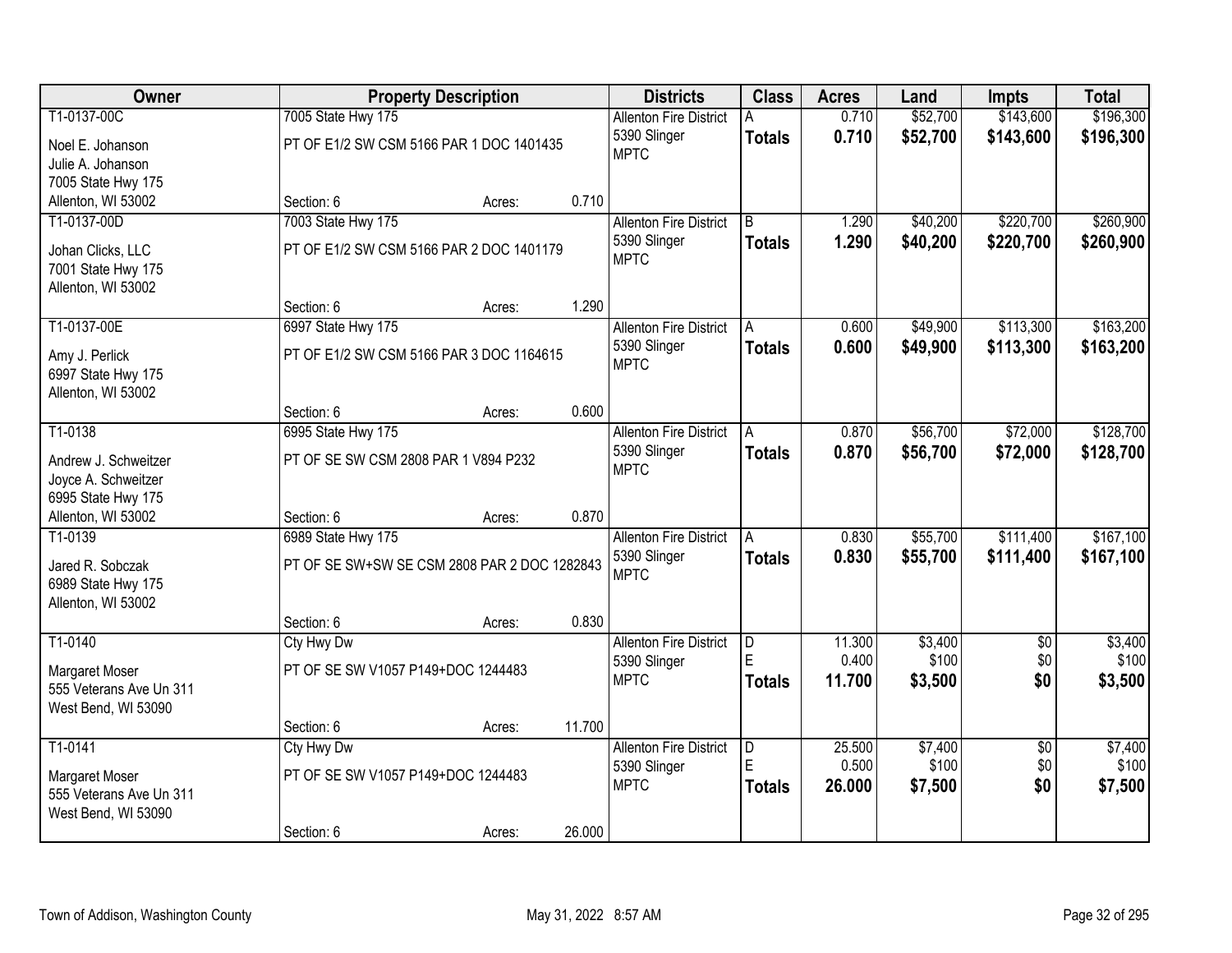| Owner                                   |                                         | <b>Property Description</b> |        | <b>Districts</b>              | <b>Class</b>            | <b>Acres</b> | Land        | Impts           | <b>Total</b>    |
|-----------------------------------------|-----------------------------------------|-----------------------------|--------|-------------------------------|-------------------------|--------------|-------------|-----------------|-----------------|
| T1-0142                                 | Nenno Rd                                |                             |        | <b>Allenton Fire District</b> | D.                      | 37.000       | \$10,900    | $\overline{50}$ | \$10,900        |
| <b>Bonnie Kaster Living Trust</b>       | NE SE V161 P586+V526 P555+V1493 P77+DOC |                             |        | 5390 Slinger                  | E                       | 1.880        | \$500       | \$0             | \$500           |
| Eugene Kaster Living Trust              | 824048+857381+1349843 EXC CSM 2464      |                             |        | <b>MPTC</b>                   | <b>Totals</b>           | 38.880       | \$11,400    | \$0             | \$11,400        |
| 41 Via Farallon                         |                                         |                             |        |                               |                         |              |             |                 |                 |
| Orinda, CA 94563                        | Section: 6                              | Acres:                      | 38.880 |                               |                         |              |             |                 |                 |
| T1-0142-00A                             | 7087 Nenno Rd                           |                             |        | <b>Allenton Fire District</b> | A                       | 0.920        | \$29,000    | \$0             | \$29,000        |
| Blake W. Bingen                         | PT OF NE SE CSM 2464 DOC 1463949        |                             |        | 5390 Slinger                  | <b>Totals</b>           | 0.920        | \$29,000    | \$0             | \$29,000        |
| 6824 Ohio Rd                            |                                         |                             |        | <b>MPTC</b>                   |                         |              |             |                 |                 |
| Allenton, WI 53002                      |                                         |                             |        |                               |                         |              |             |                 |                 |
|                                         | Section: 6                              | Acres:                      | 0.920  |                               |                         |              |             |                 |                 |
| T1-0143                                 | Beaver Dam Rd                           |                             |        | <b>Allenton Fire District</b> | $\overline{\mathsf{D}}$ | 33.240       | \$9,800     | $\overline{50}$ | \$9,800         |
|                                         | NW SE V961 P320-1+DOC 1225704+1359123   |                             |        | 5390 Slinger                  | E                       | 0.500        | \$100       | \$0             | \$100           |
| Harold Mueller Farms, LLC<br>PO Box 302 |                                         |                             |        | <b>MPTC</b>                   | <b>Totals</b>           | 33.740       | \$9,900     | \$0             | \$9,900         |
| Allenton, WI 53002                      |                                         |                             |        |                               |                         |              |             |                 |                 |
|                                         | Section: 6                              | Acres:                      | 33.740 |                               |                         |              |             |                 |                 |
| T1-0144-00A                             | 6982 State Hwy 175                      |                             |        | <b>Allenton Fire District</b> | A                       | 0.500        | \$47,400    | \$90,500        | \$137,900       |
|                                         | PT OF W1/2 SE V955 P631 100X220' .50 AC |                             |        | 5390 Slinger                  | <b>Totals</b>           | 0.500        | \$47,400    | \$90,500        | \$137,900       |
| Rodney R. White<br>Diane D. White       |                                         |                             |        | <b>MPTC</b>                   |                         |              |             |                 |                 |
| 6982 State Hwy 175                      |                                         |                             |        |                               |                         |              |             |                 |                 |
| Allenton, WI 53002                      | Section: 6                              | Acres:                      | 0.500  |                               |                         |              |             |                 |                 |
| T1-0144-00B                             | 6976 State Hwy 175                      |                             |        | <b>Allenton Fire District</b> | A                       | 0.550        | \$48,600    | \$146,700       | \$195,300       |
|                                         |                                         |                             |        | 5390 Slinger                  | <b>Totals</b>           | 0.550        | \$48,600    | \$146,700       | \$195,300       |
| Adam R. Neary                           | PT OF W1/2 SE DOC 1497632               |                             |        | <b>MPTC</b>                   |                         |              |             |                 |                 |
| Laine V. West<br>6976 State Hwy 175     |                                         |                             |        |                               |                         |              |             |                 |                 |
| Allenton, WI 53002                      | Section: 6                              | Acres:                      | 0.550  |                               |                         |              |             |                 |                 |
| T1-0144-00C                             | 6992 State Hwy 175                      |                             |        | <b>Allenton Fire District</b> | A                       | 0.540        | \$48,400    | \$110,000       | \$158,400       |
|                                         |                                         |                             |        | 5390 Slinger                  | <b>Totals</b>           | 0.540        | \$48,400    | \$110,000       | \$158,400       |
| Douglas M. Curley                       | PT OF W1/2 SE V1304 P545                |                             |        | <b>MPTC</b>                   |                         |              |             |                 |                 |
| Michele M. Curley                       |                                         |                             |        |                               |                         |              |             |                 |                 |
| 6992 State Hwy 175                      |                                         |                             | 0.540  |                               |                         |              |             |                 |                 |
| Allenton, WI 53002<br>T1-0144-00E       | Section: 6<br>State Hwy 175             | Acres:                      |        | <b>Allenton Fire District</b> | $\overline{X5}$         | 0.000        | $\sqrt{50}$ | $\overline{30}$ | $\overline{50}$ |
|                                         |                                         |                             |        | 5390 Slinger                  | <b>Totals</b>           | 0.000        | \$0         | \$0             | \$0             |
| <b>Burial Plot</b>                      | PT OF W1/2 SE V1401 P426+DOC 1069696    |                             |        | <b>MPTC</b>                   |                         |              |             |                 |                 |
| State Hwy 175                           |                                         |                             |        |                               |                         |              |             |                 |                 |
| Allenton, WI 53002-9765                 |                                         |                             |        |                               |                         |              |             |                 |                 |
|                                         | Section:                                | Acres:                      | 0.000  |                               |                         |              |             |                 |                 |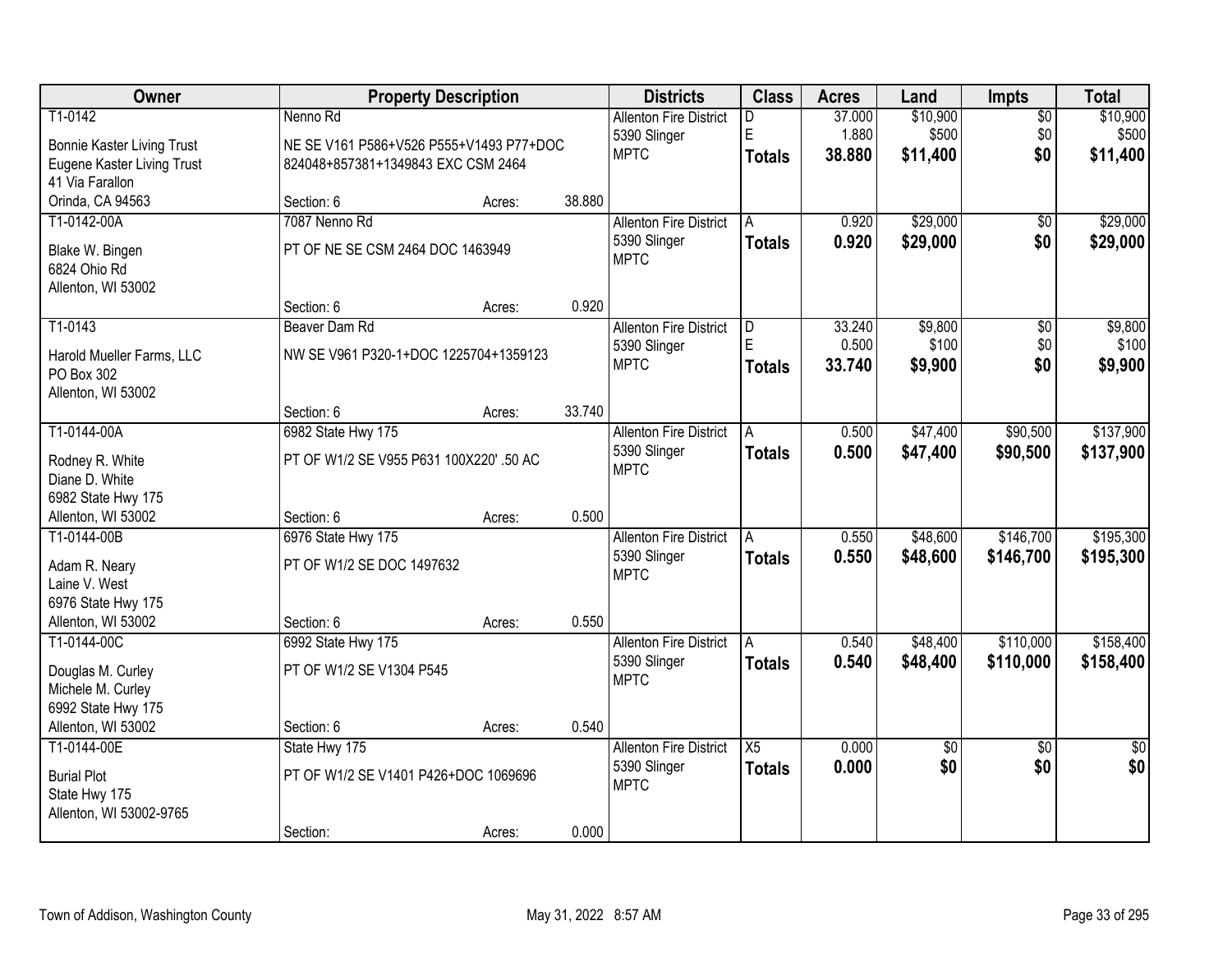| Owner                |                                             | <b>Property Description</b> |        | <b>Districts</b>              | <b>Class</b>  | <b>Acres</b> | Land     | <b>Impts</b> | <b>Total</b> |
|----------------------|---------------------------------------------|-----------------------------|--------|-------------------------------|---------------|--------------|----------|--------------|--------------|
| T1-0144-00F          | 6970 State Hwy 175                          |                             |        | <b>Allenton Fire District</b> | Α             | 2.870        | \$78,700 | \$494,200    | \$572,900    |
| Lisa M. Anderson     | PT OF W1/2 SE & SW CSM 1088+V949 P393+V1058 |                             |        | 5390 Slinger                  | D             | 31.180       | \$9,300  | \$0          | \$9,300      |
| 6970 State Hwy 175   | P387+V1253 P112+V1401 P426+DOC 1069696      |                             |        | <b>MPTC</b>                   | E             | 0.300        | \$200    | \$0          | \$200        |
| Allenton, WI 53002   |                                             |                             |        |                               | <b>Totals</b> | 34.350       | \$88,200 | \$494,200    | \$582,400    |
|                      | Section: 6                                  | Acres:                      | 34.350 |                               |               |              |          |              |              |
| T1-0145              | 6981 State Hwy 175                          |                             |        | <b>Allenton Fire District</b> | A             | 0.250        | \$29,400 | \$167,900    | \$197,300    |
| Shawn A. Ciriacks    | PT OF SW SE V1390 P580+DOC 1286678          |                             |        | 5390 Slinger                  | <b>Totals</b> | 0.250        | \$29,400 | \$167,900    | \$197,300    |
| Carmen M. Ciriacks   |                                             |                             |        | <b>MPTC</b>                   |               |              |          |              |              |
| 6981 State Hwy 175   |                                             |                             |        |                               |               |              |          |              |              |
| Allenton, WI 53002   | Section: 6                                  | Acres:                      | 0.250  |                               |               |              |          |              |              |
| T1-0146              | 6973 State Hwy 175                          |                             |        | <b>Allenton Fire District</b> | A             | 0.250        | \$25,000 | \$6,900      | \$31,900     |
|                      |                                             |                             |        | 5390 Slinger                  | <b>Totals</b> | 0.250        | \$25,000 | \$6,900      | \$31,900     |
| James R. Mercier     | PT OF SW SE DOC 1443928                     |                             |        | <b>MPTC</b>                   |               |              |          |              |              |
| 4576 Stoney Creek Rd |                                             |                             |        |                               |               |              |          |              |              |
| West Bend, WI 53095  |                                             |                             |        |                               |               |              |          |              |              |
|                      | Section: 6                                  | Acres:                      | 0.250  |                               |               |              |          |              |              |
| T1-0147-00A          | 6961 State Hwy 175                          |                             |        | <b>Allenton Fire District</b> | A             | 1.370        | \$57,400 | \$101,100    | \$158,500    |
| Robb R. Roell        | PT OF SW SE CSM 4972 LOT 1 DOC 1060821      |                             |        | 5390 Slinger                  | <b>Totals</b> | 1.370        | \$57,400 | \$101,100    | \$158,500    |
| Kathleen H. Roell    |                                             |                             |        | <b>MPTC</b>                   |               |              |          |              |              |
| 6961 State Hwy 175   |                                             |                             |        |                               |               |              |          |              |              |
| Allenton, WI 53002   | Section: 6                                  | Acres:                      | 1.370  |                               |               |              |          |              |              |
| T1-0147-00B          | 6951 State Hwy 175                          |                             |        | <b>Allenton Fire District</b> | A             | 1.850        | \$67,000 | \$209,600    | \$276,600    |
| Dale A. Barber       | PT OF SW SE CSM 4972 PAR 2 DOC 784918       |                             |        | 5390 Slinger                  | <b>Totals</b> | 1.850        | \$67,000 | \$209,600    | \$276,600    |
| Judith A. Barber     |                                             |                             |        | <b>MPTC</b>                   |               |              |          |              |              |
| 6951 State Hwy 175   |                                             |                             |        |                               |               |              |          |              |              |
| Allenton, WI 53002   | Section: 6                                  | Acres:                      | 1.850  |                               |               |              |          |              |              |
| T1-0148-00A          | 6941 State Hwy 175                          |                             |        | <b>Allenton Fire District</b> | A             | 0.490        | \$46,900 | \$107,100    | \$154,000    |
|                      |                                             |                             |        | 5390 Slinger                  | <b>Totals</b> | 0.490        | \$46,900 | \$107,100    | \$154,000    |
| James D. Arwood      | PT OF SW SE DOC 1155390+1436814+1549474     |                             |        | <b>MPTC</b>                   |               |              |          |              |              |
| Tracy L. Arwood      |                                             |                             |        |                               |               |              |          |              |              |
| 6941 State Hwy 175   |                                             |                             |        |                               |               |              |          |              |              |
| Allenton, WI 53002   | Section: 6                                  | Acres:                      | 0.490  |                               |               |              |          |              |              |
| T1-0149              | 6927 State Hwy 175                          |                             |        | <b>Allenton Fire District</b> | A             | 0.660        | \$51,400 | \$156,100    | \$207,500    |
| Tony R. Hug          | PT OF SW SE CSM 1384 PAR 1 V1576 P507       |                             |        | 5390 Slinger                  | <b>Totals</b> | 0.660        | \$51,400 | \$156,100    | \$207,500    |
| Karin A. Hug         |                                             |                             |        | <b>MPTC</b>                   |               |              |          |              |              |
| 6927 State Hwy 175   |                                             |                             |        |                               |               |              |          |              |              |
| Allenton, WI 53002   | Section: 6                                  | Acres:                      | 0.660  |                               |               |              |          |              |              |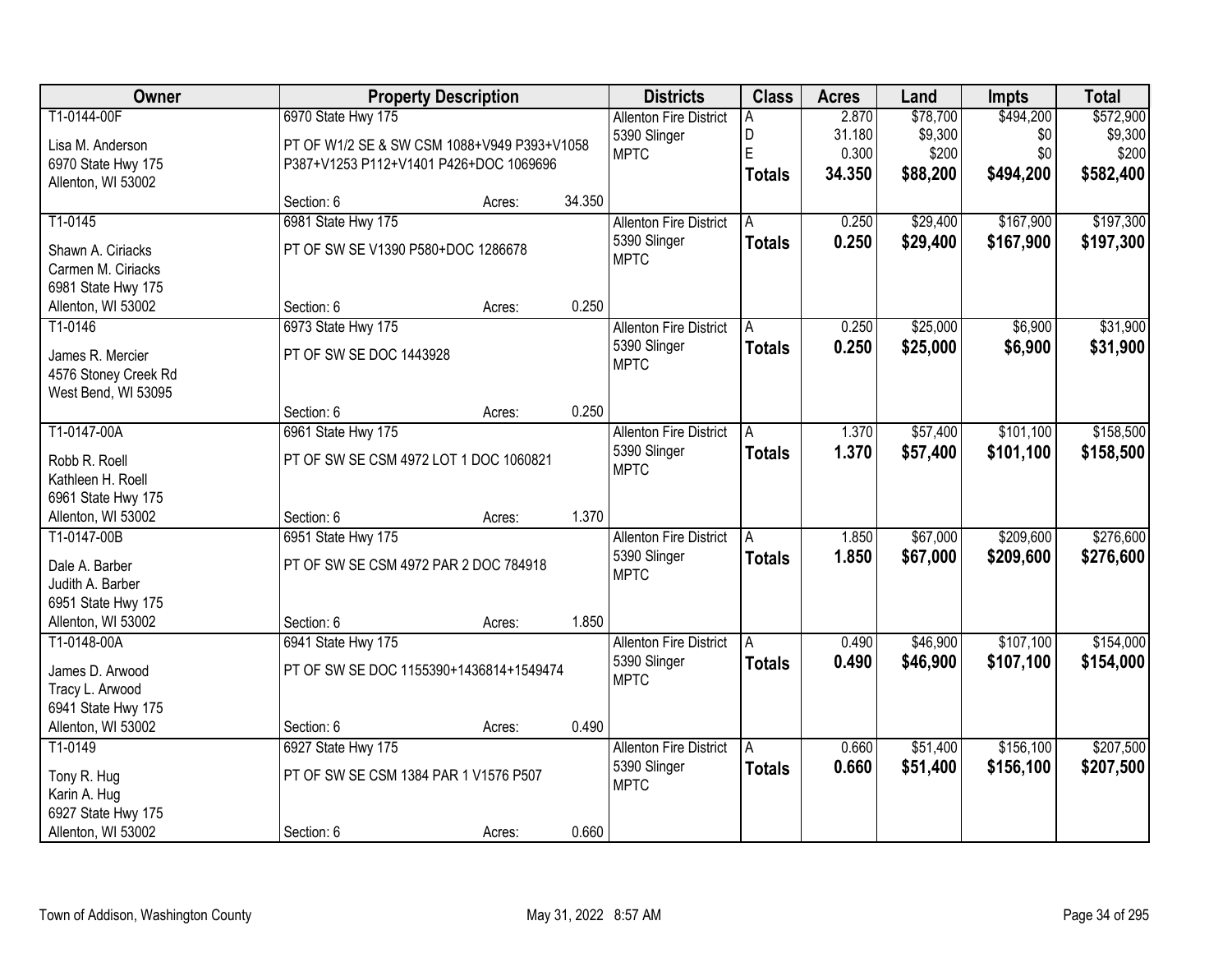| Owner                             |                                               | <b>Property Description</b> |        | <b>Districts</b>              | <b>Class</b>  | <b>Acres</b> | Land     | <b>Impts</b>    | <b>Total</b> |
|-----------------------------------|-----------------------------------------------|-----------------------------|--------|-------------------------------|---------------|--------------|----------|-----------------|--------------|
| T1-0149-00A                       | 7086 Cty Hwy Dw                               |                             |        | <b>Allenton Fire District</b> |               | 0.700        | \$52,400 | \$115,000       | \$167,400    |
| Peter Bruckert                    | PT OF SW SE V310 P347                         |                             |        | 5390 Slinger                  | <b>Totals</b> | 0.700        | \$52,400 | \$115,000       | \$167,400    |
| Eugenia Bruckert                  |                                               |                             |        | <b>MPTC</b>                   |               |              |          |                 |              |
| 7086 Cty Hwy Dw                   |                                               |                             |        |                               |               |              |          |                 |              |
| Theresa, WI 53091                 | Section: 6                                    | Acres:                      | 0.700  |                               |               |              |          |                 |              |
| T1-0149-00B                       | 7080 Cty Hwy Dw                               |                             |        | <b>Allenton Fire District</b> | A             | 1.000        | \$50,000 | \$143,700       | \$193,700    |
|                                   |                                               |                             |        | 5390 Slinger                  | <b>Totals</b> | 1.000        | \$50,000 | \$143,700       | \$193,700    |
| Robert Schwai Jr                  | PT OF SW SE DOC 1512041                       |                             |        | <b>MPTC</b>                   |               |              |          |                 |              |
| Sarah Schwai                      |                                               |                             |        |                               |               |              |          |                 |              |
| 7080 Cty Hwy Dw                   |                                               |                             |        |                               |               |              |          |                 |              |
| Theresa, WI 53091                 | Section: 6                                    | Acres:                      | 1.000  |                               |               |              |          |                 |              |
| T1-0149-00C                       | 6933 State Hwy 175                            |                             |        | <b>Allenton Fire District</b> | A             | 0.630        | \$50,700 | \$128,900       | \$179,600    |
| Sean Huiras                       | PT OF SW SE CSM 1384 PAR 2 DOC                |                             |        | 5390 Slinger                  | <b>Totals</b> | 0.630        | \$50,700 | \$128,900       | \$179,600    |
| 6933 State Hwy 175                | 1410913+1511392                               |                             |        | <b>MPTC</b>                   |               |              |          |                 |              |
| Allenton, WI 53002                |                                               |                             |        |                               |               |              |          |                 |              |
|                                   | Section: 6                                    | Acres:                      | 0.630  |                               |               |              |          |                 |              |
| T1-0149-00D                       | 7064 Cty Hwy Dw                               |                             |        | <b>Allenton Fire District</b> | A             | 0.890        | \$57,200 | \$138,200       | \$195,400    |
|                                   |                                               |                             |        | 5390 Slinger                  | <b>Totals</b> | 0.890        | \$57,200 | \$138,200       | \$195,400    |
| Michael J. Tennies                | PT OF SW SE CSM 1384 PAR 3 DOC 1358198        |                             |        | <b>MPTC</b>                   |               |              |          |                 |              |
| Keri A. Tennies                   |                                               |                             |        |                               |               |              |          |                 |              |
| 7064 Cty Hwy Dw                   |                                               |                             | 0.890  |                               |               |              |          |                 |              |
| Theresa, WI 53091                 | Section: 6                                    | Acres:                      |        |                               |               |              |          |                 |              |
| T1-0150                           | 7050 Cty Hwy Dw                               |                             |        | <b>Allenton Fire District</b> |               | 0.650        | \$48,600 | \$102,900       | \$151,500    |
| Cheyenne Hefter et al             | PT OF SW SE DOC 1248541+1543150               |                             |        | 5390 Slinger                  | <b>Totals</b> | 0.650        | \$48,600 | \$102,900       | \$151,500    |
| c/o Neil T. Hefter                |                                               |                             |        | <b>MPTC</b>                   |               |              |          |                 |              |
| 7050 Cty Hwy Dw                   |                                               |                             |        |                               |               |              |          |                 |              |
| Allenton, WI 53002                | Section: 6                                    | Acres:                      | 0.650  |                               |               |              |          |                 |              |
| $T1-0151$                         | Nenno Rd                                      |                             |        | <b>Allenton Fire District</b> | D             | 34.250       | \$10,000 | $\overline{50}$ | \$10,000     |
| <b>Bonnie Kaster Living Trust</b> | PT OF SE SE V151 P121+V527 P554+V1493 P77+DOC |                             |        | 5390 Slinger                  | F.            | 0.750        | \$100    | \$0             | \$100        |
| Eugene Kaster Living Trust        | 824048+857381+1349843                         |                             |        | <b>MPTC</b>                   | <b>Totals</b> | 35,000       | \$10,100 | \$0             | \$10,100     |
| 41 Via Farallon                   |                                               |                             |        |                               |               |              |          |                 |              |
| Orinda, CA 94563                  | Section: 6                                    | Acres:                      | 35.000 |                               |               |              |          |                 |              |
| T1-0151-00A                       | 6930 Cty Hwy Dw                               |                             |        | <b>Allenton Fire District</b> | A             | 2.500        | \$75,000 | \$106,500       | \$181,500    |
|                                   |                                               |                             |        | 5390 Slinger                  | D.            | 2.500        | \$800    | \$0             | \$800        |
| Anthony L. Winkels                | PT OF SE SE V1225 P103                        |                             |        | <b>MPTC</b>                   | <b>Totals</b> | 5.000        | \$75,800 | \$106,500       | \$182,300    |
| Chris M. Winkels                  |                                               |                             |        |                               |               |              |          |                 |              |
| 6930 Cty Hwy Dw                   |                                               |                             |        |                               |               |              |          |                 |              |
| Allenton, WI 53002                | Section: 6                                    | Acres:                      | 5.000  |                               |               |              |          |                 |              |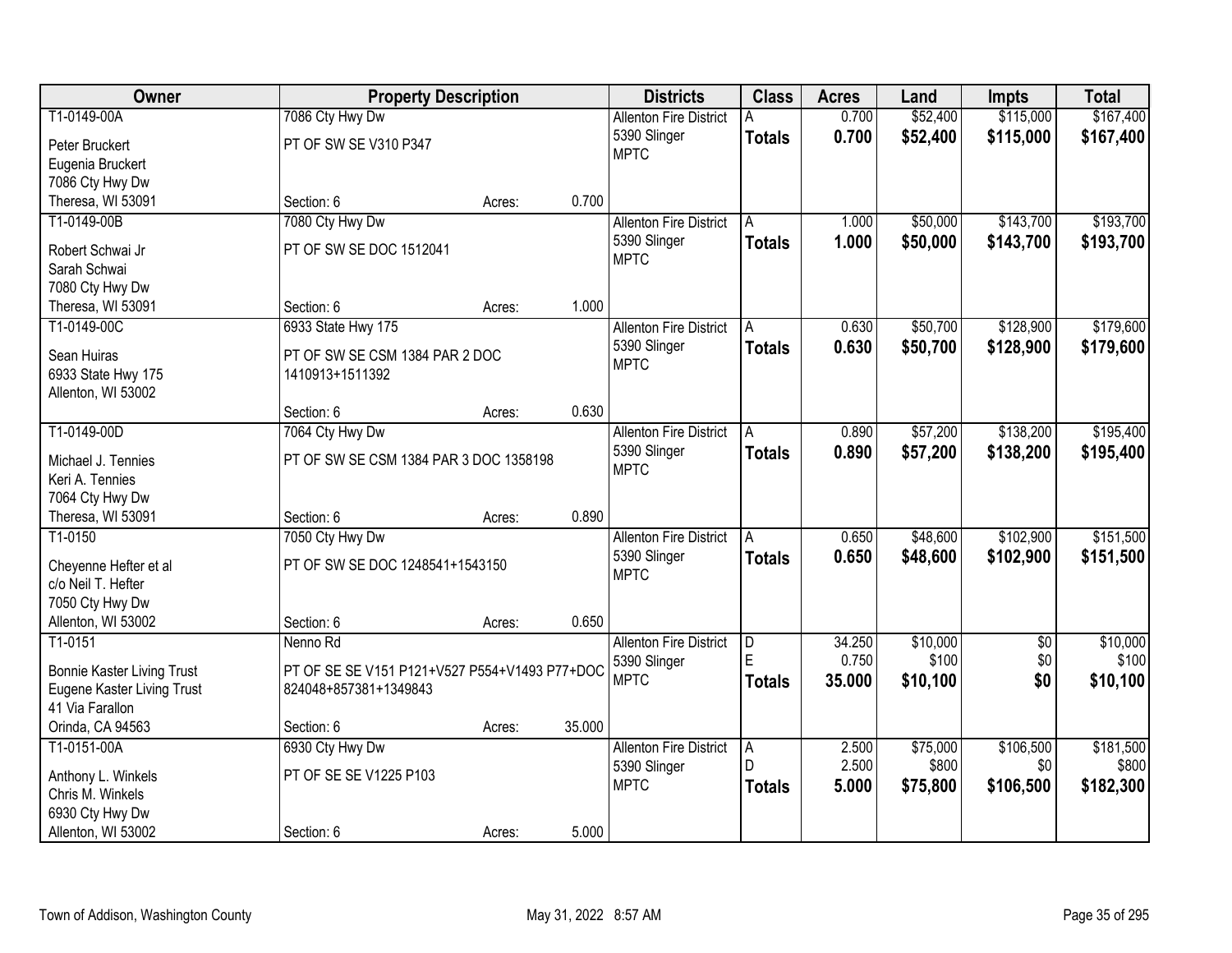| Owner                                                                                         |                                                                                      | <b>Property Description</b> |        | <b>Districts</b>                                             | <b>Class</b>                    | <b>Acres</b>              | Land                          | <b>Impts</b>                  | <b>Total</b>                  |
|-----------------------------------------------------------------------------------------------|--------------------------------------------------------------------------------------|-----------------------------|--------|--------------------------------------------------------------|---------------------------------|---------------------------|-------------------------------|-------------------------------|-------------------------------|
| T1-0152<br>Harold Mueller Farms, LLC<br>PO Box 302<br>Allenton, WI 53002                      | Cty Hwy Dw<br>NE NE V1342 P127+DOC 1225704+1231055+1359123                           |                             |        | <b>Allenton Fire District</b><br>5390 Slinger<br><b>MPTC</b> | D<br>E<br><b>Totals</b>         | 39.000<br>1.000<br>40.000 | \$11,800<br>\$100<br>\$11,900 | $\overline{50}$<br>\$0<br>\$0 | \$11,800<br>\$100<br>\$11,900 |
|                                                                                               | Section: 7                                                                           | Acres:                      | 40.000 |                                                              |                                 |                           |                               |                               |                               |
| T1-0153<br>Harold Mueller Farms, LLC<br>PO Box 302<br>Allenton, WI 53002                      | Cty Hwy Dw<br>PT OF E1/2 NW NE E&N OF HWY V1342 P127+DOC<br>1225704+1231055 +1359123 |                             |        | <b>Allenton Fire District</b><br>5390 Slinger<br><b>MPTC</b> | $\overline{D}$<br><b>Totals</b> | 5.000<br>5.000            | \$1,500<br>\$1,500            | $\overline{50}$<br>\$0        | \$1,500<br>\$1,500            |
| T1-0154                                                                                       | Section: 7                                                                           | Acres:                      | 5.000  |                                                              |                                 |                           |                               | \$104,400                     | \$151,900                     |
| Joshua W. Hoffman<br>6896 State Hwy 175<br>Allenton, WI 53002                                 | 6896 State Hwy 175<br>PT OF NW NE DOC 1235117                                        |                             |        | <b>Allenton Fire District</b><br>5390 Slinger<br><b>MPTC</b> | A<br><b>Totals</b>              | 1.000<br>1.000            | \$47,500<br>\$47,500          | \$104,400                     | \$151,900                     |
|                                                                                               | Section: 7                                                                           | Acres:                      | 1.000  |                                                              |                                 |                           |                               |                               |                               |
| T1-0155<br><b>Bonnie Kaster Living Trust</b><br>Eugene Kaster Living Trust<br>41 Via Farallon | Cty Hwy Dw<br>PT OF NW NE V527 P554+V1492 P77+DOC<br>824048+857381+1349843           |                             |        | <b>Allenton Fire District</b><br>5390 Slinger<br><b>MPTC</b> | D.<br><b>Totals</b>             | 11.350<br>11.350          | \$3,300<br>\$3,300            | \$0<br>\$0                    | \$3,300<br>\$3,300            |
| Orinda, CA 94563                                                                              | Section: 7                                                                           | Acres:                      | 11.350 |                                                              |                                 |                           |                               |                               |                               |
| T1-0155-00A<br>Kenneth Loew<br>Toni Loew<br>6899 State Hwy 175<br>Allenton, WI 53002          | 6899 State Hwy 175<br>PT OF NW NE DOC 1509928<br>Section: 7                          | Acres:                      | 0.650  | <b>Allenton Fire District</b><br>5390 Slinger<br><b>MPTC</b> | A<br><b>Totals</b>              | 0.650<br>0.650            | \$48,600<br>\$48,600          | \$116,800<br>\$116,800        | \$165,400<br>\$165,400        |
| T1-0156<br>Harold Mueller Farms, LLC<br>PO Box 302<br>Allenton, WI 53002                      | State Hwy 175<br>PT OF NW NE V1342 P127+DOC<br>1225704+1231055+1359123               |                             |        | <b>Allenton Fire District</b><br>5390 Slinger<br><b>MPTC</b> | D.<br><b>Totals</b>             | 2.190<br>2.190            | \$700<br>\$700                | $\overline{50}$<br>\$0        | \$700<br>\$700                |
|                                                                                               | Section: 7                                                                           | Acres:                      | 2.190  |                                                              |                                 |                           |                               |                               |                               |
| T1-0157<br>Kristine B. Meyer<br>6859 State Hwy 175<br>Allenton, WI 53002                      | 6859 State Hwy 175<br>PT OF NW NE V569 P654+DOC 1317153                              |                             |        | <b>Allenton Fire District</b><br>5390 Slinger<br><b>MPTC</b> | A<br><b>Totals</b>              | 0.810<br>0.810            | \$55,200<br>\$55,200          | \$136,200<br>\$136,200        | \$191,400<br>\$191,400        |
|                                                                                               | Section: 7                                                                           | Acres:                      | 0.810  |                                                              |                                 |                           |                               |                               |                               |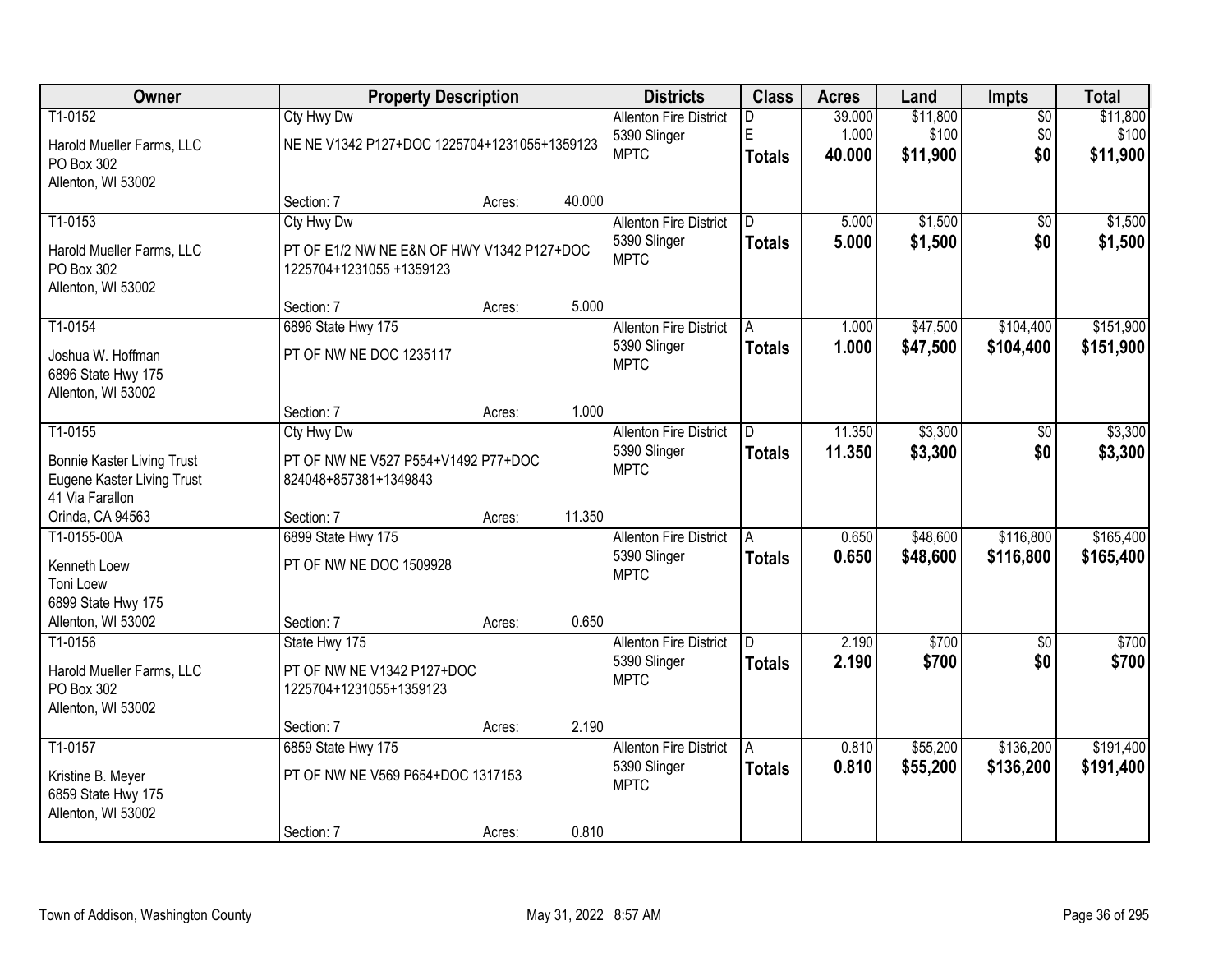| Owner                     |                                              | <b>Property Description</b> |        | <b>Districts</b>                              | <b>Class</b>  | <b>Acres</b>    | Land                 | Impts                  | <b>Total</b>       |
|---------------------------|----------------------------------------------|-----------------------------|--------|-----------------------------------------------|---------------|-----------------|----------------------|------------------------|--------------------|
| T1-0158                   | <b>Cty Hwy Dw</b>                            |                             |        | <b>Allenton Fire District</b>                 | D.            | 17.000          | \$4,500              | $\overline{50}$        | \$4,500            |
| Margaret Moser            | PT OF NW NE V1057 P149+DOC 1244483           |                             |        | 5390 Slinger                                  | E             | 1.000           | \$500                | \$0                    | \$500              |
| 555 Veterans Ave Un 311   |                                              |                             |        | <b>MPTC</b>                                   | <b>Totals</b> | 18.000          | \$5,000              | \$0                    | \$5,000            |
| West Bend, WI 53090       |                                              |                             |        |                                               |               |                 |                      |                        |                    |
|                           | Section: 7                                   | Acres:                      | 18.000 |                                               |               |                 |                      |                        |                    |
| T1-0158-00A               | 7083 Cty Hwy Dw                              |                             |        | <b>Allenton Fire District</b>                 | A             | 1.000           | \$50,000             | \$133,200              | \$183,200          |
| Carole J. Mueller et al   | PT OF NW NE V390 P361+V715 P104+DOC 1267517  |                             |        | 5390 Slinger                                  | <b>Totals</b> | 1.000           | \$50,000             | \$133,200              | \$183,200          |
| c/o Walter T. Mueller Tod |                                              |                             |        | <b>MPTC</b>                                   |               |                 |                      |                        |                    |
| 7083 Cty Hwy Dw           |                                              |                             |        |                                               |               |                 |                      |                        |                    |
| Theresa, WI 53091-0000    | Section: 7                                   | Acres:                      | 1.000  |                                               |               |                 |                      |                        |                    |
| T1-0159                   | Ohio Rd                                      |                             |        | <b>Allenton Fire District</b>                 | D             | 18.000          | \$4,900              | \$0                    | \$4,900            |
| Harold Mueller Farms, LLC | W1/2 SW NE V563 P142+DOC 1225704+1359123     |                             |        | 5390 Slinger                                  | E             | 2.000           | \$1,000              | \$0                    | \$1,000            |
| PO Box 302                |                                              |                             |        | <b>MPTC</b>                                   | <b>Totals</b> | 20.000          | \$5,900              | \$0                    | \$5,900            |
| Allenton, WI 53002        |                                              |                             |        |                                               |               |                 |                      |                        |                    |
|                           | Section: 7                                   | Acres:                      | 20.000 |                                               |               |                 |                      |                        |                    |
| T1-0160                   | Ohio Rd                                      |                             |        | <b>Allenton Fire District</b>                 | D             | 19.000          | \$5,400              | \$0                    | \$5,400            |
| Stephen Wolf Liv Tr       | E1/2 SW NE V799 P312+V1498 P284+DOC          |                             |        | 5390 Slinger                                  | F             | 1.000           | \$500                | \$0                    | \$500              |
| Mary Wolf Liv Tr          | 918005+1550160+1551829                       |                             |        | <b>MPTC</b>                                   | <b>Totals</b> | 20,000          | \$5,900              | \$0                    | \$5,900            |
| 6820 Ohio Rd              |                                              |                             |        |                                               |               |                 |                      |                        |                    |
| Allenton, WI 53002        | Section: 7                                   | Acres:                      | 20.000 |                                               |               |                 |                      |                        |                    |
| T1-0161                   | 6807 State Hwy 175                           |                             |        | <b>Allenton Fire District</b>                 | A             | 2.000           | \$71,300             | \$90,100               | \$161,400          |
| Harold Mueller Farms, LLC | SE NE V1342 P127+DOC 1225704+1231055 1359123 |                             |        | 5390 Slinger<br><b>MPTC</b>                   | D<br>Ē        | 37.000<br>1.000 | \$10,600<br>\$500    | \$0<br>\$0             | \$10,600<br>\$500  |
| PO Box 302                |                                              |                             |        |                                               | <b>Totals</b> | 40.000          | \$82,400             | \$90,100               | \$172,500          |
| Allenton, WI 53002        |                                              |                             |        |                                               |               |                 |                      |                        |                    |
|                           | Section: 7                                   | Acres:                      | 40.000 |                                               |               |                 |                      |                        |                    |
| T1-0162                   | Cty Hwy Dw                                   |                             |        | <b>Allenton Fire District</b>                 | 5M<br>D       | 4.000<br>24.000 | \$9,600<br>\$6,300   | $\overline{50}$<br>\$0 | \$9,600<br>\$6,300 |
| Margaret Moser            | NE NW V1057 P149+DOC 1244483                 |                             |        | 5390 Slinger<br><b>MPTC</b>                   | E             | 10.080          | \$6,800              | \$0                    | \$6,800            |
| 555 Veterans Ave Un 311   |                                              |                             |        |                                               | O             | 1.000           | \$40,000             | \$14,400               | \$54,400           |
| West Bend, WI 53090       |                                              |                             |        |                                               | <b>Totals</b> | 39.080          | \$62,700             | \$14,400               | \$77,100           |
|                           | Section: 7                                   | Acres:                      | 39.080 |                                               |               |                 |                      |                        |                    |
| T1-0162-00A               | 7179 Cty Hwy Dw                              |                             |        | <b>Allenton Fire District</b><br>5390 Slinger | A             | 0.920<br>0.920  | \$58,000<br>\$58,000 | \$106,500<br>\$106,500 | \$164,500          |
| Margaret Moser            | PT OF NE NW CSM 641 V1113 P138+DOC 1244483   |                             |        | <b>MPTC</b>                                   | <b>Totals</b> |                 |                      |                        | \$164,500          |
| 555 Veterans Ave Un 311   |                                              |                             |        |                                               |               |                 |                      |                        |                    |
| West Bend, WI 53090       |                                              |                             |        |                                               |               |                 |                      |                        |                    |
|                           | Section: 7                                   | Acres:                      | 0.920  |                                               |               |                 |                      |                        |                    |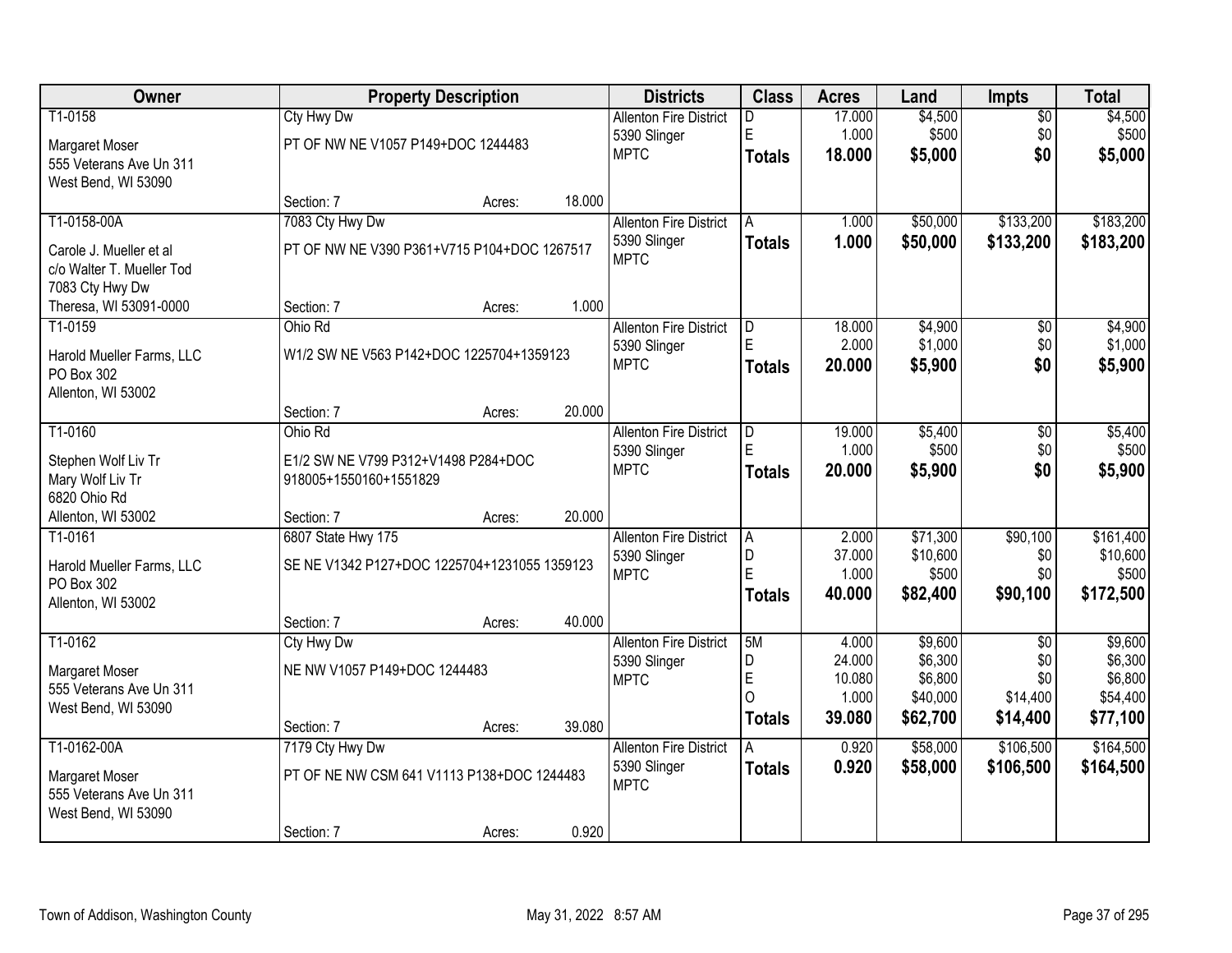| Owner                                   | <b>Property Description</b>                  |        |        | <b>Districts</b>              | <b>Class</b>  | <b>Acres</b> | Land     | <b>Impts</b>    | <b>Total</b> |
|-----------------------------------------|----------------------------------------------|--------|--------|-------------------------------|---------------|--------------|----------|-----------------|--------------|
| T1-0163                                 | 7205 Cty Hwy Dw                              |        |        | <b>Allenton Fire District</b> | 5M            | 1.000        | \$2,400  | $\overline{50}$ | \$2,400      |
| Margaret Moser                          | NW NW V1057 P149+DOC 1244483                 |        |        | 5390 Slinger                  | D             | 32.000       | \$7,800  | \$0             | \$7,800      |
| 555 Veterans Ave Un 311                 |                                              |        |        | <b>MPTC</b>                   | $\mathsf E$   | 3.900        | \$1,800  | \$0             | \$1,800      |
| West Bend, WI 53090                     |                                              |        |        |                               | $\Omega$      | 0.500        | \$10,000 | \$3,500         | \$13,500     |
|                                         | Section: 7                                   | Acres: | 37.400 |                               | Totals        | 37.400       | \$22,000 | \$3,500         | \$25,500     |
| T1-0164                                 | Ohio Rd                                      |        |        | <b>Allenton Fire District</b> | D.            | 35.000       | \$7,500  | $\overline{50}$ | \$7,500      |
|                                         | SW NW V563 P142+DOC 1225704+1359123          |        |        | 5390 Slinger                  | E             | 3.700        | \$2,300  | \$0             | \$2,300      |
| Harold Mueller Farms, LLC<br>PO Box 302 |                                              |        |        | <b>MPTC</b>                   | <b>Totals</b> | 38.700       | \$9,800  | \$0             | \$9,800      |
| Allenton, WI 53002                      |                                              |        |        |                               |               |              |          |                 |              |
|                                         | Section: 7                                   | Acres: | 38.700 |                               |               |              |          |                 |              |
| T1-0165                                 | 7170 Ohio Rd                                 |        |        | <b>Allenton Fire District</b> | ID.           | 35.000       | \$8,100  | \$0             | \$8,100      |
|                                         |                                              |        |        | 5390 Slinger                  | E             | 1.000        | \$400    | \$0             | \$400        |
| Harold Mueller Farms, LLC               | SE NW V563 P142+DOC 1225704+1359123          |        |        | <b>MPTC</b>                   | $\Omega$      | 4.000        | \$77,500 | \$237,800       | \$315,300    |
| PO Box 302                              |                                              |        |        |                               | Totals        | 40.000       | \$86,000 | \$237,800       | \$323,800    |
| Allenton, WI 53002                      | Section: 7                                   | Acres: | 40.000 |                               |               |              |          |                 |              |
| T1-0166                                 | Ohio Rd                                      |        |        | <b>Allenton Fire District</b> | D.            | 17.500       | \$4,700  | \$0             | \$4,700      |
|                                         |                                              |        |        | 5390 Slinger                  |               | 17.500       |          | \$0             |              |
| Harold Mueller Farms, LLC               | E1/2 NE SW V563 P142+DOC 1225704+1359123 EXC |        |        | <b>MPTC</b>                   | <b>Totals</b> |              | \$4,700  |                 | \$4,700      |
| PO Box 302                              | W1/2 OF N5 AC                                |        |        |                               |               |              |          |                 |              |
| Allenton, WI 53002                      |                                              |        |        |                               |               |              |          |                 |              |
|                                         | Section: 7                                   | Acres: | 17.500 |                               |               |              |          |                 |              |
| T1-0166-00A                             | Ohio Rd                                      |        |        | <b>Allenton Fire District</b> | D.            | 0.250        | \$100    | $\overline{50}$ | \$100        |
| Jason Melzer                            | PARCEL IN THE E1/2-NE SW 2 RDS X 20 RDS      |        |        | 5390 Slinger                  | Totals        | 0.250        | \$100    | \$0             | \$100        |
| Dana Melzer                             | ACQUIRED IN V67 P166+V88 P227 OF RECORDS     |        |        | <b>MPTC</b>                   |               |              |          |                 |              |
| 7201 Ohio Rd                            | (NOT CONVEYED IN V109 P341 OR V140 P257) DOC |        |        |                               |               |              |          |                 |              |
| Allenton, WI 53002-0000                 | Section: 7                                   | Acres: | 0.000  |                               |               |              |          |                 |              |
| T1-0167                                 | 7201 Ohio Rd                                 |        |        | <b>Allenton Fire District</b> | A             | 2.770        | \$77,700 | \$123,700       | \$201,400    |
| Dana M. Melzer                          | PT OF NE SW CSM 1212 PAR 1 V1454 P664+V1640  |        |        | 5390 Slinger                  | <b>Totals</b> | 2.770        | \$77,700 | \$123,700       | \$201,400    |
| Jason R. Melzer                         | P240+DOC 1346985                             |        |        | <b>MPTC</b>                   |               |              |          |                 |              |
| 7201 Ohio Rd                            |                                              |        |        |                               |               |              |          |                 |              |
| Allenton, WI 53002                      | Section: 7                                   | Acres: | 2.770  |                               |               |              |          |                 |              |
| T1-0168                                 | Ohio Rd                                      |        |        | <b>Allenton Fire District</b> | D             | 19.400       | \$5,000  | $\overline{50}$ | \$5,000      |
|                                         |                                              |        |        | 5390 Slinger                  | E             | 0.200        | \$0      | \$0             | \$0          |
| J & J Holdings, Inc.                    | W1/2 NE SW DOC 966089 EXC PT SOLD            |        |        | <b>MPTC</b>                   | <b>Totals</b> | 19.600       | \$5,000  | \$0             | \$5,000      |
| 6487 State Hwy 175 Po Box 462           |                                              |        |        |                               |               |              |          |                 |              |
| Allenton, WI 53002-0462                 |                                              |        |        |                               |               |              |          |                 |              |
|                                         | Section: 7                                   | Acres: | 19.600 |                               |               |              |          |                 |              |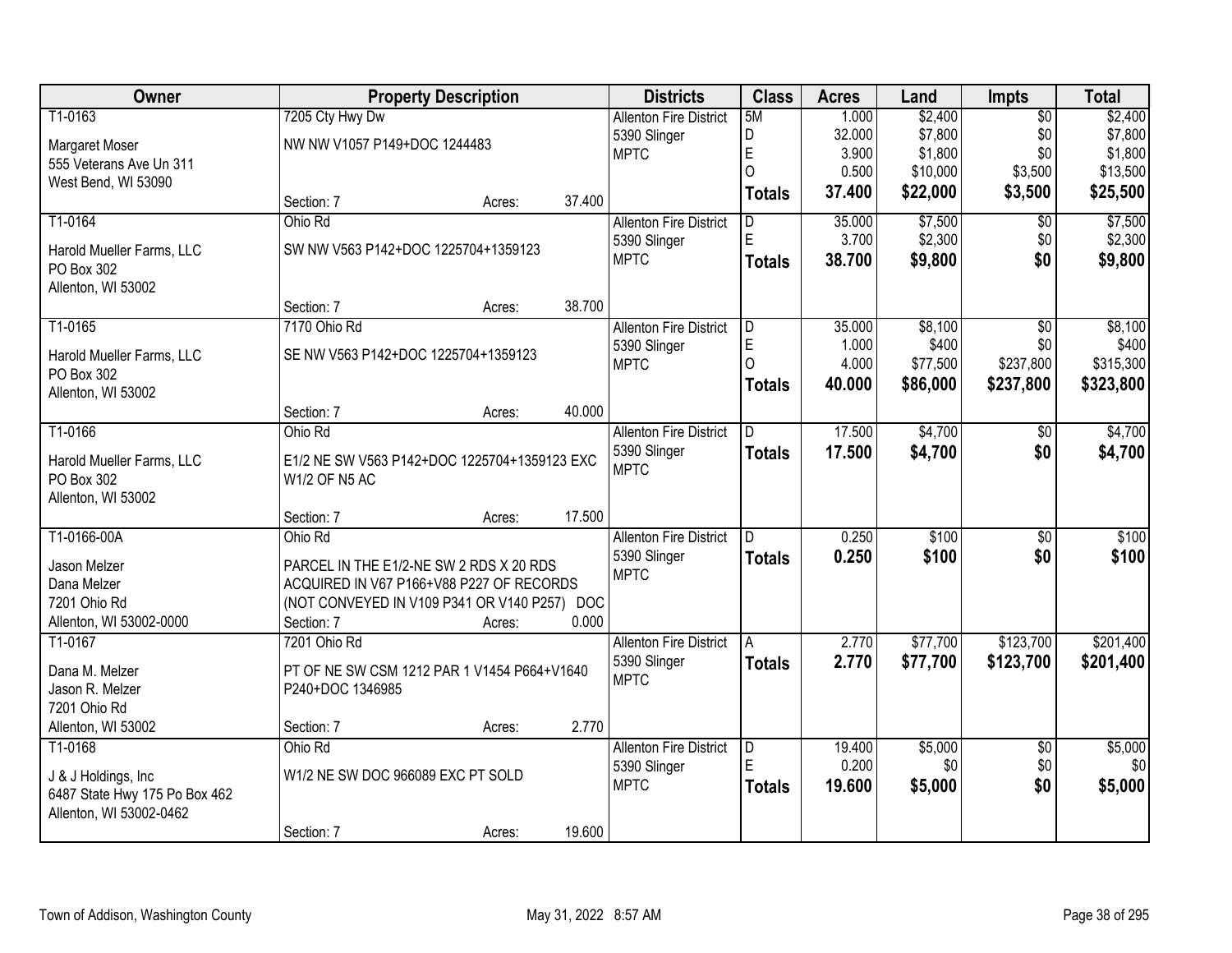| Owner                                                    |                                              | <b>Property Description</b> |              | <b>Districts</b>                              | <b>Class</b>   | <b>Acres</b>    | Land             | <b>Impts</b>           | <b>Total</b>     |
|----------------------------------------------------------|----------------------------------------------|-----------------------------|--------------|-----------------------------------------------|----------------|-----------------|------------------|------------------------|------------------|
| T1-0169<br>J & J Holdings, Inc.                          | Ohio Rd<br>E1/2 NW SW DOC 966089 SEC 7-11-18 |                             | <b>20 AC</b> | <b>Allenton Fire District</b><br>5390 Slinger | D<br>E         | 19.000<br>1.000 | \$5,200<br>\$500 | $\overline{50}$<br>\$0 | \$5,200<br>\$500 |
| 6487 State Hwy 175 Po Box 462<br>Allenton, WI 53002-0462 |                                              |                             |              | <b>MPTC</b>                                   | <b>Totals</b>  | 20.000          | \$5,700          | \$0                    | \$5,700          |
|                                                          | Section: 7                                   | Acres:                      | 20.000       |                                               |                |                 |                  |                        |                  |
| T1-0170-00A                                              | 6640 Ohio Rd S                               |                             |              | <b>Allenton Fire District</b>                 | A              | 0.920           | \$58,000         | \$147,000              | \$205,000        |
| Steven S. Oelhafen                                       | PT OF W1/2 NW SW CSM 4103 PAR 1 V1326        |                             |              | 5390 Slinger                                  | <b>Totals</b>  | 0.920           | \$58,000         | \$147,000              | \$205,000        |
| Joan L. Oelhafen                                         | P629+V1331 P280+DOC 1176648                  |                             |              | <b>MPTC</b>                                   |                |                 |                  |                        |                  |
| 6640 Ohio Rd S                                           |                                              |                             |              |                                               |                |                 |                  |                        |                  |
| Allenton, WI 53002                                       | Section: 7                                   | Acres:                      | 0.920        |                                               |                |                 |                  |                        |                  |
| T1-0170-00Z                                              | Ohio Rd                                      |                             |              | <b>Allenton Fire District</b>                 | D              | 17.000          | \$4,800          | $\overline{50}$        | \$4,800          |
| Raymond E Schmidt Irrevocable Trust                      | W1/2 NW SW V603 P632+DOC 1376308 EXC CSM 410 |                             |              | 5390 Slinger                                  | E              | 2.560           | \$1,000          | \$0                    | \$1,000          |
| Betty A Schmidt Irrevocable Trust                        |                                              |                             |              | <b>MPTC</b>                                   | Totals         | 19.560          | \$5,800          | \$0                    | \$5,800          |
| 6520 Ohio Rd S                                           |                                              |                             |              |                                               |                |                 |                  |                        |                  |
| Allenton, WI 53002                                       | Section:                                     | Acres:                      | 19.560       |                                               |                |                 |                  |                        |                  |
| T1-0171                                                  | 6520 Ohio Rd S                               |                             |              | <b>Allenton Fire District</b>                 | D              | 34.000          | \$9,100          | \$0                    | \$9,100          |
| Raymond E Schmidt Irrevocable Trust                      | SW SW V603 P632+DOC 1376308                  |                             |              | 5390 Slinger                                  | E              | 5.300           | \$2,500          | \$0                    | \$2,500          |
| Betty A Schmidt Irrevocable Trust                        |                                              |                             |              | <b>MPTC</b>                                   | $\Omega$       | 2.000           | \$52,500         | \$179,400              | \$231,900        |
| 6520 Ohio Rd S                                           |                                              |                             |              |                                               | Totals         | 41.300          | \$64,100         | \$179,400              | \$243,500        |
| Allenton, WI 53002                                       | Section: 7                                   | Acres:                      | 41.300       |                                               |                |                 |                  |                        |                  |
| T1-0172                                                  | Ohio Rd                                      |                             |              | <b>Allenton Fire District</b>                 | $\overline{D}$ | 40.000          | \$10,200         | $\overline{50}$        | \$10,200         |
| J & J Holdings, Inc.                                     | SE SW DOC 966089 SEC 7-11-18                 |                             | 40 AC        | 5390 Slinger                                  | <b>Totals</b>  | 40.000          | \$10,200         | \$0                    | \$10,200         |
| 6487 State Hwy 175 Po Box 462                            |                                              |                             |              | <b>MPTC</b>                                   |                |                 |                  |                        |                  |
| Allenton, WI 53002-0462                                  |                                              |                             |              |                                               |                |                 |                  |                        |                  |
|                                                          | Section: 7                                   | Acres:                      | 40.000       |                                               |                |                 |                  |                        |                  |
| T1-0173-00A                                              | Ohio Rd                                      |                             |              | <b>Allenton Fire District</b>                 | D              | 41.580          | \$12,200         | $\sqrt{6}$             | \$12,200         |
| J & J Holdings, Inc.                                     | <b>NE SE DOC 966089</b>                      |                             |              | 5390 Slinger                                  | E              | 2.000           | \$900            | \$0                    | \$900            |
| 6487 State Hwy 175 Po Box 462                            |                                              |                             |              | <b>MPTC</b>                                   | <b>Totals</b>  | 43.580          | \$13,100         | \$0                    | \$13,100         |
| Allenton, WI 53002-0462                                  |                                              |                             |              |                                               |                |                 |                  |                        |                  |
|                                                          | Section: 7                                   | Acres:                      | 43.580       |                                               |                |                 |                  |                        |                  |
| T1-0174                                                  | Ohio Rd                                      |                             |              | <b>Allenton Fire District</b>                 | D              | 35.580          | \$10,400         | $\sqrt{$0}$            | \$10,400         |
| Louise A. Schwartz et al                                 | NW SE V495 P198+V671 P520+DOC 1475950 EXC    |                             |              | 5390 Slinger                                  | E              | 0.400           | \$100            | \$0                    | \$100            |
| c/o Edgar B. Schwartz Tod Sr                             | <b>CSM 3136</b>                              |                             |              | <b>MPTC</b>                                   | <b>Totals</b>  | 35.980          | \$10,500         | \$0                    | \$10,500         |
| W142 N4907 Fieldcrest Ct                                 |                                              |                             |              |                                               |                |                 |                  |                        |                  |
| Menomonee Falls, WI 53051                                | Section: 7                                   | Acres:                      | 35.980       |                                               |                |                 |                  |                        |                  |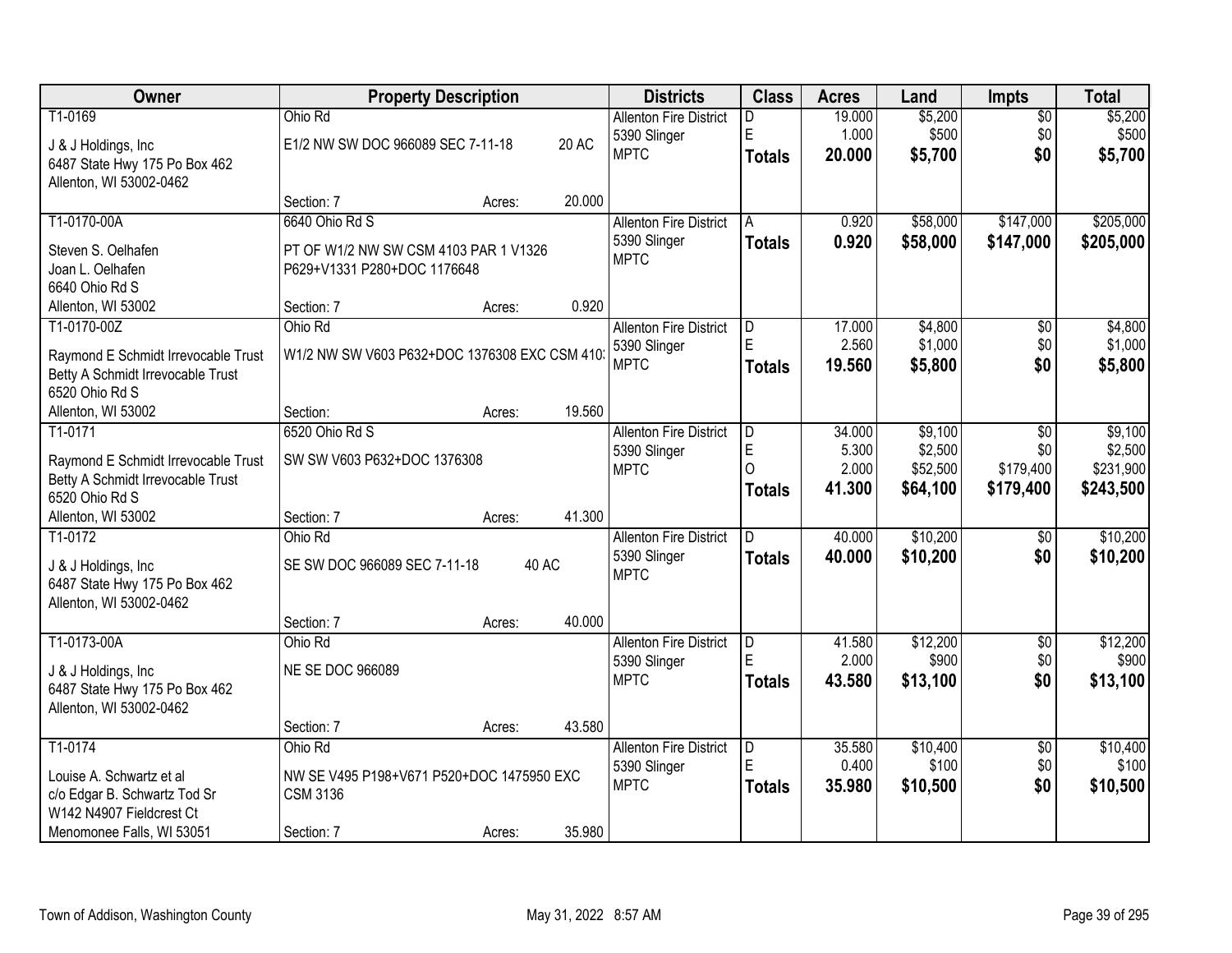| Owner                                |                                                | <b>Property Description</b> |        | <b>Districts</b>              | <b>Class</b>  | <b>Acres</b>    | Land             | Impts           | <b>Total</b>     |
|--------------------------------------|------------------------------------------------|-----------------------------|--------|-------------------------------|---------------|-----------------|------------------|-----------------|------------------|
| T1-0174-00A                          | 7155 Ohio Rd                                   |                             |        | <b>Allenton Fire District</b> | Α             | 3.760           | \$83,800         | \$36,600        | \$120,400        |
| Lisa M. Allis                        | PT OF NW SE CSM 3136 V963 P547+V1724 551+V172  |                             |        | 5390 Slinger                  | <b>Totals</b> | 3.760           | \$83,800         | \$36,600        | \$120,400        |
| 360 Spring St Apt 123                | P552+DOC 1163563+1372967                       |                             |        | <b>MPTC</b>                   |               |                 |                  |                 |                  |
| Saint Paul, MN 55102                 |                                                |                             |        |                               |               |                 |                  |                 |                  |
|                                      | Section: 7                                     | Acres:                      | 3.760  |                               |               |                 |                  |                 |                  |
| T1-0175                              | Ohio Rd                                        |                             |        | <b>Allenton Fire District</b> | D             | 39.000          | \$9,800          | $\overline{50}$ | \$9,800          |
| Louise A. Schwartz et al             | SW SE V495 P198+V671 P520+DOC 1475950          |                             |        | 5390 Slinger                  | E             | 1.000           | \$500            | \$0             | \$500            |
| c/o Edgar B. Schwartz Tod Sr         |                                                |                             |        | <b>MPTC</b>                   | <b>Totals</b> | 40.000          | \$10,300         | \$0             | \$10,300         |
| W142 N4907 Fieldcrest Ct             |                                                |                             |        |                               |               |                 |                  |                 |                  |
| Menomonee Falls, WI 53051            | Section: 7                                     | Acres:                      | 40.000 |                               |               |                 |                  |                 |                  |
| T1-0176                              | State Hwy 175                                  |                             |        | <b>Allenton Fire District</b> | ID.           | 19.000          | \$5,000          | \$0             | \$5,000          |
| J & J Holdings, Inc.                 | N1/2 SE SE DOC 966089 SEC 7-11-18              |                             | 20 AC  | 5390 Slinger                  | E             | 1.000           | \$500            | \$0             | \$500            |
| 6487 State Hwy 175 Po Box 462        |                                                |                             |        | <b>MPTC</b>                   | <b>Totals</b> | 20.000          | \$5,500          | \$0             | \$5,500          |
| Allenton, WI 53002-0462              |                                                |                             |        |                               |               |                 |                  |                 |                  |
|                                      | Section: 7                                     | Acres:                      | 20.000 |                               |               |                 |                  |                 |                  |
| T1-0177                              | State Hwy 175                                  |                             |        | <b>Allenton Fire District</b> | D             | 15.000          | \$3,700          | \$0             | \$3,700          |
| Schwartz Grain & Livestock Trucking, | S1/2 SE SE DOC 1128634+1129427+1468548+1468549 |                             |        | 5390 Slinger                  | E             | 5.000           | \$3,500          | \$0             | \$3,500          |
| LLC                                  |                                                |                             |        | <b>MPTC</b>                   | <b>Totals</b> | 20.000          | \$7,200          | \$0             | \$7,200          |
| 6507 State Hwy 175                   |                                                |                             |        |                               |               |                 |                  |                 |                  |
| Allenton, WI 53002                   | Section: 7                                     | Acres:                      | 20.000 |                               |               |                 |                  |                 |                  |
| T1-0178-00A                          | 6585 Cty Hwy Dw                                |                             |        | <b>Allenton Fire District</b> |               | 1.350           | \$57,000         | \$277,500       | \$334,500        |
| Gary D Klink Living Trust            | PT OF NE NE CSM 4681 PAR 1 V1587 P629+DOC      |                             |        | 5390 Slinger                  | Totals        | 1.350           | \$57,000         | \$277,500       | \$334,500        |
| Mary K Klink Living Trust            | 943506                                         |                             |        | <b>MPTC</b>                   |               |                 |                  |                 |                  |
| 6585 Cty Hwy Dw                      |                                                |                             |        |                               |               |                 |                  |                 |                  |
| Allenton, WI 53002                   | Section: 8                                     | Acres:                      | 1.350  |                               |               |                 |                  |                 |                  |
| T1-0178-00Z                          | Cty Hwy Dw                                     |                             |        | <b>Allenton Fire District</b> | 5M            | 1.000           | \$2,400          | $\overline{30}$ | \$2,400          |
| Gary D Klink Living Trust            | NE NE V1587 P629+DOC 943506 EXC CSM 4681       |                             |        | 5390 Slinger                  | D<br>E        | 36.500<br>0.840 | \$8,000<br>\$100 | \$0<br>\$0      | \$8,000<br>\$100 |
| Mary K Klink Living Trust            |                                                |                             |        | <b>MPTC</b>                   | Totals        | 38.340          | \$10,500         | \$0             | \$10,500         |
| 6585 Cty Hwy Dw                      |                                                |                             |        |                               |               |                 |                  |                 |                  |
| Allenton, WI 53002                   | Section: 8                                     | Acres:                      | 38.340 |                               |               |                 |                  |                 |                  |
| T1-0179-00B                          | 6601 Cty Hwy Dw                                |                             |        | <b>Allenton Fire District</b> | A             | 3.510           | \$82,600         | \$171,000       | \$253,600        |
| Joshua D. Birkholz                   | PT OF NW NE CSM 5088 PAR 1 DOC 1548896         |                             |        | 5390 Slinger<br><b>MPTC</b>   | <b>Totals</b> | 3.510           | \$82,600         | \$171,000       | \$253,600        |
| Kinsey M. Birkholz                   |                                                |                             |        |                               |               |                 |                  |                 |                  |
| 6601 Cty Hwy DW                      |                                                |                             |        |                               |               |                 |                  |                 |                  |
| Allenton, WI 53002                   | Section: 8                                     | Acres:                      | 3.510  |                               |               |                 |                  |                 |                  |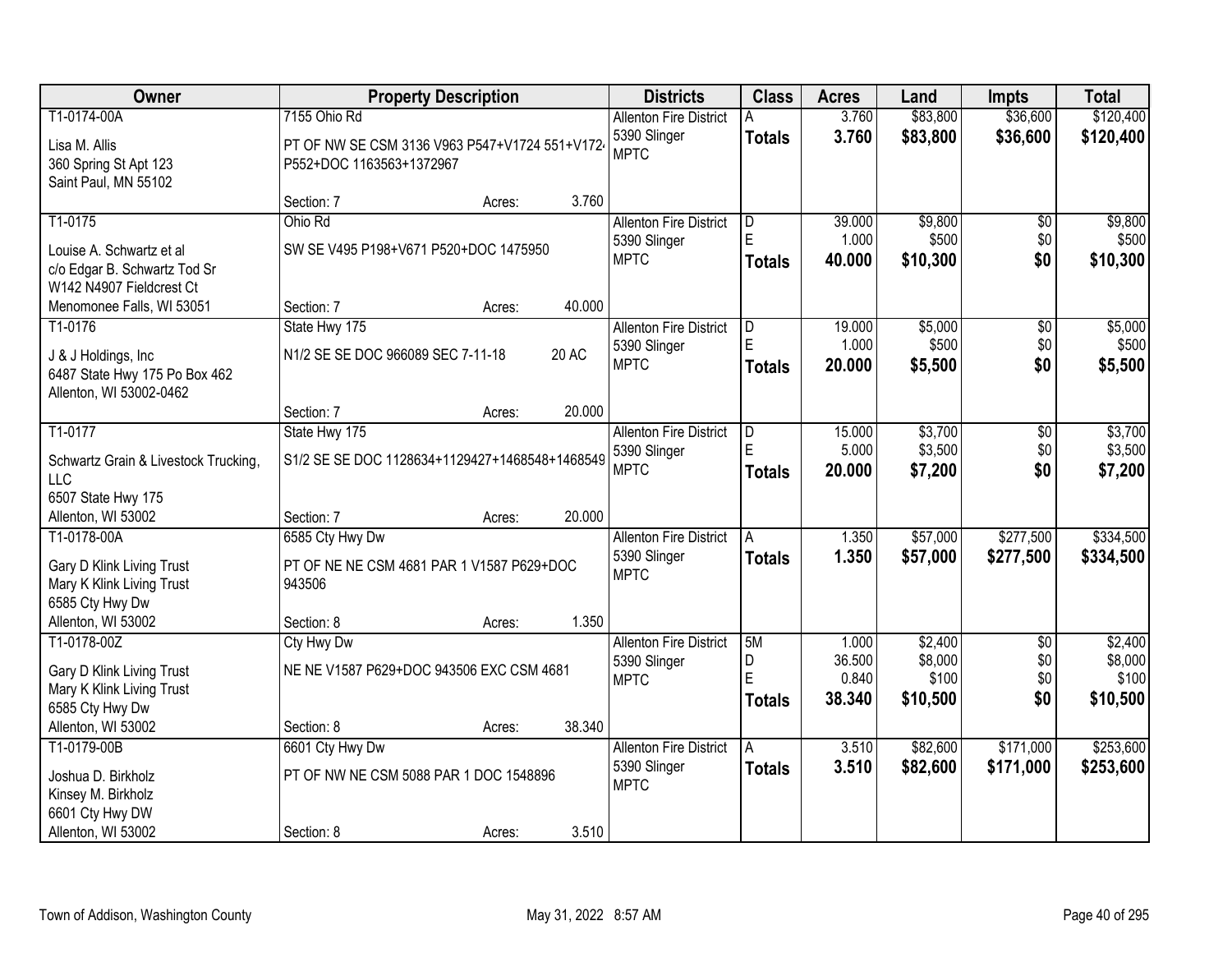| <b>Owner</b>                          | <b>Property Description</b>                    |        |        | <b>Districts</b>              | <b>Class</b>   | <b>Acres</b> | Land     | <b>Impts</b>    | <b>Total</b> |
|---------------------------------------|------------------------------------------------|--------|--------|-------------------------------|----------------|--------------|----------|-----------------|--------------|
| T1-0179-00C                           | 6691 Cty Hwy Dw                                |        |        | <b>Allenton Fire District</b> | D.             | 4.700        | \$800    | $\overline{50}$ | \$800        |
| Andrea N. Wolf                        | PT NW NE CSM 6918 LOT 1 DOC 1510250            |        |        | 5390 Slinger                  | E              | 4.750        | \$2,400  | \$0             | \$2,400      |
| 6691 Cty Hwy Dw                       |                                                |        |        | <b>MPTC</b>                   | O              | 2.000        | \$52,500 | \$151,900       | \$204,400    |
| Allenton, WI 53002                    |                                                |        |        |                               | <b>Totals</b>  | 11.450       | \$55,700 | \$151,900       | \$207,600    |
|                                       | Section:                                       | Acres: | 11.450 |                               |                |              |          |                 |              |
| T1-0179-00Y                           | Cty Hwy Dw                                     |        |        | <b>Allenton Fire District</b> | D              | 23.000       | \$5,700  | \$0             | \$5,700      |
| Stephen Wolf Liv Tr                   | NW NE V191 P591+DOC                            |        |        | 5390 Slinger                  | E              | 1.150        | \$600    | \$0             | \$600        |
| Mary Wolf Liv Tr                      | 1253775+1253776+1486637+1550160+1551829 EXC    |        |        | <b>MPTC</b>                   | <b>Totals</b>  | 24.150       | \$6,300  | \$0             | \$6,300      |
| 6820 Ohio Rd                          | CSM 1967+6918+PT SOLD                          |        |        |                               |                |              |          |                 |              |
| Allenton, WI 53002                    | Section:                                       | Acres: | 24.150 |                               |                |              |          |                 |              |
| T1-0180                               | Ohio Rd                                        |        |        | <b>Allenton Fire District</b> | D              | 39.500       | \$11,000 | \$0             | \$11,000     |
|                                       |                                                |        |        | 5390 Slinger                  | E              | 0.500        | \$100    | \$0             | \$100        |
| Stephen Wolf Liv Tr                   | SW NE V191 P591+DOC                            |        |        | <b>MPTC</b>                   | <b>Totals</b>  | 40.000       | \$11,100 | \$0             | \$11,100     |
| Mary Wolf Liv Tr                      | 1253775+1253776+1486637+1550160+1551829        |        |        |                               |                |              |          |                 |              |
| 6820 Ohio Rd                          |                                                |        |        |                               |                |              |          |                 |              |
| Allenton, WI 53002                    | Section: 8                                     | Acres: | 40.000 |                               |                |              |          |                 |              |
| T1-0181-00A                           | 6560 Ohio Rd                                   |        |        | <b>Allenton Fire District</b> | A              | 1.200        | \$54,000 | \$149,500       | \$203,500    |
| Zachary Spartz                        | PT OF SE NE CSM 2414 PAR 1 DOC 1504107         |        |        | 5390 Slinger                  | <b>Totals</b>  | 1.200        | \$54,000 | \$149,500       | \$203,500    |
| 6560 Ohio Rd                          |                                                |        |        | <b>MPTC</b>                   |                |              |          |                 |              |
| Allenton, WI 53002                    |                                                |        |        |                               |                |              |          |                 |              |
|                                       | Section: 8                                     | Acres: | 1.200  |                               |                |              |          |                 |              |
| T1-0181-00B                           | 6588 Ohio Rd                                   |        |        | <b>Allenton Fire District</b> | A              | 1.510        | \$54,200 | \$113,800       | \$168,000    |
| Frank B Scharrer Family Trust         | PT OF SE NE CSM 991 V571 P261+DOC 1192145      |        |        | 5390 Slinger                  | D.             | 3.100        | \$900    | \$0             | \$900        |
| <b>Gladys M Scharrer Family Trust</b> |                                                |        |        | <b>MPTC</b>                   | <b>Totals</b>  | 4.610        | \$55,100 | \$113,800       | \$168,900    |
| 6588 Ohio Rd                          |                                                |        |        |                               |                |              |          |                 |              |
| Allenton, WI 53002                    | Section: 8                                     | Acres: | 4.610  |                               |                |              |          |                 |              |
| T1-0181-00C                           | 6530 Ohio Rd                                   |        |        | <b>Allenton Fire District</b> | $\overline{A}$ | 4.000        | \$85,000 | \$198,200       | \$283,200    |
|                                       |                                                |        |        | 5390 Slinger                  | D.             | 3.830        | \$700    | \$0             | \$700        |
| Eric S Farrenkopf Family Trust        | PT OF SE NE CSM 2414 PAR 2 V1121 P284+DOC      |        |        | <b>MPTC</b>                   | <b>Totals</b>  | 7.830        | \$85,700 | \$198,200       | \$283,900    |
| Irene M Farrenkopf Family Trust       | 1181850                                        |        |        |                               |                |              |          |                 |              |
| 6530 Ohio Rd                          |                                                |        |        |                               |                |              |          |                 |              |
| PO Box 45                             | Section: 8                                     | Acres: | 7.830  |                               |                |              |          |                 |              |
| Allenton, WI 53002                    |                                                |        |        |                               |                |              |          |                 |              |
| T1-0181-00E                           | 6829 Ohio Rd N                                 |        |        | <b>Allenton Fire District</b> | A              | 1.000        | \$50,000 | \$154,300       | \$204,300    |
| Edna S. Steger                        | PT OF SE NE CSM 3864 LOT 1 DOC 1086445+1270514 |        |        | 5390 Slinger<br><b>MPTC</b>   | <b>Totals</b>  | 1.000        | \$50,000 | \$154,300       | \$204,300    |
| c/o Edna S. Steger Tod                |                                                |        |        |                               |                |              |          |                 |              |
| 6829 Ohio Rd N                        |                                                |        |        |                               |                |              |          |                 |              |
| Allenton, WI 53002-9746               | Section: 8                                     | Acres: | 1.000  |                               |                |              |          |                 |              |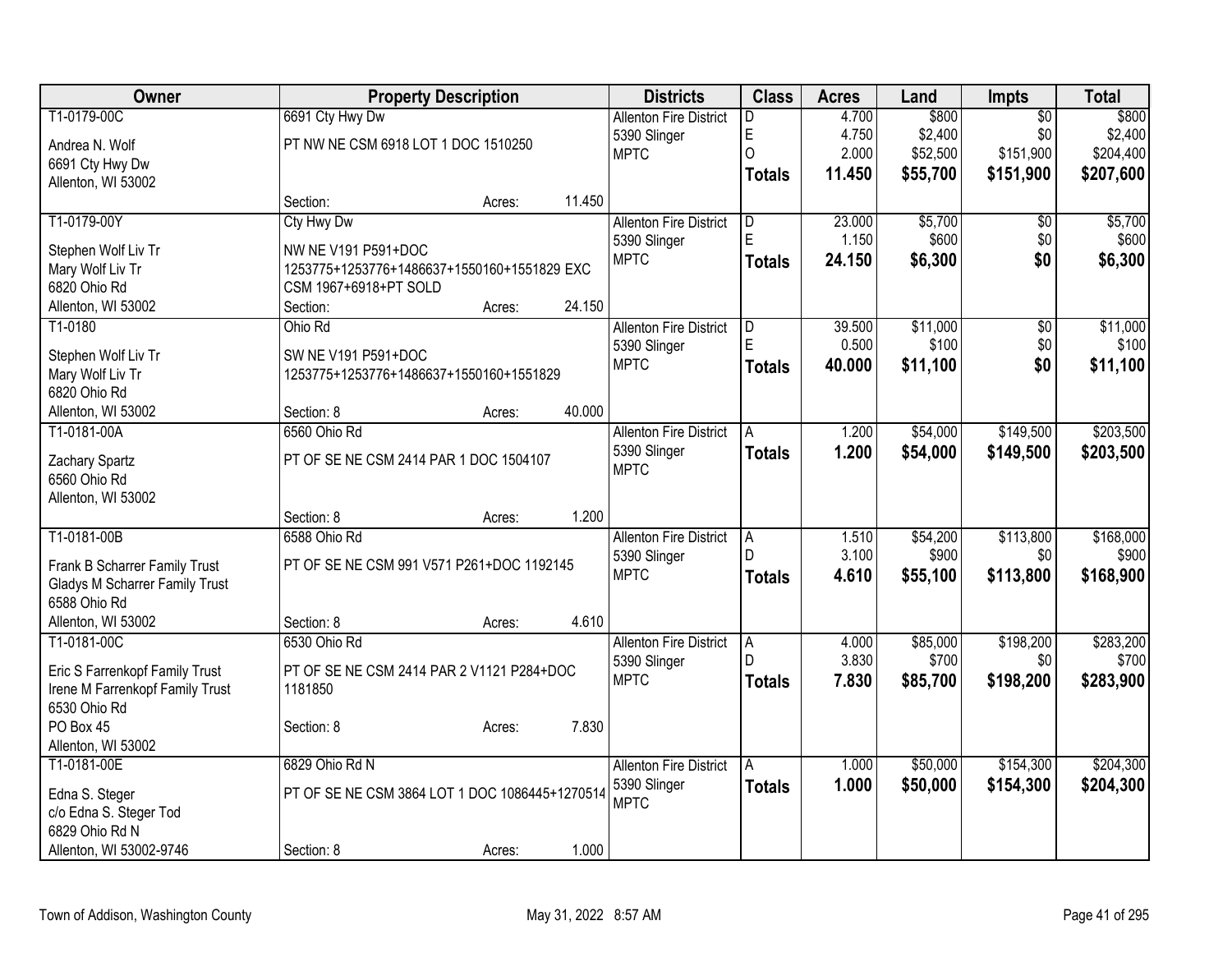| <b>Owner</b>          | <b>Property Description</b>                  |                  | <b>Districts</b>              | <b>Class</b>  | <b>Acres</b> | Land     | <b>Impts</b>    | <b>Total</b> |
|-----------------------|----------------------------------------------|------------------|-------------------------------|---------------|--------------|----------|-----------------|--------------|
| T1-0181-00Z           | 6783 Ohio Rd N                               |                  | <b>Allenton Fire District</b> | 5M            | 4.000        | \$9,600  | $\overline{50}$ | \$9,600      |
| Donald R. Volk        | PT OF SE NE DOC 821160 EXC CSM 3864          |                  | 5390 Slinger                  | A             | 4.000        | \$85,000 | \$198,500       | \$283,500    |
| Sandra Volk           |                                              |                  | <b>MPTC</b>                   | $\mathsf{D}$  | 15.510       | \$3,400  | \$0             | \$3,400      |
| 6783 Ohio Rd N        |                                              |                  |                               | <b>Totals</b> | 23.510       | \$98,000 | \$198,500       | \$296,500    |
| Allenton, WI 53002    | Section: 8                                   | 23.510<br>Acres: |                               |               |              |          |                 |              |
| T1-0182               | 6820 Ohio Rd                                 |                  | <b>Allenton Fire District</b> | D             | 21.500       | \$5,600  | $\overline{50}$ | \$5,600      |
|                       |                                              |                  | 5390 Slinger                  | $\mathsf E$   | 15.500       | \$7,600  | \$0             | \$7,600      |
| Stephen Wolf Liv Tr   | NE NW V1741 P683-684+V1741 P685-686+DOC      |                  | <b>MPTC</b>                   | $\Omega$      | 3.000        | \$65,000 | \$169,400       | \$234,400    |
| Mary Wolf Liv Tr      | 1550160+1551829                              |                  |                               | <b>Totals</b> | 40.000       | \$78,200 | \$169,400       | \$247,600    |
| 6820 Ohio Rd          |                                              | 40.000           |                               |               |              |          |                 |              |
| Allenton, WI 53002    | Section: 8                                   | Acres:           |                               |               |              |          |                 |              |
| T1-0183               | <b>Cty Hwy Dw</b>                            |                  | <b>Allenton Fire District</b> | D<br>E        | 19.000       | \$5,700  | \$0             | \$5,700      |
| Stephen Wolf Liv Tr   | E1/2 NW NW V1741 P683-684+V1741 P685-686+DOC |                  | 5390 Slinger                  |               | 1.000        | \$500    | \$0             | \$500        |
| Mary Wolf Liv Tr      | 1550160+1551829                              |                  | <b>MPTC</b>                   | <b>Totals</b> | 20,000       | \$6,200  | \$0             | \$6,200      |
| 6820 Ohio Rd          |                                              |                  |                               |               |              |          |                 |              |
| Allenton, WI 53002    | Section: 8                                   | 20.000<br>Acres: |                               |               |              |          |                 |              |
| T1-0184               | 6802 Nenno Rd                                |                  | <b>Allenton Fire District</b> | ID.           | 17.250       | \$5,200  | $\overline{50}$ | \$5,200      |
| <b>Ronald Mueller</b> | W1/2 NW NW V511 P502+DOC 917952+931283       |                  | 5390 Slinger                  | E             | 0.750        | \$100    | \$0             | \$100        |
| Linda Mueller         |                                              |                  | <b>MPTC</b>                   | $\Omega$      | 2.000        | \$52,500 | \$144,000       | \$196,500    |
| 6802 Nenno Rd         |                                              |                  |                               | Totals        | 20,000       | \$57,800 | \$144,000       | \$201,800    |
| Allenton, WI 53002    | Section: 8                                   | 20.000<br>Acres: |                               |               |              |          |                 |              |
| T1-0185               | Nenno Rd                                     |                  | <b>Allenton Fire District</b> | D             | 38.500       | \$11,500 | $\overline{30}$ | \$11,500     |
|                       |                                              |                  | 5390 Slinger                  | E             | 1.000        | \$100    | \$0             | \$100        |
| Ronald Mueller        | SW NW V511 P502+DOC 917952+931283 EXC .50 AC |                  | <b>MPTC</b>                   | <b>Totals</b> | 39.500       | \$11,600 | \$0             | \$11,600     |
| Linda Mueller         | SW COR SEC 8-11-18<br>39.50 AC               |                  |                               |               |              |          |                 |              |
| 6802 Nenno Rd         |                                              |                  |                               |               |              |          |                 |              |
| Allenton, WI 53002    | Section: 8                                   | 39.500<br>Acres: |                               |               |              |          |                 |              |
| T1-0186               | 6896 Ohio Rd                                 |                  | <b>Allenton Fire District</b> | A             | 0.500        | \$35,500 | \$91,200        | \$126,700    |
| Keith S. Melzer       | PT OF SW NW DOC 1430722                      |                  | 5390 Slinger                  | <b>Totals</b> | 0.500        | \$35,500 | \$91,200        | \$126,700    |
| Cheryl A. Melzer      |                                              |                  | <b>MPTC</b>                   |               |              |          |                 |              |
| 6896 Ohio Rd          |                                              |                  |                               |               |              |          |                 |              |
| Allenton, WI 53002    | Section: 8                                   | 0.500<br>Acres:  |                               |               |              |          |                 |              |
| T1-0187               | Ohio Rd                                      |                  | <b>Allenton Fire District</b> | D             | 20.000       | \$5,200  | $\overline{50}$ | \$5,200      |
|                       |                                              |                  | 5390 Slinger                  | <b>Totals</b> | 20.000       | \$5,200  | \$0             | \$5,200      |
| Stephen Wolf Liv Tr   | N1/2 SE NW V1741 P683-684+V1741 P685-686+DOC |                  | <b>MPTC</b>                   |               |              |          |                 |              |
| Mary Wolf Liv Tr      | 1550160+1551829                              |                  |                               |               |              |          |                 |              |
| 6820 Ohio Rd          |                                              |                  |                               |               |              |          |                 |              |
| Allenton, WI 53002    | Section: 8                                   | 20.000<br>Acres: |                               |               |              |          |                 |              |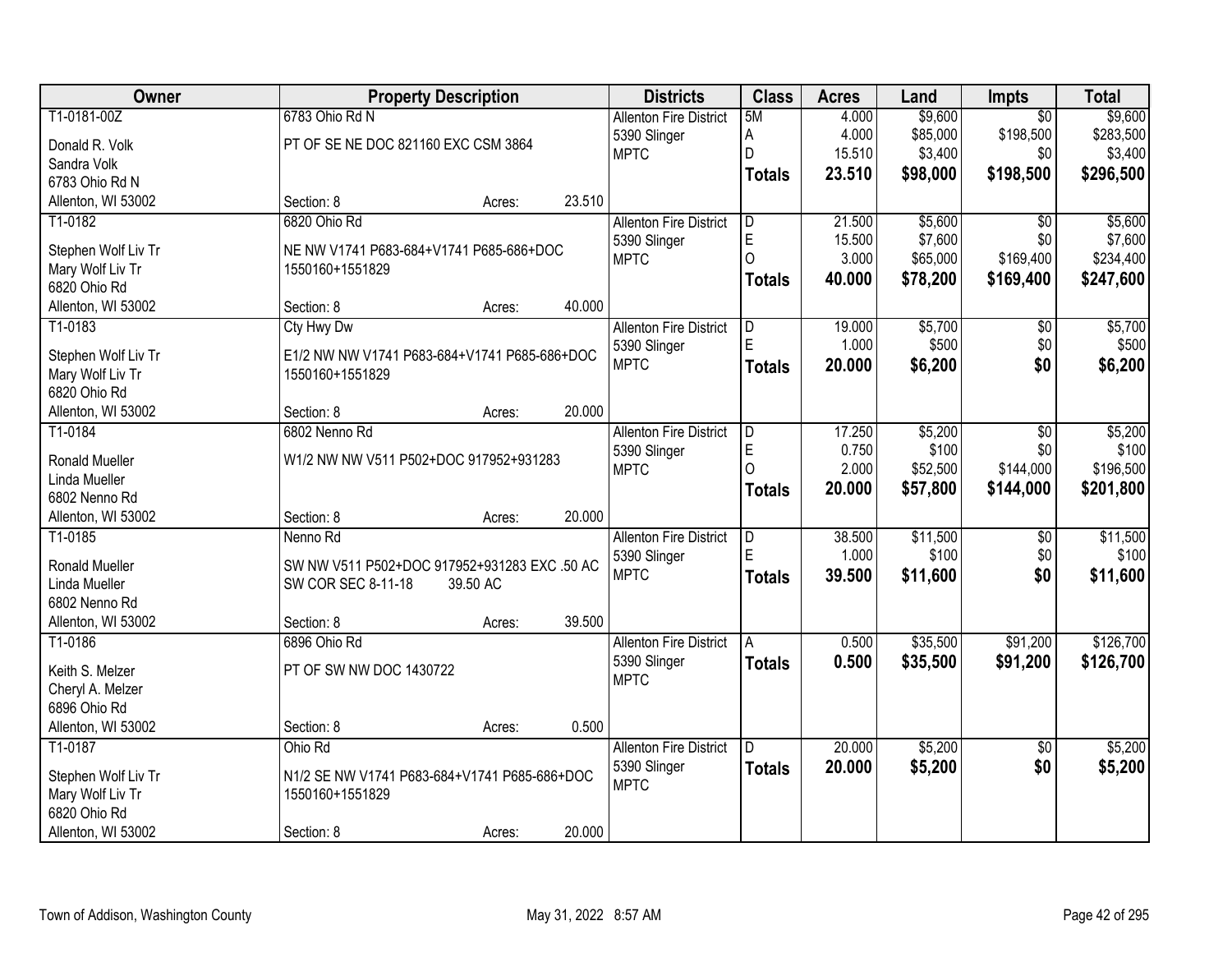| Owner                            | <b>Property Description</b>                    |        |        | <b>Districts</b>              | <b>Class</b>  | <b>Acres</b> | Land       | <b>Impts</b>    | <b>Total</b> |
|----------------------------------|------------------------------------------------|--------|--------|-------------------------------|---------------|--------------|------------|-----------------|--------------|
| T1-0188                          | Ohio Rd                                        |        |        | <b>Allenton Fire District</b> | D             | 19.500       | \$5,700    | $\overline{60}$ | \$5,700      |
| Stephen Wolf Liv Tr              | S1/2 SE NW V799 P312+V1498 P284+DOC            |        |        | 5390 Slinger                  | E             | 0.500        | \$100      | \$0             | \$100        |
| Mary Wolf Liv Tr                 | 918005+1550160+1551829                         |        |        | <b>MPTC</b>                   | <b>Totals</b> | 20.000       | \$5,800    | \$0             | \$5,800      |
| 6820 Ohio Rd                     |                                                |        |        |                               |               |              |            |                 |              |
| Allenton, WI 53002               | Section: 8                                     | Acres: | 20.000 |                               |               |              |            |                 |              |
| T1-0189                          | Ohio Rd                                        |        |        | <b>Allenton Fire District</b> | 5M            | 3.000        | \$7,200    | $\overline{50}$ | \$7,200      |
| Joseph Wiedmeyer                 | NE SW V1456 P279 SEC 8-11-18                   | 40 AC  |        | 5390 Slinger                  | D             | 36.500       | \$9,500    | \$0             | \$9,500      |
| Herbert Wiedmeyer                |                                                |        |        | <b>MPTC</b>                   | E             | 0.500        | \$100      | \$0             | \$100        |
| 6790 Watercress Rd               |                                                |        |        |                               | <b>Totals</b> | 40.000       | \$16,800   | \$0             | \$16,800     |
| Allenton, WI 53002               | Section: 8                                     | Acres: | 40.000 |                               |               |              |            |                 |              |
| T1-0190                          | Ohio Rd                                        |        |        | <b>Allenton Fire District</b> | D             | 16.300       | \$4,000    | \$0             | \$4,000      |
|                                  |                                                |        |        | 5390 Slinger                  |               | 0.710        | \$300      | \$0             | \$300        |
| Stephen Wolf Liv Tr              | PT OF W1/2 SW V799 P312+V1498 P284+DOC         |        |        | <b>MPTC</b>                   | <b>Totals</b> | 17.010       | \$4,300    | \$0             | \$4,300      |
| Mary Wolf Liv Tr<br>6820 Ohio Rd | 918005+1550160+1551829 EXC CSM 2597            |        |        |                               |               |              |            |                 |              |
| Allenton, WI 53002               | Section: 8                                     | Acres: | 17.010 |                               |               |              |            |                 |              |
| T1-0190-00A                      | 6859 Ohio Rd                                   |        |        | <b>Allenton Fire District</b> | A             | 1.740        | \$64,800   | \$119,400       | \$184,200    |
|                                  |                                                |        |        | 5390 Slinger                  | <b>Totals</b> | 1.740        | \$64,800   | \$119,400       | \$184,200    |
| Rose R. Mallek et al             | PT OF NW SW CSM 2597 V835 P103                 |        |        | <b>MPTC</b>                   |               |              |            |                 |              |
| c/o William J. Mallek            |                                                |        |        |                               |               |              |            |                 |              |
| 6859 Ohio Rd                     |                                                |        |        |                               |               |              |            |                 |              |
| Allenton, WI 53002-9746          | Section: 8                                     | Acres: | 1.740  |                               |               |              |            |                 |              |
| T1-0191-00B                      | 6541 State Hwy 175                             |        |        | <b>Allenton Fire District</b> | A             | 2.020        | \$66,700   | \$155,700       | \$222,400    |
| Richard Mcleod et al             | PT OF SW SW CSM 5140 LOT 1 DOC 837051          |        |        | 5390 Slinger<br><b>MPTC</b>   | <b>Totals</b> | 2.020        | \$66,700   | \$155,700       | \$222,400    |
| c/o Richard A. Mcleod            |                                                |        |        |                               |               |              |            |                 |              |
| 6541 State Hwy 175               |                                                |        |        |                               |               |              |            |                 |              |
| Allenton, WI 53002-9784          | Section: 8                                     | Acres: | 2.020  |                               |               |              |            |                 |              |
| T1-0191-00C                      | 6561 State Hwy 175                             |        |        | <b>Allenton Fire District</b> | C             | 9.550        | $\sqrt{6}$ | \$0             | $\sqrt{30}$  |
| Cory J. Passineau                | PT OF W1/2 SW CSM 5140 LOT 2 DOC 1382546       |        |        | 5390 Slinger                  | <b>Totals</b> | 9.550        | \$0        | \$0             | \$0          |
| Kassandra L. Passineau           |                                                |        |        | <b>MPTC</b>                   |               |              |            |                 |              |
| 6561 State Highway 175           |                                                |        |        |                               |               |              |            |                 |              |
| Allenton, WI 53002               | Section: 8                                     | Acres: | 9.550  |                               |               |              |            |                 |              |
| T1-0191-00Z                      | 6873 Ohio Rd                                   |        |        | <b>Allenton Fire District</b> | A             | 1.000        | \$60,000   | \$160,500       | \$220,500    |
| Michael J Kreilkamp Trust        | PT OF N3/4 W1/2 SW DOC 1490277+1532662+1532663 |        |        | 5390 Slinger                  | D             | 22.820       | \$6,400    | \$0             | \$6,400      |
| 6487 State Hwy 175               | EXC CSM 1192+CSM 5140+PT SOLD                  |        |        | <b>MPTC</b>                   | ΙE            | 0.300        | \$100      | \$0             | \$100        |
| Allenton, WI 53002               |                                                |        |        |                               | <b>Totals</b> | 24.120       | \$66,500   | \$160,500       | \$227,000    |
|                                  | Section: 8                                     | Acres: | 24.120 |                               |               |              |            |                 |              |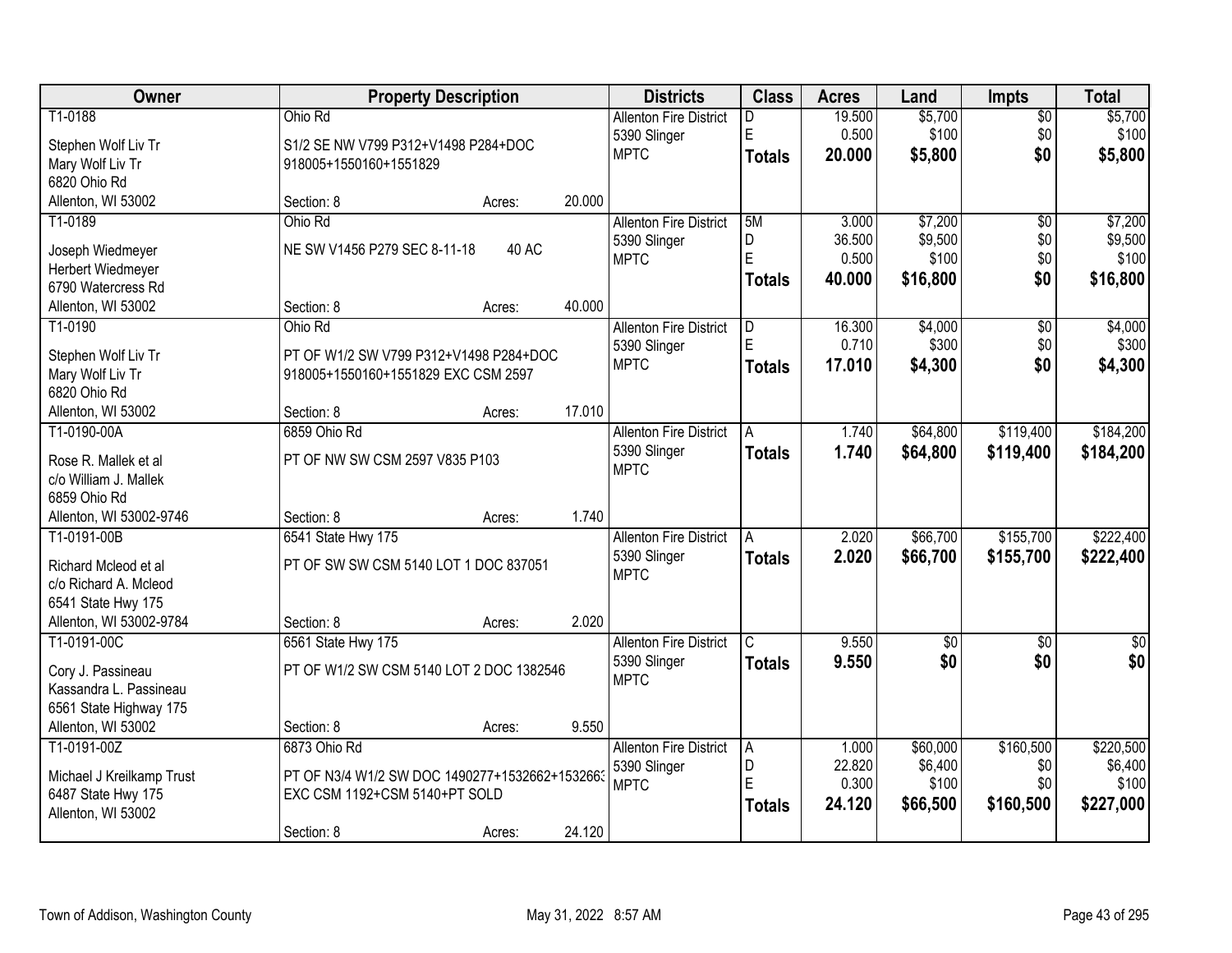| T1-0192-00A<br>State Hwy 175<br>$\overline{50}$<br>$\overline{60}$<br><b>Allenton Fire District</b><br>$\overline{X4}$<br>\$0<br>0.750<br>\$0<br>\$0<br>5390 Slinger<br><b>Totals</b><br>PT OF SW SW V121 P264<br>Town of Addison<br><b>MPTC</b><br>First St<br>Allenton, WI 53002<br>0.750<br>Section: 8<br>Acres:<br>6507 State Hwy 175<br>\$166,700<br>T1-0192-00C<br>\$68,200<br><b>Allenton Fire District</b><br>1.910<br>A<br>1.910<br>\$68,200<br>\$166,700<br>5390 Slinger<br><b>Totals</b><br>Schwartz Grain & Livestock Trucking,<br>PT OF SW SW CSM 6028 LOT 1 V201 P333+DOC<br><b>MPTC</b><br>LLC et al<br>1128633+1129428+1468548+1468549<br>c/o Walter Schwartz Le<br>1.910<br>6507 State Hwy 175<br>Section: 8<br>Acres:<br>Allenton, WI 53002<br>T1-0192-00D<br>\$2,300<br>6511 State Hwy 175<br><b>Allenton Fire District</b><br>10.470<br>\$0<br>D<br>E<br>\$300<br>1.000<br>\$0<br>5390 Slinger<br>PT OF SW SW CSM 6028 LOT 2 DOC<br>Schwartz Grain & Livestock Trucking,<br>$\Omega$<br>1.000<br>\$40,000<br>\$226,500<br><b>MPTC</b><br>LLC<br>1128634+1129427+1468548+1468549<br>12.470<br>\$42,600<br>\$269,100<br>\$226,500<br><b>Totals</b><br>6507 State Hwy 175<br>12.470<br>Allenton, WI 53002<br>Section: 8<br>Acres:<br>T1-0192-00Z<br>State Hwy 175<br>\$700<br>2.920<br><b>Allenton Fire District</b><br>D.<br>\$0<br>5390 Slinger<br>2.920<br>\$700<br>\$0<br><b>Totals</b><br>S1/2 SW SW DOC 1128634+1468548+1468549 EXC P<br>Schwartz Grain & Livestock Trucking,<br><b>MPTC</b><br><b>LLC</b><br>SOLD+HWY+CSM 6028<br>6507 State Hwy 175<br>2.920<br>Allenton, WI 53002<br>Section:<br>Acres:<br>6790 Watercress Rd<br>T1-0193<br>\$11,000<br><b>Allenton Fire District</b><br>37.500<br>\$0<br>D<br>E<br>\$100<br>0.500<br>\$0<br>5390 Slinger<br>SE SW V1114 P377<br>Joseph Wiedmeyer<br>\$119,500<br>$\Omega$<br>2.000<br>\$52,500<br><b>MPTC</b><br>Herbert Wiedmeyer<br>40.000<br>\$63,600<br>\$119,500<br>Totals<br>6790 Watercress Rd<br>Allenton, WI 53002<br>40.000<br>Section: 8<br>Acres:<br><b>Watercress Rd</b><br>27.000<br>\$7,000<br>T1-0194<br><b>Allenton Fire District</b><br>D<br>$\overline{50}$<br>E<br>1.930<br>\$900<br>\$0<br>5390 Slinger<br><b>Sunset Farms</b><br>PT OF NE SW DOC 778965 SEC 8-11-18<br>28.93<br><b>MPTC</b><br>\$0<br>28.930<br>\$7,900<br><b>Totals</b><br><b>AC</b><br>c/o Sunset Farms, Inc | Owner | <b>Property Description</b> |  | <b>Districts</b> | <b>Class</b> | <b>Acres</b> | Land | <b>Impts</b> | <b>Total</b> |
|---------------------------------------------------------------------------------------------------------------------------------------------------------------------------------------------------------------------------------------------------------------------------------------------------------------------------------------------------------------------------------------------------------------------------------------------------------------------------------------------------------------------------------------------------------------------------------------------------------------------------------------------------------------------------------------------------------------------------------------------------------------------------------------------------------------------------------------------------------------------------------------------------------------------------------------------------------------------------------------------------------------------------------------------------------------------------------------------------------------------------------------------------------------------------------------------------------------------------------------------------------------------------------------------------------------------------------------------------------------------------------------------------------------------------------------------------------------------------------------------------------------------------------------------------------------------------------------------------------------------------------------------------------------------------------------------------------------------------------------------------------------------------------------------------------------------------------------------------------------------------------------------------------------------------------------------------------------------------------------------------------------------------------------------------------------------------------------------------------------------------------------------------------------------------------------------------------------------------------------------------------------------------------------------------------------------------------------------------------------------------------|-------|-----------------------------|--|------------------|--------------|--------------|------|--------------|--------------|
|                                                                                                                                                                                                                                                                                                                                                                                                                                                                                                                                                                                                                                                                                                                                                                                                                                                                                                                                                                                                                                                                                                                                                                                                                                                                                                                                                                                                                                                                                                                                                                                                                                                                                                                                                                                                                                                                                                                                                                                                                                                                                                                                                                                                                                                                                                                                                                                 |       |                             |  |                  |              | 0.750        |      |              | $\sqrt{50}$  |
| \$7,900                                                                                                                                                                                                                                                                                                                                                                                                                                                                                                                                                                                                                                                                                                                                                                                                                                                                                                                                                                                                                                                                                                                                                                                                                                                                                                                                                                                                                                                                                                                                                                                                                                                                                                                                                                                                                                                                                                                                                                                                                                                                                                                                                                                                                                                                                                                                                                         |       |                             |  |                  |              |              |      |              |              |
|                                                                                                                                                                                                                                                                                                                                                                                                                                                                                                                                                                                                                                                                                                                                                                                                                                                                                                                                                                                                                                                                                                                                                                                                                                                                                                                                                                                                                                                                                                                                                                                                                                                                                                                                                                                                                                                                                                                                                                                                                                                                                                                                                                                                                                                                                                                                                                                 |       |                             |  |                  |              |              |      |              |              |
|                                                                                                                                                                                                                                                                                                                                                                                                                                                                                                                                                                                                                                                                                                                                                                                                                                                                                                                                                                                                                                                                                                                                                                                                                                                                                                                                                                                                                                                                                                                                                                                                                                                                                                                                                                                                                                                                                                                                                                                                                                                                                                                                                                                                                                                                                                                                                                                 |       |                             |  |                  |              |              |      |              |              |
|                                                                                                                                                                                                                                                                                                                                                                                                                                                                                                                                                                                                                                                                                                                                                                                                                                                                                                                                                                                                                                                                                                                                                                                                                                                                                                                                                                                                                                                                                                                                                                                                                                                                                                                                                                                                                                                                                                                                                                                                                                                                                                                                                                                                                                                                                                                                                                                 |       |                             |  |                  |              |              |      |              |              |
| \$234,900<br>\$2,300<br>\$300<br>\$266,500<br>\$700<br>\$700<br>\$11,000<br>\$183,100<br>\$7,000<br>\$900                                                                                                                                                                                                                                                                                                                                                                                                                                                                                                                                                                                                                                                                                                                                                                                                                                                                                                                                                                                                                                                                                                                                                                                                                                                                                                                                                                                                                                                                                                                                                                                                                                                                                                                                                                                                                                                                                                                                                                                                                                                                                                                                                                                                                                                                       |       |                             |  |                  |              |              |      |              | \$234,900    |
|                                                                                                                                                                                                                                                                                                                                                                                                                                                                                                                                                                                                                                                                                                                                                                                                                                                                                                                                                                                                                                                                                                                                                                                                                                                                                                                                                                                                                                                                                                                                                                                                                                                                                                                                                                                                                                                                                                                                                                                                                                                                                                                                                                                                                                                                                                                                                                                 |       |                             |  |                  |              |              |      |              |              |
|                                                                                                                                                                                                                                                                                                                                                                                                                                                                                                                                                                                                                                                                                                                                                                                                                                                                                                                                                                                                                                                                                                                                                                                                                                                                                                                                                                                                                                                                                                                                                                                                                                                                                                                                                                                                                                                                                                                                                                                                                                                                                                                                                                                                                                                                                                                                                                                 |       |                             |  |                  |              |              |      |              |              |
|                                                                                                                                                                                                                                                                                                                                                                                                                                                                                                                                                                                                                                                                                                                                                                                                                                                                                                                                                                                                                                                                                                                                                                                                                                                                                                                                                                                                                                                                                                                                                                                                                                                                                                                                                                                                                                                                                                                                                                                                                                                                                                                                                                                                                                                                                                                                                                                 |       |                             |  |                  |              |              |      |              |              |
|                                                                                                                                                                                                                                                                                                                                                                                                                                                                                                                                                                                                                                                                                                                                                                                                                                                                                                                                                                                                                                                                                                                                                                                                                                                                                                                                                                                                                                                                                                                                                                                                                                                                                                                                                                                                                                                                                                                                                                                                                                                                                                                                                                                                                                                                                                                                                                                 |       |                             |  |                  |              |              |      |              |              |
|                                                                                                                                                                                                                                                                                                                                                                                                                                                                                                                                                                                                                                                                                                                                                                                                                                                                                                                                                                                                                                                                                                                                                                                                                                                                                                                                                                                                                                                                                                                                                                                                                                                                                                                                                                                                                                                                                                                                                                                                                                                                                                                                                                                                                                                                                                                                                                                 |       |                             |  |                  |              |              |      |              |              |
|                                                                                                                                                                                                                                                                                                                                                                                                                                                                                                                                                                                                                                                                                                                                                                                                                                                                                                                                                                                                                                                                                                                                                                                                                                                                                                                                                                                                                                                                                                                                                                                                                                                                                                                                                                                                                                                                                                                                                                                                                                                                                                                                                                                                                                                                                                                                                                                 |       |                             |  |                  |              |              |      |              |              |
|                                                                                                                                                                                                                                                                                                                                                                                                                                                                                                                                                                                                                                                                                                                                                                                                                                                                                                                                                                                                                                                                                                                                                                                                                                                                                                                                                                                                                                                                                                                                                                                                                                                                                                                                                                                                                                                                                                                                                                                                                                                                                                                                                                                                                                                                                                                                                                                 |       |                             |  |                  |              |              |      |              |              |
|                                                                                                                                                                                                                                                                                                                                                                                                                                                                                                                                                                                                                                                                                                                                                                                                                                                                                                                                                                                                                                                                                                                                                                                                                                                                                                                                                                                                                                                                                                                                                                                                                                                                                                                                                                                                                                                                                                                                                                                                                                                                                                                                                                                                                                                                                                                                                                                 |       |                             |  |                  |              |              |      |              |              |
|                                                                                                                                                                                                                                                                                                                                                                                                                                                                                                                                                                                                                                                                                                                                                                                                                                                                                                                                                                                                                                                                                                                                                                                                                                                                                                                                                                                                                                                                                                                                                                                                                                                                                                                                                                                                                                                                                                                                                                                                                                                                                                                                                                                                                                                                                                                                                                                 |       |                             |  |                  |              |              |      |              |              |
|                                                                                                                                                                                                                                                                                                                                                                                                                                                                                                                                                                                                                                                                                                                                                                                                                                                                                                                                                                                                                                                                                                                                                                                                                                                                                                                                                                                                                                                                                                                                                                                                                                                                                                                                                                                                                                                                                                                                                                                                                                                                                                                                                                                                                                                                                                                                                                                 |       |                             |  |                  |              |              |      |              |              |
|                                                                                                                                                                                                                                                                                                                                                                                                                                                                                                                                                                                                                                                                                                                                                                                                                                                                                                                                                                                                                                                                                                                                                                                                                                                                                                                                                                                                                                                                                                                                                                                                                                                                                                                                                                                                                                                                                                                                                                                                                                                                                                                                                                                                                                                                                                                                                                                 |       |                             |  |                  |              |              |      |              |              |
|                                                                                                                                                                                                                                                                                                                                                                                                                                                                                                                                                                                                                                                                                                                                                                                                                                                                                                                                                                                                                                                                                                                                                                                                                                                                                                                                                                                                                                                                                                                                                                                                                                                                                                                                                                                                                                                                                                                                                                                                                                                                                                                                                                                                                                                                                                                                                                                 |       |                             |  |                  |              |              |      |              |              |
|                                                                                                                                                                                                                                                                                                                                                                                                                                                                                                                                                                                                                                                                                                                                                                                                                                                                                                                                                                                                                                                                                                                                                                                                                                                                                                                                                                                                                                                                                                                                                                                                                                                                                                                                                                                                                                                                                                                                                                                                                                                                                                                                                                                                                                                                                                                                                                                 |       |                             |  |                  |              |              |      |              |              |
|                                                                                                                                                                                                                                                                                                                                                                                                                                                                                                                                                                                                                                                                                                                                                                                                                                                                                                                                                                                                                                                                                                                                                                                                                                                                                                                                                                                                                                                                                                                                                                                                                                                                                                                                                                                                                                                                                                                                                                                                                                                                                                                                                                                                                                                                                                                                                                                 |       |                             |  |                  |              |              |      |              |              |
|                                                                                                                                                                                                                                                                                                                                                                                                                                                                                                                                                                                                                                                                                                                                                                                                                                                                                                                                                                                                                                                                                                                                                                                                                                                                                                                                                                                                                                                                                                                                                                                                                                                                                                                                                                                                                                                                                                                                                                                                                                                                                                                                                                                                                                                                                                                                                                                 |       |                             |  |                  |              |              |      |              |              |
| \$100<br>\$172,000                                                                                                                                                                                                                                                                                                                                                                                                                                                                                                                                                                                                                                                                                                                                                                                                                                                                                                                                                                                                                                                                                                                                                                                                                                                                                                                                                                                                                                                                                                                                                                                                                                                                                                                                                                                                                                                                                                                                                                                                                                                                                                                                                                                                                                                                                                                                                              |       |                             |  |                  |              |              |      |              |              |
|                                                                                                                                                                                                                                                                                                                                                                                                                                                                                                                                                                                                                                                                                                                                                                                                                                                                                                                                                                                                                                                                                                                                                                                                                                                                                                                                                                                                                                                                                                                                                                                                                                                                                                                                                                                                                                                                                                                                                                                                                                                                                                                                                                                                                                                                                                                                                                                 |       |                             |  |                  |              |              |      |              |              |
|                                                                                                                                                                                                                                                                                                                                                                                                                                                                                                                                                                                                                                                                                                                                                                                                                                                                                                                                                                                                                                                                                                                                                                                                                                                                                                                                                                                                                                                                                                                                                                                                                                                                                                                                                                                                                                                                                                                                                                                                                                                                                                                                                                                                                                                                                                                                                                                 |       |                             |  |                  |              |              |      |              |              |
|                                                                                                                                                                                                                                                                                                                                                                                                                                                                                                                                                                                                                                                                                                                                                                                                                                                                                                                                                                                                                                                                                                                                                                                                                                                                                                                                                                                                                                                                                                                                                                                                                                                                                                                                                                                                                                                                                                                                                                                                                                                                                                                                                                                                                                                                                                                                                                                 |       |                             |  |                  |              |              |      |              |              |
|                                                                                                                                                                                                                                                                                                                                                                                                                                                                                                                                                                                                                                                                                                                                                                                                                                                                                                                                                                                                                                                                                                                                                                                                                                                                                                                                                                                                                                                                                                                                                                                                                                                                                                                                                                                                                                                                                                                                                                                                                                                                                                                                                                                                                                                                                                                                                                                 |       |                             |  |                  |              |              |      |              |              |
|                                                                                                                                                                                                                                                                                                                                                                                                                                                                                                                                                                                                                                                                                                                                                                                                                                                                                                                                                                                                                                                                                                                                                                                                                                                                                                                                                                                                                                                                                                                                                                                                                                                                                                                                                                                                                                                                                                                                                                                                                                                                                                                                                                                                                                                                                                                                                                                 |       |                             |  |                  |              |              |      |              |              |
|                                                                                                                                                                                                                                                                                                                                                                                                                                                                                                                                                                                                                                                                                                                                                                                                                                                                                                                                                                                                                                                                                                                                                                                                                                                                                                                                                                                                                                                                                                                                                                                                                                                                                                                                                                                                                                                                                                                                                                                                                                                                                                                                                                                                                                                                                                                                                                                 |       |                             |  |                  |              |              |      |              |              |
|                                                                                                                                                                                                                                                                                                                                                                                                                                                                                                                                                                                                                                                                                                                                                                                                                                                                                                                                                                                                                                                                                                                                                                                                                                                                                                                                                                                                                                                                                                                                                                                                                                                                                                                                                                                                                                                                                                                                                                                                                                                                                                                                                                                                                                                                                                                                                                                 |       |                             |  |                  |              |              |      |              |              |
|                                                                                                                                                                                                                                                                                                                                                                                                                                                                                                                                                                                                                                                                                                                                                                                                                                                                                                                                                                                                                                                                                                                                                                                                                                                                                                                                                                                                                                                                                                                                                                                                                                                                                                                                                                                                                                                                                                                                                                                                                                                                                                                                                                                                                                                                                                                                                                                 |       |                             |  |                  |              |              |      |              |              |
| 6600 Sunset Dr                                                                                                                                                                                                                                                                                                                                                                                                                                                                                                                                                                                                                                                                                                                                                                                                                                                                                                                                                                                                                                                                                                                                                                                                                                                                                                                                                                                                                                                                                                                                                                                                                                                                                                                                                                                                                                                                                                                                                                                                                                                                                                                                                                                                                                                                                                                                                                  |       |                             |  |                  |              |              |      |              |              |
| Allenton, WI 53002-9787<br>28.930<br>Section: 8<br>Acres:                                                                                                                                                                                                                                                                                                                                                                                                                                                                                                                                                                                                                                                                                                                                                                                                                                                                                                                                                                                                                                                                                                                                                                                                                                                                                                                                                                                                                                                                                                                                                                                                                                                                                                                                                                                                                                                                                                                                                                                                                                                                                                                                                                                                                                                                                                                       |       |                             |  |                  |              |              |      |              |              |
| \$260,900<br>T1-0194-00A<br>6591 Ohio Rd<br>\$66,800<br>\$194,100<br><b>Allenton Fire District</b><br>1.840<br>A                                                                                                                                                                                                                                                                                                                                                                                                                                                                                                                                                                                                                                                                                                                                                                                                                                                                                                                                                                                                                                                                                                                                                                                                                                                                                                                                                                                                                                                                                                                                                                                                                                                                                                                                                                                                                                                                                                                                                                                                                                                                                                                                                                                                                                                                |       |                             |  |                  |              |              |      |              |              |
| 1.840<br>5390 Slinger<br><b>Totals</b><br>\$66,800<br>\$194,100<br>\$260,900<br>PT OF NE SW CSM 3392 DOC 1468481<br>Paul A. Schumacher                                                                                                                                                                                                                                                                                                                                                                                                                                                                                                                                                                                                                                                                                                                                                                                                                                                                                                                                                                                                                                                                                                                                                                                                                                                                                                                                                                                                                                                                                                                                                                                                                                                                                                                                                                                                                                                                                                                                                                                                                                                                                                                                                                                                                                          |       |                             |  |                  |              |              |      |              |              |
| <b>MPTC</b><br>Brenda E. Schumacher                                                                                                                                                                                                                                                                                                                                                                                                                                                                                                                                                                                                                                                                                                                                                                                                                                                                                                                                                                                                                                                                                                                                                                                                                                                                                                                                                                                                                                                                                                                                                                                                                                                                                                                                                                                                                                                                                                                                                                                                                                                                                                                                                                                                                                                                                                                                             |       |                             |  |                  |              |              |      |              |              |
| 6591 Ohio Rd                                                                                                                                                                                                                                                                                                                                                                                                                                                                                                                                                                                                                                                                                                                                                                                                                                                                                                                                                                                                                                                                                                                                                                                                                                                                                                                                                                                                                                                                                                                                                                                                                                                                                                                                                                                                                                                                                                                                                                                                                                                                                                                                                                                                                                                                                                                                                                    |       |                             |  |                  |              |              |      |              |              |
| 1.840<br>Allenton, WI 53002<br>Section: 8<br>Acres:                                                                                                                                                                                                                                                                                                                                                                                                                                                                                                                                                                                                                                                                                                                                                                                                                                                                                                                                                                                                                                                                                                                                                                                                                                                                                                                                                                                                                                                                                                                                                                                                                                                                                                                                                                                                                                                                                                                                                                                                                                                                                                                                                                                                                                                                                                                             |       |                             |  |                  |              |              |      |              |              |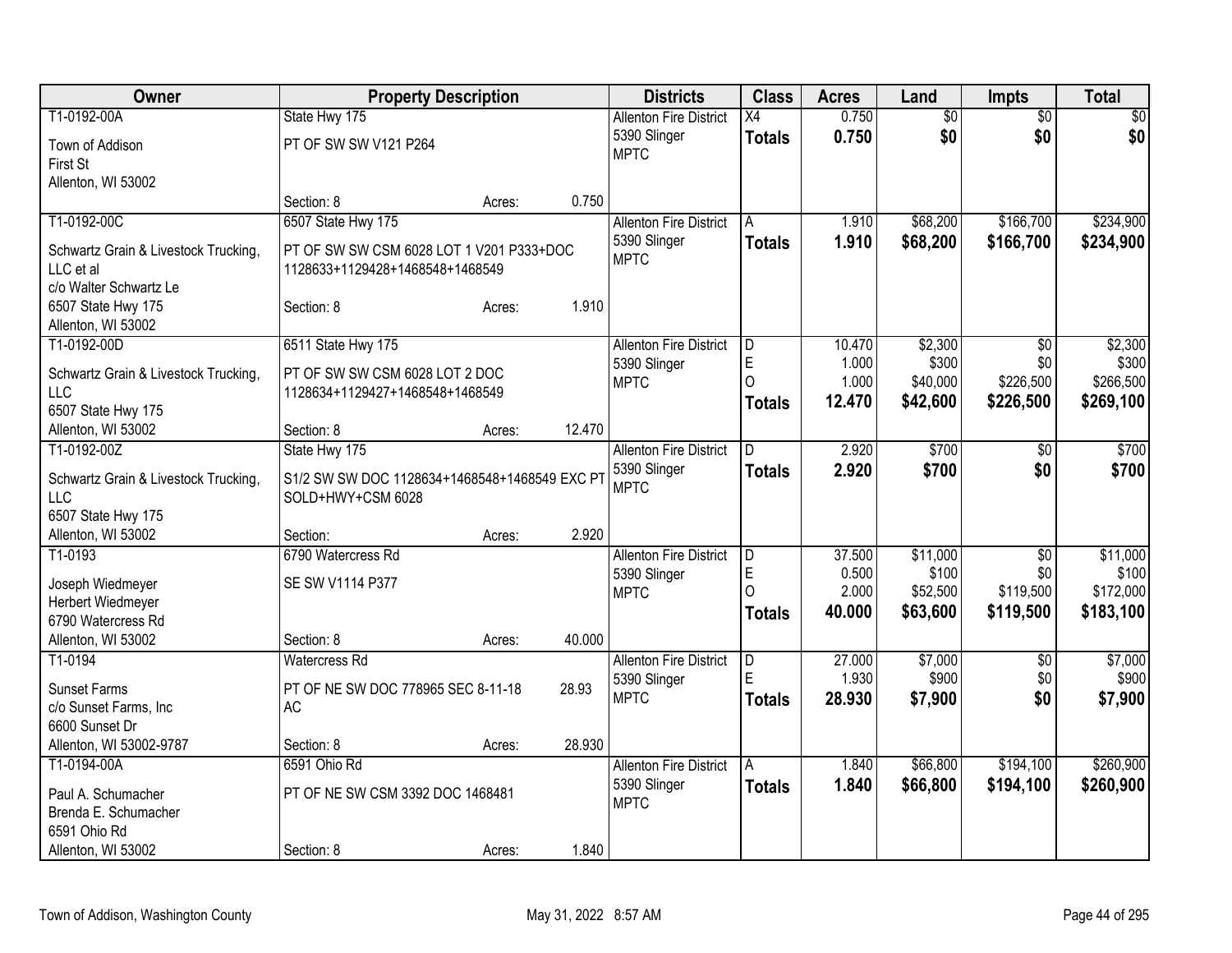| Owner                                       |                                       | <b>Property Description</b> |          | <b>Districts</b>              | <b>Class</b>   | <b>Acres</b>   | Land     | <b>Impts</b>    | <b>Total</b> |
|---------------------------------------------|---------------------------------------|-----------------------------|----------|-------------------------------|----------------|----------------|----------|-----------------|--------------|
| T1-0194-00B                                 | Ohio Rd                               |                             |          | <b>Allenton Fire District</b> | D              | 9.000          | \$2,300  | \$0             | \$2,300      |
| Gary D Klink Living Trust                   | PT OF NE SE DOC 884190+943255         |                             |          | 5390 Slinger                  | E              | 1.010          | \$500    | \$0             | \$500        |
| Mary K Klink Living Trust                   |                                       |                             |          | <b>MPTC</b>                   | <b>Totals</b>  | 10.010         | \$2,800  | \$0             | \$2,800      |
| 6585 Cty Hwy Dw                             |                                       |                             |          |                               |                |                |          |                 |              |
| Allenton, WI 53002                          | Section: 8                            | Acres:                      | 10.010   |                               |                |                |          |                 |              |
| T1-0195                                     | 6687 Ohio Rd                          |                             |          | <b>Allenton Fire District</b> | А              | 1.010          | \$50,200 | \$153,100       | \$203,300    |
|                                             | NW SE CSM 1141 PAR 1 DOC 969040       |                             |          | 5390 Slinger                  | <b>Totals</b>  | 1.010          | \$50,200 | \$153,100       | \$203,300    |
| Jeffery Kreft et al<br>c/o Jeffery M. Kreft |                                       |                             |          | <b>MPTC</b>                   |                |                |          |                 |              |
| 6687 Ohio Rd                                |                                       |                             |          |                               |                |                |          |                 |              |
| Allenton, WI 53002-9746                     | Section: 8                            | Acres:                      | 1.010    |                               |                |                |          |                 |              |
| T1-0195-00B                                 | Ohio Rd                               |                             |          | <b>Allenton Fire District</b> | D              | 28.000         | \$7,900  | \$0             | \$7,900      |
|                                             |                                       |                             |          | 5390 Slinger                  | E              | 0.910          | \$400    | \$0             | \$400        |
| T Richard A Gamroth Living Trus Jr          | PT OF NW SE DOC                       |                             |          | <b>MPTC</b>                   | <b>Totals</b>  | 28.910         | \$8,300  | \$0             | \$8,300      |
| c/o Richard A Gamroth Living Trust Jr       | 881908+1406531+1505383+1507421        |                             |          |                               |                |                |          |                 |              |
| 1625 Dandelion Ln                           |                                       |                             |          |                               |                |                |          |                 |              |
| West Bend, WI 53090                         | Section: 8                            | Acres:                      | 28.910   |                               |                |                |          |                 |              |
| T1-0195-00C                                 | 6693 Ohio Rd                          |                             |          | <b>Allenton Fire District</b> | A              | 4.000<br>4.150 | \$85,000 | \$108,800       | \$193,800    |
| Richard Gamroth                             | PT OF NW SE CSM 1141 PAR 2 V1102 P258 |                             |          | 5390 Slinger<br><b>MPTC</b>   |                |                | \$1,300  | \$0             | \$1,300      |
| Emily Gamroth                               |                                       |                             |          |                               | <b>Totals</b>  | 8.150          | \$86,300 | \$108,800       | \$195,100    |
| 6693 Ohio Rd                                |                                       |                             |          |                               |                |                |          |                 |              |
| Allenton, WI 53002                          | Section: 8                            | Acres:                      | 8.150    |                               |                |                |          |                 |              |
| T1-0196                                     | 6662 Watercress Rd                    |                             |          | <b>Allenton Fire District</b> | $\overline{D}$ | 37.000         | \$9,100  | $\overline{30}$ | \$9,100      |
| Walter F. Langenecker et al                 | SW SE V1079 P242                      |                             |          | 5390 Slinger                  | E              | 1.000          | \$400    | \$0             | \$400        |
| c/o Walter Langenecker                      |                                       |                             |          | <b>MPTC</b>                   | $\Omega$       | 2.000          | \$52,500 | \$111,000       | \$163,500    |
| 6662 Watercress Rd                          |                                       |                             |          |                               | <b>Totals</b>  | 40.000         | \$62,000 | \$111,000       | \$173,000    |
| Allenton, WI 53002-9781                     | Section: 8                            | Acres:                      | 40.000   |                               |                |                |          |                 |              |
| T1-0197                                     | <b>Watercress Rd</b>                  |                             |          | <b>Allenton Fire District</b> | D              | 27.000         | \$6,700  | $\overline{50}$ | \$6,700      |
| <b>Sunset Farms</b>                         | PT OF SE SE DOC 778965 SEC 8-11-18    |                             | 27.63 AC | 5390 Slinger                  | E              | 0.630          | \$300    | \$0             | \$300        |
| c/o Sunset Farms, Inc                       |                                       |                             |          | <b>MPTC</b>                   | <b>Totals</b>  | 27.630         | \$7,000  | \$0             | \$7,000      |
| 6600 Sunset Dr                              |                                       |                             |          |                               |                |                |          |                 |              |
| Allenton, WI 53002-9787                     | Section:                              | Acres:                      | 27.630   |                               |                |                |          |                 |              |
| T1-0197-00A                                 | 6510 Watercress Rd                    |                             |          | <b>Allenton Fire District</b> | A              | 4.750          | \$88,800 | \$128,000       | \$216,800    |
|                                             |                                       |                             |          | 5390 Slinger                  | <b>Totals</b>  | 4.750          | \$88,800 | \$128,000       | \$216,800    |
| Robert J. Mccarty                           | PT OF SE SE CSM 899 PAR 1 DOC 1362173 |                             |          | <b>MPTC</b>                   |                |                |          |                 |              |
| 6510 Watercress Rd                          |                                       |                             |          |                               |                |                |          |                 |              |
| Allenton, WI 53002                          |                                       |                             | 4.750    |                               |                |                |          |                 |              |
|                                             | Section: 8                            | Acres:                      |          |                               |                |                |          |                 |              |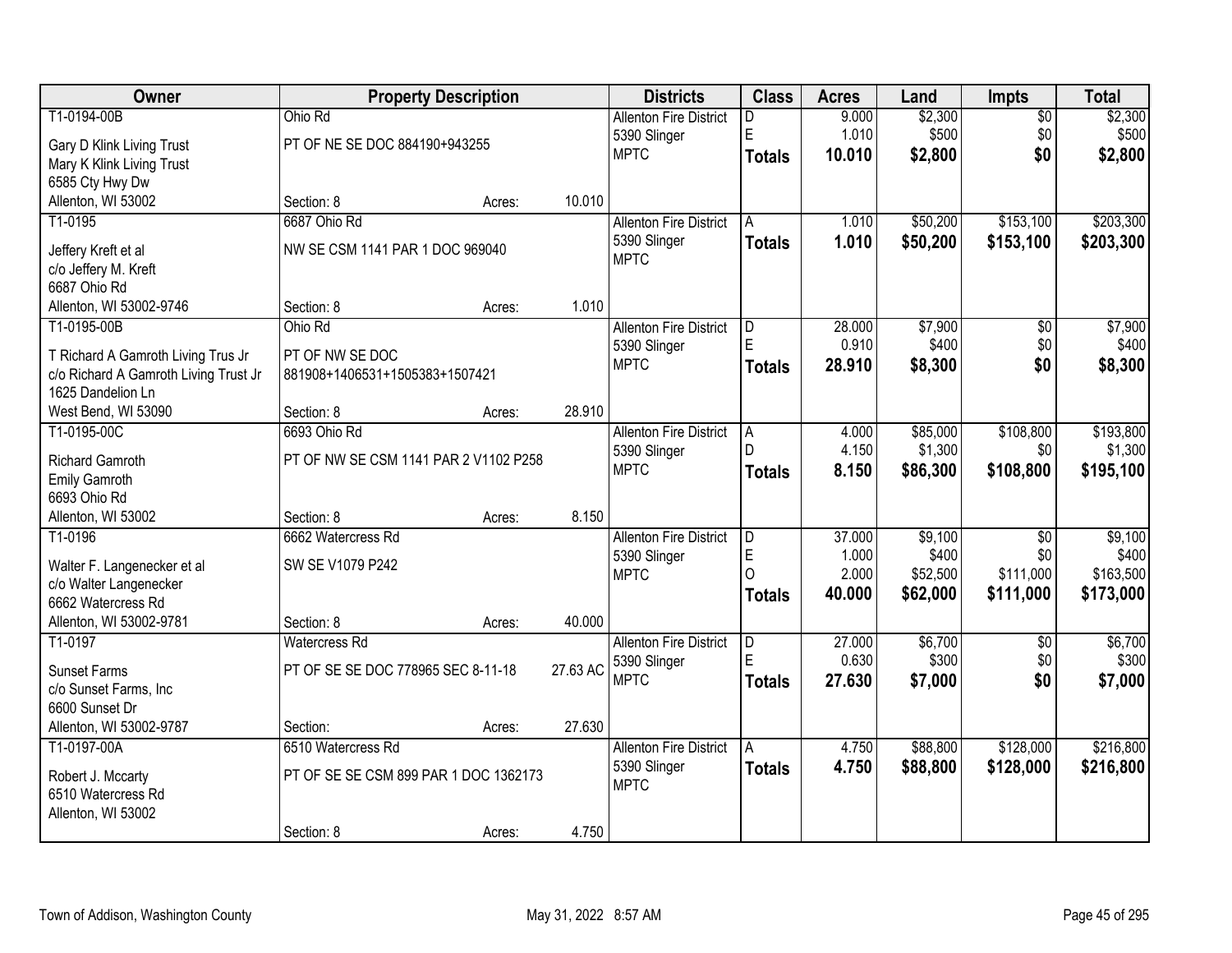| Owner                                | <b>Property Description</b>                    |        |        | <b>Districts</b>              | <b>Class</b>            | <b>Acres</b> | Land            | <b>Impts</b>    | <b>Total</b>    |
|--------------------------------------|------------------------------------------------|--------|--------|-------------------------------|-------------------------|--------------|-----------------|-----------------|-----------------|
| T1-0197-00B                          | 6502 Watercress Rd                             |        |        | <b>Allenton Fire District</b> | A                       | 4.750        | \$84,300        | \$177,400       | \$261,700       |
| Robert D. Potter                     | PT OF SE SE CSM 899 PAR 2 DOC 818787+1052140   |        |        | 5390 Slinger                  | <b>Totals</b>           | 4.750        | \$84,300        | \$177,400       | \$261,700       |
| Sandra J. Potter                     |                                                |        |        | <b>MPTC</b>                   |                         |              |                 |                 |                 |
| 6502 Watercress Rd                   |                                                |        |        |                               |                         |              |                 |                 |                 |
| Allenton, WI 53002                   | Section: 8                                     | Acres: | 4.750  |                               |                         |              |                 |                 |                 |
| T1-0197-00C                          | 6590 Watercress Rd                             |        |        | <b>Allenton Fire District</b> | A                       | 2.000        | \$70,000        | \$131,700       | \$201,700       |
| Darrell G Schroeter Joint Rev Trust  | PT OF SE SE CSM 3137 V963 P295-296+DOC 1447453 |        |        | 5390 Slinger                  | <b>Totals</b>           | 2.000        | \$70,000        | \$131,700       | \$201,700       |
| Janine A Schroeter Joint Rev Trust   |                                                |        |        | <b>MPTC</b>                   |                         |              |                 |                 |                 |
| 6590 Watercress Rd                   |                                                |        |        |                               |                         |              |                 |                 |                 |
| Allenton, WI 53002                   | Section: 8                                     | Acres: | 2.000  |                               |                         |              |                 |                 |                 |
| T1-0198-00A                          | 6897 Cty Hwy W                                 |        |        | <b>Allenton Fire District</b> | A                       | 0.500        | \$45,000        | \$127,200       | \$172,200       |
|                                      |                                                |        |        | 5390 Slinger                  | <b>Totals</b>           | 0.500        | \$45,000        | \$127,200       | \$172,200       |
| Allen K. Tackes                      | PT OF NE NE V1371 P4                           |        |        | <b>MPTC</b>                   |                         |              |                 |                 |                 |
| Christine M. Tackes                  |                                                |        |        |                               |                         |              |                 |                 |                 |
| 6897 Cty Hwy W<br>Allenton, WI 53002 | Section: 9                                     | Acres: | 0.500  |                               |                         |              |                 |                 |                 |
| T1-0198-00B                          | 6877 Cty Hwy W                                 |        |        | <b>Allenton Fire District</b> | A                       | 1.000        | \$50,000        | \$162,200       | \$212,200       |
|                                      |                                                |        |        | 5390 Slinger                  |                         | 1.000        |                 |                 |                 |
| Pamela G. Weiss et al                | PT OF NE NE CSM 3221 V1041 P364+V1287          |        |        | <b>MPTC</b>                   | <b>Totals</b>           |              | \$50,000        | \$162,200       | \$212,200       |
| c/o Lawrence W. Weiss Jr             | P175+DOC 1018178                               |        |        |                               |                         |              |                 |                 |                 |
| 6877 Cty Hwy W                       |                                                |        |        |                               |                         |              |                 |                 |                 |
| Allenton, WI 53002-9704              | Section: 9                                     | Acres: | 1.000  |                               |                         |              |                 |                 |                 |
| T1-0198-00C                          | 6819 Cty Hwy W                                 |        |        | <b>Allenton Fire District</b> | $\overline{\mathsf{D}}$ | 8.960        | \$1,700         | $\overline{30}$ | \$1,700         |
| Thomas H. Lutzow                     | PT OF E1/2 NE CSM 6513 LOT 1 DOC 1345140       |        |        | 5390 Slinger                  | $\Omega$                | 0.500        | \$20,000        | \$25,700        | \$45,700        |
| Nevenka L. Bralic                    |                                                |        |        | <b>MPTC</b>                   | <b>Totals</b>           | 9.460        | \$21,700        | \$25,700        | \$47,400        |
| 4444 N 110th St                      |                                                |        |        |                               |                         |              |                 |                 |                 |
| Wauwatosa, WI 53225                  | Section:                                       | Acres: | 9.460  |                               |                         |              |                 |                 |                 |
| T1-0198-00Z                          | 6895 Cty Hwy W                                 |        |        | <b>Allenton Fire District</b> | l D                     | 32.540       | \$8,400         | $\overline{50}$ | \$8,400         |
| Thomas H. Lutzow                     | PT OF NE+NW+SE NE DOC 1412586 EXC CSM          |        |        | 5390 Slinger                  | E                       | 2.120        | \$4,000         | \$0             | \$4,000         |
| Nevenka Lutzow Bralic                | 3221+6513+HWY                                  |        |        | <b>MPTC</b>                   | $\Omega$                | 1.000        | \$20,000        | \$17,700        | \$37,700        |
| 4444 N 110th St                      |                                                |        |        |                               | <b>Totals</b>           | 35.660       | \$32,400        | \$17,700        | \$50,100        |
| Wauwatosa, WI 53225                  | Section:                                       | Acres: | 35.660 |                               |                         |              |                 |                 |                 |
| T1-0199-00A                          | Cty Hwy Dw                                     |        |        | <b>Allenton Fire District</b> | $\overline{\text{X2}}$  | 4.310        | $\overline{50}$ | $\overline{50}$ | $\overline{50}$ |
| State of Wisconsin                   | PT OF NW NE V905 P15 EXC HWY                   |        |        | 5390 Slinger                  | <b>Totals</b>           | 4.310        | \$0             | \$0             | \$0             |
| c/o State of Wisconsin Dept of Nat   |                                                |        |        | <b>MPTC</b>                   |                         |              |                 |                 |                 |
| Resources                            |                                                |        |        |                               |                         |              |                 |                 |                 |
| PO Box 7921                          | Section: 9                                     | Acres: | 4.310  |                               |                         |              |                 |                 |                 |
| Madison, WI 53707-0000               |                                                |        |        |                               |                         |              |                 |                 |                 |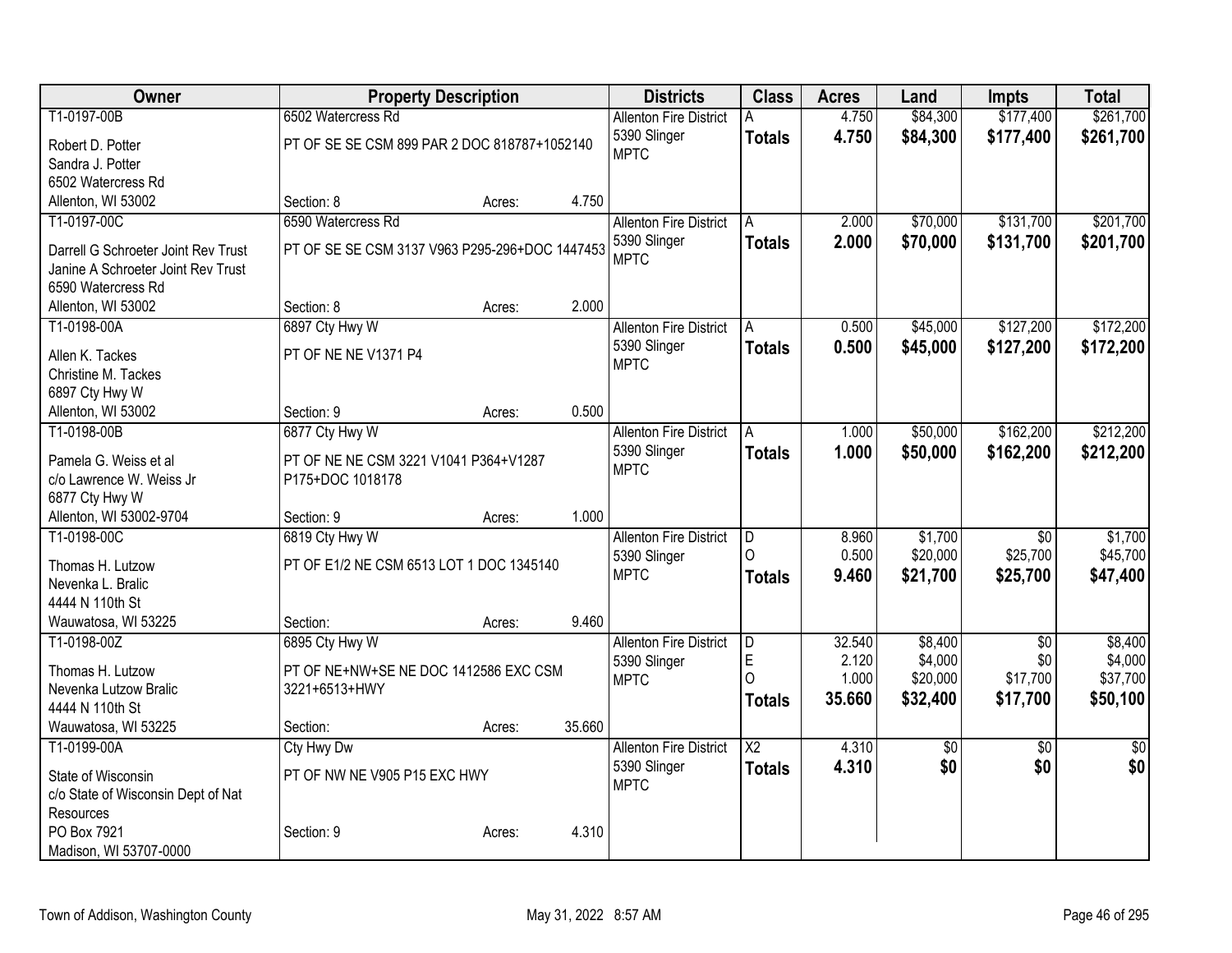| Owner                              | <b>Property Description</b>                |                  | <b>Districts</b>              | <b>Class</b>           | <b>Acres</b> | Land            | <b>Impts</b>    | <b>Total</b>    |
|------------------------------------|--------------------------------------------|------------------|-------------------------------|------------------------|--------------|-----------------|-----------------|-----------------|
| T1-0200                            | <b>Cty Hwy Dw</b>                          |                  | <b>Allenton Fire District</b> | $\overline{\text{X2}}$ | 20.000       | $\overline{50}$ | $\overline{50}$ | $\overline{30}$ |
| State of Wisconsin                 | N1/2 SW NE V905 P15                        |                  | 5390 Slinger                  | <b>Totals</b>          | 20.000       | \$0             | \$0             | \$0             |
| c/o State of Wisconsin Dept of Nat |                                            |                  | <b>MPTC</b>                   |                        |              |                 |                 |                 |
| Resources                          |                                            |                  |                               |                        |              |                 |                 |                 |
| PO Box 7921                        | Section: 9                                 | 20.000<br>Acres: |                               |                        |              |                 |                 |                 |
| Madison, WI 53707-0000             |                                            |                  |                               |                        |              |                 |                 |                 |
| T1-0201                            | 6702 Weis St                               |                  | <b>Allenton Fire District</b> | A                      | 1.000        | \$60,000        | \$383,700       | \$443,700       |
| Diane L. Witek et al               | S1/2 SW NE DOC 1434982                     |                  | 5390 Slinger                  | D                      | 9.000        | \$2,400         | \$0             | \$2,400         |
| c/o Diane Witek                    |                                            |                  | <b>MPTC</b>                   | E                      | 10.000       | \$9,500         | \$0             | \$9,500         |
| 6702 Weis St                       |                                            |                  |                               | <b>Totals</b>          | 20,000       | \$71,900        | \$383,700       | \$455,600       |
| Allenton, WI 53002-0000            | Section: 9                                 | 20.000<br>Acres: |                               |                        |              |                 |                 |                 |
| T1-0202                            | Weis St                                    |                  | <b>Allenton Fire District</b> | $\overline{\text{X2}}$ | 4.000        | $\overline{50}$ | $\overline{50}$ | \$0             |
| State of Wisconsin                 | PT OF SE NE SWLY OF HWY V905 P15           |                  | 5390 Slinger                  | <b>Totals</b>          | 4.000        | \$0             | \$0             | \$0             |
| c/o State of Wisconsin Dept of Nat |                                            |                  | <b>MPTC</b>                   |                        |              |                 |                 |                 |
| Resources                          |                                            |                  |                               |                        |              |                 |                 |                 |
| PO Box 7921                        | Section: 9                                 | 4.000<br>Acres:  |                               |                        |              |                 |                 |                 |
| Madison, WI 53707-0000             |                                            |                  |                               |                        |              |                 |                 |                 |
| T1-0202-00B                        | 6650 Weis St                               |                  | <b>Allenton Fire District</b> | E                      | 5.000        | \$2,500         | $\sqrt{6}$      | \$2,500         |
| <b>Harland Wenzel</b>              | PT OF SE NE V1059 P84                      |                  | 5390 Slinger                  | <b>Totals</b>          | 5.000        | \$2,500         | \$0             | \$2,500         |
| Ann Wenzel                         |                                            |                  | <b>MPTC</b>                   |                        |              |                 |                 |                 |
| 6463 Cty Hwy D                     |                                            |                  |                               |                        |              |                 |                 |                 |
| Allenton, WI 53002                 | Section: 9                                 | 5.000<br>Acres:  |                               |                        |              |                 |                 |                 |
| T1-0202-00C                        | 6711 Cty Hwy W                             |                  | <b>Allenton Fire District</b> | B                      | 10.690       | \$86,200        | \$318,300       | \$404,500       |
| Zoldan Family Ohio                 | PT OF SE NE CSM 5885 LOT 1 DOC 1036366 SEC |                  | 5390 Slinger                  | <b>Totals</b>          | 10.690       | \$86,200        | \$318,300       | \$404,500       |
| c/o Zoldan Family Ohio Limited     | $9 - 11 - 18$<br>10.69 AC                  |                  | <b>MPTC</b>                   |                        |              |                 |                 |                 |
| Partnership                        |                                            |                  |                               |                        |              |                 |                 |                 |
| 555 Martin Luther King Jr Blvd     | Section: 9                                 | 10.690<br>Acres: |                               |                        |              |                 |                 |                 |
| Youngstown, OH 44502-0000          |                                            |                  |                               |                        |              |                 |                 |                 |
| T1-0202-00D                        | 6783 Cty Hwy W                             |                  | <b>Allenton Fire District</b> | B                      | 2.890        | \$52,600        | \$5,700         | \$58,300        |
| 4mh Advertising, LLC               | PT OF SE NE CSM 5885 LOT 2 DOC 1093854 SEC |                  | 5390 Slinger                  | <b>Totals</b>          | 2.890        | \$52,600        | \$5,700         | \$58,300        |
| PO Box 207                         | $9 - 11 - 18$<br>2.89 AC                   |                  | <b>MPTC</b>                   |                        |              |                 |                 |                 |
| West Bend, WI 53095                |                                            |                  |                               |                        |              |                 |                 |                 |
|                                    | Section: 9                                 | 2.890<br>Acres:  |                               |                        |              |                 |                 |                 |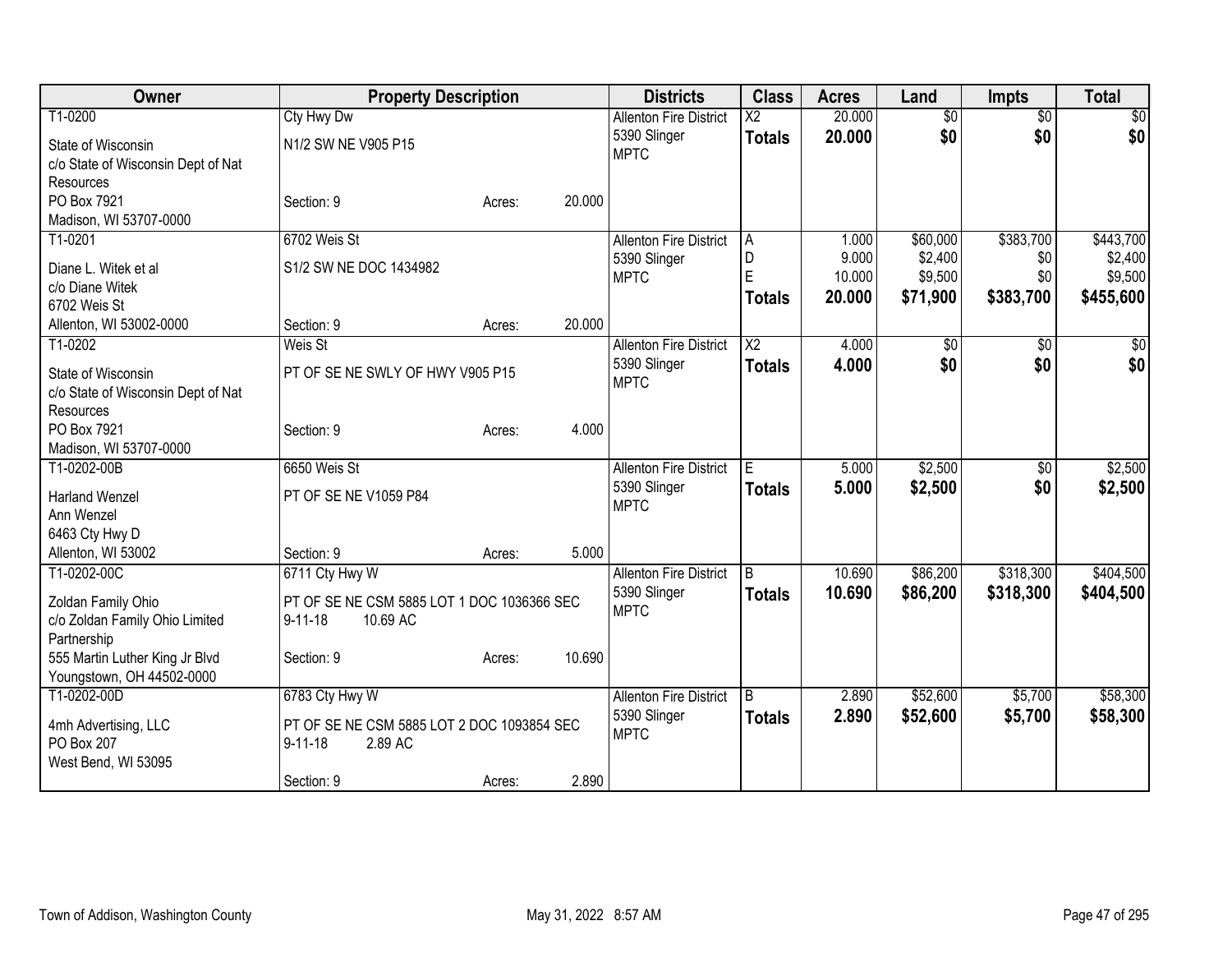| Owner                                                                                     | <b>Property Description</b>                                      |        |        | <b>Districts</b>              | <b>Class</b>            | <b>Acres</b>               | Land                           | <b>Impts</b>            | <b>Total</b>                    |
|-------------------------------------------------------------------------------------------|------------------------------------------------------------------|--------|--------|-------------------------------|-------------------------|----------------------------|--------------------------------|-------------------------|---------------------------------|
| T1-0203-00A                                                                               | <b>Cty Hwy Dw</b>                                                |        |        | <b>Allenton Fire District</b> | $\overline{X1}$         | 18.500                     | $\overline{50}$                | $\overline{50}$         | $\overline{30}$                 |
| Wisconsin Dept of Natural Resources<br>2300 Dr Martin Luther King Jr<br>Madison, WI 53212 | PT NE NW+NW NE DOC 1466822                                       |        |        | 5390 Slinger<br><b>MPTC</b>   | <b>Totals</b>           | 18.500                     | \$0                            | \$0                     | \$0                             |
|                                                                                           | Section: 9                                                       | Acres: | 18.500 |                               |                         |                            |                                |                         |                                 |
| T1-0204                                                                                   | Cty Hwy Dw                                                       |        |        | <b>Allenton Fire District</b> | $\overline{\text{X2}}$  | 10.000                     | $\overline{30}$                | $\sqrt{6}$              | \$0                             |
| State of Wisconsin<br>c/o State of Wisconsin Dept of Nat<br>Resources                     | PT OF W16 AC NW NE & PT OF NE NW E OF RIV V90<br>P <sub>15</sub> |        |        | 5390 Slinger<br><b>MPTC</b>   | <b>Totals</b>           | 10.000                     | \$0                            | \$0                     | \$0                             |
| PO Box 7921<br>Madison, WI 53707-0000                                                     | Section: 9                                                       | Acres: | 10.000 |                               |                         |                            |                                |                         |                                 |
| T1-0205                                                                                   | Cty Hwy Dw                                                       |        |        | <b>Allenton Fire District</b> | $\overline{\text{X2}}$  | 6.000                      | \$0                            | \$0                     | $\sqrt{50}$                     |
| State of Wisconsin<br>c/o State of Wisconsin Dept of Nat<br><b>Resources</b>              | PT OF NE NW+NW NE V905 P15                                       |        |        | 5390 Slinger<br><b>MPTC</b>   | <b>Totals</b>           | 6.000                      | \$0                            | \$0                     | \$0                             |
| PO Box 7921<br>Madison, WI 53707-0000                                                     | Section: 9                                                       | Acres: | 6.000  |                               |                         |                            |                                |                         |                                 |
| T1-0206                                                                                   | Cty Hwy Dw                                                       |        |        | <b>Allenton Fire District</b> | $\overline{\text{X2}}$  | 19.270                     | $\overline{50}$                | \$0                     | $\sqrt{50}$                     |
| State of Wisconsin<br>c/o State of Wisconsin Dept of Natural<br>Resources                 | N20 AC NE NW W OF RIV V949 P609 EXC HWY                          |        |        | 5390 Slinger<br><b>MPTC</b>   | <b>Totals</b>           | 19.270                     | \$0                            | \$0                     | \$0                             |
| PO Box 7921<br>Madison, WI 53707-0000                                                     | Section: 9                                                       | Acres: | 19.270 |                               |                         |                            |                                |                         |                                 |
| T1-0207                                                                                   | Cty Hwy Dw                                                       |        |        | <b>Allenton Fire District</b> | $\overline{\text{X2}}$  | 12.400                     | \$0                            | \$0                     | $\sqrt{50}$                     |
| State of Wisconsin<br>c/o State of Wisconsin Dept of Natural<br>Resources                 | NW NW V1425 P568 EXC RR & PT SOLD                                |        |        | 5390 Slinger<br><b>MPTC</b>   | <b>Totals</b>           | 12.400                     | \$0                            | \$0                     | \$0                             |
| PO Box 7921                                                                               | Section:                                                         | Acres: | 12.400 |                               |                         |                            |                                |                         |                                 |
| Madison, WI 53707-0000                                                                    |                                                                  |        |        |                               |                         |                            |                                |                         |                                 |
| T1-0207-00A                                                                               | 6706 Ohio Rd N                                                   |        |        | <b>Allenton Fire District</b> | A                       | 2.000                      | \$80,500                       | \$208,400               | \$288,900                       |
| Barry J. Melder<br>6706 Ohio Rd N                                                         | PT NW NW SW OF RR DOC 905873                                     |        |        | 5390 Slinger<br><b>MPTC</b>   | D<br>E<br><b>Totals</b> | 10.850<br>11.750<br>24.600 | \$3,300<br>\$7,800<br>\$91,600 | \$0<br>\$0<br>\$208,400 | \$3,300<br>\$7,800<br>\$300,000 |
| Allenton, WI 53002                                                                        | Section: 9                                                       | Acres: | 24.600 |                               |                         |                            |                                |                         |                                 |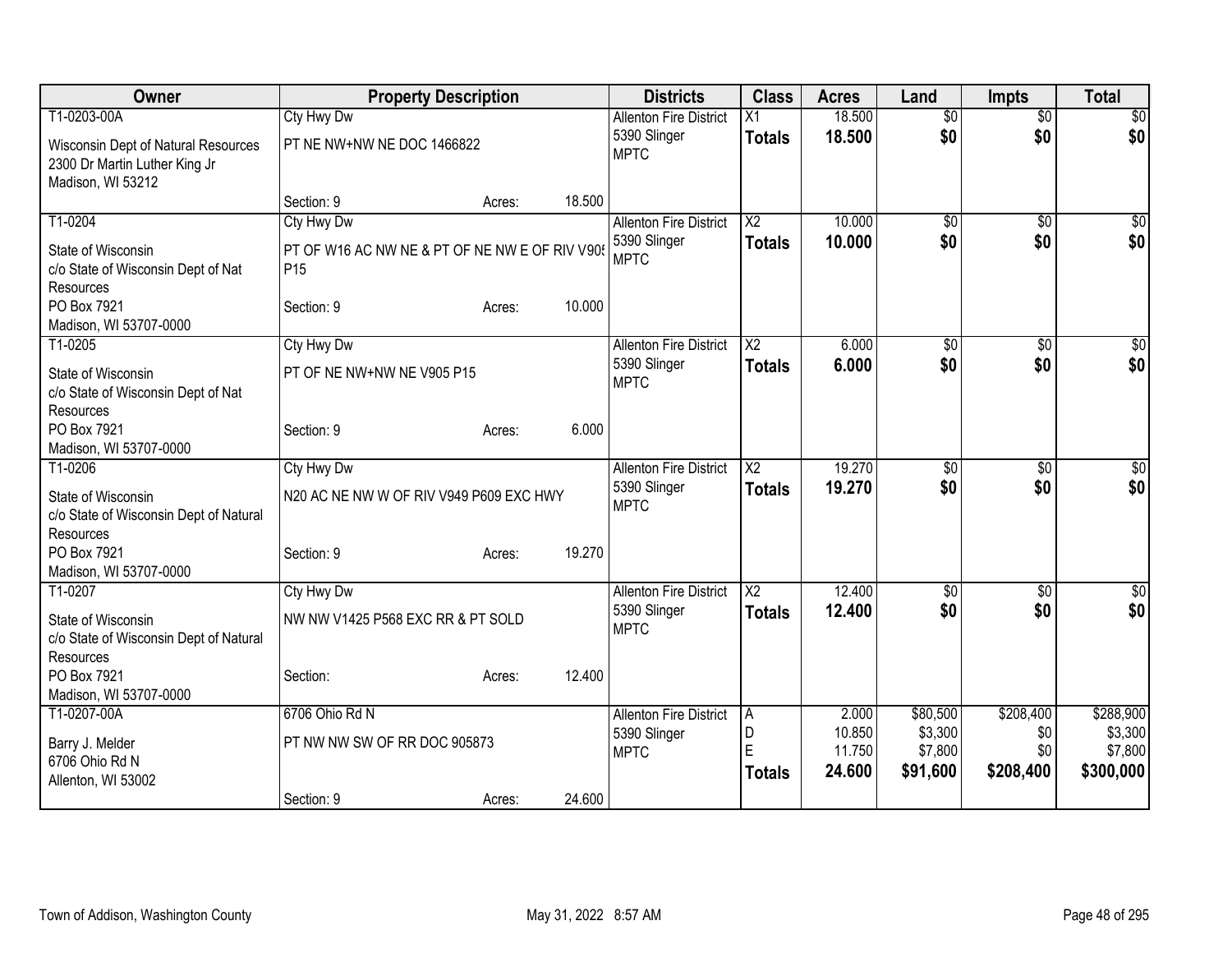| Owner                                                    | <b>Property Description</b>            |        |        | <b>Districts</b>              | <b>Class</b>           | <b>Acres</b> | Land            | <b>Impts</b>    | <b>Total</b>     |
|----------------------------------------------------------|----------------------------------------|--------|--------|-------------------------------|------------------------|--------------|-----------------|-----------------|------------------|
| T1-0208                                                  | 6824 Ohio Rd N                         |        |        | <b>Allenton Fire District</b> |                        | 32.500       | \$8,800         | $\overline{50}$ | \$8,800          |
| William H. Bingen                                        | SW NW V875 P284+DOC 969463+1404953     |        |        | 5390 Slinger                  | E                      | 5.500        | \$3,600         | \$0             | \$3,600          |
| Debra A. Bingen                                          |                                        |        |        | <b>MPTC</b>                   | $\Omega$               | 2.000        | \$52,500        | \$117,000       | \$169,500        |
| 6824 Ohio Rd N                                           |                                        |        |        |                               | <b>Totals</b>          | 40.000       | \$64,900        | \$117,000       | \$181,900        |
| Allenton, WI 53002                                       | Section: 9                             | Acres: | 40.000 |                               |                        |              |                 |                 |                  |
| T1-0209                                                  | Ohio Rd                                |        |        | <b>Allenton Fire District</b> | $\overline{\text{X2}}$ | 18.000       | \$0             | $\overline{50}$ | \$0              |
| State of Wisconsin<br>c/o State of Wisconsin Dept of Nat | N1/2 SE NW V905 P15 EXC RR             |        |        | 5390 Slinger<br><b>MPTC</b>   | <b>Totals</b>          | 18.000       | \$0             | \$0             | \$0              |
| Resources                                                |                                        |        |        |                               |                        |              |                 |                 |                  |
| PO Box 7921                                              | Section: 9                             | Acres: | 18.000 |                               |                        |              |                 |                 |                  |
| Madison, WI 53707-0000                                   |                                        |        |        |                               |                        |              |                 |                 |                  |
| T1-0210                                                  | Ohio Rd                                |        |        | <b>Allenton Fire District</b> | E                      | 10.000       | \$8,800         | \$0             | \$8,800          |
| Diane L. Witek et al                                     | PT OF S1/2 SE NW E OF RR DOC 11434982  |        |        | 5390 Slinger                  | <b>Totals</b>          | 10.000       | \$8,800         | \$0             | \$8,800          |
| c/o Diane Witek                                          |                                        |        |        | <b>MPTC</b>                   |                        |              |                 |                 |                  |
| 6702 Weis St                                             |                                        |        |        |                               |                        |              |                 |                 |                  |
| Allenton, WI 53002-0000                                  | Section: 9                             | Acres: | 10.000 |                               |                        |              |                 |                 |                  |
| T1-0211                                                  | Ohio Rd                                |        |        | <b>Allenton Fire District</b> | D                      | 4.000        | \$700           | \$0             | \$700            |
| William H. Bingen                                        | PT OF S1/2 SE NW W OF RR V875 P284+DOC |        |        | 5390 Slinger                  | E                      | 4.000        | \$2,800         | \$0             | \$2,800          |
| Debra A. Bingen                                          | 969463+1404953                         |        |        | <b>MPTC</b>                   | <b>Totals</b>          | 8.000        | \$3,500         | \$0             | \$3,500          |
| 6824 Ohio Rd N                                           |                                        |        |        |                               |                        |              |                 |                 |                  |
| Allenton, WI 53002                                       | Section: 9                             | Acres: | 8.000  |                               |                        |              |                 |                 |                  |
| T1-0212                                                  | Ohio Rd                                |        |        | <b>Allenton Fire District</b> | $\overline{\text{X2}}$ | 17.000       | $\overline{50}$ | $\overline{50}$ | $\overline{\$0}$ |
| State of Wisconsin                                       | E1/2 NE SW V949 P266 EXC RR            |        |        | 5390 Slinger                  | <b>Totals</b>          | 17.000       | \$0             | \$0             | \$0              |
| c/o State of Wisconsin Dept of Nat                       |                                        |        |        | <b>MPTC</b>                   |                        |              |                 |                 |                  |
| Resources                                                |                                        |        |        |                               |                        |              |                 |                 |                  |
| PO Box 7921                                              | Section: 9                             | Acres: | 17.000 |                               |                        |              |                 |                 |                  |
| Madison, WI 53707-0000                                   |                                        |        |        |                               |                        |              |                 |                 |                  |
| $T1-0213$                                                | Ohio Rd                                |        |        | <b>Allenton Fire District</b> | $\overline{\text{X2}}$ | 20.000       | $\overline{50}$ | $\overline{50}$ | $\overline{50}$  |
| State of Wisconsin                                       | W1/2 NE SW V932 P661                   |        |        | 5390 Slinger                  | <b>Totals</b>          | 20,000       | \$0             | \$0             | \$0              |
| c/o State of Wisconsin Dept of Nat                       |                                        |        |        | <b>MPTC</b>                   |                        |              |                 |                 |                  |
| Resources                                                |                                        |        |        |                               |                        |              |                 |                 |                  |
| PO Box 7921                                              | Section: 9                             | Acres: | 20.000 |                               |                        |              |                 |                 |                  |
| Madison, WI 53707-0000                                   |                                        |        |        |                               |                        |              |                 |                 |                  |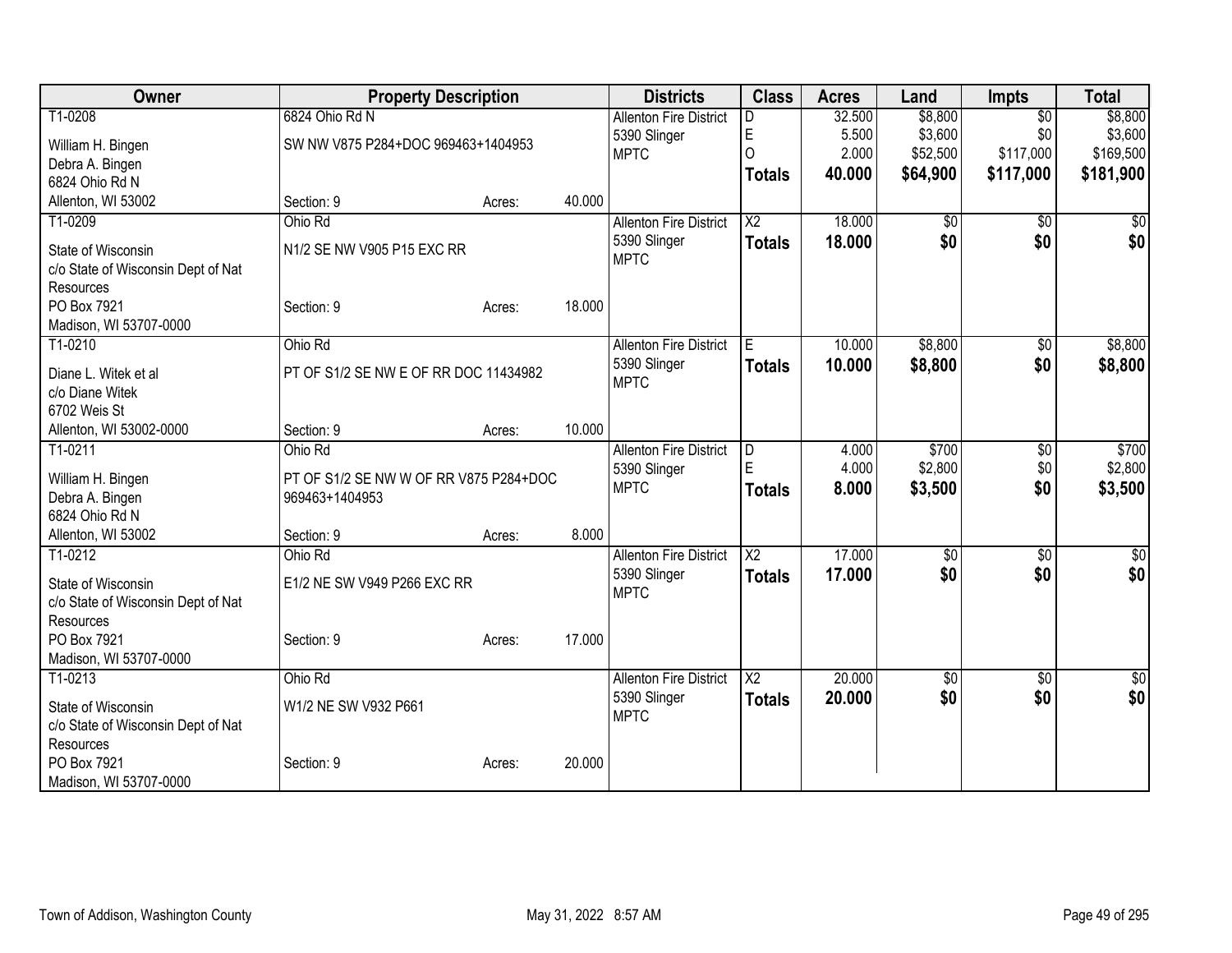| Owner                              | <b>Property Description</b>                                         |        |        | <b>Districts</b>              | <b>Class</b>           | <b>Acres</b> | Land            | <b>Impts</b>    | <b>Total</b>     |
|------------------------------------|---------------------------------------------------------------------|--------|--------|-------------------------------|------------------------|--------------|-----------------|-----------------|------------------|
| T1-0214                            | Ohio Rd                                                             |        |        | <b>Allenton Fire District</b> | 5M                     | 5.000        | \$7,500         | $\overline{30}$ | \$7,500          |
| Gary D Klink Living Trust          | NW SW DOC 884190+943255                                             |        |        | 5390 Slinger                  | D                      | 32.000       | \$9,500         | \$0             | \$9,500          |
| Mary K Klink Living Trust          |                                                                     |        |        | <b>MPTC</b>                   | E                      | 2.630        | \$1,300         | \$0             | \$1,300          |
| 6585 Cty Hwy Dw                    |                                                                     |        |        |                               | <b>Totals</b>          | 39,630       | \$18,300        | \$0             | \$18,300         |
| Allenton, WI 53002                 | Section: 9                                                          | Acres: | 39.630 |                               |                        |              |                 |                 |                  |
| T1-0215                            | <b>Watercress Rd</b>                                                |        |        | <b>Allenton Fire District</b> | 5M                     | 5.900        | \$14,200        | \$0             | \$14,200         |
| <b>GILBERT'S ACRES, LLC</b>        |                                                                     |        |        | 5390 Slinger                  | D                      | 20.000       | \$5,200         | \$0             | \$5,200          |
| 6400 Watercress Rd                 | SW SW V189 P579+DOC<br>785771+842985+1433498+1467901+1467902 EXC PT |        |        | <b>MPTC</b>                   | E                      | 13.000       | \$9,100         | \$0             | \$9,100          |
| Allenton, WI 53002                 | SOLD                                                                |        |        |                               | <b>Totals</b>          | 38.900       | \$28,500        | \$0             | \$28,500         |
|                                    | Section: 9                                                          | Acres: | 38.900 |                               |                        |              |                 |                 |                  |
| T1-0215-00A                        | 6400 Watercress Rd                                                  |        |        | <b>Allenton Fire District</b> | A                      | 0.920        | \$58,000        | \$94,000        | \$152,000        |
|                                    |                                                                     |        |        | 5390 Slinger                  | <b>Totals</b>          | 0.920        | \$58,000        | \$94,000        | \$152,000        |
| James A. Kauper                    | PT OF SW SW CSM 275 V480 P563                                       |        |        | <b>MPTC</b>                   |                        |              |                 |                 |                  |
| 6400 Watercress Rd                 |                                                                     |        |        |                               |                        |              |                 |                 |                  |
| Allenton, WI 53002                 |                                                                     |        |        |                               |                        |              |                 |                 |                  |
|                                    | Section: 9                                                          | Acres: | 0.920  |                               |                        |              |                 |                 |                  |
| T1-0216                            | <b>Watercress Rd</b>                                                |        |        | <b>Allenton Fire District</b> | $\overline{\text{X2}}$ | 40.000       | $\overline{50}$ | \$0             | $\overline{\$0}$ |
| State of Wisconsin                 | SE SW V932 P661                                                     |        |        | 5390 Slinger                  | <b>Totals</b>          | 40.000       | \$0             | \$0             | \$0              |
| c/o State of Wisconsin Dept of Nat |                                                                     |        |        | <b>MPTC</b>                   |                        |              |                 |                 |                  |
| Resources                          |                                                                     |        |        |                               |                        |              |                 |                 |                  |
| PO Box 7921                        | Section: 9                                                          | Acres: | 40.000 |                               |                        |              |                 |                 |                  |
| Madison, WI 53707-0000             |                                                                     |        |        |                               |                        |              |                 |                 |                  |
| T1-0217                            | 6657 Weis St                                                        |        |        | <b>Allenton Fire District</b> | 5M                     | 5.000        | \$12,000        | $\overline{30}$ | \$12,000         |
| Don L. Jackson                     | NE SE V387 P348+V1327 P612 (HWY V1341 P283)                         |        |        | 5390 Slinger                  | A                      | 3.000        | \$80,000        | \$110,600       | \$190,600        |
| Sandra L. Jackson                  |                                                                     |        |        | <b>MPTC</b>                   | $\overline{D}$         | 15.000       | \$4,200         | \$0             | \$4,200          |
| 6657 Weis St                       |                                                                     |        |        |                               | E                      | 10.030       | \$7,000         | \$0             | \$7,000          |
| Allenton, WI 53002                 | Section: 9                                                          | Acres: | 33.030 |                               | <b>Totals</b>          | 33.030       | \$103,200       | \$110,600       | \$213,800        |
| T1-0218                            | 6680 Weis St                                                        |        |        | <b>Allenton Fire District</b> |                        | 6.770        | \$96,200        | \$132,600       | \$228,800        |
|                                    |                                                                     |        |        | 5390 Slinger                  | <b>Totals</b>          | 6.770        | \$96,200        | \$132,600       | \$228,800        |
| Craig A. Schreiner                 | PT OF NW SE V670 P507                                               |        |        | <b>MPTC</b>                   |                        |              |                 |                 |                  |
| Cynthia K. Schreiner               |                                                                     |        |        |                               |                        |              |                 |                 |                  |
| 6680 Weis St                       |                                                                     |        |        |                               |                        |              |                 |                 |                  |
| Allenton, WI 53002                 | Section: 9                                                          | Acres: | 6.770  |                               |                        |              |                 |                 |                  |
| T1-0218-00A                        | 6672 Weis St                                                        |        |        | <b>Allenton Fire District</b> | A                      | 1.000        | \$50,000        | \$125,400       | \$175,400        |
| Eric Craine                        | PT OF NW SE DOC 1511830                                             |        |        | 5390 Slinger<br><b>MPTC</b>   | <b>Totals</b>          | 1.000        | \$50,000        | \$125,400       | \$175,400        |
| Holly Laszkiewicz                  |                                                                     |        |        |                               |                        |              |                 |                 |                  |
| 6672 Weis St                       |                                                                     |        |        |                               |                        |              |                 |                 |                  |
| Allenton, WI 53002                 | Section: 9                                                          | Acres: | 1.000  |                               |                        |              |                 |                 |                  |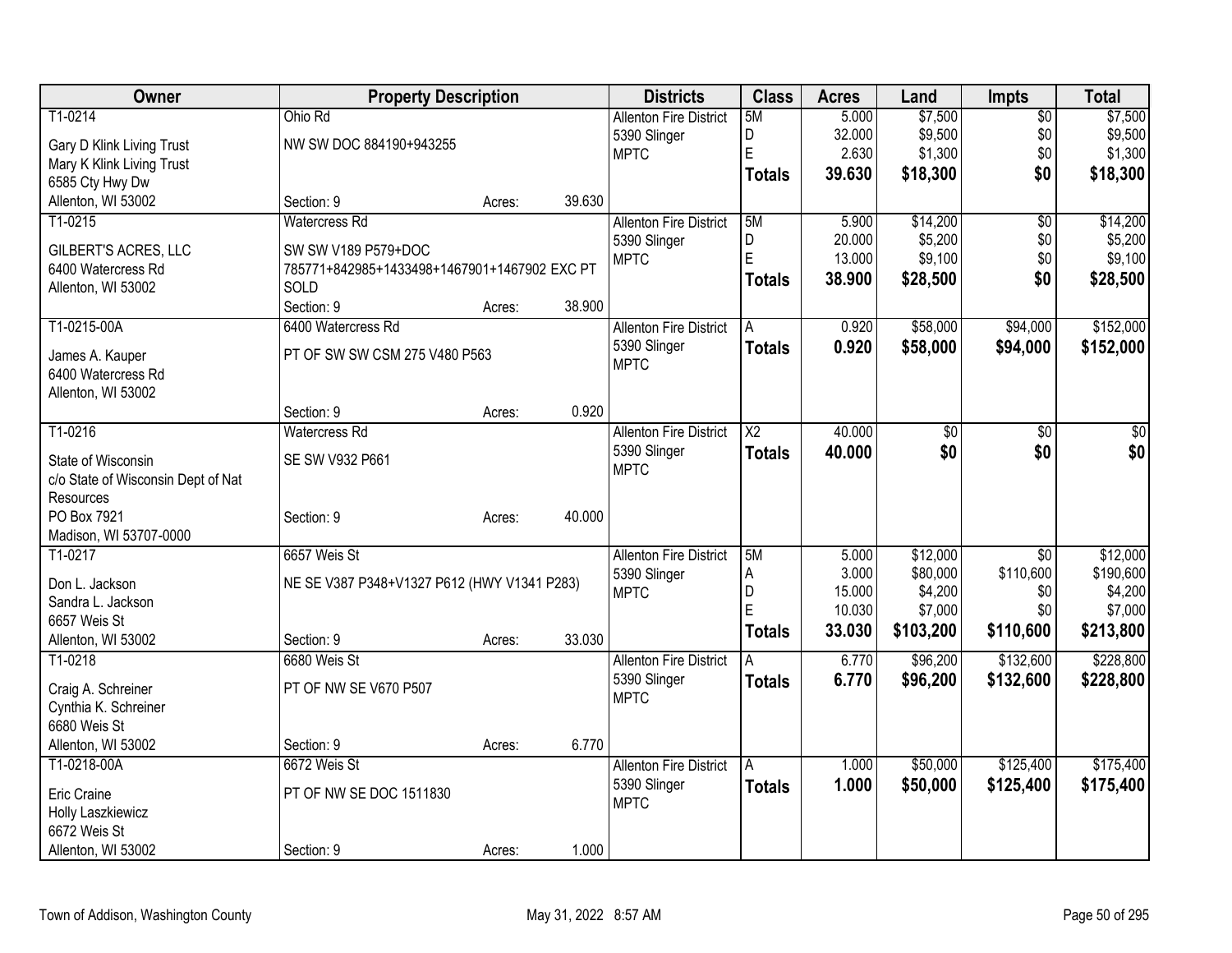| Owner                                                                                                                          | <b>Property Description</b>            |        |        | <b>Districts</b>              | <b>Class</b>           | <b>Acres</b> | Land     | <b>Impts</b> | <b>Total</b>    |
|--------------------------------------------------------------------------------------------------------------------------------|----------------------------------------|--------|--------|-------------------------------|------------------------|--------------|----------|--------------|-----------------|
| T1-0218-00B                                                                                                                    | 6662 Weis St                           |        |        | <b>Allenton Fire District</b> |                        | 3.560        | \$82,800 | \$120,300    | \$203,100       |
| Jacob P. Leigh                                                                                                                 | PT OF NW SE DOC 1458097                |        |        | 5390 Slinger                  | <b>Totals</b>          | 3.560        | \$82,800 | \$120,300    | \$203,100       |
| Amanda C. Leigh                                                                                                                |                                        |        |        | <b>MPTC</b>                   |                        |              |          |              |                 |
| 6662 Weis St                                                                                                                   |                                        |        |        |                               |                        |              |          |              |                 |
| Allenton, WI 53002                                                                                                             | Section: 9                             | Acres: | 3.560  |                               |                        |              |          |              |                 |
| T1-0218-00C                                                                                                                    | 6690 Weis St                           |        |        | <b>Allenton Fire District</b> | A                      | 6.850        | \$96,500 | \$183,200    | \$279,700       |
| Mark C. Vanden Heuvel                                                                                                          | PT OF NW SE CSM 1302 V607 P525         |        |        | 5390 Slinger                  | <b>Totals</b>          | 6.850        | \$96,500 | \$183,200    | \$279,700       |
| 6690 Weis St                                                                                                                   |                                        |        |        | <b>MPTC</b>                   |                        |              |          |              |                 |
| Allenton, WI 53002                                                                                                             |                                        |        |        |                               |                        |              |          |              |                 |
|                                                                                                                                | Section: 9                             | Acres: | 6.850  |                               |                        |              |          |              |                 |
| T1-0218-00D                                                                                                                    | Weis St                                |        |        | <b>Allenton Fire District</b> | $\overline{X4}$        | 1.240        | \$0      | \$0          | $\sqrt{50}$     |
| Town of Addison                                                                                                                | PT OF NW SE CSM 1299                   |        |        | 5390 Slinger                  | <b>Totals</b>          | 1.240        | \$0      | \$0          | \$0             |
| First St                                                                                                                       |                                        |        |        | <b>MPTC</b>                   |                        |              |          |              |                 |
| Allenton, WI 53002                                                                                                             |                                        |        |        |                               |                        |              |          |              |                 |
|                                                                                                                                | Section: 9                             | Acres: | 1.240  |                               |                        |              |          |              |                 |
| T1-0219                                                                                                                        | Weis St                                |        |        | <b>Allenton Fire District</b> | E                      | 14.000       | \$12,300 | \$0          | \$12,300        |
|                                                                                                                                |                                        |        |        | 5390 Slinger                  | <b>Totals</b>          | 14.000       | \$12,300 | \$0          | \$12,300        |
| Joseph Schlagenhaft Joint Rev Liv Trust   S15 AC W1/2 NW SE V426 P67+DOC 1292691+129753<br>Veronica Schlagenhaft Joint Rev Liv | <b>EXC RR</b>                          |        |        | <b>MPTC</b>                   |                        |              |          |              |                 |
| Trust                                                                                                                          |                                        |        |        |                               |                        |              |          |              |                 |
| 6917 Cty Hwy W                                                                                                                 | Section: 9                             | Acres: | 14.000 |                               |                        |              |          |              |                 |
| Allenton, WI 53002                                                                                                             |                                        |        |        |                               |                        |              |          |              |                 |
| T1-0220                                                                                                                        | Weis St                                |        |        | <b>Allenton Fire District</b> | $\overline{\text{X2}}$ | 5.000        | \$0      | \$0          | $\sqrt{50}$     |
| State of Wisconsin                                                                                                             | N5 ACS W1/2 NW SE V949 P266            |        |        | 5390 Slinger                  | <b>Totals</b>          | 5.000        | \$0      | \$0          | \$0             |
| c/o State of Wisconsin Dept of Nat                                                                                             |                                        |        |        | <b>MPTC</b>                   |                        |              |          |              |                 |
| Resources                                                                                                                      |                                        |        |        |                               |                        |              |          |              |                 |
| PO Box 7921                                                                                                                    | Section: 9                             | Acres: | 5.000  |                               |                        |              |          |              |                 |
| Madison, WI 53707-0000                                                                                                         |                                        |        |        |                               |                        |              |          |              |                 |
| T1-0221                                                                                                                        | <b>Watercress Rd</b>                   |        |        | <b>Allenton Fire District</b> | $\overline{\text{X2}}$ | 20.000       | \$0      | \$0          | $\overline{50}$ |
| State of Wisconsin                                                                                                             | PT OF SW SE W OF RIV V1007 P176 EXC RR |        |        | 5390 Slinger                  | <b>Totals</b>          | 20,000       | \$0      | \$0          | \$0             |
| c/o State of Wisconsin Dept of Nat                                                                                             |                                        |        |        | <b>MPTC</b>                   |                        |              |          |              |                 |
| <b>Resources</b>                                                                                                               |                                        |        |        |                               |                        |              |          |              |                 |
| PO Box 7921                                                                                                                    | Section: 9                             | Acres: | 20.000 |                               |                        |              |          |              |                 |
| Madison, WI 53707-0000                                                                                                         |                                        |        |        |                               |                        |              |          |              |                 |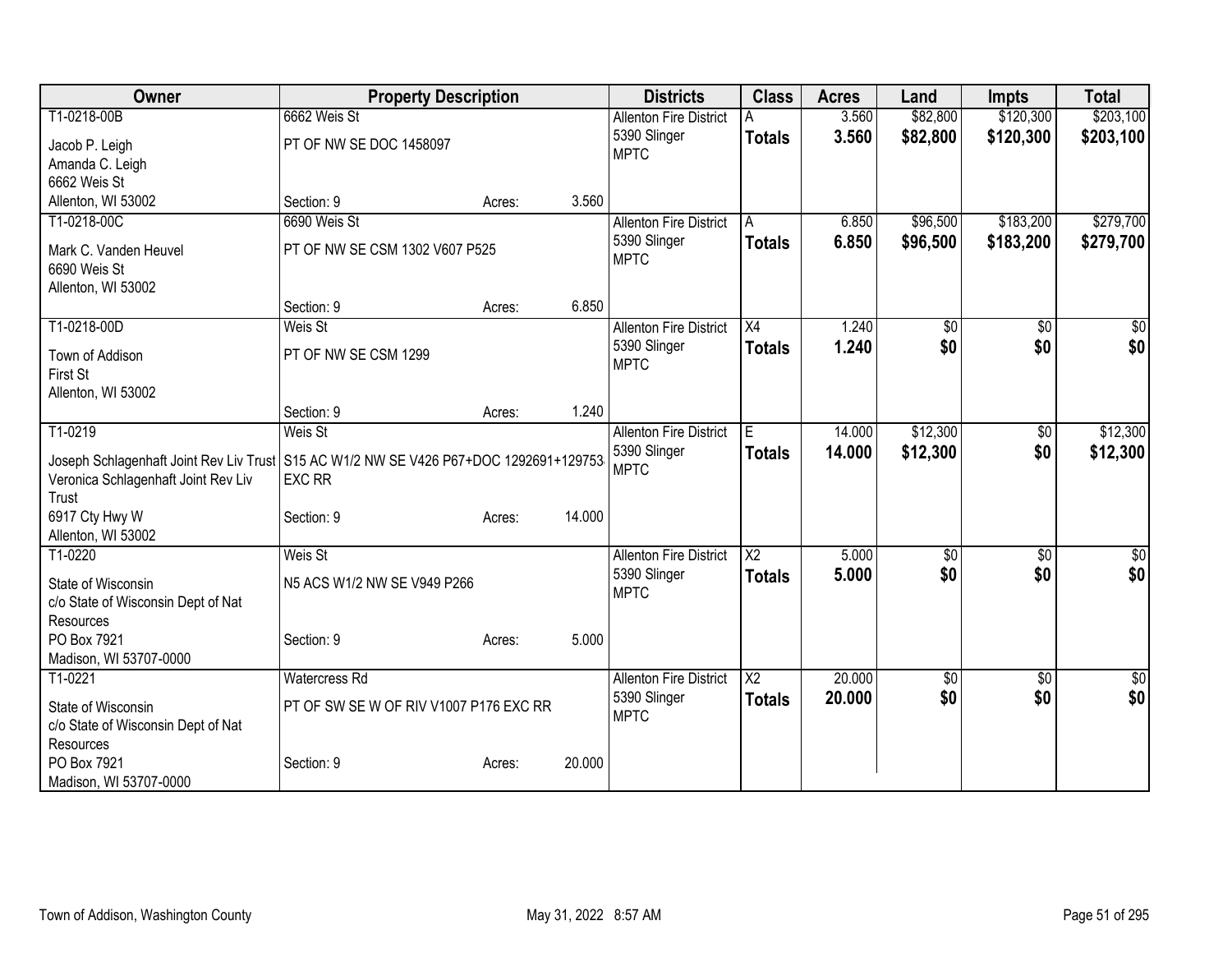| Owner                                                                                 |                                                                                    | <b>Property Description</b> |        | <b>Districts</b>                                             | <b>Class</b>                              | <b>Acres</b>                        | Land                                       | <b>Impts</b>                         | <b>Total</b>                                 |
|---------------------------------------------------------------------------------------|------------------------------------------------------------------------------------|-----------------------------|--------|--------------------------------------------------------------|-------------------------------------------|-------------------------------------|--------------------------------------------|--------------------------------------|----------------------------------------------|
| T1-0222<br>William M Hayes Survivors Trust<br>910 W Decorah Rd<br>West Bend, WI 53095 | <b>Watercress Rd</b><br>PT OF SW SE E OF RIV V504 P352+DOC<br>1122904+1445756      |                             |        | <b>Allenton Fire District</b><br>5390 Slinger<br><b>MPTC</b> | E.<br><b>Totals</b>                       | 16.500<br>16.500                    | \$4,100<br>\$4,100                         | $\overline{50}$<br>\$0               | \$4,100<br>\$4,100                           |
|                                                                                       | Section: 9                                                                         | Acres:                      | 16.500 |                                                              |                                           |                                     |                                            |                                      |                                              |
| T1-0223-00A<br>Wiedmeyer Real Estate, LLC<br>1419 Hans St<br>West Bend, WI 53090      | Weis St<br>SE SE DOC 872904+1244114                                                |                             |        | <b>Allenton Fire District</b><br>5390 Slinger<br><b>MPTC</b> | A<br><b>Totals</b>                        | 1.010<br>1.010                      | \$50,200<br>\$50,200                       | $\overline{50}$<br>\$0               | \$50,200<br>\$50,200                         |
|                                                                                       | Section: 9                                                                         | Acres:                      | 1.010  |                                                              |                                           |                                     |                                            |                                      |                                              |
| T1-0223-00B<br>Wiedmeyer Real Estate, LLC<br>1419 Hans St<br>West Bend, WI 53090      | Weis St<br>SE SE V1763 P406+408+411+V1768 P60-61+DOC<br>1244115+1413323            |                             |        | <b>Allenton Fire District</b><br>5390 Slinger<br><b>MPTC</b> | A<br><b>Totals</b>                        | 1.010<br>1.010                      | \$50,200<br>\$50,200                       | \$0<br>\$0                           | \$50,200<br>\$50,200                         |
|                                                                                       | Section: 9                                                                         | Acres:                      | 1.010  |                                                              |                                           |                                     |                                            |                                      |                                              |
| T1-0223-00D<br>Brian A. Hart<br>Benevolence A. Hart<br>6563 Weis St                   | 6563 Weis St<br>PT OF SE SE DOC 1034551                                            |                             |        | <b>Allenton Fire District</b><br>5390 Slinger<br><b>MPTC</b> | A<br>D<br>E<br><b>Totals</b>              | 1.500<br>11.340<br>12.000<br>24.840 | \$60,000<br>\$2,900<br>\$8,400<br>\$71,300 | \$255,100<br>\$0<br>\$0<br>\$255,100 | \$315,100<br>\$2,900<br>\$8,400<br>\$326,400 |
| Allenton, WI 53002                                                                    | Section: 9                                                                         | Acres:                      | 24.840 |                                                              |                                           |                                     |                                            |                                      |                                              |
| T1-0223-00E<br>Scott Gretzinger<br>6529 Weis St<br>Allenton, WI 53002                 | 6529 Weis St<br>PT OF SE SE CSM 5689 LOT 1 DOC 1236210                             |                             |        | <b>Allenton Fire District</b><br>5390 Slinger<br><b>MPTC</b> | $\overline{A}$<br>D<br>Ė<br><b>Totals</b> | 1.250<br>4.490<br>0.500<br>6.240    | \$60,500<br>\$1,100<br>\$300<br>\$61,900   | \$83,100<br>\$0<br>\$0<br>\$83,100   | \$143,600<br>\$1,100<br>\$300<br>\$145,000   |
|                                                                                       | Section: 9                                                                         | Acres:                      | 6.240  |                                                              |                                           |                                     |                                            |                                      |                                              |
| T1-0224<br>William M Hayes Survivors Trust<br>910 W Decorah Rd<br>West Bend, WI 53095 | Weis St<br>PT OF SE SE V939 P376+DOC 1122904+1445756 EXC<br>PT SOLD                |                             |        | <b>Allenton Fire District</b><br>5390 Slinger<br><b>MPTC</b> | D<br>Ė<br><b>Totals</b>                   | 2.000<br>3.500<br>5.500             | \$500<br>\$1,800<br>\$2,300                | $\overline{50}$<br>\$0<br>\$0        | \$500<br>\$1,800<br>\$2,300                  |
|                                                                                       | Section: 9                                                                         | Acres:                      | 5.500  |                                                              |                                           |                                     |                                            |                                      |                                              |
| T1-0225<br>Soo Line Railroad<br>420 Soo Line<br>Minneapolis, MN 55440                 | Weis St<br>RR IN SEC 9 VR4 P5-28-24-41-26-52 SEC 9-11-18<br>14.50 AC<br>Section: 9 | Acres:                      | 14.500 | <b>Allenton Fire District</b><br>5390 Slinger<br><b>MPTC</b> | $\overline{X5}$<br><b>Totals</b>          | 14.500<br>14.500                    | $\sqrt{50}$<br>\$0                         | $\overline{50}$<br>\$0               | \$0<br>\$0                                   |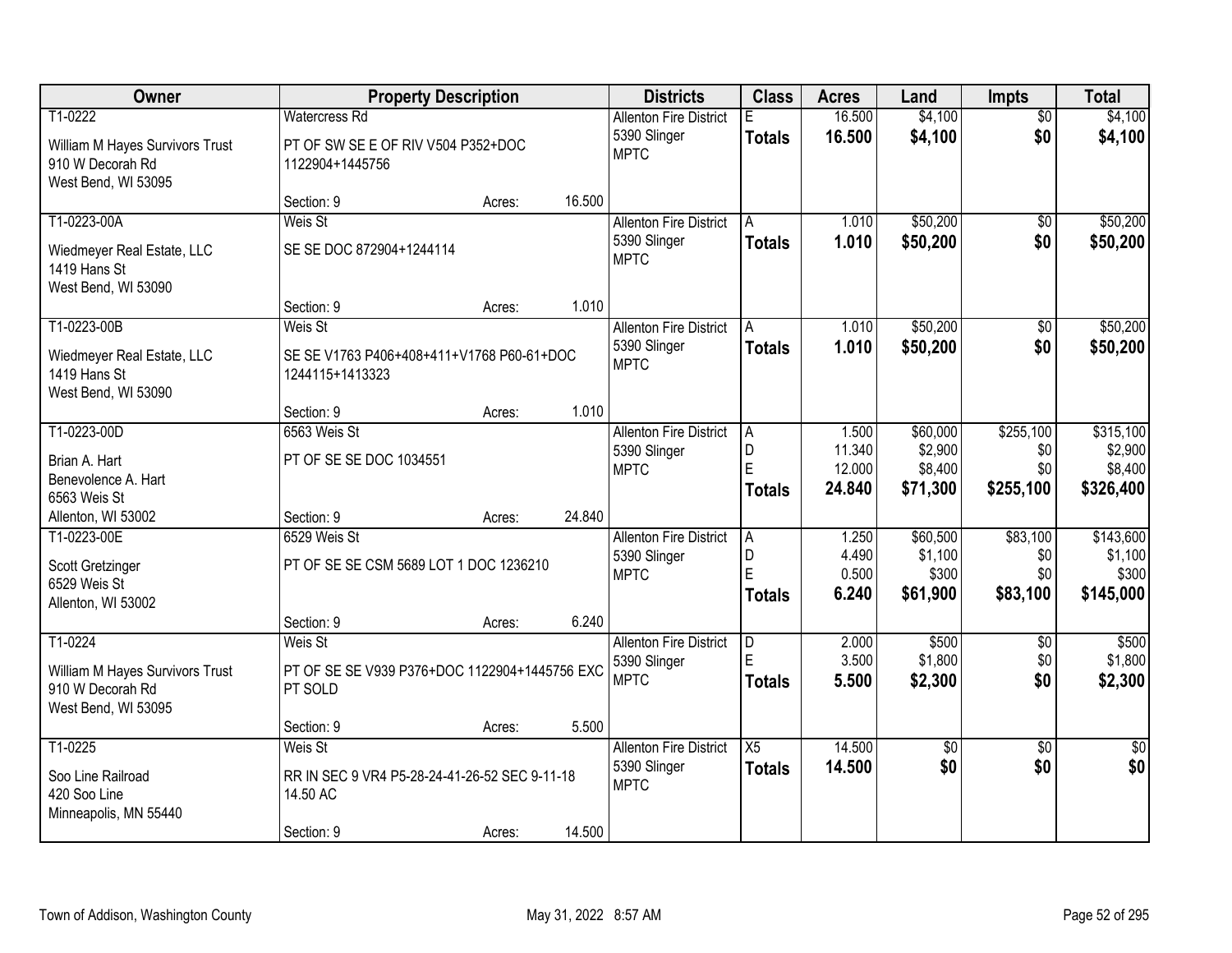| Owner                                     |                                               | <b>Property Description</b> |        | <b>Districts</b>              | <b>Class</b>  | <b>Acres</b> | Land            | <b>Impts</b>    | <b>Total</b>    |
|-------------------------------------------|-----------------------------------------------|-----------------------------|--------|-------------------------------|---------------|--------------|-----------------|-----------------|-----------------|
| T1-0225-00B                               | US Highway 41                                 |                             |        | <b>Allenton Fire District</b> | X1            | 27.500       | $\overline{50}$ | $\overline{50}$ | $\overline{30}$ |
| Wisconsin Dept of Transportation          | ROW IN SEC 9 V191 P36-57-295+V192 P85+V602    |                             |        | 5390 Slinger                  | <b>Totals</b> | 27.500       | \$0             | \$0             | \$0             |
| 141 NW Barstow St                         | P594+V603 P662 EXC PT SOLD                    |                             |        | <b>MPTC</b>                   |               |              |                 |                 |                 |
| PO Box 798                                |                                               |                             |        |                               |               |              |                 |                 |                 |
| Waukesha, WI 53187                        | Section: 9                                    | Acres:                      | 27.500 |                               |               |              |                 |                 |                 |
| T1-0226-00A                               | Cty Hwy Ww                                    |                             |        | <b>Allenton Fire District</b> | X5            | 0.380        | $\overline{50}$ | $\overline{30}$ | $\sqrt{50}$     |
| Cemetery                                  | S5 RDS OF E12 RDS N1/2 NE NE V U P75          |                             |        | 5390 Slinger                  | <b>Totals</b> | 0.380        | \$0             | \$0             | \$0             |
| PO Box 481                                |                                               |                             |        | <b>MPTC</b>                   |               |              |                 |                 |                 |
| 127 First St                              |                                               |                             |        |                               |               |              |                 |                 |                 |
| Allenton, WI 53002                        | Section: 10                                   | Acres:                      | 0.380  |                               |               |              |                 |                 |                 |
| T1-0226-00B                               | 5707 St Anthony Rd                            |                             |        | <b>Allenton Fire District</b> | A             | 1.500        | \$54,000        | \$99,400        | \$153,400       |
|                                           |                                               |                             |        | 5390 Slinger                  | <b>Totals</b> | 1.500        | \$54,000        | \$99,400        | \$153,400       |
| <b>Charles Kudronowicz</b>                | PT OF N1/2 NE NE CSM 4914 PAR 2 DOC 1240857   |                             |        | <b>MPTC</b>                   |               |              |                 |                 |                 |
| 5707 St Anthony Rd<br>West Bend, WI 53090 |                                               |                             |        |                               |               |              |                 |                 |                 |
|                                           | Section: 10                                   | Acres:                      | 1.500  |                               |               |              |                 |                 |                 |
| T1-0226-00D                               | St Anthony Rd                                 |                             |        | <b>Allenton Fire District</b> | D.            | 32.160       | \$8,500         | \$0             | \$8,500         |
|                                           |                                               |                             |        | 5390 Slinger                  | E             | 2.890        | \$1,000         | \$0             | \$1,000         |
| Robert A Ihlenfeld Living Trust           | PT OF N1/2 NE+PT OF CSM 6246 LOT V1766        |                             |        | <b>MPTC</b>                   | <b>Totals</b> | 35.050       | \$9,500         | \$0             | \$9,500         |
| Mary E Ihlenfeld Living Trust             | P290+DOC 1195721+1215298 +1219405+1357643 EXC |                             |        |                               |               |              |                 |                 |                 |
| 7022 Cty Hwy Ww                           | PT SOLD                                       |                             |        |                               |               |              |                 |                 |                 |
| West Bend, WI 53090<br>T1-0227            | Section:                                      | Acres:                      | 35.050 |                               |               | 18.810       | \$5,000         |                 | \$5,000         |
|                                           | Cty Hwy Ww                                    |                             |        | <b>Allenton Fire District</b> |               |              |                 | $\overline{30}$ |                 |
| Lloyd J Moritz Trust                      | PT OF S1/2 NE NE V1094 P119+V1278 P83         |                             |        | 5390 Slinger<br><b>MPTC</b>   | <b>Totals</b> | 18.810       | \$5,000         | \$0             | \$5,000         |
| Barbara M Moritz Trust                    |                                               |                             |        |                               |               |              |                 |                 |                 |
| 6912 Cty Hwy Ww                           |                                               |                             |        |                               |               |              |                 |                 |                 |
| West Bend, WI 53090                       | Section: 10                                   | Acres:                      | 18.810 |                               |               |              |                 |                 |                 |
| T1-0227-00A                               | 6811 Cty Hwy Ww                               |                             |        | <b>Allenton Fire District</b> | A             | 0.930        | \$58,200        | \$164,600       | \$222,800       |
| <b>Michael Zehms</b>                      | PT OF NE NE CSM 1865 DOC 1551611              |                             |        | 5390 Slinger                  | <b>Totals</b> | 0.930        | \$58,200        | \$164,600       | \$222,800       |
| Jenna Zehms                               |                                               |                             |        | <b>MPTC</b>                   |               |              |                 |                 |                 |
| 6811 Cty Hwy Ww                           |                                               |                             |        |                               |               |              |                 |                 |                 |
| West Bend, WI 53090                       | Section: 10                                   | Acres:                      | 0.930  |                               |               |              |                 |                 |                 |
| T1-0228-00B                               | 5809 St Anthony Rd                            |                             |        | <b>Allenton Fire District</b> | A             | 1.730        | \$61,400        | \$78,300        | \$139,700       |
| Sfp Riverbend, LLC                        | PT OF NW NE CSM 6246 LOT 1+DOC 1531007 EXC PT |                             |        | 5390 Slinger                  | <b>Totals</b> | 1.730        | \$61,400        | \$78,300        | \$139,700       |
| 4978 Lake Dr                              | SOLD                                          |                             |        | <b>MPTC</b>                   |               |              |                 |                 |                 |
| West Bend, WI 53095                       |                                               |                             |        |                               |               |              |                 |                 |                 |
|                                           | Section:                                      | Acres:                      | 1.730  |                               |               |              |                 |                 |                 |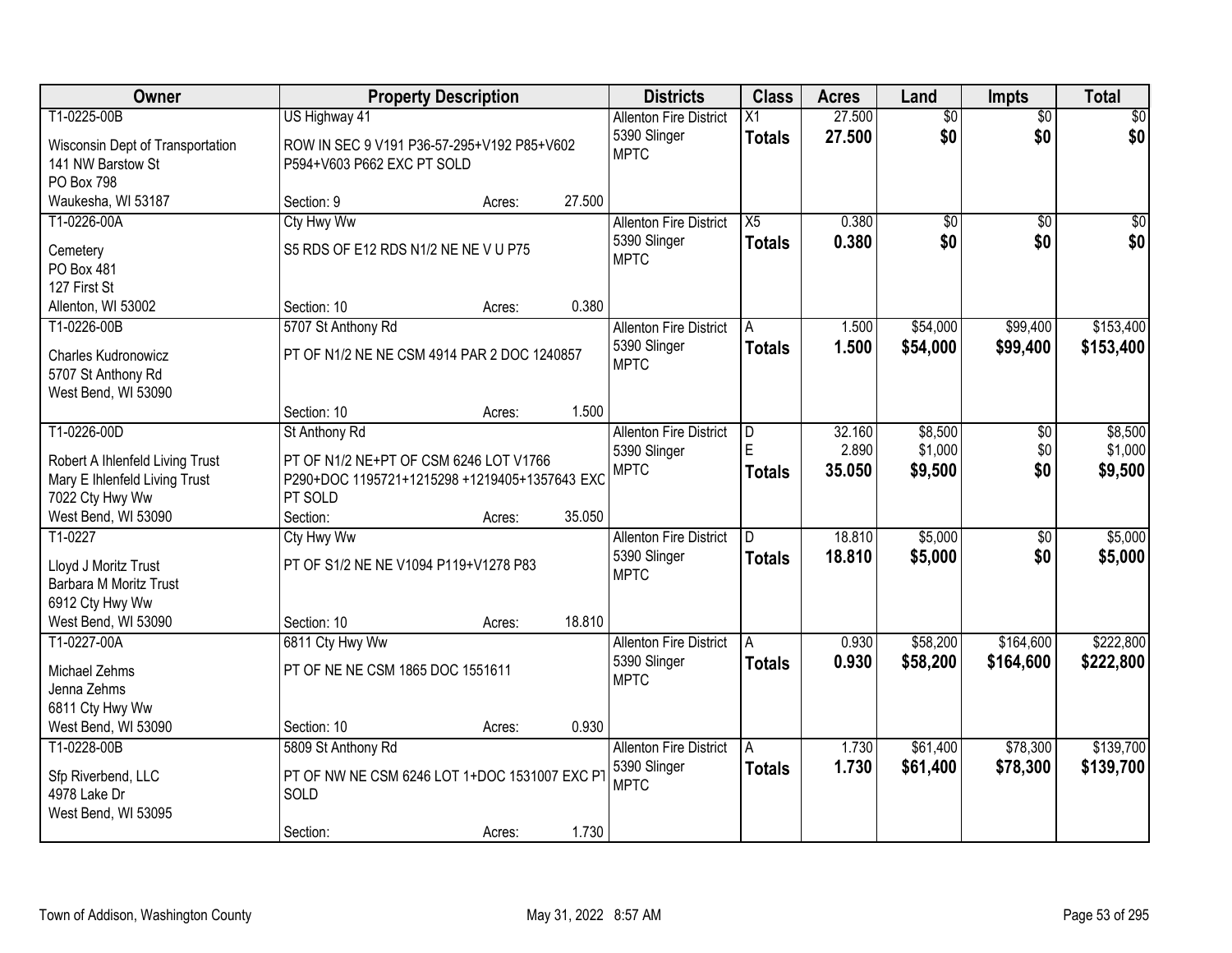| Owner                  | <b>Property Description</b>                  |        |        | <b>Districts</b>              | <b>Class</b>   | <b>Acres</b>    | Land               | <b>Impts</b>           | <b>Total</b>       |
|------------------------|----------------------------------------------|--------|--------|-------------------------------|----------------|-----------------|--------------------|------------------------|--------------------|
| T1-0229                | St Anthony Rd                                |        |        | <b>Allenton Fire District</b> | D              | 12.000          | \$2,800            | $\overline{60}$        | \$2,800            |
| Lloyd J Moritz Trust   | S1/2 NW NE V1094 P119+V1278 P83              |        |        | 5390 Slinger                  | E              | 8.000           | \$5,200            | \$0                    | \$5,200            |
| Barbara M Moritz Trust |                                              |        |        | <b>MPTC</b>                   | <b>Totals</b>  | 20.000          | \$8,000            | \$0                    | \$8,000            |
| 6912 Cty Hwy Ww        |                                              |        |        |                               |                |                 |                    |                        |                    |
| West Bend, WI 53090    | Section: 10                                  | Acres: | 20.000 |                               |                |                 |                    |                        |                    |
| T1-0230                | St Anthony Rd                                |        |        | <b>Allenton Fire District</b> | 5M             | 10.000          | \$24,000           | $\overline{50}$        | \$24,000           |
| Mark Steger            | SW NE V1462 P225 SEC 10-11-18                | 40 AC  |        | 5390 Slinger                  | D              | 28.000          | \$6,500            | \$0                    | \$6,500            |
| 5712 Arnold Ln         |                                              |        |        | <b>MPTC</b>                   | E              | 2.000           | \$1,000            | \$0                    | \$1,000            |
| West Bend, WI 53090    |                                              |        |        |                               | <b>Totals</b>  | 40.000          | \$31,500           | \$0                    | \$31,500           |
|                        | Section: 10                                  | Acres: | 40.000 |                               |                |                 |                    |                        |                    |
| T1-0231-00A            | 5712 Arnold Ln                               |        |        | <b>Allenton Fire District</b> | D              | 3.000           | \$700              | \$0                    | \$700              |
| Mark Steger            | PT SE NE CSM 7183 LOT 1 V1462 P225           |        |        | 5390 Slinger                  | $\Omega$       | 2.000           | \$52,500           | \$203,000              | \$255,500          |
| 5712 Arnold Ln         |                                              |        |        | <b>MPTC</b>                   | <b>Totals</b>  | 5.000           | \$53,200           | \$203,000              | \$256,200          |
| West Bend, WI 53090    |                                              |        |        |                               |                |                 |                    |                        |                    |
|                        | Section: 10                                  | Acres: | 5.000  |                               |                |                 |                    |                        |                    |
| T1-0231-00Z            | <b>Cty Hwy Ww</b>                            |        |        | <b>Allenton Fire District</b> | $\overline{D}$ | 32.790          | \$8,800            | \$0                    | \$8,800            |
| Mark Steger            | SE NE V1462 P225 EXC CSM 7183+HWY            |        |        | 5390 Slinger                  | E              | 1.000           | \$500              | \$0                    | \$500              |
| 5712 Arnold Ln         |                                              |        |        | <b>MPTC</b>                   | <b>Totals</b>  | 33.790          | \$9,300            | \$0                    | \$9,300            |
| West Bend, WI 53090    |                                              |        |        |                               |                |                 |                    |                        |                    |
|                        | Section: 10                                  | Acres: | 33.790 |                               |                |                 |                    |                        |                    |
| T1-0232                | St Anthony Rd                                |        |        | <b>Allenton Fire District</b> | $\overline{D}$ | 15.000          | \$3,700            | \$0                    | \$3,700            |
| Lawrence W. Weiss Jr   | E1/2 NE NW DOC 1536432                       |        |        | 5390 Slinger                  | E              | 5.000           | \$3,400            | \$0                    | \$3,400            |
| Pamela G. Weiss        |                                              |        |        | <b>MPTC</b>                   | <b>Totals</b>  | 20.000          | \$7,100            | \$0                    | \$7,100            |
| 6877 Cty Hwy W         |                                              |        |        |                               |                |                 |                    |                        |                    |
| Allenton, WI 53002     | Section: 10                                  | Acres: | 20.000 |                               |                |                 |                    |                        |                    |
| T1-0233                | St Anthony Rd                                |        |        | <b>Allenton Fire District</b> | 5M             | 2.000<br>15.000 | \$4,800<br>\$4,100 | $\sqrt{$0}$<br>\$0     | \$4,800<br>\$4,100 |
| James J. Ritger        | W1/2 NE NW V1473 P520+DOC                    |        |        | 5390 Slinger<br><b>MPTC</b>   | D<br>E         | 3.000           | \$2,000            | \$0                    | \$2,000            |
| 7085 Cty Hwy W         | 1074416+1276199+1419811                      |        |        |                               | Totals         | 20.000          | \$10,900           | \$0                    | \$10,900           |
| West Bend, WI 53090    |                                              |        |        |                               |                |                 |                    |                        |                    |
|                        | Section: 10                                  | Acres: | 20.000 |                               |                |                 |                    |                        |                    |
| T1-0234                | 6856 Cty Hwy W                               |        |        | <b>Allenton Fire District</b> | 5M<br>D        | 4.000<br>21.000 | \$9,600<br>\$6,100 | $\overline{50}$<br>\$0 | \$9,600<br>\$6,100 |
| James J. Ritger        | NW NW V1473 P520+DOC 1074416+1276199+1419811 |        |        | 5390 Slinger<br><b>MPTC</b>   | E              | 6.520           | \$4,300            | \$0                    | \$4,300            |
| 7085 Cty Hwy W         | <b>EXC PTS SOLD</b>                          |        |        |                               | $\Omega$       | 1.000           | \$20,000           | \$3,700                | \$23,700           |
| West Bend, WI 53090    |                                              |        |        |                               | <b>Totals</b>  | 32.520          | \$40,000           | \$3,700                | \$43,700           |
|                        | Section: 10                                  | Acres: | 32.520 |                               |                |                 |                    |                        |                    |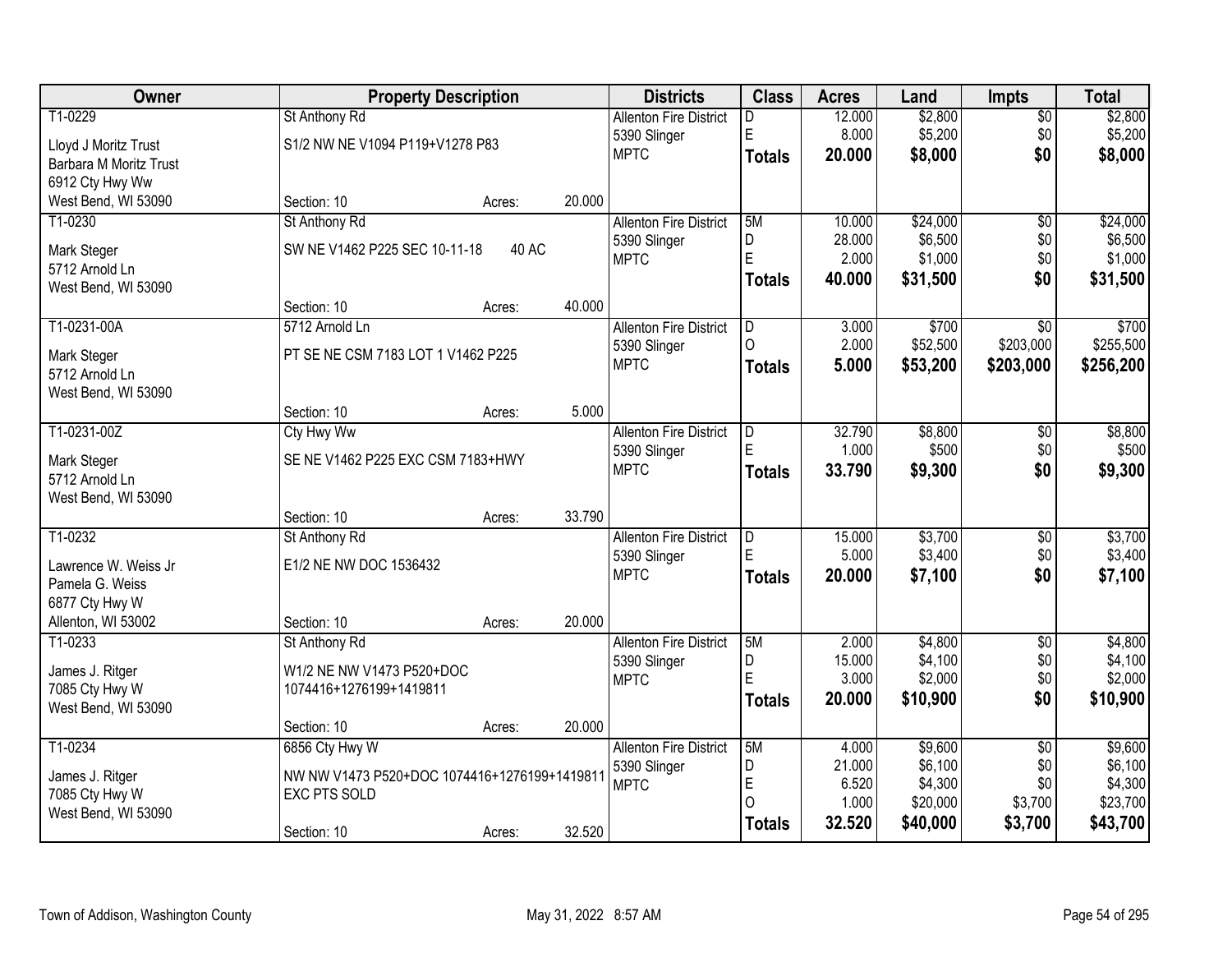| Owner                                                                                 |                                                                                       | <b>Property Description</b> |       | <b>Districts</b>                                             | <b>Class</b>       | <b>Acres</b>   | Land                 | <b>Impts</b>           | <b>Total</b>           |
|---------------------------------------------------------------------------------------|---------------------------------------------------------------------------------------|-----------------------------|-------|--------------------------------------------------------------|--------------------|----------------|----------------------|------------------------|------------------------|
| T1-0234-00A<br>Margaret Janzer<br>6882 Cty Hwy W<br>Allenton, WI 53002                | 6882 Cty Hwy W<br>PT OF NW NW V192 P175+V209 P146+V837 P235<br><b>RECORDS EXC HWY</b> |                             |       | <b>Allenton Fire District</b><br>5390 Slinger<br><b>MPTC</b> | <b>Totals</b>      | 0.630<br>0.630 | \$50,700<br>\$50,700 | \$139,800<br>\$139,800 | \$190,500<br>\$190,500 |
|                                                                                       | Section: 10                                                                           | Acres:                      | 0.630 |                                                              |                    |                |                      |                        |                        |
| T1-0234-00B<br>Michael A. Kampen                                                      | 6071 St Anthony Rd<br>PT OF NW NW V1684 P422+DOC 1298631                              |                             |       | <b>Allenton Fire District</b><br>5390 Slinger                | A<br><b>Totals</b> | 1.050<br>1.050 | \$51,000<br>\$51,000 | \$162,100<br>\$162,100 | \$213,100<br>\$213,100 |
| Ann L. Kampen<br>6071 St Anthony Rd                                                   |                                                                                       |                             |       | <b>MPTC</b>                                                  |                    |                |                      |                        |                        |
| West Bend, WI 53090                                                                   | Section: 10                                                                           | Acres:                      | 1.050 |                                                              |                    |                |                      |                        |                        |
| T1-0234-00C<br>John A. Sauer<br>Karrie A. Sauer                                       | 6874 Cty Hwy W<br>PT OF NW NW DOC 1525533 EXC HWY                                     |                             |       | <b>Allenton Fire District</b><br>5390 Slinger<br><b>MPTC</b> | A<br><b>Totals</b> | 0.630<br>0.630 | \$50,700<br>\$50,700 | \$161,700<br>\$161,700 | \$212,400<br>\$212,400 |
| 6874 Cty Hwy W<br>Allenton, WI 53002                                                  | Section: 10                                                                           | Acres:                      | 0.630 |                                                              |                    |                |                      |                        |                        |
| T1-0234-00D                                                                           | 6051 St Anthony Rd                                                                    |                             |       | <b>Allenton Fire District</b>                                | A                  | 0.750          | \$53,700             | \$179,400              | \$233,100              |
| <b>Thomas Tennies</b><br><b>Katie Tennies</b>                                         | PT OF NW NW DOC 1385865 EXC PT SOLD                                                   |                             |       | 5390 Slinger<br><b>MPTC</b>                                  | <b>Totals</b>      | 0.750          | \$53,700             | \$179,400              | \$233,100              |
| 6051 St Anthony Rd                                                                    |                                                                                       |                             | 0.750 |                                                              |                    |                |                      |                        |                        |
| West Bend, WI 53090<br>T1-0234-00D-001                                                | Section: 10<br>6045 St Anthony Rd                                                     | Acres:                      |       | <b>Allenton Fire District</b>                                |                    | 0.750          | \$53,700             | \$151,400              | \$205,100              |
| Kevin D. Panten<br>Nicole M. Panten<br>6045 St Anthony Rd                             | PT OF NW NW DOC 1232303                                                               |                             |       | 5390 Slinger<br><b>MPTC</b>                                  | <b>Totals</b>      | 0.750          | \$53,700             | \$151,400              | \$205,100              |
| West Bend, WI 53090                                                                   | Section: 10                                                                           | Acres:                      | 0.750 |                                                              |                    |                |                      |                        |                        |
| T1-0234-00E<br>Dorothy F. Schmidt<br>c/o Dorothy F. Schmidt Tod<br>6059 St Anthony Rd | 6059 St Anthony Rd<br>PT OF NW NW DOC 1207305+1522649+1529827                         |                             |       | <b>Allenton Fire District</b><br>5390 Slinger<br><b>MPTC</b> | A<br><b>Totals</b> | 0.500<br>0.500 | \$47,400<br>\$47,400 | \$93,100<br>\$93,100   | \$140,500<br>\$140,500 |
| West Bend, WI 53090                                                                   | Section: 10                                                                           | Acres:                      | 0.500 |                                                              |                    |                |                      |                        |                        |
| T1-0234-00F<br>Paul R. Hausmann<br>6868 Cty Hwy W<br>Allenton, WI 53002               | 6868 Cty Hwy W<br>PT OF NW NW CSM 1605 V640 P638                                      |                             |       | <b>Allenton Fire District</b><br>5390 Slinger<br><b>MPTC</b> | A<br><b>Totals</b> | 0.600<br>0.600 | \$50,900<br>\$50,900 | \$137,800<br>\$137,800 | \$188,700<br>\$188,700 |
|                                                                                       | Section: 10                                                                           | Acres:                      | 0.600 |                                                              |                    |                |                      |                        |                        |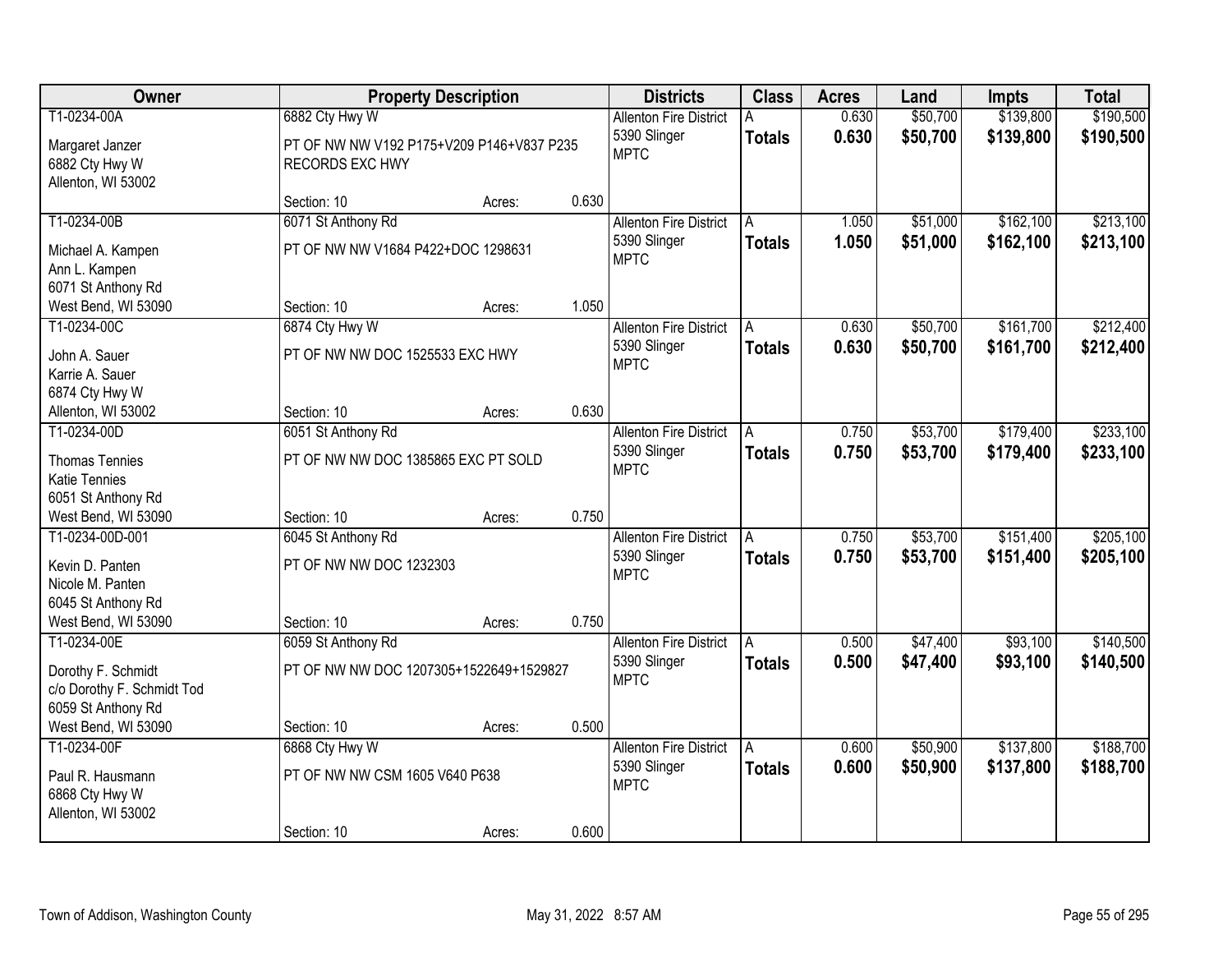| Owner                                        | <b>Property Description</b>                                 |        |              | <b>Districts</b>                              | <b>Class</b>  | <b>Acres</b>   | Land                | <b>Impts</b>           | <b>Total</b>        |
|----------------------------------------------|-------------------------------------------------------------|--------|--------------|-----------------------------------------------|---------------|----------------|---------------------|------------------------|---------------------|
| T1-0235                                      | 6091 St Anthony Rd                                          |        |              | <b>Allenton Fire District</b>                 | А             | 1.030          | \$50,600            | \$127,800              | \$178,400           |
| David P. Griesbach                           | 1 AC SQ IN NW COR NW NW V983 P84                            |        |              | 5390 Slinger                                  | <b>Totals</b> | 1.030          | \$50,600            | \$127,800              | \$178,400           |
| Gay Griesbach                                |                                                             |        |              | <b>MPTC</b>                                   |               |                |                     |                        |                     |
| 6091 St Anthony Rd                           |                                                             |        |              |                                               |               |                |                     |                        |                     |
| West Bend, WI 53090                          | Section: 10                                                 | Acres: | 1.030        |                                               |               |                |                     |                        |                     |
| T1-0236                                      | 6079 St Anthony Rd                                          |        |              | <b>Allenton Fire District</b>                 | A             | 0.250          | \$32,700            | \$82,000               | \$114,700           |
| Steven J. Moser                              | PT OF NW NW DOC 1513877                                     |        |              | 5390 Slinger<br><b>MPTC</b>                   | <b>Totals</b> | 0.250          | \$32,700            | \$82,000               | \$114,700           |
| Skyler N. Moser                              |                                                             |        |              |                                               |               |                |                     |                        |                     |
| 6079 St Anthony Rd                           |                                                             |        |              |                                               |               |                |                     |                        |                     |
| West Bend, WI 53090                          | Section: 10                                                 | Acres: | 0.250        |                                               |               |                |                     |                        |                     |
| T1-0237                                      | <b>Cty Hwy W</b>                                            |        |              | <b>Allenton Fire District</b><br>5390 Slinger | 5M<br>D       | 5.000<br>7.000 | \$12,000<br>\$2,000 | $\overline{50}$<br>\$0 | \$12,000<br>\$2,000 |
| James J. Ritger                              | N1/2 SW NW V1473 P520+DOC                                   |        |              | <b>MPTC</b>                                   | E             | 6.500          | \$4,600             | \$0                    | \$4,600             |
| 7085 Cty Hwy W                               | 1074416+1276199+1419811 EXC PT SOLD                         |        |              |                                               | <b>Totals</b> | 18.500         | \$18,600            | \$0                    | \$18,600            |
| West Bend, WI 53090                          |                                                             |        | 18.500       |                                               |               |                |                     |                        |                     |
| T1-0237-00A                                  | Section: 10<br>6774 Cty Hwy W                               | Acres: |              | <b>Allenton Fire District</b>                 | A             | 1.210          | \$48,800            | \$127,400              | \$176,200           |
|                                              |                                                             |        |              | 5390 Slinger                                  | <b>Totals</b> | 1.210          | \$48,800            | \$127,400              | \$176,200           |
| Kershaw Family Trust                         | PT OF N1/2 SW NW V756 P556+V1269 P56+DOC                    |        |              | <b>MPTC</b>                                   |               |                |                     |                        |                     |
| 6774 Cty Hwy W                               | 1145759                                                     |        |              |                                               |               |                |                     |                        |                     |
| Allenton, WI 53002                           | Section: 10                                                 | Acres: | 1.210        |                                               |               |                |                     |                        |                     |
| T1-0238                                      | <b>Cty Hwy W</b>                                            |        |              | <b>Allenton Fire District</b>                 | 5M            | 3.000          | \$7,200             | $\overline{50}$        | \$7,200             |
|                                              |                                                             |        |              | 5390 Slinger                                  | D             | 10.000         | \$2,200             | \$0                    | \$2,200             |
| Joseph J Schlagenhaft Joint Rev Liv<br>Trust | S1/2 SW NW V426 P67+DOC 1292691+1297538 (HWY<br>V1394 P432) |        |              | <b>MPTC</b>                                   | E             | 5.410          | \$3,800             | \$0                    | \$3,800             |
| Veronica Schlagenhaft Joint Rev Liv          |                                                             |        |              |                                               | <b>Totals</b> | 18.410         | \$13,200            | \$0                    | \$13,200            |
| Trust                                        | Section: 10                                                 | Acres: | 18.410       |                                               |               |                |                     |                        |                     |
| 6917 Cty Hwy W                               |                                                             |        |              |                                               |               |                |                     |                        |                     |
| Allenton, WI 53002                           |                                                             |        |              |                                               |               |                |                     |                        |                     |
| T1-0239                                      | <b>Cty Hwy W</b>                                            |        |              | <b>Allenton Fire District</b>                 | 5M            | 14.000         | \$33,600            | $\overline{60}$        | \$33,600            |
| Robert A Ihlenfeld Living Trust              | PT OF SE NW V1766 P290+DOC 1215298                          |        |              | 5390 Slinger<br><b>MPTC</b>                   | E             | 6.000          | \$4,200             | \$0                    | \$4,200             |
| Mary E Ihlenfeld Living Trust                |                                                             |        |              |                                               | Totals        | 20.000         | \$37,800            | \$0                    | \$37,800            |
| 7022 Cty Hwy Ww                              |                                                             |        |              |                                               |               |                |                     |                        |                     |
| West Bend, WI 53090                          | Section: 10                                                 | Acres: | 20.000       |                                               |               |                |                     |                        |                     |
| T1-0240                                      | <b>Cty Hwy W</b>                                            |        |              | <b>Allenton Fire District</b>                 | 5M<br>D       | 9.000<br>8.000 | \$21,600<br>\$2,000 | $\overline{50}$<br>\$0 | \$21,600<br>\$2,000 |
| Mark Steger                                  | PT OF SE NW V1462 P225 SEC 10-11-18                         |        | <b>20 AC</b> | 5390 Slinger<br><b>MPTC</b>                   | E             | 3.000          | \$2,100             | \$0                    | \$2,100             |
| 5712 Arnold Ln                               |                                                             |        |              |                                               | Totals        | 20.000         | \$25,700            | \$0                    | \$25,700            |
| West Bend, WI 53090                          |                                                             |        |              |                                               |               |                |                     |                        |                     |
|                                              | Section: 10                                                 | Acres: | 20.000       |                                               |               |                |                     |                        |                     |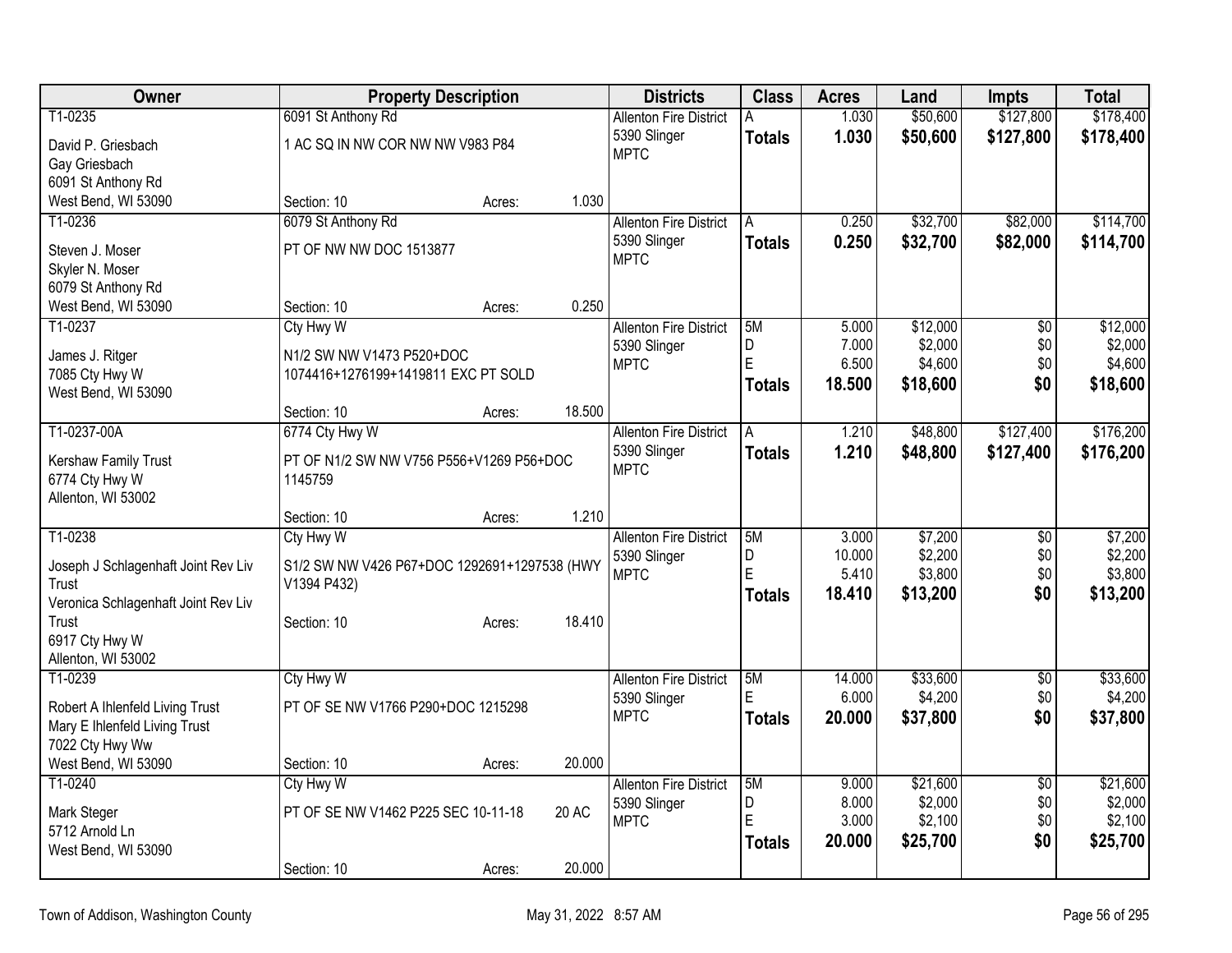| \$56,000<br>T1-0241<br>Cty Hwy W<br>5M<br>\$56,000<br>$\overline{50}$<br><b>Allenton Fire District</b><br>28.000<br>D<br>6.000<br>\$1,700<br>\$0<br>\$1,700<br>5390 Slinger<br>NE SW V1700 P165+DOC 943255+1279022+ 1279023<br>Western Trails Ranch, LLC<br>E<br>\$4,200<br>\$0<br>6.000<br><b>MPTC</b><br>6585 Cty Hwy Dw<br>SEC 10-11-18<br>40 AC<br>\$0<br>\$61,900<br>\$61,900<br>40.000<br><b>Totals</b><br>Allenton, WI 53002<br>40.000<br>Section: 10<br>Acres:<br>5M<br>\$17,800<br>T1-0242<br>Cty Hwy W<br><b>Allenton Fire District</b><br>7.400<br>$\overline{50}$<br>\$1,900<br>\$0<br>D<br>9.000<br>5390 Slinger<br>Joseph H Schlagenhaft Joint Rev Liv<br>PT NW SW V426 P67+DOC 1292691+1297538 (HWY<br>E<br>10.000<br>\$7,000<br>\$0<br><b>MPTC</b><br>V1394 P432)<br>Trust<br>\$0<br>26.400<br>\$26,700<br><b>Totals</b><br>Veronica Schlagenhaft Joint Rev Liv<br>26.400<br>Trust<br>Section: 10<br>Acres:<br>6917 Cty Hwy W<br>Allenton, WI 53002<br>6689 Cty Hwy W<br>\$30,100<br>\$43,600<br>T1-0243<br><b>Allenton Fire District</b><br>$\overline{B}$<br>0.800<br>5390 Slinger<br>0.800<br>\$30,100<br>\$43,600<br><b>Totals</b><br>PT OF NW SW V205 P133+DOC 1292689+1297539<br>Joseph J Schlagenhaft Joint Rev Liv<br><b>MPTC</b><br>Trust<br>Veronica Schlagenhaft Joint Rev Liv<br>0.800<br>Section: 10<br>Trust<br>Acres:<br>6917 Cty Hwy W<br>Allenton, WI 53002<br>\$94,000<br>T1-0243-00A<br>6610 Weis St<br>0.740<br>\$45,400<br><b>Allenton Fire District</b><br>A<br>5390 Slinger<br>0.740<br>\$45,400<br>\$94,000<br>\$139,400<br><b>Totals</b><br>PT OF NW SW DOC 1199967<br>Sandra L. Bronkhorst<br><b>MPTC</b><br>Ashley E. Bronkhorst<br>6610 Weis St<br>0.740<br>Section: 10<br>Allenton, WI 53002<br>Acres:<br>T1-0244-00C<br><b>Allenton Fire District</b><br>\$91,400<br>\$331,100<br>$\overline{B}$<br>8.680<br>6588 Cty Hwy W<br>5390 Slinger<br>8.680<br>\$331,100<br>\$91,400<br><b>Totals</b><br>PT OF SW SW CSM 5108 PAR 1 DOC 1477778<br>A&T Properties, LLC<br><b>MPTC</b><br>W219 County Line Dr<br>Kewaskum, WI 53040<br>8.680<br>Section: 10<br>Acres:<br>T1-0244-00D<br>\$900<br>\$900<br>Cty Hwy W<br><b>Allenton Fire District</b><br>$\overline{D}$<br>3.000<br>\$0<br>E<br>1.580<br>\$400<br>\$0<br>5390 Slinger<br>PT OF SW SW CSM 5108 PAR 2 V504 P352+DOC<br>William M Hayes Survivors Trust<br>\$1,300<br>\$0<br>\$1,300<br>4.580<br><b>MPTC</b><br><b>Totals</b><br>910 W Decorah Rd<br>1122903+1445755<br>West Bend, WI 53095 | Owner | <b>Property Description</b> | <b>Districts</b> | <b>Class</b> | <b>Acres</b> | Land | <b>Impts</b> | <b>Total</b> |
|-----------------------------------------------------------------------------------------------------------------------------------------------------------------------------------------------------------------------------------------------------------------------------------------------------------------------------------------------------------------------------------------------------------------------------------------------------------------------------------------------------------------------------------------------------------------------------------------------------------------------------------------------------------------------------------------------------------------------------------------------------------------------------------------------------------------------------------------------------------------------------------------------------------------------------------------------------------------------------------------------------------------------------------------------------------------------------------------------------------------------------------------------------------------------------------------------------------------------------------------------------------------------------------------------------------------------------------------------------------------------------------------------------------------------------------------------------------------------------------------------------------------------------------------------------------------------------------------------------------------------------------------------------------------------------------------------------------------------------------------------------------------------------------------------------------------------------------------------------------------------------------------------------------------------------------------------------------------------------------------------------------------------------------------------------------------------------------------------------------------------------------------------------------------------------------------------------------------------------------------------------------------------------------------------------------------------------------------------------------------------------------------------------------------------------------------------------------------------------------------------|-------|-----------------------------|------------------|--------------|--------------|------|--------------|--------------|
| \$4,200                                                                                                                                                                                                                                                                                                                                                                                                                                                                                                                                                                                                                                                                                                                                                                                                                                                                                                                                                                                                                                                                                                                                                                                                                                                                                                                                                                                                                                                                                                                                                                                                                                                                                                                                                                                                                                                                                                                                                                                                                                                                                                                                                                                                                                                                                                                                                                                                                                                                                       |       |                             |                  |              |              |      |              |              |
|                                                                                                                                                                                                                                                                                                                                                                                                                                                                                                                                                                                                                                                                                                                                                                                                                                                                                                                                                                                                                                                                                                                                                                                                                                                                                                                                                                                                                                                                                                                                                                                                                                                                                                                                                                                                                                                                                                                                                                                                                                                                                                                                                                                                                                                                                                                                                                                                                                                                                               |       |                             |                  |              |              |      |              |              |
| \$17,800<br>\$26,700<br>\$73,700<br>\$422,500<br>\$400                                                                                                                                                                                                                                                                                                                                                                                                                                                                                                                                                                                                                                                                                                                                                                                                                                                                                                                                                                                                                                                                                                                                                                                                                                                                                                                                                                                                                                                                                                                                                                                                                                                                                                                                                                                                                                                                                                                                                                                                                                                                                                                                                                                                                                                                                                                                                                                                                                        |       |                             |                  |              |              |      |              |              |
|                                                                                                                                                                                                                                                                                                                                                                                                                                                                                                                                                                                                                                                                                                                                                                                                                                                                                                                                                                                                                                                                                                                                                                                                                                                                                                                                                                                                                                                                                                                                                                                                                                                                                                                                                                                                                                                                                                                                                                                                                                                                                                                                                                                                                                                                                                                                                                                                                                                                                               |       |                             |                  |              |              |      |              |              |
| \$1,900<br>\$7,000<br>\$73,700                                                                                                                                                                                                                                                                                                                                                                                                                                                                                                                                                                                                                                                                                                                                                                                                                                                                                                                                                                                                                                                                                                                                                                                                                                                                                                                                                                                                                                                                                                                                                                                                                                                                                                                                                                                                                                                                                                                                                                                                                                                                                                                                                                                                                                                                                                                                                                                                                                                                |       |                             |                  |              |              |      |              |              |
|                                                                                                                                                                                                                                                                                                                                                                                                                                                                                                                                                                                                                                                                                                                                                                                                                                                                                                                                                                                                                                                                                                                                                                                                                                                                                                                                                                                                                                                                                                                                                                                                                                                                                                                                                                                                                                                                                                                                                                                                                                                                                                                                                                                                                                                                                                                                                                                                                                                                                               |       |                             |                  |              |              |      |              |              |
|                                                                                                                                                                                                                                                                                                                                                                                                                                                                                                                                                                                                                                                                                                                                                                                                                                                                                                                                                                                                                                                                                                                                                                                                                                                                                                                                                                                                                                                                                                                                                                                                                                                                                                                                                                                                                                                                                                                                                                                                                                                                                                                                                                                                                                                                                                                                                                                                                                                                                               |       |                             |                  |              |              |      |              |              |
|                                                                                                                                                                                                                                                                                                                                                                                                                                                                                                                                                                                                                                                                                                                                                                                                                                                                                                                                                                                                                                                                                                                                                                                                                                                                                                                                                                                                                                                                                                                                                                                                                                                                                                                                                                                                                                                                                                                                                                                                                                                                                                                                                                                                                                                                                                                                                                                                                                                                                               |       |                             |                  |              |              |      |              |              |
|                                                                                                                                                                                                                                                                                                                                                                                                                                                                                                                                                                                                                                                                                                                                                                                                                                                                                                                                                                                                                                                                                                                                                                                                                                                                                                                                                                                                                                                                                                                                                                                                                                                                                                                                                                                                                                                                                                                                                                                                                                                                                                                                                                                                                                                                                                                                                                                                                                                                                               |       |                             |                  |              |              |      |              |              |
|                                                                                                                                                                                                                                                                                                                                                                                                                                                                                                                                                                                                                                                                                                                                                                                                                                                                                                                                                                                                                                                                                                                                                                                                                                                                                                                                                                                                                                                                                                                                                                                                                                                                                                                                                                                                                                                                                                                                                                                                                                                                                                                                                                                                                                                                                                                                                                                                                                                                                               |       |                             |                  |              |              |      |              |              |
|                                                                                                                                                                                                                                                                                                                                                                                                                                                                                                                                                                                                                                                                                                                                                                                                                                                                                                                                                                                                                                                                                                                                                                                                                                                                                                                                                                                                                                                                                                                                                                                                                                                                                                                                                                                                                                                                                                                                                                                                                                                                                                                                                                                                                                                                                                                                                                                                                                                                                               |       |                             |                  |              |              |      |              |              |
|                                                                                                                                                                                                                                                                                                                                                                                                                                                                                                                                                                                                                                                                                                                                                                                                                                                                                                                                                                                                                                                                                                                                                                                                                                                                                                                                                                                                                                                                                                                                                                                                                                                                                                                                                                                                                                                                                                                                                                                                                                                                                                                                                                                                                                                                                                                                                                                                                                                                                               |       |                             |                  |              |              |      |              |              |
|                                                                                                                                                                                                                                                                                                                                                                                                                                                                                                                                                                                                                                                                                                                                                                                                                                                                                                                                                                                                                                                                                                                                                                                                                                                                                                                                                                                                                                                                                                                                                                                                                                                                                                                                                                                                                                                                                                                                                                                                                                                                                                                                                                                                                                                                                                                                                                                                                                                                                               |       |                             |                  |              |              |      |              |              |
|                                                                                                                                                                                                                                                                                                                                                                                                                                                                                                                                                                                                                                                                                                                                                                                                                                                                                                                                                                                                                                                                                                                                                                                                                                                                                                                                                                                                                                                                                                                                                                                                                                                                                                                                                                                                                                                                                                                                                                                                                                                                                                                                                                                                                                                                                                                                                                                                                                                                                               |       |                             |                  |              |              |      |              |              |
|                                                                                                                                                                                                                                                                                                                                                                                                                                                                                                                                                                                                                                                                                                                                                                                                                                                                                                                                                                                                                                                                                                                                                                                                                                                                                                                                                                                                                                                                                                                                                                                                                                                                                                                                                                                                                                                                                                                                                                                                                                                                                                                                                                                                                                                                                                                                                                                                                                                                                               |       |                             |                  |              |              |      |              |              |
|                                                                                                                                                                                                                                                                                                                                                                                                                                                                                                                                                                                                                                                                                                                                                                                                                                                                                                                                                                                                                                                                                                                                                                                                                                                                                                                                                                                                                                                                                                                                                                                                                                                                                                                                                                                                                                                                                                                                                                                                                                                                                                                                                                                                                                                                                                                                                                                                                                                                                               |       |                             |                  |              |              |      |              |              |
| \$139,400<br>\$422,500                                                                                                                                                                                                                                                                                                                                                                                                                                                                                                                                                                                                                                                                                                                                                                                                                                                                                                                                                                                                                                                                                                                                                                                                                                                                                                                                                                                                                                                                                                                                                                                                                                                                                                                                                                                                                                                                                                                                                                                                                                                                                                                                                                                                                                                                                                                                                                                                                                                                        |       |                             |                  |              |              |      |              |              |
|                                                                                                                                                                                                                                                                                                                                                                                                                                                                                                                                                                                                                                                                                                                                                                                                                                                                                                                                                                                                                                                                                                                                                                                                                                                                                                                                                                                                                                                                                                                                                                                                                                                                                                                                                                                                                                                                                                                                                                                                                                                                                                                                                                                                                                                                                                                                                                                                                                                                                               |       |                             |                  |              |              |      |              |              |
|                                                                                                                                                                                                                                                                                                                                                                                                                                                                                                                                                                                                                                                                                                                                                                                                                                                                                                                                                                                                                                                                                                                                                                                                                                                                                                                                                                                                                                                                                                                                                                                                                                                                                                                                                                                                                                                                                                                                                                                                                                                                                                                                                                                                                                                                                                                                                                                                                                                                                               |       |                             |                  |              |              |      |              |              |
|                                                                                                                                                                                                                                                                                                                                                                                                                                                                                                                                                                                                                                                                                                                                                                                                                                                                                                                                                                                                                                                                                                                                                                                                                                                                                                                                                                                                                                                                                                                                                                                                                                                                                                                                                                                                                                                                                                                                                                                                                                                                                                                                                                                                                                                                                                                                                                                                                                                                                               |       |                             |                  |              |              |      |              |              |
|                                                                                                                                                                                                                                                                                                                                                                                                                                                                                                                                                                                                                                                                                                                                                                                                                                                                                                                                                                                                                                                                                                                                                                                                                                                                                                                                                                                                                                                                                                                                                                                                                                                                                                                                                                                                                                                                                                                                                                                                                                                                                                                                                                                                                                                                                                                                                                                                                                                                                               |       |                             |                  |              |              |      |              |              |
|                                                                                                                                                                                                                                                                                                                                                                                                                                                                                                                                                                                                                                                                                                                                                                                                                                                                                                                                                                                                                                                                                                                                                                                                                                                                                                                                                                                                                                                                                                                                                                                                                                                                                                                                                                                                                                                                                                                                                                                                                                                                                                                                                                                                                                                                                                                                                                                                                                                                                               |       |                             |                  |              |              |      |              |              |
|                                                                                                                                                                                                                                                                                                                                                                                                                                                                                                                                                                                                                                                                                                                                                                                                                                                                                                                                                                                                                                                                                                                                                                                                                                                                                                                                                                                                                                                                                                                                                                                                                                                                                                                                                                                                                                                                                                                                                                                                                                                                                                                                                                                                                                                                                                                                                                                                                                                                                               |       |                             |                  |              |              |      |              |              |
|                                                                                                                                                                                                                                                                                                                                                                                                                                                                                                                                                                                                                                                                                                                                                                                                                                                                                                                                                                                                                                                                                                                                                                                                                                                                                                                                                                                                                                                                                                                                                                                                                                                                                                                                                                                                                                                                                                                                                                                                                                                                                                                                                                                                                                                                                                                                                                                                                                                                                               |       |                             |                  |              |              |      |              |              |
|                                                                                                                                                                                                                                                                                                                                                                                                                                                                                                                                                                                                                                                                                                                                                                                                                                                                                                                                                                                                                                                                                                                                                                                                                                                                                                                                                                                                                                                                                                                                                                                                                                                                                                                                                                                                                                                                                                                                                                                                                                                                                                                                                                                                                                                                                                                                                                                                                                                                                               |       |                             |                  |              |              |      |              |              |
|                                                                                                                                                                                                                                                                                                                                                                                                                                                                                                                                                                                                                                                                                                                                                                                                                                                                                                                                                                                                                                                                                                                                                                                                                                                                                                                                                                                                                                                                                                                                                                                                                                                                                                                                                                                                                                                                                                                                                                                                                                                                                                                                                                                                                                                                                                                                                                                                                                                                                               |       |                             |                  |              |              |      |              |              |
|                                                                                                                                                                                                                                                                                                                                                                                                                                                                                                                                                                                                                                                                                                                                                                                                                                                                                                                                                                                                                                                                                                                                                                                                                                                                                                                                                                                                                                                                                                                                                                                                                                                                                                                                                                                                                                                                                                                                                                                                                                                                                                                                                                                                                                                                                                                                                                                                                                                                                               |       |                             |                  |              |              |      |              |              |
|                                                                                                                                                                                                                                                                                                                                                                                                                                                                                                                                                                                                                                                                                                                                                                                                                                                                                                                                                                                                                                                                                                                                                                                                                                                                                                                                                                                                                                                                                                                                                                                                                                                                                                                                                                                                                                                                                                                                                                                                                                                                                                                                                                                                                                                                                                                                                                                                                                                                                               |       |                             |                  |              |              |      |              |              |
|                                                                                                                                                                                                                                                                                                                                                                                                                                                                                                                                                                                                                                                                                                                                                                                                                                                                                                                                                                                                                                                                                                                                                                                                                                                                                                                                                                                                                                                                                                                                                                                                                                                                                                                                                                                                                                                                                                                                                                                                                                                                                                                                                                                                                                                                                                                                                                                                                                                                                               |       |                             |                  |              |              |      |              |              |
|                                                                                                                                                                                                                                                                                                                                                                                                                                                                                                                                                                                                                                                                                                                                                                                                                                                                                                                                                                                                                                                                                                                                                                                                                                                                                                                                                                                                                                                                                                                                                                                                                                                                                                                                                                                                                                                                                                                                                                                                                                                                                                                                                                                                                                                                                                                                                                                                                                                                                               |       |                             |                  |              |              |      |              |              |
|                                                                                                                                                                                                                                                                                                                                                                                                                                                                                                                                                                                                                                                                                                                                                                                                                                                                                                                                                                                                                                                                                                                                                                                                                                                                                                                                                                                                                                                                                                                                                                                                                                                                                                                                                                                                                                                                                                                                                                                                                                                                                                                                                                                                                                                                                                                                                                                                                                                                                               |       |                             |                  |              |              |      |              |              |
| 4.580<br>Section: 10<br>Acres:                                                                                                                                                                                                                                                                                                                                                                                                                                                                                                                                                                                                                                                                                                                                                                                                                                                                                                                                                                                                                                                                                                                                                                                                                                                                                                                                                                                                                                                                                                                                                                                                                                                                                                                                                                                                                                                                                                                                                                                                                                                                                                                                                                                                                                                                                                                                                                                                                                                                |       |                             |                  |              |              |      |              |              |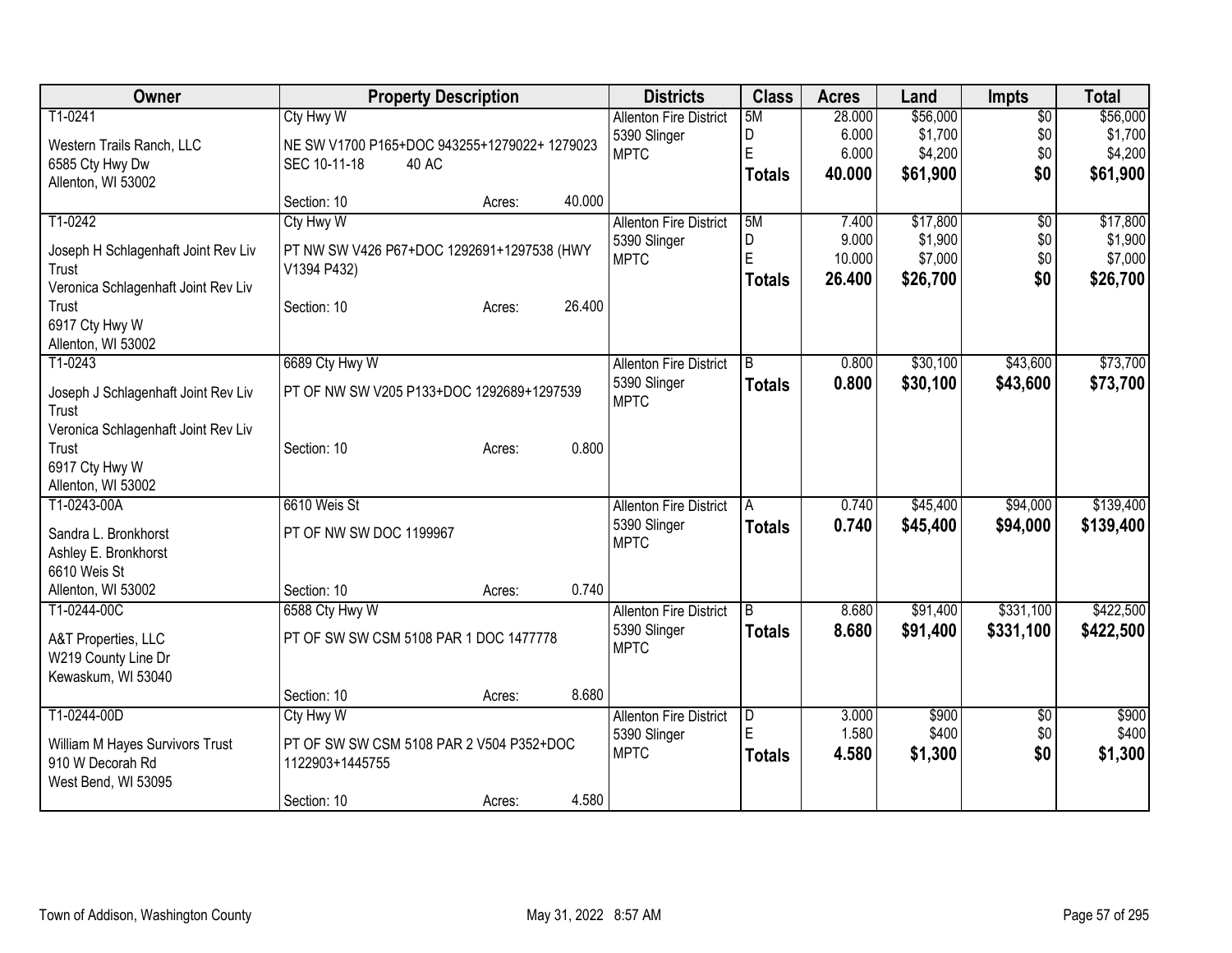| <b>Owner</b>                                                                              |                                                                                                                                     | <b>Property Description</b> |        | <b>Districts</b>                                             | <b>Class</b>                                  | <b>Acres</b>                       | Land                                       | <b>Impts</b>                                     | <b>Total</b>                                 |
|-------------------------------------------------------------------------------------------|-------------------------------------------------------------------------------------------------------------------------------------|-----------------------------|--------|--------------------------------------------------------------|-----------------------------------------------|------------------------------------|--------------------------------------------|--------------------------------------------------|----------------------------------------------|
| T1-0244-00E<br>William M Hayes Survivors Trust<br>910 W Decorah Rd<br>West Bend, WI 53095 | Cty Hwy W<br>PT OF SW SW CSM 5108 PAR 3 V504 P352+DOC<br>1122903+1445755                                                            |                             |        | <b>Allenton Fire District</b><br>5390 Slinger<br><b>MPTC</b> | <b>Totals</b>                                 | 1.520<br>1.520                     | \$500<br>\$500                             | $\overline{50}$<br>\$0                           | \$500<br>\$500                               |
|                                                                                           | Section: 10                                                                                                                         | Acres:                      | 1.520  |                                                              |                                               |                                    |                                            |                                                  |                                              |
| T1-0244-00Z<br>William M Hayes Survivors Trust<br>910 W Decorah Rd<br>West Bend, WI 53095 | Cty Hwy W<br>PT OF SW SW V504 P352+DOC 1122902+1445756 EX<br>CSM 4831 (HWY V1337 P680)                                              |                             |        | <b>Allenton Fire District</b><br>5390 Slinger<br><b>MPTC</b> | ID.<br>E<br>Totals                            | 11.570<br>1.500<br>13.070          | \$2,900<br>\$800<br>\$3,700                | \$0<br>\$0<br>\$0                                | \$2,900<br>\$800<br>\$3,700                  |
|                                                                                           | Section: 10                                                                                                                         | Acres:                      | 13.070 |                                                              |                                               |                                    |                                            |                                                  |                                              |
| T1-0245<br>Ritger Woods & Farm, LLC<br>6394 County Rd W<br>Allenton, WI 53002             | Cty Hwy W<br>SE SW V586 P515+DOC 1075787+1076458                                                                                    |                             |        | <b>Allenton Fire District</b><br>5390 Slinger<br><b>MPTC</b> | D<br>GC<br><b>Totals</b>                      | 29.000<br>11.000<br>40.000         | \$7,300<br>(\$52,800)<br>\$7,300           | \$0<br>\$0<br>\$0                                | \$7,300<br>\$0<br>\$7,300                    |
|                                                                                           | Section: 10                                                                                                                         | Acres:                      | 40.000 |                                                              |                                               |                                    |                                            |                                                  |                                              |
| T1-0246-00A<br>Julie M. Hartmann<br>6655 Cty Hwy Ww<br>West Bend, WI 53090                | 6655 Cty Hwy Ww<br>PT OF N3/4 NE SE CSM 4805 LOT 1 DOC 1480542                                                                      |                             |        | <b>Allenton Fire District</b><br>5390 Slinger<br><b>MPTC</b> | $\overline{A}$<br>D<br><b>Totals</b>          | 2.000<br>1.990<br>3.990            | \$70,000<br>\$600<br>\$70,600              | \$162,500<br>\$0<br>\$162,500                    | \$232,500<br>\$600<br>\$233,100              |
|                                                                                           | Section: 10                                                                                                                         | Acres:                      | 3.990  |                                                              |                                               |                                    |                                            |                                                  |                                              |
| T1-0246-00Z<br>Western Trails Ranch, LLC<br>6585 Cty Hwy Dw<br>Allenton, WI 53002         | 6675 Cty Hwy Ww<br>N3/4 NE SE V1700 P165+DOC<br>943255+1279022+1279023 EXC HWY+EXC CSM 4805<br>Section: 10                          | Acres:                      | 24.930 | <b>Allenton Fire District</b><br>5390 Slinger<br><b>MPTC</b> | D<br>$\mathsf E$<br>$\Omega$<br><b>Totals</b> | 20.930<br>3.000<br>1.000<br>24.930 | \$5,400<br>\$1,400<br>\$20,000<br>\$26,800 | $\overline{50}$<br>\$0<br>\$126,400<br>\$126,400 | \$5,400<br>\$1,400<br>\$146,400<br>\$153,200 |
| T1-0247<br>Djm Century Farm, LLC<br>5629 State Hwy 33 W<br>West Bend, WI 53095            | Cty Hwy Ww<br>S1/4 NE SE V302 P517+V756 P67+V804 P12+ DOC<br>1267750+1274481+1274482 EXC HWY SEC 10-11-18<br>9.58 AC<br>Section: 10 | Acres:                      | 9.580  | <b>Allenton Fire District</b><br>5390 Slinger<br><b>MPTC</b> | ID.<br><b>Totals</b>                          | 9.580<br>9.580                     | \$2,800<br>\$2,800                         | \$0<br>\$0                                       | \$2,800<br>\$2,800                           |
| T1-0248<br>Western Trails Ranch, LLC<br>6585 Cty Hwy Dw<br>Allenton, WI 53002             | Cty Hwy Ww<br>NW SE V1700 P165+DOC 943255+1279022+ 1279023<br>SEC 10-11-18<br>Section: 10                                           | 40 AC<br>Acres:             | 40.000 | <b>Allenton Fire District</b><br>5390 Slinger<br><b>MPTC</b> | ID.<br><b>Totals</b>                          | 40.000<br>40.000                   | \$11,700<br>\$11,700                       | $\overline{30}$<br>\$0                           | \$11,700<br>\$11,700                         |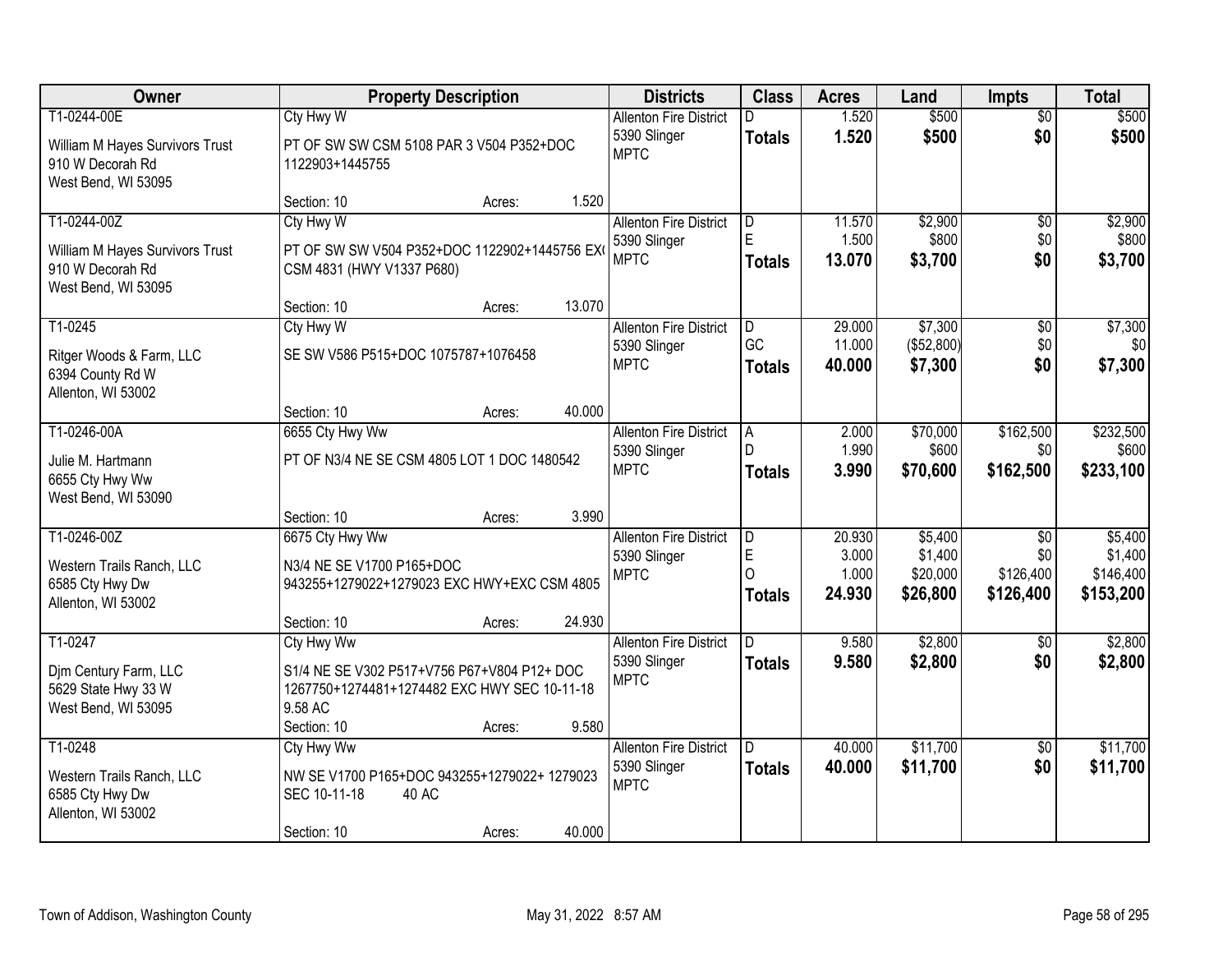| Owner                              | <b>Property Description</b>                  |        |        | <b>Districts</b>              | <b>Class</b>   | <b>Acres</b>    | Land                | <b>Impts</b>    | <b>Total</b>        |
|------------------------------------|----------------------------------------------|--------|--------|-------------------------------|----------------|-----------------|---------------------|-----------------|---------------------|
| T1-0249                            | State Hwy 33                                 |        |        | <b>Allenton Fire District</b> | 5M             | 2.000           | \$4,800             | $\overline{50}$ | \$4,800             |
| James M. Emmer                     | SW SE V1396 P217 SEC 10-11-18                | 40 AC  |        | 5390 Slinger                  | D              | 30.000          | \$8,200             | \$0             | \$8,200             |
| Mary B. Emmer                      |                                              |        |        | <b>MPTC</b>                   | E              | 8.000           | \$4,800             | \$0             | \$4,800             |
| 5629 State Hwy 33                  |                                              |        |        |                               | <b>Totals</b>  | 40.000          | \$17,800            | \$0             | \$17,800            |
| Allenton, WI 53002-0000            | Section: 10                                  | Acres: | 40.000 |                               |                |                 |                     |                 |                     |
| T1-0250                            | 5728 State Hwy 33                            |        |        | <b>Allenton Fire District</b> | D              | 34,000          | \$9,600             | $\overline{30}$ | \$9,600             |
|                                    |                                              |        |        | 5390 Slinger                  | $\mathsf E$    | 1.000           | \$500               | \$0             | \$500               |
| Dim Century Farm, LLC              | SE SE V302 P517+V756 P67+V804 P12+ DOC       |        |        | <b>MPTC</b>                   | $\Omega$       | 3.000           | \$65,000            | \$185,000       | \$250,000           |
| 5629 State Hwy 33 W                | 1267750+1274481+1274482 EXC HWY SEC 10-11-18 |        |        |                               | <b>Totals</b>  | 38.000          | \$75,100            | \$185,000       | \$260,100           |
| West Bend, WI 53095                | 38 AC<br>Section: 10                         |        | 38.000 |                               |                |                 |                     |                 |                     |
| T1-0250-00A                        |                                              | Acres: |        | <b>Allenton Fire District</b> | X <sub>2</sub> | 21.250          | \$0                 | \$0             | $\overline{50}$     |
|                                    |                                              |        |        | 5390 Slinger                  |                |                 | \$0                 | \$0             | \$0                 |
| State of Wisconsin                 | ROW SEC 10 V191 P311+319+V1394 P432          |        |        | <b>MPTC</b>                   | <b>Totals</b>  | 21.250          |                     |                 |                     |
| c/o State of Wisconsin Div of Hwys |                                              |        |        |                               |                |                 |                     |                 |                     |
| 141 NW Barstow St                  |                                              |        |        |                               |                |                 |                     |                 |                     |
| Waukesha, WI 53188-0000            | Section: 10                                  | Acres: | 21.250 |                               |                |                 |                     |                 |                     |
| $T1-0251$                          | St Anthony Rd                                |        |        | <b>Allenton Fire District</b> | 5M             | 3.000           | \$7,200             | \$0             | \$7,200             |
| Deanna Schmidt et al               | NE NE DOC 1379471                            |        |        | 5390 Slinger                  | D              | 20.000          | \$4,500             | \$0             | \$4,500             |
| c/o Roger Schmidt Lc               |                                              |        |        | <b>MPTC</b>                   | E              | 17.000          | \$11,900            | \$0             | \$11,900            |
| 5485 St Anthony Rd                 |                                              |        |        |                               | Totals         | 40.000          | \$23,600            | \$0             | \$23,600            |
| West Bend, WI 53090-0000           | Section: 11                                  | Acres: | 40.000 |                               |                |                 |                     |                 |                     |
| T1-0252                            | 5485 St Anthony Rd                           |        |        | <b>Allenton Fire District</b> | D              | 37.000          | \$9,400             | $\overline{50}$ | \$9,400             |
|                                    |                                              |        |        | 5390 Slinger                  | E              | 1.000           | \$500               | \$0             | \$500               |
| Deanna Schmidt et al               | NW NE DOC 1379471                            |        |        | <b>MPTC</b>                   | $\Omega$       | 2.000           | \$47,300            | \$191,900       | \$239,200           |
| c/o Roger Schmidt Lc               |                                              |        |        |                               | <b>Totals</b>  | 40.000          | \$57,200            | \$191,900       | \$249,100           |
| 5485 St Anthony Rd                 |                                              |        |        |                               |                |                 |                     |                 |                     |
| West Bend, WI 53090-0000           | Section: 11                                  | Acres: | 40.000 |                               |                |                 |                     |                 |                     |
| T1-0253                            | St Anthony Rd                                |        |        | <b>Allenton Fire District</b> | 5M             | 7.000           | \$16,800<br>\$7,500 | $\overline{50}$ | \$16,800<br>\$7,500 |
| Deanna Schmidt et al               | SW NE DOC 1379471                            |        |        | 5390 Slinger<br><b>MPTC</b>   | D<br>E         | 29.000<br>4.000 | \$2,800             | \$0<br>\$0      | \$2,800             |
| c/o Roger Schmidt Lc               |                                              |        |        |                               |                |                 |                     |                 |                     |
| 5485 St Anthony Rd                 |                                              |        |        |                               | Totals         | 40.000          | \$27,100            | \$0             | \$27,100            |
| West Bend, WI 53090-0000           | Section: 11                                  | Acres: | 40.000 |                               |                |                 |                     |                 |                     |
| T1-0254                            | Aurora Rd                                    |        |        | <b>Allenton Fire District</b> | 5M             | 10.000          | \$24,000            | $\overline{50}$ | \$24,000            |
| Ihlenfeld Farms, LLC               | SE NE DOC 1296574 SEC 11-11-18               |        | 40 AC  | 5390 Slinger                  | D              | 9.000           | \$1,800             | \$0             | \$1,800             |
| 7022 Cty Hwy Ww                    |                                              |        |        | <b>MPTC</b>                   | E              | 21.000          | \$14,700            | \$0             | \$14,700            |
| West Bend, WI 53090                |                                              |        |        |                               | <b>Totals</b>  | 40.000          | \$40,500            | \$0             | \$40,500            |
|                                    | Section: 11                                  | Acres: | 40.000 |                               |                |                 |                     |                 |                     |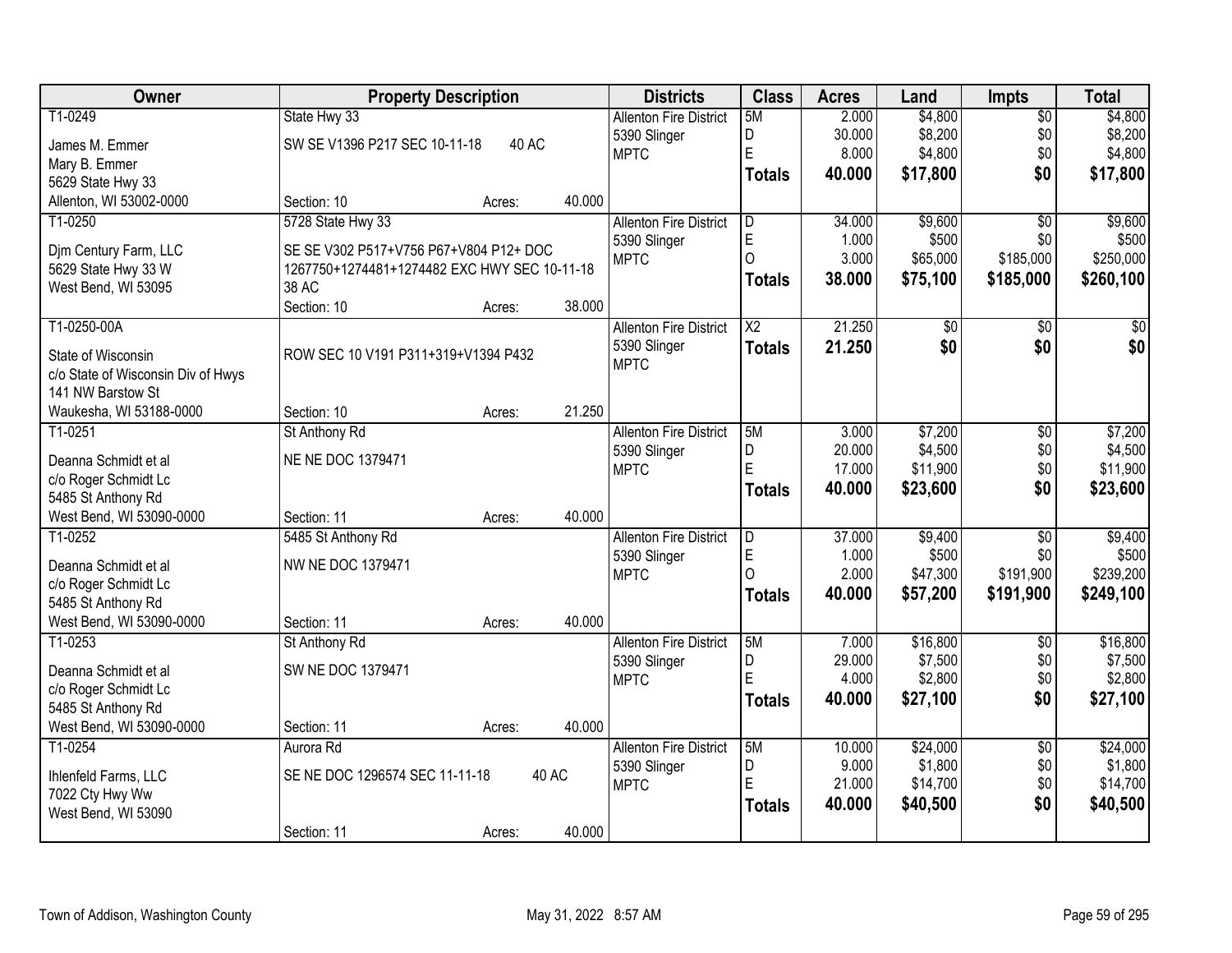| Owner                            | <b>Property Description</b>              |        |        | <b>Districts</b>              | <b>Class</b>  | <b>Acres</b> | Land     | <b>Impts</b>    | <b>Total</b> |
|----------------------------------|------------------------------------------|--------|--------|-------------------------------|---------------|--------------|----------|-----------------|--------------|
| T1-0255                          | 5531 St Anthony Rd                       |        |        | <b>Allenton Fire District</b> | D             | 37.000       | \$10,900 | $\overline{50}$ | \$10,900     |
| Deanna Schmidt et al             | <b>NE NW DOC 1379471</b>                 |        |        | 5390 Slinger                  | E             | 1.000        | \$400    | \$0             | \$400        |
| c/o Roger Schmidt Lc             |                                          |        |        | <b>MPTC</b>                   | $\Omega$      | 2.000        | \$52,500 | \$112,900       | \$165,400    |
| 5485 St Anthony Rd               |                                          |        |        |                               | <b>Totals</b> | 40.000       | \$63,800 | \$112,900       | \$176,700    |
| West Bend, WI 53090-0000         | Section: 11                              | Acres: | 40.000 |                               |               |              |          |                 |              |
| T1-0256                          | St Anthony Rd                            |        |        | <b>Allenton Fire District</b> | D             | 33.000       | \$8,600  | $\overline{50}$ | \$8,600      |
| Lloyd J Moritz Trust             | NW NW V1094 P119+V1278 P83               |        |        | 5390 Slinger                  | $\mathsf E$   | 2.930        | \$600    | \$0             | \$600        |
| Barbara M Moritz Trust           |                                          |        |        | <b>MPTC</b>                   | $\Omega$      | 1.000        | \$20,000 | \$23,300        | \$43,300     |
| 6912 Cty Hwy Ww                  |                                          |        |        |                               | <b>Totals</b> | 36.930       | \$29,200 | \$23,300        | \$52,500     |
| West Bend, WI 53090              | Section: 11                              | Acres: | 36.930 |                               |               |              |          |                 |              |
| T1-0256-00A                      | 5549 St Anthony Rd                       |        |        | <b>Allenton Fire District</b> | A             | 1.850        | \$67,000 | \$149,100       | \$216,100    |
|                                  |                                          |        |        | 5390 Slinger                  | Totals        | 1.850        | \$67,000 | \$149,100       | \$216,100    |
| David W. Rosbeck                 | PT OF NW NW CSM 1897 DOC 1272276+1272277 |        |        | <b>MPTC</b>                   |               |              |          |                 |              |
| Diana L. Rosbeck                 |                                          |        |        |                               |               |              |          |                 |              |
| 5549 St Anthony Rd               |                                          |        |        |                               |               |              |          |                 |              |
| West Bend, WI 53090              | Section: 11                              | Acres: | 1.850  |                               |               |              |          |                 |              |
| T1-0256-00B                      | 6816 Cty Hwy Ww                          |        |        | <b>Allenton Fire District</b> | A             | 1.000        | \$50,000 | \$133,900       | \$183,900    |
| Barbara M Moritz Revocable Trust | PT OF NW NW CSM 2881 DOC 937481          |        |        | 5390 Slinger<br><b>MPTC</b>   | <b>Totals</b> | 1.000        | \$50,000 | \$133,900       | \$183,900    |
| Lloyd J Moritz Revocable Trust   |                                          |        |        |                               |               |              |          |                 |              |
| 6912 Cty Hwy Ww                  |                                          |        |        |                               |               |              |          |                 |              |
| West Bend, WI 53090              | Section: 11                              | Acres: | 1.000  |                               |               |              |          |                 |              |
| T1-0257                          | 6718 Cty Hwy Ww                          |        |        | <b>Allenton Fire District</b> | D             | 37.900       | \$10,800 | $\overline{50}$ | \$10,800     |
| Norbert J. Beine                 | SW NW V344 P416+V752 P181+DOC            |        |        | 5390 Slinger                  | E             | 1.000        | \$100    | \$0             | \$100        |
| c/o Norbert J. Beine Tod         | 918288+1468863+1541761                   |        |        | <b>MPTC</b>                   | <b>Totals</b> | 38.900       | \$10,900 | \$0             | \$10,900     |
| 5516 State Hwy 33 W              |                                          |        |        |                               |               |              |          |                 |              |
| West Bend, WI 53095              | Section: 11                              | Acres: | 38.900 |                               |               |              |          |                 |              |
| T1-0258                          | St Anthony Rd                            |        |        | <b>Allenton Fire District</b> | 5M            | 3.000        | \$7,200  | $\overline{50}$ | \$7,200      |
| Norbert J. Beine                 | S1/2 SE NW V344 P416+V752 P181+DOC       |        |        | 5390 Slinger                  |               | 17.000       | \$4,700  | \$0             | \$4,700      |
| c/o Norbert J. Beine Tod         | 918288+1468863+1541761                   |        |        | <b>MPTC</b>                   | <b>Totals</b> | 20.000       | \$11,900 | \$0             | \$11,900     |
| 5516 State Hwy 33 W              |                                          |        |        |                               |               |              |          |                 |              |
| West Bend, WI 53095              | Section: 11                              | Acres: | 20.000 |                               |               |              |          |                 |              |
| T1-0259                          | St Anthony Rd                            |        |        | <b>Allenton Fire District</b> | 5M            | 5.000        | \$12,000 | $\overline{50}$ | \$12,000     |
|                                  |                                          |        |        | 5390 Slinger                  | D.            | 15.000       | \$4,200  | \$0             | \$4,200      |
| Deanna Schmidt et al             | N1/2 SE NW DOC 1379471                   |        |        | <b>MPTC</b>                   | <b>Totals</b> | 20.000       | \$16,200 | \$0             | \$16,200     |
| c/o Roger Schmidt Lc             |                                          |        |        |                               |               |              |          |                 |              |
| 5485 St Anthony Rd               |                                          |        |        |                               |               |              |          |                 |              |
| West Bend, WI 53090-0000         | Section: 11                              | Acres: | 20.000 |                               |               |              |          |                 |              |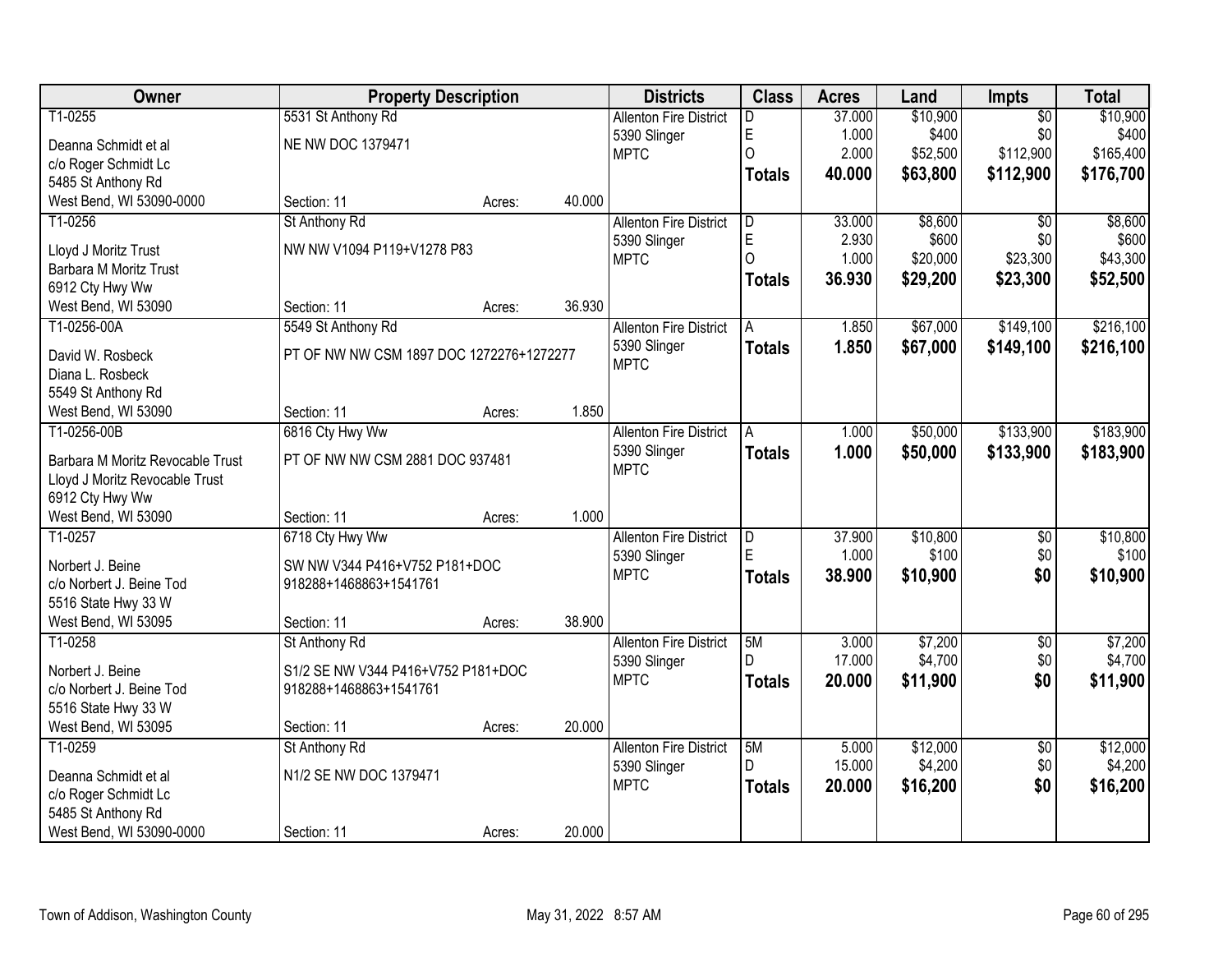| Owner                             | <b>Property Description</b>                   |                  | <b>Districts</b>              | <b>Class</b>   | <b>Acres</b> | Land      | <b>Impts</b>    | <b>Total</b> |
|-----------------------------------|-----------------------------------------------|------------------|-------------------------------|----------------|--------------|-----------|-----------------|--------------|
| T1-0260                           | <b>Cty Hwy Ww</b>                             |                  | <b>Allenton Fire District</b> | 5M             | 7.000        | \$16,800  | $\overline{50}$ | \$16,800     |
| Norbert J. Beine                  | NE SW V814 P428+V845 P475+DOC 1468863+1541761 |                  | 5390 Slinger                  | D              | 32.000       | \$8,700   | \$0             | \$8,700      |
| c/o Norbert J. Beine Tod          |                                               |                  | <b>MPTC</b>                   | E              | 1.000        | \$500     | \$0             | \$500        |
| 5516 State Hwy 33 W               |                                               |                  |                               | <b>Totals</b>  | 40.000       | \$26,000  | \$0             | \$26,000     |
| West Bend, WI 53095               | Section: 11                                   | 40.000<br>Acres: |                               |                |              |           |                 |              |
| T1-0261                           | Cty Hwy Ww                                    |                  | <b>Allenton Fire District</b> | D              | 34.000       | \$9,000   | \$0             | \$9,000      |
| Norbert J. Beine                  | NW SW V344 P416+V752 P181+DOC                 |                  | 5390 Slinger                  | E              | 4.190        | \$2,100   | \$0             | \$2,100      |
| c/o Norbert J. Beine Tod          | 918288+1468863+1541761                        |                  | <b>MPTC</b>                   | <b>Totals</b>  | 38.190       | \$11,100  | \$0             | \$11,100     |
| 5516 State Hwy 33 W               |                                               |                  |                               |                |              |           |                 |              |
| West Bend, WI 53095               | Section: 11                                   | 38.190<br>Acres: |                               |                |              |           |                 |              |
| T1-0262                           | Cty Hwy Ww                                    |                  | <b>Allenton Fire District</b> | D              | 32.000       | \$8,700   | \$0             | \$8,700      |
|                                   |                                               |                  | 5390 Slinger                  | E              | 6.440        | \$3,200   | \$0             | \$3,200      |
| Djm Century Farm, LLC             | SW SW V302 P517+V756 P67+V804 P12+ DOC        |                  | <b>MPTC</b>                   | <b>Totals</b>  | 38.440       | \$11,900  | \$0             | \$11,900     |
| 5629 State Hwy 33 W               | 1267750+1274481+1274482 EXC HWY SEC 11-11-18  |                  |                               |                |              |           |                 |              |
| West Bend, WI 53095               | 38.44 AC                                      |                  |                               |                |              |           |                 |              |
|                                   | Section: 11                                   | 38.440<br>Acres: |                               |                |              |           |                 |              |
| T1-0263                           | 5516 State Hwy 33                             |                  | <b>Allenton Fire District</b> | $\overline{A}$ | 2.000        | \$75,000  | \$198,900       | \$273,900    |
| Norbert J. Beine                  | SE SW V760 P541+V766 P296+DOC 1468863+1541761 |                  | 5390 Slinger                  | D              | 34.000       | \$8,900   | \$0             | \$8,900      |
| c/o Norbert J. Beine Tod          | EXC PT SOLD & HWY                             |                  | <b>MPTC</b>                   | E              | 2.600        | \$1,300   | \$0             | \$1,300      |
| 5516 State Hwy 33 W               |                                               |                  |                               | <b>Totals</b>  | 38.600       | \$85,200  | \$198,900       | \$284,100    |
| West Bend, WI 53095               | Section: 11                                   | 38.600<br>Acres: |                               |                |              |           |                 |              |
| T1-0263-00A                       | 5600 State Hwy 33                             |                  | <b>Allenton Fire District</b> | A              | 0.420        | \$43,400  | \$146,600       | \$190,000    |
| Debra D. Cassidy                  | PT OF SE SW DOC 817053+1197423+1200648        |                  | 5390 Slinger                  | <b>Totals</b>  | 0.420        | \$43,400  | \$146,600       | \$190,000    |
| 5600 State Hwy 33 W               |                                               |                  | <b>MPTC</b>                   |                |              |           |                 |              |
| West Bend, WI 53095               |                                               |                  |                               |                |              |           |                 |              |
|                                   | Section: 11                                   | 0.420<br>Acres:  |                               |                |              |           |                 |              |
| T1-0264-00A                       | 6689 Aurora Rd                                |                  | <b>Allenton Fire District</b> | A              | 7.100        | \$102,200 | \$169,000       | \$271,200    |
| Christopher J. Neu                | PT OF E1/2 NE SE CSM 3259 DOC                 |                  | 5390 Slinger                  | <b>Totals</b>  | 7.100        | \$102,200 | \$169,000       | \$271,200    |
| Lisa M. Neu                       | 903211+1393788+1393789                        |                  | <b>MPTC</b>                   |                |              |           |                 |              |
| 6689 Aurora Rd                    |                                               |                  |                               |                |              |           |                 |              |
| West Bend, WI 53090               | Section: 11                                   | 7.100<br>Acres:  |                               |                |              |           |                 |              |
| T1-0264-00B                       | 6595 Aurora Rd                                |                  | <b>Allenton Fire District</b> | A              | 1.880        | \$67,600  | \$201,900       | \$269,500    |
|                                   |                                               |                  | 5390 Slinger                  | <b>Totals</b>  | 1.880        | \$67,600  | \$201,900       | \$269,500    |
| <b>Brian Timmler</b>              | PT OF NE SE CSM 3948 PAR 1 V1238 P461+DOC     |                  | <b>MPTC</b>                   |                |              |           |                 |              |
| Jody L. Timmler<br>6595 Aurora Rd | 1393788+1393789                               |                  |                               |                |              |           |                 |              |
| West Bend, WI 53090               | Section: 11                                   | 1.880            |                               |                |              |           |                 |              |
|                                   |                                               | Acres:           |                               |                |              |           |                 |              |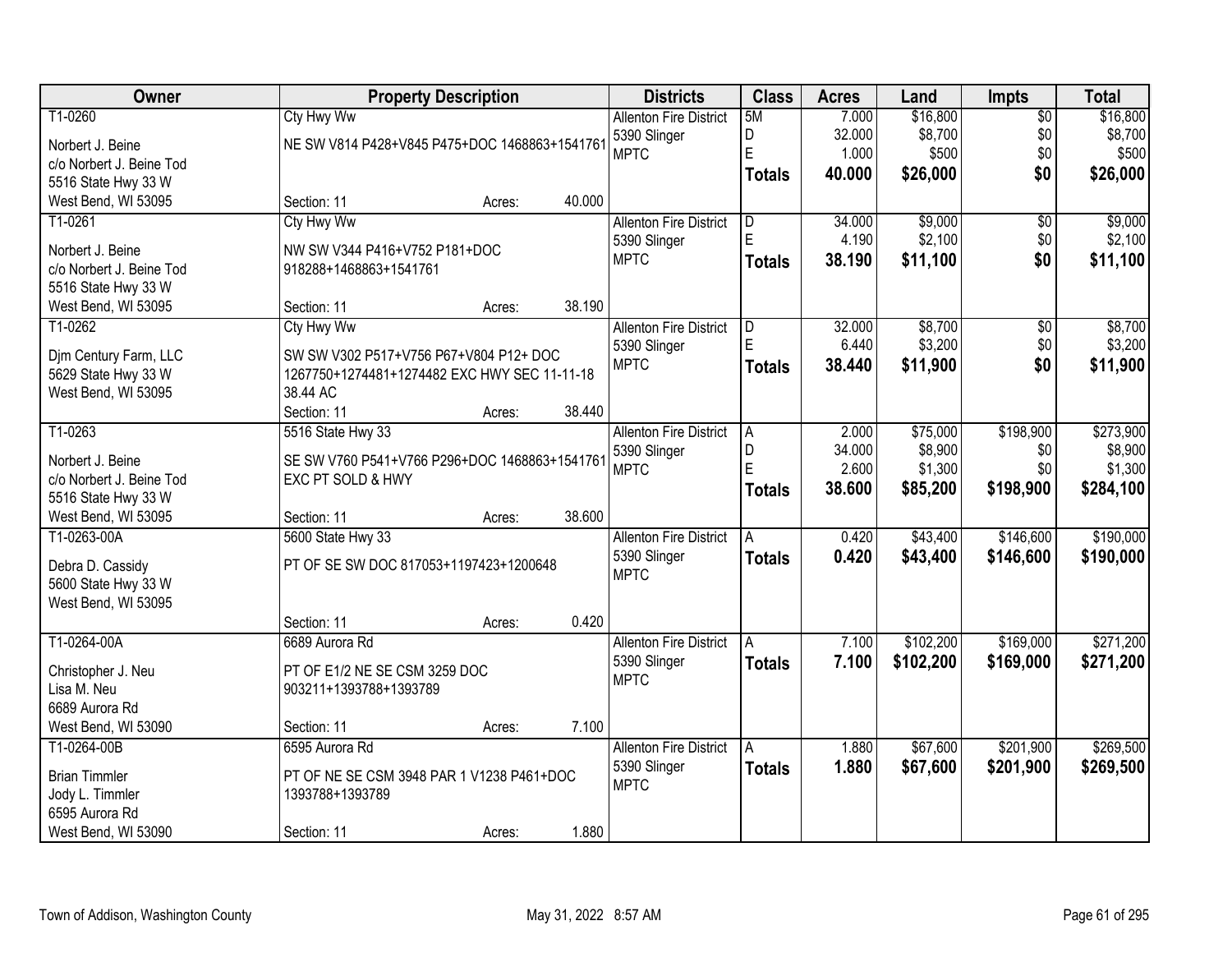| Owner                     |                                              | <b>Property Description</b> |         | <b>Districts</b>              | <b>Class</b>   | <b>Acres</b> | Land     | Impts           | <b>Total</b> |
|---------------------------|----------------------------------------------|-----------------------------|---------|-------------------------------|----------------|--------------|----------|-----------------|--------------|
| T1-0264-00Z               | Aurora Rd                                    |                             |         | <b>Allenton Fire District</b> | 5M             | 3.670        | \$8,800  | $\overline{50}$ | \$8,800      |
| Gjs, LLC                  | E1/2 NE SE V626 P175+V1617 P31+DOC           |                             |         | 5390 Slinger                  | D              | 6.600        | \$1,500  | \$0             | \$1,500      |
| W6611 State Hwy 28        | 1269579+1270328+1395919 EXC CSM 3259+3948    |                             |         | <b>MPTC</b>                   | E              | 0.400        | \$100    | \$0             | \$100        |
| Cascade, WI 53011         |                                              |                             |         |                               | <b>Totals</b>  | 10.670       | \$10,400 | \$0             | \$10,400     |
|                           | Section: 11                                  | Acres:                      | 10.670  |                               |                |              |          |                 |              |
| T1-0267-00A               | 5448 State Hwy 33                            |                             |         | <b>Allenton Fire District</b> | $\overline{0}$ | 2.060        | \$53,300 | \$194,300       | \$247,600    |
| Keith Dotzler             | PT OF SW SE CSM 6458 LOT 1 DOC 1361387       |                             |         | 5390 Slinger                  | <b>Totals</b>  | 2.060        | \$53,300 | \$194,300       | \$247,600    |
| 5448 State Hwy 33 W       |                                              |                             |         | <b>MPTC</b>                   |                |              |          |                 |              |
| West Bend, WI 53095       |                                              |                             |         |                               |                |              |          |                 |              |
|                           | Section:                                     | Acres:                      | 2.060   |                               |                |              |          |                 |              |
| T1-0268-00A               | 5424 State Hwy 33                            |                             |         | <b>Allenton Fire District</b> | A              | 1.610        | \$62,200 | \$106,100       | \$168,300    |
| Timothy P. Ritger         | PT OF SE SE CSM 6457 LOT 1 DOC 814283+815659 |                             |         | 5390 Slinger                  | <b>Totals</b>  | 1.610        | \$62,200 | \$106,100       | \$168,300    |
| Daniel R. Ritger          |                                              |                             |         | <b>MPTC</b>                   |                |              |          |                 |              |
| 5424 State Hwy 33 W       |                                              |                             |         |                               |                |              |          |                 |              |
| West Bend, WI 53095       | Section:                                     | Acres:                      | 1.610   |                               |                |              |          |                 |              |
| T1-0268-00B               | State Hwy 33 W                               |                             |         | <b>Allenton Fire District</b> | 5M             | 2.000        | \$4,800  | \$0             | \$4,800      |
|                           |                                              |                             |         | 5390 Slinger                  | D              | 107.000      | \$26,800 | \$0             | \$26,800     |
| Ihlenfeld Farms, LLC      | W1/2 SE+W1/2 E1/2 SE DOC                     |                             |         | <b>MPTC</b>                   | E              | 4.690        | \$2,700  | \$0             | \$2,700      |
| 7022 Cty Hwy Ww           | 1296574+1324502+1357983 EXC HWY+CSM 6457     |                             |         |                               | $\Omega$       | 0.250        | \$5,000  | \$4,100         | \$9,100      |
| West Bend, WI 53090       |                                              |                             |         |                               | <b>Totals</b>  | 113.940      | \$39,300 | \$4,100         | \$43,400     |
|                           | Section:                                     | Acres:                      | 113.940 |                               |                |              |          |                 |              |
| T1-0269                   | State Hwy 33                                 |                             |         | <b>Allenton Fire District</b> | D              | 12.600       | \$3,500  | $\overline{50}$ | \$3,500      |
| Gjs, LLC                  | PT OF E1/2 SE SE V626 P175+V1617 P32+DOC     |                             |         | 5390 Slinger<br><b>MPTC</b>   | <b>Totals</b>  | 12.600       | \$3,500  | \$0             | \$3,500      |
| W6611 State Hwy 28        | 1269579+1270328+1393788 +1393789+1395919 EXC |                             |         |                               |                |              |          |                 |              |
| Cascade, WI 53011         | CSM 1505+PT FOR HWY                          |                             |         |                               |                |              |          |                 |              |
|                           | Section: 11                                  | Acres:                      | 12.600  |                               |                |              |          |                 |              |
| T1-0269-00A               | 6531 Aurora Rd                               |                             |         | <b>Allenton Fire District</b> | A              | 1.250        | \$55,000 | \$198,700       | \$253,700    |
| Kevin M. Wangerin         | SE SE DOC 1146587                            |                             |         | 5390 Slinger                  | <b>Totals</b>  | 1.250        | \$55,000 | \$198,700       | \$253,700    |
| 6531 Aurora Rd            |                                              |                             |         | <b>MPTC</b>                   |                |              |          |                 |              |
| West Bend, WI 53090       |                                              |                             |         |                               |                |              |          |                 |              |
|                           | Section: 11                                  | Acres:                      | 1.250   |                               |                |              |          |                 |              |
| T1-0269-00B               | 6555 Aurora Rd                               |                             |         | <b>Allenton Fire District</b> | A              | 1.250        | \$55,000 | \$141,300       | \$196,300    |
| Monica A. Fieweger et al  | PT OF SE SE V514 P175+DOC 1360293+1360294    |                             |         | 5390 Slinger                  | <b>Totals</b>  | 1.250        | \$55,000 | \$141,300       | \$196,300    |
| c/o Steven F. Fieweger Le |                                              |                             |         | <b>MPTC</b>                   |                |              |          |                 |              |
| 6555 Aurora Rd            |                                              |                             |         |                               |                |              |          |                 |              |
| West Bend, WI 53090-0000  | Section: 11                                  | Acres:                      | 1.250   |                               |                |              |          |                 |              |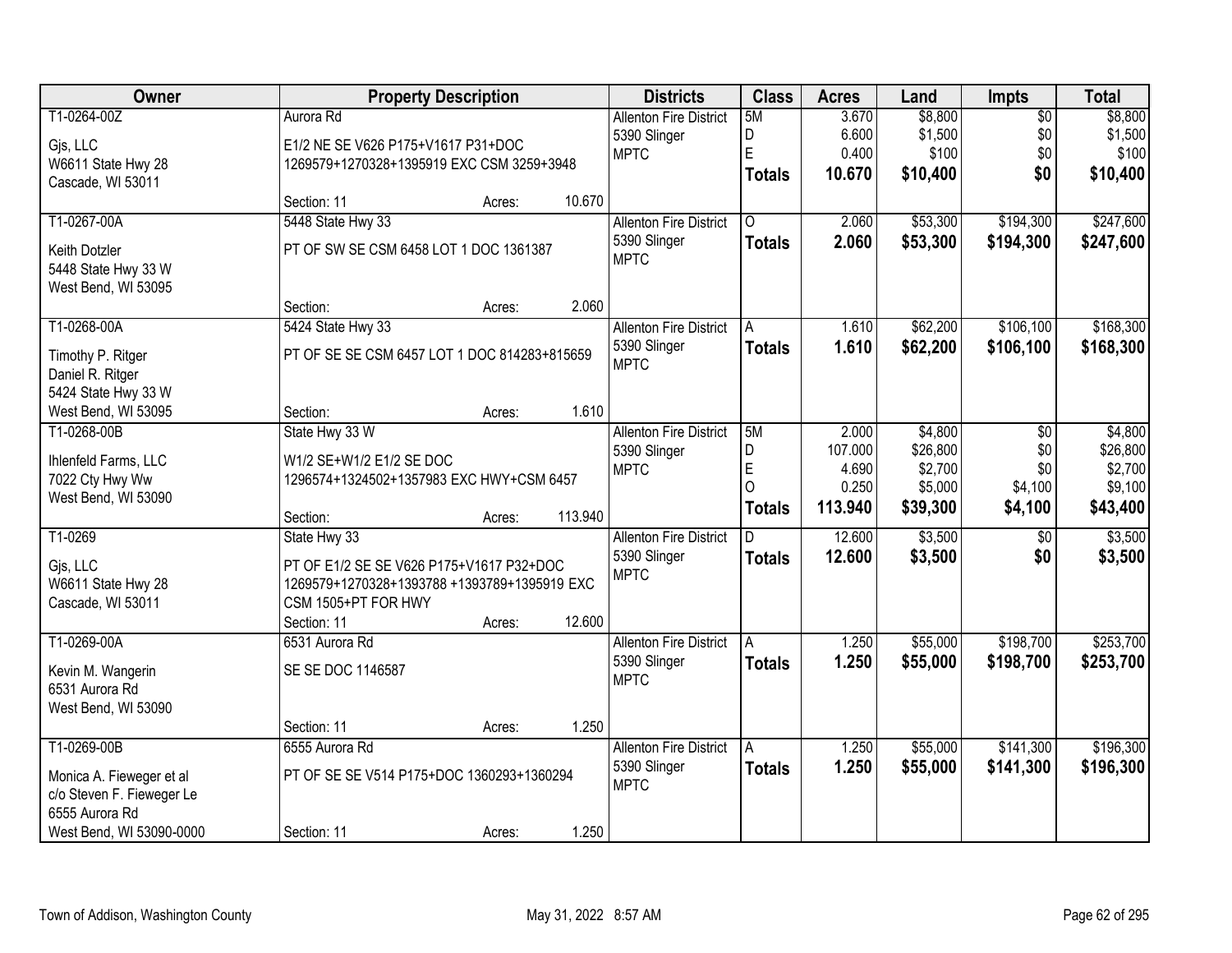| <b>Owner</b>                   |                                               | <b>Property Description</b> |        | <b>Districts</b>              | <b>Class</b>  | <b>Acres</b>     | Land                  | <b>Impts</b>     | <b>Total</b>          |
|--------------------------------|-----------------------------------------------|-----------------------------|--------|-------------------------------|---------------|------------------|-----------------------|------------------|-----------------------|
| T1-0269-00C                    | 6569 Aurora Rd                                |                             |        | <b>Allenton Fire District</b> |               | 1.000            | \$31,500              | \$177,400        | \$208,900             |
| Darlene B. Myers               | PT OF E1/2 SE CSM 776 V547 P415+DOC 1528022   |                             |        | 5390 Slinger                  | B             | 0.840            | \$23,300              | \$21,600         | \$44,900              |
| 6569 Aurora Rd                 |                                               |                             |        | <b>MPTC</b>                   | <b>Totals</b> | 1.840            | \$54,800              | \$199,000        | \$253,800             |
| West Bend, WI 53090            |                                               |                             |        |                               |               |                  |                       |                  |                       |
|                                | Section: 11                                   | Acres:                      | 1.840  |                               |               |                  |                       |                  |                       |
| T1-0269-00D                    | 6501 Aurora Rd                                |                             |        | <b>Allenton Fire District</b> | A             | 0.620            | \$25,200              | \$12,800         | \$38,000              |
| Gjs, LLC                       | PT OF SE SE CSM 1288 PARCEL 1 V626 P175+V1617 |                             |        | 5390 Slinger                  | <b>Totals</b> | 0.620            | \$25,200              | \$12,800         | \$38,000              |
| W6611 State Hwy 28             | P31+DOC                                       |                             |        | <b>MPTC</b>                   |               |                  |                       |                  |                       |
| Cascade, WI 53011              | 1269579+1270328+1393788+1393789+1395919 EXC   |                             |        |                               |               |                  |                       |                  |                       |
|                                | Section: 11                                   | Acres:                      | 0.620  |                               |               |                  |                       |                  |                       |
| T1-0269-00E                    | 5318 State Hwy 33                             |                             |        | <b>Allenton Fire District</b> | A             | 1.000            | \$50,000              | \$80,600         | \$130,600             |
| Terry A. Klumb                 | PT OF SE SE CSM 1505 V858 P32+DOC             |                             |        | 5390 Slinger                  | <b>Totals</b> | 1.000            | \$50,000              | \$80,600         | \$130,600             |
| Carolyn J. Klumb               | 1096950+1275669                               |                             |        | <b>MPTC</b>                   |               |                  |                       |                  |                       |
| 5318 State Hwy 33 W            |                                               |                             |        |                               |               |                  |                       |                  |                       |
| West Bend, WI 53095            | Section: 11                                   | Acres:                      | 1.000  |                               |               |                  |                       |                  |                       |
| T1-0270-00D                    | 6865 Townline Rd                              |                             |        | <b>Allenton Fire District</b> | D             | 51.600           | \$13,400              | $\overline{60}$  | \$13,400              |
|                                |                                               |                             |        | 5390 Slinger                  | E             | 1.400            | \$600                 | \$0              | \$600                 |
| Mark B Gundrum Rev Trust et al | PT OF NE NE AND NW NE DOC 1372832+V729        |                             |        | <b>MPTC</b>                   | <b>Totals</b> | 53.000           | \$14,000              | \$0              | \$14,000              |
| 4894 State Hwy 33 W            | P314+DOC 1119028+                             |                             |        |                               |               |                  |                       |                  |                       |
| West Bend, WI 53095            | 1119029+1197243+1197244+1421989+1425385+14259 |                             |        |                               |               |                  |                       |                  |                       |
| T1-0270-00Z                    | Section:<br>6865 Townline Rd                  | Acres:                      | 53.000 |                               |               |                  |                       |                  |                       |
|                                |                                               |                             |        | <b>Allenton Fire District</b> | l A<br>E      | 10.780<br>11.500 | \$110,200<br>\$33,700 | \$538,000<br>\$0 | \$648,200<br>\$33,700 |
| John T. Mueller                | NE NE DOC 1392475 EXC PT SOLD                 |                             |        | 5390 Slinger<br><b>MPTC</b>   |               |                  |                       |                  |                       |
| Bonnie A. Mueller              |                                               |                             |        |                               | <b>Totals</b> | 22.280           | \$143,900             | \$538,000        | \$681,900             |
| 6865 Town Line Rd              |                                               |                             |        |                               |               |                  |                       |                  |                       |
| West Bend, WI 53090            | Section:                                      | Acres:                      | 22.280 |                               |               |                  |                       |                  |                       |
| T1-0271-00B                    | 6790 Alpine Dr                                |                             |        | <b>Allenton Fire District</b> | l A           | 3.530            | \$82,700              | \$144,400        | \$227,100             |
| Janet M. Borman                | PT OF NW NE CSM 4038 PAR 1 V820 P435          |                             |        | 5390 Slinger                  | <b>Totals</b> | 3.530            | \$82,700              | \$144,400        | \$227,100             |
| 6790 Alpine Dr                 |                                               |                             |        | <b>MPTC</b>                   |               |                  |                       |                  |                       |
| West Bend, WI 53090            |                                               |                             |        |                               |               |                  |                       |                  |                       |
|                                | Section: 12                                   | Acres:                      | 3.530  |                               |               |                  |                       |                  |                       |
| T1-0271-00C                    | 6800 Alpine Dr                                |                             |        | <b>Allenton Fire District</b> | A             | 1.170            | \$53,400              | \$172,700        | \$226,100             |
| Scott A. Matula                | PT OF NW NE CSM 4038 PAR 2 V1293 P491         |                             |        | 5390 Slinger                  | <b>Totals</b> | 1.170            | \$53,400              | \$172,700        | \$226,100             |
| Marlene M. Matula              |                                               |                             |        | <b>MPTC</b>                   |               |                  |                       |                  |                       |
| 6800 Alpine Dr                 |                                               |                             |        |                               |               |                  |                       |                  |                       |
| West Bend, WI 53090            | Section: 12                                   | Acres:                      | 1.170  |                               |               |                  |                       |                  |                       |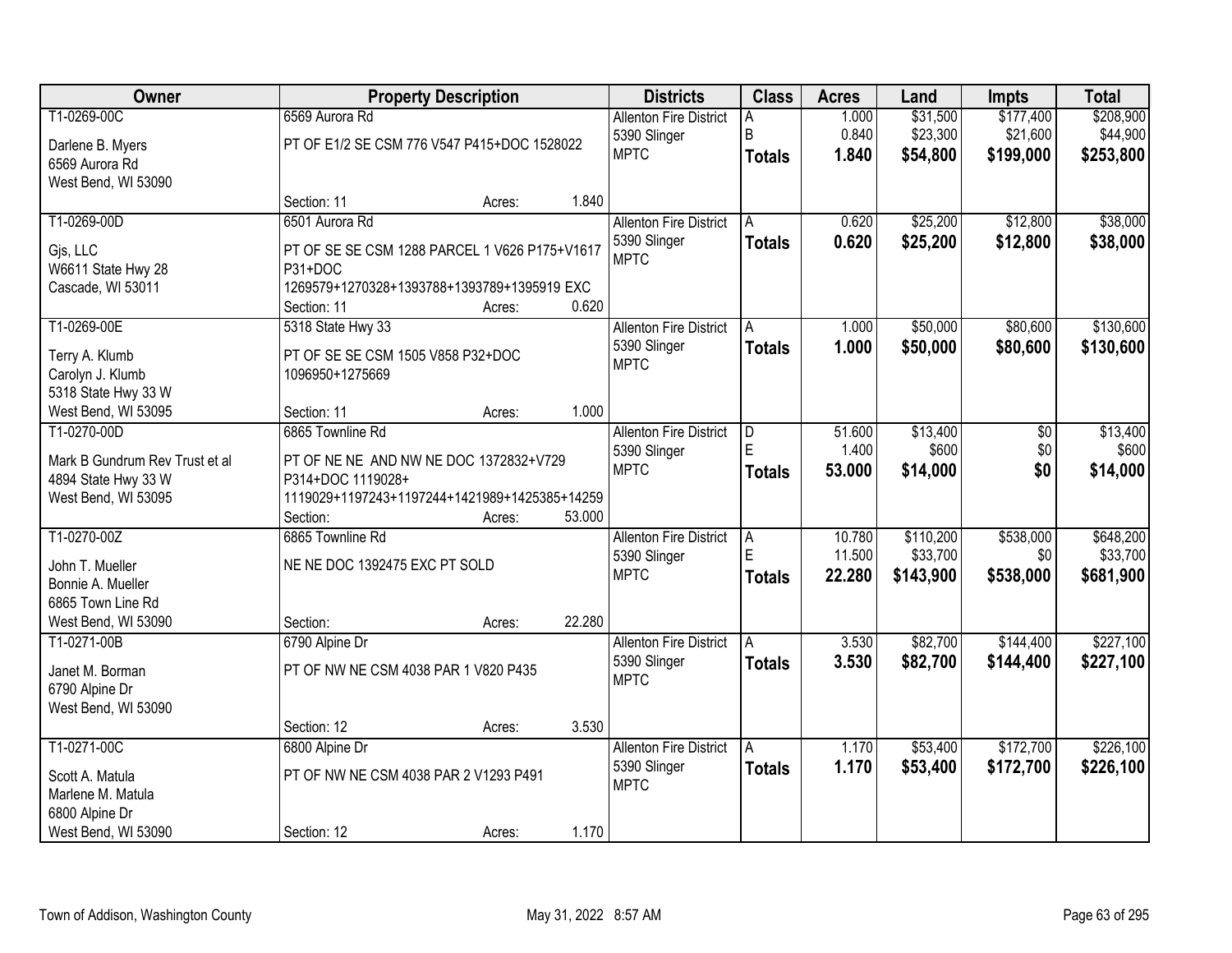| Owner                                   |                                                  | <b>Property Description</b> |        | <b>Districts</b>              | <b>Class</b>            | <b>Acres</b> | Land     | <b>Impts</b>    | <b>Total</b> |
|-----------------------------------------|--------------------------------------------------|-----------------------------|--------|-------------------------------|-------------------------|--------------|----------|-----------------|--------------|
| T1-0272-00A                             | 6758 Alpine Dr                                   |                             |        | <b>Allenton Fire District</b> |                         | 4.580        | \$87,900 | \$202,500       | \$290,400    |
| Carolyn M. Scharrer                     | PT OF SW NE CSM 5362 LOT 1 DOC 906278            |                             |        | 5390 Slinger                  | <b>Totals</b>           | 4.580        | \$87,900 | \$202,500       | \$290,400    |
| Jerome L. Priesgen                      |                                                  |                             |        | <b>MPTC</b>                   |                         |              |          |                 |              |
| 6758 Alpine Dr                          |                                                  |                             |        |                               |                         |              |          |                 |              |
| West Bend, WI 53090                     | Section: 12                                      | Acres:                      | 4.580  |                               |                         |              |          |                 |              |
| T1-0272-00Z                             | Alpine Dr                                        |                             |        | <b>Allenton Fire District</b> | 5M                      | 5.000        | \$12,000 | $\overline{50}$ | \$12,000     |
| <b>S&amp;C Land Investments</b>         | PT SW NE DOC 1351405 EXC CSM 5362 SEC 12-11-18   |                             |        | 5390 Slinger                  | D.                      | 30.000       | \$8,100  | \$0             | \$8,100      |
| c/o S&C Land Investments, LLC           | 35 AC                                            |                             |        | <b>MPTC</b>                   | <b>Totals</b>           | 35.000       | \$20,100 | \$0             | \$20,100     |
| 5148 Cedarview Dr                       |                                                  |                             |        |                               |                         |              |          |                 |              |
| West Bend, WI 53095-0000                | Section: 12                                      | Acres:                      | 35.000 |                               |                         |              |          |                 |              |
| T1-0273-00A                             | <b>Townline Rd</b>                               |                             |        | <b>Allenton Fire District</b> | $\overline{\mathsf{D}}$ | 32.100       | \$9,700  | $\overline{50}$ | \$9,700      |
| <b>S&amp;C Land Investments</b>         | SE NE DOC 1351405 EXC PT SOLD                    |                             |        | 5390 Slinger                  | F                       | 0.500        | \$100    | \$0             | \$100        |
| c/o S&C Land Investments, LLC           |                                                  |                             |        | <b>MPTC</b>                   | <b>Totals</b>           | 32.600       | \$9,800  | \$0             | \$9,800      |
| 5148 Cedarview Dr                       |                                                  |                             |        |                               |                         |              |          |                 |              |
| West Bend, WI 53095-0000                | Section: 12                                      | Acres:                      | 32.600 |                               |                         |              |          |                 |              |
| T1-0273-00B                             | 6701 Townline Rd                                 |                             |        | <b>Allenton Fire District</b> | A                       | 3.000        | \$80,000 | \$192,000       | \$272,000    |
|                                         |                                                  |                             |        | 5390 Slinger                  | D                       | 7.100        | \$2,100  | \$0             | \$2,100      |
| Derrick P. Bruckert<br>6701 Townline Rd | PT OF SE NE+NE SE DOC 1165741                    |                             |        | <b>MPTC</b>                   | <b>Totals</b>           | 10.100       | \$82,100 | \$192,000       | \$274,100    |
| West Bend, WI 53090                     |                                                  |                             |        |                               |                         |              |          |                 |              |
|                                         | Section: 12                                      | Acres:                      | 10.100 |                               |                         |              |          |                 |              |
| T1-0275-00A                             | 6785 Alpine Dr                                   |                             |        | <b>Allenton Fire District</b> | $\overline{A}$          | 1.000        | \$60,000 | \$314,400       | \$374,400    |
|                                         |                                                  |                             |        | 5390 Slinger                  | D.                      | 7.990        | \$2,000  | \$0             | \$2,000      |
| Ryan L. Usher                           | PT OF NE NW CSM 6687 LOT 1 DOC 1413198           |                             |        | <b>MPTC</b>                   | <b>Totals</b>           | 8.990        | \$62,000 | \$314,400       | \$376,400    |
| Jacqueline R. Usher<br>6785 Alpine Dr   |                                                  |                             |        |                               |                         |              |          |                 |              |
| West Bend, WI 53095                     | Section:                                         | Acres:                      | 8.990  |                               |                         |              |          |                 |              |
| T1-0275-00Z                             | Alpine Dr                                        |                             |        | <b>Allenton Fire District</b> | D                       | 20.140       | \$4,800  | $\overline{60}$ | \$4,800      |
|                                         |                                                  |                             |        | 5390 Slinger                  | E                       | 0.650        | \$300    | \$0             | \$300        |
| Mark B Gundrum Rev Trust et al          | S3/4 NE NW V729 P315+DOC                         |                             |        | <b>MPTC</b>                   | <b>Totals</b>           | 20.790       | \$5,100  | \$0             | \$5,100      |
| 4894 State Hwy 33 W                     | 1119028+1119029+1197243+1197244+                 |                             |        |                               |                         |              |          |                 |              |
| West Bend, WI 53095                     | 1421989+1425385+1425925 EXC CSM 6687<br>Section: |                             | 20.790 |                               |                         |              |          |                 |              |
| T1-0276                                 | Alpine Dr                                        | Acres:                      |        | <b>Allenton Fire District</b> | D                       | 7.000        | \$1,800  | $\overline{50}$ | \$1,800      |
|                                         |                                                  |                             |        | 5390 Slinger                  | F                       | 23.000       | \$16,100 | \$0             | \$16,100     |
| Mark B Gundrum Rev Trust et al          | E3/4 NW NW V729 P315+DOC                         |                             |        | <b>MPTC</b>                   | <b>Totals</b>           | 30,000       | \$17,900 | \$0             | \$17,900     |
| 4894 State Hwy 33 W                     | 1119028+1119029+1197243+1197244+                 |                             |        |                               |                         |              |          |                 |              |
| West Bend, WI 53095                     | 1421989+1425385+1425925                          |                             |        |                               |                         |              |          |                 |              |
|                                         | Section: 12                                      | Acres:                      | 30.000 |                               |                         |              |          |                 |              |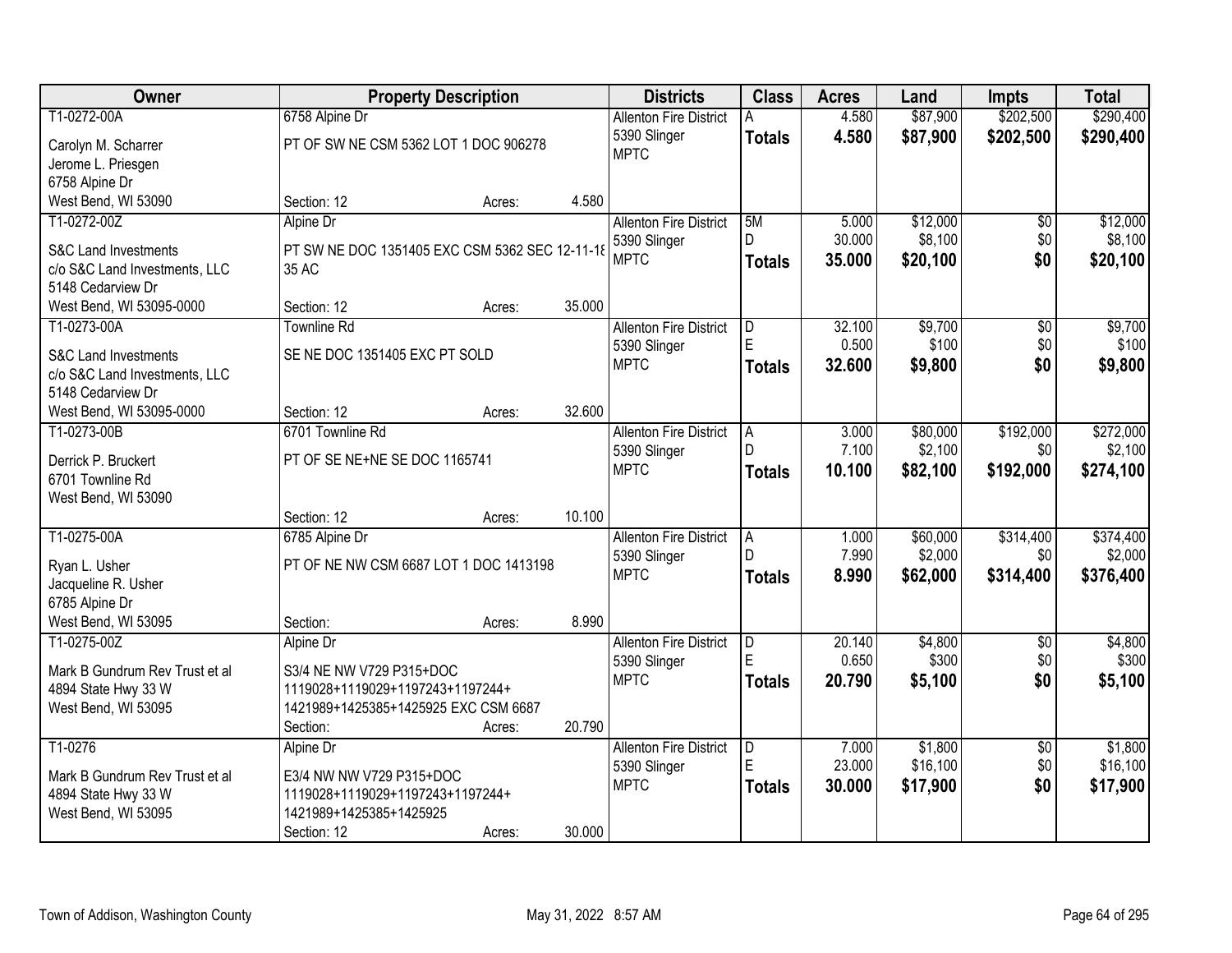| Owner                                                    | <b>Property Description</b>                                 |        |        | <b>Districts</b>              | <b>Class</b>    | <b>Acres</b> | Land            | <b>Impts</b>    | <b>Total</b>    |
|----------------------------------------------------------|-------------------------------------------------------------|--------|--------|-------------------------------|-----------------|--------------|-----------------|-----------------|-----------------|
| T1-0277                                                  | Aurora Rd                                                   |        |        | <b>Allenton Fire District</b> | Е               | 10.000       | \$7,000         | $\overline{50}$ | \$7,000         |
| John L. Baier                                            | W1/4 NW NW V507 P247                                        |        |        | 5390 Slinger                  | <b>Totals</b>   | 10.000       | \$7,000         | \$0             | \$7,000         |
| Linda S. Baier                                           |                                                             |        |        | <b>MPTC</b>                   |                 |              |                 |                 |                 |
| 5380 St Anthony Rd                                       |                                                             |        |        |                               |                 |              |                 |                 |                 |
| West Bend, WI 53090                                      | Section: 12                                                 | Acres: | 10.000 |                               |                 |              |                 |                 |                 |
| T1-0278                                                  | 6648 Walters Dr                                             |        |        | <b>Allenton Fire District</b> | 5M              | 8.000        | \$19,200        | $\overline{50}$ | \$19,200        |
|                                                          |                                                             |        |        | 5390 Slinger                  | A               | 5.000        | \$120,800       | \$542,300       | \$663,100       |
| Alan D Schmitz Revocable Liv Trust                       | PT OF SW NW+PT NW SW+PT OF CSM 2124 V1205<br>P47+V1599 P251 |        |        | <b>MPTC</b>                   | D               | 14.000       | \$1,700         | \$0             | \$1,700         |
| Cynthia R Schmitz Revocable Liv Trust<br>6648 Walters Dr |                                                             |        |        |                               | E               | 18.690       | \$13,100        | \$0             | \$13,100        |
| West Bend, WI 53090                                      | Section: 12                                                 | Acres: | 45.690 |                               | <b>Totals</b>   | 45.690       | \$154,800       | \$542,300       | \$697,100       |
| T1-0279                                                  | Alpine Dr                                                   |        |        | <b>Allenton Fire District</b> |                 | 2.120        | \$9,700         | $\sqrt[6]{3}$   | \$9,700         |
|                                                          |                                                             |        |        | 5390 Slinger                  | <b>Totals</b>   | 2.120        | \$9,700         | \$0             | \$9,700         |
| Mark C. Volkert                                          | SE NW V852 P660+V1087 P71 EXC PT SOLD SEC                   |        |        | <b>MPTC</b>                   |                 |              |                 |                 |                 |
| Linda R. Volkert                                         | 2.12 AC<br>12-11-18                                         |        |        |                               |                 |              |                 |                 |                 |
| 6699 Alpine Dr                                           |                                                             |        |        |                               |                 |              |                 |                 |                 |
| West Bend, WI 53090                                      | Section: 12                                                 | Acres: | 2.120  |                               |                 |              |                 |                 |                 |
| T1-0279-001                                              | 5145 Alpine Ct                                              |        |        | <b>Allenton Fire District</b> | A               | 6.200        | \$108,300       | \$379,300       | \$487,600       |
| Thomas M. Fuchs                                          | PT SE NW V1602 P149                                         |        |        | 5390 Slinger                  | <b>Totals</b>   | 6.200        | \$108,300       | \$379,300       | \$487,600       |
| Cheryl L. Fuchs                                          |                                                             |        |        | <b>MPTC</b>                   |                 |              |                 |                 |                 |
| 5145 Alpine Ct                                           |                                                             |        |        |                               |                 |              |                 |                 |                 |
| West Bend, WI 53090                                      | Section: 12                                                 | Acres: | 6.200  |                               |                 |              |                 |                 |                 |
| T1-0279-001-00A                                          | Alpine Ct                                                   |        |        | <b>Allenton Fire District</b> | $\overline{X4}$ | 1.000        | $\overline{50}$ | $\overline{30}$ | $\overline{50}$ |
| Town of Addison                                          | PT OF SE NW V481 P509                                       |        |        | 5390 Slinger                  | <b>Totals</b>   | 1.000        | \$0             | \$0             | \$0             |
| First St                                                 |                                                             |        |        | <b>MPTC</b>                   |                 |              |                 |                 |                 |
| Allenton, WI 53002                                       |                                                             |        |        |                               |                 |              |                 |                 |                 |
|                                                          | Section: 12                                                 | Acres: | 1.000  |                               |                 |              |                 |                 |                 |
| T1-0279-002                                              | 5142 Alpine Ct                                              |        |        | <b>Allenton Fire District</b> | A               | 9.520        | \$121,700       | \$192,700       | \$314,400       |
|                                                          |                                                             |        |        | 5390 Slinger                  | <b>Totals</b>   | 9.520        | \$121,700       | \$192,700       | \$314,400       |
| John R. Barnes                                           | PT OF SE NW V1263 P274                                      |        |        | <b>MPTC</b>                   |                 |              |                 |                 |                 |
| Patricia S. Barnes                                       |                                                             |        |        |                               |                 |              |                 |                 |                 |
| 5142 Alpine Ct                                           |                                                             |        |        |                               |                 |              |                 |                 |                 |
| West Bend, WI 53090                                      | Section: 12                                                 | Acres: | 9.520  |                               |                 |              |                 |                 |                 |
| T1-0279-00A                                              | 6699 Alpine Dr                                              |        |        | <b>Allenton Fire District</b> | A               | 1.330        | \$56,600        | \$118,100       | \$174,700       |
| Mark C. Volkert                                          | PT OF SE NW V852 P660+V1087 P71                             |        |        | 5390 Slinger                  | <b>Totals</b>   | 1.330        | \$56,600        | \$118,100       | \$174,700       |
| Linda R. Volkert                                         |                                                             |        |        | <b>MPTC</b>                   |                 |              |                 |                 |                 |
| 6699 Alpine Dr                                           |                                                             |        |        |                               |                 |              |                 |                 |                 |
| West Bend, WI 53090                                      | Section: 12                                                 | Acres: | 1.330  |                               |                 |              |                 |                 |                 |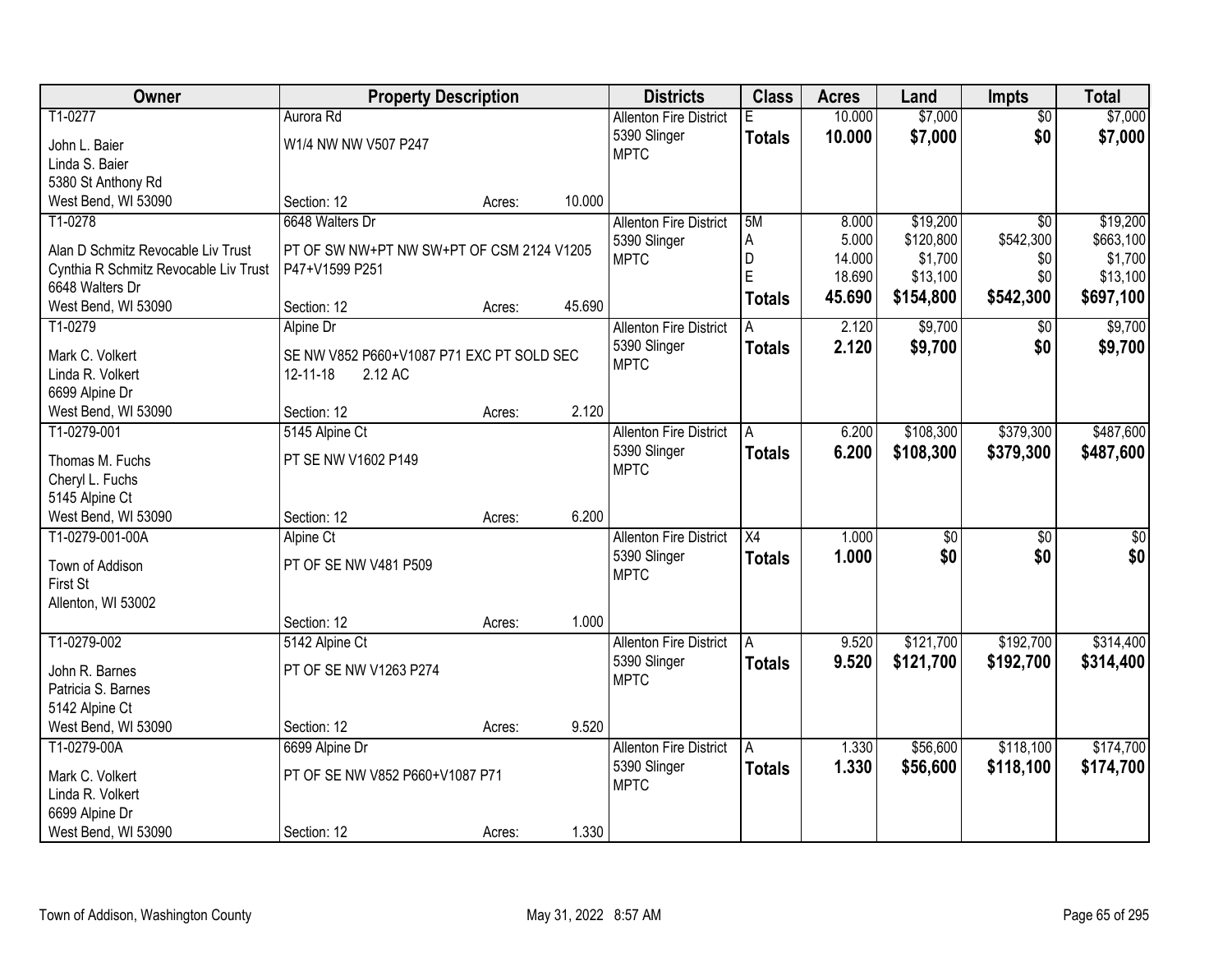| Owner                    |                                       | <b>Property Description</b> |       | <b>Districts</b>              | <b>Class</b>  | <b>Acres</b> | Land     | <b>Impts</b> | <b>Total</b> |
|--------------------------|---------------------------------------|-----------------------------|-------|-------------------------------|---------------|--------------|----------|--------------|--------------|
| T1-0279-00B              | 6715 Alpine Dr                        |                             |       | <b>Allenton Fire District</b> |               | 1.600        | \$62,000 | \$208,700    | \$270,700    |
| Steven C. Vogt           | PT OF SE NW V828 P197                 |                             |       | 5390 Slinger                  | <b>Totals</b> | 1.600        | \$62,000 | \$208,700    | \$270,700    |
| Cheryl M. Vogt           |                                       |                             |       | <b>MPTC</b>                   |               |              |          |              |              |
| 6715 Alpine Dr           |                                       |                             |       |                               |               |              |          |              |              |
| West Bend, WI 53090      | Section: 12                           | Acres:                      | 1.600 |                               |               |              |          |              |              |
| T1-0279-00C              | 6781 Alpine Dr                        |                             |       | <b>Allenton Fire District</b> | A             | 5.000        | \$90,000 | \$101,700    | \$191,700    |
| Thomas R. Feldhusen      | PT OF SE NW DOC 826853                |                             |       | 5390 Slinger                  | <b>Totals</b> | 5.000        | \$90,000 | \$101,700    | \$191,700    |
| Christine Feldhusen      |                                       |                             |       | <b>MPTC</b>                   |               |              |          |              |              |
| 6781 Alpine Dr           |                                       |                             |       |                               |               |              |          |              |              |
| West Bend, WI 53090      | Section: 12                           | Acres:                      | 5.000 |                               |               |              |          |              |              |
| T1-0279-00D              | 6761 Alpine Dr                        |                             |       | <b>Allenton Fire District</b> | l A           | 0.920        | \$58,000 | \$150,300    | \$208,300    |
| Terrence R. Placzek      | PT SE NW CSM 604 PAR A V588 P171      |                             |       | 5390 Slinger                  | <b>Totals</b> | 0.920        | \$58,000 | \$150,300    | \$208,300    |
| 6761 Alpine Dr           |                                       |                             |       | <b>MPTC</b>                   |               |              |          |              |              |
| West Bend, WI 53090      |                                       |                             |       |                               |               |              |          |              |              |
|                          | Section: 12                           | Acres:                      | 0.920 |                               |               |              |          |              |              |
| T1-0279-00E              | 6751 Alpine Dr                        |                             |       | <b>Allenton Fire District</b> | A             | 0.920        | \$55,100 | \$139,200    | \$194,300    |
| Paul Gunsburg            | PT SE NW CSM 605 DOC 1347876          |                             |       | 5390 Slinger                  | <b>Totals</b> | 0.920        | \$55,100 | \$139,200    | \$194,300    |
| Frances Gunsburg         |                                       |                             |       | <b>MPTC</b>                   |               |              |          |              |              |
| 643 S Main St            |                                       |                             |       |                               |               |              |          |              |              |
| West Bend, WI 53095      | Section: 12                           | Acres:                      | 0.920 |                               |               |              |          |              |              |
| T1-0279-00F              | 5128 Alpine Ct                        |                             |       | <b>Allenton Fire District</b> | A             | 2.550        | \$75,500 | \$180,100    | \$255,600    |
| Manly D. Zillmer         | PT SE NW CSM 492 PAR D V526 P641      |                             |       | 5390 Slinger                  | <b>Totals</b> | 2.550        | \$75,500 | \$180,100    | \$255,600    |
| 5128 Alpine Ct           |                                       |                             |       | <b>MPTC</b>                   |               |              |          |              |              |
| West Bend, WI 53090      |                                       |                             |       |                               |               |              |          |              |              |
|                          | Section: 12                           | Acres:                      | 2.550 |                               |               |              |          |              |              |
| T1-0279-00G              | 5136 Alpine Ct                        |                             |       | <b>Allenton Fire District</b> | A             | 2.550        | \$75,500 | \$126,200    | \$201,700    |
| Steven Gilmeister        | PT SE NW CSM 492 PAR C DOC 1557438    |                             |       | 5390 Slinger                  | <b>Totals</b> | 2.550        | \$75,500 | \$126,200    | \$201,700    |
| Kristina Gilmeister      |                                       |                             |       | <b>MPTC</b>                   |               |              |          |              |              |
| 5136 Alpine Ct           |                                       |                             |       |                               |               |              |          |              |              |
| West Bend, WI 53090      | Section: 12                           | Acres:                      | 2.550 |                               |               |              |          |              |              |
| T1-0279-00H              | 5141 Alpine Ct                        |                             |       | <b>Allenton Fire District</b> | A             | 1.960        | \$69,200 | \$112,600    | \$181,800    |
| Marlene Rohan            | PT SE NW V660 P651+DOC 936827+1553886 |                             |       | 5390 Slinger                  | <b>Totals</b> | 1.960        | \$69,200 | \$112,600    | \$181,800    |
| c/o Marlene Rohan Tod    |                                       |                             |       | <b>MPTC</b>                   |               |              |          |              |              |
| 5141 Alpine Ct           |                                       |                             |       |                               |               |              |          |              |              |
| West Bend, WI 53090-0000 | Section: 12                           | Acres:                      | 1.960 |                               |               |              |          |              |              |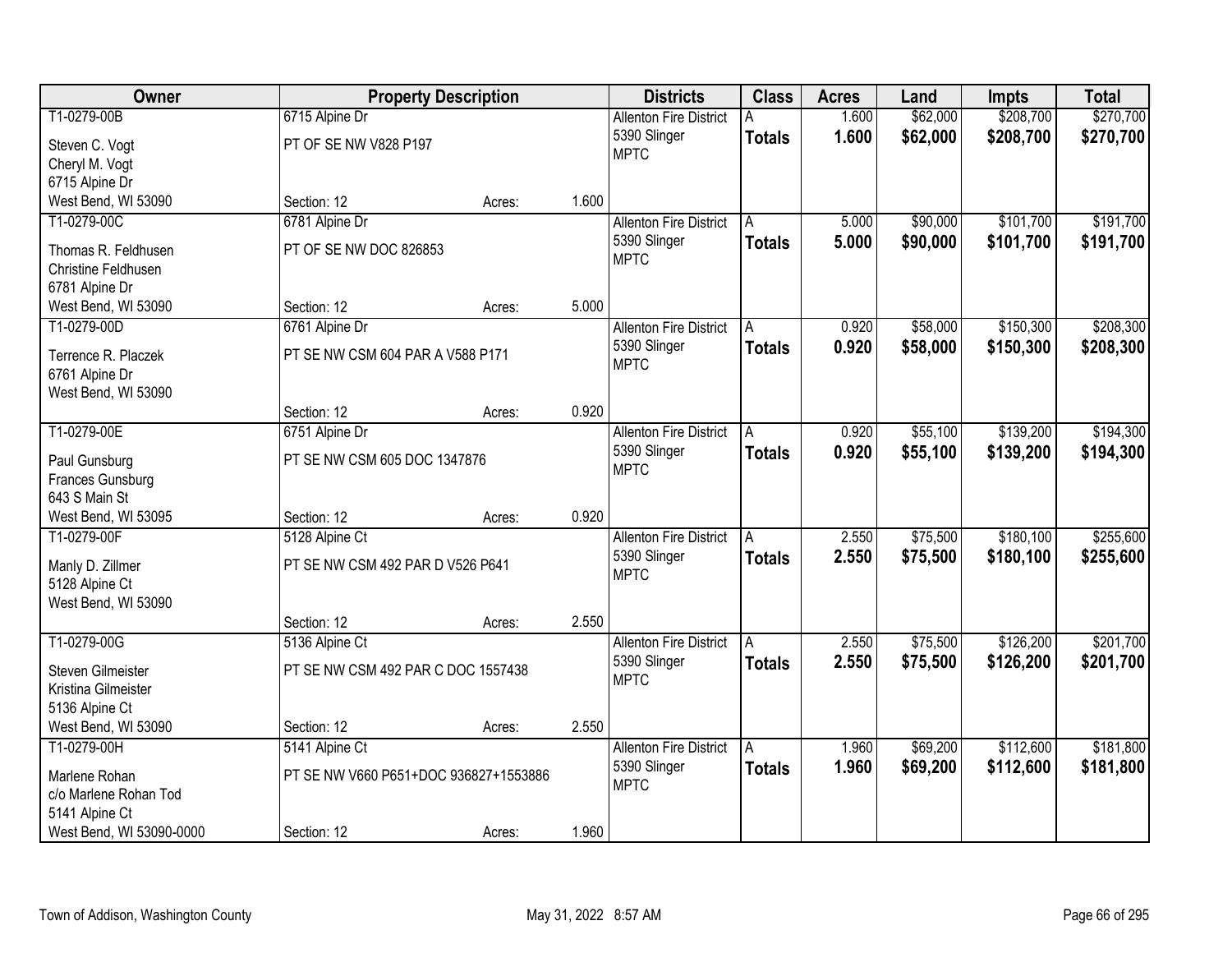| Owner                                 |                                               | <b>Property Description</b> |        | <b>Districts</b>              | <b>Class</b>  | <b>Acres</b> | Land     | <b>Impts</b> | <b>Total</b> |
|---------------------------------------|-----------------------------------------------|-----------------------------|--------|-------------------------------|---------------|--------------|----------|--------------|--------------|
| T1-0279-00J                           | 5133 Alpine Ct                                |                             |        | <b>Allenton Fire District</b> |               | 2.010        | \$70,100 | \$140,100    | \$210,200    |
| James H. Kruepke                      | PT SE NW CSM 492 PAR B V566 P193              |                             |        | 5390 Slinger                  | <b>Totals</b> | 2.010        | \$70,100 | \$140,100    | \$210,200    |
| 5133 Alpine Ct                        |                                               |                             |        | <b>MPTC</b>                   |               |              |          |              |              |
| West Bend, WI 53090                   |                                               |                             |        |                               |               |              |          |              |              |
|                                       | Section: 12                                   | Acres:                      | 2.010  |                               |               |              |          |              |              |
| T1-0279-00K                           | 5127 Alpine Ct                                |                             |        | <b>Allenton Fire District</b> | A             | 2.000        | \$70,000 | \$126,200    | \$196,200    |
|                                       |                                               |                             |        | 5390 Slinger                  | <b>Totals</b> | 2.000        | \$70,000 | \$126,200    | \$196,200    |
| Joyce M Tacke Liv Tr                  | PT SE NW CSM 492 PAR A V522 P80+V719 P388+V82 |                             |        | <b>MPTC</b>                   |               |              |          |              |              |
| 5127 Alpine Ct<br>West Bend, WI 53090 | P316+DOC 1554482                              |                             |        |                               |               |              |          |              |              |
|                                       | Section: 12                                   | Acres:                      | 2.000  |                               |               |              |          |              |              |
| T1-0280                               | Alpine Dr                                     |                             |        | <b>Allenton Fire District</b> | 5M            | 8.000        | \$19,200 | \$0          | \$19,200     |
|                                       |                                               |                             |        | 5390 Slinger                  | D             | 27.000       | \$7,000  | \$0          | \$7,000      |
| Robert A. Bingen                      | PT OF NE SW V862 P675 EXC PT SOLD             |                             |        | <b>MPTC</b>                   | Ė             | 0.360        | \$100    | \$0          | \$100        |
| 5132 State Hwy 33 W                   |                                               |                             |        |                               | <b>Totals</b> | 35.360       | \$26,300 | \$0          | \$26,300     |
| West Bend, WI 53095                   |                                               |                             |        |                               |               |              |          |              |              |
|                                       | Section: 12                                   | Acres:                      | 35.360 |                               |               |              |          |              |              |
| T1-0280-00B                           | 6623 Alpine Dr                                |                             |        | <b>Allenton Fire District</b> | A             | 3.620        | \$83,100 | \$201,700    | \$284,800    |
| Edwin H. Kiefer                       | PT OF NE SW CSM 542 PAR 1 V418 P198+V559      |                             |        | 5390 Slinger                  | <b>Totals</b> | 3.620        | \$83,100 | \$201,700    | \$284,800    |
| Barbara K. Kiefer                     | P145+DOC                                      |                             |        | <b>MPTC</b>                   |               |              |          |              |              |
| 6623 Alpine Dr                        | 1037088+1223425+1344147+1344148+1399678       |                             |        |                               |               |              |          |              |              |
| West Bend, WI 53090                   | Section: 12                                   | Acres:                      | 3.620  |                               |               |              |          |              |              |
| T1-0280-00C                           | 6643 Alpine Dr                                |                             |        | <b>Allenton Fire District</b> |               | 1.020        | \$50,400 | \$218,200    | \$268,600    |
| John F. Kiefer                        | PT OF NE SW CSM 542 PAR 2 V1568 P23+DOC       |                             |        | 5390 Slinger                  | <b>Totals</b> | 1.020        | \$50,400 | \$218,200    | \$268,600    |
| Heather A. Kiefer                     | 817606+1126564                                |                             |        | <b>MPTC</b>                   |               |              |          |              |              |
| 6643 Alpine Dr                        |                                               |                             |        |                               |               |              |          |              |              |
| West Bend, WI 53090                   | Section: 12                                   | Acres:                      | 1.020  |                               |               |              |          |              |              |
| T1-0281-00A                           | 6588 Aurora Rd                                |                             |        | <b>Allenton Fire District</b> | A             | 0.940        | \$58,500 | \$129,500    | \$188,000    |
|                                       |                                               |                             |        | 5390 Slinger                  | <b>Totals</b> | 0.940        | \$58,500 | \$129,500    | \$188,000    |
| George R. Calkins Jr                  | PT OF NW SW CSM 2888 PAR A DOC 846655         |                             |        | <b>MPTC</b>                   |               |              |          |              |              |
| <b>Geraldine Calkins</b>              |                                               |                             |        |                               |               |              |          |              |              |
| 6588 Aurora Rd                        |                                               |                             |        |                               |               |              |          |              |              |
| West Bend, WI 53090                   | Section: 12                                   | Acres:                      | 0.940  |                               |               |              |          |              |              |
| T1-0281-00B                           | 6642 Aurora Rd                                |                             |        | <b>Allenton Fire District</b> | A             | 4.000        | \$85,000 | \$15,500     | \$100,500    |
| David Walter                          | PT OF SW NW+NW SW CSM 2124 V709 P87+DOC       |                             |        | 5390 Slinger                  | <b>Totals</b> | 4.000        | \$85,000 | \$15,500     | \$100,500    |
| Julieann Walter                       | 1225398+1362018 EXC PT SOLD                   |                             |        | <b>MPTC</b>                   |               |              |          |              |              |
| 1840 E Howard Ave                     |                                               |                             |        |                               |               |              |          |              |              |
| St Francis, WI 53235                  | Section: 12                                   | Acres:                      | 4.000  |                               |               |              |          |              |              |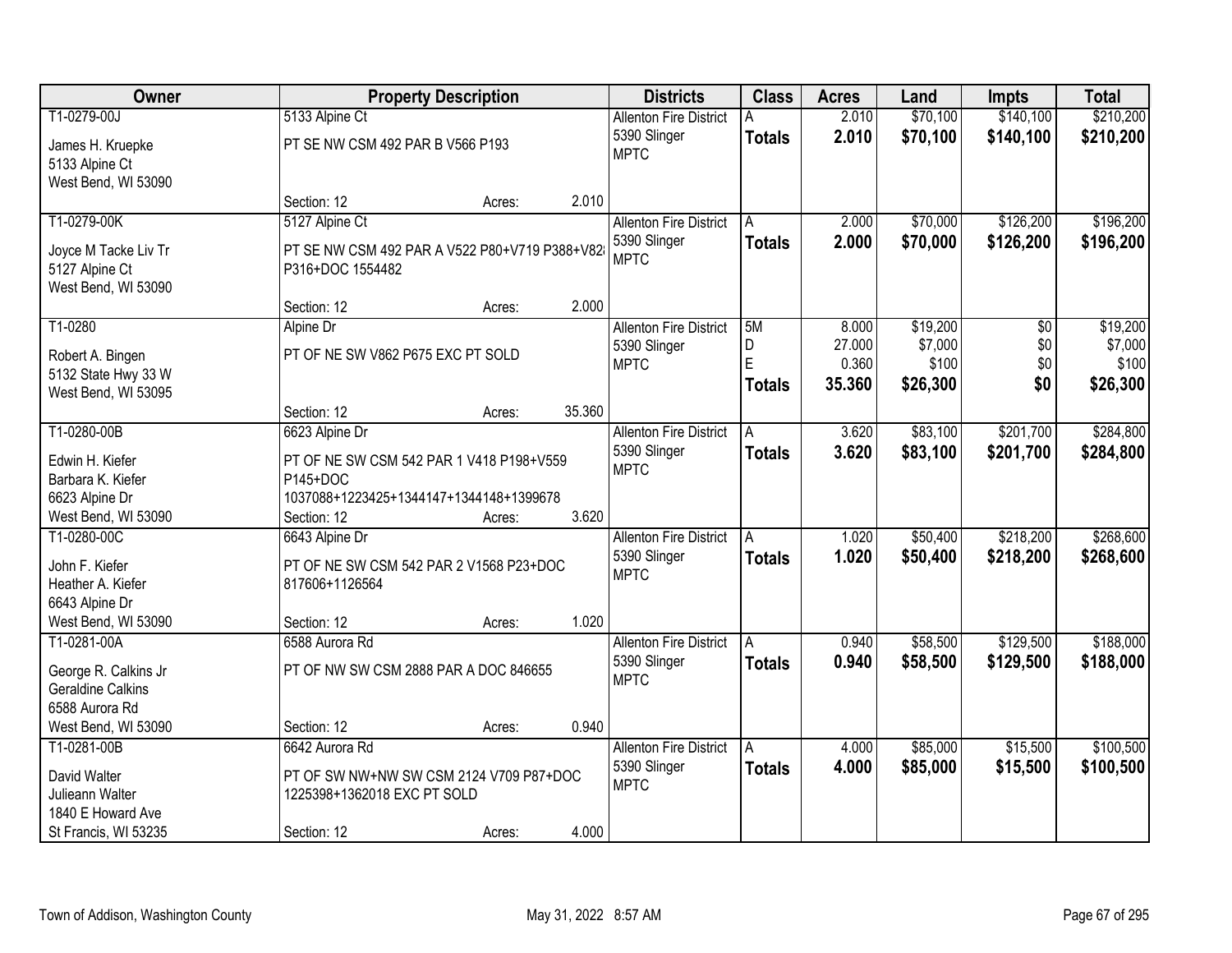| Owner                                                                                 | <b>Property Description</b>                              |        | <b>Districts</b> | <b>Class</b>                                                 | <b>Acres</b>   | Land           | <b>Impts</b>         | <b>Total</b>           |                        |
|---------------------------------------------------------------------------------------|----------------------------------------------------------|--------|------------------|--------------------------------------------------------------|----------------|----------------|----------------------|------------------------|------------------------|
| T1-0281-00C<br>John R. Mayer                                                          | 6582 Aurora Rd<br>PT OF NW SW CSM 2888 PAR B DOC 1450509 |        |                  | <b>Allenton Fire District</b><br>5390 Slinger<br><b>MPTC</b> | <b>Totals</b>  | 0.940<br>0.940 | \$58,500<br>\$58,500 | \$244,900<br>\$244,900 | \$303,400<br>\$303,400 |
| Susan E. Mayer                                                                        |                                                          |        |                  |                                                              |                |                |                      |                        |                        |
| 6582 Aurora Rd                                                                        |                                                          |        |                  |                                                              |                |                |                      |                        |                        |
| West Bend, WI 53090                                                                   | Section: 12                                              | Acres: | 0.940            |                                                              |                |                |                      |                        |                        |
| T1-0281-00D                                                                           | <b>Walters Rd</b>                                        |        |                  | <b>Allenton Fire District</b>                                | A              | 1.930          | \$62,900             | \$0                    | \$62,900               |
| David A. Hignite                                                                      | PT OF NW SW CSM 3859 PAR 1 V1321 P30+V1789               |        |                  | 5390 Slinger                                                 | <b>Totals</b>  | 1.930          | \$62,900             | \$0                    | \$62,900               |
| Jane E. Hignite                                                                       | P659+DOC 980750+985079+991488+1191070+1237482            |        |                  | <b>MPTC</b>                                                  |                |                |                      |                        |                        |
| 6612 Walters Dr                                                                       |                                                          |        |                  |                                                              |                |                |                      |                        |                        |
| West Bend, WI 53090                                                                   | Section: 12                                              | Acres: | 1.930            |                                                              |                |                |                      |                        |                        |
| T1-0281-00E                                                                           | Aurora Rd                                                |        |                  | <b>Allenton Fire District</b>                                | E              | 8.450          | \$13,300             | \$0                    | \$13,300               |
|                                                                                       |                                                          |        |                  | 5390 Slinger                                                 | <b>Totals</b>  | 8.450          | \$13,300             | \$0                    | \$13,300               |
| David Walter                                                                          | PT OF NW SW V868 P456+V1609 P219+DOC                     |        |                  | <b>MPTC</b>                                                  |                |                |                      |                        |                        |
| Julieann Walter                                                                       | 1225397+1362019                                          |        |                  |                                                              |                |                |                      |                        |                        |
| 1840 E Howard Ave                                                                     |                                                          |        |                  |                                                              |                |                |                      |                        |                        |
| St Francis, WI 53235                                                                  | Section: 12                                              | Acres: | 8.450            |                                                              |                |                |                      |                        |                        |
| T1-0281-00F                                                                           | 5292 Easy St                                             |        |                  | <b>Allenton Fire District</b>                                | Α              | 0.920          | \$58,000             | \$242,400              | \$300,400              |
| Paul J. Heinecke                                                                      | PT OF NW SW CSM 5048 LOT 1 DOC 824789                    |        |                  | 5390 Slinger                                                 | <b>Totals</b>  | 0.920          | \$58,000             | \$242,400              | \$300,400              |
| Dawn M. Heinecke                                                                      |                                                          |        |                  | <b>MPTC</b>                                                  |                |                |                      |                        |                        |
| 5292 Easy St                                                                          |                                                          |        |                  |                                                              |                |                |                      |                        |                        |
| West Bend, WI 53090                                                                   | Section: 12                                              | Acres: | 0.920            |                                                              |                |                |                      |                        |                        |
| T1-0281-00G                                                                           | 5296 Easy St                                             |        |                  | <b>Allenton Fire District</b>                                | A              | 0.920          | \$58,000             | \$277,000              | \$335,000              |
|                                                                                       |                                                          |        |                  | 5390 Slinger                                                 | <b>Totals</b>  | 0.920          | \$58,000             | \$277,000              | \$335,000              |
| Timothy W Pfeifer Revocable Fam Trust   PT OF NW SW CSM 5048 LOT 2 DOC 818368+1495425 |                                                          |        |                  | <b>MPTC</b>                                                  |                |                |                      |                        |                        |
| Kimberly S Pfeifer Revocable Fam Trust                                                |                                                          |        |                  |                                                              |                |                |                      |                        |                        |
| 5296 Easy St                                                                          |                                                          |        |                  |                                                              |                |                |                      |                        |                        |
| West Bend, WI 53090                                                                   | Section: 12                                              | Acres: | 0.920            |                                                              |                |                |                      |                        |                        |
| T1-0281-00H                                                                           | 5285 Easy St                                             |        |                  | <b>Allenton Fire District</b>                                | A              | 6.870          | \$96,500             | \$240,300              | \$336,800              |
| Shannon M. Flaherty                                                                   | PT OF NW SW CSM 5048 LOT 3 DOC 1437485                   |        |                  | 5390 Slinger                                                 | <b>Totals</b>  | 6.870          | \$96,500             | \$240,300              | \$336,800              |
| Sara E. Flaherty                                                                      |                                                          |        |                  | <b>MPTC</b>                                                  |                |                |                      |                        |                        |
| 5285 Easy St                                                                          |                                                          |        |                  |                                                              |                |                |                      |                        |                        |
| West Bend, WI 53090                                                                   | Section: 12                                              | Acres: | 6.870            |                                                              |                |                |                      |                        |                        |
| T1-0282                                                                               | 6510 Aurora Rd                                           |        |                  | <b>Allenton Fire District</b>                                | $\overline{B}$ | 4.530          | \$109,500            | \$1,619,900            | \$1,729,400            |
|                                                                                       | PT OF W1/2 SW SW CSM 3476 LOT 1 V1629 P272               |        |                  | 5390 Slinger                                                 | <b>Totals</b>  | 4.530          | \$109,500            | \$1,619,900            | \$1,729,400            |
| Cwg Enterprise, LLC<br>6510 Aurora Rd Ste a                                           |                                                          |        |                  | <b>MPTC</b>                                                  |                |                |                      |                        |                        |
|                                                                                       |                                                          |        |                  |                                                              |                |                |                      |                        |                        |
| West Bend, WI 53090                                                                   | Section: 12                                              |        | 4.530            |                                                              |                |                |                      |                        |                        |
|                                                                                       |                                                          | Acres: |                  |                                                              |                |                |                      |                        |                        |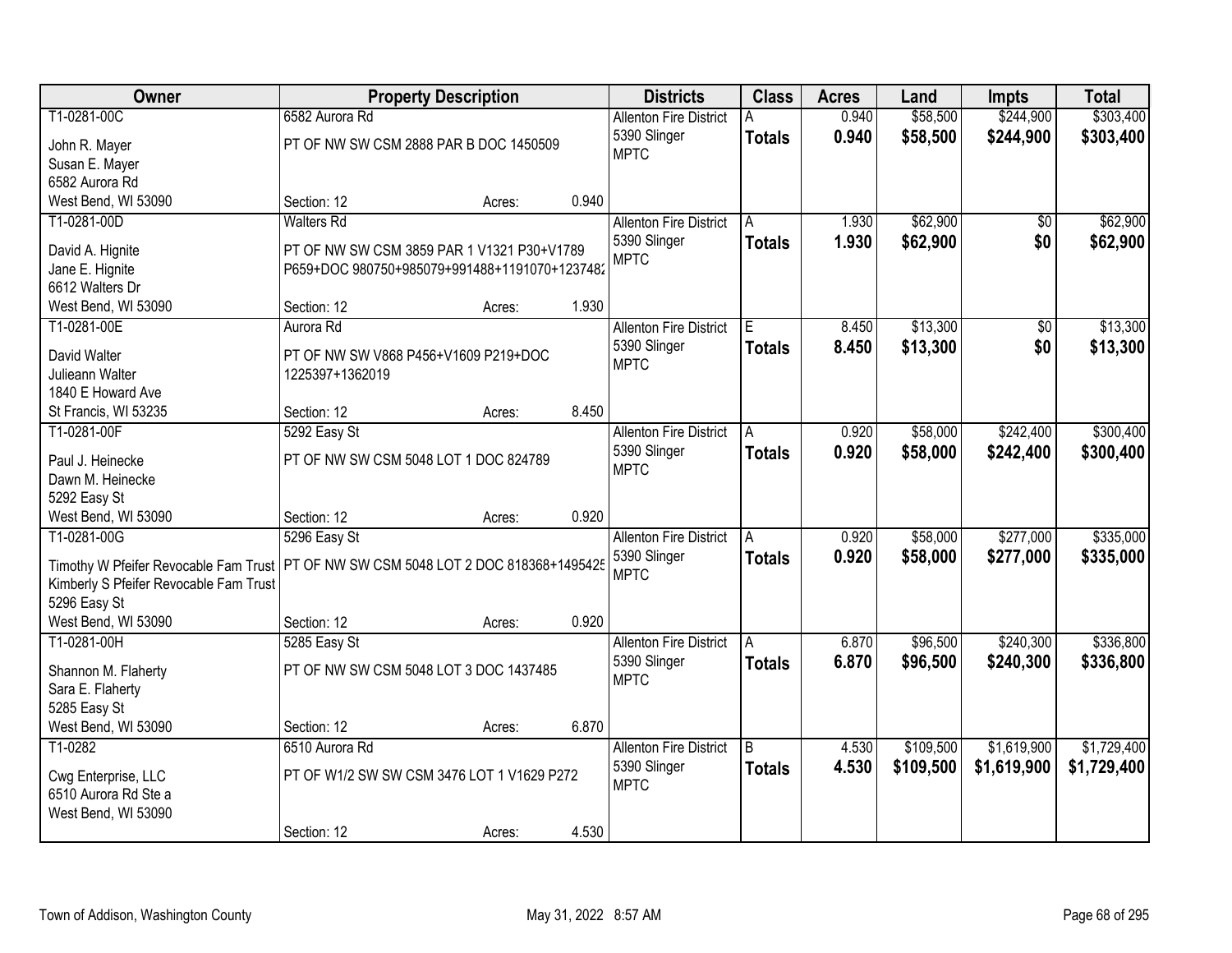| Owner                                                                                                       |                                                                                               | <b>Property Description</b> |       | <b>Districts</b>                                             | <b>Class</b>        | <b>Acres</b>   | Land                   | <b>Impts</b>           | <b>Total</b>           |
|-------------------------------------------------------------------------------------------------------------|-----------------------------------------------------------------------------------------------|-----------------------------|-------|--------------------------------------------------------------|---------------------|----------------|------------------------|------------------------|------------------------|
| T1-0282-00A<br>Magnum Communications, Inc.<br>PO Box 400<br>Portage, WI 53901-0000                          | 6538 Aurora Rd<br>PT OF W1/2 SW SW CSM 3476 LOT 2 DOC 1380089<br>** ERROR IN DEED**           |                             |       | <b>Allenton Fire District</b><br>5390 Slinger<br><b>MPTC</b> | R.<br><b>Totals</b> | 6.860<br>6.860 | \$102,900<br>\$102,900 | \$53,400<br>\$53,400   | \$156,300<br>\$156,300 |
|                                                                                                             | Section: 12                                                                                   | Acres:                      | 6.860 |                                                              |                     |                |                        |                        |                        |
| T1-0282-00B<br>Gary J. Konrath<br>6570 Aurora Rd<br>West Bend, WI 53090                                     | 6570 Aurora Rd<br>PT OF W1/2 SW SW CSM 3476 LOT 3 V1515<br>P456+V1691 P252                    |                             |       | <b>Allenton Fire District</b><br>5390 Slinger<br><b>MPTC</b> | A<br><b>Totals</b>  | 2.360<br>2.360 | \$55,200<br>\$55,200   | \$209,300<br>\$209,300 | \$264,500<br>\$264,500 |
|                                                                                                             | Section: 12                                                                                   | Acres:                      | 2.360 |                                                              |                     |                |                        |                        |                        |
| T1-0282-00C<br>Mark W. Nell<br>Cynthia A. Nell<br>6574 Aurora Rd                                            | 6574 Aurora Rd<br>PT OF W1/2 SW SW CSM 3476 LOT 4 V1105 P16                                   |                             |       | <b>Allenton Fire District</b><br>5390 Slinger<br><b>MPTC</b> | A<br><b>Totals</b>  | 2.040<br>2.040 | \$52,800<br>\$52,800   | \$199,600<br>\$199,600 | \$252,400<br>\$252,400 |
| West Bend, WI 53090                                                                                         | Section: 12                                                                                   | Acres:                      | 2.040 |                                                              |                     |                |                        |                        |                        |
| T1-0283<br>Monica A. Fieweger et al<br>c/o Steven F. Fieweger Tod<br>6555 Aurora Rd                         | 6502 Aurora Rd<br>PT OF SW SW V866 P402+DOC 1360295 HWY V121<br>P158+V383 P13)                |                             |       | <b>Allenton Fire District</b><br>5390 Slinger<br><b>MPTC</b> | B<br><b>Totals</b>  | 0.790<br>0.790 | \$34,600<br>\$34,600   | \$45,600<br>\$45,600   | \$80,200<br>\$80,200   |
| West Bend, WI 53090-0000                                                                                    | Section: 12                                                                                   | Acres:                      | 0.790 |                                                              |                     |                |                        |                        |                        |
| T1-0284<br>Alan J. Antonicci et al<br>c/o Alan Antonicci<br>6526 Walters Dr                                 | 6526 Walters Dr<br>PT OF S1/2 SW VALLEY VIEW HGTS LOT 1 V923 P42                              |                             |       | <b>Allenton Fire District</b><br>5390 Slinger<br><b>MPTC</b> | <b>Totals</b>       | 1.150<br>1.150 | \$62,200<br>\$62,200   | \$176,100<br>\$176,100 | \$238,300<br>\$238,300 |
| West Bend, WI 53090-0000<br>T1-0284-001                                                                     | Section: 12<br>6542 Walters Dr                                                                | Acres:                      | 0.000 | <b>Allenton Fire District</b>                                | A                   | 1.190          | \$62,900               | \$189,600              | \$252,500              |
| Michael Howard Living Trust<br>Debra Howard Living Trust<br>6542 Walters Dr                                 | PT OF S1/2 SW VALLEY VIEW HGTS LOT 2 V1077<br>P198-9+DOC 1478399                              |                             |       | 5390 Slinger<br><b>MPTC</b>                                  | <b>Totals</b>       | 1.190          | \$62,900               | \$189,600              | \$252,500              |
| West Bend, WI 53090                                                                                         | Section: 12                                                                                   | Acres:                      | 0.000 |                                                              |                     |                |                        |                        |                        |
| T1-0284-002<br>Lori L. Evert et al<br>c/o David L. Evert Tod<br>6558 Walters Dr<br>West Bend, WI 53090-0000 | 6558 Walters Dr<br>PT OF S1/2 SW VALLEY VIEW HGTS LOT 3 DOC<br>1316936+1502341<br>Section: 12 | Acres:                      | 0.000 | <b>Allenton Fire District</b><br>5390 Slinger<br><b>MPTC</b> | A<br><b>Totals</b>  | 0.940<br>0.940 | \$58,300<br>\$58,300   | \$161,700<br>\$161,700 | \$220,000<br>\$220,000 |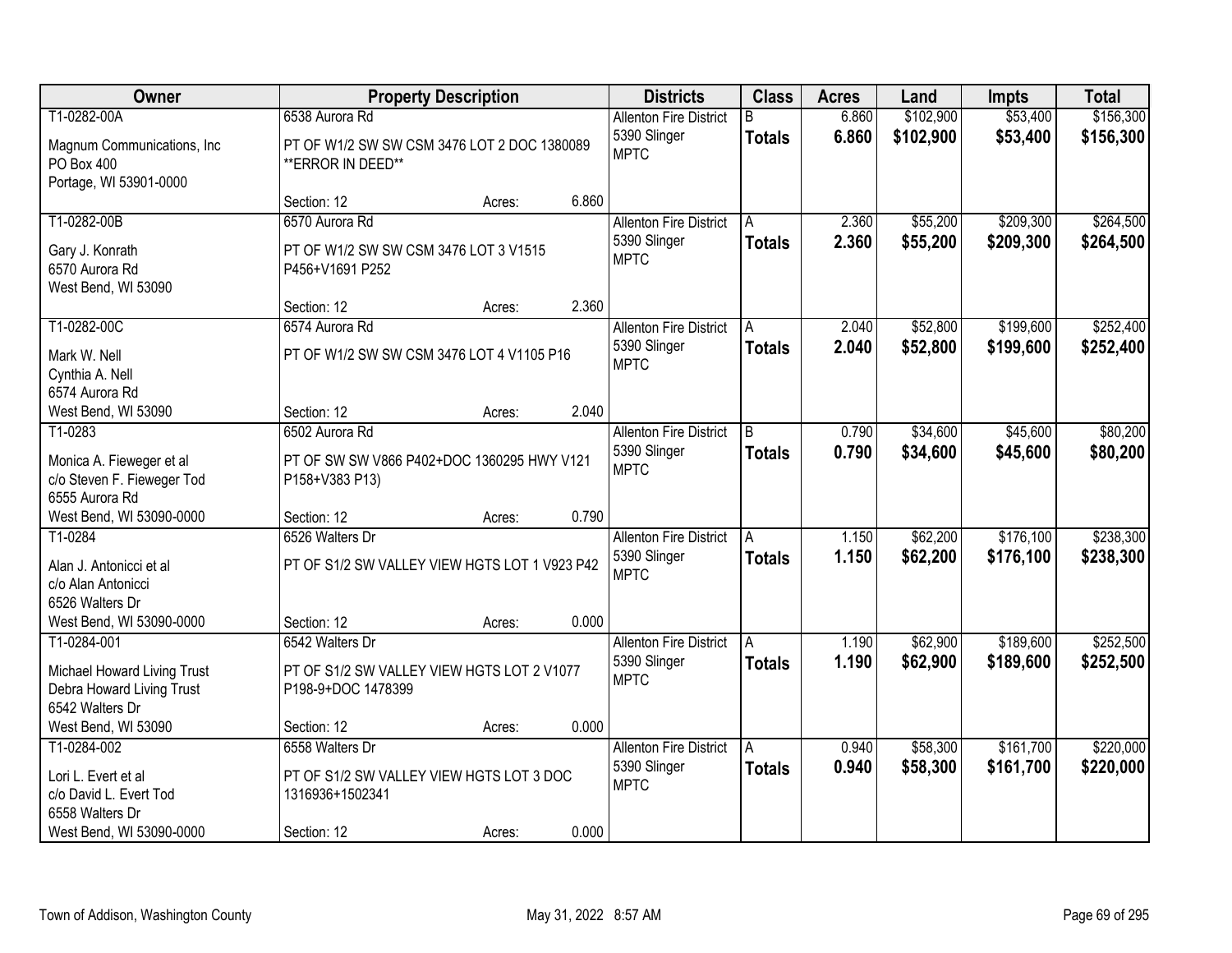| Owner                                                                                        |                                                                                                                                               | <b>Property Description</b> |       | <b>Districts</b>                                             | <b>Class</b>       | <b>Acres</b>   | Land                 | <b>Impts</b>           | <b>Total</b>           |
|----------------------------------------------------------------------------------------------|-----------------------------------------------------------------------------------------------------------------------------------------------|-----------------------------|-------|--------------------------------------------------------------|--------------------|----------------|----------------------|------------------------|------------------------|
| T1-0284-003<br>Dan C. Schraufnagel<br>Caroline M. Schraufnagel                               | 6568 Walters Dr<br>PT OF S1/2-SW VALLEY VIEW HGTS LOT 4 V893<br>P255+DOC 801244                                                               |                             |       | <b>Allenton Fire District</b><br>5390 Slinger<br><b>MPTC</b> | <b>Totals</b>      | 0.970<br>0.970 | \$59,100<br>\$59,100 | \$200,700<br>\$200,700 | \$259,800<br>\$259,800 |
| 6568 Walters Dr<br>West Bend, WI 53090                                                       | Section: 12                                                                                                                                   | Acres:                      | 0.000 |                                                              |                    |                |                      |                        |                        |
| T1-0284-004<br>Joseph T. Spalda<br>Barbara A. Spalda<br>6578 Walters Dr                      | 6578 Walters Dr<br>PT OF S1/2 SW VALLEY VIEW HGTS LOT 5 DOC<br>873809                                                                         |                             |       | <b>Allenton Fire District</b><br>5390 Slinger<br><b>MPTC</b> | A<br><b>Totals</b> | 0.950<br>0.950 | \$58,800<br>\$58,800 | \$161,700<br>\$161,700 | \$220,500<br>\$220,500 |
| West Bend, WI 53090                                                                          | Section: 12                                                                                                                                   | Acres:                      | 0.000 |                                                              |                    |                |                      |                        |                        |
| T1-0284-005<br>David S. Semrau<br>Julie J. Semrau<br>6586 Walters Dr                         | 6586 Walters Dr<br>PT OF S1/2 SW VALLEY VIEW HGTS LOT 6 DOC<br>1138901                                                                        |                             |       | <b>Allenton Fire District</b><br>5390 Slinger<br><b>MPTC</b> | Α<br><b>Totals</b> | 0.960<br>0.960 | \$58,900<br>\$58,900 | \$189,500<br>\$189,500 | \$248,400<br>\$248,400 |
| West Bend, WI 53090                                                                          | Section: 12                                                                                                                                   | Acres:                      | 0.000 |                                                              |                    |                |                      |                        |                        |
| T1-0284-006<br>Stephen M. Spalda<br>Sarah L. Spalda<br>6594 Walters Dr                       | 6594 Walters Dr<br>PT OF S1/2 SW VALLEY VIEW HGTS LOT 7 V1112 P84                                                                             |                             |       | <b>Allenton Fire District</b><br>5390 Slinger<br><b>MPTC</b> | A<br><b>Totals</b> | 1.000<br>1.000 | \$60,000<br>\$60,000 | \$146,700<br>\$146,700 | \$206,700<br>\$206,700 |
| West Bend, WI 53090                                                                          | Section: 12                                                                                                                                   | Acres:                      | 0.000 |                                                              |                    |                |                      |                        |                        |
| T1-0284-007<br>Michael K. Meyer<br>Judith E. Otis<br>6593 Walters Dr<br>West Bend, WI 53090  | 6593 Walters Dr<br>PT OF S1/2-SW VALLEY VIEW HGTS LOT 8 & PT NW<br>SW OL 2 VALLEY VIEW HGTS ADDN NO 1 V1197<br>P467+V1518 P268<br>Section: 12 | Acres:                      | 1.190 | <b>Allenton Fire District</b><br>5390 Slinger<br><b>MPTC</b> | A<br><b>Totals</b> | 1.190<br>1.190 | \$62,900<br>\$62,900 | \$170,400<br>\$170,400 | \$233,300<br>\$233,300 |
| T1-0284-008<br>Jody R. Svien<br>1496 Mayfield Rd<br>Richfield, WI 53076                      | 6585 Walters Dr<br>PT OF S1/2 SW VALLEY VIEW HGTS LOT 9 DOC<br>785250<br>Section: 12                                                          | Acres:                      | 0.000 | <b>Allenton Fire District</b><br>5390 Slinger<br><b>MPTC</b> | A<br><b>Totals</b> | 0.970<br>0.970 | \$59,300<br>\$59,300 | \$165,000<br>\$165,000 | \$224,300<br>\$224,300 |
| T1-0284-009<br>Charles M. Thelen<br>Joan F. Thelen<br>6577 Walters Dr<br>West Bend, WI 53090 | 6577 Walters Dr<br>PT OF S1/2 SW VALLEY VIEW HGTS LOT 10 V1119<br>P128 (AFFT V1051 P258)<br>Section: 12                                       | Acres:                      | 0.000 | <b>Allenton Fire District</b><br>5390 Slinger<br><b>MPTC</b> | A<br><b>Totals</b> | 0.980<br>0.980 | \$59,500<br>\$59,500 | \$163,900<br>\$163,900 | \$223,400<br>\$223,400 |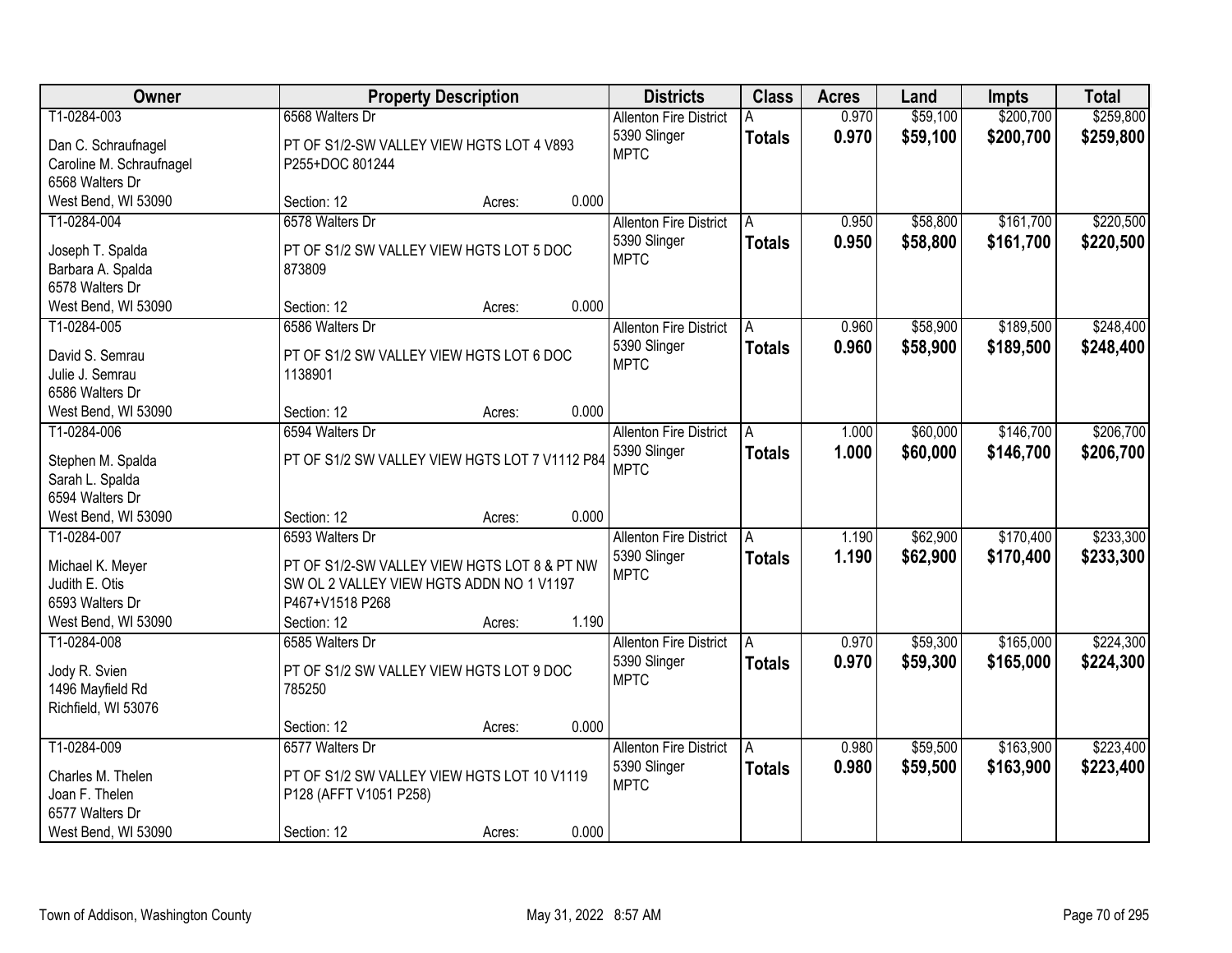| Owner                     | <b>Property Description</b>                 |        |       | <b>Districts</b>              | <b>Class</b>  | <b>Acres</b> | Land     | <b>Impts</b> | <b>Total</b> |
|---------------------------|---------------------------------------------|--------|-------|-------------------------------|---------------|--------------|----------|--------------|--------------|
| T1-0284-010               | 6567 Walters Dr                             |        |       | <b>Allenton Fire District</b> | A             | 0.980        | \$59,600 | \$172,100    | \$231,700    |
| Roger B. Fincel           | PT OF S1/2 SW VALLEY VIEW HGTS LOT 11 DOC   |        |       | 5390 Slinger                  | <b>Totals</b> | 0.980        | \$59,600 | \$172,100    | \$231,700    |
| Christene A. Fincel       | 1477369                                     |        |       | <b>MPTC</b>                   |               |              |          |              |              |
| 6567 Walters Dr           |                                             |        |       |                               |               |              |          |              |              |
| West Bend, WI 53090       | Section: 12                                 | Acres: | 0.000 |                               |               |              |          |              |              |
| T1-0284-011               | 6559 Walters Dr                             |        |       | <b>Allenton Fire District</b> | A             | 1.110        | \$61,600 | \$176,700    | \$238,300    |
|                           |                                             |        |       | 5390 Slinger                  | <b>Totals</b> | 1.110        | \$61,600 | \$176,700    | \$238,300    |
| Curtis J Hamlin Family Tr | PT OF S1/2 SW VALLEY VIEW HGTS LOT 12 V1038 |        |       | <b>MPTC</b>                   |               |              |          |              |              |
| Cheryl A Hamlin Family Tr | P482-3+V1199 P499+DOC 1555230               |        |       |                               |               |              |          |              |              |
| 6559 Walters Dr           |                                             |        |       |                               |               |              |          |              |              |
| West Bend, WI 53090       | Section: 12                                 | Acres: | 0.000 |                               |               |              |          |              |              |
| T1-0284-012               | 6551 Walters Dr                             |        |       | <b>Allenton Fire District</b> | A             | 1.170        | \$62,500 | \$139,900    | \$202,400    |
| Theresa L. Gessner et al  | PT OF S1/2 SW VALLEY VIEW HGTS LOT 13 V893  |        |       | 5390 Slinger                  | <b>Totals</b> | 1.170        | \$62,500 | \$139,900    | \$202,400    |
| c/o Robert Gessner        | P175                                        |        |       | <b>MPTC</b>                   |               |              |          |              |              |
| 6551 Walters Dr           |                                             |        |       |                               |               |              |          |              |              |
| West Bend, WI 53090-0000  | Section: 12                                 | Acres: | 0.000 |                               |               |              |          |              |              |
| T1-0284-013               | 6543 Walters Dr                             |        |       | <b>Allenton Fire District</b> | A             | 1.660        | \$72,000 | \$196,500    | \$268,500    |
|                           |                                             |        |       | 5390 Slinger                  | <b>Totals</b> | 1.660        | \$72,000 | \$196,500    | \$268,500    |
| Rachel Redjinski          | PT OF S1/2 SW VALLEY VIEW HGTS LOT 14 DOC   |        |       | <b>MPTC</b>                   |               |              |          |              |              |
| Donald Constantineau      | 1526919                                     |        |       |                               |               |              |          |              |              |
| 6543 Walters Dr           |                                             |        |       |                               |               |              |          |              |              |
| West Bend, WI 53090       | Section: 12                                 | Acres: | 0.000 |                               |               |              |          |              |              |
| T1-0284-014               | 6531 Walters Dr                             |        |       | <b>Allenton Fire District</b> | A             | 1.090        | \$61,400 | \$230,600    | \$292,000    |
| David Lahr                | PT OF S1/2 SW VALLEY VIEW HGTS LOT 15 DOC   |        |       | 5390 Slinger                  | Totals        | 1.090        | \$61,400 | \$230,600    | \$292,000    |
| Genessa Lahr              | 1467765                                     |        |       | <b>MPTC</b>                   |               |              |          |              |              |
| 6531 Walters Dr           |                                             |        |       |                               |               |              |          |              |              |
| West Bend, WI 53090       | Section: 12                                 | Acres: | 0.000 |                               |               |              |          |              |              |
| T1-0284-015               | 6519 Walters Dr                             |        |       | <b>Allenton Fire District</b> | A             | 0.820        | \$50,900 | \$169,400    | \$220,300    |
|                           |                                             |        |       | 5390 Slinger                  | <b>Totals</b> | 0.820        | \$50,900 | \$169,400    | \$220,300    |
| Ben Thorn                 | PT OF S1/2 SW VALLEY VIEW HGTS LOT 16 DOC   |        |       | <b>MPTC</b>                   |               |              |          |              |              |
| Christine Thorn           | 1411981                                     |        |       |                               |               |              |          |              |              |
| 6519 Walters Dr           |                                             |        |       |                               |               |              |          |              |              |
| West Bend, WI 53090       | Section: 12                                 | Acres: | 0.000 |                               |               |              |          |              |              |
| T1-0284-016               | 6603 Walters Dr                             |        |       | <b>Allenton Fire District</b> | A             | 0.970        | \$59,200 | \$204,800    | \$264,000    |
| James R. Braun            | PT OF NW SW VALLEY VIEW HEIGHTS ADDN NO 1   |        |       | 5390 Slinger                  | <b>Totals</b> | 0.970        | \$59,200 | \$204,800    | \$264,000    |
| Colleen V. Braun          | LOT 17 V1590 P542+V1728 P670                |        |       | <b>MPTC</b>                   |               |              |          |              |              |
| 6603 Walters Dr           |                                             |        |       |                               |               |              |          |              |              |
| West Bend, WI 53090       | Section: 12                                 | Acres: | 0.970 |                               |               |              |          |              |              |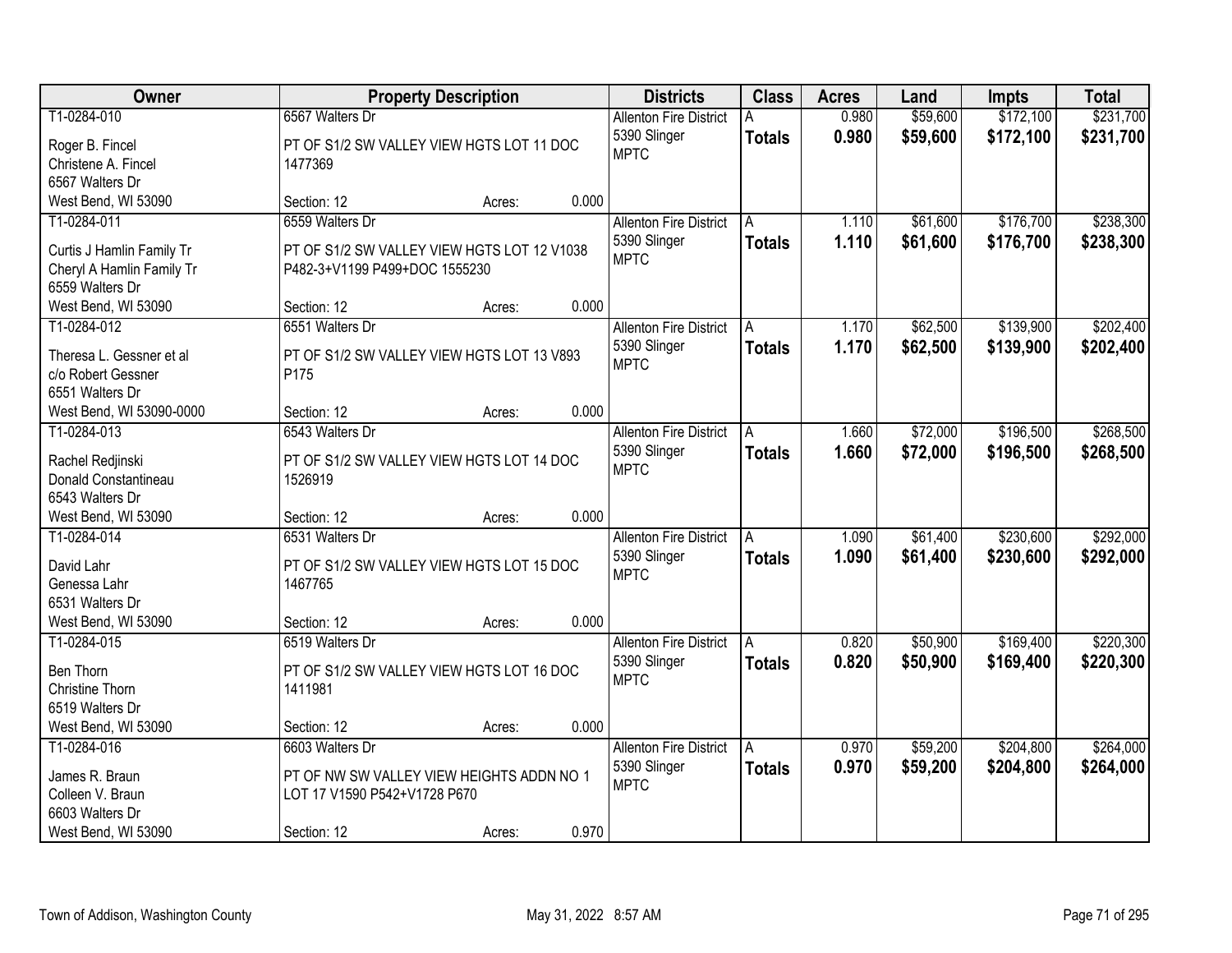| Owner                                                 | <b>Property Description</b>                                    |        |        | <b>Districts</b>              | <b>Class</b>  | <b>Acres</b> | Land     | <b>Impts</b> | <b>Total</b> |
|-------------------------------------------------------|----------------------------------------------------------------|--------|--------|-------------------------------|---------------|--------------|----------|--------------|--------------|
| T1-0284-017                                           | 6613 Walters Dr                                                |        |        | <b>Allenton Fire District</b> |               | 0.990        | \$59,700 | \$207,200    | \$266,900    |
| Robert W. Rettig III                                  | PT OF NW SW VALLEY VIEW HEIGHTS ADDN NO 1                      |        |        | 5390 Slinger                  | <b>Totals</b> | 0.990        | \$59,700 | \$207,200    | \$266,900    |
| Heidi L. Rettig                                       | LOT 18 DOC 1513171                                             |        |        | <b>MPTC</b>                   |               |              |          |              |              |
| 6613 Walters Dr                                       |                                                                |        |        |                               |               |              |          |              |              |
| West Bend, WI 53090                                   | Section: 12                                                    | Acres: | 0.990  |                               |               |              |          |              |              |
| T1-0284-018                                           | 6625 Walters Dr                                                |        |        | <b>Allenton Fire District</b> | A             | 0.990        | \$59,700 | \$232,700    | \$292,400    |
|                                                       |                                                                |        |        | 5390 Slinger                  | <b>Totals</b> | 0.990        | \$59,700 | \$232,700    | \$292,400    |
| Patrick J. Hayes                                      | PT OF NW SW VALLEY VIEW HEIGHTS ADDN NO 1<br>LOT 19 V1520 P544 |        |        | <b>MPTC</b>                   |               |              |          |              |              |
| Jackalyn A. Hayes<br>6625 Walters Dr                  |                                                                |        |        |                               |               |              |          |              |              |
| West Bend, WI 53090                                   | Section: 12                                                    | Acres: | 0.990  |                               |               |              |          |              |              |
| T1-0284-019                                           | 6637 Walters Dr                                                |        |        | <b>Allenton Fire District</b> | A             | 2.450        | \$77,300 | \$216,200    | \$293,500    |
|                                                       |                                                                |        |        |                               |               |              |          |              |              |
| Joseph M Urbanczyk Rev Liv Trust et al                | PT OF NW SW VALLEY VIEW HEIGHTS ADDN NO 1                      |        |        | 5390 Slinger<br><b>MPTC</b>   | <b>Totals</b> | 2.450        | \$77,300 | \$216,200    | \$293,500    |
| c/o Joseph Michael Urbanczyk Rev Liv                  | LOT 20+O L 1 DOC 1414633                                       |        |        |                               |               |              |          |              |              |
| Trust                                                 |                                                                |        |        |                               |               |              |          |              |              |
| 6637 Walters Dr                                       | Section: 12                                                    | Acres: | 2.450  |                               |               |              |          |              |              |
| West Bend, WI 53090                                   |                                                                |        |        |                               |               |              |          |              |              |
| T1-0284-020                                           | 6612 Walters Dr                                                |        |        | <b>Allenton Fire District</b> | A             | 1.010        | \$60,200 | \$194,700    | \$254,900    |
| David A. Hignite                                      | PT OF NW SW VALLEY VIEW HEIGHTS ADDN NO 1                      |        |        | 5390 Slinger                  | <b>Totals</b> | 1.010        | \$60,200 | \$194,700    | \$254,900    |
| Jane E. Hignite                                       | LOT 21 V1388 P252                                              |        |        | <b>MPTC</b>                   |               |              |          |              |              |
| 6612 Walters Dr                                       |                                                                |        |        |                               |               |              |          |              |              |
| West Bend, WI 53090                                   | Section: 12                                                    | Acres: | 1.010  |                               |               |              |          |              |              |
| T1-0284-021                                           | 6602 Walters Dr                                                |        |        | <b>Allenton Fire District</b> | A             | 1.020        | \$60,300 | \$196,600    | \$256,900    |
|                                                       |                                                                |        |        | 5390 Slinger                  | <b>Totals</b> | 1.020        | \$60,300 | \$196,600    | \$256,900    |
| Debra L. Dautermann et al                             | PT OF NW SW VALLEY VIEW HEIGHTS ADDN NO 1                      |        |        | <b>MPTC</b>                   |               |              |          |              |              |
| c/o Troy Dautermann                                   | LOT 22 DOC 888465                                              |        |        |                               |               |              |          |              |              |
| 6602 Walters Dr                                       |                                                                |        |        |                               |               |              |          |              |              |
| West Bend, WI 53090-0000                              | Section: 12                                                    | Acres: | 1.020  |                               |               |              |          |              |              |
| T1-0285                                               | 5132 State Hwy 33                                              |        |        | <b>Allenton Fire District</b> | A             | 2.000        | \$70,000 | \$207,500    | \$277,500    |
| Robert A. Bingen                                      | SE SW V862 P675 EXC PT SOLD & HWY                              |        |        | 5390 Slinger                  | D             | 27.000       | \$7,600  | \$0          | \$7,600      |
| 5132 State Hwy 33 W                                   |                                                                |        |        | <b>MPTC</b>                   | E             | 4.510        | \$2,300  | \$0          | \$2,300      |
| West Bend, WI 53095                                   |                                                                |        |        |                               | <b>Totals</b> | 33.510       | \$79,900 | \$207,500    | \$287,400    |
|                                                       | Section: 12                                                    | Acres: | 33.510 |                               |               |              |          |              |              |
| T1-0285-00A                                           | 6525 Alpine Dr                                                 |        |        | <b>Allenton Fire District</b> | A             | 1.760        | \$71,700 | \$101,400    | \$173,100    |
|                                                       | PT OF SE SW DOC 1310946                                        |        |        | 5390 Slinger                  | <b>Totals</b> | 1.760        | \$71,700 | \$101,400    | \$173,100    |
| Jennifer Kirchner et al<br>c/o Kenneth O. Kirchner Jr |                                                                |        |        | <b>MPTC</b>                   |               |              |          |              |              |
| 6525 Alpine Dr                                        |                                                                |        |        |                               |               |              |          |              |              |
| West Bend, WI 53090-0000                              | Section: 12                                                    |        | 1.760  |                               |               |              |          |              |              |
|                                                       |                                                                | Acres: |        |                               |               |              |          |              |              |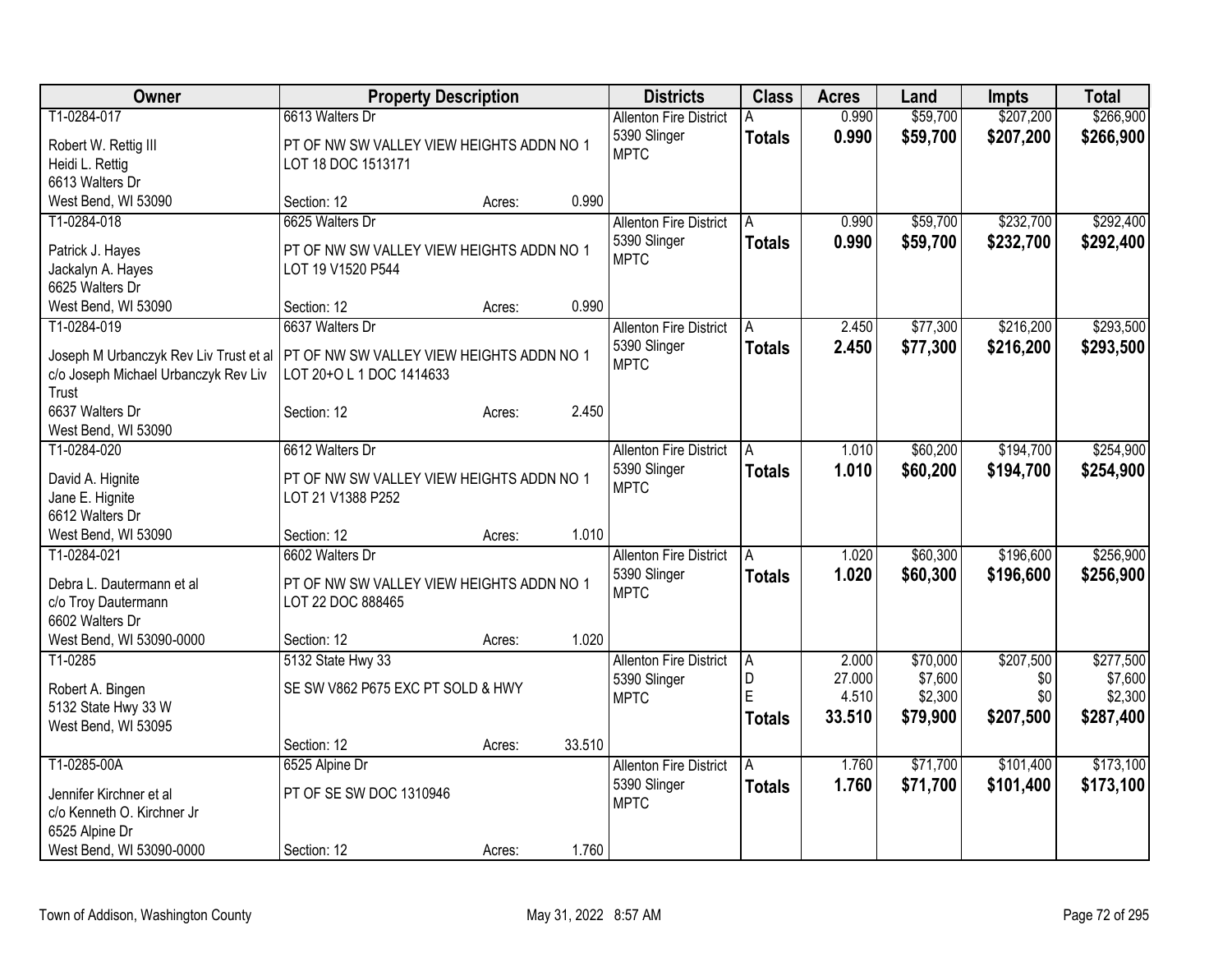| Owner                           |                                                       | <b>Property Description</b> |        | <b>Districts</b>              | <b>Class</b>  | <b>Acres</b> | Land     | <b>Impts</b> | <b>Total</b> |
|---------------------------------|-------------------------------------------------------|-----------------------------|--------|-------------------------------|---------------|--------------|----------|--------------|--------------|
| T1-0285-00C                     | 5118 State Hwy 33                                     |                             |        | <b>Allenton Fire District</b> |               | 0.890        | \$51,500 | \$97,700     | \$149,200    |
| Mark T. Merten                  | PT OF SE SW CSM 563 DOC 1473629                       |                             |        | 5390 Slinger                  | <b>Totals</b> | 0.890        | \$51,500 | \$97,700     | \$149,200    |
| Brenda S. Merten                |                                                       |                             |        | <b>MPTC</b>                   |               |              |          |              |              |
| 5118 State Hwy 33               |                                                       |                             |        |                               |               |              |          |              |              |
| West Bend, WI 53095             | Section: 12                                           | Acres:                      | 0.890  |                               |               |              |          |              |              |
| T1-0285-00D                     | 5126 State Hwy 33                                     |                             |        | <b>Allenton Fire District</b> | A             | 1.000        | \$50,000 | \$98,900     | \$148,900    |
|                                 |                                                       |                             |        | 5390 Slinger                  | <b>Totals</b> | 1.000        | \$50,000 | \$98,900     | \$148,900    |
| Mark P. Mezera                  | PT OF SE SW V1682 P89                                 |                             |        | <b>MPTC</b>                   |               |              |          |              |              |
| Lisa D. Mezera                  |                                                       |                             |        |                               |               |              |          |              |              |
| 5126 State Hwy 33 W             |                                                       |                             |        |                               |               |              |          |              |              |
| West Bend, WI 53095             | Section: 12                                           | Acres:                      | 1.000  |                               |               |              |          |              |              |
| T1-0286-00A                     | <b>Townline Rd</b>                                    |                             |        | <b>Allenton Fire District</b> | D<br>E        | 26,900       | \$8,000  | \$0          | \$8,000      |
| <b>S&amp;C Land Investments</b> | N3/4 NE SE DOC 1351405 EXC PT SOLD SEC                |                             |        | 5390 Slinger                  |               | 0.400        | \$100    | \$0          | \$100        |
| c/o S&C Land Investments, LLC   | 27.30 AC<br>12-11-18                                  |                             |        | <b>MPTC</b>                   | <b>Totals</b> | 27.300       | \$8,100  | \$0          | \$8,100      |
| 5148 Cedarview Dr               |                                                       |                             |        |                               |               |              |          |              |              |
| West Bend, WI 53095-0000        | Section: 12                                           | Acres:                      | 27.300 |                               |               |              |          |              |              |
| T1-0288                         | Alpine Dr                                             |                             |        | <b>Allenton Fire District</b> | D             | 27.650       | \$7,700  | \$0          | \$7,700      |
|                                 |                                                       |                             |        | 5390 Slinger                  | F.            | 1.010        | \$400    | \$0          | \$400        |
| Mark B Gundrum Rev Trust et al  | NW SE V658 P219+DOC                                   |                             |        | <b>MPTC</b>                   | <b>Totals</b> | 28.660       | \$8,100  | \$0          | \$8,100      |
| 4894 State Hwy 33 W             | 1119028+1119029+1197243+1197244+1421989+              |                             |        |                               |               |              |          |              |              |
| West Bend, WI 53095             | 1425385+1425925 EXC CSM 1182+1527+2922<br>Section: 12 |                             | 28.660 |                               |               |              |          |              |              |
| T1-0288-00A                     |                                                       | Acres:                      |        |                               |               | 1.000        | \$50,000 | \$177,700    | \$227,700    |
|                                 | 6672 Alpine Dr                                        |                             |        | <b>Allenton Fire District</b> |               |              |          |              |              |
| Glen L. Fieweger                | PT OF NW SE CSM 1182 PAR 1 V1786 P537+DOC             |                             |        | 5390 Slinger<br><b>MPTC</b>   | <b>Totals</b> | 1.000        | \$50,000 | \$177,700    | \$227,700    |
| Jill A. Fieweger                | 839627                                                |                             |        |                               |               |              |          |              |              |
| 6672 Alpine Dr                  |                                                       |                             |        |                               |               |              |          |              |              |
| West Bend, WI 53090             | Section: 12                                           | Acres:                      | 1.000  |                               |               |              |          |              |              |
| T1-0288-00B                     | 6658 Alpine Dr                                        |                             |        | <b>Allenton Fire District</b> | A             | 1.000        | \$50,000 | \$145,700    | \$195,700    |
| Jamie L. Harris et al           | PT OF NW SE CSM 1182 PAR 2 DOC 1253179                |                             |        | 5390 Slinger                  | <b>Totals</b> | 1.000        | \$50,000 | \$145,700    | \$195,700    |
| c/o Martin Harris Jr            |                                                       |                             |        | <b>MPTC</b>                   |               |              |          |              |              |
| 6658 Alpine Dr                  |                                                       |                             |        |                               |               |              |          |              |              |
| West Bend, WI 53090-0000        | Section: 12                                           | Acres:                      | 1.000  |                               |               |              |          |              |              |
| T1-0288-00C                     | 6644 Alpine Dr                                        |                             |        | <b>Allenton Fire District</b> | A             | 1.000        | \$50,000 | \$202,600    | \$252,600    |
|                                 |                                                       |                             |        | 5390 Slinger                  |               | 1.000        |          |              |              |
| Salaj Family Tr                 | PT OF NW SE CSM 1182 PAR 3 V1248 P545+DOC             |                             |        | <b>MPTC</b>                   | <b>Totals</b> |              | \$50,000 | \$202,600    | \$252,600    |
| 6644 Alpine Dr                  | 1537203                                               |                             |        |                               |               |              |          |              |              |
| West Bend, WI 53090             |                                                       |                             |        |                               |               |              |          |              |              |
|                                 | Section: 12                                           | Acres:                      | 1.000  |                               |               |              |          |              |              |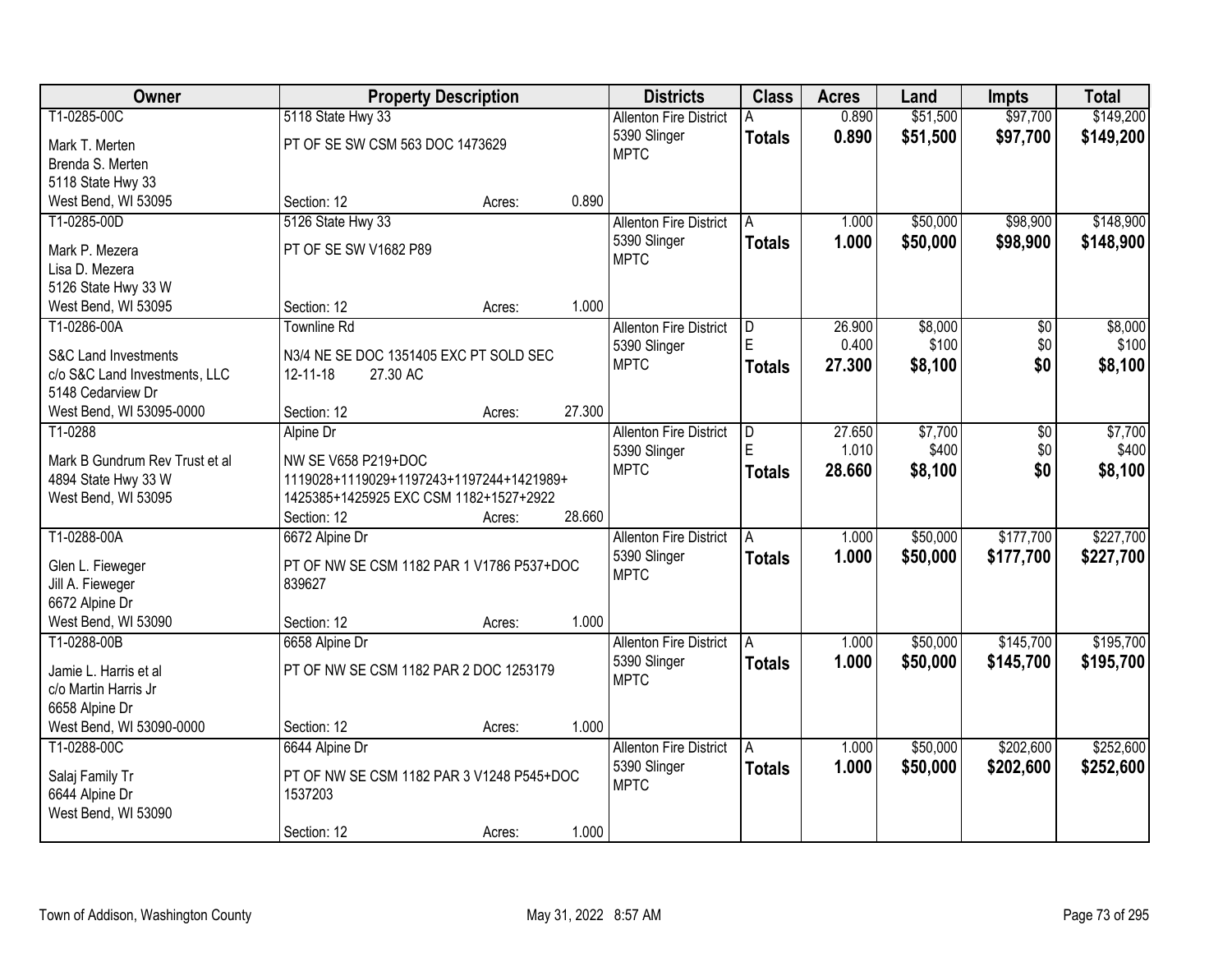| Owner                          |                                             | <b>Property Description</b> |        | <b>Districts</b>              | <b>Class</b>            | <b>Acres</b> | Land      | <b>Impts</b>    | <b>Total</b> |
|--------------------------------|---------------------------------------------|-----------------------------|--------|-------------------------------|-------------------------|--------------|-----------|-----------------|--------------|
| T1-0288-00D                    | 6630 Alpine Dr                              |                             |        | <b>Allenton Fire District</b> |                         | 1.000        | \$50,000  | \$141,200       | \$191,200    |
| Michael R. Daley               | PT OF NW SE CSM 1182 PAR 4 V953 P267        |                             |        | 5390 Slinger                  | <b>Totals</b>           | 1.000        | \$50,000  | \$141,200       | \$191,200    |
| Susan K. Daley                 |                                             |                             |        | <b>MPTC</b>                   |                         |              |           |                 |              |
| 6630 Alpine Dr                 |                                             |                             |        |                               |                         |              |           |                 |              |
| West Bend, WI 53090            | Section: 12                                 | Acres:                      | 1.000  |                               |                         |              |           |                 |              |
| T1-0288-00E                    | 6690 Alpine Dr                              |                             |        | <b>Allenton Fire District</b> | A                       | 6.750        | \$125,000 | \$249,800       | \$374,800    |
| Konrath Living Trust           | PT OF NW SE CSM 1527 PAR 1 V1084 P427+DOC   |                             |        | 5390 Slinger                  | <b>Totals</b>           | 6.750        | \$125,000 | \$249,800       | \$374,800    |
| 6690 Alpine Dr                 | 1260062                                     |                             |        | <b>MPTC</b>                   |                         |              |           |                 |              |
| West Bend, WI 53090            |                                             |                             |        |                               |                         |              |           |                 |              |
|                                | Section: 12                                 | Acres:                      | 6.750  |                               |                         |              |           |                 |              |
| T1-0289                        | State Hwy 33                                |                             |        | <b>Allenton Fire District</b> | $\overline{\mathsf{D}}$ | 30.560       | \$7,800   | $\overline{50}$ | \$7,800      |
| Mark B Gundrum Rev Trust et al | SW SE V655 P109+DOC                         |                             |        | 5390 Slinger                  | F                       | 1.450        | \$700     | \$0             | \$700        |
| 4894 State Hwy 33 W            | 119028+1119029+1197243+1197244+1421989+     |                             |        | <b>MPTC</b>                   | <b>Totals</b>           | 32.010       | \$8,500   | \$0             | \$8,500      |
| West Bend, WI 53095            | 1425385+1425925 EXC PT SOLD & HWY           |                             |        |                               |                         |              |           |                 |              |
|                                | Section: 12                                 | Acres:                      | 32.010 |                               |                         |              |           |                 |              |
| T1-0289-00A                    | 6568 Alpine Dr                              |                             |        | <b>Allenton Fire District</b> | A                       | 1.080        | \$51,600  | \$169,700       | \$221,300    |
| Tom L Backler Revocable Trust  | PT OF SW SE CSM 2922 PAR 1+ DOC             |                             |        | 5390 Slinger                  | <b>Totals</b>           | 1.080        | \$51,600  | \$169,700       | \$221,300    |
| 6568 Alpine Dr                 | 900954+987114+990139+1174610+1374838        |                             |        | <b>MPTC</b>                   |                         |              |           |                 |              |
| West Bend, WI 53090            |                                             |                             |        |                               |                         |              |           |                 |              |
|                                | Section: 12                                 | Acres:                      | 1.080  |                               |                         |              |           |                 |              |
| T1-0289-00D                    | 5046 State Hwy 33                           |                             |        | <b>Allenton Fire District</b> | A                       | 1.660        | \$63,200  | \$69,100        | \$132,300    |
| William G. Condon              | PT OF SW SE CSM 1728 PAR 1 DOC 1341764      |                             |        | 5390 Slinger                  | <b>Totals</b>           | 1.660        | \$63,200  | \$69,100        | \$132,300    |
| 5046 State Hwy 33 W            |                                             |                             |        | <b>MPTC</b>                   |                         |              |           |                 |              |
| West Bend, WI 53095            |                                             |                             |        |                               |                         |              |           |                 |              |
|                                | Section: 12                                 | Acres:                      | 1.660  |                               |                         |              |           |                 |              |
| T1-0289-00H                    | 6560 Alpine Dr                              |                             |        | <b>Allenton Fire District</b> | A                       | 2.250        | \$77,500  | \$106,000       | \$183,500    |
| Gregory Kilps                  | PT OF SW SE CSM 5947 LOT 1 DOC 1465441      |                             |        | 5390 Slinger                  | <b>Totals</b>           | 2.250        | \$77,500  | \$106,000       | \$183,500    |
| 6560 Alpine Dr                 |                                             |                             |        | <b>MPTC</b>                   |                         |              |           |                 |              |
| West Bend, WI 53090            |                                             |                             |        |                               |                         |              |           |                 |              |
|                                | Section: 12                                 | Acres:                      | 2.250  |                               |                         |              |           |                 |              |
| T1-0289-00Z                    | Alpine Dr                                   |                             |        | <b>Allenton Fire District</b> | D.                      | 1.570        | \$300     | $\overline{50}$ | \$300        |
| Mark B Gundrum Rev Trust et al | PT OF SW SE CSM 992 V985 P608+DOC           |                             |        | 5390 Slinger                  | <b>Totals</b>           | 1.570        | \$300     | \$0             | \$300        |
| 4894 State Hwy 33 W            | 1119028+1119029+                            |                             |        | <b>MPTC</b>                   |                         |              |           |                 |              |
| West Bend, WI 53095            | 1197243+1197244+1421989+1425385+1425925 EXC |                             |        |                               |                         |              |           |                 |              |
|                                | Section: 12                                 | Acres:                      | 1.570  |                               |                         |              |           |                 |              |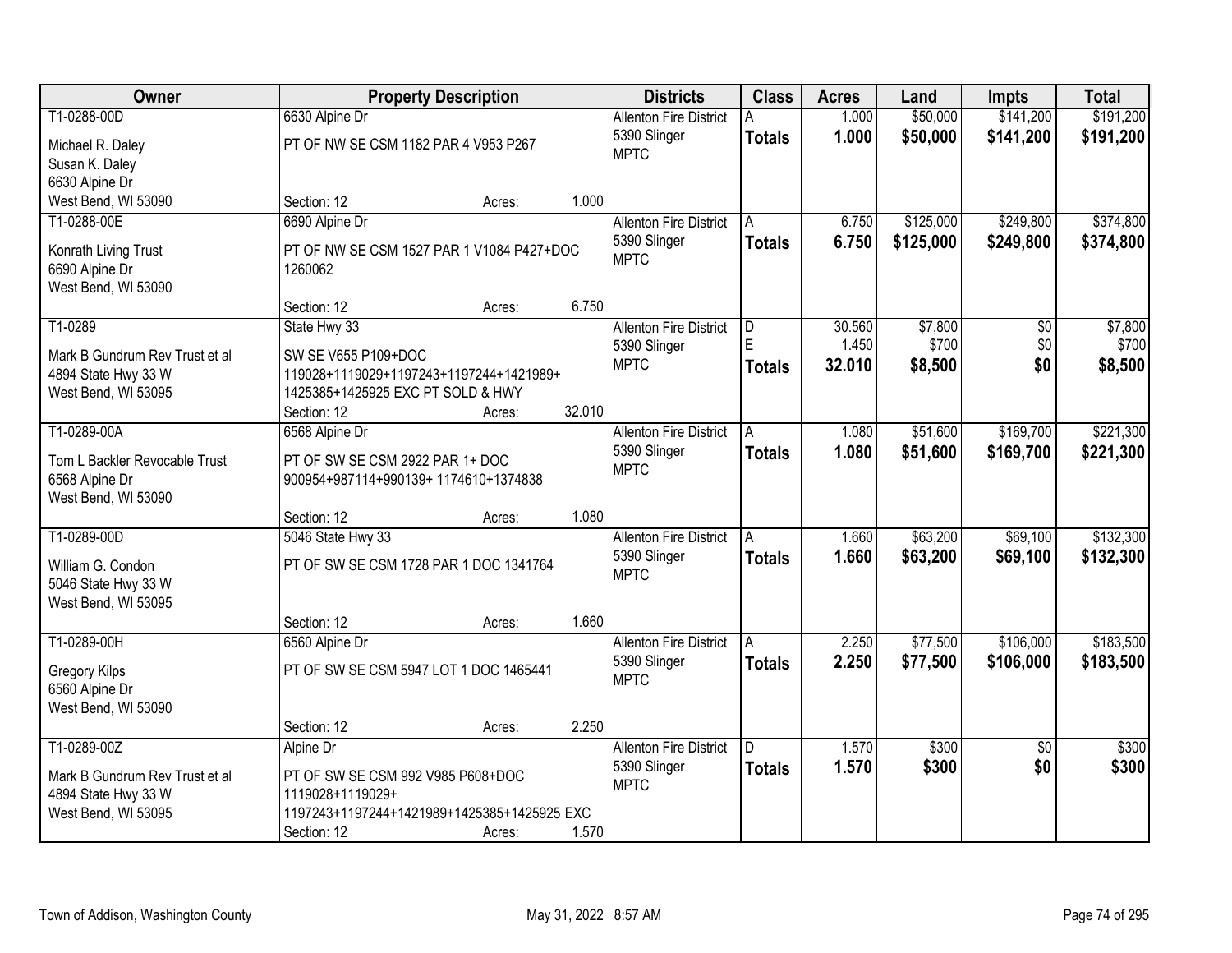| <b>Owner</b>                         | <b>Property Description</b>                   | <b>Districts</b>              | <b>Class</b>           | <b>Acres</b> | Land            | <b>Impts</b>    | <b>Total</b> |
|--------------------------------------|-----------------------------------------------|-------------------------------|------------------------|--------------|-----------------|-----------------|--------------|
| T1-0290-00A                          |                                               | <b>Allenton Fire District</b> | $\overline{\text{X2}}$ | 8.450        | $\overline{50}$ | $\overline{50}$ | $\sqrt{50}$  |
| State of Wisconsin                   | ROW IN SEC 12 OF HWY 33 V385 P224+V383        | 5390 Slinger                  | <b>Totals</b>          | 8.450        | \$0             | \$0             | \$0          |
| c/o State of Wisconsin Div of Hwys   | P13+V383 P509+V384 P546+V383 P201+V385 P226   | <b>MPTC</b>                   |                        |              |                 |                 |              |
| 141 NW Barstow St                    |                                               |                               |                        |              |                 |                 |              |
| Waukesha, WI 53188-0000              | 8.450<br>Section: 12<br>Acres:                |                               |                        |              |                 |                 |              |
| T1-0290-00B                          | 6555 Townline Rd                              | <b>Allenton Fire District</b> | D                      | 34.070       | \$8,100         | $\overline{50}$ | \$8,100      |
| Mark B Gundrum Rev Trust et al       | PT OF SE CSM 6257 LOT 1 V695 P367-371+375+DOC | 5390 Slinger                  | $\mathsf E$            | 1.600        | \$600           | \$0             | \$600        |
| 4894 State Hwy 33 W                  | 1119028+                                      | <b>MPTC</b>                   | $\Omega$               | 2.000        | \$52,500        | \$159,400       | \$211,900    |
| West Bend, WI 53095                  | 1119029+1197243+1197244+1421989+1425385+14259 |                               | <b>Totals</b>          | 37.670       | \$61,200        | \$159,400       | \$220,600    |
|                                      | 37.670<br>Section:<br>Acres:                  |                               |                        |              |                 |                 |              |
| T1-0290-00C                          | 6525 Townline Rd                              | <b>Allenton Fire District</b> | l B                    | 5.000        | \$192,000       | \$614,500       | \$806,500    |
| Helena Chemical Company              | PT OF SE CSM 6257 LOT 2 DOC 1204831+1204832   | 5390 Slinger                  | $\mathsf{D}$           | 4.510        | \$1,400         | \$0             | \$1,400      |
| 225 Shilling Blvd Ste 300            |                                               | <b>MPTC</b>                   | <b>Totals</b>          | 9.510        | \$193,400       | \$614,500       | \$807,900    |
| Collierville, TN 38017               |                                               |                               |                        |              |                 |                 |              |
|                                      | 9.510<br>Section:<br>Acres:                   |                               |                        |              |                 |                 |              |
| T1-0291-00Z                          | State Hwy 33                                  | <b>Allenton Fire District</b> | D                      | 25.940       | \$6,400         | \$0             | \$6,400      |
| Mark B Gundrum Rev Trust et al       | NE NE V695 P367-371+375+DOC                   | 5390 Slinger                  | E                      | 2.000        | \$1,000         | \$0             | \$1,000      |
| 4894 State Hwy 33 W                  | 1119028+1119029+1197243+1197244+              | <b>MPTC</b>                   | <b>Totals</b>          | 27.940       | \$7,400         | \$0             | \$7,400      |
| West Bend, WI 53095                  | 1421989+1425385+1425925 EXC HWY               |                               |                        |              |                 |                 |              |
|                                      | 27.940<br>Section: 13<br>Acres:               |                               |                        |              |                 |                 |              |
| T1-0293-00A                          | State Hwy 33                                  | <b>Allenton Fire District</b> | $\overline{\text{X2}}$ | 29.060       | $\overline{50}$ | $\overline{30}$ | \$0          |
| State of Wisconsin                   | E1/2 NW NE V741 P174+V1755 P599 EXC HWY       | 5390 Slinger                  | <b>Totals</b>          | 29,060       | \$0             | \$0             | \$0          |
| c/o State of Wisconsin Department of |                                               | <b>MPTC</b>                   |                        |              |                 |                 |              |
| Transportation                       |                                               |                               |                        |              |                 |                 |              |
| 141 NW Barstow                       | 29.060<br>Section: 13<br>Acres:               |                               |                        |              |                 |                 |              |
| PO Box 798                           |                                               |                               |                        |              |                 |                 |              |
| Waukesha, WI 53187-0000              |                                               |                               |                        |              |                 |                 |              |
| T1-0294                              | State Hwy 33                                  | <b>Allenton Fire District</b> | ID.                    | 15.600       | \$4,000         | $\overline{50}$ | \$4,000      |
| Mark B Gundrum Rev Trust et al       | W1/2 NW NE V741 P174+DOC                      | 5390 Slinger                  | E                      | 1.410        | \$600           | \$0             | \$600        |
| 4894 State Hwy 33 W                  | 1119028+1119029+1197243+1197244+              | <b>MPTC</b>                   | <b>Totals</b>          | 17.010       | \$4,600         | \$0             | \$4,600      |
| West Bend, WI 53095                  | 1421989+1425385+1425925 EXC PT SOLD & CSM 815 |                               |                        |              |                 |                 |              |
|                                      | Section: 13<br>17.010<br>Acres:               |                               |                        |              |                 |                 |              |
| T1-0294-00A                          | 6416 Alpine Dr                                | <b>Allenton Fire District</b> | A                      | 0.920        | \$52,200        | \$179,100       | \$231,300    |
| Michael J. Wirkus                    | PT OF NW NE CSM 1113 DOC 910258               | 5390 Slinger                  | <b>Totals</b>          | 0.920        | \$52,200        | \$179,100       | \$231,300    |
| Lori H. Wittemann                    |                                               | <b>MPTC</b>                   |                        |              |                 |                 |              |
| 6416 Alpine Dr                       |                                               |                               |                        |              |                 |                 |              |
| West Bend, WI 53095                  | 0.920<br>Section: 13<br>Acres:                |                               |                        |              |                 |                 |              |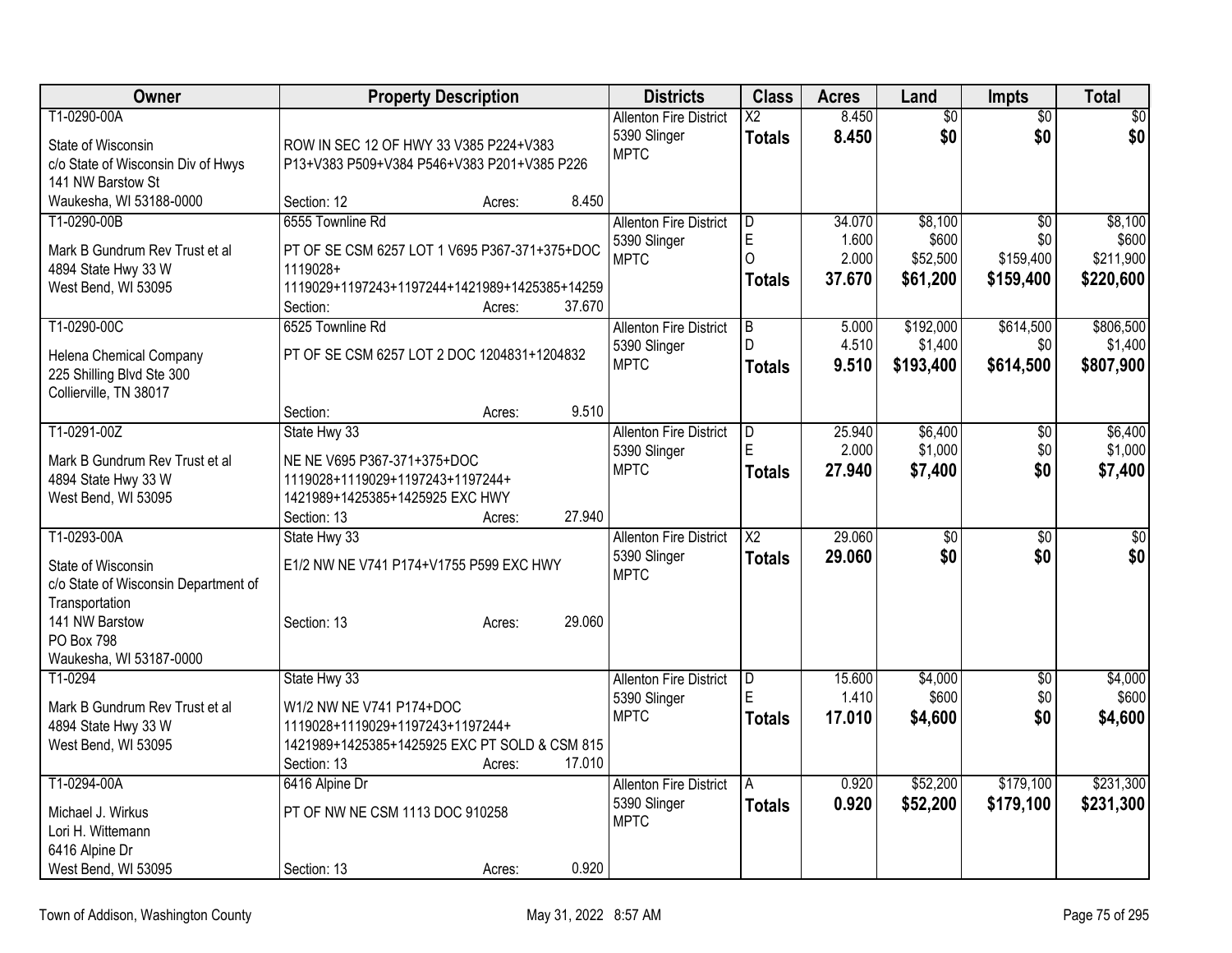| Owner                                                                                        | <b>Property Description</b>                                                               |        |        | <b>Districts</b>                                             | <b>Class</b>                          | <b>Acres</b>            | Land                            | <b>Impts</b>                  | <b>Total</b>                      |
|----------------------------------------------------------------------------------------------|-------------------------------------------------------------------------------------------|--------|--------|--------------------------------------------------------------|---------------------------------------|-------------------------|---------------------------------|-------------------------------|-----------------------------------|
| T1-0294-00B<br><b>Moser Trust</b><br>6408 Alpine Dr                                          | 6408 Alpine Dr<br>PT OF NW NE CSM 1815 V1505 P670+DOC 1219832                             |        |        | <b>Allenton Fire District</b><br>5390 Slinger<br><b>MPTC</b> | <b>Totals</b>                         | 0.930<br>0.930          | \$58,200<br>\$58,200            | \$151,400<br>\$151,400        | \$209,600<br>\$209,600            |
| West Bend, WI 53095                                                                          | Section: 13                                                                               | Acres: | 0.930  |                                                              |                                       |                         |                                 |                               |                                   |
| T1-0295                                                                                      | 6400 Alpine Dr                                                                            |        |        | <b>Allenton Fire District</b>                                | A                                     | 5.400                   | \$91,400                        | \$240,800                     | \$332,200                         |
| Donald R. Breuer<br>Christine M. Breuer                                                      | PT OF SW NE DOC 830280                                                                    |        |        | 5390 Slinger<br><b>MPTC</b>                                  | <b>Totals</b>                         | 5.400                   | \$91,400                        | \$240,800                     | \$332,200                         |
| 6400 Alpine Dr<br>West Bend, WI 53095                                                        | Section: 13                                                                               | Acres: | 5.400  |                                                              |                                       |                         |                                 |                               |                                   |
| T1-0295-00A                                                                                  | 6398 Alpine Dr                                                                            |        |        | <b>Allenton Fire District</b>                                | Α                                     | 1.150                   | \$53,000                        | \$159,600                     | \$212,600                         |
| Daniel L. Bogdan et al<br>c/o Daniel Bogdan<br>6398 Alpine Dr                                | W250' OF N266' SW NE DOC 1456595 EXC PT SOLD                                              |        |        | 5390 Slinger<br><b>MPTC</b>                                  | <b>Totals</b>                         | 1.150                   | \$53,000                        | \$159,600                     | \$212,600                         |
| West Bend, WI 53095                                                                          | Section: 13                                                                               | Acres: | 1.150  |                                                              |                                       |                         |                                 |                               |                                   |
| T1-0295-00B                                                                                  | 6374 Alpine Dr                                                                            |        |        | <b>Allenton Fire District</b>                                | A                                     | 1.210                   | \$54,200                        | \$145,100                     | \$199,300                         |
| Jonathan R. Retzer<br>Carol M. Retzer<br>6374 Alpine Dr                                      | PT OF SW NE CSM 959 LOT 1 DOC 1019515                                                     |        |        | 5390 Slinger<br><b>MPTC</b>                                  | <b>Totals</b>                         | 1.210                   | \$54,200                        | \$145,100                     | \$199,300                         |
| West Bend, WI 53095                                                                          | Section: 13                                                                               | Acres: | 1.210  |                                                              |                                       |                         |                                 |                               |                                   |
| T1-0295-00D<br>William J. Clark<br>Erin P. Clark<br>6386 Alpine Dr                           | 6386 Alpine Dr<br>PT OF SW NE CSM 1241 V1460 P288                                         |        |        | <b>Allenton Fire District</b><br>5390 Slinger<br><b>MPTC</b> | $\overline{A}$<br>D.<br><b>Totals</b> | 2.000<br>4.910<br>6.910 | \$70,000<br>\$1,500<br>\$71,500 | \$113,900<br>\$0<br>\$113,900 | \$183,900<br>\$1,500<br>\$185,400 |
| West Bend, WI 53095                                                                          | Section: 13                                                                               | Acres: | 6.910  |                                                              |                                       |                         |                                 |                               |                                   |
| T1-0295-00H<br>Jerald J. Weninger<br>Holly Weninger<br>6330 Alpine Dr                        | 6330 Alpine Dr<br>PT OF SW NE CSM 4519 LOT 1 V1527 P632 EXC PT<br>SOLD                    |        |        | <b>Allenton Fire District</b><br>5390 Slinger<br><b>MPTC</b> | A<br><b>Totals</b>                    | 1.620<br>1.620          | \$62,400<br>\$62,400            | \$155,500<br>\$155,500        | \$217,900<br>\$217,900            |
| West Bend, WI 53095                                                                          | Section: 13                                                                               | Acres: | 1.620  |                                                              |                                       |                         |                                 |                               |                                   |
| T1-0295-00K<br>Thomas E. Kuehn<br>Patricia A. Kuehn<br>6308 Alpine Dr<br>West Bend, WI 53095 | 6308 Alpine Dr<br>PT OF SW NE CSM 3905 LOT 1+CSM 4519 LOT 2 DOC<br>1311913<br>Section: 13 | Acres: | 15.500 | <b>Allenton Fire District</b><br>5390 Slinger<br><b>MPTC</b> | A<br><b>Totals</b>                    | 15.500<br>15.500        | \$126,800<br>\$126,800          | \$244,600<br>\$244,600        | \$371,400<br>\$371,400            |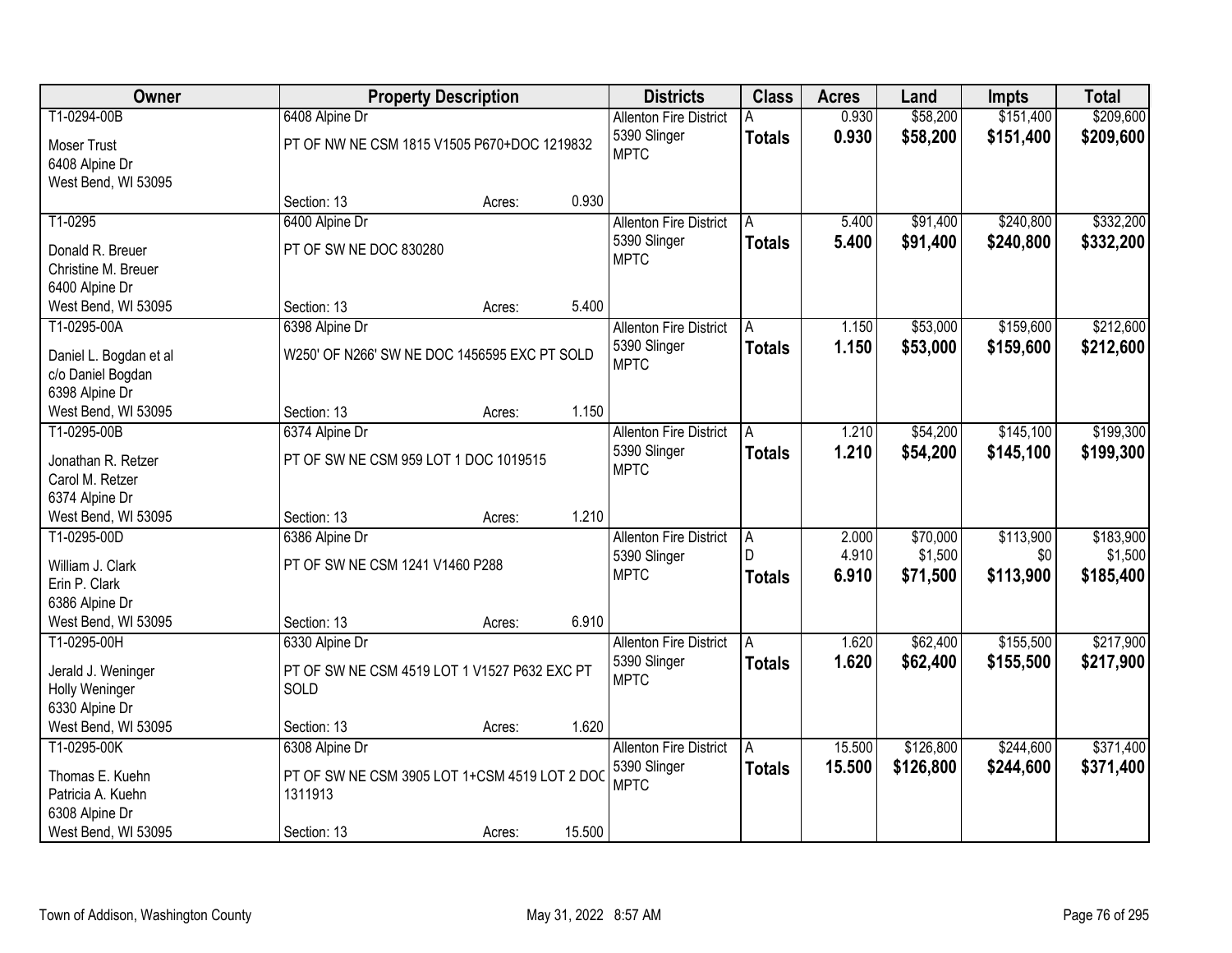| Owner                                  |                                                                           | <b>Property Description</b> |        | <b>Districts</b>                              | <b>Class</b>  | <b>Acres</b> | Land     | Impts           | <b>Total</b> |
|----------------------------------------|---------------------------------------------------------------------------|-----------------------------|--------|-----------------------------------------------|---------------|--------------|----------|-----------------|--------------|
| T1-0296                                | State Hwy 33                                                              |                             |        | <b>Allenton Fire District</b>                 |               | 47.810       | \$41,800 | $\overline{50}$ | \$41,800     |
| William J. Clark                       | PT OF S1/2 NE V1460 P388                                                  |                             |        | 5390 Slinger                                  | <b>Totals</b> | 47.810       | \$41,800 | \$0             | \$41,800     |
| Erin P. Clark                          |                                                                           |                             |        | <b>MPTC</b>                                   |               |              |          |                 |              |
| 6386 Alpine Dr                         |                                                                           |                             |        |                                               |               |              |          |                 |              |
| West Bend, WI 53095                    | Section: 13                                                               | Acres:                      | 47.810 |                                               |               |              |          |                 |              |
| T1-0297-001                            | 5111 Pinecrest Ct                                                         |                             |        | <b>Allenton Fire District</b>                 | A             | 1.500        | \$70,000 | \$299,300       | \$369,300    |
| Michael S. Gundrum                     | PT OF NE NW HILLSIDE ESTATES LOT 1 DOC                                    |                             |        | 5390 Slinger                                  | <b>Totals</b> | 1.500        | \$70,000 | \$299,300       | \$369,300    |
| Karyssa L. Gundrum                     | 1437183                                                                   |                             |        | <b>MPTC</b>                                   |               |              |          |                 |              |
| 5111 Pinecrest Ct                      |                                                                           |                             |        |                                               |               |              |          |                 |              |
| West Bend, WI 53095                    | Section: 13                                                               | Acres:                      | 1.500  |                                               |               |              |          |                 |              |
| T1-0297-002                            | 5135 Pinecrest Ct                                                         |                             |        | <b>Allenton Fire District</b>                 | A             | 1.500        | \$70,000 | \$331,700       | \$401,700    |
| <b>Rick Honeck Living Trust</b>        | PT OF NE NW HILLSIDE ESTATES LOT 2 DOC                                    |                             |        | 5390 Slinger                                  | <b>Totals</b> | 1.500        | \$70,000 | \$331,700       | \$401,700    |
| Sally Honeck Living Trust              | 1132596+1317964                                                           |                             |        | <b>MPTC</b>                                   |               |              |          |                 |              |
| 5135 Pinecrest Ct                      |                                                                           |                             |        |                                               |               |              |          |                 |              |
| West Bend, WI 53095                    | Section: 13                                                               | Acres:                      | 1.500  |                                               |               |              |          |                 |              |
| T1-0297-003                            | 5157 Pinecrest Ct                                                         |                             |        | <b>Allenton Fire District</b>                 | A             | 1.500        | \$70,000 | \$326,400       | \$396,400    |
|                                        |                                                                           |                             |        | 5390 Slinger                                  | <b>Totals</b> | 1.500        | \$70,000 | \$326,400       | \$396,400    |
| Gary M. Tradewell<br>5157 Pinecrest Ct | PT OF NE NW HILLSIDE ESTATES LOT 3 DOC<br>1063420+1275222+1326250+1326670 |                             |        | <b>MPTC</b>                                   |               |              |          |                 |              |
| West Bend, WI 53095                    |                                                                           |                             |        |                                               |               |              |          |                 |              |
|                                        | Section: 13                                                               | Acres:                      | 1.500  |                                               |               |              |          |                 |              |
| T1-0297-004                            | 5167 Pinecrest Ct                                                         |                             |        | <b>Allenton Fire District</b>                 | A             | 1.530        | \$81,200 | \$311,300       | \$392,500    |
|                                        |                                                                           |                             |        | 5390 Slinger                                  | <b>Totals</b> | 1.530        | \$81,200 | \$311,300       | \$392,500    |
| Steven D. Konrath                      | PT OF NE NW HILLSIDE ESTATES LOT 4 DOC                                    |                             |        | <b>MPTC</b>                                   |               |              |          |                 |              |
| Carol S. Konrath                       | 1063417                                                                   |                             |        |                                               |               |              |          |                 |              |
| 5167 Pinecrest Ct                      |                                                                           |                             |        |                                               |               |              |          |                 |              |
| West Bend, WI 53095                    | Section: 13                                                               | Acres:                      | 1.530  |                                               |               |              |          |                 |              |
| T1-0297-005                            | 5175 Pinecrest Ct                                                         |                             |        | <b>Allenton Fire District</b><br>5390 Slinger | A             | 1.510        | \$80,700 | \$309,100       | \$389,800    |
| Jerod D. Cox                           | PT OF NE NW HILLSIDE ESTATES LOT 5 DOC                                    |                             |        | <b>MPTC</b>                                   | <b>Totals</b> | 1.510        | \$80,700 | \$309,100       | \$389,800    |
| Linda J. Lopas                         | 1154356                                                                   |                             |        |                                               |               |              |          |                 |              |
| 5175 Pinecrest Ct                      |                                                                           |                             |        |                                               |               |              |          |                 |              |
| West Bend, WI 53095                    | Section: 13                                                               | Acres:                      | 1.510  |                                               |               |              |          |                 |              |
| T1-0297-006                            | 5181 Pinecrest Ct                                                         |                             |        | <b>Allenton Fire District</b>                 | A             | 1.690        | \$84,900 | \$331,800       | \$416,700    |
| Jeremy L. Koepp                        | PT OF NE NW HILLSIDE ESTATES LOT 6 DOC                                    |                             |        | 5390 Slinger                                  | <b>Totals</b> | 1.690        | \$84,900 | \$331,800       | \$416,700    |
| Angela M. Koepp                        | 1063595                                                                   |                             |        | <b>MPTC</b>                                   |               |              |          |                 |              |
| 5181 Pinecrest Ct                      |                                                                           |                             |        |                                               |               |              |          |                 |              |
| West Bend, WI 53090                    | Section: 13                                                               | Acres:                      | 1.690  |                                               |               |              |          |                 |              |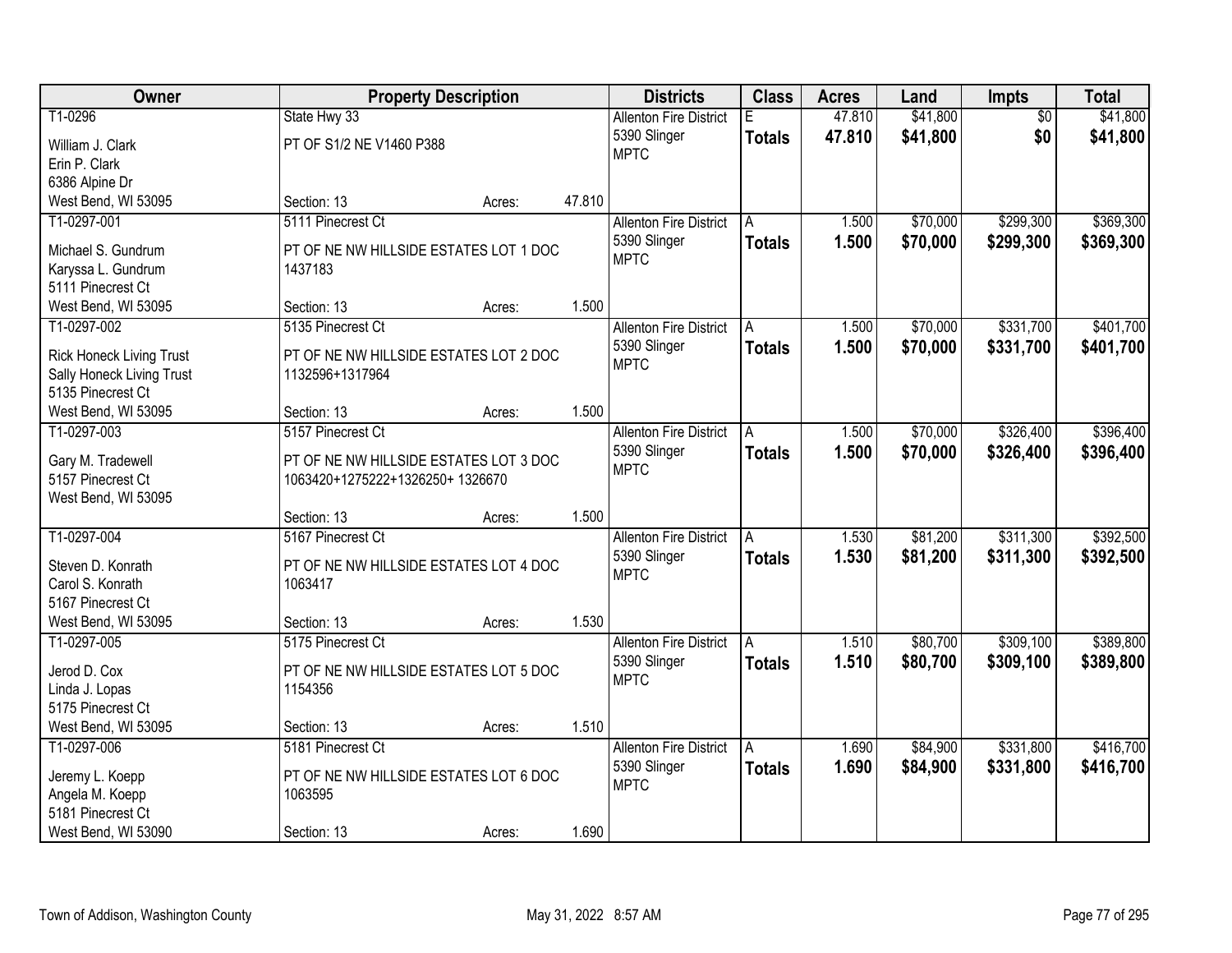| Owner                                 | <b>Property Description</b>                                  |        |        | <b>Districts</b>              | <b>Class</b>  | <b>Acres</b> | Land      | <b>Impts</b>    | <b>Total</b> |
|---------------------------------------|--------------------------------------------------------------|--------|--------|-------------------------------|---------------|--------------|-----------|-----------------|--------------|
| T1-0297-007                           | 5186 Pinecrest Ct                                            |        |        | <b>Allenton Fire District</b> |               | 1.710        | \$85,300  | \$311,400       | \$396,700    |
| John J. Patton                        | PT OF NE NW HILLSIDE ESTATES LOT 7 DOC                       |        |        | 5390 Slinger                  | <b>Totals</b> | 1.710        | \$85,300  | \$311,400       | \$396,700    |
| Sarah L. Patton                       | 1383674                                                      |        |        | <b>MPTC</b>                   |               |              |           |                 |              |
| 5186 Pinecrest Ct                     |                                                              |        |        |                               |               |              |           |                 |              |
| West Bend, WI 53095                   | Section: 13                                                  | Acres: | 1.710  |                               |               |              |           |                 |              |
| T1-0297-008                           | 5180 Pinecrest Ct                                            |        |        | <b>Allenton Fire District</b> | A             | 1.980        | \$87,600  | \$310,800       | \$398,400    |
|                                       |                                                              |        |        | 5390 Slinger                  | <b>Totals</b> | 1.980        | \$87,600  | \$310,800       | \$398,400    |
| Chris A Brucker Revocable Trust       | PT OF NE NW HILLSIDE ESTATES LOT 8 DOC                       |        |        | <b>MPTC</b>                   |               |              |           |                 |              |
| Wendy M Brucker Revocable Trust       | 1385062                                                      |        |        |                               |               |              |           |                 |              |
| 5180 Pinecrest Ct                     |                                                              |        |        |                               |               |              |           |                 |              |
| West Bend, WI 53095                   | Section: 13                                                  | Acres: | 1.980  |                               |               |              |           |                 |              |
| T1-0297-009                           | 5168 Pinecrest Ct                                            |        |        | <b>Allenton Fire District</b> | A             | 1.740        | \$74,800  | \$245,500       | \$320,300    |
| David W. Bauer                        | PT OF NE NW HILLSIDE ESTATES LOT 9 DOC                       |        |        | 5390 Slinger                  | <b>Totals</b> | 1.740        | \$74,800  | \$245,500       | \$320,300    |
| Linda M. Bauer                        | 1086089                                                      |        |        | <b>MPTC</b>                   |               |              |           |                 |              |
| 5168 Pinecrest Ct                     |                                                              |        |        |                               |               |              |           |                 |              |
| West Bend, WI 53095                   | Section: 13                                                  | Acres: | 1.740  |                               |               |              |           |                 |              |
| T1-0297-00A                           | 6491 Alpine Dr                                               |        |        | <b>Allenton Fire District</b> | A             | 0.970        | \$49,300  | \$118,200       | \$167,500    |
|                                       |                                                              |        |        | 5390 Slinger                  | <b>Totals</b> | 0.970        | \$49,300  | \$118,200       | \$167,500    |
| Cheryl J. Reindl<br>c/o Cheryl Reindl | PT OF NE NW V947 P433+DOC<br>1404365+1412643+1437071 EXC HWY |        |        | <b>MPTC</b>                   |               |              |           |                 |              |
| 6491 Alpine Dr                        |                                                              |        |        |                               |               |              |           |                 |              |
| West Bend, WI 53095                   | Section: 13                                                  | Acres: | 0.970  |                               |               |              |           |                 |              |
| T1-0297-00B                           | 5121 State Hwy 33                                            |        |        | <b>Allenton Fire District</b> | A             | 5.000        | \$90,000  | \$154,200       | \$244,200    |
|                                       |                                                              |        |        | 5390 Slinger                  |               | 5.000        | \$90,000  | \$154,200       | \$244,200    |
| Matthew J. Tennessen                  | PT OF NE NW CSM 1543 DOC 1507310                             |        |        | <b>MPTC</b>                   | <b>Totals</b> |              |           |                 |              |
| 5121 State Hwy 33                     |                                                              |        |        |                               |               |              |           |                 |              |
| West Bend, WI 53095                   |                                                              |        |        |                               |               |              |           |                 |              |
|                                       | Section: 13                                                  | Acres: | 5.000  |                               |               |              |           |                 |              |
| T1-0297-00C                           | 6413 Alpine Dr                                               |        |        | <b>Allenton Fire District</b> | A             | 1.000        | \$50,000  | \$109,300       | \$159,300    |
| Mary E. Horst                         | PT OF NE NW CSM 4767 PAR 1 DOC 906768                        |        |        | 5390 Slinger                  | <b>Totals</b> | 1.000        | \$50,000  | \$109,300       | \$159,300    |
| 6413 Alpine Dr                        |                                                              |        |        | <b>MPTC</b>                   |               |              |           |                 |              |
| West Bend, WI 53095                   |                                                              |        |        |                               |               |              |           |                 |              |
|                                       | Section: 13                                                  | Acres: | 1.000  |                               |               |              |           |                 |              |
| T1-0297-00F                           | Alpine Dr                                                    |        |        | <b>Allenton Fire District</b> | A             | 10.450       | \$114,500 | $\overline{50}$ | \$114,500    |
|                                       |                                                              |        |        | 5390 Slinger                  | <b>Totals</b> | 10.450       | \$114,500 | \$0             | \$114,500    |
| Marc W. Panaro                        | PT OF NE NW CSM 5017 LOT 2 DOC 808248                        |        |        | <b>MPTC</b>                   |               |              |           |                 |              |
| Wendy S. Panaro                       |                                                              |        |        |                               |               |              |           |                 |              |
| 3803 N 100th St                       |                                                              |        |        |                               |               |              |           |                 |              |
| Milwaukee, WI 53222                   | Section: 13                                                  | Acres: | 10.450 |                               |               |              |           |                 |              |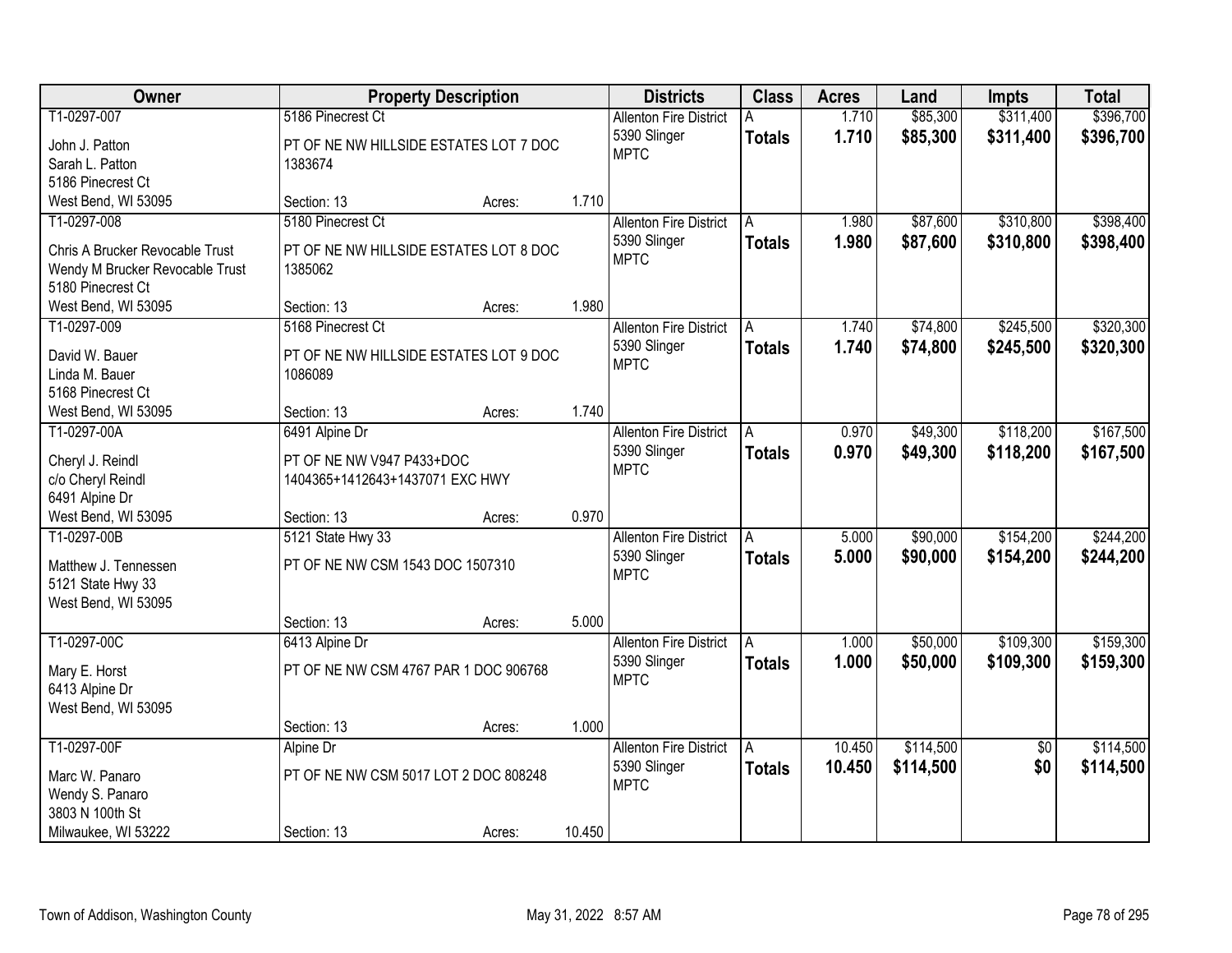| <b>Owner</b>                         | <b>Property Description</b>                 | <b>Districts</b>              | <b>Class</b>            | <b>Acres</b> | Land     | <b>Impts</b>    | <b>Total</b> |
|--------------------------------------|---------------------------------------------|-------------------------------|-------------------------|--------------|----------|-----------------|--------------|
| T1-0297-010                          | 5140 Pinecrest Ct                           | <b>Allenton Fire District</b> | A                       | 1.500        | \$70,000 | \$291,500       | \$361,500    |
| Michael E. Dankert                   | PT OF NE NW HILLSIDE ESTATES LOT 10 DOC     | 5390 Slinger                  | <b>Totals</b>           | 1.500        | \$70,000 | \$291,500       | \$361,500    |
| Eileen A. Dankert                    | 1063762 SEC 13-11-18<br>1.50 AC             | <b>MPTC</b>                   |                         |              |          |                 |              |
| 5140 Pinecrest Ct                    |                                             |                               |                         |              |          |                 |              |
| West Bend, WI 53095                  | 1.500<br>Section: 13<br>Acres:              |                               |                         |              |          |                 |              |
| T1-0297-011                          | 5112 Pinecrest Ct                           | <b>Allenton Fire District</b> | A                       | 1.500        | \$70,000 | \$250,800       | \$320,800    |
|                                      |                                             | 5390 Slinger                  | <b>Totals</b>           | 1.500        | \$70,000 | \$250,800       | \$320,800    |
| Kenneth J. Kreuser                   | PT OF NE NW HILLSIDE ESTATES LOT 11 DOC     | <b>MPTC</b>                   |                         |              |          |                 |              |
| Tina R. Kreuser<br>5112 Pinecrest Ct | 1070587 SEC 13-11-18<br>1.50 AC             |                               |                         |              |          |                 |              |
| West Bend, WI 53095                  | 1.500<br>Section: 13<br>Acres:              |                               |                         |              |          |                 |              |
| T1-0298                              | 5235 State Hwy 33                           | <b>Allenton Fire District</b> | $\overline{\mathsf{D}}$ | 18.140       | \$4,900  | \$0             | \$4,900      |
|                                      |                                             | 5390 Slinger                  | ∩                       | 1.000        | \$20,000 | \$4,800         | \$24,800     |
| Linda J. Parks et al                 | E1/2 NW NW V129 P351+DOC 778510+1037823 EXC | <b>MPTC</b>                   | <b>Totals</b>           | 19.140       | \$24,900 | \$4,800         | \$29,700     |
| c/o Ruth Seyfert Joedike Le          | HWY (BARNS)                                 |                               |                         |              |          |                 |              |
| 4388 Arthur Rd                       |                                             |                               |                         |              |          |                 |              |
| Slinger, WI 53086-0000               | 19.140<br>Section: 13<br>Acres:             |                               |                         |              |          |                 |              |
| T1-0299-00Z                          | 6494 Aurora Rd                              | <b>Allenton Fire District</b> | 5M                      | 3.420        | \$8,200  | \$0             | \$8,200      |
| Dennis J Peters Irrevocable Trust    | PT W 1/2 NW DOC 836367+1452405 EXC CSM      | 5390 Slinger                  | D                       | 24.380       | \$6,100  | \$0             | \$6,100      |
| Nancy M Peters Irrevocable Trust     | 680+CSM 6776 AND PART FOR HWY               | <b>MPTC</b>                   | E                       | 0.950        | \$100    | \$0             | \$100        |
| 5375 Quaas Dr                        |                                             |                               | O                       | 2.000        | \$52,500 | \$162,100       | \$214,600    |
| West Bend, WI 53095                  | 30.750<br>Section:<br>Acres:                |                               | <b>Totals</b>           | 30.750       | \$66,900 | \$162,100       | \$229,000    |
| T1-0300-00A                          | 6330 Aurora Rd                              | <b>Allenton Fire District</b> |                         | 1.130        | \$57,900 | \$157,700       | \$215,600    |
|                                      |                                             | 5390 Slinger                  | <b>Totals</b>           | 1.130        | \$57,900 | \$157,700       | \$215,600    |
| Ryan M. Mcmeeken                     | PT OF SW NW CSM 680 DOC 854152              | <b>MPTC</b>                   |                         |              |          |                 |              |
| Bonnie J. Mcmeeken                   |                                             |                               |                         |              |          |                 |              |
| 6330 Aurora Rd                       | 1.130                                       |                               |                         |              |          |                 |              |
| West Bend, WI 53095                  | Section: 13<br>Acres:                       |                               |                         |              |          |                 |              |
| T1-0300-00B                          | 6306 Aurora Rd                              | <b>Allenton Fire District</b> | Α                       | 6.000        | \$93,500 | \$298,300       | \$391,800    |
| Erin Siemandel                       | W 1/2 SW NW CSM 6776 LOT 1 DOC 1548438      | 5390 Slinger<br><b>MPTC</b>   | <b>Totals</b>           | 6.000        | \$93,500 | \$298,300       | \$391,800    |
| Corey Siemandel                      |                                             |                               |                         |              |          |                 |              |
| 6306 Aurora Rd                       |                                             |                               |                         |              |          |                 |              |
| West Bend, WI 53095                  | 6.000<br>Section:<br>Acres:                 |                               |                         |              |          |                 |              |
| T1-0301                              | State Hwy 33                                | <b>Allenton Fire District</b> | 5M                      | 3.000        | \$7,200  | $\overline{50}$ | \$7,200      |
| Linda J. Parks et al                 | E1/2 SW NW V129 P351+DOC 778510+1037823     | 5390 Slinger                  | D                       | 16.000       | \$4,400  | \$0             | \$4,400      |
| c/o Ruth Seyfert Joedike Le          |                                             | <b>MPTC</b>                   | E                       | 1.000        | \$500    | \$0             | \$500        |
| 4388 Arthur Rd                       |                                             |                               | <b>Totals</b>           | 20.000       | \$12,100 | \$0             | \$12,100     |
| Slinger, WI 53086-0000               | 20.000<br>Section: 13<br>Acres:             |                               |                         |              |          |                 |              |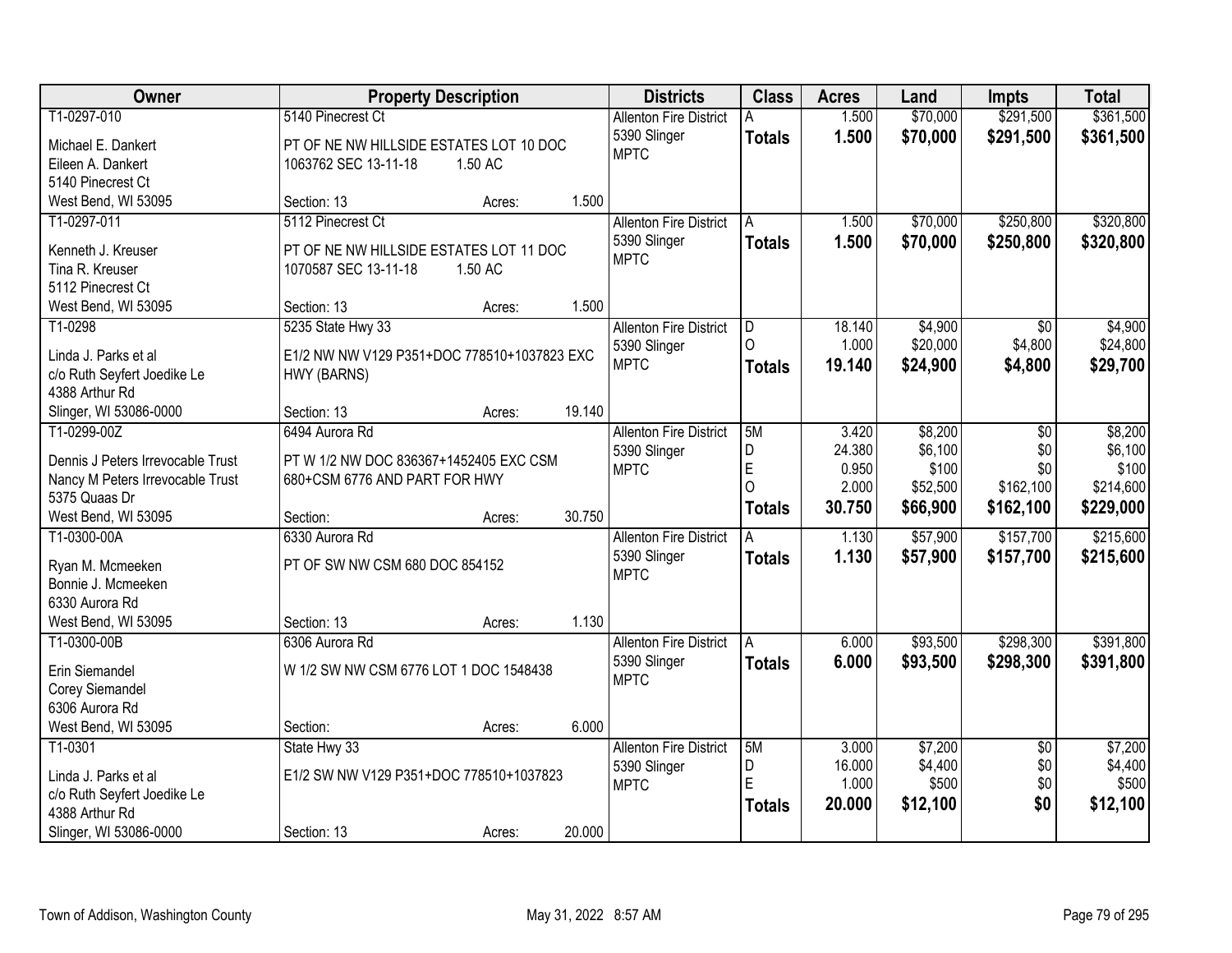| Owner                     |                                               | <b>Property Description</b> |        | <b>Districts</b>              | <b>Class</b>  | <b>Acres</b> | Land     | Impts     | <b>Total</b> |
|---------------------------|-----------------------------------------------|-----------------------------|--------|-------------------------------|---------------|--------------|----------|-----------|--------------|
| T1-0302                   | 6399 Alpine Dr                                |                             |        | <b>Allenton Fire District</b> | A             | 2.000        | \$70,000 | \$211,500 | \$281,500    |
| Craig W. Learman          | SE NW DOC 1383961 EXC PT SOLD                 |                             |        | 5390 Slinger                  | D             | 8.000        | \$2,400  | \$0       | \$2,400      |
| Alicia M. Learman         |                                               |                             |        | <b>MPTC</b>                   | <b>Totals</b> | 10.000       | \$72,400 | \$211,500 | \$283,900    |
| 6399 Alpine Dr            |                                               |                             |        |                               |               |              |          |           |              |
| West Bend, WI 53095       | Section: 13                                   | Acres:                      | 10.000 |                               |               |              |          |           |              |
| T1-0302-001               | 6337 Alpine Dr                                |                             |        | <b>Allenton Fire District</b> | A             | 0.920        | \$53,300 | \$157,500 | \$210,800    |
| Kathleen A. Mueller et al | PT OF SE NW ALPINE HIGHLAND LOT 1 V1431 P259  |                             |        | 5390 Slinger                  | <b>Totals</b> | 0.920        | \$53,300 | \$157,500 | \$210,800    |
| c/o Siegfried Mueller     |                                               |                             |        | <b>MPTC</b>                   |               |              |          |           |              |
| 6337 Alpine Dr            |                                               |                             |        |                               |               |              |          |           |              |
| West Bend, WI 53095-0000  | Section: 13                                   | Acres:                      | 0.000  |                               |               |              |          |           |              |
| T1-0302-002               | 5112 William Tell Dr                          |                             |        | <b>Allenton Fire District</b> | A             | 0.920        | \$57,900 | \$154,700 | \$212,600    |
| John M Rank Liv Tr        | PT OF SE NW ALPINE HIGHLAND PT OF LOT 2 & 3   |                             |        | 5390 Slinger                  | <b>Totals</b> | 0.920        | \$57,900 | \$154,700 | \$212,600    |
| 5112 William Tell Dr      | CSM 2105 LOT 1 V1199 P370+DOC 1358031         |                             |        | <b>MPTC</b>                   |               |              |          |           |              |
| West Bend, WI 53095       |                                               |                             |        |                               |               |              |          |           |              |
|                           | Section: 13                                   | Acres:                      | 0.000  |                               |               |              |          |           |              |
| T1-0302-003               | 5106 William Tell Dr                          |                             |        | <b>Allenton Fire District</b> | A             | 0.920        | \$55,000 | \$149,300 | \$204,300    |
| Ronald E. Roecker         | PT OF SE NW ALPINE HIGHLAND PT OF LOT 2 & 3   |                             |        | 5390 Slinger                  | <b>Totals</b> | 0.920        | \$55,000 | \$149,300 | \$204,300    |
| Pat Roecker               | CSM 2105 LOT 2 V735 P605+V745 P193            |                             |        | <b>MPTC</b>                   |               |              |          |           |              |
| 5106 William Tell Dr      |                                               |                             |        |                               |               |              |          |           |              |
| West Bend, WI 53095       | Section: 13                                   | Acres:                      | 0.000  |                               |               |              |          |           |              |
| T1-0302-004               | 5126 William Tell Dr                          |                             |        | <b>Allenton Fire District</b> | A             | 1.080        | \$61,100 | \$170,900 | \$232,000    |
| Christine D. Peters       | PT OF SE NW ALPINE HIGHLAND LOT 4 V1028       |                             |        | 5390 Slinger                  | <b>Totals</b> | 1.080        | \$61,100 | \$170,900 | \$232,000    |
| 5126 William Tell Dr      | P210+DOC 850946                               |                             |        | <b>MPTC</b>                   |               |              |          |           |              |
| West Bend, WI 53095       |                                               |                             |        |                               |               |              |          |           |              |
|                           | Section: 13                                   | Acres:                      | 0.000  |                               |               |              |          |           |              |
| T1-0302-005               | 5136 William Tell Dr                          |                             |        | <b>Allenton Fire District</b> | A             | 1.080        | \$61,100 | \$149,700 | \$210,800    |
| Steven R. Stein           | PT OF SE NW ALPINE HIGHLAND LOT 5 V1052 P549  |                             |        | 5390 Slinger                  | <b>Totals</b> | 1.080        | \$61,100 | \$149,700 | \$210,800    |
| Mary A. Stein             |                                               |                             |        | <b>MPTC</b>                   |               |              |          |           |              |
| 5136 William Tell Dr      |                                               |                             |        |                               |               |              |          |           |              |
| West Bend, WI 53095       | Section: 13                                   | Acres:                      | 0.000  |                               |               |              |          |           |              |
| T1-0302-006               | 5144 William Tell Dr                          |                             |        | <b>Allenton Fire District</b> | A             | 1.080        | \$63,000 | \$144,900 | \$207,900    |
| Russell S. Vey            | PT OF SE NW ALPINE HIGHLAND LOT 6 DOC 1111247 |                             |        | 5390 Slinger                  | <b>Totals</b> | 1.080        | \$63,000 | \$144,900 | \$207,900    |
| Catherine L. Vey          |                                               |                             |        | <b>MPTC</b>                   |               |              |          |           |              |
| 5144 William Tell Dr      |                                               |                             |        |                               |               |              |          |           |              |
| West Bend, WI 53095       | Section: 13                                   | Acres:                      | 0.000  |                               |               |              |          |           |              |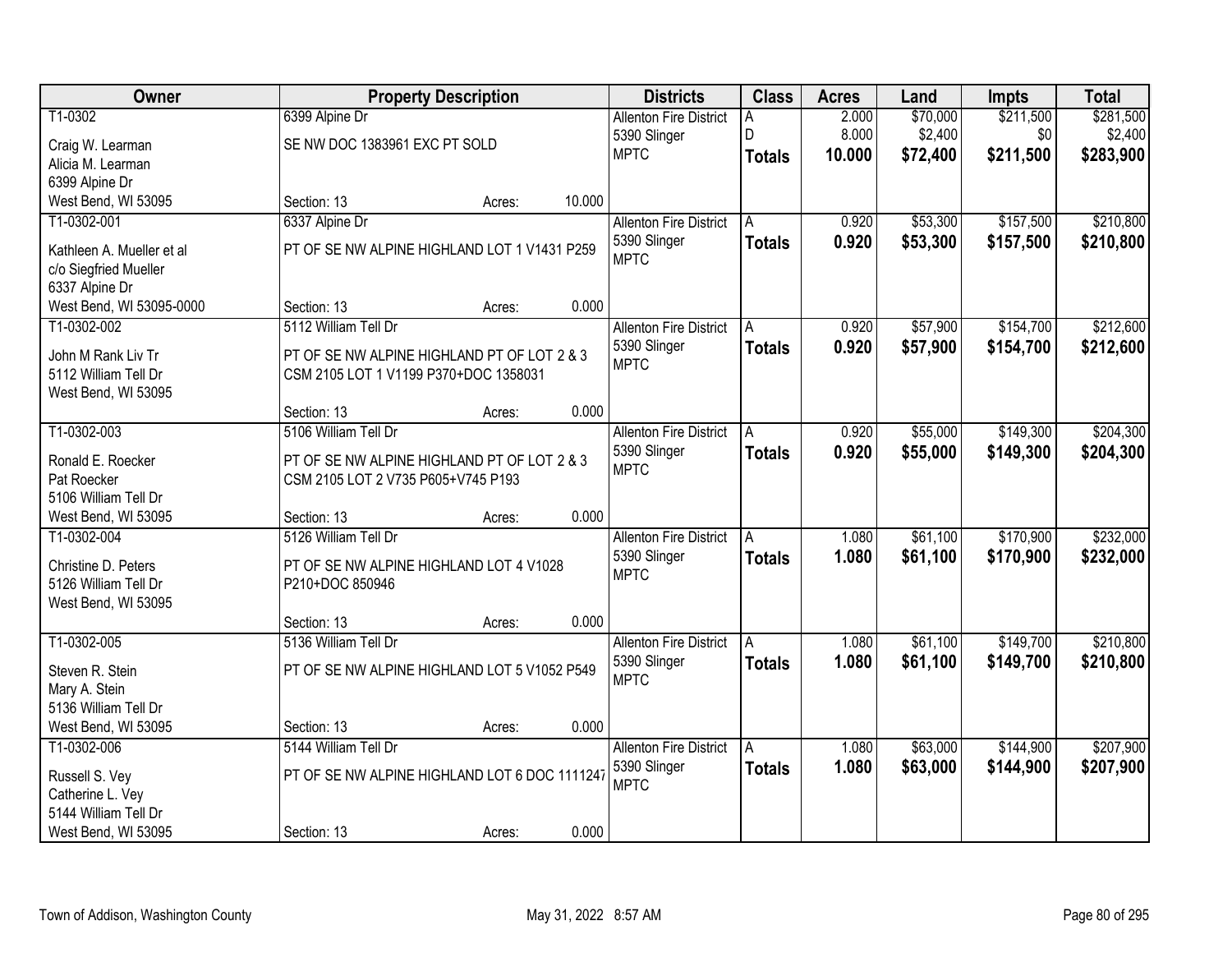| Owner                                     |                                                   | <b>Property Description</b> |        | <b>Districts</b>              | <b>Class</b>  | <b>Acres</b> | Land     | <b>Impts</b> | <b>Total</b> |
|-------------------------------------------|---------------------------------------------------|-----------------------------|--------|-------------------------------|---------------|--------------|----------|--------------|--------------|
| T1-0302-007                               | 5152 William Tell Dr                              |                             |        | <b>Allenton Fire District</b> |               | 1.300        | \$66,500 | \$128,100    | \$194,600    |
| Gary S. Kranz                             | PT OF SE NW ALPINE HIGHLAND LOT 7 V812            |                             |        | 5390 Slinger                  | <b>Totals</b> | 1.300        | \$66,500 | \$128,100    | \$194,600    |
| c/o Gary S. Kranz Tod                     | P678+DOC 1166136+1447046                          |                             |        | <b>MPTC</b>                   |               |              |          |              |              |
| 5152 William Tell Dr                      |                                                   |                             |        |                               |               |              |          |              |              |
| West Bend, WI 53095-0000                  | Section: 13                                       | Acres:                      | 0.000  |                               |               |              |          |              |              |
| T1-0302-008                               | 5160 William Tell Dr                              |                             |        | <b>Allenton Fire District</b> | A             | 1.730        | \$74,400 | \$153,800    | \$228,200    |
| Kim E. Eberly                             | PT OF SE NW ALPINE HIGHLAND LOT 8 V1315           |                             |        | 5390 Slinger                  | <b>Totals</b> | 1.730        | \$74,400 | \$153,800    | \$228,200    |
| 5160 William Tell Dr                      | P281+DOC 1110957                                  |                             |        | <b>MPTC</b>                   |               |              |          |              |              |
| West Bend, WI 53095                       |                                                   |                             |        |                               |               |              |          |              |              |
|                                           | Section: 13                                       | Acres:                      | 0.000  |                               |               |              |          |              |              |
| T1-0302-009                               | 5166 William Tell Dr                              |                             |        | <b>Allenton Fire District</b> | A             | 2.140        | \$81,400 | \$182,100    | \$263,500    |
| Thomas D. Hetzel                          | PT OF SE NW ALPINE HIGHLAND LOT 9 DOC 1111904     |                             |        | 5390 Slinger                  | <b>Totals</b> | 2.140        | \$81,400 | \$182,100    | \$263,500    |
| Patti R. Hetzel                           |                                                   |                             |        | <b>MPTC</b>                   |               |              |          |              |              |
| 5166 William Tell Dr                      |                                                   |                             |        |                               |               |              |          |              |              |
| West Bend, WI 53095                       | Section: 13                                       | Acres:                      | 0.000  |                               |               |              |          |              |              |
| T1-0302-00A                               | 6385 Alpine Dr                                    |                             |        | <b>Allenton Fire District</b> | A             | 2.000        | \$70,000 | \$177,900    | \$247,900    |
| David R Lemanczyk Revocable Trust         | PT OF SE NW V949 P659+V955 P318+DOC 1247833       |                             |        | 5390 Slinger                  | D             | 8.030        | \$2,400  | \$0          | \$2,400      |
| Ingrid E Lemanczyk Revocable Trust        |                                                   |                             |        | <b>MPTC</b>                   | <b>Totals</b> | 10.030       | \$72,400 | \$177,900    | \$250,300    |
| 6385 Alpine Dr                            |                                                   |                             |        |                               |               |              |          |              |              |
| West Bend, WI 53095                       | Section: 13                                       | Acres:                      | 10.030 |                               |               |              |          |              |              |
| T1-0302-010                               | 5174 William Tell Dr                              |                             |        | <b>Allenton Fire District</b> |               | 1.240        | \$63,700 | \$166,000    | \$229,700    |
| Phillip L. Verville Jr                    | PT OF SE NW ALPINE HIGHLAND LOT 10 DOC            |                             |        | 5390 Slinger                  | <b>Totals</b> | 1.240        | \$63,700 | \$166,000    | \$229,700    |
| 2020 Lenora Dr                            | 1459092                                           |                             |        | <b>MPTC</b>                   |               |              |          |              |              |
| West Bend, WI 53090                       |                                                   |                             |        |                               |               |              |          |              |              |
|                                           | Section: 13                                       | Acres:                      | 0.000  |                               |               |              |          |              |              |
| T1-0302-011                               | 5184 William Tell Dr                              |                             |        | <b>Allenton Fire District</b> | A             | 0.900        | \$59,100 | \$208,300    | \$267,400    |
| Michael J. Keagle                         | PT OF SE NW ALPINE HIGHLAND SUB LOT 11 DOC        |                             |        | 5390 Slinger                  | <b>Totals</b> | 0.900        | \$59,100 | \$208,300    | \$267,400    |
| Joy A. Keagle                             | 1161095                                           |                             |        | <b>MPTC</b>                   |               |              |          |              |              |
| 5184 William Tell Dr                      |                                                   |                             |        |                               |               |              |          |              |              |
| West Bend, WI 53095                       | Section: 13                                       | Acres:                      | 0.000  |                               |               |              |          |              |              |
| T1-0302-012                               | 5163 William Tell Dr                              |                             |        | <b>Allenton Fire District</b> | A             | 0.970        | \$59,200 | \$131,300    | \$190,500    |
|                                           |                                                   |                             |        | 5390 Slinger                  | <b>Totals</b> | 0.970        | \$59,200 | \$131,300    | \$190,500    |
| Dennis J. Roethle<br>5163 William Tell Dr | PT OF SE NW ALPINE HIGHLAND LOT 12 DOC<br>1014749 |                             |        | <b>MPTC</b>                   |               |              |          |              |              |
| West Bend, WI 53095                       |                                                   |                             |        |                               |               |              |          |              |              |
|                                           | Section: 13                                       | Acres:                      | 0.000  |                               |               |              |          |              |              |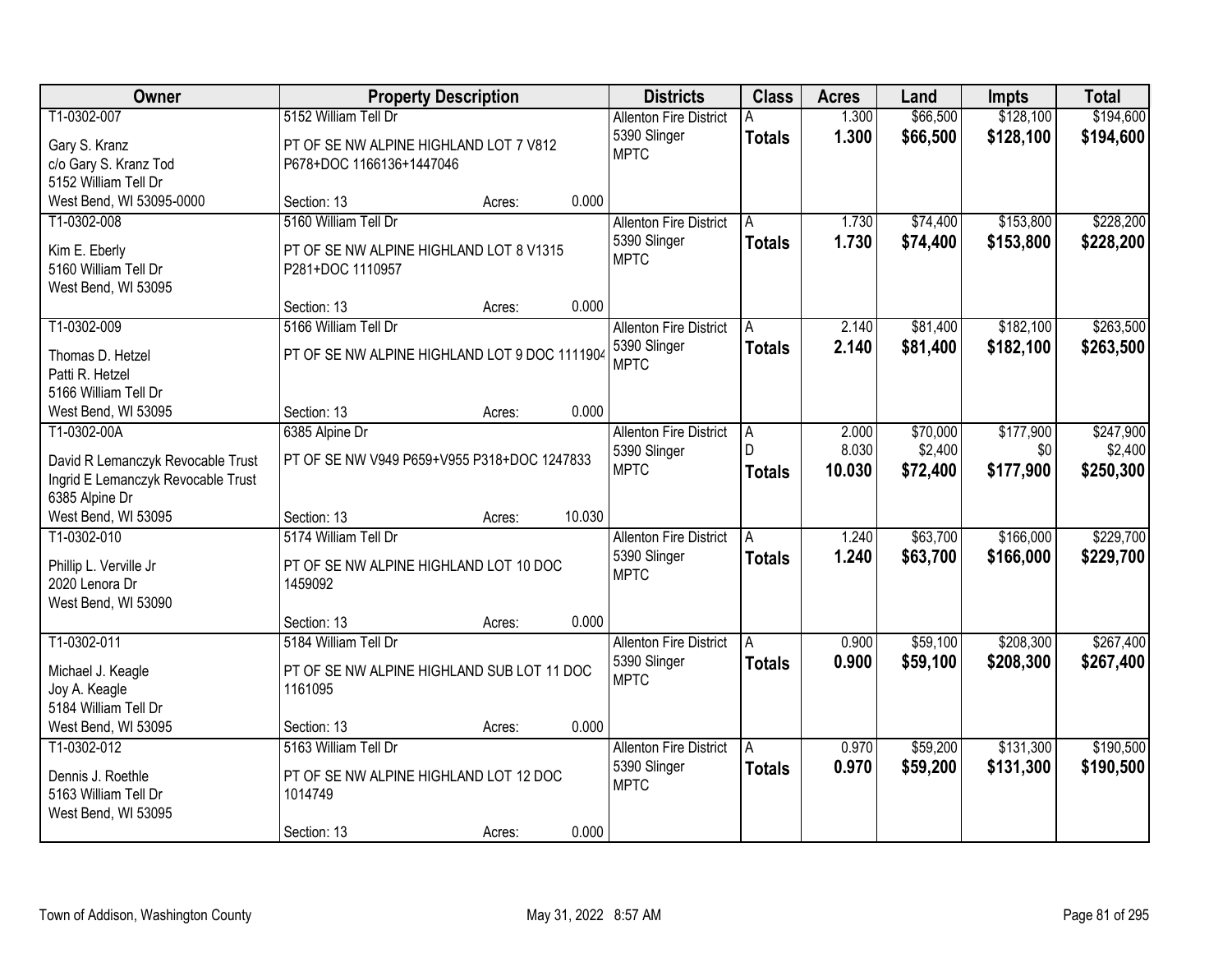| <b>Owner</b>                               |                                               | <b>Property Description</b> |        | <b>Districts</b>              | <b>Class</b>    | <b>Acres</b> | Land            | <b>Impts</b>    | <b>Total</b>     |
|--------------------------------------------|-----------------------------------------------|-----------------------------|--------|-------------------------------|-----------------|--------------|-----------------|-----------------|------------------|
| T1-0302-013                                | 5141 William Tell Dr                          |                             |        | <b>Allenton Fire District</b> |                 | 0.910        | \$57,800        | \$169,800       | \$227,600        |
| Andrew Kotowski                            | PT OF SE NW ALPINE HIGHLAND LOT 13 DOC        |                             |        | 5390 Slinger                  | <b>Totals</b>   | 0.910        | \$57,800        | \$169,800       | \$227,600        |
| Lauren Kotowski                            | 1471984                                       |                             |        | <b>MPTC</b>                   |                 |              |                 |                 |                  |
| 5141 William Tell Dr                       |                                               |                             |        |                               |                 |              |                 |                 |                  |
| West Bend, WI 53095                        | Section: 13                                   | Acres:                      | 0.000  |                               |                 |              |                 |                 |                  |
| T1-0302-014                                | 5129 William Tell Dr                          |                             |        | <b>Allenton Fire District</b> | A               | 0.910        | \$57,800        | \$150,700       | \$208,500        |
| Christopher Y. Noel                        | PT OF SE NW ALPINE HIGHLAND LOT 14 DOC 797593 |                             |        | 5390 Slinger                  | <b>Totals</b>   | 0.910        | \$57,800        | \$150,700       | \$208,500        |
| Stephanie L. Noel                          |                                               |                             |        | <b>MPTC</b>                   |                 |              |                 |                 |                  |
| 5129 William Tell Dr                       |                                               |                             |        |                               |                 |              |                 |                 |                  |
| West Bend, WI 53095                        | Section: 13                                   | Acres:                      | 0.000  |                               |                 |              |                 |                 |                  |
| T1-0302-015                                | 5119 William Tell Dr                          |                             |        | <b>Allenton Fire District</b> | A               | 0.910        | \$57,800        | \$207,300       | \$265,100        |
| Robert W. Breuer                           | PT OF SE NW ALPINE HIGHLAND SUB LOT 15 V1608  |                             |        | 5390 Slinger                  | <b>Totals</b>   | 0.910        | \$57,800        | \$207,300       | \$265,100        |
| Mary A. Breuer                             | P <sub>557</sub>                              |                             |        | <b>MPTC</b>                   |                 |              |                 |                 |                  |
| 5119 William Tell Dr                       |                                               |                             |        |                               |                 |              |                 |                 |                  |
| West Bend, WI 53095                        | Section: 13                                   | Acres:                      | 0.000  |                               |                 |              |                 |                 |                  |
| T1-0302-016                                | 5107 William Tell Dr                          |                             |        | <b>Allenton Fire District</b> | A               | 0.910        | \$56,100        | \$205,400       | \$261,500        |
| Nicholas L. Schattschneider                | PT OF SE NW ALPINE HIGHLAND LOT 16 DOC        |                             |        | 5390 Slinger                  | <b>Totals</b>   | 0.910        | \$56,100        | \$205,400       | \$261,500        |
| Kristin M. Schattschneider                 | 1446365                                       |                             |        | <b>MPTC</b>                   |                 |              |                 |                 |                  |
| 5107 William Tell Dr                       |                                               |                             |        |                               |                 |              |                 |                 |                  |
| West Bend, WI 53095                        | Section: 13                                   | Acres:                      | 0.000  |                               |                 |              |                 |                 |                  |
| T1-0302-017                                | <b>William Tell Dr</b>                        |                             |        | <b>Allenton Fire District</b> | $\overline{X4}$ | 0.160        | $\overline{50}$ | $\overline{50}$ | $\overline{\$0}$ |
|                                            |                                               |                             |        | 5390 Slinger                  | <b>Totals</b>   | 0.160        | \$0             | \$0             | \$0              |
| Town of Addison<br>First St                | PT OF SE NW ALPINE HIGHLAND O L 1 V935 P449   |                             |        | <b>MPTC</b>                   |                 |              |                 |                 |                  |
| Allenton, WI 53002                         |                                               |                             |        |                               |                 |              |                 |                 |                  |
|                                            | Section: 13                                   | Acres:                      | 0.000  |                               |                 |              |                 |                 |                  |
| T1-0303                                    | William Tell Dr                               |                             |        | <b>Allenton Fire District</b> | D               | 39.000       | \$11,200        | $\overline{60}$ | \$11,200         |
|                                            |                                               |                             |        | 5390 Slinger                  | GC              | 1.000        | (\$4,800)       | \$0             | \$0]             |
| Charles R Vogt Liv Trust                   | NE SW V923 P453+DOC 1534479                   |                             |        | <b>MPTC</b>                   | <b>Totals</b>   | 40.000       | \$11,200        | \$0             | \$11,200         |
| Theresa B Vogt Liv Trust<br>6150 Aurora Rd |                                               |                             |        |                               |                 |              |                 |                 |                  |
| West Bend, WI 53095                        | Section: 13                                   | Acres:                      | 40.000 |                               |                 |              |                 |                 |                  |
| T1-0304                                    | Aurora Rd                                     |                             |        | <b>Allenton Fire District</b> | D               | 24.000       | \$6,200         | $\sqrt{$0}$     | \$6,200          |
|                                            |                                               |                             |        | 5390 Slinger                  | E               | 1.000        | \$100           | \$0             | \$100            |
| Charles R Vogt Liv Trust                   | NW SW V923 P453+DOC 1534479 EXC HWY           |                             |        | <b>MPTC</b>                   | GC              | 14.000       | (\$67,200)      | \$0             | \$0              |
| Theresa B Vogt Liv Trust                   |                                               |                             |        |                               | <b>Totals</b>   | 39.000       | \$6,300         | \$0             | \$6,300          |
| 6150 Aurora Rd<br>West Bend, WI 53095      | Section: 13                                   |                             | 39.000 |                               |                 |              |                 |                 |                  |
|                                            |                                               | Acres:                      |        |                               |                 |              |                 |                 |                  |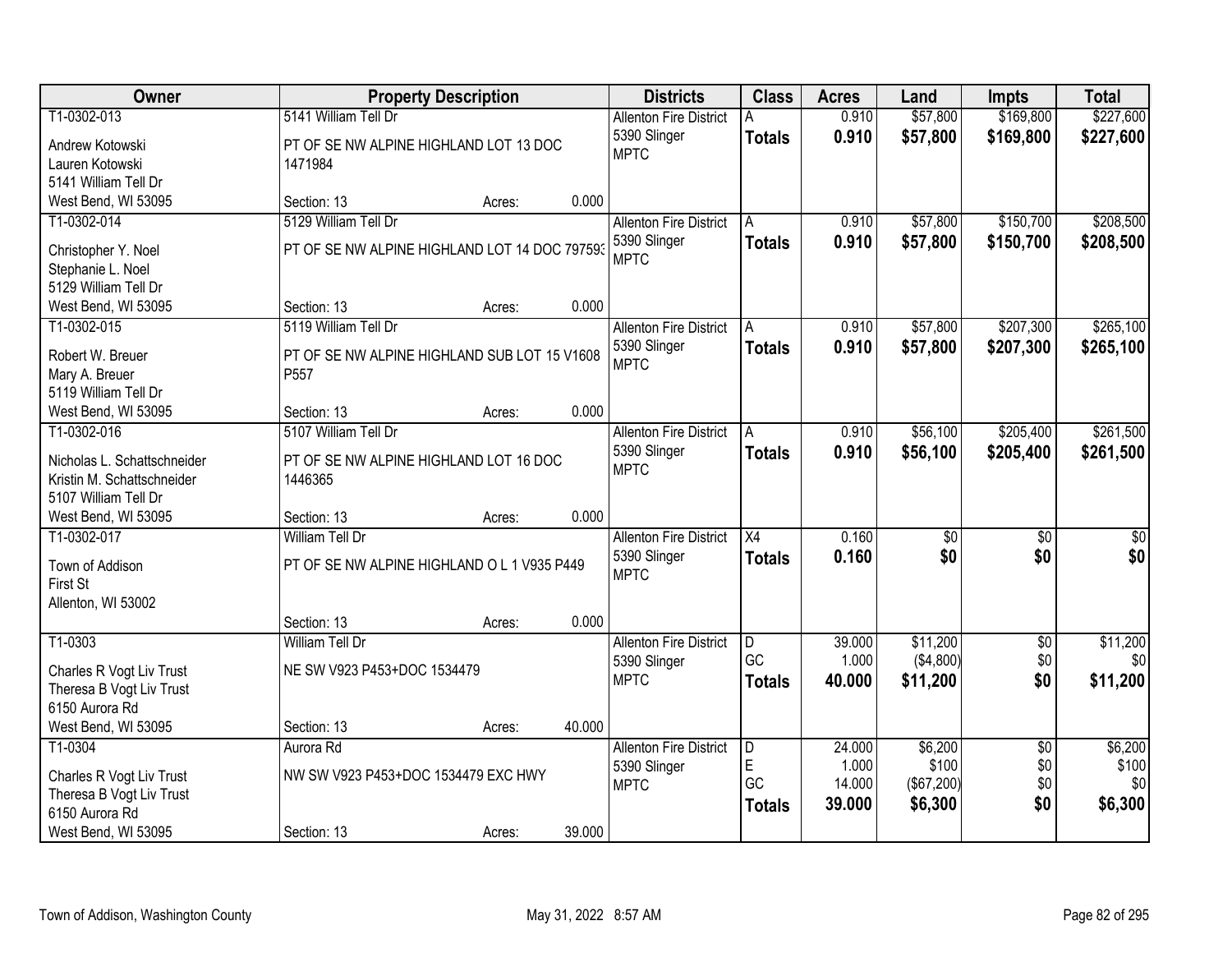| Owner                              |                                              | <b>Property Description</b> |        | <b>Districts</b>              | <b>Class</b>           | <b>Acres</b> | Land            | Impts           | <b>Total</b> |
|------------------------------------|----------------------------------------------|-----------------------------|--------|-------------------------------|------------------------|--------------|-----------------|-----------------|--------------|
| T1-0305                            | 6150 Aurora Rd                               |                             |        | <b>Allenton Fire District</b> | D                      | 36.000       | \$9,800         | $\overline{50}$ | \$9,800      |
| Charles R Vogt Liv Trust           | SW SW V923 P453+DOC 1534479 EXC HWY          |                             |        | 5390 Slinger                  | E                      | 1.000        | \$100           | \$0             | \$100        |
| Theresa B Vogt Liv Trust           |                                              |                             |        | <b>MPTC</b>                   | $\overline{O}$         | 2.000        | \$52,500        | \$190,500       | \$243,000    |
| 6150 Aurora Rd                     |                                              |                             |        |                               | <b>Totals</b>          | 39.000       | \$62,400        | \$190,500       | \$252,900    |
| West Bend, WI 53095                | Section: 13                                  | Acres:                      | 39.000 |                               |                        |              |                 |                 |              |
| T1-0305-00A                        | Aurora Rd                                    |                             |        | <b>Allenton Fire District</b> | $\overline{X4}$        | 4.000        | \$0             | $\overline{50}$ | \$0          |
| Town of Addison                    | PT OF SEC 13 V337 P61+66                     |                             |        | 5390 Slinger                  | <b>Totals</b>          | 4.000        | \$0             | \$0             | \$0          |
| First St                           |                                              |                             |        | <b>MPTC</b>                   |                        |              |                 |                 |              |
| Allenton, WI 53002                 |                                              |                             |        |                               |                        |              |                 |                 |              |
|                                    | Section: 13                                  | Acres:                      | 4.000  |                               |                        |              |                 |                 |              |
| T1-0306                            | <b>Hillcrest Dr</b>                          |                             |        | <b>Allenton Fire District</b> | D                      | 39.000       | \$11,500        | $\overline{50}$ | \$11,500     |
| Charles R Vogt Liv Trust           | SE SW V923 P453+DOC 1534479                  |                             |        | 5390 Slinger                  | E                      | 1.000        | \$100           | \$0             | \$100        |
| Theresa B Vogt Liv Trust           |                                              |                             |        | <b>MPTC</b>                   | <b>Totals</b>          | 40.000       | \$11,600        | \$0             | \$11,600     |
| 6150 Aurora Rd                     |                                              |                             |        |                               |                        |              |                 |                 |              |
| West Bend, WI 53095                | Section: 13                                  | Acres:                      | 40.000 |                               |                        |              |                 |                 |              |
| T1-0307                            | 6180 Division Rd                             |                             |        | <b>Allenton Fire District</b> | D                      | 4.000        | \$300           | \$0             | \$300        |
| Huberty Family Farm                | PT OF E1/2 SE V1248 P652+DOC 1118614+1118892 |                             |        | 5390 Slinger                  | E                      | 24.660       | \$18,300        | \$0             | \$18,300     |
| c/o Huberty Family Farm, LLC       |                                              |                             |        | <b>MPTC</b>                   | $\Omega$               | 2.000        | \$52,500        | \$147,200       | \$199,700    |
| 1601 Dixie Rd                      |                                              |                             |        |                               | <b>Totals</b>          | 30.660       | \$71,100        | \$147,200       | \$218,300    |
| Port Washington, WI 53074-0000     | Section: 13                                  | Acres:                      | 30.660 |                               |                        |              |                 |                 |              |
| T1-0308                            | <b>Hillcrest Dr</b>                          |                             |        | <b>Allenton Fire District</b> | 5M                     | 8.000        | \$19,200        | $\overline{50}$ | \$19,200     |
| Dornacker Prairie Acres, LLC       | NW SE DOC 1352346                            |                             |        | 5390 Slinger                  | D                      | 24.000       | \$6,100         | \$0             | \$6,100      |
| c/o Dornacker Prairie Acres LLC Lc |                                              |                             |        | <b>MPTC</b>                   | Ė                      | 8.000        | \$5,600         | \$0             | \$5,600      |
| 5047 Cedarview Rd                  |                                              |                             |        |                               | <b>Totals</b>          | 40.000       | \$30,900        | \$0             | \$30,900     |
| West Bend, WI 53095-0000           | Section: 13                                  | Acres:                      | 40.000 |                               |                        |              |                 |                 |              |
| T1-0309                            | Hillcrest Dr                                 |                             |        | <b>Allenton Fire District</b> | D                      | 37.000       | \$10,500        | $\overline{60}$ | \$10,500     |
| Dornacker Prairie Acres, LLC       | PT OF SW SE DOC 1352346 EXC CSM 3083         |                             |        | 5390 Slinger                  | E                      | 0.720        | \$300           | \$0             | \$300        |
| c/o Dornacker Prairie Acres LLC Lc |                                              |                             |        | <b>MPTC</b>                   | <b>Totals</b>          | 37.720       | \$10,800        | \$0             | \$10,800     |
| 5047 Cedarview Rd                  |                                              |                             |        |                               |                        |              |                 |                 |              |
| West Bend, WI 53095-0000           | Section: 13                                  | Acres:                      | 37.720 |                               |                        |              |                 |                 |              |
| T1-0309-00B                        | <b>Hillcrest Dr</b>                          |                             |        | <b>Allenton Fire District</b> | $\overline{\text{X2}}$ | 7.520        | $\overline{60}$ | $\overline{30}$ | \$0          |
| State of Wisconsin                 | ROW IN SEC 13 V383 P510-1+V385 P214-224-226  |                             |        | 5390 Slinger                  | <b>Totals</b>          | 7.520        | \$0             | \$0             | \$0          |
| c/o State of Wisconsin Div of Hwys |                                              |                             |        | <b>MPTC</b>                   |                        |              |                 |                 |              |
| 141 NW Barstow St                  |                                              |                             |        |                               |                        |              |                 |                 |              |
| Waukesha, WI 53188-0000            | Section: 13                                  | Acres:                      | 7.520  |                               |                        |              |                 |                 |              |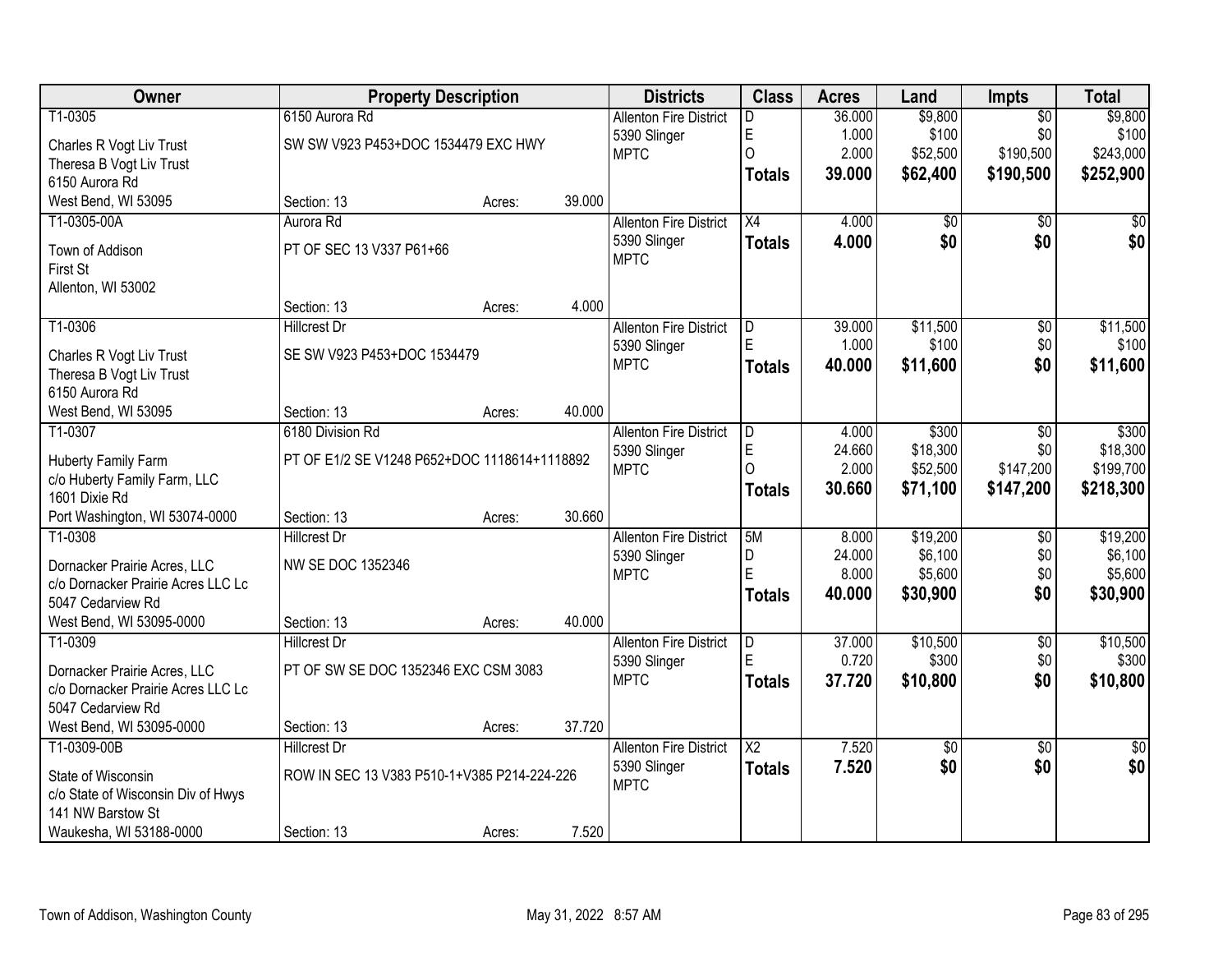| Owner                                                                                                               |                                                                                                     | <b>Property Description</b> |       | <b>Districts</b>                                             | <b>Class</b>       | <b>Acres</b>   | Land                 | <b>Impts</b>           | <b>Total</b>           |
|---------------------------------------------------------------------------------------------------------------------|-----------------------------------------------------------------------------------------------------|-----------------------------|-------|--------------------------------------------------------------|--------------------|----------------|----------------------|------------------------|------------------------|
| T1-0309-00D                                                                                                         | 5028 Hillcrest Dr                                                                                   |                             |       | <b>Allenton Fire District</b>                                |                    | 2.140          | \$71,400             | \$129,200              | \$200,600              |
| Judy L. Beaudot<br>5028 Hillcrest Dr<br>West Bend, WI 53095                                                         | SW SE V942 P626+V949 P481+V1221 P639+V1221<br>P640+DOC 1282912                                      |                             |       | 5390 Slinger<br><b>MPTC</b>                                  | <b>Totals</b>      | 2.140          | \$71,400             | \$129,200              | \$200,600              |
|                                                                                                                     | Section:                                                                                            | Acres:                      | 2.140 |                                                              |                    |                |                      |                        |                        |
| T1-0310                                                                                                             | 6103 Division Rd                                                                                    |                             |       | <b>Allenton Fire District</b>                                | A                  | 1.150          | \$59,800             | \$160,000              | \$219,800              |
| Margaret Qualmann<br>6103 Division Rd<br>West Bend, WI 53095                                                        | PT OF E1/2 SE FULLPAIL MEADOWS LOT 1 V781<br>P213+DOC 1133604                                       |                             |       | 5390 Slinger<br><b>MPTC</b>                                  | <b>Totals</b>      | 1.150          | \$59,800             | \$160,000              | \$219,800              |
|                                                                                                                     | Section: 13                                                                                         | Acres:                      | 0.000 |                                                              |                    |                |                      |                        |                        |
| T1-0310-001                                                                                                         | 6136 Anne Marie Ct                                                                                  |                             |       | <b>Allenton Fire District</b>                                | A                  | 0.920          | \$58,000             | \$187,800              | \$245,800              |
| James W. Mcdonald<br>Diana L. Mcdonald<br>6136 Anne Marie Ct                                                        | PT OF E1/2 SE FULLPAIL MEADOWS LOT 2 V830 P21                                                       |                             |       | 5390 Slinger<br><b>MPTC</b>                                  | <b>Totals</b>      | 0.920          | \$58,000             | \$187,800              | \$245,800              |
| West Bend, WI 53095                                                                                                 | Section: 13                                                                                         | Acres:                      | 0.000 |                                                              |                    |                |                      |                        |                        |
| T1-0310-002                                                                                                         | 6124 Anne Marie Ct                                                                                  |                             |       | <b>Allenton Fire District</b>                                | A                  | 1.040          | \$60,900             | \$155,400              | \$216,300              |
| Cody M. Smeaton<br>Sarah N. Smeaton<br>6124 Anne Marie Ct                                                           | PT OF E1/2 SE FULLPAIL MEADOWS LOT 3 DOC<br>1537891                                                 |                             |       | 5390 Slinger<br><b>MPTC</b>                                  | <b>Totals</b>      | 1.040          | \$60,900             | \$155,400              | \$216,300              |
| West Bend, WI 53095                                                                                                 | Section: 13                                                                                         | Acres:                      | 0.000 |                                                              |                    |                |                      |                        |                        |
| T1-0310-003<br>Brian A. Ollerman<br>Emily A. Ollerman<br>6116 Anne Marie Ct                                         | 6116 Anne Marie Ct<br>PT OF E1/2 SE FULLPAIL MEADOWS LOT 4 DOC<br>1545852                           |                             |       | <b>Allenton Fire District</b><br>5390 Slinger<br><b>MPTC</b> | A<br><b>Totals</b> | 1.670<br>1.670 | \$73,400<br>\$73,400 | \$202,800<br>\$202,800 | \$276,200<br>\$276,200 |
| West Bend, WI 53095                                                                                                 | Section: 13                                                                                         | Acres:                      | 1.670 |                                                              |                    |                |                      |                        |                        |
| T1-0310-004                                                                                                         | 6112 Anne Marie Ct                                                                                  |                             |       | <b>Allenton Fire District</b>                                | A                  | 1.150          | \$61,700             | \$207,300              | \$269,000              |
| Edwin W. Opper et al<br>c/o Edwin W. Opper Tod<br>6112 Anne Marie Ct                                                | PT OF E1/2 SE FULLPAIL MEADOWS LOT 5 V793<br>P474+DOC 1490001                                       |                             |       | 5390 Slinger<br><b>MPTC</b>                                  | <b>Totals</b>      | 1.150          | \$61,700             | \$207,300              | \$269,000              |
| West Bend, WI 53095-0000                                                                                            | Section: 13                                                                                         | Acres:                      | 0.000 |                                                              |                    |                |                      |                        |                        |
| T1-0310-005<br>Bradley S. Thiel et al<br>c/o Bradley S. Thiel Tod<br>6113 Anne Marie Ct<br>West Bend, WI 53095-0000 | 6113 Anne Marie Ct<br>PT OF E1/2 SE FULLPAIL MEADOWS LOT 6 V1603<br>P121+DOC 1345163<br>Section: 13 | Acres:                      | 0.000 | <b>Allenton Fire District</b><br>5390 Slinger<br><b>MPTC</b> | A<br><b>Totals</b> | 1.180<br>1.180 | \$62,300<br>\$62,300 | \$183,000<br>\$183,000 | \$245,300<br>\$245,300 |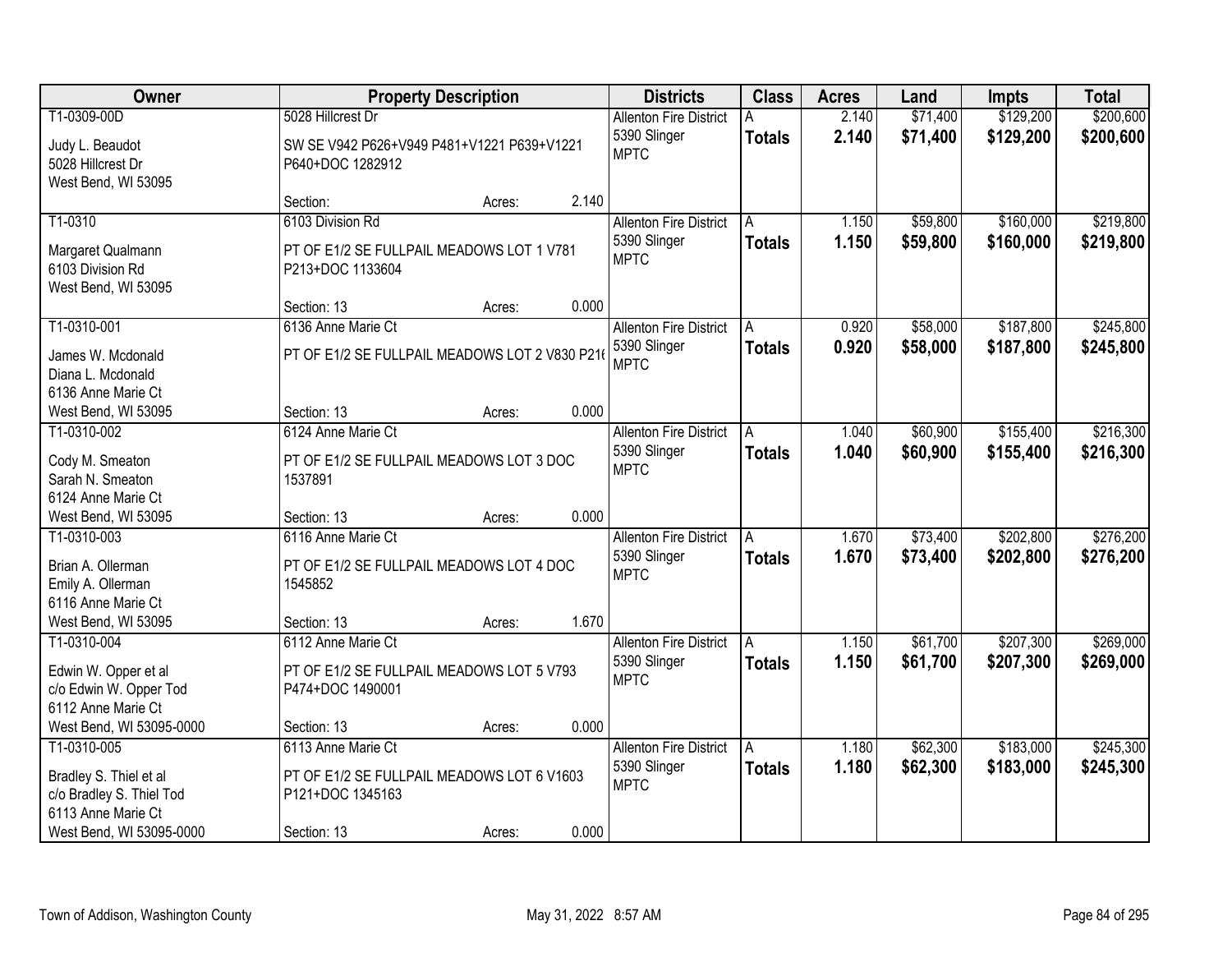| Owner                                          |                                                              | <b>Property Description</b> |       | <b>Districts</b>              | <b>Class</b>  | <b>Acres</b> | Land     | <b>Impts</b> | <b>Total</b> |
|------------------------------------------------|--------------------------------------------------------------|-----------------------------|-------|-------------------------------|---------------|--------------|----------|--------------|--------------|
| T1-0310-006                                    | 6119 Anne Marie Ct                                           |                             |       | <b>Allenton Fire District</b> |               | 0.770        | \$54,100 | \$181,900    | \$236,000    |
| Jamison R. Mulvey                              | PT OF E1/2 SE FULLPAIL MEADOWS LOT 7 DOC                     |                             |       | 5390 Slinger                  | <b>Totals</b> | 0.770        | \$54,100 | \$181,900    | \$236,000    |
| Carrie A. Mulvey                               | 1106871                                                      |                             |       | <b>MPTC</b>                   |               |              |          |              |              |
| 6119 Anne Marie Ct                             |                                                              |                             |       |                               |               |              |          |              |              |
| West Bend, WI 53095                            | Section: 13                                                  | Acres:                      | 0.000 |                               |               |              |          |              |              |
| T1-0310-007                                    | 6135 Anne Marie Ct                                           |                             |       | <b>Allenton Fire District</b> | A             | 1.030        | \$60,500 | \$133,000    | \$193,500    |
| William D. Michalski                           | PT OF E1/2 SE FULLPAIL MEADOWS LOT 8 DOC                     |                             |       | 5390 Slinger                  | <b>Totals</b> | 1.030        | \$60,500 | \$133,000    | \$193,500    |
| Juanita M. Michalski                           | 943724                                                       |                             |       | <b>MPTC</b>                   |               |              |          |              |              |
| 6135 Anne Marie Ct                             |                                                              |                             |       |                               |               |              |          |              |              |
| West Bend, WI 53095                            | Section: 13                                                  | Acres:                      | 0.000 |                               |               |              |          |              |              |
| T1-0310-008                                    | 6161 E Linden Dr                                             |                             |       | <b>Allenton Fire District</b> | A             | 0.770        | \$54,200 | \$115,600    | \$169,800    |
| Penny J. Schuelke                              | PT OF E1/2 SE FULLPAIL MEADOWS LOT 9 DOC                     |                             |       | 5390 Slinger                  | <b>Totals</b> | 0.770        | \$54,200 | \$115,600    | \$169,800    |
| 6161 E Linden Dr                               | 1351630                                                      |                             |       | <b>MPTC</b>                   |               |              |          |              |              |
| West Bend, WI 53095                            |                                                              |                             |       |                               |               |              |          |              |              |
|                                                | Section: 13                                                  | Acres:                      | 0.000 |                               |               |              |          |              |              |
| T1-0310-009                                    | 6169 E Linden Dr                                             |                             |       | <b>Allenton Fire District</b> | A             | 0.910        | \$57,700 | \$138,100    | \$195,800    |
| Michael J Richter Revocable Trust              |                                                              |                             |       | 5390 Slinger                  | <b>Totals</b> | 0.910        | \$57,700 | \$138,100    | \$195,800    |
| 6169 E Linden Dr                               | PT OF E1/2 SE FULLPAIL MEADOWS LOT 10 DOC<br>1055566+1467781 |                             |       | <b>MPTC</b>                   |               |              |          |              |              |
| West Bend, WI 53095                            |                                                              |                             |       |                               |               |              |          |              |              |
|                                                | Section: 13                                                  | Acres:                      | 0.000 |                               |               |              |          |              |              |
| T1-0310-010                                    | 6181 E Linden Dr                                             |                             |       | <b>Allenton Fire District</b> | A             | 0.910        | \$57,700 | \$137,600    | \$195,300    |
|                                                |                                                              |                             |       | 5390 Slinger                  | <b>Totals</b> | 0.910        | \$57,700 | \$137,600    | \$195,300    |
| Anthony Brodzeller<br>April Brodzeller         | PT OF E1/2 SE FULLPAIL MEADOWS LOT 11 DOC<br>1086552         |                             |       | <b>MPTC</b>                   |               |              |          |              |              |
| 6181 E Linden Dr                               |                                                              |                             |       |                               |               |              |          |              |              |
| West Bend, WI 53095                            | Section: 13                                                  | Acres:                      | 0.000 |                               |               |              |          |              |              |
| T1-0310-011                                    | 6193 E Linden Dr                                             |                             |       | <b>Allenton Fire District</b> | A             | 0.910        | \$57,700 | \$177,900    | \$235,600    |
|                                                |                                                              |                             |       | 5390 Slinger                  | <b>Totals</b> | 0.910        | \$57,700 | \$177,900    | \$235,600    |
| James M. Starzman                              | PT OF E1/2 SE FULLPAIL MEADOWS LOT 12 V693 P1                |                             |       | <b>MPTC</b>                   |               |              |          |              |              |
| Marilyn Starzman<br>6193 E Linden Dr           |                                                              |                             |       |                               |               |              |          |              |              |
| West Bend, WI 53095                            | Section: 13                                                  | Acres:                      | 0.000 |                               |               |              |          |              |              |
| T1-0310-012                                    | 6209 E Linden Dr                                             |                             |       | <b>Allenton Fire District</b> | A             | 0.830        | \$55,700 | \$152,300    | \$208,000    |
|                                                |                                                              |                             |       | 5390 Slinger                  | <b>Totals</b> | 0.830        | \$55,700 | \$152,300    | \$208,000    |
| Michael H Burkel Family Tr                     | PT OF E1/2 SE FULLPAIL MEADOWS LOT 13 V749                   |                             |       | <b>MPTC</b>                   |               |              |          |              |              |
| Cynthia M Burkel Family Tr<br>6209 E Linden Dr | P1+DOC 1556529                                               |                             |       |                               |               |              |          |              |              |
|                                                |                                                              |                             |       |                               |               |              |          |              |              |
| West Bend, WI 53095                            | Section: 13                                                  | Acres:                      | 0.000 |                               |               |              |          |              |              |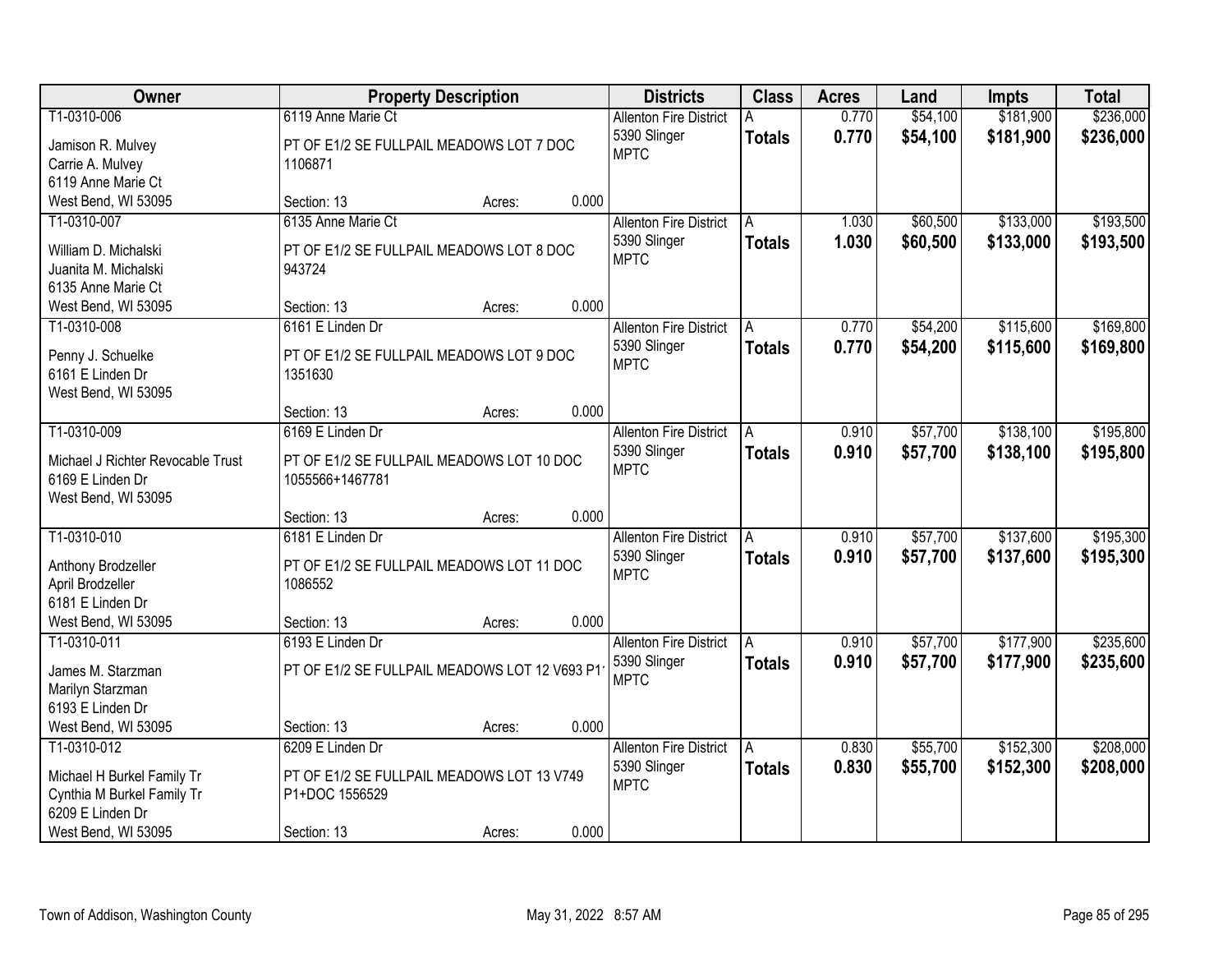| Owner                           |                                                | <b>Property Description</b> |       | <b>Districts</b>              | <b>Class</b>  | <b>Acres</b> | Land     | <b>Impts</b> | <b>Total</b> |
|---------------------------------|------------------------------------------------|-----------------------------|-------|-------------------------------|---------------|--------------|----------|--------------|--------------|
| T1-0310-013                     | 6212 W Linden Dr                               |                             |       | <b>Allenton Fire District</b> |               | 1.060        | \$61,300 | \$168,200    | \$229,500    |
| Douglas A. Bolander             | PT OF E1/2 SE FULLPAIL MEADOWS LOT 14 DOC      |                             |       | 5390 Slinger                  | <b>Totals</b> | 1.060        | \$61,300 | \$168,200    | \$229,500    |
| Kimberly A. Bolander            | 862737                                         |                             |       | <b>MPTC</b>                   |               |              |          |              |              |
| 6212 W Linden Dr                |                                                |                             |       |                               |               |              |          |              |              |
| West Bend, WI 53095             | Section: 13                                    | Acres:                      | 0.000 |                               |               |              |          |              |              |
| T1-0310-014                     | 6200 W Linden Dr                               |                             |       | <b>Allenton Fire District</b> | A             | 0.960        | \$58,900 | \$157,000    | \$215,900    |
|                                 |                                                |                             |       | 5390 Slinger                  | <b>Totals</b> | 0.960        | \$58,900 | \$157,000    | \$215,900    |
| Jack R. Russart                 | PT OF E1/2 SE FULLPAIL MEADOWS LOT 15 DOC      |                             |       | <b>MPTC</b>                   |               |              |          |              |              |
| Donna R. Russart                | 831341                                         |                             |       |                               |               |              |          |              |              |
| 6200 W Linden Dr                |                                                |                             |       |                               |               |              |          |              |              |
| West Bend, WI 53095             | Section: 13                                    | Acres:                      | 0.000 |                               |               |              |          |              |              |
| T1-0310-015                     | 6188 W Linden Dr                               |                             |       | <b>Allenton Fire District</b> | A             | 0.920        | \$57,900 | \$166,900    | \$224,800    |
| Kevin Zimmerman Revocable Trust | PT OF E1/2 SE FULLPAIL MEADOWS LOT 16 V989     |                             |       | 5390 Slinger                  | <b>Totals</b> | 0.920        | \$57,900 | \$166,900    | \$224,800    |
| Joan Zimmerman Revocable Trust  | P422+DOC 1472969                               |                             |       | <b>MPTC</b>                   |               |              |          |              |              |
| 6188 Linden Dr W                |                                                |                             |       |                               |               |              |          |              |              |
| West Bend, WI 53095             | Section: 13                                    | Acres:                      | 0.000 |                               |               |              |          |              |              |
| T1-0310-016                     | 6176 W Linden Dr                               |                             |       | <b>Allenton Fire District</b> | A             | 0.920        | \$57,900 | \$177,600    | \$235,500    |
|                                 |                                                |                             |       | 5390 Slinger                  | <b>Totals</b> | 0.920        | \$57,900 | \$177,600    | \$235,500    |
| Gary W. Martola                 | PT OF E1/2 SE FULLPAIL MEADOWS LOT 17 V985     |                             |       | <b>MPTC</b>                   |               |              |          |              |              |
| Debra M. Martola                | P620+DOC 1058308                               |                             |       |                               |               |              |          |              |              |
| 6176 W Linden Dr                |                                                |                             |       |                               |               |              |          |              |              |
| West Bend, WI 53095             | Section: 13                                    | Acres:                      | 0.000 |                               |               |              |          |              |              |
| T1-0310-017                     | 6164 W Linden Dr                               |                             |       | <b>Allenton Fire District</b> |               | 0.920        | \$57,900 | \$122,600    | \$180,500    |
| Thomas Forsberg                 | PT OF E1/2 SE FULLPAIL MEADOWS LOT 18 V746     |                             |       | 5390 Slinger                  | <b>Totals</b> | 0.920        | \$57,900 | \$122,600    | \$180,500    |
| <b>Bonnie Forsberg</b>          | P304                                           |                             |       | <b>MPTC</b>                   |               |              |          |              |              |
| 6164 W Linden Dr                |                                                |                             |       |                               |               |              |          |              |              |
| West Bend, WI 53095             | Section: 13                                    | Acres:                      | 0.000 |                               |               |              |          |              |              |
| T1-0310-018                     | 6150 W Linden Dr                               |                             |       | <b>Allenton Fire District</b> | A             | 1.010        | \$60,200 | \$129,000    | \$189,200    |
|                                 |                                                |                             |       | 5390 Slinger                  | <b>Totals</b> | 1.010        | \$60,200 | \$129,000    | \$189,200    |
| James L. Johnson                | PT OF E1/2 SE FULLPAIL MEADOWS LOT 19 V797     |                             |       | <b>MPTC</b>                   |               |              |          |              |              |
| 6150 W Linden Dr                | P281+DOC 1139985                               |                             |       |                               |               |              |          |              |              |
| West Bend, WI 53095             |                                                |                             |       |                               |               |              |          |              |              |
|                                 | Section: 13                                    | Acres:                      | 0.000 |                               |               |              |          |              |              |
| T1-0310-019                     | 6138 W Linden Dr                               |                             |       | <b>Allenton Fire District</b> | A             | 1.030        | \$62,500 | \$144,400    | \$206,900    |
| David E. Petri                  | PT OF E1/2 SE FULLPAIL MEADOWS LOT 20 V770 P5( |                             |       | 5390 Slinger                  | <b>Totals</b> | 1.030        | \$62,500 | \$144,400    | \$206,900    |
| Marilyn S. Petri                |                                                |                             |       | <b>MPTC</b>                   |               |              |          |              |              |
| 6138 W Linden Dr                |                                                |                             |       |                               |               |              |          |              |              |
| West Bend, WI 53095             | Section: 13                                    | Acres:                      | 0.000 |                               |               |              |          |              |              |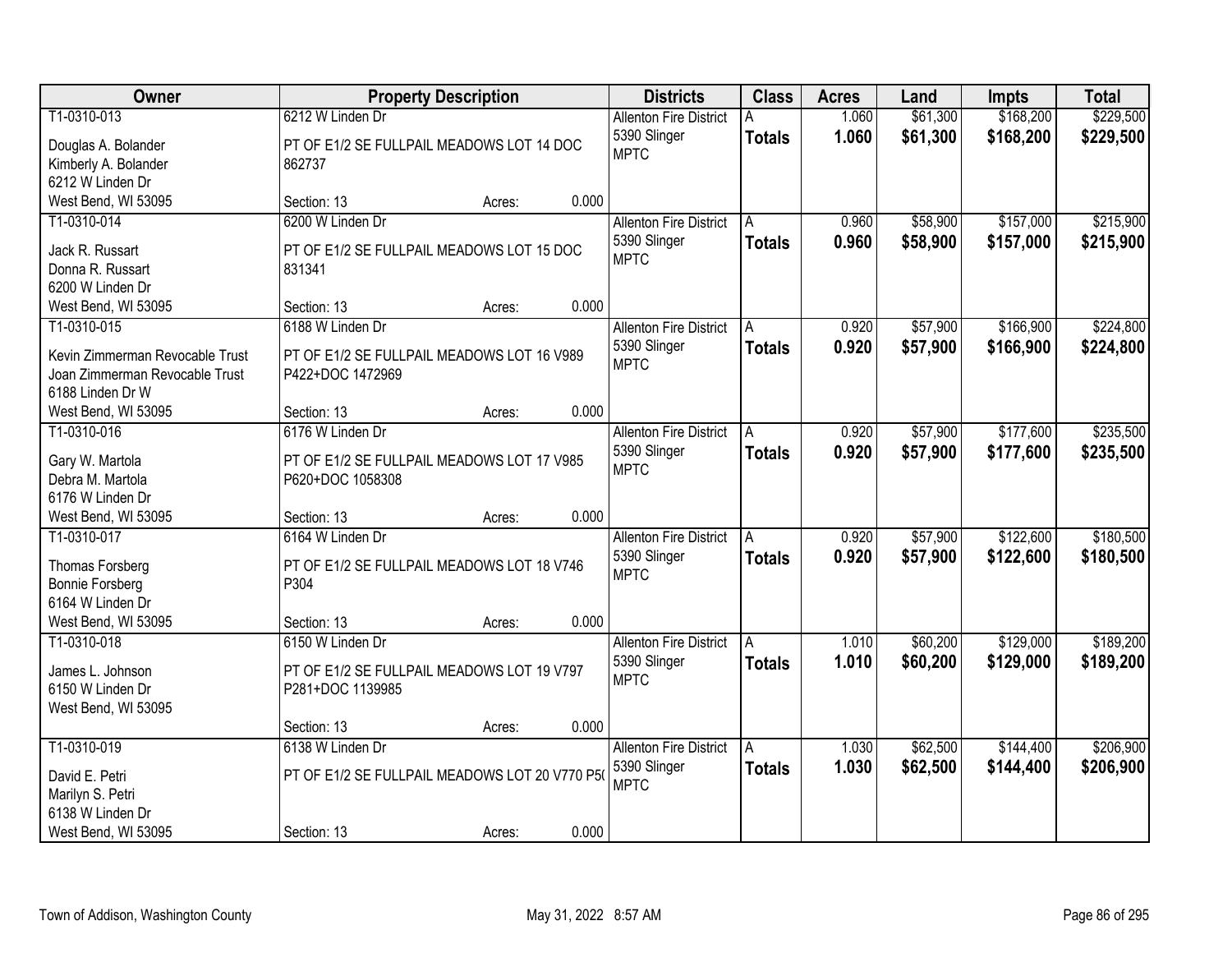| Owner                                    | <b>Property Description</b>                         | <b>Districts</b>                              | <b>Class</b>  | <b>Acres</b>   | Land                 | <b>Impts</b>           | <b>Total</b>           |
|------------------------------------------|-----------------------------------------------------|-----------------------------------------------|---------------|----------------|----------------------|------------------------|------------------------|
| T1-0310-020                              | 6130 W Linden Dr                                    | <b>Allenton Fire District</b><br>5390 Slinger | <b>Totals</b> | 0.860<br>0.860 | \$58,200<br>\$58,200 | \$154,700<br>\$154,700 | \$212,900<br>\$212,900 |
| Brian J. Kaminski<br>Rebecca J. Kaminski | PT OF E1/2 SE FULLPAIL MEADOWS LOT 21 DOC<br>900408 | <b>MPTC</b>                                   |               |                |                      |                        |                        |
| 6130 W Linden Dr                         |                                                     |                                               |               |                |                      |                        |                        |
| West Bend, WI 53095                      | 0.000<br>Section: 13<br>Acres:                      |                                               |               |                |                      |                        |                        |
| T1-0310-021                              | 6118 W Linden Dr                                    | <b>Allenton Fire District</b>                 | A             | 0.960          | \$59,000             | \$152,900              | \$211,900              |
|                                          |                                                     | 5390 Slinger                                  | <b>Totals</b> | 0.960          | \$59,000             | \$152,900              | \$211,900              |
| Robert J. Myers                          | PT OF E1/2 SE FULLPAIL MEADOWS LOT 22 V1227         | <b>MPTC</b>                                   |               |                |                      |                        |                        |
| Maria R. Myers                           | P423                                                |                                               |               |                |                      |                        |                        |
| 6118 W Linden Dr                         | 0.000                                               |                                               |               |                |                      |                        |                        |
| West Bend, WI 53095                      | Section: 13<br>Acres:                               |                                               |               |                |                      |                        |                        |
| T1-0310-022                              | 6106 W Linden Dr                                    | <b>Allenton Fire District</b>                 | A             | 0.870          | \$53,800             | \$140,400              | \$194,200              |
| Steven D. Bogdan                         | PT OF E1/2 SE FULLPAIL MEADOWS LOT 23 V712          | 5390 Slinger<br><b>MPTC</b>                   | <b>Totals</b> | 0.870          | \$53,800             | \$140,400              | \$194,200              |
| Ellyn Bogdan                             | P525                                                |                                               |               |                |                      |                        |                        |
| 6106 W Linden Dr                         |                                                     |                                               |               |                |                      |                        |                        |
| West Bend, WI 53095                      | 0.000<br>Section: 13<br>Acres:                      |                                               |               |                |                      |                        |                        |
| T1-0310-023                              | 6105 W Linden Dr                                    | <b>Allenton Fire District</b>                 | A             | 0.920          | \$55,200             | \$205,600              | \$260,800              |
| Gerald R. Held                           | PT OF E1/2 SE FULLPAIL MEADOWS LOT 24 V1367         | 5390 Slinger                                  | <b>Totals</b> | 0.920          | \$55,200             | \$205,600              | \$260,800              |
| Jeanne M. Held                           | P85                                                 | <b>MPTC</b>                                   |               |                |                      |                        |                        |
| 6105 W Linden Dr                         |                                                     |                                               |               |                |                      |                        |                        |
| West Bend, WI 53095                      | 0.000<br>Section: 13<br>Acres:                      |                                               |               |                |                      |                        |                        |
| T1-0310-024                              | 6119 W Linden Dr                                    | <b>Allenton Fire District</b>                 |               | 0.920          | \$57,900             | \$157,100              | \$215,000              |
|                                          |                                                     | 5390 Slinger                                  | <b>Totals</b> | 0.920          | \$57,900             | \$157,100              | \$215,000              |
| Michael D. Cavil                         | PT OF E1/2 SE FULLPAIL MEADOWS LOT 25 DOC           | <b>MPTC</b>                                   |               |                |                      |                        |                        |
| 6119 W Linden Dr                         | 835194+943708                                       |                                               |               |                |                      |                        |                        |
| West Bend, WI 53095                      |                                                     |                                               |               |                |                      |                        |                        |
|                                          | 0.000<br>Section: 13<br>Acres:                      |                                               |               |                |                      |                        |                        |
| T1-0310-025                              | 6133 W Linden Dr                                    | <b>Allenton Fire District</b>                 | A             | 0.920          | \$57,900             | \$165,700              | \$223,600              |
| Jeffrey Peterson                         | PT OF E1/2 SE FULLPAIL MEADOWS LOT 26 V734          | 5390 Slinger                                  | <b>Totals</b> | 0.920          | \$57,900             | \$165,700              | \$223,600              |
| Lois Peterson                            | P234                                                | <b>MPTC</b>                                   |               |                |                      |                        |                        |
| 6133 W Linden Dr                         |                                                     |                                               |               |                |                      |                        |                        |
| West Bend, WI 53095                      | 0.000<br>Section: 13<br>Acres:                      |                                               |               |                |                      |                        |                        |
| T1-0310-026                              | 6145 W Linden Dr                                    | <b>Allenton Fire District</b>                 | A             | 0.920          | \$57,900             | \$151,000              | \$208,900              |
| Jeffrey F. Kastello                      | PT OF E1/2 SE FULLPAIL MEADOWS LOT 27 DOC           | 5390 Slinger                                  | <b>Totals</b> | 0.920          | \$57,900             | \$151,000              | \$208,900              |
| 6145 W Linden Dr                         | 1022052                                             | <b>MPTC</b>                                   |               |                |                      |                        |                        |
| West Bend, WI 53095                      |                                                     |                                               |               |                |                      |                        |                        |
|                                          | 0.000<br>Section: 13<br>Acres:                      |                                               |               |                |                      |                        |                        |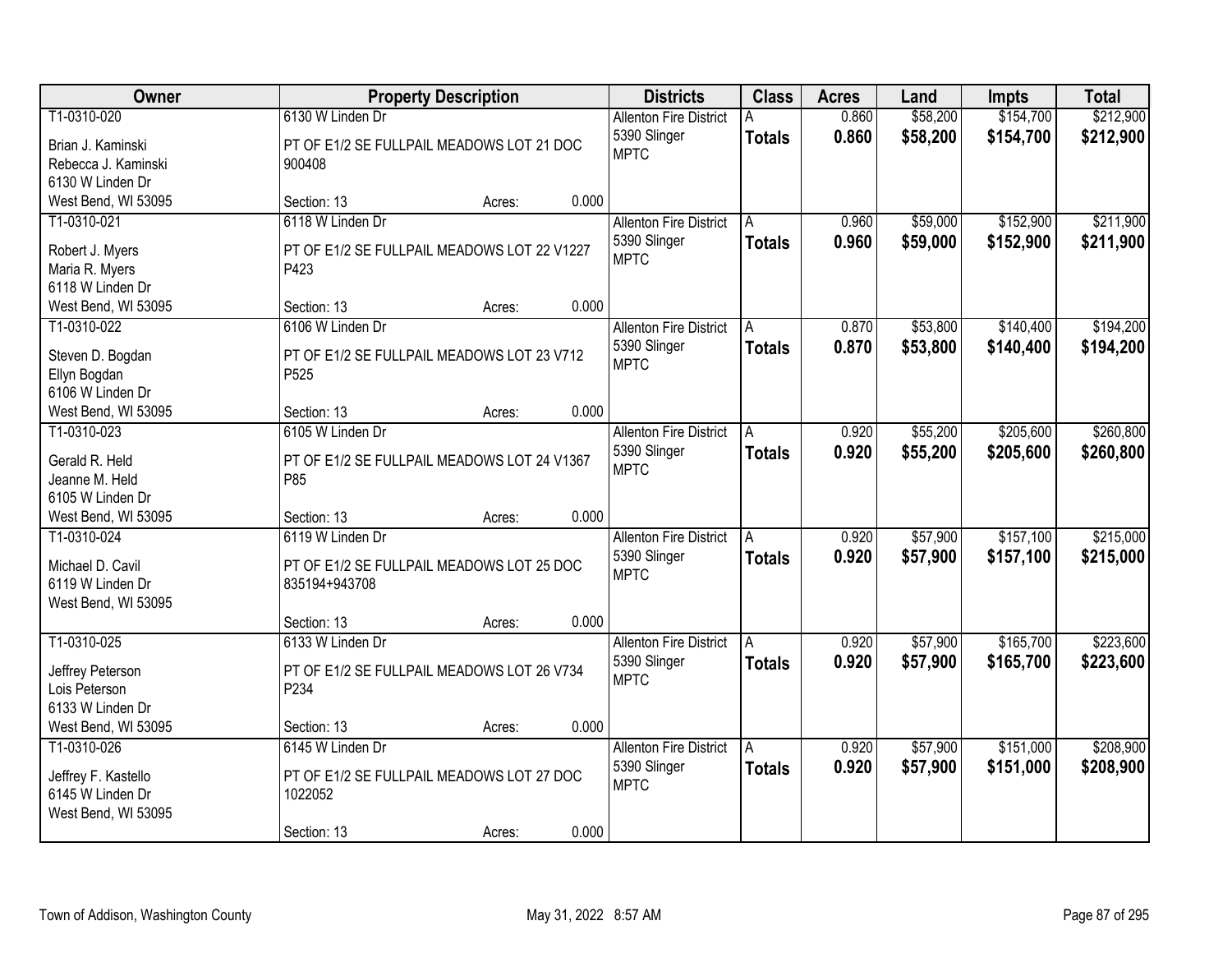| Owner                          | <b>Property Description</b>                |        |       | <b>Districts</b>              | <b>Class</b>  | <b>Acres</b> | Land     | <b>Impts</b> | <b>Total</b> |
|--------------------------------|--------------------------------------------|--------|-------|-------------------------------|---------------|--------------|----------|--------------|--------------|
| T1-0310-027                    | 6157 W Linden Dr                           |        |       | <b>Allenton Fire District</b> |               | 0.920        | \$57,900 | \$167,700    | \$225,600    |
| Donald A. Reiter               | PT OF E1/2 SE FULLPAIL MEADOWS LOT 28 V833 |        |       | 5390 Slinger                  | <b>Totals</b> | 0.920        | \$57,900 | \$167,700    | \$225,600    |
| Cheryl Reiter                  | P240                                       |        |       | <b>MPTC</b>                   |               |              |          |              |              |
| 6157 W Linden Dr               |                                            |        |       |                               |               |              |          |              |              |
| West Bend, WI 53095            | Section: 13                                | Acres: | 0.000 |                               |               |              |          |              |              |
| T1-0310-028                    | 6171 W Linden Dr                           |        |       | <b>Allenton Fire District</b> | A             | 0.920        | \$57,900 | \$171,900    | \$229,800    |
|                                |                                            |        |       | 5390 Slinger                  | <b>Totals</b> | 0.920        | \$57,900 | \$171,900    | \$229,800    |
| Donald Bade                    | PT OF E1/2 SE FULLPAIL MEADOWS LOT 29 V725 |        |       | <b>MPTC</b>                   |               |              |          |              |              |
| Pamela Bade                    | P <sub>149</sub>                           |        |       |                               |               |              |          |              |              |
| 6171 W Linden Dr               |                                            |        | 0.000 |                               |               |              |          |              |              |
| West Bend, WI 53095            | Section: 13                                | Acres: |       |                               |               | 0.920        |          | \$131,000    | \$188,900    |
| T1-0310-029                    | 6185 W Linden Dr                           |        |       | <b>Allenton Fire District</b> | A             |              | \$57,900 |              |              |
| Richard H. Torre               | PT OF E1/2 SE FULLPAIL MEADOWS LOT 30 DOC  |        |       | 5390 Slinger<br><b>MPTC</b>   | <b>Totals</b> | 0.920        | \$57,900 | \$131,000    | \$188,900    |
| Nancy J. Torre                 | 941619+1425816                             |        |       |                               |               |              |          |              |              |
| 6185 Linden Dr W               |                                            |        |       |                               |               |              |          |              |              |
| West Bend, WI 53095            | Section: 13                                | Acres: | 0.000 |                               |               |              |          |              |              |
| T1-0310-030                    | 6195 W Linden Dr                           |        |       | <b>Allenton Fire District</b> | A             | 0.920        | \$57,900 | \$130,400    | \$188,300    |
| James Heilman                  | PT OF E1/2 SE FULLPAIL MEADOWS LOT 31 DOC  |        |       | 5390 Slinger                  | <b>Totals</b> | 0.920        | \$57,900 | \$130,400    | \$188,300    |
| Colleen Heilman                | 850515                                     |        |       | <b>MPTC</b>                   |               |              |          |              |              |
| 6195 W Linden Dr               |                                            |        |       |                               |               |              |          |              |              |
| West Bend, WI 53095            | Section: 13                                | Acres: | 0.000 |                               |               |              |          |              |              |
| T1-0310-031                    | 6205 W Linden Dr                           |        |       | <b>Allenton Fire District</b> |               | 0.920        | \$57,900 | \$177,000    | \$234,900    |
|                                |                                            |        |       | 5390 Slinger                  | <b>Totals</b> | 0.920        | \$57,900 | \$177,000    | \$234,900    |
| Thomas P. Radonski             | PT OF E1/2 SE FULLPAIL MEADOWS LOT 32 DOC  |        |       | <b>MPTC</b>                   |               |              |          |              |              |
| Courteney B. Lindsey           | 1451102                                    |        |       |                               |               |              |          |              |              |
| 6205 W Linden Dr               |                                            |        |       |                               |               |              |          |              |              |
| West Bend, WI 53095            | Section: 13                                | Acres: | 0.000 |                               |               |              |          |              |              |
| T1-0310-032                    | 6215 W Linden Dr                           |        |       | <b>Allenton Fire District</b> | A             | 0.820        | \$55,600 | \$164,100    | \$219,700    |
| Daniel J Perrault Family Trust | PT OF E1/2 SE FULLPAIL MEADOWS LOT 33 V748 |        |       | 5390 Slinger                  | <b>Totals</b> | 0.820        | \$55,600 | \$164,100    | \$219,700    |
| Cheryl A Perrault Family Trust | P156+DOC 1396682                           |        |       | <b>MPTC</b>                   |               |              |          |              |              |
| 6215 W Linden Dr               |                                            |        |       |                               |               |              |          |              |              |
| West Bend, WI 53095            | Section: 13                                | Acres: | 0.000 |                               |               |              |          |              |              |
| T1-0310-033                    | 6225 W Linden Dr                           |        |       | <b>Allenton Fire District</b> | A             | 1.470        | \$71,500 | \$174,200    | \$245,700    |
|                                |                                            |        |       | 5390 Slinger                  | <b>Totals</b> | 1.470        | \$71,500 | \$174,200    | \$245,700    |
| Jacob E. Meka                  | PT OF E1/2 SE FULLPAIL MEADOWS LOT 34 DOC  |        |       | <b>MPTC</b>                   |               |              |          |              |              |
| Kayla M. Kierstead             | 1469836                                    |        |       |                               |               |              |          |              |              |
| 6225 Linden Dr W               |                                            |        |       |                               |               |              |          |              |              |
| West Bend, WI 53095            | Section: 13                                | Acres: | 0.000 |                               |               |              |          |              |              |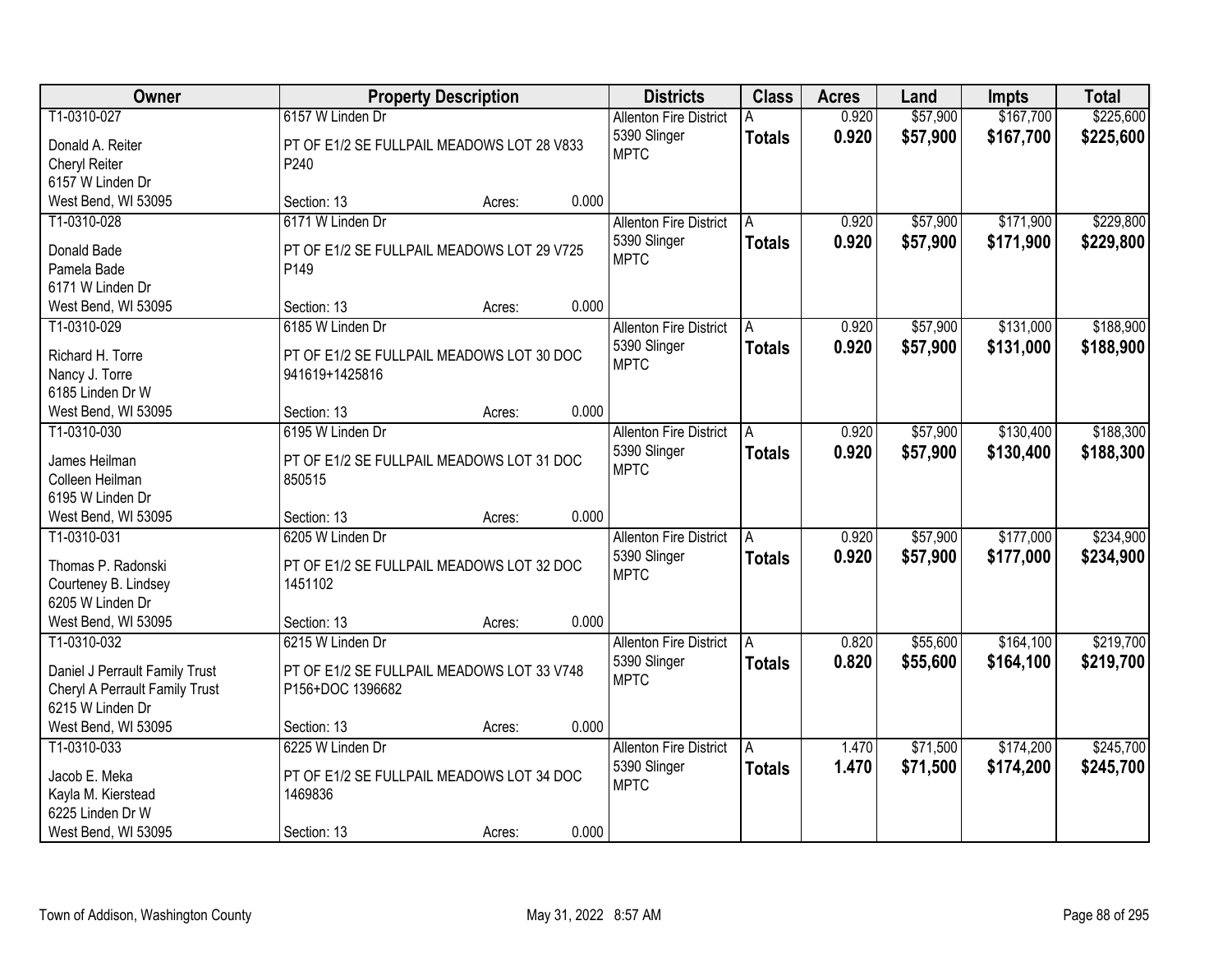| \$60,200<br>\$184,100<br>\$244,300<br>T1-0310-034<br>6235 W Linden Dr<br>1.010<br><b>Allenton Fire District</b><br>1.010<br>\$60,200<br>5390 Slinger<br>\$184,100<br>\$244,300<br><b>Totals</b><br>David A. Landt<br>PT OF E1/2 SE FULLPAIL MEADOWS LOT 35 V1259<br><b>MPTC</b><br>Christine J. Landt<br>P618<br>6235 W Linden Dr<br>0.000<br>West Bend, WI 53095<br>Section: 13<br>Acres:<br>\$202,000<br>\$268,700<br>6247 W Linden Dr<br>\$66,700<br>T1-0310-035<br><b>Allenton Fire District</b><br>1.150<br>A<br>1.150<br>\$66,700<br>\$202,000<br>5390 Slinger<br>\$268,700<br><b>Totals</b><br>John R. Blume<br>PT OF E1/2 SE FULLPAIL MEADOWS LOT 36 DOC<br><b>MPTC</b><br>6247 W Linden Dr<br>1390229+1395127<br>West Bend, WI 53095<br>0.000<br>Section: 13<br>Acres:<br>\$162,900<br>\$224,800<br>T1-0310-036<br>\$61,900<br>6259 W Linden Dr<br><b>Allenton Fire District</b><br>0.940<br>A<br>5390 Slinger<br>0.940<br>\$61,900<br>\$162,900<br>\$224,800<br><b>Totals</b><br>Dean A. Schmidt<br>PT OF E1/2 SE FULLPAIL MEADOWS LOT 37 DOC<br><b>MPTC</b><br>Jennifer Schmidt<br>899106<br>6259 W Linden Dr<br>0.000<br>West Bend, WI 53095<br>Section: 13<br>Acres:<br>\$61,800<br>\$144,900<br>6208 E Linden Dr<br>T1-0310-037<br><b>Allenton Fire District</b><br>1.090<br>A<br>5390 Slinger<br>1.090<br>\$61,800<br>\$144,900<br><b>Totals</b><br>Traci L. Eberly<br>PT OF E1/2 SE FULLPAIL MEADOWS LOT 38 DOC<br><b>MPTC</b><br>6208 E Linden Dr<br>1286052<br>West Bend, WI 53095<br>0.000<br>Section: 13<br>Acres:<br>\$142,400<br>T1-0310-038<br>6196 E Linden Dr<br>0.910<br>\$57,800<br><b>Allenton Fire District</b><br>0.910<br>\$57,800<br>\$142,400<br>5390 Slinger<br><b>Totals</b><br>PT OF E1/2 SE FULLPAIL MEADOWS LOT 39 V697<br>Dean A. Blankenburg<br><b>MPTC</b><br>P109<br>Deborah J. Blankenburg |
|---------------------------------------------------------------------------------------------------------------------------------------------------------------------------------------------------------------------------------------------------------------------------------------------------------------------------------------------------------------------------------------------------------------------------------------------------------------------------------------------------------------------------------------------------------------------------------------------------------------------------------------------------------------------------------------------------------------------------------------------------------------------------------------------------------------------------------------------------------------------------------------------------------------------------------------------------------------------------------------------------------------------------------------------------------------------------------------------------------------------------------------------------------------------------------------------------------------------------------------------------------------------------------------------------------------------------------------------------------------------------------------------------------------------------------------------------------------------------------------------------------------------------------------------------------------------------------------------------------------------------------------------------------------------------------------------------------------------------------------------------------------------------------------------------------------------------------------|
|                                                                                                                                                                                                                                                                                                                                                                                                                                                                                                                                                                                                                                                                                                                                                                                                                                                                                                                                                                                                                                                                                                                                                                                                                                                                                                                                                                                                                                                                                                                                                                                                                                                                                                                                                                                                                                       |
|                                                                                                                                                                                                                                                                                                                                                                                                                                                                                                                                                                                                                                                                                                                                                                                                                                                                                                                                                                                                                                                                                                                                                                                                                                                                                                                                                                                                                                                                                                                                                                                                                                                                                                                                                                                                                                       |
|                                                                                                                                                                                                                                                                                                                                                                                                                                                                                                                                                                                                                                                                                                                                                                                                                                                                                                                                                                                                                                                                                                                                                                                                                                                                                                                                                                                                                                                                                                                                                                                                                                                                                                                                                                                                                                       |
|                                                                                                                                                                                                                                                                                                                                                                                                                                                                                                                                                                                                                                                                                                                                                                                                                                                                                                                                                                                                                                                                                                                                                                                                                                                                                                                                                                                                                                                                                                                                                                                                                                                                                                                                                                                                                                       |
|                                                                                                                                                                                                                                                                                                                                                                                                                                                                                                                                                                                                                                                                                                                                                                                                                                                                                                                                                                                                                                                                                                                                                                                                                                                                                                                                                                                                                                                                                                                                                                                                                                                                                                                                                                                                                                       |
|                                                                                                                                                                                                                                                                                                                                                                                                                                                                                                                                                                                                                                                                                                                                                                                                                                                                                                                                                                                                                                                                                                                                                                                                                                                                                                                                                                                                                                                                                                                                                                                                                                                                                                                                                                                                                                       |
|                                                                                                                                                                                                                                                                                                                                                                                                                                                                                                                                                                                                                                                                                                                                                                                                                                                                                                                                                                                                                                                                                                                                                                                                                                                                                                                                                                                                                                                                                                                                                                                                                                                                                                                                                                                                                                       |
|                                                                                                                                                                                                                                                                                                                                                                                                                                                                                                                                                                                                                                                                                                                                                                                                                                                                                                                                                                                                                                                                                                                                                                                                                                                                                                                                                                                                                                                                                                                                                                                                                                                                                                                                                                                                                                       |
|                                                                                                                                                                                                                                                                                                                                                                                                                                                                                                                                                                                                                                                                                                                                                                                                                                                                                                                                                                                                                                                                                                                                                                                                                                                                                                                                                                                                                                                                                                                                                                                                                                                                                                                                                                                                                                       |
|                                                                                                                                                                                                                                                                                                                                                                                                                                                                                                                                                                                                                                                                                                                                                                                                                                                                                                                                                                                                                                                                                                                                                                                                                                                                                                                                                                                                                                                                                                                                                                                                                                                                                                                                                                                                                                       |
|                                                                                                                                                                                                                                                                                                                                                                                                                                                                                                                                                                                                                                                                                                                                                                                                                                                                                                                                                                                                                                                                                                                                                                                                                                                                                                                                                                                                                                                                                                                                                                                                                                                                                                                                                                                                                                       |
| \$206,700<br>\$206,700<br>\$200,200<br>\$200,200                                                                                                                                                                                                                                                                                                                                                                                                                                                                                                                                                                                                                                                                                                                                                                                                                                                                                                                                                                                                                                                                                                                                                                                                                                                                                                                                                                                                                                                                                                                                                                                                                                                                                                                                                                                      |
|                                                                                                                                                                                                                                                                                                                                                                                                                                                                                                                                                                                                                                                                                                                                                                                                                                                                                                                                                                                                                                                                                                                                                                                                                                                                                                                                                                                                                                                                                                                                                                                                                                                                                                                                                                                                                                       |
|                                                                                                                                                                                                                                                                                                                                                                                                                                                                                                                                                                                                                                                                                                                                                                                                                                                                                                                                                                                                                                                                                                                                                                                                                                                                                                                                                                                                                                                                                                                                                                                                                                                                                                                                                                                                                                       |
|                                                                                                                                                                                                                                                                                                                                                                                                                                                                                                                                                                                                                                                                                                                                                                                                                                                                                                                                                                                                                                                                                                                                                                                                                                                                                                                                                                                                                                                                                                                                                                                                                                                                                                                                                                                                                                       |
|                                                                                                                                                                                                                                                                                                                                                                                                                                                                                                                                                                                                                                                                                                                                                                                                                                                                                                                                                                                                                                                                                                                                                                                                                                                                                                                                                                                                                                                                                                                                                                                                                                                                                                                                                                                                                                       |
|                                                                                                                                                                                                                                                                                                                                                                                                                                                                                                                                                                                                                                                                                                                                                                                                                                                                                                                                                                                                                                                                                                                                                                                                                                                                                                                                                                                                                                                                                                                                                                                                                                                                                                                                                                                                                                       |
|                                                                                                                                                                                                                                                                                                                                                                                                                                                                                                                                                                                                                                                                                                                                                                                                                                                                                                                                                                                                                                                                                                                                                                                                                                                                                                                                                                                                                                                                                                                                                                                                                                                                                                                                                                                                                                       |
|                                                                                                                                                                                                                                                                                                                                                                                                                                                                                                                                                                                                                                                                                                                                                                                                                                                                                                                                                                                                                                                                                                                                                                                                                                                                                                                                                                                                                                                                                                                                                                                                                                                                                                                                                                                                                                       |
|                                                                                                                                                                                                                                                                                                                                                                                                                                                                                                                                                                                                                                                                                                                                                                                                                                                                                                                                                                                                                                                                                                                                                                                                                                                                                                                                                                                                                                                                                                                                                                                                                                                                                                                                                                                                                                       |
|                                                                                                                                                                                                                                                                                                                                                                                                                                                                                                                                                                                                                                                                                                                                                                                                                                                                                                                                                                                                                                                                                                                                                                                                                                                                                                                                                                                                                                                                                                                                                                                                                                                                                                                                                                                                                                       |
|                                                                                                                                                                                                                                                                                                                                                                                                                                                                                                                                                                                                                                                                                                                                                                                                                                                                                                                                                                                                                                                                                                                                                                                                                                                                                                                                                                                                                                                                                                                                                                                                                                                                                                                                                                                                                                       |
|                                                                                                                                                                                                                                                                                                                                                                                                                                                                                                                                                                                                                                                                                                                                                                                                                                                                                                                                                                                                                                                                                                                                                                                                                                                                                                                                                                                                                                                                                                                                                                                                                                                                                                                                                                                                                                       |
|                                                                                                                                                                                                                                                                                                                                                                                                                                                                                                                                                                                                                                                                                                                                                                                                                                                                                                                                                                                                                                                                                                                                                                                                                                                                                                                                                                                                                                                                                                                                                                                                                                                                                                                                                                                                                                       |
| 6196 E Linden Dr                                                                                                                                                                                                                                                                                                                                                                                                                                                                                                                                                                                                                                                                                                                                                                                                                                                                                                                                                                                                                                                                                                                                                                                                                                                                                                                                                                                                                                                                                                                                                                                                                                                                                                                                                                                                                      |
| West Bend, WI 53095<br>0.000<br>Section: 13<br>Acres:                                                                                                                                                                                                                                                                                                                                                                                                                                                                                                                                                                                                                                                                                                                                                                                                                                                                                                                                                                                                                                                                                                                                                                                                                                                                                                                                                                                                                                                                                                                                                                                                                                                                                                                                                                                 |
| \$192,500<br>\$250,300<br>T1-0310-039<br>0.910<br>\$57,800<br>6184 E Linden Dr<br><b>Allenton Fire District</b><br>A                                                                                                                                                                                                                                                                                                                                                                                                                                                                                                                                                                                                                                                                                                                                                                                                                                                                                                                                                                                                                                                                                                                                                                                                                                                                                                                                                                                                                                                                                                                                                                                                                                                                                                                  |
| 5390 Slinger<br>0.910<br>\$57,800<br>\$192,500<br>\$250,300<br><b>Totals</b><br>Samuel G. Olivo<br>PT OF E1/2 SE FULLPAIL MEADOWS LOT 40 V1082                                                                                                                                                                                                                                                                                                                                                                                                                                                                                                                                                                                                                                                                                                                                                                                                                                                                                                                                                                                                                                                                                                                                                                                                                                                                                                                                                                                                                                                                                                                                                                                                                                                                                        |
| <b>MPTC</b><br>P77+DOC 1419964<br>6184 E Linden Dr                                                                                                                                                                                                                                                                                                                                                                                                                                                                                                                                                                                                                                                                                                                                                                                                                                                                                                                                                                                                                                                                                                                                                                                                                                                                                                                                                                                                                                                                                                                                                                                                                                                                                                                                                                                    |
| West Bend, WI 53095                                                                                                                                                                                                                                                                                                                                                                                                                                                                                                                                                                                                                                                                                                                                                                                                                                                                                                                                                                                                                                                                                                                                                                                                                                                                                                                                                                                                                                                                                                                                                                                                                                                                                                                                                                                                                   |
| 0.000<br>Section: 13<br>Acres:                                                                                                                                                                                                                                                                                                                                                                                                                                                                                                                                                                                                                                                                                                                                                                                                                                                                                                                                                                                                                                                                                                                                                                                                                                                                                                                                                                                                                                                                                                                                                                                                                                                                                                                                                                                                        |
| T1-0310-040<br>\$57,800<br>\$133,800<br>\$191,600<br>6172 E Linden Dr<br><b>Allenton Fire District</b><br>0.910<br>A                                                                                                                                                                                                                                                                                                                                                                                                                                                                                                                                                                                                                                                                                                                                                                                                                                                                                                                                                                                                                                                                                                                                                                                                                                                                                                                                                                                                                                                                                                                                                                                                                                                                                                                  |
| 5390 Slinger<br>0.910<br>\$57,800<br>\$133,800<br>\$191,600<br><b>Totals</b>                                                                                                                                                                                                                                                                                                                                                                                                                                                                                                                                                                                                                                                                                                                                                                                                                                                                                                                                                                                                                                                                                                                                                                                                                                                                                                                                                                                                                                                                                                                                                                                                                                                                                                                                                          |
| PT OF E1/2 SE FULLPAIL MEADOWS LOT 41 V702<br>Ronald Tuhy<br><b>MPTC</b><br>Irene Tuhy<br>P416                                                                                                                                                                                                                                                                                                                                                                                                                                                                                                                                                                                                                                                                                                                                                                                                                                                                                                                                                                                                                                                                                                                                                                                                                                                                                                                                                                                                                                                                                                                                                                                                                                                                                                                                        |
| 6172 E Linden Dr                                                                                                                                                                                                                                                                                                                                                                                                                                                                                                                                                                                                                                                                                                                                                                                                                                                                                                                                                                                                                                                                                                                                                                                                                                                                                                                                                                                                                                                                                                                                                                                                                                                                                                                                                                                                                      |
| 0.000<br>West Bend, WI 53095<br>Section: 13<br>Acres:                                                                                                                                                                                                                                                                                                                                                                                                                                                                                                                                                                                                                                                                                                                                                                                                                                                                                                                                                                                                                                                                                                                                                                                                                                                                                                                                                                                                                                                                                                                                                                                                                                                                                                                                                                                 |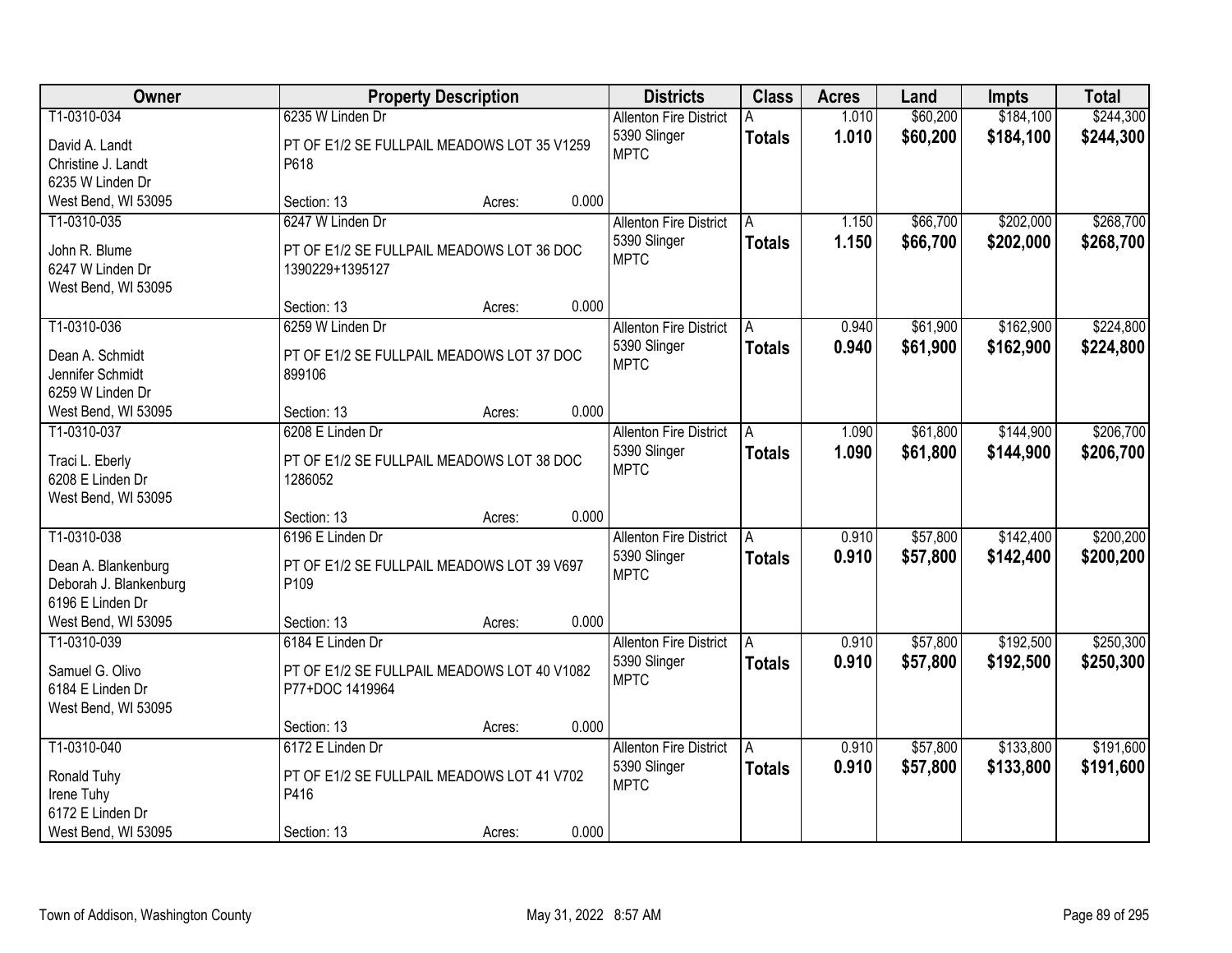| <b>Owner</b>                                                                                      |                                                                 | <b>Property Description</b>                            |        | <b>Districts</b>                                             | <b>Class</b>                                       | <b>Acres</b>                       | Land                                     | <b>Impts</b>                         | <b>Total</b>                               |
|---------------------------------------------------------------------------------------------------|-----------------------------------------------------------------|--------------------------------------------------------|--------|--------------------------------------------------------------|----------------------------------------------------|------------------------------------|------------------------------------------|--------------------------------------|--------------------------------------------|
| T1-0310-041                                                                                       | 6160 E Linden Dr                                                |                                                        |        | <b>Allenton Fire District</b><br>5390 Slinger                | <b>Totals</b>                                      | 0.950<br>0.950                     | \$57,000<br>\$57,000                     | \$195,900<br>\$195,900               | \$252,900<br>\$252,900                     |
| Stephen R. Bayer<br>Kathleen M. Bayer<br>6160 E Linden Dr                                         | P631                                                            | PT OF E1/2 SE FULLPAIL MEADOWS LOT 42 V1140            |        | <b>MPTC</b>                                                  |                                                    |                                    |                                          |                                      |                                            |
| West Bend, WI 53095                                                                               | Section: 13                                                     | Acres:                                                 | 0.000  |                                                              |                                                    |                                    |                                          |                                      |                                            |
| T1-0310-042<br>Shawn Roemer<br>4912 Nener Dr<br>West Bend, WI 53095                               | 4912 Nener Dr<br>1540427                                        | PT OF E1/2 SE FULLPAIL MEADOWS LOT 43 DOC              |        | <b>Allenton Fire District</b><br>5390 Slinger<br><b>MPTC</b> | A<br><b>Totals</b>                                 | 0.980<br>0.980                     | \$59,500<br>\$59,500                     | \$173,300<br>\$173,300               | \$232,800<br>\$232,800                     |
|                                                                                                   | Section: 13                                                     | Acres:                                                 | 0.000  |                                                              |                                                    |                                    |                                          |                                      |                                            |
| T1-0311<br>Gjs, LLC<br>W6611 Hwy 28<br>Cascade, WI 53011                                          | 6495 Aurora Rd<br>NE NE V726 P522+V1617 P249+DOC                | 935376+935377+1089017 EXC PT SOLD+HWY                  |        | <b>Allenton Fire District</b><br>5390 Slinger<br><b>MPTC</b> | $\overline{\mathsf{D}}$<br>E<br>O<br><b>Totals</b> | 34.490<br>1.450<br>2.000<br>37.940 | \$8,300<br>\$600<br>\$52,500<br>\$61,400 | \$0<br>\$0<br>\$149,500<br>\$149,500 | \$8,300<br>\$600<br>\$202,000<br>\$210,900 |
|                                                                                                   | Section: 14                                                     | Acres:                                                 | 37.940 |                                                              |                                                    |                                    |                                          |                                      |                                            |
| T1-0311-00A<br><b>Janet Youmans</b><br>c/o Janet Youmans Tod<br>6477 Aurora Rd                    | 6477 Aurora Rd                                                  | PT NE NE V463 P44+V1617 P32+DOC 1329010                |        | <b>Allenton Fire District</b><br>5390 Slinger<br><b>MPTC</b> | A<br><b>Totals</b>                                 | 0.920<br>0.920                     | \$58,000<br>\$58,000                     | \$129,800<br>\$129,800               | \$187,800<br>\$187,800                     |
| West Bend, WI 53095-0000                                                                          | Section: 14                                                     | Acres:                                                 | 0.920  |                                                              |                                                    |                                    |                                          |                                      |                                            |
| T1-0312<br>Kaun Agra, LLC<br>4949 St Regis Dr<br>Mt Pleasant, WI 53403                            | 5445 State Hwy 33 W<br>NW NE DOC 1479793 EXC HWY<br>Section: 14 |                                                        | 38.500 | <b>Allenton Fire District</b><br>5390 Slinger<br><b>MPTC</b> | D<br>E<br>$\Omega$<br><b>Totals</b>                | 35.500<br>1.000<br>2.000<br>38.500 | \$8,600<br>\$500<br>\$52,500<br>\$61,600 | \$0<br>\$0<br>\$83,300<br>\$83,300   | \$8,600<br>\$500<br>\$135,800<br>\$144,900 |
| T1-0313                                                                                           | State Hwy 33                                                    | Acres:                                                 |        | <b>Allenton Fire District</b>                                | D                                                  | 30.000                             | \$7,800                                  | $\overline{50}$                      | \$7,800                                    |
| Kaun Agra, LLC<br>4949 St Regis Dr<br>Mt Pleasant, WI 53403                                       |                                                                 | SW NE DOC 1479793 EXC S 40 RDS OF W 32 RDS             |        | 5390 Slinger<br><b>MPTC</b>                                  | E<br><b>Totals</b>                                 | 2.000<br>32.000                    | \$1,000<br>\$8,800                       | \$0<br>\$0                           | \$1,000<br>\$8,800                         |
|                                                                                                   | Section: 14                                                     | Acres:                                                 | 32.000 |                                                              |                                                    |                                    |                                          |                                      |                                            |
| T1-0314<br>Thomas Dwyer et al<br>c/o Thomas Dwyer Lc<br>7488 Brookhaven Dr<br>West Bend, WI 53090 | State Hwy 33<br>Section: 14                                     | S40 RDS OF W32 RDS SE NW DOC 1294224+1521359<br>Acres: | 8.000  | <b>Allenton Fire District</b><br>5390 Slinger<br><b>MPTC</b> | D.<br>E<br><b>Totals</b>                           | 7.000<br>1.000<br>8.000            | \$1,500<br>\$700<br>\$2,200              | $\overline{50}$<br>\$0<br>\$0        | \$1,500<br>\$700<br>\$2,200                |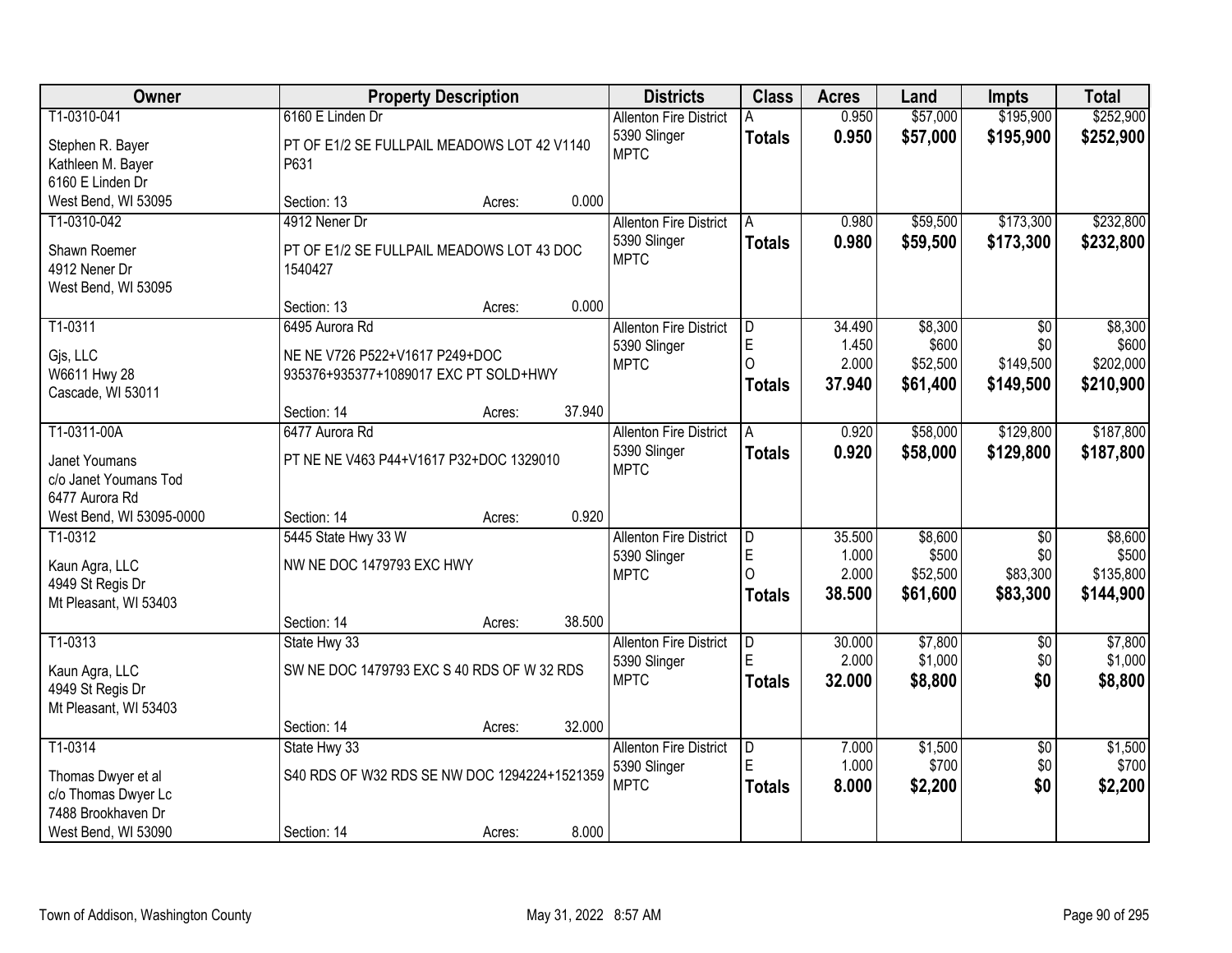| Owner                           |                                                      | <b>Property Description</b> |        | <b>Districts</b>              | <b>Class</b>   | <b>Acres</b> | Land      | <b>Impts</b>    | <b>Total</b> |
|---------------------------------|------------------------------------------------------|-----------------------------|--------|-------------------------------|----------------|--------------|-----------|-----------------|--------------|
| T1-0315                         | Aurora Rd                                            |                             |        | <b>Allenton Fire District</b> | 5M             | 7.000        | \$16,800  | $\overline{50}$ | \$16,800     |
| Gjs, LLC                        | SE NE V729 P522+V1617 P249+DOC                       |                             |        | 5390 Slinger                  | D.             | 32.000       | \$8,600   | \$0             | \$8,600      |
| W6611 Hwy 28                    | 935376+935377+1089017                                |                             |        | <b>MPTC</b>                   | <b>Totals</b>  | 39.000       | \$25,400  | \$0             | \$25,400     |
| Cascade, WI 53011               |                                                      |                             |        |                               |                |              |           |                 |              |
|                                 | Section: 14                                          | Acres:                      | 39.000 |                               |                |              |           |                 |              |
| T1-0316                         | State Hwy 33                                         |                             |        | <b>Allenton Fire District</b> | $\overline{D}$ | 25.000       | \$6,200   | $\overline{50}$ | \$6,200      |
| Kaun Agra, LLC                  | NE NW DOC 1479793 EXC CSM 1311+PT SOLD+HWY           |                             |        | 5390 Slinger                  | E              | 11.810       | \$31,500  | \$0             | \$31,500     |
| 4949 St Regis Dr                |                                                      |                             |        | <b>MPTC</b>                   | <b>Totals</b>  | 36.810       | \$37,700  | \$0             | \$37,700     |
| Mt Pleasant, WI 53403           |                                                      |                             |        |                               |                |              |           |                 |              |
|                                 | Section: 14                                          | Acres:                      | 36.810 |                               |                |              |           |                 |              |
| T1-0316-00A                     | 5597 State Hwy 33 W                                  |                             |        | <b>Allenton Fire District</b> | A              | 1.390        | \$57,800  | \$283,400       | \$341,200    |
| Mark P. Kissinger               | PT OF NE NW CSM 1311 DOC 1409314                     |                             |        | 5390 Slinger                  | <b>Totals</b>  | 1.390        | \$57,800  | \$283,400       | \$341,200    |
| Lucille Kissinger               |                                                      |                             |        | <b>MPTC</b>                   |                |              |           |                 |              |
| 5597 State Hwy 33 W             |                                                      |                             |        |                               |                |              |           |                 |              |
| West Bend, WI 53095             | Section: 14                                          | Acres:                      | 1.390  |                               |                |              |           |                 |              |
| T1-0317-00B                     | 5629 State Hwy 33 W                                  |                             |        | <b>Allenton Fire District</b> | A              | 3.280        | \$81,400  | \$480,500       | \$561,900    |
|                                 |                                                      |                             |        | 5390 Slinger                  | <b>Totals</b>  | 3.280        | \$81,400  | \$480,500       | \$561,900    |
| James M. Emmer<br>Mary B. Emmer | PT OF NW NW CSM 2541 LOT 1+V1095 P440+DOC<br>1102188 |                             |        | <b>MPTC</b>                   |                |              |           |                 |              |
| 5629 State Hwy 33               |                                                      |                             |        |                               |                |              |           |                 |              |
| Allenton, WI 53002-0000         | Section: 14                                          | Acres:                      | 3.280  |                               |                |              |           |                 |              |
| T1-0317-00Z                     | State Hwy 33                                         |                             |        | <b>Allenton Fire District</b> | 5M             | 8.420        | \$20,200  | $\overline{30}$ | \$20,200     |
|                                 |                                                      |                             |        | 5390 Slinger                  | D              | 16.200       | \$3,800   | \$0             | \$3,800      |
| James M. Emmer                  | NW NW DOC 1138547+1320619 EXC CSM                    |                             |        | <b>MPTC</b>                   | E              | 10.000       | \$7,000   | \$0             | \$7,000      |
| 5629 State Hwy 33               | 2541+HWY+PT SOLD                                     |                             |        |                               | <b>Totals</b>  | 34.620       | \$31,000  | \$0             | \$31,000     |
| Allenton, WI 53002-0000         |                                                      |                             |        |                               |                |              |           |                 |              |
| T1-0318-00A                     | Section: 14<br>6372 Wildlife Rd                      | Acres:                      | 34.620 | <b>Allenton Fire District</b> |                | 4.050        | \$102,300 | \$124,300       | \$226,600    |
|                                 |                                                      |                             |        |                               | A              |              |           |                 |              |
| Joseph P. Ritger                | PT OF SW NW CSM 1022 V618 P641                       |                             |        | 5390 Slinger<br><b>MPTC</b>   | <b>Totals</b>  | 4.050        | \$102,300 | \$124,300       | \$226,600    |
| 6372 Wildlife Rd                |                                                      |                             |        |                               |                |              |           |                 |              |
| Allenton, WI 53002              |                                                      |                             |        |                               |                |              |           |                 |              |
|                                 | Section: 14                                          | Acres:                      | 4.050  |                               |                |              |           |                 |              |
| T1-0318-00B                     | 6330 Wildlife Rd                                     |                             |        | <b>Allenton Fire District</b> | A<br>D         | 1.000        | \$50,000  | \$188,000       | \$238,000    |
| Michael L. Ritger               | PT OF SW NW CSM 4373 PAR 1 V1141 P105                |                             |        | 5390 Slinger                  |                | 3.480        | \$1,100   | \$0             | \$1,100      |
| Evelyn A. Ritger                |                                                      |                             |        | <b>MPTC</b>                   | <b>Totals</b>  | 4.480        | \$51,100  | \$188,000       | \$239,100    |
| 6330 Wildlife Rd                |                                                      |                             |        |                               |                |              |           |                 |              |
| Allenton, WI 53002              | Section: 14                                          | Acres:                      | 4.480  |                               |                |              |           |                 |              |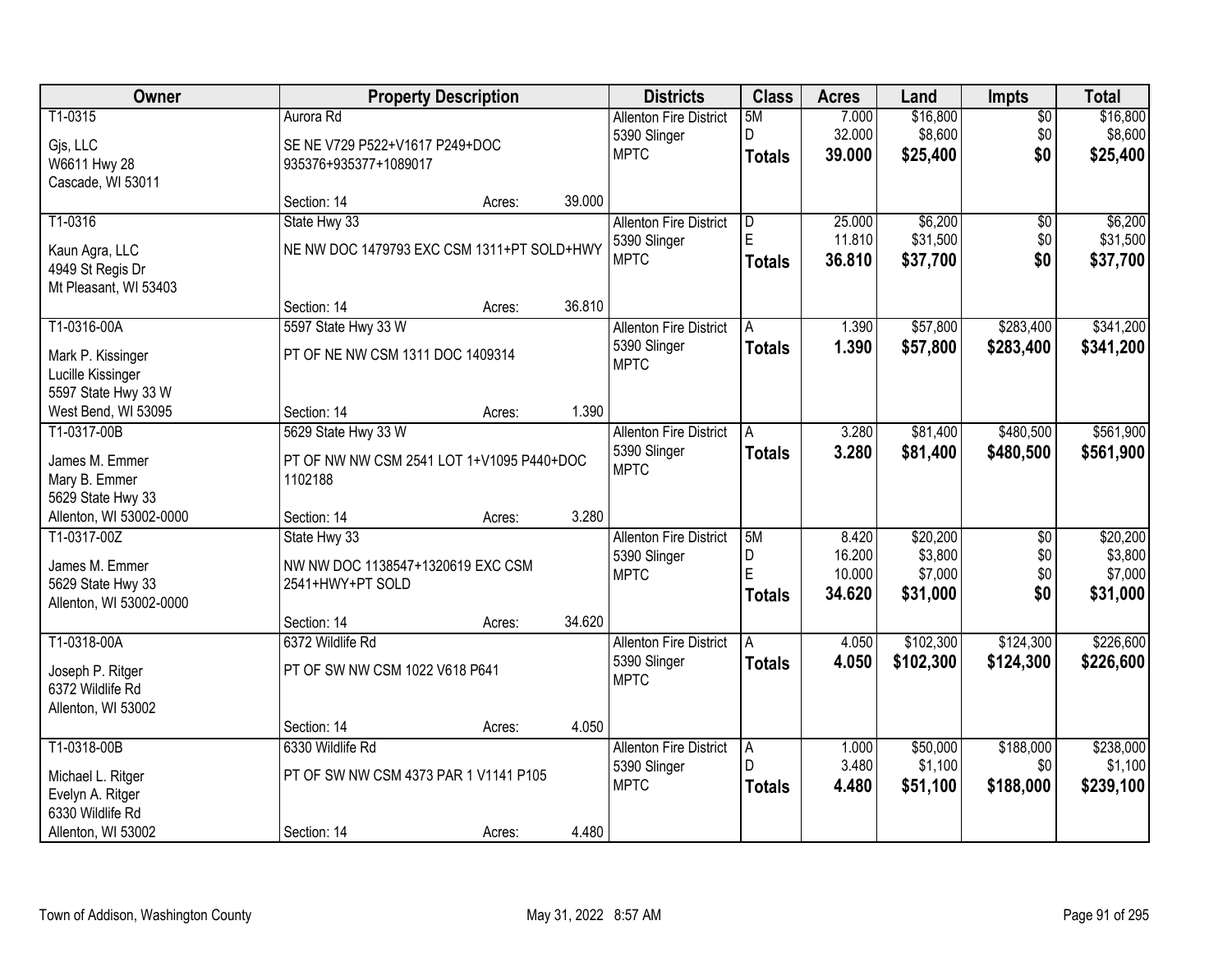| Owner                 |                                              | <b>Property Description</b> |        | <b>Districts</b>              | <b>Class</b>  | <b>Acres</b> | Land     | <b>Impts</b>    | <b>Total</b> |
|-----------------------|----------------------------------------------|-----------------------------|--------|-------------------------------|---------------|--------------|----------|-----------------|--------------|
| T1-0318-00Z           | <b>Wildlife Rd</b>                           |                             |        | <b>Allenton Fire District</b> | D.            | 30.000       | \$7,800  | $\overline{$0}$ | \$7,800      |
| Michael L. Ritger     | SW NW V1141 P105 EXC CSM 1022+4373           |                             |        | 5390 Slinger                  | E             | 1.080        | \$600    | \$0             | \$600        |
| Evelyn A. Ritger      |                                              |                             |        | <b>MPTC</b>                   | <b>Totals</b> | 31.080       | \$8,400  | \$0             | \$8,400      |
| 6330 Wildlife Rd      |                                              |                             |        |                               |               |              |          |                 |              |
| Allenton, WI 53002    | Section: 14                                  | Acres:                      | 31.080 |                               |               |              |          |                 |              |
| T1-0319               | <b>Wildlife Rd</b>                           |                             |        | <b>Allenton Fire District</b> | D.            | 20.000       | \$4,900  | \$0             | \$4,900      |
| Michael L. Ritger     | S1/2 SE NW V1141 P105 SEC 14-11-18           |                             | 20 AC  | 5390 Slinger                  | <b>Totals</b> | 20.000       | \$4,900  | \$0             | \$4,900      |
| Evelyn A. Ritger      |                                              |                             |        | <b>MPTC</b>                   |               |              |          |                 |              |
| 6330 Wildlife Rd      |                                              |                             |        |                               |               |              |          |                 |              |
| Allenton, WI 53002    | Section: 14                                  | Acres:                      | 20.000 |                               |               |              |          |                 |              |
| T1-0320               | <b>Wildlife Rd</b>                           |                             |        | <b>Allenton Fire District</b> | D             | 9.000        | \$2,600  | \$0             | \$2,600      |
| Michael L. Ritger     | NW SE NW V1141 P105 SEC 14-11-18             |                             | 10 AC  | 5390 Slinger                  |               | 1.000        | \$500    | \$0             | \$500        |
| Evelyn A. Ritger      |                                              |                             |        | <b>MPTC</b>                   | <b>Totals</b> | 10.000       | \$3,100  | \$0             | \$3,100      |
| 6330 Wildlife Rd      |                                              |                             |        |                               |               |              |          |                 |              |
| Allenton, WI 53002    | Section: 14                                  | Acres:                      | 10.000 |                               |               |              |          |                 |              |
| T1-0321               | <b>Wildlife Rd</b>                           |                             |        | <b>Allenton Fire District</b> | D             | 6.000        | \$1,500  | $\sqrt[6]{3}$   | \$1,500      |
| Kaun Agra, LLC        | NE SE NW DOC 1479793                         |                             |        | 5390 Slinger                  |               | 4.000        | \$2,800  | \$0             | \$2,800      |
| 4949 St Regis Dr      |                                              |                             |        | <b>MPTC</b>                   | <b>Totals</b> | 10.000       | \$4,300  | \$0             | \$4,300      |
| Mt Pleasant, WI 53403 |                                              |                             |        |                               |               |              |          |                 |              |
|                       | Section: 14                                  | Acres:                      | 10.000 |                               |               |              |          |                 |              |
| T1-0322               | <b>Wildlife Rd</b>                           |                             |        | <b>Allenton Fire District</b> | D.            | 20.000       | \$4,500  | $\overline{50}$ | \$4,500      |
| Michael L. Ritger     | N1/2 NE SW V1141 P105 SEC 14-11-18           |                             | 20 AC  | 5390 Slinger                  | <b>Totals</b> | 20,000       | \$4,500  | \$0             | \$4,500      |
| Evelyn A. Ritger      |                                              |                             |        | <b>MPTC</b>                   |               |              |          |                 |              |
| 6330 Wildlife Rd      |                                              |                             |        |                               |               |              |          |                 |              |
| Allenton, WI 53002    | Section: 14                                  | Acres:                      | 20.000 |                               |               |              |          |                 |              |
| $T1-0323$             | <b>Wildlife Rd</b>                           |                             |        | <b>Allenton Fire District</b> | D             | 17.000       | \$4,300  | $\sqrt{6}$      | \$4,300      |
| Bradly D. Konrath     | S1/2 NE SW DOC 941299+999721 SEC 14-11-18    |                             |        | 5390 Slinger                  | E             | 3.000        | \$1,500  | \$0             | \$1,500      |
| 5554 Hillcrest Dr     | 20 AC                                        |                             |        | <b>MPTC</b>                   | <b>Totals</b> | 20.000       | \$5,800  | \$0             | \$5,800      |
| Allenton, WI 53002    |                                              |                             |        |                               |               |              |          |                 |              |
|                       | Section: 14                                  | Acres:                      | 20.000 |                               |               |              |          |                 |              |
| T1-0324               | 6290 Wildlife Rd                             |                             |        | <b>Allenton Fire District</b> | D             | 13.540       | \$2,700  | $\overline{50}$ | \$2,700      |
| Michael L. Ritger     | N1/2 NW SW DESC IN V1141 P105 +CSM 1021 DESC |                             |        | 5390 Slinger                  | E             | 3.140        | \$1,600  | \$0             | \$1,600      |
| Evelyn A. Ritger      | IN V743 P457 (HWY V423 P56) SEC 14-11-18     |                             |        | <b>MPTC</b>                   | $\Omega$      | 3.000        | \$65,000 | \$143,800       | \$208,800    |
| 6330 Wildlife Rd      | 19.68 AC                                     |                             |        |                               | <b>Totals</b> | 19.680       | \$69,300 | \$143,800       | \$213,100    |
| Allenton, WI 53002    | Section: 14                                  | Acres:                      | 19.680 |                               |               |              |          |                 |              |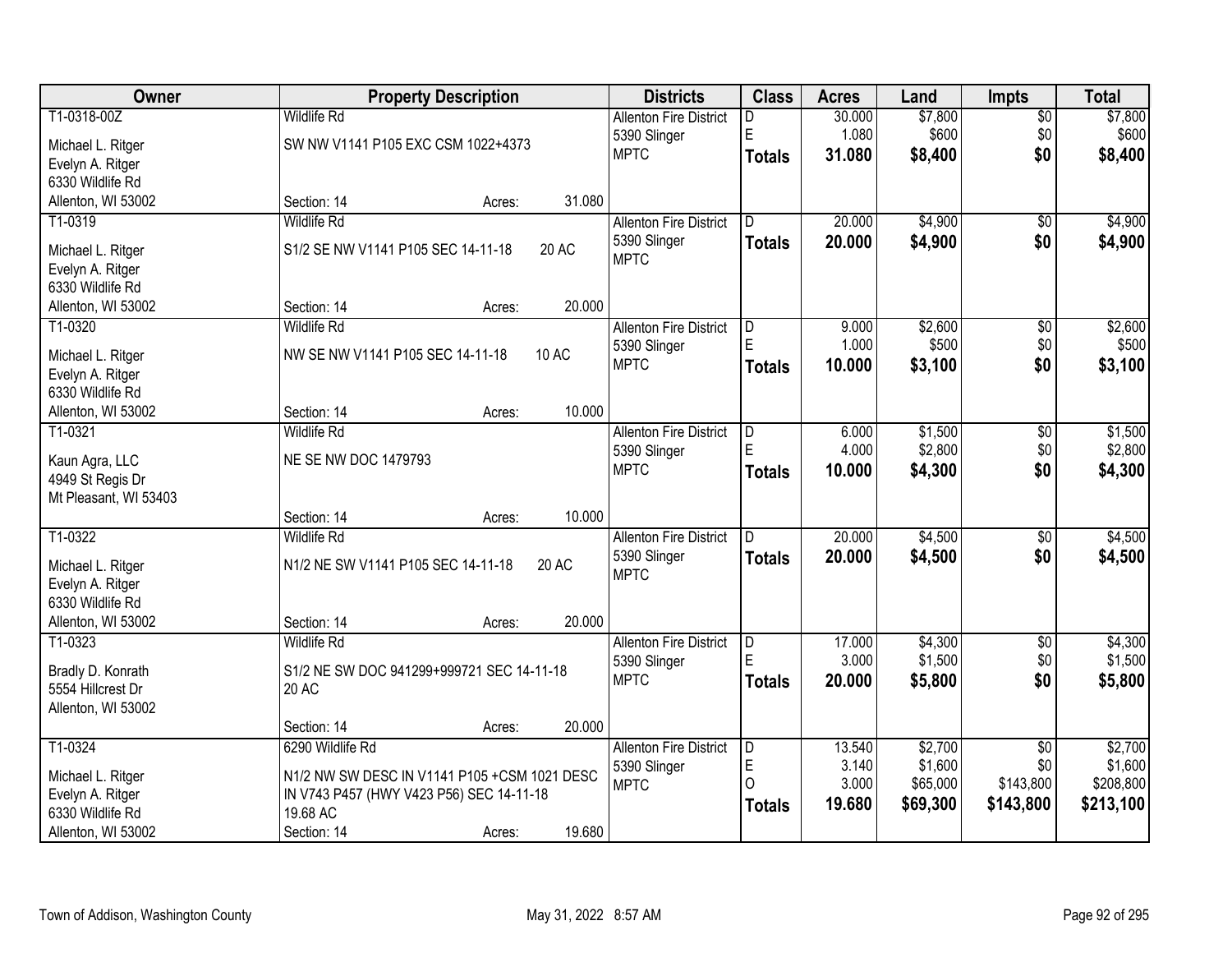| Owner                               | <b>Property Description</b>                 |        |        | <b>Districts</b>                              | <b>Class</b>        | <b>Acres</b>     | Land                 | Impts                  | <b>Total</b>         |
|-------------------------------------|---------------------------------------------|--------|--------|-----------------------------------------------|---------------------|------------------|----------------------|------------------------|----------------------|
| T1-0325-00A                         | <b>Wildlife Rd</b>                          |        |        | <b>Allenton Fire District</b>                 |                     | 11.750           | \$2,300              | $\overline{50}$        | \$2,300              |
| Douglas Ney                         | PT OF S1/2 NW SW DOC 1480816                |        |        | 5390 Slinger                                  | <b>Totals</b>       | 11.750           | \$2,300              | \$0                    | \$2,300              |
| 6170 Wildlife Rd                    |                                             |        |        | <b>MPTC</b>                                   |                     |                  |                      |                        |                      |
| Allenton, WI 53002                  |                                             |        |        |                                               |                     |                  |                      |                        |                      |
|                                     | Section: 14                                 | Acres: | 11.750 |                                               |                     |                  |                      |                        |                      |
| T1-0325-00B                         | 6188 Wildlife Rd                            |        |        | <b>Allenton Fire District</b>                 | A                   | 4.000            | \$85,000             | \$153,300              | \$238,300            |
| Lisa F White Revocable Living Trust | PT OF S1/2 NW SW CSM 3884 V1214 P275+DOC    |        |        | 5390 Slinger<br><b>MPTC</b>                   | E                   | 3.830            | \$1,900              | \$0                    | \$1,900              |
| 6188 Wildlife Dr                    | 1069757+1383045                             |        |        |                                               | <b>Totals</b>       | 7.830            | \$86,900             | \$153,300              | \$240,200            |
| Allenton, WI 53002                  |                                             |        |        |                                               |                     |                  |                      |                        |                      |
|                                     | Section:                                    | Acres: | 7.830  |                                               |                     |                  |                      |                        |                      |
| T1-0326                             | 6170 Wildlife Rd                            |        |        | <b>Allenton Fire District</b>                 | 5M                  | 4.000            | \$9,600              | \$0<br>\$215,000       | \$9,600              |
| Douglas Ney                         | PT OF SW SW DOC 1480816                     |        |        | 5390 Slinger<br><b>MPTC</b>                   | $\overline{A}$<br>D | 5.000<br>20.000  | \$90,000<br>\$5,000  | \$0                    | \$305,000<br>\$5,000 |
| 6170 Wildlife Rd                    |                                             |        |        |                                               | E                   | 8.000            | \$2,000              | \$0                    | \$2,000              |
| Allenton, WI 53002                  |                                             |        |        |                                               | <b>Totals</b>       | 37.000           | \$106,600            | \$215,000              | \$321,600            |
|                                     | Section: 14                                 | Acres: | 37.000 |                                               |                     |                  |                      |                        |                      |
| T1-0326-00A                         | 5660 Hillcrest Dr                           |        |        | <b>Allenton Fire District</b>                 | $\overline{X4}$     | 3.000            | $\sqrt[6]{3}$<br>\$0 | \$0<br>\$0             | $\overline{50}$      |
| Town of Addison                     | PT OF SW SW SW V160 P257                    |        |        | 5390 Slinger<br><b>MPTC</b>                   | <b>Totals</b>       | 3.000            |                      |                        | \$0                  |
| First St                            |                                             |        |        |                                               |                     |                  |                      |                        |                      |
| Allenton, WI 53002                  |                                             |        |        |                                               |                     |                  |                      |                        |                      |
|                                     | Section: 14                                 | Acres: | 3.000  |                                               |                     |                  |                      |                        |                      |
| T1-0327                             | 5554 Hillcrest Dr                           |        |        | <b>Allenton Fire District</b><br>5390 Slinger | $\overline{A}$<br>D | 2.000<br>36.500  | \$70,000<br>\$9,400  | \$133,300<br>\$0       | \$203,300<br>\$9,400 |
| Bradly D. Konrath                   | SE SW DOC 941299+999721                     |        |        | <b>MPTC</b>                                   | E                   | 1.500            | \$600                | \$0                    | \$600                |
| 5554 Hillcrest Dr                   |                                             |        |        |                                               | <b>Totals</b>       | 40.000           | \$80,000             | \$133,300              | \$213,300            |
| Allenton, WI 53002                  |                                             |        |        |                                               |                     |                  |                      |                        |                      |
|                                     | Section: 14                                 | Acres: | 40.000 |                                               | 5M                  |                  |                      |                        |                      |
| T1-0328                             | Aurora Rd                                   |        |        | <b>Allenton Fire District</b><br>5390 Slinger | D                   | 12.000<br>26.000 | \$28,800<br>\$6,600  | $\overline{50}$<br>\$0 | \$28,800<br>\$6,600  |
| Genevieve Baier Revocable Trust     | NE SE V193 P73+V1127 P388+DOC 864809+864810 |        |        | <b>MPTC</b>                                   | Ė                   | 1.000            | \$400                | \$0                    | \$400                |
| 6645 Crooked Rd                     | EXC HWY                                     |        |        |                                               | <b>Totals</b>       | 39.000           | \$35,800             | \$0                    | \$35,800             |
| Hartford, WI 53027-0000             |                                             |        |        |                                               |                     |                  |                      |                        |                      |
| T1-0329                             | Section: 14<br>Aurora Rd                    | Acres: | 39.000 | <b>Allenton Fire District</b>                 | 5M                  | 8.000            | \$19,200             | $\overline{50}$        | \$19,200             |
|                                     |                                             |        |        | 5390 Slinger                                  | <b>Totals</b>       | 8.000            | \$19,200             | \$0                    | \$19,200             |
| Kaun Agra, LLC                      | N64 RDS OF E20 RDS NW SE DOC 1479793        |        |        | <b>MPTC</b>                                   |                     |                  |                      |                        |                      |
| 4949 St Regis Dr                    |                                             |        |        |                                               |                     |                  |                      |                        |                      |
| Mt Pleasant, WI 53403               |                                             |        |        |                                               |                     |                  |                      |                        |                      |
|                                     | Section: 14                                 | Acres: | 8.000  |                                               |                     |                  |                      |                        |                      |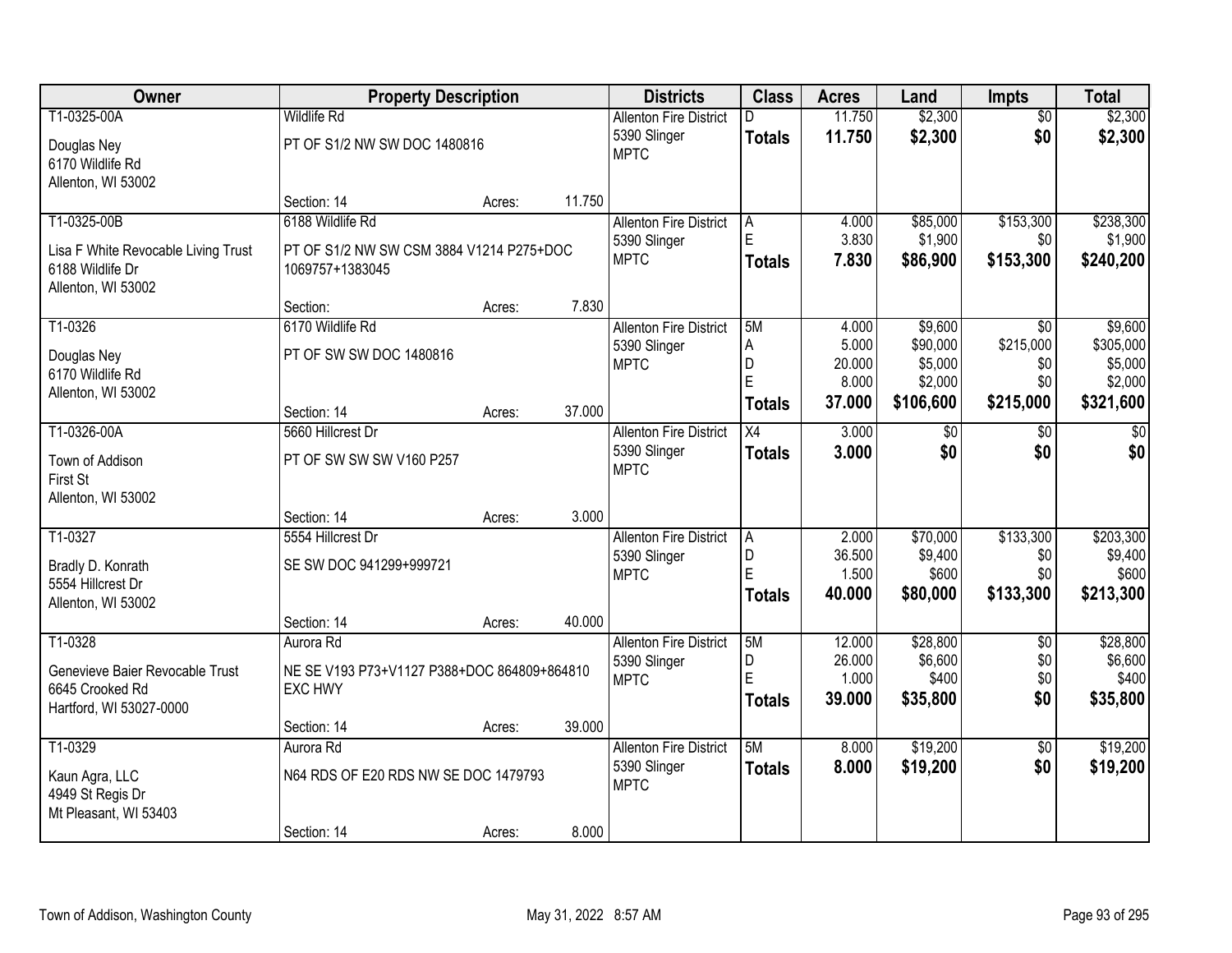| Owner                                      | <b>Property Description</b>                  |        |        | <b>Districts</b>              | <b>Class</b>    | <b>Acres</b> | Land            | <b>Impts</b>    | <b>Total</b> |
|--------------------------------------------|----------------------------------------------|--------|--------|-------------------------------|-----------------|--------------|-----------------|-----------------|--------------|
| T1-0330                                    | Aurora Rd                                    |        |        | <b>Allenton Fire District</b> | D               | 30.000       | \$7,500         | $\sqrt{$0}$     | \$7,500      |
| Thomas Dwyer et al                         | NW SE DOC 1294224+1521359 EXC N64 RDS OF E20 |        |        | 5390 Slinger                  | E               | 2.000        | \$1,000         | \$0             | \$1,000      |
| c/o Thomas Dwyer Lc                        | <b>RDS</b>                                   |        |        | <b>MPTC</b>                   | <b>Totals</b>   | 32.000       | \$8,500         | \$0             | \$8,500      |
| 7488 Brookhaven Dr                         |                                              |        |        |                               |                 |              |                 |                 |              |
| West Bend, WI 53090                        | Section: 14                                  | Acres: | 32.000 |                               |                 |              |                 |                 |              |
| T1-0331                                    | 5480 Hillcrest Dr                            |        |        | <b>Allenton Fire District</b> | D               | 36.500       | \$9,500         | $\overline{50}$ | \$9,500      |
| Thomas Dwyer et al                         | SW SE DOC 1294224+1521359                    |        |        | 5390 Slinger                  | E               | 0.500        | \$100           | \$0             | \$100        |
| c/o Thomas Dwyer Lc                        |                                              |        |        | <b>MPTC</b>                   | $\Omega$        | 3.000        | \$65,000        | \$327,700       | \$392,700    |
| 7488 Brookhaven Dr                         |                                              |        |        |                               | <b>Totals</b>   | 40.000       | \$74,600        | \$327,700       | \$402,300    |
| West Bend, WI 53090                        | Section: 14                                  | Acres: | 40.000 |                               |                 |              |                 |                 |              |
| T1-0332                                    | 5306 Hillcrest Dr                            |        |        | <b>Allenton Fire District</b> | D               | 34.000       | \$8,600         | \$0             | \$8,600      |
|                                            |                                              |        |        | 5390 Slinger                  | E               | 3.000        | \$1,100         | \$0             | \$1,100      |
| Genevieve Baier Revocable Trust            | SE SE V193 P73+V1127 P388+DOC 864809+864810  |        |        | <b>MPTC</b>                   | $\Omega$        | 2.000        | \$52,500        | \$136,500       | \$189,000    |
| 6645 Crooked Rd<br>Hartford, WI 53027-0000 | <b>EXC HWY</b>                               |        |        |                               | Totals          | 39.000       | \$62,200        | \$136,500       | \$198,700    |
|                                            | Section: 14                                  | Acres: | 39.000 |                               |                 |              |                 |                 |              |
| T1-0332-00A                                | Aurora Rd                                    |        |        | <b>Allenton Fire District</b> | X4              | 4.000        | \$0             | \$0             | $\sqrt{50}$  |
|                                            |                                              |        |        | 5390 Slinger                  | <b>Totals</b>   | 4.000        | \$0             | \$0             | \$0          |
| Town of Addison                            | PT OF SEC 14 V337 P64-67                     |        |        | <b>MPTC</b>                   |                 |              |                 |                 |              |
| First St                                   |                                              |        |        |                               |                 |              |                 |                 |              |
| Allenton, WI 53002                         |                                              |        | 4.000  |                               |                 |              |                 |                 |              |
| T1-0332-00B                                | Section: 14<br><b>Hillcrest Dr</b>           | Acres: |        | <b>Allenton Fire District</b> | $\overline{X2}$ | 5.400        | $\overline{50}$ | \$0             | $\sqrt{50}$  |
|                                            |                                              |        |        |                               |                 |              | \$0             | \$0             |              |
| State of Wisconsin                         | ROW FOR HWY 33 IN SEC 14 V385 P220-2         |        |        | 5390 Slinger<br><b>MPTC</b>   | <b>Totals</b>   | 5.400        |                 |                 | \$0          |
| c/o State of Wisconsin Div of Hwys         |                                              |        |        |                               |                 |              |                 |                 |              |
| 141 NW Barstow St                          |                                              |        |        |                               |                 |              |                 |                 |              |
| Waukesha, WI 53188-0000                    | Section: 14                                  | Acres: | 5.400  |                               |                 |              |                 |                 |              |
| T1-0333-00B                                | 5743 State Hwy 33 W                          |        |        | <b>Allenton Fire District</b> | A               | 0.570        | \$49,100        | \$113,800       | \$162,900    |
| Ellen M. Fischer                           | PT OF E1/2 NE DOC 1470481 EXC HWY            |        |        | 5390 Slinger                  | <b>Totals</b>   | 0.570        | \$49,100        | \$113,800       | \$162,900    |
| 5743 State Hwy 33 W                        |                                              |        |        | <b>MPTC</b>                   |                 |              |                 |                 |              |
| Allenton, WI 53002                         |                                              |        |        |                               |                 |              |                 |                 |              |
|                                            | Section: 15                                  | Acres: | 0.570  |                               |                 |              |                 |                 |              |
| T1-0333-00C                                | 6491 Wildlife Rd                             |        |        | <b>Allenton Fire District</b> | A               | 1.050        | \$51,000        | \$129,500       | \$180,500    |
| Richard B. Wilkens                         | PT OF NE NE DOC 1374829                      |        |        | 5390 Slinger                  | <b>Totals</b>   | 1.050        | \$51,000        | \$129,500       | \$180,500    |
| Angela M. Puls                             |                                              |        |        | <b>MPTC</b>                   |                 |              |                 |                 |              |
| 6491 Wildlife Rd                           |                                              |        |        |                               |                 |              |                 |                 |              |
| Allenton, WI 53002                         | Section: 15                                  | Acres: | 1.050  |                               |                 |              |                 |                 |              |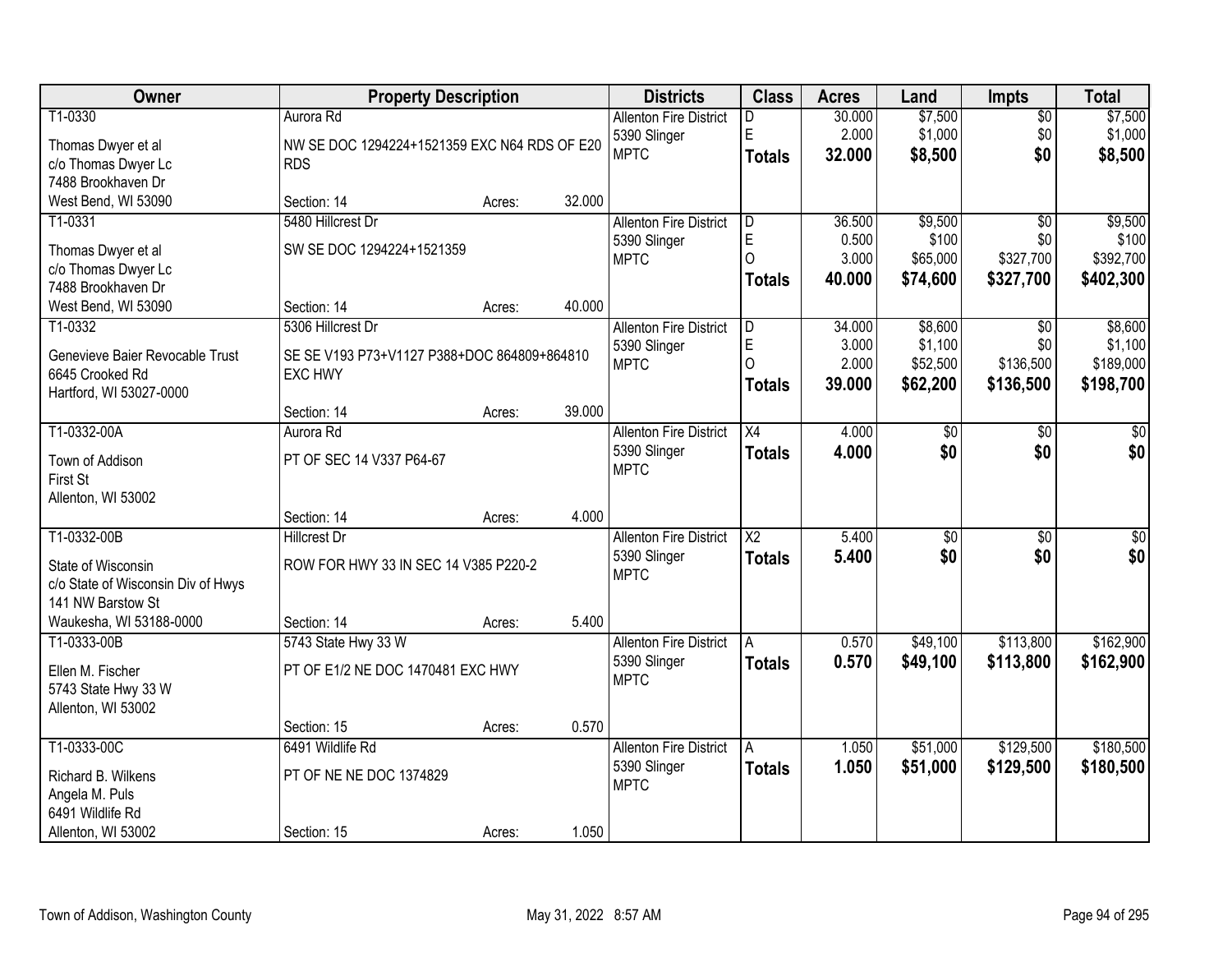| <b>Owner</b>                                                                                                      |                                                                                                          | <b>Property Description</b> |        | <b>Districts</b>                                             | <b>Class</b>                  | <b>Acres</b>                       | Land                                       | <b>Impts</b>                         | <b>Total</b>                               |
|-------------------------------------------------------------------------------------------------------------------|----------------------------------------------------------------------------------------------------------|-----------------------------|--------|--------------------------------------------------------------|-------------------------------|------------------------------------|--------------------------------------------|--------------------------------------|--------------------------------------------|
| T1-0333-00E                                                                                                       | 5709 State Hwy 33 W                                                                                      |                             |        | <b>Allenton Fire District</b>                                | B.                            | 1.790                              | \$111,600                                  | \$403,600                            | \$515,200                                  |
| H&L Properties, LLC<br>5709 State Hwy 33 W<br>Allenton, WI 53002                                                  | PT OF NE NE CSM 6125 LOT 1 DOC 1412792                                                                   |                             |        | 5390 Slinger<br><b>MPTC</b>                                  | <b>Totals</b>                 | 1.790                              | \$111,600                                  | \$403,600                            | \$515,200                                  |
|                                                                                                                   | Section: 15                                                                                              | Acres:                      | 1.790  |                                                              |                               |                                    |                                            |                                      |                                            |
| T1-0333-00F                                                                                                       | State Hwy 33 W                                                                                           |                             |        | <b>Allenton Fire District</b>                                | B                             | 0.930                              | \$33,200                                   | $\overline{50}$                      | \$33,200                                   |
| P&P Realty, LLC<br>4361 Cty Hwy Nn<br>West Bend, WI 53095                                                         | PT OF NE NE CSM 6125 LOT 2 V813 P441-442+V969<br>P81+DOC 810868                                          |                             |        | 5390 Slinger<br><b>MPTC</b>                                  | Totals                        | 0.930                              | \$33,200                                   | \$0                                  | \$33,200                                   |
|                                                                                                                   | Section: 15                                                                                              | Acres:                      | 0.930  |                                                              |                               |                                    |                                            |                                      |                                            |
| T1-0333-00G<br>Stephen A. Bingen<br>Michelle L. Bingen<br>6451 Wildlife Dr                                        | 6451 Wildlife Rd<br>PT E 1/2 NE DOC 1396983+1400551                                                      |                             |        | <b>Allenton Fire District</b><br>5390 Slinger<br><b>MPTC</b> | l A<br>D<br>E<br>Totals       | 2.000<br>31.750<br>1.620<br>35,370 | \$70,000<br>\$7,800<br>\$700<br>\$78,500   | \$246,200<br>\$0<br>\$0<br>\$246,200 | \$316,200<br>\$7,800<br>\$700<br>\$324,700 |
| Allenton, WI 53002                                                                                                | Section:                                                                                                 | Acres:                      | 35.370 |                                                              |                               |                                    |                                            |                                      |                                            |
| T1-0334-00A<br>John Bingen Living Trust<br>Nancy Bingen Living Trust                                              | 5821 State Hwy 33 W<br>PT OF E1/2 NW NE CSM 3483 V1056 P41+DOC<br>1410091                                |                             |        | <b>Allenton Fire District</b><br>5390 Slinger<br><b>MPTC</b> | A<br><b>Totals</b>            | 4.490<br>4.490                     | \$87,500<br>\$87,500                       | \$233,800<br>\$233,800               | \$321,300<br>\$321,300                     |
| 5821 State Hwy 33 W                                                                                               |                                                                                                          |                             |        |                                                              |                               |                                    |                                            |                                      |                                            |
| Allenton, WI 53002                                                                                                | Section: 15                                                                                              | Acres:                      | 4.490  |                                                              |                               |                                    |                                            |                                      |                                            |
| T1-0334-00B<br>John Bingen Living Trust<br>Nancy Bingen Living Trust<br>5821 State Hwy 33 W<br>Allenton, WI 53002 | State Hwy 33<br>PT W 1/2 NE + NW SE DOC 1396982+1410091<br>Section:                                      | Acres:                      | 65.060 | <b>Allenton Fire District</b><br>5390 Slinger<br><b>MPTC</b> | 5M<br>D<br>E<br><b>Totals</b> | 2.000<br>57.670<br>5.390<br>65.060 | \$4,800<br>\$15,100<br>\$3,800<br>\$23,700 | \$0<br>\$0<br>\$0<br>\$0             | \$4,800<br>\$15,100<br>\$3,800<br>\$23,700 |
| T1-0335                                                                                                           | 5852 State Hwy 33                                                                                        |                             |        | <b>Allenton Fire District</b>                                | $\overline{X5}$               | 3.000                              | $\overline{60}$                            | $\overline{50}$                      | $\sqrt{50}$                                |
| Sacred Heart Cemetery<br>5852 State Hwy 33<br>Allenton, WI 53002                                                  | PT OF E1/2 NW NE N OF HWY V84 P165                                                                       |                             |        | 5390 Slinger<br><b>MPTC</b>                                  | <b>Totals</b>                 | 3.000                              | \$0                                        | \$0                                  | \$0                                        |
|                                                                                                                   | Section: 15                                                                                              | Acres:                      | 3.000  |                                                              |                               |                                    |                                            |                                      |                                            |
| T1-0336<br>Ritger Woods & Farm, LLC<br>6394 County Rd W<br>Allenton, WI 53002                                     | State Hwy 33<br>W1/2 NW NE V313 P346+DOC 1075787+1076458 EXC<br><b>CSM 4168 &amp; HWY</b><br>Section: 15 | Acres:                      | 18.580 | <b>Allenton Fire District</b><br>5390 Slinger<br><b>MPTC</b> | D<br>E<br>Totals              | 17.580<br>1.000<br>18.580          | \$3,900<br>\$500<br>\$4,400                | $\overline{30}$<br>\$0<br>\$0        | \$3,900<br>\$500<br>\$4,400                |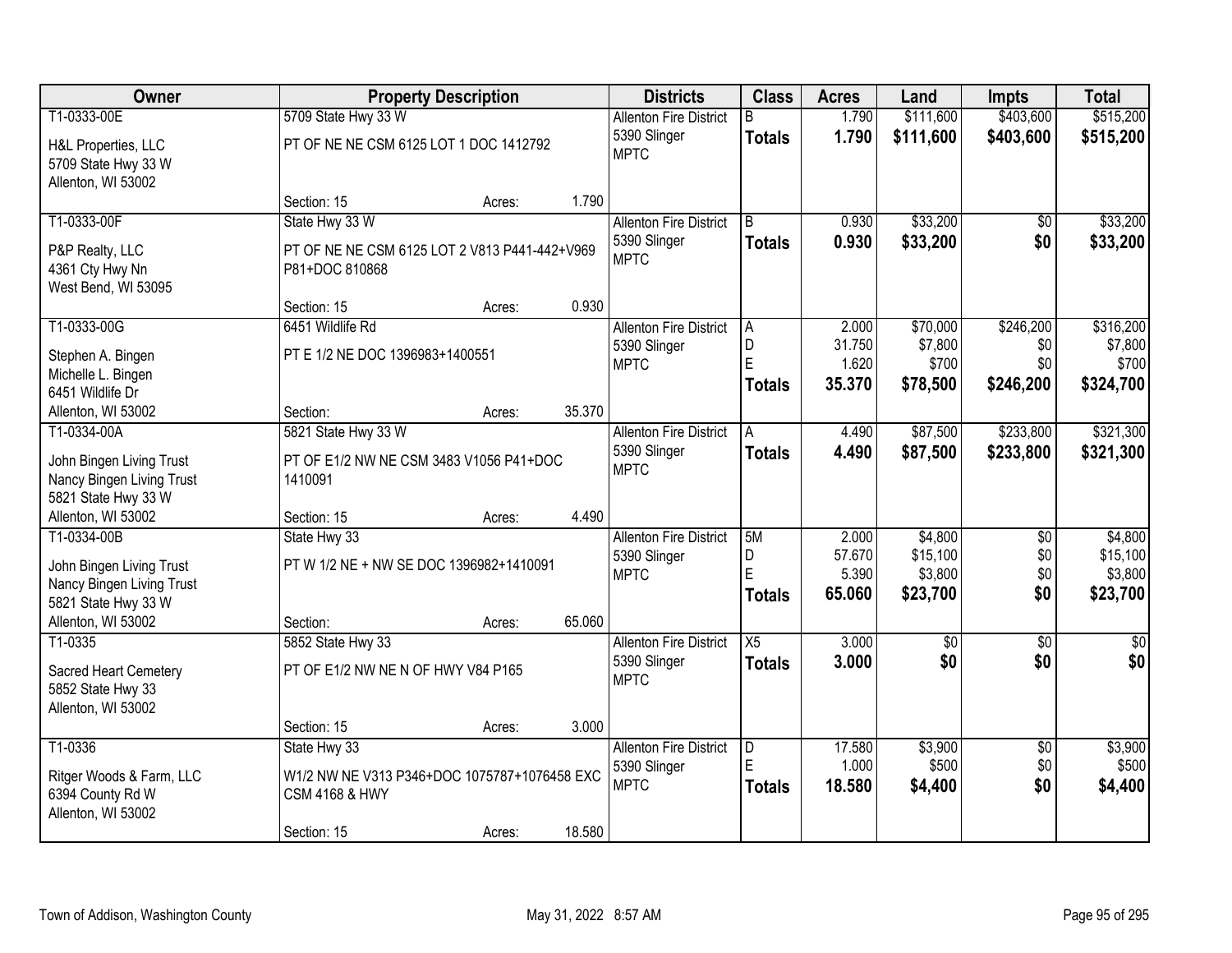| Owner                           |                                               | <b>Property Description</b> |        | <b>Districts</b>              | <b>Class</b>    | <b>Acres</b> | Land       | <b>Impts</b>    | <b>Total</b> |
|---------------------------------|-----------------------------------------------|-----------------------------|--------|-------------------------------|-----------------|--------------|------------|-----------------|--------------|
| T1-0337                         | State Hwy 33                                  |                             |        | <b>Allenton Fire District</b> | D               | 18.000       | \$4,000    | $\overline{50}$ | \$4,000      |
| Ritger Woods & Farm, LLC        | W1/2 SW NE V313 P346+DOC 1076458              |                             |        | 5390 Slinger                  | E               | 2.000        | \$1,400    | \$0             | \$1,400      |
| 6394 County Rd W                |                                               |                             |        | <b>MPTC</b>                   | <b>Totals</b>   | 20.000       | \$5,400    | \$0             | \$5,400      |
| Allenton, WI 53002              |                                               |                             |        |                               |                 |              |            |                 |              |
|                                 | Section: 15                                   | Acres:                      | 20.000 |                               |                 |              |            |                 |              |
| T1-0339                         | 6375 Wildlife Rd                              |                             |        | <b>Allenton Fire District</b> | A               | 1.000        | \$50,000   | \$149,800       | \$199,800    |
| Jay S. German                   | PT OF E1/2 NE V1635 P249                      |                             |        | 5390 Slinger                  | W <sub>6</sub>  | 16.500       | (\$46,900) | \$0             | \$0          |
| Joan A. German                  |                                               |                             |        | <b>MPTC</b>                   | <b>Totals</b>   | 17.500       | \$50,000   | \$149,800       | \$199,800    |
| 6375 Wildlife Rd                |                                               |                             |        |                               |                 |              |            |                 |              |
| Allenton, WI 53002              | Section: 15                                   | Acres:                      | 17.500 |                               |                 |              |            |                 |              |
| T1-0340-00A                     | 5943 State Hwy 33 W                           |                             |        | <b>Allenton Fire District</b> | IA.             | 3.250        | \$81,300   | \$144,400       | \$225,700    |
| Peter Ritger                    | PT OF NE+SE NW CSM 972 V486 P68 (HWY V1106    |                             |        | 5390 Slinger                  | <b>Totals</b>   | 3.250        | \$81,300   | \$144,400       | \$225,700    |
| 5943 State Hwy 33 W             | P398)                                         |                             |        | <b>MPTC</b>                   |                 |              |            |                 |              |
| PO Box 41                       |                                               |                             |        |                               |                 |              |            |                 |              |
| Allenton, WI 53002              | Section: 15                                   | Acres:                      | 3.250  |                               |                 |              |            |                 |              |
| T1-0340-00B                     | 5958 State Highway 33                         |                             |        | <b>Allenton Fire District</b> | $\overline{X5}$ | 0.820        | \$0        | \$0             | \$0          |
| General Telephone Company of WI | PT OF NE NW V491 P156 (HWY V1715 P560)        |                             |        | 5390 Slinger                  | <b>Totals</b>   | 0.820        | \$0        | \$0             | \$0          |
| c/o General Telephone Co of Wis |                                               |                             |        | <b>MPTC</b>                   |                 |              |            |                 |              |
| 118 Division St                 |                                               |                             |        |                               |                 |              |            |                 |              |
| Plymouth, WI 53073-0000         | Section: 15                                   | Acres:                      | 0.820  |                               |                 |              |            |                 |              |
| T1-0340-00C                     | 5923 State Hwy 33 W                           |                             |        | <b>Allenton Fire District</b> | A               | 5.000        | \$90,000   | \$181,400       | \$271,400    |
| Steven M. Kearns                | PT OF NW NE+E1/2 NW CSM 4168 LOT 1 V1715 P216 |                             |        | 5390 Slinger                  | <b>Totals</b>   | 5.000        | \$90,000   | \$181,400       | \$271,400    |
| c/o Steve Kearns                |                                               |                             |        | <b>MPTC</b>                   |                 |              |            |                 |              |
| 3757 Kearns Krossing            |                                               |                             |        |                               |                 |              |            |                 |              |
| West Bend, WI 53095             | Section: 15                                   | Acres:                      | 5.000  |                               |                 |              |            |                 |              |
| T1-0340-00D                     | 6394 Cty Hwy W                                |                             |        | <b>Allenton Fire District</b> | A               | 3.380        | \$81,900   | \$190,200       | \$272,100    |
| John F. Ritger                  | PT OF NE NW CSM 4683 PAR 1 DOC                |                             |        | 5390 Slinger                  | <b>Totals</b>   | 3.380        | \$81,900   | \$190,200       | \$272,100    |
| Judith A. Ritger                | 1292678+1292680+1343062+1378012               |                             |        | <b>MPTC</b>                   |                 |              |            |                 |              |
| 6394 Cty Hwy W                  |                                               |                             |        |                               |                 |              |            |                 |              |
| Allenton, WI 53002              | Section: 15                                   | Acres:                      | 3.380  |                               |                 |              |            |                 |              |
| T1-0340-00Z                     | State Hwy 33                                  |                             |        | <b>Allenton Fire District</b> | D               | 5.000        | \$1,500    | $\overline{50}$ | \$1,500      |
| Ritger Woods & Farm, LLC        | NE NW V313 P346+DOC 1075787+1076458 EXC CSM   |                             |        | 5390 Slinger                  | $\mathsf E$     | 0.760        | \$500      | \$0             | \$500        |
| 6394 County Rd W                | 4168+CSM 972+CSM 4683+PT SOLD (HWY V190       |                             |        | <b>MPTC</b>                   | <b>GC</b>       | 14.000       | (\$67,200) | \$0             | \$0          |
| Allenton, WI 53002              | P617+V1342 P12+V1661 P247)                    |                             |        |                               | <b>Totals</b>   | 19.760       | \$2,000    | \$0             | \$2,000      |
|                                 | Section: 15                                   | Acres:                      | 19.760 |                               |                 |              |            |                 |              |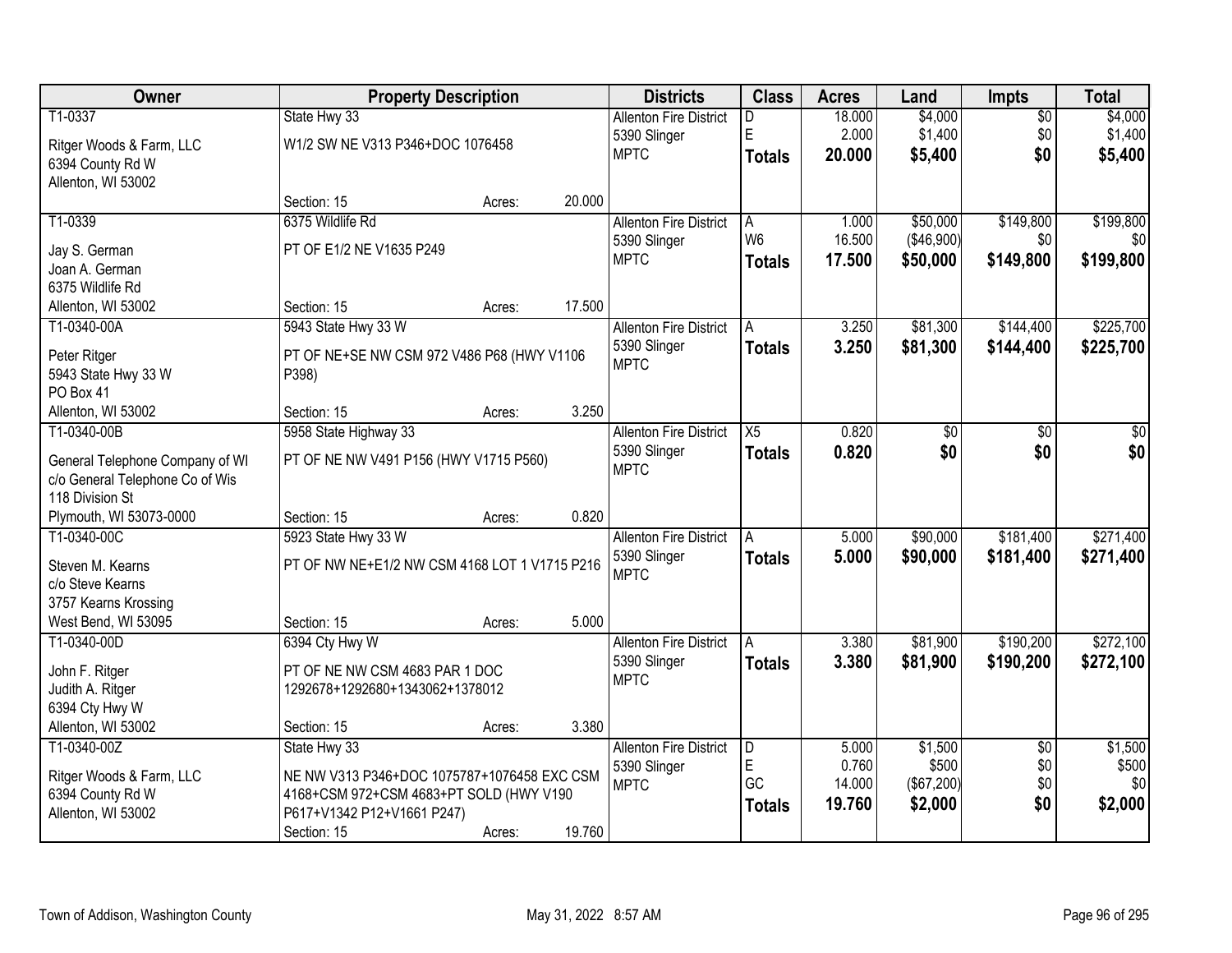| Owner                                               | <b>Property Description</b>                 | <b>Districts</b>                                       | <b>Class</b>        | <b>Acres</b>    | Land                   | <b>Impts</b>           | <b>Total</b>         |
|-----------------------------------------------------|---------------------------------------------|--------------------------------------------------------|---------------------|-----------------|------------------------|------------------------|----------------------|
| T1-0341                                             | 6492 Weis St                                | <b>Allenton Fire District</b><br>5390 Slinger          | A<br>D              | 1.670<br>10.710 | \$60,200<br>\$2,600    | \$113,200<br>\$0       | \$173,400<br>\$2,600 |
| William M Hayes Survivors Trust<br>910 W Decorah Rd | N1/2 NW NW V504 P352+DOC 1122902+1445756    | <b>MPTC</b>                                            | <b>Totals</b>       | 12.380          | \$62,800               | \$113,200              | \$176,000            |
| West Bend, WI 53095                                 |                                             |                                                        |                     |                 |                        |                        |                      |
|                                                     | 12.380<br>Section: 15<br>Acres:             |                                                        |                     |                 |                        |                        |                      |
| T1-0341-00A                                         | 6408 Cty Hwy W                              | <b>Allenton Fire District</b>                          | l A                 | 1.600           | \$62,000               | \$134,000              | \$196,000            |
| Lucinda J. Reddemann et al                          | N1/2 NW NW E OF HWY DOC 1259098 (HWY V1373  | 5390 Slinger<br><b>MPTC</b>                            | <b>Totals</b>       | 1.600           | \$62,000               | \$134,000              | \$196,000            |
| c/o Elroy Reddemann                                 | P384)                                       |                                                        |                     |                 |                        |                        |                      |
| 6408 Cty Hwy W<br>Allenton, WI 53002-0000           | 1.600<br>Section: 15<br>Acres:              |                                                        |                     |                 |                        |                        |                      |
| T1-0342-00A                                         | 6450 Weis St                                | <b>Allenton Fire District</b>                          | X4                  | 0.880           | \$0                    | \$0                    | \$0                  |
| Sanitary District No 1 et al                        | PT OF S1/2 NW NW V342 P665+V1766 P85 (HWY   | 5390 Slinger                                           | <b>Totals</b>       | 0.880           | \$0                    | \$0                    | \$0                  |
| c/o Sanitary Dist No 1 Town of Addison              | V1598 P658)                                 | <b>MPTC</b>                                            |                     |                 |                        |                        |                      |
| PO Box 293                                          |                                             |                                                        |                     |                 |                        |                        |                      |
| Allenton, WI 53002-0293                             | 0.000<br>Section: 15<br>Acres:              |                                                        |                     |                 |                        |                        |                      |
| T1-0343                                             | State Hwy 33                                | <b>Allenton Fire District</b><br>5390 Slinger          | $\overline{D}$<br>E | 13.000<br>6.440 | \$3,800<br>\$9,000     | \$0<br>\$0             | \$3,800<br>\$9,000   |
| Ritger Woods & Farm, LLC                            | SE NW V313 P346+DOC 1076458 EXC CSM 4168+PT | <b>MPTC</b>                                            | <b>Totals</b>       | 19.440          | \$12,800               | \$0                    | \$12,800             |
| 6394 County Rd W<br>Allenton, WI 53002              | SOLD+HWY+ HWY IN V1661 P247                 |                                                        |                     |                 |                        |                        |                      |
|                                                     | 19.440<br>Section: 15<br>Acres:             |                                                        |                     |                 |                        |                        |                      |
| T1-0343-00B                                         | <b>First St</b>                             | <b>Allenton Sanitary</b>                               | $\overline{X4}$     | 2.210           | $\overline{50}$        | $\overline{50}$        | $\overline{30}$      |
| Town of Addison                                     | PT OF SE NW V829 P513                       | District 1                                             | <b>Totals</b>       | 2.210           | \$0                    | \$0                    | \$0                  |
| First St                                            |                                             | <b>Allenton Fire District</b><br>St Lar Light District |                     |                 |                        |                        |                      |
| Allenton, WI 53002                                  | 2.210                                       | 5390 Slinger                                           |                     |                 |                        |                        |                      |
|                                                     | Section: 15<br>Acres:                       | <b>MPTC</b>                                            |                     |                 |                        |                        |                      |
| T1-0344                                             | 127 First St                                | <b>Allenton Sanitary</b><br>District 1                 | X4                  | 4.440<br>4.440  | $\overline{50}$<br>\$0 | $\overline{50}$<br>\$0 | $\sqrt{50}$          |
| Town of Addison                                     | PT OF NW SE V565 P410+V575 P398 EXC HWY     | <b>Allenton Fire District</b>                          | <b>Totals</b>       |                 |                        |                        | \$0                  |
| First St<br>Allenton, WI 53002                      |                                             | 5390 Slinger                                           |                     |                 |                        |                        |                      |
|                                                     | 4.440<br>Section: 15<br>Acres:              | <b>MPTC</b>                                            |                     |                 |                        |                        |                      |
| T1-0344-001                                         | 294 Third St                                | <b>Allenton Sanitary</b>                               | A                   | 0.400           | \$42,500               | \$115,400              | \$157,900            |
| Dani L. Sumwalt                                     | PT OF NE+NW SW PINE RIDGE SUB LOT 1 V652    | District 1                                             | <b>Totals</b>       | 0.400           | \$42,500               | \$115,400              | \$157,900            |
| 294 Third St                                        | P587+DOC                                    | <b>Allenton Fire District</b><br>St Lar Light District |                     |                 |                        |                        |                      |
| Allenton, WI 53002                                  | 1211744+1248304+1346850+1428769+1465951     | 5390 Slinger                                           |                     |                 |                        |                        |                      |
|                                                     | 0.000<br>Section: 15<br>Acres:              | <b>MPTC</b>                                            |                     |                 |                        |                        |                      |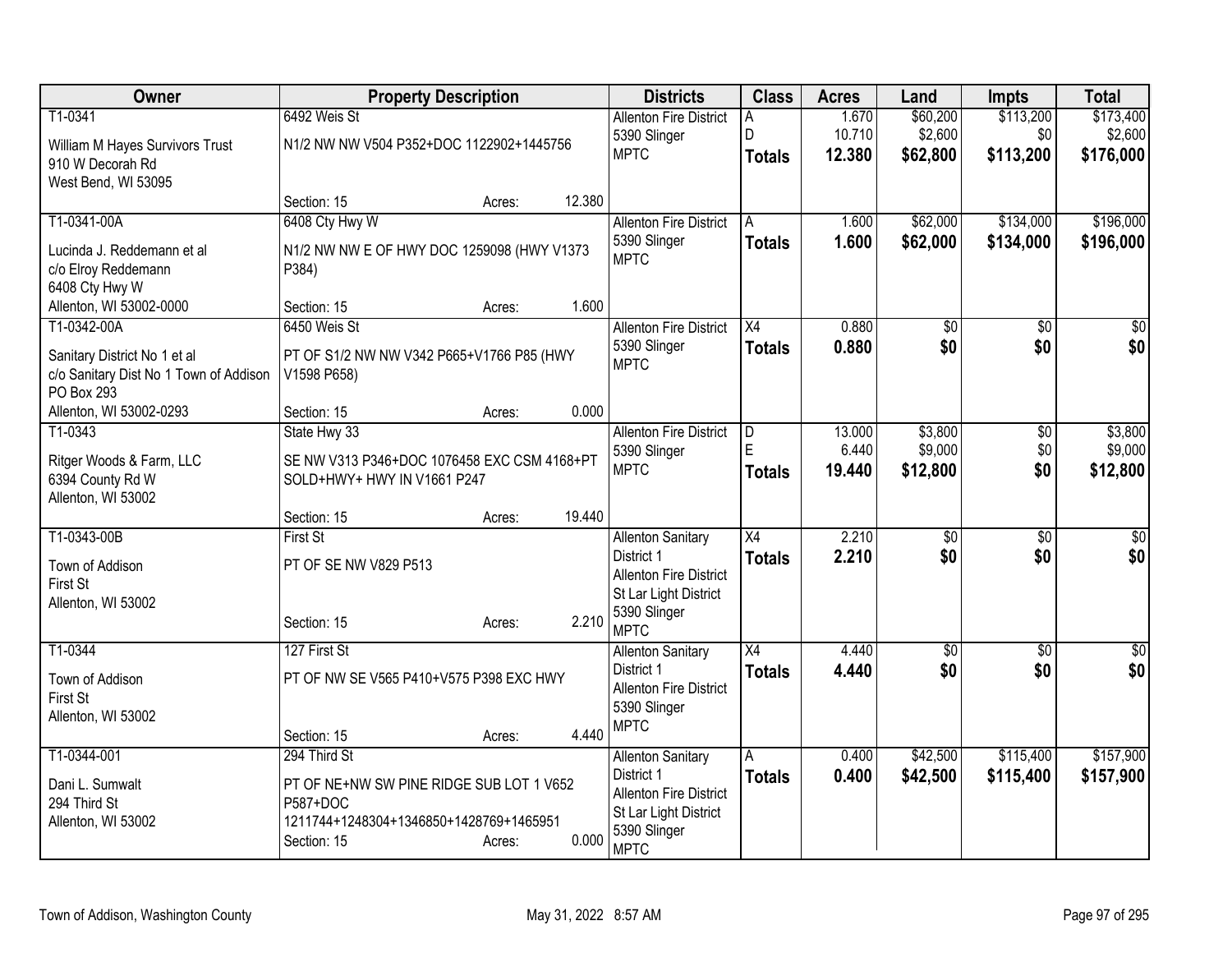| Owner                               | <b>Property Description</b>                   |                 | <b>Districts</b>                      | <b>Class</b>  | <b>Acres</b> | Land     | Impts     | <b>Total</b> |
|-------------------------------------|-----------------------------------------------|-----------------|---------------------------------------|---------------|--------------|----------|-----------|--------------|
| T1-0344-002                         | 280 Third St                                  |                 | <b>Allenton Sanitary</b>              |               | 0.560        | \$51,300 | \$118,600 | \$169,900    |
| Richard A. Scherer                  | PT OF NE+NW SW PINE RIDGE SUB LOT 2 V1588 P81 |                 | District 1                            | <b>Totals</b> | 0.560        | \$51,300 | \$118,600 | \$169,900    |
| Donna M. Scherer                    |                                               |                 | <b>Allenton Fire District</b>         |               |              |          |           |              |
| PO Box 297280thirdst                |                                               |                 | St Lar Light District                 |               |              |          |           |              |
| Allenton, WI 53002                  | Section: 15                                   | 0.000<br>Acres: | 5390 Slinger<br><b>MPTC</b>           |               |              |          |           |              |
| T1-0344-003                         | 256 Third St                                  |                 | <b>Allenton Sanitary</b>              | A             | 0.320        | \$37,800 | \$123,500 | \$161,300    |
| Kelly Golder                        | PT OF NE+NW SW PINE RIDGE SUB LOT 3 DOC       |                 | District 1                            | <b>Totals</b> | 0.320        | \$37,800 | \$123,500 | \$161,300    |
| Zachary Durham                      | 1313113                                       |                 | <b>Allenton Fire District</b>         |               |              |          |           |              |
| PO Box 452                          |                                               |                 | St Lar Light District                 |               |              |          |           |              |
| Allenton, WI 53002                  | Section: 15                                   | 0.000<br>Acres: | 5390 Slinger<br><b>MPTC</b>           |               |              |          |           |              |
| T1-0344-004-001                     | 222 Third St                                  |                 | <b>Allenton Sanitary</b>              | A             | 0.344        | \$34,900 | \$136,900 | \$171,800    |
|                                     |                                               |                 | District 1                            | <b>Totals</b> | 0.344        | \$34,900 | \$136,900 | \$171,800    |
| Kevin M. Geldreich<br>222 Third St  | PT OF NE+NW SW PINE RIDGE SUB LOT 4 DOC       |                 | <b>Allenton Fire District</b>         |               |              |          |           |              |
| PO Box 415                          | 796386+1487709                                |                 | St Lar Light District                 |               |              |          |           |              |
| Allenton, WI 53002                  | Section:                                      | 0.000<br>Acres: | 5390 Slinger                          |               |              |          |           |              |
|                                     |                                               |                 | <b>MPTC</b>                           |               |              |          |           |              |
| T1-0344-005                         | 188 Third St                                  |                 | <b>Allenton Sanitary</b>              | A             | 0.290        | \$36,000 | \$134,700 | \$170,700    |
| Giese Trust                         | PT OF NE+NW SW PINE RIDGE SUB LOT 5 V926      |                 | District 1                            | <b>Totals</b> | 0.290        | \$36,000 | \$134,700 | \$170,700    |
| 188 Third St                        | P82-3+DOC 1458387                             |                 | <b>Allenton Fire District</b>         |               |              |          |           |              |
| Allenton, WI 53002                  |                                               |                 | St Lar Light District<br>5390 Slinger |               |              |          |           |              |
|                                     | Section: 15<br>Acres:                         | 0.000           | <b>MPTC</b>                           |               |              |          |           |              |
| T1-0344-006                         | 154 Third St                                  |                 | <b>Allenton Sanitary</b>              | A             | 0.280        | \$34,900 | \$155,000 | \$189,900    |
|                                     |                                               |                 | District 1                            | <b>Totals</b> | 0.280        | \$34,900 | \$155,000 | \$189,900    |
| Richard J. Lorbiecki                | PT OF NE+NW SW PINE RIDGE SUB LOT 6 DOC       |                 | <b>Allenton Fire District</b>         |               |              |          |           |              |
| Jennifer L. Hoerner<br>154 Third St | 1233720                                       |                 | St Lar Light District                 |               |              |          |           |              |
| PO Box 516                          | Section: 15                                   | 0.000           | 5390 Slinger                          |               |              |          |           |              |
| Allenton, WI 53002                  |                                               | Acres:          | <b>MPTC</b>                           |               |              |          |           |              |
| T1-0344-007                         | 120 Third St                                  |                 | <b>Allenton Sanitary</b>              | Α             | 0.290        | \$35,100 | \$127,800 | \$162,900    |
|                                     |                                               |                 | District 1                            | <b>Totals</b> | 0.290        | \$35,100 | \$127,800 | \$162,900    |
| Kenneth Weyland                     | PT OF NE+NW SW PINE RIDGE SUB LOT 7 DOC       |                 | <b>Allenton Fire District</b>         |               |              |          |           |              |
| 120 Third St                        | 1197282                                       |                 | St Lar Light District                 |               |              |          |           |              |
| PO Box 343                          |                                               |                 | 5390 Slinger                          |               |              |          |           |              |
| Allenton, WI 53002                  | Section: 15<br>Acres:                         | 0.000           | <b>MPTC</b>                           |               |              |          |           |              |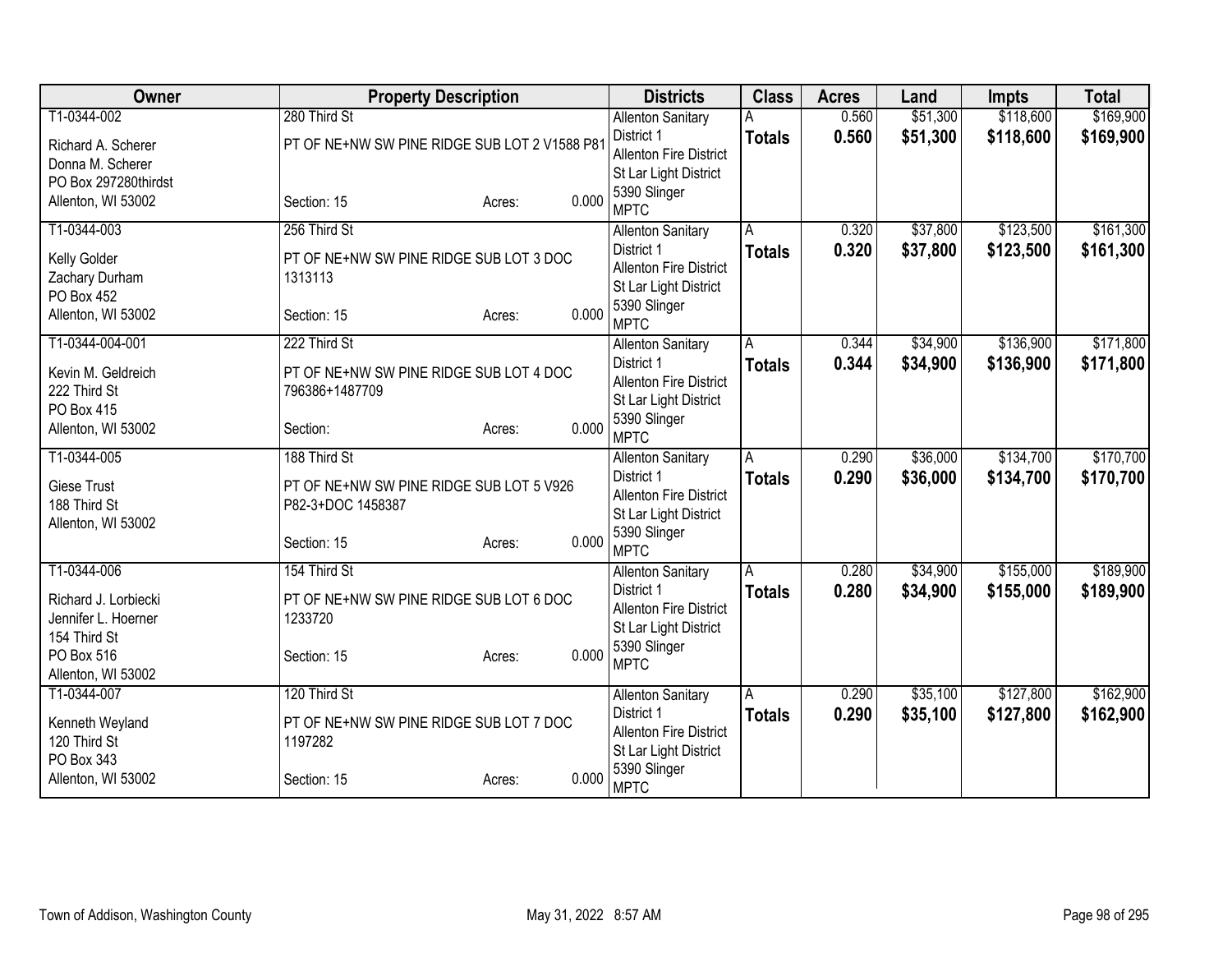| Owner                                | <b>Property Description</b>                 | <b>Districts</b>                            | <b>Class</b>   | <b>Acres</b>   | Land                 | <b>Impts</b>           | <b>Total</b>           |
|--------------------------------------|---------------------------------------------|---------------------------------------------|----------------|----------------|----------------------|------------------------|------------------------|
| T1-0344-008                          | 105 Second St                               | <b>Allenton Sanitary</b>                    |                | 0.440          | \$44,600             | \$146,600              | \$191,200              |
| Eric D. Wolfgram                     | PT OF NE+NW SW PINE RIDGE SUB LOT 8 DOC     | District 1<br><b>Allenton Fire District</b> | <b>Totals</b>  | 0.440          | \$44,600             | \$146,600              | \$191,200              |
| Paul D. Wolfgram                     | 1223643 (HOUSE 105 SECOND ST)               | St Lar Light District                       |                |                |                      |                        |                        |
| 107 Second St                        |                                             | 5390 Slinger                                |                |                |                      |                        |                        |
| PO Box 321<br>Allenton, WI 53002     | 0.000<br>Section: 15<br>Acres:              | <b>MPTC</b>                                 |                |                |                      |                        |                        |
| T1-0344-009                          | 135 Second St                               | <b>Allenton Sanitary</b>                    | A              | 0.330          | \$38,700             | \$156,000              | \$194,700              |
| Kevin B. Wolf                        | PT OF NE+NW SW PINE RIDGE SUB LOT 9 DOC     | District 1                                  | <b>Totals</b>  | 0.330          | \$38,700             | \$156,000              | \$194,700              |
| Jamie L. Wolf                        | 1383690+1450608                             | <b>Allenton Fire District</b>               |                |                |                      |                        |                        |
| 135 Second St                        |                                             | St Lar Light District                       |                |                |                      |                        |                        |
| Allenton, WI 53002                   | 0.000<br>Section: 15<br>Acres:              | 5390 Slinger<br><b>MPTC</b>                 |                |                |                      |                        |                        |
| T1-0344-00A                          | State Hwy 33                                | <b>Allenton Fire District</b>               | 5M             | 3.000          | \$7,200              | $\overline{50}$        | \$7,200                |
| Ritger Woods & Farm, LLC             | PT OF N3/4 NE SW NE'LY OF HWY V313 P346+DOC | 5390 Slinger                                | E              | 8.000          | \$5,600              | \$0                    | \$5,600                |
| 6394 County Rd W                     | 1076458                                     | <b>MPTC</b>                                 | <b>Totals</b>  | 11.000         | \$12,800             | \$0                    | \$12,800               |
| Allenton, WI 53002                   |                                             |                                             |                |                |                      |                        |                        |
|                                      | 11.000<br>Section: 15<br>Acres:             |                                             |                |                |                      |                        |                        |
| T1-0344-00B                          | 212 Second St                               | <b>Allenton Sanitary</b><br>District 1      | $\overline{A}$ | 0.300<br>0.300 | \$36,700<br>\$36,700 | \$125,900<br>\$125,900 | \$162,600<br>\$162,600 |
| Matthew W. Fehring                   | PT OF NW SW & PAR A ASSRS PLAT CSM 1231 DOC | <b>Allenton Fire District</b>               | <b>Totals</b>  |                |                      |                        |                        |
| Kimberly L. Fehring<br>212 Second St | 1408604                                     | St Lar Light District                       |                |                |                      |                        |                        |
| Allenton, WI 53002                   | 0.300<br>Section: 15<br>Acres:              | 5390 Slinger                                |                |                |                      |                        |                        |
|                                      |                                             | <b>MPTC</b>                                 |                |                |                      |                        |                        |
| T1-0344-010                          | 155 Second St                               | <b>Allenton Sanitary</b><br>District 1      | A              | 0.320<br>0.320 | \$37,800<br>\$37,800 | \$129,900<br>\$129,900 | \$167,700<br>\$167,700 |
| Nathan E. Janz                       | PT OF NE+NW SW PINE RIDGE SUB LOT 10 DOC    | <b>Allenton Fire District</b>               | <b>Totals</b>  |                |                      |                        |                        |
| Amy M. Janz<br>PO Box 453            | 1198579                                     | St Lar Light District                       |                |                |                      |                        |                        |
| Allenton, WI 53002                   | 0.000<br>Section: 15<br>Acres:              | 5390 Slinger                                |                |                |                      |                        |                        |
|                                      |                                             | <b>MPTC</b>                                 |                |                |                      |                        |                        |
| T1-0344-011                          | 167 Second St                               | <b>Allenton Sanitary</b><br>District 1      | A              | 0.320          | \$37,800             | \$111,400              | \$149,200              |
| Mark J. Warner                       | PT OF NE+NW SW PINE RIDGE SUB LOT 11 DOC    | <b>Allenton Fire District</b>               | <b>Totals</b>  | 0.320          | \$37,800             | \$111,400              | \$149,200              |
| 167 Second St                        | 885586+975857                               | St Lar Light District                       |                |                |                      |                        |                        |
| PO Box 265<br>Allenton, WI 53002     | 0.000<br>Section: 15<br>Acres:              | 5390 Slinger                                |                |                |                      |                        |                        |
|                                      |                                             | <b>MPTC</b>                                 |                |                |                      |                        |                        |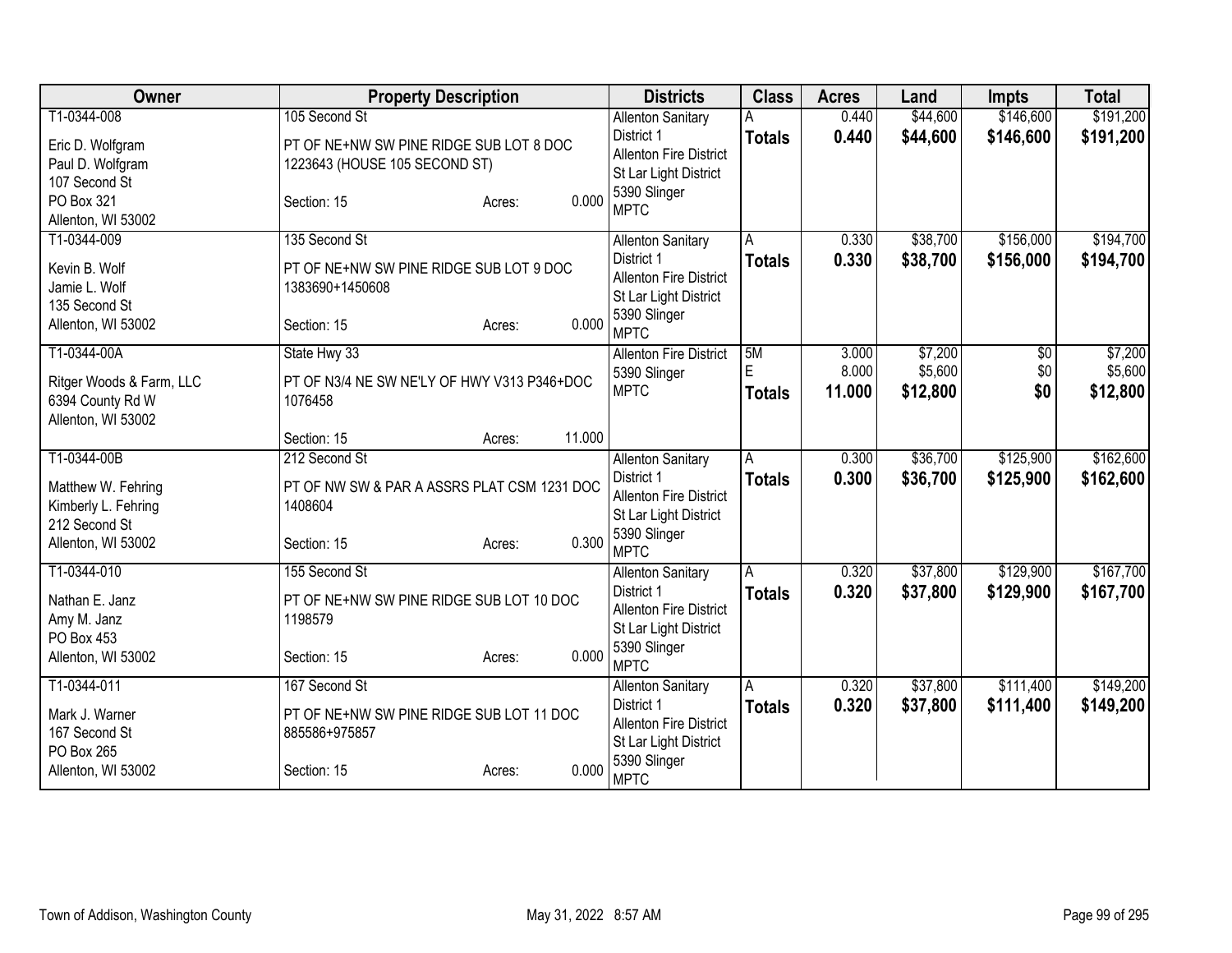| Owner                   | <b>Property Description</b>                   |                 | <b>Districts</b>                            | <b>Class</b>  | <b>Acres</b> | Land     | <b>Impts</b> | <b>Total</b> |
|-------------------------|-----------------------------------------------|-----------------|---------------------------------------------|---------------|--------------|----------|--------------|--------------|
| T1-0344-012             | 179 Second St                                 |                 | <b>Allenton Sanitary</b>                    |               | 0.290        | \$36,100 | \$146,700    | \$182,800    |
| Thomas O. Belk          | PT OF NE+NW SW PINE RIDGE SUB LOT 12 DOC      |                 | District 1                                  | <b>Totals</b> | 0.290        | \$36,100 | \$146,700    | \$182,800    |
| Sarah A. Belk           | 1366340                                       |                 | <b>Allenton Fire District</b>               |               |              |          |              |              |
| 179 Second St           |                                               |                 | St Lar Light District                       |               |              |          |              |              |
| Allenton, WI 53002      | Section: 15                                   | 0.000<br>Acres: | 5390 Slinger                                |               |              |          |              |              |
|                         |                                               |                 | <b>MPTC</b>                                 |               |              |          |              |              |
| T1-0344-013             | 295 Third St                                  |                 | <b>Allenton Sanitary</b>                    | A             | 0.340        | \$39,300 | \$113,600    | \$152,900    |
| Janet Kiernan           | PT OF NE+NW SW PINE RIDGE SUB LOT 13 DOC      |                 | District 1<br><b>Allenton Fire District</b> | <b>Totals</b> | 0.340        | \$39,300 | \$113,600    | \$152,900    |
| PO Box 131              | 1089882+1132388                               |                 | St Lar Light District                       |               |              |          |              |              |
| Allenton, WI 53002      |                                               |                 | 5390 Slinger                                |               |              |          |              |              |
|                         | Section: 15                                   | 0.000<br>Acres: | <b>MPTC</b>                                 |               |              |          |              |              |
| T1-0344-014             | 287 Third St                                  |                 | <b>Allenton Sanitary</b>                    | A             | 0.290        | \$36,300 | \$111,600    | \$147,900    |
|                         |                                               |                 | District 1                                  | <b>Totals</b> | 0.290        | \$36,300 | \$111,600    | \$147,900    |
| John Wollersheim        | PT OF NE+NW SW PINE RIDGE SUB LOT 14 V695 P79 |                 | <b>Allenton Fire District</b>               |               |              |          |              |              |
| Bette Wollersheim       |                                               |                 | St Lar Light District                       |               |              |          |              |              |
| 287 Third St Po Box 437 |                                               |                 | 5390 Slinger                                |               |              |          |              |              |
| Allenton, WI 53002      | Section: 15                                   | 0.000<br>Acres: | <b>MPTC</b>                                 |               |              |          |              |              |
| T1-0344-015             | 257 Third St                                  |                 | <b>Allenton Sanitary</b>                    | A             | 0.290        | \$36,300 | \$142,400    | \$178,700    |
| Robert S. Howard        | PT OF NE+NW SW PINE RIDGE SUB LOT 15 DOC      |                 | District 1                                  | <b>Totals</b> | 0.290        | \$36,300 | \$142,400    | \$178,700    |
| Krista M. Howard        | 1473207                                       |                 | <b>Allenton Fire District</b>               |               |              |          |              |              |
| 257 Third St            |                                               |                 | St Lar Light District                       |               |              |          |              |              |
| Allenton, WI 53002      | Section: 15                                   | 0.000<br>Acres: | 5390 Slinger                                |               |              |          |              |              |
|                         |                                               |                 | <b>MPTC</b>                                 |               |              |          |              |              |
| T1-0344-016             | 227 Third St                                  |                 | <b>Allenton Sanitary</b>                    | А             | 0.300        | \$36,400 | \$139,300    | \$175,700    |
| Kathleen Scherer        | PT OF NE+NW SW PINE RIDGE SUB LOT 16 V642     |                 | District 1                                  | <b>Totals</b> | 0.300        | \$36,400 | \$139,300    | \$175,700    |
| 227 Third St            | P413                                          |                 | <b>Allenton Fire District</b>               |               |              |          |              |              |
| PO Box 54               |                                               |                 | St Lar Light District                       |               |              |          |              |              |
| Allenton, WI 53002      | Section: 15                                   | 0.000<br>Acres: | 5390 Slinger<br><b>MPTC</b>                 |               |              |          |              |              |
| T1-0344-017-002         | 197 Third St                                  |                 | <b>Allenton Sanitary</b>                    | A             | 0.380        | \$37,400 | \$117,200    | \$154,600    |
|                         |                                               |                 | District 1                                  | <b>Totals</b> | 0.380        | \$37,400 | \$117,200    | \$154,600    |
| Daniel J. Zuelke        | PT OF NE+NW SW+PT OF E1/2 SW W OF HWY+PINE    |                 | <b>Allenton Fire District</b>               |               |              |          |              |              |
| 197 Third St            | RIDGE SUB LOT 17 DOC 931174+1335809 EXC PT    |                 | St Lar Light District                       |               |              |          |              |              |
| PO Box 11               | SOLD                                          |                 | 5390 Slinger                                |               |              |          |              |              |
| Allenton, WI 53002      | Section:                                      | 0.000<br>Acres: | <b>MPTC</b>                                 |               |              |          |              |              |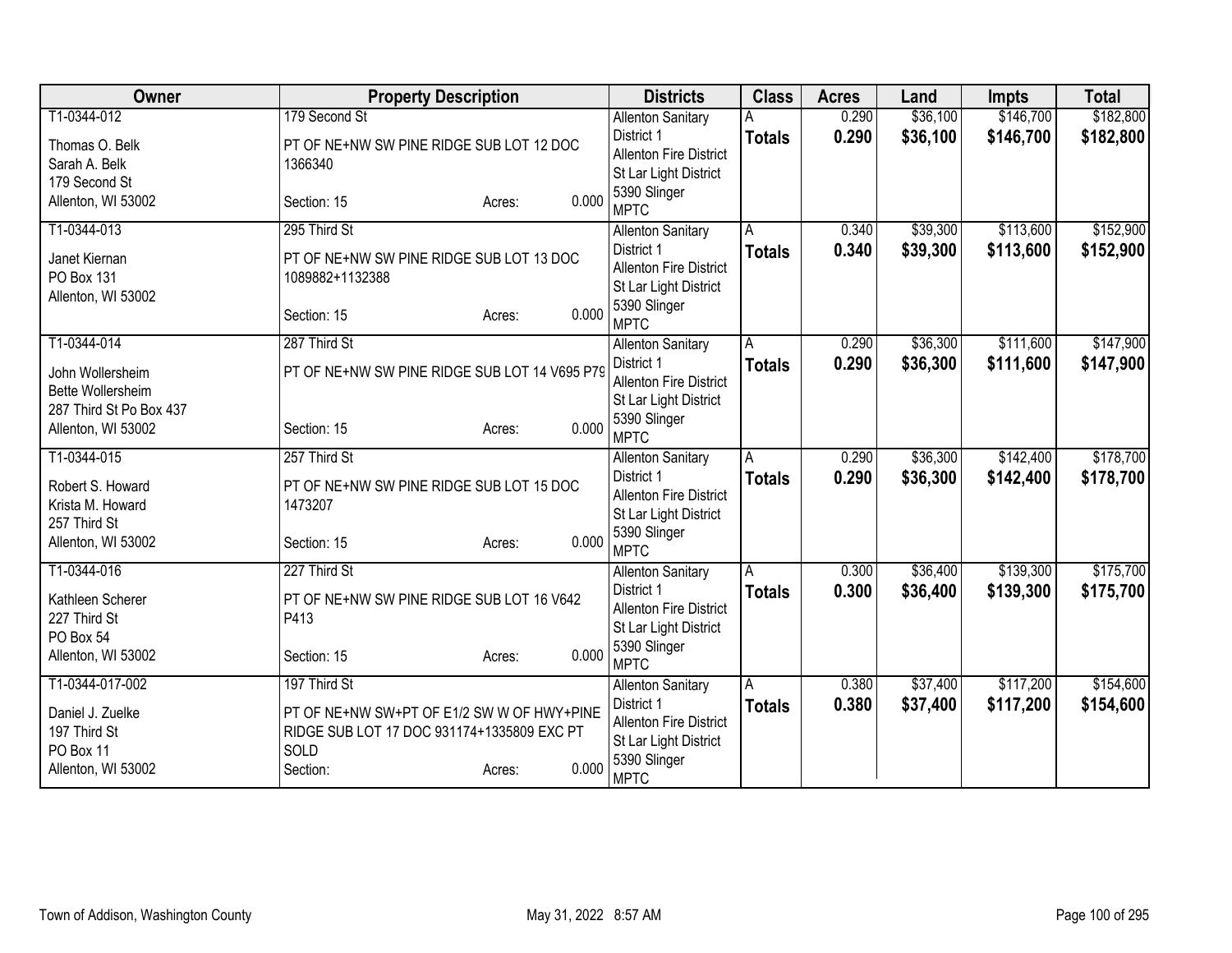| Owner                                                         | <b>Property Description</b>                                                                                                                        | <b>Districts</b>                                                                                    | <b>Class</b>   | <b>Acres</b> | Land     | <b>Impts</b> | <b>Total</b> |
|---------------------------------------------------------------|----------------------------------------------------------------------------------------------------------------------------------------------------|-----------------------------------------------------------------------------------------------------|----------------|--------------|----------|--------------|--------------|
| T1-0344-018-001                                               | 167 Third St                                                                                                                                       | <b>Allenton Sanitary</b>                                                                            |                | 0.570        | \$36,300 | \$126,500    | \$162,800    |
| Mark A. Swikert<br><b>PO Box 144</b><br>Allenton, WI 53002    | PT OF NE+NW SW PINE RIDGE SUB LOT 18 DOC<br>1134537+1341643                                                                                        | District 1<br><b>Allenton Fire District</b><br>St Lar Light District                                | <b>Totals</b>  | 0.570        | \$36,300 | \$126,500    | \$162,800    |
|                                                               | 0.000<br>Section:<br>Acres:                                                                                                                        | 5390 Slinger<br><b>MPTC</b>                                                                         |                |              |          |              |              |
| T1-0344-019                                                   | 152 Third St                                                                                                                                       | <b>Allenton Sanitary</b>                                                                            | $\overline{B}$ | 0.710        | \$39,600 | \$197,300    | \$236,900    |
| School View, LLC<br>849 Cty Hwy K<br>Hartford, WI 53027       | PT OF NE+NW SW RE-DIV LOTS 19 & 10 PINE RIDGE<br>SUB CSM 1504 PAR C DOC 1357231+1423590                                                            | District 1<br>Allenton Fire District<br>St Lar Light District                                       | <b>Totals</b>  | 0.710        | \$39,600 | \$197,300    | \$236,900    |
|                                                               | 0.000<br>Section: 15<br>Acres:                                                                                                                     | 5390 Slinger<br><b>MPTC</b>                                                                         |                |              |          |              |              |
| T1-0344-019-00A                                               | 136 Third St                                                                                                                                       | <b>Allenton Sanitary</b>                                                                            | $\overline{B}$ | 0.780        | \$42,100 | \$234,100    | \$276,200    |
| Steven W. Kline<br>136 Third St<br>PO Box 125                 | PT OF NE+NW SW RE-DIV LOTS 19 & 20 PINE RIDGE<br>SUB CSM 1504 PAR B+V1065 DOC 1365962                                                              | District 1<br><b>Allenton Fire District</b><br>St Lar Light District                                | <b>Totals</b>  | 0.780        | \$42,100 | \$234,100    | \$276,200    |
| Allenton, WI 53002                                            | 0.000<br>Section: 15<br>Acres:                                                                                                                     | 5390 Slinger<br><b>MPTC</b>                                                                         |                |              |          |              |              |
| T1-0344-020-001                                               | 118 Third St Unit A                                                                                                                                | <b>Allenton Sanitary</b>                                                                            | A              | 0.000        | \$15,000 | \$78,500     | \$93,500     |
| Gregory T. Koltermann<br>118 Third St A<br>Allenton, WI 53002 | PT OF NE+NW SW RE-DIV LOTS 19+20 PINE<br>RIDGE+CSM 1504 PAR A PARKVIEW CONDOMINIUM<br>UNIT A DOC 1402739+1475621<br>0.000<br>Section: 15<br>Acres: | District 1<br><b>Allenton Fire District</b><br>St Lar Light District<br>5390 Slinger<br><b>MPTC</b> | <b>Totals</b>  | 0.000        | \$15,000 | \$78,500     | \$93,500     |
| T1-0344-020-002                                               | 118 Third St Unit B                                                                                                                                | <b>Allenton Sanitary</b>                                                                            | А              | 0.000        | \$15,000 | \$74,300     | \$89,300     |
| Amanda Heisdorf<br>118 Third St B<br>Allenton, WI 53002       | PT OF NE+NW SW RE-DIV LOTS 19+20 PINE<br>RIDGE+CSM 1504 PAR A PARKVIEW CONDOMINIUM<br><b>UNIT B DOC 1508220</b><br>0.000<br>Section: 15<br>Acres:  | District 1<br>Allenton Fire District<br>St Lar Light District<br>5390 Slinger<br><b>MPTC</b>        | <b>Totals</b>  | 0.000        | \$15,000 | \$74,300     | \$89,300     |
| T1-0344-020-003                                               | 118 Third St Unit C                                                                                                                                | <b>Allenton Sanitary</b>                                                                            | A              | 0.000        | \$15,000 | \$74,600     | \$89,600     |
| Anthony J. Strupp<br>953 State Hwy 83<br>Hartford, WI 53027   | PT OF NE+NW SW RE-DIV LOTS 19+20 PINE<br>RIDGE+CSM 1504 PAR A PARKVIEW CONDOMINIUM<br><b>UNIT C DOC 975460</b><br>0.000<br>Section: 15<br>Acres:   | District 1<br><b>Allenton Fire District</b><br>St Lar Light District<br>5390 Slinger<br><b>MPTC</b> | <b>Totals</b>  | 0.000        | \$15,000 | \$74,600     | \$89,600     |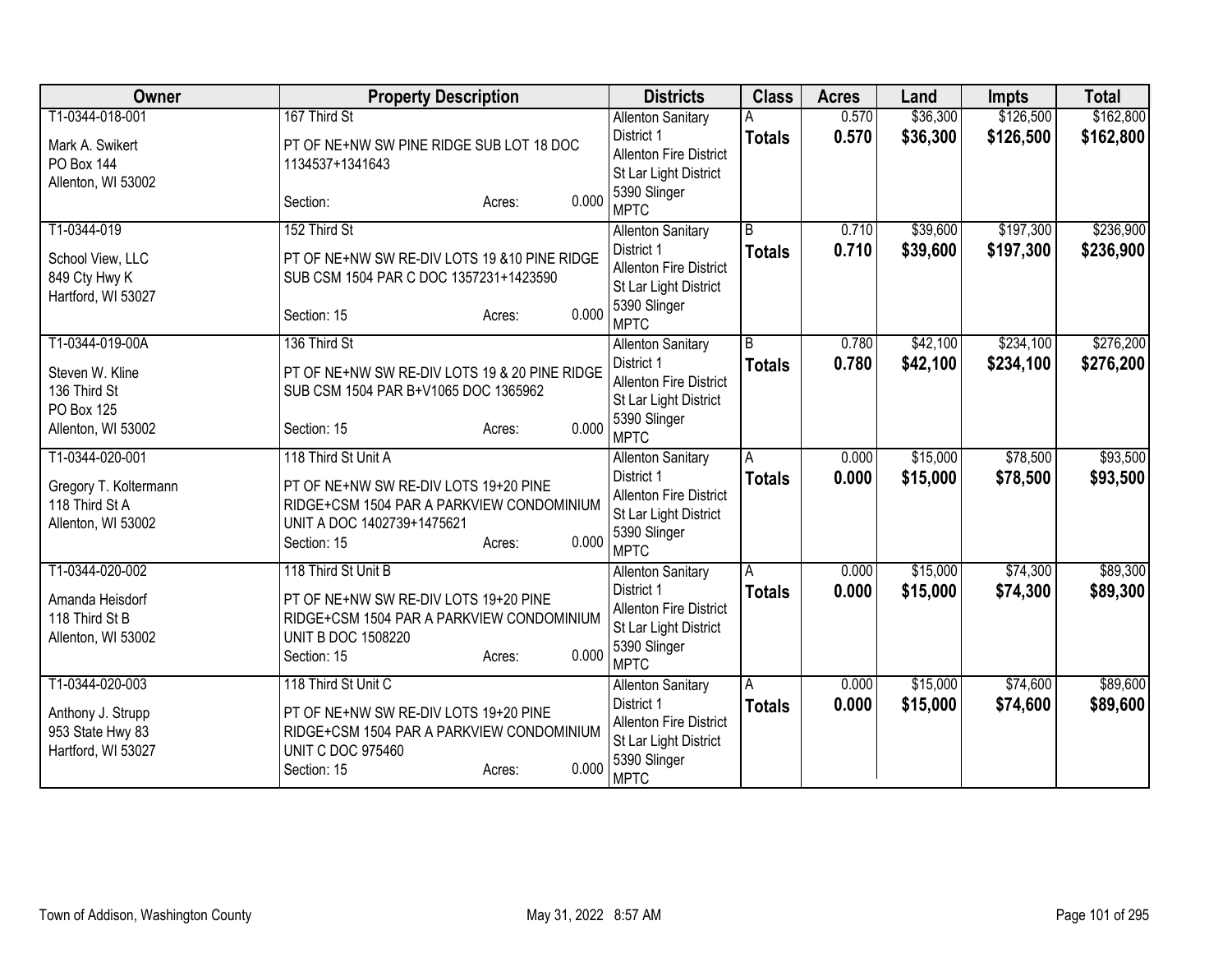| Owner                            | <b>Property Description</b>                |                 | <b>Districts</b>                       | <b>Class</b>    | <b>Acres</b> | Land            | <b>Impts</b> | <b>Total</b>    |
|----------------------------------|--------------------------------------------|-----------------|----------------------------------------|-----------------|--------------|-----------------|--------------|-----------------|
| T1-0344-020-004                  | 118 Third St Unit D                        |                 | <b>Allenton Sanitary</b>               |                 | 0.000        | \$15,000        | \$74,300     | \$89,300        |
| Laura E. Erdmann                 | PT OF NE+NW SW RE-DIV LOTS 19+20 PINE      |                 | District 1                             | <b>Totals</b>   | 0.000        | \$15,000        | \$74,300     | \$89,300        |
| 118 Third St D                   | RIDGE+CSM 1504 PAR A PARKVIEW CONDOMINIUM  |                 | Allenton Fire District                 |                 |              |                 |              |                 |
| Allenton, WI 53002               | <b>UNIT D DOC 1479209</b>                  |                 | St Lar Light District                  |                 |              |                 |              |                 |
|                                  | Section: 15                                | 0.000<br>Acres: | 5390 Slinger<br><b>MPTC</b>            |                 |              |                 |              |                 |
| T1-0344-021                      | 104 Second St Unit 1                       |                 |                                        | $\overline{B}$  | 0.450        | \$28,800        | \$214,900    | \$243,700       |
|                                  |                                            |                 | <b>Allenton Sanitary</b><br>District 1 |                 | 0.450        | \$28,800        |              |                 |
| Steven Stiloski                  | PT OF NE+NW SW PINE RIDGE SUB LOT 21 DOC   |                 | <b>Allenton Fire District</b>          | <b>Totals</b>   |              |                 | \$214,900    | \$243,700       |
| Judy Boehm                       | 1461158                                    |                 | St Lar Light District                  |                 |              |                 |              |                 |
| 5004 State Hwy 144               |                                            |                 | 5390 Slinger                           |                 |              |                 |              |                 |
| Hartford, WI 53027               | Section: 15                                | 0.000<br>Acres: | <b>MPTC</b>                            |                 |              |                 |              |                 |
| T1-0344-022                      | 116 Second St                              |                 | <b>Allenton Sanitary</b>               | $\overline{X4}$ | 0.000        | $\overline{30}$ | \$0          | $\overline{50}$ |
| Town of Addison                  | PT OF NE+NW SW PINE RIDGE SUB LOT 22 V1459 |                 | District 1                             | <b>Totals</b>   | 0.000        | \$0             | \$0          | \$0             |
| First St                         | P486 EXC PT SOLD 25' WALKWAY               |                 | <b>Allenton Fire District</b>          |                 |              |                 |              |                 |
| Allenton, WI 53002               |                                            |                 | St Lar Light District                  |                 |              |                 |              |                 |
|                                  | Section: 15                                | 0.000<br>Acres: | 5390 Slinger                           |                 |              |                 |              |                 |
|                                  |                                            |                 | <b>MPTC</b>                            |                 |              |                 |              |                 |
| T1-0344-022-00A                  | 116 Second St                              |                 | <b>Allenton Sanitary</b>               | $\overline{B}$  | 0.510        | \$32,300        | \$205,100    | \$237,400       |
| J M Schneider Properties, Inc.   | PT OF NE+NW SW PINE RIDGE SUB LOT 22 V758  |                 | District 1                             | <b>Totals</b>   | 0.510        | \$32,300        | \$205,100    | \$237,400       |
| N84 W19381 Menomonee Ave         | P197+V1321 P615+V1400 P192                 |                 | <b>Allenton Fire District</b>          |                 |              |                 |              |                 |
| Menomonee Falls, WI 53051        |                                            |                 | St Lar Light District<br>5390 Slinger  |                 |              |                 |              |                 |
|                                  | Section: 15                                | 0.000<br>Acres: | <b>MPTC</b>                            |                 |              |                 |              |                 |
| T1-0344-023                      | 128 Second St                              |                 | <b>Allenton Sanitary</b>               | A               | 0.300        | \$36,500        | \$123,600    | \$160, 100      |
|                                  |                                            |                 | District 1                             | <b>Totals</b>   | 0.300        | \$36,500        | \$123,600    | \$160,100       |
| Shirley A. Schmidt               | PT OF NE+NW SW PINE RIDGE SUB LOT 23 V1308 |                 | <b>Allenton Fire District</b>          |                 |              |                 |              |                 |
| 128 Second St                    | P218+DOC 918822                            |                 | St Lar Light District                  |                 |              |                 |              |                 |
| PO Box 505<br>Allenton, WI 53002 | Section: 15                                | 0.000           | 5390 Slinger                           |                 |              |                 |              |                 |
|                                  |                                            | Acres:          | <b>MPTC</b>                            |                 |              |                 |              |                 |
| T1-0344-024                      | 140 Second St                              |                 | <b>Allenton Sanitary</b>               | Ā               | 0.300        | \$36,500        | \$123,500    | \$160,000       |
| John T. Peil                     | PT OF NE+NW SW PINE RIDGE SUB LOT 24 DOC   |                 | District 1                             | <b>Totals</b>   | 0.300        | \$36,500        | \$123,500    | \$160,000       |
| 140 Second St                    | 910615                                     |                 | <b>Allenton Fire District</b>          |                 |              |                 |              |                 |
| PO Box 325                       |                                            |                 | St Lar Light District                  |                 |              |                 |              |                 |
| Allenton, WI 53002               | Section: 15                                | 0.000<br>Acres: | 5390 Slinger<br><b>MPTC</b>            |                 |              |                 |              |                 |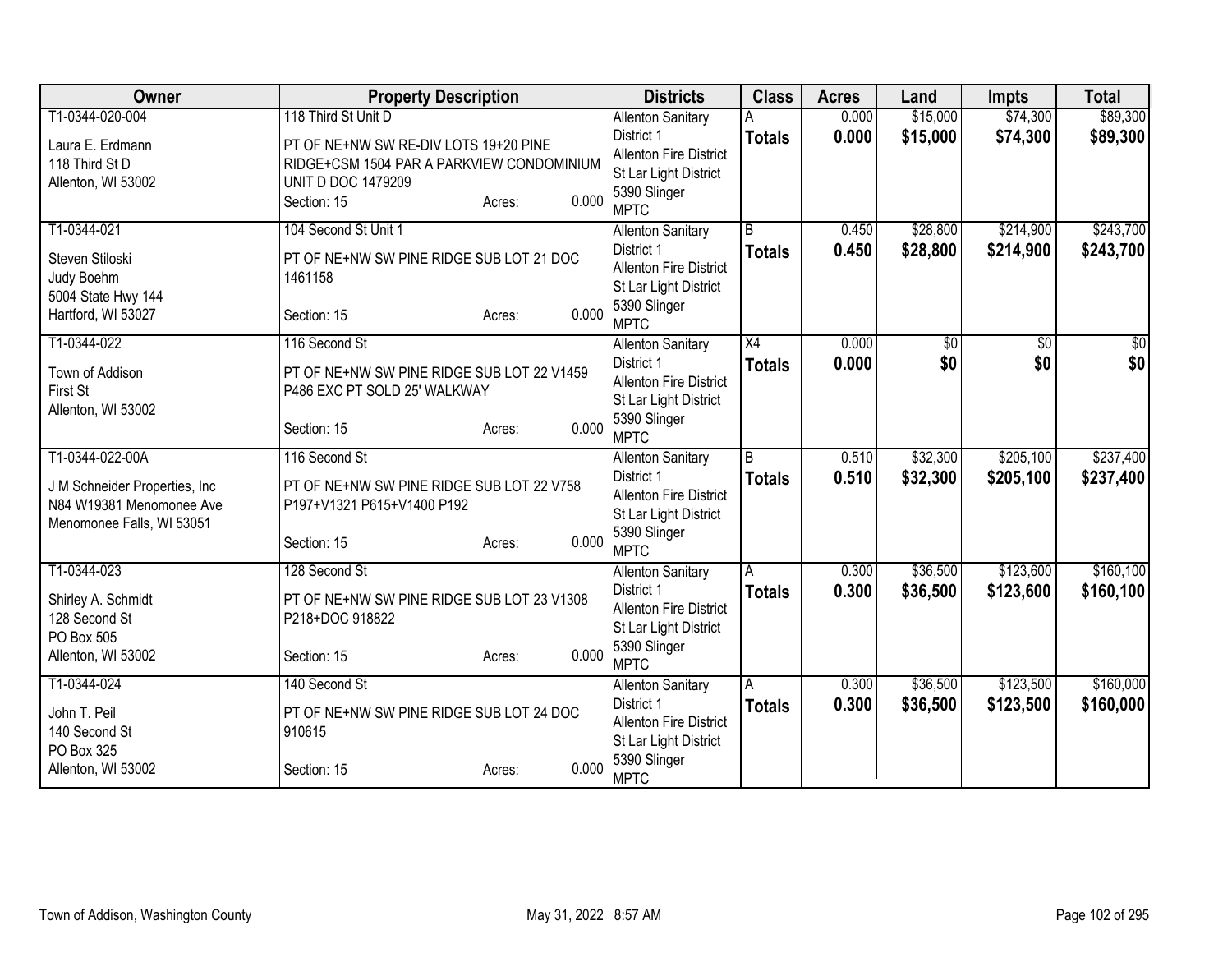| Owner                                    | <b>Property Description</b>                           |        |        | <b>Districts</b>                                       | <b>Class</b>  | <b>Acres</b>   | Land               | Impts           | <b>Total</b> |
|------------------------------------------|-------------------------------------------------------|--------|--------|--------------------------------------------------------|---------------|----------------|--------------------|-----------------|--------------|
| T1-0344-025                              | 152 Second St                                         |        |        | <b>Allenton Sanitary</b>                               | Α             | 0.310          | \$37,100           | \$134,100       | \$171,200    |
| Barbara A. Kirch                         | PT OF NE+NW SW PINE RIDGE SUB LOT 25 V603             |        |        | District 1                                             | <b>Totals</b> | 0.310          | \$37,100           | \$134,100       | \$171,200    |
| 152 Second St                            | P410+DOC 1067317                                      |        |        | <b>Allenton Fire District</b><br>St Lar Light District |               |                |                    |                 |              |
| PO Box 24                                |                                                       |        |        | 5390 Slinger                                           |               |                |                    |                 |              |
| Allenton, WI 53002                       | Section: 15                                           | Acres: | 0.000  | <b>MPTC</b>                                            |               |                |                    |                 |              |
| T1-0344-026                              | 164 Second St                                         |        |        | <b>Allenton Sanitary</b>                               | A             | 0.310          | \$37,100           | \$144,100       | \$181,200    |
| Michael D. Lighthizer                    | PT OF NE+NW SW PINE RIDGE SUB LOT 26 V774             |        |        | District 1                                             | <b>Totals</b> | 0.310          | \$37,100           | \$144,100       | \$181,200    |
| Kathleen T. Lighthizer                   | P329                                                  |        |        | <b>Allenton Fire District</b><br>St Lar Light District |               |                |                    |                 |              |
| 164 Second St                            |                                                       |        |        | 5390 Slinger                                           |               |                |                    |                 |              |
| PO Box 342                               | Section: 15                                           | Acres: | 0.000  | <b>MPTC</b>                                            |               |                |                    |                 |              |
| Allenton, WI 53002<br>T1-0344-027        | 176 Second St                                         |        |        |                                                        | A             | 0.310          | \$37,100           | \$128,300       | \$165,400    |
|                                          |                                                       |        |        | <b>Allenton Sanitary</b><br>District 1                 | <b>Totals</b> | 0.310          | \$37,100           | \$128,300       | \$165,400    |
| Christopher Dorzok                       | PT OF NE+NW SW PINE RIDGE SUB LOT 27 DOC              |        |        | <b>Allenton Fire District</b>                          |               |                |                    |                 |              |
| 176 Second St<br>PO Box 282              | 1323126                                               |        |        | St Lar Light District                                  |               |                |                    |                 |              |
| Allenton, WI 53002                       | Section: 15                                           | Acres: | 0.000  | 5390 Slinger                                           |               |                |                    |                 |              |
|                                          |                                                       |        |        | <b>MPTC</b>                                            |               |                |                    |                 |              |
| T1-0345                                  | <b>Hillcrest Dr</b>                                   |        |        | <b>Allenton Fire District</b><br>5390 Slinger          | E.            | 3.000<br>3.000 | \$2,100<br>\$2,100 | \$0<br>\$0      | \$2,100      |
| Ritger Woods & Farm, LLC                 | PT OF E1/2 SW E OF HWY V313 P346+DOC 1076458          |        |        | <b>MPTC</b>                                            | <b>Totals</b> |                |                    |                 | \$2,100      |
| 6394 County Rd W                         |                                                       |        |        |                                                        |               |                |                    |                 |              |
| Allenton, WI 53002                       | Section: 15                                           | Acres: | 3.000  |                                                        |               |                |                    |                 |              |
| T1-0346-00B                              | 315 Weis St                                           |        |        | <b>Allenton Sanitary</b>                               | A             | 0.830          | \$58,200           | \$133,800       | \$192,000    |
|                                          |                                                       |        |        | District 1                                             | <b>Totals</b> | 0.830          | \$58,200           | \$133,800       | \$192,000    |
| Greg L. Strommen<br>Patricia A. Strommen | PT OF SW SW V1116 P471 EXC PT SOLD                    |        |        | Allenton Fire District                                 |               |                |                    |                 |              |
| PO Box 549                               |                                                       |        |        | St Lar Light District                                  |               |                |                    |                 |              |
| Allenton, WI 53002                       | Section: 15                                           | Acres: | 0.830  | 5390 Slinger<br><b>MPTC</b>                            |               |                |                    |                 |              |
| T1-0347                                  | Railroad St                                           |        |        | <b>Allenton Sanitary</b>                               | E             | 14.660         | \$20,500           | $\overline{50}$ | \$20,500     |
|                                          |                                                       |        |        | District 1                                             | <b>Totals</b> | 14.660         | \$20,500           | \$0             | \$20,500     |
| Janice M Zuern Survivors Trust et al     | PT OF SW SW W OF RR V905 P109+DOC                     |        |        | Allenton Fire District                                 |               |                |                    |                 |              |
| 5536 Cty Hwy D<br>West Bend, WI 53090    | 1080716+1382257+1413274 PT OF CSM 1023 EXC PT<br>SOLD |        |        | 5390 Slinger                                           |               |                |                    |                 |              |
|                                          | Section: 15                                           | Acres: | 14.660 | <b>MPTC</b>                                            |               |                |                    |                 |              |
| T1-0347-00C                              | Cty Hwy W                                             |        |        | <b>Allenton Sanitary</b>                               | B             | 1.530          | \$30,300           | \$0             | \$30,300     |
| Zuern Brothers Family Ltd Partnership    | PT OF PAR C ASSRS PLAT+SW SW CSM 3006 PAR 1           |        |        | District 1                                             | <b>Totals</b> | 1.530          | \$30,300           | \$0             | \$30,300     |
| PO Box 378                               | V923 P440+V1606 P459+460 (HWY DOC 1202802)            |        |        | Allenton Fire District                                 |               |                |                    |                 |              |
| Allenton, WI 53002-0378                  |                                                       |        |        | St Lar Light District<br>5390 Slinger                  |               |                |                    |                 |              |
|                                          | Section:                                              | Acres: | 1.530  | <b>MPTC</b>                                            |               |                |                    |                 |              |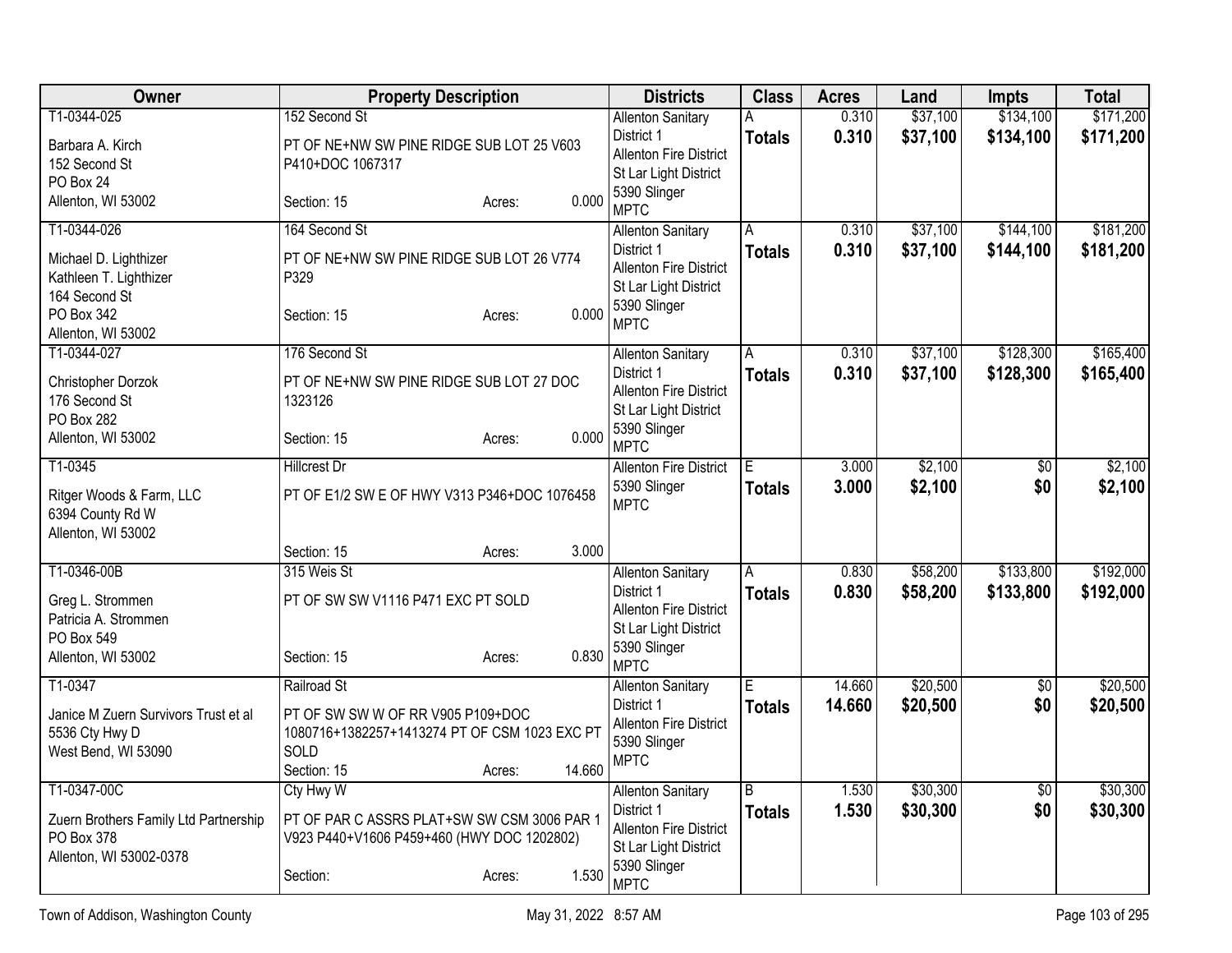| Owner                                 | <b>Property Description</b>                   |        |        | <b>Districts</b>                       | <b>Class</b>            | <b>Acres</b> | Land     | <b>Impts</b> | <b>Total</b>  |
|---------------------------------------|-----------------------------------------------|--------|--------|----------------------------------------|-------------------------|--------------|----------|--------------|---------------|
| T1-0347-00D                           | 420 Railroad St                               |        |        | <b>Allenton Sanitary</b>               |                         | 3.670        | \$70,800 | \$110,500    | \$181,300     |
| Zuern Brothers Family Ltd Partnership | PT OF W1/2 SW CSM 3006 PAR 2 V1607 P67 (HWY   |        |        | District 1                             | <b>Totals</b>           | 3.670        | \$70,800 | \$110,500    | \$181,300     |
| PO Box 378                            | DOC 1202802)                                  |        |        | <b>Allenton Fire District</b>          |                         |              |          |              |               |
| Allenton, WI 53002-0378               |                                               |        |        | St Lar Light District                  |                         |              |          |              |               |
|                                       | Section:                                      | Acres: | 3.670  | 5390 Slinger<br><b>MPTC</b>            |                         |              |          |              |               |
| T1-0348                               | 217 Weis St                                   |        |        | <b>Allenton Sanitary</b>               | $\overline{\mathsf{C}}$ | 7.470        | \$0      | $\sqrt{6}$   | $\frac{1}{6}$ |
| Nm Byd, LLC                           | PT OF W1/2 SW DOC 1491934                     |        |        | District 1                             | <b>Totals</b>           | 7.470        | \$0      | \$0          | \$0           |
| 217 Weis St                           |                                               |        |        | <b>Allenton Fire District</b>          |                         |              |          |              |               |
| Allenton, WI 53002                    |                                               |        |        | St Lar Light District                  |                         |              |          |              |               |
|                                       | Section: 15                                   | Acres: | 7.470  | 5390 Slinger<br><b>MPTC</b>            |                         |              |          |              |               |
| T1-0349                               | 202 Weis St                                   |        |        | <b>Allenton Sanitary</b>               | A                       | 3.620        | \$83,700 | \$149,100    | \$232,800     |
|                                       |                                               |        |        | District 1                             | <b>Totals</b>           | 3.620        | \$83,700 | \$149,100    | \$232,800     |
| Kevin M. Zehe                         | S 3/4 OF SE SW V358 P262+V1133 P167+DOC       |        |        | <b>Allenton Fire District</b>          |                         |              |          |              |               |
| 202 Weis St                           | 1019148+1023236 EXC PTS SOLD (HWY V1460 P438) |        |        | 5390 Slinger                           |                         |              |          |              |               |
| PO Box 5                              |                                               |        | 3.620  | <b>MPTC</b>                            |                         |              |          |              |               |
| Allenton, WI 53002<br>T1-0349-00A     | Section: 15<br>5914 Hillcrest Dr              | Acres: |        | <b>Allenton Fire District</b>          | $\overline{B}$          | 6.060        | \$19,600 | \$10,300     | \$29,900      |
|                                       |                                               |        |        | 5390 Slinger                           |                         | 6.060        | \$19,600 | \$10,300     | \$29,900      |
| Garon, LLC                            | PT OF S3/4 SE SW V1565 P561+DOC 1133906 EXC   |        |        | <b>MPTC</b>                            | <b>Totals</b>           |              |          |              |               |
| 5908 Hillcrest Dr                     | <b>CSM 1864</b>                               |        |        |                                        |                         |              |          |              |               |
| Allenton, WI 53002                    |                                               |        |        |                                        |                         |              |          |              |               |
|                                       | Section: 15                                   | Acres: | 6.060  |                                        |                         |              |          |              |               |
| T1-0349-00B                           | 218 Weis St                                   |        |        | <b>Allenton Sanitary</b><br>District 1 | A                       | 0.250        | \$38,100 | \$94,100     | \$132,200     |
| Jason Graef                           | PT OF S3/4 SE SW DOC 1226212+1459661 90X120'  |        |        | Allenton Fire District                 | <b>Totals</b>           | 0.250        | \$38,100 | \$94,100     | \$132,200     |
| 218 Weis St                           |                                               |        |        | St Lar Light District                  |                         |              |          |              |               |
| Allenton, WI 53002                    |                                               |        |        | 5390 Slinger                           |                         |              |          |              |               |
|                                       | Section: 15                                   | Acres: | 0.250  | <b>MPTC</b>                            |                         |              |          |              |               |
| T1-0349-00C                           | Weis St                                       |        |        | <b>Allenton Fire District</b>          | $\overline{D}$          | 10.620       | \$2,800  | \$0          | \$2,800       |
| Joseph J Schlagenhaft Joint Rev Liv   | PT OF SW SW+SE SW V306 P537+DOC               |        |        | 5390 Slinger                           | $\mathsf E$             | 2.500        | \$3,500  | \$0          | \$3,500       |
| Trust                                 | 1292690+1297540 (HWY V1498 P273)              |        |        | <b>MPTC</b>                            | C                       | 1.000        | \$20,000 | \$4,500      | \$24,500      |
| Veronica Schlagenhaft Joint Rev Liv   |                                               |        |        |                                        | <b>Totals</b>           | 14.120       | \$26,300 | \$4,500      | \$30,800      |
| Trust                                 | Section: 15                                   | Acres: | 14.120 |                                        |                         |              |          |              |               |
| 6917 Cty Hwy W                        |                                               |        |        |                                        |                         |              |          |              |               |
| Allenton, WI 53002                    |                                               |        |        |                                        |                         |              |          |              |               |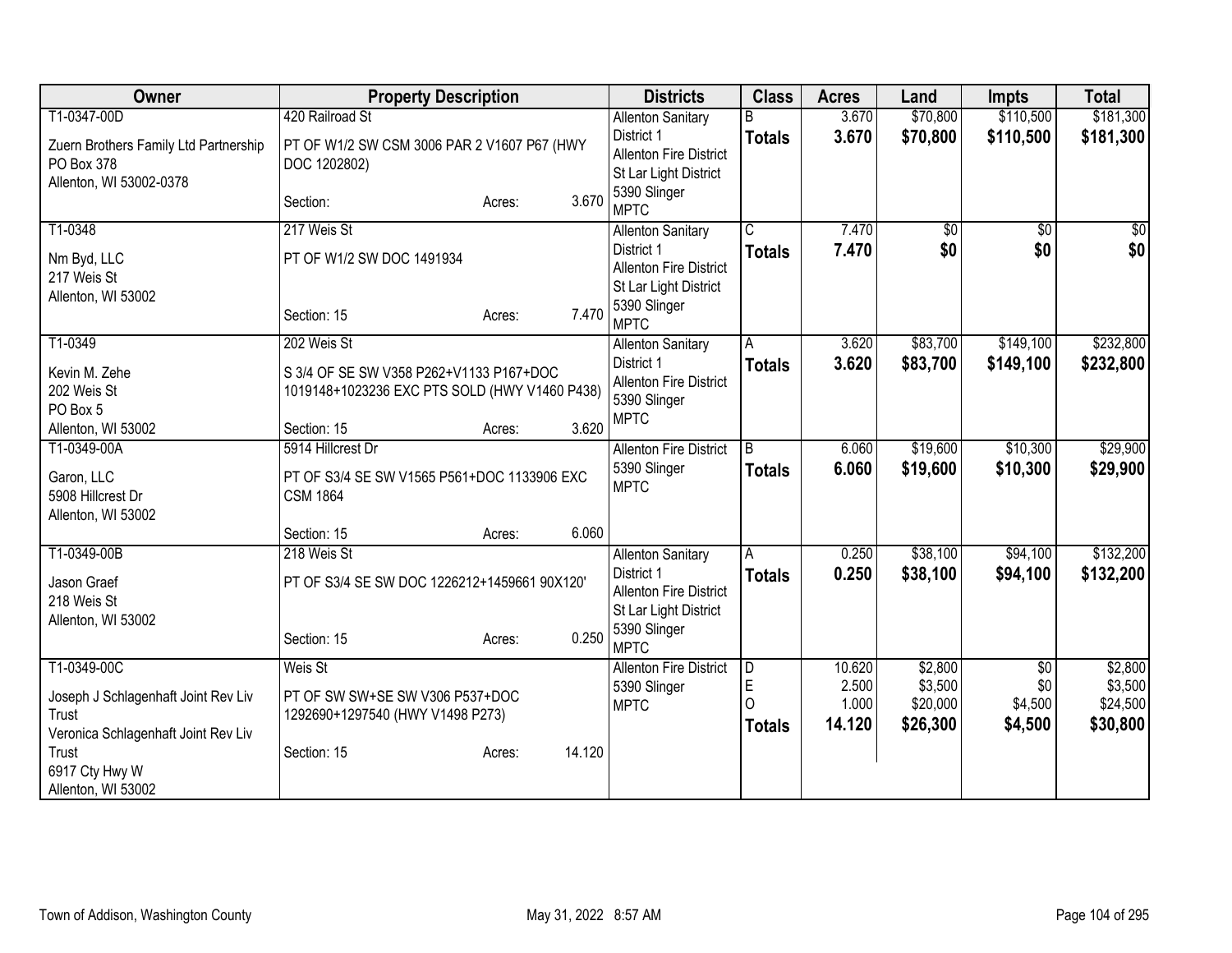| Owner                                                    |                                                                                    | <b>Property Description</b> |        |                                               | <b>Class</b>       | <b>Acres</b>    | Land                 | <b>Impts</b>           | <b>Total</b>           |
|----------------------------------------------------------|------------------------------------------------------------------------------------|-----------------------------|--------|-----------------------------------------------|--------------------|-----------------|----------------------|------------------------|------------------------|
| T1-0349-00D                                              | 5908 Hillcrest Dr                                                                  |                             |        | <b>Allenton Fire District</b><br>5390 Slinger | R<br><b>Totals</b> | 1.250<br>1.250  | \$39,500<br>\$39,500 | \$157,900<br>\$157,900 | \$197,400<br>\$197,400 |
| Garon, LLC<br>5908 Hillcrest Dr<br>Allenton, WI 53002    | PT OF SE SW CSM 1864 V1565 P561+DOC 1133906<br>(HWY V1489 P311+315+V1491 P262+264) |                             |        | <b>MPTC</b>                                   |                    |                 |                      |                        |                        |
|                                                          | Section: 15                                                                        | Acres:                      | 1.250  |                                               |                    |                 |                      |                        |                        |
| T1-0350-00Z                                              | 228 Weis St                                                                        |                             |        | <b>Allenton Fire District</b>                 | $\overline{X5}$    | 12.630          | $\overline{50}$      | $\overline{50}$        | $\sqrt{50}$            |
| Slinger School<br>c/o Slinger Comm School<br>228 Weis St | PT OF E1/2 SW W OF HWY V359 P251 EXC PT SOLD                                       |                             |        | 5390 Slinger<br><b>MPTC</b>                   | <b>Totals</b>      | 12.630          | \$0                  | \$0                    | \$0                    |
| Allenton, WI 53002-0000                                  | Section:                                                                           | Acres:                      | 12.630 |                                               |                    |                 |                      |                        |                        |
| T1-0351                                                  | 6229 Wildlife Rd                                                                   |                             |        | <b>Allenton Fire District</b>                 | A                  | 5.090           | \$90,300             | \$202,000              | \$292,300              |
| David A. Roser                                           | S1/2 NE SE DOC 1077318                                                             |                             |        | 5390 Slinger                                  |                    | 15.000          | \$72,000             | \$0                    | \$72,000               |
| Sharon L. Roser                                          |                                                                                    |                             |        | <b>MPTC</b>                                   | <b>Totals</b>      | 20.090          | \$162,300            | \$202,000              | \$364,300              |
| 6229 Wildlife Rd                                         |                                                                                    |                             |        |                                               |                    |                 |                      |                        |                        |
| Allenton, WI 53002                                       | Section: 15                                                                        | Acres:                      | 20.090 |                                               |                    |                 |                      |                        |                        |
| T1-0352                                                  | <b>Wildlife Rd</b>                                                                 |                             |        | <b>Allenton Fire District</b><br>5390 Slinger | A<br>$\mathsf E$   | 0.790<br>12.220 | \$41,500<br>\$3,400  | $\sqrt{6}$<br>\$0      | \$41,500<br>\$3,400    |
| Jonathon Leatherbury                                     | PT OF NE SE+SE NE DOC 1347657 SEC 15-11-18                                         |                             |        | <b>MPTC</b>                                   |                    | 12.260          | \$55,100             | \$0                    | \$55,100               |
| c/o Jonathon E. Leatherbury                              | 25.27 AC                                                                           |                             |        |                                               | <b>Totals</b>      | 25.270          | \$100,000            | \$0                    | \$100,000              |
| 1844 Field Cliff Dr<br>Richfield, WI 53076-0000          | Section: 15                                                                        | Acres:                      | 25.270 |                                               |                    |                 |                      |                        |                        |
| T1-0355                                                  | <b>Wildlife Rd</b>                                                                 |                             |        | <b>Allenton Fire District</b>                 | 5M                 | 8.000           | \$19,200             | $\overline{50}$        | \$19,200               |
|                                                          |                                                                                    |                             |        | 5390 Slinger                                  | D                  | 2.000           | \$500                | \$0                    | \$500                  |
| Ritger Woods & Farm, LLC                                 | W1/2 NW SE V313 P346+DOC 1076458                                                   |                             |        | <b>MPTC</b>                                   | E                  | 10.000          | \$7,000              | \$0                    | \$7,000                |
| 6394 County Rd W<br>Allenton, WI 53002                   |                                                                                    |                             |        |                                               | <b>Totals</b>      | 20.000          | \$26,700             | \$0                    | \$26,700               |
|                                                          | Section: 15                                                                        | Acres:                      | 20.000 |                                               |                    |                 |                      |                        |                        |
| T1-0356                                                  | <b>Hillcrest Dr</b>                                                                |                             |        | <b>Allenton Fire District</b>                 | 5M                 | 4.000           | \$9,600              | $\overline{50}$        | \$9,600                |
|                                                          | W1/2 SW SE DOC 846440+1282451+1396697+1396698                                      |                             |        | 5390 Slinger                                  | D                  | 4.000           | \$1,200              | \$0                    | \$1,200                |
| Ronald P Mueller Living Trust<br>N8359 Loon Lake Rd      | <b>EXC HWY</b>                                                                     |                             |        | <b>MPTC</b>                                   | E                  | 6.700           | \$4,700              | \$0                    | \$4,700                |
| Spooner, WI 54801                                        |                                                                                    |                             |        |                                               | <b>Totals</b>      | 14.700          | \$15,500             | \$0                    | \$15,500               |
|                                                          | Section: 15                                                                        | Acres:                      | 14.700 |                                               |                    |                 |                      |                        |                        |
| T1-0357                                                  | 5876 Hillcrest Dr                                                                  |                             |        | <b>Allenton Fire District</b>                 | 5M                 | 7.000           | \$16,800             | $\overline{50}$        | \$16,800               |
| Ewald Barth et al                                        | E1/2 SW SE V370 P285+DOC 849141+850388 SEC                                         |                             |        | 5390 Slinger                                  | D                  | 2.000           | \$500                | \$0                    | \$500                  |
| c/o Ewald J. Barth                                       | 20 AC<br>15-11-18                                                                  |                             |        | <b>MPTC</b>                                   | E                  | 11.000          | \$7,700              | \$0                    | \$7,700                |
| 1345 N Del Mar Ave                                       |                                                                                    |                             |        |                                               | <b>Totals</b>      | 20.000          | \$25,000             | \$0                    | \$25,000               |
| Fresno, CA 93728-0000                                    | Section:                                                                           | Acres:                      | 20.000 |                                               |                    |                 |                      |                        |                        |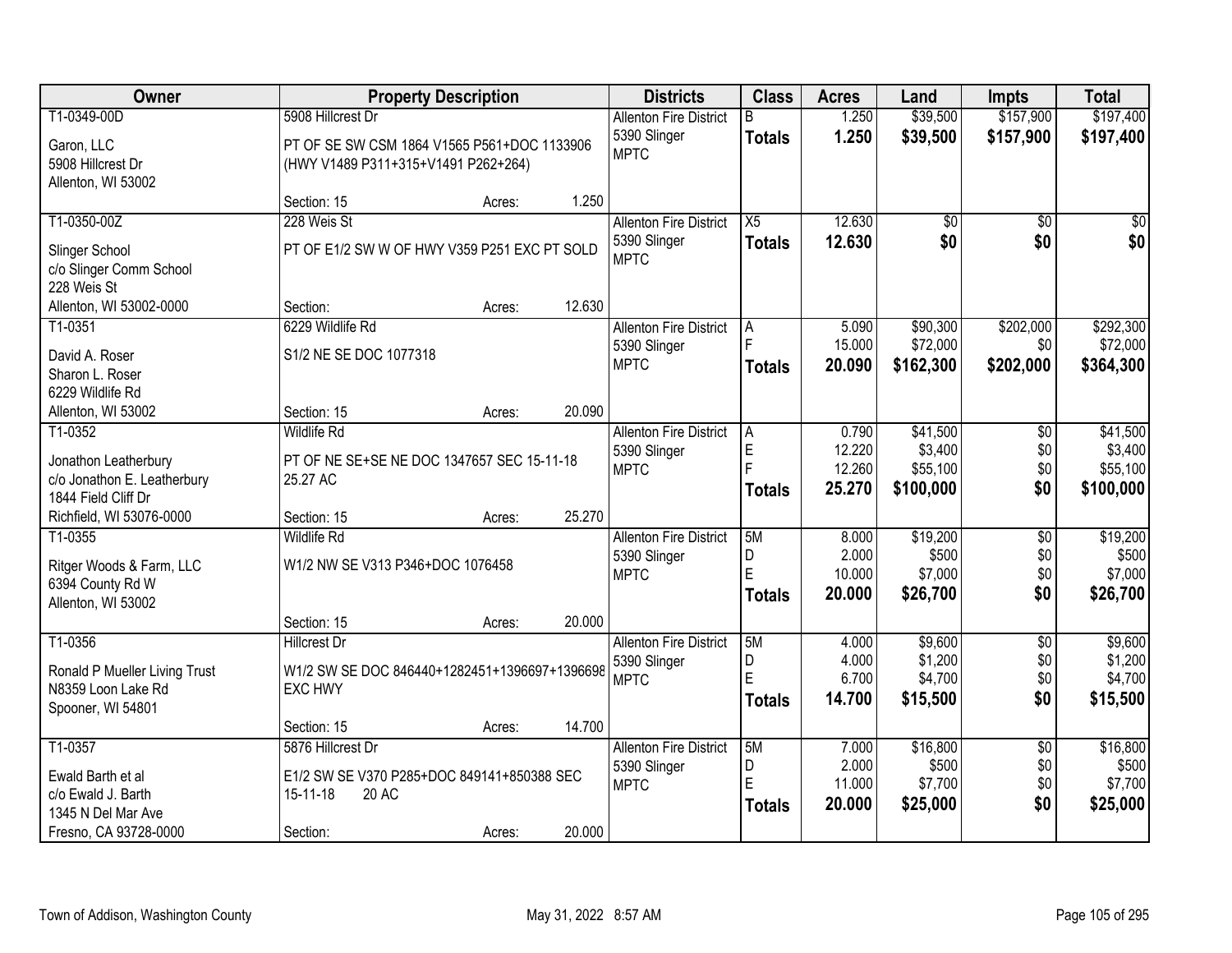| Owner                                                  | <b>Property Description</b>                  |         |        | <b>Districts</b>              | <b>Class</b>           | <b>Acres</b>    | Land               | Impts           | <b>Total</b>       |
|--------------------------------------------------------|----------------------------------------------|---------|--------|-------------------------------|------------------------|-----------------|--------------------|-----------------|--------------------|
| T1-0358                                                | 5830 Hillcrest Dr                            |         |        | <b>Allenton Fire District</b> |                        | 12.380          | \$185,300          | \$209,400       | \$394,700          |
| Jaime C. Wery                                          | PT OF W1/2 SE SE DOC 1353339                 |         |        | 5390 Slinger                  | <b>Totals</b>          | 12.380          | \$185,300          | \$209,400       | \$394,700          |
| Tonya M. Wery                                          |                                              |         |        | <b>MPTC</b>                   |                        |                 |                    |                 |                    |
| 5830 Hillcrest Dr                                      |                                              |         |        |                               |                        |                 |                    |                 |                    |
| Allenton, WI 53002                                     | Section: 15                                  | Acres:  | 12.380 |                               |                        |                 |                    |                 |                    |
| T1-0358-00A                                            | 5790 Hillcrest Dr                            |         |        | <b>Allenton Fire District</b> | A                      | 7.430           | \$113,300          | \$438,000       | \$551,300          |
|                                                        |                                              |         |        | 5390 Slinger                  | <b>Totals</b>          | 7.430           | \$113,300          | \$438,000       | \$551,300          |
| Brian J Hamm Family Tr                                 | PT OF W1/2 SE SE CSM 3654 LOT 1 DOC          |         |        | <b>MPTC</b>                   |                        |                 |                    |                 |                    |
| Tia M Hamm Family Tr                                   | 1484978+1536059                              |         |        |                               |                        |                 |                    |                 |                    |
| 5790 Hillcrest Dr                                      |                                              |         |        |                               |                        |                 |                    |                 |                    |
| Allenton, WI 53002                                     | Section: 15                                  | Acres:  | 7.430  |                               |                        |                 |                    |                 |                    |
| T1-0359-00B                                            | Wildlife Rd                                  |         |        | <b>Allenton Fire District</b> | 5M                     | 4.000           | \$9,600            | \$0             | \$9,600            |
| Thomas Dwyer et al                                     | E1/2 SE SE DOC 1294224+1521359 EXC CSM       |         |        | 5390 Slinger                  | D<br>E                 | 10.000<br>3.850 | \$2,000<br>\$2,700 | \$0<br>\$0      | \$2,000<br>\$2,700 |
| c/o Thomas Dwyer Lc                                    | 1769+PT SOLD                                 |         |        | <b>MPTC</b>                   |                        |                 |                    |                 |                    |
| 7488 Brookhaven Dr                                     |                                              |         |        |                               | <b>Totals</b>          | 17.850          | \$14,300           | \$0             | \$14,300           |
| West Bend, WI 53090                                    | Section:                                     | Acres:  | 17.850 |                               |                        |                 |                    |                 |                    |
| T1-0359-00D                                            | 5750 Hillcrest Dr                            |         |        | <b>Allenton Fire District</b> | A                      | 2.000           | \$55,000           | \$192,900       | \$247,900          |
|                                                        | PT OF SE SE CSM 6444 LOT 1 V659 P448+DOC     |         |        | 5390 Slinger                  | <b>Totals</b>          | 2.000           | \$55,000           | \$192,900       | \$247,900          |
| Cynthia A. Kuepper et al<br>c/o Michael D. Kuepper Tod | 1295629+1505743+1506494                      |         |        | <b>MPTC</b>                   |                        |                 |                    |                 |                    |
| 5750 Hillcrest Dr                                      |                                              |         |        |                               |                        |                 |                    |                 |                    |
| Allenton, WI 53002-9516                                | Section:                                     | Acres:  | 2.000  |                               |                        |                 |                    |                 |                    |
| T1-0360                                                | <b>Hillcrest Dr</b>                          |         |        | <b>Allenton Fire District</b> | $\overline{X5}$        | 3.880           | $\overline{50}$    | $\overline{50}$ | $\overline{50}$    |
|                                                        |                                              |         |        | 5390 Slinger                  | <b>Totals</b>          | 3.880           | \$0                | \$0             | \$0                |
| <b>Wisconsin Central</b>                               | RR IN SEC 15 VR4 P32-56-63+DOC 1333546 (HWY  |         |        | <b>MPTC</b>                   |                        |                 |                    |                 |                    |
| c/o Wisconsin Central Ltd                              | V1491 P695) SEC 15-11-18                     | 3.88 AC |        |                               |                        |                 |                    |                 |                    |
| 6250 N River Rd Ste 9000                               |                                              |         |        |                               |                        |                 |                    |                 |                    |
| Rosemont, IL 60018-0000                                | Section: 15                                  | Acres:  | 3.880  |                               |                        |                 |                    |                 |                    |
| T1-0360-00A                                            | 6391 Cty Hwy W                               |         |        | <b>Allenton Fire District</b> | $\overline{\text{X2}}$ | 43.050          | $\overline{50}$    | $\overline{50}$ | $\overline{\$0}$   |
| State of Wisconsin                                     | ROW FOR HWY V190 P633+637+V191 P55+V211      |         |        | 5390 Slinger                  | <b>Totals</b>          | 43.050          | \$0                | \$0             | \$0                |
| c/o State of Wisconsin Div of Highways                 | P293+V581 P197+V629 P607+V630 P528+V631      |         |        | <b>MPTC</b>                   |                        |                 |                    |                 |                    |
| 141 NW Barstow St                                      | P546+V1661 P247                              |         |        |                               |                        |                 |                    |                 |                    |
| Waukesha, WI 53188-0000                                | Section: 15                                  | Acres:  | 43.050 |                               |                        |                 |                    |                 |                    |
| T1-0360-00B                                            |                                              |         |        | <b>Allenton Fire District</b> | $\overline{\text{X2}}$ | 5.630           | $\sqrt{50}$        | $\overline{50}$ | $\overline{50}$    |
|                                                        |                                              |         |        | 5390 Slinger                  | <b>Totals</b>          | 5.630           | \$0                | \$0             | \$0                |
| State of Wisconsin                                     | ROW FOR HWY V382 P511-573+V383 P502+V384 P53 |         |        | <b>MPTC</b>                   |                        |                 |                    |                 |                    |
| c/o State of Wisconsin Div of Highways                 |                                              |         |        |                               |                        |                 |                    |                 |                    |
| 141 NW Barstow St                                      |                                              |         |        |                               |                        |                 |                    |                 |                    |
| Waukesha, WI 53188-0000                                | Section: 15                                  | Acres:  | 5.630  |                               |                        |                 |                    |                 |                    |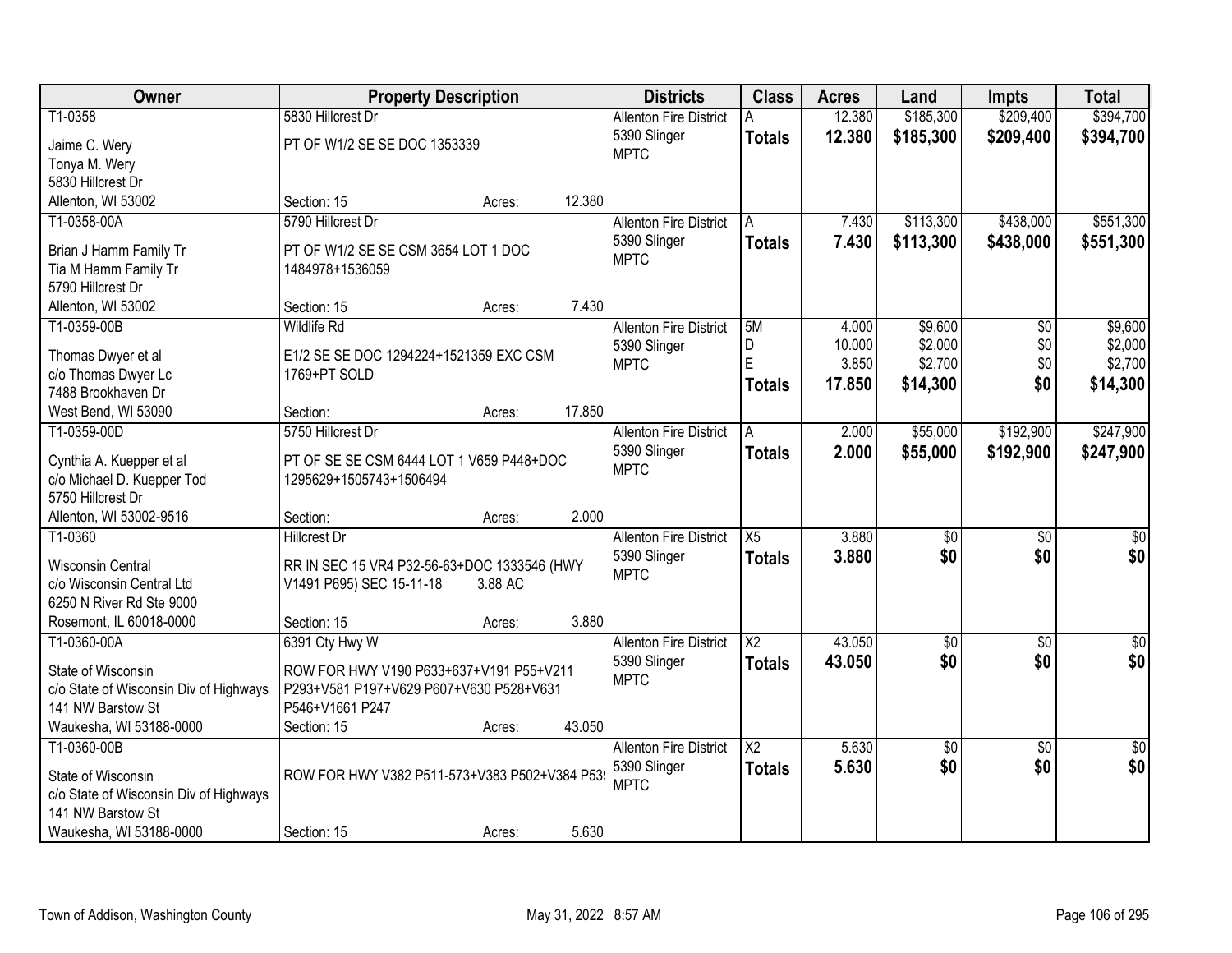| Owner                              | <b>Property Description</b>                      |        |        | <b>Districts</b>              | <b>Class</b>           | <b>Acres</b> | Land            | <b>Impts</b>    | <b>Total</b> |
|------------------------------------|--------------------------------------------------|--------|--------|-------------------------------|------------------------|--------------|-----------------|-----------------|--------------|
| T1-0361                            | 6493 Weis St                                     |        |        | <b>Allenton Fire District</b> | A                      | 19.700       | \$127,300       | \$197,900       | \$325,200    |
| Michael J. Davis                   | PT OF N1/4 N1/2 NE E OF RR ROW DOC 1215769 EXC   |        |        | 5390 Slinger                  | <b>Totals</b>          | 19.700       | \$127,300       | \$197,900       | \$325,200    |
| Julie L. Davis                     | PT SOLD                                          |        |        | <b>MPTC</b>                   |                        |              |                 |                 |              |
| 6493 Weis St                       |                                                  |        |        |                               |                        |              |                 |                 |              |
| Allenton, WI 53002                 | Section: 16                                      | Acres: | 19.700 |                               |                        |              |                 |                 |              |
| T1-0361-00A                        | 6463 Weis St                                     |        |        | <b>Allenton Fire District</b> | l A                    | 1.540        | \$60,800        | \$131,100       | \$191,900    |
| Aaron T. Hauser                    | S263' OF E255' N1/2 NE NE DOC 1535755            |        |        | 5390 Slinger                  | <b>Totals</b>          | 1.540        | \$60,800        | \$131,100       | \$191,900    |
| Alexandra R. Hauser                |                                                  |        |        | <b>MPTC</b>                   |                        |              |                 |                 |              |
| 6463 Weis St                       |                                                  |        |        |                               |                        |              |                 |                 |              |
| Allenton, WI 53002                 | Section: 16                                      | Acres: | 1.540  |                               |                        |              |                 |                 |              |
| T1-0362                            | State Hwy 33                                     |        |        | <b>Allenton Fire District</b> | $\overline{X2}$        | 17.000       | $\overline{50}$ | $\overline{50}$ | $\sqrt{50}$  |
| State of Wisconsin                 | PT OF N1/2 N1/2 NE SW OF RR & W OF RIV V1007     |        |        | 5390 Slinger                  | <b>Totals</b>          | 17.000       | \$0             | \$0             | \$0          |
| c/o State of Wisconsin Dept of Nat | P176                                             |        |        | <b>MPTC</b>                   |                        |              |                 |                 |              |
| Resources                          |                                                  |        |        |                               |                        |              |                 |                 |              |
| PO Box 7921                        | Section: 16                                      | Acres: | 17.000 |                               |                        |              |                 |                 |              |
| Madison, WI 53707-0000             |                                                  |        |        |                               |                        |              |                 |                 |              |
| T1-0363                            | State Hwy 33                                     |        |        | <b>Allenton Fire District</b> | $\overline{\text{X2}}$ | 15.500       | $\overline{50}$ | $\overline{50}$ | \$0          |
| State of Wisconsin                 | PT OF S1/2 N1/2 NE W OF RIV V882 P573            |        |        | 5390 Slinger                  | <b>Totals</b>          | 15.500       | \$0             | \$0             | \$0          |
| c/o State of Wisconsin Dept of Nat |                                                  |        |        | <b>MPTC</b>                   |                        |              |                 |                 |              |
| Resources                          |                                                  |        |        |                               |                        |              |                 |                 |              |
| PO Box 7921                        | Section: 16                                      | Acres: | 15.500 |                               |                        |              |                 |                 |              |
| Madison, WI 53707-0000             |                                                  |        |        |                               |                        |              |                 |                 |              |
| T1-0364                            | State Hwy 33                                     |        |        | <b>Allenton Fire District</b> | $\overline{E}$         | 7.350        | \$5,100         | \$0             | \$5,100      |
| 33 Allenton Jt Venture, LLC        | PT OF S1/2 N1/2 NE E'LY OF RIV & W'LY OF RR V874 |        |        | 5390 Slinger                  | <b>Totals</b>          | 7.350        | \$5,100         | \$0             | \$5,100      |
| Belco Industries, Inc.             | P350+DOC 836093                                  |        |        | <b>MPTC</b>                   |                        |              |                 |                 |              |
| 224 Bosworth Ln                    |                                                  |        |        |                               |                        |              |                 |                 |              |
| Neenah, WI 54956                   | Section: 16                                      | Acres: | 7.350  |                               |                        |              |                 |                 |              |
| T1-0365                            | Weis St                                          |        |        | <b>Allenton Fire District</b> | A                      | 1.000        | \$60,000        | \$0             | \$60,000     |
| Joshua Mccown et al                | PT OF S1/2 NE NE E OF RR DOC 1536590 EXC CSM     |        |        | 5390 Slinger                  | E                      | 14.320       | \$10,000        | \$0             | \$10,000     |
| c/o Ric E. Czarnecki               | 2314                                             |        |        | <b>MPTC</b>                   | <b>Totals</b>          | 15.320       | \$70,000        | \$0             | \$70,000     |
| 197 W Mangold Ave                  |                                                  |        |        |                               |                        |              |                 |                 |              |
| Milwaukee, WI 53207                | Section: 16                                      | Acres: | 15.320 |                               |                        |              |                 |                 |              |
| T1-0365-00A                        | 6451 Weis St                                     |        |        | <b>Allenton Fire District</b> | A                      | 1.890        | \$67,800        | \$96,700        | \$164,500    |
|                                    |                                                  |        |        | 5390 Slinger                  | <b>Totals</b>          | 1.890        | \$67,800        | \$96,700        | \$164,500    |
| Jeffrey J. Corren                  | PT OF NE NE CSM 2314 V1044 P397                  |        |        | <b>MPTC</b>                   |                        |              |                 |                 |              |
| Karen L. Corren                    |                                                  |        |        |                               |                        |              |                 |                 |              |
| 6451 Weis St                       |                                                  |        |        |                               |                        |              |                 |                 |              |
| Allenton, WI 53002                 | Section: 16                                      | Acres: | 1.890  |                               |                        |              |                 |                 |              |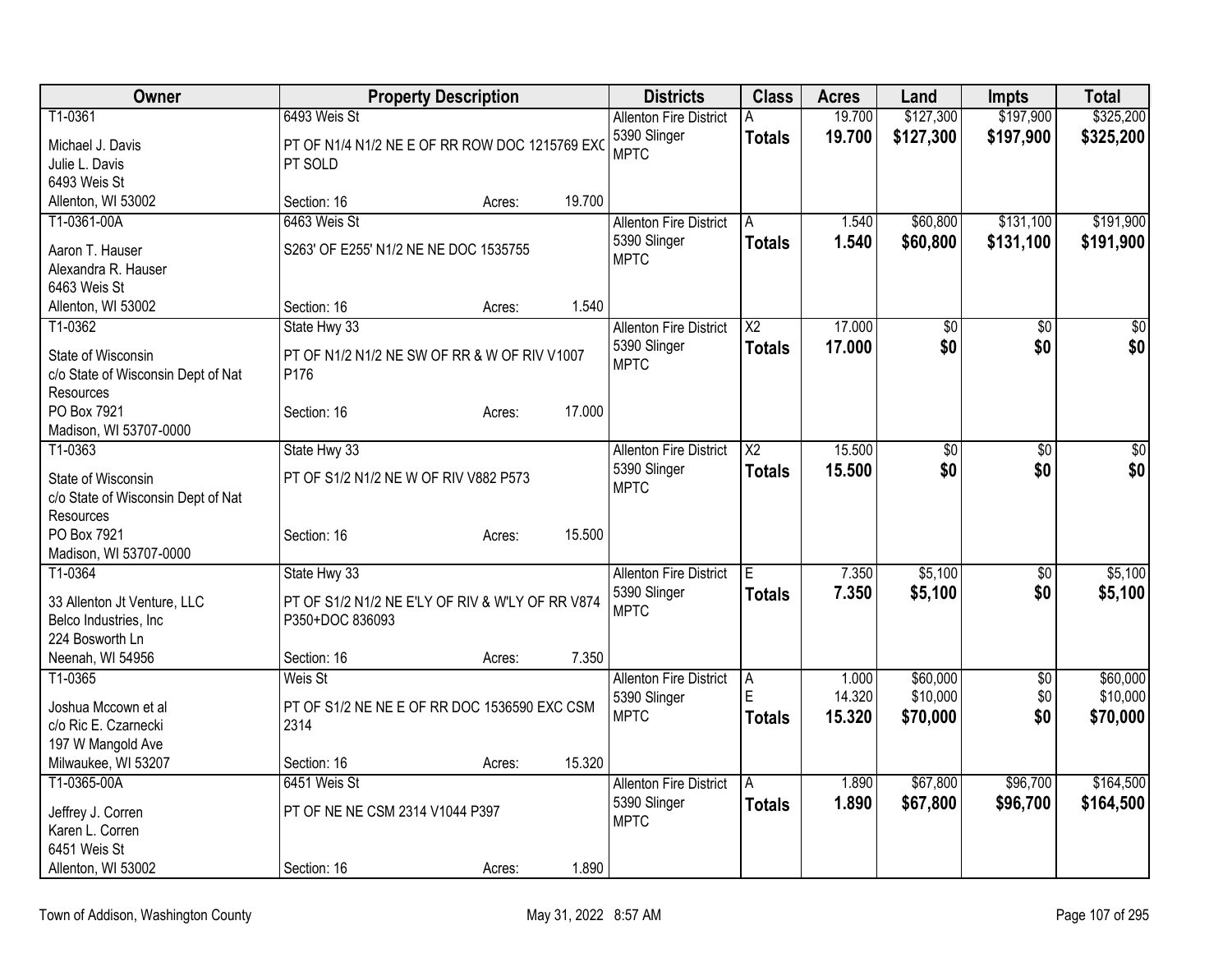| Owner                                            | <b>Property Description</b>                       | <b>Districts</b>                                       | <b>Class</b>    | <b>Acres</b>     | Land                | Impts                  | <b>Total</b>         |
|--------------------------------------------------|---------------------------------------------------|--------------------------------------------------------|-----------------|------------------|---------------------|------------------------|----------------------|
| T1-0366-00E                                      | State Hwy 33                                      | <b>Allenton Fire District</b>                          | D<br>E          | 4.670            | \$1,200<br>\$14,000 | $\overline{50}$<br>\$0 | \$1,200              |
| Frank Verhunce                                   | N1/2 SW SW NE V617 P392 EXC 1RD SQ NW             | St Lar Light District<br>5390 Slinger                  | <b>Totals</b>   | 20.000<br>24.670 | \$15,200            | \$0                    | \$14,000<br>\$15,200 |
| PO Box 393<br>Allenton, WI 53002                 | COR+CSM 2967+PT S OF HWY (HWY DOC 1066113)        | <b>MPTC</b>                                            |                 |                  |                     |                        |                      |
|                                                  | 24.670<br>Section: 16<br>Acres:                   |                                                        |                 |                  |                     |                        |                      |
| T1-0366-00F                                      | 730 Main St                                       | <b>Allenton Sanitary</b>                               | A               | 0.810            | \$60,700            | \$76,200               | \$136,900            |
| Frank Verhunce                                   | PT OF SW NE CSM 2967 V617 P392 (HWY DOC           | District 1<br><b>Allenton Fire District</b>            | <b>Totals</b>   | 0.810            | \$60,700            | \$76,200               | \$136,900            |
| PO Box 393                                       | 1066113)                                          | St Lar Light District                                  |                 |                  |                     |                        |                      |
| Allenton, WI 53002                               | 0.810<br>Section: 16                              | 5390 Slinger                                           |                 |                  |                     |                        |                      |
|                                                  | Acres:                                            | <b>MPTC</b>                                            |                 |                  |                     |                        |                      |
| T1-0366-00G                                      | 717 Main St                                       | <b>Allenton Sanitary</b>                               | $\overline{B}$  | 1.570            | \$102,800           | \$117,000              | \$219,800            |
| Rita D. Moser                                    | PT OF W1/2 SW NE V1079 P301+V1766 P590 DOC        | District 1<br><b>Allenton Fire District</b>            | <b>Totals</b>   | 1.570            | \$102,800           | \$117,000              | \$219,800            |
| N6699 Saint Helena Rd<br>Horicon, WI 53032       | 924523 EXC PT SOLD (HWY DOC 1069293)              | St Lar Light District                                  |                 |                  |                     |                        |                      |
|                                                  | 1.570<br>Section: 16<br>Acres:                    | 5390 Slinger                                           |                 |                  |                     |                        |                      |
| T1-0366-00H                                      | 742 Main St                                       | <b>MPTC</b>                                            | A               | 0.740            | \$48,100            | \$67,000               | \$115,100            |
|                                                  |                                                   | <b>Allenton Sanitary</b><br>District 1                 | <b>Totals</b>   | 0.740            | \$48,100            | \$67,000               | \$115,100            |
| Robert E. Laabs et al<br>c/o Robert E. Laabs Tod | PT SW NE DOC 1456590+1512642 (HWY DOC<br>1070966) | <b>Allenton Fire District</b>                          |                 |                  |                     |                        |                      |
| 742 Main St                                      |                                                   | St Lar Light District                                  |                 |                  |                     |                        |                      |
| Allenton, WI 53002                               | 0.740<br>Section: 16<br>Acres:                    | 5390 Slinger<br><b>MPTC</b>                            |                 |                  |                     |                        |                      |
| T1-0366-00J                                      | 6278 Blueberry Rd                                 | <b>Allenton Sanitary</b>                               | R.              | 1.010            | \$80,400            | \$335,600              | \$416,000            |
| National Exchange Bank & Trust                   | PT OF W1/2 SW NE CSM 2138 DOC 1107713 (HWY        | District 1                                             | <b>Totals</b>   | 1.010            | \$80,400            | \$335,600              | \$416,000            |
| PO Box 988                                       | DOC 1075708)                                      | <b>Allenton Fire District</b>                          |                 |                  |                     |                        |                      |
| Fond Du Lac, WI 54936                            |                                                   | St Lar Light District<br>5390 Slinger                  |                 |                  |                     |                        |                      |
|                                                  | 1.010<br>Section: 16<br>Acres:                    | <b>MPTC</b>                                            |                 |                  |                     |                        |                      |
| T1-0367                                          | 600 Main St                                       | <b>Allenton Sanitary</b>                               | $\overline{X4}$ | 10.390           | $\overline{50}$     | $\overline{50}$        | $\sqrt{50}$          |
| Town of Addison                                  | SE SW NE & 50' STRIP SE NE V1109 P392 EXC PT      | District 1                                             | <b>Totals</b>   | 10.390           | \$0                 | \$0                    | \$0                  |
| First St                                         | SOLD                                              | <b>Allenton Fire District</b><br>St Lar Light District |                 |                  |                     |                        |                      |
| Allenton, WI 53002                               |                                                   | 5390 Slinger                                           |                 |                  |                     |                        |                      |
|                                                  | 10.390<br>Section: 16<br>Acres:                   | <b>MPTC</b>                                            |                 |                  |                     |                        |                      |
| T1-0368                                          | 6303 Watercress Rd                                | <b>Allenton Fire District</b>                          | 5M              | 12.000           | \$28,800            | $\overline{30}$        | \$28,800             |
| Herbert Wiedmeyer                                | NE NW V927 P355 SEC 16-11-18<br>40 AC             | 5390 Slinger<br><b>MPTC</b>                            | D<br>E          | 16.000<br>11.500 | \$4,500<br>\$8,100  | \$0<br>\$0             | \$4,500<br>\$8,100   |
| Joseph Wiedmeyer                                 |                                                   |                                                        | $\Omega$        | 0.500            | \$10,000            | \$600                  | \$10,600             |
| 6790 Watercress Rd<br>Allenton, WI 53002         | 40.000<br>Section: 16<br>Acres:                   |                                                        | <b>Totals</b>   | 40.000           | \$51,400            | \$600                  | \$52,000             |
|                                                  |                                                   |                                                        |                 |                  |                     |                        |                      |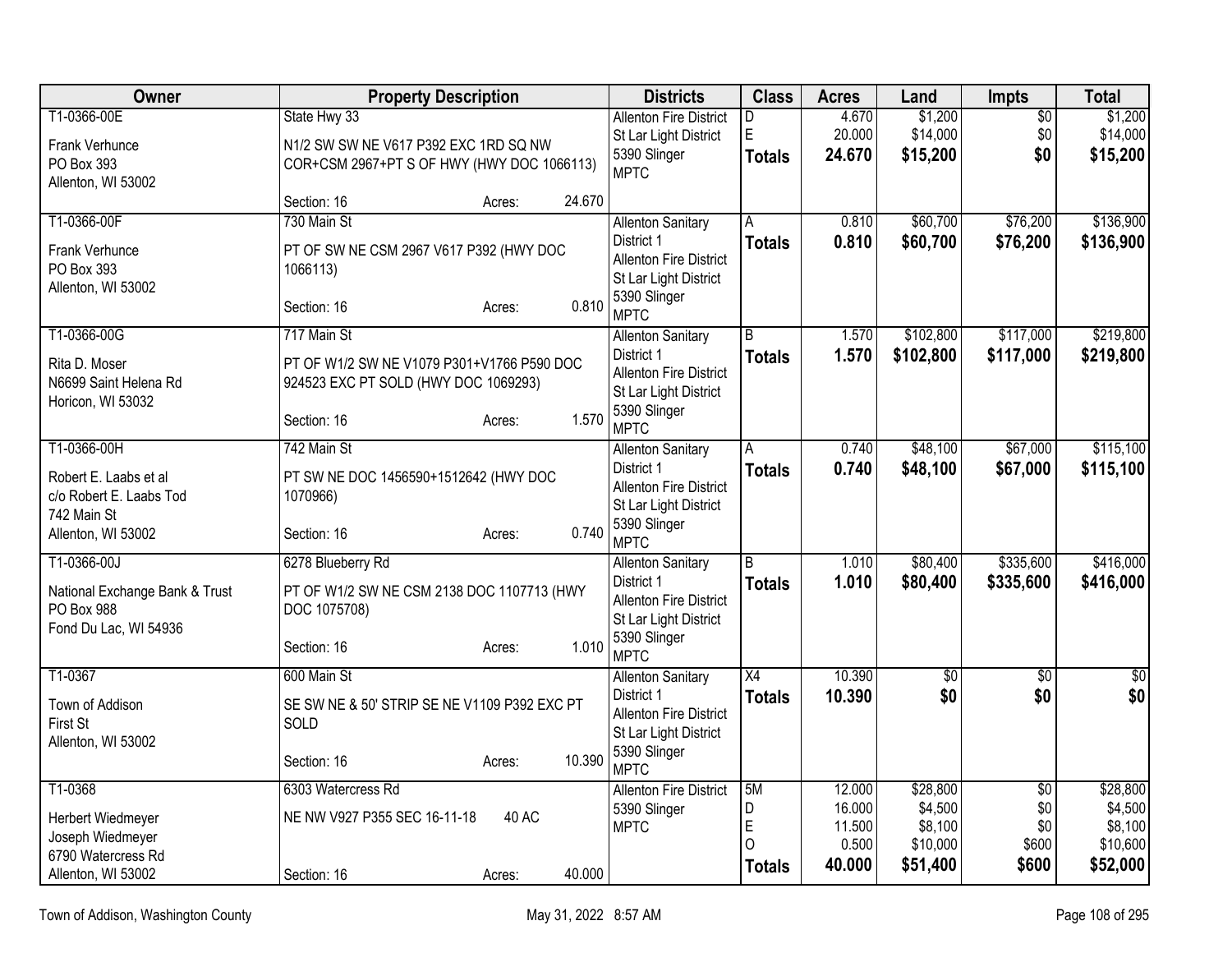| Owner                                              |                                              | <b>Property Description</b> |        | <b>Districts</b>              | <b>Class</b>  | <b>Acres</b> | Land     | <b>Impts</b>    | <b>Total</b> |
|----------------------------------------------------|----------------------------------------------|-----------------------------|--------|-------------------------------|---------------|--------------|----------|-----------------|--------------|
| T1-0369-00A                                        | 6347 Watercress Rd                           |                             |        | <b>Allenton Fire District</b> |               | 7.370        | \$83,600 | \$152,400       | \$236,000    |
| Robert F. Kolp                                     | PT OF NW NW CSM 1250 DOC 866099              |                             |        | 5390 Slinger                  | <b>Totals</b> | 7.370        | \$83,600 | \$152,400       | \$236,000    |
| Therese A. Kolp                                    |                                              |                             |        | <b>MPTC</b>                   |               |              |          |                 |              |
| 6347 Watercress Rd                                 |                                              |                             |        |                               |               |              |          |                 |              |
| Allenton, WI 53002                                 | Section: 16                                  | Acres:                      | 7.370  |                               |               |              |          |                 |              |
| T1-0369-00B                                        | 6393 Watercress Rd                           |                             |        | <b>Allenton Fire District</b> | A             | 2.090        | \$81,500 | \$156,900       | \$238,400    |
|                                                    |                                              |                             |        | 5390 Slinger                  | <b>Totals</b> | 2.090        | \$81,500 | \$156,900       | \$238,400    |
| David Sauer                                        | PT OF NW NW V2125 V708 P602                  |                             |        | <b>MPTC</b>                   |               |              |          |                 |              |
| 6393 Watercress Rd                                 |                                              |                             |        |                               |               |              |          |                 |              |
| Allenton, WI 53002                                 |                                              |                             |        |                               |               |              |          |                 |              |
|                                                    | Section: 16                                  | Acres:                      | 2.090  |                               |               |              |          |                 |              |
| T1-0370-00A                                        | 6468 State Hwy 33 W                          |                             |        | <b>Allenton Fire District</b> | A             | 2.000        | \$70,000 | \$217,800       | \$287,800    |
| Cynthia G. Latter                                  | PT OF SW NW CSM 3511 PAR 1 V1066 P247+DOC    |                             |        | 5390 Slinger                  | <b>Totals</b> | 2.000        | \$70,000 | \$217,800       | \$287,800    |
| c/o Cynthia G. Latter Tod                          | 1253451+1473374                              |                             |        | <b>MPTC</b>                   |               |              |          |                 |              |
| 6468 State Hwy 33 W                                |                                              |                             |        |                               |               |              |          |                 |              |
| Allenton, WI 53002-9790                            | Section: 16                                  | Acres:                      | 2.000  |                               |               |              |          |                 |              |
| T1-0370-00B                                        | 6486 State Hwy 33 W                          |                             |        | <b>Allenton Fire District</b> | Α             | 2.000        | \$70,000 | \$124,400       | \$194,400    |
| Justin K. Latter                                   | PT OF SW NW CSM 6428 LOT 1 DOC 1289680       |                             |        | 5390 Slinger                  | D             | 3.760        | \$1,100  | \$0             | \$1,100      |
| 6486 State Hwy 33 W                                |                                              |                             |        | <b>MPTC</b>                   | <b>Totals</b> | 5.760        | \$71,100 | \$124,400       | \$195,500    |
| Allenton, WI 53002                                 |                                              |                             |        |                               |               |              |          |                 |              |
|                                                    | Section:                                     | Acres:                      | 5.760  |                               |               |              |          |                 |              |
| T1-0370-00C                                        | State Hwy 33 W                               |                             |        | <b>Allenton Fire District</b> | 5M            | 8.950        | \$21,500 | $\overline{50}$ | \$21,500     |
|                                                    |                                              |                             |        | 5390 Slinger                  | D             | 46.630       | \$12,800 | \$0             | \$12,800     |
| Cynthia G. Latter et al                            | PT OF W1/2 NW N OF ROAD V782 P72+DOC         |                             |        | <b>MPTC</b>                   | <b>Totals</b> | 55.580       | \$34,300 | \$0             | \$34,300     |
| 6468 State Hwy 33 W                                | 812077+1275264+ 1275265+1289679 EXC PTS SOLD |                             |        |                               |               |              |          |                 |              |
| Allenton, WI 53002                                 | (HWY DOC 1073594)                            |                             |        |                               |               |              |          |                 |              |
|                                                    | Section:                                     | Acres:                      | 55.580 |                               |               |              |          |                 |              |
| T1-0371-00Z                                        | State Hwy 33                                 |                             |        | <b>Allenton Fire District</b> | D             | 3.220        | \$1,000  | $\sqrt{6}$      | \$1,000      |
| Roger J. Gundrum                                   | PT OF SW NW S OF HWY V1644 P224 (HWY DOC     |                             |        | 5390 Slinger                  | <b>Totals</b> | 3.220        | \$1,000  | \$0             | \$1,000      |
| 6540 State Hwy 33                                  | 1076867) SEC 16-11-18                        | 3.22 AC                     |        | <b>MPTC</b>                   |               |              |          |                 |              |
| Allenton, WI 53002-9789                            |                                              |                             |        |                               |               |              |          |                 |              |
|                                                    | Section: 16                                  | Acres:                      | 3.220  |                               |               |              |          |                 |              |
| T1-0372-00A                                        | 6415 Hilltop Dr                              |                             |        | <b>Allenton Fire District</b> | A             | 0.670        | \$51,700 | \$101,900       | \$153,600    |
|                                                    |                                              |                             |        | 5390 Slinger                  | <b>Totals</b> | 0.670        | \$51,700 | \$101,900       | \$153,600    |
| Richard A. Curtis et al<br>c/o Katty Herrera Perez | PT OF SE NW DOC 1510022                      |                             |        | <b>MPTC</b>                   |               |              |          |                 |              |
| 6415 Hilltop Dr                                    |                                              |                             |        |                               |               |              |          |                 |              |
| Allenton, WI 53002                                 | Section: 16                                  | Acres:                      | 0.670  |                               |               |              |          |                 |              |
|                                                    |                                              |                             |        |                               |               |              |          |                 |              |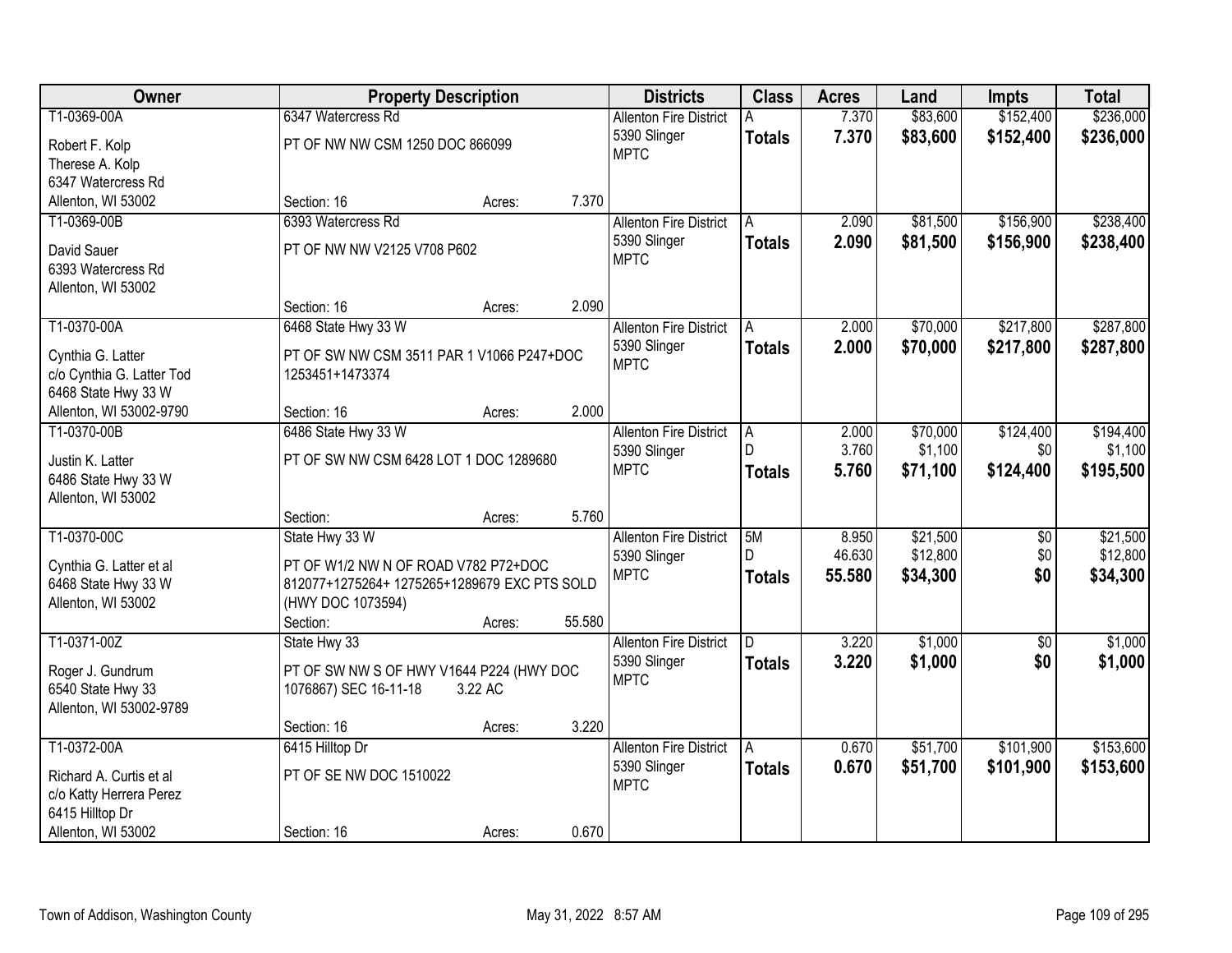| Owner                                         |                                                 | <b>Property Description</b> |        | <b>Districts</b>                            | <b>Class</b>    | <b>Acres</b> | Land            | <b>Impts</b>    | <b>Total</b> |
|-----------------------------------------------|-------------------------------------------------|-----------------------------|--------|---------------------------------------------|-----------------|--------------|-----------------|-----------------|--------------|
| T1-0372-00C                                   | 6352 Hilltop Dr                                 |                             |        | <b>Allenton Fire District</b>               | A               | 1.100        | \$59,800        | \$164,100       | \$223,900    |
| Douglas Janssen                               | PT OF SE NW CSM 502 PAR 1 DOC 1437377           |                             |        | 5390 Slinger                                | <b>Totals</b>   | 1.100        | \$59,800        | \$164,100       | \$223,900    |
| Beth Janssen                                  |                                                 |                             |        | <b>MPTC</b>                                 |                 |              |                 |                 |              |
| 6352 Hilltop Dr                               |                                                 |                             |        |                                             |                 |              |                 |                 |              |
| Allenton, WI 53002                            | Section: 16                                     | Acres:                      | 1.100  |                                             |                 |              |                 |                 |              |
| T1-0372-00F                                   | 6358 Hilltop Dr                                 |                             |        | <b>Allenton Fire District</b>               | A               | 1.360        | \$65,800        | \$183,000       | \$248,800    |
| Mark A Scharrer Living Trust                  | GUNDRUM'S ROCK RIVER VIEW SE NW PT OF LOT 1     |                             |        | 5390 Slinger                                | <b>Totals</b>   | 1.360        | \$65,800        | \$183,000       | \$248,800    |
| <b>Brenda L Scharrer Living Trust</b>         | CSM 3249 LOT 1 & 2 & V997 P628+V1689 P472+V1717 |                             |        | <b>MPTC</b>                                 |                 |              |                 |                 |              |
| 6358 Hilltop Dr                               | P351+DOC 1109312                                |                             |        |                                             |                 |              |                 |                 |              |
| Allenton, WI 53002                            | Section: 16                                     | Acres:                      | 1.360  |                                             |                 |              |                 |                 |              |
| T1-0372-00G                                   | 750 Main St                                     |                             |        | <b>Allenton Fire District</b>               | X4              | 4.920        | $\overline{50}$ | \$0             | $\sqrt{50}$  |
|                                               | PT OF SE NW CSM 2862 V879 P151 (HWY DOC         |                             |        | 5390 Slinger                                | <b>Totals</b>   | 4.920        | \$0             | \$0             | \$0          |
| Allenton Sanitary District No 1<br>PO Box 293 | 1069291)                                        |                             |        | <b>MPTC</b>                                 |                 |              |                 |                 |              |
| Allenton, WI 53002                            |                                                 |                             |        |                                             |                 |              |                 |                 |              |
|                                               | Section: 16                                     | Acres:                      | 4.920  |                                             |                 |              |                 |                 |              |
| T1-0372-00Z                                   | State Hwy 33                                    |                             |        | <b>Allenton Fire District</b>               | 5M              | 6.000        | \$14,400        | $\overline{30}$ | \$14,400     |
|                                               |                                                 |                             |        | 5390 Slinger                                | D               | 7.140        | \$1,800         | \$0             | \$1,800      |
| Iwish Family, LLC                             | PT OF SE NW DOC 918782 EXC CSM 2862 (HWY DOC    |                             |        | <b>MPTC</b>                                 | E               | 5.500        | \$3,900         | \$0             | \$3,900      |
| 5334 State Hwy 175<br>Hartford, WI 53027      | 1072632)                                        |                             |        |                                             | <b>Totals</b>   | 18.640       | \$20,100        | \$0             | \$20,100     |
|                                               | Section: 16                                     | Acres:                      | 18.640 |                                             |                 |              |                 |                 |              |
| T1-0373                                       |                                                 |                             |        | <b>Allenton Sanitary</b>                    | $\overline{X2}$ | 0.500        | $\overline{50}$ | \$0             | $\sqrt{50}$  |
|                                               |                                                 |                             |        | District 1                                  | <b>Totals</b>   | 0.500        | \$0             | \$0             | \$0          |
| State of Wisconsin                            | E20' SE NW N OF HWY & 1SQ RD NW COR SW NE       |                             |        | <b>Allenton Fire District</b>               |                 |              |                 |                 |              |
| c/o State of Wisconsin Dept of Nat            | V882 P573<br>(ROAD)                             |                             |        | 5390 Slinger                                |                 |              |                 |                 |              |
| Resources                                     |                                                 |                             |        | <b>MPTC</b>                                 |                 |              |                 |                 |              |
| PO Box 7921<br>Madison, WI 53707-0000         | Section: 16                                     | Acres:                      | 0.500  |                                             |                 |              |                 |                 |              |
| T1-0374                                       | 6325 State Hwy 33 W                             |                             |        | <b>Allenton Sanitary</b>                    | A               | 0.850        | \$51,000        | \$154,800       | \$205,800    |
|                                               |                                                 |                             |        | District 1                                  | <b>Totals</b>   | 0.850        | \$51,000        | \$154,800       | \$205,800    |
| Thomas D. Thielke                             | PT OF SE NW V1389 P323                          |                             |        | <b>Allenton Fire District</b>               |                 |              |                 |                 |              |
| Kathy K. Thielke                              |                                                 |                             |        | 5390 Slinger                                |                 |              |                 |                 |              |
| 6325 State Hwy 33 W                           |                                                 |                             |        | <b>MPTC</b>                                 |                 |              |                 |                 |              |
| Allenton, WI 53002                            | Section: 16                                     | Acres:                      | 0.850  |                                             |                 |              |                 |                 |              |
| T1-0374-00B                                   | 6295 State Hwy 33 W                             |                             |        | <b>Allenton Sanitary</b>                    | A               | 3.800        | \$94,100        | \$77,700        | \$171,800    |
| Jerone A. Miller Jr                           | PT SE NW DOC 1446869 (HWY DOC 1073593)          |                             |        | District 1<br><b>Allenton Fire District</b> | <b>Totals</b>   | 3.800        | \$94,100        | \$77,700        | \$171,800    |
| Robin M. Miller                               |                                                 |                             |        | 5390 Slinger                                |                 |              |                 |                 |              |
| 6295 State Hwy 33 W                           |                                                 |                             |        | <b>MPTC</b>                                 |                 |              |                 |                 |              |
| Allenton, WI 53002                            | Section: 16                                     | Acres:                      | 3.800  |                                             |                 |              |                 |                 |              |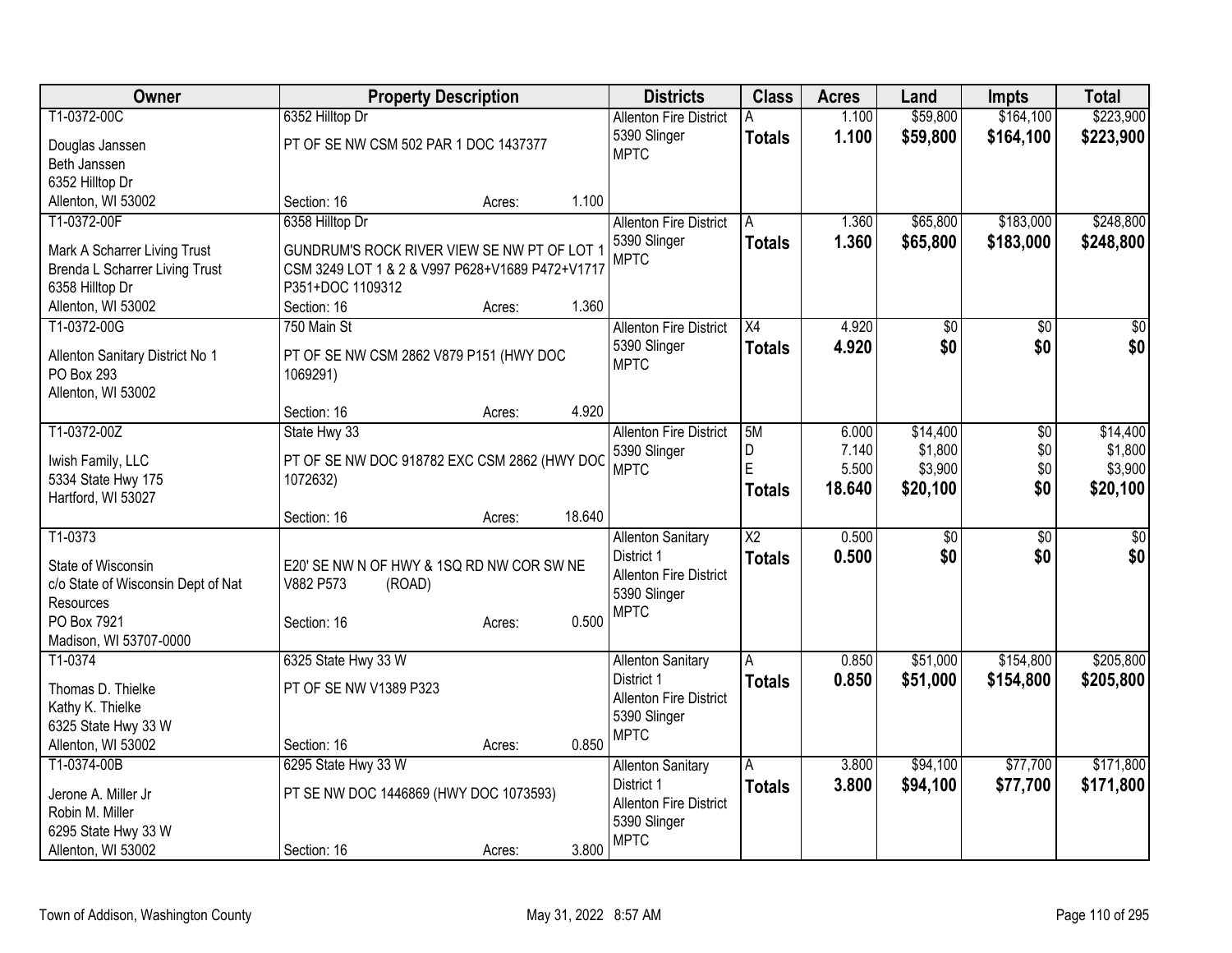| Owner                                                                                           | <b>Property Description</b>                                                                                                                       | <b>Districts</b>                                                                                                                         | <b>Class</b>       | <b>Acres</b>   | Land                 | <b>Impts</b>           | <b>Total</b>           |
|-------------------------------------------------------------------------------------------------|---------------------------------------------------------------------------------------------------------------------------------------------------|------------------------------------------------------------------------------------------------------------------------------------------|--------------------|----------------|----------------------|------------------------|------------------------|
| T1-0375-00Z<br>Kenneth A. Habeck<br>Joanne M. Habeck<br>6291 Blueberry Rd<br>Allenton, WI 53002 | 6291 Blueberry Rd<br>PT OF SE NW S OF HWY V192 P355+V1193 P171 DOC<br>942002+942003+1001416+1001417 (HWY DOC<br>1074572)<br>Section: 16<br>Acres: | <b>Allenton Sanitary</b><br>District 1<br><b>Allenton Fire District</b><br>St Lar Light District<br>5390 Slinger<br>0.650<br><b>MPTC</b> | А<br><b>Totals</b> | 0.650<br>0.650 | \$49,800<br>\$49,800 | \$83,800<br>\$83,800   | \$133,600<br>\$133,600 |
| T1-0376<br>Nancy L. Novotny<br>6421 Hilltop Dr<br>Allenton, WI 53002                            | 6421 Hilltop Dr<br>PT OF NE SW V628 P639+DOC 1531637<br>Section: 16<br>Acres:                                                                     | <b>Allenton Fire District</b><br>5390 Slinger<br><b>MPTC</b><br>0.750                                                                    | Α<br><b>Totals</b> | 0.750<br>0.750 | \$53,700<br>\$53,700 | \$143,700<br>\$143,700 | \$197,400<br>\$197,400 |
| T1-0376-001<br>Thaddeus J. Downs<br>6330 High St<br>Allenton, WI 53002                          | 6330 High St<br>PT OF NE SW GUNDRUM HGTS SUB LOT 1 BLK 1<br>DOC 1386375                                                                           | <b>Allenton Fire District</b><br>5390 Slinger<br><b>MPTC</b>                                                                             | A<br><b>Totals</b> | 0.510<br>0.510 | \$47,700<br>\$47,700 | \$150,900<br>\$150,900 | \$198,600<br>\$198,600 |
|                                                                                                 | Section: 16<br>Acres:                                                                                                                             | 0.000                                                                                                                                    |                    |                |                      |                        |                        |
| T1-0376-002<br>Phillip J. Kolar<br>Linda M. Kolar<br>6324 High St                               | 6324 High St<br>PT OF NE SW GUNDRUM HGTS SUB LOT 2 BLK 1<br>V1514 P247                                                                            | <b>Allenton Fire District</b><br>5390 Slinger<br><b>MPTC</b>                                                                             | <b>Totals</b>      | 0.480<br>0.480 | \$46,300<br>\$46,300 | \$142,400<br>\$142,400 | \$188,700<br>\$188,700 |
| Allenton, WI 53002                                                                              | Section: 16<br>Acres:                                                                                                                             | 0.000                                                                                                                                    |                    |                |                      |                        |                        |
| T1-0376-003<br>Andrew J. Bingen<br>Amber M. Bingen<br>6318 High St                              | 6318 High St<br>PT OF NE SW GUNDRUM HGTS SUB LOT 3 BLK 1<br>DOC 1293447                                                                           | <b>Allenton Fire District</b><br>5390 Slinger<br><b>MPTC</b>                                                                             | A<br><b>Totals</b> | 0.480<br>0.480 | \$46,300<br>\$46,300 | \$153,900<br>\$153,900 | \$200,200<br>\$200,200 |
| Allenton, WI 53002                                                                              | Section: 16<br>Acres:                                                                                                                             | 0.000                                                                                                                                    |                    |                |                      |                        |                        |
| T1-0376-004<br>Nannette Krause<br>6312 High St<br>Allenton, WI 53002                            | 6312 High St<br>PT OF NE SW GUNDRUM HGTS SUB LOT 4 BLK 1<br>DOC 1548296                                                                           | <b>Allenton Fire District</b><br>5390 Slinger<br><b>MPTC</b>                                                                             | A<br><b>Totals</b> | 0.480<br>0.480 | \$46,300<br>\$46,300 | \$171,600<br>\$171,600 | \$217,900<br>\$217,900 |
|                                                                                                 | Section: 16<br>Acres:                                                                                                                             | 0.000                                                                                                                                    |                    |                |                      |                        |                        |
| T1-0376-005<br>Mccardle Tr<br>6215 Blueberry Rd<br>Allenton, WI 53002                           | 6215 Blueberry Rd<br>PT OF NE SW GUNDRUM HGTS SUB LOT 5 BLK 1<br>V1522 P408+DOC 1545216<br>Section: 16<br>Acres:                                  | <b>Allenton Fire District</b><br>5390 Slinger<br><b>MPTC</b><br>0.000                                                                    | A<br><b>Totals</b> | 0.460<br>0.460 | \$45,200<br>\$45,200 | \$137,700<br>\$137,700 | \$182,900<br>\$182,900 |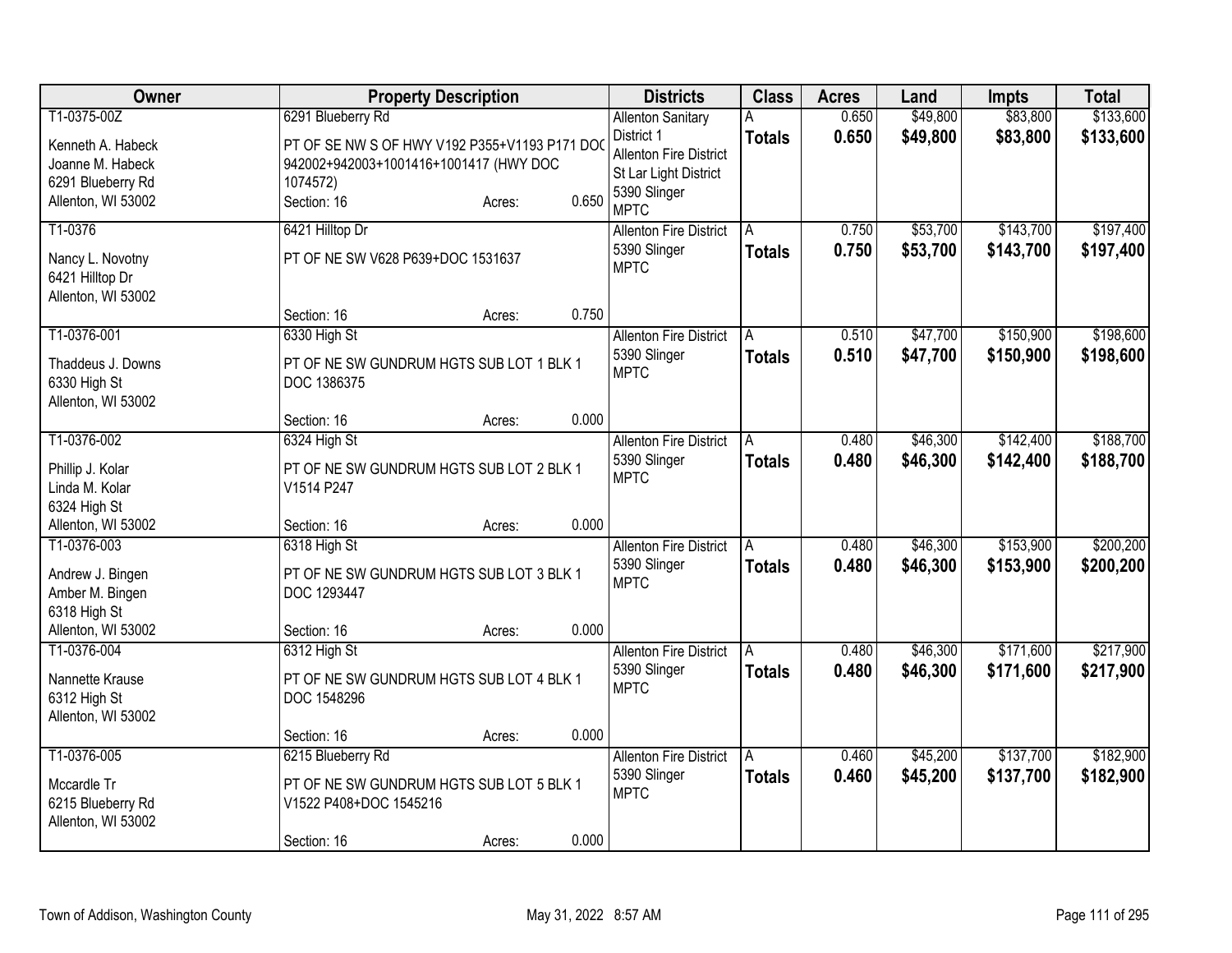| Owner                                                                                       |                                                                                                  | <b>Property Description</b> |       | <b>Districts</b>                                             | <b>Class</b>       | <b>Acres</b>   | Land                 | <b>Impts</b>           | <b>Total</b>           |
|---------------------------------------------------------------------------------------------|--------------------------------------------------------------------------------------------------|-----------------------------|-------|--------------------------------------------------------------|--------------------|----------------|----------------------|------------------------|------------------------|
| T1-0376-006<br>Scott J. Verhunce<br>Lori A. Verhunce<br>6221 Blueberry Rd                   | 6221 Blueberry Rd<br>PT OF NE SW GUNDRUM HGTS SUB LOT 6 BLK 1<br>DOC 910540                      |                             |       | <b>Allenton Fire District</b><br>5390 Slinger<br><b>MPTC</b> | <b>Totals</b>      | 0.800<br>0.800 | \$56,600<br>\$56,600 | \$155,200<br>\$155,200 | \$211,800<br>\$211,800 |
| Allenton, WI 53002                                                                          | Section: 16                                                                                      | Acres:                      | 0.000 |                                                              |                    |                |                      |                        |                        |
| T1-0376-007<br>Patricia Peterson<br>Daniel Peterson<br>6335 Hilltop Dr                      | 6335 Hilltop Dr<br>PT OF NE SW GUNDRUM HGTS SUB LOT 1 BLK 2<br>DOC 1474035                       |                             |       | <b>Allenton Fire District</b><br>5390 Slinger<br><b>MPTC</b> | A<br><b>Totals</b> | 0.580<br>0.580 | \$47,900<br>\$47,900 | \$127,200<br>\$127,200 | \$175,100<br>\$175,100 |
| Allenton, WI 53002                                                                          | Section: 16                                                                                      | Acres:                      | 0.000 |                                                              |                    |                |                      |                        |                        |
| T1-0376-008<br>William O. Kuhn<br>Genevieve M. Kuhn<br>6325 High St                         | 6325 High St<br>PT OF NE SW GUNDRUM HGTS SUB LOT 2 BLK 2<br>V990 P576+V1589 P542+543+DOC 1491211 |                             |       | <b>Allenton Fire District</b><br>5390 Slinger<br><b>MPTC</b> | A<br><b>Totals</b> | 0.570<br>0.570 | \$49,100<br>\$49,100 | \$140,200<br>\$140,200 | \$189,300<br>\$189,300 |
| Allenton, WI 53002                                                                          | Section: 16                                                                                      | Acres:                      | 0.000 |                                                              |                    |                |                      |                        |                        |
| T1-0376-009<br>Robert J. Osesek<br>Cathy J. Sunila<br>6317 High St                          | 6317 High St<br>PT OF NE SW GUNDRUM HGTS SUB LOT 3 & N1/2<br>LOT 4 BLK 2 DOC 1167132             |                             |       | <b>Allenton Fire District</b><br>5390 Slinger<br><b>MPTC</b> | Α<br><b>Totals</b> | 0.550<br>0.550 | \$48,700<br>\$48,700 | \$199,700<br>\$199,700 | \$248,400<br>\$248,400 |
| Allenton, WI 53002                                                                          | Section: 16                                                                                      | Acres:                      | 0.000 |                                                              |                    |                |                      |                        |                        |
| T1-0376-00A<br>William M. Klink<br>Mary J. Klink<br>6173 Blueberry Rd<br>Allenton, WI 53002 | 6173 Blueberry Rd<br>S170' OF E200' NE SW V953 P456<br>Section: 16                               | Acres:                      | 0.750 | <b>Allenton Fire District</b><br>5390 Slinger<br><b>MPTC</b> | A<br><b>Totals</b> | 0.750<br>0.750 | \$53,700<br>\$53,700 | \$118,800<br>\$118,800 | \$172,500<br>\$172,500 |
| T1-0376-00B                                                                                 | 6211 Blueberry Rd                                                                                |                             |       | <b>Allenton Fire District</b>                                | A                  | 0.920          | \$58,000             | \$113,900              | \$171,900              |
| Donald D. Heesen<br>6211 Blueberry Rd<br>Allenton, WI 53002                                 | PT OF NE SW V569 P611+V778 P560                                                                  |                             |       | 5390 Slinger<br><b>MPTC</b>                                  | <b>Totals</b>      | 0.920          | \$58,000             | \$113,900              | \$171,900              |
|                                                                                             | Section: 16                                                                                      | Acres:                      | 0.920 |                                                              |                    |                |                      |                        |                        |
| T1-0376-00C<br>Kristopher Gehring<br>6201 Blueberry Rd<br>Allenton, WI 53002                | 6201 Blueberry Rd<br>PT OF NE SW DOC DOC 1482834<br>Section: 16                                  | Acres:                      | 0.920 | <b>Allenton Fire District</b><br>5390 Slinger<br><b>MPTC</b> | A<br><b>Totals</b> | 0.920<br>0.920 | \$58,000<br>\$58,000 | \$154,700<br>\$154,700 | \$212,700<br>\$212,700 |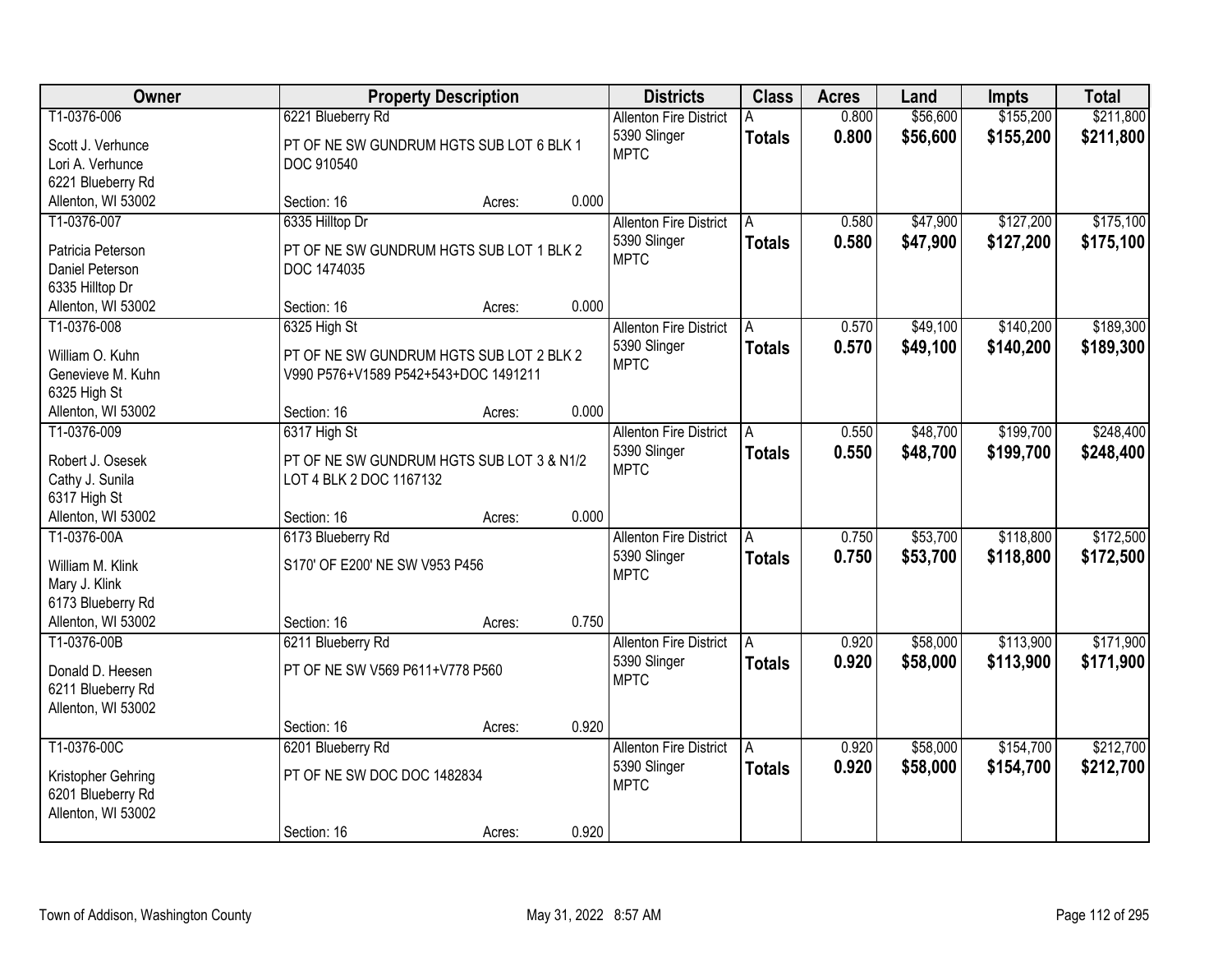| Owner                                    | <b>Property Description</b>                                 |        |        | <b>Districts</b>              | <b>Class</b>  | <b>Acres</b> | Land     | <b>Impts</b>    | <b>Total</b> |
|------------------------------------------|-------------------------------------------------------------|--------|--------|-------------------------------|---------------|--------------|----------|-----------------|--------------|
| T1-0376-00E                              | 6316 Cherry St                                              |        |        | <b>Allenton Fire District</b> |               | 0.730        | \$55,800 | \$122,400       | \$178,200    |
| James J Stoffel Joint Revocable Trust    | PT OF NE SW V465 P278+V483 P566+V1365                       |        |        | 5390 Slinger                  | <b>Totals</b> | 0.730        | \$55,800 | \$122,400       | \$178,200    |
| Patricia A Stoffel Joint Revocable Trust | P675+DOC 1342999                                            |        |        | <b>MPTC</b>                   |               |              |          |                 |              |
| 6316 Cherry St                           |                                                             |        |        |                               |               |              |          |                 |              |
| Allenton, WI 53002                       | Section: 16                                                 | Acres: | 0.730  |                               |               |              |          |                 |              |
| T1-0376-00F                              | 6326 Hilltop Dr                                             |        |        | <b>Allenton Fire District</b> | A             | 2.880        | \$78,800 | \$197,900       | \$276,700    |
| Bradley J. Ruback                        | PT OF NE SW DOC 1536162                                     |        |        | 5390 Slinger                  | <b>Totals</b> | 2.880        | \$78,800 | \$197,900       | \$276,700    |
| Katie L. Ruback                          |                                                             |        |        | <b>MPTC</b>                   |               |              |          |                 |              |
| 6326 Hilltop Dr                          |                                                             |        |        |                               |               |              |          |                 |              |
| Allenton, WI 53002                       | Section: 16                                                 | Acres: | 2.880  |                               |               |              |          |                 |              |
| T1-0376-00G                              | 6326 Cherry St                                              |        |        | <b>Allenton Fire District</b> | A             | 0.740        | \$56,100 | \$137,400       | \$193,500    |
|                                          |                                                             |        |        | 5390 Slinger                  | <b>Totals</b> | 0.740        | \$56,100 | \$137,400       | \$193,500    |
| Ryan P. Becker<br>6326 Cherry St         | PT OF NE SW & GUNDRUM HGTS S 1/2 LOT 4 BLK 2<br>DOC 1420779 |        |        | <b>MPTC</b>                   |               |              |          |                 |              |
| Allenton, WI 53002                       |                                                             |        |        |                               |               |              |          |                 |              |
|                                          | Section: 16                                                 | Acres: | 0.740  |                               |               |              |          |                 |              |
| T1-0376-00H                              | 6375 Hilltop Dr                                             |        |        | <b>Allenton Fire District</b> | A             | 1.140        | \$63,400 | \$152,100       | \$215,500    |
|                                          |                                                             |        |        | 5390 Slinger                  | <b>Totals</b> | 1.140        | \$63,400 | \$152,100       | \$215,500    |
| Janet H. Fritz                           | PT OF NE SW CSM 579 V525 P679+DOC                           |        |        | <b>MPTC</b>                   |               |              |          |                 |              |
| c/o Janet H. Fritz Tod                   | 1394643+1472095                                             |        |        |                               |               |              |          |                 |              |
| 6375 Hilltop Dr<br>Allenton, WI 53002    | Section: 16                                                 | Acres: | 1.140  |                               |               |              |          |                 |              |
| T1-0376-00K                              | 6346 Hilltop Dr                                             |        |        | <b>Allenton Fire District</b> |               | 2.440        | \$81,800 | \$147,000       | \$228,800    |
|                                          |                                                             |        |        | 5390 Slinger                  | <b>Totals</b> | 2.440        | \$81,800 | \$147,000       | \$228,800    |
| Patricia A. Klitzke                      | PT OF NE SW CSM 382 V1002 P382+DOC 1402568                  |        |        | <b>MPTC</b>                   |               |              |          |                 |              |
| 6346 Hilltop Dr                          |                                                             |        |        |                               |               |              |          |                 |              |
| Allenton, WI 53002                       |                                                             |        |        |                               |               |              |          |                 |              |
|                                          | Section: 16                                                 | Acres: | 2.440  |                               |               |              |          |                 |              |
| T1-0376-00L                              | 6350 Hilltop Dr                                             |        |        | <b>Allenton Fire District</b> | A             | 0.980        | \$59,500 | \$174,100       | \$233,600    |
| Scott A. Koerner                         | PT OF NE SW DOC 1133502                                     |        |        | 5390 Slinger<br><b>MPTC</b>   | <b>Totals</b> | 0.980        | \$59,500 | \$174,100       | \$233,600    |
| Holly S. Koerner                         |                                                             |        |        |                               |               |              |          |                 |              |
| 6350 Hilltop Dr                          |                                                             |        |        |                               |               |              |          |                 |              |
| Allenton, WI 53002                       | Section: 16                                                 | Acres: | 0.980  |                               |               |              |          |                 |              |
| T1-0376-00M                              | <b>Hilltop Dr</b>                                           |        |        | <b>Allenton Fire District</b> | D.            | 16.950       | \$4,900  | $\overline{30}$ | \$4,900      |
| Roger J. Gundrum                         | PT OF NE SW V1644 P224                                      |        |        | 5390 Slinger                  | <b>Totals</b> | 16.950       | \$4,900  | \$0             | \$4,900      |
| 6540 State Hwy 33                        |                                                             |        |        | <b>MPTC</b>                   |               |              |          |                 |              |
| Allenton, WI 53002-9789                  |                                                             |        |        |                               |               |              |          |                 |              |
|                                          | Section: 16                                                 | Acres: | 16.950 |                               |               |              |          |                 |              |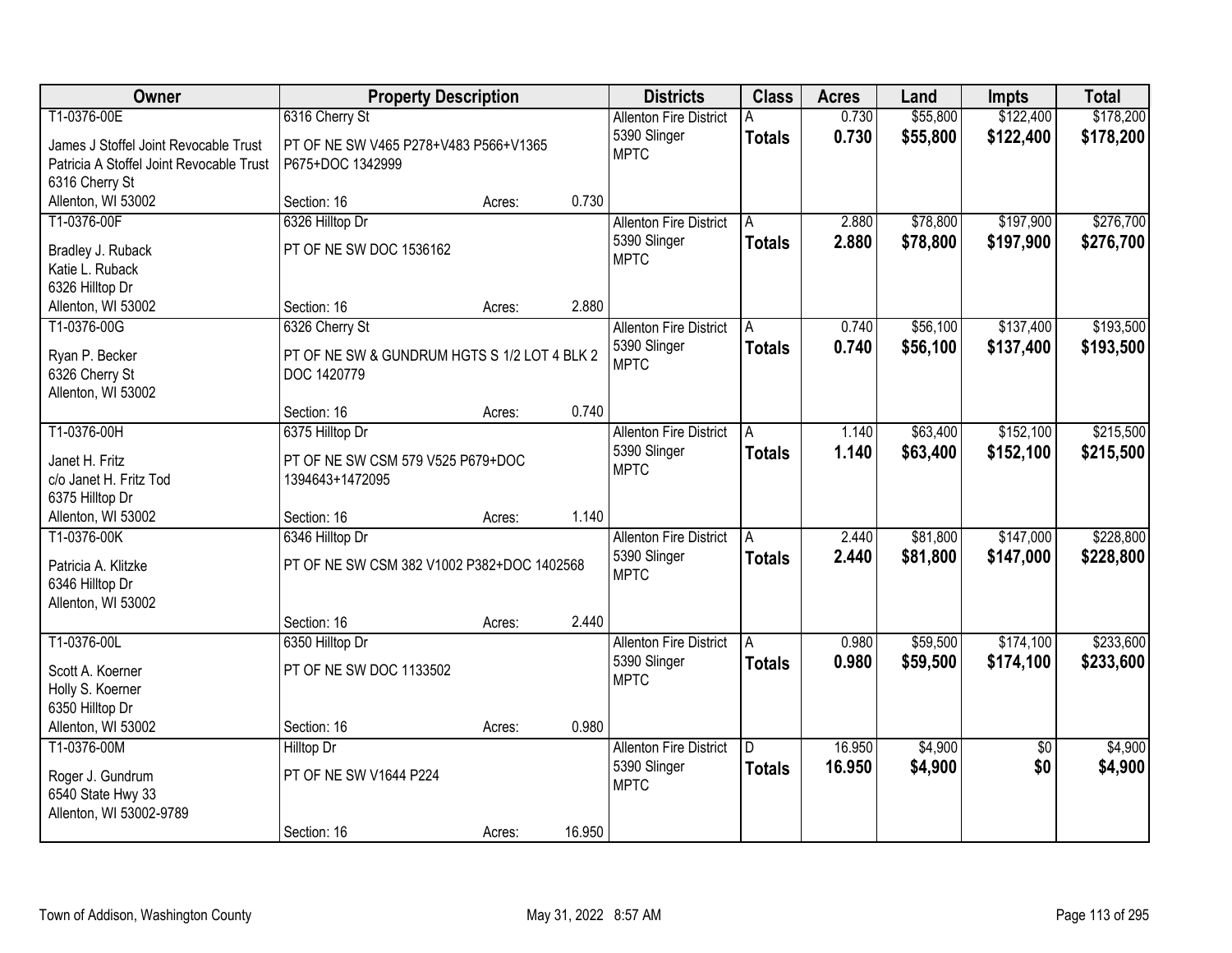| Owner                   |                                        | <b>Property Description</b> |        | <b>Districts</b>                            | <b>Class</b>            | <b>Acres</b> | Land     | Impts           | <b>Total</b> |
|-------------------------|----------------------------------------|-----------------------------|--------|---------------------------------------------|-------------------------|--------------|----------|-----------------|--------------|
| T1-0376-00N             | 6325 Cherry St                         |                             |        | <b>Allenton Fire District</b>               |                         | 0.820        | \$61,000 | \$158,500       | \$219,500    |
| Robert H. Kaehny        | PT OF NE SW CSM 4132 PAR 1 DOC         |                             |        | 5390 Slinger                                | <b>Totals</b>           | 0.820        | \$61,000 | \$158,500       | \$219,500    |
| 6325 Cherry St          | 1095147+1289743                        |                             |        | <b>MPTC</b>                                 |                         |              |          |                 |              |
| Allenton, WI 53002      |                                        |                             |        |                                             |                         |              |          |                 |              |
|                         | Section: 16                            | Acres:                      | 0.820  |                                             |                         |              |          |                 |              |
| T1-0376-00P             | 6311 Cherry St                         |                             |        | <b>Allenton Fire District</b>               | A                       | 0.690        | \$54,800 | \$135,300       | \$190,100    |
| Kathy J. Christ         | PT OF NE SW CSM 4132 PAR 2 DOC 1354753 |                             |        | 5390 Slinger                                | <b>Totals</b>           | 0.690        | \$54,800 | \$135,300       | \$190,100    |
| 6311 Cherry St          |                                        |                             |        | <b>MPTC</b>                                 |                         |              |          |                 |              |
| Allenton, WI 53002-0000 |                                        |                             |        |                                             |                         |              |          |                 |              |
|                         | Section: 16                            | Acres:                      | 0.690  |                                             |                         |              |          |                 |              |
| T1-0377-00Z             | Sunset Dr                              |                             |        | <b>Allenton Fire District</b>               | D                       | 39.480       | \$11,900 | $\overline{50}$ | \$11,900     |
| Roger Gundrum           | NW SW V1644 P224 (HWY DOC 1076867) SEC |                             |        | 5390 Slinger<br><b>MPTC</b>                 | E                       | 0.500        | \$100    | \$0             | \$100        |
| 6540 State Hwy 33       | 16-11-18<br>39.98 AC                   |                             |        |                                             | <b>Totals</b>           | 39.980       | \$12,000 | \$0             | \$12,000     |
| Allenton, WI 53002-9789 |                                        |                             |        |                                             |                         |              |          |                 |              |
|                         | Section: 16                            | Acres:                      | 39.980 |                                             |                         |              |          |                 |              |
| T1-0378                 | 6515 Sunset Dr                         |                             |        | <b>Allenton Fire District</b>               | $\overline{\mathsf{D}}$ | 19.000       | \$4,800  | \$0             | \$4,800      |
| Sunset Farms, Inc.      | S1/2 SW SW V515 P283 SEC 16-11-18      |                             | 20 AC  | 5390 Slinger<br><b>MPTC</b>                 | ∩                       | 1.000        | \$20,000 | \$91,100        | \$111,100    |
| 6600 Sunset Dr          |                                        |                             |        |                                             | <b>Totals</b>           | 20.000       | \$24,800 | \$91,100        | \$115,900    |
| Allenton, WI 53002      |                                        |                             |        |                                             |                         |              |          |                 |              |
|                         | Section: 16                            | Acres:                      | 20.000 |                                             |                         |              |          |                 |              |
| T1-0379                 | 6497 Sunset Dr                         |                             |        | <b>Allenton Fire District</b>               | D                       | 18.000       | \$4,800  | \$0             | \$4,800      |
| Sunset Farms, Inc.      | N1/2 SW SW DOC 1370318                 |                             |        | 5390 Slinger                                | ∩                       | 2.000        | \$52,500 | \$119,900       | \$172,400    |
| 6600 Sunset Dr          |                                        |                             |        | <b>MPTC</b>                                 | <b>Totals</b>           | 20.000       | \$57,300 | \$119,900       | \$177,200    |
| Allenton, WI 53002      |                                        |                             |        |                                             |                         |              |          |                 |              |
|                         | Section: 16                            | Acres:                      | 20.000 |                                             |                         |              |          |                 |              |
| T1-0380                 | <b>Blueberry Rd</b>                    |                             |        | <b>Allenton Fire District</b>               | $\overline{\mathsf{D}}$ | 39.000       | \$11,400 | $\overline{50}$ | \$11,400     |
| Sunset Farms, Inc       | SE SW V644 P487+V643 P194 SEC 16-11-18 |                             | 40 AC  | 5390 Slinger<br><b>MPTC</b>                 | E                       | 1.000        | \$400    | \$0             | \$400        |
| 6600 Sunset Dr          |                                        |                             |        |                                             | <b>Totals</b>           | 40.000       | \$11,800 | \$0             | \$11,800     |
| Allenton, WI 53002      |                                        |                             |        |                                             |                         |              |          |                 |              |
|                         | Section: 16                            | Acres:                      | 40.000 |                                             |                         |              |          |                 |              |
| T1-0381-001             | 521 New Plat St                        |                             |        | <b>Allenton Sanitary</b>                    | А                       | 0.390        | \$55,000 | \$107,600       | \$162,600    |
| Jeremiah M. Miller      | PT OF NW SE CSM 248 PAR A DOC 1484151  |                             |        | District 1<br><b>Allenton Fire District</b> | <b>Totals</b>           | 0.390        | \$55,000 | \$107,600       | \$162,600    |
| 521 New Plat St         |                                        |                             |        | St Lar Light District                       |                         |              |          |                 |              |
| Allenton, WI 53002      |                                        |                             |        | 5390 Slinger                                |                         |              |          |                 |              |
|                         | Section: 16                            | Acres:                      | 0.390  | <b>MPTC</b>                                 |                         |              |          |                 |              |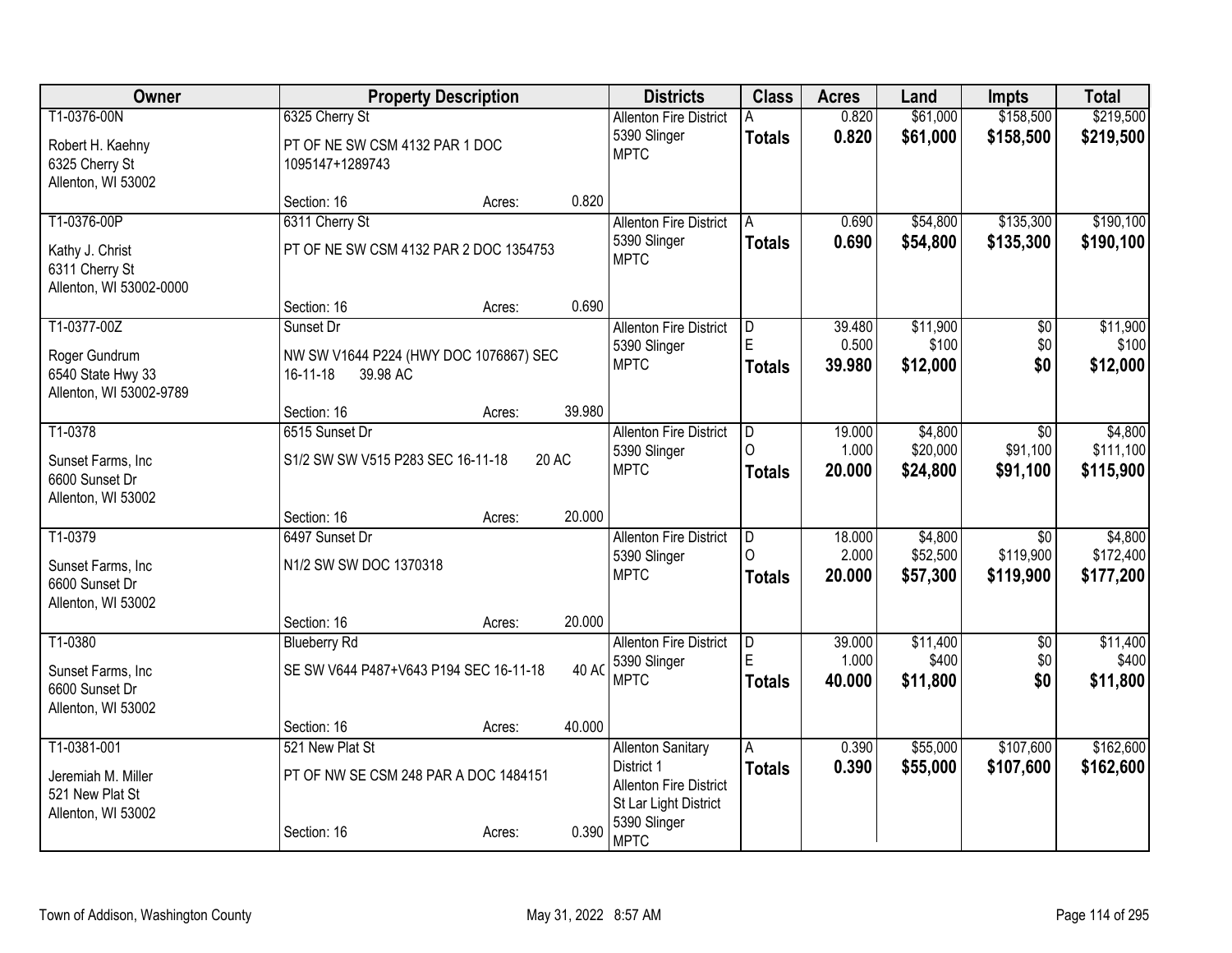| Owner                   | <b>Property Description</b>                   | <b>Districts</b>                            | <b>Class</b>  | <b>Acres</b> | Land     | <b>Impts</b> | <b>Total</b> |
|-------------------------|-----------------------------------------------|---------------------------------------------|---------------|--------------|----------|--------------|--------------|
| T1-0381-002             | 509 New Plat St                               | <b>Allenton Sanitary</b>                    |               | 0.440        | \$55,000 | \$127,400    | \$182,400    |
| Jeffrey A. Radermacher  | PT OF NW SE CSM 248 PAR B DOC 1027915         | District 1                                  | <b>Totals</b> | 0.440        | \$55,000 | \$127,400    | \$182,400    |
| Roxanne R. Radermacher  |                                               | <b>Allenton Fire District</b>               |               |              |          |              |              |
| 509 New Plat St         |                                               | St Lar Light District                       |               |              |          |              |              |
| Allenton, WI 53002      | Section: 16<br>Acres:                         | 5390 Slinger<br>0.440                       |               |              |          |              |              |
|                         |                                               | <b>MPTC</b>                                 |               |              |          |              |              |
| T1-0381-003             | 501 New Plat St                               | <b>Allenton Sanitary</b>                    | Α             | 0.390        | \$55,000 | \$100,400    | \$155,400    |
| David L. Cominsky       | PT OF NW SE CSM 248 PAR C DOC 1067559+1112121 | District 1<br><b>Allenton Fire District</b> | <b>Totals</b> | 0.390        | \$55,000 | \$100,400    | \$155,400    |
| Cominsky Helen          |                                               | St Lar Light District                       |               |              |          |              |              |
| 501 New Plat St         |                                               | 5390 Slinger                                |               |              |          |              |              |
| Allenton, WI 53002      | Section: 16<br>Acres:                         | 0.390<br><b>MPTC</b>                        |               |              |          |              |              |
| T1-0381-004             | 445 Ritger Cir                                | <b>Allenton Sanitary</b>                    | A             | 0.430        | \$53,400 | \$152,000    | \$205,400    |
| <b>Brandon Broeckel</b> | PT OF E1/2 NW SE RIVERVIEW COURT LOT 1 DOC    | District 1                                  | <b>Totals</b> | 0.430        | \$53,400 | \$152,000    | \$205,400    |
| 445 Ritger Cir          | 1450200                                       | Allenton Fire District                      |               |              |          |              |              |
| Allenton, WI 53002      |                                               | St Lar Light District                       |               |              |          |              |              |
|                         | Section: 16<br>Acres:                         | 5390 Slinger<br>0.430                       |               |              |          |              |              |
|                         |                                               | <b>MPTC</b>                                 |               |              |          |              |              |
| T1-0381-005             | 473 Ritger Cir                                | <b>Allenton Sanitary</b>                    | Α             | 0.310        | \$55,000 | \$118,100    | \$173,100    |
| Aaron Ewing             | PT OF E1/2 NW SE RIVERVIEW COURT LOT 2 DOC    | District 1                                  | <b>Totals</b> | 0.310        | \$55,000 | \$118,100    | \$173,100    |
| Nicole Ewing            | 970090                                        | Allenton Fire District                      |               |              |          |              |              |
| 473 Ritger Cir          |                                               | St Lar Light District<br>5390 Slinger       |               |              |          |              |              |
| Allenton, WI 53002      | Section: 16<br>Acres:                         | 0.310<br><b>MPTC</b>                        |               |              |          |              |              |
| T1-0381-006             | 487 Ritger Cir                                | <b>Allenton Sanitary</b>                    | A             | 0.310        | \$53,400 | \$126,300    | \$179,700    |
|                         |                                               | District 1                                  | <b>Totals</b> | 0.310        | \$53,400 | \$126,300    | \$179,700    |
| Kent F. Joas            | PT OF E1/2 NW SE RIVERVIEW COURT LOT 3 DOC    | Allenton Fire District                      |               |              |          |              |              |
| 487 Ritger Cir          | 1313844+1475292                               | St Lar Light District                       |               |              |          |              |              |
| Allenton, WI 53002      | Section: 16<br>Acres:                         | 5390 Slinger<br>0.310                       |               |              |          |              |              |
|                         |                                               | <b>MPTC</b>                                 |               |              |          |              |              |
| T1-0381-007             | 500 Ritger Cir                                | <b>Allenton Sanitary</b>                    | A             | 0.280        | \$55,000 | \$140,300    | \$195,300    |
| David E. Wolfgram       | PT OF E1/2 NW SE RIVERVIEW COURT LOT 4 DOC    | District 1                                  | <b>Totals</b> | 0.280        | \$55,000 | \$140,300    | \$195,300    |
| Kathleen A. Wolfgram    | 1054795                                       | <b>Allenton Fire District</b>               |               |              |          |              |              |
| 500 Ritger Cir          |                                               | St Lar Light District                       |               |              |          |              |              |
| Allenton, WI 53002      | Section: 16<br>Acres:                         | 5390 Slinger<br>0.280<br><b>MPTC</b>        |               |              |          |              |              |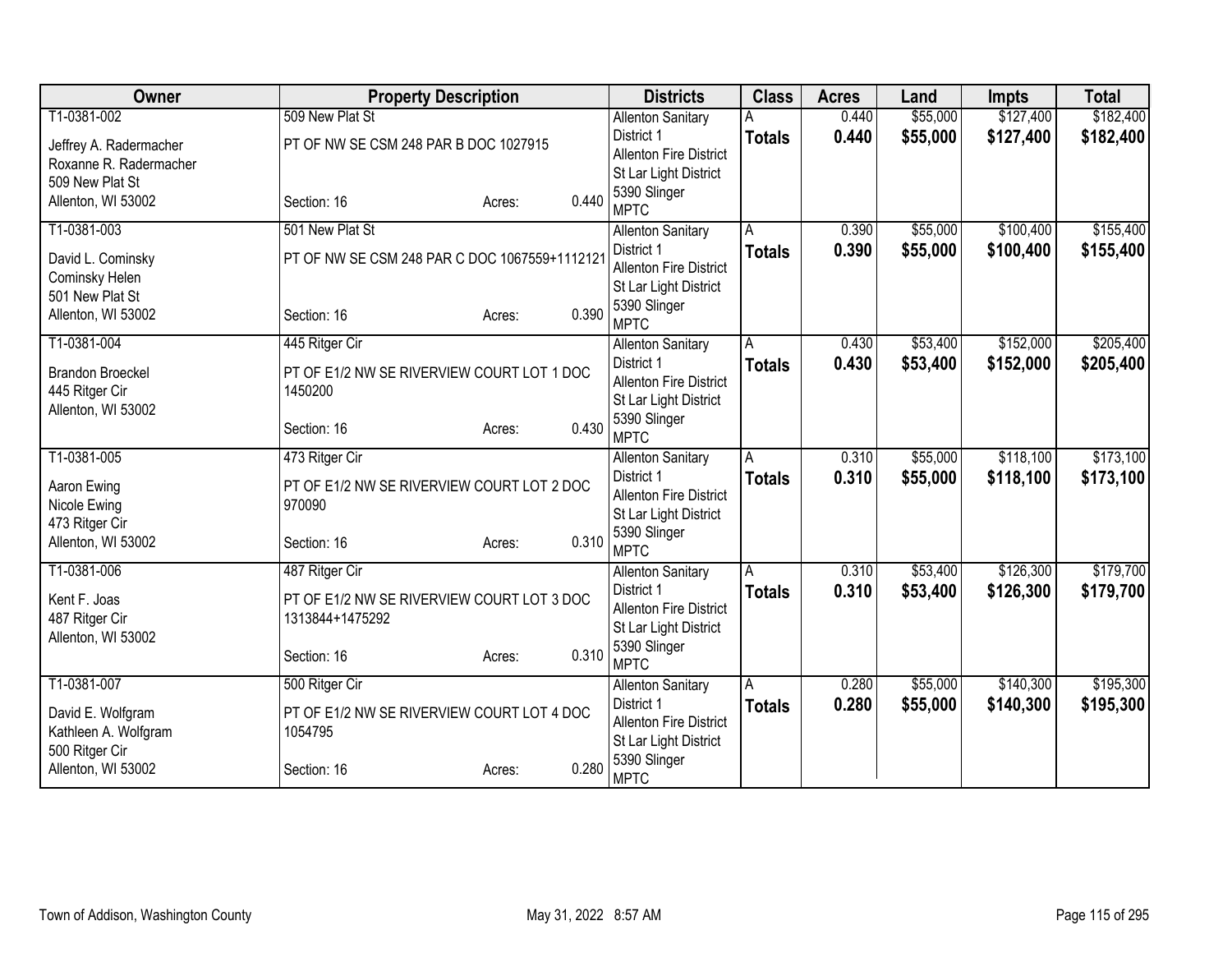| Owner                                | <b>Property Description</b>                    |                 | <b>Districts</b>                      | <b>Class</b>    | <b>Acres</b> | Land            | <b>Impts</b>    | <b>Total</b> |
|--------------------------------------|------------------------------------------------|-----------------|---------------------------------------|-----------------|--------------|-----------------|-----------------|--------------|
| T1-0381-008                          | 494 Ritger Cir                                 |                 | <b>Allenton Sanitary</b>              |                 | 0.290        | \$56,700        | \$116,400       | \$173,100    |
| Sharon E. Kohrt et al                | PT OF E1/2 NW SE RIVERVIEW COURT LOT 5 DOC     |                 | District 1                            | <b>Totals</b>   | 0.290        | \$56,700        | \$116,400       | \$173,100    |
| c/o Sharon E. Kohrt Le               | 864892+1370649+1544567                         |                 | <b>Allenton Fire District</b>         |                 |              |                 |                 |              |
| 494 Ritger Cir                       |                                                |                 | St Lar Light District                 |                 |              |                 |                 |              |
| Allenton, WI 53002                   | Section: 16                                    | 0.290<br>Acres: | 5390 Slinger<br><b>MPTC</b>           |                 |              |                 |                 |              |
| T1-0381-009                          | 490 Ritger Cir                                 |                 | <b>Allenton Sanitary</b>              | Α               | 0.400        | \$55,000        | \$125,000       | \$180,000    |
|                                      |                                                |                 | District 1                            | <b>Totals</b>   | 0.400        | \$55,000        | \$125,000       | \$180,000    |
| Cheryl A. Sandretti et al            | PT OF E1/2 NW SE RIVERVIEW COURT LOT 6 V1191   |                 | <b>Allenton Fire District</b>         |                 |              |                 |                 |              |
| c/o Jeremy Q. Sandretti Tod          | P65+DOC 1405338                                |                 | St Lar Light District                 |                 |              |                 |                 |              |
| 490 Ritger Cir                       |                                                |                 | 5390 Slinger                          |                 |              |                 |                 |              |
| Allenton, WI 53002-9523              | Section: 16                                    | 0.400<br>Acres: | <b>MPTC</b>                           |                 |              |                 |                 |              |
| T1-0381-00A                          | 531 New Plat St                                |                 | <b>Allenton Sanitary</b>              | A               | 0.520        | \$57,800        | \$107,500       | \$165,300    |
| Aaron Martin                         | PT OF E1/2 NW SE DOC 1315840                   |                 | District 1                            | <b>Totals</b>   | 0.520        | \$57,800        | \$107,500       | \$165,300    |
| Sara Martin                          |                                                |                 | Allenton Fire District                |                 |              |                 |                 |              |
| 531 New Plat St                      |                                                |                 | St Lar Light District                 |                 |              |                 |                 |              |
| Allenton, WI 53002                   | Section: 16                                    | 0.520<br>Acres: | 5390 Slinger                          |                 |              |                 |                 |              |
|                                      |                                                |                 | <b>MPTC</b>                           |                 |              |                 |                 |              |
| T1-0381-00A-001                      | <b>Ritger Cir</b>                              |                 | <b>Allenton Sanitary</b>              | $\overline{X4}$ | 0.180        | $\overline{60}$ | $\overline{50}$ | \$0          |
| Town of Addison                      | PT OF E1/2 NW SE RIVERVIEW COURT OL 1 V1334    |                 | District 1<br>Allenton Fire District  | <b>Totals</b>   | 0.180        | \$0             | \$0             | \$0          |
| First St                             | P196 (FUTURE ROAD)                             |                 | St Lar Light District                 |                 |              |                 |                 |              |
| Allenton, WI 53002                   |                                                |                 | 5390 Slinger                          |                 |              |                 |                 |              |
|                                      | Section: 16                                    | 0.180<br>Acres: | <b>MPTC</b>                           |                 |              |                 |                 |              |
| T1-0381-00B                          | 525 New Plat St                                |                 | <b>Allenton Sanitary</b>              | A               | 0.390        | \$55,000        | \$115,400       | \$170,400    |
|                                      |                                                |                 | District 1                            | <b>Totals</b>   | 0.390        | \$55,000        | \$115,400       | \$170,400    |
| Jack D. Postuchow<br>525 New Plat St | PT OF E1/2 NW SE DOC 1489631 90 X 190'         |                 | Allenton Fire District                |                 |              |                 |                 |              |
| Allenton, WI 53002-9502              |                                                |                 | St Lar Light District                 |                 |              |                 |                 |              |
|                                      | Section: 16                                    | 0.000<br>Acres: | 5390 Slinger                          |                 |              |                 |                 |              |
|                                      |                                                |                 | <b>MPTC</b>                           |                 |              |                 |                 |              |
| T1-0381-00D                          | 474 New Plat St                                |                 | <b>Allenton Sanitary</b>              | A               | 0.340        | \$55,000        | \$107,500       | \$162,500    |
| Karen A. Kearns Owen                 | PT OF E1/2 NW SE CSM 3113 LOT 2 V1142 P272+DO0 |                 | District 1                            | <b>Totals</b>   | 0.340        | \$55,000        | \$107,500       | \$162,500    |
| c/o Karen A. Kearns Owen Tod         | 1488194                                        |                 | <b>Allenton Fire District</b>         |                 |              |                 |                 |              |
| 474 New Plat St                      |                                                |                 | St Lar Light District<br>5390 Slinger |                 |              |                 |                 |              |
| Allenton, WI 53002-9502              | Section: 16                                    | 0.340<br>Acres: | <b>MPTC</b>                           |                 |              |                 |                 |              |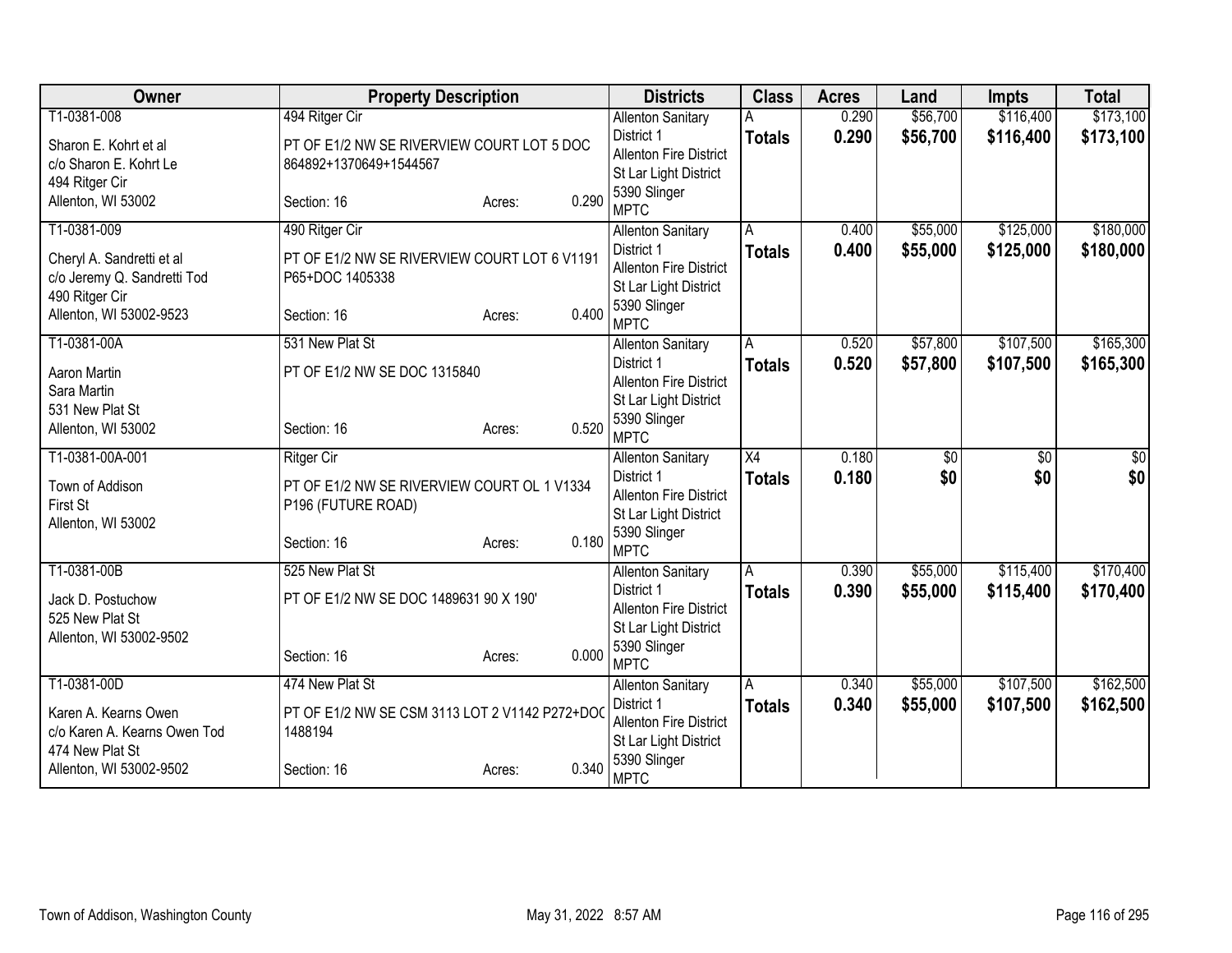| <b>Owner</b>                          | <b>Property Description</b>                     |        |       | <b>Districts</b>                            | <b>Class</b>  | <b>Acres</b> | Land     | <b>Impts</b> | <b>Total</b> |
|---------------------------------------|-------------------------------------------------|--------|-------|---------------------------------------------|---------------|--------------|----------|--------------|--------------|
| T1-0381-00E                           | 488 New Plat St                                 |        |       | <b>Allenton Sanitary</b>                    |               | 0.340        | \$55,000 | \$134,300    | \$189,300    |
| Martin P Strupp Family Trust          | PT OF E1/2 NW SE CSM 3113 LOT 3 V1414 P301+DO   |        |       | District 1                                  | <b>Totals</b> | 0.340        | \$55,000 | \$134,300    | \$189,300    |
| Janell R Strupp Family Trust          | 1076486                                         |        |       | <b>Allenton Fire District</b>               |               |              |          |              |              |
| 488 New Plat St                       |                                                 |        |       | St Lar Light District                       |               |              |          |              |              |
| Allenton, WI 53002                    | Section: 16                                     | Acres: | 0.340 | 5390 Slinger                                |               |              |          |              |              |
|                                       |                                                 |        |       | <b>MPTC</b>                                 |               |              |          |              |              |
| T1-0381-00F                           | 510 Ritger Cir                                  |        |       | <b>Allenton Sanitary</b>                    | A             | 0.470        | \$57,800 | \$105,900    | \$163,700    |
| Keith W. Roecker                      | PT OF E1/2 NW SE CSM 3113 LOT 4 V1362 P302 (INC |        |       | District 1                                  | <b>Totals</b> | 0.470        | \$57,800 | \$105,900    | \$163,700    |
| Nancy M. Roecker                      | FUTURE RD)                                      |        |       | <b>Allenton Fire District</b>               |               |              |          |              |              |
| 510 Ritger Cir                        |                                                 |        |       | St Lar Light District                       |               |              |          |              |              |
| Allenton, WI 53002                    | Section: 16                                     | Acres: | 0.470 | 5390 Slinger<br><b>MPTC</b>                 |               |              |          |              |              |
| T1-0381-00K                           | 489 New Plat St                                 |        |       | <b>Allenton Sanitary</b>                    | A             | 0.390        | \$55,000 | \$119,400    | \$174,400    |
|                                       |                                                 |        |       | District 1                                  | <b>Totals</b> | 0.390        | \$55,000 | \$119,400    | \$174,400    |
| Anthony Feucht                        | PT OF E1/2 NW SE V485 P494 EXC PT SOLD          |        |       | <b>Allenton Fire District</b>               |               |              |          |              |              |
| 489 New Plat St<br>Allenton, WI 53002 |                                                 |        |       | St Lar Light District                       |               |              |          |              |              |
|                                       | Section: 16                                     | Acres: | 0.390 | 5390 Slinger                                |               |              |          |              |              |
|                                       |                                                 |        |       | <b>MPTC</b>                                 |               |              |          |              |              |
| T1-0381-00L                           | 447 New Plat St                                 |        |       | <b>Allenton Sanitary</b>                    | A             | 0.390        | \$55,000 | \$145,500    | \$200,500    |
| Richard J. Heinecke                   | PT OF E1/2 NW SE V615 P570+V727 P202            |        |       | District 1                                  | <b>Totals</b> | 0.390        | \$55,000 | \$145,500    | \$200,500    |
| Linda A. Heinecke                     |                                                 |        |       | <b>Allenton Fire District</b>               |               |              |          |              |              |
| 447 New Plat St                       |                                                 |        |       | St Lar Light District                       |               |              |          |              |              |
| Allenton, WI 53002                    | Section: 16                                     | Acres: | 0.390 | 5390 Slinger                                |               |              |          |              |              |
|                                       |                                                 |        |       | <b>MPTC</b>                                 |               |              |          |              |              |
| T1-0381-00L-010                       | 431 New Plat St                                 |        |       | <b>Allenton Sanitary</b>                    | A             | 0.390        | \$55,000 | \$145,500    | \$200,500    |
| Nick Inderdahl                        | PT E1/2 NW SE CSM 797 PAR 3 DOC 1543129         |        |       | District 1<br><b>Allenton Fire District</b> | <b>Totals</b> | 0.390        | \$55,000 | \$145,500    | \$200,500    |
| Melissa Inderdahl                     |                                                 |        |       | St Lar Light District                       |               |              |          |              |              |
| 431 New Plat St                       |                                                 |        |       | 5390 Slinger                                |               |              |          |              |              |
| Allenton, WI 53002                    | Section: 16                                     | Acres: | 0.390 | <b>MPTC</b>                                 |               |              |          |              |              |
| T1-0381-00L-01A                       | 465 New Plat St                                 |        |       | <b>Allenton Sanitary</b>                    | A             | 0.390        | \$55,000 | \$118,800    | \$173,800    |
| Ronald A. Katzke                      | PT E1/2 NW SE DOC                               |        |       | District 1                                  | <b>Totals</b> | 0.390        | \$55,000 | \$118,800    | \$173,800    |
| Ryan M. Katzke                        | 1056510+1506389+1506480+1510541                 |        |       | <b>Allenton Fire District</b>               |               |              |          |              |              |
| 465 New Plat St                       |                                                 |        |       | St Lar Light District                       |               |              |          |              |              |
| Allenton, WI 53002                    | Section: 16                                     | Acres: | 0.390 | 5390 Slinger                                |               |              |          |              |              |
|                                       |                                                 |        |       | <b>MPTC</b>                                 |               |              |          |              |              |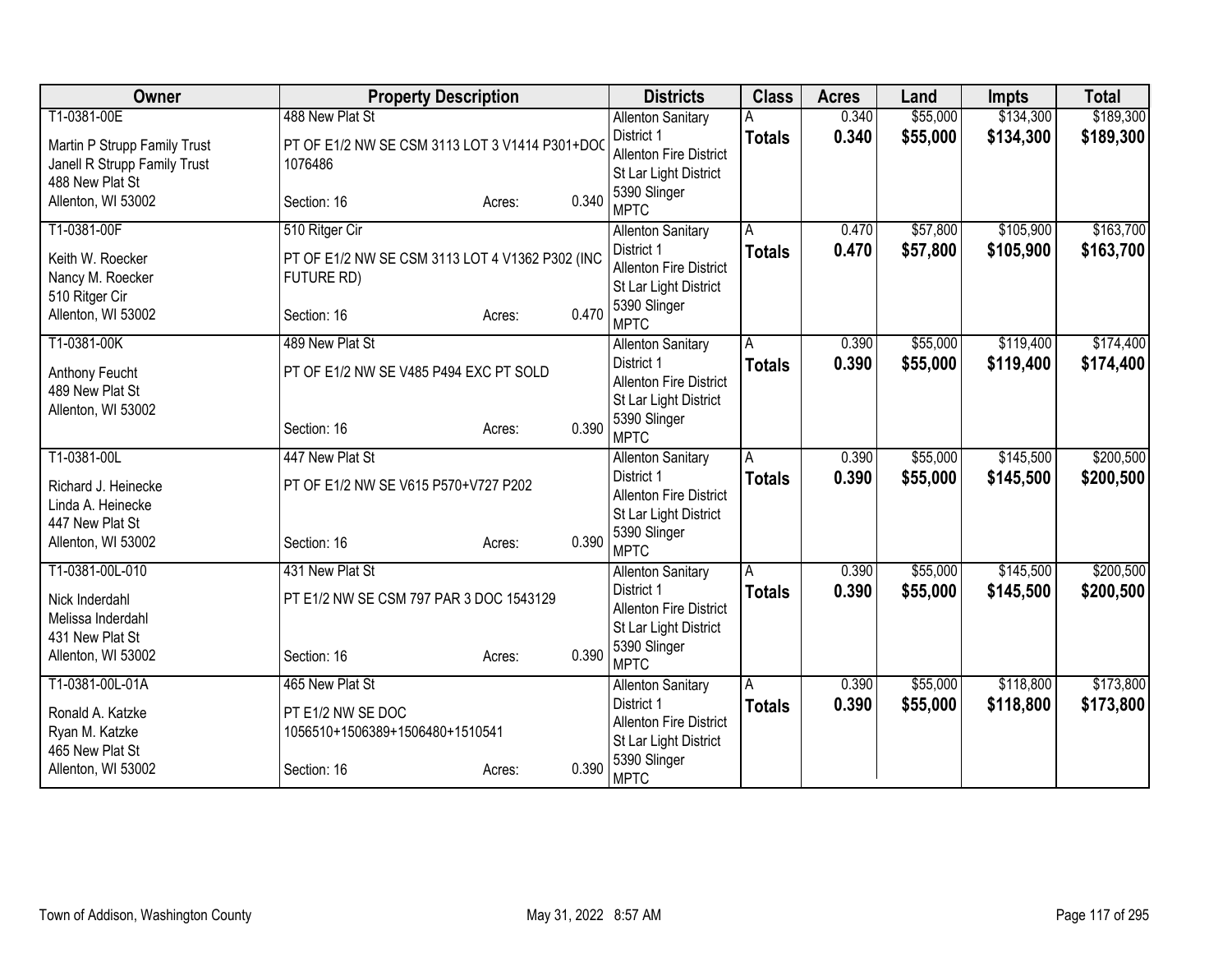| Owner                                      |                                                          | <b>Property Description</b> |       | <b>Districts</b>                                       | <b>Class</b>       | <b>Acres</b>   | Land                 | <b>Impts</b>           | <b>Total</b>           |
|--------------------------------------------|----------------------------------------------------------|-----------------------------|-------|--------------------------------------------------------|--------------------|----------------|----------------------|------------------------|------------------------|
| T1-0381-00M                                | 407 New Plat St<br>PT OF NW SE CSM 797 PAR 1 DOC 1075917 |                             |       | <b>Allenton Sanitary</b><br>District 1                 | Α<br><b>Totals</b> | 0.800<br>0.800 | \$56,700<br>\$56,700 | \$107,300<br>\$107,300 | \$164,000<br>\$164,000 |
| Peter S. Hopkins<br>Bibiana H. Hopkins     |                                                          |                             |       | <b>Allenton Fire District</b><br>St Lar Light District |                    |                |                      |                        |                        |
| 407 New Plat St<br>Allenton, WI 53002      | Section: 16                                              | Acres:                      | 0.800 | 5390 Slinger<br><b>MPTC</b>                            |                    |                |                      |                        |                        |
| T1-0381-00M-001                            | 415 New Plat St                                          |                             |       | <b>Allenton Sanitary</b>                               | A                  | 0.390          | \$55,000             | \$140,700              | \$195,700              |
| Larry R. Grassnickle                       | PT OF NW SE CSM 797 PAR 2 DOC 996249                     |                             |       | District 1<br>Allenton Fire District                   | <b>Totals</b>      | 0.390          | \$55,000             | \$140,700              | \$195,700              |
| Patricia Grassnickle<br>415 New Plat St    |                                                          |                             |       | St Lar Light District                                  |                    |                |                      |                        |                        |
| Allenton, WI 53002                         | Section: 16                                              | Acres:                      | 0.390 | 5390 Slinger<br><b>MPTC</b>                            |                    |                |                      |                        |                        |
| T1-0381-00N                                |                                                          |                             |       | <b>Allenton Fire District</b>                          | X4                 | 1.400          | \$0                  | \$0                    | \$0                    |
| Town of Addison<br>First St                | PT OF E1/2 NW SE V207 P501+V319 P388                     |                             |       | 5390 Slinger<br><b>MPTC</b>                            | <b>Totals</b>      | 1.400          | \$0                  | \$0                    | \$0                    |
| Allenton, WI 53002                         |                                                          |                             |       |                                                        |                    |                |                      |                        |                        |
| T1-0381-00P                                | Section: 16<br>416 New Plat St                           | Acres:                      | 1.400 | <b>Allenton Sanitary</b>                               | Α                  | 0.350          | \$55,000             | \$130,900              | \$185,900              |
|                                            |                                                          |                             |       | District 1                                             | <b>Totals</b>      | 0.350          | \$55,000             | \$130,900              | \$185,900              |
| Nancy J. Ryan et al<br>c/o Roland Ryan III | PT OF E1/2 NW SE V1406 P31+DOC 1091369                   |                             |       | <b>Allenton Fire District</b>                          |                    |                |                      |                        |                        |
| 416 New Plat St                            |                                                          |                             |       | St Lar Light District                                  |                    |                |                      |                        |                        |
| Allenton, WI 53002-9502                    | Section: 16                                              | Acres:                      | 0.350 | 5390 Slinger<br><b>MPTC</b>                            |                    |                |                      |                        |                        |
| T1-0381-00R                                | 408 New Plat St                                          |                             |       | <b>Allenton Sanitary</b>                               | A                  | 0.350          | \$55,000             | \$88,300               | \$143,300              |
| Benjamin Kaczmarek                         | PT OF E1/2 NW SE DOC 1477945                             |                             |       | District 1<br><b>Allenton Fire District</b>            | <b>Totals</b>      | 0.350          | \$55,000             | \$88,300               | \$143,300              |
| Carrie Jorgensen                           |                                                          |                             |       | St Lar Light District                                  |                    |                |                      |                        |                        |
| 408 New Plat St<br>Allenton, WI 53002      | Section: 16                                              | Acres:                      | 0.350 | 5390 Slinger                                           |                    |                |                      |                        |                        |
|                                            |                                                          |                             |       | <b>MPTC</b>                                            |                    |                |                      |                        |                        |
| T1-0381-00S                                | 459 Ritger Cir                                           |                             |       | <b>Allenton Sanitary</b><br>District 1                 | <b>Totals</b>      | 0.320<br>0.320 | \$55,000<br>\$55,000 | \$171,000<br>\$171,000 | \$226,000<br>\$226,000 |
| Donald M. Finseth                          | PT OF NE SE DOC 1408607                                  |                             |       | <b>Allenton Fire District</b>                          |                    |                |                      |                        |                        |
| Lori D. Finseth<br>459 Ritger Cir          |                                                          |                             |       | St Lar Light District                                  |                    |                |                      |                        |                        |
| Allenton, WI 53002                         | Section: 16                                              | Acres:                      | 0.320 | 5390 Slinger<br><b>MPTC</b>                            |                    |                |                      |                        |                        |
| T1-0381-00T                                | 460 New Plat St                                          |                             |       | <b>Allenton Sanitary</b>                               | A                  | 0.320          | \$46,800             | \$170,300              | \$217,100              |
| <b>Brian Fochs</b>                         | PT OF NW SE CSM 3113 LOT 1 DOC 1458342                   |                             |       | District 1                                             | <b>Totals</b>      | 0.320          | \$46,800             | \$170,300              | \$217,100              |
| 460 New Plat St                            |                                                          |                             |       | Allenton Fire District<br>St Lar Light District        |                    |                |                      |                        |                        |
| Allenton, WI 53002                         | Section: 16                                              | Acres:                      | 0.320 | 5390 Slinger<br><b>MPTC</b>                            |                    |                |                      |                        |                        |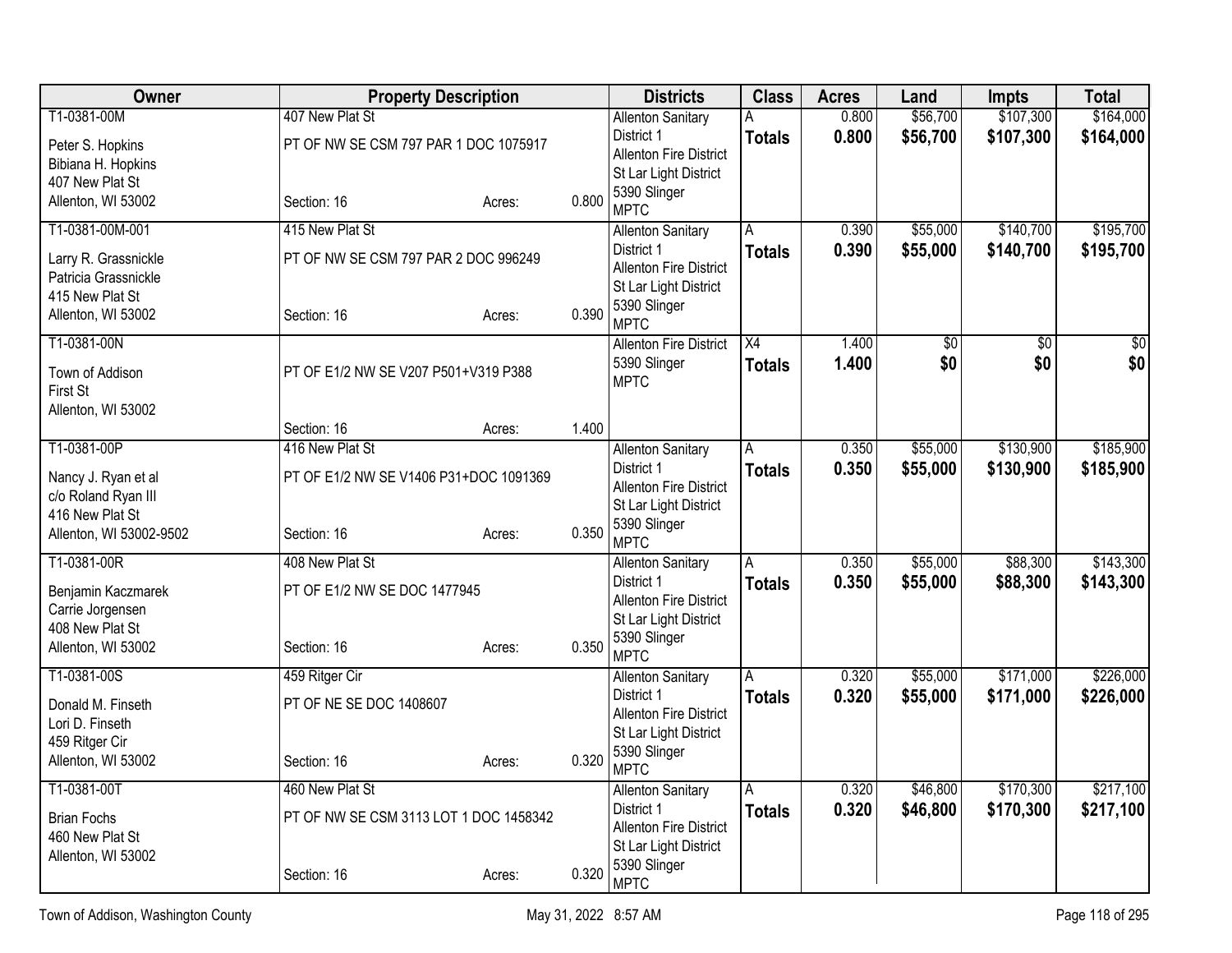| Owner                               | <b>Property Description</b>                           | <b>Districts</b>                      | <b>Class</b>    | <b>Acres</b> | Land            | <b>Impts</b>    | <b>Total</b>     |
|-------------------------------------|-------------------------------------------------------|---------------------------------------|-----------------|--------------|-----------------|-----------------|------------------|
| T1-0381-00U                         | 625 Rock River Dr                                     | <b>Allenton Sanitary</b>              |                 | 2.216        | \$79,400        | \$153,000       | \$232,400        |
| Ronald W. Witte                     | PT OF E 1/2 NW SE SOUTH OF RD CSM 6903 LOT 1          | District 1                            | <b>Totals</b>   | 2.216        | \$79,400        | \$153,000       | \$232,400        |
| Leah J. Witte                       | DOC 1368383                                           | <b>Allenton Fire District</b>         |                 |              |                 |                 |                  |
| 625 Rock River Dr                   |                                                       | St Lar Light District<br>5390 Slinger |                 |              |                 |                 |                  |
| Allenton, WI 53002                  | 2.216<br>Section:<br>Acres:                           | <b>MPTC</b>                           |                 |              |                 |                 |                  |
| T1-0381-00V                         | <b>Rock River Dr</b>                                  | <b>Allenton Sanitary</b>              | $\overline{X4}$ | 0.177        | $\overline{50}$ | $\overline{30}$ | $\overline{\$0}$ |
| Town of Addison                     | PT OF E 1/2 NW SE SOUTH OF RD PT CSM 6903             | District 1                            | <b>Totals</b>   | 0.177        | \$0             | \$0             | \$0              |
| 127 First St                        | DEDICATED FOR PARK DOC 1368383                        | <b>Allenton Fire District</b>         |                 |              |                 |                 |                  |
| PO Box 481                          |                                                       | St Lar Light District                 |                 |              |                 |                 |                  |
| Allenton, WI 53002                  | 0.177<br>Section:<br>Acres:                           | 5390 Slinger<br><b>MPTC</b>           |                 |              |                 |                 |                  |
| T1-0381-010                         | 486 Ritger Cir                                        | <b>Allenton Sanitary</b>              | A               | 0.280        | \$55,000        | \$114,300       | \$169,300        |
| Melissa L. Nettesheim               | PT OF E1/2 NW SE RIVERVIEW COURT LOT 7 DOC            | District 1                            | <b>Totals</b>   | 0.280        | \$55,000        | \$114,300       | \$169,300        |
| 486 Ritger Cir                      | 1338261                                               | <b>Allenton Fire District</b>         |                 |              |                 |                 |                  |
| Allenton, WI 53002                  |                                                       | St Lar Light District                 |                 |              |                 |                 |                  |
|                                     | 0.280<br>Section: 16<br>Acres:                        | 5390 Slinger<br><b>MPTC</b>           |                 |              |                 |                 |                  |
| T1-0381-011                         | 478 Ritger Cir                                        | <b>Allenton Sanitary</b>              | A               | 0.280        | \$55,000        | \$127,800       | \$182,800        |
|                                     |                                                       | District 1                            | <b>Totals</b>   | 0.280        | \$55,000        | \$127,800       | \$182,800        |
| Eric M. Wolf                        | PT OF E1/2 NW SE RIVERVIEW COURT LOT 8 DOC            | <b>Allenton Fire District</b>         |                 |              |                 |                 |                  |
| 478 Ritger Cir                      | 1245831                                               | St Lar Light District                 |                 |              |                 |                 |                  |
| Allenton, WI 53002                  | 0.280<br>Section: 16                                  | 5390 Slinger                          |                 |              |                 |                 |                  |
|                                     | Acres:                                                | <b>MPTC</b>                           |                 |              |                 |                 |                  |
| T1-0381-012                         | 466 Ritger Cir                                        | <b>Allenton Sanitary</b>              | A               | 0.280        | \$55,000        | \$127,800       | \$182,800        |
| Arnie R. Mengel                     | PT OF E1/2 NW SE RIVERVIEW COURT LOT 9 DOC            | District 1                            | <b>Totals</b>   | 0.280        | \$55,000        | \$127,800       | \$182,800        |
| Carolyn L. Mengel                   | 1487765                                               | <b>Allenton Fire District</b>         |                 |              |                 |                 |                  |
| 466 Ritger Cir                      |                                                       | St Lar Light District                 |                 |              |                 |                 |                  |
| Allenton, WI 53002                  | 0.280<br>Section: 16<br>Acres:                        | 5390 Slinger<br><b>MPTC</b>           |                 |              |                 |                 |                  |
| T1-0381-013                         | 448 Ritger Cir                                        | <b>Allenton Sanitary</b>              | Α               | 0.280        | \$55,000        | \$132,300       | \$187,300        |
|                                     |                                                       | District 1                            | <b>Totals</b>   | 0.280        | \$55,000        | \$132,300       | \$187,300        |
| Mark D. Jaques                      | PT OF E1/2 NW SE RIVERVIEW COURT LOT 10 DOC<br>903569 | <b>Allenton Fire District</b>         |                 |              |                 |                 |                  |
| Deborah J. Jaques<br>448 Ritger Cir |                                                       | St Lar Light District                 |                 |              |                 |                 |                  |
| Allenton, WI 53002                  | 0.280<br>Section: 16<br>Acres:                        | 5390 Slinger<br><b>MPTC</b>           |                 |              |                 |                 |                  |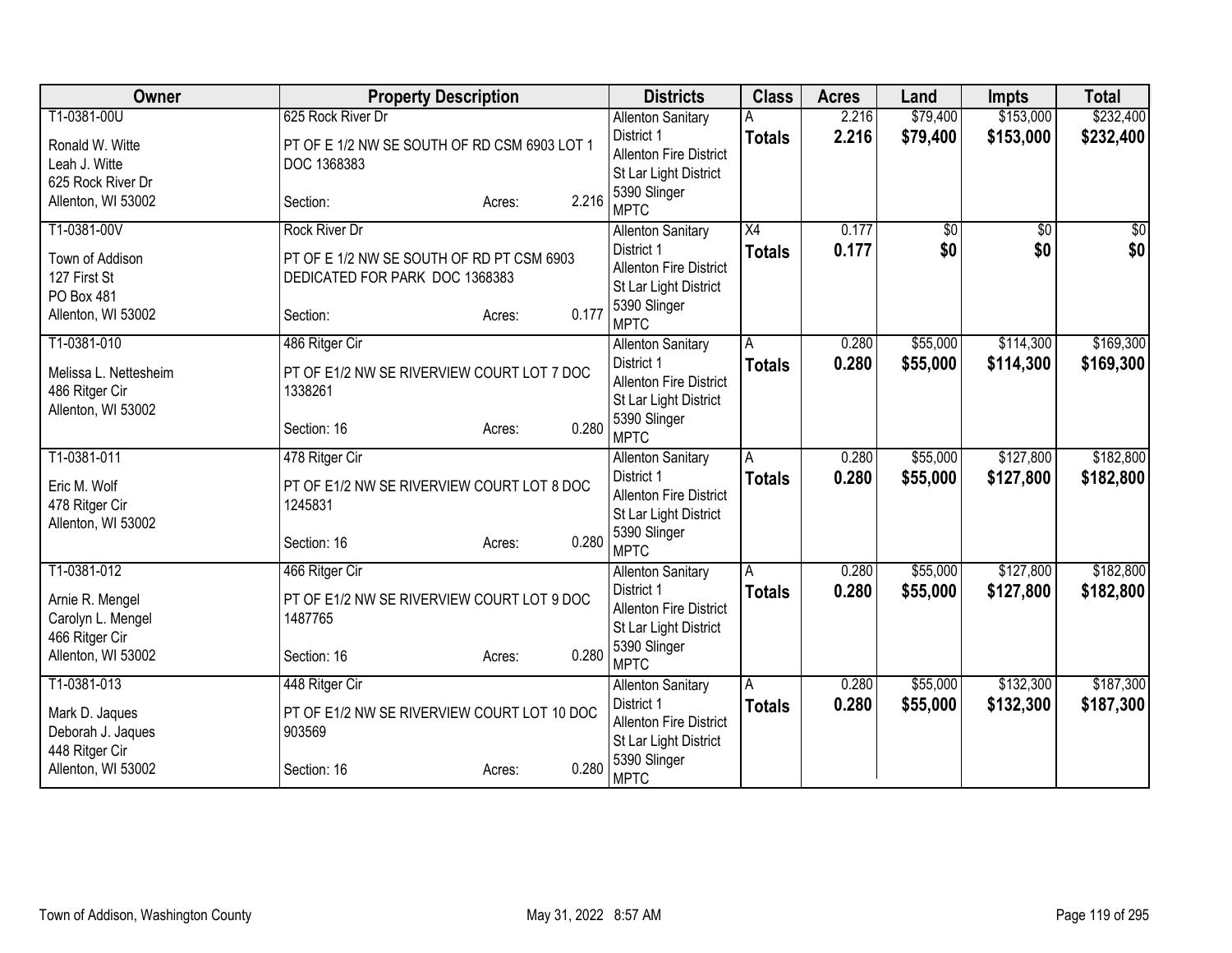| Owner                          | <b>Property Description</b>                   | <b>Districts</b>                                       | <b>Class</b>    | <b>Acres</b>   | Land                 | <b>Impts</b>         | <b>Total</b>           |
|--------------------------------|-----------------------------------------------|--------------------------------------------------------|-----------------|----------------|----------------------|----------------------|------------------------|
| T1-0381-014                    | 442 Ritger Cir                                | <b>Allenton Sanitary</b>                               | А               | 0.280          | \$55,000             | \$134,900            | \$189,900              |
| Paul J. Rybka et al            | PT OF E1/2 NW SE RIVERVIEW COURT LOT 11 DOC   | District 1                                             | <b>Totals</b>   | 0.280          | \$55,000             | \$134,900            | \$189,900              |
| c/o Paul Rybka                 | 1297115+1397260                               | Allenton Fire District<br>St Lar Light District        |                 |                |                      |                      |                        |
| 442 Ritger Cir                 |                                               | 5390 Slinger                                           |                 |                |                      |                      |                        |
| Allenton, WI 53002             | 0.280<br>Section: 16<br>Acres:                | <b>MPTC</b>                                            |                 |                |                      |                      |                        |
| T1-0381-015                    | 438 Ritger Cir                                | <b>Allenton Sanitary</b>                               | Α               | 0.400          | \$56,700             | \$136,200            | \$192,900              |
| Guy M. Bezold                  | PT OF E1/2 NW SE RIVERVIEW COURT LOT 12 V1225 | District 1                                             | <b>Totals</b>   | 0.400          | \$56,700             | \$136,200            | \$192,900              |
| Tammy S. Bezold                | P323                                          | <b>Allenton Fire District</b>                          |                 |                |                      |                      |                        |
| 438 Ritger Cir                 |                                               | St Lar Light District<br>5390 Slinger                  |                 |                |                      |                      |                        |
| Allenton, WI WI 53002          | 0.400<br>Section: 16<br>Acres:                | <b>MPTC</b>                                            |                 |                |                      |                      |                        |
| T1-0381-016                    | 434 Ritger Cir                                | <b>Allenton Sanitary</b>                               | A               | 0.720          | \$56,700             | \$251,800            | \$308,500              |
| Amedee S O'Gorman Family Trust | PT OF E1/2 NW SE RIVERVIEW COURT LOT 13+PT    | District 1                                             | <b>Totals</b>   | 0.720          | \$56,700             | \$251,800            | \$308,500              |
| Lynn M O'Gorman Family Trust   | OF SE DOC 1371073                             | <b>Allenton Fire District</b><br>St Lar Light District |                 |                |                      |                      |                        |
| 434 Ritger Cir                 |                                               | 5390 Slinger                                           |                 |                |                      |                      |                        |
| Allenton, WI 53002             | 0.720<br>Section: 16<br>Acres:                | <b>MPTC</b>                                            |                 |                |                      |                      |                        |
| T1-0382                        | 710 Rock River Dr                             | <b>Allenton Sanitary</b>                               | Α               | 1.310          | \$56,200             | \$101,700            | \$157,900              |
| Patricia C. Hart et al         | PT OF E1/2 NW SE N OF C/L OF OLD HWY V485     | District 1                                             | <b>Totals</b>   | 1.310          | \$56,200             | \$101,700            | \$157,900              |
| c/o Patricia C. Hart Le        | P342-3+V1091 P647 & PT SW NE IN V1117 P18+DOC | <b>Allenton Fire District</b><br>St Lar Light District |                 |                |                      |                      |                        |
| 710 Rock River Dr              | 1129425+1356833 EXC PT SOLD (HWY V1412 P7)    | 5390 Slinger                                           |                 |                |                      |                      |                        |
| Allenton, WI 53002-0000        | 1.310<br>Section: 16<br>Acres:                | <b>MPTC</b>                                            |                 |                |                      |                      |                        |
| T1-0382-00A                    | 570 New Plat St                               | <b>Allenton Fire District</b>                          | $\overline{X4}$ | 1.800          | $\sqrt{50}$          | $\overline{50}$      | $\overline{50}$        |
| Town of Addison                | PT OF NW SE+SE NE V551 P141 (HWY V1414 P649)  | 5390 Slinger                                           | <b>Totals</b>   | 1.800          | \$0                  | \$0                  | \$0                    |
| First St                       |                                               | <b>MPTC</b>                                            |                 |                |                      |                      |                        |
| Allenton, WI 53002             |                                               |                                                        |                 |                |                      |                      |                        |
|                                | 1.800<br>Section: 16<br>Acres:                |                                                        |                 |                |                      |                      |                        |
| T1-0383-001                    | 534 Elder Ln                                  | <b>Allenton Sanitary</b><br>District 1                 | A               | 0.380<br>0.380 | \$55,100<br>\$55,100 | \$94,400<br>\$94,400 | \$149,500<br>\$149,500 |
| Nicholas S. Griesbach          | PT OF NW SE RIVER VIEW ESTATES LOT 1 DOC      | Allenton Fire District                                 | <b>Totals</b>   |                |                      |                      |                        |
| 534 Elder Ln                   | 1344005                                       | St Lar Light District                                  |                 |                |                      |                      |                        |
| Allenton, WI 53002             | 0.000<br>Section: 16<br>Acres:                | 5390 Slinger                                           |                 |                |                      |                      |                        |
|                                |                                               | <b>MPTC</b>                                            |                 |                |                      |                      |                        |
| T1-0383-002                    | 528 Elder Ln                                  | <b>Allenton Sanitary</b><br>District 1                 | A               | 0.270          | \$50,800             | \$87,000             | \$137,800              |
| Angela Slinger                 | PT OF NW SE RIVER VIEW ESTATES LOT 2 DOC      | Allenton Fire District                                 | <b>Totals</b>   | 0.270          | \$50,800             | \$87,000             | \$137,800              |
| Derrick Slinger                | 1508258                                       | St Lar Light District                                  |                 |                |                      |                      |                        |
| 528 Elder Ln                   |                                               | 5390 Slinger                                           |                 |                |                      |                      |                        |
| Allenton, WI 53002             | 0.000<br>Section: 16<br>Acres:                | <b>MPTC</b>                                            |                 |                |                      |                      |                        |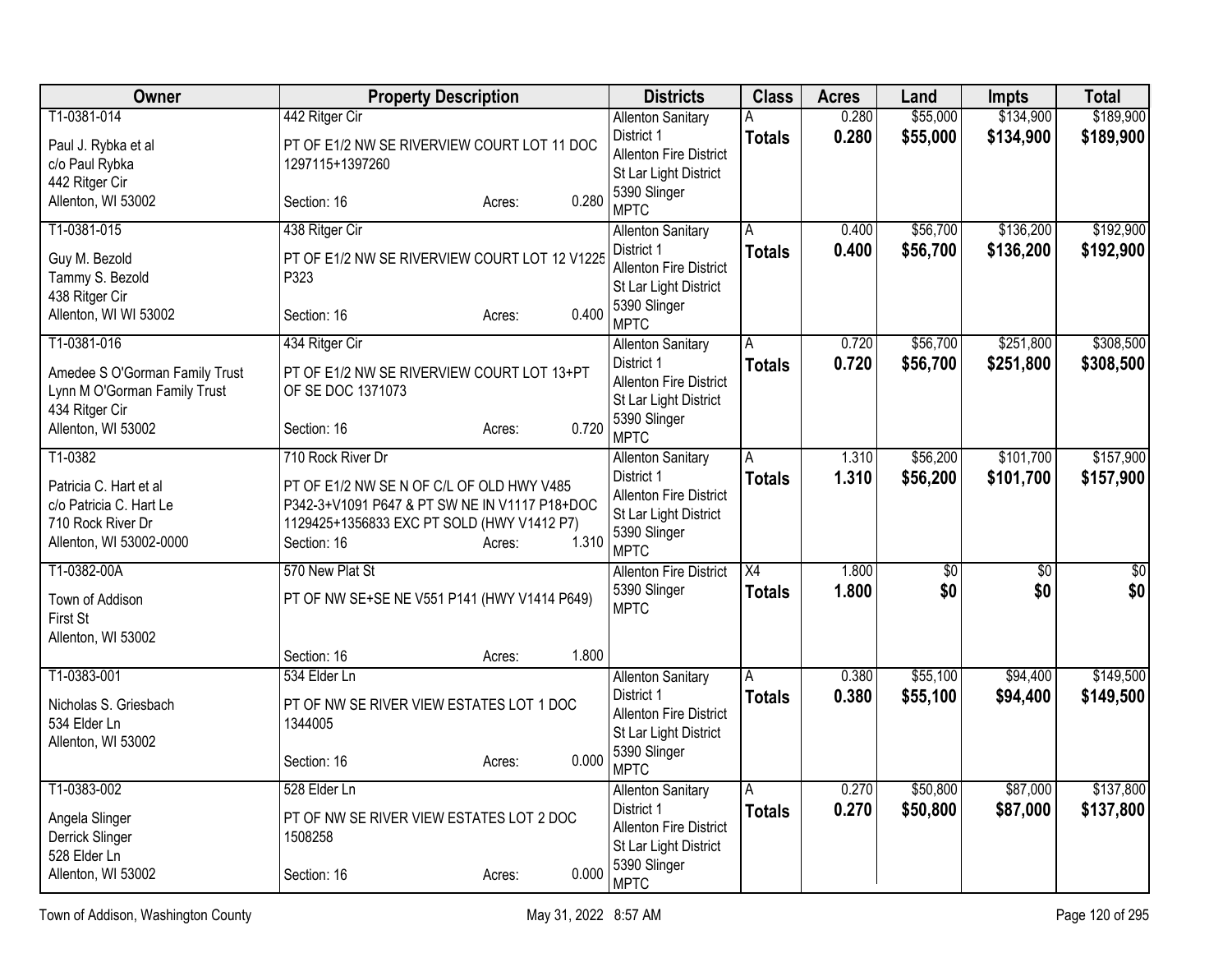| Owner                             | <b>Property Description</b>               |                 | <b>Districts</b>                       | <b>Class</b>  | <b>Acres</b> | Land     | <b>Impts</b> | <b>Total</b> |
|-----------------------------------|-------------------------------------------|-----------------|----------------------------------------|---------------|--------------|----------|--------------|--------------|
| T1-0383-003                       | 524 Elder Ln                              |                 | <b>Allenton Sanitary</b>               |               | 0.270        | \$50,800 | \$94,200     | \$145,000    |
| Richard M. Carlson                | PT OF NW SE RIVER VIEW ESTATES LOT 3 DOC  |                 | District 1                             | <b>Totals</b> | 0.270        | \$50,800 | \$94,200     | \$145,000    |
| Jodi Carlson                      | 1090449                                   |                 | <b>Allenton Fire District</b>          |               |              |          |              |              |
| 524 Elder Ln                      |                                           |                 | St Lar Light District<br>5390 Slinger  |               |              |          |              |              |
| Allenton, WI 53002                | Section: 16                               | 0.000<br>Acres: | <b>MPTC</b>                            |               |              |          |              |              |
| T1-0383-004                       | 518 Elder Ln                              |                 | <b>Allenton Sanitary</b>               | A             | 0.270        | \$50,800 | \$97,700     | \$148,500    |
| Mark S. Melius                    | PT OF NW SE RIVER VIEW ESTATES LOT 4 DOC  |                 | District 1                             | <b>Totals</b> | 0.270        | \$50,800 | \$97,700     | \$148,500    |
| Barbara A. Melius                 | 872079                                    |                 | <b>Allenton Fire District</b>          |               |              |          |              |              |
| 518 Elder Ln                      |                                           |                 | St Lar Light District                  |               |              |          |              |              |
| Allenton, WI 53002                | Section: 16                               | 0.000<br>Acres: | 5390 Slinger<br><b>MPTC</b>            |               |              |          |              |              |
| T1-0383-005                       | 512 Elder Ln                              |                 | <b>Allenton Sanitary</b>               | A             | 0.270        | \$50,800 | \$129,300    | \$180,100    |
| Robert J. Breitkreutz III         | PT OF NW SE RIVER VIEW ESTATES LOT 5 V572 |                 | District 1                             | <b>Totals</b> | 0.270        | \$50,800 | \$129,300    | \$180,100    |
| c/o Robert J. Breitkreutz Tod III | P431+V1396 P590+DOC 1418710               |                 | <b>Allenton Fire District</b>          |               |              |          |              |              |
| 512 Elder Ln                      |                                           |                 | St Lar Light District                  |               |              |          |              |              |
| Allenton, WI 53002                | Section: 16                               | 0.000<br>Acres: | 5390 Slinger                           |               |              |          |              |              |
| T1-0383-006                       | 504 Elder Ln                              |                 | <b>MPTC</b>                            | A             | 0.270        | \$50,800 | \$114,500    | \$165,300    |
|                                   |                                           |                 | <b>Allenton Sanitary</b><br>District 1 |               | 0.270        | \$50,800 | \$114,500    | \$165,300    |
| Joshua A. Jenz                    | PT OF NW SE RIVER VIEW ESTATES LOT 6 DOC  |                 | <b>Allenton Fire District</b>          | <b>Totals</b> |              |          |              |              |
| 504 Elder Ln                      | 1396455                                   |                 | St Lar Light District                  |               |              |          |              |              |
| Allenton, WI 53002                |                                           |                 | 5390 Slinger                           |               |              |          |              |              |
|                                   | Section: 16                               | 0.000<br>Acres: | <b>MPTC</b>                            |               |              |          |              |              |
| T1-0383-007                       | 496 Elder Ln                              |                 | <b>Allenton Sanitary</b>               | A             | 0.270        | \$50,800 | \$94,800     | \$145,600    |
| Lionel F. Remillard               | PT OF NW SE RIVER VIEW ESTATES LOT 7 V513 |                 | District 1                             | <b>Totals</b> | 0.270        | \$50,800 | \$94,800     | \$145,600    |
| 496 Elder Ln                      | P121                                      |                 | <b>Allenton Fire District</b>          |               |              |          |              |              |
| Allenton, WI 53002                |                                           |                 | St Lar Light District                  |               |              |          |              |              |
|                                   | Section: 16                               | 0.000<br>Acres: | 5390 Slinger<br><b>MPTC</b>            |               |              |          |              |              |
| T1-0383-008                       | 490 Elder Ln                              |                 | <b>Allenton Sanitary</b>               | Α             | 0.270        | \$50,800 | \$98,800     | \$149,600    |
|                                   |                                           |                 | District 1                             | <b>Totals</b> | 0.270        | \$50,800 | \$98,800     | \$149,600    |
| Linda K. Dombrow                  | PT OF NW SE RIVER VIEW ESTATES LOT 8 V677 |                 | <b>Allenton Fire District</b>          |               |              |          |              |              |
| c/o Linda K. Dombrow Tod          | P24+DOC 1446595+1448183                   |                 | St Lar Light District                  |               |              |          |              |              |
| N3052 Lake Dr                     |                                           | 0.000           | 5390 Slinger                           |               |              |          |              |              |
| Wautoma, WI 54982                 | Section: 16                               | Acres:          | <b>MPTC</b>                            |               |              |          |              |              |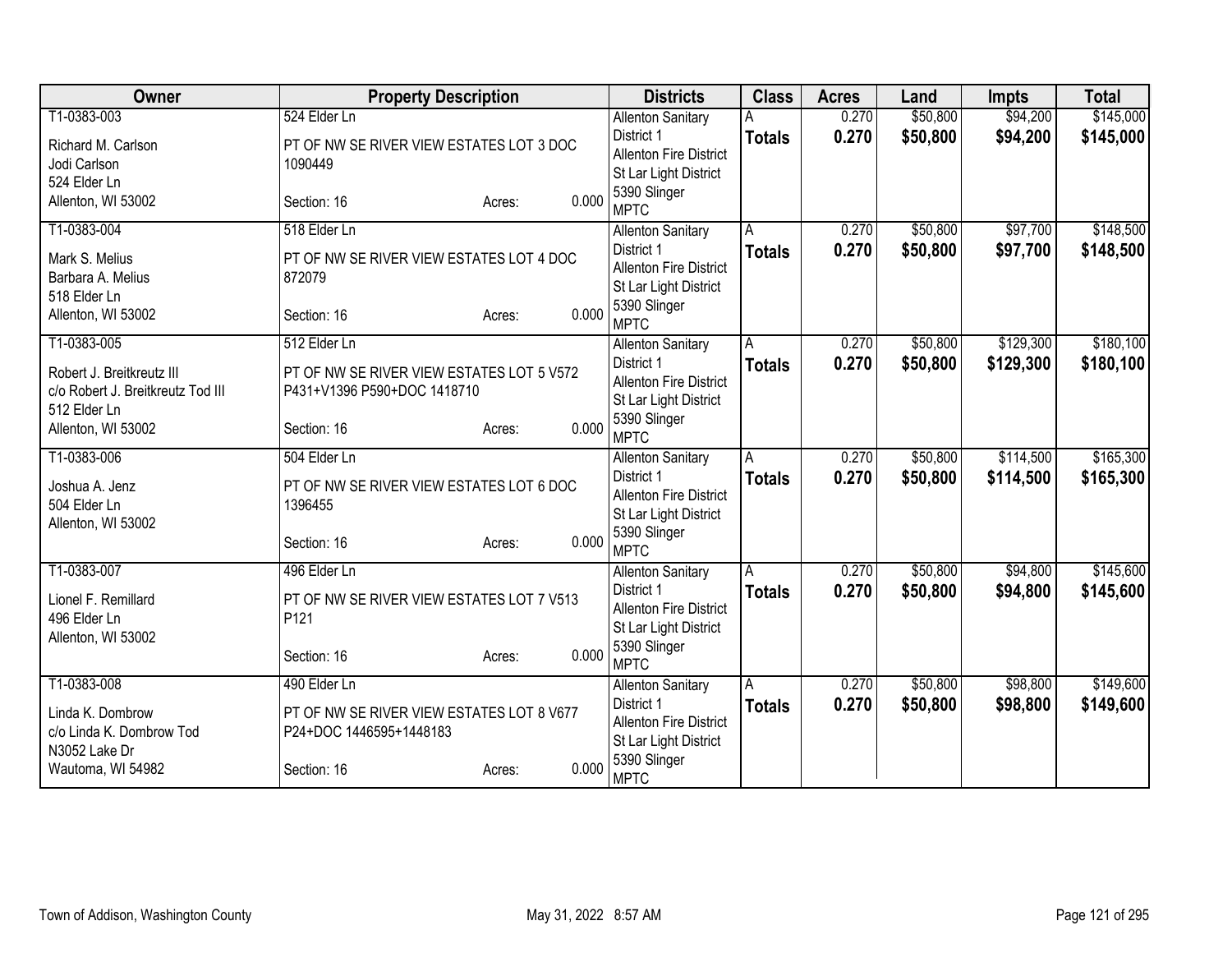| <b>Owner</b>                           |                                           | <b>Property Description</b> |       |                                                        | <b>Class</b>  | <b>Acres</b> | Land     | <b>Impts</b>    | <b>Total</b> |
|----------------------------------------|-------------------------------------------|-----------------------------|-------|--------------------------------------------------------|---------------|--------------|----------|-----------------|--------------|
| T1-0383-009                            | 484 Elder Ln                              |                             |       | <b>Allenton Sanitary</b>                               | Α             | 0.270        | \$50,800 | \$94,600        | \$145,400    |
| Douglas J. Williams                    | PT OF NW SE RIVER VIEW ESTATES LOT 9 DOC  |                             |       | District 1                                             | <b>Totals</b> | 0.270        | \$50,800 | \$94,600        | \$145,400    |
| Kelly L. Williams                      | 1133414+1183975                           |                             |       | <b>Allenton Fire District</b><br>St Lar Light District |               |              |          |                 |              |
| 484 Elder Ln                           |                                           |                             |       | 5390 Slinger                                           |               |              |          |                 |              |
| Allenton, WI 53002                     | Section: 16                               | Acres:                      | 0.000 | <b>MPTC</b>                                            |               |              |          |                 |              |
| T1-0383-00D                            | 6202 Blueberry Rd                         |                             |       | <b>Allenton Fire District</b>                          | A             | 1.110        | \$52,200 | \$158,800       | \$211,000    |
| Scott N. Rettler                       | PT OF NW SE CSM 5677 LOT 1 DOC 1032476    |                             |       | 5390 Slinger<br><b>MPTC</b>                            | <b>Totals</b> | 1.110        | \$52,200 | \$158,800       | \$211,000    |
| Amy L. Rettler                         |                                           |                             |       |                                                        |               |              |          |                 |              |
| 6202 Blueberry Rd                      |                                           |                             |       |                                                        |               |              |          |                 |              |
| Allenton, WI 53002                     | Section: 16                               | Acres:                      | 1.110 |                                                        |               |              |          |                 |              |
| T1-0383-00E                            | 6214 Blueberry Rd                         |                             |       | <b>Allenton Fire District</b>                          | A             | 1.110        | \$52,200 | \$235,300       | \$287,500    |
| Noel J. Dupont                         | PT OF NW SE CSM 5677 LOT 2 DOC 1042567    |                             |       | 5390 Slinger                                           | <b>Totals</b> | 1.110        | \$52,200 | \$235,300       | \$287,500    |
| Crystal L. Dupont                      |                                           |                             |       | <b>MPTC</b>                                            |               |              |          |                 |              |
| 6214 Blueberry Rd                      |                                           |                             |       |                                                        |               |              |          |                 |              |
| Allenton, WI 53002                     | Section: 16                               | Acres:                      | 1.110 |                                                        |               |              |          |                 |              |
| T1-0383-00F                            | <b>Blueberry Rd</b>                       |                             |       | <b>Allenton Fire District</b>                          | A             | 1.030        | \$50,600 | $\overline{50}$ | \$50,600     |
| Joseph P. Toth                         | PT OF W1/2 SE CSM 5986 LOT 1 DOC 1487900  |                             |       | 5390 Slinger                                           | <b>Totals</b> | 1.030        | \$50,600 | \$0             | \$50,600     |
| 465 Elder Ln                           |                                           |                             |       | <b>MPTC</b>                                            |               |              |          |                 |              |
| Allenton, WI 53002-0000                |                                           |                             |       |                                                        |               |              |          |                 |              |
|                                        | Section: 16                               | Acres:                      | 1.030 |                                                        |               |              |          |                 |              |
| T1-0383-00G                            | 6172 Blueberry Rd                         |                             |       | <b>Allenton Fire District</b>                          | A             | 1.050        | \$51,000 | \$179,500       | \$230,500    |
| Heidi J. Hellesen                      | PT OF W1/2 SE CSM 5986 LOT 2 DOC 1426370  |                             |       | 5390 Slinger                                           | <b>Totals</b> | 1.050        | \$51,000 | \$179,500       | \$230,500    |
| 6172 Blueberry Rd                      |                                           |                             |       | <b>MPTC</b>                                            |               |              |          |                 |              |
| Allenton, WI 53002                     |                                           |                             |       |                                                        |               |              |          |                 |              |
|                                        | Section: 16                               | Acres:                      | 1.050 |                                                        |               |              |          |                 |              |
| T1-0383-010                            | 476 Elder Ln                              |                             |       | <b>Allenton Sanitary</b>                               | Α             | 0.270        | \$50,800 | \$94,900        | \$145,700    |
| <b>Taylor Traina</b>                   | PT NW SE RIVER VIEW ESTATES LOT 10 DOC    |                             |       | District 1                                             | <b>Totals</b> | 0.270        | \$50,800 | \$94,900        | \$145,700    |
| <b>William Myers</b>                   | 1463798                                   |                             |       | <b>Allenton Fire District</b>                          |               |              |          |                 |              |
| 476 Elder Ln                           |                                           |                             |       | St Lar Light District                                  |               |              |          |                 |              |
| Allenton, WI 53002                     | Section: 16                               | Acres:                      | 0.000 | 5390 Slinger<br><b>MPTC</b>                            |               |              |          |                 |              |
| T1-0383-011                            | 470 Elder Ln                              |                             |       | <b>Allenton Sanitary</b>                               | A             | 0.270        | \$50,800 | \$99,500        | \$150,300    |
|                                        |                                           |                             |       | District 1                                             | <b>Totals</b> | 0.270        | \$50,800 | \$99,500        | \$150,300    |
| Donald K. Klahn                        | PT OF NW SE RIVER VIEW ESTATES LOT 11 DOC |                             |       | Allenton Fire District                                 |               |              |          |                 |              |
| Sue A. Hollinger Klahn<br>470 Elder Ln | 1366630+1469271                           |                             |       | St Lar Light District                                  |               |              |          |                 |              |
| Allenton, WI 53002                     | Section: 16                               | Acres:                      | 0.000 | 5390 Slinger                                           |               |              |          |                 |              |
|                                        |                                           |                             |       | <b>MPTC</b>                                            |               |              |          |                 |              |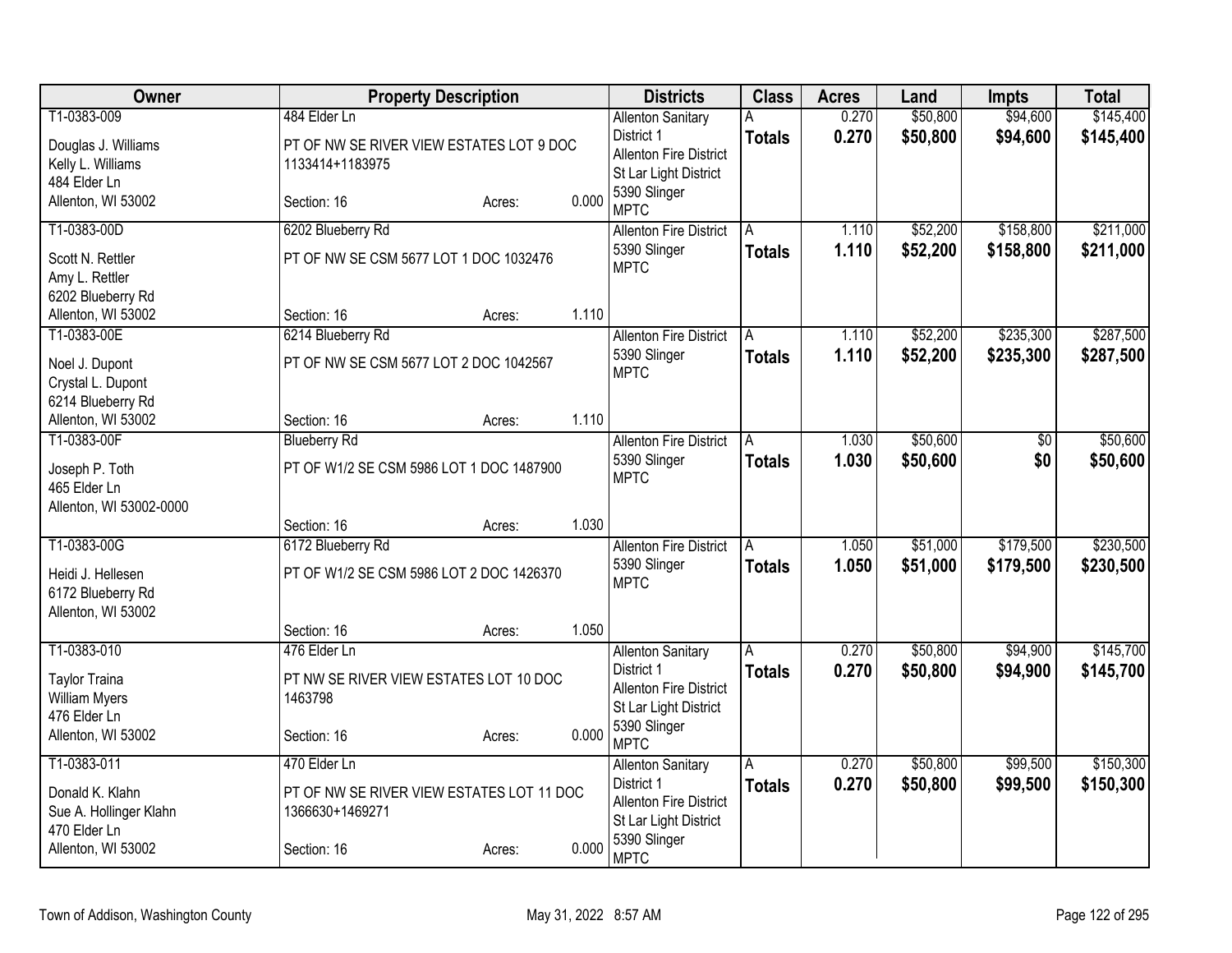| Owner                          | <b>Property Description</b>                          |       | <b>Districts</b>                       | <b>Class</b>  | <b>Acres</b> | Land     | <b>Impts</b> | <b>Total</b> |
|--------------------------------|------------------------------------------------------|-------|----------------------------------------|---------------|--------------|----------|--------------|--------------|
| T1-0383-012                    | 464 Elder Ln                                         |       | <b>Allenton Sanitary</b>               |               | 0.270        | \$50,800 | \$104,200    | \$155,000    |
| Ione L. Muenchow               | PT OF NW SE RIVER VIEW ESTATES LOT 12 V513           |       | District 1                             | <b>Totals</b> | 0.270        | \$50,800 | \$104,200    | \$155,000    |
| Thomas A. Skorbier             | P68+V809 P379+DOC 812731+847684+1358222              |       | <b>Allenton Fire District</b>          |               |              |          |              |              |
| 464 Elder Ln                   |                                                      |       | St Lar Light District                  |               |              |          |              |              |
| Allenton, WI 53002             | Section: 16<br>Acres:                                | 0.000 | 5390 Slinger                           |               |              |          |              |              |
|                                |                                                      |       | <b>MPTC</b>                            |               |              |          |              |              |
| T1-0383-013                    | 456 Elder Ln                                         |       | <b>Allenton Sanitary</b>               | A             | 0.270        | \$50,800 | \$79,700     | \$130,500    |
| Bonita M. Kirsch               | PT OF NW SE RIVER VIEW ESTATES LOT 13 V532           |       | District 1                             | <b>Totals</b> | 0.270        | \$50,800 | \$79,700     | \$130,500    |
| 456 Elder Ln                   | P393                                                 |       | <b>Allenton Fire District</b>          |               |              |          |              |              |
| PO Box 322                     |                                                      |       | St Lar Light District<br>5390 Slinger  |               |              |          |              |              |
| Allenton, WI 53002             | Section: 16<br>Acres:                                | 0.000 | <b>MPTC</b>                            |               |              |          |              |              |
| T1-0383-014                    | 450 Elder Ln                                         |       | <b>Allenton Sanitary</b>               | A             | 0.270        | \$50,800 | \$110,000    | \$160,800    |
|                                |                                                      |       | District 1                             | <b>Totals</b> | 0.270        | \$50,800 | \$110,000    | \$160,800    |
| James H. Prine<br>450 Elder Ln | PT OF NW SE RIVER VIEW ESTATES LOT 14 V516<br>P15-16 |       | <b>Allenton Fire District</b>          |               |              |          |              |              |
| Allenton, WI 53002             |                                                      |       | St Lar Light District                  |               |              |          |              |              |
|                                | Section: 16<br>Acres:                                | 0.000 | 5390 Slinger                           |               |              |          |              |              |
|                                |                                                      |       | <b>MPTC</b>                            |               |              |          |              |              |
| T1-0383-015                    | 451 Elder Ln                                         |       | <b>Allenton Sanitary</b>               | A             | 0.270        | \$50,800 | \$89,500     | \$140,300    |
| Anthony Julien                 | PT OF NW SE RIVER VIEW ESTATES LOT 15 DOC            |       | District 1                             | <b>Totals</b> | 0.270        | \$50,800 | \$89,500     | \$140,300    |
| 451 Elder Ln                   | 1414152                                              |       | <b>Allenton Fire District</b>          |               |              |          |              |              |
| Allenton, WI 53002             |                                                      |       | St Lar Light District                  |               |              |          |              |              |
|                                | Section: 16<br>Acres:                                | 0.000 | 5390 Slinger<br><b>MPTC</b>            |               |              |          |              |              |
| T1-0383-016                    | 457 Elder Ln                                         |       |                                        | A             | 0.270        | \$50,800 | \$96,700     | \$147,500    |
|                                |                                                      |       | <b>Allenton Sanitary</b><br>District 1 |               | 0.270        | \$50,800 | \$96,700     | \$147,500    |
| Cheryl L. Klumb                | PT OF NW SE RIVER VIEW ESTATES LOT 16 DOC            |       | Allenton Fire District                 | <b>Totals</b> |              |          |              |              |
| 457 Elder Ln                   | 1282322                                              |       | St Lar Light District                  |               |              |          |              |              |
| Allenton, WI 53002             |                                                      |       | 5390 Slinger                           |               |              |          |              |              |
|                                | Section: 16<br>Acres:                                | 0.000 | <b>MPTC</b>                            |               |              |          |              |              |
| T1-0383-017                    | 465 Elder Ln                                         |       | <b>Allenton Sanitary</b>               | A             | 0.270        | \$50,800 | \$83,800     | \$134,600    |
| Joseph Toth                    | PT OF NW SE RIVER VIEW ESTATES LOT 17 DOC            |       | District 1                             | <b>Totals</b> | 0.270        | \$50,800 | \$83,800     | \$134,600    |
| 465 Elder Ln                   | 1236860                                              |       | <b>Allenton Fire District</b>          |               |              |          |              |              |
| Allenton, WI 53002-0000        |                                                      |       | St Lar Light District                  |               |              |          |              |              |
|                                | Section: 16<br>Acres:                                | 0.000 | 5390 Slinger                           |               |              |          |              |              |
|                                |                                                      |       | <b>MPTC</b>                            |               |              |          |              |              |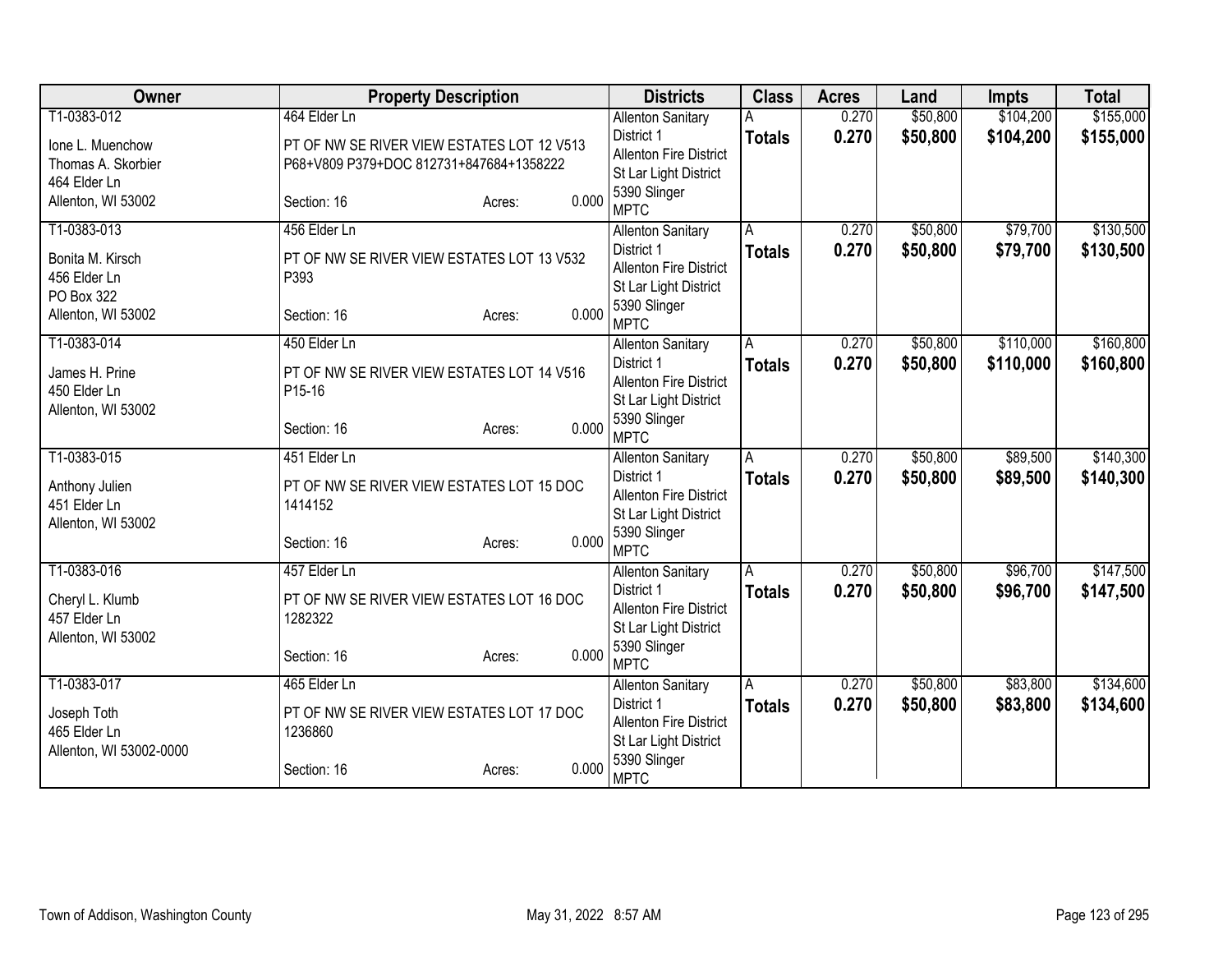| Owner                                | <b>Property Description</b>                          |       | <b>Districts</b>                                       | <b>Class</b>  | <b>Acres</b> | Land     | Impts     | <b>Total</b> |
|--------------------------------------|------------------------------------------------------|-------|--------------------------------------------------------|---------------|--------------|----------|-----------|--------------|
| T1-0383-018                          | 471 Elder Ln                                         |       | <b>Allenton Sanitary</b>                               |               | 0.280        | \$51,100 | \$93,400  | \$144,500    |
| Carrie A. Mccreary                   | PT OF NW SE RIVER VIEW ESTATES LOT 18 DOC            |       | District 1                                             | <b>Totals</b> | 0.280        | \$51,100 | \$93,400  | \$144,500    |
| 471 Elder Ln                         | 836222+1374820                                       |       | <b>Allenton Fire District</b>                          |               |              |          |           |              |
| Allenton, WI 53002                   |                                                      |       | St Lar Light District                                  |               |              |          |           |              |
|                                      | Section: 16<br>Acres:                                | 0.000 | 5390 Slinger<br><b>MPTC</b>                            |               |              |          |           |              |
| T1-0383-019                          | 477 Elder Ln                                         |       | <b>Allenton Sanitary</b>                               | A             | 0.270        | \$50,800 | \$79,100  | \$129,900    |
| Carol B. Delcore                     | PT OF NW SE RIVER VIEW ESTATES LOT 19 V543           |       | District 1                                             | <b>Totals</b> | 0.270        | \$50,800 | \$79,100  | \$129,900    |
| 477 Elder Ln                         | P525+DOC 1544841                                     |       | <b>Allenton Fire District</b>                          |               |              |          |           |              |
| Allenton, WI 53002                   |                                                      |       | St Lar Light District                                  |               |              |          |           |              |
|                                      | Section: 16<br>Acres:                                | 0.000 | 5390 Slinger<br><b>MPTC</b>                            |               |              |          |           |              |
| T1-0383-020                          | 485 Elder Ln                                         |       | <b>Allenton Sanitary</b>                               | A             | 0.270        | \$43,200 | \$75,800  | \$119,000    |
|                                      |                                                      |       | District 1                                             | <b>Totals</b> | 0.270        | \$43,200 | \$75,800  | \$119,000    |
| Robert E. Barber<br>485 Elder Ln     | PT OF NW SE RIVER VIEW ESTATES LOT 20 V577<br>P331   |       | <b>Allenton Fire District</b>                          |               |              |          |           |              |
| Allenton, WI 53002                   |                                                      |       | St Lar Light District                                  |               |              |          |           |              |
|                                      | Section: 16<br>Acres:                                | 0.000 | 5390 Slinger                                           |               |              |          |           |              |
|                                      |                                                      |       | <b>MPTC</b>                                            |               |              |          |           |              |
| T1-0383-021                          | 491 Elder Ln                                         |       | <b>Allenton Sanitary</b>                               | A             | 0.270        | \$50,800 | \$89,800  | \$140,600    |
| Dean A. Lesch                        | PT OF NW SE RIVER VIEW ESTATES LOT 21 V518           |       | District 1                                             | <b>Totals</b> | 0.270        | \$50,800 | \$89,800  | \$140,600    |
| 491 Elder Ln                         | P618-19                                              |       | <b>Allenton Fire District</b><br>St Lar Light District |               |              |          |           |              |
| Allenton, WI 53002                   |                                                      |       | 5390 Slinger                                           |               |              |          |           |              |
|                                      | Section: 16<br>Acres:                                | 0.000 | <b>MPTC</b>                                            |               |              |          |           |              |
| T1-0383-022                          | 497 Elder Ln                                         |       | <b>Allenton Sanitary</b>                               | A             | 0.270        | \$50,800 | \$107,600 | \$158,400    |
|                                      |                                                      |       | District 1                                             | <b>Totals</b> | 0.270        | \$50,800 | \$107,600 | \$158,400    |
| Kyle C. Kultgen<br>Donald J. Kultgen | PT OF NW SE RIVER VIEW ESTATES LOT 22 DOC<br>1502229 |       | <b>Allenton Fire District</b>                          |               |              |          |           |              |
| 497 Elder Ln                         |                                                      |       | St Lar Light District                                  |               |              |          |           |              |
| Allenton, WI 53002                   | Section: 16<br>Acres:                                | 0.000 | 5390 Slinger                                           |               |              |          |           |              |
|                                      |                                                      |       | <b>MPTC</b>                                            |               |              |          |           |              |
| T1-0383-023                          | 505 Elder Ln                                         |       | <b>Allenton Sanitary</b>                               | Ā             | 0.270        | \$50,800 | \$76,800  | \$127,600    |
| Jason M. Anheier                     | PT OF NW SE RIVER VIEW ESTATES LOT 23 DOC            |       | District 1<br><b>Allenton Fire District</b>            | <b>Totals</b> | 0.270        | \$50,800 | \$76,800  | \$127,600    |
| 505 Elder Ln                         | 1237821                                              |       | St Lar Light District                                  |               |              |          |           |              |
| Allenton, WI 53002                   |                                                      |       | 5390 Slinger                                           |               |              |          |           |              |
|                                      | Section: 16<br>Acres:                                | 0.000 | <b>MPTC</b>                                            |               |              |          |           |              |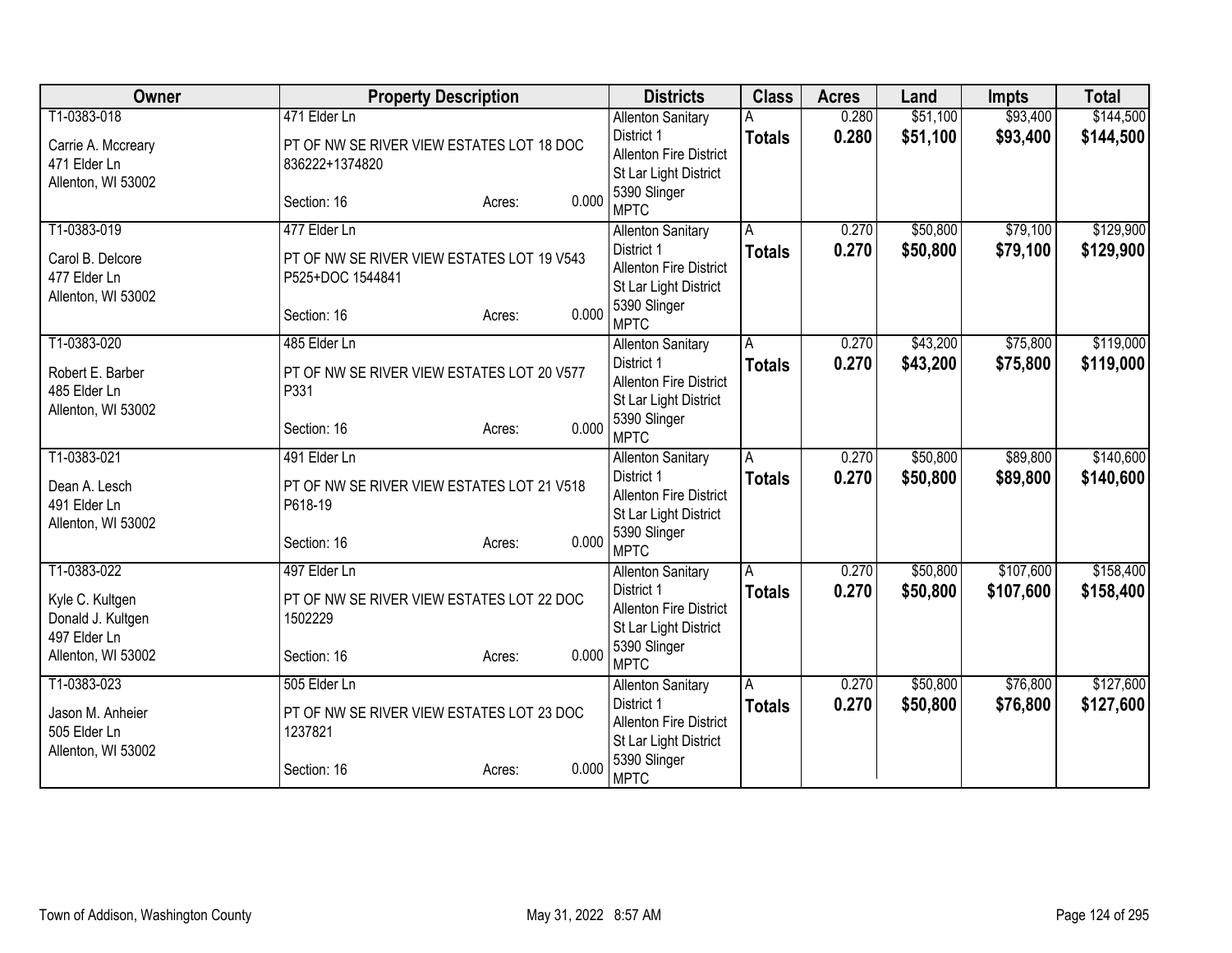| Owner                            | <b>Property Description</b>                                   | <b>Districts</b>                       | <b>Class</b>            | <b>Acres</b> | Land     | <b>Impts</b> | <b>Total</b> |
|----------------------------------|---------------------------------------------------------------|----------------------------------------|-------------------------|--------------|----------|--------------|--------------|
| T1-0383-024                      | 513 Elder Ln                                                  | <b>Allenton Sanitary</b>               |                         | 0.270        | \$50,800 | \$117,800    | \$168,600    |
| Kyle Sagert                      | PT OF NW SE RIVER VIEW ESTATES LOT 24 DOC                     | District 1                             | <b>Totals</b>           | 0.270        | \$50,800 | \$117,800    | \$168,600    |
| 513 Elder Ln                     | 1478355                                                       | <b>Allenton Fire District</b>          |                         |              |          |              |              |
| Allenton, WI 53002               |                                                               | St Lar Light District<br>5390 Slinger  |                         |              |          |              |              |
|                                  | 0.000<br>Section: 16<br>Acres:                                | <b>MPTC</b>                            |                         |              |          |              |              |
| T1-0383-025                      | 519 Elder Ln                                                  | <b>Allenton Sanitary</b>               | A                       | 0.270        | \$50,800 | \$85,000     | \$135,800    |
| Sheri K. Lawrence                | PT OF NW SE RIVER VIEW ESTATES LOT 25 V568                    | District 1                             | <b>Totals</b>           | 0.270        | \$50,800 | \$85,000     | \$135,800    |
| 519 Elder Ln                     | P40+DOC 1022617                                               | <b>Allenton Fire District</b>          |                         |              |          |              |              |
| Allenton, WI 53002               |                                                               | St Lar Light District                  |                         |              |          |              |              |
|                                  | 0.000<br>Section: 16<br>Acres:                                | 5390 Slinger<br><b>MPTC</b>            |                         |              |          |              |              |
| T1-0383-026                      | 711 Jean Ct                                                   | <b>Allenton Sanitary</b>               | A                       | 0.270        | \$49,200 | \$104,300    | \$153,500    |
| Daniel M. Kocan                  | PT OF NW SE RIVER VIEW ESTATES LOT 26 V516                    | District 1                             | <b>Totals</b>           | 0.270        | \$49,200 | \$104,300    | \$153,500    |
| 711 Jean Ct                      | P87                                                           | <b>Allenton Fire District</b>          |                         |              |          |              |              |
| Allenton, WI 53002               |                                                               | St Lar Light District                  |                         |              |          |              |              |
|                                  | 0.000<br>Section: 16<br>Acres:                                | 5390 Slinger<br><b>MPTC</b>            |                         |              |          |              |              |
| T1-0383-027                      | 717 Jean Ct                                                   | <b>Allenton Sanitary</b>               | $\overline{\mathsf{A}}$ | 0.330        | \$56,100 | \$92,700     | \$148,800    |
| Dana Huber                       | PT OF NW SE RIVER VIEW ESTATES LOT 27 DOC                     | District 1                             | <b>Totals</b>           | 0.330        | \$56,100 | \$92,700     | \$148,800    |
| James Frankowski                 | 1529378                                                       | <b>Allenton Fire District</b>          |                         |              |          |              |              |
| 717 Jean Ct                      |                                                               | St Lar Light District                  |                         |              |          |              |              |
| Allenton, WI 53002               | 0.000<br>Section: 16<br>Acres:                                | 5390 Slinger<br><b>MPTC</b>            |                         |              |          |              |              |
| T1-0383-028                      | 725 Jean Ct                                                   | <b>Allenton Sanitary</b>               | A                       | 0.330        | \$56,400 | \$73,800     | \$130,200    |
|                                  |                                                               | District 1                             | <b>Totals</b>           | 0.330        | \$56,400 | \$73,800     | \$130,200    |
| Charlene R. Vacho<br>725 Jean Ct | PT OF NW SE RIVER VIEW ESTATES LOT 28 V876<br>P98+DOC 1315750 | <b>Allenton Fire District</b>          |                         |              |          |              |              |
| Allenton, WI 53002               |                                                               | St Lar Light District                  |                         |              |          |              |              |
|                                  | 0.000<br>Section: 16<br>Acres:                                | 5390 Slinger                           |                         |              |          |              |              |
|                                  |                                                               | <b>MPTC</b>                            |                         |              |          |              |              |
| T1-0383-029                      | 731 Jean Ct                                                   | <b>Allenton Sanitary</b><br>District 1 | Α                       | 0.360        | \$57,700 | \$108,300    | \$166,000    |
| Kyle R. Brossman                 | PT OF NW SE RIVER VIEW ESTATES PT OF LOT 29 &                 | <b>Allenton Fire District</b>          | <b>Totals</b>           | 0.360        | \$57,700 | \$108,300    | \$166,000    |
| 731 Jean Ct                      | PT OF LOT 30 DOC 1474586                                      | St Lar Light District                  |                         |              |          |              |              |
| Allenton, WI 53002               |                                                               | 5390 Slinger                           |                         |              |          |              |              |
|                                  | 0.000<br>Section: 16<br>Acres:                                | <b>MPTC</b>                            |                         |              |          |              |              |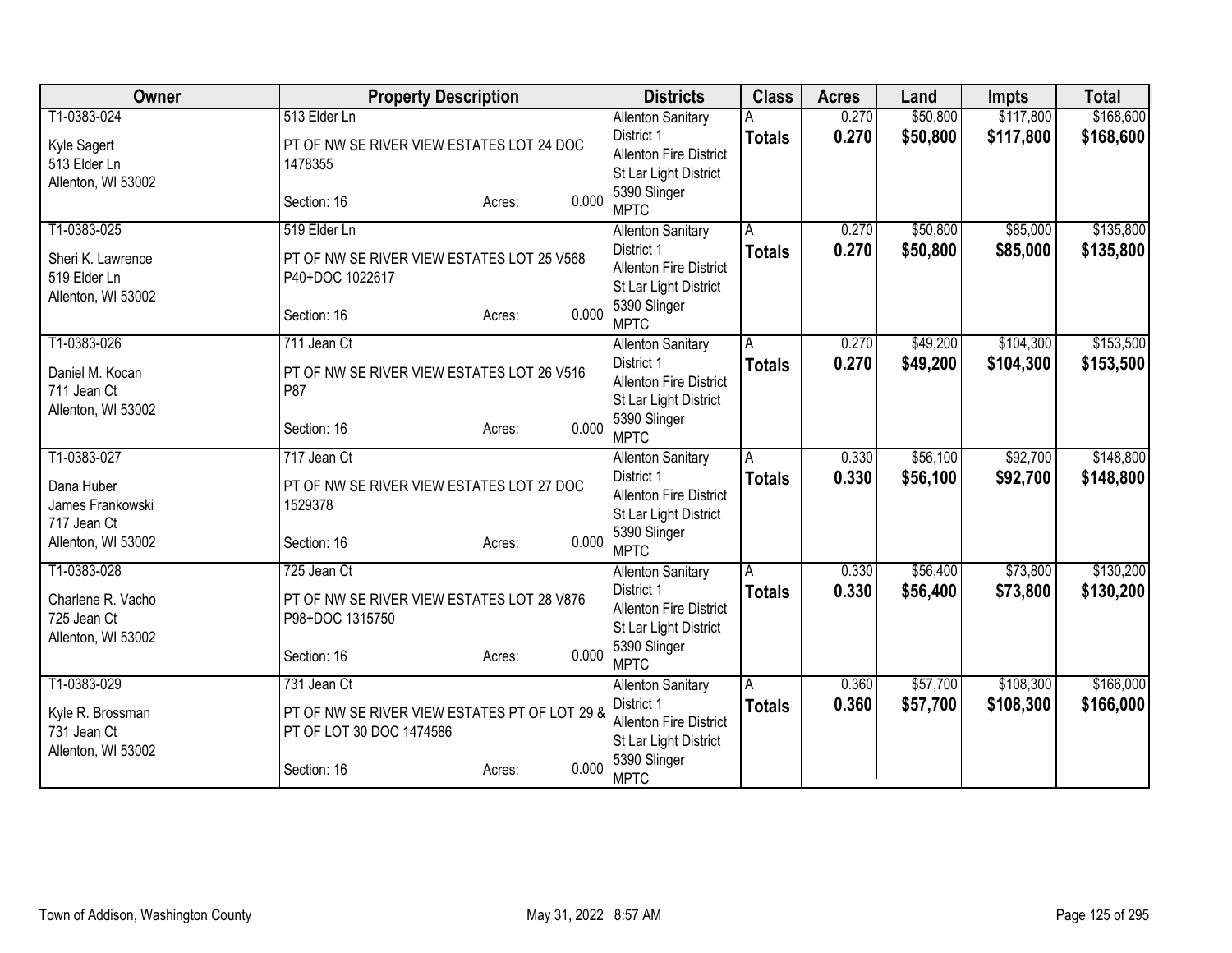| Owner                 | <b>Property Description</b>                 |        |       | <b>Districts</b>                                       | <b>Class</b>   | <b>Acres</b> | Land     | Impts     | <b>Total</b> |
|-----------------------|---------------------------------------------|--------|-------|--------------------------------------------------------|----------------|--------------|----------|-----------|--------------|
| T1-0383-030           | 734 Jean Ct                                 |        |       | <b>Allenton Sanitary</b>                               | Α              | 0.300        | \$54,200 | \$96,500  | \$150,700    |
| Steven J. Beisbier    | PT OF NW SE RIVER VIEW ESTATES PT OF LOT    |        |       | District 1                                             | <b>Totals</b>  | 0.300        | \$54,200 | \$96,500  | \$150,700    |
| Angela M. Beisbier    | 30+PT OF LOT 29 DOC 906223                  |        |       | <b>Allenton Fire District</b><br>St Lar Light District |                |              |          |           |              |
| 734 Jean Ct           |                                             |        |       | 5390 Slinger                                           |                |              |          |           |              |
| Allenton, WI 53002    | Section: 16                                 | Acres: | 0.000 | <b>MPTC</b>                                            |                |              |          |           |              |
| T1-0383-031           | 726 Jean Ct                                 |        |       | <b>Allenton Sanitary</b>                               | A              | 0.440        | \$61,700 | \$123,400 | \$185,100    |
| Frederick A. Montag   | PT OF NW SE RIVER VIEW ESTATES LOT 31 V510  |        |       | District 1                                             | <b>Totals</b>  | 0.440        | \$61,700 | \$123,400 | \$185,100    |
| 726 Jean Ct           | P334-5                                      |        |       | <b>Allenton Fire District</b>                          |                |              |          |           |              |
| Allenton, WI 53002    |                                             |        |       | St Lar Light District<br>5390 Slinger                  |                |              |          |           |              |
|                       | Section: 16                                 | Acres: | 0.000 | <b>MPTC</b>                                            |                |              |          |           |              |
| T1-0383-032           | 720 Jean Ct                                 |        |       | <b>Allenton Sanitary</b>                               | Α              | 0.430        | \$61,200 | \$131,600 | \$192,800    |
| James M. Bayer        | PT OF NW SE RIVER VIEW ESTATES LOT 32 DOC   |        |       | District 1                                             | <b>Totals</b>  | 0.430        | \$61,200 | \$131,600 | \$192,800    |
| Bailey M. Bayer       | 1417019                                     |        |       | <b>Allenton Fire District</b><br>St Lar Light District |                |              |          |           |              |
| 720 Jean Ct           |                                             |        |       | 5390 Slinger                                           |                |              |          |           |              |
| Allenton, WI 53002    | Section: 16                                 | Acres: | 0.000 | <b>MPTC</b>                                            |                |              |          |           |              |
| T1-0383-033           | 716 Jean Ct                                 |        |       | <b>Allenton Sanitary</b>                               | Α              | 0.340        | \$56,700 | \$253,200 | \$309,900    |
| Dewey E. Braden et al | PT OF NW SE RIVER VIEW ESTATES LOT 33 V510  |        |       | District 1<br><b>Allenton Fire District</b>            | <b>Totals</b>  | 0.340        | \$56,700 | \$253,200 | \$309,900    |
| 716 Jean Ct           | P339+DOC 1427180                            |        |       | St Lar Light District                                  |                |              |          |           |              |
| Allenton, WI 53002    |                                             |        |       | 5390 Slinger                                           |                |              |          |           |              |
|                       | Section: 16                                 | Acres: | 0.000 | <b>MPTC</b>                                            |                |              |          |           |              |
| T1-0383-034           | 712 Rock River Dr                           |        |       | <b>Allenton Sanitary</b>                               | $\overline{A}$ | 0.320        | \$54,200 | \$131,100 | \$185,300    |
| Frances D. Koller     | PT OF NW SE RIVER VIEW ESTATES LOT 34 V516  |        |       | District 1                                             | <b>Totals</b>  | 0.320        | \$54,200 | \$131,100 | \$185,300    |
| 712 Rock River Dr     | P25+DOC 967304                              |        |       | <b>Allenton Fire District</b><br>St Lar Light District |                |              |          |           |              |
| Allenton, WI 53002    |                                             |        |       | 5390 Slinger                                           |                |              |          |           |              |
|                       | Section: 16                                 | Acres: | 0.000 | <b>MPTC</b>                                            |                |              |          |           |              |
| T1-0383-035           | 712 Jean Ct                                 |        |       | <b>Allenton Sanitary</b>                               | Ā              | 0.290        | \$50,200 | \$106,900 | \$157,100    |
| James W. Krenzien     | PT OF NW SE RIVER VIEW ESTATES LOT 35 V1477 |        |       | District 1                                             | <b>Totals</b>  | 0.290        | \$50,200 | \$106,900 | \$157,100    |
| Lynn E. Krenzien      | P155                                        |        |       | <b>Allenton Fire District</b><br>St Lar Light District |                |              |          |           |              |
| 712 Jean Ct           |                                             |        |       | 5390 Slinger                                           |                |              |          |           |              |
| Allenton, WI 53002    | Section: 16                                 | Acres: | 0.000 | <b>MPTC</b>                                            |                |              |          |           |              |
| T1-0383-036-001       | 6218 Blueberry Rd                           |        |       | <b>Allenton Fire District</b>                          | A              | 0.000        | \$38,000 | \$85,100  | \$123,100    |
| Gregory G. Steger     | PT OF NW SE QUAINT QUARTERS ON BLUEBERRY    |        |       | 5390 Slinger<br><b>MPTC</b>                            | <b>Totals</b>  | 0.000        | \$38,000 | \$85,100  | \$123,100    |
| Wendy S. Steger       | DUPLEX CONDO UNIT 1 DOC 1028978             |        |       |                                                        |                |              |          |           |              |
| 6218 Blueberry Rd     |                                             |        |       |                                                        |                |              |          |           |              |
| Allenton, WI 53002    | Section: 16                                 | Acres: | 0.000 |                                                        |                |              |          |           |              |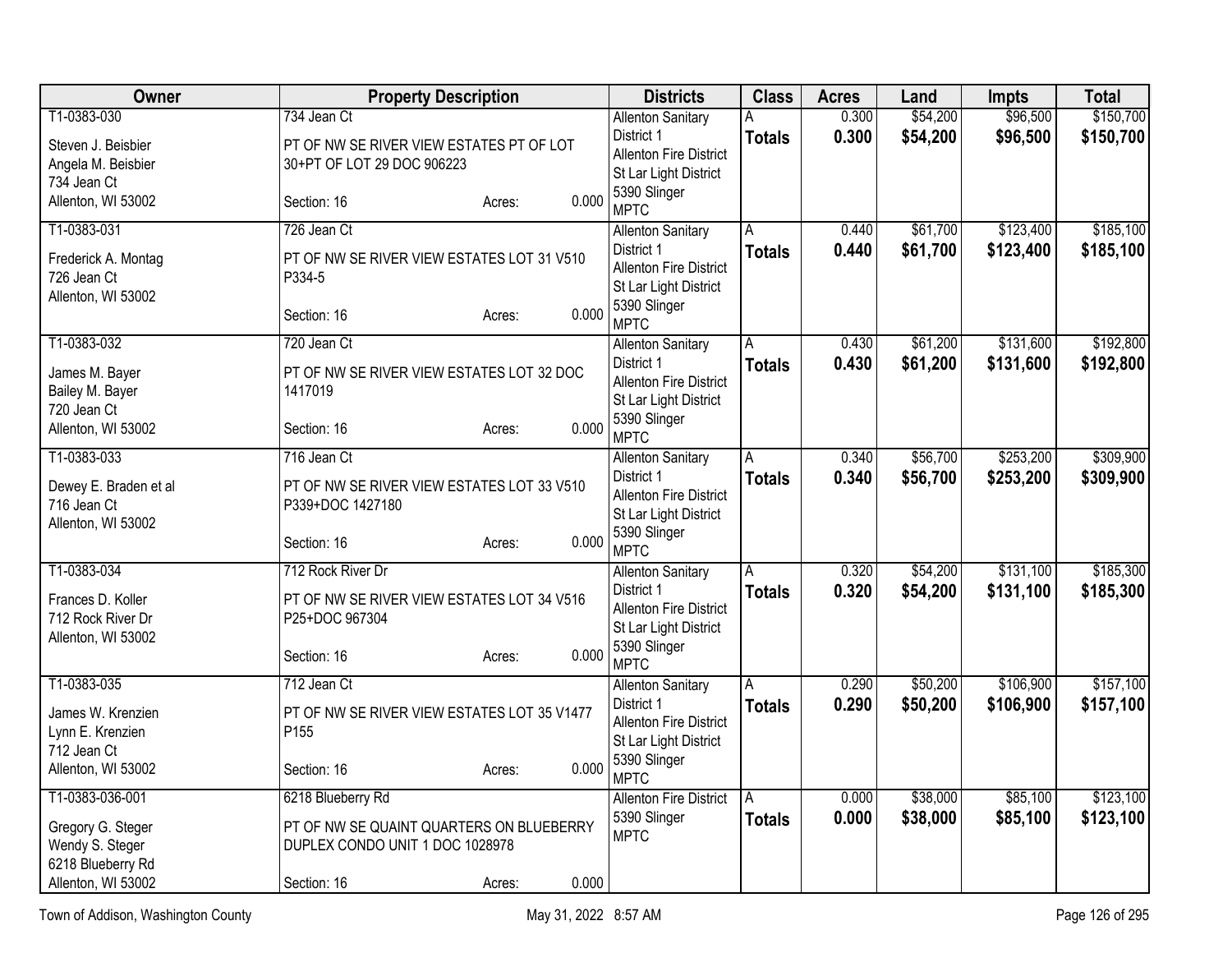| Owner                                                                              | <b>Property Description</b>                                                                                                       |        |        | <b>Districts</b>                                                                                                                | <b>Class</b>                     | <b>Acres</b>              | Land                          | <b>Impts</b>               | <b>Total</b>                  |
|------------------------------------------------------------------------------------|-----------------------------------------------------------------------------------------------------------------------------------|--------|--------|---------------------------------------------------------------------------------------------------------------------------------|----------------------------------|---------------------------|-------------------------------|----------------------------|-------------------------------|
| T1-0383-036-002<br>Debra J. Durand<br>6220 Blueberry Rd                            | 6220 Blueberry Rd<br>PT OF NW SE QUAINT QUARTERS ON BLUEBERRY<br>DUPLEX CONDO UNIT 2 V964 P143+V1153 P331                         |        |        | <b>Allenton Fire District</b><br>5390 Slinger<br><b>MPTC</b>                                                                    | <b>Totals</b>                    | 0.000<br>0.000            | \$38,000<br>\$38,000          | \$81,500<br>\$81,500       | \$119,500<br>\$119,500        |
| Allenton, WI 53002                                                                 | Section: 16                                                                                                                       | Acres: | 0.000  |                                                                                                                                 |                                  |                           |                               |                            |                               |
| T1-0384                                                                            | 6130 Blueberry Rd                                                                                                                 |        |        | <b>Allenton Fire District</b>                                                                                                   | A                                | 2.200                     | \$72,000                      | \$173,600                  | \$245,600                     |
| Mark D. Wolf<br>6130 Blueberry Rd<br>Allenton, WI 53002                            | SW SE DOC 1275859 EXC PT SOLD                                                                                                     |        |        | 5390 Slinger<br><b>MPTC</b>                                                                                                     | GC<br><b>Totals</b>              | 14.000<br>16.200          | (\$67,200)<br>\$72,000        | \$0<br>\$173,600           | \$0<br>\$245,600              |
|                                                                                    | Section: 16                                                                                                                       | Acres: | 16.200 |                                                                                                                                 |                                  |                           |                               |                            |                               |
| T1-0384-00A<br>James C. Saltz<br>5941 Blueberry Rd<br>Allenton, WI 53002-9505      | <b>Blueberry Rd</b><br>PT OF SW SE V837 P64+DOC 1556864                                                                           |        |        | <b>Allenton Fire District</b><br>5390 Slinger<br><b>MPTC</b>                                                                    | D<br>E<br><b>Totals</b>          | 21.800<br>2.000<br>23,800 | \$6,400<br>\$1,400<br>\$7,800 | $\sqrt[6]{}$<br>\$0<br>\$0 | \$6,400<br>\$1,400<br>\$7,800 |
|                                                                                    | Section: 16                                                                                                                       | Acres: | 23.800 |                                                                                                                                 |                                  |                           |                               |                            |                               |
| T1-0385-00A<br>Allenton Sanitary District No 1<br>PO Box 293<br>Allenton, WI 53002 | 6149 Cty Hwy W<br>PT OF SE SE CSM 2697 V841 P657 (ESMT IN V841<br>P658) (WELL NO 2)<br>Section: 16                                | Acres: | 0.230  | <b>Allenton Sanitary</b><br>District 1<br><b>Allenton Fire District</b><br>St Lar Light District<br>5390 Slinger<br><b>MPTC</b> | $\overline{X4}$<br><b>Totals</b> | 0.230<br>0.230            | \$0<br>\$0                    | \$0<br>\$0                 | $\overline{50}$<br>\$0        |
| T1-0385-00D                                                                        | 6199 County Rd W                                                                                                                  |        |        | <b>Allenton Sanitary</b>                                                                                                        | $\overline{\mathsf{C}}$          | 37.150                    | \$0                           | $\overline{50}$            | \$0                           |
| Store Master Funding Xxiii, LLC<br>6199 Cty Hwy W<br>Allenton, WI 53002            | SE SE DOC 1552611 EXC CSM 2697 & HWY (HWY<br>DOC 1202801+1530403)<br>Section:                                                     | Acres: | 37.150 | District 1<br><b>Allenton Fire District</b><br>St Lar Light District<br>5390 Slinger<br><b>MPTC</b>                             | <b>Totals</b>                    | 37.150                    | \$0                           | \$0                        | s <sub>0</sub>                |
| T1-0386-00B                                                                        | 405 Main St                                                                                                                       |        |        | <b>Allenton Sanitary</b>                                                                                                        | <sub>R</sub>                     | 0.370                     | \$36,900                      | \$45,300                   | \$82,200                      |
| Ambassador Property Management, LLC<br>PO Box 54<br>King, WI 54946                 | PT OF SE NE & NE SE SEC 16 PT OF SW NW SEC 15<br>CSM 6057 LOT 1 DOC 1112000+1120320 SEC<br>.37 AC<br>$15+16-11-18$<br>Section: 15 | Acres: | 0.370  | District 1<br><b>Allenton Fire District</b><br>St Lar Light District<br>5390 Slinger<br><b>MPTC</b>                             | <b>Totals</b>                    | 0.370                     | \$36,900                      | \$45,300                   | \$82,200                      |
| T1-0386-00Z                                                                        | 408 Main St                                                                                                                       |        |        | <b>Allenton Fire District</b>                                                                                                   | $\overline{X5}$                  | 3.630                     | \$0                           | $\overline{30}$            | \$0                           |
| Soo Line Railroad<br>420 Soo Line<br>Minneapolis, MN 55440                         | ROW IN N1/2 NE VR4 P4-49-53                                                                                                       |        |        | 5390 Slinger<br><b>MPTC</b>                                                                                                     | <b>Totals</b>                    | 3.630                     | \$0                           | \$0                        | \$0                           |
|                                                                                    | Section: 16                                                                                                                       | Acres: | 3.630  |                                                                                                                                 |                                  |                           |                               |                            |                               |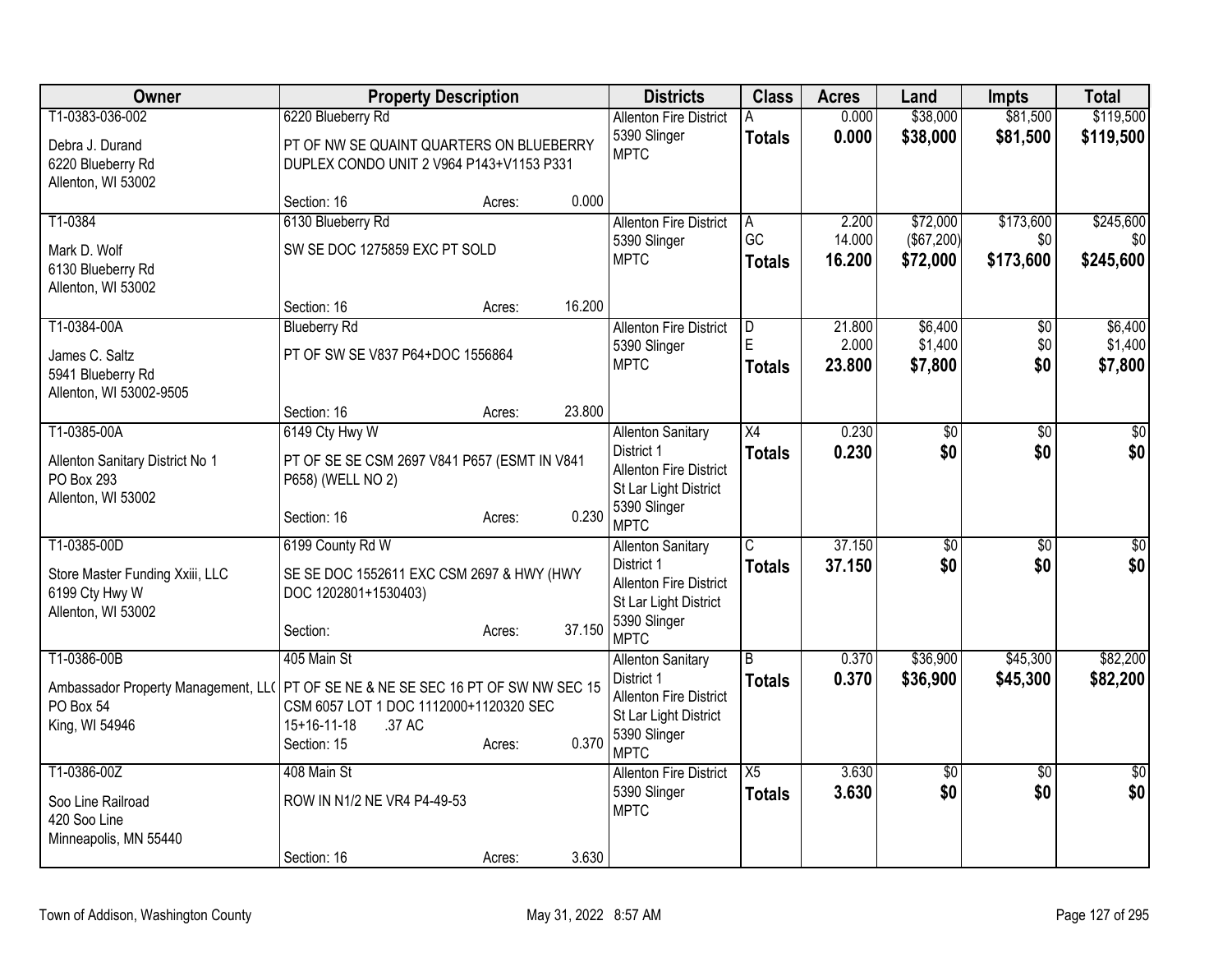| Owner                                             |                                              | <b>Property Description</b> |        |                               | <b>Class</b>   | <b>Acres</b>   | Land             | Impts           | <b>Total</b>      |
|---------------------------------------------------|----------------------------------------------|-----------------------------|--------|-------------------------------|----------------|----------------|------------------|-----------------|-------------------|
| T1-0387-00A                                       | <b>Watercress Rd</b>                         |                             |        | <b>Allenton Fire District</b> | D              | 49.000         | \$13,700         | $\overline{50}$ | \$13,700          |
| Roger J. Gundrum                                  | E1/2 NE V1644 P224                           |                             |        | 5390 Slinger                  | E              | 6.000          | \$2,900          | \$0             | \$2,900           |
| 6540 State Hwy 33                                 |                                              |                             |        | <b>MPTC</b>                   | <b>Totals</b>  | 55.000         | \$16,600         | \$0             | \$16,600          |
| Allenton, WI 53002-9789                           |                                              |                             |        |                               |                |                |                  |                 |                   |
|                                                   | Section: 17                                  | Acres:                      | 55.000 |                               |                |                |                  |                 |                   |
| T1-0388                                           | <b>Watercress Rd</b>                         |                             |        | <b>Allenton Fire District</b> | D              | 39.500         | \$11,400         | $\overline{50}$ | \$11,400          |
| <b>Sunset Farms</b>                               | NW NE V1106 P495 SEC 17-11-18                | 40 AC                       |        | 5390 Slinger                  | E              | 0.500          | \$100            | \$0             | \$100             |
| c/o Sunset Farms, Inc                             |                                              |                             |        | <b>MPTC</b>                   | <b>Totals</b>  | 40.000         | \$11,500         | \$0             | \$11,500          |
| 6600 Sunset Dr                                    |                                              |                             |        |                               |                |                |                  |                 |                   |
| Allenton, WI 53002-9787                           | Section: 17                                  | Acres:                      | 40.000 |                               |                |                |                  |                 |                   |
| T1-0389-00A                                       | 6654 State Hwy 33 W                          |                             |        | <b>Allenton Fire District</b> | A              | 2.000          | \$70,000         | \$146,100       | \$216,100         |
|                                                   |                                              |                             |        | 5390 Slinger                  |                | 2.490          | \$800            | \$0             | \$800             |
| Allan H. Horman                                   | PT OF SW NE CSM 2031 V821 P243-245           |                             |        | <b>MPTC</b>                   | <b>Totals</b>  | 4.490          | \$70,800         | \$146,100       | \$216,900         |
| Darleen Horman                                    |                                              |                             |        |                               |                |                |                  |                 |                   |
| 6654 State Hwy 33 W                               |                                              |                             | 4.490  |                               |                |                |                  |                 |                   |
| Allenton, WI 53002                                | Section: 17                                  | Acres:                      |        |                               |                |                |                  |                 |                   |
| T1-0389-00Z                                       | State Hwy 33                                 |                             |        | <b>Allenton Fire District</b> | D              | 27.580         | \$7,300          | \$0             | \$7,300           |
| <b>Sunset Farms</b>                               | SW NE V1106 P495 EXC CSM 2031 (HWY DOC       |                             |        | 5390 Slinger<br><b>MPTC</b>   | E<br>$\Omega$  | 1.000<br>0.340 | \$500<br>\$2,500 | \$0<br>\$7,800  | \$500<br>\$10,300 |
| c/o Sunset Farms, Inc                             | 1069294) SEC 17-11-18                        | 28.92 AC                    |        |                               |                | 28.920         | \$10,300         | \$7,800         | \$18,100          |
| 6600 Sunset Dr                                    |                                              |                             |        |                               | <b>Totals</b>  |                |                  |                 |                   |
| Allenton, WI 53002-9787                           | Section: 17                                  | Acres:                      | 28.920 |                               |                |                |                  |                 |                   |
| T1-0390-00Y                                       | 6540 State Hwy 33                            |                             |        | <b>Allenton Fire District</b> | D              | 18.160         | \$5,100          | $\overline{50}$ | \$5,100           |
| Roger J. Gundrum                                  | SE NE V1537 P694 (HWY DOC 1076867)           |                             |        | 5390 Slinger                  | E              | 1.000          | \$500            | \$0             | \$500             |
| Annette J. Gundrum                                |                                              |                             |        | <b>MPTC</b>                   | $\Omega$       | 2.000          | \$52,500         | \$183,100       | \$235,600         |
| 6540 State Hwy 33 W                               |                                              |                             |        |                               | <b>Totals</b>  | 21.160         | \$58,100         | \$183,100       | \$241,200         |
| Allenton, WI 53002                                | Section: 17                                  | Acres:                      | 21.160 |                               |                |                |                  |                 |                   |
| T1-0391                                           | State Hwy 175                                |                             |        | <b>Allenton Fire District</b> | $\overline{D}$ | 35.500         | \$10,500         | $\sqrt{$0}$     | \$10,500          |
| Herbert Wiedmeyer                                 | PT OF NE NW E OF HWY V927 P356 SEC 17-11-18  |                             |        | 5390 Slinger                  | E              | 0.500          | \$100            | \$0             | \$100             |
| Joseph Wiedmeyer                                  | 36 AC                                        |                             |        | <b>MPTC</b>                   | <b>Totals</b>  | 36.000         | \$10,600         | \$0             | \$10,600          |
| 6790 Watercress Rd                                |                                              |                             |        |                               |                |                |                  |                 |                   |
| Allenton, WI 53002                                | Section: 17                                  | Acres:                      | 36.000 |                               |                |                |                  |                 |                   |
| T1-0392                                           | 6405 Yellowstone Trl N                       |                             |        | <b>Allenton Fire District</b> | A              | 4.000          | \$68,000         | \$67,300        | \$135,300         |
|                                                   |                                              |                             |        | 5390 Slinger                  | <b>Totals</b>  | 4.000          | \$68,000         | \$67,300        | \$135,300         |
| Kathleen E. Weiss et al                           | PT OF NE NW BET HWY & HWY 41 V431 P664-5+DOC |                             |        | <b>MPTC</b>                   |                |                |                  |                 |                   |
| c/o Kathleen E Weiss Le<br>6405 Yellowstone Trl N | 1277044+ 1277045+1347939+1347940             |                             |        |                               |                |                |                  |                 |                   |
| Allenton, WI 53002-9785                           | Section: 17                                  |                             | 4.000  |                               |                |                |                  |                 |                   |
|                                                   |                                              | Acres:                      |        |                               |                |                |                  |                 |                   |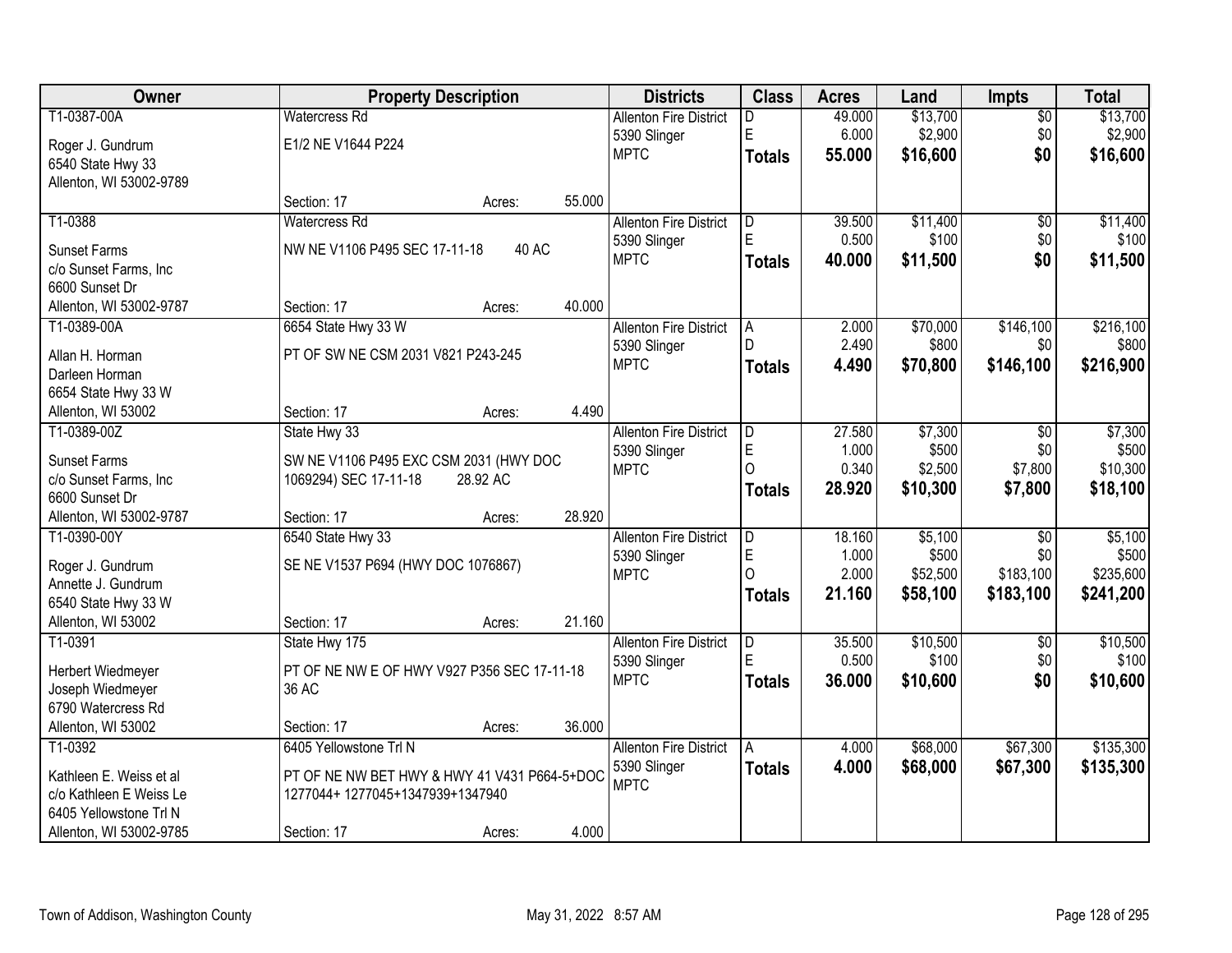| Owner                                                        | <b>Property Description</b>                               | <b>Districts</b>              | <b>Class</b>      | <b>Acres</b> | Land      | <b>Impts</b>    | <b>Total</b>    |
|--------------------------------------------------------------|-----------------------------------------------------------|-------------------------------|-------------------|--------------|-----------|-----------------|-----------------|
| T1-0393-00Y                                                  | 6487 State Hwy 175                                        | <b>Allenton Fire District</b> | A                 | 1.000        | \$26,300  | \$118,600       | \$144,900       |
| J & J Holdings                                               | PT OF SW SW SEC 8+NW NW SEC 17+PT OF SE NE                | 5390 Slinger                  | B                 | 35.010       | \$404,200 | \$3,194,800     | \$3,599,000     |
| c/o J & J Holdings, Inc                                      | SEC 18 V459 P12+V877 P155+V1125 P39+V1271 P100            | <b>MPTC</b>                   | <b>Totals</b>     | 36.010       | \$430,500 | \$3,313,400     | \$3,743,900     |
| PO Box 462                                                   | EXC CSM 6919+PT SOLD (HWY IN V1419 P602)                  |                               |                   |              |           |                 |                 |
| Allenton, WI 53002-0462                                      | 36.010<br>Section:<br>Acres:                              |                               |                   |              |           |                 |                 |
| T1-0394-00Z                                                  | 6724 Yellowstone Trl                                      | <b>Allenton Fire District</b> | Α                 | 2.000        | \$70,000  | \$121,200       | \$191,200       |
| Gary B. Kaehne                                               | PT OF SE NW V1222 P263+DOC 1472102 (HWY DOC               | 5390 Slinger                  | D                 | 6.790        | \$2,100   | \$0             | \$2,100         |
| Laura M. Kaehne                                              | 1070967)                                                  | <b>MPTC</b>                   | <b>Totals</b>     | 8.790        | \$72,100  | \$121,200       | \$193,300       |
| 6724 Yellowstone Trl                                         |                                                           |                               |                   |              |           |                 |                 |
| Allenton, WI 53002                                           | 8.790<br>Section: 17<br>Acres:                            |                               |                   |              |           |                 |                 |
| T1-0395                                                      | 6738 Yellowstone Trl                                      | <b>Allenton Fire District</b> | $\overline{X5}$   | 0.690        | \$0       | $\overline{50}$ | $\overline{50}$ |
|                                                              |                                                           | 5390 Slinger                  | <b>Totals</b>     | 0.690        | \$0       | \$0             | \$0             |
| <b>Wisconsin Electric</b><br>c/o Wisconsin Electric Power Co | PT OF SE NW V178 P18+V306 P408 SEC 17-11-18<br>.69 AC     | <b>MPTC</b>                   |                   |              |           |                 |                 |
| 231 W Michigan Ave                                           |                                                           |                               |                   |              |           |                 |                 |
| Milwaukee, WI 53203-0000                                     | 0.690<br>Section: 17<br>Acres:                            |                               |                   |              |           |                 |                 |
| T1-0396                                                      | 6372 Yellowstone Trl N Unit A                             | <b>Allenton Fire District</b> | A                 | 1.310        | \$64,700  | \$91,900        | \$156,600       |
|                                                              |                                                           | 5390 Slinger                  | <b>Totals</b>     | 1.310        | \$64,700  | \$91,900        | \$156,600       |
| Strange Brew Properties, LLC                                 | 1.31<br>PT OF SE NW DOC 1316412 SEC 17-11-18<br><b>AC</b> | <b>MPTC</b>                   |                   |              |           |                 |                 |
| 4395 Sleeping Dragon Rd<br>West Bend, WI 53095-0000          |                                                           |                               |                   |              |           |                 |                 |
|                                                              | 1.310<br>Section: 17<br>Acres:                            |                               |                   |              |           |                 |                 |
| T1-0398                                                      | 6400 Yellowstone Trl N                                    | <b>Allenton Fire District</b> | A                 | 0.440        | \$44,400  | \$95,200        | \$139,600       |
|                                                              |                                                           | 5390 Slinger                  | <b>Totals</b>     | 0.440        | \$44,400  | \$95,200        | \$139,600       |
| Jordan S. Schleicher                                         | ORIGINAL PLAT ADDISON CENTER LOTS 1 & 2 BLK 1             | <b>MPTC</b>                   |                   |              |           |                 |                 |
| Jessica S. Schleicher                                        | DOC 1407569                                               |                               |                   |              |           |                 |                 |
| 6400 Yellowstone Trl N<br>Allenton, WI 53002                 | 0.440<br>Section: 17                                      |                               |                   |              |           |                 |                 |
| T1-0399                                                      | Acres:<br>6392 Yellowstone Trl N                          | <b>Allenton Fire District</b> | A                 | 0.880        | \$57,000  | \$96,100        | \$153,100       |
|                                                              |                                                           | 5390 Slinger                  | <b>Totals</b>     | 0.880        | \$57,000  | \$96,100        | \$153,100       |
| Anthony J. Meyer                                             | ORIGINAL PLAT ADDISON CENTER LOTS 3-4-5-6                 | <b>MPTC</b>                   |                   |              |           |                 |                 |
| 6392 Yellowstone Trl N                                       | BLK 1 DOC 980892                                          |                               |                   |              |           |                 |                 |
| Allenton, WI 53002                                           |                                                           |                               |                   |              |           |                 |                 |
| T1-0400                                                      | 0.880<br>Section: 17<br>Acres:<br>6386 Yellowstone Trl N  | <b>Allenton Fire District</b> |                   | 0.440        | \$20,100  | \$113,000       | \$133,100       |
|                                                              |                                                           | 5390 Slinger                  | A<br><sub>R</sub> | 0.440        | \$20,100  | \$43,000        | \$63,100        |
| Catherine A. Lerose                                          | ORIG PLAT OF ADDISON CNTR LOTS 7-8-9-10 BLK 1             | <b>MPTC</b>                   | <b>Totals</b>     | 0.880        | \$40,200  | \$156,000       | \$196,200       |
| 6386 Yellowstone Trl N                                       | DOC 1247599                                               |                               |                   |              |           |                 |                 |
| Allenton, WI 53002-0000                                      |                                                           |                               |                   |              |           |                 |                 |
|                                                              | 0.000<br>Section: 17<br>Acres:                            |                               |                   |              |           |                 |                 |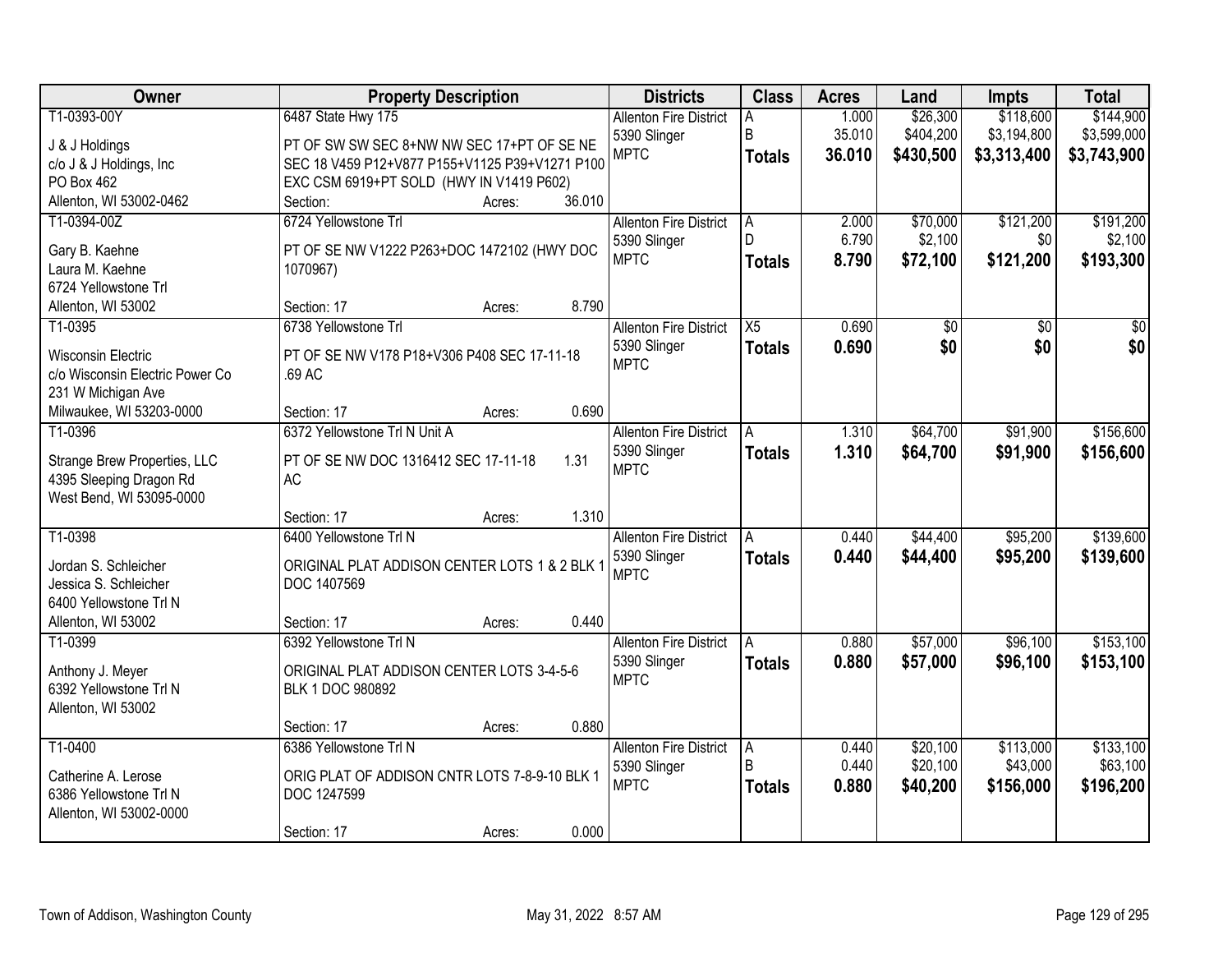| Owner                   |                                                | <b>Property Description</b> |                               |               | <b>Acres</b> | Land     | Impts           | <b>Total</b> |
|-------------------------|------------------------------------------------|-----------------------------|-------------------------------|---------------|--------------|----------|-----------------|--------------|
| T1-0402-00A             | State Hwy 33                                   |                             | <b>Allenton Fire District</b> | D             | 1.200        | \$400    | $\overline{50}$ | \$400        |
| <b>Sunset Farms</b>     | PT OF SE NW CSM 6092 1 V1106 P496 SEC 17-11-18 |                             | 5390 Slinger                  | E             | 0.200        | \$100    | \$0             | \$100        |
| c/o Sunset Farms, Inc   | 1.40 AC                                        |                             | <b>MPTC</b>                   | <b>Totals</b> | 1.400        | \$500    | \$0             | \$500        |
| 6600 Sunset Dr          |                                                |                             |                               |               |              |          |                 |              |
| Allenton, WI 53002-9787 | Section: 17                                    | 1.400<br>Acres:             |                               |               |              |          |                 |              |
| T1-0402-00Y             | State Hwy 33                                   |                             | <b>Allenton Fire District</b> | D             | 4.800        | \$1,100  | $\overline{30}$ | \$1,100      |
|                         |                                                |                             | 5390 Slinger                  | F             | 0.370        | \$200    | \$0             | \$200        |
| <b>Sunset Farms</b>     | PT OF SE NW V1106 P495 EXC CSM 6092 (HWY DOC   |                             | <b>MPTC</b>                   | <b>Totals</b> | 5.170        | \$1,300  | \$0             | \$1,300      |
| c/o Sunset Farms, Inc   | 1069294) SEC 17-11-18<br>5.17 AC               |                             |                               |               |              |          |                 |              |
| 6600 Sunset Dr          |                                                |                             |                               |               |              |          |                 |              |
| Allenton, WI 53002-9787 | Section: 17                                    | 5.170<br>Acres:             |                               |               |              |          |                 |              |
| T1-0403                 | 6765 Yellowstone Trl                           |                             | <b>Allenton Fire District</b> | B             | 0.910        | \$32,700 | \$57,600        | \$90,300     |
| Jordan Hoff             | PT OF SE NW DOC 1375987 SEC 17-11-18           | .91                         | 5390 Slinger                  | <b>Totals</b> | 0.910        | \$32,700 | \$57,600        | \$90,300     |
| Amanda Hoff             | <b>AC</b>                                      |                             | <b>MPTC</b>                   |               |              |          |                 |              |
| 6765 Yellowstone Trl    |                                                |                             |                               |               |              |          |                 |              |
| Allenton, WI 53002      | Section: 17                                    | 0.910<br>Acres:             |                               |               |              |          |                 |              |
| T1-0404-00C             | 6775 Yellowstone Trl                           |                             | <b>Allenton Fire District</b> | Α             | 1.260        | \$38,600 | \$29,400        | \$68,000     |
|                         |                                                |                             | 5390 Slinger                  | <b>Totals</b> | 1.260        | \$38,600 | \$29,400        | \$68,000     |
| David S. Tolonen        | PT OF SW NW CSM 1983 V959 P344 (HWY DOC        |                             | <b>MPTC</b>                   |               |              |          |                 |              |
| Jane M. Tolonen         | 1062120)                                       |                             |                               |               |              |          |                 |              |
| 6775 Yellowstone Trl    |                                                |                             |                               |               |              |          |                 |              |
| Allenton, WI 53002      | Section: 17                                    | 1.260<br>Acres:             |                               |               |              |          |                 |              |
| T1-0404-00D             | 6311 State Hwy 175                             |                             | <b>Allenton Fire District</b> | A             | 1.570        | \$61,400 | \$176,800       | \$238,200    |
| Michele A. Mathe        | PT OF SW NW+SE NW CSM 4057 PAR 1+CSM 4048 P    |                             | 5390 Slinger                  | <b>Totals</b> | 1.570        | \$61,400 | \$176,800       | \$238,200    |
| 6311 State Hwy 175      | OF LOT 1 DOC 1198651 (HWY DOC 1060026)         |                             | <b>MPTC</b>                   |               |              |          |                 |              |
| Allenton, WI 53002      |                                                |                             |                               |               |              |          |                 |              |
|                         | Section: 17                                    | 1.570<br>Acres:             |                               |               |              |          |                 |              |
| T1-0405                 | 6373 Yellowstone Trl N                         |                             | <b>Allenton Fire District</b> | B             | 2.960        | \$53,200 | \$172,000       | \$225,200    |
|                         |                                                |                             | 5390 Slinger                  | <b>Totals</b> | 2.960        | \$53,200 | \$172,000       | \$225,200    |
| Suzanne E. Fish         | PT OF SW NW N OF HWY 33 & BET HWY 175 & OLD    |                             | <b>MPTC</b>                   |               |              |          |                 |              |
| c/o Suzanne E. Fish Tod | FOND DU LAC RD V1117 P444+DOC                  |                             |                               |               |              |          |                 |              |
| 6373 Yellowstone Trl N  | 1334787+1548402+1554277 (HWY V1429 P357)       |                             |                               |               |              |          |                 |              |
| Allenton, WI 53002      | Section: 17                                    | 2.960<br>Acres:             |                               |               |              |          |                 |              |
| T1-0405-00A             | 6830 Spruce Ct                                 |                             | <b>Allenton Fire District</b> | A             | 3.450        | \$65,800 | \$152,600       | \$218,400    |
| Gerald J. Mayer         | PT OF SW NW N OF HWY 33 & W OF HWY 175 V958    |                             | 5390 Slinger                  | <b>Totals</b> | 3.450        | \$65,800 | \$152,600       | \$218,400    |
| Mary B. Emmer           | P68                                            |                             | <b>MPTC</b>                   |               |              |          |                 |              |
| 6830 Spruce Ct          |                                                |                             |                               |               |              |          |                 |              |
| Allenton, WI 53002      | Section: 17                                    | 3.450<br>Acres:             |                               |               |              |          |                 |              |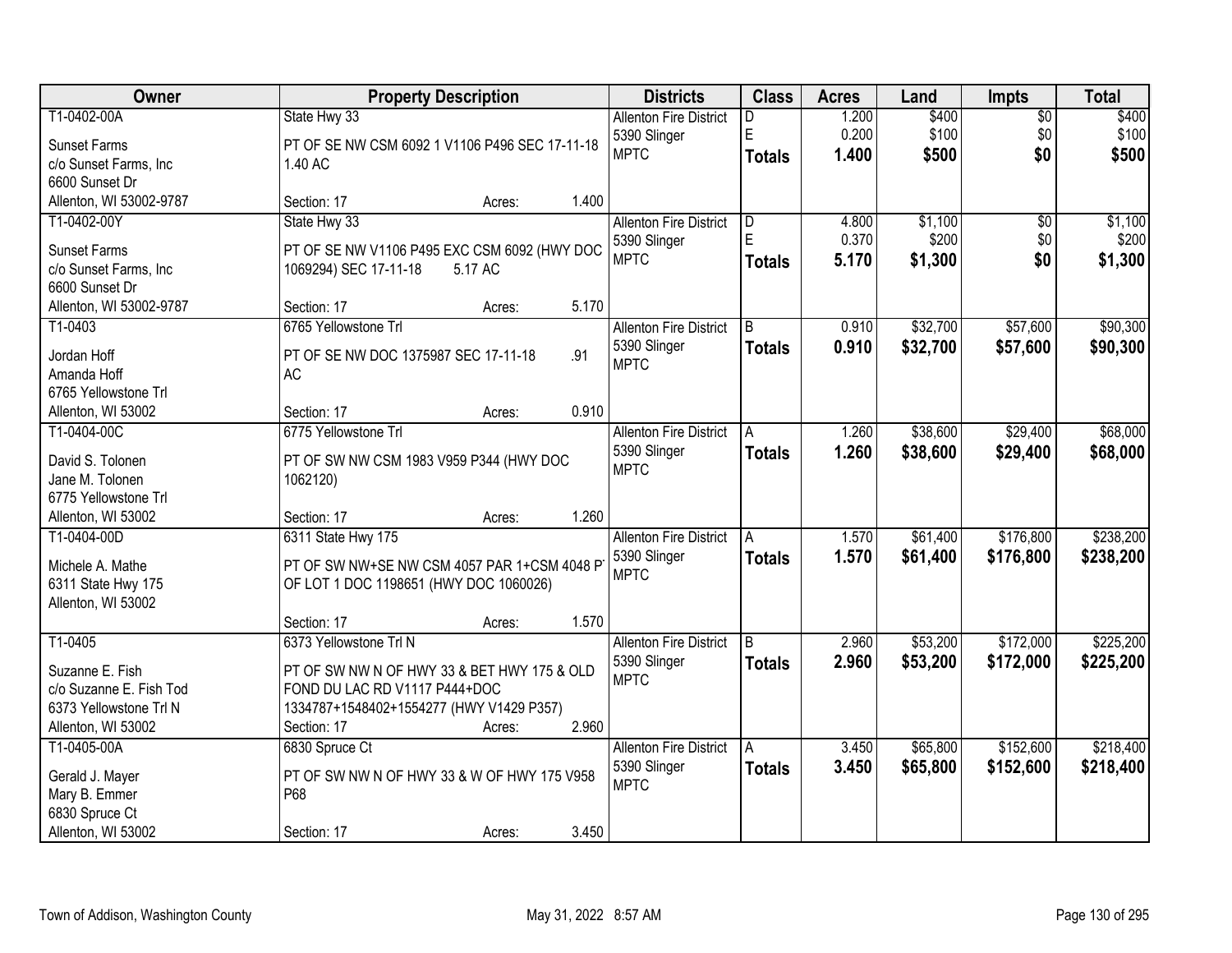| Owner                                    | <b>Property Description</b>                  |                  | <b>Districts</b>              | <b>Class</b>  | <b>Acres</b> | Land     | Impts           | <b>Total</b> |
|------------------------------------------|----------------------------------------------|------------------|-------------------------------|---------------|--------------|----------|-----------------|--------------|
| T1-0406-00A                              | State Highway 33                             |                  | <b>Allenton Fire District</b> |               | 1.490        | \$50,800 | $\overline{50}$ | \$50,800     |
| Gerald T. Mayer                          | PT OF SW NW N OF HWY 33 V1565 P527           |                  | 5390 Slinger                  | <b>Totals</b> | 1.490        | \$50,800 | \$0             | \$50,800     |
| Mary B. Mayer                            |                                              |                  | <b>MPTC</b>                   |               |              |          |                 |              |
| 6830 Spruce Ct                           |                                              |                  |                               |               |              |          |                 |              |
| Allenton, WI 53002                       | Section: 17                                  | 1.490<br>Acres:  |                               |               |              |          |                 |              |
| T1-0406-00C                              | 6868 Spruce Ct                               |                  | <b>Allenton Fire District</b> | R.            | 9.610        | \$96,100 | \$8,162,800     | \$8,258,900  |
|                                          | PT W 1/2 NW CSM 6919 LOT 1+PT NW NW DOC      |                  | 5390 Slinger                  | <b>Totals</b> | 9.610        | \$96,100 | \$8,162,800     | \$8,258,900  |
| Farmers Grain and Feed, LLC<br>PO Box 98 | 149101+1514889                               |                  | <b>MPTC</b>                   |               |              |          |                 |              |
| Allenton, WI 53002                       |                                              |                  |                               |               |              |          |                 |              |
|                                          | Section:                                     | 9.610<br>Acres:  |                               |               |              |          |                 |              |
| T1-0407-00Z                              | 6841 Spruce Ct                               |                  | <b>Allenton Fire District</b> | A             | 2.000        | \$70,000 | \$112,100       | \$182,100    |
|                                          |                                              |                  | 5390 Slinger                  | D             | 10.300       | \$2,600  | \$0             | \$2,600      |
| Brian H. Groth                           | PT OF SW NW DOC 1396127 (HWY V1568 P105+DOC  |                  | <b>MPTC</b>                   | E             | 2.000        | \$1,000  | \$0             | \$1,000      |
| Ashley E. Groth                          | 1066115)                                     |                  |                               | <b>Totals</b> | 14.300       | \$73,600 | \$112,100       | \$185,700    |
| 6841 Spruce Ct<br>Allenton, WI 53002     | Section: 17                                  | 14.300           |                               |               |              |          |                 |              |
| T1-0408-00A                              | 6266 State Hwy 175                           | Acres:           | <b>Allenton Fire District</b> | A             | 1.000        | \$50,000 | \$164,800       | \$214,800    |
|                                          |                                              |                  | 5390 Slinger                  |               | 1.000        |          |                 |              |
| Paul K. Hautala                          | PT OF NE SW CSM 1873 DOC 884456              |                  | <b>MPTC</b>                   | <b>Totals</b> |              | \$50,000 | \$164,800       | \$214,800    |
| Linda D. Hautala                         |                                              |                  |                               |               |              |          |                 |              |
| 6266 State Hwy 175                       |                                              |                  |                               |               |              |          |                 |              |
| Allenton, WI 53002                       | Section: 17                                  | 1.000<br>Acres:  |                               |               |              |          |                 |              |
| T1-0408-00B                              | 6274 State Hwy 175                           |                  | <b>Allenton Fire District</b> | A             | 2.110        | \$71,100 | \$223,300       | \$294,400    |
| Randall A. Soyk                          | PT OF NE SW CSM 3985 LOT 1 DOC 966072        |                  | 5390 Slinger                  | <b>Totals</b> | 2.110        | \$71,100 | \$223,300       | \$294,400    |
| Connie L. Soyk                           |                                              |                  | <b>MPTC</b>                   |               |              |          |                 |              |
| 6274 State Hwy 175                       |                                              |                  |                               |               |              |          |                 |              |
| Allenton, WI 53002                       | Section: 17                                  | 2.110<br>Acres:  |                               |               |              |          |                 |              |
| T1-0408-00Z                              | State Hwy 175                                |                  | <b>Allenton Fire District</b> | D             | 16.500       | \$4,700  | $\overline{60}$ | \$4,700      |
| Sunset Farms, Inc                        | PT OF NE SW V1106 P495 EXC CSM 1873+3985     |                  | 5390 Slinger                  | <b>Totals</b> | 16.500       | \$4,700  | \$0             | \$4,700      |
| 6600 Sunset Dr                           |                                              |                  | <b>MPTC</b>                   |               |              |          |                 |              |
| Allenton, WI 53002                       |                                              |                  |                               |               |              |          |                 |              |
|                                          | Section: 17                                  | 16.500<br>Acres: |                               |               |              |          |                 |              |
| T1-0409                                  | 6260 State Hwy 175                           |                  | <b>Allenton Fire District</b> | A             | 2.000        | \$70,000 | \$139,400       | \$209,400    |
|                                          |                                              |                  | 5390 Slinger                  | D.            | 5.700        | \$1,700  | \$0             | \$1,700      |
| Anthony A. Kanas                         | PT OF NE SW E OF HWY 175 DOC 1422214 (JDGMNT |                  | <b>MPTC</b>                   | <b>Totals</b> | 7.700        | \$71,700 | \$139,400       | \$211,100    |
| Miranda M. Voss                          | V864 P191)                                   |                  |                               |               |              |          |                 |              |
| 6260 State Hwy 175                       |                                              |                  |                               |               |              |          |                 |              |
| Allenton, WI 53002                       | Section: 17                                  | 7.700<br>Acres:  |                               |               |              |          |                 |              |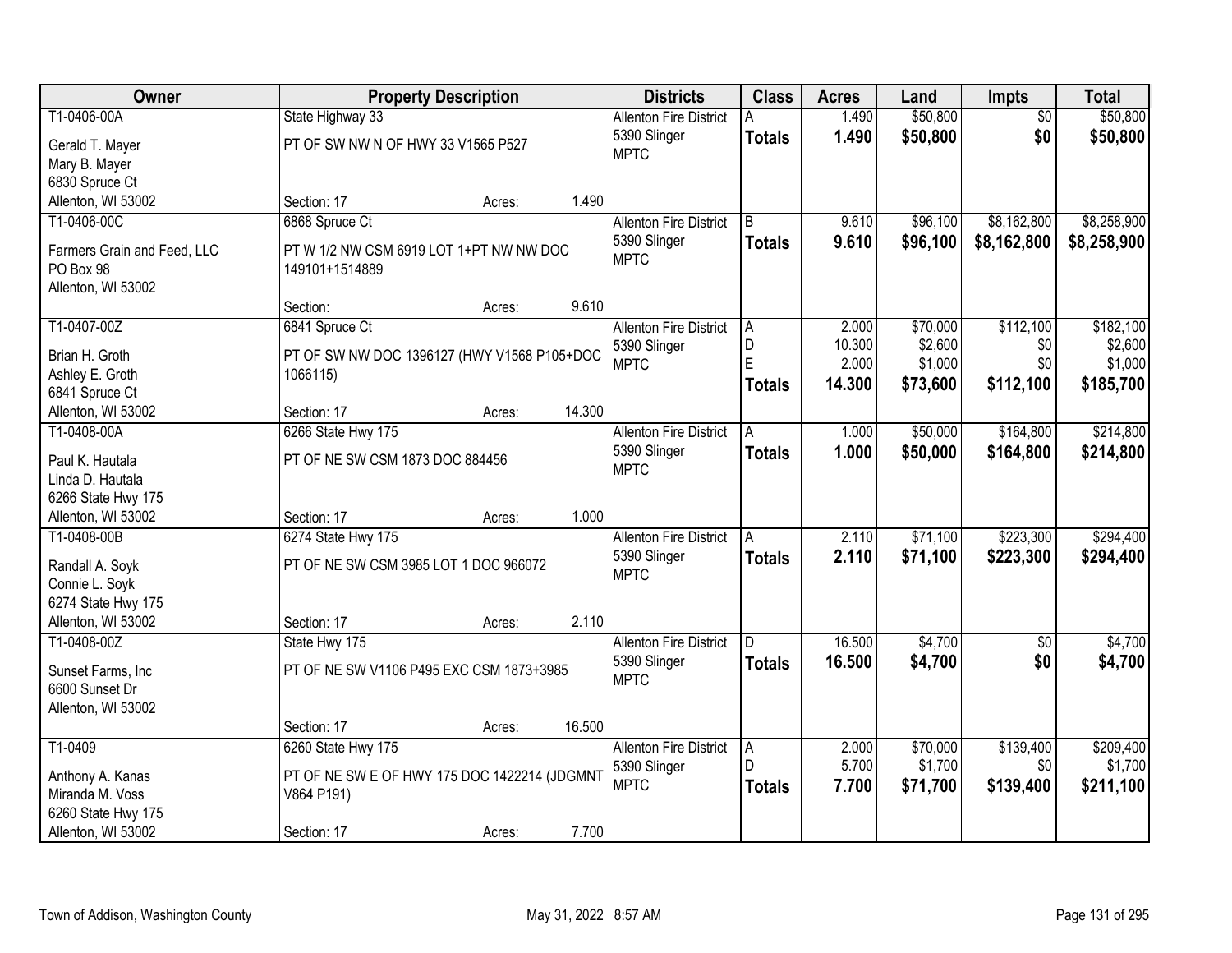| <b>Owner</b>                                |                                                              | <b>Property Description</b> |        |                                               | <b>Class</b>  | <b>Acres</b>    | Land               | Impts            | <b>Total</b>       |
|---------------------------------------------|--------------------------------------------------------------|-----------------------------|--------|-----------------------------------------------|---------------|-----------------|--------------------|------------------|--------------------|
| T1-0410-00A                                 | State Hwy 175                                                |                             |        | <b>Allenton Fire District</b>                 |               | 2.260           | \$54,500           | $\overline{50}$  | \$54,500           |
| Nicholas M. Heinecke                        | PT OF NE SW DOC 1310594                                      |                             |        | 5390 Slinger                                  | <b>Totals</b> | 2.260           | \$54,500           | \$0              | \$54,500           |
| 6191 State Hwy 175                          |                                                              |                             |        | <b>MPTC</b>                                   |               |                 |                    |                  |                    |
| Allenton, WI 53002                          |                                                              |                             |        |                                               |               |                 |                    |                  |                    |
|                                             | Section: 17                                                  | Acres:                      | 2.260  |                                               |               |                 |                    |                  |                    |
| T1-0410-00B                                 | 6285 State Hwy 175                                           |                             |        | <b>Allenton Fire District</b>                 | A             | 2.000           | \$70,000           | \$242,500        | \$312,500          |
| Ronald T. Hefter                            | PT OF NE SW W OF HWY 175 CSM 4048 PAR 1 V1292                |                             |        | 5390 Slinger<br><b>MPTC</b>                   | D.            | 4.260<br>6.260  | \$800              | \$0<br>\$242,500 | \$800<br>\$313,300 |
| 6285 State Hwy 175                          | P129+DOC 1165555                                             |                             |        |                                               | <b>Totals</b> |                 | \$70,800           |                  |                    |
| Allenton, WI 53002                          |                                                              |                             |        |                                               |               |                 |                    |                  |                    |
|                                             | Section: 17                                                  | Acres:                      | 6.260  |                                               |               |                 |                    |                  |                    |
| T1-0411                                     | State Hwy 175                                                |                             |        | <b>Allenton Fire District</b><br>5390 Slinger | D<br>E        | 38.000<br>2.000 | \$9,100<br>\$1,000 | \$0<br>\$0       | \$9,100<br>\$1,000 |
| <b>Sunset Farms</b>                         | NW SW V1032 P374 SEC 17-11-18                                | 40 AC                       |        | <b>MPTC</b>                                   | <b>Totals</b> | 40.000          | \$10,100           | \$0              | \$10,100           |
| c/o Sunset Farms, Inc                       |                                                              |                             |        |                                               |               |                 |                    |                  |                    |
| 6600 Sunset Dr                              |                                                              |                             | 40.000 |                                               |               |                 |                    |                  |                    |
| Allenton, WI 53002-9787<br>T1-0412          | Section: 17<br>Sunset Dr                                     | Acres:                      |        | <b>Allenton Fire District</b>                 | D             | 0.250           | \$100              | \$0              | \$100              |
|                                             |                                                              |                             |        | 5390 Slinger                                  | <b>Totals</b> | 0.250           | \$100              | \$0              | \$100              |
| Rene G. Laubenstein                         | W1/4 SW SW DOC 966831+1393563+1394096+1394523                |                             |        | <b>MPTC</b>                                   |               |                 |                    |                  |                    |
| 7638 Good Luck Ln<br>West Bend, WI 53090    |                                                              |                             |        |                                               |               |                 |                    |                  |                    |
|                                             | Section: 17                                                  | Acres:                      | 0.250  |                                               |               |                 |                    |                  |                    |
| T1-0413                                     | 6850 Sunset Dr                                               |                             |        | <b>Allenton Fire District</b>                 | D             | 35.750          | \$9,700            | $\overline{30}$  | \$9,700            |
|                                             |                                                              |                             |        | 5390 Slinger                                  | E             | 1.000           | \$400              | \$0              | \$400              |
| Augmin Investments, LLC<br>N6347 Freedom Rd | SW SW V342 P559+DOC 958846+966831 EXC W1/4<br>AC+1 AC SW COR |                             |        | <b>MPTC</b>                                   | $\Omega$      | 2.000           | \$52,500           | \$130,700        | \$183,200          |
| Hartford, WI 53027                          |                                                              |                             |        |                                               | <b>Totals</b> | 38.750          | \$62,600           | \$130,700        | \$193,300          |
|                                             | Section: 17                                                  | Acres:                      | 38.750 |                                               |               |                 |                    |                  |                    |
| T1-0414                                     | 6920 Sunset Dr                                               |                             |        | <b>Allenton Fire District</b>                 | A             | 1.020           | \$50,400           | \$113,600        | \$164,000          |
| Myrna C. Cikanek                            | 1AC SW COR SW SW V1417 P422-423+DOC 1393416                  |                             |        | 5390 Slinger                                  | <b>Totals</b> | 1.020           | \$50,400           | \$113,600        | \$164,000          |
| 967 Roseland Dr 3                           |                                                              |                             |        | <b>MPTC</b>                                   |               |                 |                    |                  |                    |
| Kewaskum, WI 53040                          |                                                              |                             |        |                                               |               |                 |                    |                  |                    |
|                                             | Section: 17                                                  | Acres:                      | 1.020  |                                               |               |                 |                    |                  |                    |
| T1-0415                                     | 6191 State Hwy 175                                           |                             |        | <b>Allenton Fire District</b>                 | A             | 2.030           | \$52,700           | \$61,600         | \$114,300          |
| Nicholas M. Heinecke                        | PT OF SE SW DOC 1310594 SEC 17-11-18                         |                             | 2.03   | 5390 Slinger                                  | <b>Totals</b> | 2.030           | \$52,700           | \$61,600         | \$114,300          |
| 6191 State Hwy 175                          | AC                                                           |                             |        | <b>MPTC</b>                                   |               |                 |                    |                  |                    |
| Allenton, WI 53002                          |                                                              |                             |        |                                               |               |                 |                    |                  |                    |
|                                             | Section: 17                                                  | Acres:                      | 2.030  |                                               |               |                 |                    |                  |                    |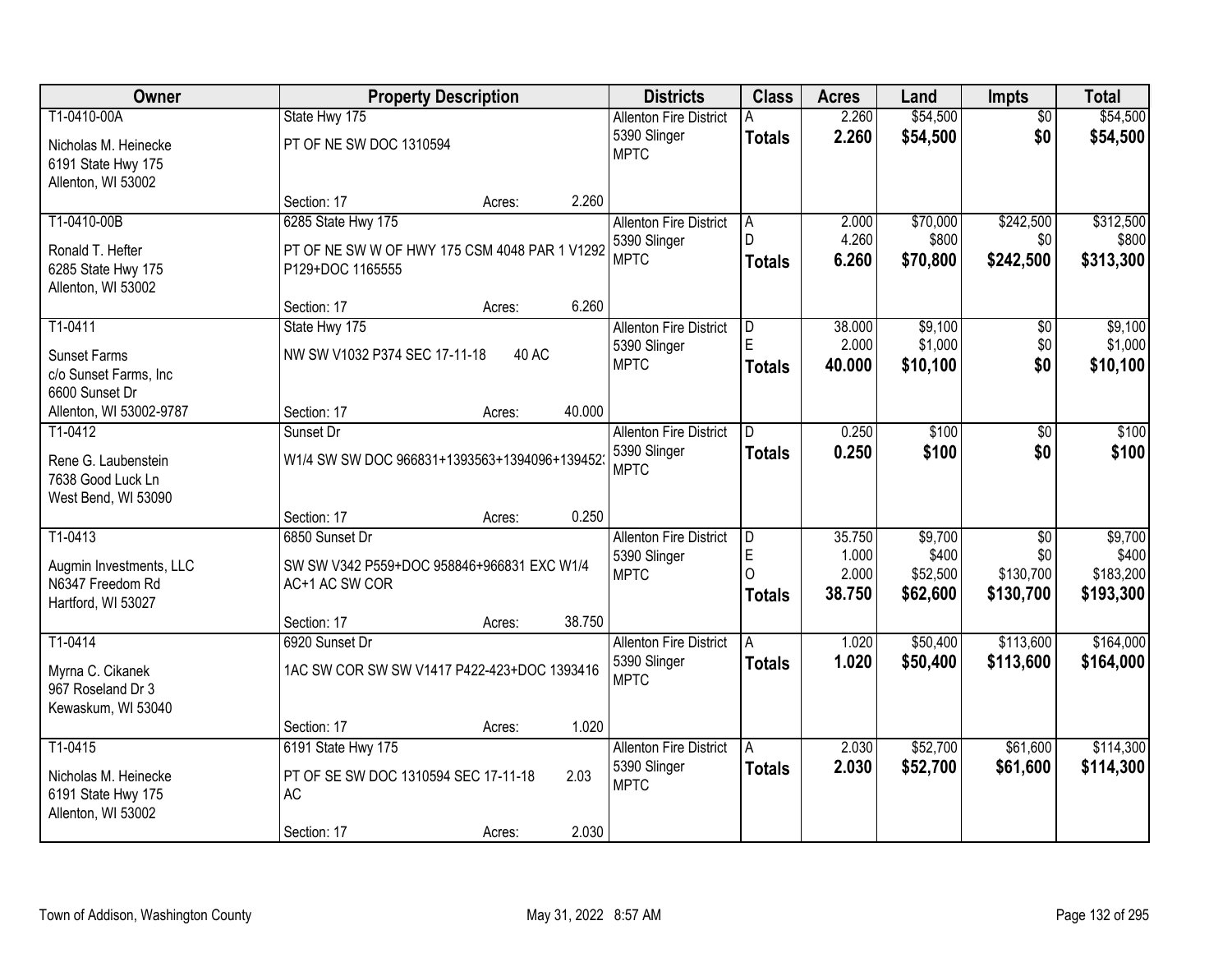| Owner                                   | <b>Property Description</b>                  |        |        | <b>Districts</b>              | <b>Class</b>   | <b>Acres</b> | Land      | Impts           | <b>Total</b> |
|-----------------------------------------|----------------------------------------------|--------|--------|-------------------------------|----------------|--------------|-----------|-----------------|--------------|
| T1-0416                                 | State Hwy 175                                |        |        | <b>Allenton Fire District</b> | D              | 32.900       | \$8,600   | $\overline{60}$ | \$8,600      |
| <b>Sunset Farms</b>                     | SE SW V1032 P374 EXC PTS SOLD SEC 17-11-18   |        |        | 5390 Slinger                  | E              | 0.500        | \$100     | \$0             | \$100        |
| c/o Sunset Farms, Inc                   | 33.40 AC                                     |        |        | <b>MPTC</b>                   | <b>Totals</b>  | 33.400       | \$8,700   | \$0             | \$8,700      |
| 6600 Sunset Dr                          |                                              |        |        |                               |                |              |           |                 |              |
| Allenton, WI 53002-9787                 | Section: 17                                  | Acres: | 33.400 |                               |                |              |           |                 |              |
| T1-0416-00A                             | 6170 State Hwy 175                           |        |        | <b>Allenton Fire District</b> | A              | 1.600        | \$55,800  | \$115,900       | \$171,700    |
| Mark A. Ticcioni                        | PT OF SE SW DOC 1232307+1534760              |        |        | 5390 Slinger                  | <b>Totals</b>  | 1.600        | \$55,800  | \$115,900       | \$171,700    |
| Sarah J. Ticcioni                       |                                              |        |        | <b>MPTC</b>                   |                |              |           |                 |              |
| 6170 State Hwy 175                      |                                              |        |        |                               |                |              |           |                 |              |
| Allenton, WI 53002                      | Section: 17                                  | Acres: | 1.600  |                               |                |              |           |                 |              |
| T1-0417                                 | State Hwy 175                                |        |        | <b>Allenton Fire District</b> |                | 2.410        | \$700     | \$0             | \$700        |
|                                         |                                              |        |        | 5390 Slinger                  | <b>Totals</b>  | 2.410        | \$700     | \$0             | \$700        |
| <b>Sunset Farms</b>                     | PT OF SE SW V515 P283 EXC PT IN CSM 1189 SEC |        |        | <b>MPTC</b>                   |                |              |           |                 |              |
| c/o Sunset Farms, Inc<br>6600 Sunset Dr | $17 - 11 - 18$<br>2.41 AC                    |        |        |                               |                |              |           |                 |              |
| Allenton, WI 53002-9787                 | Section: 17                                  | Acres: | 2.410  |                               |                |              |           |                 |              |
| T1-0418                                 | 6560 Sunset Dr                               |        |        | <b>Allenton Fire District</b> | D              | 31.000       | \$9,300   | \$0             | \$9,300      |
|                                         |                                              |        |        | 5390 Slinger                  | E              | 2.470        | \$1,200   | \$0             | \$1,200      |
| Sunset Farms, Inc                       | NE SE V515 P283 EXC CSM 2450                 |        |        | <b>MPTC</b>                   | O              | 5.000        | \$92,700  | \$544,600       | \$637,300    |
| 6600 Sunset Dr                          |                                              |        |        |                               | <b>Totals</b>  | 38.470       | \$103,200 | \$544,600       | \$647,800    |
| Allenton, WI 53002                      |                                              |        |        |                               |                |              |           |                 |              |
|                                         | Section: 17                                  | Acres: | 38.470 |                               |                |              |           |                 |              |
| T1-0418-00A                             | 6576 Sunset Dr                               |        |        | <b>Allenton Fire District</b> | $\overline{0}$ | 1.340        | \$44,300  | \$114,500       | \$158,800    |
| Sunset Farms, Inc                       | PT OF NE SE CSM 2450 V515 P283               |        |        | 5390 Slinger                  | <b>Totals</b>  | 1.340        | \$44,300  | \$114,500       | \$158,800    |
| 6600 Sunset Dr                          |                                              |        |        | <b>MPTC</b>                   |                |              |           |                 |              |
| Allenton, WI 53002                      |                                              |        |        |                               |                |              |           |                 |              |
|                                         | Section: 17                                  | Acres: | 1.340  |                               |                |              |           |                 |              |
| T1-0420-00A                             | 6728 Sunset Dr                               |        |        | <b>Allenton Fire District</b> | $\Omega$       | 1.530        | \$46,600  | \$276,800       | \$323,400    |
| <b>Sunset Farms</b>                     | PT OF NW SE CSM 5198 LOT 1 V1032 P374        |        |        | 5390 Slinger                  | <b>Totals</b>  | 1.530        | \$46,600  | \$276,800       | \$323,400    |
| c/o Sunset Farms, Inc                   |                                              |        |        | <b>MPTC</b>                   |                |              |           |                 |              |
| 6600 Sunset Dr                          |                                              |        |        |                               |                |              |           |                 |              |
| Allenton, WI 53002-9787                 | Section: 17                                  | Acres: | 1.530  |                               |                |              |           |                 |              |
| T1-0420-00Z                             | 6600 Sunset Dr                               |        |        | <b>Allenton Fire District</b> | D              | 33.830       | \$9,300   | $\overline{50}$ | \$9,300      |
| Sunset Farms, Inc                       | NW SE V1032 P374 EXC CSM 5198 LOT 1          |        |        | 5390 Slinger                  | E              | 1.500        | \$800     | \$0             | \$800        |
| 6600 Sunset Dr                          |                                              |        |        | <b>MPTC</b>                   | $\Omega$       | 3.000        | \$65,000  | \$816,000       | \$881,000    |
| Allenton, WI 53002                      |                                              |        |        |                               | <b>Totals</b>  | 38.330       | \$75,100  | \$816,000       | \$891,100    |
|                                         | Section: 17                                  | Acres: | 38.330 |                               |                |              |           |                 |              |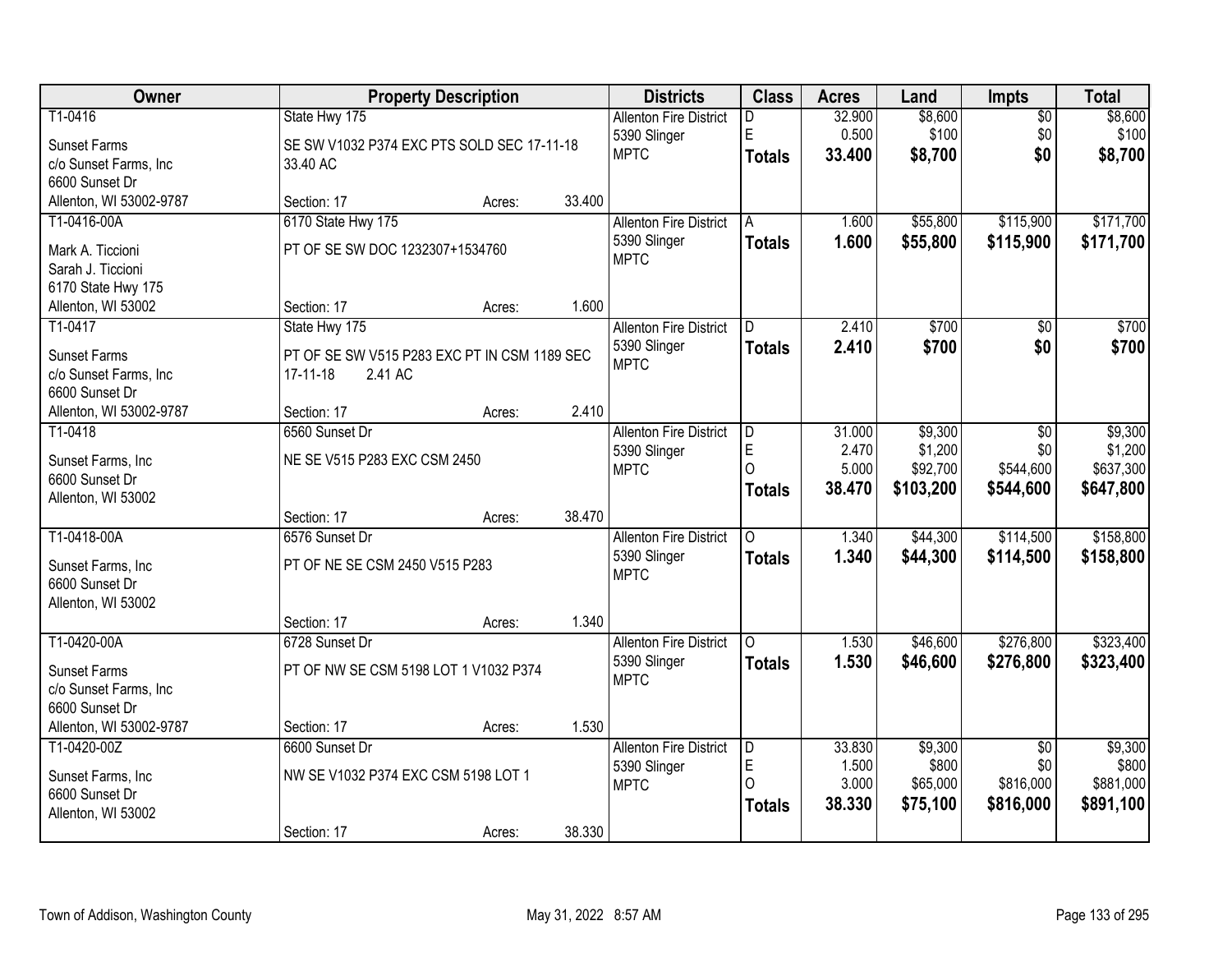| Owner                                |                                              | <b>Property Description</b> |        | <b>Districts</b>              | <b>Class</b>  | <b>Acres</b> | Land      | <b>Impts</b>    | <b>Total</b> |
|--------------------------------------|----------------------------------------------|-----------------------------|--------|-------------------------------|---------------|--------------|-----------|-----------------|--------------|
| T1-0421                              | Sunset Dr                                    |                             |        | <b>Allenton Fire District</b> | D             | 38.500       | \$10,400  | $\overline{50}$ | \$10,400     |
| <b>Sunset Farms</b>                  | SW SE V1032 P374 EXC CSM 2371 SEC 17-11-18   |                             |        | 5390 Slinger                  | E             | 0.430        | \$100     | \$0             | \$100        |
| c/o Sunset Farms, Inc                | 38.93 AC                                     |                             |        | <b>MPTC</b>                   | <b>Totals</b> | 38.930       | \$10,500  | \$0             | \$10,500     |
| 6600 Sunset Dr                       |                                              |                             |        |                               |               |              |           |                 |              |
| Allenton, WI 53002-9787              | Section: 17                                  | Acres:                      | 38.930 |                               |               |              |           |                 |              |
| T1-0421-00A                          | 6675 Sunset Dr                               |                             |        | <b>Allenton Fire District</b> | A             | 0.920        | \$58,000  | \$126,300       | \$184,300    |
|                                      | PT OF SW SE CSM 2371 DOC 845024              |                             |        | 5390 Slinger                  | <b>Totals</b> | 0.920        | \$58,000  | \$126,300       | \$184,300    |
| Scott J. Warren<br>Kathlyn T. Warren |                                              |                             |        | <b>MPTC</b>                   |               |              |           |                 |              |
| 6675 Sunset Dr                       |                                              |                             |        |                               |               |              |           |                 |              |
| Allenton, WI 53002                   | Section: 17                                  | Acres:                      | 0.920  |                               |               |              |           |                 |              |
| T1-0422                              | 6515 Sunset Dr                               |                             |        | <b>Allenton Fire District</b> | ID.           | 35.000       | \$7,800   | $\overline{30}$ | \$7,800      |
|                                      |                                              |                             |        | 5390 Slinger                  | $\Omega$      | 5.000        | \$99,000  | \$685,400       | \$784,400    |
| Sunset Farms, Inc                    | SE SE V515 P283                              |                             |        | <b>MPTC</b>                   | <b>Totals</b> | 40.000       | \$106,800 | \$685,400       | \$792,200    |
| 6600 Sunset Dr                       |                                              |                             |        |                               |               |              |           |                 |              |
| Allenton, WI 53002                   |                                              |                             |        |                               |               |              |           |                 |              |
|                                      | Section: 17                                  | Acres:                      | 40.000 |                               |               |              |           |                 |              |
| T1-0424-00A                          | State Hwy 33                                 |                             |        | <b>Allenton Fire District</b> | ID.           | 37.960       | \$9,900   | \$0             | \$9,900      |
| J & J Holdings                       | NE NE+W 3 RDS OF E1/2 SE NW V1413 P630+V1538 |                             |        | 5390 Slinger                  | E             | 3.000        | \$1,500   | \$0             | \$1,500      |
| c/o J & J Holdings, Inc              | P664 (HWY V1419 P599)                        |                             |        | <b>MPTC</b>                   | <b>Totals</b> | 40.960       | \$11,400  | \$0             | \$11,400     |
| 6487 State Hwy 175 Po Box 462        |                                              |                             |        |                               |               |              |           |                 |              |
| Allenton, WI 53002-0462              | Section: 18                                  | Acres:                      | 40.960 |                               |               |              |           |                 |              |
| T1-0425                              | State Hwy 33                                 |                             |        | <b>Allenton Fire District</b> | 5M            | 3.000        | \$7,200   | $\overline{30}$ | \$7,200      |
| Louise A. Schwartz et al             | PT OF NW NE V495 P198+V671 P520+DOC 1475950  |                             |        | 5390 Slinger                  | D             | 18.000       | \$4,700   | \$0             | \$4,700      |
| c/o Edgar B. Schwartz Tod Sr         |                                              |                             |        | <b>MPTC</b>                   | E             | 9.000        | \$6,300   | \$0             | \$6,300      |
| W142 N4907 Fieldcrest Ct             |                                              |                             |        |                               | <b>Totals</b> | 30.000       | \$18,200  | \$0             | \$18,200     |
| Menomonee Falls, WI 53051            | Section: 18                                  | Acres:                      | 30.000 |                               |               |              |           |                 |              |
| T1-0427-00A                          | 6990 State Hwy 33 W                          |                             |        | <b>Allenton Fire District</b> | A             | 5.000        | \$90,000  | \$201,100       | \$291,100    |
|                                      |                                              |                             |        | 5390 Slinger                  | <b>Totals</b> | 5.000        | \$90,000  | \$201,100       | \$291,100    |
| Joshua Bender                        | PT OF SW NE CSM 4510 LOT 1 DOC 1392237       |                             |        | <b>MPTC</b>                   |               |              |           |                 |              |
| Sarah Bender<br>6990 State Hwy 33 W  |                                              |                             |        |                               |               |              |           |                 |              |
| Allenton, WI 53002                   | Section: 18                                  | Acres:                      | 5.000  |                               |               |              |           |                 |              |
| T1-0427-00B                          | 6980 State Hwy 33 W                          |                             |        | <b>Allenton Fire District</b> | A             | 5.040        | \$90,100  | \$222,900       | \$313,000    |
|                                      |                                              |                             |        | 5390 Slinger                  |               | 5.040        | \$90,100  | \$222,900       | \$313,000    |
| Carl R. Garbers                      | PT OF SW NE CSM 4510 LOT 2 DOC 1479520       |                             |        | <b>MPTC</b>                   | <b>Totals</b> |              |           |                 |              |
| Theresa M. Garbers                   |                                              |                             |        |                               |               |              |           |                 |              |
| 6980 State Hwy 33 W                  |                                              |                             |        |                               |               |              |           |                 |              |
| Allenton, WI 53002                   | Section: 18                                  | Acres:                      | 5.040  |                               |               |              |           |                 |              |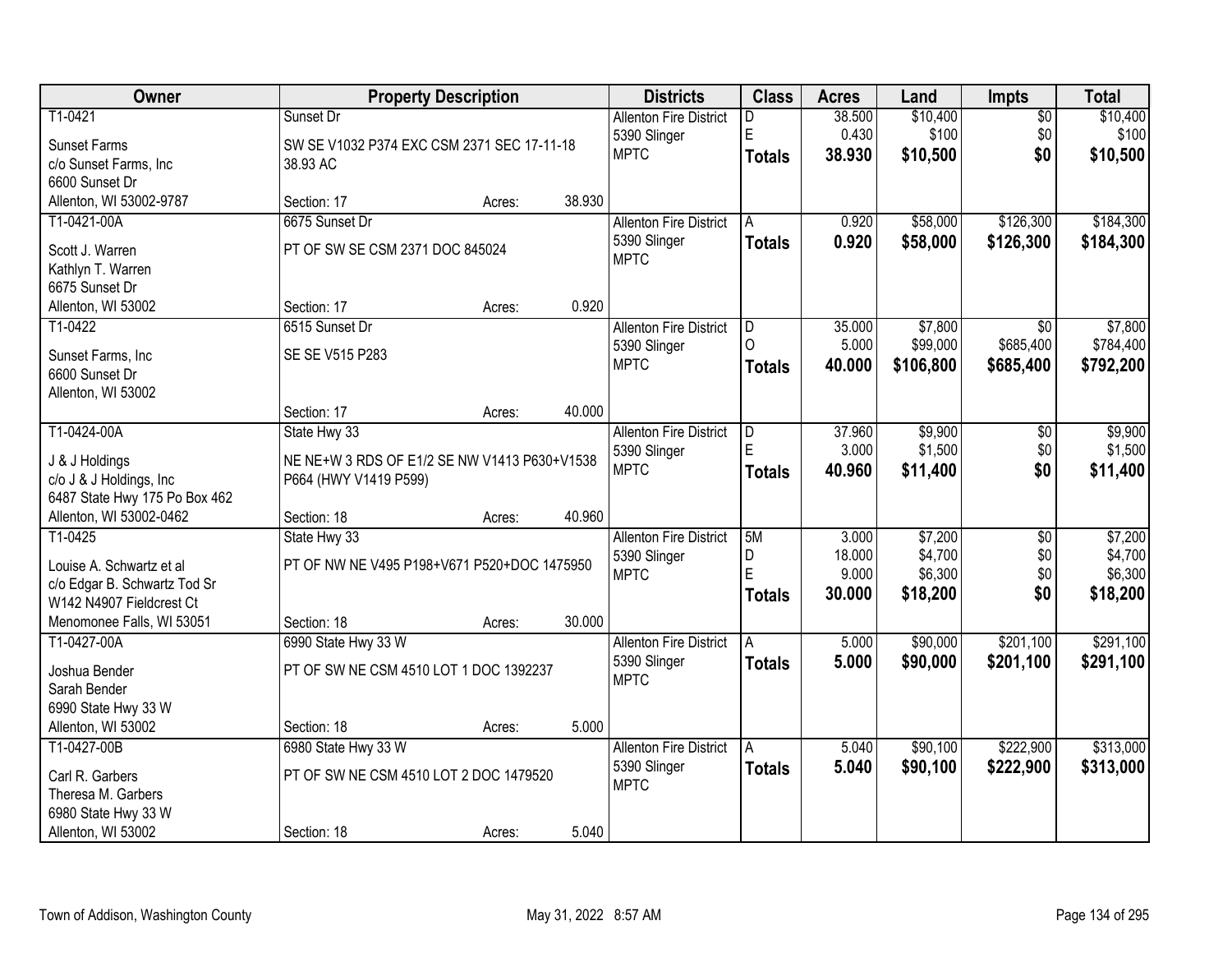| <b>Owner</b>                        |                                               | <b>Property Description</b> |        | <b>Districts</b>              | <b>Class</b>   | <b>Acres</b> | Land     | <b>Impts</b>    | <b>Total</b> |
|-------------------------------------|-----------------------------------------------|-----------------------------|--------|-------------------------------|----------------|--------------|----------|-----------------|--------------|
| T1-0427-00C                         | 6976 State Hwy 33 W                           |                             |        | <b>Allenton Fire District</b> | A              | 4.970        | \$85,400 | \$172,000       | \$257,400    |
| Adam J. Pilz                        | PT OF SW NE CSM 4510 LOT 3 DOC 1249391        |                             |        | 5390 Slinger                  | <b>Totals</b>  | 4.970        | \$85,400 | \$172,000       | \$257,400    |
| 6976 State Hwy 33 W                 |                                               |                             |        | <b>MPTC</b>                   |                |              |          |                 |              |
| Allenton, WI 53002                  |                                               |                             |        |                               |                |              |          |                 |              |
|                                     | Section: 18                                   | Acres:                      | 4.970  |                               |                |              |          |                 |              |
| T1-0427-00Z                         | 6985 State Hwy 33 W                           |                             |        | <b>Allenton Fire District</b> | $\overline{D}$ | 23.700       | \$6,200  | $\overline{50}$ | \$6,200      |
| Ronald J. Steger                    | SW NE V990 P675+DOC 1430626 EXC CSM 4510      |                             |        | 5390 Slinger                  | $\mathsf{E}$   | 4.000        | \$2,000  | \$0             | \$2,000      |
| 6985 State Hwy 33 W                 |                                               |                             |        | <b>MPTC</b>                   | $\Omega$       | 2.000        | \$52,500 | \$224,500       | \$277,000    |
| Allenton, WI 53002                  |                                               |                             |        |                               | <b>Totals</b>  | 29.700       | \$60,700 | \$224,500       | \$285,200    |
|                                     | Section: 18                                   | Acres:                      | 29.700 |                               |                |              |          |                 |              |
| T1-0428-00X                         | State Hwy 33                                  |                             |        | <b>Allenton Fire District</b> | D              | 11.430       | \$2,600  | \$0             | \$2,600      |
| Ronald J. Steger                    | W1/2 SE NE V990 P675+DOC 1430626 EXC CSM      |                             |        | 5390 Slinger                  |                | 3.000        | \$1,500  | \$0             | \$1,500      |
| 6985 State Hwy 33 W                 | 4510+PT SOLD (HWY DOC 1049256)                |                             |        | <b>MPTC</b>                   | <b>Totals</b>  | 14.430       | \$4,100  | \$0             | \$4,100      |
| Allenton, WI 53002                  |                                               |                             |        |                               |                |              |          |                 |              |
|                                     | Section: 18                                   | Acres:                      | 14.430 |                               |                |              |          |                 |              |
| T1-0429-00Z                         | State Hwy 33                                  |                             |        | <b>Allenton Fire District</b> | X2             | 17.270       | \$0      | \$0             | \$0          |
| State of Wisconsin                  | E1/2 SE NE S OF HWY DOC 1066115               |                             |        | 5390 Slinger                  | <b>Totals</b>  | 17.270       | \$0      | \$0             | \$0          |
| 141 NW Barstow St                   |                                               |                             |        | <b>MPTC</b>                   |                |              |          |                 |              |
| Waukesha, WI 53188                  |                                               |                             |        |                               |                |              |          |                 |              |
|                                     | Section:                                      | Acres:                      | 17.270 |                               |                |              |          |                 |              |
| T1-0433                             | Ohio Rd                                       |                             |        | <b>Allenton Fire District</b> | D              | 19.000       | \$5,300  | $\overline{30}$ | \$5,300      |
| Raymond E Schmidt Irrevocable Trust | W1/2 NW NW V421 P134+DOC 1376308 EXC S225' OF |                             |        | 5390 Slinger                  | E              | 1.130        | \$400    | \$0             | \$400        |
| Betty A Schmidt Irrevocable Trust   | W190'                                         |                             |        | <b>MPTC</b>                   | <b>Totals</b>  | 20.130       | \$5,700  | \$0             | \$5,700      |
| 6520 Ohio Rd                        |                                               |                             |        |                               |                |              |          |                 |              |
| Allenton, WI 53002                  | Section: 18                                   | Acres:                      | 20.130 |                               |                |              |          |                 |              |
| T1-0433-00A                         | 6426 Ohio Rd S                                |                             |        | <b>Allenton Fire District</b> | A              | 1.110        | \$52,200 | \$98,700        | \$150,900    |
| Karl W. Schmidt                     | S225' OF W190' NW NW DOC 1129886              |                             |        | 5390 Slinger<br><b>MPTC</b>   | <b>Totals</b>  | 1.110        | \$52,200 | \$98,700        | \$150,900    |
| Geraldine K. Schmidt                |                                               |                             |        |                               |                |              |          |                 |              |
| 6426 Ohio Rd S                      |                                               |                             |        |                               |                |              |          |                 |              |
| Allenton, WI 53002                  | Section: 18                                   | Acres:                      | 1.110  |                               |                |              |          |                 |              |
| T1-0434-00A                         | 6335 Cty Hwy U                                |                             |        | <b>Allenton Fire District</b> | A              | 0.500        | \$47,400 | \$115,100       | \$162,500    |
| Jon Starling et al                  | PT OF SW NW V1671 P534+DOC 1133278+1516680    |                             |        | 5390 Slinger<br><b>MPTC</b>   | <b>Totals</b>  | 0.500        | \$47,400 | \$115,100       | \$162,500    |
| c/o Cheryl J. Starling              | (HWY V1419 P597)                              |                             |        |                               |                |              |          |                 |              |
| 6335 Cty Hwy U                      |                                               |                             |        |                               |                |              |          |                 |              |
| Allenton, WI 53002                  | Section: 18                                   | Acres:                      | 0.500  |                               |                |              |          |                 |              |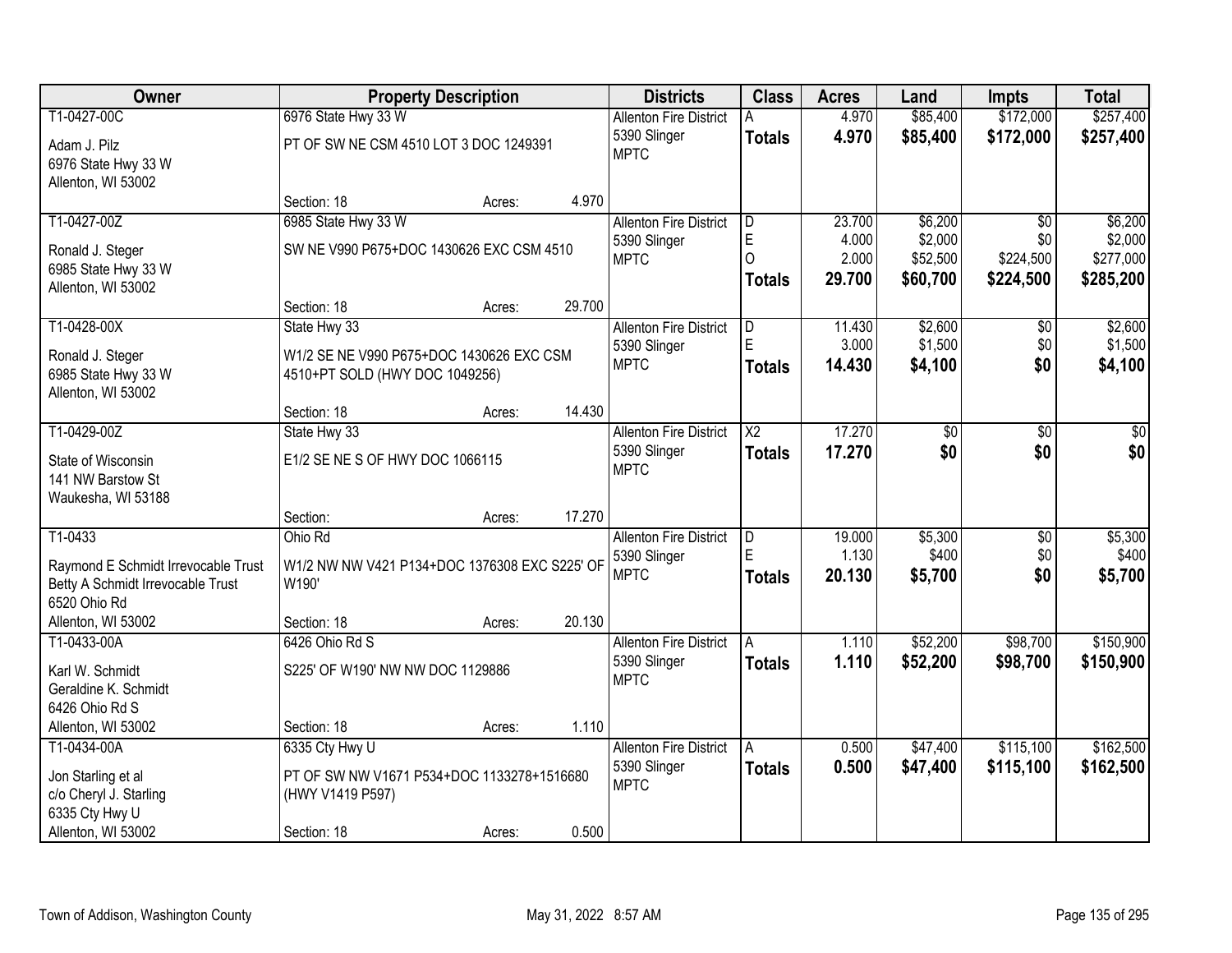| Owner                                             |                                                | <b>Property Description</b> |        | <b>Districts</b>              | <b>Class</b>   | <b>Acres</b> | Land     | <b>Impts</b>    | <b>Total</b> |
|---------------------------------------------------|------------------------------------------------|-----------------------------|--------|-------------------------------|----------------|--------------|----------|-----------------|--------------|
| T1-0434-00B                                       | 6331 Cty Hwy U                                 |                             |        | <b>Allenton Fire District</b> | D              | 3.500        | \$1,000  | $\overline{50}$ | \$1,000      |
| Susan J. Kirsch                                   | PT OF SW NW V364 P528+V1059 P356+DOC 1025660   |                             |        | 5390 Slinger                  | E              | 0.500        | \$100    | \$0             | \$100        |
| c/o Susan Kirsch                                  | (HWY V1439 P533) SEC 18-11-18                  | 5.00 AC                     |        | <b>MPTC</b>                   | $\overline{O}$ | 1.000        | \$20,000 | \$1,600         | \$21,600     |
| 4224 State Hwy 175                                |                                                |                             |        |                               | <b>Totals</b>  | 5.000        | \$21,100 | \$1,600         | \$22,700     |
| Slinger, WI 53086-0000                            | Section: 18                                    | Acres:                      | 5.000  |                               |                |              |          |                 |              |
| T1-0434-00C                                       | State Hwy 33                                   |                             |        | <b>Allenton Fire District</b> | D.             | 5.000        | \$1,400  | $\overline{50}$ | \$1,400      |
| Joyce A. Wellhoefer                               | SW NW V364 P528+V1059 P356+DOC 1025660 (HWY    |                             |        | 5390 Slinger                  | <b>Totals</b>  | 5.000        | \$1,400  | \$0             | \$1,400      |
| c/o Joyce Wellhoefer                              | V1439 P533) SEC 18-11-18                       | 5.00 AC                     |        | <b>MPTC</b>                   |                |              |          |                 |              |
| 5838 Carol Ave                                    |                                                |                             |        |                               |                |              |          |                 |              |
| Morton Grove, IL 60053-0000                       | Section: 18                                    | Acres:                      | 5.000  |                               |                |              |          |                 |              |
| T1-0434-00Z                                       | State Hwy 33                                   |                             |        | <b>Allenton Fire District</b> | 5M             | 4.000        | \$9,600  | \$0             | \$9,600      |
|                                                   |                                                |                             |        | 5390 Slinger                  | D              | 18.000       | \$5,000  | \$0             | \$5,000      |
| Harvey J. Wellhoefer                              | SW NW V364 P528+V1059 P356+DOC 1025660+DOC     |                             |        | <b>MPTC</b>                   | E              | 5.650        | \$4,000  | \$0             | \$4,000      |
| c/o Harvey J. Wellhoefer Tod<br>N4986 Goodland Rd | 1442367 EXC PT SOLD (HWY V1439 P533)           |                             |        |                               | <b>Totals</b>  | 27.650       | \$18,600 | \$0             | \$18,600     |
| Hartford, WI 53027-0000                           | Section: 18                                    | Acres:                      | 27.650 |                               |                |              |          |                 |              |
| T1-0435-00B                                       | State Hwy 33 W                                 |                             |        | <b>Allenton Fire District</b> | D              | 32.280       | \$8,400  | \$0             | \$8,400      |
|                                                   |                                                |                             |        | 5390 Slinger                  | E              | 19.000       | \$13,300 | \$0             | \$13,300     |
| J & J Holdings, Inc.                              | PT OF NW & NW NE CSM 5504 LOT 2 DOC 1181624    |                             |        | <b>MPTC</b>                   | <b>Totals</b>  | 51.280       | \$21,700 | \$0             | \$21,700     |
| PO Box 268                                        |                                                |                             |        |                               |                |              |          |                 |              |
| Allenton, WI 53002-0000                           |                                                |                             |        |                               |                |              |          |                 |              |
|                                                   | Section: 18                                    | Acres:                      | 51.280 |                               |                |              |          |                 |              |
| T1-0435-00C                                       | 7172 State Hwy 33 W                            |                             |        | <b>Allenton Fire District</b> |                | 34.050       | \$6,300  | $\overline{30}$ | \$6,300      |
| Daniel Wolf                                       | PT OF NW+NW NE CSM 5504 LOT 1 DOC 1412562      |                             |        | 5390 Slinger<br><b>MPTC</b>   | Totals         | 34.050       | \$6,300  | \$0             | \$6,300      |
| Ellen Wolf                                        | <b>EXC CSM 6712</b>                            |                             |        |                               |                |              |          |                 |              |
| 6507 Sunset Dr                                    |                                                |                             |        |                               |                |              |          |                 |              |
| Allenton, WI 53002                                | Section:                                       | Acres:                      | 34.050 |                               |                |              |          |                 |              |
| T1-0435-00D                                       | 7172 State Hwy 33 W                            |                             |        | <b>Allenton Fire District</b> | A              | 2.000        | \$70,000 | \$142,900       | \$212,900    |
| David Kamine                                      | PT SE NW CSM 6712 LOT 1 DOC 1536211            |                             |        | 5390 Slinger                  | <b>Totals</b>  | 2.000        | \$70,000 | \$142,900       | \$212,900    |
| <b>Tierney Kamine</b>                             |                                                |                             |        | <b>MPTC</b>                   |                |              |          |                 |              |
| 7172 State Hwy 33 W                               |                                                |                             |        |                               |                |              |          |                 |              |
| Allenton, WI 53002                                | Section:                                       | Acres:                      | 2.000  |                               |                |              |          |                 |              |
| T1-0436-00A                                       | 6336 Cty Hwy U                                 |                             |        | <b>Allenton Fire District</b> | A              | 2.000        | \$70,000 | \$127,000       | \$197,000    |
| Angela R. Wellhoefer                              | PT OF SE NW CSM 6530 LOT 1 V364 P522+524+V1059 |                             |        | 5390 Slinger                  | Totals         | 2.000        | \$70,000 | \$127,000       | \$197,000    |
| 6336 Cty Hwy U                                    | P356 DOC 939633+968353                         |                             |        | <b>MPTC</b>                   |                |              |          |                 |              |
| Allenton, WI 53002                                |                                                |                             |        |                               |                |              |          |                 |              |
|                                                   | Section:                                       | Acres:                      | 2.000  |                               |                |              |          |                 |              |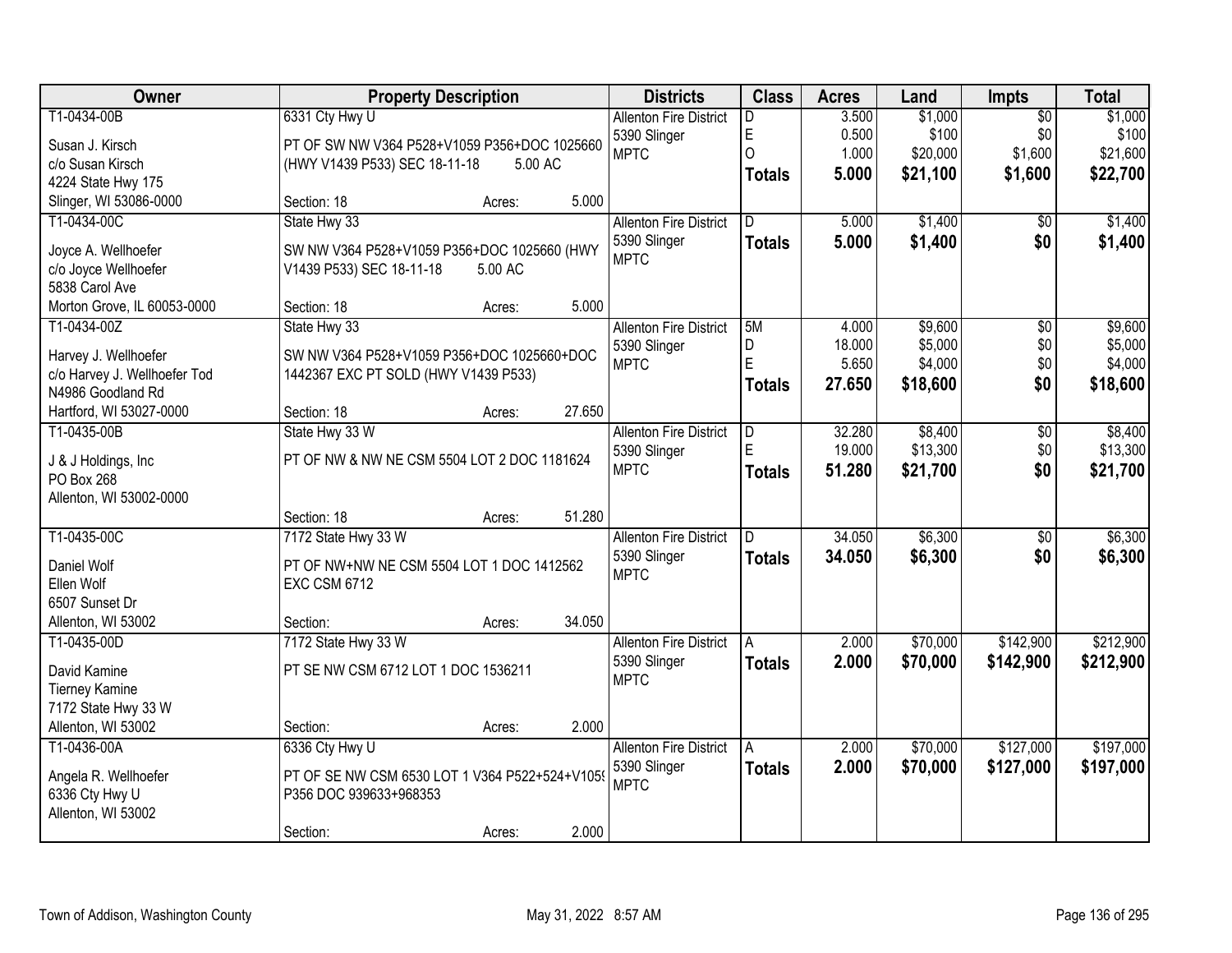| Owner                                     |                                            | <b>Property Description</b> |        | <b>Districts</b>                              | <b>Class</b>                 | <b>Acres</b>    | Land              | <b>Impts</b>           | <b>Total</b>      |
|-------------------------------------------|--------------------------------------------|-----------------------------|--------|-----------------------------------------------|------------------------------|-----------------|-------------------|------------------------|-------------------|
| T1-0437                                   | State Hwy 33                               |                             |        | <b>Allenton Fire District</b>                 | D                            | 12.500          | \$3,200           | $\overline{50}$        | \$3,200           |
| Ronald J. Steger                          | PT OF E1/2 SE NW S OF HWY V990 P675+DOC    |                             |        | 5390 Slinger                                  | E                            | 0.500           | \$300             | \$0                    | \$300             |
| 6985 State Hwy 33 W                       | 1430626                                    |                             |        | <b>MPTC</b>                                   | <b>Totals</b>                | 13.000          | \$3,500           | \$0                    | \$3,500           |
| Allenton, WI 53002                        |                                            |                             |        |                                               |                              |                 |                   |                        |                   |
|                                           | Section: 18                                | Acres:                      | 13.000 |                                               |                              |                 |                   |                        |                   |
| T1-0438                                   | State Hwy 33                               |                             |        | <b>Allenton Fire District</b>                 | D.                           | 10.000          | \$2,600           | $\overline{50}$        | \$2,600           |
| Ronald J. Steger                          | NE NE SW V990 P675+DOC 1430626             |                             |        | 5390 Slinger<br><b>MPTC</b>                   | <b>Totals</b>                | 10.000          | \$2,600           | \$0                    | \$2,600           |
| 6985 State Hwy 33 W                       |                                            |                             |        |                                               |                              |                 |                   |                        |                   |
| Allenton, WI 53002                        |                                            |                             |        |                                               |                              |                 |                   |                        |                   |
|                                           | Section: 18                                | Acres:                      | 10.000 |                                               |                              |                 |                   |                        |                   |
| T1-0439-00A                               | Cty Hwy U                                  |                             |        | <b>Allenton Fire District</b>                 | D                            | 37.800          | \$10,600          | \$0                    | \$10,600          |
| Robert F Wesp Living Trust                | NE SW EXC NE 10 AC+PT OF W1/2 SE NW DOC    |                             |        | 5390 Slinger<br><b>MPTC</b>                   | <b>Totals</b>                | 37.800          | \$10,600          | \$0                    | \$10,600          |
| Doreen A Wesp Living Trust                | 1319629+1349935+1353253                    |                             |        |                                               |                              |                 |                   |                        |                   |
| 6115 Cty Hwy U                            |                                            |                             |        |                                               |                              |                 |                   |                        |                   |
| Hartford, WI 53027                        | Section:                                   | Acres:                      | 37.800 |                                               |                              |                 |                   |                        |                   |
| T1-0440                                   | 6265 Cty Hwy U                             |                             |        | <b>Allenton Fire District</b>                 | ID.<br>E                     | 39.000<br>1.260 | \$10,800<br>\$600 | \$0<br>\$0             | \$10,800<br>\$600 |
| Susan J. Kirsch                           | NW SW V948 P227+V1059 P356+DOC             |                             |        | 5390 Slinger<br><b>MPTC</b>                   | $\Omega$                     | 3.000           | \$65,000          | \$223,300              | \$288,300         |
| 4224 State Hwy 175                        | 1025660+1263716 SEC 18-11-18               | 43.26 AC                    |        |                                               | <b>Totals</b>                | 43.260          | \$76,400          | \$223,300              | \$299,700         |
| Slinger, WI 53086-0000                    |                                            |                             |        |                                               |                              |                 |                   |                        |                   |
|                                           | Section: 18                                | Acres:                      | 43.260 |                                               |                              |                 |                   |                        |                   |
| T1-0441                                   | 6115 Cty Hwy U                             |                             |        | <b>Allenton Fire District</b>                 | $\overline{\mathsf{D}}$<br>E | 40.000<br>1.780 | \$11,400<br>\$900 | $\overline{50}$<br>\$0 | \$11,400<br>\$900 |
| Robert F Wesp Living Trust                | SW SW V1185 P477+DOC 1353253               |                             |        | 5390 Slinger<br><b>MPTC</b>                   | $\Omega$                     | 2.000           | \$52,500          | \$237,300              | \$289,800         |
| Doreen A Wesp Living Trust                |                                            |                             |        |                                               | <b>Totals</b>                | 43.780          | \$64,800          | \$237,300              | \$302,100         |
| 6115 Cty Hwy U                            |                                            |                             |        |                                               |                              |                 |                   |                        |                   |
| Hartford, WI 53027<br>T1-0442             | Section: 18                                | Acres:                      | 43.780 |                                               |                              |                 |                   |                        |                   |
|                                           | Cty Hwy U                                  |                             |        | <b>Allenton Fire District</b><br>5390 Slinger | D<br>E                       | 19.750<br>0.250 | \$5,500<br>\$100  | $\sqrt{6}$<br>\$0      | \$5,500<br>\$100  |
| Robert F Wesp Living Trust                | W1/2 SE SW DOC 1131263+DOC 1150548+1353253 |                             |        | <b>MPTC</b>                                   | <b>Totals</b>                | 20,000          | \$5,600           | \$0                    | \$5,600           |
| Doreen A Wesp Living Trust                |                                            |                             |        |                                               |                              |                 |                   |                        |                   |
| 6155 Cty Hwy U<br>Hartford, WI 53027      |                                            |                             | 20.000 |                                               |                              |                 |                   |                        |                   |
| T1-0443                                   | Section: 18<br>Sunset Dr                   | Acres:                      |        | <b>Allenton Fire District</b>                 | ID.                          | 19.750          | \$5,500           | $\overline{30}$        | \$5,500           |
|                                           |                                            |                             |        | 5390 Slinger                                  | E                            | 0.250           | \$100             | \$0                    | \$100             |
| Donna A. Scharfenberg et al               | E1/2 SE SW DOC 848258 SEC 18-11-18         |                             | 20 AC  | <b>MPTC</b>                                   | <b>Totals</b>                | 20,000          | \$5,600           | \$0                    | \$5,600           |
| c/o Donald J. Scharfenberg                |                                            |                             |        |                                               |                              |                 |                   |                        |                   |
| 7084 Sunset Dr<br>Hartford, WI 53027-0000 | Section: 18                                | Acres:                      | 20.000 |                                               |                              |                 |                   |                        |                   |
|                                           |                                            |                             |        |                                               |                              |                 |                   |                        |                   |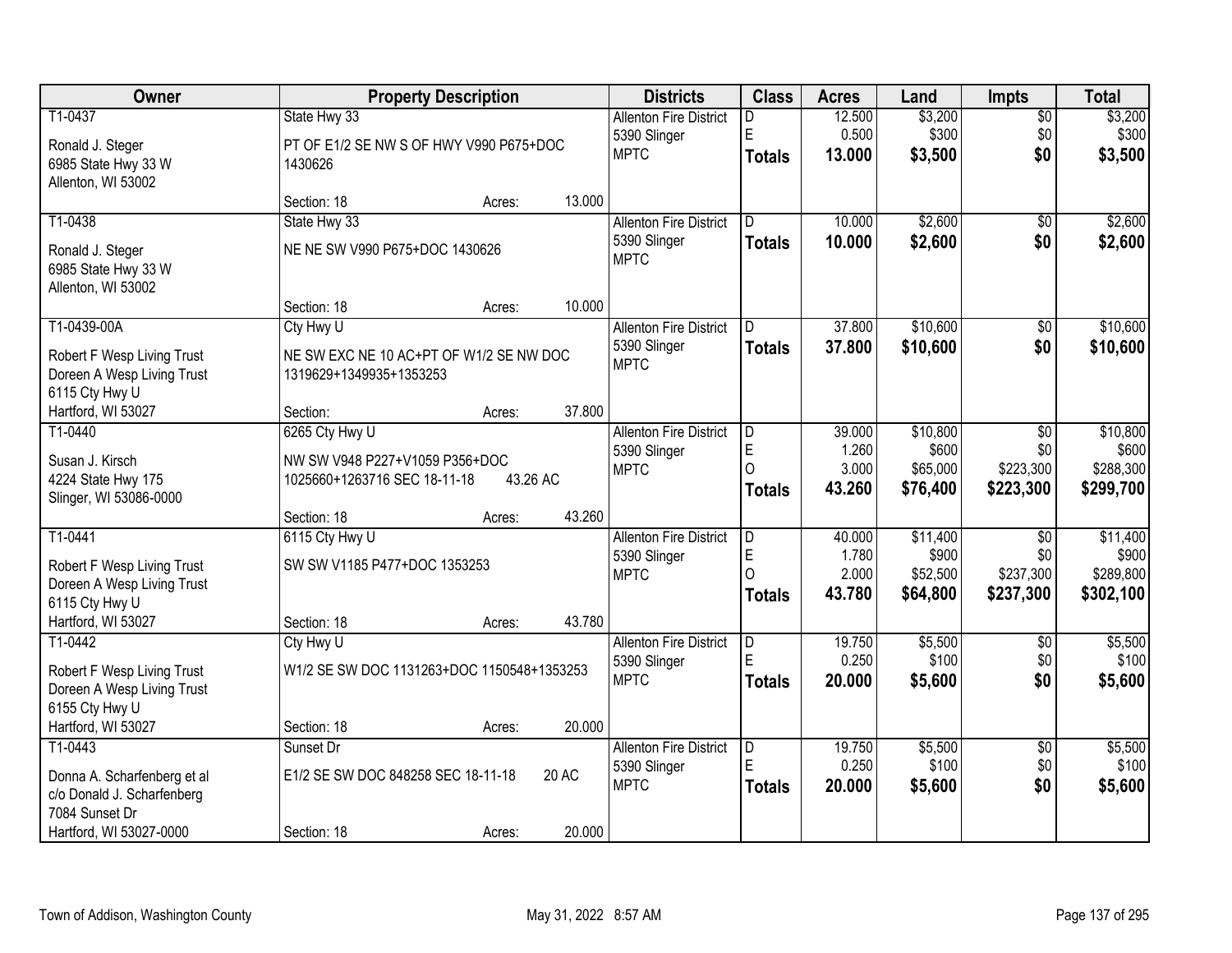| Owner                       |                                           | <b>Property Description</b> |        | <b>Districts</b>              | <b>Class</b>  | <b>Acres</b> | Land      | <b>Impts</b>    | <b>Total</b> |
|-----------------------------|-------------------------------------------|-----------------------------|--------|-------------------------------|---------------|--------------|-----------|-----------------|--------------|
| T1-0444                     | Sunset Dr                                 |                             |        | <b>Allenton Fire District</b> | 5M            | 4.000        | \$9,600   | \$0             | \$9,600      |
| Ronald J. Steger            | PT OF NE SE V1106 P26+DOC 1430626         |                             |        | 5390 Slinger                  | D             | 10.000       | \$1,900   | \$0             | \$1,900      |
| 6985 State Hwy 33 W         |                                           |                             |        | <b>MPTC</b>                   | E             | 11.500       | \$8,100   | \$0             | \$8,100      |
| Allenton, WI 53002          |                                           |                             |        |                               | <b>Totals</b> | 25.500       | \$19,600  | \$0             | \$19,600     |
|                             | Section: 18                               | Acres:                      | 25.500 |                               |               |              |           |                 |              |
| T1-0444-00A                 | State Hwy 33                              |                             |        | <b>Allenton Fire District</b> | D             | 10.000       | \$2,600   | $\overline{50}$ | \$2,600      |
| Ronald J. Steger            | PT OF NE SE E OF CREEK DOC 775806+1430626 |                             |        | 5390 Slinger                  | E             | 4.500        | \$3,200   | \$0             | \$3,200      |
| 6985 State Hwy 33 W         |                                           |                             |        | <b>MPTC</b>                   | <b>Totals</b> | 14.500       | \$5,800   | \$0             | \$5,800      |
| Allenton, WI 53002          |                                           |                             |        |                               |               |              |           |                 |              |
|                             | Section: 18                               | Acres:                      | 14.500 |                               |               |              |           |                 |              |
| T1-0445                     | Sunset Dr                                 |                             |        | <b>Allenton Fire District</b> | D             | 20.000       | \$5,200   | \$0             | \$5,200      |
| Ronald J. Steger            | N1/2 NW SE V990 P675+DOC 1430626          |                             |        | 5390 Slinger                  | <b>Totals</b> | 20.000       | \$5,200   | \$0             | \$5,200      |
| 6985 State Hwy 33 W         |                                           |                             |        | <b>MPTC</b>                   |               |              |           |                 |              |
| Allenton, WI 53002          |                                           |                             |        |                               |               |              |           |                 |              |
|                             | Section: 18                               | Acres:                      | 20.000 |                               |               |              |           |                 |              |
| T1-0446                     | Sunset Dr                                 |                             |        | <b>Allenton Fire District</b> | 5M            | 2.000        | \$4,800   | \$0             | \$4,800      |
| Donna A. Scharfenberg et al | S1/2 NW SE DOC 848258 SEC 18-11-18        |                             | 20 AC  | 5390 Slinger                  | D             | 10.000       | \$2,800   | \$0             | \$2,800      |
| c/o Donald J. Scharfenberg  |                                           |                             |        | <b>MPTC</b>                   | E             | 8.000        | \$5,600   | \$0             | \$5,600      |
| 7084 Sunset Dr              |                                           |                             |        |                               | <b>Totals</b> | 20.000       | \$13,200  | \$0             | \$13,200     |
| Hartford, WI 53027-0000     | Section: 18                               | Acres:                      | 20.000 |                               |               |              |           |                 |              |
| T1-0447                     | 7084 Sunset Dr                            |                             |        | <b>Allenton Fire District</b> | D             | 26.000       | \$6,200   | $\overline{50}$ | \$6,200      |
| Donald J. Scharfenberg      | SW SE DOC 848258                          |                             |        | 5390 Slinger                  | E             | 12.000       | \$8,200   | \$0             | \$8,200      |
| Donna A. Scharfenberg       |                                           |                             |        | <b>MPTC</b>                   | $\Omega$      | 2.000        | \$52,500  | \$134,300       | \$186,800    |
| 7084 Sunset Dr              |                                           |                             |        |                               | <b>Totals</b> | 40.000       | \$66,900  | \$134,300       | \$201,200    |
| Hartford, WI 53027          | Section: 18                               | Acres:                      | 40.000 |                               |               |              |           |                 |              |
| T1-0448                     | Sunset Dr                                 |                             |        | <b>Allenton Fire District</b> | 5M            | 1.500        | \$3,600   | $\overline{50}$ | \$3,600      |
| Rene G. Laubenstein         | SE SE V342 P559+DOC                       |                             |        | 5390 Slinger                  | D             | 25.000       | \$7,300   | \$0             | \$7,300      |
| 7638 Good Luck Ln           | 958846+966831+1393563+1394096+1394523     |                             |        | <b>MPTC</b>                   | E             | 13.500       | \$9,200   | \$0             | \$9,200      |
| West Bend, WI 53090         |                                           |                             |        |                               | <b>Totals</b> | 40.000       | \$20,100  | \$0             | \$20,100     |
|                             | Section: 18                               | Acres:                      | 40.000 |                               |               |              |           |                 |              |
| T1-0449                     | 6941 Sunset Dr                            |                             |        | <b>Allenton Fire District</b> | A             | 7.960        | \$100,400 | \$73,100        | \$173,500    |
| William Haluzak             | PT E10 AC NE NE V862 P274                 |                             |        | 5390 Slinger                  | <b>Totals</b> | 7.960        | \$100,400 | \$73,100        | \$173,500    |
| Helen Haluzak               |                                           |                             |        | <b>MPTC</b>                   |               |              |           |                 |              |
| 4047 Salida Delsol Dr       |                                           |                             |        |                               |               |              |           |                 |              |
| Sun City Center, FL 33573   | Section: 19                               | Acres:                      | 7.960  |                               |               |              |           |                 |              |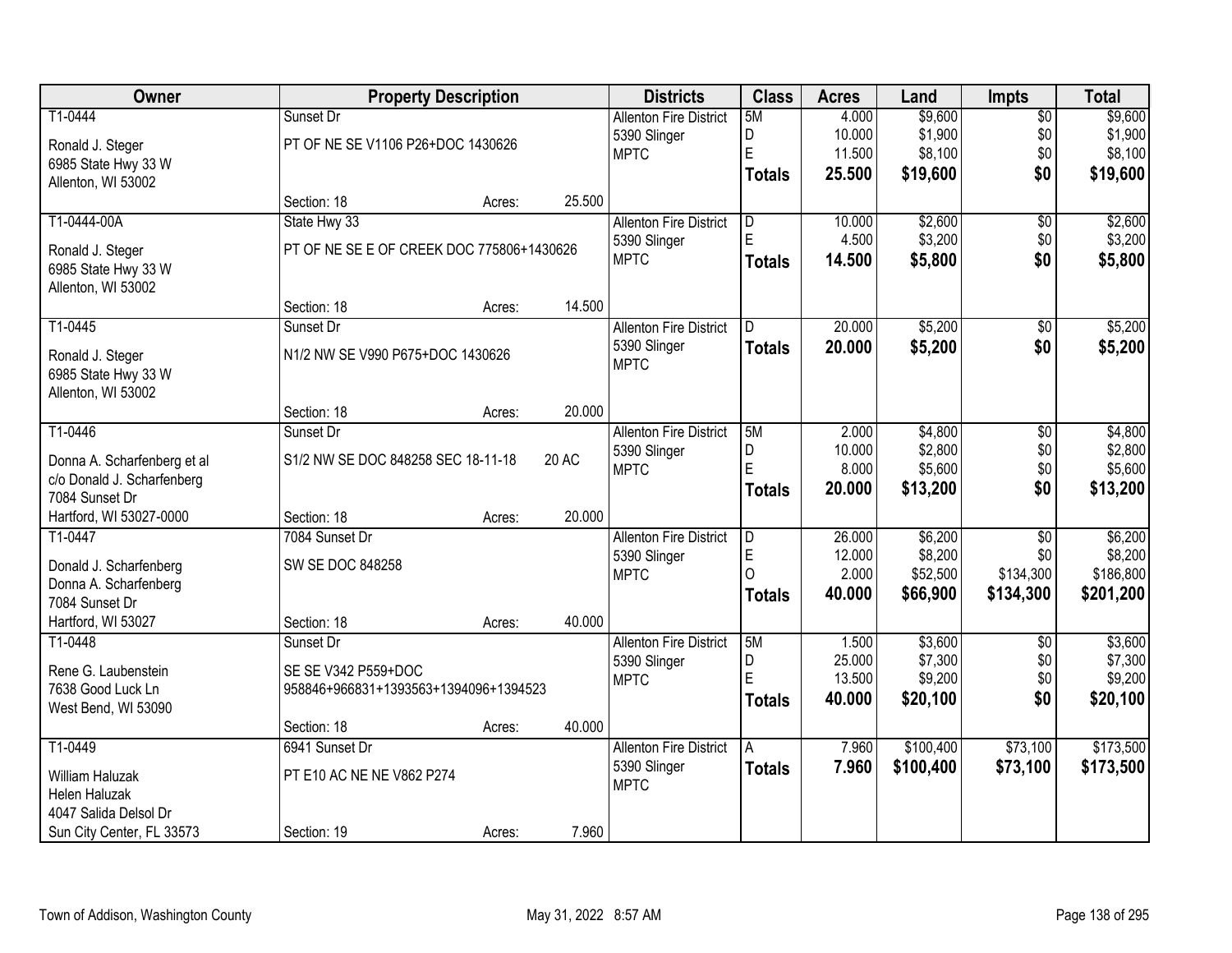| Owner                                | <b>Property Description</b>                   |        |        | <b>Districts</b>                              | <b>Class</b>    | <b>Acres</b>    | Land               | <b>Impts</b>           | <b>Total</b>       |
|--------------------------------------|-----------------------------------------------|--------|--------|-----------------------------------------------|-----------------|-----------------|--------------------|------------------------|--------------------|
| T1-0449-00A                          | 6931 Sunset Dr                                |        |        | <b>Allenton Fire District</b>                 |                 | 1.020           | \$45,400           | \$4,300                | \$49,700           |
| Jeffrey L. Kohler<br>6939 Sunset Dr  | PT NE NE DOC 1406702                          |        |        | 5390 Slinger<br><b>MPTC</b>                   | <b>Totals</b>   | 1.020           | \$45,400           | \$4,300                | \$49,700           |
| Hartford, WI 53027                   |                                               |        |        |                                               |                 |                 |                    |                        |                    |
|                                      | Section: 19                                   | Acres: | 1.020  |                                               |                 |                 |                    |                        |                    |
| T1-0449-00B                          | 6939 Sunset Dr                                |        |        | <b>Allenton Fire District</b>                 | A               | 1.020           | \$50,400           | \$87,000               | \$137,400          |
|                                      |                                               |        |        | 5390 Slinger                                  | <b>Totals</b>   | 1.020           | \$50,400           | \$87,000               | \$137,400          |
| Jeffrey L. Kohler                    | N254' OF E175' NE NE DOC 1366323              |        |        | <b>MPTC</b>                                   |                 |                 |                    |                        |                    |
| 6939 Sunset Dr<br>Hartford, WI 53027 |                                               |        |        |                                               |                 |                 |                    |                        |                    |
|                                      | Section: 19                                   | Acres: | 1.020  |                                               |                 |                 |                    |                        |                    |
| T1-0450                              | Sunset Dr                                     |        |        | <b>Allenton Fire District</b>                 | D               | 26.000          | \$7,000            | \$0                    | \$7,000            |
|                                      |                                               |        |        | 5390 Slinger                                  | E               | 4.000           | \$1,900            | \$0                    | \$1,900            |
| Donald C Gundrum Survivors Trust     | W3/4 NE NE V929 P673+V932 P414+DOC            |        |        | <b>MPTC</b>                                   | <b>Totals</b>   | 30.000          | \$8,900            | \$0                    | \$8,900            |
| 7078 Hillcrest Dr                    | 1348218+1507424                               |        |        |                                               |                 |                 |                    |                        |                    |
| Hartford, WI 53027                   | Section: 19                                   | Acres: | 30.000 |                                               |                 |                 |                    |                        |                    |
| T1-0451                              | Sunset Dr                                     |        |        | <b>Allenton Fire District</b>                 | 5M              | 4.000           | \$9,600            | \$0                    | \$9,600            |
|                                      |                                               |        |        | 5390 Slinger                                  | D               | 32.000          | \$8,500            | \$0                    | \$8,500            |
| Donald C Gundrum Survivors Trust     | NW NE V929 P673+V932 P414+DOC 1348218+1507424 |        |        | <b>MPTC</b>                                   | E               | 4.000           | \$1,900            | \$0                    | \$1,900            |
| 7078 Hillcrest Dr                    |                                               |        |        |                                               | <b>Totals</b>   | 40.000          | \$20,000           | \$0                    | \$20,000           |
| Hartford, WI 53027                   |                                               |        |        |                                               |                 |                 |                    |                        |                    |
| T1-0452                              | Section: 19<br>7078 Hillcrest Dr              | Acres: | 40.000 |                                               |                 |                 |                    |                        |                    |
|                                      |                                               |        |        | <b>Allenton Fire District</b><br>5390 Slinger | D<br>E          | 36.480<br>1.500 | \$10,300<br>\$600  | $\overline{50}$<br>\$0 | \$10,300<br>\$600  |
| Donald C Gundrum Survivors Trust     | SW NE V929 P673+V932 P414+DOC 1348218+1507424 |        |        | <b>MPTC</b>                                   | O               | 2.000           | \$52,500           | \$129,700              | \$182,200          |
| 7078 Hillcrest Dr                    | EXC CEM 33X33 (AFFDVT V932 P412)              |        |        |                                               | <b>Totals</b>   | 39.980          | \$63,400           | \$129,700              | \$193,100          |
| Hartford, WI 53027                   |                                               |        |        |                                               |                 |                 |                    |                        |                    |
|                                      | Section: 19                                   | Acres: | 39.980 |                                               |                 |                 |                    |                        |                    |
| T1-0452-00A                          | Hillcrest Dr                                  |        |        | <b>Allenton Fire District</b>                 | $\overline{X5}$ | 0.020           | $\overline{60}$    | $\overline{50}$        | $\overline{50}$    |
| Cemetery                             | PT OF SW NE CEMETERY                          |        |        | 5390 Slinger<br><b>MPTC</b>                   | <b>Totals</b>   | 0.020           | \$0                | \$0                    | \$0                |
| 7078 Hillcrest Dr                    |                                               |        |        |                                               |                 |                 |                    |                        |                    |
| Hartford, WI 53027                   |                                               |        |        |                                               |                 |                 |                    |                        |                    |
|                                      | Section:                                      | Acres: | 0.020  |                                               |                 |                 |                    |                        |                    |
| T1-0453                              | <b>Hillcrest Dr</b>                           |        |        | <b>Allenton Fire District</b>                 | 5M              | 3.000           | \$7,200            | $\overline{50}$        | \$7,200            |
| <b>Gundrum Farms</b>                 | SE NE V499 P567+V784 P320+V1434 P95           |        |        | 5390 Slinger                                  | D<br>E          | 33.000<br>3.000 | \$8,500<br>\$1,400 | \$0<br>\$0             | \$8,500<br>\$1,400 |
| c/o Gundrum Farms, Inc               |                                               |        |        | <b>MPTC</b>                                   | ∩               | 1.000           | \$20,000           | \$21,700               | \$41,700           |
| 6955 Hillcrest Dr                    |                                               |        |        |                                               | <b>Totals</b>   | 40.000          | \$37,100           | \$21,700               | \$58,800           |
| Hartford, WI 53027-0000              | Section: 19                                   | Acres: | 40.000 |                                               |                 |                 |                    |                        |                    |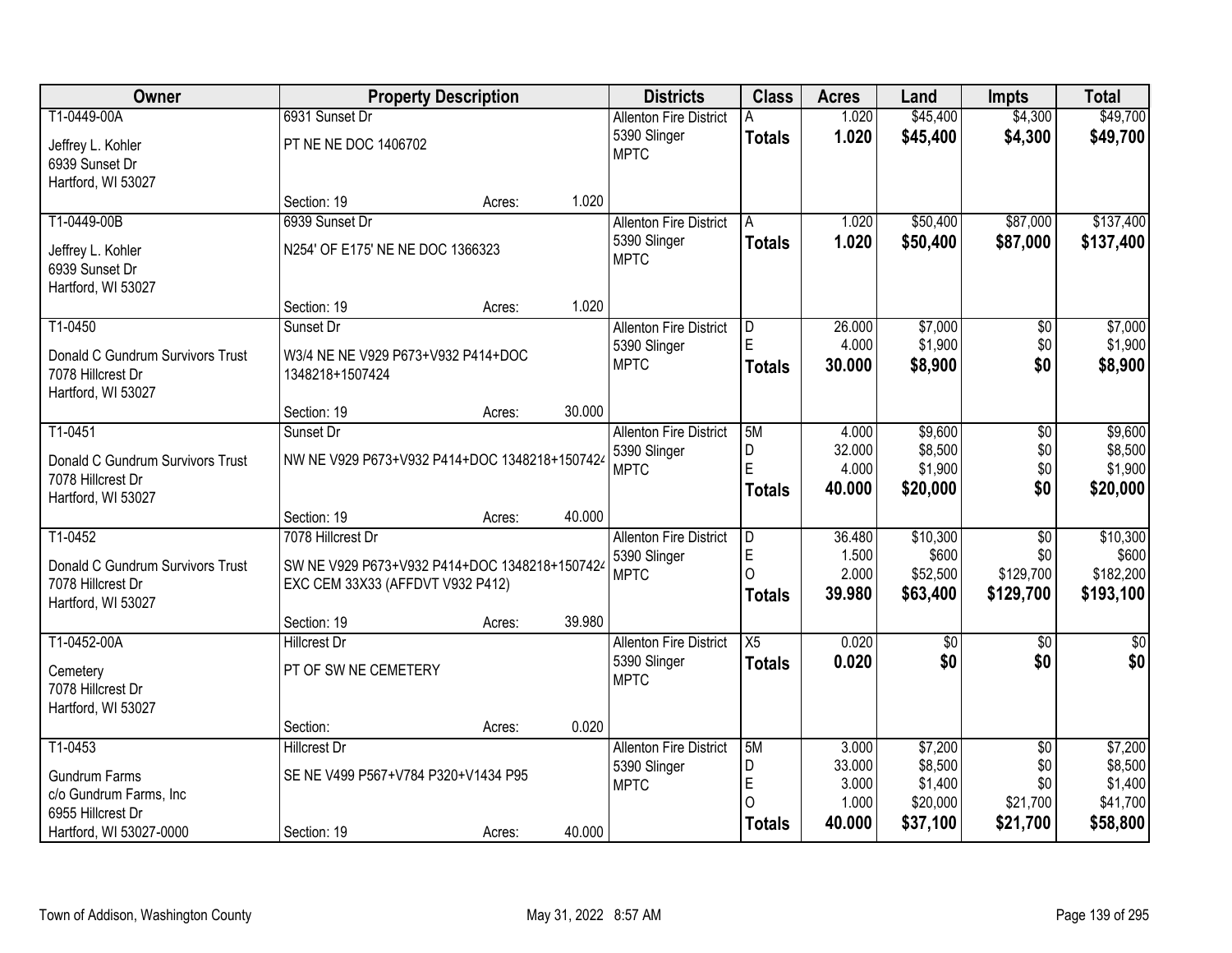| Owner                                   | <b>Property Description</b>                            |        |        | <b>Districts</b>              | <b>Class</b>  | <b>Acres</b> | Land     | <b>Impts</b>    | <b>Total</b> |
|-----------------------------------------|--------------------------------------------------------|--------|--------|-------------------------------|---------------|--------------|----------|-----------------|--------------|
| T1-0454                                 | 7143 Sunset Dr                                         |        |        | <b>Allenton Fire District</b> | A             | 2.000        | \$70,000 | \$316,800       | \$386,800    |
| Allen H. Gross                          | E1/2 NE NW DOC 916273                                  |        |        | 5390 Slinger                  | D             | 14.000       | \$3,800  | \$0             | \$3,800      |
| Donna M. Gross                          |                                                        |        |        | <b>MPTC</b>                   | E             | 4.130        | \$2,000  | \$0             | \$2,000      |
| 7143 Sunset Dr                          |                                                        |        |        |                               | <b>Totals</b> | 20.130       | \$75,800 | \$316,800       | \$392,600    |
| Hartford, WI 53027                      | Section: 19                                            | Acres: | 20.130 |                               |               |              |          |                 |              |
| T1-0455                                 | Sunset Dr                                              |        |        | <b>Allenton Fire District</b> | D             | 19.250       | \$5,100  | $\overline{30}$ | \$5,100      |
|                                         |                                                        |        |        | 5390 Slinger                  | E             | 0.750        | \$100    | \$0             | \$100        |
| Eugene R Schellinger Jt Income Trst B   | W1/2 NE NW V521 P151+V752 P346+V780 P336+DOC           |        |        | <b>MPTC</b>                   | <b>Totals</b> | 20.000       | \$5,200  | \$0             | \$5,200      |
| Mary Lee M Schellinger Jt Income Trst E | 1184744+1415503                                        |        |        |                               |               |              |          |                 |              |
| 6694 Cty Rd W                           |                                                        |        |        |                               |               |              |          |                 |              |
| Winchester, WI 54557                    | Section: 19                                            | Acres: | 20.000 |                               |               |              |          |                 |              |
| T1-0456-00A                             | 6095 Cty Hwy U                                         |        |        | <b>Allenton Fire District</b> | l A           | 0.880        | \$57,000 | \$131,500       | \$188,500    |
| John K. Stuckart                        | PT OF NW NW CSM 3840 LOT 1 DOC                         |        |        | 5390 Slinger                  | <b>Totals</b> | 0.880        | \$57,000 | \$131,500       | \$188,500    |
| Kathleen M. Stuckart                    | 1236089+1559004 (RD VACATED DOC 656925)                |        |        | <b>MPTC</b>                   |               |              |          |                 |              |
| 6095 Cty Hwy U                          |                                                        |        |        |                               |               |              |          |                 |              |
| Hartford, WI 53027                      | Section: 19                                            | Acres: | 0.880  |                               |               |              |          |                 |              |
| T1-0456-00B                             | Cty Hwy U                                              |        |        | <b>Allenton Fire District</b> | D             | 28.580       | \$7,700  | \$0             | \$7,700      |
| Dcs Income Trust                        |                                                        |        |        | 5390 Slinger                  | <b>Totals</b> | 28.580       | \$7,700  | \$0             | \$7,700      |
| PO Box 1151                             | NW NW V1165 P263+DOC 1295418+1313166 EXC 1 A<br>NE COR |        |        | <b>MPTC</b>                   |               |              |          |                 |              |
| Lac Du Flambeau, WI 54538               |                                                        |        |        |                               |               |              |          |                 |              |
|                                         | Section: 19                                            | Acres: | 28.580 |                               |               |              |          |                 |              |
| T1-0456-00C                             | Cty Hwy U                                              |        |        | <b>Allenton Fire District</b> | D.            | 10.560       | \$3,100  | $\overline{50}$ | \$3,100      |
|                                         |                                                        |        |        | 5390 Slinger                  | <b>Totals</b> | 10.560       | \$3,100  | \$0             | \$3,100      |
| Robert F Wesp Living Trust              | PT OF NW NW V1185 P477+DOC 1353253                     |        |        | <b>MPTC</b>                   |               |              |          |                 |              |
| Doreen A Wesp Living Trust              |                                                        |        |        |                               |               |              |          |                 |              |
| 6115 Cty Hwy U                          |                                                        |        |        |                               |               |              |          |                 |              |
| Hartford, WI 53027                      | Section: 19                                            | Acres: | 10.560 |                               |               |              |          |                 |              |
| T1-0457                                 | 5919 Cty Hwy U                                         |        |        | <b>Allenton Fire District</b> | A             | 2.000        | \$70,000 | \$144,800       | \$214,800    |
| <b>Gundrum Farms</b>                    | SW NW V521 P509+V784 P320 EXC PT SOLD SEC              |        |        | 5390 Slinger                  |               | 19.000       | \$4,800  | \$0             | \$4,800      |
| c/o Gundrum Farms, Inc                  | 21 AC<br>19-11-18                                      |        |        | <b>MPTC</b>                   | <b>Totals</b> | 21.000       | \$74,800 | \$144,800       | \$219,600    |
| 6955 Hillcrest Dr                       |                                                        |        |        |                               |               |              |          |                 |              |
| Hartford, WI 53027-0000                 | Section: 19                                            | Acres: | 21.000 |                               |               |              |          |                 |              |
| T1-0457-00A                             | 6065 Cty Hwy U                                         |        |        | <b>Allenton Fire District</b> | A             | 3.000        | \$80,000 | \$254,500       | \$334,500    |
|                                         |                                                        |        |        | 5390 Slinger                  | D             | 21.490       | \$5,400  | \$0             | \$5,400      |
| Terri L. Seubert                        | PT OF SW NW V1578 P589+DOC 1293636                     |        |        | <b>MPTC</b>                   | E             | 3.620        | \$2,100  | \$0             | \$2,100      |
| 6065 Cty Hwy U                          |                                                        |        |        |                               | <b>Totals</b> | 28.110       | \$87,500 | \$254,500       | \$342,000    |
| Hartford, WI 53027                      |                                                        |        | 28.110 |                               |               |              |          |                 |              |
|                                         | Section: 19                                            | Acres: |        |                               |               |              |          |                 |              |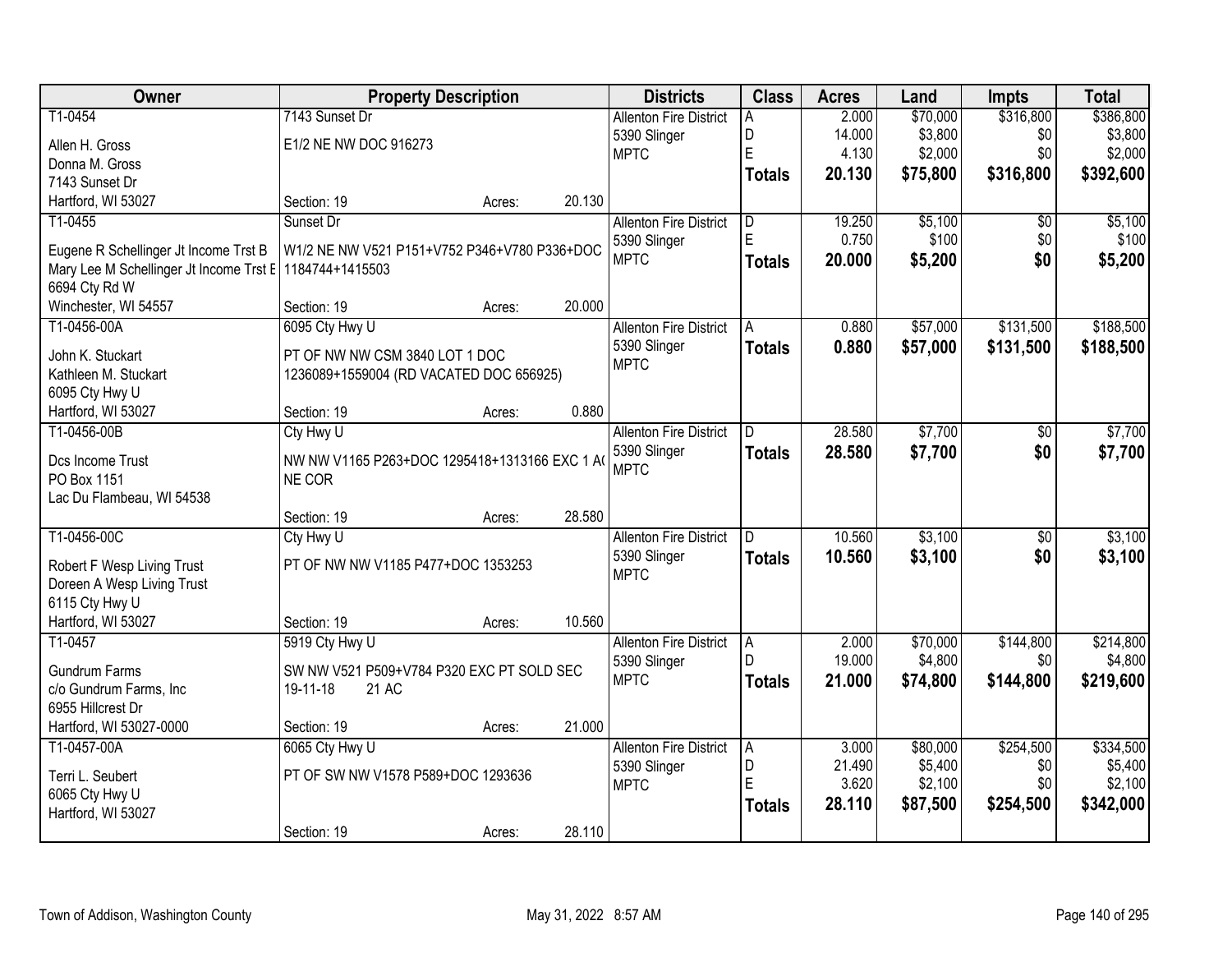| Owner                                                                               | <b>Property Description</b>                   |        |        | <b>Districts</b>              | <b>Class</b>  | <b>Acres</b> | Land     | Impts           | <b>Total</b> |
|-------------------------------------------------------------------------------------|-----------------------------------------------|--------|--------|-------------------------------|---------------|--------------|----------|-----------------|--------------|
| T1-0458                                                                             | 7178 Hillcrest Dr                             |        |        | <b>Allenton Fire District</b> | A             | 2.000        | \$75,000 | \$186,700       | \$261,700    |
| Jeffrey L. Schellinger                                                              | W1/2 SE NW V521 P151+V752 P346+V780 P336 DOC  |        |        | 5390 Slinger                  | D             | 16.500       | \$4,200  | \$0             | \$4,200      |
| 7178 Hillcrest Dr                                                                   | 927599+927600                                 |        |        | <b>MPTC</b>                   | E             | 1.500        | \$600    | \$0             | \$600        |
| Hartford, WI 53027                                                                  |                                               |        |        |                               | <b>Totals</b> | 20.000       | \$79,800 | \$186,700       | \$266,500    |
|                                                                                     | Section: 19                                   | Acres: | 20.000 |                               |               |              |          |                 |              |
| T1-0459                                                                             | <b>Hillcrest Dr</b>                           |        |        | <b>Allenton Fire District</b> | D             | 19.000       | \$5,000  | $\overline{50}$ | \$5,000      |
| Donald C Gundrum Survivors Trust                                                    | E1/2 SE NW V929 P673+V932 P414+DOC            |        |        | 5390 Slinger                  | E.            | 1.000        | \$500    | \$0             | \$500        |
| 7078 Hillcrest Dr                                                                   | 1348218+1507424                               |        |        | <b>MPTC</b>                   | <b>Totals</b> | 20.000       | \$5,500  | \$0             | \$5,500      |
| Hartford, WI 53027                                                                  |                                               |        |        |                               |               |              |          |                 |              |
|                                                                                     | Section: 19                                   | Acres: | 20.000 |                               |               |              |          |                 |              |
| T1-0460-00D                                                                         | 7143 Hillcrest Dr                             |        |        | <b>Allenton Fire District</b> | A             | 6.110        | \$84,500 | \$141,100       | \$225,600    |
| Dean J. Ebert                                                                       | PT OF NE SW & NW SE CSM 6058 LOT 1DOC         |        |        | 5390 Slinger                  | <b>Totals</b> | 6.110        | \$84,500 | \$141,100       | \$225,600    |
| Suanne M. Ebert                                                                     | 884165+969332+1125530+1072028+1219768+1394445 |        |        | <b>MPTC</b>                   |               |              |          |                 |              |
| 7143 Hillcrest Dr                                                                   |                                               |        |        |                               |               |              |          |                 |              |
| Hartford, WI 53027                                                                  | Section:                                      | Acres: | 6.110  |                               |               |              |          |                 |              |
| T1-0460-00Y                                                                         | <b>Hillcrest Dr</b>                           |        |        | <b>Allenton Fire District</b> | D             | 32.120       | \$9,300  | $\sqrt[6]{3}$   | \$9,300      |
|                                                                                     |                                               |        |        | 5390 Slinger                  |               | 2.500        | \$300    | \$0             | \$300        |
| Eugene R Schellinger Jt Income Trst A                                               | NE SW V521 P151+V748 P101+V752 P346+V780      |        |        | <b>MPTC</b>                   | <b>Totals</b> | 34.620       | \$9,600  | \$0             | \$9,600      |
| Mary Lee M Schellinger Jt Income Trst / P336+DOC 1184744+ 1415502 EXC CSM 2357+6058 |                                               |        |        |                               |               |              |          |                 |              |
| 6694 Cty Rd W<br>Winchester, WI 54557                                               | AND PART SOLD<br>Section:                     |        | 34.620 |                               |               |              |          |                 |              |
| T1-0461                                                                             | 5815 Cty Hwy U                                | Acres: |        | <b>Allenton Fire District</b> | D             | 42.000       | \$11,800 | $\overline{30}$ | \$11,800     |
|                                                                                     |                                               |        |        | 5390 Slinger                  | E             | 0.700        | \$400    | \$0             | \$400        |
| <b>Todd Schellinger</b>                                                             | NW SW DOC 1192540                             |        |        | <b>MPTC</b>                   | O             | 2.000        | \$52,500 | \$203,800       | \$256,300    |
| 5815 Cty Hwy U                                                                      |                                               |        |        |                               | <b>Totals</b> | 44.700       | \$64,700 | \$203,800       | \$268,500    |
| Hartford, WI 53027                                                                  |                                               |        |        |                               |               |              |          |                 |              |
|                                                                                     | Section: 19                                   | Acres: | 44.700 |                               |               |              |          |                 |              |
| T1-0462                                                                             | Cty Hwy U                                     |        |        | <b>Allenton Fire District</b> | D.            | 44.960       | \$12,300 | $\sqrt{6}$      | \$12,300     |
| Klink Farms, Inc                                                                    | SW SW V646 P518+V753 P525                     |        |        | 5390 Slinger                  | <b>Totals</b> | 44.960       | \$12,300 | \$0             | \$12,300     |
| 5820 Cty Hwy U                                                                      |                                               |        |        | <b>MPTC</b>                   |               |              |          |                 |              |
| Hartford, WI 53027                                                                  |                                               |        |        |                               |               |              |          |                 |              |
|                                                                                     | Section: 19                                   | Acres: | 44.960 |                               |               |              |          |                 |              |
| T1-0463                                                                             | 5820 Cty Hwy U                                |        |        | <b>Allenton Fire District</b> | D             | 25.000       | \$7,000  | $\overline{50}$ | \$7,000      |
| Klink Farms, Inc                                                                    | W28 AC SE SW V646 P518+V753 P525              |        |        | 5390 Slinger                  | E             | 1.000        | \$500    | \$0             | \$500        |
| 5820 Cty Hwy U                                                                      |                                               |        |        | <b>MPTC</b>                   | Ω             | 2.000        | \$52,500 | \$418,400       | \$470,900    |
| Hartford, WI 53027                                                                  |                                               |        |        |                               | <b>Totals</b> | 28.000       | \$60,000 | \$418,400       | \$478,400    |
|                                                                                     | Section: 19                                   | Acres: | 28.000 |                               |               |              |          |                 |              |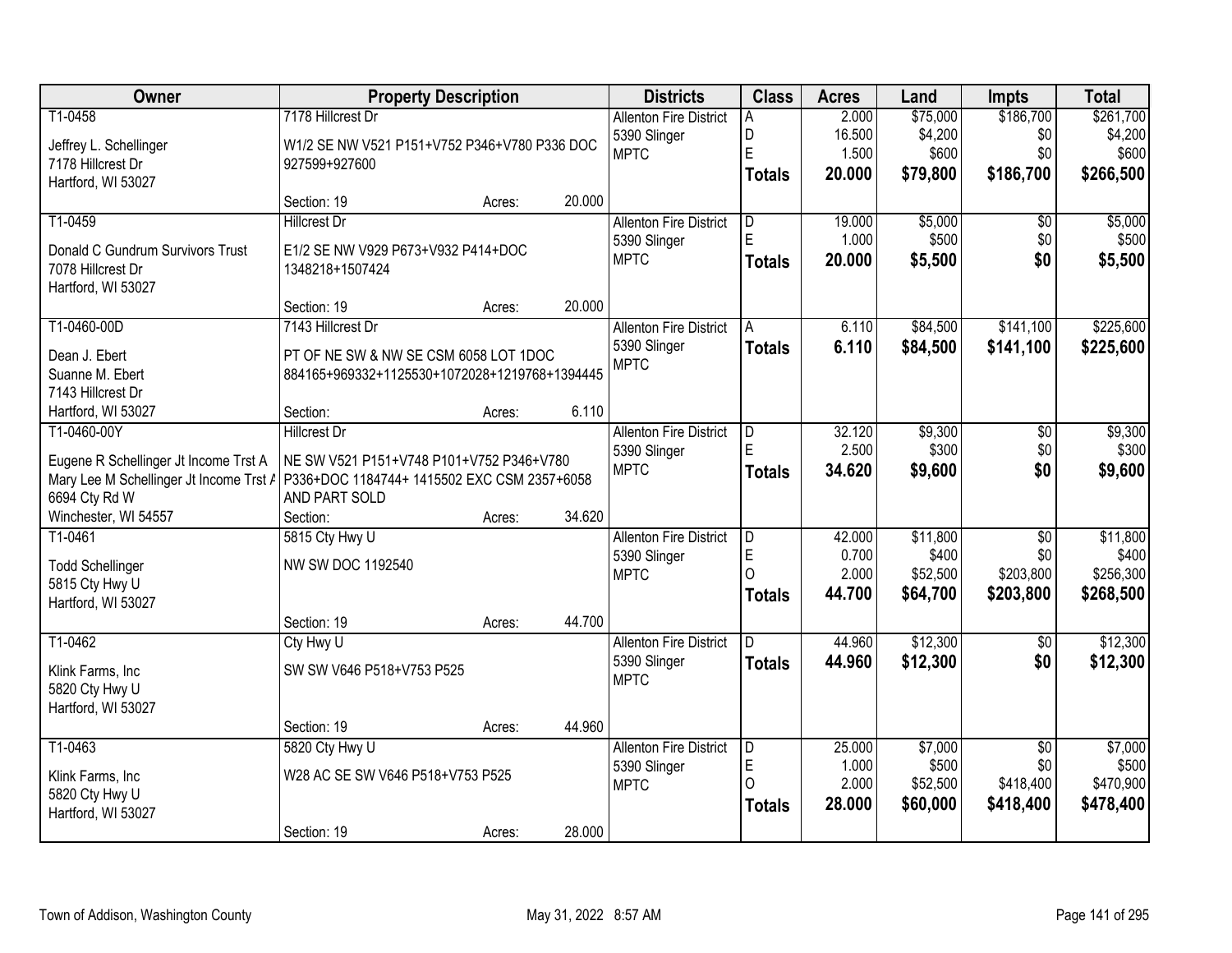| Owner                   |                                               | <b>Property Description</b> |              | <b>Districts</b>              | <b>Class</b>  | <b>Acres</b> | Land     | <b>Impts</b>    | <b>Total</b> |
|-------------------------|-----------------------------------------------|-----------------------------|--------------|-------------------------------|---------------|--------------|----------|-----------------|--------------|
| T1-0464                 | Cty Hwy U                                     |                             |              | <b>Allenton Fire District</b> | D             | 11.000       | \$2,900  | $\overline{50}$ | \$2,900      |
| Psk Team, LLC           | E12 AC SE SW DOC 1319882 SEC 19-11-18         |                             | <b>12 AC</b> | 5390 Slinger                  | E             | 1.000        | \$500    | \$0             | \$500        |
| 5820 Cty Hwy U          |                                               |                             |              | <b>MPTC</b>                   | <b>Totals</b> | 12.000       | \$3,400  | \$0             | \$3,400      |
| Hartford, WI 53027      |                                               |                             |              |                               |               |              |          |                 |              |
|                         | Section: 19                                   | Acres:                      | 0.000        |                               |               |              |          |                 |              |
| T1-0465                 | 6955 Hillcrest Dr                             |                             |              | <b>Allenton Fire District</b> | ID.           | 35.000       | \$9,400  | $\overline{30}$ | \$9,400      |
| Gundrum Farms, Inc      | NE SE V499 P567+V784 P320                     |                             |              | 5390 Slinger                  | E             | 3.000        | \$1,400  | \$0             | \$1,400      |
| 6955 Hillcrest Dr       |                                               |                             |              | <b>MPTC</b>                   | $\Omega$      | 2.000        | \$52,500 | \$218,200       | \$270,700    |
| Hartford, WI 53027      |                                               |                             |              |                               | <b>Totals</b> | 40.000       | \$63,300 | \$218,200       | \$281,500    |
|                         | Section: 19                                   | Acres:                      | 40.000       |                               |               |              |          |                 |              |
| T1-0466-00A             | Hillcrest Dr                                  |                             |              | <b>Allenton Fire District</b> | 5M            | 6.000        | \$14,400 | \$0             | \$14,400     |
| Gundrum Farms, Inc      | PT OF NW SE DOC 1342571 SEC 19-11-18          |                             | 38.89        | 5390 Slinger                  | D             | 19.000       | \$5,100  | \$0             | \$5,100      |
| 6955 Hillcrest Dr       | <b>AC</b>                                     |                             |              | <b>MPTC</b>                   | E             | 13.390       | \$9,100  | \$0             | \$9,100      |
| Hartford, WI 53027      |                                               |                             |              |                               | $\Omega$      | 0.500        | \$15,000 | \$1,200         | \$16,200     |
|                         | Section: 19                                   | Acres:                      | 38.890       |                               | Totals        | 38.890       | \$43,600 | \$1,200         | \$44,800     |
| T1-0467                 | <b>Hillcrest Dr</b>                           |                             |              | <b>Allenton Fire District</b> | D.            | 18.000       | \$4,900  | \$0             | \$4,900      |
| Psk Team, LLC           | W1/2 SW SE V521 P151+V752 P346+V780 P336 +DOC |                             |              | 5390 Slinger                  | E             | 2.000        | \$1,000  | \$0             | \$1,000      |
| 5820 Cty Hwy U          | 1184744+1319882 SEC 19-11-18                  | 20 AC                       |              | <b>MPTC</b>                   | <b>Totals</b> | 20.000       | \$5,900  | \$0             | \$5,900      |
| Hartford, WI 53027      |                                               |                             |              |                               |               |              |          |                 |              |
|                         | Section: 19                                   | Acres:                      | 20.000       |                               |               |              |          |                 |              |
| T1-0468                 | <b>Hillcrest Dr</b>                           |                             |              | <b>Allenton Fire District</b> | D             | 17.000       | \$4,800  | $\overline{30}$ | \$4,800      |
| <b>Gundrum Farms</b>    | E1/2 SW SE V499 P567+V784 P320 SEC 19-11-18   |                             |              | 5390 Slinger                  | E             | 3.000        | \$1,500  | \$0             | \$1,500      |
| c/o Gundrum Farms, Inc  | 20 AC                                         |                             |              | <b>MPTC</b>                   | <b>Totals</b> | 20.000       | \$6,300  | \$0             | \$6,300      |
| 6955 Hillcrest Dr       |                                               |                             |              |                               |               |              |          |                 |              |
| Hartford, WI 53027-0000 | Section: 19                                   | Acres:                      | 20.000       |                               |               |              |          |                 |              |
| T1-0469                 | <b>Hillcrest Dr</b>                           |                             |              | <b>Allenton Fire District</b> | D             | 38.000       | \$9,900  | $\overline{60}$ | \$9,900      |
| <b>Gundrum Farms</b>    | SE SE V499 P567+V784 P320 SEC 19-11-18        |                             | 40 AC        | 5390 Slinger                  | E             | 2.000        | \$1,400  | \$0             | \$1,400      |
| c/o Gundrum Farms, Inc  |                                               |                             |              | <b>MPTC</b>                   | <b>Totals</b> | 40,000       | \$11,300 | \$0             | \$11,300     |
| 6955 Hillcrest Dr       |                                               |                             |              |                               |               |              |          |                 |              |
| Hartford, WI 53027-0000 | Section: 19                                   | Acres:                      | 40.000       |                               |               |              |          |                 |              |
| T1-0470                 | State Hwy 175                                 |                             |              | <b>Allenton Fire District</b> | D.            | 20.000       | \$3,700  | $\overline{50}$ | \$3,700      |
| <b>Sunset Farms</b>     | N1/2 NE NE V515 P283 SEC 20-11-18 20 AC       |                             |              | 5390 Slinger                  | <b>Totals</b> | 20.000       | \$3,700  | \$0             | \$3,700      |
| c/o Sunset Farms, Inc   |                                               |                             |              | <b>MPTC</b>                   |               |              |          |                 |              |
| 6600 Sunset Dr          |                                               |                             |              |                               |               |              |          |                 |              |
| Allenton, WI 53002-9787 | Section: 20                                   | Acres:                      | 20.000       |                               |               |              |          |                 |              |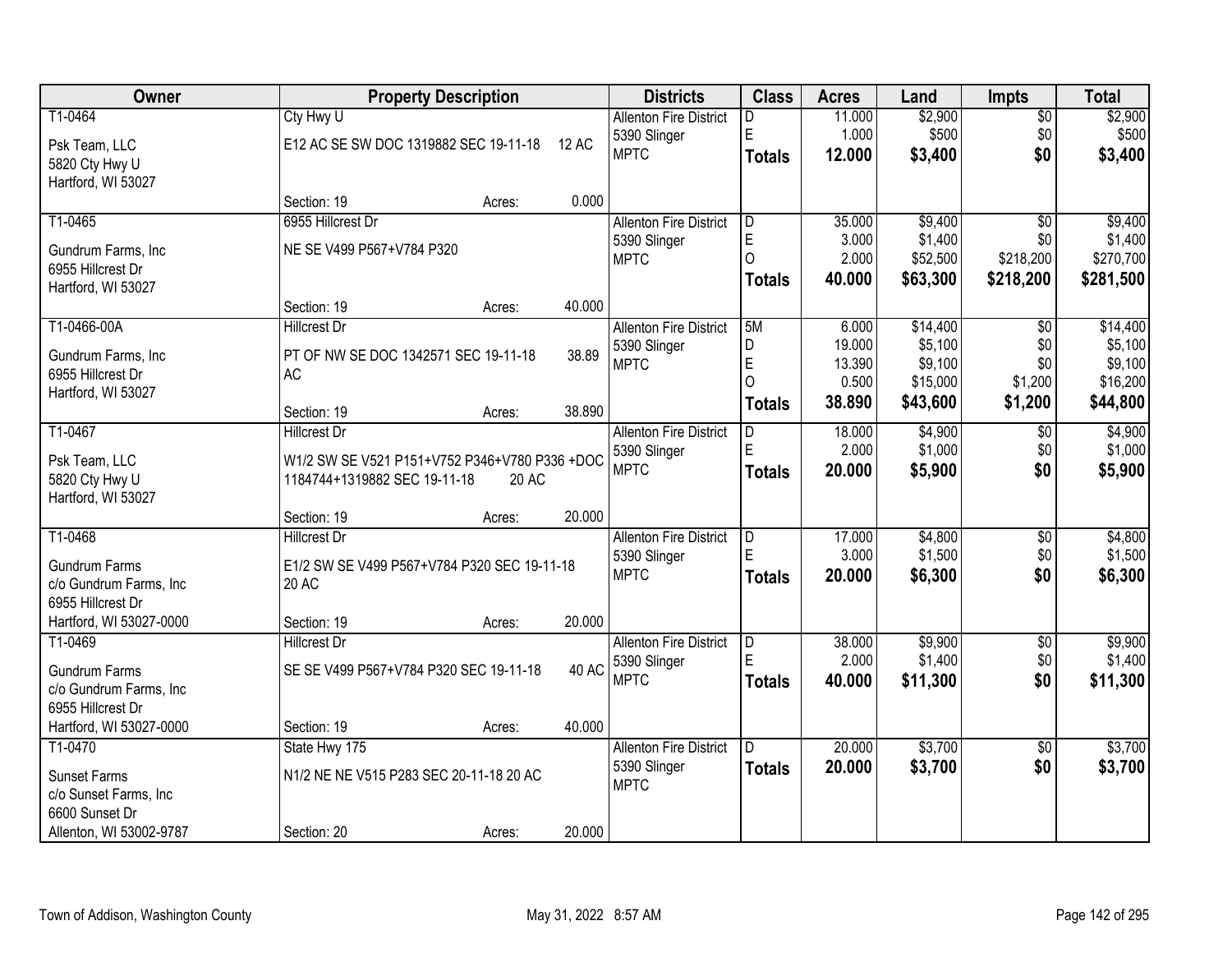| Owner                                     | <b>Property Description</b>                          | <b>Districts</b>              | <b>Class</b>  | <b>Acres</b> | Land     | Impts           | <b>Total</b> |
|-------------------------------------------|------------------------------------------------------|-------------------------------|---------------|--------------|----------|-----------------|--------------|
| T1-0471                                   | State Hwy 175                                        | <b>Allenton Fire District</b> |               | 20.000       | \$3,700  | $\overline{50}$ | \$3,700      |
| <b>Sunset Farms</b>                       | N1/2 NW NE V515 P283 SEC 20-11-18<br>20 AC           | 5390 Slinger                  | <b>Totals</b> | 20.000       | \$3,700  | \$0             | \$3,700      |
| c/o Sunset Farms, Inc                     |                                                      | <b>MPTC</b>                   |               |              |          |                 |              |
| 6600 Sunset Dr                            |                                                      |                               |               |              |          |                 |              |
| Allenton, WI 53002-9787                   | Section: 20<br>Acres:                                | 20.000                        |               |              |          |                 |              |
| T1-0471-00B                               | 5942 State Hwy 175                                   | <b>Allenton Fire District</b> | A             | 1.000        | \$50,000 | \$83,800        | \$133,800    |
| Mark G Steger Rev Tr                      | PT OF NW NE V1113 P588+V1137 P157+DOC 1535054        | 5390 Slinger                  | D.            | 2.020        | \$600    | \$0             | \$600        |
| Susan A Steger Rev Tr                     |                                                      | <b>MPTC</b>                   | <b>Totals</b> | 3.020        | \$50,600 | \$83,800        | \$134,400    |
| 5942 State Hwy 175                        |                                                      |                               |               |              |          |                 |              |
| Hartford, WI 53027                        | Section: 20<br>Acres:                                | 3.020                         |               |              |          |                 |              |
| T1-0472                                   | 5935 State Hwy 175                                   | <b>Allenton Fire District</b> | A             | 3.050        | \$68,200 | \$64,600        | \$132,800    |
| Kimberly A. Bichel et al                  | PT OF W1/2 NE+NE NW DOC 1408292                      | 5390 Slinger                  | <b>Totals</b> | 3.050        | \$68,200 | \$64,600        | \$132,800    |
| c/o Eric A. Bichel Lc                     |                                                      | <b>MPTC</b>                   |               |              |          |                 |              |
| 5935 State Hwy 175                        |                                                      |                               |               |              |          |                 |              |
| Hartford, WI 53027                        | Section: 20<br>Acres:                                | 3.050                         |               |              |          |                 |              |
| T1-0473                                   | 5911 State Hwy 175                                   | <b>Allenton Fire District</b> | A             | 2.000        | \$70,000 | \$214,600       | \$284,600    |
|                                           |                                                      | 5390 Slinger                  | <b>Totals</b> | 2.000        | \$70,000 | \$214,600       | \$284,600    |
| Paul C. Roemer<br>Jennifer L. Roemer      | PT OF SW NE S&W OF HWY CSM 1759 PAR 1 DOC<br>1250691 | <b>MPTC</b>                   |               |              |          |                 |              |
| 5911 State Hwy 175                        |                                                      |                               |               |              |          |                 |              |
| Hartford, WI 53027                        | Section: 20<br>Acres:                                | 2.000                         |               |              |          |                 |              |
| T1-0473-00A                               | 5917 State Hwy 175                                   | <b>Allenton Fire District</b> | A             | 1.630        | \$62,600 | \$189,600       | \$252,200    |
|                                           |                                                      | 5390 Slinger                  | <b>Totals</b> | 1.630        | \$62,600 | \$189,600       | \$252,200    |
| Mark S. Bellefeuil                        | PT OF SW NE CSM 1759 PAR 2 V1360 P556                | <b>MPTC</b>                   |               |              |          |                 |              |
| Karen L. Bellefeuil<br>5917 State Hwy 175 |                                                      |                               |               |              |          |                 |              |
| Hartford, WI 53027                        | Section: 20<br>Acres:                                | 1.630                         |               |              |          |                 |              |
| T1-0473-00B                               | 5927 State Hwy 175                                   | <b>Allenton Fire District</b> | A             | 1.530        | \$60,600 | \$187,700       | \$248,300    |
|                                           |                                                      | 5390 Slinger                  | <b>Totals</b> | 1.530        | \$60,600 | \$187,700       | \$248,300    |
| Michael J. Herbst                         | PT OF SW NE CSM 1759 PAR 3 V1434 P435                | <b>MPTC</b>                   |               |              |          |                 |              |
| Donna J. Herbst                           |                                                      |                               |               |              |          |                 |              |
| 5927 State Hwy 175<br>Hartford, WI 53027  | Section: 20                                          | 1.530                         |               |              |          |                 |              |
| T1-0473-00C                               | Acres:<br>5929 State Hwy 175                         | <b>Allenton Fire District</b> | A             | 1.270        | \$55,400 | \$160,100       | \$215,500    |
|                                           |                                                      | 5390 Slinger                  | <b>Totals</b> | 1.270        | \$55,400 | \$160,100       | \$215,500    |
| Anita B. Olderman                         | PT OF SW NE CSM 1760 PAR 4 V1041 P245+DOC            | <b>MPTC</b>                   |               |              |          |                 |              |
| 5929 State Hwy 175                        | 904297                                               |                               |               |              |          |                 |              |
| Hartford, WI 53027                        |                                                      |                               |               |              |          |                 |              |
|                                           | Section: 20<br>Acres:                                | 1.270                         |               |              |          |                 |              |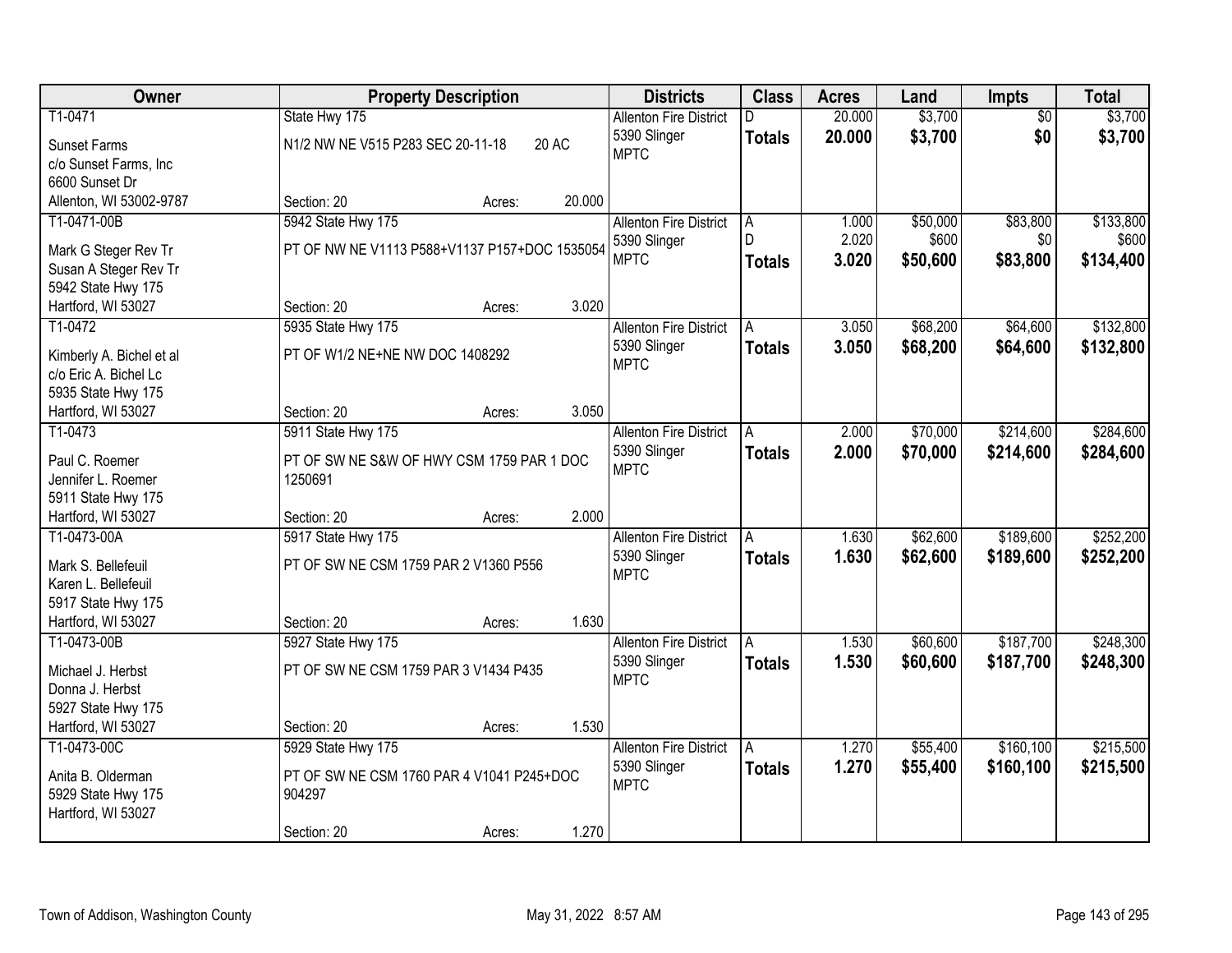| Owner                             | <b>Property Description</b>                  | <b>Districts</b>              | <b>Class</b>   | <b>Acres</b>      | Land                 | <b>Impts</b>           | <b>Total</b>         |
|-----------------------------------|----------------------------------------------|-------------------------------|----------------|-------------------|----------------------|------------------------|----------------------|
| T1-0474                           | 5895 State Hwy 175                           | <b>Allenton Fire District</b> |                | 6.790             | \$96,300             | \$269,300              | \$365,600            |
| Eric Holl                         | PT OF SW NE S&W OF HWY DOC 1427369           | 5390 Slinger                  | <b>Totals</b>  | 6.790             | \$96,300             | \$269,300              | \$365,600            |
| Katie Holl                        |                                              | <b>MPTC</b>                   |                |                   |                      |                        |                      |
| 5895 State Hwy 175                |                                              |                               |                |                   |                      |                        |                      |
| Hartford, WI 53027                | 6.790<br>Section: 20<br>Acres:               |                               |                |                   |                      |                        |                      |
| T1-0475-00A                       | 5892 State Hwy 175                           | <b>Allenton Fire District</b> | A              | 1.680             | \$63,600             | \$115,900              | \$179,500            |
|                                   |                                              | 5390 Slinger                  | <b>Totals</b>  | 1.680             | \$63,600             | \$115,900              | \$179,500            |
| Robert A. Lee                     | PT OF SW NE CSM 5372 LOT 1 DOC 880662        | <b>MPTC</b>                   |                |                   |                      |                        |                      |
| Agnes M. Lee                      |                                              |                               |                |                   |                      |                        |                      |
| 5892 State Hwy 175                |                                              |                               |                |                   |                      |                        |                      |
| Hartford, WI 53027                | 1.680<br>Section: 20<br>Acres:               |                               |                |                   |                      |                        |                      |
| T1-0475-00X                       | 5900 State Hwy 175                           | <b>Allenton Fire District</b> | 5M             | 6.000             | \$14,400             | $\overline{50}$        | \$14,400             |
| Robert A. Lee                     | PT OF NE SEC 20+NW SEC 21 N&E OF HWY DOC     | 5390 Slinger                  | D<br>E         | 108.520<br>38.000 | \$29,200<br>\$26,600 | \$0<br>\$0             | \$29,200             |
| Agnes M. Lee                      | 880662 EXC PT SOLD & EXC CSM 5372            | <b>MPTC</b>                   | $\Omega$       | 1.000             | \$20,000             |                        | \$26,600<br>\$94,700 |
| 5892 State Hwy 175                |                                              |                               |                |                   |                      | \$74,700               |                      |
| Hartford, WI 53027                | 153.520<br>Section: 20<br>Acres:             |                               | <b>Totals</b>  | 153.520           | \$90,200             | \$74,700               | \$164,900            |
| T1-0477-00B                       | 6093 State Hwy 175                           | <b>Allenton Fire District</b> | A              | 1.000             | \$47,500             | \$100,300              | \$147,800            |
|                                   |                                              | 5390 Slinger                  | D.             | 1.580             | \$500                | \$0                    | \$500                |
| Kevin G. Wanke                    | PT OF SE SW SEC 17&PT NE NW SEC 20 CSM       | <b>MPTC</b>                   | <b>Totals</b>  | 2.580             | \$48,000             | \$100,300              | \$148,300            |
| Christine L. Wanke                | 1189+V1803 P635+DOC 1096503                  |                               |                |                   |                      |                        |                      |
| 6093 State Hwy 175                | 2.580                                        |                               |                |                   |                      |                        |                      |
| Hartford, WI 53027<br>T1-0477-00Z | Section:<br>Acres:                           |                               |                |                   | \$10,400             |                        |                      |
|                                   | Sunset Dr                                    | <b>Allenton Fire District</b> | D<br>E         | 36.710<br>0.300   | \$100                | $\overline{60}$<br>\$0 | \$10,400<br>\$100    |
| <b>Sunset Farms</b>               | PT OF NE NW V515 P283 EXC PTS SOLD+CSM 1189  | 5390 Slinger<br><b>MPTC</b>   |                |                   |                      |                        |                      |
| c/o Sunset Farms, Inc             | SEC 20-11-18<br>37.01 AC                     |                               | <b>Totals</b>  | 37.010            | \$10,500             | \$0                    | \$10,500             |
| 6600 Sunset Dr                    |                                              |                               |                |                   |                      |                        |                      |
| Allenton, WI 53002-9787           | 37.010<br>Section: 20<br>Acres:              |                               |                |                   |                      |                        |                      |
| T1-0478                           | Sunset Dr                                    | <b>Allenton Fire District</b> | $\overline{D}$ | 19.750            | \$5,200              | $\sqrt{6}$             | \$5,200              |
| <b>Sunset Farms</b>               | E19.5 AC NW NW & N 2RDS OF E 38.64 RDS SW NW | 5390 Slinger                  | E              | 0.250             | \$100                | \$0                    | \$100                |
| c/o Sunset Farms, Inc             | V515 P283 SEC 20-11-18<br>20 AC              | <b>MPTC</b>                   | <b>Totals</b>  | 20,000            | \$5,300              | \$0                    | \$5,300              |
| 6600 Sunset Dr                    |                                              |                               |                |                   |                      |                        |                      |
| Allenton, WI 53002-9787           | 0.000<br>Section: 20<br>Acres:               |                               |                |                   |                      |                        |                      |
| T1-0479                           | Sunset Dr                                    | <b>Allenton Fire District</b> | D              | 19.000            | \$5,300              | $\overline{50}$        | \$5,300              |
|                                   |                                              | 5390 Slinger                  | F              | 1.000             | \$500                | \$0                    | \$500                |
| Klink Farms, Inc                  | W1/2 NW NW V646 P518+V753 P525               | <b>MPTC</b>                   | <b>Totals</b>  | 20.000            | \$5,800              | \$0                    | \$5,800              |
| 5820 Cty Hwy U                    |                                              |                               |                |                   |                      |                        |                      |
| Hartford, WI 53027                |                                              |                               |                |                   |                      |                        |                      |
|                                   | 20.000<br>Section: 20<br>Acres:              |                               |                |                   |                      |                        |                      |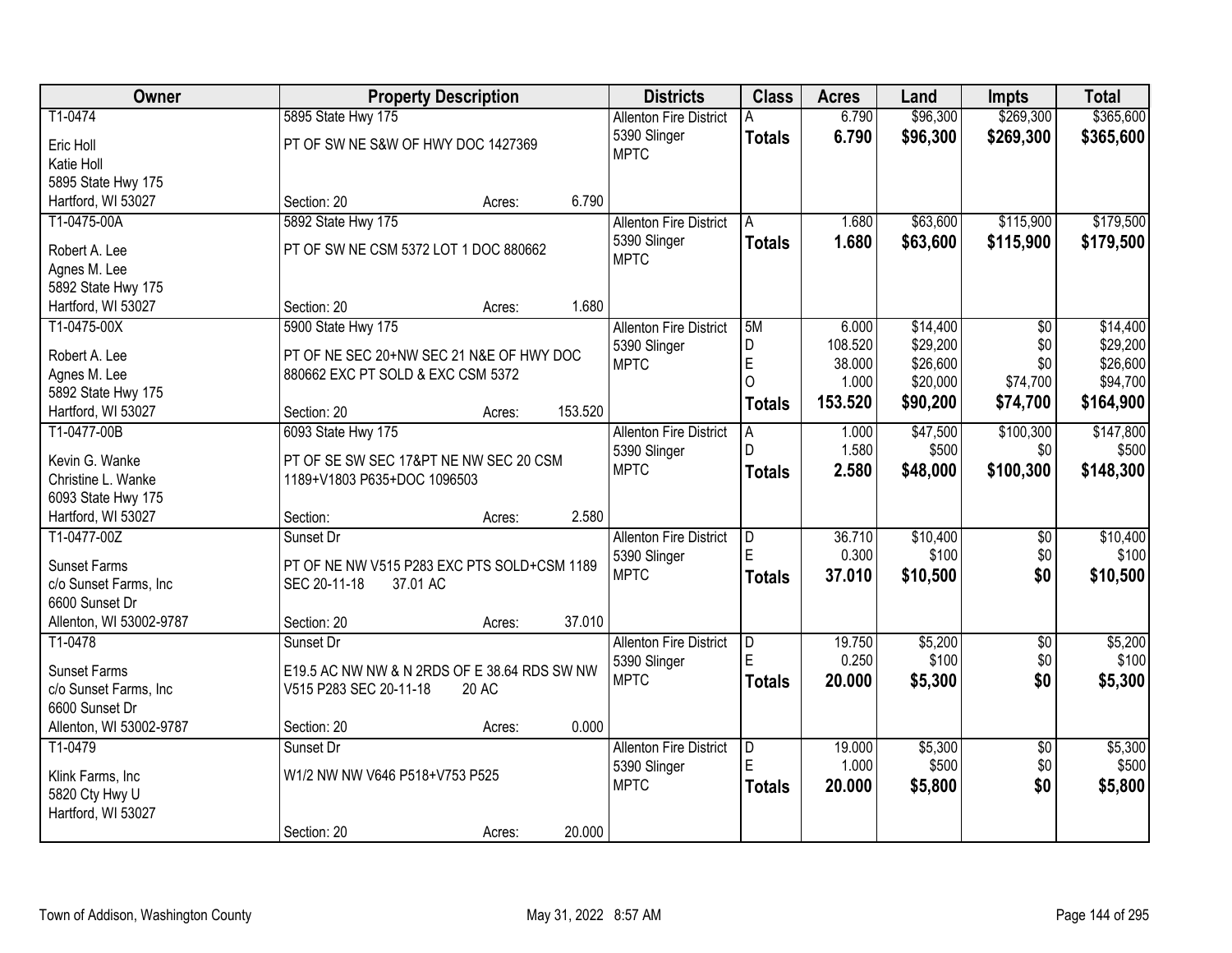| Owner                                   | <b>Property Description</b>                   | <b>Districts</b>                              | <b>Class</b>  | <b>Acres</b> | Land                | <b>Impts</b>                 | <b>Total</b>         |
|-----------------------------------------|-----------------------------------------------|-----------------------------------------------|---------------|--------------|---------------------|------------------------------|----------------------|
| T1-0480                                 | Sunset Dr                                     | <b>Allenton Fire District</b>                 | Е             | 0.500        | \$300               | $\overline{50}$              | \$300                |
| <b>Gundrum Farms</b>                    | W.50 AC E1/2 NW NW V499 P567+V784 P320 SEC    | 5390 Slinger                                  | <b>Totals</b> | 0.500        | \$300               | \$0                          | \$300                |
| c/o Gundrum Farms, Inc                  | 20-11-18<br>.50 AC                            | <b>MPTC</b>                                   |               |              |                     |                              |                      |
| 6955 Hillcrest Dr                       |                                               |                                               |               |              |                     |                              |                      |
| Hartford, WI 53027-0000                 | 0.000<br>Section: 20<br>Acres:                |                                               |               |              |                     |                              |                      |
| T1-0481                                 | <b>Hillcrest Dr</b>                           | <b>Allenton Fire District</b>                 | 5M            | 6.000        | \$14,400            | $\overline{50}$              | \$14,400             |
| <b>Gundrum Farms</b>                    | SW NW V499 P567+V784 P320 EXC N2 RDS OF E38.6 | 5390 Slinger                                  | D             | 28.000       | \$7,000             | \$0                          | \$7,000              |
| c/o Gundrum Farms, Inc                  | RDS+ EXC PT SOLD SEC 20-11-18<br>39.40 AC     | <b>MPTC</b>                                   | E             | 5.400        | \$3,600             | \$0                          | \$3,600              |
| 6955 Hillcrest Dr                       |                                               |                                               | <b>Totals</b> | 39.400       | \$25,000            | \$0                          | \$25,000             |
| Hartford, WI 53027-0000                 | 39.400<br>Section: 20<br>Acres:               |                                               |               |              |                     |                              |                      |
| T1-0482                                 | State Hwy 175                                 | <b>Allenton Fire District</b>                 | D             | 19.000       | \$5,300             | \$0                          | \$5,300              |
| <b>Sunset Farms</b>                     | SE NW V515 P283 EXC PTS SOLD SEC 20-11-18     | 5390 Slinger                                  | E             | 1.860        | \$1,300             | \$0                          | \$1,300              |
| c/o Sunset Farms, Inc                   | 20.86 AC                                      | <b>MPTC</b>                                   | <b>Totals</b> | 20,860       | \$6,600             | \$0                          | \$6,600              |
| 6600 Sunset Dr                          |                                               |                                               |               |              |                     |                              |                      |
| Allenton, WI 53002-9787                 | 20.860<br>Section: 20<br>Acres:               |                                               |               |              |                     |                              |                      |
| T1-0482-00B                             | State Hwy 175                                 | <b>Allenton Fire District</b>                 | A             | 11.290       | \$140,000           | \$0                          | \$140,000            |
|                                         |                                               | 5390 Slinger                                  | <b>Totals</b> | 11.290       | \$140,000           | \$0                          | \$140,000            |
| Robert G Zuern Family Trust             | PT OF E1/2 NW V531 P177+DOC 1037979+1080718   | <b>MPTC</b>                                   |               |              |                     |                              |                      |
| 6106 Hillcrest Dr<br>Allenton, WI 53002 |                                               |                                               |               |              |                     |                              |                      |
|                                         | 11.290<br>Section: 20<br>Acres:               |                                               |               |              |                     |                              |                      |
| T1-0482-00C                             | 6872 Hillcrest Dr                             | <b>Allenton Fire District</b>                 | A             | 9.360        | \$131,600           | \$423,300                    | \$554,900            |
|                                         |                                               | 5390 Slinger                                  | Totals        | 9.360        | \$131,600           | \$423,300                    | \$554,900            |
| Joseph T Zuern Revocable Trust          | PT OF SE NW+NE SW V1700 P453+V1700 P657+V175  | <b>MPTC</b>                                   |               |              |                     |                              |                      |
| Eileen S Zuern Revocable Trust          | P100+DOC 1037981                              |                                               |               |              |                     |                              |                      |
| 6872 Hillcrest Dr<br>Hartford, WI 53027 | 9.360<br>Section: 20<br>Acres:                |                                               |               |              |                     |                              |                      |
| T1-0483-00E                             | 6848 Hillcrest Dr                             | <b>Allenton Fire District</b>                 | A             | 5.000        | \$99,000            | \$213,400                    | \$312,400            |
|                                         |                                               | 5390 Slinger                                  |               | 1.010        | \$300               | \$0                          | \$300                |
| Laura Giencke Holl                      | PT NE SW CSM 7015 LOT 1 V1269 P589+DOC        | <b>MPTC</b>                                   | <b>Totals</b> | 6.010        | \$99,300            | \$213,400                    | \$312,700            |
| c/o Laura Giencke Holl Tod              | 1508726+1508727+V515 P573+DOC 1526160+1530712 |                                               |               |              |                     |                              |                      |
| 6848 Hillcrest Dr                       |                                               |                                               |               |              |                     |                              |                      |
| Hartford, WI 53027                      | 6.010<br>Section: 20<br>Acres:                |                                               | 5M            | 2.000        |                     |                              |                      |
| T1-0483-00F                             | 5875 State Hwy 175                            | <b>Allenton Fire District</b><br>5390 Slinger | A             | 2.000        | \$4,800<br>\$63,000 | $\overline{50}$<br>\$135,900 | \$4,800<br>\$198,900 |
| Jr Industries, LLC                      | PT NE SW+NW SE CSM 7015 LOT 2 DOC 1527596     | <b>MPTC</b>                                   | D             | 30.500       | \$8,800             | \$0                          | \$8,800              |
| 5900 State Hwy 175                      |                                               |                                               | E             | 0.500        | \$300               | \$0                          | \$300                |
| Hartford, WI 53027                      |                                               |                                               | <b>Totals</b> | 35.000       | \$76,900            | \$135,900                    | \$212,800            |
|                                         | 35.000<br>Section: 20<br>Acres:               |                                               |               |              |                     |                              |                      |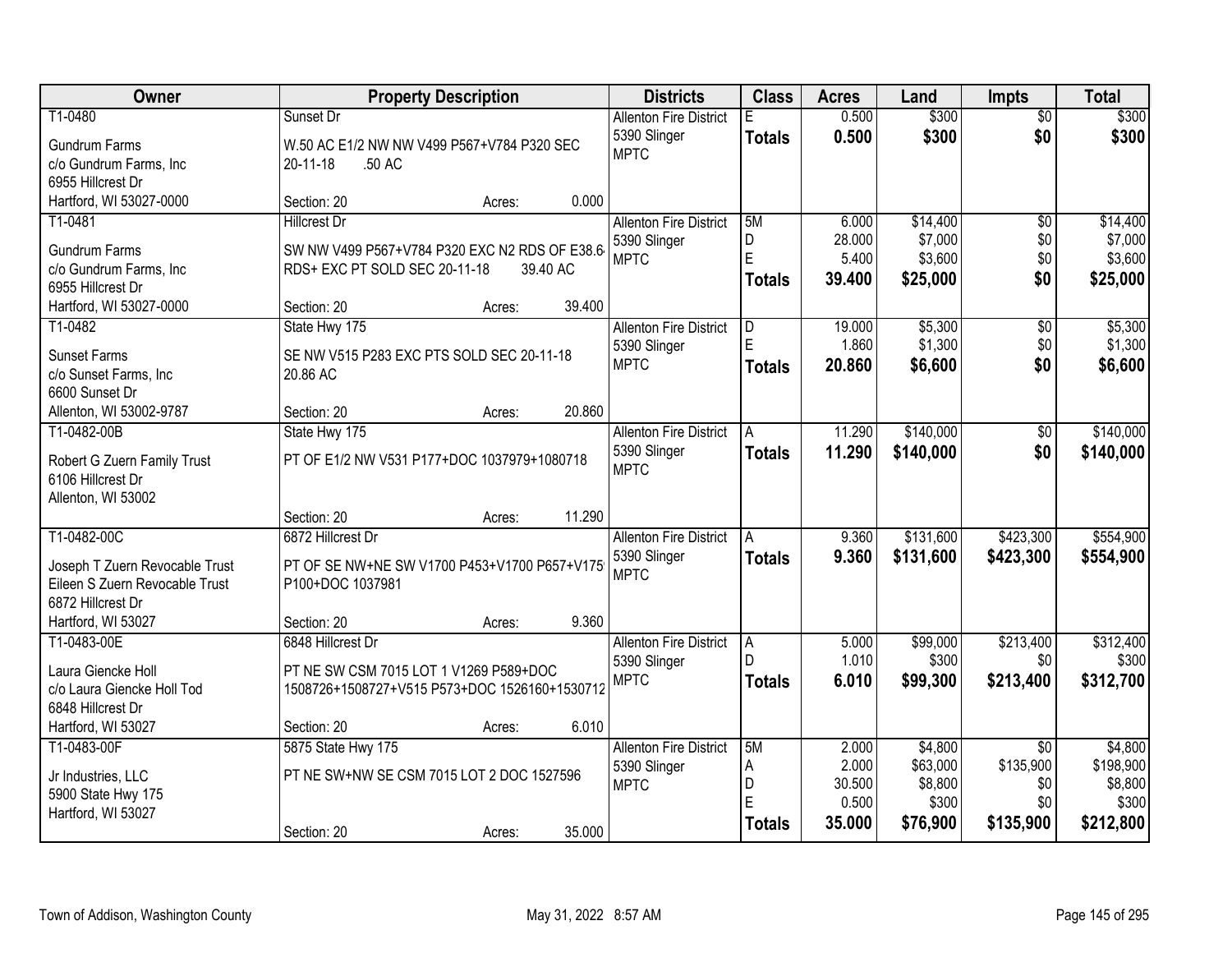| Owner                                 | <b>Property Description</b>                     |        |        | <b>Districts</b>              | <b>Class</b>  | <b>Acres</b>    | Land                 | <b>Impts</b>    | <b>Total</b>         |
|---------------------------------------|-------------------------------------------------|--------|--------|-------------------------------|---------------|-----------------|----------------------|-----------------|----------------------|
| T1-0483-00G                           | 5863 State Hwy 175                              |        |        | <b>Allenton Fire District</b> | A             | 1.870           | \$60,700             | \$109,500       | \$170,200            |
| Steven A Dietenberger Liv Tr          | PT NW SE CSM 7015 LOT 3 DOC 1384875+V515        |        |        | 5390 Slinger                  | D             | 10.850          | \$3,000              | \$0             | \$3,000              |
| Jennifer J Dietenberger Liv Tr        | P573+DOC 1526163+1545053                        |        |        | <b>MPTC</b>                   | E             | 2.300           | \$1,000              | \$0             | \$1,000              |
| 5863 State Hwy 175                    |                                                 |        |        |                               | <b>Totals</b> | 15.020          | \$64,700             | \$109,500       | \$174,200            |
| Hartford, WI 53027                    | Section: 20                                     | Acres: | 15.020 |                               |               |                 |                      |                 |                      |
| T1-0484-00B                           | 6901 Hillcrest Dr                               |        |        | <b>Allenton Fire District</b> | A             | 1.440           | \$58,800             | \$160,000       | \$218,800            |
|                                       |                                                 |        |        | 5390 Slinger                  | <b>Totals</b> | 1.440           | \$58,800             | \$160,000       | \$218,800            |
| Klink Farms, Inc                      | NW SW V476 P368+V770 P451+V1769 P27-28+DOC      |        |        | <b>MPTC</b>                   |               |                 |                      |                 |                      |
| 5820 Cty Hwy U                        | 855360 EXC PT SOLD                              |        |        |                               |               |                 |                      |                 |                      |
| Hartford, WI 53027                    |                                                 |        |        |                               |               |                 |                      |                 |                      |
|                                       | Section: 20                                     | Acres: | 1.440  |                               |               |                 |                      |                 |                      |
| T1-0484-00X                           | <b>Hillcrest Dr</b>                             |        |        | <b>Allenton Fire District</b> | D             | 78.420          | \$21,100             | \$0             | \$21,100             |
| Klink Farms, Inc                      | PT OF SE+SW V588 P167+V753 P526+V1417 P216      |        |        | 5390 Slinger<br><b>MPTC</b>   | E<br>$\Omega$ | 20.540<br>1.000 | \$13,400<br>\$20,000 | \$0<br>\$42,500 | \$13,400<br>\$62,500 |
| 5820 Cty Hwy U                        | EXC PT SOLD+CSM 6978                            |        |        |                               |               | 99.960          |                      |                 |                      |
| Hartford, WI 53027                    |                                                 |        |        |                               | <b>Totals</b> |                 | \$54,500             | \$42,500        | \$97,000             |
|                                       | Section: 20                                     | Acres: | 99.960 |                               |               |                 |                      |                 |                      |
| T1-0485                               | 6802 Crooked Rd                                 |        |        | <b>Allenton Fire District</b> | A             | 2.100           | \$71,000             | \$324,600       | \$395,600            |
| Glen A Hockerman Revocable Trust      | PT SW SW SEC 20+PT OF NW NW SEC 29 V1424        |        |        | 5390 Slinger                  | D             | 23.900          | \$6,200              | \$0             | \$6,200              |
| Linda S Hockerman Revocable Trust     | P691+DOC 1415854                                |        |        | <b>MPTC</b>                   | GC            | 14.000          | (\$67,200)           | \$0             | \$0                  |
| 6802 Crooked Rd                       |                                                 |        |        |                               | <b>Totals</b> | 40.000          | \$77,200             | \$324,600       | \$401,800            |
| Hartford, WI 53027                    | Section: 20                                     | Acres: | 40.000 |                               |               |                 |                      |                 |                      |
| T1-0486-00A                           | 6701 Hillcrest Dr                               |        |        | <b>Allenton Fire District</b> | Έ             | 2.740           | \$1,900              | $\overline{30}$ | \$1,900              |
|                                       |                                                 |        |        | 5390 Slinger                  | $\Omega$      | 2.000           | \$52,500             | \$177,600       | \$230,100            |
| Robbie Klink                          | PT W 1/2 SE+E 1/2 SW CSM 6978 LOT 1 DOC 1519320 |        |        | <b>MPTC</b>                   | <b>Totals</b> | 4.740           | \$54,400             | \$177,600       | \$232,000            |
| Melissa Klink                         |                                                 |        |        |                               |               |                 |                      |                 |                      |
| 6701 Hillcrest Dr                     |                                                 |        |        |                               |               |                 |                      |                 |                      |
| Hartford, WI 53027                    | Section: 20                                     | Acres: | 4.740  |                               |               |                 |                      |                 |                      |
| T1-0487                               | 6558 Hillcrest Dr                               |        |        | <b>Allenton Fire District</b> | A             | 2.000           | \$70,000             | \$206,100       | \$276,100            |
| Robert R. Aufdermauer et al           | PT OF NE SE V476 P297+V747 P314                 |        |        | 5390 Slinger                  | D<br>Ė        | 7.750           | \$2,000              | \$0             | \$2,000              |
| c/o Robert Aufdermauer                |                                                 |        |        | <b>MPTC</b>                   |               | 0.250           | \$100                | \$0             | \$100                |
| 6558 Hillcrest Dr                     |                                                 |        |        |                               | <b>Totals</b> | 10.000          | \$72,100             | \$206,100       | \$278,200            |
| Allenton, WI 53002-9507               | Section: 20                                     | Acres: | 10.000 |                               |               |                 |                      |                 |                      |
| T1-0488                               | 5862 State Hwy 175                              |        |        | <b>Allenton Fire District</b> | A             | 2.660           | \$76,600             | \$147,000       | \$223,600            |
|                                       | PT OF N1/2 SE V1268 P679                        |        |        | 5390 Slinger                  | <b>Totals</b> | 2.660           | \$76,600             | \$147,000       | \$223,600            |
| Thomas G. Boden<br>5862 State Hwy 175 |                                                 |        |        | <b>MPTC</b>                   |               |                 |                      |                 |                      |
| Hartford, WI 53027                    |                                                 |        |        |                               |               |                 |                      |                 |                      |
|                                       | Section: 20                                     | Acres: | 2.660  |                               |               |                 |                      |                 |                      |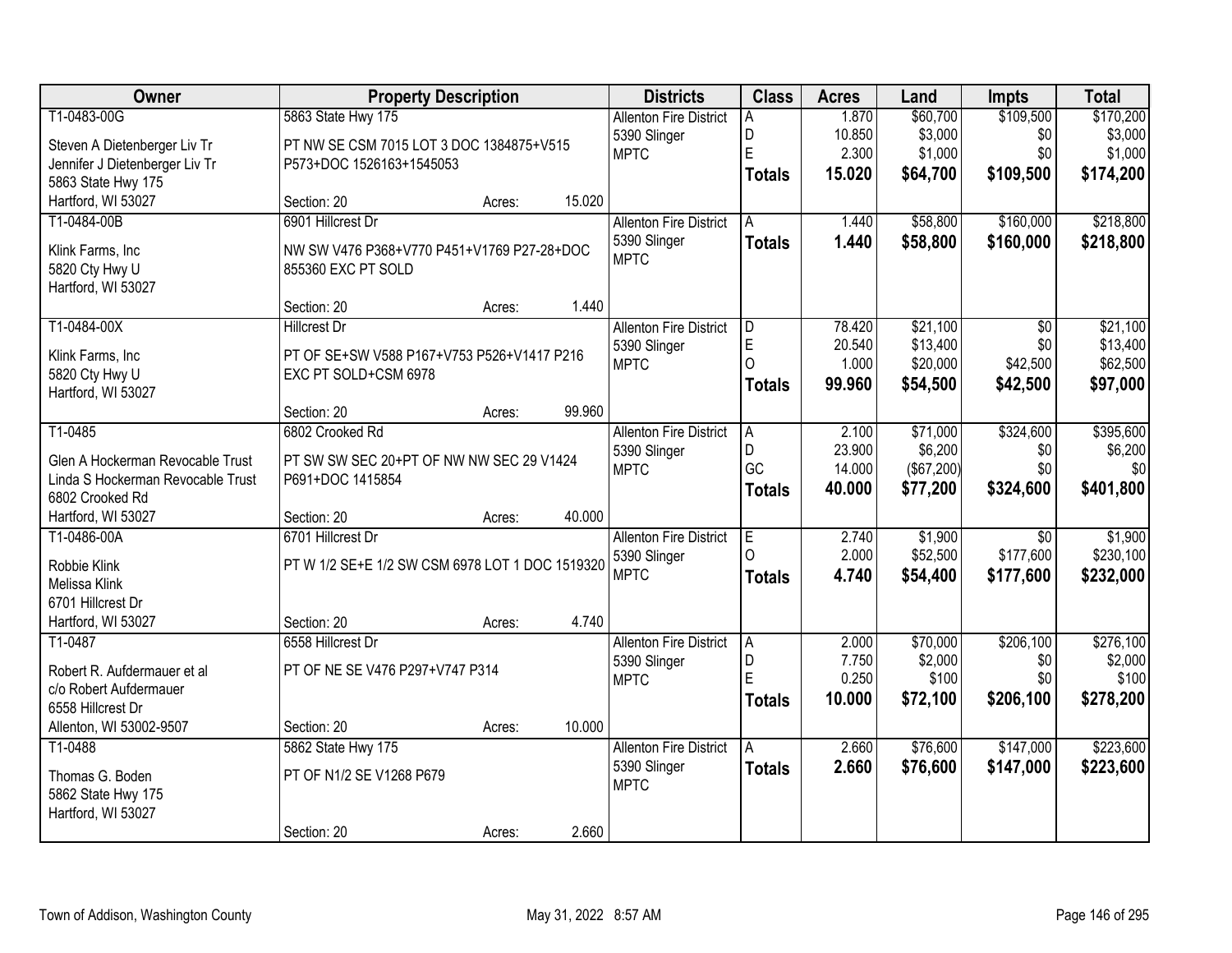| Owner                                                                         |                                                                              | <b>Property Description</b> |       | <b>Districts</b>              | <b>Class</b>       | <b>Acres</b>   | Land                | Impts            | <b>Total</b>         |
|-------------------------------------------------------------------------------|------------------------------------------------------------------------------|-----------------------------|-------|-------------------------------|--------------------|----------------|---------------------|------------------|----------------------|
| T1-0488-00A                                                                   | 6566 Hillcrest Dr                                                            |                             |       | <b>Allenton Fire District</b> |                    | 5.960          | \$93,400            | \$107,800        | \$201,200            |
| Bradley J. Wenzel<br>6566 Hillcrest Dr                                        | PT OF N1/2 SE DOC 1143634                                                    |                             |       | 5390 Slinger<br><b>MPTC</b>   | <b>Totals</b>      | 5.960          | \$93,400            | \$107,800        | \$201,200            |
| Allenton, WI 53002                                                            |                                                                              |                             |       |                               |                    |                |                     |                  |                      |
|                                                                               | Section: 20                                                                  | Acres:                      | 5.960 |                               |                    |                |                     |                  |                      |
| T1-0488-00C                                                                   | 5878 State Hwy 175                                                           |                             |       | <b>Allenton Fire District</b> | A                  | 0.640          | \$50,900            | \$100,100        | \$151,000            |
| Nicholas Butcher<br>5878 State Hwy 175<br>Hartford, WI 53027                  | PT OF N1/2 SE V603 P641                                                      |                             |       | 5390 Slinger<br><b>MPTC</b>   | <b>Totals</b>      | 0.640          | \$50,900            | \$100,100        | \$151,000            |
|                                                                               | Section: 20                                                                  | Acres:                      | 0.640 |                               |                    |                |                     |                  |                      |
| T1-0488-00D                                                                   | 5880 State Hwy 175                                                           |                             |       | <b>Allenton Fire District</b> | l A                | 1.620          | \$62,400            | \$196,300        | \$258,700            |
| Teresa M. Stogbauer et al<br>c/o Peter N. Stogbauer Tod<br>5880 State Hwy 175 | PT OF N1/2 SE & SW NE DOC<br>789777+880767+1518764+1524216                   |                             |       | 5390 Slinger<br><b>MPTC</b>   | <b>Totals</b>      | 1.620          | \$62,400            | \$196,300        | \$258,700            |
| Hartford, WI 53027-0000                                                       | Section: 20                                                                  | Acres:                      | 1.620 |                               |                    |                |                     |                  |                      |
| T1-0490-00A                                                                   | 6648 Crooked Rd                                                              |                             |       | <b>Allenton Fire District</b> | A                  | 5.080          | \$90,300            | \$169,000        | \$259,300            |
| <b>Hetfield Trust</b><br>6648 Crooked Rd<br>Hartford, WI 53027                | PT OF SW SE V1035 P359+V1408 P497+DOC 1210535                                |                             |       | 5390 Slinger<br><b>MPTC</b>   | <b>Totals</b>      | 5.080          | \$90,300            | \$169,000        | \$259,300            |
|                                                                               | Section: 20                                                                  | Acres:                      | 5.080 |                               |                    |                |                     |                  |                      |
| T1-0490-00C                                                                   | 6550 Crooked Rd                                                              |                             |       | <b>Allenton Fire District</b> | A                  | 0.930          | \$64,100            | \$101,600        | \$165,700            |
| Carrie L. Schwai<br>6550 Crooked Rd<br>Hartford, WI 53027                     | PT OF SE SE CSM 1002 DOC 851136+970218                                       |                             |       | 5390 Slinger<br><b>MPTC</b>   | <b>Totals</b>      | 0.930          | \$64,100            | \$101,600        | \$165,700            |
|                                                                               | Section: 20                                                                  | Acres:                      | 0.930 |                               |                    |                |                     |                  |                      |
| T1-0490-00D                                                                   | 6629 Hillcrest Dr                                                            |                             |       | <b>Allenton Fire District</b> | A                  | 5.150          | \$90,500            | \$234,000        | \$324,500            |
| Kenneth J. Schuh et al<br>c/o Kenneth J. Schuh Tod<br>6629 Hillcrest Dr       | PT OF S1/2 SE CSM 4354 LOT 1 V1449 P566+DOC<br>868440+874319+1558935+1558936 |                             |       | 5390 Slinger<br><b>MPTC</b>   | D<br><b>Totals</b> | 3.200<br>8.350 | \$1,000<br>\$91,500 | \$0<br>\$234,000 | \$1,000<br>\$325,500 |
| Hartford, WI 53027                                                            | Section: 20                                                                  | Acres:                      | 8.350 |                               |                    |                |                     |                  |                      |
| T1-0490-00E                                                                   | 5781 State Hwy 175                                                           |                             |       | <b>Allenton Fire District</b> | A                  | 7.130          | \$97,500            | \$268,800        | \$366,300            |
| Eric Shaske<br>Tonya Shaske<br>5781 State Hwy 175                             | PT OF S1/2 SE CSM 4354 LOT 2 DOC 1471431                                     |                             |       | 5390 Slinger<br><b>MPTC</b>   | <b>Totals</b>      | 7.130          | \$97,500            | \$268,800        | \$366,300            |
| Hartford, WI 53027                                                            | Section: 20                                                                  | Acres:                      | 7.130 |                               |                    |                |                     |                  |                      |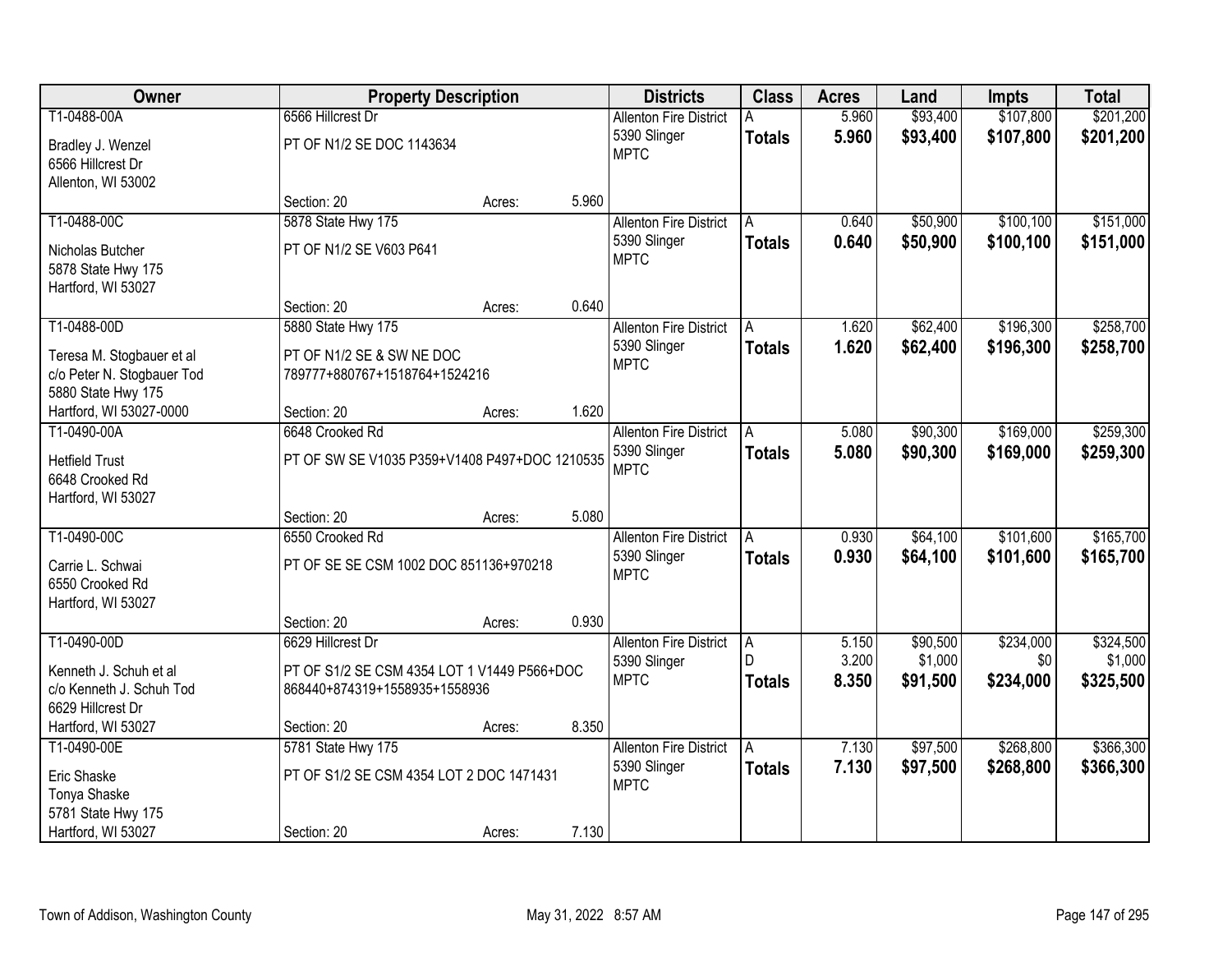| Owner                                             | <b>Property Description</b>                 |        |        | <b>Districts</b>              | <b>Class</b>    | <b>Acres</b> | Land      | <b>Impts</b>    | <b>Total</b>    |
|---------------------------------------------------|---------------------------------------------|--------|--------|-------------------------------|-----------------|--------------|-----------|-----------------|-----------------|
| T1-0490-00F                                       | 5729 State Hwy 175                          |        |        | <b>Allenton Fire District</b> |                 | 2.800        | \$74,100  | \$147,200       | \$221,300       |
| Michael C. Rothenhoefer                           | PT OF S1/2 SE CSM 4406 LOT 1 V1475 P521     |        |        | 5390 Slinger                  | <b>Totals</b>   | 2.800        | \$74,100  | \$147,200       | \$221,300       |
| Lori J. Rothenhoefer                              |                                             |        |        | <b>MPTC</b>                   |                 |              |           |                 |                 |
| 5729 State Hwy 175                                |                                             |        |        |                               |                 |              |           |                 |                 |
| Hartford, WI 53027                                | Section: 20                                 | Acres: | 2.800  |                               |                 |              |           |                 |                 |
| T1-0490-00G                                       | 6614 Crooked Rd                             |        |        | <b>Allenton Fire District</b> | A               | 10.200       | \$92,000  | \$183,000       | \$275,000       |
|                                                   |                                             |        |        | 5390 Slinger                  | <b>Totals</b>   | 10.200       | \$92,000  | \$183,000       | \$275,000       |
| James A Wagner Revocable Liv Trust                | PT OF SW SE V1401 P599+DOC 1456391          |        |        | <b>MPTC</b>                   |                 |              |           |                 |                 |
| Tina M Wagner Revocable Liv Trust                 |                                             |        |        |                               |                 |              |           |                 |                 |
| 6614 Crooked Rd                                   |                                             |        |        |                               |                 |              |           |                 |                 |
| Hartford, WI 53027                                | Section: 20                                 | Acres: | 10.200 |                               |                 |              |           |                 |                 |
| T1-0490-00H                                       | 6570 Crooked Rd                             |        |        | <b>Allenton Fire District</b> | A               | 6.810        | \$96,300  | \$182,400       | \$278,700       |
| Kelly J. Lyons                                    | PT OF S1/2 SE CSM 4406 LOT 2 V1563 P602+DOC |        |        | 5390 Slinger                  | <b>Totals</b>   | 6.810        | \$96,300  | \$182,400       | \$278,700       |
| 6570 Crooked Rd                                   | 1330136+1368821                             |        |        | <b>MPTC</b>                   |                 |              |           |                 |                 |
| Hartford, WI 53027-0000                           |                                             |        |        |                               |                 |              |           |                 |                 |
|                                                   | Section: 20                                 | Acres: | 6.810  |                               |                 |              |           |                 |                 |
| T1-0491                                           | 6490 Crooked Rd                             |        |        | <b>Allenton Fire District</b> | A               | 6.000        | \$112,200 | \$335,600       | \$447,800       |
|                                                   | PT OF SE SE V1429 P255+DOC 1125129 EXC PT   |        |        | 5390 Slinger                  | D               | 8.400        | \$2,500   | \$0             | \$2,500         |
| Timothy M Kreilkamp Trust<br>Rita Kreilkamp Trust | SOLD (ASSMT INCLUDES T1-0512-B)             |        |        | <b>MPTC</b>                   | <b>Totals</b>   | 14.400       | \$114,700 | \$335,600       | \$450,300       |
| 6490 Crooked Rd                                   |                                             |        |        |                               |                 |              |           |                 |                 |
| Allenton, WI 53002                                | Section: 20                                 | Acres: | 8.340  |                               |                 |              |           |                 |                 |
| T1-0491-00A                                       | 6516 Crooked Rd                             |        |        | <b>Allenton Fire District</b> | A               | 1.340        | \$56,800  | \$111,000       | \$167,800       |
|                                                   |                                             |        |        | 5390 Slinger                  | <b>Totals</b>   | 1.340        | \$56,800  | \$111,000       | \$167,800       |
| Peter A. Strupp                                   | PT OF SE SE V403 P103+V1420 P641            |        |        | <b>MPTC</b>                   |                 |              |           |                 |                 |
| 6516 Crooked Rd                                   |                                             |        |        |                               |                 |              |           |                 |                 |
| Hartford, WI 53027                                |                                             |        |        |                               |                 |              |           |                 |                 |
|                                                   | Section: 20                                 | Acres: | 1.340  |                               |                 |              |           |                 |                 |
| T1-0493                                           | 5752 State Hwy 175                          |        |        | <b>Allenton Fire District</b> | D               | 33.000       | \$6,000   | \$0             | \$6,000         |
| Sunset Farms, Inc                                 | PT OF SE E OF HWY DOC 1507450               |        |        | 5390 Slinger                  | E               | 5.000        | \$3,500   | \$0             | \$3,500         |
| 6600 Sunset Dr                                    |                                             |        |        | <b>MPTC</b>                   | ∩               | 2.000        | \$52,500  | \$222,600       | \$275,100       |
| Allenton, WI 53002                                |                                             |        |        |                               | <b>Totals</b>   | 40.000       | \$62,000  | \$222,600       | \$284,600       |
|                                                   | Section: 20                                 | Acres: | 40.000 |                               |                 |              |           |                 |                 |
| T1-0493-00A                                       | State Hwy 175                               |        |        | <b>Allenton Fire District</b> | $\overline{X4}$ | 1.300        | \$0       | $\overline{30}$ | $\overline{50}$ |
|                                                   |                                             |        |        | 5390 Slinger                  | <b>Totals</b>   | 1.300        | \$0       | \$0             | \$0             |
| Town of Addison                                   | RD ROW NE SW V395 P502-3                    |        |        | <b>MPTC</b>                   |                 |              |           |                 |                 |
| First St                                          |                                             |        |        |                               |                 |              |           |                 |                 |
| Allenton, WI 53002                                |                                             |        |        |                               |                 |              |           |                 |                 |
|                                                   | Section: 20                                 | Acres: | 1.300  |                               |                 |              |           |                 |                 |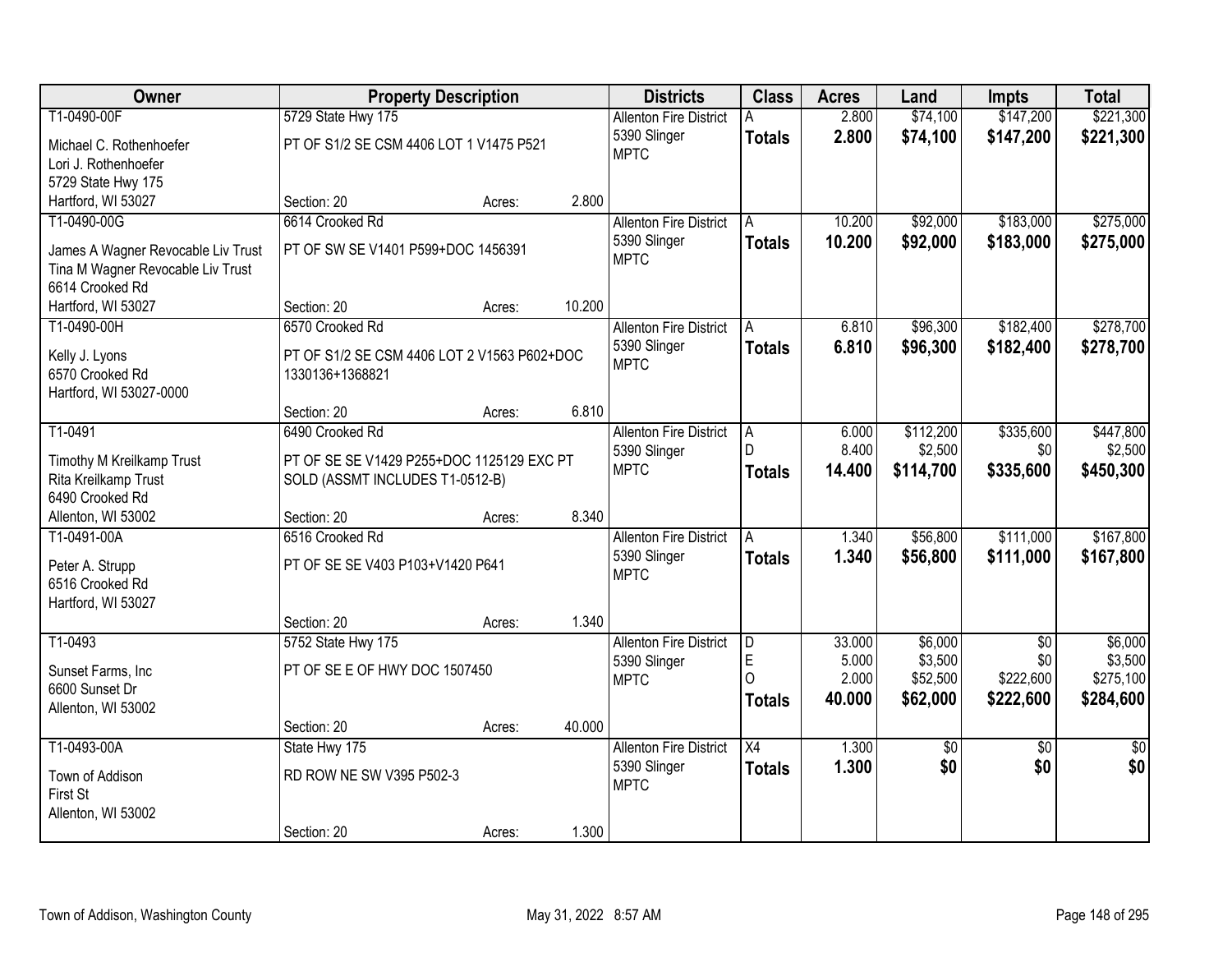| Owner                                | <b>Property Description</b>                 |        |        | <b>Districts</b>              | <b>Class</b>  | <b>Acres</b> | Land     | <b>Impts</b>    | <b>Total</b> |
|--------------------------------------|---------------------------------------------|--------|--------|-------------------------------|---------------|--------------|----------|-----------------|--------------|
| T1-0494-00Z                          | <b>Cty Hwy W</b>                            |        |        | <b>Allenton Fire District</b> | 5M            | 20.000       | \$48,000 | $\overline{50}$ | \$48,000     |
| Janice M Zuern Survivors Trust et al | NE NE V581 P418+V749 P412+ DOC              |        |        | 5390 Slinger                  | D             | 13.300       | \$3,400  | \$0             | \$3,400      |
| 5536 Cty Hwy D                       | 1080716+1382257+1413274 EXC HWY (HWY DOC    |        |        | <b>MPTC</b>                   | E             | 4.000        | \$2,800  | \$0             | \$2,800      |
| West Bend, WI 53090                  | 1531120)                                    |        |        |                               | <b>Totals</b> | 37.300       | \$54,200 | \$0             | \$54,200     |
|                                      | Section: 21                                 | Acres: | 37.300 |                               |               |              |          |                 |              |
| T1-0495                              | <b>Blueberry Rd</b>                         |        |        | <b>Allenton Fire District</b> | D             | 39.000       | \$10,300 | $\overline{50}$ | \$10,300     |
| Elaine M. Fehring et al              | NW NE V879 P267 SEC 21-11-18                | 40 AC  |        | 5390 Slinger                  | E             | 1.000        | \$400    | \$0             | \$400        |
| c/o Earl Fehring                     |                                             |        |        | <b>MPTC</b>                   | <b>Totals</b> | 40.000       | \$10,700 | \$0             | \$10,700     |
| 5930 Blueberry Rd                    |                                             |        |        |                               |               |              |          |                 |              |
| Allenton, WI 53002-9505              | Section: 21                                 | Acres: | 40.000 |                               |               |              |          |                 |              |
| T1-0496                              | 5930 Blueberry Rd                           |        |        | <b>Allenton Fire District</b> | ID            | 38.000       | \$10,100 | $\overline{30}$ | \$10,100     |
|                                      |                                             |        |        | 5390 Slinger                  | $\cap$        | 2.000        | \$52,500 | \$176,800       | \$229,300    |
| Earl M. Fehring et al                | SW NE V879 P267                             |        |        | <b>MPTC</b>                   | <b>Totals</b> | 40.000       | \$62,600 | \$176,800       | \$239,400    |
| c/o Earl Fehring                     |                                             |        |        |                               |               |              |          |                 |              |
| 5930 Blueberry Rd                    |                                             |        |        |                               |               |              |          |                 |              |
| Allenton, WI 53002-9505              | Section: 21                                 | Acres: | 40.000 |                               |               |              |          |                 |              |
| T1-0497-00A                          | 6015 Cty Hwy W                              |        |        | <b>Allenton Fire District</b> | A             | 1.490        | \$59,800 | \$212,600       | \$272,400    |
| Susan K Hansen Chapman Liv Trust     | PT OF SE NE CSM 2639 V832 P81+DOC           |        |        | 5390 Slinger                  | <b>Totals</b> | 1.490        | \$59,800 | \$212,600       | \$272,400    |
| 6015 Cty Hwy W                       | 1216697+1277770                             |        |        | <b>MPTC</b>                   |               |              |          |                 |              |
| Allenton, WI 53002                   |                                             |        |        |                               |               |              |          |                 |              |
|                                      | Section: 21                                 | Acres: | 1.490  |                               |               |              |          |                 |              |
| T1-0497-00B                          | 6120 Hillcrest Dr                           |        |        | <b>Allenton Fire District</b> | A             | 3.460        | \$82,300 | \$376,500       | \$458,800    |
| Benjamin J Zuern Rev Trust           | PT OF SE NE CSM 3930 PAR 1 DOC              |        |        | 5390 Slinger                  | <b>Totals</b> | 3.460        | \$82,300 | \$376,500       | \$458,800    |
| Carrie M Zuern Rev Trust             | 1455042+1533413 (INCS ROADWAY)              |        |        | <b>MPTC</b>                   |               |              |          |                 |              |
| 6120 Hillcrest Dr                    |                                             |        |        |                               |               |              |          |                 |              |
| Allenton, WI 53002                   | Section: 21                                 | Acres: | 3.460  |                               |               |              |          |                 |              |
| T1-0497-00D                          | 6106 Hillcrest Dr                           |        |        | <b>Allenton Fire District</b> | A             | 4.810        | \$84,600 | \$332,100       | \$416,700    |
|                                      |                                             |        |        | 5390 Slinger                  | <b>Totals</b> | 4.810        | \$84,600 | \$332,100       | \$416,700    |
| Robert G. Zuern                      | PT OF SE NE CSM 5072 LOT 1 V749 P412+DOC    |        |        | <b>MPTC</b>                   |               |              |          |                 |              |
| 6106 Hillcrest Dr                    | 1080716+1086162(HWY DOC 1531119)            |        |        |                               |               |              |          |                 |              |
| Allenton, WI 53002                   |                                             |        |        |                               |               |              |          |                 |              |
|                                      | Section: 21                                 | Acres: | 4.810  |                               |               |              |          |                 |              |
| T1-0497-00X                          | <b>Hillcrest Dr</b>                         |        |        | <b>Allenton Fire District</b> | 5M            | 4.000        | \$9,600  | $\overline{50}$ | \$9,600      |
| Robert Zuern et al                   | SE NE V749 P412+DOC 1080716+1382257 1413274 |        |        | 5390 Slinger                  | D             | 22.000       | \$6,100  | \$0             | \$6,100      |
| c/o Janice M Zuern Survivors Trust   | EXC CSM 2639+3930+5072+EXC PT FOR HWY (HWY  |        |        | <b>MPTC</b>                   | E             | 2.300        | \$1,600  | \$0             | \$1,600      |
| 5536 Cty Hwy D                       | DOC 1531120)                                |        |        |                               | <b>Totals</b> | 28.300       | \$17,300 | \$0             | \$17,300     |
| West Bend, WI 53090                  | Section: 21                                 | Acres: | 28.300 |                               |               |              |          |                 |              |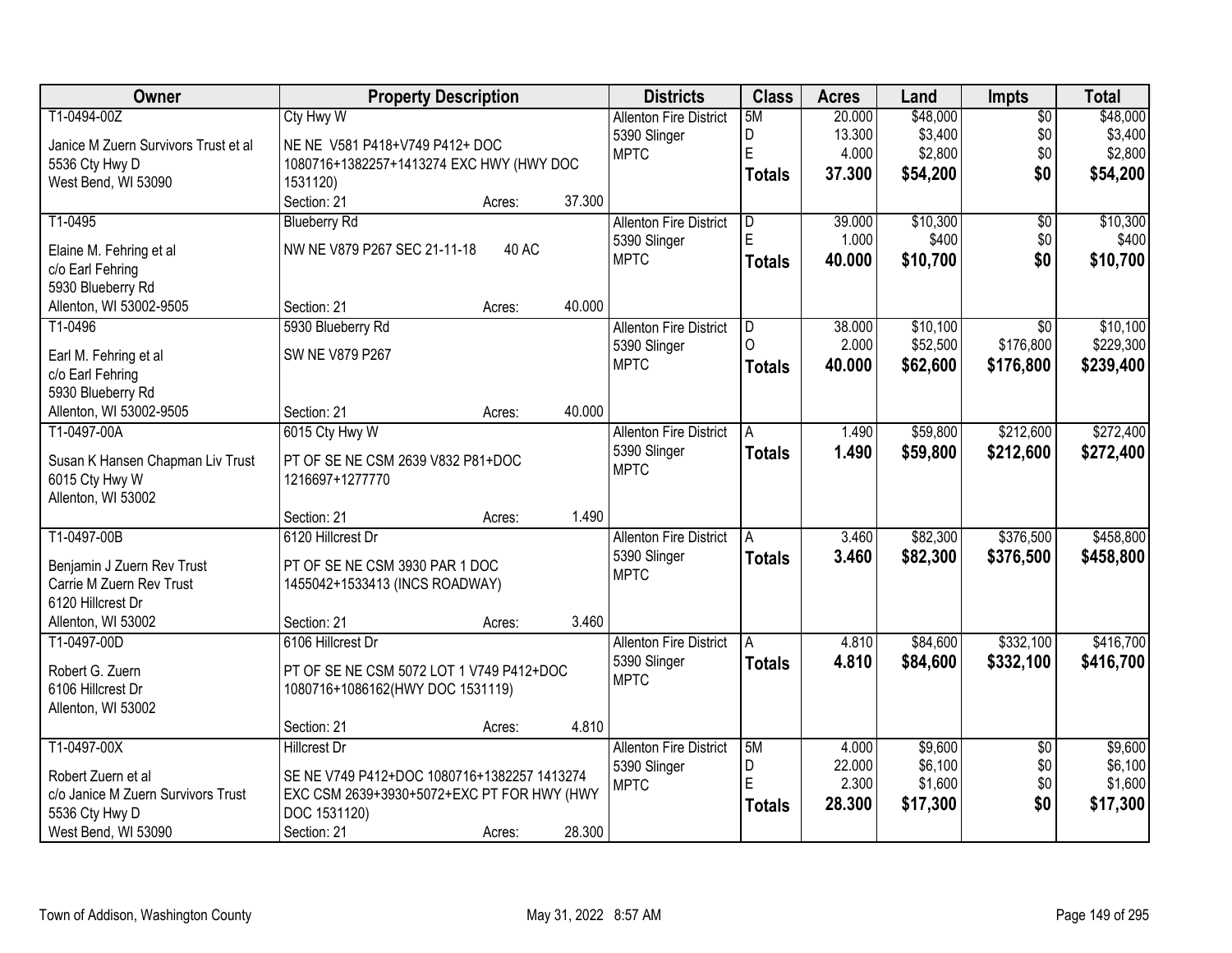| Owner                                               |                                           | <b>Property Description</b> |        | <b>Districts</b>              | <b>Class</b>  | <b>Acres</b> | Land      | <b>Impts</b>    | <b>Total</b> |
|-----------------------------------------------------|-------------------------------------------|-----------------------------|--------|-------------------------------|---------------|--------------|-----------|-----------------|--------------|
| T1-0498                                             | <b>Blueberry Rd</b>                       |                             |        | <b>Allenton Fire District</b> | D             | 19.400       | \$5,900   | $\overline{50}$ | \$5,900      |
| Richard J Melzer Joint Rev Trust                    | PT OF NE NW V1585 P558+DOC 922166+948826+ |                             |        | 5390 Slinger                  | E             | 0.370        | \$100     | \$0             | \$100        |
| Mary E Melzer Joint Rev Trust                       | 948827+948828 EXC PT SOLD                 |                             |        | <b>MPTC</b>                   | <b>Totals</b> | 19.770       | \$6,000   | \$0             | \$6,000      |
| 4247 Kennedy Cir N                                  |                                           |                             |        |                               |               |              |           |                 |              |
| Colgate, WI 53017                                   | Section: 21                               | Acres:                      | 19.770 |                               |               |              |           |                 |              |
| T1-0498-00A                                         | 6051 Blueberry Rd                         |                             |        | <b>Allenton Fire District</b> | A             | 3.000        | \$80,000  | \$180,400       | \$260,400    |
|                                                     | PT OF NE NW V522 P185+DOC 1082511         |                             |        | 5390 Slinger                  | D             | 5.220        | \$1,600   | \$0             | \$1,600      |
| Merle A Hofmaier Living Trust                       |                                           |                             |        | <b>MPTC</b>                   | <b>Totals</b> | 8.220        | \$81,600  | \$180,400       | \$262,000    |
| Esther M Hofmaier Living Trust<br>6051 Blueberry Rd |                                           |                             |        |                               |               |              |           |                 |              |
| Allenton, WI 53002                                  | Section: 21                               | Acres:                      | 8.220  |                               |               |              |           |                 |              |
| T1-0499                                             | 5941 Blueberry Rd                         |                             |        | <b>Allenton Fire District</b> | A             | 11.770       | \$125,100 | \$236,800       | \$361,900    |
|                                                     |                                           |                             |        | 5390 Slinger                  | E             | 0.000        | \$10,000  | \$0             | \$10,000     |
| James C. Saltz                                      | S12 AC NE NW V786 P421+DOC 1556864        |                             |        | <b>MPTC</b>                   | Totals        | 11.770       | \$135,100 | \$236,800       | \$371,900    |
| 5941 Blueberry Rd                                   |                                           |                             |        |                               |               |              |           |                 |              |
| Allenton, WI 53002-9505                             |                                           |                             |        |                               |               |              |           |                 |              |
|                                                     | Section: 21                               | Acres:                      | 11.770 |                               |               |              |           |                 |              |
| T1-0500                                             | <b>Blueberry Rd</b>                       |                             |        | <b>Allenton Fire District</b> | D.            | 20.000       | \$3,700   | \$0             | \$3,700      |
| <b>Sunset Farms</b>                                 | N1/2 NW NW V515 P283 SEC 21-11-18         |                             | 20 AC  | 5390 Slinger<br><b>MPTC</b>   | <b>Totals</b> | 20.000       | \$3,700   | \$0             | \$3,700      |
| c/o Sunset Farms, Inc                               |                                           |                             |        |                               |               |              |           |                 |              |
| 6600 Sunset Dr                                      |                                           |                             |        |                               |               |              |           |                 |              |
| Allenton, WI 53002-9787                             | Section: 21                               | Acres:                      | 20.000 |                               |               |              |           |                 |              |
| T1-0502                                             | <b>Hillcrest Dr</b>                       |                             |        | <b>Allenton Fire District</b> | D             | 4.000        | \$900     | $\overline{50}$ | \$900        |
| Alex D. Schlough                                    | S1/2 E1/2 SW SW DOC 1549157               |                             |        | 5390 Slinger                  | E             | 1.000        | \$700     | \$0             | \$700        |
| Jordan M. Becker                                    |                                           |                             |        | <b>MPTC</b>                   | <b>Totals</b> | 5.000        | \$1,600   | \$0             | \$1,600      |
| 6402 Hillcrest Dr                                   |                                           |                             |        |                               |               |              |           |                 |              |
| Allenton, WI 53002                                  | Section: 21                               | Acres:                      | 5.000  |                               |               |              |           |                 |              |
| T1-0503-00A                                         | 6402 Hillcrest Dr                         |                             |        | <b>Allenton Fire District</b> | l A           | 5.000        | \$90,000  | \$149,500       | \$239,500    |
| Alex D. Schlough                                    | PT OF W3/4 NE+W1/2-S1/2-SE NW DOC 1549158 |                             |        | 5390 Slinger                  | D             | 15.000       | \$4,100   | \$0             | \$4,100      |
| Jordan M. Becker                                    |                                           |                             |        | <b>MPTC</b>                   | E             | 5.000        | \$3,500   | \$0             | \$3,500      |
| 6402 Hillcrest Dr                                   |                                           |                             |        |                               | Totals        | 25.000       | \$97,600  | \$149,500       | \$247,100    |
| Allenton, WI 53002                                  | Section: 21                               | Acres:                      | 25.000 |                               |               |              |           |                 |              |
| T1-0504                                             | <b>Blueberry Rd</b>                       |                             |        | <b>Allenton Fire District</b> | 5M            | 3.450        | \$8,300   | $\overline{50}$ | \$8,300      |
|                                                     |                                           |                             |        | 5390 Slinger                  | E             | 6.500        | \$4,600   | \$0             | \$4,600      |
| James C. Saltz                                      | SE SE NW V786 P421+DOC 1556864            |                             |        | <b>MPTC</b>                   | <b>Totals</b> | 9.950        | \$12,900  | \$0             | \$12,900     |
| 5941 Blueberry Rd                                   |                                           |                             |        |                               |               |              |           |                 |              |
| Allenton, WI 53002-9505                             |                                           |                             |        |                               |               |              |           |                 |              |
|                                                     | Section: 21                               | Acres:                      | 9.950  |                               |               |              |           |                 |              |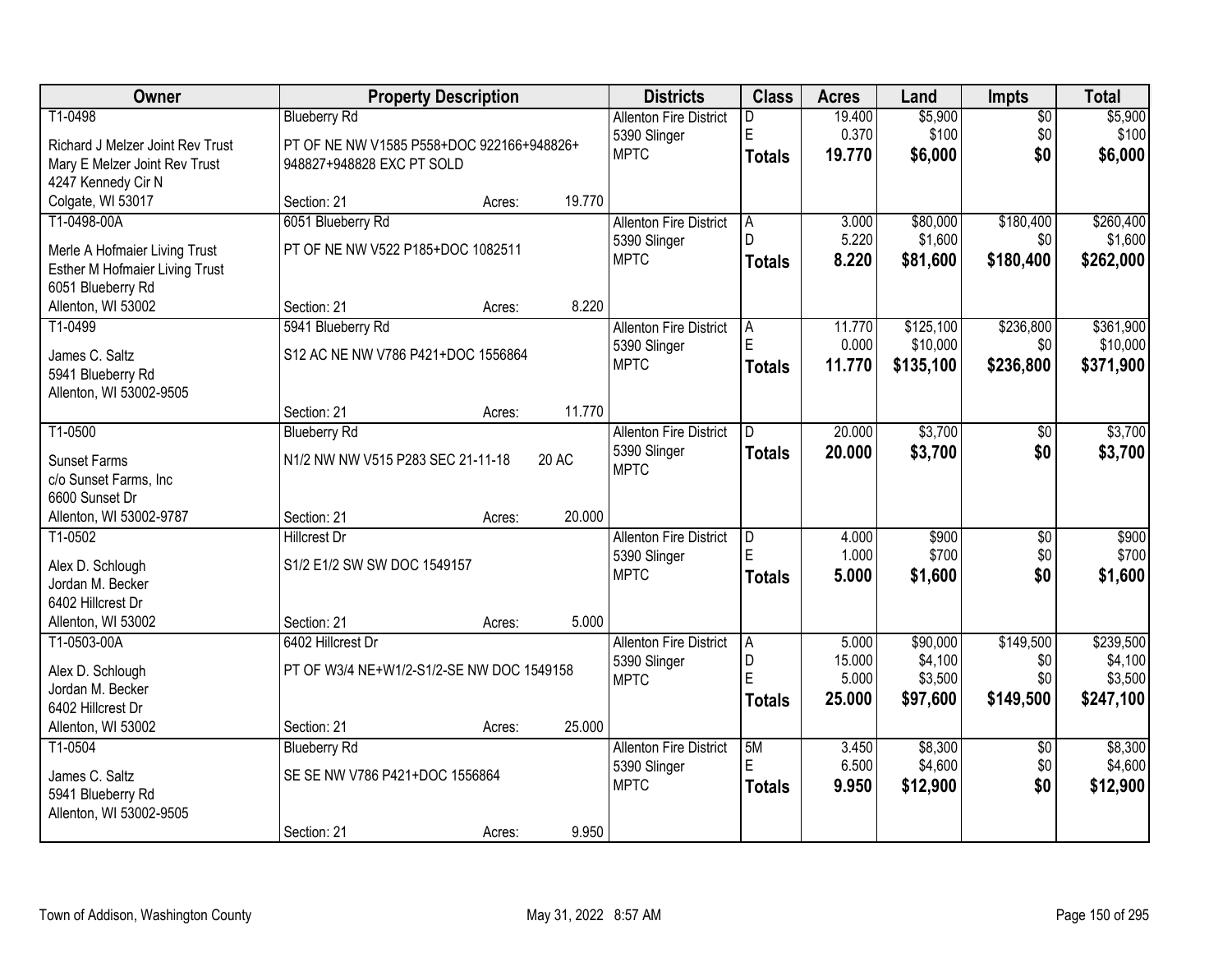| Owner                    |                                    | <b>Property Description</b> |        | <b>Districts</b>              | <b>Class</b>  | <b>Acres</b> | Land     | <b>Impts</b>    | <b>Total</b> |
|--------------------------|------------------------------------|-----------------------------|--------|-------------------------------|---------------|--------------|----------|-----------------|--------------|
| T1-0505                  | <b>Blueberry Rd</b>                |                             |        | <b>Allenton Fire District</b> | D             | 19.900       | \$1,500  | $\overline{50}$ | \$1,500      |
| James C. Saltz           | N1/2 SE NW V786 P421+DOC 1556864   |                             |        | 5390 Slinger                  | E             | 0.000        | \$5,000  | \$0             | \$5,000      |
| 5941 Blueberry Rd        |                                    |                             |        | <b>MPTC</b>                   | <b>Totals</b> | 19.900       | \$6,500  | \$0             | \$6,500      |
| Allenton, WI 53002-9505  |                                    |                             |        |                               |               |              |          |                 |              |
|                          | Section: 21                        | Acres:                      | 19.900 |                               |               |              |          |                 |              |
| T1-0506                  | <b>Blueberry Rd</b>                |                             |        | <b>Allenton Fire District</b> | D             | 1.350        | \$300    | $\overline{50}$ | \$300        |
| James C. Saltz           | PT OF NE SW V786 P421+DOC 1556864  |                             |        | 5390 Slinger                  | E             | 2.000        | \$1,400  | \$0             | \$1,400      |
| 5941 Blueberry Rd        |                                    |                             |        | <b>MPTC</b>                   | <b>Totals</b> | 3.350        | \$1,700  | \$0             | \$1,700      |
| Allenton, WI 53002-9505  |                                    |                             |        |                               |               |              |          |                 |              |
|                          | Section: 21                        | Acres:                      | 3.350  |                               |               |              |          |                 |              |
| T1-0506-00A              | <b>Hilcrest Dr</b>                 |                             |        | <b>Allenton Fire District</b> | D             | 7.300        | \$2,100  | \$0             | \$2,100      |
| Earl M. Fehring          | PT OF NE SW V775 P167              |                             |        | 5390 Slinger                  | E             | 0.200        | \$0      | \$0             | \$0          |
| c/o Earl Fehring         |                                    |                             |        | <b>MPTC</b>                   | <b>Totals</b> | 7.500        | \$2,100  | \$0             | \$2,100      |
| 5930 Blueberry Rd        |                                    |                             |        |                               |               |              |          |                 |              |
| Allenton, WI 53002-9505  | Section: 21                        | Acres:                      | 7.500  |                               |               |              |          |                 |              |
| T1-0507-00A              | 6359 Hillcrest Dr                  |                             |        | <b>Allenton Fire District</b> | A             | 5.000        | \$90,000 | \$109,000       | \$199,000    |
| Joseph J. Gutschenritter | PT OF W3/4 NE SW CSM 2161 V857 P57 |                             |        | 5390 Slinger                  | <b>Totals</b> | 5.000        | \$90,000 | \$109,000       | \$199,000    |
| Susan M. Gutschenritter  |                                    |                             |        | <b>MPTC</b>                   |               |              |          |                 |              |
| 6359 Hillcrest Dr        |                                    |                             |        |                               |               |              |          |                 |              |
| Allenton, WI 53002       | Section: 21                        | Acres:                      | 5.000  |                               |               |              |          |                 |              |
| T1-0507-00C              | <b>Hillcrest Dr</b>                |                             |        | <b>Allenton Fire District</b> | D             | 16.280       | \$4,600  | $\overline{30}$ | \$4,600      |
| Joseph J. Gutschenritter | PT OF E1/2 SW DOC 920168           |                             |        | 5390 Slinger                  | E             | 1.000        | \$500    | \$0             | \$500        |
| Susan M. Gutschenritter  |                                    |                             |        | <b>MPTC</b>                   | <b>Totals</b> | 17.280       | \$5,100  | \$0             | \$5,100      |
| 6359 Hillcrest Dr        |                                    |                             |        |                               |               |              |          |                 |              |
| Allenton, WI 53002       | Section: 21                        | Acres:                      | 17.280 |                               |               |              |          |                 |              |
| T1-0507-00D              | 6321 Hillcrest Dr                  |                             |        | <b>Allenton Fire District</b> | A             | 3.430        | \$82,200 | \$164,500       | \$246,700    |
| Richard J. Lee           | PT OF NE SW DOC 1227619            |                             |        | 5390 Slinger                  | <b>Totals</b> | 3.430        | \$82,200 | \$164,500       | \$246,700    |
| 6321 Hillcrest Dr        |                                    |                             |        | <b>MPTC</b>                   |               |              |          |                 |              |
| Allenton, WI 53002       |                                    |                             |        |                               |               |              |          |                 |              |
|                          | Section: 21                        | Acres:                      | 3.430  |                               |               |              |          |                 |              |
| T1-0508                  | <b>Hillcrest Dr</b>                |                             |        | <b>Allenton Fire District</b> | D             | 3.000        | \$600    | $\overline{50}$ | \$600        |
| Alex D. Schlough         | E5 AC N1/2 NW SW DOC 1549157       |                             |        | 5390 Slinger                  | E             | 1.490        | \$1,000  | \$0             | \$1,000      |
| Jordan M. Becker         |                                    |                             |        | <b>MPTC</b>                   | <b>Totals</b> | 4.490        | \$1,600  | \$0             | \$1,600      |
| 6402 Hillcrest Dr        |                                    |                             |        |                               |               |              |          |                 |              |
| Allenton, WI 53002       | Section: 21                        | Acres:                      | 4.490  |                               |               |              |          |                 |              |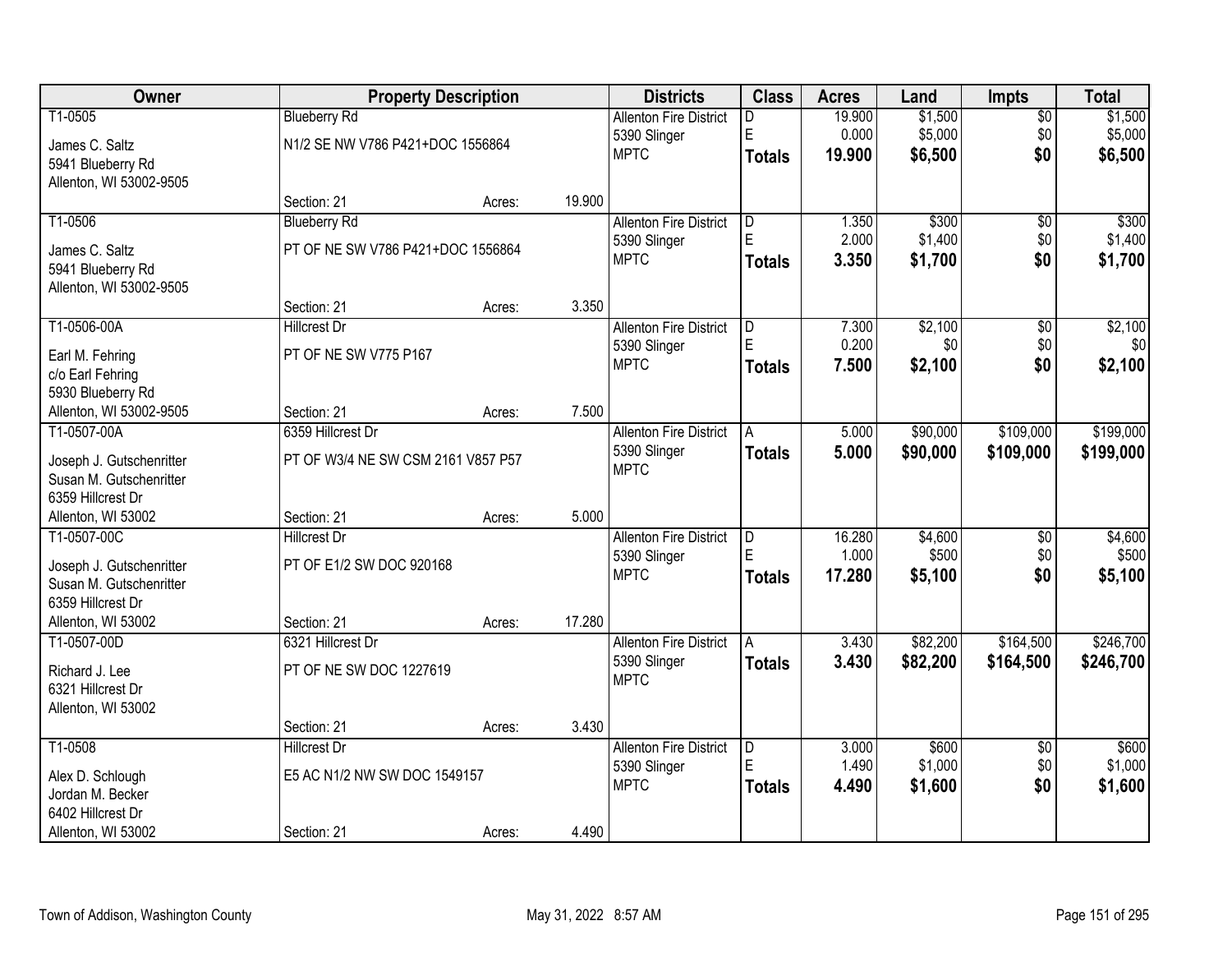| Owner                       | <b>Property Description</b>                  |        |        | <b>Districts</b>              | <b>Class</b>   | <b>Acres</b>          | Land      | <b>Impts</b>    | <b>Total</b> |
|-----------------------------|----------------------------------------------|--------|--------|-------------------------------|----------------|-----------------------|-----------|-----------------|--------------|
| T1-0509                     | <b>Hillcrest Dr</b>                          |        |        | <b>Allenton Fire District</b> | 5M             | 1.000                 | \$2,400   | $\overline{50}$ | \$2,400      |
| Robert R. Aufdermauer et al | W15 AC N1/2 NW SW V476 P297+V747 P314 SEC    |        |        | 5390 Slinger                  | D              | 11.080                | \$2,700   | \$0             | \$2,700      |
| c/o Robert Aufdermauer      | $21 - 11 - 18$<br>13.48 AC                   |        |        | <b>MPTC</b>                   | $\mathsf E$    | 1.400                 | \$800     | \$0             | \$800        |
| 6558 Hillcrest Dr           |                                              |        |        |                               | <b>Totals</b>  | 13.480                | \$5,900   | \$0             | \$5,900      |
| Allenton, WI 53002-9507     | Section: 21                                  | Acres: | 0.000  |                               |                |                       |           |                 |              |
| T1-0510                     | 6475 Hillcrest Dr                            |        |        | <b>Allenton Fire District</b> | l A            | 10.300                | \$108,600 | \$432,300       | \$540,900    |
| <b>Wanzer Family Trust</b>  | S1/2 NW SW DOC 1445721                       |        |        | 5390 Slinger                  | D.             | 12.000                | \$3,300   | \$0             | \$3,300      |
| 6475 Hillcrest Dr           |                                              |        |        | <b>MPTC</b>                   | Totals         | 22.300                | \$111,900 | \$432,300       | \$544,200    |
| Allenton, WI 53002          |                                              |        |        |                               |                |                       |           |                 |              |
|                             | Section: 21                                  | Acres: | 22.300 |                               |                |                       |           |                 |              |
| T1-0511                     | <b>Hillcrest Dr</b>                          |        |        | <b>Allenton Fire District</b> | 5M             | 5.070                 | \$12,200  | \$0             | \$12,200     |
| <b>Wanzer Family Trust</b>  | N1/2 SW SW DOC 1445721                       |        |        | 5390 Slinger                  |                | 15.000                | \$4,100   | \$0             | \$4,100      |
| 6475 Hillcrest Dr           |                                              |        |        | <b>MPTC</b>                   | <b>Totals</b>  | 20.070                | \$16,300  | \$0             | \$16,300     |
| Allenton, WI 53002          |                                              |        |        |                               |                |                       |           |                 |              |
|                             | Section: 21                                  | Acres: | 20.070 |                               |                |                       |           |                 |              |
| T1-0511-00A                 | <b>Hillcrest Dr</b>                          |        |        | <b>Allenton Fire District</b> | ID.            | 1.760                 | \$500     | \$0             | \$500        |
| <b>Wanzer Family Trust</b>  | PT OF SW SW DOC 1445722                      |        |        | 5390 Slinger                  | <b>Totals</b>  | 1.760                 | \$500     | \$0             | \$500        |
| 6475 Hillcrest Dr           |                                              |        |        | <b>MPTC</b>                   |                |                       |           |                 |              |
| Allenton, WI 53002          |                                              |        |        |                               |                |                       |           |                 |              |
|                             | Section:                                     | Acres: | 1.760  |                               |                |                       |           |                 |              |
| T1-0512-00B                 | 6490 Crooked Rd                              |        |        | <b>Allenton Fire District</b> |                | Assessed with T1-0491 |           |                 |              |
| Timothy M Kreilkamp Trust   | PT OF SW SW V1429 P255+DOC 1125129 (INC OL 1 |        |        | 5390 Slinger                  |                |                       |           |                 |              |
| Rita Kreilkamp Trust        | CSM 4256) (ASSESSED WITH T1-0491)            |        |        | <b>MPTC</b>                   |                |                       |           |                 |              |
| 6490 Crooked Rd             |                                              |        |        |                               |                |                       |           |                 |              |
| Allenton, WI 53002          | Section: 21                                  | Acres: | 6.060  |                               |                |                       |           |                 |              |
| T1-0512-00E                 | 6460 Crooked Rd                              |        |        | <b>Allenton Fire District</b> | l A            | 4.020                 | \$85,100  | \$262,000       | \$347,100    |
| Craig C. Biesik             | PT OF SW SW CSM 5192 LOT 1 DOC 1509772       |        |        | 5390 Slinger                  | <b>Totals</b>  | 4.020                 | \$85,100  | \$262,000       | \$347,100    |
| 6460 Crooked Rd             |                                              |        |        | <b>MPTC</b>                   |                |                       |           |                 |              |
| Allenton, WI 53002          |                                              |        |        |                               |                |                       |           |                 |              |
|                             | Section: 21                                  | Acres: | 4.020  |                               |                |                       |           |                 |              |
| T1-0512-00F                 | 6430 Crooked Rd                              |        |        | <b>Allenton Fire District</b> | $\overline{A}$ | 3.000                 | \$80,000  | \$220,500       | \$300,500    |
| Glen W. Pfeifer             | PT OF SW SW CSM 5192 LOT 2 V1563 P595        |        |        | 5390 Slinger                  | D              | 4.770                 | \$1,400   | \$0             | \$1,400      |
| 6430 Crooked Rd             |                                              |        |        | <b>MPTC</b>                   | <b>Totals</b>  | 7.770                 | \$81,400  | \$220,500       | \$301,900    |
| Allenton, WI 53002          |                                              |        |        |                               |                |                       |           |                 |              |
|                             | Section: 21                                  | Acres: | 7.770  |                               |                |                       |           |                 |              |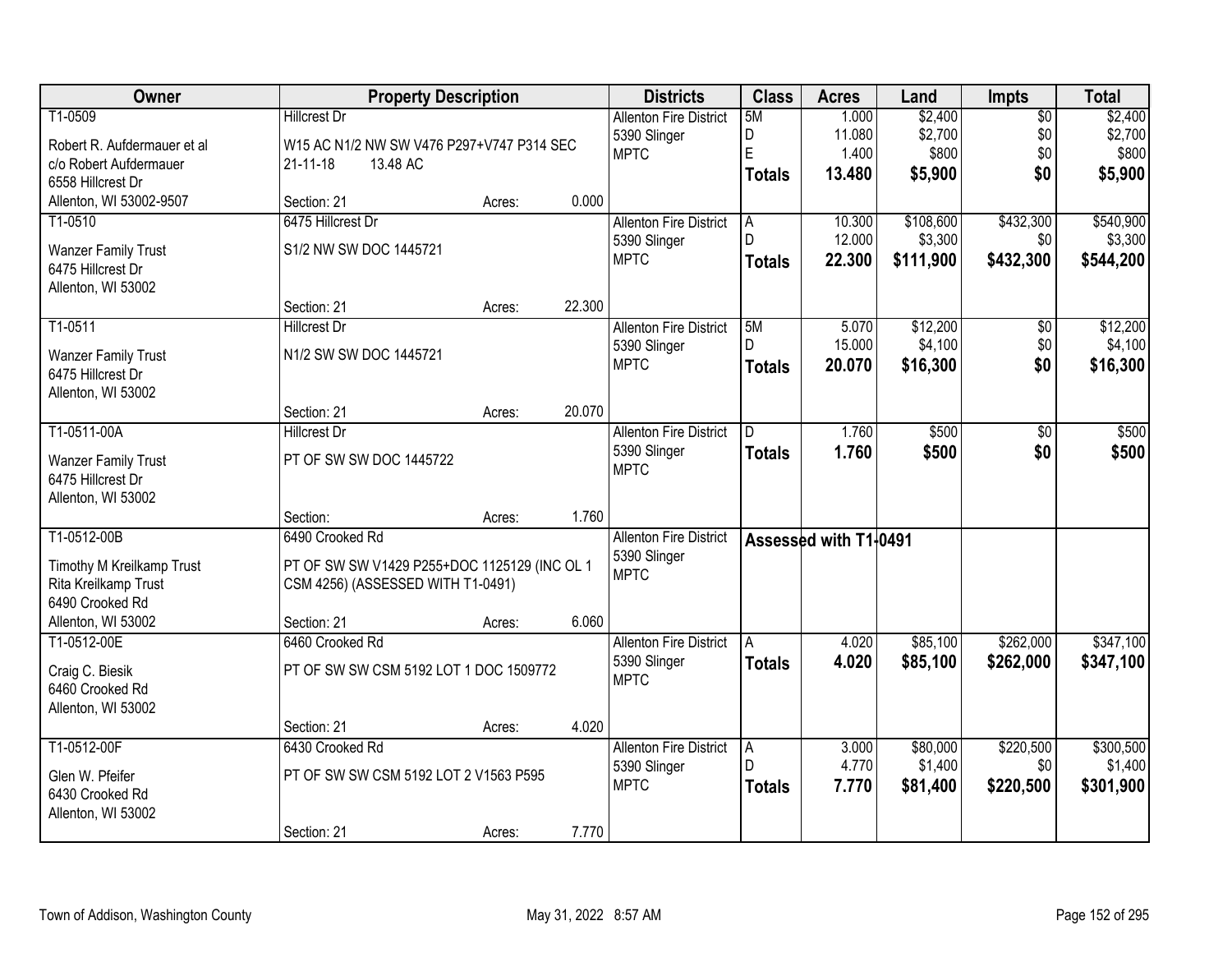| Owner                                |                                                      | <b>Property Description</b> |        | <b>Districts</b>              | <b>Class</b>  | <b>Acres</b> | Land     | <b>Impts</b>    | <b>Total</b> |
|--------------------------------------|------------------------------------------------------|-----------------------------|--------|-------------------------------|---------------|--------------|----------|-----------------|--------------|
| T1-0513-00A                          | 6327 Hillcrest Dr                                    |                             |        | <b>Allenton Fire District</b> |               | 4.630        | \$93,900 | \$152,800       | \$246,700    |
| Edward A. Wolf                       | PT OF SE&NE SW CSM 2923 LOT 1 (AFFDVT V904           |                             |        | 5390 Slinger                  | <b>Totals</b> | 4.630        | \$93,900 | \$152,800       | \$246,700    |
| Julie J. Wolf                        | P102+AFFDVT V914 P11) DOC 1442006                    |                             |        | <b>MPTC</b>                   |               |              |          |                 |              |
| 6327 Hillcrest Dr                    |                                                      |                             |        |                               |               |              |          |                 |              |
| Allenton, WI 53002                   | Section: 21                                          | Acres:                      | 4.630  |                               |               |              |          |                 |              |
| T1-0514-00D                          | 6400 Crooked Rd                                      |                             |        | <b>Allenton Fire District</b> | A             | 1.000        | \$50,000 | \$122,500       | \$172,500    |
|                                      |                                                      |                             |        | 5390 Slinger                  | D.            | 4.000        | \$1,200  | \$0             | \$1,200      |
| Steven M. Strupp                     | PT OF SE SW CSM 5736 LOT 1 V1009 P483+DOC<br>1051049 |                             |        | <b>MPTC</b>                   | <b>Totals</b> | 5.000        | \$51,200 | \$122,500       | \$173,700    |
| Michele M. Strupp<br>6400 Crooked Rd |                                                      |                             |        |                               |               |              |          |                 |              |
| Allenton, WI 53002                   | Section: 21                                          | Acres:                      | 5.000  |                               |               |              |          |                 |              |
| T1-0514-00E                          | 6368 Crooked Rd                                      |                             |        | <b>Allenton Fire District</b> | A             | 1.000        | \$60,000 | \$406,300       | \$466,300    |
|                                      |                                                      |                             |        | 5390 Slinger                  | D             | 9.100        | \$2,000  | \$0             | \$2,000      |
| Bradley A. Keith                     | PT OF SE SW CSM 6234 LOT 1 DOC 1517686               |                             |        | <b>MPTC</b>                   | <b>Totals</b> | 10.100       | \$62,000 | \$406,300       | \$468,300    |
| Kelly K. Keith                       |                                                      |                             |        |                               |               |              |          |                 |              |
| 6368 Crooked Rd                      |                                                      |                             |        |                               |               |              |          |                 |              |
| Allenton, WI 53002                   | Section:                                             | Acres:                      | 10.100 |                               |               |              |          |                 |              |
| T1-0514-00F                          | 6334 Crooked Rd                                      |                             |        | <b>Allenton Fire District</b> | Α             | 1.500        | \$60,000 | \$118,300       | \$178,300    |
| Darin Brzakala                       | PT OF SE SW CSM 6234 LOT 2 DOC 1517690               |                             |        | 5390 Slinger                  | D.            | 7.600        | \$2,100  | \$0             | \$2,100      |
| Marcey D. Metowski Brzakala          |                                                      |                             |        | <b>MPTC</b>                   | <b>Totals</b> | 9.100        | \$62,100 | \$118,300       | \$180,400    |
| 6334 Crooked Rd                      |                                                      |                             |        |                               |               |              |          |                 |              |
| Allenton, WI 53002                   | Section:                                             | Acres:                      | 9.100  |                               |               |              |          |                 |              |
| T1-0515-00Z                          | Cty Hwy W                                            |                             |        | <b>Allenton Fire District</b> | D             | 33.000       | \$9,500  | $\overline{50}$ | \$9,500      |
|                                      | PT OF NE SE V835 P47 EXC HWY+DOC 1521630             |                             |        | 5390 Slinger                  | E             | 0.720        | \$300    | \$0             | \$300        |
| Sunset Farms, Inc<br>6600 Sunset Dr  |                                                      |                             |        | <b>MPTC</b>                   | <b>Totals</b> | 33.720       | \$9,800  | \$0             | \$9,800      |
| Allenton, WI 53002                   |                                                      |                             |        |                               |               |              |          |                 |              |
|                                      | Section: 21                                          | Acres:                      | 33.720 |                               |               |              |          |                 |              |
| T1-0516                              | 6233 Hillcrest Dr                                    |                             |        | <b>Allenton Fire District</b> | A             | 1.950        | \$69,000 | \$231,900       | \$300,900    |
|                                      |                                                      |                             |        | 5390 Slinger                  | <b>Totals</b> | 1.950        | \$69,000 | \$231,900       | \$300,900    |
| Jeffrey L. Konrath                   | PT OF E1/2 NW SE CSM 2966 PAR 1+RD RES+V690          |                             |        | <b>MPTC</b>                   |               |              |          |                 |              |
| 6233 Hillcrest Dr                    | P450+V715 P593+V918 P43+V1669 P596+DOC               |                             |        |                               |               |              |          |                 |              |
| Allenton, WI 53002                   | 805488+1227754 (AGRMT V918 P45)                      |                             |        |                               |               |              |          |                 |              |
|                                      | Section: 21                                          | Acres:                      | 1.950  |                               |               |              |          |                 |              |
| T1-0516-00A                          | 6237 Hillcrest Dr                                    |                             |        | <b>Allenton Fire District</b> | A             | 0.990        | \$57,600 | \$143,400       | \$201,000    |
| Gregory F. Nass                      | PT OF E1/4 NW SE DOC 1426901                         |                             |        | 5390 Slinger                  | <b>Totals</b> | 0.990        | \$57,600 | \$143,400       | \$201,000    |
| Michelle L. Nass                     |                                                      |                             |        | <b>MPTC</b>                   |               |              |          |                 |              |
| 6237 Hillcrest Dr                    |                                                      |                             |        |                               |               |              |          |                 |              |
| Allenton, WI 53002                   | Section: 21                                          | Acres:                      | 0.990  |                               |               |              |          |                 |              |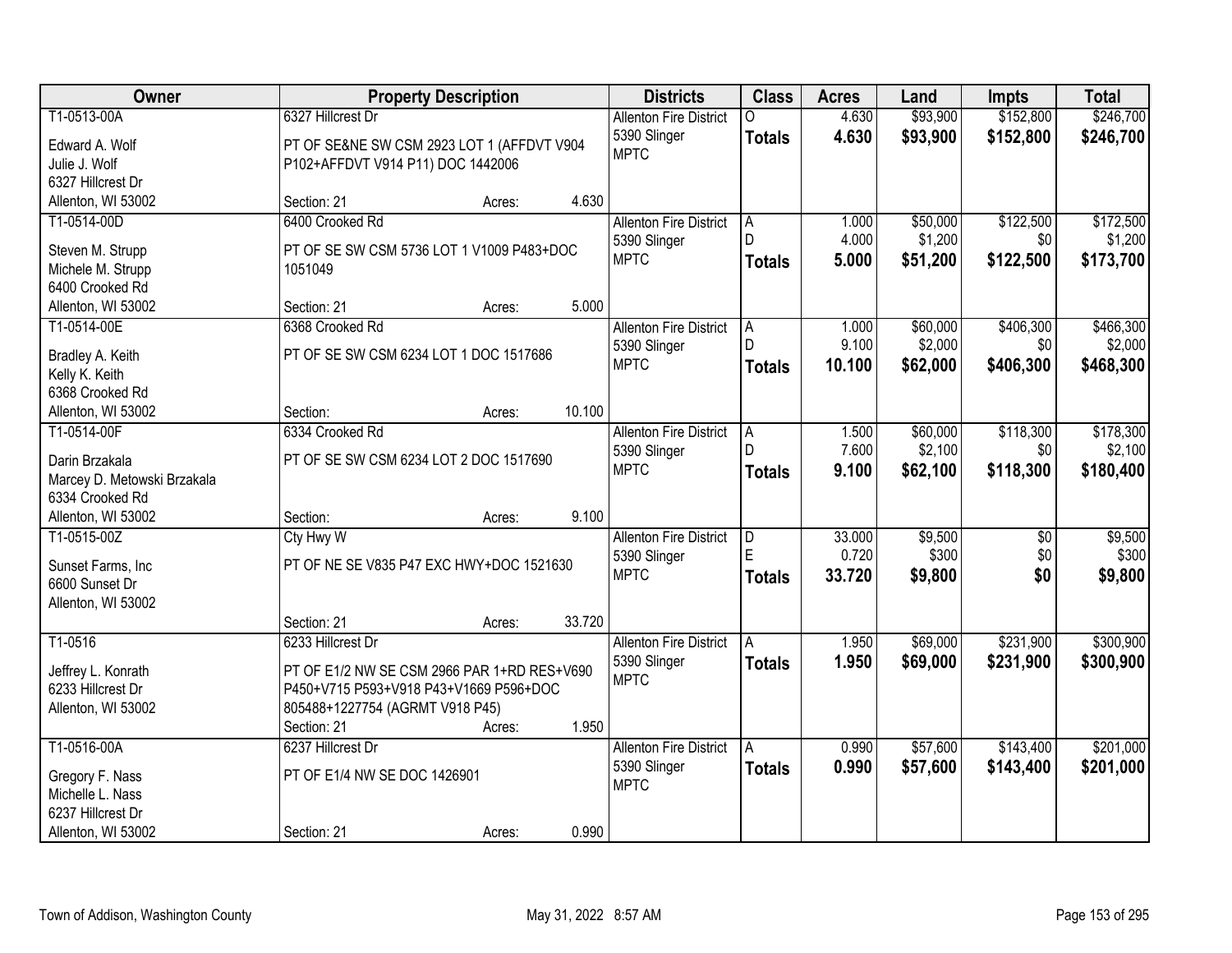| Owner                                                                    |                                                        | <b>Property Description</b> |        | <b>Districts</b>                              | <b>Class</b>   | <b>Acres</b>   | Land     | Impts                  | <b>Total</b> |
|--------------------------------------------------------------------------|--------------------------------------------------------|-----------------------------|--------|-----------------------------------------------|----------------|----------------|----------|------------------------|--------------|
| T1-0516-00B                                                              | <b>Hillcrest Dr</b>                                    |                             |        | <b>Allenton Fire District</b><br>5390 Slinger |                | 1.480<br>1.480 | \$24,500 | $\overline{50}$<br>\$0 | \$24,500     |
| Jeffrey L. Konrath                                                       | PT OF E1/2 NW SE CSM 2966 PAR 2 V1031                  |                             |        | <b>MPTC</b>                                   | <b>Totals</b>  |                | \$24,500 |                        | \$24,500     |
| 6233 Hillcrest Dr                                                        | P568+V1669 P596+DOC 805488+1227754                     |                             |        |                                               |                |                |          |                        |              |
| Allenton, WI 53002                                                       |                                                        |                             | 1.480  |                                               |                |                |          |                        |              |
| T1-0516-00C                                                              | Section: 21<br><b>Hillcrest Dr</b>                     | Acres:                      |        | <b>Allenton Fire District</b>                 | A              | 1.530          | \$24,500 | \$0                    | \$24,500     |
|                                                                          |                                                        |                             |        | 5390 Slinger                                  | <b>Totals</b>  | 1.530          | \$24,500 | \$0                    | \$24,500     |
| Jeffrey L. Konrath                                                       | PT OF E1/2 NW SE CSM 2966 PAR 3 V1031                  |                             |        | <b>MPTC</b>                                   |                |                |          |                        |              |
| 6233 Hillcrest Dr                                                        | P658+V1669 P596+DOC 805488+1227754                     |                             |        |                                               |                |                |          |                        |              |
| Allenton, WI 53002                                                       | Section: 21                                            |                             | 1.530  |                                               |                |                |          |                        |              |
| T1-0516-00D                                                              | <b>Hillcrest Dr</b>                                    | Acres:                      |        | <b>Allenton Fire District</b>                 | A              | 2.180          | \$32,500 | $\overline{50}$        | \$32,500     |
|                                                                          |                                                        |                             |        | 5390 Slinger                                  | <b>Totals</b>  | 2.180          | \$32,500 | \$0                    | \$32,500     |
| Jeffrey L. Konrath                                                       | PT OF E1/2 NW SE CSM 2966 PAR 4 V1031                  |                             |        | <b>MPTC</b>                                   |                |                |          |                        |              |
| 6233 Hillcrest Dr                                                        | P658+V1669 P596+DOC 805488+1227754                     |                             |        |                                               |                |                |          |                        |              |
| Allenton, WI 53002                                                       | Section: 21                                            | Acres:                      | 2.180  |                                               |                |                |          |                        |              |
| T1-0517                                                                  | <b>Hillcrest Dr</b>                                    |                             |        | <b>Allenton Fire District</b>                 | D              | 28.000         | \$7,900  | \$0                    | \$7,900      |
|                                                                          |                                                        |                             |        | 5390 Slinger                                  |                | 2.000          | \$900    | \$0                    | \$900        |
| Earl M. Fehring                                                          | W3/4 NW SE V775 P167                                   |                             |        | <b>MPTC</b>                                   | <b>Totals</b>  | 30.000         | \$8,800  | \$0                    | \$8,800      |
| c/o Earl Fehring<br>5930 Blueberry Rd                                    |                                                        |                             |        |                                               |                |                |          |                        |              |
| Allenton, WI 53002-9505                                                  | Section: 21                                            | Acres:                      | 30.000 |                                               |                |                |          |                        |              |
| T1-0518-00A                                                              | 6262 Crooked Rd                                        |                             |        | <b>Allenton Fire District</b>                 | $\overline{A}$ | 1.500          | \$60,000 | \$279,200              | \$339,200    |
|                                                                          |                                                        |                             |        | 5390 Slinger                                  | D              | 8.117          | \$2,200  | \$0                    | \$2,200      |
| Susan R Rettig Living Trust et al<br>c/o Robert W Rettig Jr Living Trust | PT OF W3/4 SW SE CSM 5622 LOT 1 DOC<br>1009043+1419118 |                             |        | <b>MPTC</b>                                   | Ē              | 0.153          | \$0      | \$0                    | \$0          |
| 6262 Crooked Rd                                                          |                                                        |                             |        |                                               | <b>Totals</b>  | 9.770          | \$62,200 | \$279,200              | \$341,400    |
| Allenton, WI 53002                                                       | Section: 21                                            | Acres:                      | 9.770  |                                               |                |                |          |                        |              |
| T1-0518-00B                                                              | 6260 Crooked Rd                                        |                             |        | <b>Allenton Fire District</b>                 | A              | 1.500          | \$60,000 | \$315,800              | \$375,800    |
| John J. Kletti                                                           | PT OF W3/4 SW SE CSM 5622 LOT 2 DOC 1066597            |                             |        | 5390 Slinger                                  | D              | 8.127          | \$2,100  | \$0                    | \$2,100      |
| Karen M. Kletti                                                          |                                                        |                             |        | <b>MPTC</b>                                   | E              | 0.133          | \$100    | \$0                    | \$100        |
| 6260 Crooked Rd                                                          |                                                        |                             |        |                                               | <b>Totals</b>  | 9.760          | \$62,200 | \$315,800              | \$378,000    |
| Allenton, WI 53002                                                       | Section: 21                                            | Acres:                      | 9.760  |                                               |                |                |          |                        |              |
| T1-0518-00C                                                              | 6254 Crooked Rd                                        |                             |        | <b>Allenton Fire District</b>                 | Α              | 1.500          | \$60,000 | \$337,400              | \$397,400    |
| Daniel G. Goetz                                                          | PT OF W3/4 SW SE CSM 5622 LOT 3 DOC 1000517            |                             |        | 5390 Slinger                                  | D              | 8.116          | \$2,100  | \$0                    | \$2,100      |
| Michelle L. Goetz                                                        |                                                        |                             |        | <b>MPTC</b>                                   | E              | 0.134          | \$0      | \$0                    | \$0          |
| 6254 Crooked Rd                                                          |                                                        |                             |        |                                               | <b>Totals</b>  | 9.750          | \$62,100 | \$337,400              | \$399,500    |
| Allenton, WI 53002                                                       | Section: 21                                            | Acres:                      | 9.750  |                                               |                |                |          |                        |              |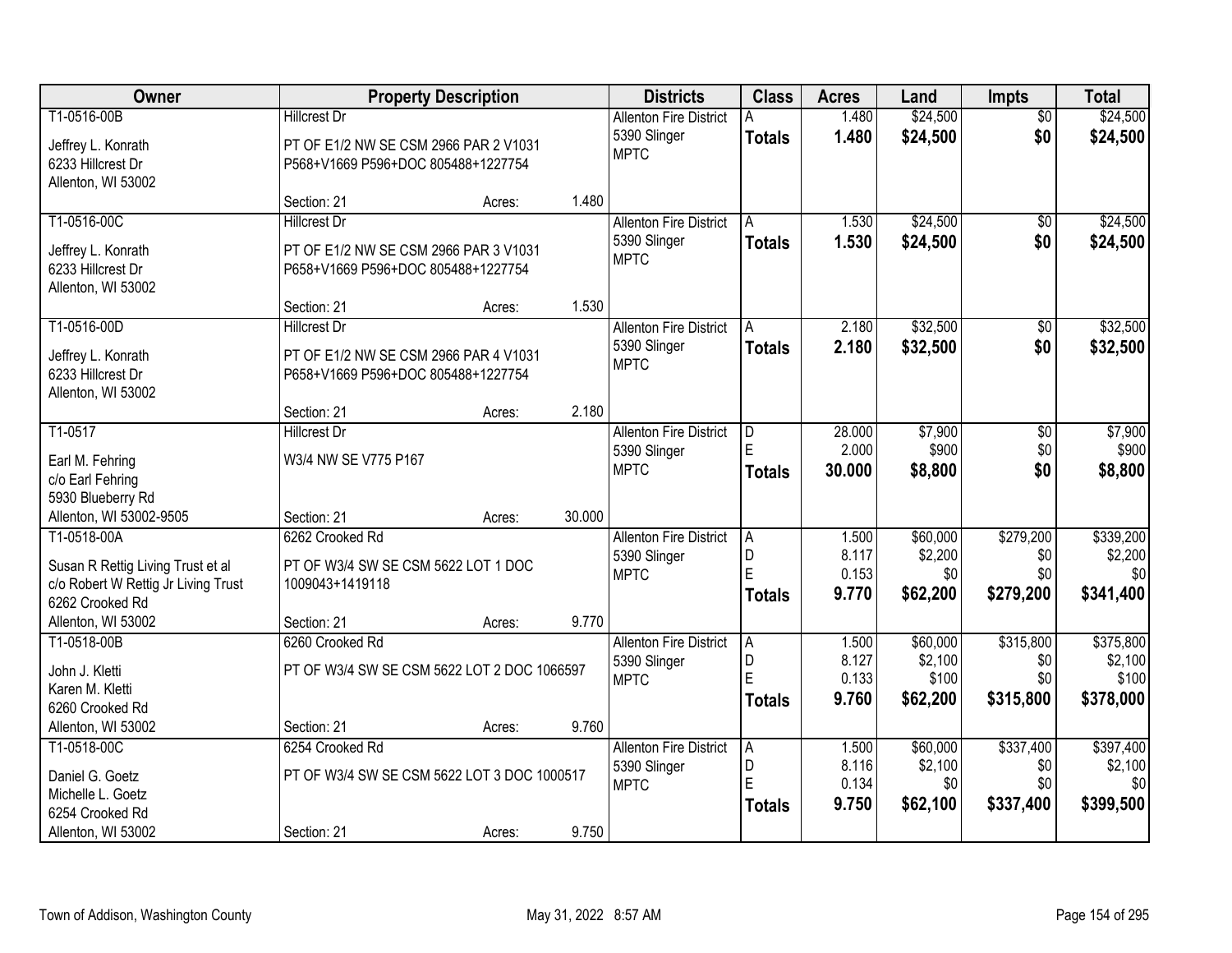| T1-0519<br>\$70,000<br>\$133,400<br>6214 Crooked Rd<br>2.000<br><b>Allenton Fire District</b><br>A<br>8.000<br>\$2,400<br>\$0<br>\$2,400<br>5390 Slinger<br>D<br>E1/2 E1/2 SW SE V691 P123<br>Anthony Schicker<br>\$63,400<br><b>MPTC</b><br>10.000<br>\$72,400<br>\$135,800<br><b>Totals</b><br>Linda Schicker<br>6214 Crooked Rd<br>10.000<br>Allenton, WI 53002<br>Section: 21<br>Acres:<br>T1-0520<br>5805 Land of Oz Ln<br>\$133,700<br>\$195,400<br><b>Allenton Fire District</b><br>11.120<br>A<br>11.120<br>\$133,700<br>\$195,400<br>5390 Slinger<br><b>Totals</b><br>W1/2 SE V945 P624 EXC PT SOLD<br>Frederick W. Roth<br><b>MPTC</b><br>Vicki L. Roth<br>5805 Land of Oz Ln<br>11.120<br>PO Box 531<br>Section: 21<br>Acres:<br>Allenton, WI 53002<br>T1-0520-00A<br>12.500<br>\$127,900<br>\$146,800<br>6202 Crooked Rd<br><b>Allenton Fire District</b><br>l A<br>5390 Slinger<br>12.500<br>\$127,900<br>\$146,800<br><b>Totals</b><br>PT OF SE SE V931 P333<br>Mark D. Janke<br><b>MPTC</b><br>Laurie A. Janke<br>6202 Crooked Rd<br>12.500<br>Allenton, WI 53002<br>Section: 21<br>Acres:<br>\$32,900<br>\$34,100<br>T1-0521-00B<br>5763 Cty Hwy W<br>0.920<br><b>Allenton Fire District</b><br>B<br>5390 Slinger<br>0.920<br>\$32,900<br>\$34,100<br><b>Totals</b><br>PT OF SE SE CSM 1833 PAR 2 DOC 1397582+1426369<br>Neil Achatz<br><b>MPTC</b><br>Norman Achatz<br>513 Oak Ter<br>0.920<br>Slinger, WI 53086<br>Section: 21<br>Acres:<br>T1-0521-00C<br>Cty Hwy W<br>3.450<br><b>Allenton Fire District</b><br>X4<br>\$0<br>\$0<br>\$0<br>5390 Slinger<br>3.450<br>\$0<br><b>Totals</b><br>RD ROW SEC 21 V153 P25-26+V155 P364<br>Town of Addison<br><b>MPTC</b><br>First St<br>Allenton, WI 53002<br>3.450<br>Section: 21<br>Acres:<br>T1-0521-00D<br>6185 Land of Oz Ln<br>\$81,500<br>\$143,500<br><b>Allenton Fire District</b><br>3.300<br>A<br>3.300<br>\$81,500<br>\$143,500<br>5390 Slinger<br><b>Totals</b><br>PT OF E1/2 SE SE CSM 3628 LOT 1 V1097 P359<br>Robert L. Kemp<br><b>MPTC</b><br>Kathleen A. Kemp<br>6185 Land of Oz Ln | Owner              | <b>Property Description</b> |                 | <b>Districts</b> | <b>Class</b> | <b>Acres</b> | Land | <b>Impts</b> | <b>Total</b> |
|--------------------------------------------------------------------------------------------------------------------------------------------------------------------------------------------------------------------------------------------------------------------------------------------------------------------------------------------------------------------------------------------------------------------------------------------------------------------------------------------------------------------------------------------------------------------------------------------------------------------------------------------------------------------------------------------------------------------------------------------------------------------------------------------------------------------------------------------------------------------------------------------------------------------------------------------------------------------------------------------------------------------------------------------------------------------------------------------------------------------------------------------------------------------------------------------------------------------------------------------------------------------------------------------------------------------------------------------------------------------------------------------------------------------------------------------------------------------------------------------------------------------------------------------------------------------------------------------------------------------------------------------------------------------------------------------------------------------------------------------------------------------------------------------------------------------------------------------------------------------------------------------------------------------------------------------------------------------------------------------------------------------------------------------------------------------|--------------------|-----------------------------|-----------------|------------------|--------------|--------------|------|--------------|--------------|
|                                                                                                                                                                                                                                                                                                                                                                                                                                                                                                                                                                                                                                                                                                                                                                                                                                                                                                                                                                                                                                                                                                                                                                                                                                                                                                                                                                                                                                                                                                                                                                                                                                                                                                                                                                                                                                                                                                                                                                                                                                                                    |                    |                             |                 |                  |              |              |      | \$63,400     |              |
| \$329,100<br>\$329,100<br>\$274,700<br>\$274,700<br>\$67,000<br>\$67,000<br>\$0<br>\$0<br>\$225,000<br>\$225,000                                                                                                                                                                                                                                                                                                                                                                                                                                                                                                                                                                                                                                                                                                                                                                                                                                                                                                                                                                                                                                                                                                                                                                                                                                                                                                                                                                                                                                                                                                                                                                                                                                                                                                                                                                                                                                                                                                                                                   |                    |                             |                 |                  |              |              |      |              |              |
|                                                                                                                                                                                                                                                                                                                                                                                                                                                                                                                                                                                                                                                                                                                                                                                                                                                                                                                                                                                                                                                                                                                                                                                                                                                                                                                                                                                                                                                                                                                                                                                                                                                                                                                                                                                                                                                                                                                                                                                                                                                                    |                    |                             |                 |                  |              |              |      |              |              |
|                                                                                                                                                                                                                                                                                                                                                                                                                                                                                                                                                                                                                                                                                                                                                                                                                                                                                                                                                                                                                                                                                                                                                                                                                                                                                                                                                                                                                                                                                                                                                                                                                                                                                                                                                                                                                                                                                                                                                                                                                                                                    |                    |                             |                 |                  |              |              |      |              |              |
|                                                                                                                                                                                                                                                                                                                                                                                                                                                                                                                                                                                                                                                                                                                                                                                                                                                                                                                                                                                                                                                                                                                                                                                                                                                                                                                                                                                                                                                                                                                                                                                                                                                                                                                                                                                                                                                                                                                                                                                                                                                                    |                    |                             |                 |                  |              |              |      |              |              |
|                                                                                                                                                                                                                                                                                                                                                                                                                                                                                                                                                                                                                                                                                                                                                                                                                                                                                                                                                                                                                                                                                                                                                                                                                                                                                                                                                                                                                                                                                                                                                                                                                                                                                                                                                                                                                                                                                                                                                                                                                                                                    |                    |                             |                 |                  |              |              |      |              |              |
|                                                                                                                                                                                                                                                                                                                                                                                                                                                                                                                                                                                                                                                                                                                                                                                                                                                                                                                                                                                                                                                                                                                                                                                                                                                                                                                                                                                                                                                                                                                                                                                                                                                                                                                                                                                                                                                                                                                                                                                                                                                                    |                    |                             |                 |                  |              |              |      |              |              |
|                                                                                                                                                                                                                                                                                                                                                                                                                                                                                                                                                                                                                                                                                                                                                                                                                                                                                                                                                                                                                                                                                                                                                                                                                                                                                                                                                                                                                                                                                                                                                                                                                                                                                                                                                                                                                                                                                                                                                                                                                                                                    |                    |                             |                 |                  |              |              |      |              |              |
|                                                                                                                                                                                                                                                                                                                                                                                                                                                                                                                                                                                                                                                                                                                                                                                                                                                                                                                                                                                                                                                                                                                                                                                                                                                                                                                                                                                                                                                                                                                                                                                                                                                                                                                                                                                                                                                                                                                                                                                                                                                                    |                    |                             |                 |                  |              |              |      |              |              |
|                                                                                                                                                                                                                                                                                                                                                                                                                                                                                                                                                                                                                                                                                                                                                                                                                                                                                                                                                                                                                                                                                                                                                                                                                                                                                                                                                                                                                                                                                                                                                                                                                                                                                                                                                                                                                                                                                                                                                                                                                                                                    |                    |                             |                 |                  |              |              |      |              |              |
|                                                                                                                                                                                                                                                                                                                                                                                                                                                                                                                                                                                                                                                                                                                                                                                                                                                                                                                                                                                                                                                                                                                                                                                                                                                                                                                                                                                                                                                                                                                                                                                                                                                                                                                                                                                                                                                                                                                                                                                                                                                                    |                    |                             |                 |                  |              |              |      |              |              |
|                                                                                                                                                                                                                                                                                                                                                                                                                                                                                                                                                                                                                                                                                                                                                                                                                                                                                                                                                                                                                                                                                                                                                                                                                                                                                                                                                                                                                                                                                                                                                                                                                                                                                                                                                                                                                                                                                                                                                                                                                                                                    |                    |                             |                 |                  |              |              |      |              |              |
|                                                                                                                                                                                                                                                                                                                                                                                                                                                                                                                                                                                                                                                                                                                                                                                                                                                                                                                                                                                                                                                                                                                                                                                                                                                                                                                                                                                                                                                                                                                                                                                                                                                                                                                                                                                                                                                                                                                                                                                                                                                                    |                    |                             |                 |                  |              |              |      |              |              |
|                                                                                                                                                                                                                                                                                                                                                                                                                                                                                                                                                                                                                                                                                                                                                                                                                                                                                                                                                                                                                                                                                                                                                                                                                                                                                                                                                                                                                                                                                                                                                                                                                                                                                                                                                                                                                                                                                                                                                                                                                                                                    |                    |                             |                 |                  |              |              |      |              |              |
|                                                                                                                                                                                                                                                                                                                                                                                                                                                                                                                                                                                                                                                                                                                                                                                                                                                                                                                                                                                                                                                                                                                                                                                                                                                                                                                                                                                                                                                                                                                                                                                                                                                                                                                                                                                                                                                                                                                                                                                                                                                                    |                    |                             |                 |                  |              |              |      |              |              |
|                                                                                                                                                                                                                                                                                                                                                                                                                                                                                                                                                                                                                                                                                                                                                                                                                                                                                                                                                                                                                                                                                                                                                                                                                                                                                                                                                                                                                                                                                                                                                                                                                                                                                                                                                                                                                                                                                                                                                                                                                                                                    |                    |                             |                 |                  |              |              |      |              |              |
|                                                                                                                                                                                                                                                                                                                                                                                                                                                                                                                                                                                                                                                                                                                                                                                                                                                                                                                                                                                                                                                                                                                                                                                                                                                                                                                                                                                                                                                                                                                                                                                                                                                                                                                                                                                                                                                                                                                                                                                                                                                                    |                    |                             |                 |                  |              |              |      |              |              |
|                                                                                                                                                                                                                                                                                                                                                                                                                                                                                                                                                                                                                                                                                                                                                                                                                                                                                                                                                                                                                                                                                                                                                                                                                                                                                                                                                                                                                                                                                                                                                                                                                                                                                                                                                                                                                                                                                                                                                                                                                                                                    |                    |                             |                 |                  |              |              |      |              |              |
|                                                                                                                                                                                                                                                                                                                                                                                                                                                                                                                                                                                                                                                                                                                                                                                                                                                                                                                                                                                                                                                                                                                                                                                                                                                                                                                                                                                                                                                                                                                                                                                                                                                                                                                                                                                                                                                                                                                                                                                                                                                                    |                    |                             |                 |                  |              |              |      |              |              |
|                                                                                                                                                                                                                                                                                                                                                                                                                                                                                                                                                                                                                                                                                                                                                                                                                                                                                                                                                                                                                                                                                                                                                                                                                                                                                                                                                                                                                                                                                                                                                                                                                                                                                                                                                                                                                                                                                                                                                                                                                                                                    |                    |                             |                 |                  |              |              |      |              |              |
|                                                                                                                                                                                                                                                                                                                                                                                                                                                                                                                                                                                                                                                                                                                                                                                                                                                                                                                                                                                                                                                                                                                                                                                                                                                                                                                                                                                                                                                                                                                                                                                                                                                                                                                                                                                                                                                                                                                                                                                                                                                                    |                    |                             |                 |                  |              |              |      |              |              |
|                                                                                                                                                                                                                                                                                                                                                                                                                                                                                                                                                                                                                                                                                                                                                                                                                                                                                                                                                                                                                                                                                                                                                                                                                                                                                                                                                                                                                                                                                                                                                                                                                                                                                                                                                                                                                                                                                                                                                                                                                                                                    |                    |                             |                 |                  |              |              |      |              |              |
|                                                                                                                                                                                                                                                                                                                                                                                                                                                                                                                                                                                                                                                                                                                                                                                                                                                                                                                                                                                                                                                                                                                                                                                                                                                                                                                                                                                                                                                                                                                                                                                                                                                                                                                                                                                                                                                                                                                                                                                                                                                                    |                    |                             |                 |                  |              |              |      |              |              |
|                                                                                                                                                                                                                                                                                                                                                                                                                                                                                                                                                                                                                                                                                                                                                                                                                                                                                                                                                                                                                                                                                                                                                                                                                                                                                                                                                                                                                                                                                                                                                                                                                                                                                                                                                                                                                                                                                                                                                                                                                                                                    |                    |                             |                 |                  |              |              |      |              |              |
|                                                                                                                                                                                                                                                                                                                                                                                                                                                                                                                                                                                                                                                                                                                                                                                                                                                                                                                                                                                                                                                                                                                                                                                                                                                                                                                                                                                                                                                                                                                                                                                                                                                                                                                                                                                                                                                                                                                                                                                                                                                                    |                    |                             |                 |                  |              |              |      |              |              |
|                                                                                                                                                                                                                                                                                                                                                                                                                                                                                                                                                                                                                                                                                                                                                                                                                                                                                                                                                                                                                                                                                                                                                                                                                                                                                                                                                                                                                                                                                                                                                                                                                                                                                                                                                                                                                                                                                                                                                                                                                                                                    |                    |                             |                 |                  |              |              |      |              |              |
|                                                                                                                                                                                                                                                                                                                                                                                                                                                                                                                                                                                                                                                                                                                                                                                                                                                                                                                                                                                                                                                                                                                                                                                                                                                                                                                                                                                                                                                                                                                                                                                                                                                                                                                                                                                                                                                                                                                                                                                                                                                                    |                    |                             |                 |                  |              |              |      |              |              |
|                                                                                                                                                                                                                                                                                                                                                                                                                                                                                                                                                                                                                                                                                                                                                                                                                                                                                                                                                                                                                                                                                                                                                                                                                                                                                                                                                                                                                                                                                                                                                                                                                                                                                                                                                                                                                                                                                                                                                                                                                                                                    |                    |                             |                 |                  |              |              |      |              |              |
|                                                                                                                                                                                                                                                                                                                                                                                                                                                                                                                                                                                                                                                                                                                                                                                                                                                                                                                                                                                                                                                                                                                                                                                                                                                                                                                                                                                                                                                                                                                                                                                                                                                                                                                                                                                                                                                                                                                                                                                                                                                                    |                    |                             |                 |                  |              |              |      |              |              |
|                                                                                                                                                                                                                                                                                                                                                                                                                                                                                                                                                                                                                                                                                                                                                                                                                                                                                                                                                                                                                                                                                                                                                                                                                                                                                                                                                                                                                                                                                                                                                                                                                                                                                                                                                                                                                                                                                                                                                                                                                                                                    |                    |                             |                 |                  |              |              |      |              |              |
|                                                                                                                                                                                                                                                                                                                                                                                                                                                                                                                                                                                                                                                                                                                                                                                                                                                                                                                                                                                                                                                                                                                                                                                                                                                                                                                                                                                                                                                                                                                                                                                                                                                                                                                                                                                                                                                                                                                                                                                                                                                                    |                    |                             |                 |                  |              |              |      |              |              |
|                                                                                                                                                                                                                                                                                                                                                                                                                                                                                                                                                                                                                                                                                                                                                                                                                                                                                                                                                                                                                                                                                                                                                                                                                                                                                                                                                                                                                                                                                                                                                                                                                                                                                                                                                                                                                                                                                                                                                                                                                                                                    | Allenton, WI 53002 | Section: 21                 | 3.300<br>Acres: |                  |              |              |      |              |              |
| T1-0521-00G<br>6135 Land of Oz Ln<br>3.080<br>\$80,400<br>\$235,100<br>\$315,500<br><b>Allenton Fire District</b><br>A                                                                                                                                                                                                                                                                                                                                                                                                                                                                                                                                                                                                                                                                                                                                                                                                                                                                                                                                                                                                                                                                                                                                                                                                                                                                                                                                                                                                                                                                                                                                                                                                                                                                                                                                                                                                                                                                                                                                             |                    |                             |                 |                  |              |              |      |              |              |
| 3.080<br>5390 Slinger<br><b>Totals</b><br>\$80,400<br>\$235,100<br>\$315,500<br>PT OF SE SE CSM 4934 LOT 1 DOC 827130+1410805<br>Lanae M. Kovacevich                                                                                                                                                                                                                                                                                                                                                                                                                                                                                                                                                                                                                                                                                                                                                                                                                                                                                                                                                                                                                                                                                                                                                                                                                                                                                                                                                                                                                                                                                                                                                                                                                                                                                                                                                                                                                                                                                                               |                    |                             |                 |                  |              |              |      |              |              |
| <b>MPTC</b><br>6135 Land of Oz Ln<br>(HWY DOC 1519664)                                                                                                                                                                                                                                                                                                                                                                                                                                                                                                                                                                                                                                                                                                                                                                                                                                                                                                                                                                                                                                                                                                                                                                                                                                                                                                                                                                                                                                                                                                                                                                                                                                                                                                                                                                                                                                                                                                                                                                                                             |                    |                             |                 |                  |              |              |      |              |              |
| Allenton, WI 53002                                                                                                                                                                                                                                                                                                                                                                                                                                                                                                                                                                                                                                                                                                                                                                                                                                                                                                                                                                                                                                                                                                                                                                                                                                                                                                                                                                                                                                                                                                                                                                                                                                                                                                                                                                                                                                                                                                                                                                                                                                                 |                    |                             |                 |                  |              |              |      |              |              |
| 3.080<br>Section: 21<br>Acres:                                                                                                                                                                                                                                                                                                                                                                                                                                                                                                                                                                                                                                                                                                                                                                                                                                                                                                                                                                                                                                                                                                                                                                                                                                                                                                                                                                                                                                                                                                                                                                                                                                                                                                                                                                                                                                                                                                                                                                                                                                     |                    |                             |                 |                  |              |              |      |              |              |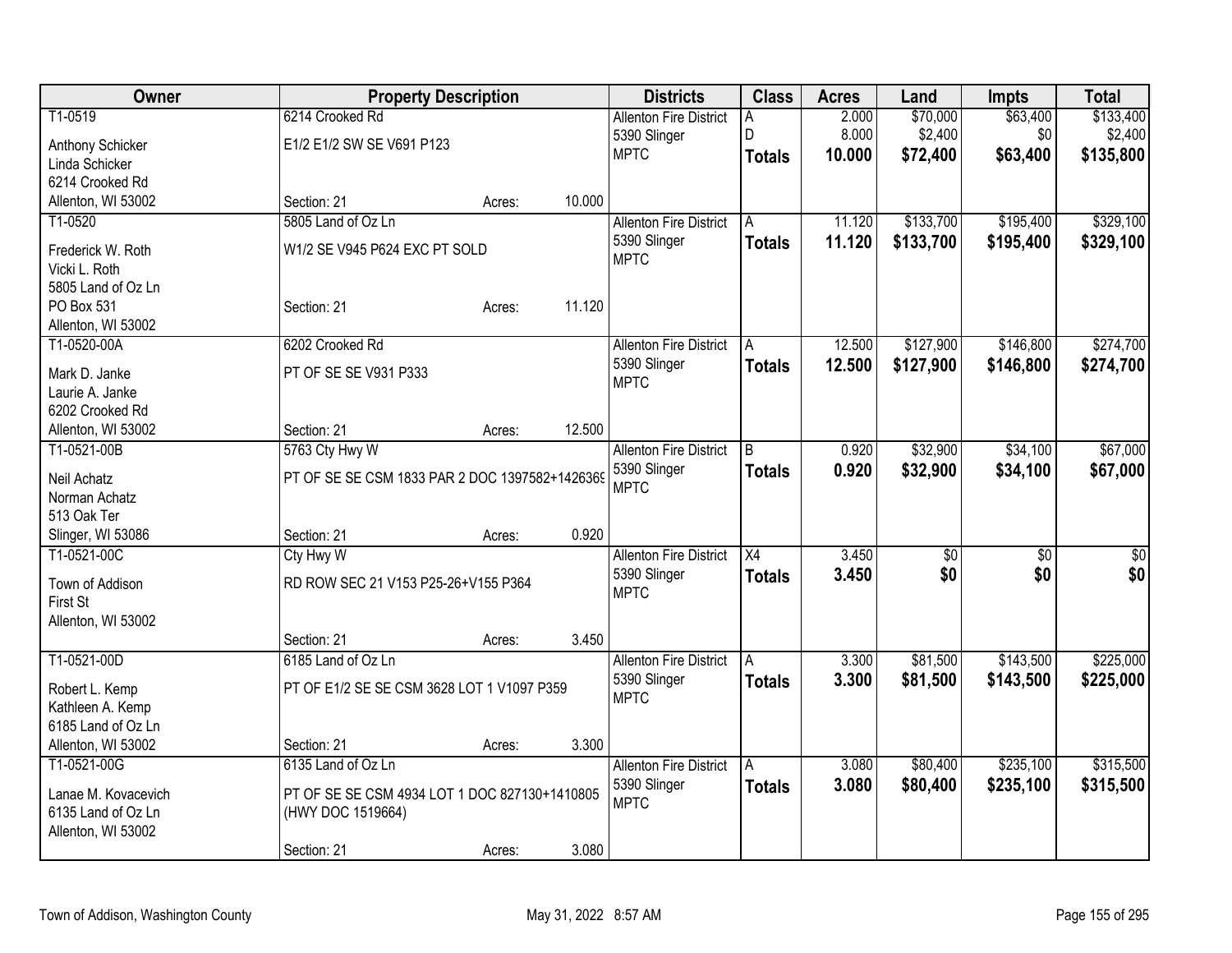| Owner                         |                                               | <b>Property Description</b> |       | <b>Districts</b>              | <b>Class</b>  | <b>Acres</b> | Land            | <b>Impts</b>    | <b>Total</b>    |
|-------------------------------|-----------------------------------------------|-----------------------------|-------|-------------------------------|---------------|--------------|-----------------|-----------------|-----------------|
| T1-0521-00H                   | 5761 Cty Hwy W                                |                             |       | <b>Allenton Fire District</b> |               | 1.660        | \$63,200        | \$61,200        | \$124,400       |
| Terry A. Richards             | PT OF SE SE CSM 1833 PAR 1 V1241 P62 (HWY DOC |                             |       | 5390 Slinger                  | <b>Totals</b> | 1.660        | \$63,200        | \$61,200        | \$124,400       |
| 5761 Cty Hwy W                | 1519666)                                      |                             |       | <b>MPTC</b>                   |               |              |                 |                 |                 |
| Allenton, WI 53002            |                                               |                             |       |                               |               |              |                 |                 |                 |
|                               | Section: 21                                   | Acres:                      | 1.660 |                               |               |              |                 |                 |                 |
| T1-0521-00I                   | 5749 Cty Hwy W                                |                             |       | <b>Allenton Fire District</b> | A             | 4.710        | \$82,400        | \$125,700       | \$208,100       |
| William A. Ray                | PT OF SE SE CSM 4934 LOT 2 DOC 1333509 (HWY   |                             |       | 5390 Slinger                  | D.            | 4.000        | \$700           | \$0             | \$700           |
| Caroline A. Ray               | DOC 1519693)                                  |                             |       | <b>MPTC</b>                   | Totals        | 8.710        | \$83,100        | \$125,700       | \$208,800       |
| 5749 Cty Hwy W                |                                               |                             |       |                               |               |              |                 |                 |                 |
| Allenton, WI 53002            | Section: 21                                   | Acres:                      | 8.710 |                               |               |              |                 |                 |                 |
| T1-0522-00B                   | 5751 Hillcrest Dr                             |                             |       | <b>Allenton Fire District</b> | A             | 1.980        | \$83,500        | \$188,700       | \$272,200       |
| Craig L. Helmrick             | PT OF NE NE CSM 4591 LOT 1 DOC 1049088        |                             |       | 5390 Slinger                  | <b>Totals</b> | 1.980        | \$83,500        | \$188,700       | \$272,200       |
| Terri L. Helmrick             |                                               |                             |       | <b>MPTC</b>                   |               |              |                 |                 |                 |
| 5751 Hillcrest Dr             |                                               |                             |       |                               |               |              |                 |                 |                 |
| Allenton, WI 53002            | Section: 22                                   | Acres:                      | 1.980 |                               |               |              |                 |                 |                 |
| T1-0522-00C                   | 6093 Wildlife Rd                              |                             |       | <b>Allenton Fire District</b> | A             | 3.720        | \$83,600        | \$218,400       | \$302,000       |
| Michael J. Digmann            | NE NE CSM 4591 LOT 2 V1577 P282               |                             |       | 5390 Slinger                  | <b>Totals</b> | 3.720        | \$83,600        | \$218,400       | \$302,000       |
| <b>Beverly Digmann</b>        |                                               |                             |       | <b>MPTC</b>                   |               |              |                 |                 |                 |
| 6093 Wildlife Rd              |                                               |                             |       |                               |               |              |                 |                 |                 |
| Allenton, WI 53002            | Section: 22                                   | Acres:                      | 3.720 |                               |               |              |                 |                 |                 |
| T1-0524-00C                   | 5923 Hillcrest Dr                             |                             |       | <b>Allenton Fire District</b> | C             | 1.490        | $\overline{50}$ | $\overline{30}$ | $\overline{30}$ |
| Odd Real Estate Holdings, LLC | PT OF NW NE CSM 2323 LOT 1 AND PT OF CSM 765  |                             |       | 5390 Slinger                  | <b>Totals</b> | 1.490        | \$0             | \$0             | \$0             |
| 5911 Hillcrest Dr             | PAR 1DOC 1455729+1455730                      |                             |       | <b>MPTC</b>                   |               |              |                 |                 |                 |
| Allenton, WI 53002            |                                               |                             |       |                               |               |              |                 |                 |                 |
|                               | Section: 22                                   | Acres:                      | 1.490 |                               |               |              |                 |                 |                 |
| T1-0524-00D                   | 5911 Hillcrest Dr                             |                             |       | <b>Allenton Fire District</b> | C.            | 2.770        | $\overline{60}$ | $\sqrt{6}$      | $\sqrt{50}$     |
| Odd Real Estate Holdings, LLC | PT OF NE NW+NW NE CSM 765 PAR 1 & PT PAR 2    |                             |       | 5390 Slinger                  | <b>Totals</b> | 2.770        | \$0             | \$0             | \$0             |
| 5911 Hillcrest Dr             | DOC 1477119+1536399 EXC PT SOLD               |                             |       | <b>MPTC</b>                   |               |              |                 |                 |                 |
| Allenton, WI 53002            |                                               |                             |       |                               |               |              |                 |                 |                 |
|                               | Section: 22                                   | Acres:                      | 2.770 |                               |               |              |                 |                 |                 |
| T1-0524-00Z                   | <b>Hillcrest Dr</b>                           |                             |       | <b>Allenton Fire District</b> | E             | 0.090        | \$100           | $\overline{50}$ | \$100           |
| Kathleen M. Scherer           | PT OF W1/2 NE V902 P599+DOC 782979+836118+    |                             |       | 5390 Slinger                  | <b>Totals</b> | 0.090        | \$100           | \$0             | \$100           |
| PO Box 54                     | 1232463 EXC CSM 2323+PT SOLD+CSM 5307         |                             |       | <b>MPTC</b>                   |               |              |                 |                 |                 |
| Allenton, WI 53002            |                                               |                             |       |                               |               |              |                 |                 |                 |
|                               | Section: 22                                   | Acres:                      | 0.090 |                               |               |              |                 |                 |                 |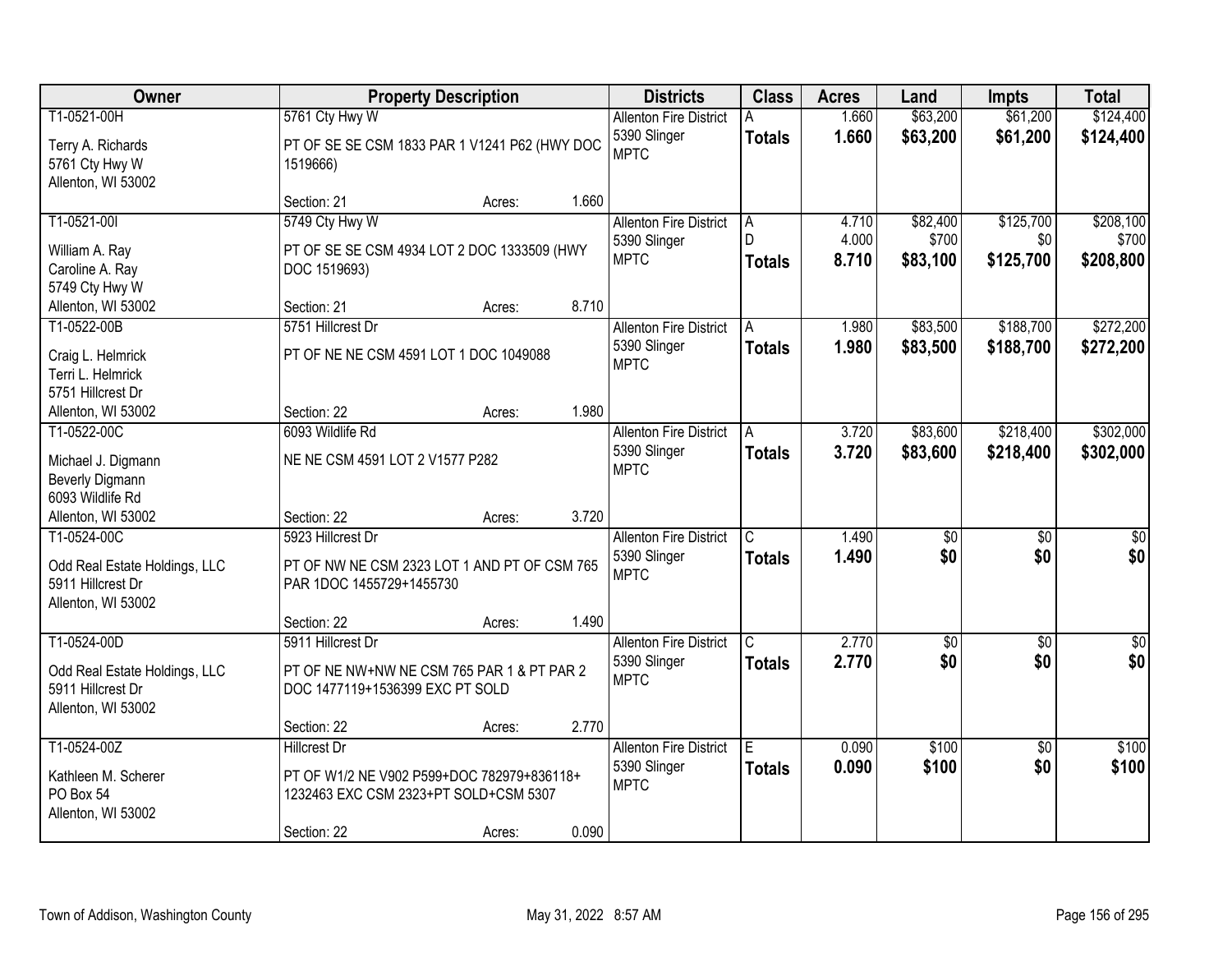| Owner                                     |                                               | <b>Property Description</b> |        | <b>Districts</b>              | <b>Class</b>           | <b>Acres</b>              | Land            | <b>Impts</b>    | <b>Total</b>           |
|-------------------------------------------|-----------------------------------------------|-----------------------------|--------|-------------------------------|------------------------|---------------------------|-----------------|-----------------|------------------------|
| T1-0525                                   | <b>Hillcrest Dr</b>                           |                             |        | <b>Allenton Fire District</b> |                        | Assessed with T1-0525-00F |                 |                 |                        |
| Travis J. Langenecker                     | PT OF N 1/2 NW NE DOC 1273238 EXC PT SOLD     |                             |        | 5390 Slinger                  |                        |                           |                 |                 |                        |
| Nicole R. Langenecker                     | (ASSD W/T1-052500F)                           |                             |        | <b>MPTC</b>                   |                        |                           |                 |                 |                        |
| 5863 Hillcrest Dr                         |                                               |                             |        |                               |                        |                           |                 |                 |                        |
| Allenton, WI 53002                        | Section: 22                                   | Acres:                      | 3.400  |                               |                        |                           |                 |                 |                        |
| T1-0525-00A                               | 5885 Hillcrest Dr                             |                             |        | <b>Allenton Fire District</b> | A                      | 2.940                     | \$79,400        | \$122,500       | \$201,900              |
| John G. Hildebrandt                       | PT OF N1/2 NW NE DOC 825516 (HWY V1489 P313)  |                             |        | 5390 Slinger                  | <b>Totals</b>          | 2.940                     | \$79,400        | \$122,500       | \$201,900              |
| Gerri M. Hildebrandt                      |                                               |                             |        | <b>MPTC</b>                   |                        |                           |                 |                 |                        |
| 5885 Hillcrest Dr                         |                                               |                             |        |                               |                        |                           |                 |                 |                        |
| Allenton, WI 53002                        | Section: 22                                   | Acres:                      | 2.940  |                               |                        |                           |                 |                 |                        |
| T1-0525-00B                               | 5907 Hillcrest Dr                             |                             |        | <b>Allenton Fire District</b> | C.                     | 4.070                     | $\overline{50}$ | \$0             | $\sqrt{50}$            |
|                                           | PT OF NE NW+NW NE DOC 1403089 EXC HWY         |                             |        | 5390 Slinger                  | Totals                 | 4.070                     | \$0             | \$0             | \$0                    |
| Moto Properties, LLC<br>5907 Hillcrest Dr |                                               |                             |        | <b>MPTC</b>                   |                        |                           |                 |                 |                        |
| Allenton, WI 53002                        |                                               |                             |        |                               |                        |                           |                 |                 |                        |
|                                           | Section: 22                                   | Acres:                      | 4.070  |                               |                        |                           |                 |                 |                        |
| T1-0525-00E                               | 5857 Hillcrest Dr                             |                             |        | <b>Allenton Fire District</b> | A                      | 2.100                     | \$71,000        | \$93,100        | \$164,100              |
|                                           |                                               |                             |        | 5390 Slinger                  | Totals                 | 2.100                     | \$71,000        | \$93,100        | \$164,100              |
| Justin A. Oldenhoff                       | PT OF N1/2 NW NE DOC 1375477                  |                             |        | <b>MPTC</b>                   |                        |                           |                 |                 |                        |
| 5857 Hillcrest Dr<br>Allenton, WI 53002   |                                               |                             |        |                               |                        |                           |                 |                 |                        |
|                                           | Section: 22                                   | Acres:                      | 2.100  |                               |                        |                           |                 |                 |                        |
| T1-0525-00F                               | 5863 Hillcrest Dr                             |                             |        | <b>Allenton Fire District</b> | A                      | 6.690                     | \$95,900        | \$111,700       | \$207,600              |
|                                           |                                               |                             |        | 5390 Slinger                  | Totals                 | 6.690                     | \$95,900        | \$111,700       | \$207,600              |
| Travis J. Langenecker                     | PT OF N1/2 NW NE DOC 1273238 (HWY V1496 P418) |                             |        | <b>MPTC</b>                   |                        |                           |                 |                 |                        |
| Nicole R. Langenecker                     | (ASSMT INC/T1-0525)                           |                             |        |                               |                        |                           |                 |                 |                        |
| 5863 Hillcrest Dr                         |                                               |                             | 3.290  |                               |                        |                           |                 |                 |                        |
| Allenton, WI 53002<br>T1-0526             | Section: 22<br><b>Inland Dr</b>               | Acres:                      |        | <b>Allenton Fire District</b> | $\overline{\text{X2}}$ | 11.810                    | $\overline{50}$ | $\overline{30}$ |                        |
|                                           |                                               |                             |        | 5390 Slinger                  |                        | 11.810                    | \$0             | \$0             | $\overline{50}$<br>\$0 |
| State of Wisconsin                        | PT OF SE NW&SW NE BET RR & HWY V1158 P473     |                             |        | <b>MPTC</b>                   | <b>Totals</b>          |                           |                 |                 |                        |
| c/o State of Wisconsin Dept of Natural    |                                               |                             |        |                               |                        |                           |                 |                 |                        |
| Resources                                 |                                               |                             |        |                               |                        |                           |                 |                 |                        |
| PO Box 7921                               | Section: 22                                   | Acres:                      | 11.810 |                               |                        |                           |                 |                 |                        |
| Madison, WI 53707-0000                    |                                               |                             |        |                               |                        |                           |                 |                 |                        |
| T1-0527                                   | <b>Inland Dr</b>                              |                             |        | <b>Allenton Fire District</b> | $\overline{X2}$        | 1.000                     | $\sqrt{$0}$     | $\overline{50}$ | $\sqrt{50}$            |
| State of Wisconsin                        | 1AC SW COR W OF RR SW NE V345 P470            |                             |        | 5390 Slinger<br><b>MPTC</b>   | <b>Totals</b>          | 1.000                     | \$0             | \$0             | \$0                    |
| c/o State of Wisconsin Conservation       |                                               |                             |        |                               |                        |                           |                 |                 |                        |
| Comm                                      |                                               |                             |        |                               |                        |                           |                 |                 |                        |
| PO Box 7921                               | Section: 22                                   | Acres:                      | 1.000  |                               |                        |                           |                 |                 |                        |
| Madison, WI 53707-0000                    |                                               |                             |        |                               |                        |                           |                 |                 |                        |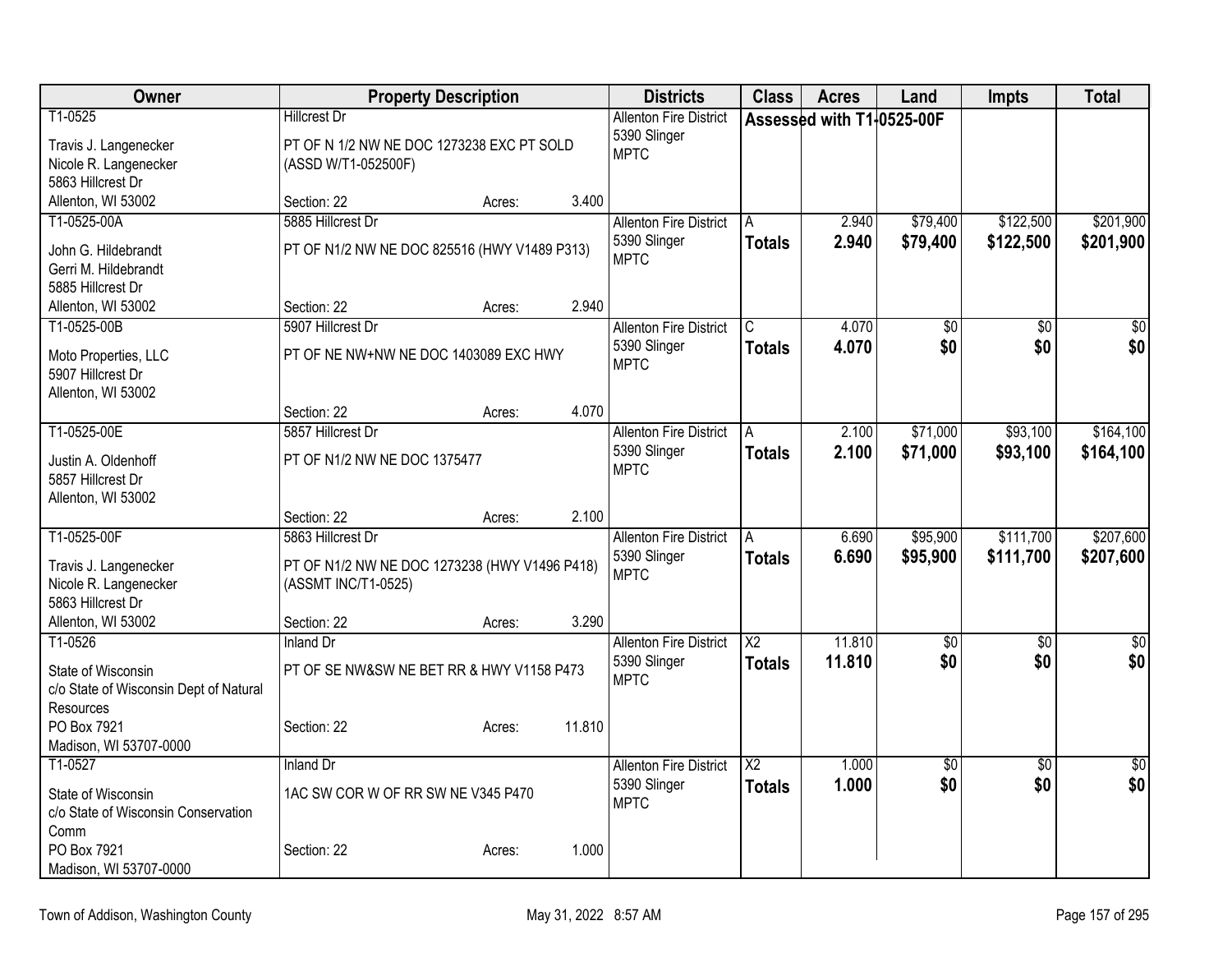| Owner                                                           | <b>Property Description</b>                 |        |        | <b>Districts</b>              | <b>Class</b>           | <b>Acres</b> | Land            | <b>Impts</b>    | <b>Total</b> |
|-----------------------------------------------------------------|---------------------------------------------|--------|--------|-------------------------------|------------------------|--------------|-----------------|-----------------|--------------|
| T1-0528-00A                                                     | 5903 Wildlife Rd                            |        |        | <b>Allenton Fire District</b> | А                      | 0.920        | \$58,000        | \$177,600       | \$235,600    |
| Todd M. Hanson                                                  | PT OF SE NE CSM 1240 DOC 865582             |        |        | 5390 Slinger                  | <b>Totals</b>          | 0.920        | \$58,000        | \$177,600       | \$235,600    |
| Lori J. Hanson                                                  |                                             |        |        | <b>MPTC</b>                   |                        |              |                 |                 |              |
| 5903 Wildlife Rd                                                |                                             |        |        |                               |                        |              |                 |                 |              |
| Allenton, WI 53002                                              | Section: 22                                 | Acres: | 0.920  |                               |                        |              |                 |                 |              |
| T1-0528-00B                                                     | 5999 Wildlife Rd                            |        |        | <b>Allenton Fire District</b> | D                      | 23.000       | \$5,800         | $\overline{50}$ | \$5,800      |
| Asm Enterprises, LLC                                            | PT OF NE & PT OF NE SE CSM 5307 LOT 1 DOC   |        |        | 5390 Slinger                  | E                      | 9.020        | \$6,100         | \$0             | \$6,100      |
| 5905 Wildlife Dr                                                | 1130204+1174970                             |        |        | <b>MPTC</b>                   | $\overline{O}$         | 3.000        | \$65,000        | \$175,000       | \$240,000    |
| Allenton, WI 53002                                              |                                             |        |        |                               | <b>Totals</b>          | 35.020       | \$76,900        | \$175,000       | \$251,900    |
|                                                                 | Section: 22                                 | Acres: | 35.020 |                               |                        |              |                 |                 |              |
| T1-0528-00C                                                     | 5905 Wildlife Rd                            |        |        | <b>Allenton Fire District</b> | A                      | 9.220        | \$89,100        | \$397,200       | \$486,300    |
|                                                                 | PT OF NE & PT OF NE SE CSM 5307 LOT 2 DOC   |        |        | 5390 Slinger                  | D                      | 38.280       | \$9,400         | \$0             | \$9,400      |
| Arthur E Retzlaff Living Trust<br>Sally G Retzlaff Living Trust | 898501+1130206+1363282                      |        |        | <b>MPTC</b>                   | E                      | 4.570        | \$4,300         | \$0             | \$4,300      |
| 5905 Wildlife Rd                                                |                                             |        |        |                               | <b>Totals</b>          | 52.070       | \$102,800       | \$397,200       | \$500,000    |
| Allenton, WI 53002                                              | Section: 22                                 | Acres: | 52.070 |                               |                        |              |                 |                 |              |
| T1-0529                                                         | <b>Hillcrest Dr</b>                         |        |        | <b>Allenton Fire District</b> | E                      | 24.420       | \$21,400        | \$0             | \$21,400     |
|                                                                 |                                             |        |        | 5390 Slinger                  | <b>Totals</b>          | 24.420       | \$21,400        | \$0             | \$21,400     |
| Karen J Wulff Revocable Living Trust                            | PT OF NE NW E+N OF RR V155 P473+DOC         |        |        | <b>MPTC</b>                   |                        |              |                 |                 |              |
| 5828 Cty Hwy W                                                  | 952598+1033827+1440683+ 1440684 EXC PT SOLD |        |        |                               |                        |              |                 |                 |              |
| Allenton, WI 53002                                              |                                             |        |        |                               |                        |              |                 |                 |              |
| T1-0530                                                         | Section: 22<br><b>Hillcrest Dr</b>          | Acres: | 24.420 | <b>Allenton Fire District</b> | $\overline{\text{X2}}$ | 9.000        | $\overline{50}$ | $\overline{50}$ | $\sqrt{50}$  |
|                                                                 |                                             |        |        | 5390 Slinger                  |                        | 9.000        | \$0             | \$0             |              |
| State of Wisconsin                                              | PT OF NE NW W&S OF RR V327 P285             |        |        | <b>MPTC</b>                   | <b>Totals</b>          |              |                 |                 | \$0          |
| c/o State of Wisconsin Conservation                             |                                             |        |        |                               |                        |              |                 |                 |              |
| Comm                                                            |                                             |        |        |                               |                        |              |                 |                 |              |
| PO Box 7921                                                     | Section: 22                                 | Acres: | 9.000  |                               |                        |              |                 |                 |              |
| Madison, WI 53707-0000                                          |                                             |        |        |                               |                        |              |                 |                 |              |
| T1-0531                                                         | <b>Hillcrest Dr</b>                         |        |        | <b>Allenton Fire District</b> | $\overline{X2}$        | 25.000       | $\sqrt{6}$      | $\overline{50}$ | $\sqrt{50}$  |
| State of Wisconsin                                              | NW NW S OF RD V327 P285 EXC PT SOLD         |        |        | 5390 Slinger                  | <b>Totals</b>          | 25.000       | \$0             | \$0             | \$0          |
| c/o State of Wisconsin Conservation                             |                                             |        |        | <b>MPTC</b>                   |                        |              |                 |                 |              |
| Comm                                                            |                                             |        |        |                               |                        |              |                 |                 |              |
| PO Box 7921                                                     | Section: 22                                 | Acres: | 25.000 |                               |                        |              |                 |                 |              |
| Madison, WI 53707-0000                                          |                                             |        |        |                               |                        |              |                 |                 |              |
| T1-0531-00B                                                     | 6060 Cty Hwy W                              |        |        | <b>Allenton Fire District</b> | A                      | 7.970        | \$100,400       | \$93,500        | \$193,900    |
| Steve N. Scharrer                                               | PT OF NW NW V894 P321 (HWY DOC 1528327)     |        |        | 5390 Slinger                  | <b>Totals</b>          | 7.970        | \$100,400       | \$93,500        | \$193,900    |
| Heidi Scharrer                                                  |                                             |        |        | <b>MPTC</b>                   |                        |              |                 |                 |              |
| 6060 Cty Hwy W                                                  |                                             |        |        |                               |                        |              |                 |                 |              |
| Allenton, WI 53002                                              | Section: 22                                 | Acres: | 7.970  |                               |                        |              |                 |                 |              |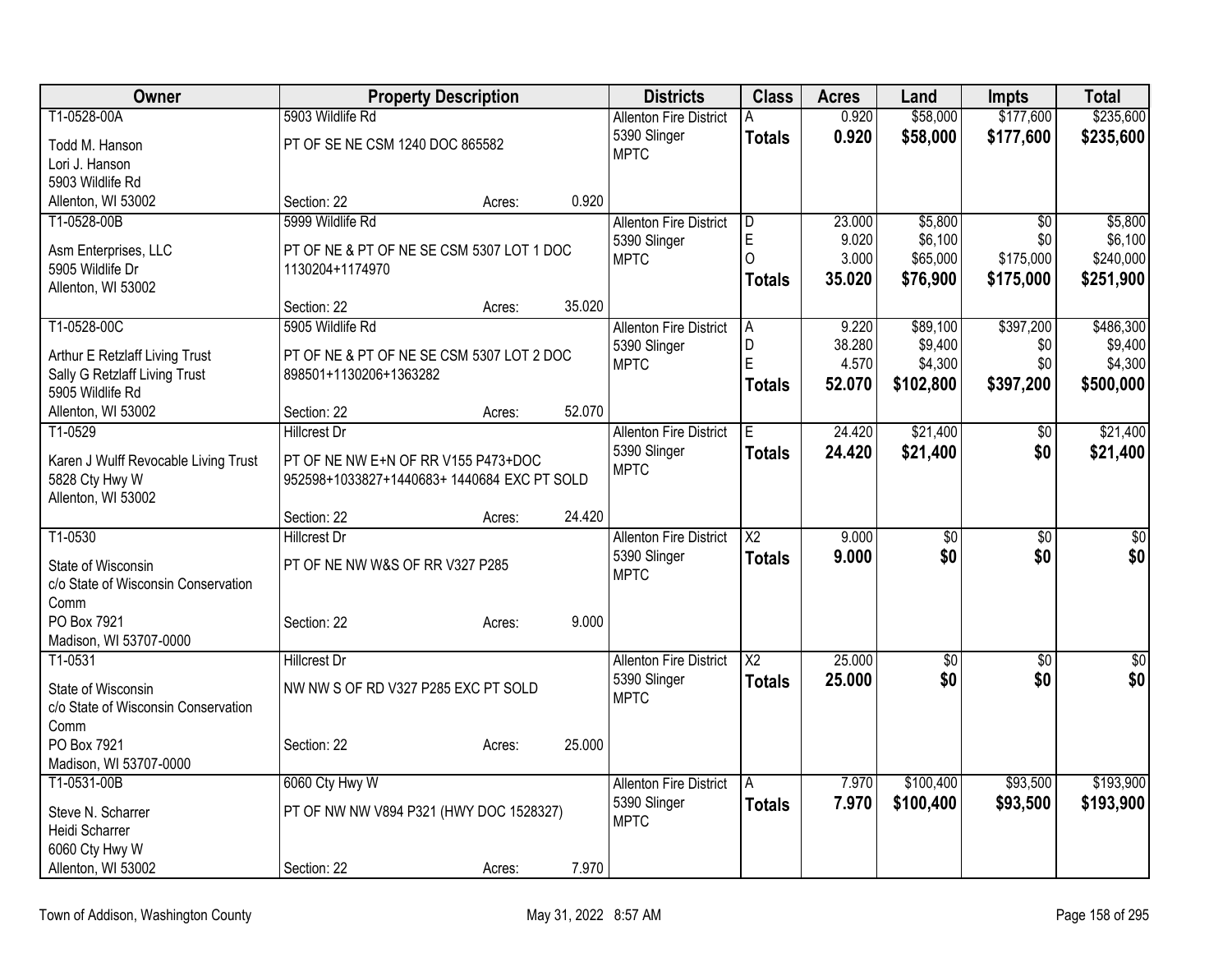| Owner                                | <b>Property Description</b>                |        |        | <b>Districts</b>                              | <b>Class</b>           | <b>Acres</b>   | Land                | <b>Impts</b>           | <b>Total</b>        |
|--------------------------------------|--------------------------------------------|--------|--------|-----------------------------------------------|------------------------|----------------|---------------------|------------------------|---------------------|
| T1-0532-00Z                          | <b>Hillcrest Dr</b>                        |        |        | <b>Allenton Fire District</b>                 | E                      | 5.500          | \$3,900             | \$0                    | \$3,900             |
| Janice M Zuern Survivors Trust et al | PT NW NW W+N OF HWYV905 P109+DOC           |        |        | 5390 Slinger                                  | <b>Totals</b>          | 5.500          | \$3,900             | \$0                    | \$3,900             |
| 5536 Cty Hwy D                       | 1080716+1382257+1413274 (HWY DOC 1531120)  |        |        | <b>MPTC</b>                                   |                        |                |                     |                        |                     |
| West Bend, WI 53090                  |                                            |        |        |                                               |                        |                |                     |                        |                     |
|                                      | Section: 22                                | Acres: | 5.500  |                                               |                        |                |                     |                        |                     |
| T1-0533-00C                          | 6012 Cty Hwy W                             |        |        | <b>Allenton Fire District</b>                 | A                      | 1.630          | \$62,600            | \$180,800              | \$243,400           |
| Lawrence R. Jeffords                 | PT OF SW NW CSM 5315 PAR 2 V633 P600+DOC   |        |        | 5390 Slinger                                  | D                      | 8.470          | \$2,600             | \$0                    | \$2,600             |
| Susan M. Jeffords                    | 875090+876602+882980                       |        |        | <b>MPTC</b>                                   | <b>Totals</b>          | 10.100         | \$65,200            | \$180,800              | \$246,000           |
| 6012 Cty Hwy W                       |                                            |        |        |                                               |                        |                |                     |                        |                     |
| Allenton, WI 53002                   | Section: 22                                | Acres: | 10.100 |                                               |                        |                |                     |                        |                     |
| T1-0533-00D                          | 6018 Cty Hwy W                             |        |        | <b>Allenton Fire District</b>                 | A                      | 9.070          | \$104,200           | \$292,600              | \$396,800           |
| Michael V. Mueller                   | PT SW NW CSM 5315 PAR 1 DOC 875766(HWY DOC |        |        | 5390 Slinger                                  | <b>Totals</b>          | 9.070          | \$104,200           | \$292,600              | \$396,800           |
| 6018 Cty Hwy W                       | 1516003)                                   |        |        | <b>MPTC</b>                                   |                        |                |                     |                        |                     |
| Allenton, WI 53002                   |                                            |        |        |                                               |                        |                |                     |                        |                     |
|                                      | Section:                                   | Acres: | 9.070  |                                               |                        |                |                     |                        |                     |
| T1-0534-00Z                          | Cty Hwy W                                  |        |        | <b>Allenton Fire District</b>                 | 5M                     | 2.000          | \$4,800             | \$0                    | \$4,800             |
| Austin W. Weber                      | S19 1/2 AC SW NW V833 P38+DOC 1437708 (HWY |        |        | 5390 Slinger                                  | D                      | 15.150         | \$3,800             | \$0                    | \$3,800             |
| Stephanie A. Weber                   | DOC 1531117)                               |        |        | <b>MPTC</b>                                   | E                      | 1.250          | \$900               | \$0                    | \$900               |
| N5270 Wildcat Rd                     |                                            |        |        |                                               | <b>Totals</b>          | 18.400         | \$9,500             | \$0                    | \$9,500             |
| Iron Ridge, WI 53035                 | Section: 22                                | Acres: | 18.400 |                                               |                        |                |                     |                        |                     |
| T1-0535                              | Cty Hwy W                                  |        |        | <b>Allenton Fire District</b>                 | $\overline{X2}$        | 0.750          | $\overline{50}$     | $\overline{50}$        | $\overline{50}$     |
| State of Wisconsin                   | N3/4 AC S1/2 SW NW V345 P470               |        |        | 5390 Slinger                                  | <b>Totals</b>          | 0.750          | \$0                 | \$0                    | \$0                 |
| c/o State of Wisconsin Conservation  |                                            |        |        | <b>MPTC</b>                                   |                        |                |                     |                        |                     |
| Comm                                 |                                            |        |        |                                               |                        |                |                     |                        |                     |
| PO Box 7921                          | Section: 22                                | Acres: | 0.750  |                                               |                        |                |                     |                        |                     |
| Madison, WI 53707-0000               |                                            |        |        |                                               |                        |                |                     |                        |                     |
| T1-0536                              | Cty Hwy W                                  |        |        | <b>Allenton Fire District</b>                 | $\overline{\text{X2}}$ | 33.000         | $\overline{30}$     | $\overline{50}$        | $\sqrt{50}$         |
| State of Wisconsin                   | PT OF SE NW W&S OF RR V345 P470            |        |        | 5390 Slinger<br><b>MPTC</b>                   | <b>Totals</b>          | 33.000         | \$0                 | \$0                    | \$0                 |
| c/o State of Wisconsin Conservation  |                                            |        |        |                                               |                        |                |                     |                        |                     |
| Comm                                 |                                            |        |        |                                               |                        |                |                     |                        |                     |
| PO Box 7921                          | Section: 22                                | Acres: | 33.000 |                                               |                        |                |                     |                        |                     |
| Madison, WI 53707-0000               |                                            |        |        |                                               |                        |                |                     |                        |                     |
| T1-0537                              | <b>Inland Dr</b>                           |        |        | <b>Allenton Fire District</b><br>5390 Slinger | 5M<br>D                | 4.410<br>9.000 | \$10,600<br>\$2,500 | $\overline{50}$<br>\$0 | \$10,600<br>\$2,500 |
| Kathleen Scherer                     | PT OF W1/2 NE&SE NW E OF RR V1096 P558 SEC |        |        | <b>MPTC</b>                                   | E                      | 6.000          | \$4,200             | \$0                    | \$4,200             |
| c/o Kathleen M. Scherer              | 22-11-18<br>19.41 AC                       |        |        |                                               | <b>Totals</b>          | 19.410         | \$17,300            | \$0                    | \$17,300            |
| PO Box 54                            |                                            |        |        |                                               |                        |                |                     |                        |                     |
| Allenton, WI 53002-0054              | Section: 22                                | Acres: | 19.410 |                                               |                        |                |                     |                        |                     |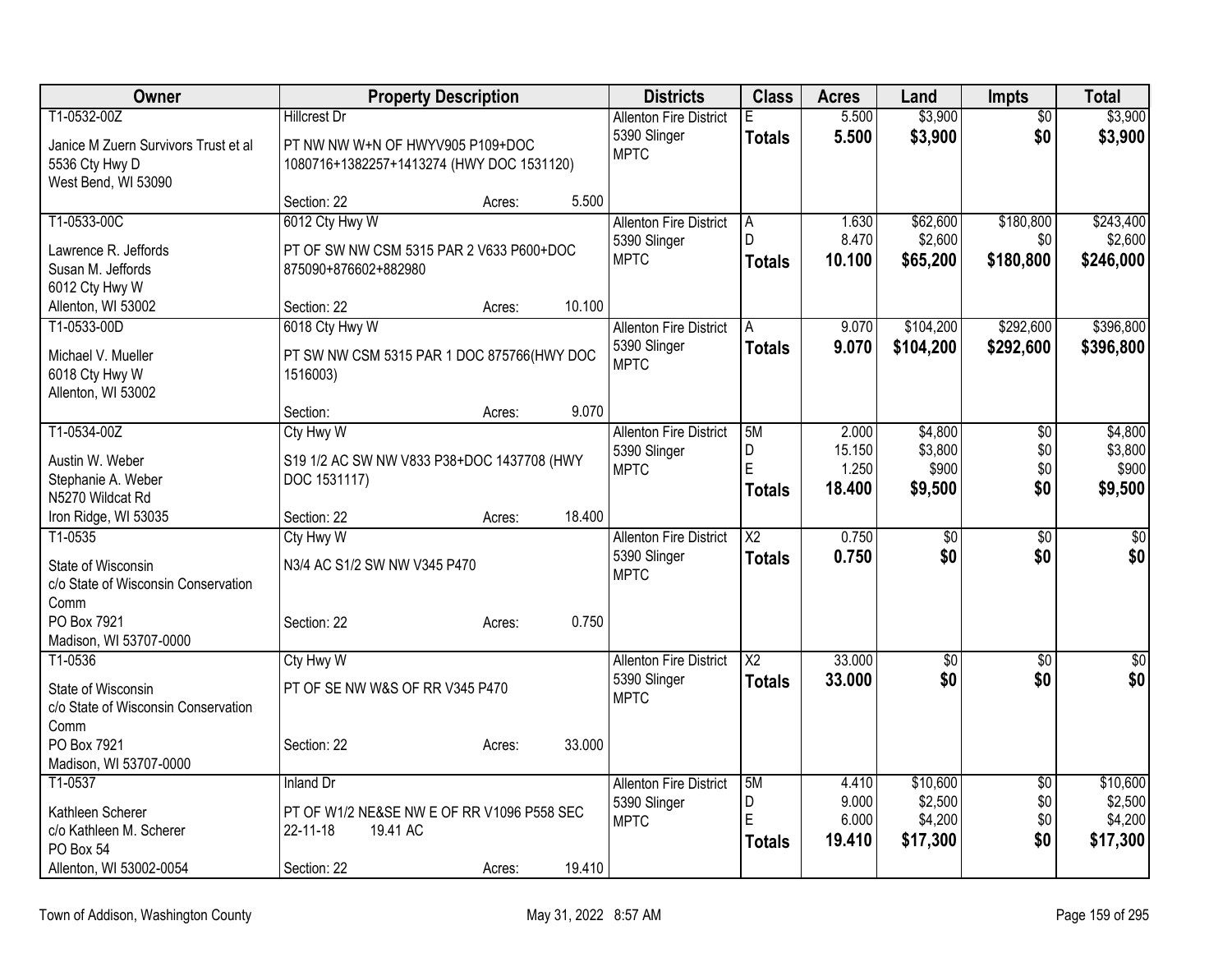| Owner                                       | <b>Property Description</b>                |        |        | <b>Districts</b>                              | <b>Class</b>             | <b>Acres</b>    | Land                | <b>Impts</b>     | <b>Total</b>         |
|---------------------------------------------|--------------------------------------------|--------|--------|-----------------------------------------------|--------------------------|-----------------|---------------------|------------------|----------------------|
| T1-0538                                     | Cty Hwy W                                  |        |        | <b>Allenton Fire District</b>                 | $\overline{\mathsf{x2}}$ | 2.000           | $\overline{60}$     | $\overline{50}$  | $\overline{\$0}$     |
| State of Wisconsin                          | PT OF N12 AC NE SW E OF RIV V197 P217      |        |        | 5390 Slinger                                  | <b>Totals</b>            | 2.000           | \$0                 | \$0              | \$0                  |
| c/o State of Wisconsin Conservation         |                                            |        |        | <b>MPTC</b>                                   |                          |                 |                     |                  |                      |
| Comm                                        |                                            |        |        |                                               |                          |                 |                     |                  |                      |
| PO Box 7921                                 | Section: 22                                | Acres: | 2.000  |                                               |                          |                 |                     |                  |                      |
| Madison, WI 53707-0000<br>T1-0539           |                                            |        |        |                                               |                          |                 |                     |                  |                      |
|                                             | Cty Hwy W                                  |        |        | <b>Allenton Fire District</b><br>5390 Slinger | 5M<br>E                  | 2.000<br>8.000  | \$4,800<br>\$5,600  | \$0<br>\$0       | \$4,800<br>\$5,600   |
| Austin W. Weber                             | PT OF N12 AC NE SW W OF RIV V833 P38+DOC   |        |        | <b>MPTC</b>                                   | <b>Totals</b>            | 10.000          | \$10,400            | \$0              | \$10,400             |
| Stephanie A. Weber                          | 1437708                                    |        |        |                                               |                          |                 |                     |                  |                      |
| N5270 Wildcat Rd                            | Section: 22                                |        | 10.000 |                                               |                          |                 |                     |                  |                      |
| Iron Ridge, WI 53035<br>T1-0540             | Cty Hwy W                                  | Acres: |        | <b>Allenton Fire District</b>                 | $\overline{\text{X2}}$   | 28,000          | $\overline{50}$     | \$0              | $\sqrt{50}$          |
|                                             |                                            |        |        | 5390 Slinger                                  | <b>Totals</b>            | 28,000          | \$0                 | \$0              | \$0                  |
| State of Wisconsin                          | S28 AC NE SW V421 P428                     |        |        | <b>MPTC</b>                                   |                          |                 |                     |                  |                      |
| c/o State of Wisconsin Conservation<br>Comm |                                            |        |        |                                               |                          |                 |                     |                  |                      |
| PO Box 7921                                 | Section: 22                                | Acres: | 28.000 |                                               |                          |                 |                     |                  |                      |
| Madison, WI 53707-0000                      |                                            |        |        |                                               |                          |                 |                     |                  |                      |
| T1-0541-00B                                 | 5828 Cty Hwy W                             |        |        | <b>Allenton Fire District</b>                 | A                        | 4.480           | \$87,400            | \$167,500        | \$254,900            |
| Karen J Wulff Revocable Living Trust        | PT OF NW SW CSM 1977 V1112 P614+DOC        |        |        | 5390 Slinger                                  | <b>Totals</b>            | 4.480           | \$87,400            | \$167,500        | \$254,900            |
| 5828 Cty Hwy W                              | 1440683+1440684(HWY DOC 1519663)           |        |        | <b>MPTC</b>                                   |                          |                 |                     |                  |                      |
| Allenton, WI 53002                          |                                            |        |        |                                               |                          |                 |                     |                  |                      |
|                                             | Section: 22                                | Acres: | 4.480  |                                               |                          |                 |                     |                  |                      |
| T1-0541-00Z                                 | <b>Cty Hwy W</b>                           |        |        | <b>Allenton Fire District</b>                 | 5M                       | 2.000           | \$4,800             | \$0              | \$4,800              |
| Austin W. Weber                             | PT OF NW SE V833 P38+DOC 1437708 (HWY DOC  |        |        | 5390 Slinger                                  | D<br>E                   | 30.270<br>2.000 | \$6,700             | \$0              | \$6,700              |
| Stephanie A. Weber                          | 1531117)                                   |        |        | <b>MPTC</b>                                   |                          | 34.270          | \$1,400<br>\$12,900 | \$0<br>\$0       | \$1,400<br>\$12,900  |
| N5270 Wildcat Rd                            |                                            |        |        |                                               | <b>Totals</b>            |                 |                     |                  |                      |
| Iron Ridge, WI 53035                        | Section: 22                                | Acres: | 34.270 |                                               |                          |                 |                     |                  |                      |
| T1-0542-00Z                                 | 5762 Cty Hwy W                             |        |        | <b>Allenton Fire District</b>                 | A<br>D                   | 2.500<br>13.200 | \$75,000<br>\$4,000 | \$157,200<br>\$0 | \$232,200<br>\$4,000 |
| James H. Frank                              | PT OF SW SW V873 P411 EXC PT SOLD (HWY DOC |        |        | 5390 Slinger<br><b>MPTC</b>                   | Totals                   | 15.700          | \$79,000            | \$157,200        | \$236,200            |
| Carol J. Frank                              | 1519719)                                   |        |        |                                               |                          |                 |                     |                  |                      |
| 5762 Cty Hwy W                              |                                            |        |        |                                               |                          |                 |                     |                  |                      |
| Allenton, WI 53002<br>T1-0543               | Section: 22                                | Acres: | 15.700 | <b>Allenton Fire District</b>                 | $\overline{X2}$          | 24.000          | $\overline{50}$     | $\overline{50}$  |                      |
|                                             | Cty Hwy W                                  |        |        | 5390 Slinger                                  | <b>Totals</b>            | 24.000          | \$0                 | \$0              | $\sqrt{30}$<br>\$0   |
| State of Wisconsin                          | S5 AC E1/2 SW SW V210 P492+V421 P248       |        |        | <b>MPTC</b>                                   |                          |                 |                     |                  |                      |
| PO Box 7921                                 |                                            |        |        |                                               |                          |                 |                     |                  |                      |
| Madison, WI 53707                           | Section: 22                                | Acres: | 24.000 |                                               |                          |                 |                     |                  |                      |
|                                             |                                            |        |        |                                               |                          |                 |                     |                  |                      |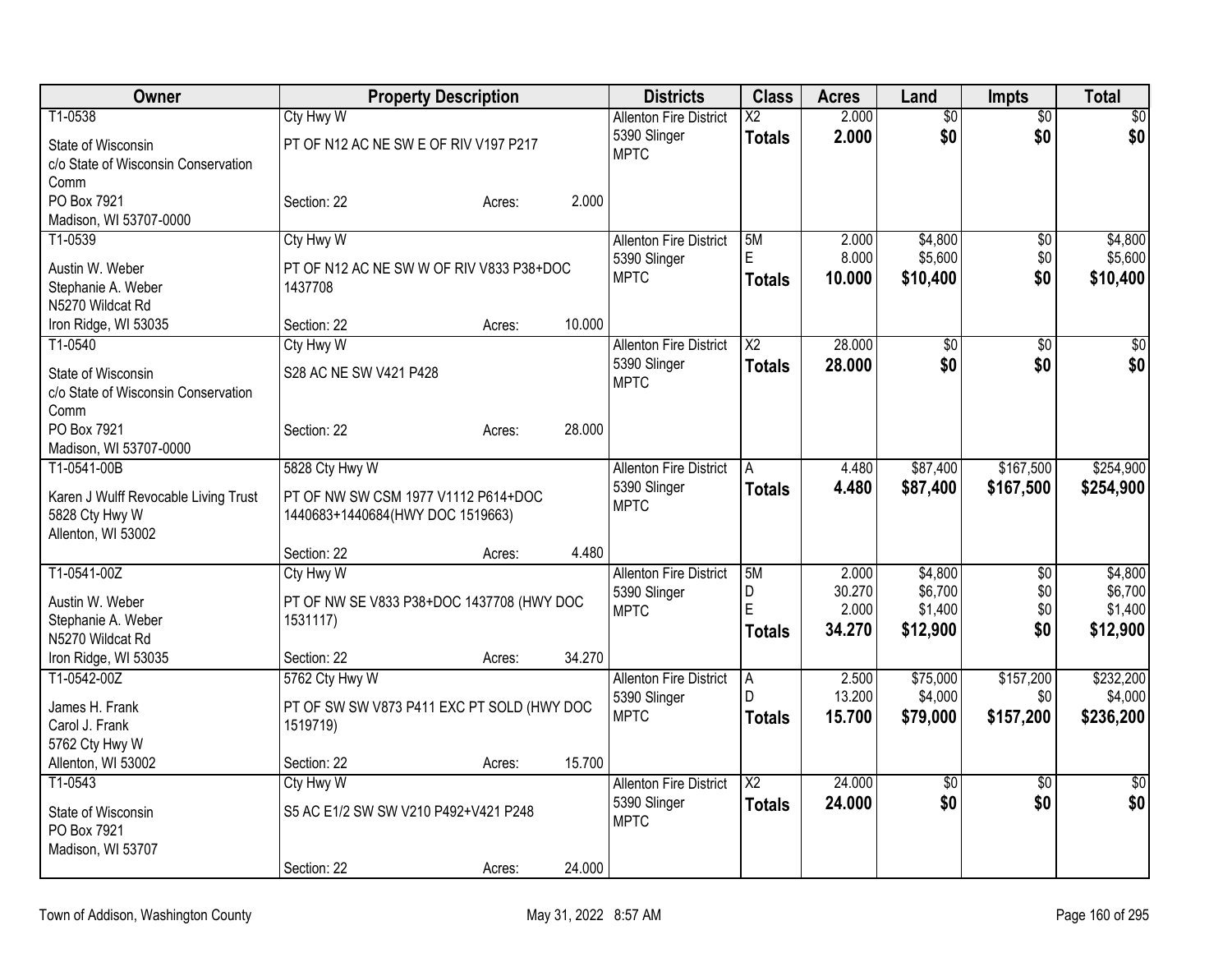| Owner                                                                      | <b>Property Description</b>                                          |                  | <b>Districts</b>                              | <b>Class</b>                            | <b>Acres</b>     | Land                   | <b>Impts</b>           | <b>Total</b>       |
|----------------------------------------------------------------------------|----------------------------------------------------------------------|------------------|-----------------------------------------------|-----------------------------------------|------------------|------------------------|------------------------|--------------------|
| T1-0544<br>State of Wisconsin                                              | <b>Cty Hwy W</b><br>S1/4 SE SW V210 P492                             |                  | <b>Allenton Fire District</b><br>5390 Slinger | $\overline{\text{X2}}$<br><b>Totals</b> | 10.000<br>10.000 | $\overline{30}$<br>\$0 | $\overline{50}$<br>\$0 | $\sqrt{30}$<br>\$0 |
| c/o State of Wisconsin Conservation<br>Comm                                |                                                                      |                  | <b>MPTC</b>                                   |                                         |                  |                        |                        |                    |
| PO Box 7921<br>Madison, WI 53707-0000                                      | Section: 22                                                          | 10.000<br>Acres: |                                               |                                         |                  |                        |                        |                    |
| T1-0545                                                                    | <b>Cty Hwy W</b>                                                     |                  | <b>Allenton Fire District</b><br>5390 Slinger | $\overline{\text{X2}}$                  | 30.000<br>30,000 | $\overline{50}$<br>\$0 | $\overline{50}$        | $\frac{1}{2}$      |
| State of Wisconsin<br>c/o State of Wisconsin Conservation<br>Comm          | N30 AC SE SW V421 P248                                               |                  | <b>MPTC</b>                                   | <b>Totals</b>                           |                  |                        | \$0                    | \$0                |
| PO Box 7921<br>Madison, WI 53707-0000                                      | Section: 22                                                          | 30.000<br>Acres: |                                               |                                         |                  |                        |                        |                    |
| T1-0546                                                                    | 5825 Wildlife Rd                                                     |                  | <b>Allenton Fire District</b>                 | A                                       | 14.090           | \$127,900              | \$108,500              | \$236,400          |
| Lynn A. Kidd<br>5825 Wildlife Rd<br>Allenton, WI 53002                     | N25 AC NE SE V604 P594+V781 P582 EXC HWY                             |                  | 5390 Slinger<br><b>MPTC</b>                   | <b>Totals</b>                           | 14.090           | \$127,900              | \$108,500              | \$236,400          |
|                                                                            | Section: 22                                                          | 14.090<br>Acres: |                                               |                                         |                  |                        |                        |                    |
| T1-0546-00Z                                                                | 5891 Wildlife Rd                                                     |                  | <b>Allenton Fire District</b>                 | A                                       | 5.290            | \$91,000               | \$148,700              | \$239,700          |
| Katherine M. Paneitz et al<br>719 Shepherds Dr Un 2<br>West Bend, WI 53090 | PT OF NE SE & PT OF SE NE V624 P588+DOC 869324<br><b>EXC PT SOLD</b> |                  | 5390 Slinger<br><b>MPTC</b>                   | <b>Totals</b>                           | 5.290            | \$91,000               | \$148,700              | \$239,700          |
|                                                                            | Section: 22                                                          | 5.290<br>Acres:  |                                               |                                         |                  |                        |                        |                    |
| T1-0547                                                                    | <b>Wildlife Rd</b>                                                   |                  | <b>Allenton Fire District</b>                 | B                                       | 6.220            | \$26,600               | \$0                    | \$26,600           |
| Brett R. Knutson<br>Beth A. Knutson<br>5770 Wildlife Rd                    | PT OF S15 AC NE SE DOC 1349565 SEC 22-11-18<br>6.22 AC               |                  | 5390 Slinger<br><b>MPTC</b>                   | <b>Totals</b>                           | 6.220            | \$26,600               | \$0                    | \$26,600           |
| Allenton, WI 53002                                                         | Section: 22                                                          | 0.000<br>Acres:  |                                               |                                         |                  |                        |                        |                    |
| T1-0548                                                                    | <b>Cty Hwy W</b>                                                     |                  | <b>Allenton Fire District</b>                 | $\overline{\text{X2}}$                  | 23.340           | \$0                    | \$0                    | \$0                |
| State of Wisconsin<br>c/o State of Wisconsin Dept of Natural<br>Resources  | PT OF N1/2 SE V1158 P473                                             |                  | 5390 Slinger<br><b>MPTC</b>                   | <b>Totals</b>                           | 23.340           | \$0                    | \$0                    | \$0                |
| PO Box 7921<br>Madison, WI 53707-0000                                      | Section: 22                                                          | 23.340<br>Acres: |                                               |                                         |                  |                        |                        |                    |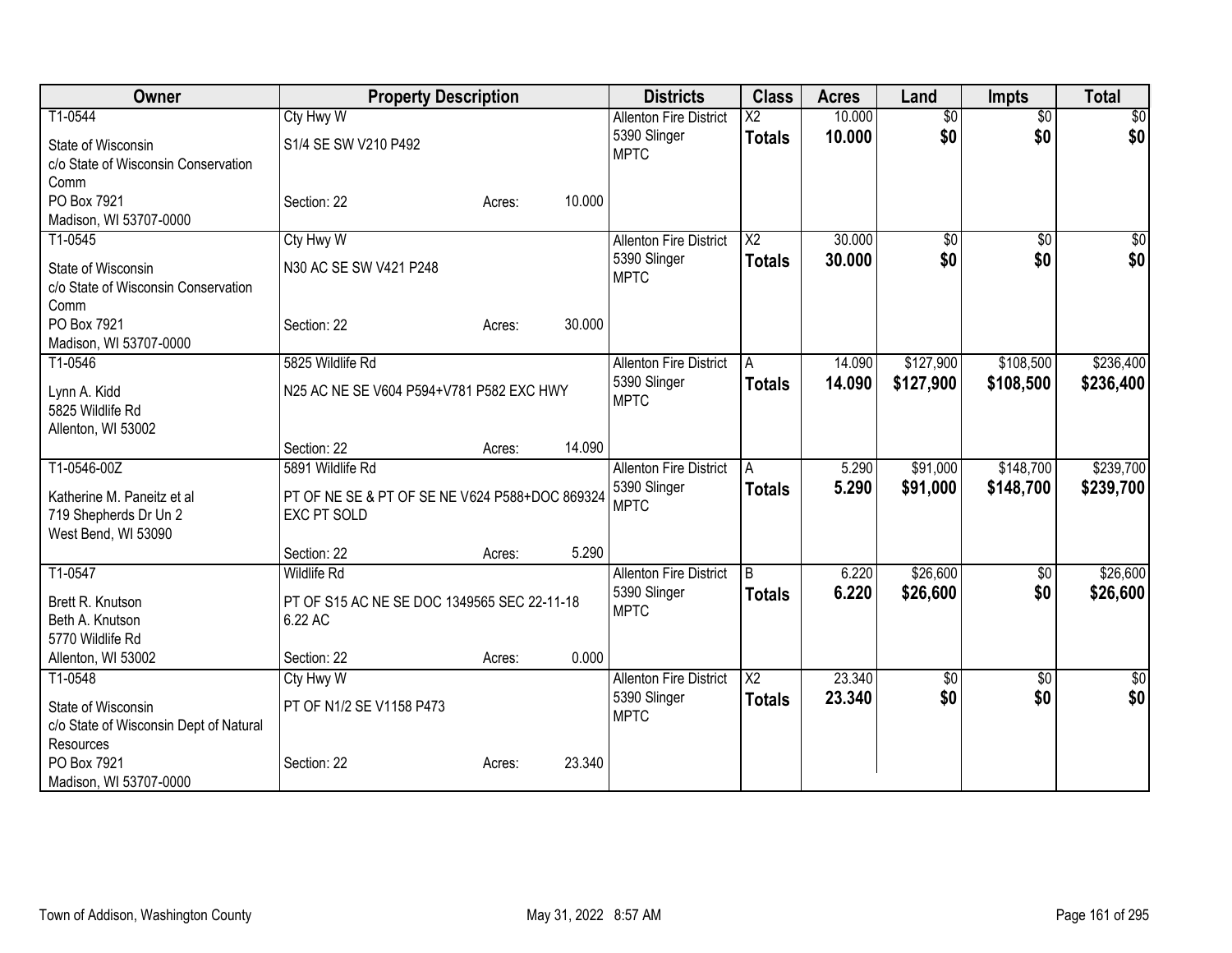| Owner                                   | <b>Property Description</b>                   |        |        | <b>Districts</b>              | <b>Class</b>           | <b>Acres</b> | Land            | <b>Impts</b>    | <b>Total</b>    |
|-----------------------------------------|-----------------------------------------------|--------|--------|-------------------------------|------------------------|--------------|-----------------|-----------------|-----------------|
| T1-0548-00A                             | Cty Hwy W                                     |        |        | <b>Allenton Fire District</b> | X2                     | 13.330       | $\overline{50}$ | $\overline{50}$ | $\overline{30}$ |
| State of Wisconsin                      | NW SE V197 P217 EXC PT SOLD & RR              |        |        | 5390 Slinger                  | <b>Totals</b>          | 13.330       | \$0             | \$0             | \$0             |
| c/o State of Wisconsin Conservation     |                                               |        |        | <b>MPTC</b>                   |                        |              |                 |                 |                 |
| Comm                                    |                                               |        |        |                               |                        |              |                 |                 |                 |
| PO Box 7921                             | Section: 22                                   | Acres: | 13.330 |                               |                        |              |                 |                 |                 |
| Madison, WI 53707-0000                  |                                               |        |        |                               |                        |              |                 |                 |                 |
| T1-0549                                 | Cty Hwy W                                     |        |        | <b>Allenton Fire District</b> | $\overline{\text{X2}}$ | 38.000       | \$0             | \$0             | \$0             |
| State of Wisconsin                      | PT OF S1/2 SE W OF RR V208 P41                |        |        | 5390 Slinger                  | <b>Totals</b>          | 38.000       | \$0             | \$0             | \$0             |
| PO Box 7921                             |                                               |        |        | <b>MPTC</b>                   |                        |              |                 |                 |                 |
| Madison, WI 53707                       |                                               |        |        |                               |                        |              |                 |                 |                 |
|                                         | Section: 22                                   | Acres: | 38.000 |                               |                        |              |                 |                 |                 |
| T1-0550                                 | Cty Hwy W                                     |        |        | <b>Allenton Fire District</b> | $\overline{X2}$        | 23.730       | $\overline{50}$ | $\overline{50}$ | \$0             |
| State of Wisconsin                      | PT OF S1/2 SE E OF RR V1158 P473 EXC CSM 2033 |        |        | 5390 Slinger                  | <b>Totals</b>          | 23.730       | \$0             | \$0             | \$0             |
| c/o State of Wisconsin Dept of Natural  |                                               |        |        | <b>MPTC</b>                   |                        |              |                 |                 |                 |
| Resources                               |                                               |        |        |                               |                        |              |                 |                 |                 |
| PO Box 7921                             | Section: 22                                   | Acres: | 23.730 |                               |                        |              |                 |                 |                 |
| Madison, WI 53707-0000                  |                                               |        |        |                               |                        |              |                 |                 |                 |
| T1-0550-00A                             | 5765 Wildlife Rd                              |        |        | <b>Allenton Fire District</b> | IB.                    | 4.000        | \$31,500        | \$201,000       | \$232,500       |
| Lonnie Williams                         | PT OF SE SE DOC 840892 EXC HWY SEC 22-11-18   |        |        | 5390 Slinger                  | <b>Totals</b>          | 4.000        | \$31,500        | \$201,000       | \$232,500       |
| c/o Lonnie M. Williams                  | 4.00 AC                                       |        |        | <b>MPTC</b>                   |                        |              |                 |                 |                 |
| 110 Lake Crest Point                    |                                               |        |        |                               |                        |              |                 |                 |                 |
| Jacksonville, IL 52650-0000             | Section: 22                                   | Acres: | 4.000  |                               |                        |              |                 |                 |                 |
| T1-0550-00B                             | 5691 Wildlife Rd                              |        |        | <b>Allenton Fire District</b> | $\overline{B}$         | 1.990        | \$31,900        | \$47,900        | \$79,800        |
|                                         | PT OF SE SE CSM 2033 V729 P223                |        |        | 5390 Slinger                  | <b>Totals</b>          | 1.990        | \$31,900        | \$47,900        | \$79,800        |
| Ross Obermeyer<br>c/o Ross D. Obermeyer |                                               |        |        | <b>MPTC</b>                   |                        |              |                 |                 |                 |
| 5691 Wildlife Rd                        |                                               |        |        |                               |                        |              |                 |                 |                 |
| PO Box 511                              | Section: 22                                   | Acres: | 1.990  |                               |                        |              |                 |                 |                 |
| Allenton, WI 53002-0511                 |                                               |        |        |                               |                        |              |                 |                 |                 |
| T1-0551                                 | <b>Wildlife Rd</b>                            |        |        | <b>Allenton Fire District</b> | $\overline{X2}$        | 0.500        | $\overline{50}$ | $\overline{50}$ | $\overline{50}$ |
| State of Wisconsin                      | S20' SE SE V209 P104                          |        |        | 5390 Slinger                  | <b>Totals</b>          | 0.500        | \$0             | \$0             | \$0             |
| c/o State of Wisconsin Conservation     |                                               |        |        | <b>MPTC</b>                   |                        |              |                 |                 |                 |
| Comm                                    |                                               |        |        |                               |                        |              |                 |                 |                 |
| PO Box 7921                             | Section: 22                                   | Acres: | 0.500  |                               |                        |              |                 |                 |                 |
| Madison, WI 53707-0000                  |                                               |        |        |                               |                        |              |                 |                 |                 |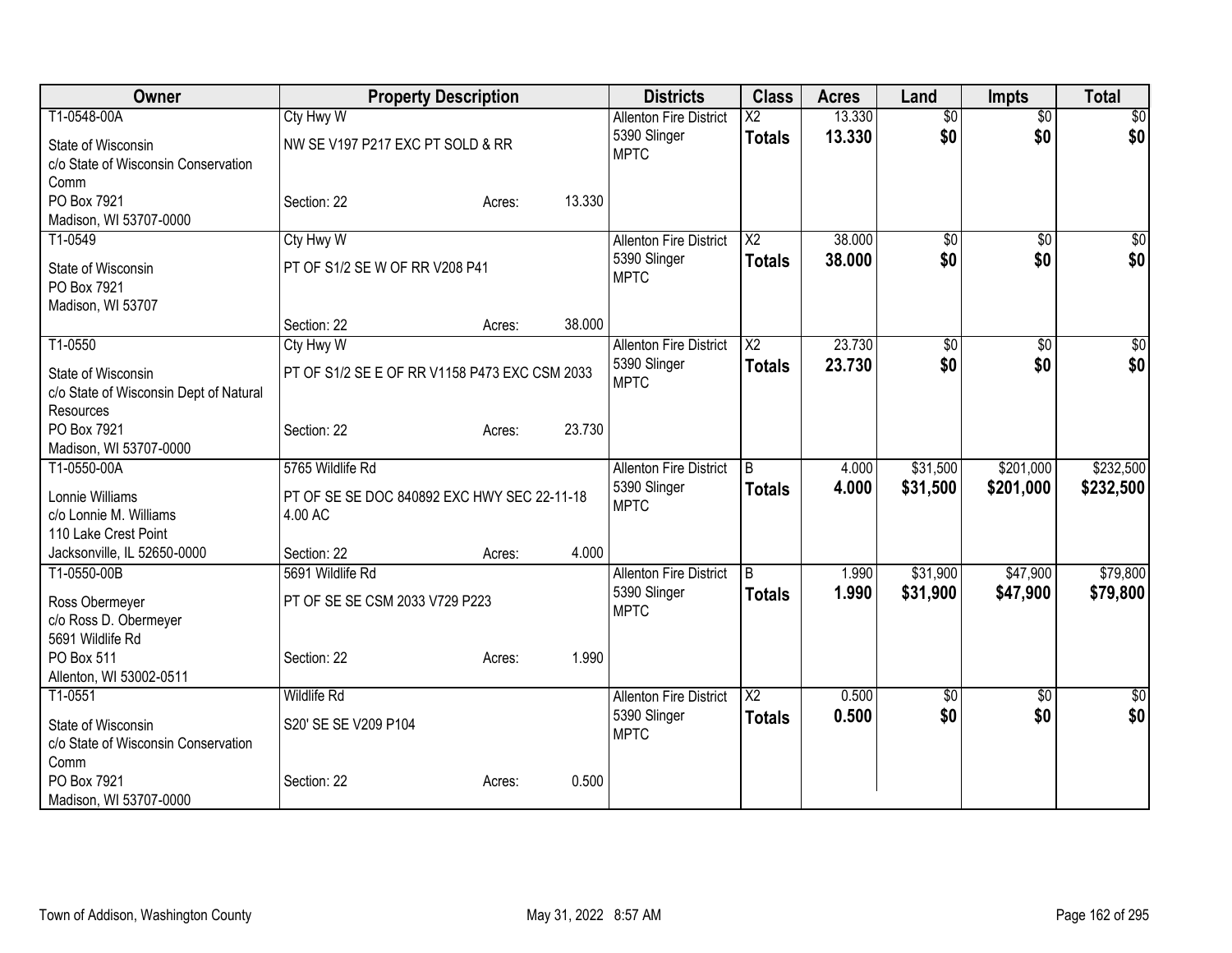| Owner                                |                                              | <b>Property Description</b> |        | <b>Districts</b>              | <b>Class</b>    | <b>Acres</b>    | Land              | <b>Impts</b>    | <b>Total</b>      |
|--------------------------------------|----------------------------------------------|-----------------------------|--------|-------------------------------|-----------------|-----------------|-------------------|-----------------|-------------------|
| T1-0552                              | <b>Wildlife Rd</b>                           |                             |        | <b>Allenton Fire District</b> | $\overline{X5}$ | 13.000          | $\overline{50}$   | $\overline{50}$ | $\sqrt{30}$       |
| Soo Line Rt of Way                   | RR IN SEC 22 VR4 P34-35-55 SEC 22-11-18      |                             | 13     | 5390 Slinger                  | <b>Totals</b>   | 13.000          | \$0               | \$0             | \$0               |
| 420 Soo Line                         | AC                                           |                             |        | <b>MPTC</b>                   |                 |                 |                   |                 |                   |
| Minneapolis, MN 55440                |                                              |                             |        |                               |                 |                 |                   |                 |                   |
|                                      | Section: 22                                  | Acres:                      | 13.000 |                               |                 |                 |                   |                 |                   |
| T1-0552-00A                          |                                              |                             |        | <b>Allenton Fire District</b> | $\overline{X1}$ | 43.480          | $\overline{50}$   | $\overline{50}$ | $\sqrt{50}$       |
| New U S Highway 41 Wis Dept of Trans | ROW SEC 22 V590 P258+V593 P102+V594 P19+V595 |                             |        | 5390 Slinger                  | <b>Totals</b>   | 43.480          | \$0               | \$0             | \$0               |
| PO Box 798                           | P475                                         |                             |        | <b>MPTC</b>                   |                 |                 |                   |                 |                   |
| Waukesha, WI 53187                   |                                              |                             |        |                               |                 |                 |                   |                 |                   |
|                                      | Section: 22                                  | Acres:                      | 43.480 |                               |                 |                 |                   |                 |                   |
| T1-0553-00A                          | 5309 Hillcrest Dr                            |                             |        | <b>Allenton Fire District</b> | ΙA              | 0.500           | \$45,000          | \$79,500        | \$124,500         |
| Michael Digmann                      | PT OF NE NE V762 P277+DOC 860398             |                             |        | 5390 Slinger                  | <b>Totals</b>   | 0.500           | \$45,000          | \$79,500        | \$124,500         |
| Beverly A. Digmann                   |                                              |                             |        | <b>MPTC</b>                   |                 |                 |                   |                 |                   |
| 6093 Wildlife Dr                     |                                              |                             |        |                               |                 |                 |                   |                 |                   |
| Allenton, WI 53002                   | Section: 23                                  | Acres:                      | 0.500  |                               |                 |                 |                   |                 |                   |
| T1-0553-00B                          | 5381 Hillcrest Dr                            |                             |        | <b>Allenton Fire District</b> | $\overline{A}$  | 3.670           | \$83,400          | \$239,900       | \$323,300         |
| Joseph J. Kuepper                    | PT OF NE NE CSM 6043 LOT 1 DOC 1131028       |                             |        | 5390 Slinger                  | <b>Totals</b>   | 3.670           | \$83,400          | \$239,900       | \$323,300         |
| 5381 Hillcrest Dr                    |                                              |                             |        | <b>MPTC</b>                   |                 |                 |                   |                 |                   |
| Allenton, WI 53002                   |                                              |                             |        |                               |                 |                 |                   |                 |                   |
|                                      | Section: 23                                  | Acres:                      | 3.670  |                               |                 |                 |                   |                 |                   |
| T1-0553-00Z                          | <b>Hillcrest Dr</b>                          |                             |        | <b>Allenton Fire District</b> | 5M              | 7.990           | \$19,200          | $\overline{30}$ | \$19,200          |
| J & J Holdings, Inc.                 | PT OF N1/2 NE DOC 1171539 EXC .50 AC IN NE   |                             |        | 5390 Slinger                  | D<br>E          | 63.830<br>2.000 | \$17,500          | \$0             | \$17,500          |
| PO Box 268                           | COR+HWY+CSM 6043                             |                             |        | <b>MPTC</b>                   | <b>Totals</b>   | 73.820          | \$900<br>\$37,600 | \$0<br>\$0      | \$900<br>\$37,600 |
| Allenton, WI 53002-0000              |                                              |                             |        |                               |                 |                 |                   |                 |                   |
|                                      | Section:                                     | Acres:                      | 73.820 |                               |                 |                 |                   |                 |                   |
| T1-0554-001                          | 5509 Hillcrest Dr                            |                             |        | <b>Allenton Fire District</b> | A               | 0.920           | \$63,800          | \$129,700       | \$193,500         |
| Carroll J. Mueller                   | PT OF NW NE CSM 393 V475 P564                |                             |        | 5390 Slinger                  | <b>Totals</b>   | 0.920           | \$63,800          | \$129,700       | \$193,500         |
| 5509 Hillcrest Dr                    |                                              |                             |        | <b>MPTC</b>                   |                 |                 |                   |                 |                   |
| Allenton, WI 53002                   |                                              |                             |        |                               |                 |                 |                   |                 |                   |
|                                      | Section: 23                                  | Acres:                      | 0.920  |                               |                 |                 |                   |                 |                   |
| T1-0555-00A                          | 5432 Mile Rd                                 |                             |        | <b>Allenton Fire District</b> | A               | 1.000           | \$50,000          | \$287,100       | \$337,100         |
| Joann Chirafisi                      | PT OF SW NE CSM 4589 LOT 1 V1627 P272+DOC    |                             |        | 5390 Slinger                  | <b>Totals</b>   | 1.000           | \$50,000          | \$287,100       | \$337,100         |
| 5432 Mile Rd                         | 1316873                                      |                             |        | <b>MPTC</b>                   |                 |                 |                   |                 |                   |
| Allenton, WI 53002                   |                                              |                             |        |                               |                 |                 |                   |                 |                   |
|                                      | Section: 23                                  | Acres:                      | 1.000  |                               |                 |                 |                   |                 |                   |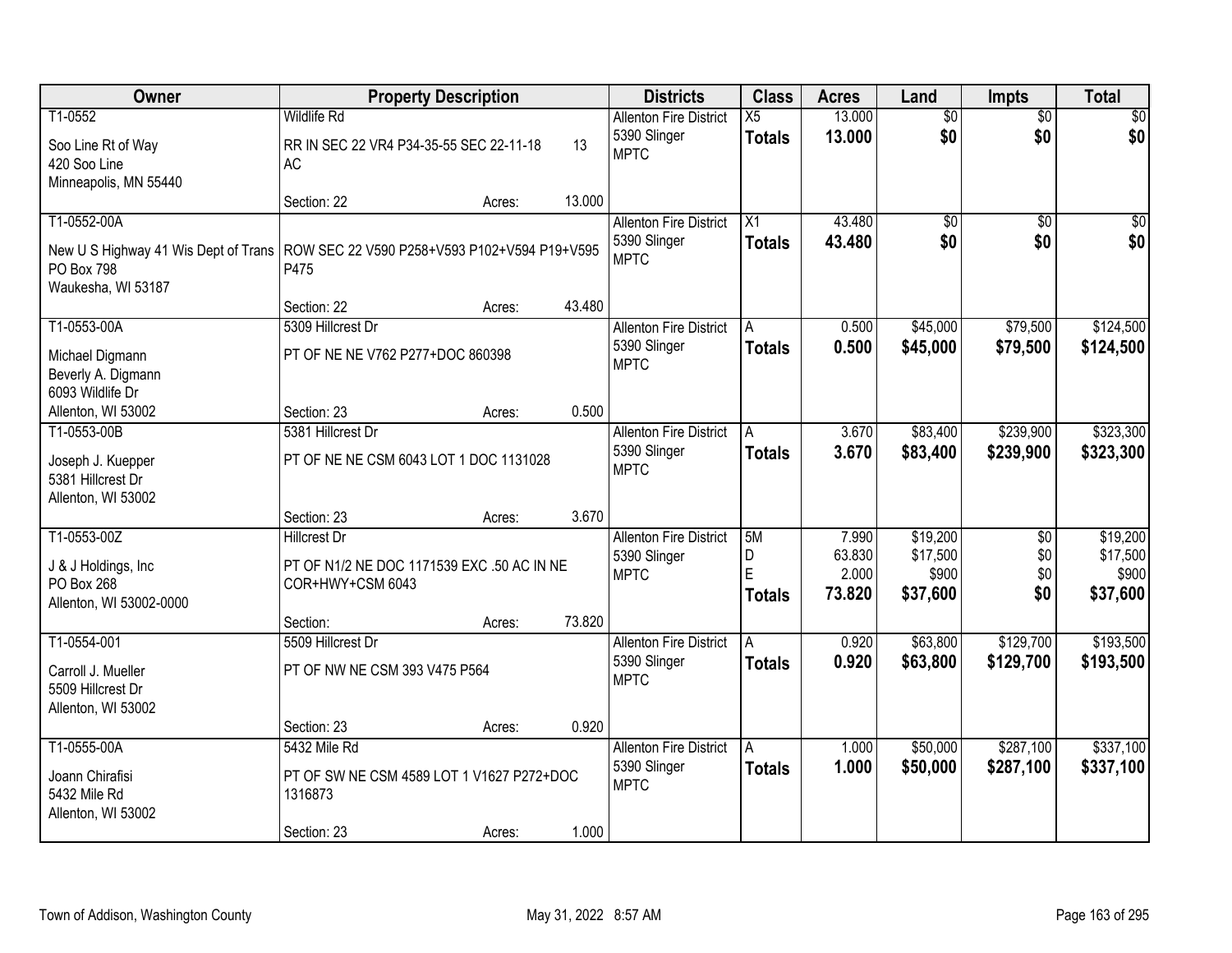| Owner                                     |                                              | <b>Property Description</b> |        | <b>Districts</b>              | <b>Class</b>  | <b>Acres</b> | Land     | <b>Impts</b>    | <b>Total</b> |
|-------------------------------------------|----------------------------------------------|-----------------------------|--------|-------------------------------|---------------|--------------|----------|-----------------|--------------|
| T1-0555-00Z                               | 5480 Mile Rd                                 |                             |        | <b>Allenton Fire District</b> | 5M            | 6.000        | \$14,400 | $\overline{50}$ | \$14,400     |
| Caroline S Stoffel Trust                  | SW NE V491 P20+V1129 P280+DOC 834596 EXC CSM |                             |        | 5390 Slinger                  | D             | 32.500       | \$8,400  | \$0             | \$8,400      |
| 5995 Aurora Rd                            | 4589                                         |                             |        | <b>MPTC</b>                   | $\mathsf E$   | 0.350        | \$100    | \$0             | \$100        |
| Allenton, WI 53002                        |                                              |                             |        |                               | <b>Totals</b> | 38.850       | \$22,900 | \$0             | \$22,900     |
|                                           | Section: 23                                  | Acres:                      | 38.850 |                               |               |              |          |                 |              |
| T1-0556                                   | 5995 Aurora Rd                               |                             |        | <b>Allenton Fire District</b> | D             | 35.500       | \$8,500  | $\overline{30}$ | \$8,500      |
| Caroline S Stoffel Trust                  | SE NE V491 P20+V1129 P280+DOC 834596 EXC PT  |                             |        | 5390 Slinger                  | $\mathsf E$   | 0.500        | \$100    | \$0             | \$100        |
| 5995 Aurora Rd                            | FOR HWY                                      |                             |        | <b>MPTC</b>                   | $\Omega$      | 3.000        | \$65,000 | \$318,400       | \$383,400    |
| Allenton, WI 53002                        |                                              |                             |        |                               | <b>Totals</b> | 39.000       | \$73,600 | \$318,400       | \$392,000    |
|                                           | Section: 23                                  | Acres:                      | 39.000 |                               |               |              |          |                 |              |
| T1-0557                                   | <b>Hillcrest Dr</b>                          |                             |        | <b>Allenton Fire District</b> | D             | 39.500       | \$11,200 | \$0             | \$11,200     |
| Ewald J. Barth                            | NE NW V467 P634+DOC 849141+850388            |                             |        | 5390 Slinger                  | E             | 0.500        | \$100    | \$0             | \$100        |
| Sharon L. Goltara                         |                                              |                             |        | <b>MPTC</b>                   | <b>Totals</b> | 40.000       | \$11,300 | \$0             | \$11,300     |
| 1345 N Del Mar Ave                        |                                              |                             |        |                               |               |              |          |                 |              |
| Fresno, CA 93728-0000                     | Section: 23                                  | Acres:                      | 40.000 |                               |               |              |          |                 |              |
| T1-0558                                   | <b>Hillcrest Dr</b>                          |                             |        | <b>Allenton Fire District</b> | D             | 12.000       | \$2,700  | \$0             | \$2,700      |
|                                           | N16 AC NW NW DOC 1294224+1521359 EXC PT SOLD |                             |        | 5390 Slinger                  | E             | 1.000        | \$400    | \$0             | \$400        |
| Thomas Dwyer et al<br>c/o Thomas Dwyer Lc |                                              |                             |        | <b>MPTC</b>                   | <b>Totals</b> | 13.000       | \$3,100  | \$0             | \$3,100      |
| 7488 Brookhaven Dr                        |                                              |                             |        |                               |               |              |          |                 |              |
| West Bend, WI 53090                       | Section: 23                                  | Acres:                      | 13.000 |                               |               |              |          |                 |              |
| T1-0558-00A-001                           | 5665 Hillcrest Dr                            |                             |        | <b>Allenton Fire District</b> | A             | 0.940        | \$58,500 | \$29,700        | \$88,200     |
|                                           |                                              |                             |        | 5390 Slinger                  | Totals        | 0.940        | \$58,500 | \$29,700        | \$88,200     |
| Matthew W. Mattice                        | PT OF NW NW V658 P563+V1234 P120+DOC 1391676 |                             |        | <b>MPTC</b>                   |               |              |          |                 |              |
| Nancy L. Mattice                          |                                              |                             |        |                               |               |              |          |                 |              |
| 5665 Hillcrest Dr                         |                                              |                             |        |                               |               |              |          |                 |              |
| Allenton, WI 53002                        | Section: 23                                  | Acres:                      | 0.940  |                               |               |              |          |                 |              |
| T1-0558-00B                               | 5661 Hillcrest Dr                            |                             |        | <b>Allenton Fire District</b> | A             | 1.070        | \$51,400 | \$129,800       | \$181,200    |
| Steven J. Spaeth                          | PT OF NW NW DOC 1167590+1204214              |                             |        | 5390 Slinger<br><b>MPTC</b>   | <b>Totals</b> | 1.070        | \$51,400 | \$129,800       | \$181,200    |
| Gretchen J. Spaeth                        |                                              |                             |        |                               |               |              |          |                 |              |
| 5661 Hillcrest Dr                         |                                              |                             |        |                               |               |              |          |                 |              |
| Allenton, WI 53002                        | Section: 23                                  | Acres:                      | 1.070  |                               |               |              |          |                 |              |
| T1-0558-00C                               | 5667 Hillcrest Dr                            |                             |        | <b>Allenton Fire District</b> | A             | 0.940        | \$58,500 | \$129,600       | \$188,100    |
| Elizabeth J. Blair Prusik                 | PT OF NW NW DOC 791252                       |                             |        | 5390 Slinger                  | <b>Totals</b> | 0.940        | \$58,500 | \$129,600       | \$188,100    |
| 5667 Hillcrest Dr                         |                                              |                             |        | <b>MPTC</b>                   |               |              |          |                 |              |
| Allenton, WI 53002                        |                                              |                             |        |                               |               |              |          |                 |              |
|                                           | Section: 23                                  | Acres:                      | 0.940  |                               |               |              |          |                 |              |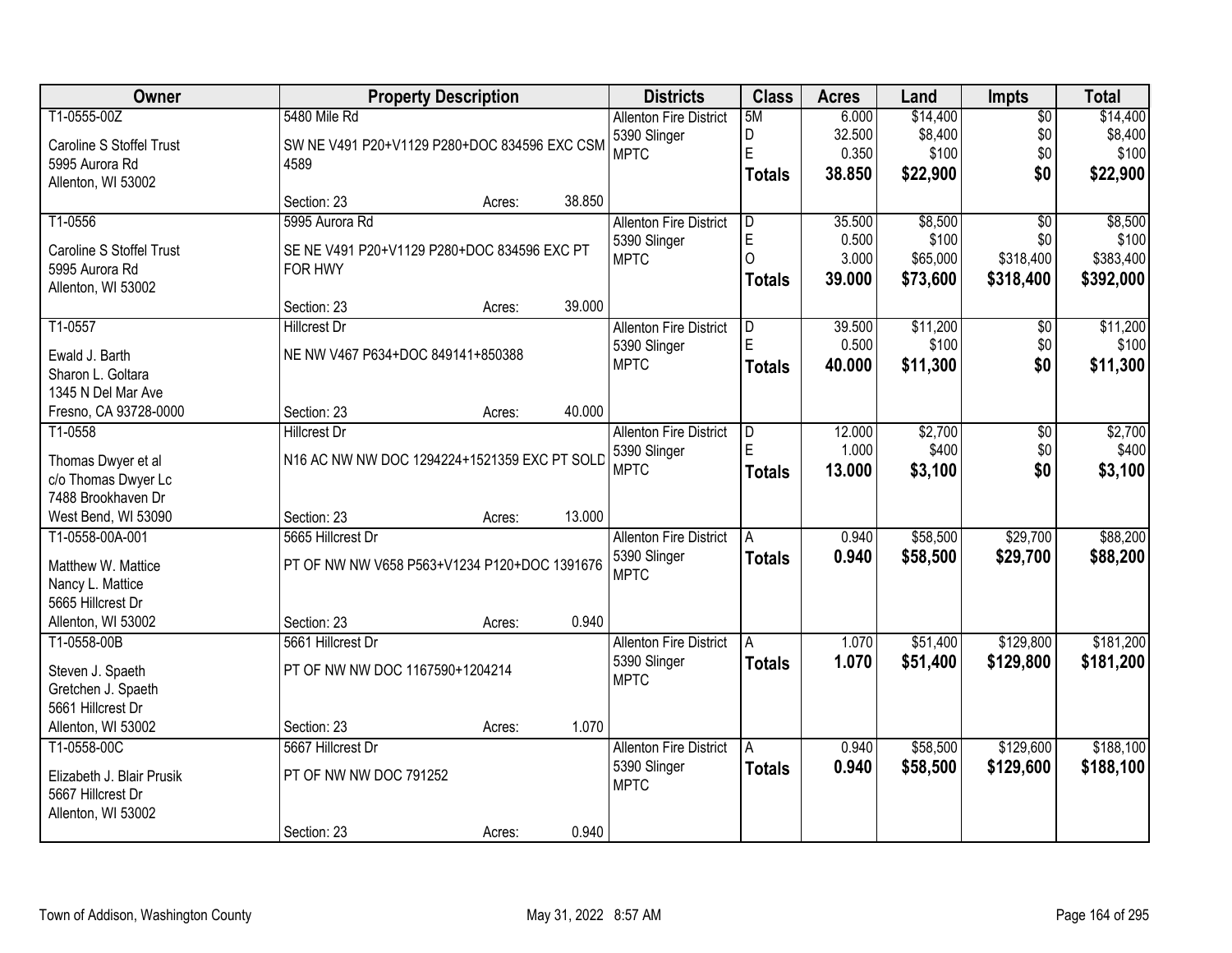| Owner                                |                                              | <b>Property Description</b> |        | <b>Districts</b>              | <b>Class</b>   | <b>Acres</b> | Land     | <b>Impts</b>    | <b>Total</b> |
|--------------------------------------|----------------------------------------------|-----------------------------|--------|-------------------------------|----------------|--------------|----------|-----------------|--------------|
| T1-0559                              | <b>Wildlife Rd</b>                           |                             |        | <b>Allenton Fire District</b> | D              | 23.650       | \$6,300  | $\overline{50}$ | \$6,300      |
| Caroline S Stoffel Trust             | S24 AC NW NW V764 P601+V1129 P280+DOC 834599 |                             |        | 5390 Slinger                  | E              | 0.350        | \$100    | \$0             | \$100        |
| 5995 Aurora Rd                       |                                              |                             |        | <b>MPTC</b>                   | <b>Totals</b>  | 24.000       | \$6,400  | \$0             | \$6,400      |
| Allenton, WI 53002                   |                                              |                             |        |                               |                |              |          |                 |              |
|                                      | Section: 23                                  | Acres:                      | 24.000 |                               |                |              |          |                 |              |
| T1-0560                              | <b>Wildlife Rd</b>                           |                             |        | <b>Allenton Fire District</b> | $\overline{D}$ | 30.000       | \$7,500  | $\overline{50}$ | \$7,500      |
| Caroline S Stoffel Trust             | PT OF SW NW V764 P601+V1129 P280+DOC 834599  |                             |        | 5390 Slinger                  | E              | 3.860        | \$1,800  | \$0             | \$1,800      |
| 5995 Aurora Rd                       | <b>EXC CSM 3350</b>                          |                             |        | <b>MPTC</b>                   | <b>Totals</b>  | 33.860       | \$9,300  | \$0             | \$9,300      |
| Allenton, WI 53002                   |                                              |                             |        |                               |                |              |          |                 |              |
|                                      | Section: 23                                  | Acres:                      | 33.860 |                               |                |              |          |                 |              |
| T1-0560-00A                          | 5908 Wildlife Rd                             |                             |        | <b>Allenton Fire District</b> | A              | 1.610        | \$62,200 | \$169,700       | \$231,900    |
| Jerome Priesgen                      | S400' OF W175' SW NW V341 P370               |                             |        | 5390 Slinger                  | <b>Totals</b>  | 1.610        | \$62,200 | \$169,700       | \$231,900    |
| 5908 Wildlife Rd                     |                                              |                             |        | <b>MPTC</b>                   |                |              |          |                 |              |
| Allenton, WI 53002                   |                                              |                             |        |                               |                |              |          |                 |              |
|                                      | Section: 23                                  | Acres:                      | 1.610  |                               |                |              |          |                 |              |
| T1-0560-00B                          | 5984 Wildlife Rd                             |                             |        | <b>Allenton Fire District</b> | A              | 2.350        | \$74,000 | \$206,200       | \$280,200    |
|                                      | PT OF SW NW DOC 1513241                      |                             |        | 5390 Slinger                  | <b>Totals</b>  | 2.350        | \$74,000 | \$206,200       | \$280,200    |
| Andrew A. Raasch<br>5984 Wildlife Rd |                                              |                             |        | <b>MPTC</b>                   |                |              |          |                 |              |
| Allenton, WI 53002                   |                                              |                             |        |                               |                |              |          |                 |              |
|                                      | Section: 23                                  | Acres:                      | 2.350  |                               |                |              |          |                 |              |
| T1-0560-00C                          | 5694 Mile Rd                                 |                             |        | <b>Allenton Fire District</b> | A              | 1.880        | \$67,600 | \$193,000       | \$260,600    |
|                                      |                                              |                             |        | 5390 Slinger                  | Totals         | 1.880        | \$67,600 | \$193,000       | \$260,600    |
| <b>Stoffel Trust</b>                 | PT OF SW NW CSM 3350 LOT 1 V1019 P110+V1028  |                             |        | <b>MPTC</b>                   |                |              |          |                 |              |
| 5694 Mile Rd<br>Allenton, WI 53002   | P234+DOC 1229354                             |                             |        |                               |                |              |          |                 |              |
|                                      | Section: 23                                  | Acres:                      | 1.880  |                               |                |              |          |                 |              |
| T1-0561                              | 5596 Mile Rd                                 |                             |        | <b>Allenton Fire District</b> | D              | 37.700       | \$10,100 | $\overline{50}$ | \$10,100     |
|                                      |                                              |                             |        | 5390 Slinger                  | $\mathsf E$    | 0.470        | \$100    | \$0             | \$100        |
| Thomas H. Dwyer                      | SE NW DOC 1505243 EXC PT SOLD                |                             |        | <b>MPTC</b>                   | $\Omega$       | 1.000        | \$20,000 | \$47,700        | \$67,700     |
| Mary M. Dwyer<br>7488 Brookhaven Dr  |                                              |                             |        |                               | <b>Totals</b>  | 39.170       | \$30,200 | \$47,700        | \$77,900     |
| West Bend, WI 53090                  | Section: 23                                  | Acres:                      | 39.170 |                               |                |              |          |                 |              |
| T1-0561-00A                          | 5594 Mile Rd                                 |                             |        | <b>Allenton Fire District</b> | A              | 0.830        | \$55,700 | \$173,300       | \$229,000    |
|                                      |                                              |                             |        | 5390 Slinger                  | <b>Totals</b>  | 0.830        | \$55,700 | \$173,300       | \$229,000    |
| Donald Schwartz                      | PT OF SE NW V932 P104                        |                             |        | <b>MPTC</b>                   |                |              |          |                 |              |
| Myrna Schwartz                       |                                              |                             |        |                               |                |              |          |                 |              |
| 5594 Mile Rd                         | Section: 23                                  |                             | 0.830  |                               |                |              |          |                 |              |
| Allenton, WI 53002                   |                                              | Acres:                      |        |                               |                |              |          |                 |              |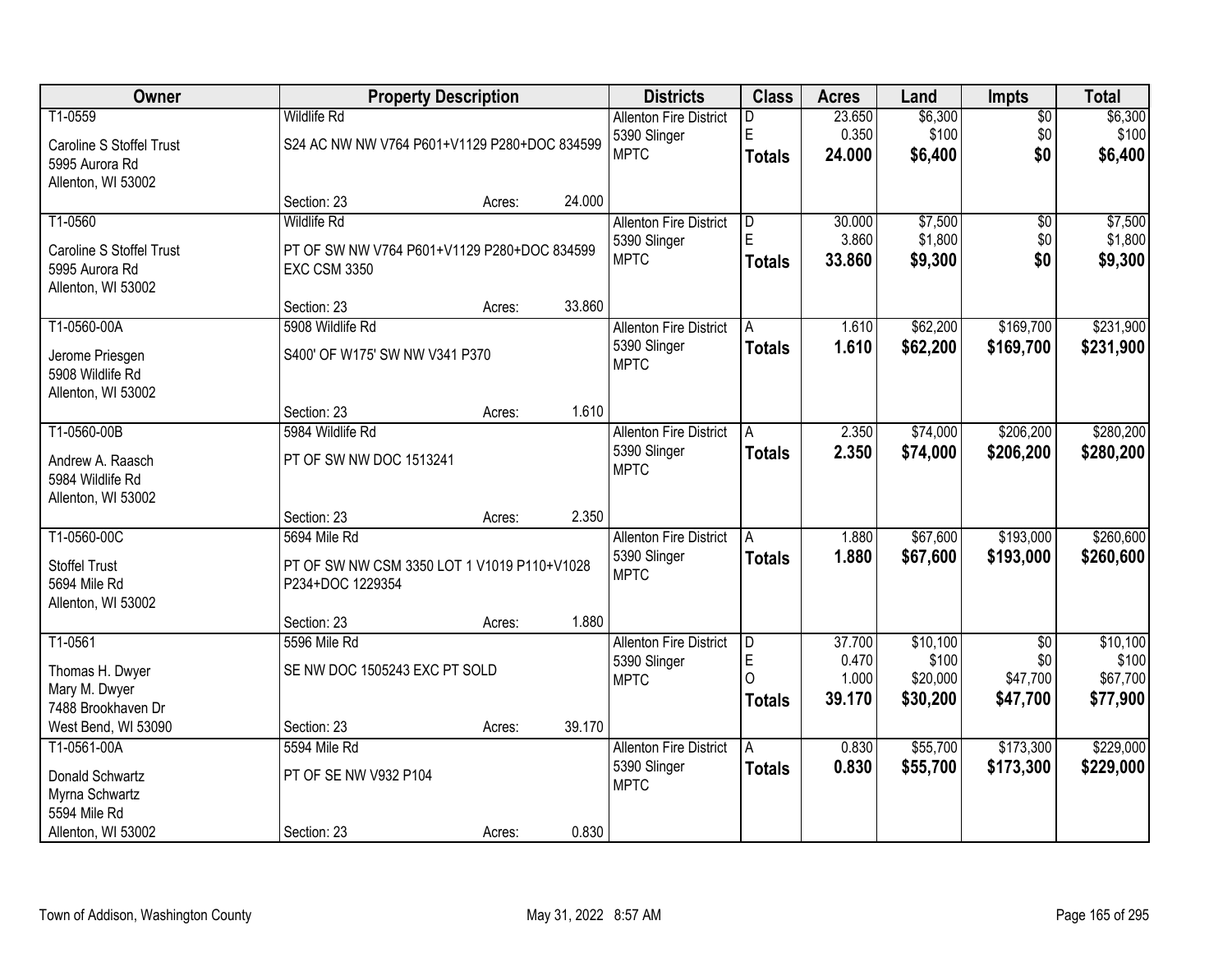| Owner                               |                                        | <b>Property Description</b> |        | <b>Districts</b>              | <b>Class</b>  | <b>Acres</b> | Land      | Impts           | <b>Total</b> |
|-------------------------------------|----------------------------------------|-----------------------------|--------|-------------------------------|---------------|--------------|-----------|-----------------|--------------|
| T1-0562                             | Mile Rd                                |                             |        | <b>Allenton Fire District</b> | D.            | 19.000       | \$5,000   | $\overline{50}$ | \$5,000      |
| Thomas H. Dwyer                     | N1/2 NE SW DOC 1505243                 |                             |        | 5390 Slinger                  | E             | 1.000        | \$400     | \$0             | \$400        |
| Mary M. Dwyer                       |                                        |                             |        | <b>MPTC</b>                   | <b>Totals</b> | 20.000       | \$5,400   | \$0             | \$5,400      |
| 7488 Brookhaven Dr                  |                                        |                             |        |                               |               |              |           |                 |              |
| West Bend, WI 53090                 | Section: 23                            | Acres:                      | 20.000 |                               |               |              |           |                 |              |
| T1-0563                             | Mile Rd                                |                             |        | <b>Allenton Fire District</b> | 5M            | 6.000        | \$14,400  | $\overline{50}$ | \$14,400     |
| Thomas H. Dwyer                     | S1/2 NE SW DOC 1505243                 |                             |        | 5390 Slinger                  | D.            | 14.000       | \$3,800   | \$0             | \$3,800      |
| Mary M. Dwyer                       |                                        |                             |        | <b>MPTC</b>                   | <b>Totals</b> | 20.000       | \$18,200  | \$0             | \$18,200     |
| 7488 Brookhaven Dr                  |                                        |                             |        |                               |               |              |           |                 |              |
| West Bend, WI 53090                 | Section: 23                            | Acres:                      | 20.000 |                               |               |              |           |                 |              |
| T1-0564-00A                         | 5864 Wildlife Rd                       |                             |        | <b>Allenton Fire District</b> | A             | 4.500        | \$87,500  | \$175,700       | \$263,200    |
|                                     |                                        |                             |        | 5390 Slinger                  | <b>Totals</b> | 4.500        | \$87,500  | \$175,700       | \$263,200    |
| Paul A. Sworske<br>5864 Wildlife Rd | PT OF NW SW CSM 828 DOC 781207 EXC HWY |                             |        | <b>MPTC</b>                   |               |              |           |                 |              |
| Allenton, WI 53002                  |                                        |                             |        |                               |               |              |           |                 |              |
|                                     | Section: 23                            | Acres:                      | 4.500  |                               |               |              |           |                 |              |
| T1-0564-00B                         | 5657 Mile Rd                           |                             |        | <b>Allenton Fire District</b> | Α             | 2.120        | \$74,800  | \$170,900       | \$245,700    |
|                                     |                                        |                             |        | 5390 Slinger                  | <b>Totals</b> | 2.120        | \$74,800  | \$170,900       | \$245,700    |
| Joseph Lennartz                     | PT OF NW SW CSM 2136 V674 P635         |                             |        | <b>MPTC</b>                   |               |              |           |                 |              |
| M A. Lennartz                       |                                        |                             |        |                               |               |              |           |                 |              |
| 5657 Mile Rd<br>Allenton, WI 53002  | Section: 23                            |                             | 2.120  |                               |               |              |           |                 |              |
| T1-0564-00C                         | 5830 Wildlife Rd                       | Acres:                      |        | <b>Allenton Fire District</b> | A             | 1.230        | \$57,300  | \$133,900       | \$191,200    |
|                                     |                                        |                             |        | 5390 Slinger                  |               | 1.230        |           | \$133,900       |              |
| Miguel A. Benito Narciso            | PT OF NW SW CSM 927 PAR 1 DOC 1485473  |                             |        | <b>MPTC</b>                   | <b>Totals</b> |              | \$57,300  |                 | \$191,200    |
| 5830 Wildlife Rd                    |                                        |                             |        |                               |               |              |           |                 |              |
| Allenton, WI 53002                  |                                        |                             |        |                               |               |              |           |                 |              |
|                                     | Section: 23                            | Acres:                      | 1.230  |                               |               |              |           |                 |              |
| T1-0564-00D                         | 5818 Wildlife Rd                       |                             |        | <b>Allenton Fire District</b> | A             | 1.990        | \$73,300  | \$254,600       | \$327,900    |
| Jesse Menghe                        | PT OF NW SW CSM 927 PAR 2 DOC 1455170  |                             |        | 5390 Slinger<br><b>MPTC</b>   | <b>Totals</b> | 1.990        | \$73,300  | \$254,600       | \$327,900    |
| Kelly Darmody                       |                                        |                             |        |                               |               |              |           |                 |              |
| 5818 Wildlife Rd                    |                                        |                             |        |                               |               |              |           |                 |              |
| Allenton, WI 53002                  | Section: 23                            | Acres:                      | 1.990  |                               |               |              |           |                 |              |
| T1-0564-00E                         | 5625 Mile Rd                           |                             |        | <b>Allenton Fire District</b> | A             | 9.780        | \$117,400 | \$236,300       | \$353,700    |
| Takacs Family Tr                    | PT OF NW SW DOC 868193+1554154         |                             |        | 5390 Slinger                  | <b>Totals</b> | 9.780        | \$117,400 | \$236,300       | \$353,700    |
| 5625 Mile Rd                        |                                        |                             |        | <b>MPTC</b>                   |               |              |           |                 |              |
| Allenton, WI 53002                  |                                        |                             |        |                               |               |              |           |                 |              |
|                                     | Section: 23                            | Acres:                      | 9.780  |                               |               |              |           |                 |              |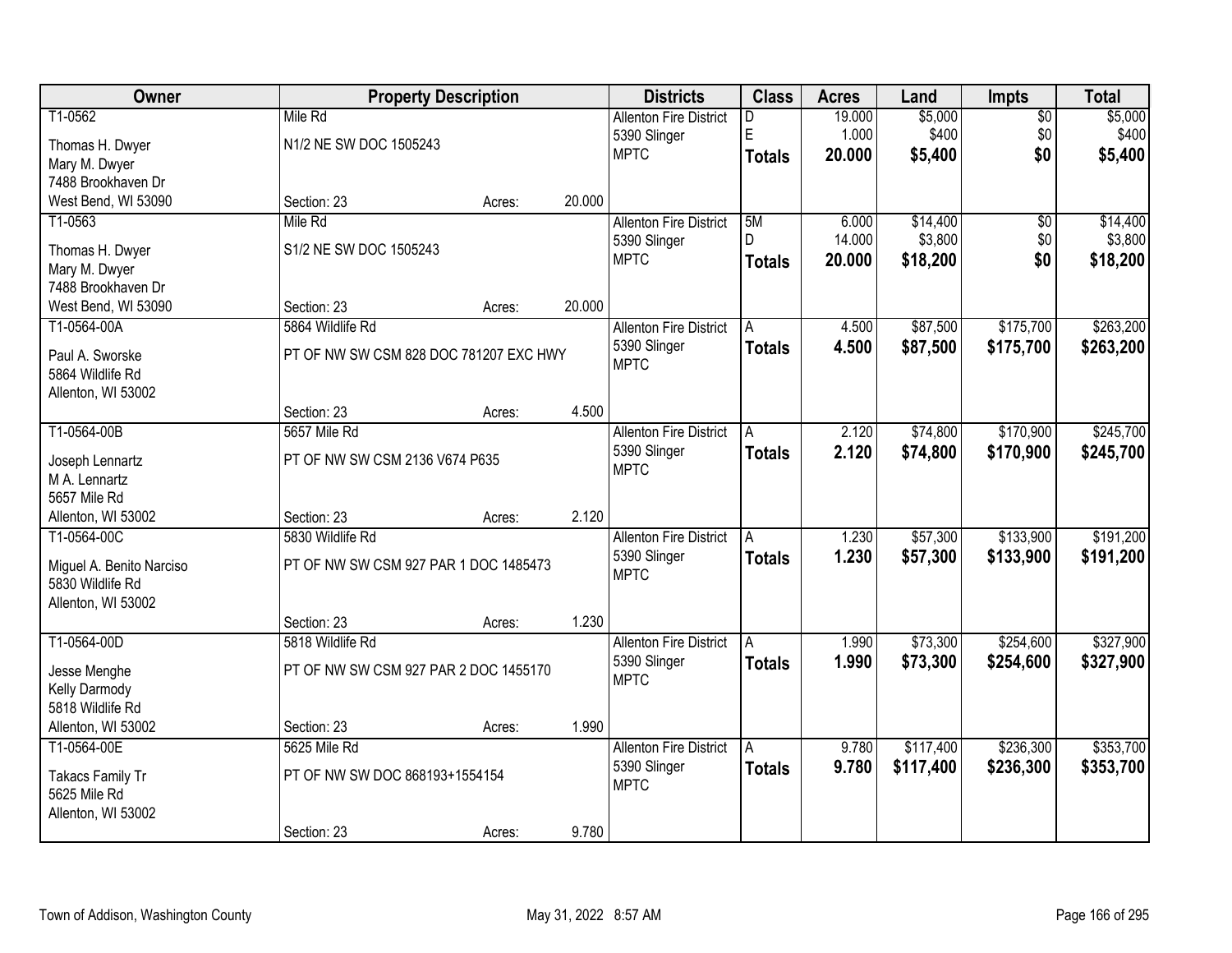| Owner                              |                                                 | <b>Property Description</b> |        | <b>Districts</b>              | <b>Class</b>  | <b>Acres</b> | Land      | <b>Impts</b> | <b>Total</b> |
|------------------------------------|-------------------------------------------------|-----------------------------|--------|-------------------------------|---------------|--------------|-----------|--------------|--------------|
| T1-0564-00F                        | 5651 Mile Rd                                    |                             |        | <b>Allenton Fire District</b> |               | 5.510        | \$82,600  | \$234,700    | \$317,300    |
| Benjamin J. Swart et al            | PT OF NW SW CSM 2137 DOC 1314051                |                             |        | 5390 Slinger                  | <b>Totals</b> | 5.510        | \$82,600  | \$234,700    | \$317,300    |
| c/o Benjamin Swart                 |                                                 |                             |        | <b>MPTC</b>                   |               |              |           |              |              |
| 5651 Mile Rd                       |                                                 |                             |        |                               |               |              |           |              |              |
| Allenton, WI 53002-9520            | Section: 23                                     | Acres:                      | 5.510  |                               |               |              |           |              |              |
| T1-0564-00G                        | 5800 Wildlife Rd                                |                             |        | <b>Allenton Fire District</b> | A             | 6.810        | \$106,000 | \$259,200    | \$365,200    |
| David J. Wisth                     | PT OF NW SW CSM 3993 LOT 1 V1287 P52+DOC        |                             |        | 5390 Slinger                  | <b>Totals</b> | 6.810        | \$106,000 | \$259,200    | \$365,200    |
| 5800 Wildlife Rd                   | 842716                                          |                             |        | <b>MPTC</b>                   |               |              |           |              |              |
| Allenton, WI 53002                 |                                                 |                             |        |                               |               |              |           |              |              |
|                                    | Section: 23                                     | Acres:                      | 6.810  |                               |               |              |           |              |              |
| T1-0564-00H                        | 5770 Wildlife Rd                                |                             |        | <b>Allenton Fire District</b> | A             | 6.810        | \$106,000 | \$203,600    | \$309,600    |
| Brett R. Knutson                   | PT OF NW SW CSM 3993 LOT 2 V1318 P264           |                             |        | 5390 Slinger                  | <b>Totals</b> | 6.810        | \$106,000 | \$203,600    | \$309,600    |
| Beth A. Knutson                    |                                                 |                             |        | <b>MPTC</b>                   |               |              |           |              |              |
| 5770 Wildlife Rd                   |                                                 |                             |        |                               |               |              |           |              |              |
| Allenton, WI 53002                 | Section: 23                                     | Acres:                      | 6.810  |                               |               |              |           |              |              |
| T1-0565                            | 5750 Wildlife Rd                                |                             |        | <b>Allenton Fire District</b> | A             | 14.110       | \$134,100 | \$178,700    | \$312,800    |
|                                    |                                                 |                             |        | 5390 Slinger                  | <b>Totals</b> | 14.110       | \$134,100 | \$178,700    | \$312,800    |
| Chas F. Bode                       | N460' N1/2 SW SW V785 P66                       |                             |        | <b>MPTC</b>                   |               |              |           |              |              |
| Vickie J. Bode<br>5750 Wildlife Rd |                                                 |                             |        |                               |               |              |           |              |              |
| Allenton, WI 53002                 | Section: 23                                     | Acres:                      | 14.110 |                               |               |              |           |              |              |
| T1-0565-00A                        | 5740 Wildlife Rd                                |                             |        | <b>Allenton Fire District</b> | A             | 5.700        | \$92,500  | \$84,400     | \$176,900    |
|                                    |                                                 |                             |        | 5390 Slinger                  | <b>Totals</b> | 5.700        | \$92,500  | \$84,400     | \$176,900    |
| Danielle Roth                      | S200' N1/2 SW SW DOC 1413173 EXC W 80' OF S150' |                             |        | <b>MPTC</b>                   |               |              |           |              |              |
| 5740 Wildlife Rd                   |                                                 |                             |        |                               |               |              |           |              |              |
| Allenton, WI 53002                 |                                                 |                             |        |                               |               |              |           |              |              |
|                                    | Section: 23                                     | Acres:                      | 5.700  |                               |               |              |           |              |              |
| T1-0566                            | 5700 Cedarview Rd                               |                             |        | <b>Allenton Fire District</b> | A             | 4.290        | \$77,800  | \$158,400    | \$236,200    |
| Christine M. Conwell               | PT OF S1/2 SW SW CSM 3709 LOT 1 DOC 1418009     |                             |        | 5390 Slinger                  | <b>Totals</b> | 4.290        | \$77,800  | \$158,400    | \$236,200    |
| 5700 Cedarview Rd                  |                                                 |                             |        | <b>MPTC</b>                   |               |              |           |              |              |
| Hartford, WI 53027                 |                                                 |                             |        |                               |               |              |           |              |              |
|                                    | Section: 23                                     | Acres:                      | 4.290  |                               |               |              |           |              |              |
| T1-0566-00A                        | 5608 Cedarview Rd                               |                             |        | <b>Allenton Fire District</b> | A             | 3.420        | \$78,000  | \$304,000    | \$382,000    |
| Michael K. Prator                  | PT OF SW SW CSM 3627 LOT 1 DOC 1500568          |                             |        | 5390 Slinger                  | <b>Totals</b> | 3.420        | \$78,000  | \$304,000    | \$382,000    |
| Daphne R. Prator                   |                                                 |                             |        | <b>MPTC</b>                   |               |              |           |              |              |
| 5608 Cedarview Rd                  |                                                 |                             |        |                               |               |              |           |              |              |
| Hartford, WI 53027                 | Section: 23                                     | Acres:                      | 3.420  |                               |               |              |           |              |              |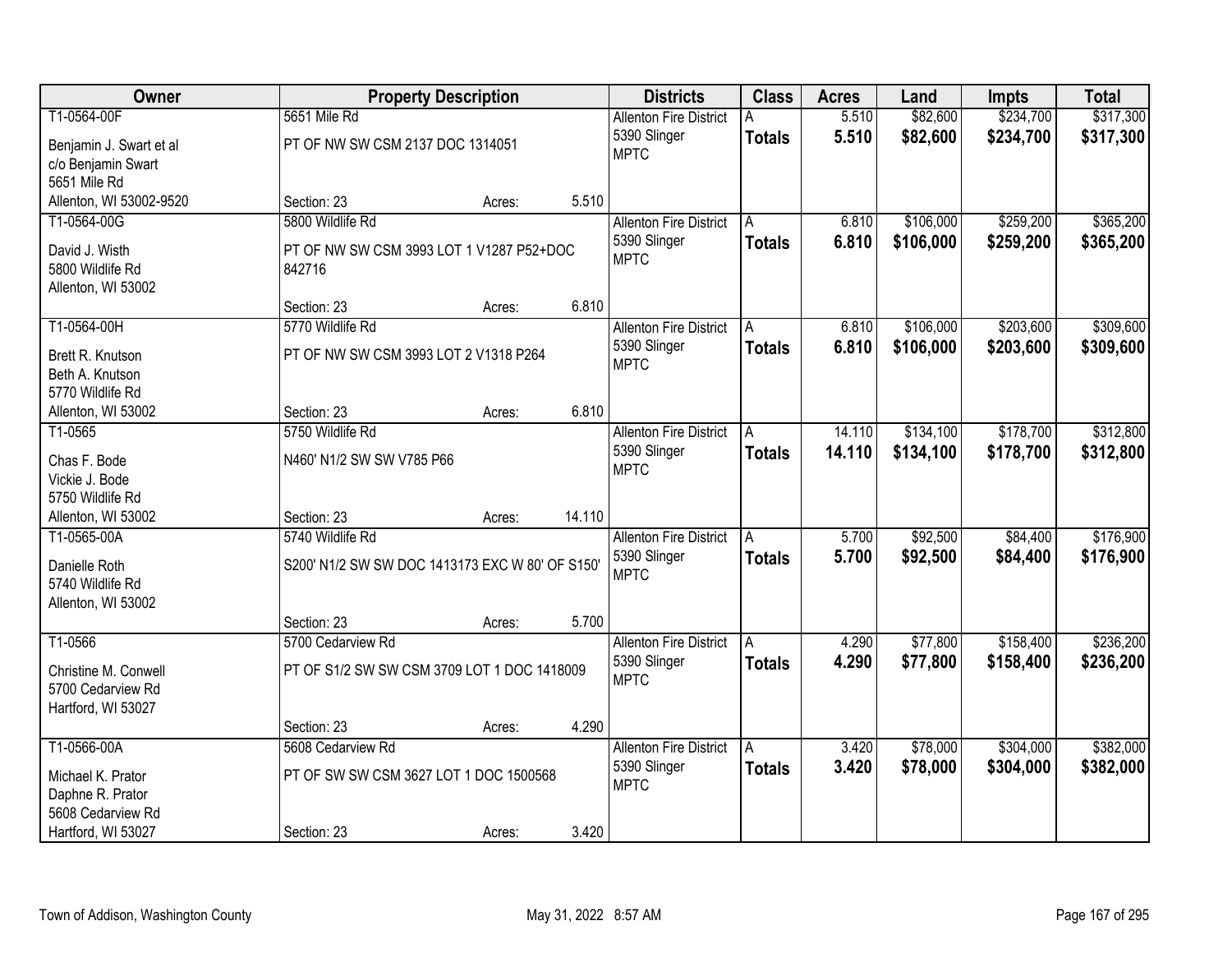| Owner                    | <b>Property Description</b>                  |        |              | <b>Districts</b>              | <b>Class</b>  | <b>Acres</b> | Land      | <b>Impts</b> | <b>Total</b> |
|--------------------------|----------------------------------------------|--------|--------------|-------------------------------|---------------|--------------|-----------|--------------|--------------|
| T1-0566-00B              | 5650 Cedarview Rd                            |        |              | <b>Allenton Fire District</b> |               | 3.710        | \$79,400  | \$154,300    | \$233,700    |
| <b>Robert Markiewicz</b> | PT OF SW SW CSM 3709 LOT 2 DOC 1538102       |        | 5390 Slinger |                               | <b>Totals</b> | 3.710        | \$79,400  | \$154,300    | \$233,700    |
| Mary B. Markiewicz       |                                              |        | <b>MPTC</b>  |                               |               |              |           |              |              |
| 5650 Cedarview Rd        |                                              |        |              |                               |               |              |           |              |              |
| Hartford, WI 53027       | Section: 23                                  | Acres: | 3.710        |                               |               |              |           |              |              |
| T1-0566-00C              | 5632 Cedarview Rd                            |        |              | <b>Allenton Fire District</b> | A             | 3.400        | \$73,800  | \$184,600    | \$258,400    |
|                          |                                              |        | 5390 Slinger |                               | <b>Totals</b> | 3.400        | \$73,800  | \$184,600    | \$258,400    |
| Jennifer A. Uecker       | PT OF SW SW CSM 3709 LOT 3 DOC               |        | <b>MPTC</b>  |                               |               |              |           |              |              |
| Kyle D. Uecker           | 1265204+1332432                              |        |              |                               |               |              |           |              |              |
| 5632 Cedarview Rd        |                                              |        |              |                               |               |              |           |              |              |
| Hartford, WI 53027       | Section: 23                                  | Acres: | 3.400        |                               |               |              |           |              |              |
| T1-0567-001              | 5723 Cedarview Ct                            |        |              | <b>Allenton Fire District</b> | A             | 1.200        | \$74,000  | \$252,300    | \$326,300    |
| Gregory J. Wells         | PT OF SE SW HIDDEN MEADOWS LOT 1 DOC 821002  |        | 5390 Slinger |                               | <b>Totals</b> | 1.200        | \$74,000  | \$252,300    | \$326,300    |
| Kim K. Wells             |                                              |        | <b>MPTC</b>  |                               |               |              |           |              |              |
| 5723 Cedarview Ct        |                                              |        |              |                               |               |              |           |              |              |
| Hartford, WI 53027       | Section: 23                                  | Acres: | 1.200        |                               |               |              |           |              |              |
| T1-0567-002              | 5735 Cedarview Ct                            |        |              | <b>Allenton Fire District</b> | A             | 1.210        | \$74,200  | \$236,600    | \$310,800    |
|                          |                                              |        | 5390 Slinger |                               | <b>Totals</b> | 1.210        | \$74,200  | \$236,600    | \$310,800    |
| Christopher Yochem       | PT OF SE SW HIDDEN MEADOWS LOT 2 DOC         |        | <b>MPTC</b>  |                               |               |              |           |              |              |
| Melissa Yochem           | 1474372                                      |        |              |                               |               |              |           |              |              |
| 5735 Cedarview Ct        |                                              |        |              |                               |               |              |           |              |              |
| Hartford, WI 53027       | Section: 23                                  | Acres: | 1.210        |                               |               |              |           |              |              |
| T1-0567-003              | 5747 Cedarview Ct                            |        |              | <b>Allenton Fire District</b> | A             | 1.220        | \$74,400  | \$236,000    | \$310,400    |
| Allen C. Goecks          | PT OF SE SW HIDDEN MEADOWS LOT 3 V1581 P225  |        | 5390 Slinger |                               | <b>Totals</b> | 1.220        | \$74,400  | \$236,000    | \$310,400    |
| Dawn M. Goecks           |                                              |        | <b>MPTC</b>  |                               |               |              |           |              |              |
| 5747 Cedarview Ct        |                                              |        |              |                               |               |              |           |              |              |
| Hartford, WI 53027       | Section: 23                                  | Acres: | 1.220        |                               |               |              |           |              |              |
| T1-0567-004              | 5759 Cedarview Ct                            |        |              | <b>Allenton Fire District</b> | A             | 1.190        | \$73,800  | \$354,600    | \$428,400    |
|                          |                                              |        | 5390 Slinger |                               | <b>Totals</b> | 1.190        | \$73,800  | \$354,600    | \$428,400    |
| Michelle Koester         | PT OF SE SW HIDDEN MEADOWS LOT 4 DOC         |        | <b>MPTC</b>  |                               |               |              |           |              |              |
| 5759 Cedarview Ct        | 1158565+1553020                              |        |              |                               |               |              |           |              |              |
| Hartford, WI 53027       |                                              |        |              |                               |               |              |           |              |              |
|                          | Section: 23                                  | Acres: | 1.190        |                               |               |              |           |              |              |
| T1-0567-005              | 5767 Cedarview Ct                            |        |              | <b>Allenton Fire District</b> | A             | 4.840        | \$104,200 | \$299,500    | \$403,700    |
| Michael P. Hogan         | PT OF SE SW HIDDEN MEADOWS LOT 5+O L 1 V1568 |        | 5390 Slinger |                               | <b>Totals</b> | 4.840        | \$104,200 | \$299,500    | \$403,700    |
| Nancy B. Hogan           | P522                                         |        | <b>MPTC</b>  |                               |               |              |           |              |              |
| 5767 Cedarview Ct        |                                              |        |              |                               |               |              |           |              |              |
| Hartford, WI 53027       | Section: 23                                  | Acres: | 4.840        |                               |               |              |           |              |              |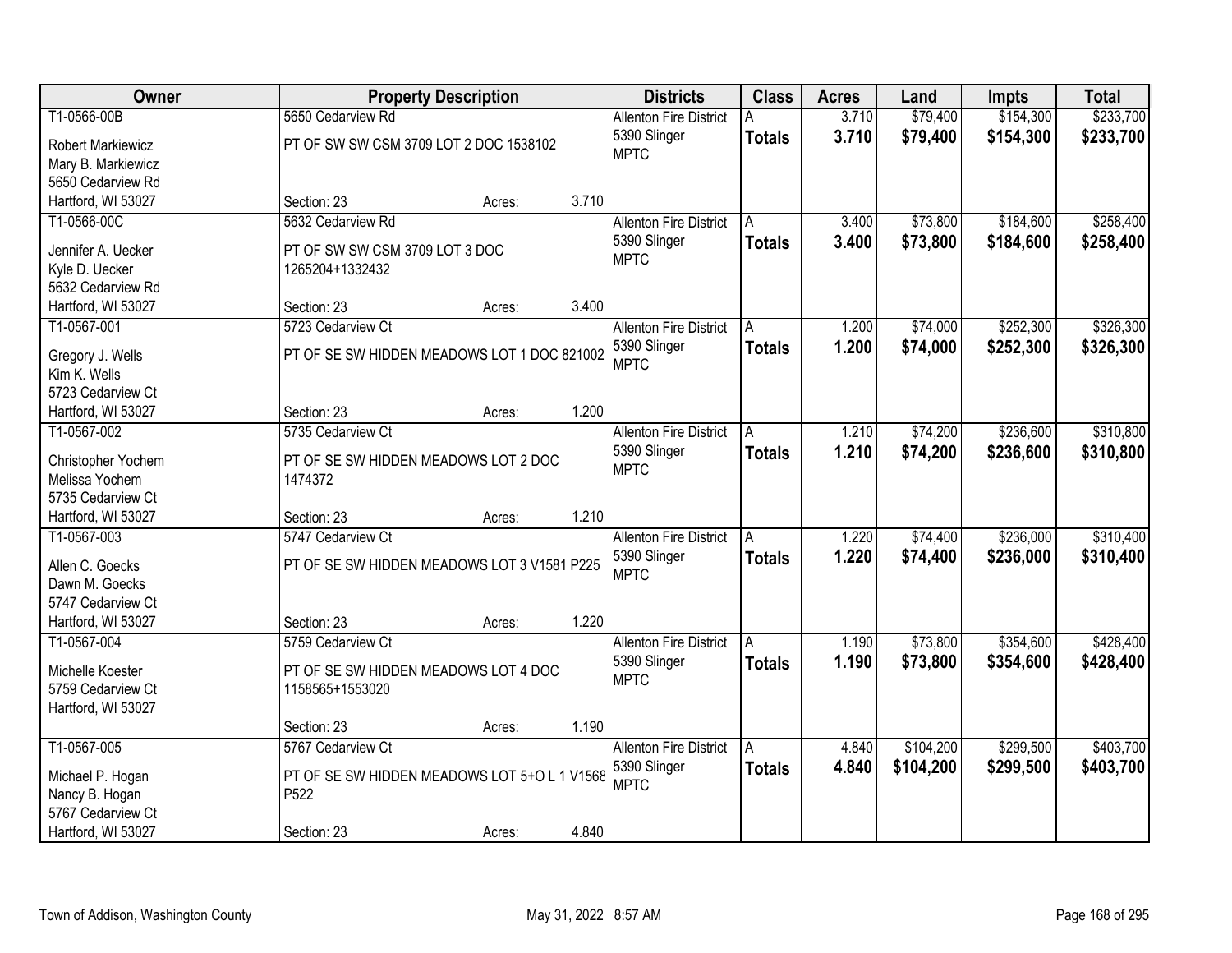| \$225,700<br>T1-0567-006<br>5770 Cedarview Ct<br>2.320<br>\$91,600<br><b>Allenton Fire District</b>                                   |           |
|---------------------------------------------------------------------------------------------------------------------------------------|-----------|
|                                                                                                                                       | \$317,300 |
| 2.320<br>5390 Slinger<br>\$91,600<br>\$225,700<br><b>Totals</b><br>PT OF SE SW HIDDEN MEADOWS LOT 6+O L 2 DOC<br>Keith R Downer Trust | \$317,300 |
| <b>MPTC</b><br>Orasa Downer Trust<br>794688+1386802                                                                                   |           |
| 5770 Cedarview Ct                                                                                                                     |           |
| 2.320<br>Hartford, WI 53027<br>Section: 23<br>Acres:                                                                                  |           |
| \$315,800<br>T1-0567-007<br>5766 Cedarview Ct<br>2.410<br>\$92,100<br><b>Allenton Fire District</b><br>A                              | \$407,900 |
| 5390 Slinger<br>2.410<br>\$92,100<br>\$315,800<br><b>Totals</b>                                                                       | \$407,900 |
| Robert J. Cleary<br>PT OF SE SW HIDDEN MEADOWS LOT 7 V1568<br><b>MPTC</b><br>P523+DOC 885210                                          |           |
| Rebecca A. Cleary<br>5766 Cedarview Ct                                                                                                |           |
| 2.410<br>Hartford, WI 53027<br>Section: 23<br>Acres:                                                                                  |           |
| \$76,400<br>\$244,100<br>T1-0567-008<br>5758 Cedarview Ct<br>1.320<br><b>Allenton Fire District</b><br>A                              | \$320,500 |
| 5390 Slinger<br>1.320<br>\$76,400<br>\$244,100                                                                                        | \$320,500 |
| <b>Totals</b><br>PT OF SE SW HIDDEN MEADOWS LOT 8 DOC<br>William D. Brewer<br><b>MPTC</b>                                             |           |
| Cynthia A. Brewer<br>1350887                                                                                                          |           |
| 5758 Cedarview Ct                                                                                                                     |           |
| 1.320<br>Hartford, WI 53027<br>Section: 23<br>Acres:                                                                                  |           |
| \$74,300<br>\$277,200<br>T1-0567-009<br>5514 Meadowview Ln<br><b>Allenton Fire District</b><br>1.330<br>A                             | \$351,500 |
| 5390 Slinger<br>1.330<br>\$74,300<br>\$277,200<br><b>Totals</b><br>PT OF SE SW HIDDEN MEADOWS LOT 9 DOC 779708<br>Steven L. Schmidt   | \$351,500 |
| <b>MPTC</b><br>Ann M. Schmidt                                                                                                         |           |
| 5514 Meadowview Ln                                                                                                                    |           |
| 1.330<br>Hartford, WI 53027<br>Section: 23<br>Acres:                                                                                  |           |
| \$118,300<br>\$248,200<br>T1-0567-00B<br>5580 Cedarview Rd<br>6.320<br><b>Allenton Fire District</b><br>A                             | \$366,500 |
| 5390 Slinger<br>6.320<br>\$118,300<br>\$248,200<br><b>Totals</b>                                                                      | \$366,500 |
| PT OF SE SW CSM 3575 LOT 1 DOC 954722<br>Joseph W. Cabella<br><b>MPTC</b>                                                             |           |
| Mary K. Cabella                                                                                                                       |           |
| 5580 Cedarview Rd                                                                                                                     |           |
| 6.320<br>Hartford, WI 53027<br>Section: 23<br>Acres:                                                                                  |           |
| \$117,100<br>\$229,100<br>T1-0567-00C<br>5560 Cedarview Rd<br><b>Allenton Fire District</b><br>8.380<br>A                             | \$346,200 |
| 8.380<br>5390 Slinger<br>\$117,100<br>\$229,100<br><b>Totals</b><br>PT OF SE SW CSM 4121 LOT 1 V864 P366<br>Robert A. Potter          | \$346,200 |
| <b>MPTC</b><br>Sandra L. Potter                                                                                                       |           |
| 5560 Cedarview Rd                                                                                                                     |           |
| 8.380<br>Hartford, WI 53027<br>Section: 23<br>Acres:                                                                                  |           |
| \$133,200<br>\$65,700<br>T1-0567-00D<br>5530 Cedarview Rd<br><b>Allenton Fire District</b><br>1.460<br>A                              | \$198,900 |
| 1.460<br>\$65,700<br>\$133,200<br>5390 Slinger<br><b>Totals</b><br>PT OF SE SW CSM 4121 LOT 2 V1344 P277+V1669<br>Harold E. Hansen    | \$198,900 |
| <b>MPTC</b><br>Debora Hansen<br>P615                                                                                                  |           |
| 5530 Cedarview Rd                                                                                                                     |           |
| 1.460<br>Hartford, WI 53027<br>Section: 23<br>Acres:                                                                                  |           |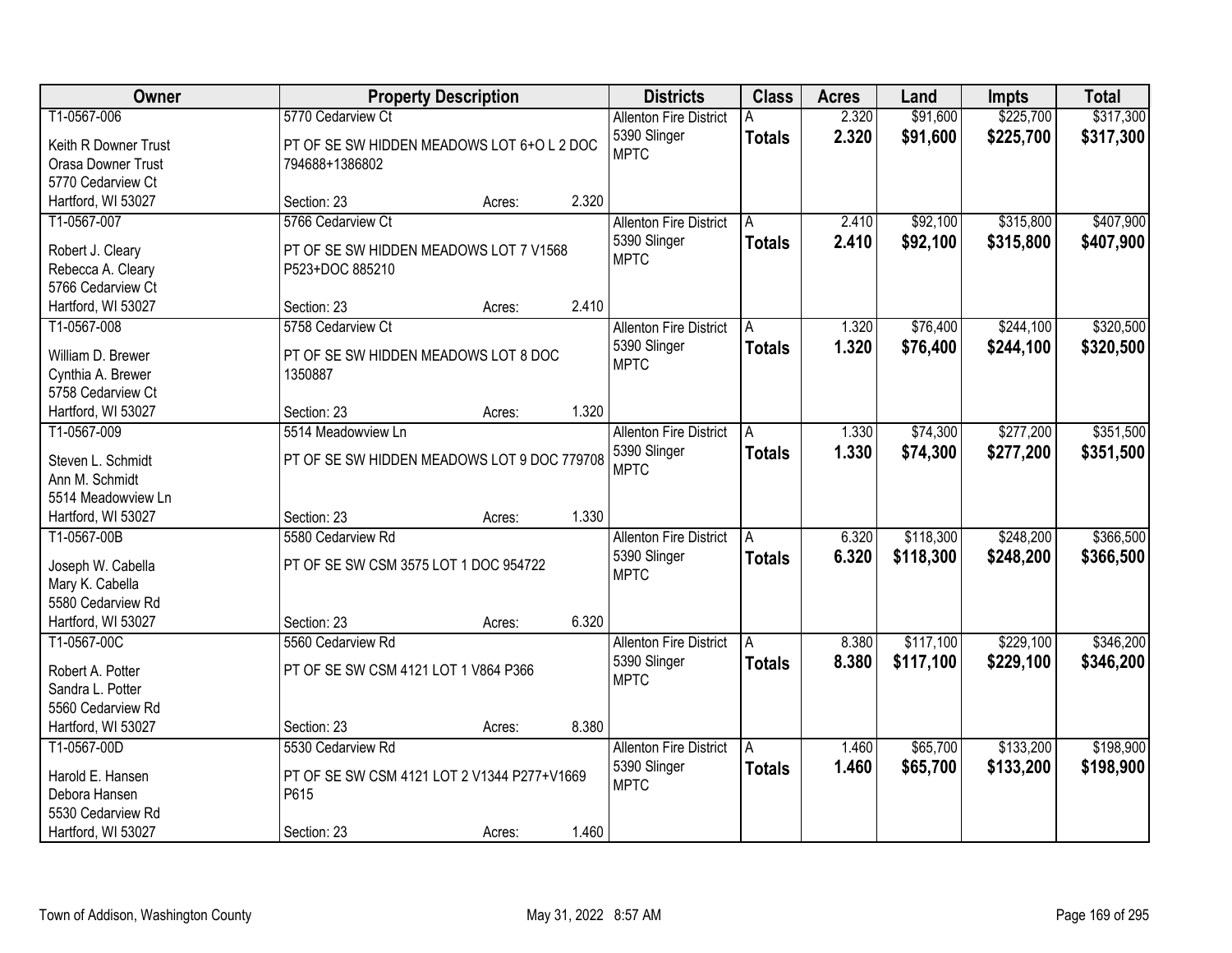| Owner                           |                                              | <b>Property Description</b> |       | <b>Districts</b>              | <b>Class</b>  | <b>Acres</b> | Land     | <b>Impts</b> | <b>Total</b> |
|---------------------------------|----------------------------------------------|-----------------------------|-------|-------------------------------|---------------|--------------|----------|--------------|--------------|
| T1-0567-010                     | 5729 Meadowview Ct                           |                             |       | <b>Allenton Fire District</b> |               | 1.510        | \$80,200 | \$267,100    | \$347,300    |
| William D. Sauer                | PT OF SE SW HIDDEN MEADOWS LOT 10 V1532 P335 |                             |       | 5390 Slinger                  | <b>Totals</b> | 1.510        | \$80,200 | \$267,100    | \$347,300    |
| Christine G. Sauer              |                                              |                             |       | <b>MPTC</b>                   |               |              |          |              |              |
| 5729 Meadowview Ct              |                                              |                             |       |                               |               |              |          |              |              |
| Hartford, WI 53027              | Section: 23                                  | Acres:                      | 1.510 |                               |               |              |          |              |              |
| T1-0567-011                     | 5470 Meadowview Ln                           |                             |       | <b>Allenton Fire District</b> | A             | 1.020        | \$70,400 | \$194,900    | \$265,300    |
| Jacob Jovanovich                | PT OF SE SW HIDDEN MEADOWS LOT 11 DOC        |                             |       | 5390 Slinger                  | <b>Totals</b> | 1.020        | \$70,400 | \$194,900    | \$265,300    |
| Donna Jovanovich                | 1201537                                      |                             |       | <b>MPTC</b>                   |               |              |          |              |              |
| 5470 Meadowview Ln              |                                              |                             |       |                               |               |              |          |              |              |
| Hartford, WI 53027              | Section: 23                                  | Acres:                      | 1.020 |                               |               |              |          |              |              |
| T1-0567-012                     | 5458 Meadowview Ln                           |                             |       | <b>Allenton Fire District</b> | A             | 1.030        | \$70,600 | \$227,300    | \$297,900    |
| Ronald S. Roscoe                | PT OF SE SW HIDDEN MEADOWS LOT 12 V1540      |                             |       | 5390 Slinger                  | <b>Totals</b> | 1.030        | \$70,600 | \$227,300    | \$297,900    |
| 5458 Meadowview Ln              | P403+DOC 1393695                             |                             |       | <b>MPTC</b>                   |               |              |          |              |              |
| Hartford, WI 53027              |                                              |                             |       |                               |               |              |          |              |              |
|                                 | Section: 23                                  | Acres:                      | 1.030 |                               |               |              |          |              |              |
| T1-0567-013                     | 5446 Meadowview Ln                           |                             |       | <b>Allenton Fire District</b> | A             | 1.210        | \$74,200 | \$271,000    | \$345,200    |
|                                 |                                              |                             |       | 5390 Slinger                  | <b>Totals</b> | 1.210        | \$74,200 | \$271,000    | \$345,200    |
| Vernon Schultz<br>Linda Schultz | PT OF SE SW HIDDEN MEADOWS LOT 13 V1530 P184 |                             |       | <b>MPTC</b>                   |               |              |          |              |              |
| 5446 Meadowview Ln              |                                              |                             |       |                               |               |              |          |              |              |
| Hartford, WI 53027              | Section: 23                                  | Acres:                      | 1.210 |                               |               |              |          |              |              |
| T1-0567-014                     | 5436 Meadowview Ln                           |                             |       | <b>Allenton Fire District</b> |               | 2.080        | \$85,900 | \$294,700    | \$380,600    |
|                                 |                                              |                             |       | 5390 Slinger                  | <b>Totals</b> | 2.080        | \$85,900 | \$294,700    | \$380,600    |
| Otto Trust                      | PT OF SE SW HIDDEN MEADOWS LOT 14 V1524      |                             |       | <b>MPTC</b>                   |               |              |          |              |              |
| 5436 Meadowview Ln              | P125+DOC 1084311+1345688                     |                             |       |                               |               |              |          |              |              |
| Hartford, WI 53027              |                                              |                             | 2.080 |                               |               |              |          |              |              |
| T1-0567-015                     | Section: 23<br>5428 Meadowview Ln            | Acres:                      |       | <b>Allenton Fire District</b> | A             | 2.500        | \$92,500 | \$353,000    | \$445,500    |
|                                 |                                              |                             |       | 5390 Slinger                  | <b>Totals</b> | 2.500        | \$92,500 | \$353,000    | \$445,500    |
| David J. Buhr                   | PT OF SE SW HIDDEN MEADOWS LOT 15 DOC        |                             |       | <b>MPTC</b>                   |               |              |          |              |              |
| Kelly M. Buhr                   | 1444749                                      |                             |       |                               |               |              |          |              |              |
| 5428 Meadowview Ln              |                                              |                             |       |                               |               |              |          |              |              |
| Hartford, WI 53027              | Section: 23                                  | Acres:                      | 2.500 |                               |               |              |          |              |              |
| T1-0567-016                     | 5418 Meadowview Ln                           |                             |       | <b>Allenton Fire District</b> | A             | 1.630        | \$82,600 | \$295,400    | \$378,000    |
| Richard D. Kratz                | PT OF SE SW HIDDEN MEADOWS LOT 16 DOC        |                             |       | 5390 Slinger<br><b>MPTC</b>   | <b>Totals</b> | 1.630        | \$82,600 | \$295,400    | \$378,000    |
| 5418 Meadowview Ln              | 787690+1012240                               |                             |       |                               |               |              |          |              |              |
| Hartford, WI 53027              |                                              |                             |       |                               |               |              |          |              |              |
|                                 | Section: 23                                  | Acres:                      | 1.630 |                               |               |              |          |              |              |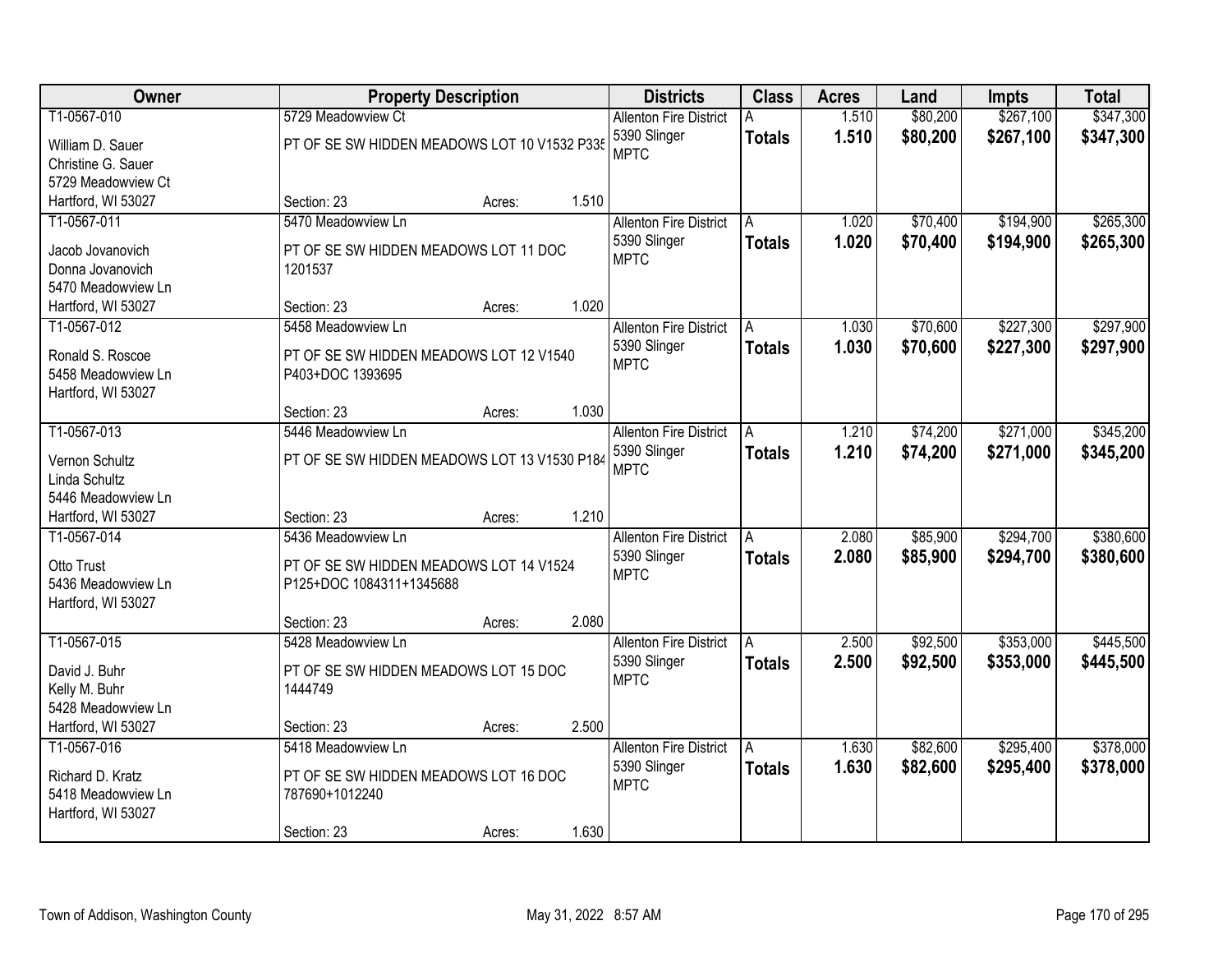| Owner                                      |                                                  | <b>Property Description</b> |       | <b>Districts</b>              | <b>Class</b>  | <b>Acres</b> | Land     | <b>Impts</b> | <b>Total</b> |
|--------------------------------------------|--------------------------------------------------|-----------------------------|-------|-------------------------------|---------------|--------------|----------|--------------|--------------|
| T1-0567-017                                | 5443 Meadowview Ln                               |                             |       | <b>Allenton Fire District</b> |               | 1.110        | \$67,100 | \$326,500    | \$393,600    |
| Craig S. Adams                             | PT OF SE SW HIDDEN MEADOWS LOT 17 DOC            |                             |       | 5390 Slinger                  | <b>Totals</b> | 1.110        | \$67,100 | \$326,500    | \$393,600    |
| Rebecca A. Letourneau                      | 1280516                                          |                             |       | <b>MPTC</b>                   |               |              |          |              |              |
| 5443 Meadowview Ln                         |                                                  |                             |       |                               |               |              |          |              |              |
| Hartford, WI 53027                         | Section: 23                                      | Acres:                      | 1.110 |                               |               |              |          |              |              |
| T1-0567-018                                | 5451 Meadowview Ln                               |                             |       | <b>Allenton Fire District</b> | A             | 0.970        | \$67,300 | \$259,600    | \$326,900    |
|                                            |                                                  |                             |       | 5390 Slinger                  | <b>Totals</b> | 0.970        | \$67,300 | \$259,600    | \$326,900    |
| Daryl L. Bregantini                        | PT OF SE SW HIDDEN MEADOWS LOT 18 DOC            |                             |       | <b>MPTC</b>                   |               |              |          |              |              |
| Sharon L. Bregantini                       | 783870                                           |                             |       |                               |               |              |          |              |              |
| 5451 Meadowview Ln                         |                                                  |                             |       |                               |               |              |          |              |              |
| Hartford, WI 53027                         | Section: 23                                      | Acres:                      | 0.970 |                               |               |              |          |              |              |
| T1-0567-019                                | 5463 Meadowview Ln                               |                             |       | <b>Allenton Fire District</b> | A             | 0.970        | \$67,300 | \$245,600    | \$312,900    |
| Peter A Kaker 2015 Rev Trust               | PT OF SE SW HIDDEN MEADOWS LOT 19 DOC            |                             |       | 5390 Slinger                  | <b>Totals</b> | 0.970        | \$67,300 | \$245,600    | \$312,900    |
| Barbara C Kaker 2015 Rev Trust             | 1457968                                          |                             |       | <b>MPTC</b>                   |               |              |          |              |              |
| 5463 Meadowview Ln                         |                                                  |                             |       |                               |               |              |          |              |              |
| Hartford, WI 53027                         | Section: 23                                      | Acres:                      | 0.970 |                               |               |              |          |              |              |
| T1-0567-020                                | 5473 Meadowview Ln                               |                             |       | <b>Allenton Fire District</b> | A             | 1.160        | \$71,000 | \$221,500    | \$292,500    |
|                                            |                                                  |                             |       | 5390 Slinger                  | <b>Totals</b> | 1.160        | \$71,000 | \$221,500    | \$292,500    |
| Matthew G. Tennies<br>Katherine A. Tennies | PT OF SE SW HIDDEN MEADOWS LOT 20 DOC<br>1159335 |                             |       | <b>MPTC</b>                   |               |              |          |              |              |
| 5473 Meadowview Ln                         |                                                  |                             |       |                               |               |              |          |              |              |
| Hartford, WI 53027                         | Section: 23                                      | Acres:                      | 1.160 |                               |               |              |          |              |              |
| T1-0567-021                                | 5489 Meadowview Ln                               |                             |       | <b>Allenton Fire District</b> | A             | 1.610        | \$82,200 | \$244,000    | \$326,200    |
|                                            |                                                  |                             |       | 5390 Slinger                  |               | 1.610        | \$82,200 | \$244,000    | \$326,200    |
| Joseph E. Lennartz                         | PT OF SE SW HIDDEN MEADOWS LOT 21 DOC            |                             |       | <b>MPTC</b>                   | <b>Totals</b> |              |          |              |              |
| Adrianne Lennartz                          | 1376393                                          |                             |       |                               |               |              |          |              |              |
| 5489 Meadowview Ln                         |                                                  |                             |       |                               |               |              |          |              |              |
| Hartford, WI 53027                         | Section: 23                                      | Acres:                      | 1.610 |                               |               |              |          |              |              |
| T1-0567-022                                | 5730 Cedarview Ct                                |                             |       | <b>Allenton Fire District</b> | A             | 1.250        | \$75,000 | \$210,200    | \$285,200    |
| James T. Skubal                            | PT OF SE SW HIDDEN MEADOWS LOT 22 DOC            |                             |       | 5390 Slinger                  | <b>Totals</b> | 1.250        | \$75,000 | \$210,200    | \$285,200    |
| Kris M. Skubal                             | 871197                                           |                             |       | <b>MPTC</b>                   |               |              |          |              |              |
| 5730 Cedarview Ct                          |                                                  |                             |       |                               |               |              |          |              |              |
| Hartford, WI 53027                         | Section: 23                                      | Acres:                      | 1.250 |                               |               |              |          |              |              |
| T1-0567-023                                | 5718 Cedarview Ct                                |                             |       | <b>Allenton Fire District</b> | A             | 1.200        | \$74,000 | \$269,600    | \$343,600    |
|                                            |                                                  |                             |       | 5390 Slinger                  | <b>Totals</b> | 1.200        | \$74,000 | \$269,600    | \$343,600    |
| Roger A. Horst                             | PT OF SE SW HIDDEN MEADOWS LOT 23 V1600 P690     |                             |       | <b>MPTC</b>                   |               |              |          |              |              |
| Kathy M. Horst                             |                                                  |                             |       |                               |               |              |          |              |              |
| 5718 Cedarview Ct                          |                                                  |                             |       |                               |               |              |          |              |              |
| Hartford, WI 53027                         | Section: 23                                      | Acres:                      | 1.200 |                               |               |              |          |              |              |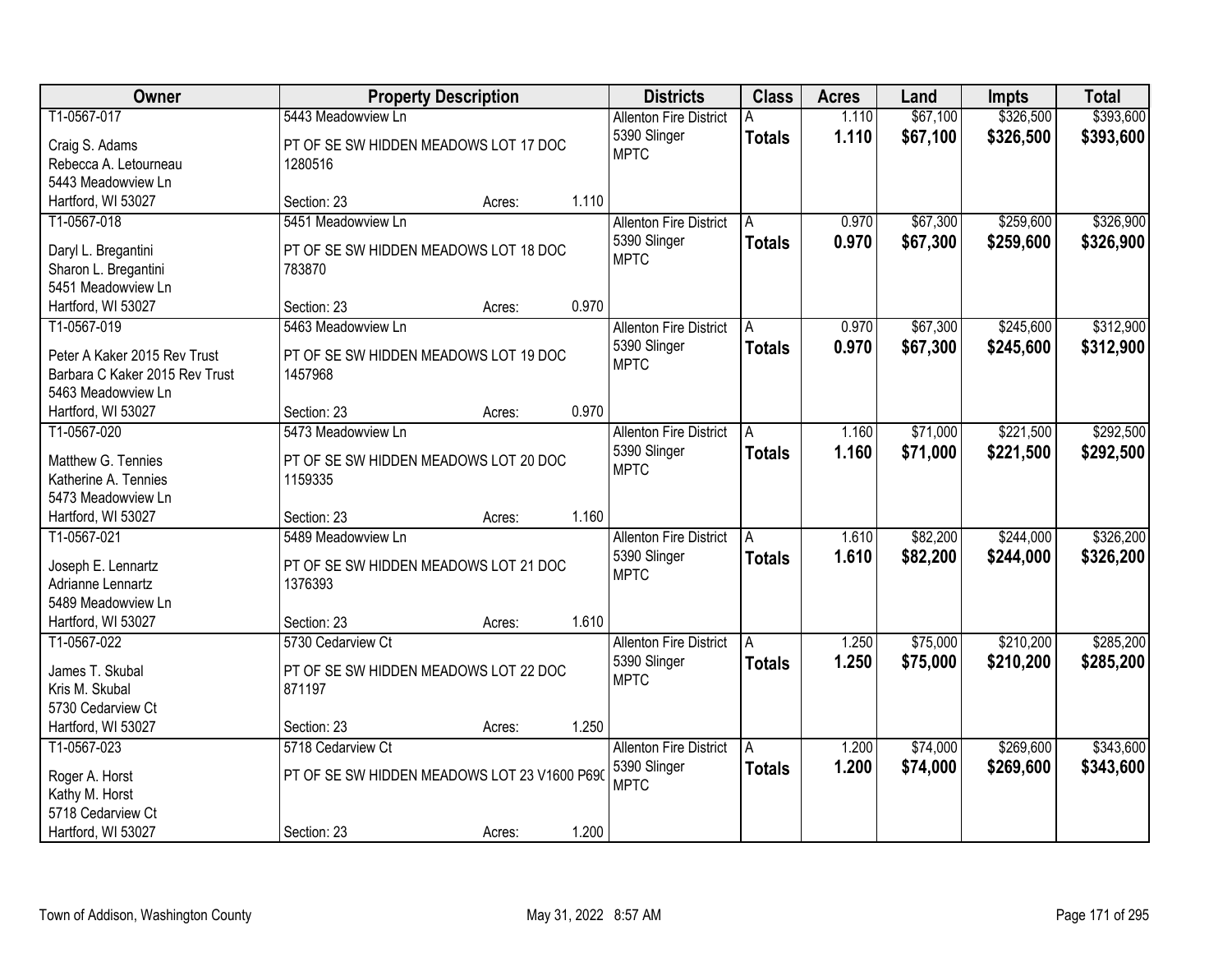| Owner                                   |                                                        | <b>Property Description</b> |        | <b>Districts</b>              | <b>Class</b>   | <b>Acres</b>    | Land             | <b>Impts</b>           | <b>Total</b>     |
|-----------------------------------------|--------------------------------------------------------|-----------------------------|--------|-------------------------------|----------------|-----------------|------------------|------------------------|------------------|
| T1-0567-024                             | 5706 Cedarview Ct                                      |                             |        | <b>Allenton Fire District</b> | A              | 1.200           | \$70,300         | \$240,300              | \$310,600        |
| Dawn M. Scheff et al                    | PT OF SE SW HIDDEN MEADOWS LOT 24 DOC                  |                             |        | 5390 Slinger                  | <b>Totals</b>  | 1.200           | \$70,300         | \$240,300              | \$310,600        |
| c/o Guy J. Scheff Tod                   | 935536+1205862                                         |                             |        | <b>MPTC</b>                   |                |                 |                  |                        |                  |
| 5706 Cedarview Ct                       |                                                        |                             |        |                               |                |                 |                  |                        |                  |
| Hartford, WI 53027-0000                 | Section: 23                                            | Acres:                      | 1.200  |                               |                |                 |                  |                        |                  |
| T1-0568                                 | 5855 Aurora Rd                                         |                             |        | <b>Allenton Fire District</b> | ID.            | 36.000          | \$10,600         | $\overline{30}$        | \$10,600         |
| Melissa J. Green                        | NE SE V551 P551+DOC                                    |                             |        | 5390 Slinger                  | E              | 1.000           | \$100            | \$0                    | \$100            |
| c/o Melissa J. Green Tod                | 1213574+1455433+1486577+1519392+1549505+15527          |                             |        | <b>MPTC</b>                   | $\Omega$       | 2.000           | \$52,500         | \$172,900              | \$225,400        |
| 5855 Aurora Rd                          | 79+1552780 EXC HWY                                     |                             |        |                               | <b>Totals</b>  | 39.000          | \$63,200         | \$172,900              | \$236,100        |
| Allenton, WI 53002                      | Section: 23                                            | Acres:                      | 39.000 |                               |                |                 |                  |                        |                  |
| T1-0569                                 | Mile Rd                                                |                             |        | <b>Allenton Fire District</b> | ID.            | 38.500          | \$9,500          | \$0                    | \$9,500          |
|                                         |                                                        |                             |        | 5390 Slinger                  | E              | 1.500           | \$600            | \$0                    | \$600            |
| Edward J. Ritger<br>Stephenie A. Ritger | NW SE V551 P551+DOC<br>1213574+1455433+1486577+1519392 |                             |        | <b>MPTC</b>                   | <b>Totals</b>  | 40.000          | \$10,100         | \$0                    | \$10,100         |
| PO Box 371                              |                                                        |                             |        |                               |                |                 |                  |                        |                  |
| Random Lake, WI 53075                   | Section: 23                                            | Acres:                      | 40.000 |                               |                |                 |                  |                        |                  |
| T1-0570                                 | <b>Cedarview Rd</b>                                    |                             |        | <b>Allenton Fire District</b> | 5M             | 6.000           | \$14,400         | \$0                    | \$14,400         |
|                                         |                                                        |                             |        | 5390 Slinger                  | D              | 11.000          | \$2,800          | \$0                    | \$2,800          |
| Edward J. Ritger                        | N1/2 SW SE V551 P551+DOC                               |                             |        | <b>MPTC</b>                   | E              | 3.000           | \$2,100          | \$0                    | \$2,100          |
| Stephenie A. Ritger<br>PO Box 371       | 1213574+1455433+1486577+1519392                        |                             |        |                               | Totals         | 20.000          | \$19,300         | \$0                    | \$19,300         |
| Random Lake, WI 53075                   | Section: 23                                            | Acres:                      | 20.000 |                               |                |                 |                  |                        |                  |
| T1-0572-00C                             | 5745 Aurora Rd                                         |                             |        | <b>Allenton Fire District</b> | $\overline{A}$ | 1.680           | \$63,600         | \$328,600              | \$392,200        |
|                                         |                                                        |                             |        | 5390 Slinger                  | D              | 4.500           | \$1,200          | \$0                    | \$1,200          |
| John H. Kuepper                         | PT OF SE SE CSM 6093 DOC 1143017                       |                             |        | <b>MPTC</b>                   | <b>Totals</b>  | 6.180           | \$64,800         | \$328,600              | \$393,400        |
| 5745 Aurora Rd                          |                                                        |                             |        |                               |                |                 |                  |                        |                  |
| Allenton, WI 53002                      | Section: 23                                            |                             | 6.180  |                               |                |                 |                  |                        |                  |
| T1-0572-00Z                             | Cedarview Rd                                           | Acres:                      |        | <b>Allenton Fire District</b> | D              | 12.410          | \$3,200          | $\overline{50}$        | \$3,200          |
|                                         |                                                        |                             |        | 5390 Slinger                  | E              | 0.720           | \$100            | \$0                    | \$100            |
| Arthur E Retzlaff Living Trust          | S1/2 SE SE DOC 1400492 EXC CSM 2924+EXC PT             |                             |        | <b>MPTC</b>                   | <b>Totals</b>  | 13.130          | \$3,300          | \$0                    | \$3,300          |
| Sally G Retzlaff Living Trust           | SOLD                                                   |                             |        |                               |                |                 |                  |                        |                  |
| 5905 Wildlife Dr                        |                                                        |                             |        |                               |                |                 |                  |                        |                  |
| Allenton, WI 53002                      | Section: 23                                            | Acres:                      | 13.130 |                               |                |                 |                  |                        |                  |
| T1-0573                                 | Aurora Rd                                              |                             |        | <b>Allenton Fire District</b> | D<br>E         | 19.000<br>0.500 | \$5,300<br>\$200 | $\overline{50}$<br>\$0 | \$5,300<br>\$200 |
| Daniel D. Breuer                        | N1/2 SE SE V910 P108 EXC HWY                           |                             |        | 5390 Slinger<br><b>MPTC</b>   |                | 19.500          |                  | \$0                    |                  |
| Koreen F. Breuer                        |                                                        |                             |        |                               | <b>Totals</b>  |                 | \$5,500          |                        | \$5,500          |
| 5806 Aurora Rd                          |                                                        |                             |        |                               |                |                 |                  |                        |                  |
| Allenton, WI 53002-0000                 | Section: 23                                            | Acres:                      | 19.500 |                               |                |                 |                  |                        |                  |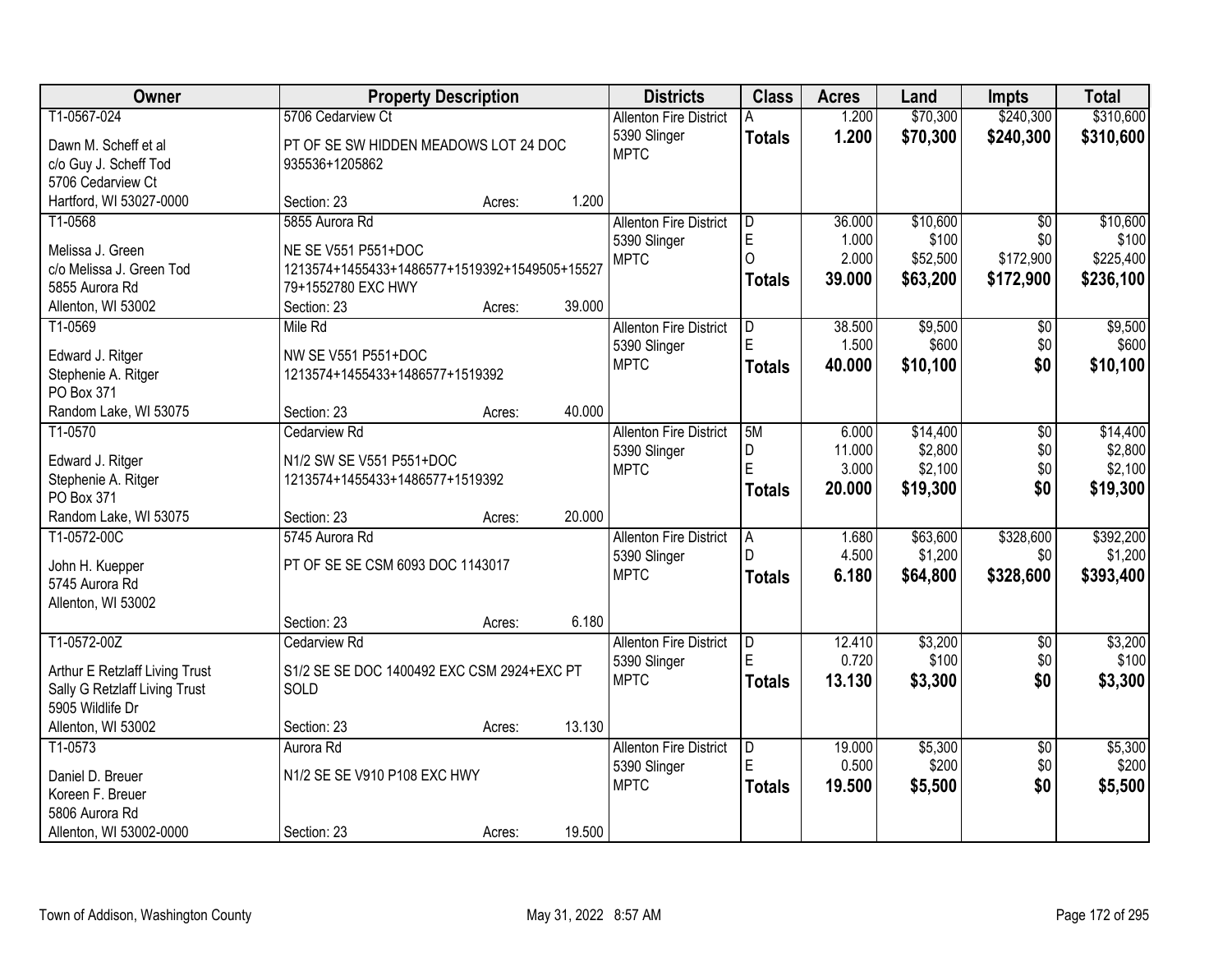| Owner                                                                                                |                                                                                                  | <b>Property Description</b> |       | <b>Districts</b>                                             | <b>Class</b>        | <b>Acres</b>   | Land                 | Impts                  | <b>Total</b>           |
|------------------------------------------------------------------------------------------------------|--------------------------------------------------------------------------------------------------|-----------------------------|-------|--------------------------------------------------------------|---------------------|----------------|----------------------|------------------------|------------------------|
| T1-0573-00A<br>New U S Highway 41 Wis Dept of Trans   ROW SEC 23<br>PO Box 798<br>Waukesha, WI 53187 |                                                                                                  |                             |       | <b>Allenton Fire District</b><br>5390 Slinger<br><b>MPTC</b> | X1<br><b>Totals</b> | 4.260<br>4.260 | \$0<br>\$0           | $\overline{30}$<br>\$0 | \$0<br>\$0             |
|                                                                                                      | Section: 23                                                                                      | Acres:                      | 4.260 |                                                              |                     |                |                      |                        |                        |
| T1-0574<br>Geier Revocable Marital Trust<br>6012 Fullpail Ln<br>West Bend, WI 53095                  | 6012 Fullpail Ln<br>PT OF NE NE FULLPAIL COUNTRY ESTATES SUB<br>LOT 1 V696 P97+DOC 1358773       |                             |       | <b>Allenton Fire District</b><br>5390 Slinger<br><b>MPTC</b> | A<br><b>Totals</b>  | 0.770<br>0.770 | \$54,200<br>\$54,200 | \$149,400<br>\$149,400 | \$203,600<br>\$203,600 |
|                                                                                                      | Section: 24                                                                                      | Acres:                      | 0.000 |                                                              |                     |                |                      |                        |                        |
| T1-0574-001<br>Connie Roethle<br>6004 Fullpail Ln<br>West Bend, WI 53095                             | 6004 Fullpail Ln<br>PT OF NE NE FULLPAIL COUNTRY ESTATES SUB<br>LOT 2 DOC 1393800                |                             |       | <b>Allenton Fire District</b><br>5390 Slinger<br><b>MPTC</b> | A<br><b>Totals</b>  | 0.920<br>0.920 | \$57,900<br>\$57,900 | \$143,300<br>\$143,300 | \$201,200<br>\$201,200 |
|                                                                                                      | Section: 24                                                                                      | Acres:                      | 0.000 |                                                              |                     |                |                      |                        |                        |
| T1-0574-002<br>Scott J. Lange<br>Lynne M. Lange<br>5990 Fullpail Ln                                  | 5990 Fullpail Ln<br>PT OF NE NE FULLPAIL COUNTRY ESTATES SUB<br>LOT 3 V1190 P670                 |                             |       | <b>Allenton Fire District</b><br>5390 Slinger<br><b>MPTC</b> | A<br><b>Totals</b>  | 1.050<br>1.050 | \$60,800<br>\$60,800 | \$131,200<br>\$131,200 | \$192,000<br>\$192,000 |
| West Bend, WI 53095                                                                                  | Section: 24                                                                                      | Acres:                      | 0.000 |                                                              |                     |                |                      |                        |                        |
| T1-0574-003<br>Deitsch Trust<br>4943 Fullpail Ln<br>West Bend, WI 53095                              | 4943 Fullpail Ln<br>PT OF NE NE FULLPAIL COUNTRY ESTATES SUB<br>LOT 4 V968 P516+DOC 1306925      |                             |       | <b>Allenton Fire District</b><br>5390 Slinger<br><b>MPTC</b> | A<br><b>Totals</b>  | 0.990<br>0.990 | \$59,800<br>\$59,800 | \$248,600<br>\$248,600 | \$308,400<br>\$308,400 |
|                                                                                                      | Section: 24                                                                                      | Acres:                      | 0.000 |                                                              |                     |                |                      |                        |                        |
| T1-0574-004<br>Ronald Johnson<br>4951 Fullpail Ln<br>West Bend, WI 53095                             | 4951 Fullpail Ln<br>PT OF NE NE FULLPAIL COUNTRY ESTATES SUB<br>LOT 5 DOC 1506971                |                             |       | <b>Allenton Fire District</b><br>5390 Slinger<br><b>MPTC</b> | A<br><b>Totals</b>  | 1.070<br>1.070 | \$61,000<br>\$61,000 | \$167,800<br>\$167,800 | \$228,800<br>\$228,800 |
|                                                                                                      | Section: 24                                                                                      | Acres:                      | 0.000 |                                                              |                     |                |                      |                        |                        |
| T1-0574-005<br>Ryan Jazak<br>Karla Jazak<br>4967 Fullpail Ln<br>West Bend, WI 53095                  | 4967 Fullpail Ln<br>PT OF NE NE FULLPAIL COUNTRY ESTATES SUB<br>LOT 6 DOC 1312748<br>Section: 24 | Acres:                      | 0.000 | <b>Allenton Fire District</b><br>5390 Slinger<br><b>MPTC</b> | A<br><b>Totals</b>  | 0.920<br>0.920 | \$57,900<br>\$57,900 | \$158,300<br>\$158,300 | \$216,200<br>\$216,200 |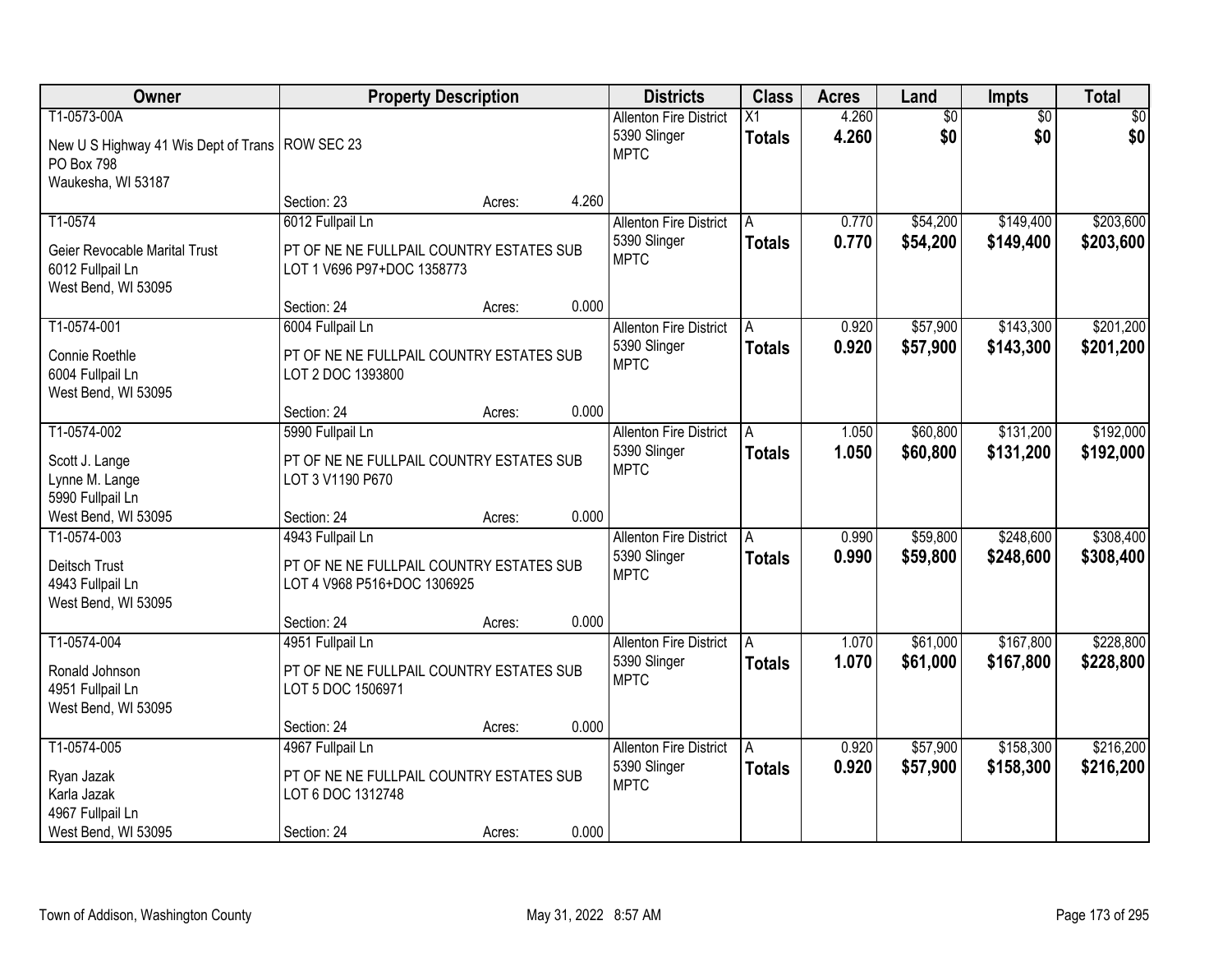| Owner                                                                                  | <b>Property Description</b>                                  |        |       | <b>Districts</b>              | <b>Class</b>  | <b>Acres</b> | Land     | <b>Impts</b> | <b>Total</b> |
|----------------------------------------------------------------------------------------|--------------------------------------------------------------|--------|-------|-------------------------------|---------------|--------------|----------|--------------|--------------|
| T1-0574-006                                                                            | 4973 Fullpail Ln                                             |        |       | <b>Allenton Fire District</b> |               | 0.920        | \$57,900 | \$166,300    | \$224,200    |
| Bruce D. Kapanke                                                                       | PT OF NE NE FULLPAIL COUNTRY ESTATES SUB                     |        |       | 5390 Slinger                  | <b>Totals</b> | 0.920        | \$57,900 | \$166,300    | \$224,200    |
| Valerie Manter Kapanke                                                                 | LOT 7 DOC 996373                                             |        |       | <b>MPTC</b>                   |               |              |          |              |              |
| 4973 Fullpail Ln                                                                       |                                                              |        |       |                               |               |              |          |              |              |
| West Bend, WI 53095                                                                    | Section: 24                                                  | Acres: | 0.000 |                               |               |              |          |              |              |
| T1-0574-007                                                                            | 4983 Fullpail Ln                                             |        |       | <b>Allenton Fire District</b> | A             | 0.920        | \$57,900 | \$177,200    | \$235,100    |
|                                                                                        |                                                              |        |       | 5390 Slinger                  | <b>Totals</b> | 0.920        | \$57,900 | \$177,200    | \$235,100    |
| Nancy E. Swartzendruber et al                                                          | PT OF NE NE FULLPAIL COUNTRY ESTATES SUB                     |        |       | <b>MPTC</b>                   |               |              |          |              |              |
| c/o James A. Swartzendruber Tod                                                        | LOT 8 V897 P241+DOC 1514723                                  |        |       |                               |               |              |          |              |              |
| 4983 Fullpail Ln                                                                       |                                                              |        |       |                               |               |              |          |              |              |
| West Bend, WI 53095-0000                                                               | Section: 24                                                  | Acres: | 0.000 |                               |               |              |          |              |              |
| T1-0574-008                                                                            | 5007 Fullpail Ln                                             |        |       | <b>Allenton Fire District</b> | A             | 0.920        | \$57,900 | \$167,800    | \$225,700    |
| Christopher P. Van Derel                                                               | PT OF NE NE FULLPAIL COUNTRY ESTATES SUB                     |        |       | 5390 Slinger                  | <b>Totals</b> | 0.920        | \$57,900 | \$167,800    | \$225,700    |
| Pamela A. Van Derel                                                                    | LOT 9 V1722 P315                                             |        |       | <b>MPTC</b>                   |               |              |          |              |              |
| 5007 Fullpail Ln                                                                       |                                                              |        |       |                               |               |              |          |              |              |
| West Bend, WI 53095                                                                    | Section: 24                                                  | Acres: | 0.000 |                               |               |              |          |              |              |
| T1-0574-009                                                                            | 5008 Fullpail Ln                                             |        |       | <b>Allenton Fire District</b> | A             | 0.910        | \$57,800 | \$185,600    | \$243,400    |
|                                                                                        |                                                              |        |       | 5390 Slinger                  | <b>Totals</b> | 0.910        | \$57,800 | \$185,600    | \$243,400    |
| Mark Norlander<br>Sharon Norlander                                                     | PT OF NE NE FULLPAIL COUNTRY ESTATES SUB<br>LOT 10 V676 P518 |        |       | <b>MPTC</b>                   |               |              |          |              |              |
| 5008 Fullpail Ln                                                                       |                                                              |        |       |                               |               |              |          |              |              |
| West Bend, WI 53095                                                                    | Section: 24                                                  | Acres: | 0.000 |                               |               |              |          |              |              |
| T1-0574-00A                                                                            | 4965 Hillcrest Dr                                            |        |       | <b>Allenton Fire District</b> | A             | 0.980        | \$53,500 | \$134,500    | \$188,000    |
|                                                                                        |                                                              |        |       | 5390 Slinger                  |               | 0.980        | \$53,500 | \$134,500    | \$188,000    |
| Jonathan S. Haldemann                                                                  | PT OF NE NE+OL1 FULLPAIL COUNTRY ESTATES                     |        |       | <b>MPTC</b>                   | <b>Totals</b> |              |          |              |              |
| Wendy A. Haldemann                                                                     | DOC 908402                                                   |        |       |                               |               |              |          |              |              |
| 4965 Hillcrest Dr                                                                      |                                                              |        |       |                               |               |              |          |              |              |
| West Bend, WI 53095                                                                    | Section: 24                                                  | Acres: | 0.980 |                               |               |              |          |              |              |
| T1-0574-00B                                                                            | 5005 Hillcrest Dr                                            |        |       | <b>Allenton Fire District</b> | A             | 2.050        | \$70,500 | \$138,600    | \$209,100    |
| Michael A Wiedmeyer Joint Rev Liv Trus   PT OF NE NE DESC IN CSM 1956 PAR 1+N97' PAR 4 |                                                              |        |       | 5390 Slinger                  | <b>Totals</b> | 2.050        | \$70,500 | \$138,600    | \$209,100    |
| Aimee L Wiedmeyer Joint Rev Liv Trust                                                  | CSM 2135 V708 P363+V722 P654+V1095 P76+V1228                 |        |       | <b>MPTC</b>                   |               |              |          |              |              |
| 5005 Hillcrest Dr                                                                      | P121+DOC 1053601+1441480                                     |        |       |                               |               |              |          |              |              |
| West Bend, WI 53095                                                                    | Section: 24                                                  | Acres: | 2.050 |                               |               |              |          |              |              |
| T1-0574-00C                                                                            | 5985 Division Rd                                             |        |       | <b>Allenton Fire District</b> | A             | 0.990        | \$53,800 | \$237,900    | \$291,700    |
|                                                                                        |                                                              |        |       | 5390 Slinger                  | <b>Totals</b> | 0.990        | \$53,800 | \$237,900    | \$291,700    |
| Bruce R. Krueger                                                                       | PT OF NE NE CSM 1292 PAR 1 V866 P695                         |        |       | <b>MPTC</b>                   |               |              |          |              |              |
| Judith A. Krueger                                                                      |                                                              |        |       |                               |               |              |          |              |              |
| 5985 Division Rd                                                                       |                                                              |        |       |                               |               |              |          |              |              |
| West Bend, WI 53095                                                                    | Section: 24                                                  | Acres: | 0.990 |                               |               |              |          |              |              |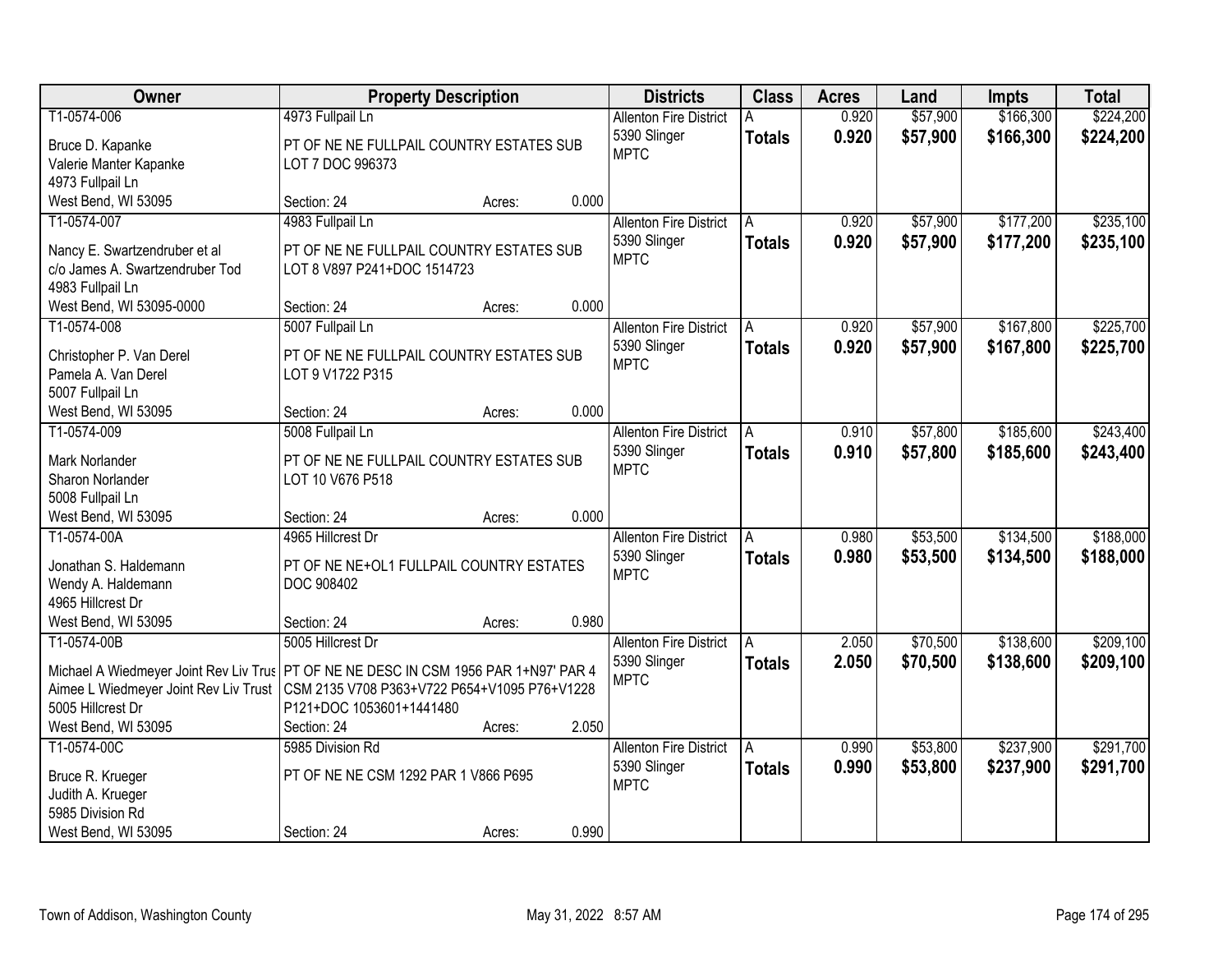| Owner                     |                                           | <b>Property Description</b> |       | <b>Districts</b>              | <b>Class</b>  | <b>Acres</b> | Land     | <b>Impts</b>    | <b>Total</b> |
|---------------------------|-------------------------------------------|-----------------------------|-------|-------------------------------|---------------|--------------|----------|-----------------|--------------|
| T1-0574-00D               | 5991 Division Rd                          |                             |       | <b>Allenton Fire District</b> |               | 0.990        | \$49,500 | \$257,900       | \$307,400    |
| Lamont J. Albers          | PT OF NE NE CSM 1292 PAR 2 V945 P435      |                             |       | 5390 Slinger                  | <b>Totals</b> | 0.990        | \$49,500 | \$257,900       | \$307,400    |
| Penny F. Albers           |                                           |                             |       | <b>MPTC</b>                   |               |              |          |                 |              |
| 5991 Division Rd          |                                           |                             |       |                               |               |              |          |                 |              |
| West Bend, WI 53095       | Section: 24                               | Acres:                      | 0.990 |                               |               |              |          |                 |              |
| T1-0574-00E               | 5997 Division Rd                          |                             |       | <b>Allenton Fire District</b> | A             | 0.990        | \$53,800 | \$162,900       | \$216,700    |
| Jean A. Hubert et al      | PT OF NE NE CSM 1292 PAR 3 V730 P568+DOC  |                             |       | 5390 Slinger                  | <b>Totals</b> | 0.990        | \$53,800 | \$162,900       | \$216,700    |
| c/o Claus W. Hubert Tod   | 1390283                                   |                             |       | <b>MPTC</b>                   |               |              |          |                 |              |
| 5997 Division Rd          |                                           |                             |       |                               |               |              |          |                 |              |
| West Bend, WI 53095       | Section: 24                               | Acres:                      | 0.990 |                               |               |              |          |                 |              |
| T1-0574-00F               | 6013 Fullpail Ln                          |                             |       | <b>Allenton Fire District</b> | A             | 0.990        | \$50,800 | \$153,800       | \$204,600    |
|                           |                                           |                             |       | 5390 Slinger                  | <b>Totals</b> | 0.990        | \$50,800 | \$153,800       | \$204,600    |
| Snw Holdings, LLC         | PT OF NE NE CSM 1292 PAR 4 DOC 1556230    |                             |       | <b>MPTC</b>                   |               |              |          |                 |              |
| 12605 W North Ave 201     |                                           |                             |       |                               |               |              |          |                 |              |
| Brookfield, WI 53005      | Section: 24                               | Acres:                      | 0.990 |                               |               |              |          |                 |              |
| T1-0574-00G               | 4969 Hillcrest Dr                         |                             |       | <b>Allenton Fire District</b> | A             | 3.170        | \$78,400 | \$11,200        | \$89,600     |
|                           |                                           |                             |       | 5390 Slinger                  | <b>Totals</b> | 3.170        | \$78,400 | \$11,200        | \$89,600     |
| Brenda R. Haldemann et al | PT OF NE NE CSM 2135 LOT 2 V825 P628      |                             |       | <b>MPTC</b>                   |               |              |          |                 |              |
| c/o Bruce Haldemann       |                                           |                             |       |                               |               |              |          |                 |              |
| 4969 Hillcrest Dr         |                                           |                             |       |                               |               |              |          |                 |              |
| West Bend, WI 53095-0000  | Section: 24                               | Acres:                      | 3.170 |                               |               |              |          |                 |              |
| T1-0574-00H               | Linden Ct                                 |                             |       | <b>Allenton Fire District</b> | A             | 1.970        | \$74,300 | $\overline{50}$ | \$74,300     |
| Brenda R. Haldemann et al | PT OF NE NE CSM 2135 LOT 3 DOC 781823     |                             |       | 5390 Slinger                  | <b>Totals</b> | 1.970        | \$74,300 | \$0             | \$74,300     |
| c/o Bruce Haldemann       |                                           |                             |       | <b>MPTC</b>                   |               |              |          |                 |              |
| 4969 Hillcrest Dr         |                                           |                             |       |                               |               |              |          |                 |              |
| West Bend, WI 53095-0000  | Section: 24                               | Acres:                      | 1.970 |                               |               |              |          |                 |              |
| T1-0574-00J               | 5001 Linden Ct                            |                             |       | <b>Allenton Fire District</b> | A             | 1.880        | \$67,600 | \$204,000       | \$271,600    |
| Steven L. Bruger et al    | PT OF NE NE CSM 2135 LOT 4 V1067 P311+DOC |                             |       | 5390 Slinger                  | <b>Totals</b> | 1.880        | \$67,600 | \$204,000       | \$271,600    |
| 5001 Linden Ct            | 1249054 EXC N97'                          |                             |       | <b>MPTC</b>                   |               |              |          |                 |              |
| West Bend, WI 53095       |                                           |                             |       |                               |               |              |          |                 |              |
|                           | Section: 24                               | Acres:                      | 1.880 |                               |               |              |          |                 |              |
| T1-0574-010               | 4986 Fullpail Ln                          |                             |       | <b>Allenton Fire District</b> | A             | 0.920        | \$57,900 | \$159,200       | \$217,100    |
| Kenneth Schodron          | PT OF NE NE FULLPAIL COUNTRY ESTATES SUB  |                             |       | 5390 Slinger                  | <b>Totals</b> | 0.920        | \$57,900 | \$159,200       | \$217,100    |
| Sue Schodron              | LOT 11 V692 P217                          |                             |       | <b>MPTC</b>                   |               |              |          |                 |              |
| 4986 Fullpail Ln          |                                           |                             |       |                               |               |              |          |                 |              |
| West Bend, WI 53095       | Section: 24                               | Acres:                      | 0.000 |                               |               |              |          |                 |              |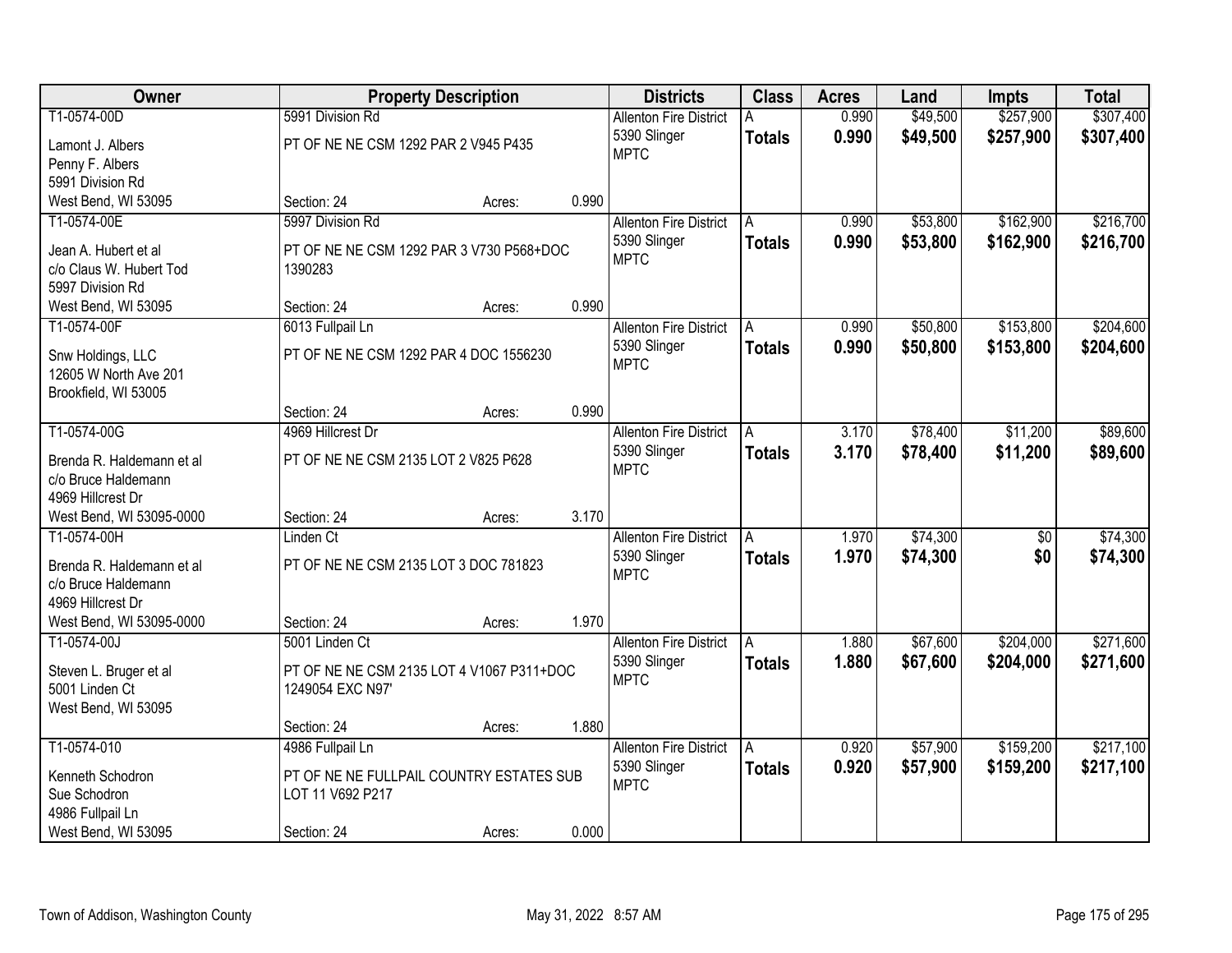| Owner                                 |                                               | <b>Property Description</b> |       | <b>Districts</b>                              | <b>Class</b>  | <b>Acres</b>   | Land                 | <b>Impts</b>           | <b>Total</b>           |
|---------------------------------------|-----------------------------------------------|-----------------------------|-------|-----------------------------------------------|---------------|----------------|----------------------|------------------------|------------------------|
| T1-0574-011                           | 4974 Fullpail Ln                              |                             |       | <b>Allenton Fire District</b><br>5390 Slinger | <b>Totals</b> | 0.910<br>0.910 | \$57,800<br>\$57,800 | \$159,200<br>\$159,200 | \$217,000<br>\$217,000 |
| Therese A. Konczal                    | PT OF NE NE FULLPAIL COUNTRY ESTATES SUB      |                             |       | <b>MPTC</b>                                   |               |                |                      |                        |                        |
| Robert A. Konczal<br>4974 Fullpail Ln | LOT 12 DOC 1506417                            |                             |       |                                               |               |                |                      |                        |                        |
| West Bend, WI 53095                   | Section: 24                                   | Acres:                      | 0.000 |                                               |               |                |                      |                        |                        |
| T1-0574-012                           | 4962 Fullpail Ln                              |                             |       | <b>Allenton Fire District</b>                 | A             | 1.310          | \$67,800             | \$171,200              | \$239,000              |
|                                       |                                               |                             |       | 5390 Slinger                                  | <b>Totals</b> | 1.310          | \$67,800             | \$171,200              | \$239,000              |
| Scott D. Nonhof                       | PT OF NE NE FULLPAIL COUNTRY ESTATES SUB      |                             |       | <b>MPTC</b>                                   |               |                |                      |                        |                        |
| Victoria A. Nonhof                    | LOT 13 V938 P616                              |                             |       |                                               |               |                |                      |                        |                        |
| 4962 Fullpail Ln                      |                                               |                             |       |                                               |               |                |                      |                        |                        |
| West Bend, WI 53095                   | Section: 24                                   | Acres:                      | 0.000 |                                               |               |                |                      |                        |                        |
| T1-0574-013                           | 6005 Fullpail Ln                              |                             |       | <b>Allenton Fire District</b>                 | A             | 0.920          | \$58,000             | \$195,600              | \$253,600              |
| Brian J. Miller                       | PT OF NE NE FULLPAIL COUNTRY ESTATES SUB      |                             |       | 5390 Slinger<br><b>MPTC</b>                   | <b>Totals</b> | 0.920          | \$58,000             | \$195,600              | \$253,600              |
| Mary A. Miller                        | LOT 14 DOC 1102564                            |                             |       |                                               |               |                |                      |                        |                        |
| 6005 Fullpail Ln                      |                                               |                             |       |                                               |               |                |                      |                        |                        |
| West Bend, WI 53095                   | Section: 24                                   | Acres:                      | 0.000 |                                               |               |                |                      |                        |                        |
| T1-0574-014                           | 6019 Fullpail Ln                              |                             |       | <b>Allenton Fire District</b>                 | A             | 0.860          | \$56,500             | \$152,400              | \$208,900              |
| Carolyn F. Wagner                     | PT OF NE NE FULLPAIL COUNTRY ESTATES SUB      |                             |       | 5390 Slinger                                  | <b>Totals</b> | 0.860          | \$56,500             | \$152,400              | \$208,900              |
| 6019 Fullpail Ln                      | LOT 15 V858 P643+V1647 P481+DOC 984612+984613 |                             |       | <b>MPTC</b>                                   |               |                |                      |                        |                        |
| West Bend, WI 53095                   |                                               |                             |       |                                               |               |                |                      |                        |                        |
|                                       | Section: 24                                   | Acres:                      | 0.000 |                                               |               |                |                      |                        |                        |
| T1-0574-015                           | 6041 Kueffner Ct                              |                             |       | <b>Allenton Fire District</b>                 |               | 0.960          | \$59,100             | \$156,000              | \$215,100              |
| Thomas R. Hauser                      | PT OF NE NE FULLPAIL COUNTRY ESTATES SUB      |                             |       | 5390 Slinger                                  | <b>Totals</b> | 0.960          | \$59,100             | \$156,000              | \$215,100              |
| 6041 Kueffner Ct                      | LOT 16 V672 P642+DOC 776580                   |                             |       | <b>MPTC</b>                                   |               |                |                      |                        |                        |
| West Bend, WI 53095                   |                                               |                             |       |                                               |               |                |                      |                        |                        |
|                                       | Section: 24                                   | Acres:                      | 0.000 |                                               |               |                |                      |                        |                        |
| T1-0574-016                           | 6065 Kueffner Ct                              |                             |       | <b>Allenton Fire District</b>                 | A             | 0.790          | \$52,000             | \$143,700              | \$195,700              |
| Dennis M. Wroblewski                  | PT OF NE NE FULLPAIL COUNTRY ESTATES SUB      |                             |       | 5390 Slinger                                  | <b>Totals</b> | 0.790          | \$52,000             | \$143,700              | \$195,700              |
| c/o Dennis Wroblewski                 | LOT 17 V1283 P250+DOC 1419002                 |                             |       | <b>MPTC</b>                                   |               |                |                      |                        |                        |
| 6065 Kueffner Ct                      |                                               |                             |       |                                               |               |                |                      |                        |                        |
| West Bend, WI 53095                   | Section: 24                                   | Acres:                      | 0.000 |                                               |               |                |                      |                        |                        |
| T1-0574-017                           | 6078 Kueffner Ct                              |                             |       | <b>Allenton Fire District</b>                 | A             | 0.990          | \$56,800             | \$149,200              | \$206,000              |
| Amy B. Seebantz                       | PT OF NE NE FULLPAIL COUNTRY ESTATES SUB      |                             |       | 5390 Slinger                                  | <b>Totals</b> | 0.990          | \$56,800             | \$149,200              | \$206,000              |
| 6078 Kueffner Ct                      | LOT 18 DOC 1347282                            |                             |       | <b>MPTC</b>                                   |               |                |                      |                        |                        |
| West Bend, WI 53095                   |                                               |                             |       |                                               |               |                |                      |                        |                        |
|                                       | Section: 24                                   | Acres:                      | 0.000 |                                               |               |                |                      |                        |                        |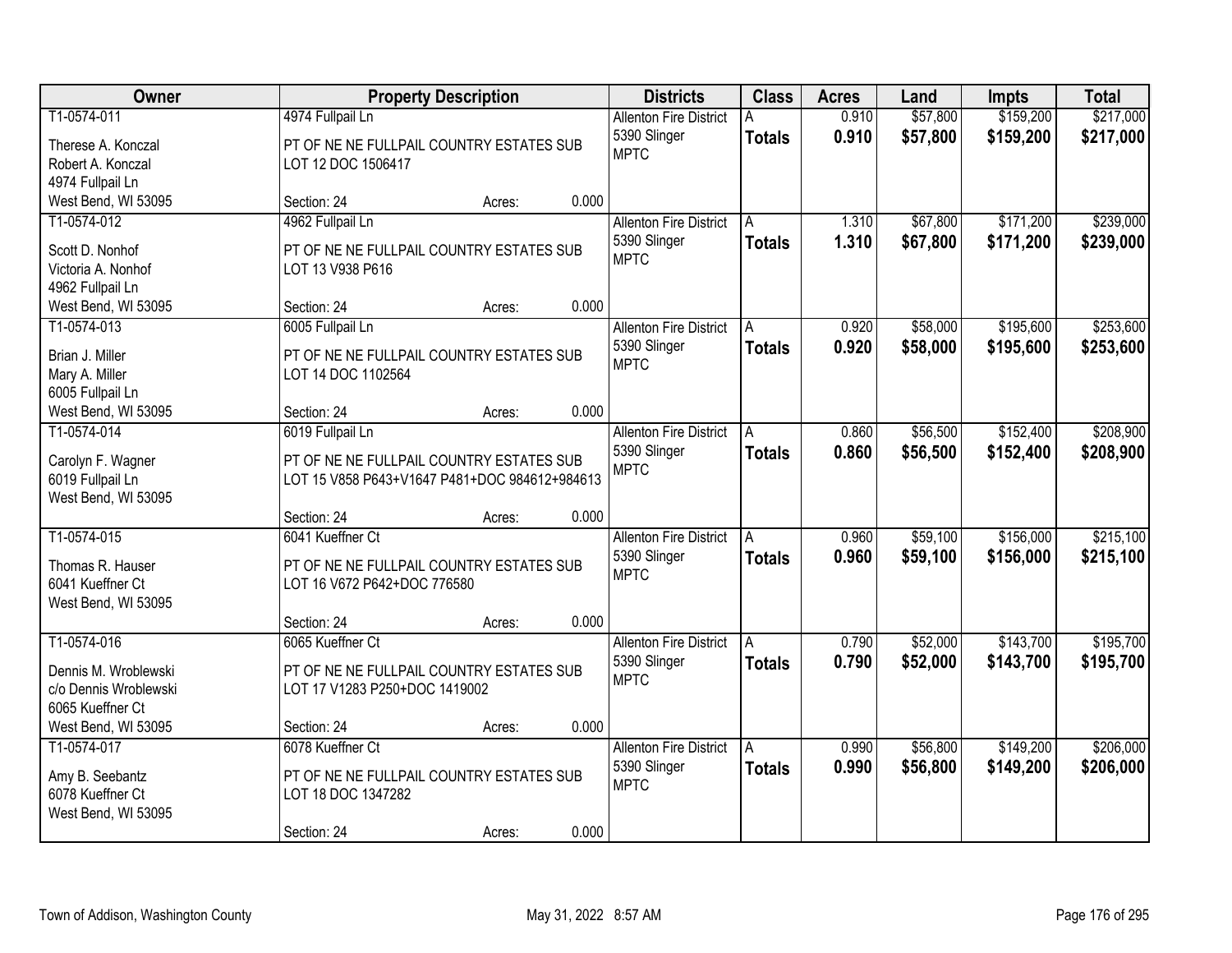| Owner                                 |                                             | <b>Property Description</b> |              | <b>Districts</b>              | <b>Class</b>  | <b>Acres</b> | Land        | Impts           | <b>Total</b> |
|---------------------------------------|---------------------------------------------|-----------------------------|--------------|-------------------------------|---------------|--------------|-------------|-----------------|--------------|
| T1-0574-018                           | 6068 Kueffner Ct                            |                             |              | <b>Allenton Fire District</b> |               | 0.830        | \$53,000    | \$144,100       | \$197,100    |
| Robert J. Choinski                    | PT OF NE NE FULLPAIL COUNTRY ESTATES SUB    |                             |              | 5390 Slinger                  | <b>Totals</b> | 0.830        | \$53,000    | \$144,100       | \$197,100    |
| Lori A. Choinski                      | LOT 19 V1479 P151+DOC 1226916               |                             |              | <b>MPTC</b>                   |               |              |             |                 |              |
| 6068 Kueffner Ct                      |                                             |                             |              |                               |               |              |             |                 |              |
| West Bend, WI 53095                   | Section: 24                                 | Acres:                      | 0.000        |                               |               |              |             |                 |              |
| T1-0574-019                           | 6044 Kueffner Ct                            |                             |              | <b>Allenton Fire District</b> | A             | 0.990        | \$55,000    | \$158,100       | \$213,100    |
|                                       |                                             |                             |              | 5390 Slinger                  | <b>Totals</b> | 0.990        | \$55,000    | \$158,100       | \$213,100    |
| Peter J. Stachura<br>Erin B. Stachura | PT OF NE NE FULLPAIL COUNTRY ESTATES SUB    |                             |              | <b>MPTC</b>                   |               |              |             |                 |              |
| 6044 Kueffner Ct                      | LOT 20 DOC 1132668                          |                             |              |                               |               |              |             |                 |              |
| West Bend, WI 53095                   | Section: 24                                 | Acres:                      | 0.000        |                               |               |              |             |                 |              |
| T1-0575                               | 5065 Hillcrest Dr                           |                             |              | <b>Allenton Fire District</b> | A             | 2.000        | \$70,000    | \$134,900       | \$204,900    |
|                                       |                                             |                             |              | 5390 Slinger                  | D             | 17.800       | \$5,400     | \$0             | \$5,400      |
| Paul Baier                            | NW NE V864 P406+V937 P219+V1179 P485 EXC PT |                             |              | <b>MPTC</b>                   | E             | 0.200        | \$0         | \$0             | \$0          |
| 5065 Hillcrest Dr                     | SOLD                                        |                             |              |                               | <b>Totals</b> | 20,000       | \$75,400    | \$134,900       | \$210,300    |
| West Bend, WI 53095                   |                                             |                             |              |                               |               |              |             |                 |              |
|                                       | Section: 24                                 | Acres:                      | 20.000       |                               |               |              |             |                 |              |
| T1-0575-00A                           | <b>Hillcrest Dr</b>                         |                             |              | <b>Allenton Fire District</b> | D             | 19.750       | \$4,700     | \$0             | \$4,700      |
| Caroline S Stoffel Trust              | E1/2 NW NE V722 P201+V1129 P280+DOC 834598  |                             |              | 5390 Slinger                  |               | 0.250        | \$100       | \$0             | \$100        |
| 5995 Aurora Rd                        |                                             |                             |              | <b>MPTC</b>                   | <b>Totals</b> | 20,000       | \$4,800     | \$0             | \$4,800      |
| Allenton, WI 53002                    |                                             |                             |              |                               |               |              |             |                 |              |
|                                       | Section: 24                                 | Acres:                      | 20.160       |                               |               |              |             |                 |              |
| T1-0576                               | <b>Hillcrest Dr</b>                         |                             |              | <b>Allenton Fire District</b> | D             | 6.000        | \$1,700     | $\overline{50}$ | \$1,700      |
| Paul Baier                            | SW NE V864 P406+V937 P219+V1179 P485        |                             |              | 5390 Slinger                  | GC            | 34.000       | (\$163,200) | \$0             | \$0          |
| 5065 Hillcrest Dr                     |                                             |                             |              | <b>MPTC</b>                   | <b>Totals</b> | 40.000       | \$1,700     | \$0             | \$1,700      |
| West Bend, WI 53095                   |                                             |                             |              |                               |               |              |             |                 |              |
|                                       | Section: 24                                 | Acres:                      | 40.000       |                               |               |              |             |                 |              |
| T1-0577                               | Division Rd                                 |                             |              | <b>Allenton Fire District</b> | 5M            | 6.000        | \$14,400    | $\overline{50}$ | \$14,400     |
| Stoffel Bros, Inc                     | SE NE V491 P89+V787 P364 SEC 24-11-18       |                             | <b>40 AC</b> | 5390 Slinger                  | D             | 33.500       | \$10,000    | \$0             | \$10,000     |
| 5880 Division Rd                      |                                             |                             |              | <b>MPTC</b>                   | E             | 0.500        | \$100       | \$0             | \$100        |
| West Bend, WI 53095                   |                                             |                             |              |                               | <b>Totals</b> | 40.000       | \$24,500    | \$0             | \$24,500     |
|                                       | Section: 24                                 | Acres:                      | 40.000       |                               |               |              |             |                 |              |
| T1-0578-00A                           | 5181 Hillcrest Dr                           |                             |              | <b>Allenton Fire District</b> | D             | 3.000        | \$800       | $\overline{50}$ | \$800        |
| David M. Mueller                      | PT OF NE NW CSM 6531 LOT 1 V602 P259+DOC    |                             |              | 5390 Slinger                  | $\Omega$      | 2.000        | \$52,500    | \$191,600       | \$244,100    |
| Christine A. Mueller                  | 821151                                      |                             |              | <b>MPTC</b>                   | <b>Totals</b> | 5.000        | \$53,300    | \$191,600       | \$244,900    |
| 5181 Hillcrest Dr                     |                                             |                             |              |                               |               |              |             |                 |              |
| West Bend, WI 53095                   | Section:                                    | Acres:                      | 5.000        |                               |               |              |             |                 |              |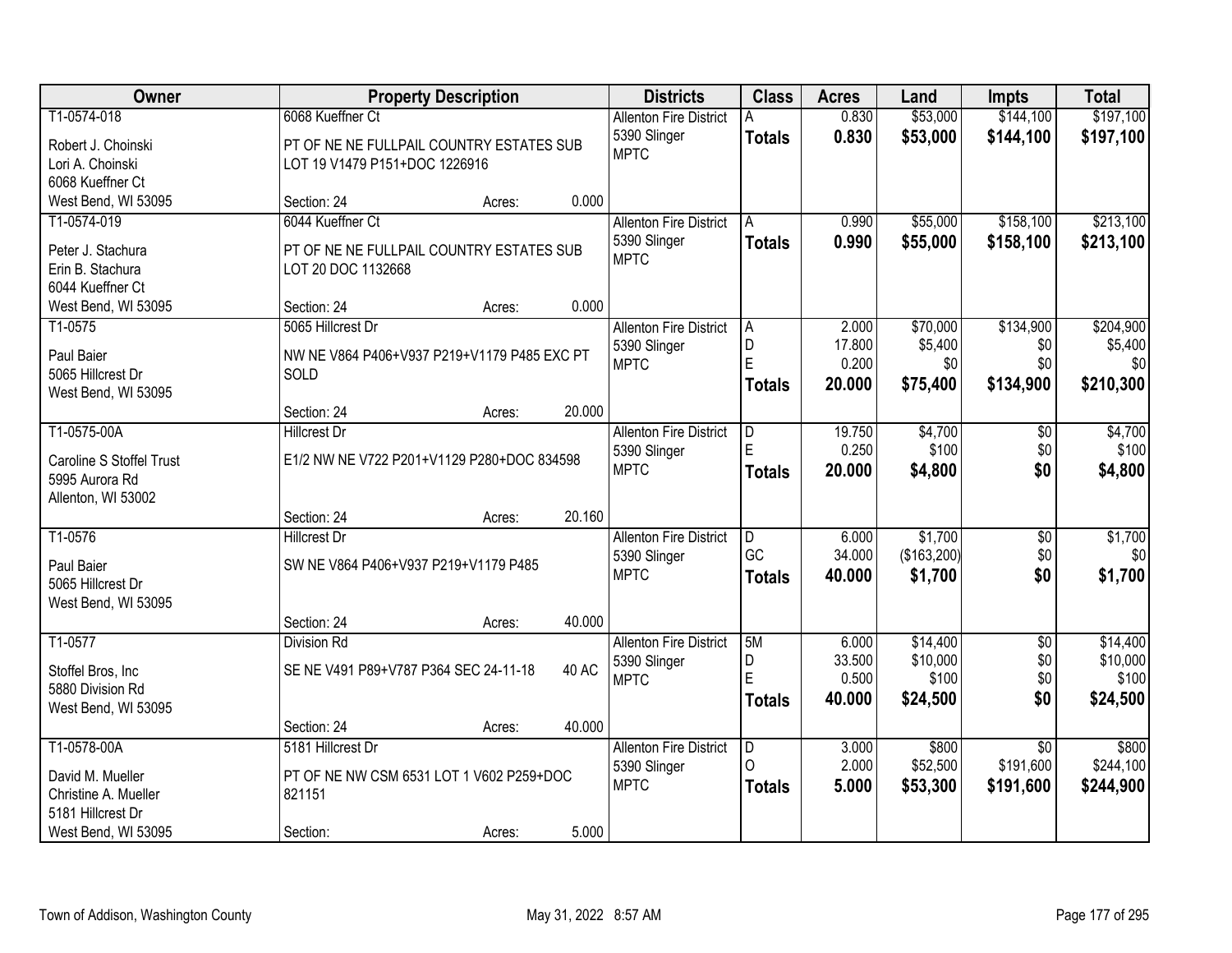| Owner                                                   |                                         | <b>Property Description</b> |        | <b>Districts</b>              | <b>Class</b>   | <b>Acres</b> | Land       | <b>Impts</b>    | <b>Total</b> |
|---------------------------------------------------------|-----------------------------------------|-----------------------------|--------|-------------------------------|----------------|--------------|------------|-----------------|--------------|
| T1-0578-00Z                                             | <b>Hillcrest Dr</b>                     |                             |        | <b>Allenton Fire District</b> | D.             | 63.680       | \$18,800   | $\overline{50}$ | \$18,800     |
| Dornacker Prairie Acres, LLC                            | PT OF NE+SE NW DOC 1352346 EXC CSM 6531 |                             |        | 5390 Slinger                  | $\mathsf E$    | 1.000        | \$400      | \$0             | \$400        |
| c/o Dornacker Prairie Acres LLC Lc                      |                                         |                             |        | <b>MPTC</b>                   | GC             | 10.000       | (\$48,000) | \$0             | \$0          |
| 5047 Cedarview Rd                                       |                                         |                             |        |                               | <b>Totals</b>  | 74.680       | \$19,200   | \$0             | \$19,200     |
| West Bend, WI 53095-0000                                | Section:                                | Acres:                      | 74.680 |                               |                |              |            |                 |              |
| T1-0579                                                 | <b>Hillcrest Dr</b>                     |                             |        | <b>Allenton Fire District</b> | D              | 19.750       | \$5,200    | $\overline{50}$ | \$5,200      |
|                                                         | E1/2 NW NW DOC 1352346                  |                             |        | 5390 Slinger                  | E              | 0.250        | \$100      | \$0             | \$100        |
| Dornacker Prairie Acres, LLC                            |                                         |                             |        | <b>MPTC</b>                   | <b>Totals</b>  | 20.000       | \$5,300    | \$0             | \$5,300      |
| c/o Dornacker Prairie Acres LLC Lc<br>5047 Cedarview Rd |                                         |                             |        |                               |                |              |            |                 |              |
| West Bend, WI 53095-0000                                | Section: 24                             | Acres:                      | 20.000 |                               |                |              |            |                 |              |
| T1-0580                                                 | <b>Hillcrest Dr</b>                     |                             |        | <b>Allenton Fire District</b> | D              | 18.250       | \$5,100    | $\overline{50}$ | \$5,100      |
|                                                         |                                         |                             |        | 5390 Slinger                  | E              | 0.750        | \$100      | \$0             | \$100        |
| Edward J. Ritger                                        | W1/2 NW NW V551 P551+DOC                |                             |        | <b>MPTC</b>                   | Totals         | 19,000       | \$5,200    | \$0             | \$5,200      |
| Stephenie A. Ritger                                     | 1213574+1455433+1486577+1519392 EXC HWY |                             |        |                               |                |              |            |                 |              |
| PO Box 371                                              |                                         |                             |        |                               |                |              |            |                 |              |
| Random Lake, WI 53075                                   | Section: 24                             | Acres:                      | 19.000 |                               |                |              |            |                 |              |
| T1-0581                                                 | Aurora Rd                               |                             |        | <b>Allenton Fire District</b> | ID.            | 18.500       | \$5,100    | \$0             | \$5,100      |
| Daniel D. Breuer                                        | W1/2 SW NW V910 P108 EXC HWY            |                             |        | 5390 Slinger                  |                | 0.500        | \$100      | \$0             | \$100        |
| Koreen Breuer                                           |                                         |                             |        | <b>MPTC</b>                   | <b>Totals</b>  | 19.000       | \$5,200    | \$0             | \$5,200      |
| 5806 Aurora Rd                                          |                                         |                             |        |                               |                |              |            |                 |              |
| Allenton, WI 53002-0000                                 | Section: 24                             | Acres:                      | 19.000 |                               |                |              |            |                 |              |
| T1-0582                                                 | Aurora Rd                               |                             |        | <b>Allenton Fire District</b> | $\overline{D}$ | 20.000       | \$5,300    | $\overline{30}$ | \$5,300      |
|                                                         |                                         |                             |        | 5390 Slinger                  | <b>Totals</b>  | 20.000       | \$5,300    | \$0             | \$5,300      |
| Dornacker Prairie Acres, LLC                            | E1/2 SW NW DOC 1352346                  |                             |        | <b>MPTC</b>                   |                |              |            |                 |              |
| c/o Dornacker Prairie Acres LLC Lc                      |                                         |                             |        |                               |                |              |            |                 |              |
| 5047 Cedarview Rd                                       |                                         |                             |        |                               |                |              |            |                 |              |
| West Bend, WI 53095-0000                                | Section: 24                             | Acres:                      | 20.000 |                               |                |              |            |                 |              |
| T1-0585                                                 | Aurora Rd                               |                             |        | <b>Allenton Fire District</b> | D<br>E         | 38.500       | \$10,200   | $\sqrt{6}$      | \$10,200     |
| Daniel D. Breuer                                        | NW SW V910 P108 (HWY V337 P69)          |                             |        | 5390 Slinger                  |                | 0.500        | \$100      | \$0             | \$100        |
| Koreen Breuer                                           |                                         |                             |        | <b>MPTC</b>                   | <b>Totals</b>  | 39.000       | \$10,300   | \$0             | \$10,300     |
| 5806 Aurora Rd                                          |                                         |                             |        |                               |                |              |            |                 |              |
| Allenton, WI 53002-0000                                 | Section: 24                             | Acres:                      | 39.000 |                               |                |              |            |                 |              |
| T1-0586                                                 | 5806 Aurora Rd                          |                             |        | <b>Allenton Fire District</b> | ID.            | 36.000       | \$7,900    | $\overline{50}$ | \$7,900      |
| Daniel D. Breuer                                        | SW SW V910 P107 (HWY V337 P69)          |                             |        | 5390 Slinger                  | $\mathsf E$    | 1.000        | \$100      | \$0             | \$100        |
| Koreen Breuer                                           |                                         |                             |        | <b>MPTC</b>                   | $\Omega$       | 2.000        | \$52,500   | \$162,200       | \$214,700    |
| 5806 Aurora Rd                                          |                                         |                             |        |                               | <b>Totals</b>  | 39.000       | \$60,500   | \$162,200       | \$222,700    |
| Allenton, WI 53002-0000                                 | Section: 24                             | Acres:                      | 39.000 |                               |                |              |            |                 |              |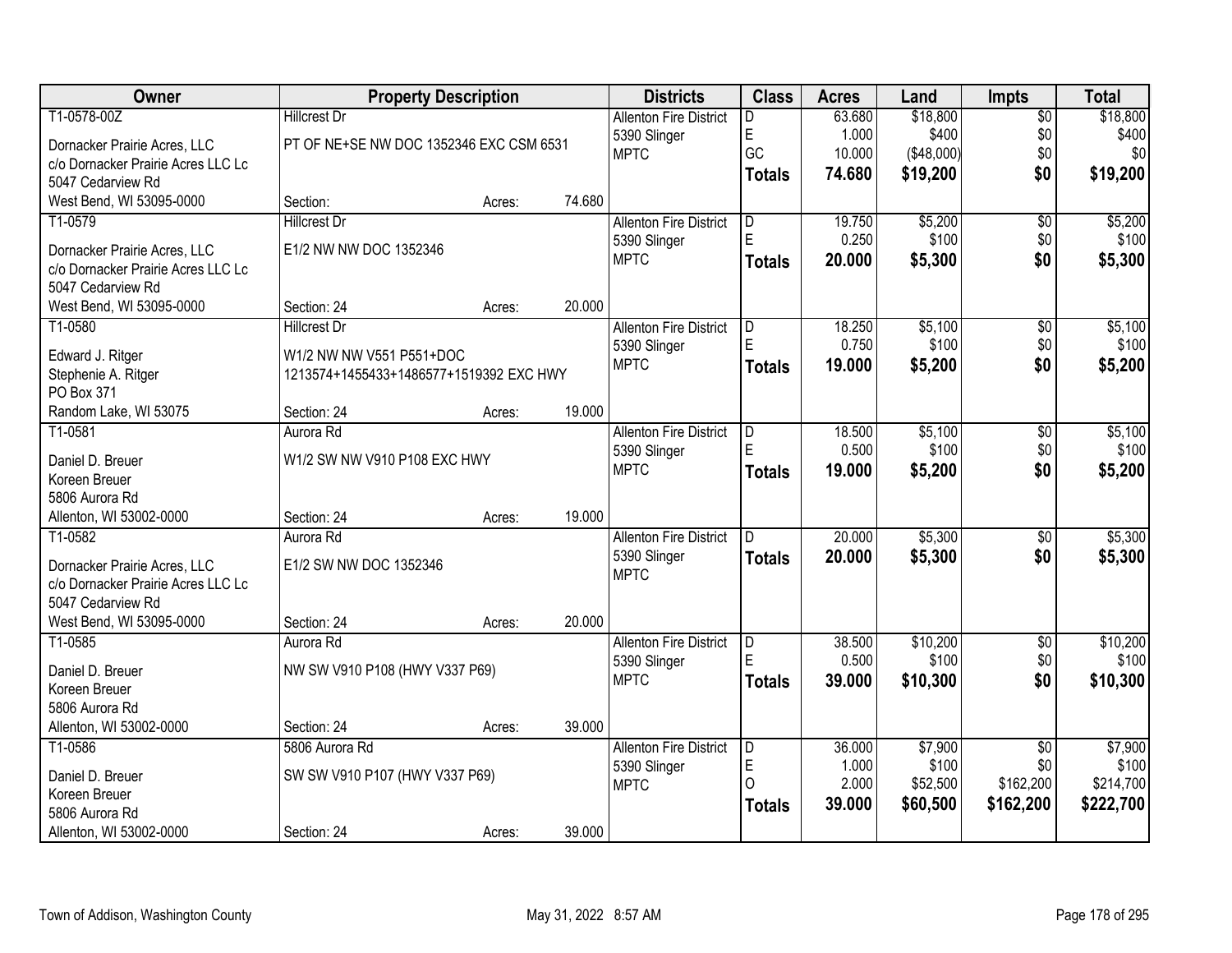| T1-0587-00D<br>7.000<br>\$16,800<br>\$16,800<br><b>Allenton Fire District</b><br>5M<br>$\overline{50}$<br>D<br>\$18,000<br>\$0<br>\$18,000<br>66.470<br>5390 Slinger<br>Scott M Stoffel Family Trust<br>PT E 1/2 SW CSM 6710 LOT 1 V491 P21+V735<br>E<br>0.450<br>\$100<br>\$0<br>\$100<br><b>MPTC</b><br>Susan M Stoffel Family Trust<br>P598+V764 P607+V1612 P339+ DOC<br>\$0<br>73.920<br>\$34,900<br>\$34,900<br><b>Totals</b><br>5148 Cedarview Rd<br>1048334+1052129+1311159+1428717<br>73.920<br>West Bend, WI 53095<br>Section:<br>Acres:<br>\$371,000<br>5154 Cedarview Rd<br>\$70,100<br>\$300,900<br>T1-0587-00E<br><b>Allenton Fire District</b><br>1.505<br>A<br>1.505<br>\$70,100<br>5390 Slinger<br>\$300,900<br>\$371,000<br><b>Totals</b><br>PT E 1/2 SW CSM 6710 LOT 2 V764 P607+V1612<br>Benjamin S. Stoffel<br><b>MPTC</b><br>Kelsey M. Stoffel<br>P339+DOC 1052129+ +1311159+1428716<br>5154 Cedarview Rd<br>1.505<br>West Bend, WI 53095<br>Section: 26<br>Acres:<br>\$185,200<br>T1-0587-00F<br>5148 Cedarview Rd<br>\$50,000<br><b>Allenton Fire District</b><br>1.000<br>A<br>D<br>0.505<br>\$200<br>\$0<br>\$200<br>5390 Slinger<br>PT E 1/2 SW CSM 6710 LOT 3 V491 P21+V735<br>Scott M Stoffel Family Trust<br><b>MPTC</b><br>1.505<br>\$50,200<br>\$185,200<br>\$235,400<br><b>Totals</b><br>Susan M Stoffel Family Trust<br>P598+V764 P607+ V863 P290+V1612 P339+DOC<br>5148 Cedarview Rd<br>1048334+1052129+1311159+1428717<br>1.505<br>Section:<br>West Bend, WI 53095<br>Acres:<br>\$352,700<br>5134 Cedarview Rd<br>\$70,100<br>\$422,800<br>T1-0587-00G<br><b>Allenton Fire District</b><br>1.505<br>A<br>5390 Slinger<br>1.505<br>\$70,100<br>\$352,700<br>\$422,800<br><b>Totals</b><br>Blake R. Stoffel<br>PT E 1/2 SW CSM 6710 LOT 4 V491 P21+V735<br><b>MPTC</b><br>P598+V863 P290+V1612 P339+DOC<br>Erica A. Stoffel<br>1048334+1052129+1428717+1473181<br>5134 Cedarview Dr<br>1.505<br>West Bend, WI 53095<br>Section:<br>Acres:<br>\$11,300<br>T1-0588<br>$\overline{\mathsf{D}}$<br>39.500<br>$\overline{50}$<br><b>Division Rd</b><br><b>Allenton Fire District</b><br>E<br>0.500<br>\$100<br>\$0<br>5390 Slinger<br><b>40 AC</b><br>NE SE V491 P89+V787 P364 SEC 24-11-18<br>Stoffel Bros, Inc<br>\$0<br><b>MPTC</b><br>40.000<br>\$11,400<br><b>Totals</b><br>5880 Division Rd<br>West Bend, WI 53095<br>40.000<br>Section: 24<br>Acres:<br>\$67,500<br>\$226,500<br>T1-0590-00B<br>5016 Cedarview Rd<br><b>Allenton Fire District</b><br>1.500<br>A<br>\$67,500<br>5390 Slinger<br>1.500<br>\$226,500<br><b>Totals</b><br>PT OF SW SE CSM 5925 LOT 1 DOC 1100860<br>Curt N. Stoffel<br><b>MPTC</b><br>Amy J. Stoffel<br>5016 Cedarview Rd | Owner | <b>Property Description</b> | <b>Districts</b> | <b>Class</b> | <b>Acres</b> | Land | <b>Impts</b> | <b>Total</b> |
|-------------------------------------------------------------------------------------------------------------------------------------------------------------------------------------------------------------------------------------------------------------------------------------------------------------------------------------------------------------------------------------------------------------------------------------------------------------------------------------------------------------------------------------------------------------------------------------------------------------------------------------------------------------------------------------------------------------------------------------------------------------------------------------------------------------------------------------------------------------------------------------------------------------------------------------------------------------------------------------------------------------------------------------------------------------------------------------------------------------------------------------------------------------------------------------------------------------------------------------------------------------------------------------------------------------------------------------------------------------------------------------------------------------------------------------------------------------------------------------------------------------------------------------------------------------------------------------------------------------------------------------------------------------------------------------------------------------------------------------------------------------------------------------------------------------------------------------------------------------------------------------------------------------------------------------------------------------------------------------------------------------------------------------------------------------------------------------------------------------------------------------------------------------------------------------------------------------------------------------------------------------------------------------------------------------------------------------------------------------------------------------------------------------------------------------------------------------------------------------------------------------------------------------------------------------------------------------------------------------------------------------------------------------------------------------------|-------|-----------------------------|------------------|--------------|--------------|------|--------------|--------------|
|                                                                                                                                                                                                                                                                                                                                                                                                                                                                                                                                                                                                                                                                                                                                                                                                                                                                                                                                                                                                                                                                                                                                                                                                                                                                                                                                                                                                                                                                                                                                                                                                                                                                                                                                                                                                                                                                                                                                                                                                                                                                                                                                                                                                                                                                                                                                                                                                                                                                                                                                                                                                                                                                                           |       | Cedarview Rd                |                  |              |              |      |              |              |
| \$235,200<br>\$11,300<br>\$100<br>\$11,400<br>\$294,000                                                                                                                                                                                                                                                                                                                                                                                                                                                                                                                                                                                                                                                                                                                                                                                                                                                                                                                                                                                                                                                                                                                                                                                                                                                                                                                                                                                                                                                                                                                                                                                                                                                                                                                                                                                                                                                                                                                                                                                                                                                                                                                                                                                                                                                                                                                                                                                                                                                                                                                                                                                                                                   |       |                             |                  |              |              |      |              |              |
|                                                                                                                                                                                                                                                                                                                                                                                                                                                                                                                                                                                                                                                                                                                                                                                                                                                                                                                                                                                                                                                                                                                                                                                                                                                                                                                                                                                                                                                                                                                                                                                                                                                                                                                                                                                                                                                                                                                                                                                                                                                                                                                                                                                                                                                                                                                                                                                                                                                                                                                                                                                                                                                                                           |       |                             |                  |              |              |      |              |              |
|                                                                                                                                                                                                                                                                                                                                                                                                                                                                                                                                                                                                                                                                                                                                                                                                                                                                                                                                                                                                                                                                                                                                                                                                                                                                                                                                                                                                                                                                                                                                                                                                                                                                                                                                                                                                                                                                                                                                                                                                                                                                                                                                                                                                                                                                                                                                                                                                                                                                                                                                                                                                                                                                                           |       |                             |                  |              |              |      |              |              |
|                                                                                                                                                                                                                                                                                                                                                                                                                                                                                                                                                                                                                                                                                                                                                                                                                                                                                                                                                                                                                                                                                                                                                                                                                                                                                                                                                                                                                                                                                                                                                                                                                                                                                                                                                                                                                                                                                                                                                                                                                                                                                                                                                                                                                                                                                                                                                                                                                                                                                                                                                                                                                                                                                           |       |                             |                  |              |              |      |              |              |
|                                                                                                                                                                                                                                                                                                                                                                                                                                                                                                                                                                                                                                                                                                                                                                                                                                                                                                                                                                                                                                                                                                                                                                                                                                                                                                                                                                                                                                                                                                                                                                                                                                                                                                                                                                                                                                                                                                                                                                                                                                                                                                                                                                                                                                                                                                                                                                                                                                                                                                                                                                                                                                                                                           |       |                             |                  |              |              |      |              |              |
|                                                                                                                                                                                                                                                                                                                                                                                                                                                                                                                                                                                                                                                                                                                                                                                                                                                                                                                                                                                                                                                                                                                                                                                                                                                                                                                                                                                                                                                                                                                                                                                                                                                                                                                                                                                                                                                                                                                                                                                                                                                                                                                                                                                                                                                                                                                                                                                                                                                                                                                                                                                                                                                                                           |       |                             |                  |              |              |      |              |              |
|                                                                                                                                                                                                                                                                                                                                                                                                                                                                                                                                                                                                                                                                                                                                                                                                                                                                                                                                                                                                                                                                                                                                                                                                                                                                                                                                                                                                                                                                                                                                                                                                                                                                                                                                                                                                                                                                                                                                                                                                                                                                                                                                                                                                                                                                                                                                                                                                                                                                                                                                                                                                                                                                                           |       |                             |                  |              |              |      |              |              |
|                                                                                                                                                                                                                                                                                                                                                                                                                                                                                                                                                                                                                                                                                                                                                                                                                                                                                                                                                                                                                                                                                                                                                                                                                                                                                                                                                                                                                                                                                                                                                                                                                                                                                                                                                                                                                                                                                                                                                                                                                                                                                                                                                                                                                                                                                                                                                                                                                                                                                                                                                                                                                                                                                           |       |                             |                  |              |              |      |              |              |
| \$294,000                                                                                                                                                                                                                                                                                                                                                                                                                                                                                                                                                                                                                                                                                                                                                                                                                                                                                                                                                                                                                                                                                                                                                                                                                                                                                                                                                                                                                                                                                                                                                                                                                                                                                                                                                                                                                                                                                                                                                                                                                                                                                                                                                                                                                                                                                                                                                                                                                                                                                                                                                                                                                                                                                 |       |                             |                  |              |              |      |              |              |
|                                                                                                                                                                                                                                                                                                                                                                                                                                                                                                                                                                                                                                                                                                                                                                                                                                                                                                                                                                                                                                                                                                                                                                                                                                                                                                                                                                                                                                                                                                                                                                                                                                                                                                                                                                                                                                                                                                                                                                                                                                                                                                                                                                                                                                                                                                                                                                                                                                                                                                                                                                                                                                                                                           |       |                             |                  |              |              |      |              |              |
|                                                                                                                                                                                                                                                                                                                                                                                                                                                                                                                                                                                                                                                                                                                                                                                                                                                                                                                                                                                                                                                                                                                                                                                                                                                                                                                                                                                                                                                                                                                                                                                                                                                                                                                                                                                                                                                                                                                                                                                                                                                                                                                                                                                                                                                                                                                                                                                                                                                                                                                                                                                                                                                                                           |       |                             |                  |              |              |      |              |              |
|                                                                                                                                                                                                                                                                                                                                                                                                                                                                                                                                                                                                                                                                                                                                                                                                                                                                                                                                                                                                                                                                                                                                                                                                                                                                                                                                                                                                                                                                                                                                                                                                                                                                                                                                                                                                                                                                                                                                                                                                                                                                                                                                                                                                                                                                                                                                                                                                                                                                                                                                                                                                                                                                                           |       |                             |                  |              |              |      |              |              |
|                                                                                                                                                                                                                                                                                                                                                                                                                                                                                                                                                                                                                                                                                                                                                                                                                                                                                                                                                                                                                                                                                                                                                                                                                                                                                                                                                                                                                                                                                                                                                                                                                                                                                                                                                                                                                                                                                                                                                                                                                                                                                                                                                                                                                                                                                                                                                                                                                                                                                                                                                                                                                                                                                           |       |                             |                  |              |              |      |              |              |
|                                                                                                                                                                                                                                                                                                                                                                                                                                                                                                                                                                                                                                                                                                                                                                                                                                                                                                                                                                                                                                                                                                                                                                                                                                                                                                                                                                                                                                                                                                                                                                                                                                                                                                                                                                                                                                                                                                                                                                                                                                                                                                                                                                                                                                                                                                                                                                                                                                                                                                                                                                                                                                                                                           |       |                             |                  |              |              |      |              |              |
|                                                                                                                                                                                                                                                                                                                                                                                                                                                                                                                                                                                                                                                                                                                                                                                                                                                                                                                                                                                                                                                                                                                                                                                                                                                                                                                                                                                                                                                                                                                                                                                                                                                                                                                                                                                                                                                                                                                                                                                                                                                                                                                                                                                                                                                                                                                                                                                                                                                                                                                                                                                                                                                                                           |       |                             |                  |              |              |      |              |              |
|                                                                                                                                                                                                                                                                                                                                                                                                                                                                                                                                                                                                                                                                                                                                                                                                                                                                                                                                                                                                                                                                                                                                                                                                                                                                                                                                                                                                                                                                                                                                                                                                                                                                                                                                                                                                                                                                                                                                                                                                                                                                                                                                                                                                                                                                                                                                                                                                                                                                                                                                                                                                                                                                                           |       |                             |                  |              |              |      |              |              |
|                                                                                                                                                                                                                                                                                                                                                                                                                                                                                                                                                                                                                                                                                                                                                                                                                                                                                                                                                                                                                                                                                                                                                                                                                                                                                                                                                                                                                                                                                                                                                                                                                                                                                                                                                                                                                                                                                                                                                                                                                                                                                                                                                                                                                                                                                                                                                                                                                                                                                                                                                                                                                                                                                           |       |                             |                  |              |              |      |              |              |
|                                                                                                                                                                                                                                                                                                                                                                                                                                                                                                                                                                                                                                                                                                                                                                                                                                                                                                                                                                                                                                                                                                                                                                                                                                                                                                                                                                                                                                                                                                                                                                                                                                                                                                                                                                                                                                                                                                                                                                                                                                                                                                                                                                                                                                                                                                                                                                                                                                                                                                                                                                                                                                                                                           |       |                             |                  |              |              |      |              |              |
|                                                                                                                                                                                                                                                                                                                                                                                                                                                                                                                                                                                                                                                                                                                                                                                                                                                                                                                                                                                                                                                                                                                                                                                                                                                                                                                                                                                                                                                                                                                                                                                                                                                                                                                                                                                                                                                                                                                                                                                                                                                                                                                                                                                                                                                                                                                                                                                                                                                                                                                                                                                                                                                                                           |       |                             |                  |              |              |      |              |              |
|                                                                                                                                                                                                                                                                                                                                                                                                                                                                                                                                                                                                                                                                                                                                                                                                                                                                                                                                                                                                                                                                                                                                                                                                                                                                                                                                                                                                                                                                                                                                                                                                                                                                                                                                                                                                                                                                                                                                                                                                                                                                                                                                                                                                                                                                                                                                                                                                                                                                                                                                                                                                                                                                                           |       |                             |                  |              |              |      |              |              |
|                                                                                                                                                                                                                                                                                                                                                                                                                                                                                                                                                                                                                                                                                                                                                                                                                                                                                                                                                                                                                                                                                                                                                                                                                                                                                                                                                                                                                                                                                                                                                                                                                                                                                                                                                                                                                                                                                                                                                                                                                                                                                                                                                                                                                                                                                                                                                                                                                                                                                                                                                                                                                                                                                           |       |                             |                  |              |              |      |              |              |
|                                                                                                                                                                                                                                                                                                                                                                                                                                                                                                                                                                                                                                                                                                                                                                                                                                                                                                                                                                                                                                                                                                                                                                                                                                                                                                                                                                                                                                                                                                                                                                                                                                                                                                                                                                                                                                                                                                                                                                                                                                                                                                                                                                                                                                                                                                                                                                                                                                                                                                                                                                                                                                                                                           |       |                             |                  |              |              |      |              |              |
|                                                                                                                                                                                                                                                                                                                                                                                                                                                                                                                                                                                                                                                                                                                                                                                                                                                                                                                                                                                                                                                                                                                                                                                                                                                                                                                                                                                                                                                                                                                                                                                                                                                                                                                                                                                                                                                                                                                                                                                                                                                                                                                                                                                                                                                                                                                                                                                                                                                                                                                                                                                                                                                                                           |       |                             |                  |              |              |      |              |              |
|                                                                                                                                                                                                                                                                                                                                                                                                                                                                                                                                                                                                                                                                                                                                                                                                                                                                                                                                                                                                                                                                                                                                                                                                                                                                                                                                                                                                                                                                                                                                                                                                                                                                                                                                                                                                                                                                                                                                                                                                                                                                                                                                                                                                                                                                                                                                                                                                                                                                                                                                                                                                                                                                                           |       |                             |                  |              |              |      |              |              |
|                                                                                                                                                                                                                                                                                                                                                                                                                                                                                                                                                                                                                                                                                                                                                                                                                                                                                                                                                                                                                                                                                                                                                                                                                                                                                                                                                                                                                                                                                                                                                                                                                                                                                                                                                                                                                                                                                                                                                                                                                                                                                                                                                                                                                                                                                                                                                                                                                                                                                                                                                                                                                                                                                           |       |                             |                  |              |              |      |              |              |
|                                                                                                                                                                                                                                                                                                                                                                                                                                                                                                                                                                                                                                                                                                                                                                                                                                                                                                                                                                                                                                                                                                                                                                                                                                                                                                                                                                                                                                                                                                                                                                                                                                                                                                                                                                                                                                                                                                                                                                                                                                                                                                                                                                                                                                                                                                                                                                                                                                                                                                                                                                                                                                                                                           |       |                             |                  |              |              |      |              |              |
|                                                                                                                                                                                                                                                                                                                                                                                                                                                                                                                                                                                                                                                                                                                                                                                                                                                                                                                                                                                                                                                                                                                                                                                                                                                                                                                                                                                                                                                                                                                                                                                                                                                                                                                                                                                                                                                                                                                                                                                                                                                                                                                                                                                                                                                                                                                                                                                                                                                                                                                                                                                                                                                                                           |       |                             |                  |              |              |      |              |              |
|                                                                                                                                                                                                                                                                                                                                                                                                                                                                                                                                                                                                                                                                                                                                                                                                                                                                                                                                                                                                                                                                                                                                                                                                                                                                                                                                                                                                                                                                                                                                                                                                                                                                                                                                                                                                                                                                                                                                                                                                                                                                                                                                                                                                                                                                                                                                                                                                                                                                                                                                                                                                                                                                                           |       |                             |                  |              |              |      |              |              |
|                                                                                                                                                                                                                                                                                                                                                                                                                                                                                                                                                                                                                                                                                                                                                                                                                                                                                                                                                                                                                                                                                                                                                                                                                                                                                                                                                                                                                                                                                                                                                                                                                                                                                                                                                                                                                                                                                                                                                                                                                                                                                                                                                                                                                                                                                                                                                                                                                                                                                                                                                                                                                                                                                           |       |                             |                  |              |              |      |              |              |
|                                                                                                                                                                                                                                                                                                                                                                                                                                                                                                                                                                                                                                                                                                                                                                                                                                                                                                                                                                                                                                                                                                                                                                                                                                                                                                                                                                                                                                                                                                                                                                                                                                                                                                                                                                                                                                                                                                                                                                                                                                                                                                                                                                                                                                                                                                                                                                                                                                                                                                                                                                                                                                                                                           |       |                             |                  |              |              |      |              |              |
|                                                                                                                                                                                                                                                                                                                                                                                                                                                                                                                                                                                                                                                                                                                                                                                                                                                                                                                                                                                                                                                                                                                                                                                                                                                                                                                                                                                                                                                                                                                                                                                                                                                                                                                                                                                                                                                                                                                                                                                                                                                                                                                                                                                                                                                                                                                                                                                                                                                                                                                                                                                                                                                                                           |       |                             |                  |              |              |      |              |              |
| West Bend, WI 53095<br>1.500<br>Section: 24<br>Acres:                                                                                                                                                                                                                                                                                                                                                                                                                                                                                                                                                                                                                                                                                                                                                                                                                                                                                                                                                                                                                                                                                                                                                                                                                                                                                                                                                                                                                                                                                                                                                                                                                                                                                                                                                                                                                                                                                                                                                                                                                                                                                                                                                                                                                                                                                                                                                                                                                                                                                                                                                                                                                                     |       |                             |                  |              |              |      |              |              |
| \$800<br>\$800<br>T1-0590-00D<br>5100 Cedarview Rd<br><b>Allenton Fire District</b><br>D<br>2.650<br>$\overline{50}$                                                                                                                                                                                                                                                                                                                                                                                                                                                                                                                                                                                                                                                                                                                                                                                                                                                                                                                                                                                                                                                                                                                                                                                                                                                                                                                                                                                                                                                                                                                                                                                                                                                                                                                                                                                                                                                                                                                                                                                                                                                                                                                                                                                                                                                                                                                                                                                                                                                                                                                                                                      |       |                             |                  |              |              |      |              |              |
| \$514,800<br>4.000<br>\$77,500<br>\$437,300<br>∩<br>5390 Slinger<br>Marvin M. Stoffel et al<br>PT OF SE SW+SW SE CSM 6300 LOT 1 V491                                                                                                                                                                                                                                                                                                                                                                                                                                                                                                                                                                                                                                                                                                                                                                                                                                                                                                                                                                                                                                                                                                                                                                                                                                                                                                                                                                                                                                                                                                                                                                                                                                                                                                                                                                                                                                                                                                                                                                                                                                                                                                                                                                                                                                                                                                                                                                                                                                                                                                                                                      |       |                             |                  |              |              |      |              |              |
| <b>MPTC</b><br>6.650<br>\$78,300<br>\$437,300<br>\$515,600<br><b>Totals</b><br>c/o Marvin M. Stoffel Le<br>P21+V735 P598+V852 P107+ 109+V992                                                                                                                                                                                                                                                                                                                                                                                                                                                                                                                                                                                                                                                                                                                                                                                                                                                                                                                                                                                                                                                                                                                                                                                                                                                                                                                                                                                                                                                                                                                                                                                                                                                                                                                                                                                                                                                                                                                                                                                                                                                                                                                                                                                                                                                                                                                                                                                                                                                                                                                                              |       |                             |                  |              |              |      |              |              |
| P590+592+V1612 P339+DOC<br>5148 Cedarview Rd                                                                                                                                                                                                                                                                                                                                                                                                                                                                                                                                                                                                                                                                                                                                                                                                                                                                                                                                                                                                                                                                                                                                                                                                                                                                                                                                                                                                                                                                                                                                                                                                                                                                                                                                                                                                                                                                                                                                                                                                                                                                                                                                                                                                                                                                                                                                                                                                                                                                                                                                                                                                                                              |       |                             |                  |              |              |      |              |              |
| 6.650<br>West Bend, WI 53095-0000<br>Section:<br>Acres:                                                                                                                                                                                                                                                                                                                                                                                                                                                                                                                                                                                                                                                                                                                                                                                                                                                                                                                                                                                                                                                                                                                                                                                                                                                                                                                                                                                                                                                                                                                                                                                                                                                                                                                                                                                                                                                                                                                                                                                                                                                                                                                                                                                                                                                                                                                                                                                                                                                                                                                                                                                                                                   |       |                             |                  |              |              |      |              |              |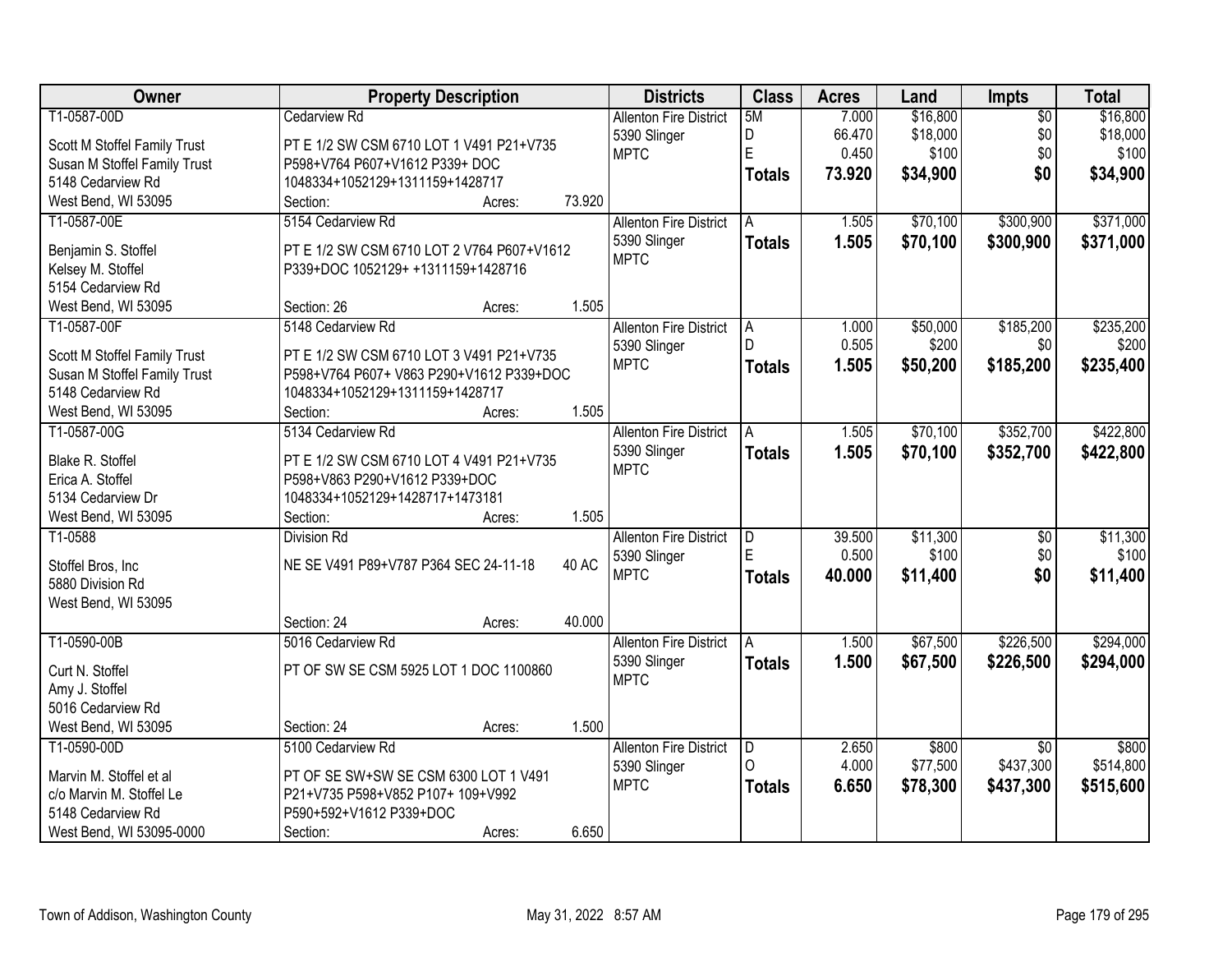| Owner                                  | <b>Property Description</b>                                                    |              | <b>Districts</b>              | <b>Class</b>   | <b>Acres</b> | Land     | Impts           | <b>Total</b> |
|----------------------------------------|--------------------------------------------------------------------------------|--------------|-------------------------------|----------------|--------------|----------|-----------------|--------------|
| T1-0590-00F                            | <b>Cedarview Rd</b>                                                            |              | <b>Allenton Fire District</b> | 5M             | 15.000       | \$36,000 | $\overline{50}$ | \$36,000     |
| Curt N. Stoffel                        | PT OF W1/2 SE V491 P21+V735+P598+V852                                          |              | 5390 Slinger                  | D              | 56.380       | \$15,900 | \$0             | \$15,900     |
| 5016 Cedarview Rd                      | P107+109+V992 P590+592+V1612 P339+DOC                                          |              | <b>MPTC</b>                   | E              | 1.090        | \$300    | \$0             | \$300        |
| West Bend, WI 53095                    | 1048334+1052130+1100858+1224865+1311157                                        |              |                               | <b>Totals</b>  | 72.470       | \$52,200 | \$0             | \$52,200     |
|                                        | Section:<br>Acres:                                                             | 72.470       |                               |                |              |          |                 |              |
| T1-0591                                | 4940 Cedarview Rd                                                              |              | <b>Allenton Fire District</b> | $\overline{D}$ | 37.000       | \$10,300 | $\overline{50}$ | \$10,300     |
|                                        |                                                                                |              | 5390 Slinger                  | E              | 1.000        | \$100    | \$0             | \$100        |
| Stoffel Bros, Inc                      | SE SE V491 P89+V787 P364 SEC 24-11-18                                          | <b>40 AC</b> | <b>MPTC</b>                   | 0              | 2.000        | \$52,500 | \$231,000       | \$283,500    |
| 5880 Division Rd                       |                                                                                |              |                               | <b>Totals</b>  | 40.000       | \$62,900 | \$231,000       | \$293,900    |
| West Bend, WI 53095                    |                                                                                |              |                               |                |              |          |                 |              |
|                                        | Section: 24<br>Acres:                                                          | 40.000       |                               |                |              |          |                 |              |
| T1-0592                                | <b>Division Rd</b>                                                             |              | St Lawrence Fire              | D              | 33.810       | \$9,900  | \$0             | \$9,900      |
|                                        | Ralph R Dornacker Revocable Liv Trust   PT OF NE NE V888 P621-2+V1035 P398+DOC |              | <b>District</b>               | Ė              | 0.800        | \$100    | \$0             | \$100        |
| Arleen C Dornacker Revocable Liv Trust | 867891+872968+874334+1149708                                                   |              | 5390 Slinger                  | <b>Totals</b>  | 34.610       | \$10,000 | \$0             | \$10,000     |
| 5047 Cedarview Rd                      |                                                                                |              | <b>MPTC</b>                   |                |              |          |                 |              |
| West Bend, WI 53095                    | Section: 25<br>Acres:                                                          | 34.610       |                               |                |              |          |                 |              |
| T1-0592-00A                            | 5623 Division Rd                                                               |              | St Lawrence Fire              | $\overline{A}$ | 2.000        | \$70,000 | \$144,500       | \$214,500    |
|                                        |                                                                                |              | <b>District</b>               | D              | 3.390        | \$1,000  | \$0             | \$1,000      |
| Susan M. Kedinger                      | PT OF E1/2 NE NE V370 P483+V992 P334+DOC                                       |              | 5390 Slinger                  | <b>Totals</b>  | 5.390        | \$71,000 | \$144,500       | \$215,500    |
| 5623 Division Rd                       | 1251305                                                                        |              | <b>MPTC</b>                   |                |              |          |                 |              |
| West Bend, WI 53095-0000               |                                                                                | 5.390        |                               |                |              |          |                 |              |
|                                        | Section: 25<br>Acres:                                                          |              |                               |                |              |          |                 |              |
| T1-0593-00A                            | 5047 Cedarview Rd                                                              |              | St Lawrence Fire              | A              | 1.500        | \$60,000 | \$95,000        | \$155,000    |
| Ralph R Dornacker Rev Liv Tr           | PT OF NW NE CSM 5218 PAR 1 DOC                                                 |              | <b>District</b>               | <b>Totals</b>  | 1.500        | \$60,000 | \$95,000        | \$155,000    |
| Arleen C Dornacker Rev Liv Tr          | 1104548+1149708                                                                |              | 5390 Slinger                  |                |              |          |                 |              |
| 5047 Cedarview Rd                      |                                                                                |              | <b>MPTC</b>                   |                |              |          |                 |              |
| West Bend, WI 53095-0000               | Section: 25<br>Acres:                                                          | 1.500        |                               |                |              |          |                 |              |
| T1-0593-00B                            | 5055 Cedarview Rd                                                              |              | <b>St Lawrence Fire</b>       | $\overline{D}$ | 19.800       | \$5,500  | $\overline{50}$ | \$5,500      |
| Dornacker Prairie Acres, LLC           | N 1/2 NW NE+NW S 1/2 NW NEV665 P573+665                                        |              | <b>District</b>               | E              | 1.350        | \$600    | \$0             | \$600        |
| 5055 Cedarview Rd                      | P574+V854 P84+V854 P85+V888 P621+DOC                                           |              | 5390 Slinger                  | $\Omega$       | 2.000        | \$52,500 | \$606,000       | \$658,500    |
| West Bend, WI 53095                    | 872968+874334+1149708+1449852+1449853                                          |              | <b>MPTC</b>                   | <b>Totals</b>  | 23.150       | \$58,600 | \$606,000       | \$664,600    |
|                                        | Section: 25<br>Acres:                                                          | 23.150       |                               |                |              |          |                 |              |
| T1-0594-00Z                            | Cedarview Rd                                                                   |              | St Lawrence Fire              | D.             | 15.000       | \$4,400  | $\overline{50}$ | \$4,400      |
|                                        |                                                                                |              | <b>District</b>               |                | 15.000       | \$4,400  | \$0             | \$4,400      |
| Ralph R Dornacker Revocable Liv Trust  | S1/2 NW NE V665 P573-4+V888 P621+DOC                                           |              | 5390 Slinger                  | <b>Totals</b>  |              |          |                 |              |
| Arleen C Dornacker Revocable Liv Trust | 872968+874334+1149708 EXC PT SOLD                                              |              | <b>MPTC</b>                   |                |              |          |                 |              |
| 5047 Cedarview Rd                      |                                                                                |              |                               |                |              |          |                 |              |
| West Bend, WI 53095                    | Section: 25<br>Acres:                                                          | 15.000       |                               |                |              |          |                 |              |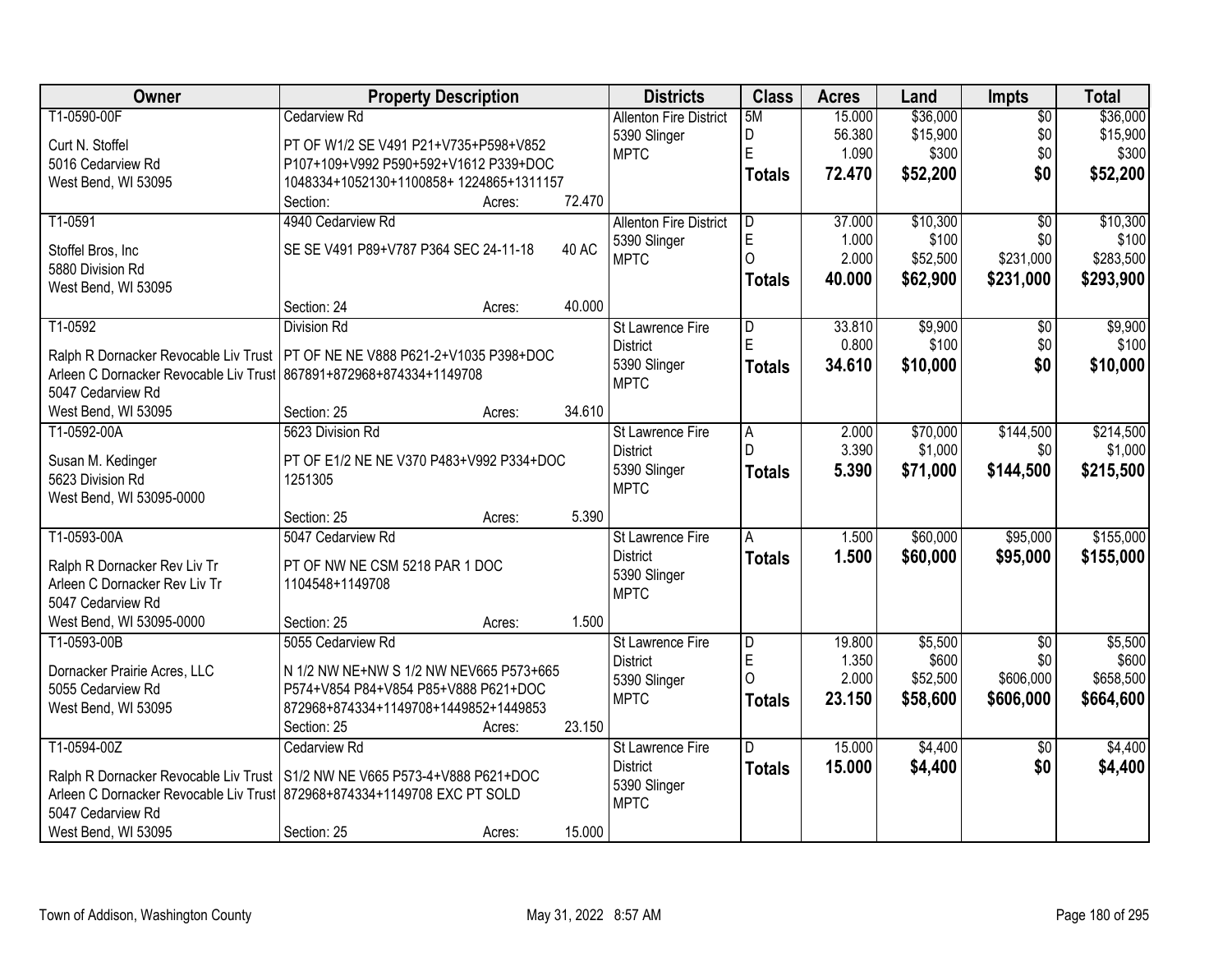| Owner                                                        | <b>Property Description</b>                                                   |        | <b>Districts</b>                    | <b>Class</b>       | <b>Acres</b>   | Land     | <b>Impts</b>    | <b>Total</b> |
|--------------------------------------------------------------|-------------------------------------------------------------------------------|--------|-------------------------------------|--------------------|----------------|----------|-----------------|--------------|
| T1-0595                                                      | <b>Cedarview Rd</b>                                                           |        | St Lawrence Fire                    | D                  | 39.000         | \$11,500 | $\overline{50}$ | \$11,500     |
|                                                              | Ralph R Dornacker Revocable Liv Trust   SW NE V665 P573-4+V888 P621+DOC       |        | <b>District</b>                     | E                  | 1.000          | \$500    | \$0             | \$500        |
| Arleen C Dornacker Revocable Liv Trust 872968+874334+1149708 |                                                                               |        | 5390 Slinger                        | <b>Totals</b>      | 40.000         | \$12,000 | \$0             | \$12,000     |
| 5047 Cedarview Rd                                            |                                                                               |        | <b>MPTC</b>                         |                    |                |          |                 |              |
| West Bend, WI 53095                                          | Section: 25<br>Acres:                                                         | 40.000 |                                     |                    |                |          |                 |              |
| T1-0596                                                      | <b>Division Rd</b>                                                            |        | St Lawrence Fire                    | $\overline{D}$     | 24.000         | \$7,200  | $\overline{50}$ | \$7,200      |
|                                                              | Ralph R Dornacker Revocable Liv Trust   N25 AC SE NW V888 P622+V1035 P398+DOC |        | <b>District</b>                     | E                  | 1.000          | \$600    | \$0             | \$600        |
| Arleen C Dornacker Revocable Liv Trust                       | 867891+872968+874334+1149708                                                  |        | 5390 Slinger                        | <b>Totals</b>      | 25.000         | \$7,800  | \$0             | \$7,800      |
| 5047 Cedarview Rd                                            |                                                                               |        | <b>MPTC</b>                         |                    |                |          |                 |              |
| West Bend, WI 53095                                          | Section: 25<br>Acres:                                                         | 25.000 |                                     |                    |                |          |                 |              |
| T1-0597-00A                                                  | 5531 Division Rd                                                              |        | St Lawrence Fire                    | A                  | 1.300          | \$56,000 | \$176,900       | \$232,900    |
| Scott A. Goltz                                               | PT OF SE NE CSM 4553 PAR 1 V1539 P314+DOC                                     |        | <b>District</b>                     | <b>Totals</b>      | 1.300          | \$56,000 | \$176,900       | \$232,900    |
| c/o Scott Goltz                                              | 1400411                                                                       |        | 5390 Slinger                        |                    |                |          |                 |              |
| 5531 Division Rd                                             |                                                                               |        | <b>MPTC</b>                         |                    |                |          |                 |              |
| West Bend, WI 53095-0000                                     | Section: 25<br>Acres:                                                         | 1.300  |                                     |                    |                |          |                 |              |
| T1-0597-00Z                                                  | 5507 Division Rd                                                              |        | St Lawrence Fire                    | 5M                 | 1.000          | \$100    | $\sqrt{6}$      | \$100        |
|                                                              |                                                                               |        | <b>District</b>                     | A                  | 1.000          | \$60,000 | \$286,100       | \$346,100    |
| Alfred D. Bassett<br>Katrina M. Bassett                      | S15 AC SE NE DOC 1110212 EXC CSM 4553                                         |        | 5390 Slinger                        | D                  | 11.530         | \$3,000  | \$0             | \$3,000      |
| 5507 Division Rd                                             |                                                                               |        | <b>MPTC</b>                         | <b>Totals</b>      | 13.530         | \$63,100 | \$286,100       | \$349,200    |
| West Bend, WI 53095                                          | Section: 25<br>Acres:                                                         | 13.530 |                                     |                    |                |          |                 |              |
| T1-0598                                                      | 5131 Cedarview Rd                                                             |        | St Lawrence Fire                    | $\overline{A}$     | 1.690          | \$63,800 | \$82,000        | \$145,800    |
|                                                              |                                                                               |        | <b>District</b>                     | D                  | 9.000          | \$2,600  | \$0             | \$2,600      |
| Ted G. Stoffel                                               | PT OF NE NW DOC 1016403+1055008                                               |        | 5390 Slinger                        | <b>Totals</b>      | 10.690         | \$66,400 | \$82,000        | \$148,400    |
| Rachel A. Stoffel                                            |                                                                               |        | <b>MPTC</b>                         |                    |                |          |                 |              |
| 5131 Cedarview Rd                                            | Section: 25                                                                   | 10.690 |                                     |                    |                |          |                 |              |
| West Bend, WI 53095<br>T1-0598-00B                           | Acres:<br>5159 Cedarview Rd                                                   |        |                                     |                    |                | \$50,000 | \$277,100       | \$327,100    |
|                                                              |                                                                               |        | St Lawrence Fire<br><b>District</b> | A<br><b>Totals</b> | 1.000<br>1.000 | \$50,000 | \$277,100       | \$327,100    |
| Melissa J. Stoffel et al                                     | PT OF NE NW CSM 4311 PAR 1 V1489 P295+296                                     |        | 5390 Slinger                        |                    |                |          |                 |              |
| c/o Gary R. Stoffel                                          |                                                                               |        | <b>MPTC</b>                         |                    |                |          |                 |              |
| 5159 Cedarview Rd                                            |                                                                               |        |                                     |                    |                |          |                 |              |
| West Bend, WI 53095-0000                                     | Section: 25<br>Acres:                                                         | 1.000  |                                     |                    |                |          |                 |              |
| T1-0598-00C                                                  | 5161 Cedarview Rd                                                             |        | <b>St Lawrence Fire</b>             | D                  | 2.500          | \$800    | $\overline{50}$ | \$800        |
| Aaron J. Kohler                                              | PT NE NW CSM 7126 LOT 1 V764 P506+V852                                        |        | <b>District</b>                     | <b>Totals</b>      | 2.500          | \$800    | \$0             | \$800        |
| 577 Milwaukee St                                             | P107+109+V992 P590+592+V1612 P339+DOC                                         |        | 5390 Slinger<br><b>MPTC</b>         |                    |                |          |                 |              |
| Lomira, WI 53048                                             | 1052129+1311158+1535754                                                       |        |                                     |                    |                |          |                 |              |
|                                                              | Section: 25<br>Acres:                                                         | 2.500  |                                     |                    |                |          |                 |              |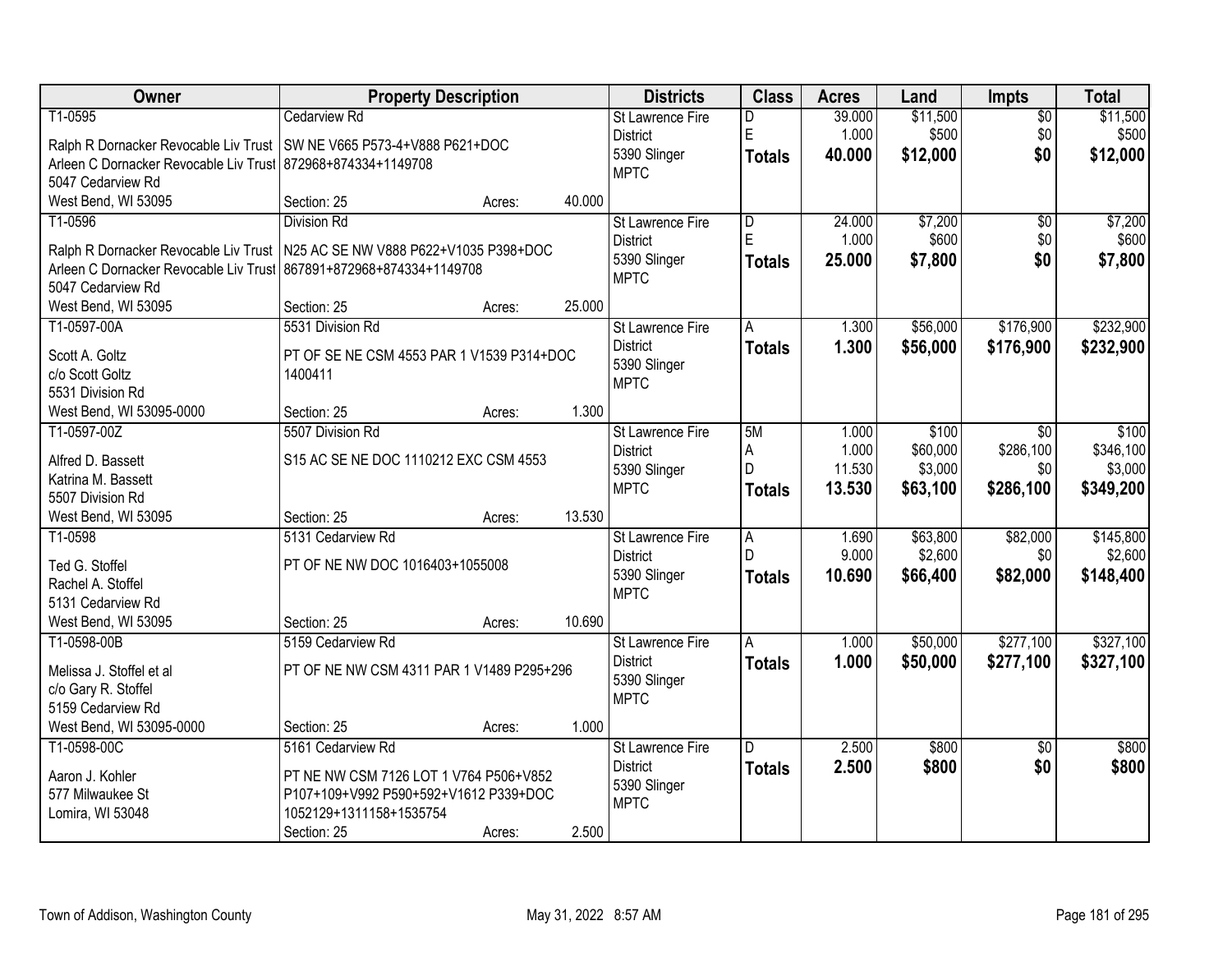| Owner                    | <b>Property Description</b>                  |        | <b>Districts</b>        | <b>Class</b>            | <b>Acres</b> | Land     | <b>Impts</b>    | <b>Total</b> |
|--------------------------|----------------------------------------------|--------|-------------------------|-------------------------|--------------|----------|-----------------|--------------|
| T1-0598-00Y              | <b>Cedarview Rd</b>                          |        | St Lawrence Fire        | D                       | 25.850       | \$6,700  | $\overline{50}$ | \$6,700      |
| Gary Stoffel             | PT OF E1/2 NW V764 P506+V852 P107+109+V992   |        | <b>District</b>         | E                       | 0.460        | \$300    | \$0             | \$300        |
| 5159 Cedarview Rd        | P590+592+V1612 P339+DOC 1052129+1311158 EXC  |        | 5390 Slinger            | <b>Totals</b>           | 26.310       | \$7,000  | \$0             | \$7,000      |
| West Bend, WI 53095      | CSM 4311+CSM 7126                            |        | <b>MPTC</b>             |                         |              |          |                 |              |
|                          | Section: 25<br>Acres:                        | 26.310 |                         |                         |              |          |                 |              |
| T1-0599                  | 5688 Aurora Rd                               |        | St Lawrence Fire        | $\overline{\mathsf{D}}$ | 36.000       | \$8,400  | $\overline{30}$ | \$8,400      |
|                          |                                              |        | <b>District</b>         | E                       | 1.000        | \$100    | \$0             | \$100        |
| Daniel D. Breuer         | NW NW DOC 1156421 EXC HWY                    |        | 5390 Slinger            | $\overline{O}$          | 2.000        | \$52,500 | \$199,400       | \$251,900    |
| Koreen F. Breuer         |                                              |        | <b>MPTC</b>             | <b>Totals</b>           | 39.000       | \$61,000 | \$199,400       | \$260,400    |
| 5806 Aurora Rd           |                                              |        |                         |                         |              |          |                 |              |
| Allenton, WI 53002-0000  | Section: 25<br>Acres:                        | 39.000 |                         |                         |              |          |                 |              |
| T1-0600                  | Aurora Rd                                    |        | St Lawrence Fire        | D                       | 39.000       | \$7,500  | \$0             | \$7,500      |
| Daniel D. Breuer         | SW NW DOC 1156421 EXC HWY                    |        | <b>District</b>         | E                       | 0.500        | \$100    | \$0             | \$100        |
| Koreen F. Breuer         |                                              |        | 5390 Slinger            | <b>Totals</b>           | 39.500       | \$7,600  | \$0             | \$7,600      |
| 5806 Aurora Rd           |                                              |        | <b>MPTC</b>             |                         |              |          |                 |              |
| Allenton, WI 53002-0000  | Section: 25<br>Acres:                        | 39.500 |                         |                         |              |          |                 |              |
| T1-0601                  | Aurora Rd                                    |        | St Lawrence Fire        | 5M                      | 14.000       | \$33,600 | \$0             | \$33,600     |
|                          |                                              |        | <b>District</b>         | D                       | 24.000       | \$6,200  | \$0             | \$6,200      |
| Caroline S Stoffel Trust | PT OF E1/2 NW V764 P603+V774 P564+DOC 834597 |        | 5390 Slinger            | E                       | 0.830        | \$400    | \$0             | \$400        |
| 5995 Aurora Rd           |                                              |        | <b>MPTC</b>             | <b>Totals</b>           | 38.830       | \$40,200 | \$0             | \$40,200     |
| Allenton, WI 53002       |                                              |        |                         |                         |              |          |                 |              |
|                          | Section: 25<br>Acres:                        | 38.830 |                         |                         |              |          |                 |              |
| T1-0602                  | Aurora Rd                                    |        | St Lawrence Fire        | 5M                      | 3.000        | \$7,200  | $\overline{30}$ | \$7,200      |
| John W. Weninger         | NE SW DOC 1303807 SEC 25-11-18<br>40 AC      |        | <b>District</b>         | D                       | 31.000       | \$7,300  | \$0             | \$7,300      |
| Luke W. Weninger         |                                              |        | 5390 Slinger            | E                       | 6.000        | \$4,200  | \$0             | \$4,200      |
| 5048 Deer Rd             |                                              |        | <b>MPTC</b>             | <b>Totals</b>           | 40.000       | \$18,700 | \$0             | \$18,700     |
| Hartford, WI 53027-0000  | Section: 25<br>Acres:                        | 40.000 |                         |                         |              |          |                 |              |
| T1-0603                  | Aurora Rd                                    |        | <b>St Lawrence Fire</b> | 5M                      | 4.000        | \$9,600  | $\overline{50}$ | \$9,600      |
|                          |                                              |        | <b>District</b>         | D                       | 2.000        | \$400    | \$0             | \$400        |
| Jkw, LLC                 | E10 AC NW SW V414 P142+V746 P140+DOC         |        | 5390 Slinger            | E                       | 4.000        | \$2,800  | \$0             | \$2,800      |
| 5060 Division Rd         | 1136743+1284902+1303806                      |        | <b>MPTC</b>             | <b>Totals</b>           | 10.000       | \$12,800 | \$0             | \$12,800     |
| Hartford, WI 53027       |                                              |        |                         |                         |              |          |                 |              |
|                          | Section: 25<br>Acres:                        | 10.000 |                         |                         |              |          |                 |              |
| T1-0604                  | Aurora Rd                                    |        | St Lawrence Fire        | D                       | 9.700        | \$2,900  | $\overline{30}$ | \$2,900      |
| Daniel D. Breuer         | N10 AC W3/4 NW SW DOC 1156421 EXC W14'       |        | <b>District</b>         | E                       | 0.160        | \$0      | \$0             | \$0          |
| Koreen F. Breuer         |                                              |        | 5390 Slinger            | <b>Totals</b>           | 9.860        | \$2,900  | \$0             | \$2,900      |
| 5806 Aurora Rd           |                                              |        | <b>MPTC</b>             |                         |              |          |                 |              |
| Allenton, WI 53002-0000  | Section: 25<br>Acres:                        | 9.860  |                         |                         |              |          |                 |              |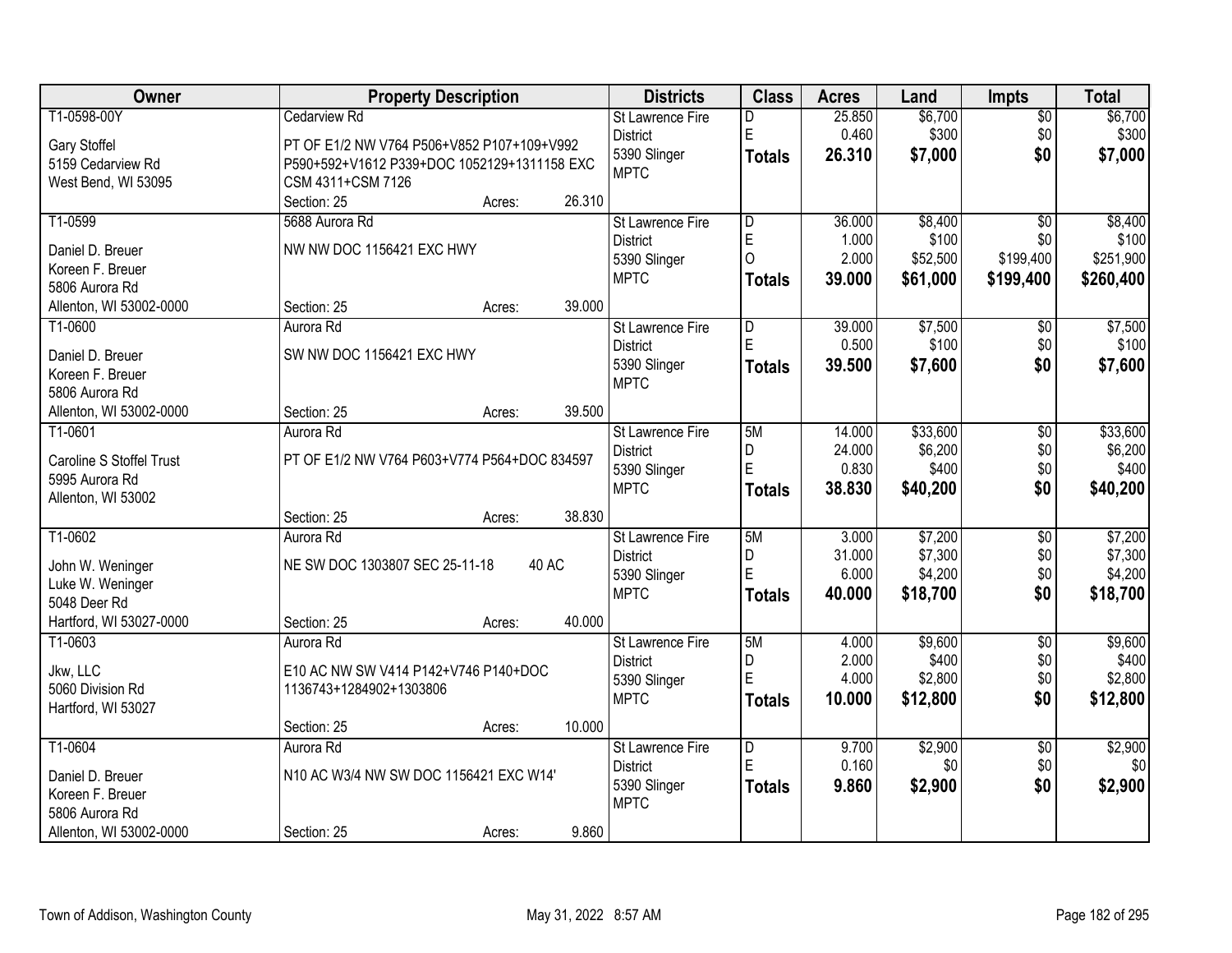| Owner                            | <b>Property Description</b>                   |        |        | <b>Districts</b>        | <b>Class</b>            | <b>Acres</b> | Land     | Impts           | <b>Total</b> |
|----------------------------------|-----------------------------------------------|--------|--------|-------------------------|-------------------------|--------------|----------|-----------------|--------------|
| T1-0604-00A                      | Aurora Rd                                     |        |        | St Lawrence Fire        | D                       | 0.140        | \$100    | $\overline{50}$ | \$100        |
| <b>Daniel Breuer</b>             | W 14' OF N 10 AC OF NW SW DESC IN V48 P104 OF |        |        | <b>District</b>         | <b>Totals</b>           | 0.140        | \$100    | \$0             | \$100        |
| Koreen Breuer                    | RECORDS (NOT CONVEYED IN V50 P483 OR V66      |        |        | 5390 Slinger            |                         |              |          |                 |              |
| 5806 Aurora Rd                   | P551 OR V79 P382) DOC 1120279                 |        |        | <b>MPTC</b>             |                         |              |          |                 |              |
| Allenton, WI 53002-0000          | Section: 25                                   | Acres: | 0.140  |                         |                         |              |          |                 |              |
| T1-0605                          | Aurora Rd                                     |        |        | <b>St Lawrence Fire</b> | $\overline{\mathsf{D}}$ | 8.000        | \$2,300  | $\overline{50}$ | \$2,300      |
| Daniel D. Breuer                 | N8 AC OF S20 AC W3/4 NW SW V770 P622 SEC      |        |        | <b>District</b>         | <b>Totals</b>           | 8.000        | \$2,300  | \$0             | \$2,300      |
| 5806 Aurora Rd                   | 25-11-18<br>8.00 ACS                          |        |        | 5390 Slinger            |                         |              |          |                 |              |
| Allenton, WI 53002-0000          |                                               |        |        | <b>MPTC</b>             |                         |              |          |                 |              |
|                                  | Section: 25                                   | Acres: | 0.000  |                         |                         |              |          |                 |              |
| T1-0606                          | Aurora Rd                                     |        |        | St Lawrence Fire        | 5M                      | 3.000        | \$7,200  | $\overline{50}$ | \$7,200      |
| Edward J. Ritger                 | S12 AC W34 SW SW V551 P551+DOC                |        |        | <b>District</b>         | E                       | 9.000        | \$2,300  | \$0             | \$2,300      |
| Stephenie A. Ritger              | 1213574+1455433+1486577+1519392               |        |        | 5390 Slinger            | <b>Totals</b>           | 12.000       | \$9,500  | \$0             | \$9,500      |
| PO Box 371                       |                                               |        |        | <b>MPTC</b>             |                         |              |          |                 |              |
| Random Lake, WI 53075            | Section: 25                                   | Acres: | 12.000 |                         |                         |              |          |                 |              |
| T1-0607                          | Deer Rd                                       |        |        | St Lawrence Fire        | $\overline{D}$          | 34.000       | \$7,900  | \$0             | \$7,900      |
|                                  | SW SW V456 P23+V746 P140+DOC 1136743+1200817  |        |        | <b>District</b>         | E                       | 2.280        | \$1,100  | \$0             | \$1,100      |
| Jkw, LLC<br>5060 Division Rd     | EXC PT SOLD                                   |        |        | 5390 Slinger            | <b>Totals</b>           | 36.280       | \$9,000  | \$0             | \$9,000      |
| Hartford, WI 53027               |                                               |        |        | <b>MPTC</b>             |                         |              |          |                 |              |
|                                  | Section: 25                                   | Acres: | 36.280 |                         |                         |              |          |                 |              |
| T1-0607-00A                      | 5280 Deer Rd                                  |        |        | St Lawrence Fire        | $\overline{A}$          | 2.800        | \$78,000 | \$95,400        | \$173,400    |
|                                  |                                               |        |        | <b>District</b>         | <b>Totals</b>           | 2.800        | \$78,000 | \$95,400        | \$173,400    |
| Keith A. Krebs<br>5280 Deer Rd   | PT SW SW SEC 25 & PT SE SE SEC 26 DOC 1362410 |        |        | 5390 Slinger            |                         |              |          |                 |              |
| Hartford, WI 53027               |                                               |        |        | <b>MPTC</b>             |                         |              |          |                 |              |
|                                  | Section: 25                                   | Acres: | 2.800  |                         |                         |              |          |                 |              |
| T1-0607-00B                      | 5224 Deer Rd                                  |        |        | <b>St Lawrence Fire</b> | A                       | 0.920        | \$58,000 | \$89,100        | \$147,100    |
| Nicholas J. Wulff                | SW SW CSM 318 DOC 1390573                     |        |        | <b>District</b>         | <b>Totals</b>           | 0.920        | \$58,000 | \$89,100        | \$147,100    |
| 5224 Deer Rd                     |                                               |        |        | 5390 Slinger            |                         |              |          |                 |              |
| Hartford, WI 53027               |                                               |        |        | <b>MPTC</b>             |                         |              |          |                 |              |
|                                  | Section: 25                                   | Acres: | 0.920  |                         |                         |              |          |                 |              |
| T1-0608                          | 5134 Deer Rd                                  |        |        | St Lawrence Fire        | D                       | 35.000       | \$9,200  | $\overline{50}$ | \$9,200      |
|                                  |                                               |        |        | <b>District</b>         | E                       | 2.540        | \$1,500  | \$0             | \$1,500      |
| John W. Weninger                 | SE SW DOC 1303807 EXC CSM 3667 SEC 25-11-18   |        |        | 5390 Slinger            | $\Omega$                | 1.000        | \$20,000 | \$21,900        | \$41,900     |
| Luke W. Weninger<br>5048 Deer Rd | 38.54 AC                                      |        |        | <b>MPTC</b>             | <b>Totals</b>           | 38.540       | \$30,700 | \$21,900        | \$52,600     |
| Hartford, WI 53027-0000          | Section: 25                                   | Acres: | 38.540 |                         |                         |              |          |                 |              |
|                                  |                                               |        |        |                         |                         |              |          |                 |              |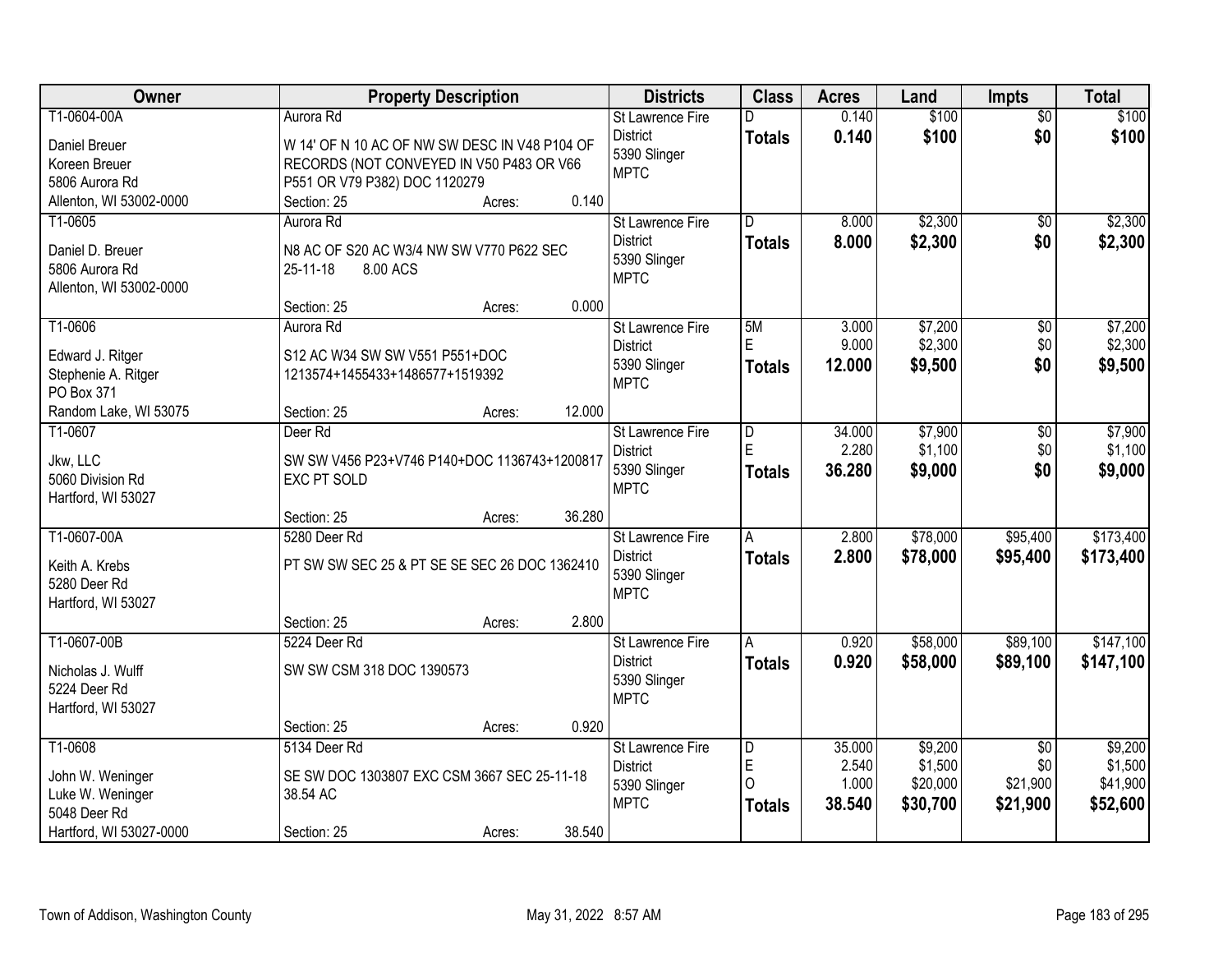| Owner                                                                             | <b>Property Description</b>                   |        |        | <b>Districts</b>        | <b>Class</b>   | <b>Acres</b> | Land     | <b>Impts</b>    | <b>Total</b> |
|-----------------------------------------------------------------------------------|-----------------------------------------------|--------|--------|-------------------------|----------------|--------------|----------|-----------------|--------------|
| T1-0609                                                                           | <b>Division Rd</b>                            |        |        | <b>St Lawrence Fire</b> | D              | 21.200       | \$5,800  | $\overline{50}$ | \$5,800      |
| Mary Ann L. Frase et al                                                           | N21.67 AC NE SE V596 P263+V674 P2+DOC 1160078 |        |        | <b>District</b>         | E              | 0.600        | \$200    | \$0             | \$200        |
| c/o Lawrence J. Frase                                                             |                                               |        |        | 5390 Slinger            | <b>Totals</b>  | 21.800       | \$6,000  | \$0             | \$6,000      |
| 5425 Division Rd                                                                  |                                               |        |        | <b>MPTC</b>             |                |              |          |                 |              |
| West Bend, WI 53095-0000                                                          | Section: 25                                   | Acres: | 21.800 |                         |                |              |          |                 |              |
| T1-0610                                                                           | <b>Division Rd</b>                            |        |        | St Lawrence Fire        | D.             | 2.060        | \$500    | $\overline{50}$ | \$500        |
|                                                                                   | NW SE V596 P263+V674 P2+DOC 1160079 EXC       |        |        | <b>District</b>         | <b>Totals</b>  | 2.060        | \$500    | \$0             | \$500        |
| Mary Ann L. Frase et al<br>c/o Lawrence J. Frase                                  | W19.44 AC OF N43 1/3 RDS                      |        |        | 5390 Slinger            |                |              |          |                 |              |
| 5425 Division Rd                                                                  |                                               |        |        | <b>MPTC</b>             |                |              |          |                 |              |
| West Bend, WI 53095-0000                                                          | Section: 25                                   | Acres: | 2.060  |                         |                |              |          |                 |              |
| T1-0611                                                                           | <b>Division Rd</b>                            |        |        | St Lawrence Fire        | D              | 18.000       | \$5,000  | \$0             | \$5,000      |
|                                                                                   |                                               |        |        | <b>District</b>         |                | 1.440        | \$700    | \$0             | \$700        |
| Ralph R Dornacker Revocable Liv Trust   N19.44 AC NW SE V665 P573-4+V888 P621+DOC |                                               |        |        | 5390 Slinger            | <b>Totals</b>  | 19.440       | \$5,700  | \$0             | \$5,700      |
| Arleen C Dornacker Revocable Liv Trust 872968+874334+1149708                      |                                               |        |        | <b>MPTC</b>             |                |              |          |                 |              |
| 5047 Cedarview Rd                                                                 |                                               |        |        |                         |                |              |          |                 |              |
| West Bend, WI 53095                                                               | Section: 25                                   | Acres: | 19.440 |                         |                |              |          |                 |              |
| T1-0612                                                                           | 5425 Division Rd                              |        |        | St Lawrence Fire        | $\overline{D}$ | 24.000       | \$5,200  | \$0             | \$5,200      |
| Mary Ann L. Frase et al                                                           | PT OF SE SE V596 P263+DOC 1160077             |        |        | <b>District</b>         | E              | 1.460        | \$600    | \$0             | \$600        |
| c/o Lawrence J. Frase                                                             |                                               |        |        | 5390 Slinger            | $\overline{O}$ | 2.000        | \$52,500 | \$56,800        | \$109,300    |
| 5425 Division Rd                                                                  |                                               |        |        | <b>MPTC</b>             | <b>Totals</b>  | 27.460       | \$58,300 | \$56,800        | \$115,100    |
| West Bend, WI 53095-0000                                                          | Section: 25                                   | Acres: | 27.460 |                         |                |              |          |                 |              |
| T1-0612-00A                                                                       | Deer Rd                                       |        |        | St Lawrence Fire        | 5M             | 9.000        | \$32,400 | $\overline{50}$ | \$32,400     |
| John Weninger                                                                     | PT OF SE SE DOC 782590+966357+1318177         |        |        | <b>District</b>         | D              | 21.000       | \$5,600  | \$0             | \$5,600      |
| Luke Weninger                                                                     |                                               |        |        | 5390 Slinger            | E              | 1.000        | \$500    | \$0             | \$500        |
| 5048 Deer Rd                                                                      |                                               |        |        | <b>MPTC</b>             | <b>Totals</b>  | 31.000       | \$38,500 | \$0             | \$38,500     |
| Hartford, WI 53027-0000                                                           | Section: 25                                   | Acres: | 31.000 |                         |                |              |          |                 |              |
| T1-0613                                                                           | 5355 Division Rd                              |        |        | St Lawrence Fire        | 5M             | 1.000        | \$2,400  | $\overline{50}$ | \$2,400      |
|                                                                                   |                                               |        |        | <b>District</b>         | D              | 48.960       | \$14,300 | \$0             | \$14,300     |
| Jeanne Weninger et al                                                             | PT OF S58.3 AC SE V1110 P169+DOC              |        |        | 5390 Slinger            | E              | 1.000        | \$100    | \$0             | \$100        |
| 5048 Deer Rd                                                                      | 801089+1156432 EXC CSM 3667                   |        |        | <b>MPTC</b>             | $\Omega$       | 3.000        | \$65,000 | \$360,000       | \$425,000    |
| Hartford, WI 53027                                                                |                                               |        |        |                         | <b>Totals</b>  | 53.960       | \$81,800 | \$360,000       | \$441,800    |
|                                                                                   | Section: 25                                   | Acres: | 53.960 |                         |                |              |          |                 |              |
| T1-0613-00A                                                                       | 5048 Deer Rd                                  |        |        | <b>St Lawrence Fire</b> | $\overline{A}$ | 3.460        | \$94,600 | \$237,700       | \$332,300    |
| John Weninger                                                                     | PT OF SE SW+SW SE CSM 3667 V1110 P168+DOC     |        |        | <b>District</b>         | D              | 1.000        | \$300    | \$0             | \$300        |
| c/o John Weninger Lc                                                              | 801088                                        |        |        | 5390 Slinger            | <b>Totals</b>  | 4.460        | \$94,900 | \$237,700       | \$332,600    |
| 5048 Deer Rd                                                                      |                                               |        |        | <b>MPTC</b>             |                |              |          |                 |              |
| Hartford, WI 53027-0000                                                           | Section: 25                                   | Acres: | 4.460  |                         |                |              |          |                 |              |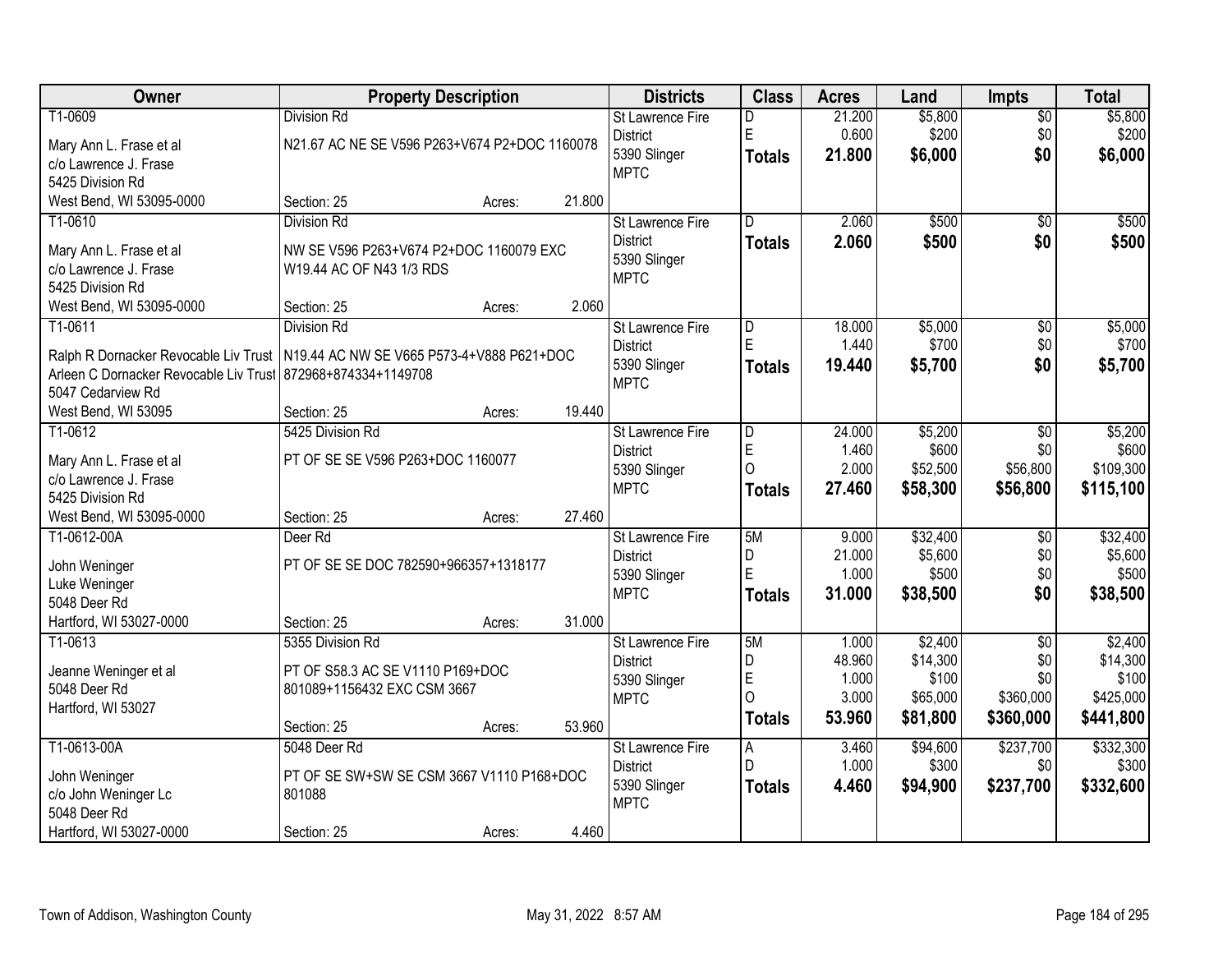| Owner                    | <b>Property Description</b>                 |                  | <b>Districts</b>        | <b>Class</b>  | <b>Acres</b> | Land      | <b>Impts</b>    | <b>Total</b> |
|--------------------------|---------------------------------------------|------------------|-------------------------|---------------|--------------|-----------|-----------------|--------------|
| T1-0613-00B              | 5355 Division Rd                            |                  | St Lawrence Fire        | Α             | 1.070        | \$51,400  | \$110,100       | \$161,500    |
| Jeanne Weninger et al    | PT OF SE SE CSM 3668 V1110 P171+DOC 1110520 |                  | <b>District</b>         | <b>Totals</b> | 1.070        | \$51,400  | \$110,100       | \$161,500    |
| c/o Luke Weninger        |                                             |                  | 5390 Slinger            |               |              |           |                 |              |
| 5355 Division Rd         |                                             |                  | <b>MPTC</b>             |               |              |           |                 |              |
| West Bend, WI 53095-0000 | Section: 25                                 | 1.070<br>Acres:  |                         |               |              |           |                 |              |
| T1-0614                  | 5621 Aurora Rd                              |                  | <b>St Lawrence Fire</b> | D             | 36.000       | \$9,800   | $\overline{50}$ | \$9,800      |
| Francis J. Ritger        | NE NE DOC 881270 EXC HWY                    |                  | <b>District</b>         | E             | 1.000        | \$100     | \$0             | \$100        |
| Patsy L. Ritger          |                                             |                  | 5390 Slinger            | $\Omega$      | 2.000        | \$52,500  | \$173,500       | \$226,000    |
| 5621 Aurora Rd           |                                             |                  | <b>MPTC</b>             | <b>Totals</b> | 39.000       | \$62,400  | \$173,500       | \$235,900    |
| Hartford, WI 53027-0000  | Section: 26                                 | 39.000<br>Acres: |                         |               |              |           |                 |              |
| T1-0615-001              | 5584 Woodcrest Dr                           |                  | St Lawrence Fire        | А             | 2.280        | \$85,500  | \$392,800       | \$478,300    |
| Zech Ashba               | PT W1/2-NE+E1/2-NW WOODVIEW ESTATES PHASE   |                  | <b>District</b>         | <b>Totals</b> | 2.280        | \$85,500  | \$392,800       | \$478,300    |
| Amanda Ashba             | ONE LOT 1 DOC 1508083                       |                  | 5390 Slinger            |               |              |           |                 |              |
| 5584 Woodcrest Dr        |                                             |                  | <b>MPTC</b>             |               |              |           |                 |              |
| Hartford, WI 53027       | Section: 26                                 | 2.280<br>Acres:  |                         |               |              |           |                 |              |
| T1-0615-002              | 5592 Woodcrest Dr                           |                  | St Lawrence Fire        | Α             | 2.250        | \$91,900  | \$259,900       | \$351,800    |
|                          |                                             |                  | <b>District</b>         | <b>Totals</b> | 2.250        | \$91,900  | \$259,900       | \$351,800    |
| John T. Streicher        | PT W1/2-NE+E1/2-NW WOODVIEW ESTATES PHASE   |                  | 5390 Slinger            |               |              |           |                 |              |
| Dawn M. Streicher        | ONE LOT 2 DOC 1003353                       |                  | <b>MPTC</b>             |               |              |           |                 |              |
| 5592 Woodcrest Dr        |                                             |                  |                         |               |              |           |                 |              |
| Hartford, WI 53027       | Section: 26                                 | 2.250<br>Acres:  |                         |               |              |           |                 |              |
| T1-0615-003              | 5606 Woodcrest Dr                           |                  | St Lawrence Fire        | A             | 1.890        | \$83,600  | \$279,900       | \$363,500    |
| Kenneth H. Daw           | PT W1/2-NE+E1/2-NW WOODVIEW ESTATES PHASE   |                  | <b>District</b>         | <b>Totals</b> | 1.890        | \$83,600  | \$279,900       | \$363,500    |
| Jane A. Daw              | ONE LOT 3 DOC 1166360                       |                  | 5390 Slinger            |               |              |           |                 |              |
| 5606 Woodcrest Dr        |                                             |                  | <b>MPTC</b>             |               |              |           |                 |              |
| Hartford, WI 53027       | Section: 26                                 | 1.890<br>Acres:  |                         |               |              |           |                 |              |
| T1-0615-004              | 5620 Woodcrest Dr                           |                  | <b>St Lawrence Fire</b> | A             | 2.570        | \$104,000 | \$190,800       | \$294,800    |
| Joseph A. Wolf           | PT W1/2-NE+E1/2-NW WOODVIEW ESTATES PHASE   |                  | <b>District</b>         | <b>Totals</b> | 2.570        | \$104,000 | \$190,800       | \$294,800    |
| 5620 Woodcrest Dr        | ONE LOT 4 V1686 P11+DOC 923025+1300553      |                  | 5390 Slinger            |               |              |           |                 |              |
| Hartford, WI 53027       |                                             |                  | <b>MPTC</b>             |               |              |           |                 |              |
|                          | Section: 26                                 | 2.570<br>Acres:  |                         |               |              |           |                 |              |
| T1-0615-005              | 5634 Woodcrest Dr                           |                  | <b>St Lawrence Fire</b> | A             | 3.000        | \$119,600 | \$279,100       | \$398,700    |
|                          |                                             |                  | <b>District</b>         | <b>Totals</b> | 3.000        | \$119,600 | \$279,100       | \$398,700    |
| Alan J. Stippich         | PT W1/2-NE+E1/2-NW WOODVIEW ESTATES PHASE   |                  | 5390 Slinger            |               |              |           |                 |              |
| Amanda M. Stippich       | ONE LOT 5 DOC 1467027                       |                  | <b>MPTC</b>             |               |              |           |                 |              |
| 5634 Woodcrest Dr        |                                             |                  |                         |               |              |           |                 |              |
| Hartford, WI 53027       | Section: 26                                 | 3.000<br>Acres:  |                         |               |              |           |                 |              |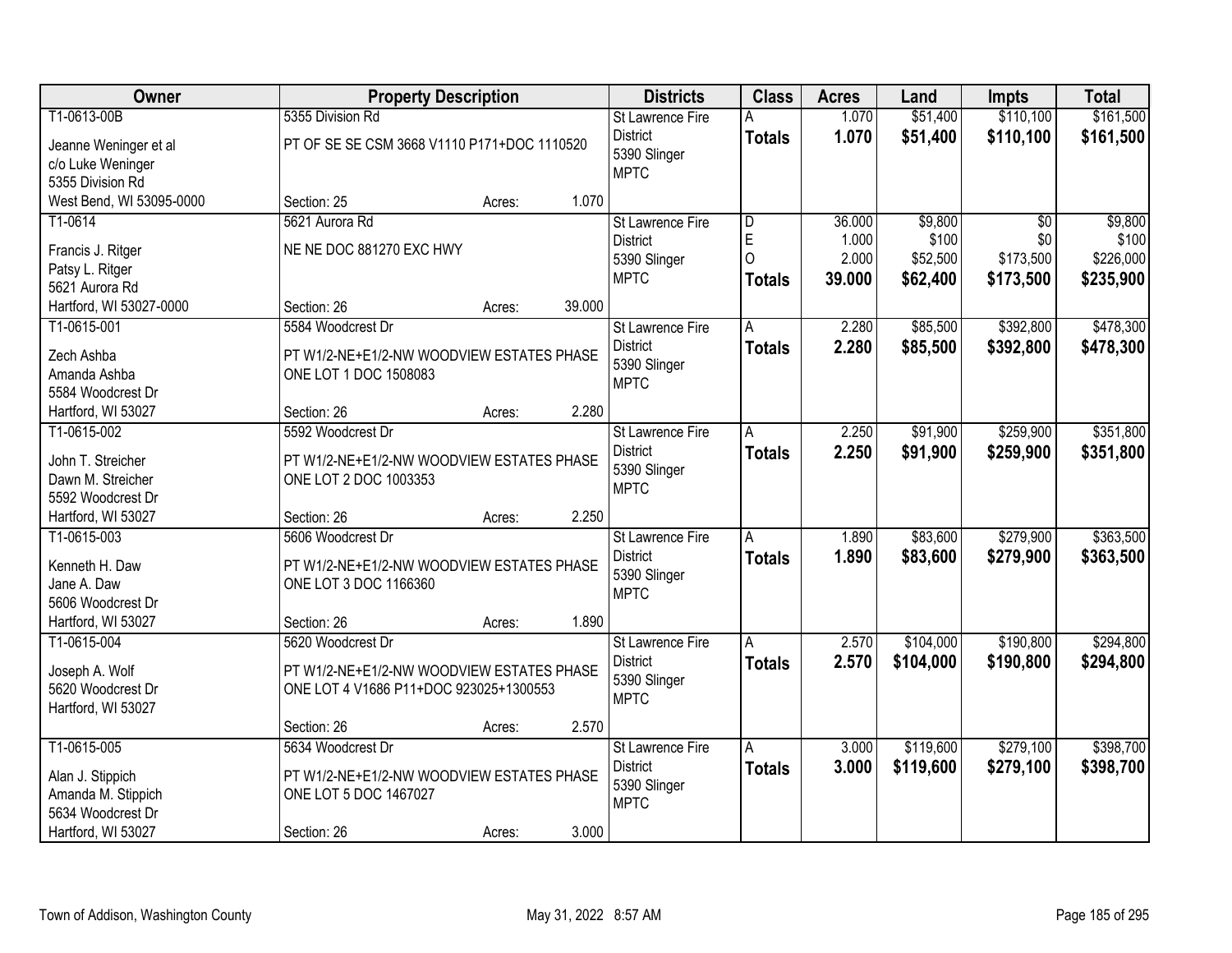| Owner                                                         |                                           | <b>Property Description</b> |        |                             | <b>Class</b>            | <b>Acres</b> | Land     | <b>Impts</b>    | <b>Total</b> |
|---------------------------------------------------------------|-------------------------------------------|-----------------------------|--------|-----------------------------|-------------------------|--------------|----------|-----------------|--------------|
| T1-0615-006                                                   | 5636 Woodcrest Dr                         |                             |        | St Lawrence Fire            | Α                       | 1.510        | \$71,200 | \$274,400       | \$345,600    |
| Robert C. Mann                                                | PT W1/2-NE+E1/2-NW WOODVIEW ESTATES PHASE |                             |        | <b>District</b>             | <b>Totals</b>           | 1.510        | \$71,200 | \$274,400       | \$345,600    |
| Lauren J. Mann                                                | ONE LOT 6 V1680 P82                       |                             |        | 5390 Slinger                |                         |              |          |                 |              |
| 5636 Woodcrest Dr                                             |                                           |                             |        | <b>MPTC</b>                 |                         |              |          |                 |              |
| Hartford, WI 53027                                            | Section: 26                               | Acres:                      | 1.510  |                             |                         |              |          |                 |              |
| T1-0615-007                                                   | 5658 Woodcrest Dr                         |                             |        | St Lawrence Fire            | A                       | 1.550        | \$72,100 | \$277,500       | \$349,600    |
|                                                               |                                           |                             |        | <b>District</b>             | <b>Totals</b>           | 1.550        | \$72,100 | \$277,500       | \$349,600    |
| Jeremy L. Konkol                                              | PT W1/2-NE+E1/2-NW WOODVIEW ESTATES PHASE |                             |        | 5390 Slinger                |                         |              |          |                 |              |
| Heather M. Konkol                                             | ONE LOT 7 DOC 1391907                     |                             |        | <b>MPTC</b>                 |                         |              |          |                 |              |
| 5658 Woodcrest Dr                                             |                                           |                             |        |                             |                         |              |          |                 |              |
| Hartford, WI 53027                                            | Section: 26                               | Acres:                      | 1.550  |                             |                         |              |          |                 |              |
| T1-0615-008                                                   | 5678 Woodcrest Dr                         |                             |        | St Lawrence Fire            | A                       | 1.510        | \$71,200 | \$214,000       | \$285,200    |
| James L. Wodicka                                              | PT W1/2-NE+E1/2-NW WOODVIEW ESTATES PHASE |                             |        | <b>District</b>             | <b>Totals</b>           | 1.510        | \$71,200 | \$214,000       | \$285,200    |
| Susan A. Wodicka                                              | ONE LOT 8 DOC 990213                      |                             |        | 5390 Slinger<br><b>MPTC</b> |                         |              |          |                 |              |
| 5678 Woodcrest Dr                                             |                                           |                             |        |                             |                         |              |          |                 |              |
| Hartford, WI 53027                                            | Section: 26                               | Acres:                      | 1.510  |                             |                         |              |          |                 |              |
| T1-0615-009                                                   | 5694 Woodcrest Dr                         |                             |        | St Lawrence Fire            | Ā                       | 1.550        | \$64,900 | \$269,100       | \$334,000    |
|                                                               | PT W1/2-NE+E1/2-NW WOODVIEW ESTATES PHASE |                             |        | <b>District</b>             | <b>Totals</b>           | 1.550        | \$64,900 | \$269,100       | \$334,000    |
| Jeffrey A Graunke Family Trust<br>Lisa A Graunke Family Trust | ONE LOT 9 DOC 842786+1474639              |                             |        | 5390 Slinger                |                         |              |          |                 |              |
| 5694 Woodcrest Dr                                             |                                           |                             |        | <b>MPTC</b>                 |                         |              |          |                 |              |
| Hartford, WI 53027                                            | Section: 26                               | Acres:                      | 1.550  |                             |                         |              |          |                 |              |
| T1-0615-00A                                                   | Cedarview Rd                              |                             |        | St Lawrence Fire            | $\overline{\mathsf{D}}$ | 19.750       | \$5,100  | $\overline{60}$ | \$5,100      |
|                                                               |                                           |                             |        | <b>District</b>             | Ē                       | 0.250        | \$100    | \$0             | \$100        |
| Arthur E Retzlaff Living Trust                                | NW NE DOC 1400493 EXC PT SOLD             |                             |        | 5390 Slinger                | <b>Totals</b>           | 20.000       | \$5,200  | \$0             | \$5,200      |
| Sally G Retzlaff Living Trust                                 |                                           |                             |        | <b>MPTC</b>                 |                         |              |          |                 |              |
| 5905 Wildlife Dr                                              |                                           |                             |        |                             |                         |              |          |                 |              |
| Allenton, WI 53002                                            | Section: 26                               | Acres:                      | 20.000 |                             |                         |              |          |                 |              |
| T1-0615-010                                                   | 5488 Beechwood Ct                         |                             |        | St Lawrence Fire            | A                       | 1.500        | \$68,900 | \$307,500       | \$376,400    |
| Robin Herda                                                   | PT W1/2-NE+E1/2-NW WOODVIEW ESTATES PHASE |                             |        | <b>District</b>             | <b>Totals</b>           | 1.500        | \$68,900 | \$307,500       | \$376,400    |
| 5488 Beechwood Ct                                             | ONE LOT 10 DOC 1479099                    |                             |        | 5390 Slinger                |                         |              |          |                 |              |
| Hartford, WI 53027                                            |                                           |                             |        | <b>MPTC</b>                 |                         |              |          |                 |              |
|                                                               | Section: 26                               | Acres:                      | 1.500  |                             |                         |              |          |                 |              |
| T1-0615-011                                                   | 5693 Woodcrest Dr                         |                             |        | <b>St Lawrence Fire</b>     | A                       | 1.730        | \$72,300 | \$258,800       | \$331,100    |
|                                                               |                                           |                             |        | <b>District</b>             | <b>Totals</b>           | 1.730        | \$72,300 | \$258,800       | \$331,100    |
| Michael J. Hamlin                                             | PT W1/2-NE+E1/2-NW WOODVIEW ESTATES PHASE |                             |        | 5390 Slinger                |                         |              |          |                 |              |
| Jamie L. Hamlin                                               | ONE LOT 11 DOC 1164484                    |                             |        | <b>MPTC</b>                 |                         |              |          |                 |              |
| 5693 Woodcrest Dr                                             |                                           |                             |        |                             |                         |              |          |                 |              |
| Hartford, WI 53027                                            | Section: 26                               | Acres:                      | 1.730  |                             |                         |              |          |                 |              |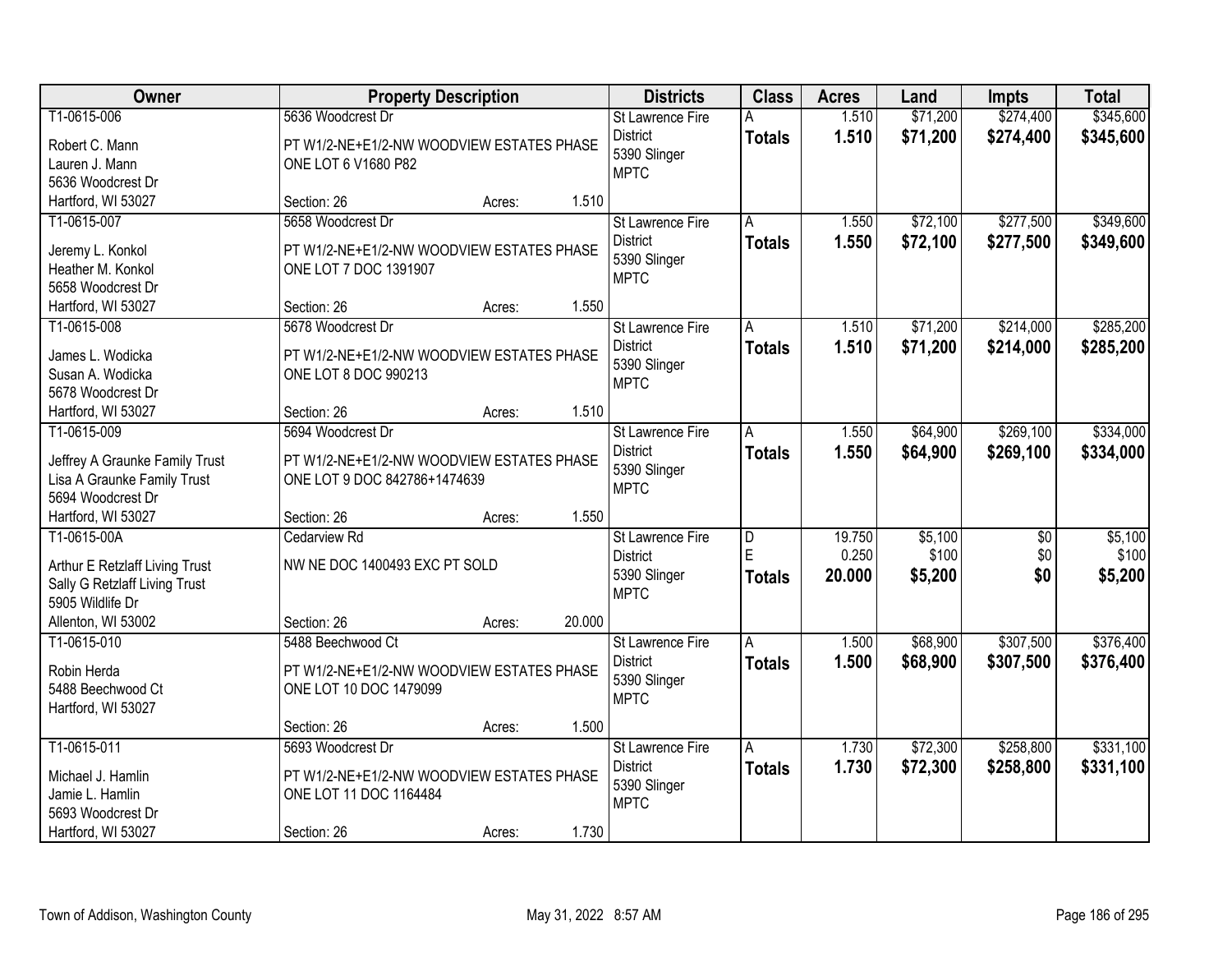| Owner                         |                                               | <b>Property Description</b> |       | <b>Districts</b>            | <b>Class</b>  | <b>Acres</b> | Land      | <b>Impts</b> | <b>Total</b> |
|-------------------------------|-----------------------------------------------|-----------------------------|-------|-----------------------------|---------------|--------------|-----------|--------------|--------------|
| T1-0615-012                   | 5533 Cedarview Rd                             |                             |       | <b>St Lawrence Fire</b>     | Α             | 2.640        | \$96,100  | \$280,900    | \$377,000    |
| Thomas E. Pahl                | PT W1/2-NE+E1/2-NW WOODVIEW ESTATES PHASE     |                             |       | <b>District</b>             | <b>Totals</b> | 2.640        | \$96,100  | \$280,900    | \$377,000    |
| Kathleen M. Pahl              | ONE LOT 12 V1696 P49                          |                             |       | 5390 Slinger                |               |              |           |              |              |
| 5533 Cedarview Rd             |                                               |                             |       | <b>MPTC</b>                 |               |              |           |              |              |
| Hartford, WI 53027            | Section: 26                                   | Acres:                      | 2.640 |                             |               |              |           |              |              |
| T1-0615-013                   | 5506 Beechwood Ct                             |                             |       | <b>St Lawrence Fire</b>     | A             | 1.670        | \$93,400  | \$374,300    | \$467,700    |
|                               |                                               |                             |       | <b>District</b>             | <b>Totals</b> | 1.670        | \$93,400  | \$374,300    | \$467,700    |
| David R. Wise                 | PT W1/2-NE+E1/2-NW WOODVIEW ESTATES PHASE     |                             |       | 5390 Slinger                |               |              |           |              |              |
| c/o David R. Wise Tod         | ONE LOT 13 DOC 785574+1370786+1400386+1400387 |                             |       | <b>MPTC</b>                 |               |              |           |              |              |
| 5506 Beechwood Ct             | Section: 26                                   |                             | 1.670 |                             |               |              |           |              |              |
| Hartford, WI 53027            |                                               | Acres:                      |       |                             |               |              |           |              |              |
| T1-0615-014                   | 5509 Beechwood Ct                             |                             |       | St Lawrence Fire            | A             | 2.780        | \$124,000 | \$360,900    | \$484,900    |
| Thomas W. Adair               | PT W1/2-NE+E1/2-NW WOODVIEW ESTATES PHASE     |                             |       | <b>District</b>             | <b>Totals</b> | 2.780        | \$124,000 | \$360,900    | \$484,900    |
| 5509 Beechwood Ct             | ONE LOT 14 DOC 1460954                        |                             |       | 5390 Slinger<br><b>MPTC</b> |               |              |           |              |              |
| Hartford, WI 53027            |                                               |                             |       |                             |               |              |           |              |              |
|                               | Section: 26                                   | Acres:                      | 2.780 |                             |               |              |           |              |              |
| T1-0615-015-001               | 5503 Beechwood Ct                             |                             |       | St Lawrence Fire            | Α             | 2.010        | \$101,100 | \$301,600    | \$402,700    |
| Fleischmann Trust             | PT W 1/2 NE+E 1/2 NW WOODVIEW ESTATES PHASE   |                             |       | <b>District</b>             | <b>Totals</b> | 2.010        | \$101,100 | \$301,600    | \$402,700    |
| 5503 Beechwood Ct             | ONELOT 15 AND PT OF LOT 16 DOC                |                             |       | 5390 Slinger                |               |              |           |              |              |
| Hartford, WI 53027            | 820491+835129+1420517+1444604+1444605+1526062 |                             |       | <b>MPTC</b>                 |               |              |           |              |              |
|                               | Section: 26                                   | Acres:                      | 2.010 |                             |               |              |           |              |              |
| T1-0615-016-001               | 5485 Beechwood Ct                             |                             |       | St Lawrence Fire            | A             | 1.350        | \$75,100  | \$235,700    | \$310,800    |
|                               |                                               |                             |       | <b>District</b>             | <b>Totals</b> | 1.350        | \$75,100  | \$235,700    | \$310,800    |
| Robert G. Fleischmann et al.  | PT W 1/2 NE+E 1/2 NW WOODVIEW ESTATES PHASE   |                             |       | 5390 Slinger                |               |              |           |              |              |
| c/o Robert G. Fleischmann Tod | ONE LOT 16 V1582 P6+DOC 820493+1420516 EXC P  |                             |       | <b>MPTC</b>                 |               |              |           |              |              |
| 5485 Beechwood Ct             | SOLD                                          |                             |       |                             |               |              |           |              |              |
| Hartford, WI 53027            | Section: 26                                   | Acres:                      | 1.350 |                             |               |              |           |              |              |
| T1-0615-017                   | 5633 Woodcrest Dr                             |                             |       | St Lawrence Fire            | A             | 1.580        | \$72,800  | \$396,900    | \$469,700    |
| Samuel Johnson                | PT W1/2-NE+E1/2-NW WOODVIEW ESTATES PHASE     |                             |       | <b>District</b>             | <b>Totals</b> | 1.580        | \$72,800  | \$396,900    | \$469,700    |
| Rebecca Johnson               | ONE LOT 17 DOC 1478915                        |                             |       | 5390 Slinger                |               |              |           |              |              |
| 5633 Woodcrest Dr             |                                               |                             |       | <b>MPTC</b>                 |               |              |           |              |              |
| Hartford, WI 53027            | Section: 26                                   | Acres:                      | 1.580 |                             |               |              |           |              |              |
| T1-0615-018                   | 5605 Woodcrest Dr                             |                             |       | <b>St Lawrence Fire</b>     | A             | 2.030        | \$82,700  | \$333,000    | \$415,700    |
|                               |                                               |                             |       | <b>District</b>             | <b>Totals</b> | 2.030        | \$82,700  | \$333,000    | \$415,700    |
| Nancy K. Niebauer et al       | PT W1/2-NE+E1/2-NW WOODVIEW ESTATES PHASE     |                             |       | 5390 Slinger                |               |              |           |              |              |
| c/o Steven F. Niebauer Tod    | ONE LOT 18 DOC 1392459+1427210                |                             |       | <b>MPTC</b>                 |               |              |           |              |              |
| 5605 Woodcrest Dr             |                                               |                             |       |                             |               |              |           |              |              |
| Hartford, WI 53027            | Section: 26                                   | Acres:                      | 2.030 |                             |               |              |           |              |              |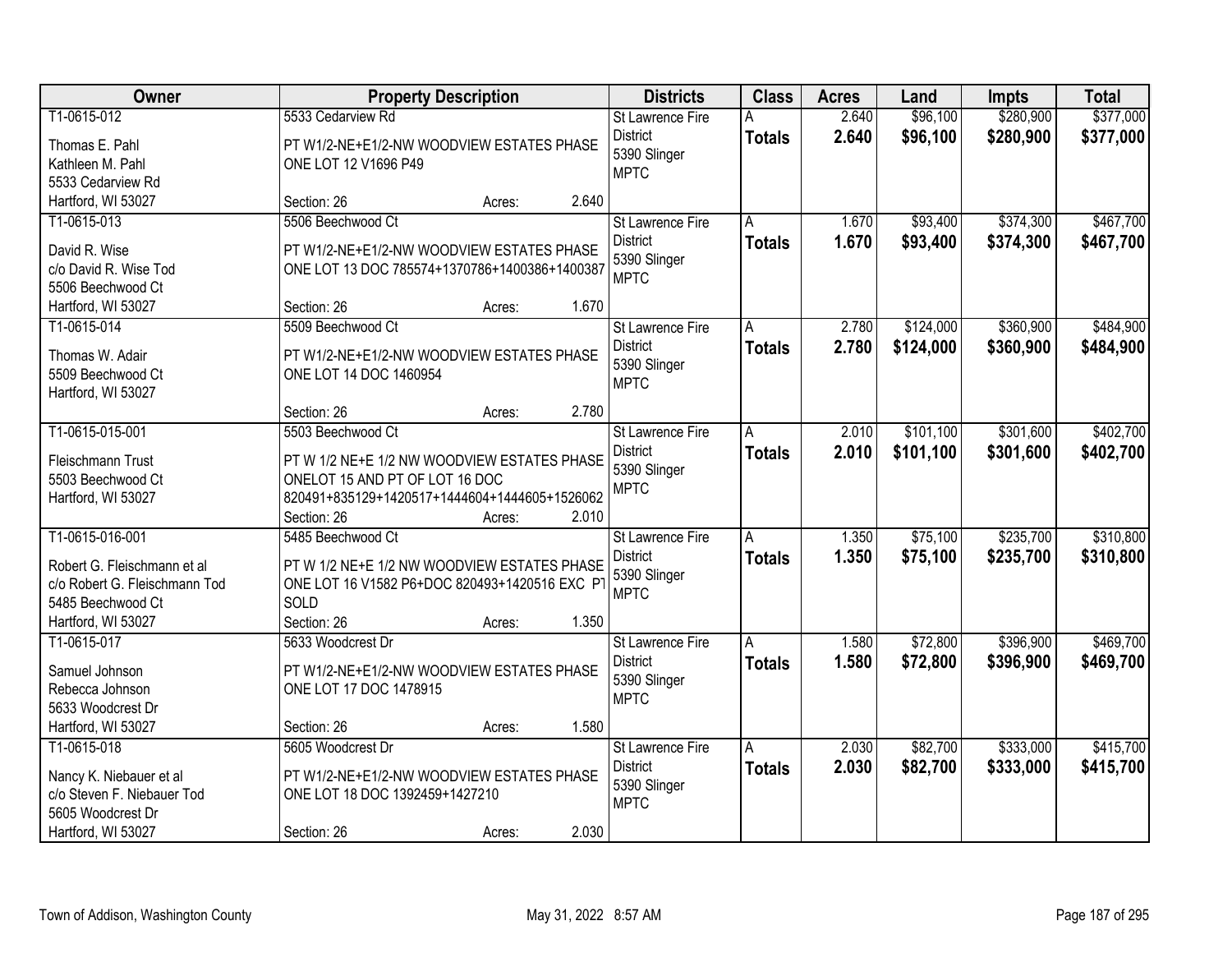| Owner                                   |                                             | <b>Property Description</b> |       |                         | <b>Class</b>  | <b>Acres</b> | Land      | <b>Impts</b> | <b>Total</b> |
|-----------------------------------------|---------------------------------------------|-----------------------------|-------|-------------------------|---------------|--------------|-----------|--------------|--------------|
| T1-0615-019                             | 5589 Woodcrest Dr                           |                             |       | St Lawrence Fire        | Α             | 2.660        | \$93,600  | \$294,200    | \$387,800    |
| <b>Brian Strupp</b>                     | PT W1/2-NE+E1/2-NW WOODVIEW ESTATES PHASE   |                             |       | <b>District</b>         | <b>Totals</b> | 2.660        | \$93,600  | \$294,200    | \$387,800    |
| Jessica Strupp                          | ONE LOT 19 DOC 1317928                      |                             |       | 5390 Slinger            |               |              |           |              |              |
| 5589 Woodcrest Dr                       |                                             |                             |       | <b>MPTC</b>             |               |              |           |              |              |
| Hartford, WI 53027                      | Section: 26                                 | Acres:                      | 2.660 |                         |               |              |           |              |              |
| T1-0615-020                             | 5602 Fieldcrest Dr                          |                             |       | St Lawrence Fire        | A             | 1.590        | \$73,000  | \$319,800    | \$392,800    |
| Joseph M. Johnson                       | PT OF N1/2+E1/2 NW & W1/2 NE WOODVIEW       |                             |       | <b>District</b>         | <b>Totals</b> | 1.590        | \$73,000  | \$319,800    | \$392,800    |
| Kathy D. Johnson                        | ESTATES PHASE TWO LOT 20 DOC                |                             |       | 5390 Slinger            |               |              |           |              |              |
| 5602 Fieldcrest Dr                      | 1099215+1239142+1348763                     |                             |       | <b>MPTC</b>             |               |              |           |              |              |
| Hartford, WI 53027                      | Section: 26                                 | Acres:                      | 1.590 |                         |               |              |           |              |              |
| T1-0615-021                             | 5565 Applewood Ct                           |                             |       | St Lawrence Fire        | A             | 1.750        | \$63,800  | \$336,000    | \$399,800    |
|                                         |                                             |                             |       | <b>District</b>         | <b>Totals</b> | 1.750        | \$63,800  | \$336,000    | \$399,800    |
| Jolene E Reith Revocable Trust          | PT OF N1/2+E1/2 NW & W1/2 NE WOODVIEW       |                             |       | 5390 Slinger            |               |              |           |              |              |
| 5565 Applewood Ct                       | ESTATES PHASE TWO LOT 21 DOC                |                             |       | <b>MPTC</b>             |               |              |           |              |              |
| Hartford, WI 53027                      | 908972+1511965+1511966<br>Section: 26       |                             | 1.750 |                         |               |              |           |              |              |
| T1-0615-022                             | 5563 Applewood Ct                           | Acres:                      |       | St Lawrence Fire        |               | 3.310        | \$117,800 | \$290,400    | \$408,200    |
|                                         |                                             |                             |       | <b>District</b>         | Α             | 3.310        |           |              |              |
| Scott R. Smith                          | PT OF N1/2+E1/2 NW & W1/2 NE WOODVIEW       |                             |       | 5390 Slinger            | <b>Totals</b> |              | \$117,800 | \$290,400    | \$408,200    |
| Linda S. Smith                          | ESTATES PHASE TWO LOT 22 DOC 901599         |                             |       | <b>MPTC</b>             |               |              |           |              |              |
| 5563 Applewood Ct                       |                                             |                             |       |                         |               |              |           |              |              |
| Hartford, WI 53027                      | Section: 26                                 | Acres:                      | 3.310 |                         |               |              |           |              |              |
| T1-0615-023                             | 5562 Applewood Ct                           |                             |       | St Lawrence Fire        | A             | 2.660        | \$123,500 | \$328,200    | \$451,700    |
| Greg A Zuern Revocable Trust            | PT OF N1/2+E1/2 NW & W1/2 NE WOODVIEW       |                             |       | <b>District</b>         | <b>Totals</b> | 2.660        | \$123,500 | \$328,200    | \$451,700    |
| Jenny L Zuern Revocable Trust           | ESTATES PHASE TWO LOT 23 DOC                |                             |       | 5390 Slinger            |               |              |           |              |              |
| 5562 Applewood Ct                       | 908981+1178821+1209873                      |                             |       | <b>MPTC</b>             |               |              |           |              |              |
| Hartford, WI 53027                      | Section: 26                                 | Acres:                      | 2.660 |                         |               |              |           |              |              |
| T1-0615-024                             | 5576 Applewood Ct                           |                             |       | St Lawrence Fire        | A             | 1.990        | \$81,800  | \$316,800    | \$398,600    |
| Eric P. Berglund                        | PT OF N1/2+E1/2 NW & W1/2 NE WOODVIEW       |                             |       | <b>District</b>         | <b>Totals</b> | 1.990        | \$81,800  | \$316,800    | \$398,600    |
| Hilliary A. Berglund                    | ESTATES PHASE TWO LOT 24 DOC 1357386        |                             |       | 5390 Slinger            |               |              |           |              |              |
| 5576 Applewood Ct                       |                                             |                             |       | <b>MPTC</b>             |               |              |           |              |              |
| Hartford, WI 53027                      | Section: 26                                 | Acres:                      | 1.990 |                         |               |              |           |              |              |
| T1-0615-025                             | 5580 Applewood Ct                           |                             |       | <b>St Lawrence Fire</b> | A             | 1.500        | \$66,000  | \$240,200    | \$306,200    |
|                                         |                                             |                             |       | <b>District</b>         | <b>Totals</b> | 1.500        | \$66,000  | \$240,200    | \$306,200    |
| Chase E. Bussie                         | PT OF N1/2+E1/2 NW+W1/2 NE WOODVIEW ESTATES |                             |       | 5390 Slinger            |               |              |           |              |              |
| Jennifer L. Bussie                      | PHASE TWO LOT 25 DOC 1537889                |                             |       | <b>MPTC</b>             |               |              |           |              |              |
| 5580 Applewood Ct<br>Hartford, WI 53027 | Section: 26                                 |                             | 1.500 |                         |               |              |           |              |              |
|                                         |                                             | Acres:                      |       |                         |               |              |           |              |              |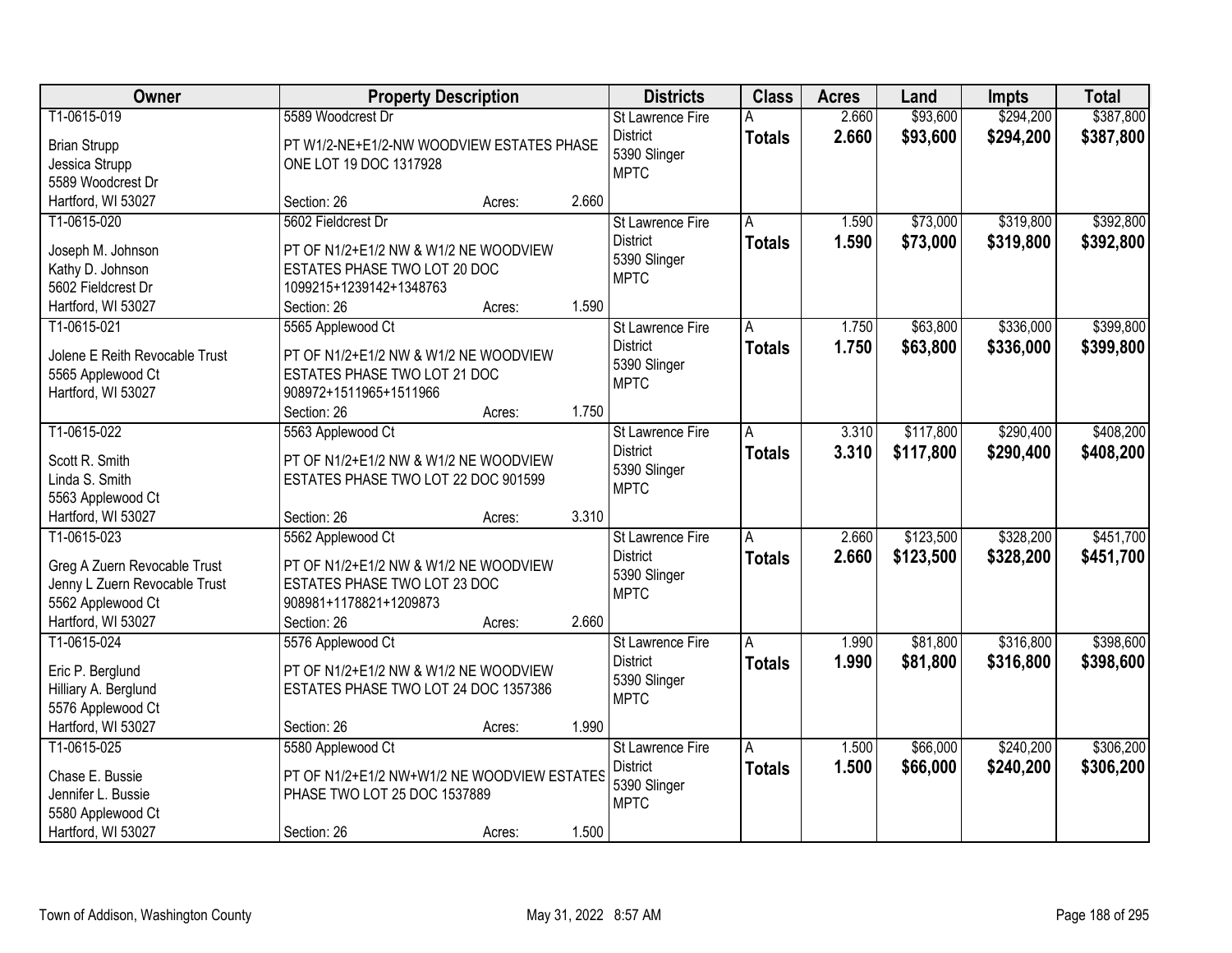| Owner                                 | <b>Property Description</b>                  |        |       | <b>Districts</b>        | <b>Class</b>  | <b>Acres</b> | Land     | <b>Impts</b> | <b>Total</b> |
|---------------------------------------|----------------------------------------------|--------|-------|-------------------------|---------------|--------------|----------|--------------|--------------|
| T1-0615-026                           | 5652 Fieldcrest Dr                           |        |       | <b>St Lawrence Fire</b> | Α             | 1.890        | \$66,100 | \$247,000    | \$313,100    |
| Melissa Sprader                       | PT OF N1/2+E1/2 NW & W1/2 NE WOODVIEW        |        |       | <b>District</b>         | <b>Totals</b> | 1.890        | \$66,100 | \$247,000    | \$313,100    |
| Collin Bamke                          | ESTATES PHASE TWO LOT 26 DOC 1499152         |        |       | 5390 Slinger            |               |              |          |              |              |
| 5652 Fieldcrest Dr                    |                                              |        |       | <b>MPTC</b>             |               |              |          |              |              |
| Hartford, WI 53027                    | Section: 26                                  | Acres: | 1.890 |                         |               |              |          |              |              |
| T1-0615-027                           | 5665 Fieldcrest Dr                           |        |       | St Lawrence Fire        | A             | 1.850        | \$59,000 | \$164,400    | \$223,400    |
|                                       |                                              |        |       | <b>District</b>         | <b>Totals</b> | 1.850        | \$59,000 | \$164,400    | \$223,400    |
| Mike J. Englebert                     | PT OF N1/2+E1/2 NW & W1/2 NE WOODVIEW        |        |       | 5390 Slinger            |               |              |          |              |              |
| Dawn M. Koltermann                    | ESTATES PHASE TWO LOT 27 DOC 1165030         |        |       | <b>MPTC</b>             |               |              |          |              |              |
| 5665 Fieldcrest Dr                    |                                              |        |       |                         |               |              |          |              |              |
| Hartford, WI 53027                    | Section: 26                                  | Acres: | 1.850 |                         |               |              |          |              |              |
| T1-0615-028                           | 5647 Fieldcrest Dr                           |        |       | St Lawrence Fire        | A             | 2.120        | \$63,500 | \$204,100    | \$267,600    |
| William J. Weber                      | PT OF N1/2+E1/2 NW & W1/2 NE WOODVIEW        |        |       | <b>District</b>         | <b>Totals</b> | 2.120        | \$63,500 | \$204,100    | \$267,600    |
| Heidi Weber                           | ESTATES PHASE TWO LOT 28 DOC 1379669         |        |       | 5390 Slinger            |               |              |          |              |              |
| 5647 Fieldcrest Dr                    |                                              |        |       | <b>MPTC</b>             |               |              |          |              |              |
| Hartford, WI 53027                    | Section: 26                                  | Acres: | 2.120 |                         |               |              |          |              |              |
| T1-0615-029                           | 5627 Fieldcrest Dr                           |        |       | St Lawrence Fire        | A             | 1.890        | \$58,900 | \$250,400    | \$309,300    |
|                                       |                                              |        |       | <b>District</b>         | <b>Totals</b> | 1.890        | \$58,900 | \$250,400    | \$309,300    |
| Michael T. Hug                        | PT OF N1/2+E1/2 NW+W1/2 NE WOODVIEW ESTATES  |        |       | 5390 Slinger            |               |              |          |              |              |
| Jennifer A. Hug                       | PHASE TWO LOT 29 DOC 1536832                 |        |       | <b>MPTC</b>             |               |              |          |              |              |
| 5627 Fieldcrest Dr                    |                                              |        |       |                         |               |              |          |              |              |
| Hartford, WI 53027                    | Section: 26                                  | Acres: | 1.890 |                         |               |              |          |              |              |
| T1-0615-030                           | 5607 Fieldcrest Dr                           |        |       | St Lawrence Fire        | Α             | 1.880        | \$59,500 | \$249,700    | \$309,200    |
| Heather Johnson                       | PT OF N1/2+E1/2 NW & W1/2 NE WOODVIEW        |        |       | <b>District</b>         | <b>Totals</b> | 1.880        | \$59,500 | \$249,700    | \$309,200    |
| <b>Blake Johnson</b>                  | ESTATES PHASE TWO LOT 30 DOC 1498916+1503236 |        |       | 5390 Slinger            |               |              |          |              |              |
| 5607 Fieldcrest Dr                    |                                              |        |       | <b>MPTC</b>             |               |              |          |              |              |
| Hartford, WI 53027                    | Section: 26                                  | Acres: | 1.880 |                         |               |              |          |              |              |
| T1-0615-031                           | 5581 Fieldcrest Dr                           |        |       | St Lawrence Fire        | A             | 3.650        | \$82,900 | \$262,800    | \$345,700    |
|                                       |                                              |        |       | <b>District</b>         | <b>Totals</b> | 3.650        | \$82,900 | \$262,800    | \$345,700    |
| Daniel A Lynch Joint Revocable Trust  | PT OF N1/2+E1/2 NW & W1/2 NE WOODVIEW        |        |       | 5390 Slinger            |               |              |          |              |              |
| Roberta M Lynch Joint Revocable Trust | ESTATES PHASE TWO LOT 31 DOC 876873+1272386  |        |       | <b>MPTC</b>             |               |              |          |              |              |
| 5581 Fieldcrest Dr                    |                                              |        |       |                         |               |              |          |              |              |
| Hartford, WI 53027                    | Section: 26                                  | Acres: | 3.650 |                         |               |              |          |              |              |
| T1-0615-032                           | 5575 Fieldcrest Dr                           |        |       | St Lawrence Fire        | A             | 4.060        | \$86,000 | \$281,000    | \$367,000    |
| Brian Zimmerman                       | PT OF N1/2+E1/2 NW+W1/2 NE WOODVIEW ESTATES  |        |       | <b>District</b>         | <b>Totals</b> | 4.060        | \$86,000 | \$281,000    | \$367,000    |
| Shannon Zimmerman                     | PHASE TWO LOT 32 DOC 1458002                 |        |       | 5390 Slinger            |               |              |          |              |              |
| 5575 Fieldcrest Dr                    |                                              |        |       | <b>MPTC</b>             |               |              |          |              |              |
| Hartford, WI 53027                    | Section: 26                                  | Acres: | 4.060 |                         |               |              |          |              |              |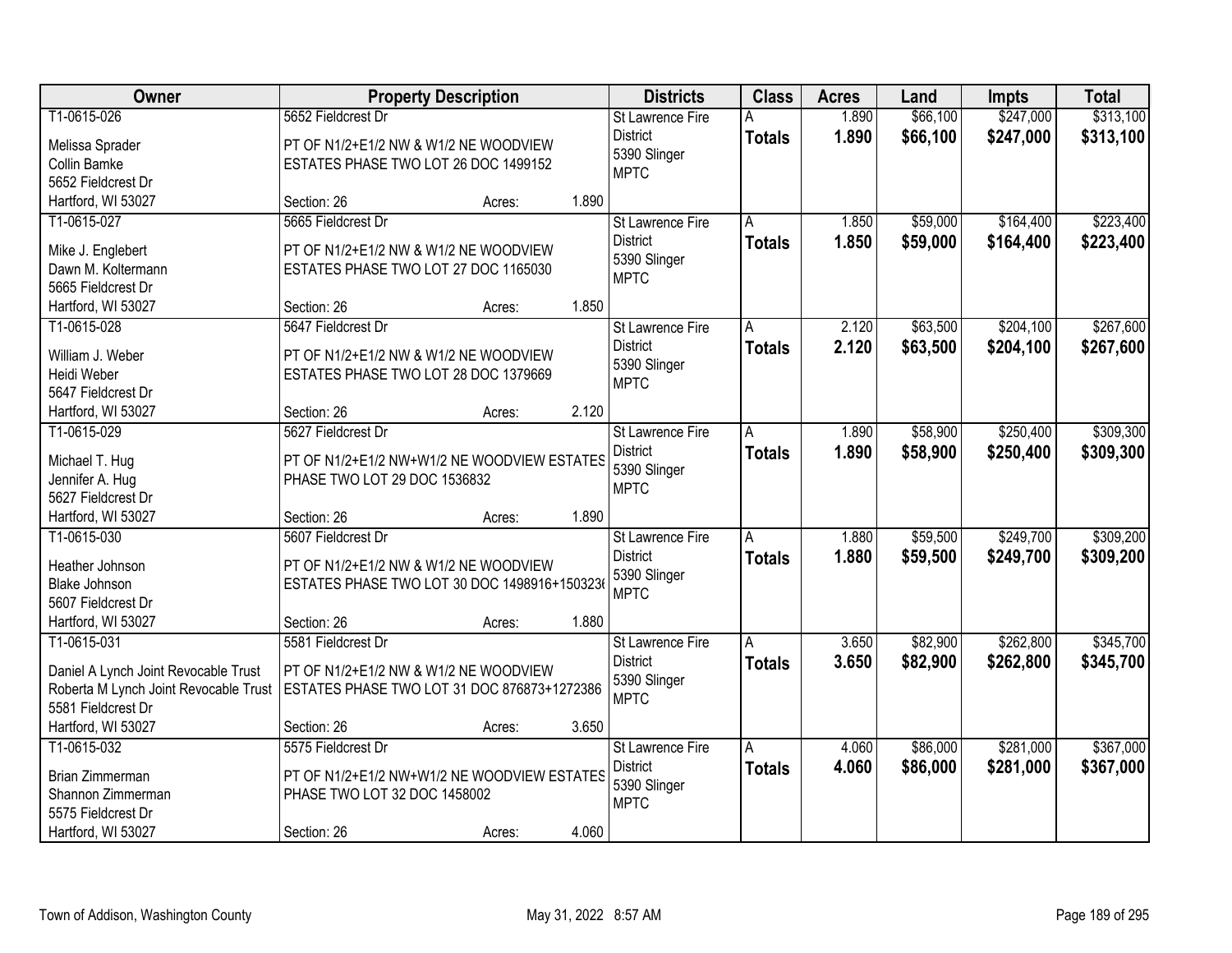| Owner                                              |                                                                                       | <b>Property Description</b> |       | <b>Districts</b>                | <b>Class</b>  | <b>Acres</b> | Land     | <b>Impts</b> | <b>Total</b> |
|----------------------------------------------------|---------------------------------------------------------------------------------------|-----------------------------|-------|---------------------------------|---------------|--------------|----------|--------------|--------------|
| T1-0615-033                                        | 5565 Fieldcrest Dr                                                                    |                             |       | <b>St Lawrence Fire</b>         | A             | 2.410        | \$68,300 | \$214,300    | \$282,600    |
| James A. Schmelebeck                               | PT OF N1/2+E1/2 NW & W1/2 NE WOODVIEW                                                 |                             |       | <b>District</b>                 | <b>Totals</b> | 2.410        | \$68,300 | \$214,300    | \$282,600    |
| Shari A. Schmelebeck                               | ESTATES PHASE TWO LOT 33 DOC 987630                                                   |                             |       | 5390 Slinger                    |               |              |          |              |              |
| 5565 Fieldcrest Dr                                 |                                                                                       |                             |       | <b>MPTC</b>                     |               |              |          |              |              |
| Hartford, WI 53027                                 | Section: 26                                                                           | Acres:                      | 2.410 |                                 |               |              |          |              |              |
| T1-0615-034                                        | 5561 Fieldcrest Dr                                                                    |                             |       | <b>St Lawrence Fire</b>         | A             | 3.330        | \$85,800 | \$357,200    | \$443,000    |
|                                                    |                                                                                       |                             |       | <b>District</b>                 | <b>Totals</b> | 3.330        | \$85,800 | \$357,200    | \$443,000    |
| Nicholas Burkel                                    | PT OF N1/2+E1/2 NW & W1/2 NE WOODVIEW                                                 |                             |       | 5390 Slinger                    |               |              |          |              |              |
| <b>Julie Burkel</b>                                | ESTATES PHASE TWO LOT 34 DOC 1145552                                                  |                             |       | <b>MPTC</b>                     |               |              |          |              |              |
| 5561 Fieldcrest Dr                                 |                                                                                       |                             | 3.330 |                                 |               |              |          |              |              |
| Hartford, WI 53027<br>T1-0615-035                  | Section: 26<br>5553 Fieldcrest Dr                                                     | Acres:                      |       |                                 |               | 2.780        |          | \$272,000    | \$361,200    |
|                                                    |                                                                                       |                             |       | St Lawrence Fire                | A             |              | \$89,200 |              |              |
| Brian J. Poirier                                   | PT OF N1/2+E1/2 NW+W1/2 NE WOODVIEW ESTATES                                           |                             |       | <b>District</b><br>5390 Slinger | <b>Totals</b> | 2.780        | \$89,200 | \$272,000    | \$361,200    |
| Lindsey L. Poirier                                 | PHASE TWO LOT 35 DOC 1454738                                                          |                             |       | <b>MPTC</b>                     |               |              |          |              |              |
| 5553 Fieldcrest Dr                                 |                                                                                       |                             |       |                                 |               |              |          |              |              |
| Hartford, WI 53027                                 | Section: 26                                                                           | Acres:                      | 2.780 |                                 |               |              |          |              |              |
| T1-0615-036                                        | 5549 Fieldcrest Dr                                                                    |                             |       | St Lawrence Fire                | A             | 1.930        | \$80,500 | \$291,300    | \$371,800    |
|                                                    |                                                                                       |                             |       | <b>District</b>                 | <b>Totals</b> | 1.930        | \$80,500 | \$291,300    | \$371,800    |
| Angela M. Elliott et al<br>c/o Chad S. Elliott Tod | PT OF N1/2+E1/2 NW & W1/2 NE WOODVIEW<br>ESTATES PHASE TWO LOT 36 DOC 1413228+1514039 |                             |       | 5390 Slinger                    |               |              |          |              |              |
| 5549 Fieldcrest Dr                                 |                                                                                       |                             |       | <b>MPTC</b>                     |               |              |          |              |              |
| Hartford, WI 53027                                 | Section: 26                                                                           | Acres:                      | 1.930 |                                 |               |              |          |              |              |
| T1-0615-037                                        | 5543 Fieldcrest Dr                                                                    |                             |       | St Lawrence Fire                | A             | 1.940        | \$80,700 | \$278,600    | \$359,300    |
|                                                    |                                                                                       |                             |       | <b>District</b>                 |               | 1.940        |          |              |              |
| Curtis M. Gnatzig                                  | PT OF N1/2+E1/2 NW & W1/2 NE WOODVIEW                                                 |                             |       | 5390 Slinger                    | <b>Totals</b> |              | \$80,700 | \$278,600    | \$359,300    |
| Michelle R. Gnatzig                                | ESTATES PHASE TWO LOT 37 DOC 1220831                                                  |                             |       | <b>MPTC</b>                     |               |              |          |              |              |
| 5543 Fieldcrest Dr                                 |                                                                                       |                             |       |                                 |               |              |          |              |              |
| Hartford, WI 53027                                 | Section: 26                                                                           | Acres:                      | 1.940 |                                 |               |              |          |              |              |
| T1-0615-038                                        | 5539 Fieldcrest Dr                                                                    |                             |       | <b>St Lawrence Fire</b>         | A             | 2.010        | \$82,200 | \$204,300    | \$286,500    |
| Rita M. Juarez                                     | PT OF N1/2+E1/2 NW & W1/2 NE WOODVIEW                                                 |                             |       | <b>District</b>                 | <b>Totals</b> | 2.010        | \$82,200 | \$204,300    | \$286,500    |
| Kyle A. Juarez                                     | ESTATES PHASE TWO LOT 38 DOC 1391510                                                  |                             |       | 5390 Slinger                    |               |              |          |              |              |
| 5539 Fieldcrest Dr                                 |                                                                                       |                             |       | <b>MPTC</b>                     |               |              |          |              |              |
| Hartford, WI 53027                                 | Section: 26                                                                           | Acres:                      | 2.010 |                                 |               |              |          |              |              |
| T1-0615-039                                        | 5536 Fieldcrest Dr                                                                    |                             |       | St Lawrence Fire                | A             | 1.680        | \$75,000 | \$228,500    | \$303,500    |
|                                                    |                                                                                       |                             |       | <b>District</b>                 | <b>Totals</b> | 1.680        | \$75,000 | \$228,500    | \$303,500    |
| Kenneth H. Schirmacher                             | PT OF N1/2+E1/2 NW & W1/2 NE WOODVIEW                                                 |                             |       | 5390 Slinger                    |               |              |          |              |              |
| c/o Kenneth H. Schirmacher Tod                     | ESTATES PHASE TWO LOT 39 DOC                                                          |                             |       | <b>MPTC</b>                     |               |              |          |              |              |
| 5536 Fieldcrest Dr                                 | 998797+1325746+1454926                                                                |                             |       |                                 |               |              |          |              |              |
| Hartford, WI 53027                                 | Section: 26                                                                           | Acres:                      | 1.680 |                                 |               |              |          |              |              |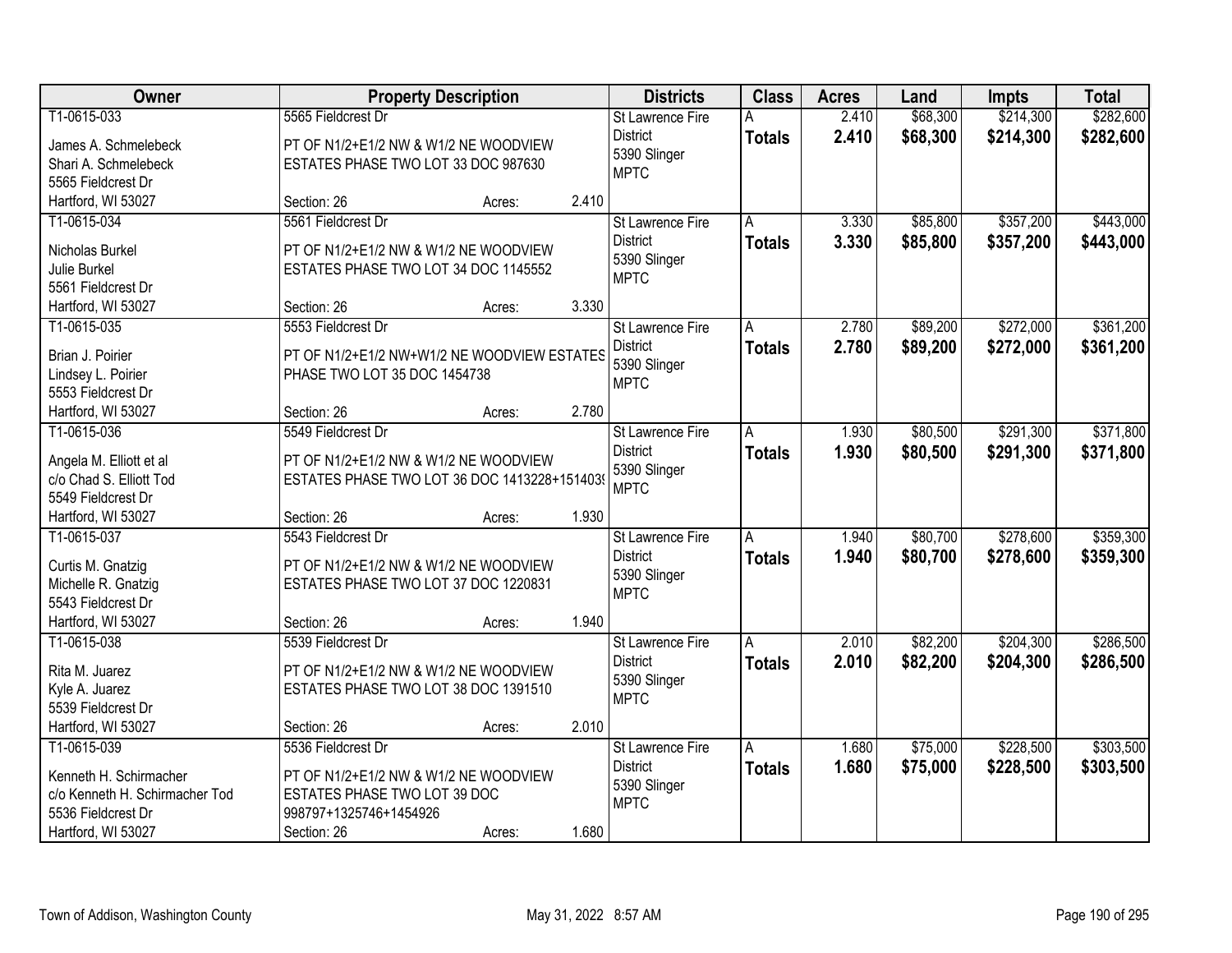| Owner                                         |                                                                     | <b>Property Description</b> |        | <b>Districts</b>        | <b>Class</b>  | <b>Acres</b> | Land      | <b>Impts</b>    | <b>Total</b> |
|-----------------------------------------------|---------------------------------------------------------------------|-----------------------------|--------|-------------------------|---------------|--------------|-----------|-----------------|--------------|
| T1-0615-040                                   | 5546 Fieldcrest Dr                                                  |                             |        | St Lawrence Fire        | А             | 1.520        | \$71,400  | \$227,400       | \$298,800    |
| Heith J. Fehrman                              | PT OF N1/2+E1/2 NW & W1/2 NE WOODVIEW                               |                             |        | <b>District</b>         | <b>Totals</b> | 1.520        | \$71,400  | \$227,400       | \$298,800    |
| Teresa L. Fehrman                             | ESTATES PHASE TWO LOT 40 DOC 1057350                                |                             |        | 5390 Slinger            |               |              |           |                 |              |
| 5546 Fieldcrest Dr                            |                                                                     |                             |        | <b>MPTC</b>             |               |              |           |                 |              |
| Hartford, WI 53027                            | Section: 26                                                         | Acres:                      | 1.520  |                         |               |              |           |                 |              |
| T1-0615-041                                   | 5558 Cherrywood Ct                                                  |                             |        | <b>St Lawrence Fire</b> | A             | 2.400        | \$90,800  | \$372,200       | \$463,000    |
|                                               |                                                                     |                             |        | <b>District</b>         | <b>Totals</b> | 2.400        | \$90,800  | \$372,200       | \$463,000    |
| Jeffrey Wagner                                | PT OF N1/2+E1/2 NW+W1/2 NE WOODVIEW ESTATES<br>PHASE TWO LOT 41 DOC |                             |        | 5390 Slinger            |               |              |           |                 |              |
| c/o Jeffrey S. Wagner Tod                     |                                                                     |                             |        | <b>MPTC</b>             |               |              |           |                 |              |
| 5558 Cherrywood Ct<br>Hartford, WI 53027-0000 | 956132+1140286+1315946+1555905<br>Section: 26                       | Acres:                      | 2.400  |                         |               |              |           |                 |              |
| T1-0615-042                                   | 5562 Cherrywood Ct                                                  |                             |        | St Lawrence Fire        |               | 3.540        | \$136,800 | \$403,800       | \$540,600    |
|                                               |                                                                     |                             |        | <b>District</b>         | А             |              |           |                 |              |
| Donald J. Mann                                | PT OF N1/2+E1/2 NW & W1/2 NE WOODVIEW                               |                             |        | 5390 Slinger            | <b>Totals</b> | 3.540        | \$136,800 | \$403,800       | \$540,600    |
| Sharon A. Mann                                | ESTATES PHASE TWO LOT 42 DOC 985805                                 |                             |        | <b>MPTC</b>             |               |              |           |                 |              |
| 5562 Cherrywood Ct                            |                                                                     |                             |        |                         |               |              |           |                 |              |
| Hartford, WI 53027                            | Section: 26                                                         | Acres:                      | 3.540  |                         |               |              |           |                 |              |
| T1-0615-043                                   | 5564 Cherrywood Ct                                                  |                             |        | St Lawrence Fire        | A             | 2.220        | \$99,900  | \$246,000       | \$345,900    |
| Cindy M. Dornacker                            | PT OF N1/2+E1/2 NW+W1/2 NE WOODVIEW ESTATES                         |                             |        | <b>District</b>         | <b>Totals</b> | 2.220        | \$99,900  | \$246,000       | \$345,900    |
| Joel R. O'Brien                               | PHASE TWO LOT 43 DOC 1358470                                        |                             |        | 5390 Slinger            |               |              |           |                 |              |
| 5564 Cherrywood Ct                            |                                                                     |                             |        | <b>MPTC</b>             |               |              |           |                 |              |
| Hartford, WI 53027-0000                       | Section: 26                                                         | Acres:                      | 2.220  |                         |               |              |           |                 |              |
| T1-0615-044                                   | 5538 Cherrywood Ct                                                  |                             |        | <b>St Lawrence Fire</b> | Ā             | 1.440        | \$69,700  | \$302,100       | \$371,800    |
|                                               |                                                                     |                             |        | <b>District</b>         | <b>Totals</b> | 1.440        | \$69,700  | \$302,100       | \$371,800    |
| <b>Kreuser Trust</b>                          | PT OF N1/2+E1/2 NW+W1/2 NE WOODVIEW ESTATES                         |                             |        | 5390 Slinger            |               |              |           |                 |              |
| 5538 Cherrywood Ct                            | PHASE TWO LOT 44 DOC 953719+1370869                                 |                             |        | <b>MPTC</b>             |               |              |           |                 |              |
| Hartford, WI 53027                            |                                                                     |                             |        |                         |               |              |           |                 |              |
|                                               | Section: 26                                                         | Acres:                      | 1.440  |                         |               |              |           |                 |              |
| T1-0615-045                                   | 5568 Fieldcrest Dr                                                  |                             |        | St Lawrence Fire        | A             | 1.580        | \$68,400  | \$282,600       | \$351,000    |
| Gregory K Ramer Family Tr                     | PT OF N1/2+E1/2 NW+W1/2 NE WOODVIEW ESTATES                         |                             |        | <b>District</b>         | <b>Totals</b> | 1.580        | \$68,400  | \$282,600       | \$351,000    |
| Tanya R Ramer Family Tr                       | PHASE TWO LOT 45 DOC 954706+1545202                                 |                             |        | 5390 Slinger            |               |              |           |                 |              |
| 5568 Fieldcrest Dr                            |                                                                     |                             |        | <b>MPTC</b>             |               |              |           |                 |              |
| Hartford, WI 53027                            | Section: 26                                                         | Acres:                      | 1.580  |                         |               |              |           |                 |              |
| T1-0617                                       | Aurora Rd                                                           |                             |        | <b>St Lawrence Fire</b> | 5M            | 4.000        | \$9,600   | $\overline{50}$ | \$9,600      |
|                                               |                                                                     |                             |        | <b>District</b>         | D.            | 16.000       | \$4,400   | \$0             | \$4,400      |
| Francis J. Ritger                             | E1/2 SW NE V551 P551+DOC 1213574+DOC                                |                             |        | 5390 Slinger            | <b>Totals</b> | 20,000       | \$14,000  | \$0             | \$14,000     |
| 5593 Aurora Rd<br>Hartford, WI 53027          | 1455433+1549505                                                     |                             |        | <b>MPTC</b>             |               |              |           |                 |              |
|                                               |                                                                     |                             | 20.000 |                         |               |              |           |                 |              |
|                                               | Section: 26                                                         | Acres:                      |        |                         |               |              |           |                 |              |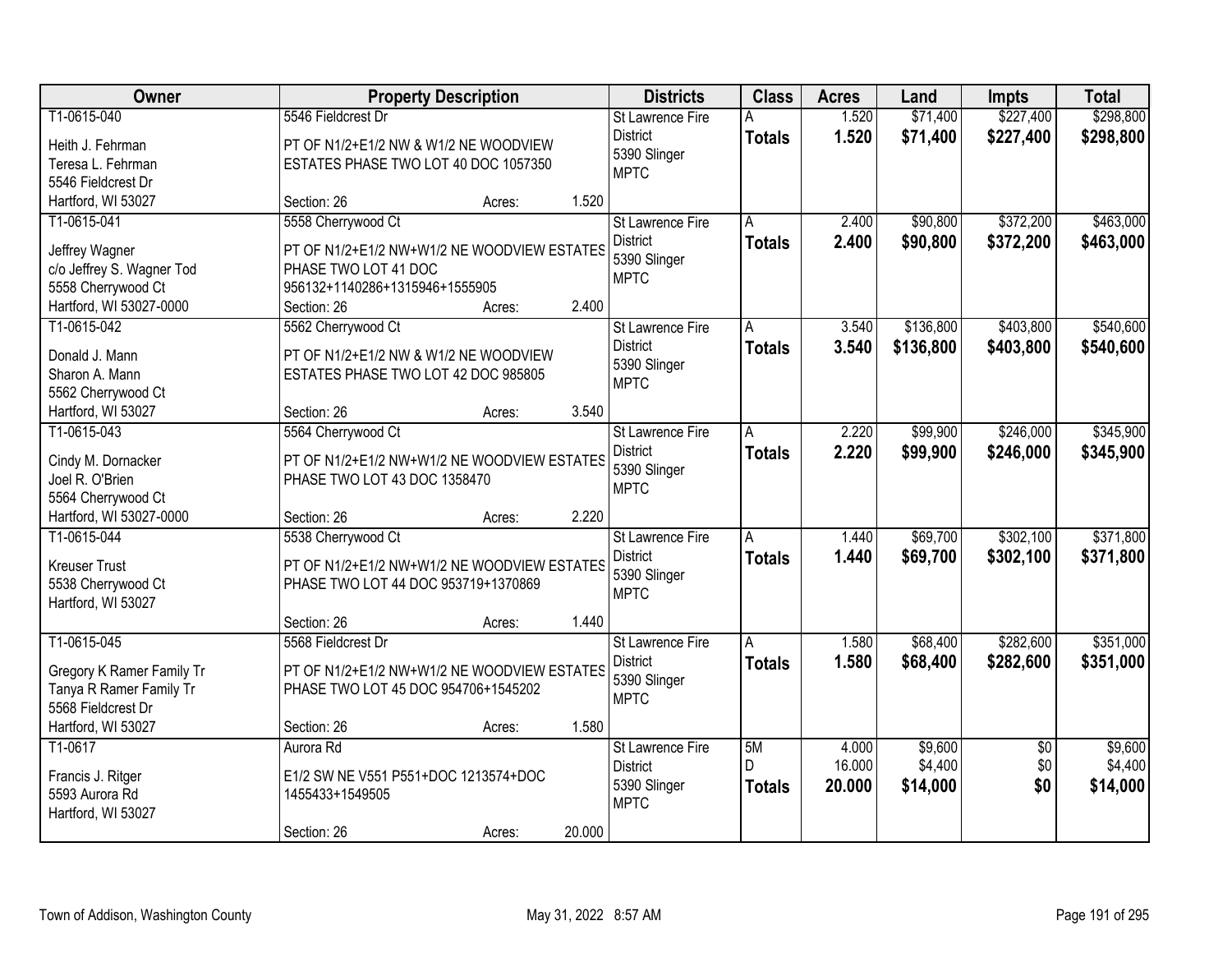| Owner                                   |                                                | <b>Property Description</b> |        | <b>Districts</b>            | <b>Class</b>           | <b>Acres</b> | Land        | Impts           | <b>Total</b>    |
|-----------------------------------------|------------------------------------------------|-----------------------------|--------|-----------------------------|------------------------|--------------|-------------|-----------------|-----------------|
| T1-0618                                 | 5593 Aurora Rd                                 |                             |        | St Lawrence Fire            | D                      | 36.500       | \$10,500    | $\overline{50}$ | \$10,500        |
| Francis J. Ritger                       | SE NE V551 P551+DOC 1213574+1455433+1549505    |                             |        | <b>District</b>             | E                      | 0.500        | \$100       | \$0             | \$100           |
| 5593 Aurora Rd                          | <b>EXC HWY</b>                                 |                             |        | 5390 Slinger                | 0                      | 2.000        | \$52,500    | \$153,700       | \$206,200       |
| Hartford, WI 53027                      |                                                |                             |        | <b>MPTC</b>                 | <b>Totals</b>          | 39.000       | \$63,100    | \$153,700       | \$216,800       |
|                                         | Section: 26                                    | Acres:                      | 39.000 |                             |                        |              |             |                 |                 |
| T1-0619-00B                             | 5689 Fieldcrest Dr                             |                             |        | St Lawrence Fire            | A                      | 2.980        | \$59,900    | \$252,700       | \$312,600       |
| Richard E. Flanagan                     | PT OF N1/2 NW CSM 3883 LOT 1 DOC 1033735       |                             |        | <b>District</b>             | <b>Totals</b>          | 2.980        | \$59,900    | \$252,700       | \$312,600       |
| 5689 Fieldcrest Dr                      |                                                |                             |        | 5390 Slinger                |                        |              |             |                 |                 |
| Hartford, WI 53027                      |                                                |                             |        | <b>MPTC</b>                 |                        |              |             |                 |                 |
|                                         | Section: 26                                    | Acres:                      | 2.980  |                             |                        |              |             |                 |                 |
| T1-0619-00C                             | 5597 Cedarview Rd                              |                             |        | St Lawrence Fire            | Α                      | 2.310        | \$73,100    | \$256,900       | \$330,000       |
| Barry Coffey Liv Tr                     | PT OF N1/2 NW CSM 3883 LOT 2 V1362 P149-50+DOC |                             |        | <b>District</b>             | <b>Totals</b>          | 2.310        | \$73,100    | \$256,900       | \$330,000       |
| Lisa Coffey Liv Tr                      | 1536821+1552649                                |                             |        | 5390 Slinger                |                        |              |             |                 |                 |
| 5597 Cedarview Rd                       |                                                |                             |        | <b>MPTC</b>                 |                        |              |             |                 |                 |
| Hartford, WI 53027                      | Section: 26                                    | Acres:                      | 2.310  |                             |                        |              |             |                 |                 |
| T1-0619-00D                             | 5577 Cedarview Rd                              |                             |        | St Lawrence Fire            | A                      | 1.730        | \$64,600    | \$202,100       | \$266,700       |
|                                         |                                                |                             |        | <b>District</b>             | <b>Totals</b>          | 1.730        | \$64,600    | \$202,100       | \$266,700       |
| Nicole M. Kenehan                       | PT OF N1/2 NW CSM 3883 LOT 3 DOC 1164613       |                             |        | 5390 Slinger                |                        |              |             |                 |                 |
| 5577 Cedarview Rd<br>Hartford, WI 53027 |                                                |                             |        | <b>MPTC</b>                 |                        |              |             |                 |                 |
|                                         | Section: 26                                    | Acres:                      | 1.730  |                             |                        |              |             |                 |                 |
| T1-0619-00E                             | 5547 Cedarview Rd                              |                             |        | <b>St Lawrence Fire</b>     | $\overline{A}$         | 1.560        | \$61,200    | \$328,500       | \$389,700       |
|                                         |                                                |                             |        | <b>District</b>             | <b>Totals</b>          | 1.560        | \$61,200    | \$328,500       | \$389,700       |
| Scott N. Konrath                        | PT OF N1/2 NW CSM 3883 LOT 4 DOC 1194615       |                             |        | 5390 Slinger                |                        |              |             |                 |                 |
| Kimberly J. Konrath                     |                                                |                             |        | <b>MPTC</b>                 |                        |              |             |                 |                 |
| 5547 Cedarview Rd                       |                                                |                             |        |                             |                        |              |             |                 |                 |
| Hartford, WI 53027                      | Section: 26                                    | Acres:                      | 1.560  |                             |                        |              |             |                 |                 |
| T1-0619-00F                             | 5541 Cedarview Rd                              |                             |        | St Lawrence Fire            | A                      | 2.070        | \$81,300    | \$262,700       | \$344,000       |
| Mark W. Blasier                         | PT OF NE NW CSM 4328 LOT 1 V1541 P254          |                             |        | <b>District</b>             | <b>Totals</b>          | 2.070        | \$81,300    | \$262,700       | \$344,000       |
| Amy A. Blasier                          |                                                |                             |        | 5390 Slinger<br><b>MPTC</b> |                        |              |             |                 |                 |
| 5541 Cedarview Rd                       |                                                |                             |        |                             |                        |              |             |                 |                 |
| Hartford, WI 53027                      | Section: 26                                    | Acres:                      | 2.070  |                             |                        |              |             |                 |                 |
| T1-0620-00A                             | <b>Wildlife Rd</b>                             |                             |        | <b>St Lawrence Fire</b>     | $\overline{\text{X2}}$ | 13.750       | $\sqrt{$0}$ | $\overline{50}$ | $\overline{50}$ |
| State of Wisconsin                      | PT OF NW NW W'LY OF HWY V885 P695              |                             |        | <b>District</b>             | <b>Totals</b>          | 13.750       | \$0         | \$0             | \$0             |
| c/o State of Wisconsin - Dnr            |                                                |                             |        | 5390 Slinger                |                        |              |             |                 |                 |
| PO Box 7921                             |                                                |                             |        | <b>MPTC</b>                 |                        |              |             |                 |                 |
| Madison, WI 53707-0000                  | Section: 26                                    | Acres:                      | 13.750 |                             |                        |              |             |                 |                 |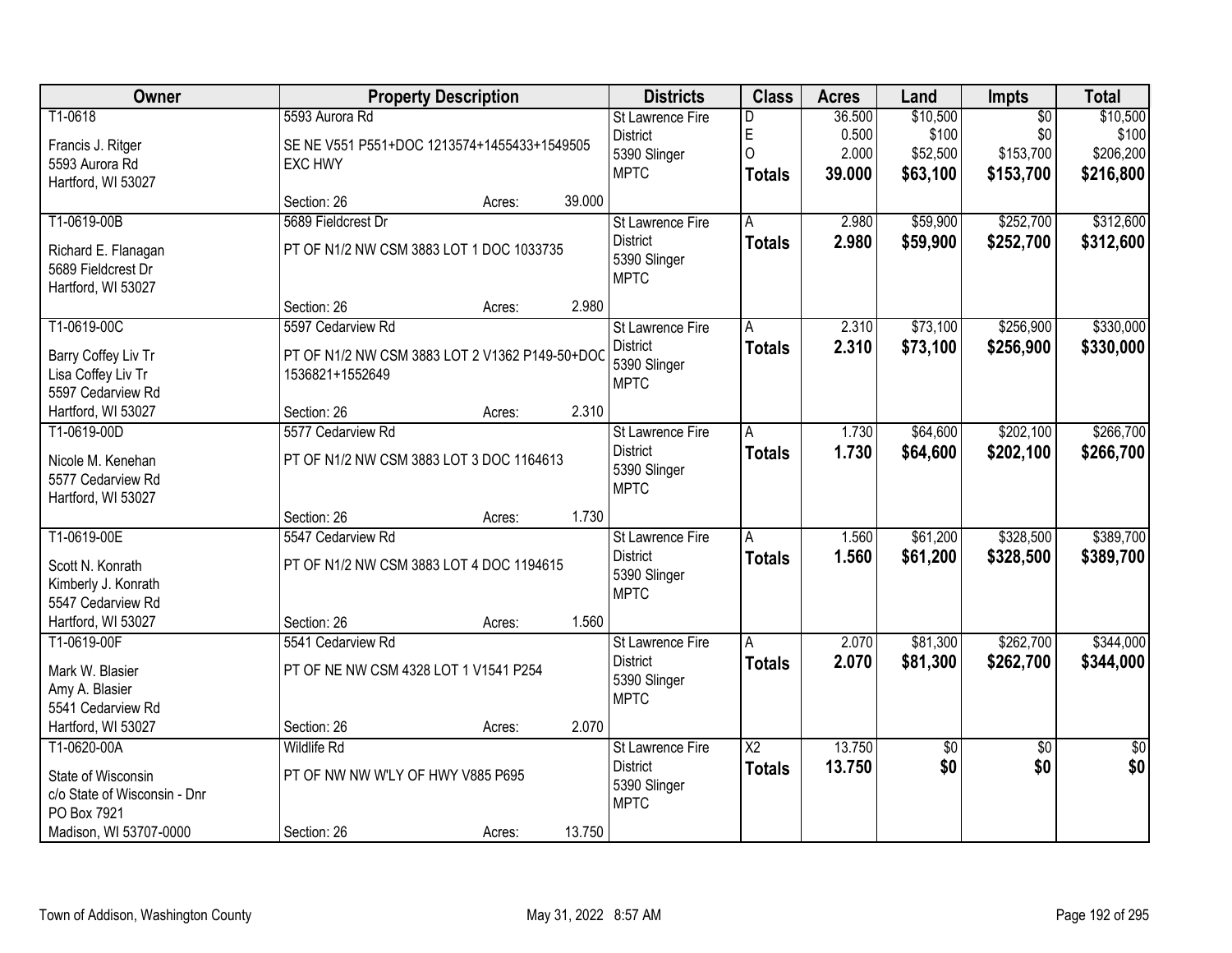| Owner                                 | <b>Property Description</b>                                       |          |        | <b>Districts</b>        | <b>Class</b>             | <b>Acres</b> | Land            | <b>Impts</b>    | <b>Total</b> |
|---------------------------------------|-------------------------------------------------------------------|----------|--------|-------------------------|--------------------------|--------------|-----------------|-----------------|--------------|
| T1-0621                               | <b>Wildlife Rd</b>                                                |          |        | <b>St Lawrence Fire</b> | $\overline{\mathsf{x2}}$ | 15.930       | $\overline{50}$ | $\overline{50}$ | $\sqrt{50}$  |
| State of Wisconsin                    | N1/2 SW NW V885 P695 EXC RR                                       |          |        | <b>District</b>         | <b>Totals</b>            | 15.930       | \$0             | \$0             | \$0          |
| c/o State of Wisconsin - Dnr          |                                                                   |          |        | 5390 Slinger            |                          |              |                 |                 |              |
| PO Box 7921                           |                                                                   |          |        | <b>MPTC</b>             |                          |              |                 |                 |              |
| Madison, WI 53707-0000                | Section: 26                                                       | Acres:   | 15.930 |                         |                          |              |                 |                 |              |
| T1-0622                               | <b>Wildlife Rd</b>                                                |          |        | <b>St Lawrence Fire</b> | X <sub>2</sub>           | 11.500       | \$0             | $\sqrt{6}$      | $\sqrt{50}$  |
| State of Wisconsin                    | PT OF SW NW V885 P695                                             |          |        | <b>District</b>         | <b>Totals</b>            | 11.500       | \$0             | \$0             | \$0          |
| c/o State of Wisconsin - Dnr          |                                                                   |          |        | 5390 Slinger            |                          |              |                 |                 |              |
| PO Box 7921                           |                                                                   |          |        | <b>MPTC</b>             |                          |              |                 |                 |              |
| Madison, WI 53707-0000                | Section: 26                                                       | Acres:   | 11.500 |                         |                          |              |                 |                 |              |
| T1-0622-00A                           | <b>Wildlife Rd</b>                                                |          |        | <b>St Lawrence Fire</b> | $\overline{X2}$          | 6.000        | \$0             | \$0             | $\sqrt{50}$  |
| State of Wisconsin                    | PT OF S1/2 SW NW SWLY OF RR V353 P166                             |          |        | <b>District</b>         | <b>Totals</b>            | 6.000        | \$0             | \$0             | \$0          |
| c/o State of Wisconsin Conservation   |                                                                   |          |        | 5390 Slinger            |                          |              |                 |                 |              |
| Comm                                  |                                                                   |          |        | <b>MPTC</b>             |                          |              |                 |                 |              |
| PO Box 7921                           | Section: 26                                                       | Acres:   | 6.000  |                         |                          |              |                 |                 |              |
| Madison, WI 53707-0000                |                                                                   |          |        |                         |                          |              |                 |                 |              |
| T1-0623-00A                           | <b>Wildlife Rd</b>                                                |          |        | St Lawrence Fire        | $\overline{X2}$          | 9.570        | \$0             | \$0             | $\sqrt{50}$  |
| State of Wisconsin                    | PT OF SE NW W'LY OF HWY V885 P695                                 |          |        | <b>District</b>         | <b>Totals</b>            | 9.570        | \$0             | \$0             | \$0          |
| c/o State of Wisconsin - Dnr          |                                                                   |          |        | 5390 Slinger            |                          |              |                 |                 |              |
| PO Box 7921                           |                                                                   |          |        | <b>MPTC</b>             |                          |              |                 |                 |              |
| Madison, WI 53707-0000                | Section: 26                                                       | Acres:   | 9.570  |                         |                          |              |                 |                 |              |
| T1-0624                               | <b>Wildlife Rd</b>                                                |          |        | <b>St Lawrence Fire</b> | E                        | 27.050       | \$18,900        | $\sqrt[6]{3}$   | \$18,900     |
|                                       |                                                                   |          |        | <b>District</b>         | <b>Totals</b>            | 27.050       | \$18,900        | \$0             | \$18,900     |
| Nancy L. Aslin<br>Jacqueline K. Boden | PT OF NE SW V679 P692+DOC 1147886+1311051 EXC<br>HWY SEC 26-11-18 | 27.05 AC |        | 5390 Slinger            |                          |              |                 |                 |              |
| 5405 Aurora Rd                        |                                                                   |          |        | <b>MPTC</b>             |                          |              |                 |                 |              |
| Hartford, WI 53027                    | Section: 26                                                       | Acres:   | 27.050 |                         |                          |              |                 |                 |              |
| T1-0625                               | <b>Wildlife Rd</b>                                                |          |        | St Lawrence Fire        | Ē                        | 18.500       | \$13,000        | $\sqrt{6}$      | \$13,000     |
|                                       |                                                                   |          |        | <b>District</b>         | <b>Totals</b>            | 18.500       | \$13,000        | \$0             | \$13,000     |
| Carla Nicolaus                        | N1/2 NW SW V1340 P455+DOC 925572 EXC RR                           |          |        | 5390 Slinger            |                          |              |                 |                 |              |
| 223 E Park Ave                        |                                                                   |          |        | <b>MPTC</b>             |                          |              |                 |                 |              |
| Waukesha, WI 53186                    | Section: 26                                                       | Acres:   | 18.500 |                         |                          |              |                 |                 |              |
| T1-0626                               | <b>Wildlife Rd</b>                                                |          |        | St Lawrence Fire        | E                        | 16.000       | \$11,200        | $\overline{50}$ | \$11,200     |
|                                       |                                                                   |          |        | <b>District</b>         | <b>Totals</b>            | 16.000       | \$11,200        | \$0             | \$11,200     |
| Carla Nicolaus                        | S1/2 NW SW V1340 P455+DOC 925572 EXC RR                           |          |        | 5390 Slinger            |                          |              |                 |                 |              |
| 223 E Park Ave                        |                                                                   |          |        | <b>MPTC</b>             |                          |              |                 |                 |              |
| Waukesha, WI 53186                    |                                                                   |          |        |                         |                          |              |                 |                 |              |
|                                       | Section: 26                                                       | Acres:   | 16.000 |                         |                          |              |                 |                 |              |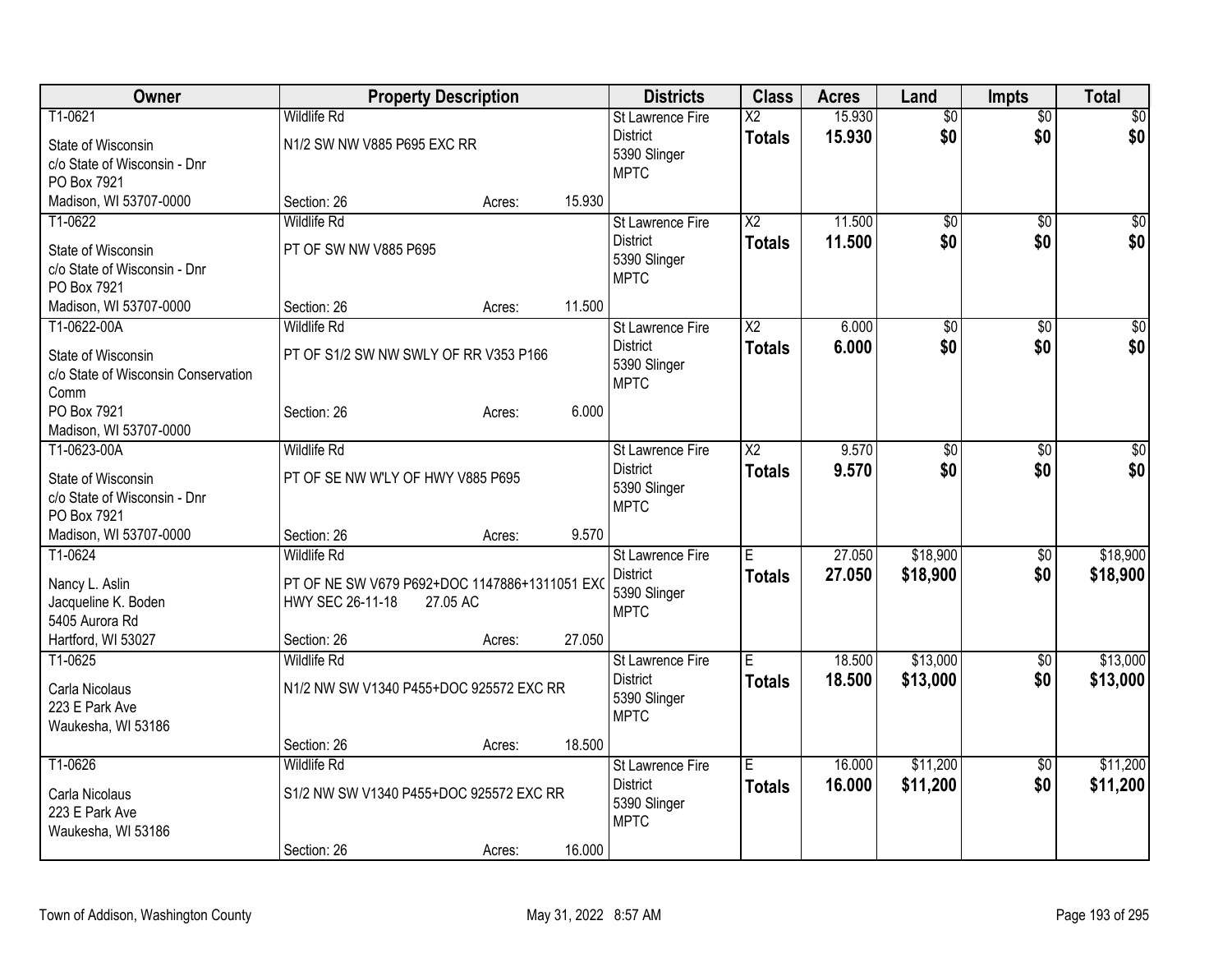| Owner                                                                 | <b>Property Description</b>                             | <b>Districts</b>                               | <b>Class</b>            | <b>Acres</b> | Land            | <b>Impts</b>    | <b>Total</b>    |
|-----------------------------------------------------------------------|---------------------------------------------------------|------------------------------------------------|-------------------------|--------------|-----------------|-----------------|-----------------|
| T1-0627                                                               | <b>Wildlife Rd</b>                                      | <b>St Lawrence Fire</b>                        | $\overline{\text{X2}}$  | 40.000       | $\overline{50}$ | $\overline{60}$ | $\overline{50}$ |
| State of Wisconsin<br>c/o State of Wisconsin Dept of Nat              | SW SW V598 P612                                         | <b>District</b><br>5390 Slinger                | <b>Totals</b>           | 40.000       | \$0             | \$0             | \$0             |
| Resources                                                             |                                                         | <b>MPTC</b>                                    |                         |              |                 |                 |                 |
| PO Box 7921                                                           | 40.000<br>Section: 26<br>Acres:                         |                                                |                         |              |                 |                 |                 |
| Madison, WI 53707-0000                                                |                                                         |                                                |                         |              |                 |                 |                 |
| T1-0628                                                               | <b>Wildlife Rd</b>                                      | <b>St Lawrence Fire</b>                        | $\overline{X2}$         | 33.000       | $\overline{50}$ | $\overline{50}$ | \$0             |
| State of Wisconsin<br>c/o State of Wisconsin Dept of Nat<br>Resources | PT OF SW SE W OF HWY & PT OF SE SW E OF RR<br>V660 P669 | <b>District</b><br>5390 Slinger<br><b>MPTC</b> | <b>Totals</b>           | 33.000       | \$0             | \$0             | \$0             |
| PO Box 7921                                                           | 33.000<br>Section: 26<br>Acres:                         |                                                |                         |              |                 |                 |                 |
| Madison, WI 53707-0000                                                |                                                         |                                                |                         |              |                 |                 |                 |
| T1-0628-00A                                                           | <b>Wildlife Rd</b>                                      | St Lawrence Fire                               | X5                      | 11.800       | $\overline{50}$ | $\overline{50}$ | $\sqrt{50}$     |
| <b>Wisconsin Central</b>                                              | PT OF SE SW SWLY OF RR V317 P297+DOC 1333546            | <b>District</b>                                | <b>Totals</b>           | 11.800       | \$0             | \$0             | \$0             |
| c/o Wisconsin Central Ltd                                             | SEC 26-11-18<br>11.80 AC                                | 5390 Slinger<br><b>MPTC</b>                    |                         |              |                 |                 |                 |
| PO Box 5062                                                           |                                                         |                                                |                         |              |                 |                 |                 |
| Rosemont, IL 60017-5062                                               | 11.800<br>Section: 26<br>Acres:                         |                                                |                         |              |                 |                 |                 |
| T1-0629                                                               | Aurora Rd                                               | St Lawrence Fire                               | 5M                      | 3.000        | \$7,200         | \$0             | \$7,200         |
| Daniel D. Breuer                                                      | PT OF NE SE E&S OF HWY V770 P622 EXC HWY SEC            | <b>District</b>                                | D<br>E                  | 13.000       | \$3,100         | \$0             | \$3,100         |
| 5806 Aurora Rd                                                        | 26-11-18<br>18 AC                                       | 5390 Slinger<br><b>MPTC</b>                    |                         | 2.000        | \$1,200         | \$0             | \$1,200         |
| Allenton, WI 53002-0000                                               |                                                         |                                                | <b>Totals</b>           | 18.000       | \$11,500        | \$0             | \$11,500        |
|                                                                       | 18.000<br>Section: 26<br>Acres:                         |                                                |                         |              |                 |                 |                 |
| T1-0630                                                               | Aurora Rd                                               | <b>St Lawrence Fire</b>                        | D                       | 13.800       | \$3,300         | \$0             | \$3,300         |
| <b>Francis Ritger</b>                                                 | PT OF NE SE W&N OF HWY V745 P58+V885 P149 SEO           | <b>District</b>                                | E                       | 0.410        | \$100           | \$0             | \$100           |
| Patsy Ritger                                                          | 26-11-18<br>14.21 AC                                    | 5390 Slinger<br><b>MPTC</b>                    | <b>Totals</b>           | 14.210       | \$3,400         | \$0             | \$3,400         |
| 5621 Aurora Rd                                                        |                                                         |                                                |                         |              |                 |                 |                 |
| Hartford, WI 53027-0000                                               | 14.210<br>Section: 26<br>Acres:                         |                                                |                         |              |                 |                 |                 |
| T1-0631-00A                                                           | Aurora Rd                                               | St Lawrence Fire                               | $\overline{\mathsf{D}}$ | 24.000       | \$5,600         | \$0             | \$5,600         |
| Francis J. Ritger                                                     | PT OF NW SE+NE SW V885 P149                             | <b>District</b>                                | E                       | 1.790        | \$900           | \$0             | \$900           |
| Patsy Ritger                                                          |                                                         | 5390 Slinger<br><b>MPTC</b>                    | <b>Totals</b>           | 25.790       | \$6,500         | \$0             | \$6,500         |
| 5621 Aurora Rd                                                        |                                                         |                                                |                         |              |                 |                 |                 |
| Hartford, WI 53027-0000                                               | 25.790<br>Section: 26<br>Acres:                         |                                                |                         |              |                 |                 |                 |
| T1-0631-00B                                                           | 5415 Aurora Rd                                          | <b>St Lawrence Fire</b>                        | A                       | 1.430        | \$58,600        | \$187,600       | \$246,200       |
| Daryl L. Aslin                                                        | PT OF NE SE CSM 2684 V837 P126                          | <b>District</b>                                | <b>Totals</b>           | 1.430        | \$58,600        | \$187,600       | \$246,200       |
| Nancy L. Aslin                                                        |                                                         | 5390 Slinger<br><b>MPTC</b>                    |                         |              |                 |                 |                 |
| 5415 Aurora Rd                                                        |                                                         |                                                |                         |              |                 |                 |                 |
| Hartford, WI 53027                                                    | 1.430<br>Section: 26<br>Acres:                          |                                                |                         |              |                 |                 |                 |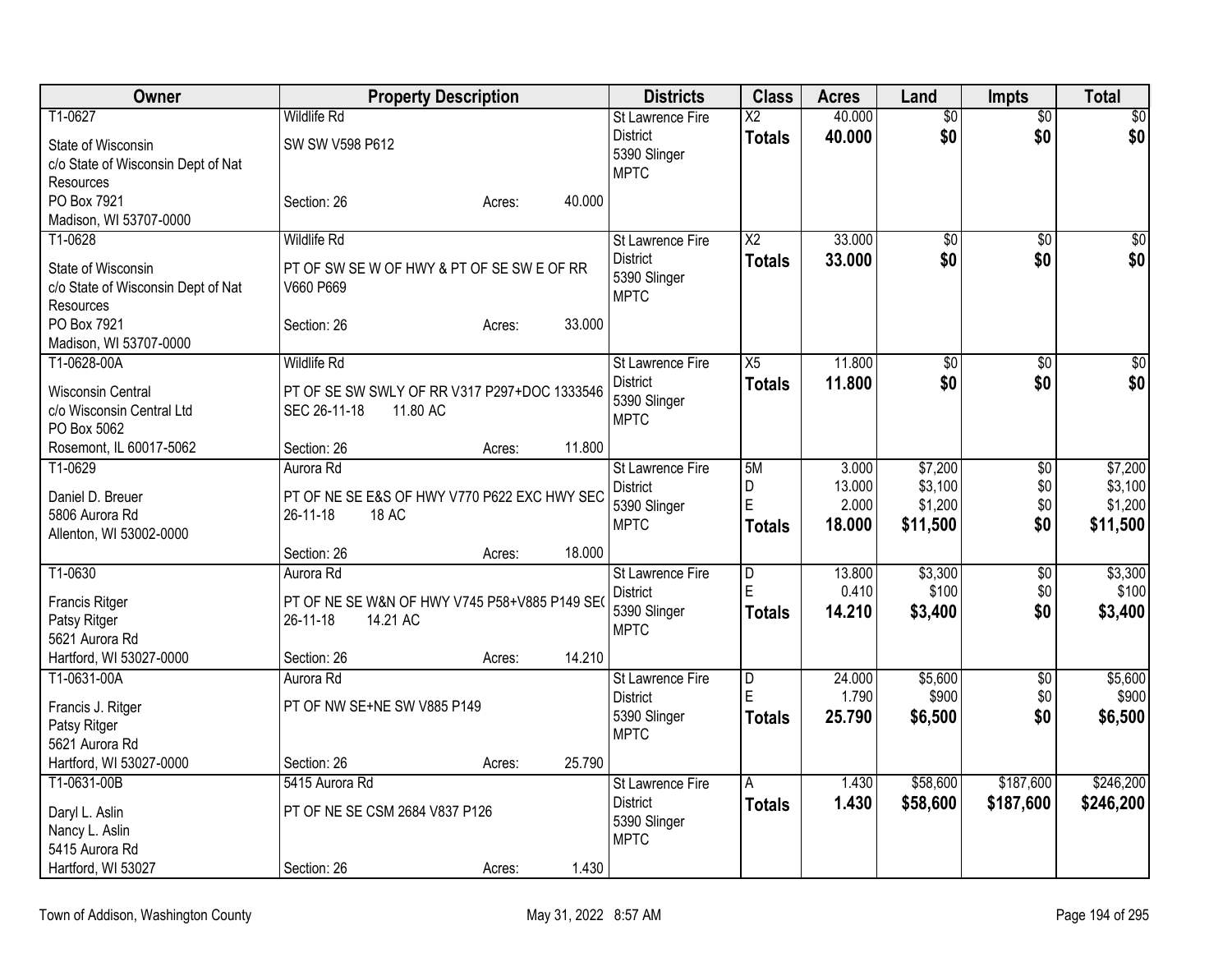| \$269,700<br>\$213,500<br>T1-0631-00C<br>5405 Aurora Rd<br>1.310<br>\$56,200<br><b>St Lawrence Fire</b><br>A<br><b>District</b><br>1.310<br>\$56,200<br>\$213,500<br>\$269,700<br><b>Totals</b><br>PT OF NE SE CSM 4590 PAR 1 V1570 P217<br>Paul R. Boden et al<br>5390 Slinger<br>c/o Paul Boden<br><b>MPTC</b><br>5405 Aurora Rd<br>Hartford, WI 53027-0000<br>1.310<br>Section: 26<br>Acres:<br>T1-0631-00D<br>\$4,100<br>Aurora Rd<br>$\overline{\mathsf{D}}$<br>16.750<br>$\overline{30}$<br><b>St Lawrence Fire</b><br>$\Omega$<br>0.580<br>\$11,600<br>\$7,000<br><b>District</b><br>PT OF NW+NE SE V679 P692+DOC 1147886+1311052<br>Jacqueline K. Boden<br>5390 Slinger<br>17.330<br>\$15,700<br>\$7,000<br><b>Totals</b><br>Nancy L. Aslin<br><b>MPTC</b><br>5405 Aurora Rd<br>17.330<br>Hartford, WI 53027<br>Section:<br>Acres:<br>5391 Aurora Rd<br>\$45,300<br>\$100,200<br>T1-0631-00E<br>St Lawrence Fire<br>1.420<br>$\Omega$<br><b>District</b><br>1.420<br>\$45,300<br>\$100,200<br><b>Totals</b><br>PT OF NW+NE SE V679 P692+DOC<br>Deitsch Trust<br>5390 Slinger<br>4943 Fullpail Ln<br>1147886+1311053+1369679<br><b>MPTC</b><br>West Bend, WI 53095<br>1.420<br>Section:<br>Acres:<br>T1-0632<br>Aurora Rd<br>10.170<br>\$2,600<br>St Lawrence Fire<br>$\overline{D}$<br>\$0<br>E<br>1.000<br>\$500<br>\$0<br>District<br>Daniel D. Breuer<br>PT OF SW SE V770 P622 EXC CSM 1727 & PT SOLD<br>5390 Slinger<br>11.170<br>\$0<br>\$3,100<br>Totals<br>5806 Aurora Rd<br>(HWY V1352 P455) SEC 26-11-18<br>11.17 AC<br><b>MPTC</b><br>Allenton, WI 53002-0000<br>11.170<br>Section: 26<br>Acres:<br>$\overline{\text{X2}}$<br>51.960<br>T1-0632-00A<br>$\overline{50}$<br>$\overline{30}$<br>Aurora Rd<br>St Lawrence Fire<br>\$0<br>\$0<br><b>District</b><br>51,960<br>\$0<br><b>Totals</b><br>PT OF S1/2 SE V588 P148+V597 P484+V599 P270<br>State of Wisconsin<br>5390 Slinger<br>c/o State of Wisconsin Div of Hwys<br><b>MPTC</b><br>141 NW Barstow St<br>51.960<br>Waukesha, WI 53188-0000<br>Section: 26<br>Acres:<br>\$62,000<br>\$197,400<br>T1-0632-00B<br>5315 Aurora Rd<br>1.600<br>St Lawrence Fire<br>A<br><b>District</b><br>1.600<br>\$62,000<br>\$197,400<br><b>Totals</b><br>Philip E. Abel<br>PT OF SW SE CSM 1727 PAR 1 DOC<br>5390 Slinger<br>c/o Philip E. Abel Tod<br>1486148+1486784<br><b>MPTC</b><br>5315 Aurora Rd<br>Hartford, WI 53027<br>1.600<br>Section: 26<br>Acres:<br>T1-0633<br>Deer Rd<br>14.000<br>\$2,900<br>St Lawrence Fire<br>$\overline{D}$<br>$\overline{50}$<br>E<br>4.390<br>\$2,600<br>\$0<br><b>District</b><br>Daniel D. Breuer<br>W1/2 SE SE V770 P622 (HWY V1352 P455) SEC<br>5390 Slinger<br>\$0<br>18.390<br>\$5,500<br>\$5,500<br><b>Totals</b><br>5806 Aurora Rd<br>26-11-18<br>18.39 AC<br><b>MPTC</b><br>Allenton, WI 53002-0000 | Owner |             | <b>Property Description</b> |        | <b>Districts</b> | <b>Class</b> | <b>Acres</b> | Land | <b>Impts</b> | <b>Total</b> |
|--------------------------------------------------------------------------------------------------------------------------------------------------------------------------------------------------------------------------------------------------------------------------------------------------------------------------------------------------------------------------------------------------------------------------------------------------------------------------------------------------------------------------------------------------------------------------------------------------------------------------------------------------------------------------------------------------------------------------------------------------------------------------------------------------------------------------------------------------------------------------------------------------------------------------------------------------------------------------------------------------------------------------------------------------------------------------------------------------------------------------------------------------------------------------------------------------------------------------------------------------------------------------------------------------------------------------------------------------------------------------------------------------------------------------------------------------------------------------------------------------------------------------------------------------------------------------------------------------------------------------------------------------------------------------------------------------------------------------------------------------------------------------------------------------------------------------------------------------------------------------------------------------------------------------------------------------------------------------------------------------------------------------------------------------------------------------------------------------------------------------------------------------------------------------------------------------------------------------------------------------------------------------------------------------------------------------------------------------------------------------------------------------------------------------------------------------------------------------------------------------------------------------------------------------------------------------------------------------------------------------------------------------------------------------------------------------------------------------------------------------------------------------------------------------------------|-------|-------------|-----------------------------|--------|------------------|--------------|--------------|------|--------------|--------------|
|                                                                                                                                                                                                                                                                                                                                                                                                                                                                                                                                                                                                                                                                                                                                                                                                                                                                                                                                                                                                                                                                                                                                                                                                                                                                                                                                                                                                                                                                                                                                                                                                                                                                                                                                                                                                                                                                                                                                                                                                                                                                                                                                                                                                                                                                                                                                                                                                                                                                                                                                                                                                                                                                                                                                                                                                              |       |             |                             |        |                  |              |              |      |              |              |
| \$22,700<br>\$3,100                                                                                                                                                                                                                                                                                                                                                                                                                                                                                                                                                                                                                                                                                                                                                                                                                                                                                                                                                                                                                                                                                                                                                                                                                                                                                                                                                                                                                                                                                                                                                                                                                                                                                                                                                                                                                                                                                                                                                                                                                                                                                                                                                                                                                                                                                                                                                                                                                                                                                                                                                                                                                                                                                                                                                                                          |       |             |                             |        |                  |              |              |      |              |              |
|                                                                                                                                                                                                                                                                                                                                                                                                                                                                                                                                                                                                                                                                                                                                                                                                                                                                                                                                                                                                                                                                                                                                                                                                                                                                                                                                                                                                                                                                                                                                                                                                                                                                                                                                                                                                                                                                                                                                                                                                                                                                                                                                                                                                                                                                                                                                                                                                                                                                                                                                                                                                                                                                                                                                                                                                              |       |             |                             |        |                  |              |              |      |              |              |
|                                                                                                                                                                                                                                                                                                                                                                                                                                                                                                                                                                                                                                                                                                                                                                                                                                                                                                                                                                                                                                                                                                                                                                                                                                                                                                                                                                                                                                                                                                                                                                                                                                                                                                                                                                                                                                                                                                                                                                                                                                                                                                                                                                                                                                                                                                                                                                                                                                                                                                                                                                                                                                                                                                                                                                                                              |       |             |                             |        |                  |              |              |      |              |              |
|                                                                                                                                                                                                                                                                                                                                                                                                                                                                                                                                                                                                                                                                                                                                                                                                                                                                                                                                                                                                                                                                                                                                                                                                                                                                                                                                                                                                                                                                                                                                                                                                                                                                                                                                                                                                                                                                                                                                                                                                                                                                                                                                                                                                                                                                                                                                                                                                                                                                                                                                                                                                                                                                                                                                                                                                              |       |             |                             |        |                  |              |              |      |              |              |
| \$18,600<br>\$145,500<br>\$145,500                                                                                                                                                                                                                                                                                                                                                                                                                                                                                                                                                                                                                                                                                                                                                                                                                                                                                                                                                                                                                                                                                                                                                                                                                                                                                                                                                                                                                                                                                                                                                                                                                                                                                                                                                                                                                                                                                                                                                                                                                                                                                                                                                                                                                                                                                                                                                                                                                                                                                                                                                                                                                                                                                                                                                                           |       |             |                             |        |                  |              |              |      |              | \$4,100      |
|                                                                                                                                                                                                                                                                                                                                                                                                                                                                                                                                                                                                                                                                                                                                                                                                                                                                                                                                                                                                                                                                                                                                                                                                                                                                                                                                                                                                                                                                                                                                                                                                                                                                                                                                                                                                                                                                                                                                                                                                                                                                                                                                                                                                                                                                                                                                                                                                                                                                                                                                                                                                                                                                                                                                                                                                              |       |             |                             |        |                  |              |              |      |              |              |
|                                                                                                                                                                                                                                                                                                                                                                                                                                                                                                                                                                                                                                                                                                                                                                                                                                                                                                                                                                                                                                                                                                                                                                                                                                                                                                                                                                                                                                                                                                                                                                                                                                                                                                                                                                                                                                                                                                                                                                                                                                                                                                                                                                                                                                                                                                                                                                                                                                                                                                                                                                                                                                                                                                                                                                                                              |       |             |                             |        |                  |              |              |      |              |              |
|                                                                                                                                                                                                                                                                                                                                                                                                                                                                                                                                                                                                                                                                                                                                                                                                                                                                                                                                                                                                                                                                                                                                                                                                                                                                                                                                                                                                                                                                                                                                                                                                                                                                                                                                                                                                                                                                                                                                                                                                                                                                                                                                                                                                                                                                                                                                                                                                                                                                                                                                                                                                                                                                                                                                                                                                              |       |             |                             |        |                  |              |              |      |              |              |
|                                                                                                                                                                                                                                                                                                                                                                                                                                                                                                                                                                                                                                                                                                                                                                                                                                                                                                                                                                                                                                                                                                                                                                                                                                                                                                                                                                                                                                                                                                                                                                                                                                                                                                                                                                                                                                                                                                                                                                                                                                                                                                                                                                                                                                                                                                                                                                                                                                                                                                                                                                                                                                                                                                                                                                                                              |       |             |                             |        |                  |              |              |      |              |              |
|                                                                                                                                                                                                                                                                                                                                                                                                                                                                                                                                                                                                                                                                                                                                                                                                                                                                                                                                                                                                                                                                                                                                                                                                                                                                                                                                                                                                                                                                                                                                                                                                                                                                                                                                                                                                                                                                                                                                                                                                                                                                                                                                                                                                                                                                                                                                                                                                                                                                                                                                                                                                                                                                                                                                                                                                              |       |             |                             |        |                  |              |              |      |              |              |
| \$2,600<br>\$500<br>$\overline{50}$<br>\$259,400<br>\$259,400<br>\$2,900<br>\$2,600                                                                                                                                                                                                                                                                                                                                                                                                                                                                                                                                                                                                                                                                                                                                                                                                                                                                                                                                                                                                                                                                                                                                                                                                                                                                                                                                                                                                                                                                                                                                                                                                                                                                                                                                                                                                                                                                                                                                                                                                                                                                                                                                                                                                                                                                                                                                                                                                                                                                                                                                                                                                                                                                                                                          |       |             |                             |        |                  |              |              |      |              |              |
|                                                                                                                                                                                                                                                                                                                                                                                                                                                                                                                                                                                                                                                                                                                                                                                                                                                                                                                                                                                                                                                                                                                                                                                                                                                                                                                                                                                                                                                                                                                                                                                                                                                                                                                                                                                                                                                                                                                                                                                                                                                                                                                                                                                                                                                                                                                                                                                                                                                                                                                                                                                                                                                                                                                                                                                                              |       |             |                             |        |                  |              |              |      |              |              |
|                                                                                                                                                                                                                                                                                                                                                                                                                                                                                                                                                                                                                                                                                                                                                                                                                                                                                                                                                                                                                                                                                                                                                                                                                                                                                                                                                                                                                                                                                                                                                                                                                                                                                                                                                                                                                                                                                                                                                                                                                                                                                                                                                                                                                                                                                                                                                                                                                                                                                                                                                                                                                                                                                                                                                                                                              |       |             |                             |        |                  |              |              |      |              |              |
|                                                                                                                                                                                                                                                                                                                                                                                                                                                                                                                                                                                                                                                                                                                                                                                                                                                                                                                                                                                                                                                                                                                                                                                                                                                                                                                                                                                                                                                                                                                                                                                                                                                                                                                                                                                                                                                                                                                                                                                                                                                                                                                                                                                                                                                                                                                                                                                                                                                                                                                                                                                                                                                                                                                                                                                                              |       |             |                             |        |                  |              |              |      |              |              |
|                                                                                                                                                                                                                                                                                                                                                                                                                                                                                                                                                                                                                                                                                                                                                                                                                                                                                                                                                                                                                                                                                                                                                                                                                                                                                                                                                                                                                                                                                                                                                                                                                                                                                                                                                                                                                                                                                                                                                                                                                                                                                                                                                                                                                                                                                                                                                                                                                                                                                                                                                                                                                                                                                                                                                                                                              |       |             |                             |        |                  |              |              |      |              |              |
|                                                                                                                                                                                                                                                                                                                                                                                                                                                                                                                                                                                                                                                                                                                                                                                                                                                                                                                                                                                                                                                                                                                                                                                                                                                                                                                                                                                                                                                                                                                                                                                                                                                                                                                                                                                                                                                                                                                                                                                                                                                                                                                                                                                                                                                                                                                                                                                                                                                                                                                                                                                                                                                                                                                                                                                                              |       |             |                             |        |                  |              |              |      |              |              |
|                                                                                                                                                                                                                                                                                                                                                                                                                                                                                                                                                                                                                                                                                                                                                                                                                                                                                                                                                                                                                                                                                                                                                                                                                                                                                                                                                                                                                                                                                                                                                                                                                                                                                                                                                                                                                                                                                                                                                                                                                                                                                                                                                                                                                                                                                                                                                                                                                                                                                                                                                                                                                                                                                                                                                                                                              |       |             |                             |        |                  |              |              |      |              |              |
|                                                                                                                                                                                                                                                                                                                                                                                                                                                                                                                                                                                                                                                                                                                                                                                                                                                                                                                                                                                                                                                                                                                                                                                                                                                                                                                                                                                                                                                                                                                                                                                                                                                                                                                                                                                                                                                                                                                                                                                                                                                                                                                                                                                                                                                                                                                                                                                                                                                                                                                                                                                                                                                                                                                                                                                                              |       |             |                             |        |                  |              |              |      |              |              |
|                                                                                                                                                                                                                                                                                                                                                                                                                                                                                                                                                                                                                                                                                                                                                                                                                                                                                                                                                                                                                                                                                                                                                                                                                                                                                                                                                                                                                                                                                                                                                                                                                                                                                                                                                                                                                                                                                                                                                                                                                                                                                                                                                                                                                                                                                                                                                                                                                                                                                                                                                                                                                                                                                                                                                                                                              |       |             |                             |        |                  |              |              |      |              |              |
|                                                                                                                                                                                                                                                                                                                                                                                                                                                                                                                                                                                                                                                                                                                                                                                                                                                                                                                                                                                                                                                                                                                                                                                                                                                                                                                                                                                                                                                                                                                                                                                                                                                                                                                                                                                                                                                                                                                                                                                                                                                                                                                                                                                                                                                                                                                                                                                                                                                                                                                                                                                                                                                                                                                                                                                                              |       |             |                             |        |                  |              |              |      |              |              |
|                                                                                                                                                                                                                                                                                                                                                                                                                                                                                                                                                                                                                                                                                                                                                                                                                                                                                                                                                                                                                                                                                                                                                                                                                                                                                                                                                                                                                                                                                                                                                                                                                                                                                                                                                                                                                                                                                                                                                                                                                                                                                                                                                                                                                                                                                                                                                                                                                                                                                                                                                                                                                                                                                                                                                                                                              |       |             |                             |        |                  |              |              |      |              |              |
|                                                                                                                                                                                                                                                                                                                                                                                                                                                                                                                                                                                                                                                                                                                                                                                                                                                                                                                                                                                                                                                                                                                                                                                                                                                                                                                                                                                                                                                                                                                                                                                                                                                                                                                                                                                                                                                                                                                                                                                                                                                                                                                                                                                                                                                                                                                                                                                                                                                                                                                                                                                                                                                                                                                                                                                                              |       |             |                             |        |                  |              |              |      |              |              |
|                                                                                                                                                                                                                                                                                                                                                                                                                                                                                                                                                                                                                                                                                                                                                                                                                                                                                                                                                                                                                                                                                                                                                                                                                                                                                                                                                                                                                                                                                                                                                                                                                                                                                                                                                                                                                                                                                                                                                                                                                                                                                                                                                                                                                                                                                                                                                                                                                                                                                                                                                                                                                                                                                                                                                                                                              |       |             |                             |        |                  |              |              |      |              |              |
|                                                                                                                                                                                                                                                                                                                                                                                                                                                                                                                                                                                                                                                                                                                                                                                                                                                                                                                                                                                                                                                                                                                                                                                                                                                                                                                                                                                                                                                                                                                                                                                                                                                                                                                                                                                                                                                                                                                                                                                                                                                                                                                                                                                                                                                                                                                                                                                                                                                                                                                                                                                                                                                                                                                                                                                                              |       |             |                             |        |                  |              |              |      |              |              |
|                                                                                                                                                                                                                                                                                                                                                                                                                                                                                                                                                                                                                                                                                                                                                                                                                                                                                                                                                                                                                                                                                                                                                                                                                                                                                                                                                                                                                                                                                                                                                                                                                                                                                                                                                                                                                                                                                                                                                                                                                                                                                                                                                                                                                                                                                                                                                                                                                                                                                                                                                                                                                                                                                                                                                                                                              |       |             |                             |        |                  |              |              |      |              |              |
|                                                                                                                                                                                                                                                                                                                                                                                                                                                                                                                                                                                                                                                                                                                                                                                                                                                                                                                                                                                                                                                                                                                                                                                                                                                                                                                                                                                                                                                                                                                                                                                                                                                                                                                                                                                                                                                                                                                                                                                                                                                                                                                                                                                                                                                                                                                                                                                                                                                                                                                                                                                                                                                                                                                                                                                                              |       |             |                             |        |                  |              |              |      |              |              |
|                                                                                                                                                                                                                                                                                                                                                                                                                                                                                                                                                                                                                                                                                                                                                                                                                                                                                                                                                                                                                                                                                                                                                                                                                                                                                                                                                                                                                                                                                                                                                                                                                                                                                                                                                                                                                                                                                                                                                                                                                                                                                                                                                                                                                                                                                                                                                                                                                                                                                                                                                                                                                                                                                                                                                                                                              |       |             |                             |        |                  |              |              |      |              |              |
|                                                                                                                                                                                                                                                                                                                                                                                                                                                                                                                                                                                                                                                                                                                                                                                                                                                                                                                                                                                                                                                                                                                                                                                                                                                                                                                                                                                                                                                                                                                                                                                                                                                                                                                                                                                                                                                                                                                                                                                                                                                                                                                                                                                                                                                                                                                                                                                                                                                                                                                                                                                                                                                                                                                                                                                                              |       |             |                             |        |                  |              |              |      |              |              |
|                                                                                                                                                                                                                                                                                                                                                                                                                                                                                                                                                                                                                                                                                                                                                                                                                                                                                                                                                                                                                                                                                                                                                                                                                                                                                                                                                                                                                                                                                                                                                                                                                                                                                                                                                                                                                                                                                                                                                                                                                                                                                                                                                                                                                                                                                                                                                                                                                                                                                                                                                                                                                                                                                                                                                                                                              |       |             |                             |        |                  |              |              |      |              |              |
|                                                                                                                                                                                                                                                                                                                                                                                                                                                                                                                                                                                                                                                                                                                                                                                                                                                                                                                                                                                                                                                                                                                                                                                                                                                                                                                                                                                                                                                                                                                                                                                                                                                                                                                                                                                                                                                                                                                                                                                                                                                                                                                                                                                                                                                                                                                                                                                                                                                                                                                                                                                                                                                                                                                                                                                                              |       |             |                             |        |                  |              |              |      |              |              |
|                                                                                                                                                                                                                                                                                                                                                                                                                                                                                                                                                                                                                                                                                                                                                                                                                                                                                                                                                                                                                                                                                                                                                                                                                                                                                                                                                                                                                                                                                                                                                                                                                                                                                                                                                                                                                                                                                                                                                                                                                                                                                                                                                                                                                                                                                                                                                                                                                                                                                                                                                                                                                                                                                                                                                                                                              |       |             |                             |        |                  |              |              |      |              |              |
|                                                                                                                                                                                                                                                                                                                                                                                                                                                                                                                                                                                                                                                                                                                                                                                                                                                                                                                                                                                                                                                                                                                                                                                                                                                                                                                                                                                                                                                                                                                                                                                                                                                                                                                                                                                                                                                                                                                                                                                                                                                                                                                                                                                                                                                                                                                                                                                                                                                                                                                                                                                                                                                                                                                                                                                                              |       |             |                             |        |                  |              |              |      |              |              |
|                                                                                                                                                                                                                                                                                                                                                                                                                                                                                                                                                                                                                                                                                                                                                                                                                                                                                                                                                                                                                                                                                                                                                                                                                                                                                                                                                                                                                                                                                                                                                                                                                                                                                                                                                                                                                                                                                                                                                                                                                                                                                                                                                                                                                                                                                                                                                                                                                                                                                                                                                                                                                                                                                                                                                                                                              |       |             |                             |        |                  |              |              |      |              |              |
|                                                                                                                                                                                                                                                                                                                                                                                                                                                                                                                                                                                                                                                                                                                                                                                                                                                                                                                                                                                                                                                                                                                                                                                                                                                                                                                                                                                                                                                                                                                                                                                                                                                                                                                                                                                                                                                                                                                                                                                                                                                                                                                                                                                                                                                                                                                                                                                                                                                                                                                                                                                                                                                                                                                                                                                                              |       |             |                             |        |                  |              |              |      |              |              |
| Acres:                                                                                                                                                                                                                                                                                                                                                                                                                                                                                                                                                                                                                                                                                                                                                                                                                                                                                                                                                                                                                                                                                                                                                                                                                                                                                                                                                                                                                                                                                                                                                                                                                                                                                                                                                                                                                                                                                                                                                                                                                                                                                                                                                                                                                                                                                                                                                                                                                                                                                                                                                                                                                                                                                                                                                                                                       |       | Section: 26 |                             | 18.390 |                  |              |              |      |              |              |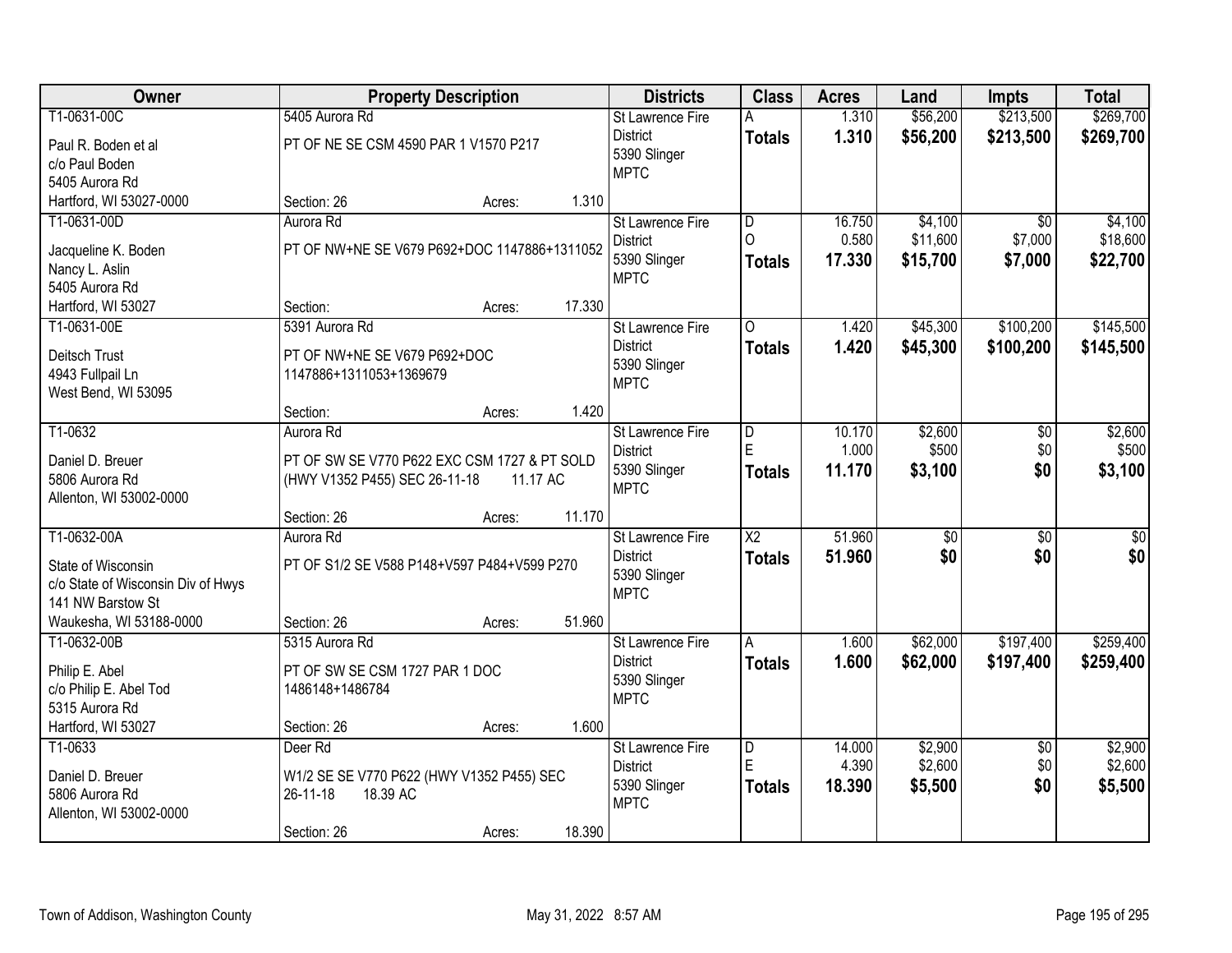| Owner                               |                                           | <b>Property Description</b> |        | <b>Districts</b>                | <b>Class</b>           | <b>Acres</b>    | Land            | <b>Impts</b>    | <b>Total</b> |
|-------------------------------------|-------------------------------------------|-----------------------------|--------|---------------------------------|------------------------|-----------------|-----------------|-----------------|--------------|
| T1-0634                             | Deer Rd                                   |                             |        | St Lawrence Fire                | 5M                     | 2.000           | \$4,800         | $\overline{50}$ | \$4,800      |
| Jkw, LLC                            | E1/2 SE SE V456 P23+V746 P140+DOC 1134261 |                             |        | <b>District</b>                 | D<br>E                 | 15.000<br>3.000 | \$3,500         | \$0             | \$3,500      |
| 5060 Division Rd                    |                                           |                             |        | 5390 Slinger<br><b>MPTC</b>     |                        | 20.000          | \$2,000         | \$0<br>\$0      | \$2,000      |
| Hartford, WI 53027                  |                                           |                             |        |                                 | <b>Totals</b>          |                 | \$10,300        |                 | \$10,300     |
|                                     | Section: 26                               | Acres:                      | 20.000 |                                 |                        |                 |                 |                 |              |
| T1-0635                             | Aurora Rd                                 |                             |        | <b>St Lawrence Fire</b>         | X5                     | 12.500          | \$0             | $\overline{50}$ | \$0          |
| Soo Line R R Property               | ROW SEC 26 VR4 P9-14-16-27                |                             |        | <b>District</b><br>5390 Slinger | <b>Totals</b>          | 12.500          | \$0             | \$0             | \$0          |
| 420 Soo Line                        |                                           |                             |        | <b>MPTC</b>                     |                        |                 |                 |                 |              |
| Minneapolis, MN 55440               |                                           |                             |        |                                 |                        |                 |                 |                 |              |
| T1-0636                             | Section: 26<br><b>Wildlife Rd</b>         | Acres:                      | 12.500 | <b>St Lawrence Fire</b>         | $\overline{\text{X2}}$ | 12.900          | \$0             |                 | $\sqrt{50}$  |
|                                     |                                           |                             |        | <b>District</b>                 |                        | 12.900          | \$0             | \$0<br>\$0      | \$0          |
| State of Wisconsin                  | NE NE E OF RR V302 P595 EXC 33' OF N350'  |                             |        | 5390 Slinger                    | <b>Totals</b>          |                 |                 |                 |              |
| c/o State of Wisconsin Conservation |                                           |                             |        | <b>MPTC</b>                     |                        |                 |                 |                 |              |
| Comm<br>PO Box 7921                 | Section:                                  | Acres:                      | 12.900 |                                 |                        |                 |                 |                 |              |
| Madison, WI 53707-0000              |                                           |                             |        |                                 |                        |                 |                 |                 |              |
| T1-0637                             | <b>Wildlife Rd</b>                        |                             |        | St Lawrence Fire                | $\overline{\text{X2}}$ | 8.750           | $\overline{50}$ | \$0             | $\sqrt{50}$  |
| State of Wisconsin                  | PT OF N1/2 NE NE S&W OF RR V311 P115      |                             |        | <b>District</b>                 | <b>Totals</b>          | 8.750           | \$0             | \$0             | \$0          |
| c/o State of Wisconsin Conservation |                                           |                             |        | 5390 Slinger                    |                        |                 |                 |                 |              |
| Comm                                |                                           |                             |        | <b>MPTC</b>                     |                        |                 |                 |                 |              |
| PO Box 7921                         | Section: 27                               | Acres:                      | 8.750  |                                 |                        |                 |                 |                 |              |
| Madison, WI 53707-0000              |                                           |                             |        |                                 |                        |                 |                 |                 |              |
| T1-0638                             | <b>Wildlife Rd</b>                        |                             |        | <b>St Lawrence Fire</b>         | $\overline{X2}$        | 13.000          | \$0             | \$0             | $\sqrt{50}$  |
| State of Wisconsin                  | PT OF S1/2 NE NE W OF RR OW V208 P334     |                             |        | <b>District</b>                 | <b>Totals</b>          | 13.000          | \$0             | \$0             | \$0          |
| c/o State of Wisconsin Conservation |                                           |                             |        | 5390 Slinger<br><b>MPTC</b>     |                        |                 |                 |                 |              |
| Comm                                |                                           |                             |        |                                 |                        |                 |                 |                 |              |
| PO Box 7921                         | Section: 27                               | Acres:                      | 13.000 |                                 |                        |                 |                 |                 |              |
| Madison, WI 53707-0000<br>T1-0639   | <b>Wildlife Rd</b>                        |                             |        | St Lawrence Fire                | $\overline{X2}$        | 40.000          | $\overline{50}$ | $\overline{50}$ | $\sqrt{50}$  |
|                                     |                                           |                             |        | <b>District</b>                 | <b>Totals</b>          | 40.000          | \$0             | \$0             | \$0          |
| State of Wisconsin                  | NW NE V209 P104                           |                             |        | 5390 Slinger                    |                        |                 |                 |                 |              |
| c/o State of Wisconsin Conservation |                                           |                             |        | <b>MPTC</b>                     |                        |                 |                 |                 |              |
| Comm<br>PO Box 7921                 | Section: 27                               | Acres:                      | 40.000 |                                 |                        |                 |                 |                 |              |
| Madison, WI 53707-0000              |                                           |                             |        |                                 |                        |                 |                 |                 |              |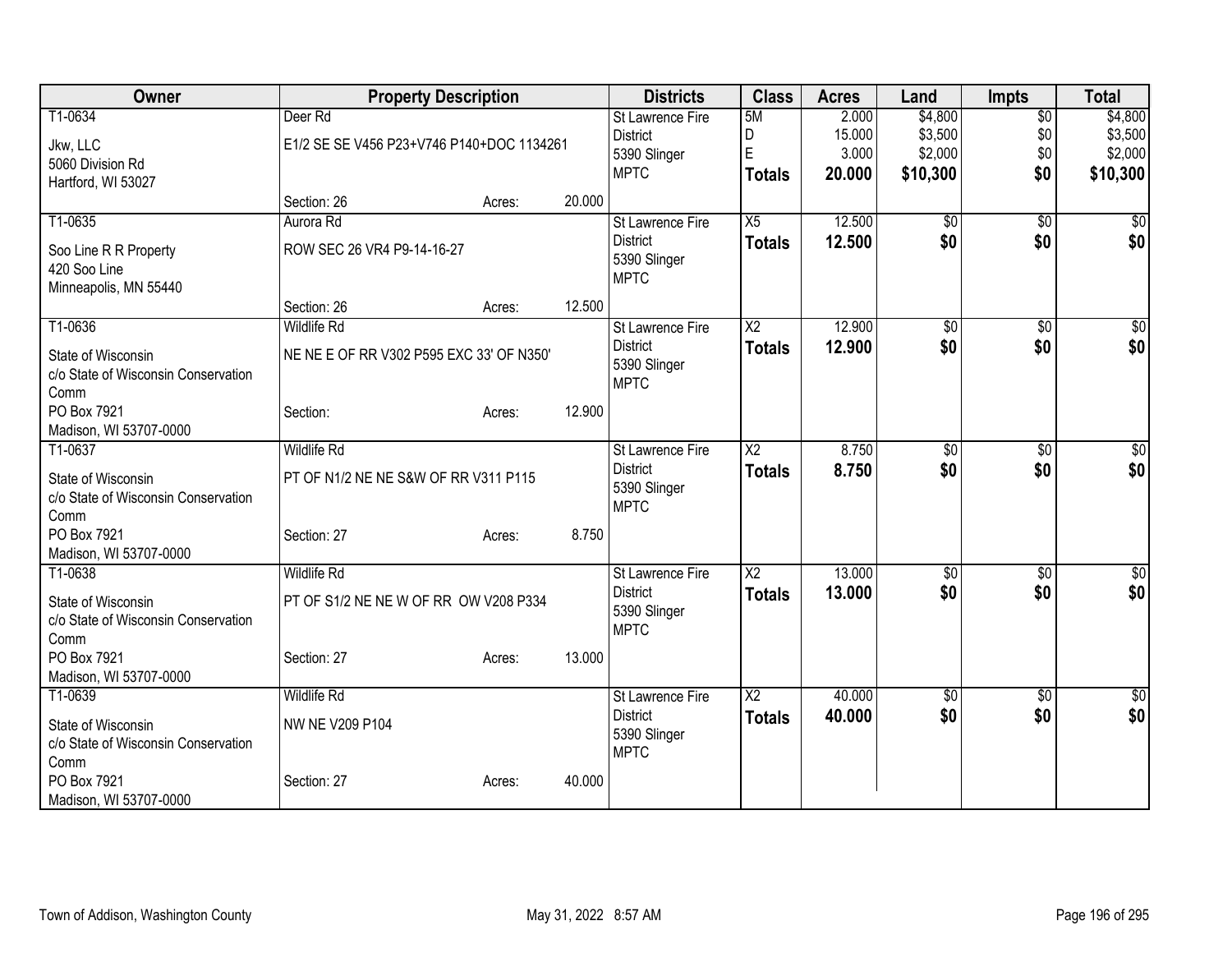| Owner                                       |                                 | <b>Property Description</b> |        | <b>Districts</b>                    | <b>Class</b>           | <b>Acres</b> | Land            | <b>Impts</b>           | <b>Total</b>    |
|---------------------------------------------|---------------------------------|-----------------------------|--------|-------------------------------------|------------------------|--------------|-----------------|------------------------|-----------------|
| T1-0640                                     | <b>Wildlife Rd</b>              |                             |        | St Lawrence Fire                    | $\overline{X2}$        | 40.000       | $\overline{50}$ | $\overline{50}$        | $\sqrt{50}$     |
| State of Wisconsin                          | SW NE V335 P666                 |                             |        | <b>District</b><br>5390 Slinger     | <b>Totals</b>          | 40.000       | \$0             | \$0                    | \$0             |
| c/o State of Wisconsin Conservation         |                                 |                             |        | <b>MPTC</b>                         |                        |              |                 |                        |                 |
| Comm                                        |                                 |                             |        |                                     |                        |              |                 |                        |                 |
| PO Box 7921                                 | Section: 27                     | Acres:                      | 40.000 |                                     |                        |              |                 |                        |                 |
| Madison, WI 53707-0000                      |                                 |                             |        |                                     |                        |              |                 |                        |                 |
| T1-0641                                     | <b>Wildlife Rd</b>              |                             |        | <b>St Lawrence Fire</b>             | $\overline{X2}$        | 8.000        | $\overline{50}$ | $\overline{50}$        | \$0             |
| State of Wisconsin                          | N1/4 SE NE W OF RR V208 P334    |                             |        | <b>District</b><br>5390 Slinger     | <b>Totals</b>          | 8.000        | \$0             | \$0                    | \$0             |
| c/o State of Wisconsin Conservation         |                                 |                             |        | <b>MPTC</b>                         |                        |              |                 |                        |                 |
| Comm                                        |                                 |                             |        |                                     |                        |              |                 |                        |                 |
| PO Box 7921                                 | Section: 27                     | Acres:                      | 8.000  |                                     |                        |              |                 |                        |                 |
| Madison, WI 53707-0000<br>T1-0642           | <b>Wildlife Rd</b>              |                             |        |                                     | $\overline{X2}$        | 9.350        | $\overline{50}$ |                        | $\overline{50}$ |
|                                             |                                 |                             |        | St Lawrence Fire<br><b>District</b> |                        | 9.350        | \$0             | $\overline{50}$<br>\$0 | \$0             |
| State of Wisconsin                          | PT OF S1/2 N1/2 SE NW V311 P414 |                             |        | 5390 Slinger                        | <b>Totals</b>          |              |                 |                        |                 |
| c/o State of Wisconsin Conservation         |                                 |                             |        | <b>MPTC</b>                         |                        |              |                 |                        |                 |
| Comm                                        |                                 |                             |        |                                     |                        |              |                 |                        |                 |
| PO Box 7921                                 | Section: 27                     | Acres:                      | 9.350  |                                     |                        |              |                 |                        |                 |
| Madison, WI 53707-0000<br>T1-0642-00A       | <b>Wildlife Rd</b>              |                             |        | <b>St Lawrence Fire</b>             | X4                     | 0.400        | \$0             | \$0                    | $\sqrt{50}$     |
|                                             |                                 |                             |        | <b>District</b>                     | <b>Totals</b>          | 0.400        | \$0             | \$0                    | \$0             |
| Town of Addison                             | PT OF S1/2 N1/2 SE NE V193 P632 |                             |        | 5390 Slinger                        |                        |              |                 |                        |                 |
| First St                                    |                                 |                             |        | <b>MPTC</b>                         |                        |              |                 |                        |                 |
| Allenton, WI 53002                          | Section: 27                     | Acres:                      | 0.400  |                                     |                        |              |                 |                        |                 |
| T1-0643                                     | <b>Wildlife Rd</b>              |                             |        | <b>St Lawrence Fire</b>             | $\overline{X2}$        | 20.000       | $\overline{50}$ | $\overline{50}$        | $\sqrt{50}$     |
|                                             |                                 |                             |        | <b>District</b>                     | <b>Totals</b>          | 20,000       | \$0             | \$0                    | \$0             |
| State of Wisconsin                          | S1/2 SE NE V365 P169            |                             |        | 5390 Slinger                        |                        |              |                 |                        |                 |
| c/o State of Wisconsin Conservation         |                                 |                             |        | <b>MPTC</b>                         |                        |              |                 |                        |                 |
| Comm<br>PO Box 7921                         | Section: 27                     |                             | 20.000 |                                     |                        |              |                 |                        |                 |
| Madison, WI 53707-0000                      |                                 | Acres:                      |        |                                     |                        |              |                 |                        |                 |
| T1-0644                                     | Cty Hwy W                       |                             |        | <b>St Lawrence Fire</b>             | $\overline{\text{X2}}$ | 40.000       | \$0             | \$0                    | $\sqrt{50}$     |
|                                             |                                 |                             |        | <b>District</b>                     | <b>Totals</b>          | 40.000       | \$0             | \$0                    | \$0             |
| State of Wisconsin                          | NE NW V210 P492                 |                             |        | 5390 Slinger                        |                        |              |                 |                        |                 |
| c/o State of Wisconsin Conservation<br>Comm |                                 |                             |        | <b>MPTC</b>                         |                        |              |                 |                        |                 |
| PO Box 7921                                 | Section: 27                     | Acres:                      | 40.000 |                                     |                        |              |                 |                        |                 |
| Madison, WI 53707-0000                      |                                 |                             |        |                                     |                        |              |                 |                        |                 |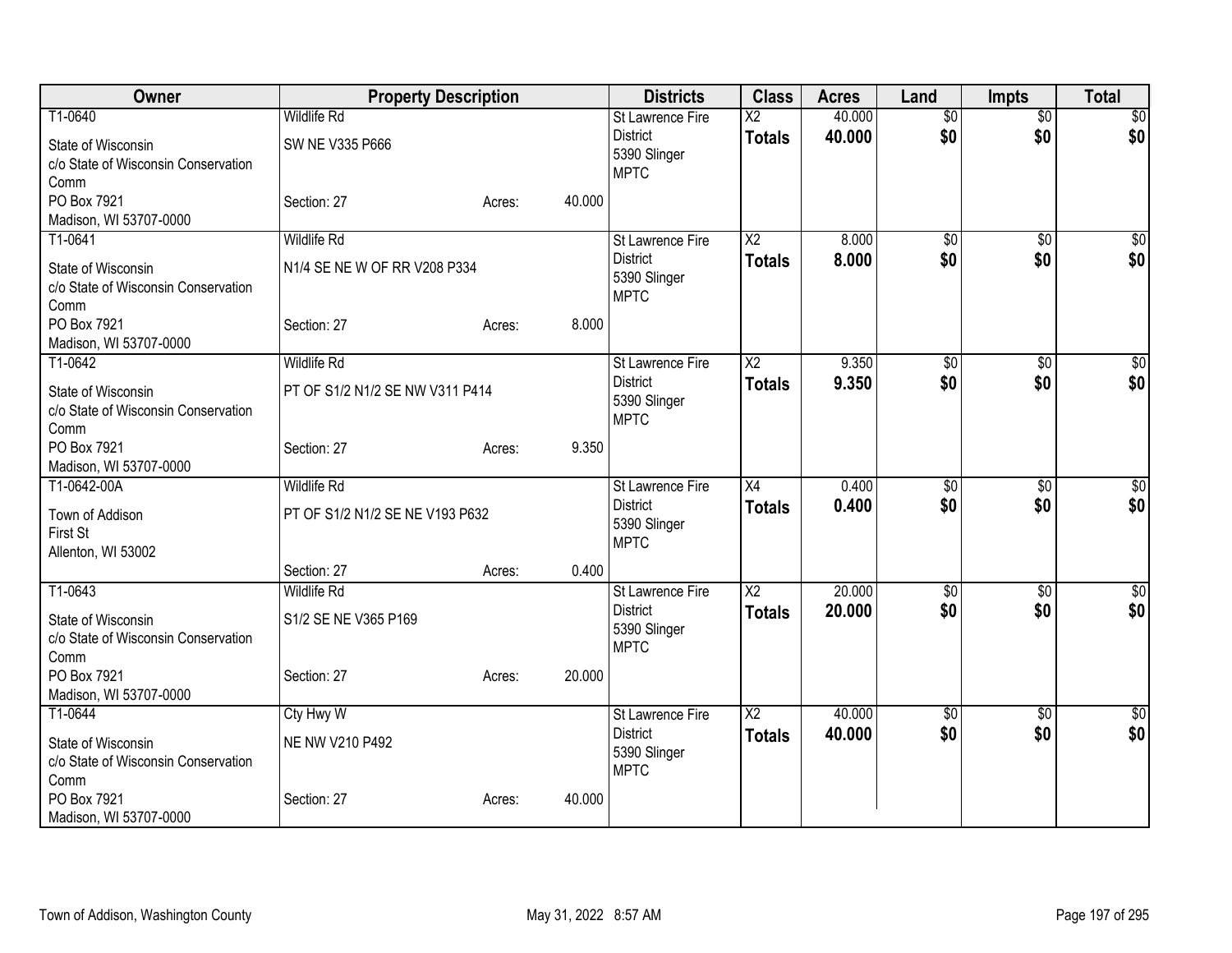| Owner                                                                                       | <b>Property Description</b>                                               |        |        | <b>Districts</b>                                                          | <b>Class</b>                            | <b>Acres</b>     | Land                   | <b>Impts</b>           | <b>Total</b>           |
|---------------------------------------------------------------------------------------------|---------------------------------------------------------------------------|--------|--------|---------------------------------------------------------------------------|-----------------------------------------|------------------|------------------------|------------------------|------------------------|
| T1-0646<br>State of Wisconsin<br>c/o State of Wisconsin Conservation<br>Comm                | 5744 Cty Hwy W<br>NW NW V210 P492 EXC 2.5 AC NE COR                       |        |        | St Lawrence Fire<br><b>District</b><br>5390 Slinger<br><b>MPTC</b>        | $\overline{\text{X2}}$<br><b>Totals</b> | 40.000<br>40.000 | $\overline{30}$<br>\$0 | $\overline{50}$<br>\$0 | $\overline{50}$<br>\$0 |
| PO Box 7921<br>Madison, WI 53707-0000                                                       | Section: 27                                                               | Acres: | 40.000 |                                                                           |                                         |                  |                        |                        |                        |
| T1-0647<br>State of Wisconsin<br>c/o State of Wisconsin Conservation<br>Comm                | 5500 Cty Hwy W<br>SW NW V210 P492                                         |        |        | <b>St Lawrence Fire</b><br><b>District</b><br>5390 Slinger<br><b>MPTC</b> | X <sub>2</sub><br><b>Totals</b>         | 40.000<br>40.000 | \$0<br>\$0             | $\overline{50}$<br>\$0 | \$0<br>\$0             |
| PO Box 7921<br>Madison, WI 53707-0000                                                       | Section: 27                                                               | Acres: | 40.000 |                                                                           |                                         |                  |                        |                        |                        |
| T1-0648<br>State of Wisconsin<br>c/o State of Wisconsin Conservation<br>Comm                | <b>Williams Rd</b><br>W1/2 SE NW & S1 1/2 RDS E1/2 SE NW V210 P492        |        |        | <b>St Lawrence Fire</b><br><b>District</b><br>5390 Slinger<br><b>MPTC</b> | $\overline{X2}$<br><b>Totals</b>        | 20.380<br>20.380 | \$0<br>\$0             | $\overline{50}$<br>\$0 | \$0<br>\$0             |
| PO Box 7921<br>Madison, WI 53707-0000                                                       | Section: 27                                                               | Acres: | 20.380 |                                                                           |                                         |                  |                        |                        |                        |
| T1-0649<br>State of Wisconsin<br>c/o State of Wisconsin Conservation<br>Comm<br>PO Box 7921 | <b>Williams Rd</b><br>E1/2 SE NW V324 P540 EXC S 1 1/2 RDS<br>Section: 27 | Acres: | 19.620 | <b>St Lawrence Fire</b><br><b>District</b><br>5390 Slinger<br><b>MPTC</b> | $\overline{\text{X2}}$<br><b>Totals</b> | 19.620<br>19.620 | \$0<br>\$0             | \$0<br>\$0             | \$0<br>\$0             |
| Madison, WI 53707-0000                                                                      |                                                                           |        |        |                                                                           |                                         |                  |                        |                        |                        |
| T1-0650<br>State of Wisconsin<br>c/o State of Wisconsin Conservation<br>Comm                | 5485 Williams Rd<br>NE SW V312 P449                                       |        |        | <b>St Lawrence Fire</b><br><b>District</b><br>5390 Slinger<br><b>MPTC</b> | $\overline{\text{X2}}$<br><b>Totals</b> | 40.000<br>40.000 | $\overline{50}$<br>\$0 | \$0<br>\$0             | $\overline{50}$<br>\$0 |
| PO Box 7921<br>Madison, WI 53707-0000                                                       | Section: 27                                                               | Acres: | 40.000 |                                                                           |                                         |                  |                        |                        |                        |
| T1-0651<br>State of Wisconsin<br>c/o State of Wisconsin Conservation<br>Comm                | 5418 Cty Hwy W<br>NW SW V312 P324 EXC S660' OF W594'                      |        |        | St Lawrence Fire<br><b>District</b><br>5390 Slinger<br><b>MPTC</b>        | $\overline{\chi_2}$<br><b>Totals</b>    | 31.000<br>31.000 | $\overline{50}$<br>\$0 | \$0<br>\$0             | $\sqrt{50}$<br>\$0     |
| PO Box 7921<br>Madison, WI 53707-0000                                                       | Section: 27                                                               | Acres: | 31.000 |                                                                           |                                         |                  |                        |                        |                        |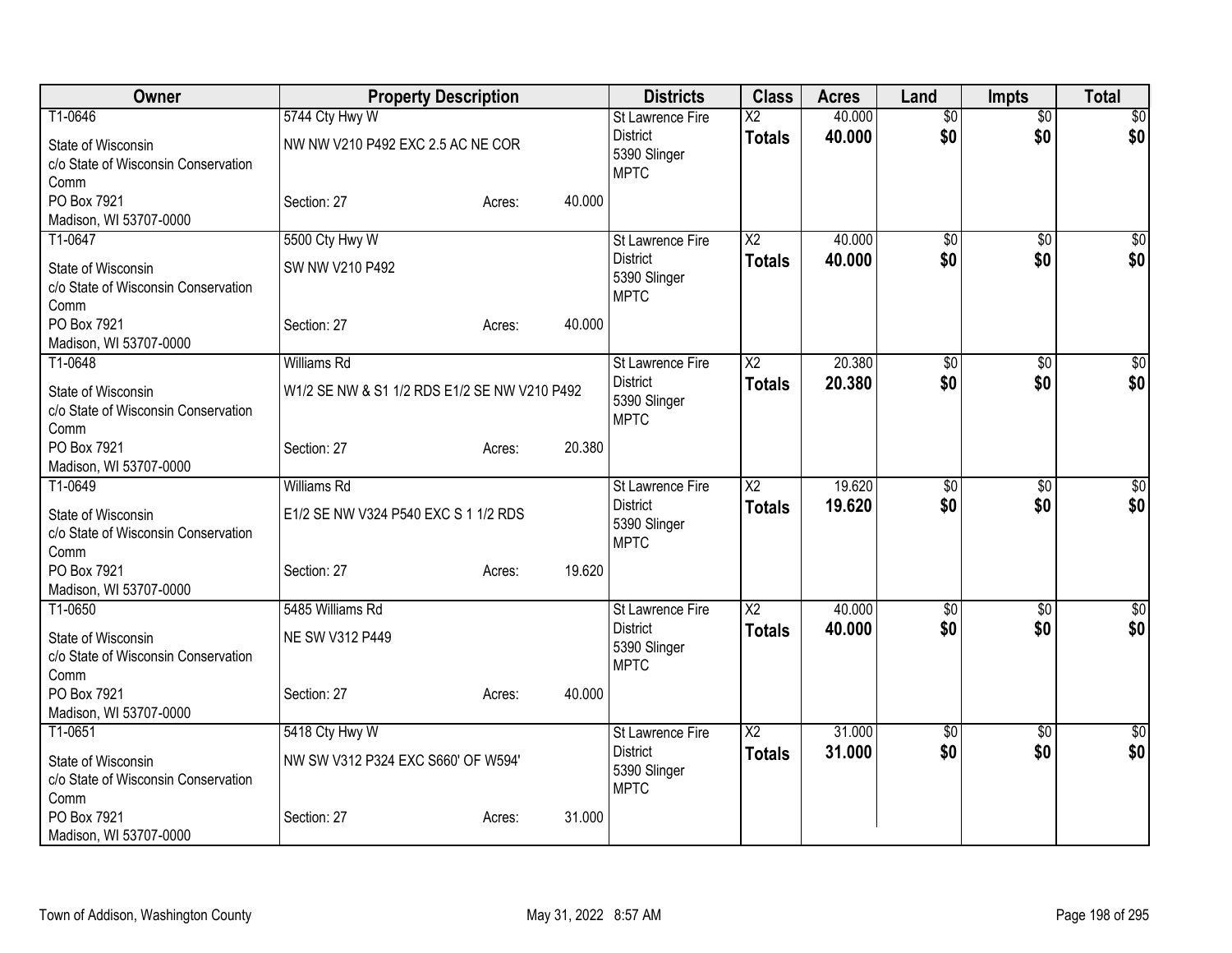| Owner                                  |                                                       | <b>Property Description</b> |        | <b>Districts</b>                    | <b>Class</b>    | <b>Acres</b>    | Land               | <b>Impts</b>           | <b>Total</b>       |
|----------------------------------------|-------------------------------------------------------|-----------------------------|--------|-------------------------------------|-----------------|-----------------|--------------------|------------------------|--------------------|
| T1-0651-00B                            | Cty Hwy W                                             |                             |        | St Lawrence Fire                    | Е               | 8.240           | \$38,000           | $\overline{50}$        | \$38,000           |
| Evelyn S. Rehberg                      | PT OF NW SW S660' OF W594' V1475 P576 (HWY DOC        |                             |        | <b>District</b>                     | <b>Totals</b>   | 8.240           | \$38,000           | \$0                    | \$38,000           |
| 5124 State Hwy 175                     | 1518135)                                              |                             |        | 5390 Slinger                        |                 |                 |                    |                        |                    |
| Hartford, WI 53027                     |                                                       |                             |        | <b>MPTC</b>                         |                 |                 |                    |                        |                    |
|                                        | Section:                                              | Acres:                      | 8.240  |                                     |                 |                 |                    |                        |                    |
| T1-0652-00B                            | 6006 Deer Rd                                          |                             |        | <b>St Lawrence Fire</b>             | A               | 1.819           | \$48,600           | \$287,100              | \$335,700          |
| Jason R. Becker                        | PT OF SW SW CSM 6775 LOT 1 DOC 936024+V1345           |                             |        | <b>District</b>                     | <b>Totals</b>   | 1.819           | \$48,600           | \$287,100              | \$335,700          |
| 6006 Deer Rd                           | P570+DOC 644517+1478635                               |                             |        | 5390 Slinger                        |                 |                 |                    |                        |                    |
| Hartford, WI 53027                     |                                                       |                             |        | <b>MPTC</b>                         |                 |                 |                    |                        |                    |
|                                        | Section:                                              | Acres:                      | 1.819  |                                     |                 |                 |                    |                        |                    |
| T1-0652-00Y                            | 6088 Deer Rd                                          |                             |        | St Lawrence Fire                    | $\overline{B}$  | 24.250          | \$38,600           | \$0                    | \$38,600           |
|                                        |                                                       |                             |        | <b>District</b>                     | D               | 8.000           | \$2,000            | \$0                    | \$2,000            |
| Roman H. Becker<br>Christine M. Becker | PT SW SW V1345 P570 EXC CSM 6775 (HWY DOC<br>1519678) |                             |        | 5390 Slinger                        | $\mathcal{O}$   | 3.750           | \$74,400           | \$146,700              | \$221,100          |
| 5330 State Hwy 175                     |                                                       |                             |        | <b>MPTC</b>                         | <b>Totals</b>   | 36.000          | \$115,000          | \$146,700              | \$261,700          |
| Hartford, WI 53027-0000                | Section:                                              | Acres:                      | 36.000 |                                     |                 |                 |                    |                        |                    |
| T1-0653-00B                            | 6000 Deer Rd                                          |                             |        | St Lawrence Fire                    | D               | 6.000           | \$1,800            | $\sqrt{6}$             | \$1,800            |
|                                        |                                                       |                             |        | <b>District</b>                     | E               | 3.920           | \$2,600            | \$0                    | \$2,600            |
| John D. Cimermancic                    | PT OF W1/2 SE SW CSM 6515 LOT 1 DOC 1357570           |                             |        | 5390 Slinger                        | Totals          | 9.920           | \$4,400            | \$0                    | \$4,400            |
| 131 Summit St                          |                                                       |                             |        | <b>MPTC</b>                         |                 |                 |                    |                        |                    |
| Hartford, WI 53027                     | Section:                                              | Acres:                      | 9.920  |                                     |                 |                 |                    |                        |                    |
| T1-0653-00C                            | 5980 Deer Rd                                          |                             |        | St Lawrence Fire                    | $\overline{A}$  | 5.920           | \$93,200           | \$170,900              | \$264,100          |
|                                        |                                                       |                             |        | <b>District</b>                     |                 | 4.000           | \$19,200           | \$0                    | \$19,200           |
| Cory J. Leist                          | PT OF W1/2 SE SW CSM 6515 LOT 2 DOC 1363748           |                             |        | 5390 Slinger                        | Totals          | 9.920           | \$112,400          | \$170,900              | \$283,300          |
| Jennifer M. Leist                      |                                                       |                             |        | <b>MPTC</b>                         |                 |                 |                    |                        |                    |
| 5980 Deer Rd                           |                                                       |                             |        |                                     |                 |                 |                    |                        |                    |
| Hartford, WI 53027                     | Section:                                              | Acres:                      | 9.920  |                                     |                 |                 |                    |                        |                    |
| T1-0654                                | Deer Rd                                               |                             |        | St Lawrence Fire<br><b>District</b> | 5M<br>D         | 4.000<br>12.000 | \$9,600<br>\$3,400 | $\overline{50}$<br>\$0 | \$9,600<br>\$3,400 |
| Moser Family #2, LLC                   | E1/2 SE SW V461 P572+V603 P317+DOC                    |                             |        | 5390 Slinger                        | E               | 4.000           | \$2,500            | \$0                    | \$2,500            |
| W5324 Highland Dr                      | 1211164+1211165+1296031+1296032                       |                             |        | <b>MPTC</b>                         | Totals          | 20.000          | \$15,500           | \$0                    | \$15,500           |
| New Glarus, WI 53574                   |                                                       |                             |        |                                     |                 |                 |                    |                        |                    |
|                                        | Section: 27                                           | Acres:                      | 20.000 |                                     |                 |                 |                    |                        |                    |
| T1-0655                                | <b>Wildlife Rd</b>                                    |                             |        | <b>St Lawrence Fire</b>             | $\overline{X2}$ | 40.000          | $\overline{60}$    | $\overline{50}$        | $\sqrt{30}$        |
| State of Wisconsin                     | NE SE V207 P220                                       |                             |        | <b>District</b>                     | <b>Totals</b>   | 40.000          | \$0                | \$0                    | \$0                |
| c/o State of Wisconsin Conservation    |                                                       |                             |        | 5390 Slinger                        |                 |                 |                    |                        |                    |
| Comm                                   |                                                       |                             |        | <b>MPTC</b>                         |                 |                 |                    |                        |                    |
| PO Box 7921                            | Section: 27                                           | Acres:                      | 40.000 |                                     |                 |                 |                    |                        |                    |
| Madison, WI 53707-0000                 |                                                       |                             |        |                                     |                 |                 |                    |                        |                    |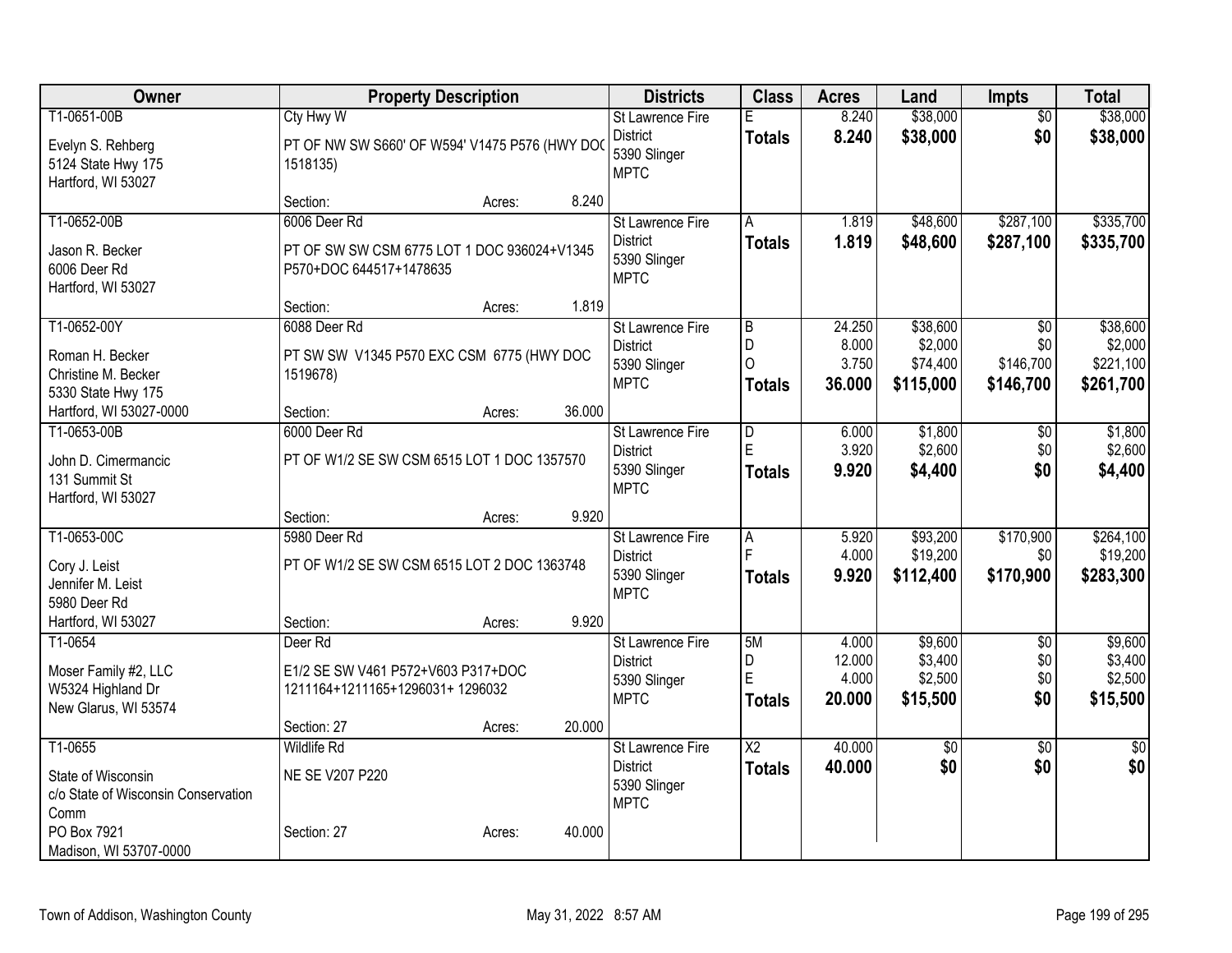| Owner                                 | <b>Property Description</b>              |                  | <b>Districts</b>                | <b>Class</b>           | <b>Acres</b>    | Land            | <b>Impts</b>     | <b>Total</b>         |
|---------------------------------------|------------------------------------------|------------------|---------------------------------|------------------------|-----------------|-----------------|------------------|----------------------|
| T1-0656                               | <b>Williams Rd</b>                       |                  | <b>St Lawrence Fire</b>         | D                      | 11.000          | \$2,400         | $\overline{50}$  | \$2,400              |
| Richard J. Krebs                      | NW SE V604 P344 SEC 27-11-18             | 12.40 AC         | <b>District</b>                 | E                      | 1.400           | \$1,000         | \$0              | \$1,000              |
| 5850 Williams Rd                      |                                          |                  | 5390 Slinger                    | <b>Totals</b>          | 12.400          | \$3,400         | \$0              | \$3,400              |
| Hartford, WI 53027                    |                                          |                  | <b>MPTC</b>                     |                        |                 |                 |                  |                      |
|                                       | Section: 27                              | 12.400<br>Acres: |                                 |                        |                 |                 |                  |                      |
| T1-0656-00A                           | <b>Williams Rd</b>                       |                  | <b>St Lawrence Fire</b>         | $\overline{\text{X2}}$ | 27.600          | $\overline{60}$ | \$0              | \$0                  |
| State of Wisconsin                    | PT OF NW SE V335 P666                    |                  | <b>District</b>                 | <b>Totals</b>          | 27,600          | \$0             | \$0              | \$0                  |
| c/o State of Wisconsin Conservation   |                                          |                  | 5390 Slinger<br><b>MPTC</b>     |                        |                 |                 |                  |                      |
| Comm                                  |                                          |                  |                                 |                        |                 |                 |                  |                      |
| PO Box 7921                           | Section: 27                              | 27.600<br>Acres: |                                 |                        |                 |                 |                  |                      |
| Madison, WI 53707-0000                |                                          |                  |                                 |                        |                 |                 |                  |                      |
| T1-0657-00A                           | Deer Rd                                  |                  | <b>St Lawrence Fire</b>         | A                      | 2.310           | \$73,100        | \$0              | \$73,100             |
| Richard J. Krebs                      | PT OF SW SE CSM 4332 LOT 1 V604 P344 SEC |                  | <b>District</b><br>5390 Slinger | <b>Totals</b>          | 2.310           | \$73,100        | \$0              | \$73,100             |
| 5850 Williams Rd                      | $27-11-18$<br>2.31 AC                    |                  | <b>MPTC</b>                     |                        |                 |                 |                  |                      |
| Hartford, WI 53027                    |                                          |                  |                                 |                        |                 |                 |                  |                      |
|                                       | Section: 27                              | Acres:           | 2.310                           |                        |                 |                 |                  |                      |
| T1-0657-00Z                           | 5850 Williams Rd                         |                  | St Lawrence Fire                | Α<br>D                 | 14.000          | \$121,500       | \$175,800        | \$297,300            |
| Richard J. Krebs                      | W22 AC SW SE V604 P344 EXC CSM 4332      |                  | <b>District</b><br>5390 Slinger |                        | 5.500<br>19.500 | \$1,700         | \$0<br>\$175,800 | \$1,700<br>\$299,000 |
| 5850 Williams Rd                      |                                          |                  | <b>MPTC</b>                     | <b>Totals</b>          |                 | \$123,200       |                  |                      |
| Hartford, WI 53027                    |                                          |                  |                                 |                        |                 |                 |                  |                      |
|                                       | Section: 27                              | 19.500<br>Acres: |                                 |                        |                 |                 |                  |                      |
| T1-0658                               | Deer Rd                                  |                  | <b>St Lawrence Fire</b>         | $\overline{\text{X2}}$ | 18.000          | \$0             | \$0              | $\overline{50}$      |
| State of Wisconsin                    | E18 AC SW SE V370 P413                   |                  | <b>District</b><br>5390 Slinger | <b>Totals</b>          | 18.000          | \$0             | \$0              | \$0                  |
| c/o State of Wisconsin Conservation   |                                          |                  | <b>MPTC</b>                     |                        |                 |                 |                  |                      |
| Comm                                  |                                          |                  |                                 |                        |                 |                 |                  |                      |
| PO Box 7921                           | Section: 27                              | 18.000<br>Acres: |                                 |                        |                 |                 |                  |                      |
| Madison, WI 53707-0000<br>T1-0659     | Deer Rd                                  |                  | St Lawrence Fire                | $\overline{\text{X2}}$ | 38.000          | $\overline{50}$ | $\overline{50}$  | $\overline{50}$      |
|                                       |                                          |                  | <b>District</b>                 |                        | 38.000          | \$0             | \$0              | \$0                  |
| State of Wisconsin                    | SE SE V370 P413 EXC PT SOLD              |                  | 5390 Slinger                    | <b>Totals</b>          |                 |                 |                  |                      |
| c/o State of Wisconsin Conservation   |                                          |                  | <b>MPTC</b>                     |                        |                 |                 |                  |                      |
| Comm                                  |                                          |                  |                                 |                        |                 |                 |                  |                      |
| PO Box 7921<br>Madison, WI 53707-0000 | Section: 27                              | 38.000<br>Acres: |                                 |                        |                 |                 |                  |                      |
|                                       |                                          |                  |                                 |                        |                 |                 |                  |                      |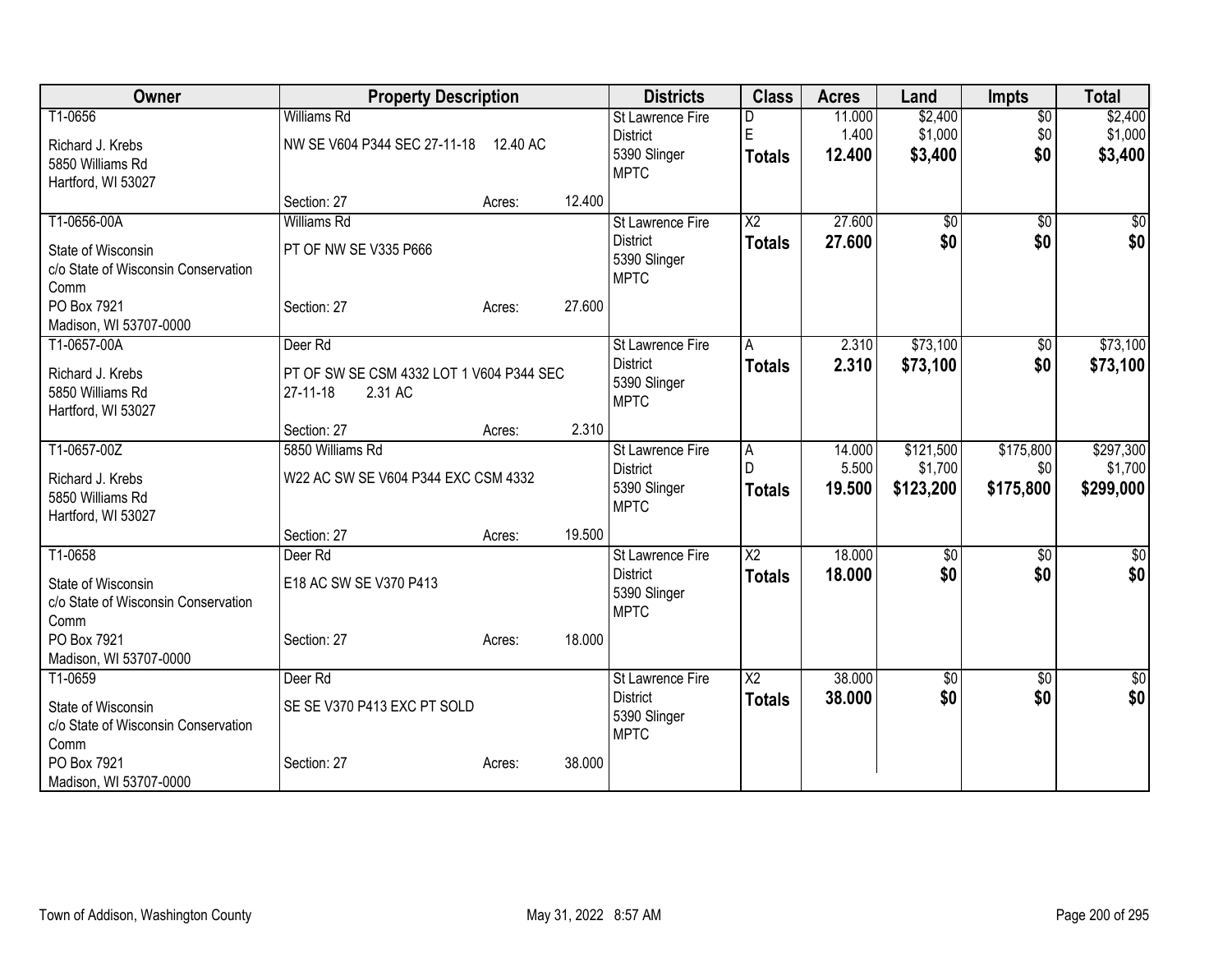| <b>Owner</b>                                                      | <b>Property Description</b>          |        |         | <b>Districts</b>                               | <b>Class</b>           | <b>Acres</b>   | Land                 | <b>Impts</b>           | <b>Total</b>           |
|-------------------------------------------------------------------|--------------------------------------|--------|---------|------------------------------------------------|------------------------|----------------|----------------------|------------------------|------------------------|
| T1-0659-00A                                                       | 5772 Deer Rd                         |        |         | <b>St Lawrence Fire</b><br><b>District</b>     | <b>Totals</b>          | 0.970<br>0.970 | \$65,200<br>\$65,200 | \$158,800<br>\$158,800 | \$224,000<br>\$224,000 |
| Lisa A. Messig et al                                              | PT OF SE SE V1555 P395               |        |         | 5390 Slinger                                   |                        |                |                      |                        |                        |
| c/o Bryon S. Messig<br>5772 Deer Rd                               |                                      |        |         | <b>MPTC</b>                                    |                        |                |                      |                        |                        |
| Hartford, WI 53027-0000                                           | Section: 27                          | Acres: | 0.970   |                                                |                        |                |                      |                        |                        |
| T1-0659-00B                                                       | 5768 Deer Rd                         |        |         | <b>St Lawrence Fire</b>                        | A                      | 1.030          | \$55,700             | \$203,800              | \$259,500              |
| Mark P. Tennies et al<br>c/o Mark P. Tennies Tod<br>5768 Deer Rd  | PT OF SE SE V722 P489+DOC 1548801    |        |         | <b>District</b><br>5390 Slinger<br><b>MPTC</b> | <b>Totals</b>          | 1.030          | \$55,700             | \$203,800              | \$259,500              |
| Hartford, WI 53027-0000                                           | Section: 27                          | Acres: | 1.030   |                                                |                        |                |                      |                        |                        |
| T1-0660                                                           | <b>Wildlife Rd</b>                   |        |         | St Lawrence Fire                               | X5                     | 5.750          | \$0                  | \$0                    | $\sqrt{50}$            |
| Soo Line Railroad<br>420 Soo Line<br>Minneapolis, MN 55440        | RR SEC 27 VR4 P11-15-50 SEC 27-11-18 |        | 5.75 AC | <b>District</b><br>5390 Slinger<br><b>MPTC</b> | <b>Totals</b>          | 5.750          | \$0                  | \$0                    | \$0                    |
|                                                                   | Section: 27                          | Acres: | 5.750   |                                                |                        |                |                      |                        |                        |
| T1-0661                                                           | 6102 Crooked Rd                      |        |         | St Lawrence Fire                               | $\overline{\text{X2}}$ | 40.000         | $\overline{30}$      | $\overline{50}$        | $\sqrt{50}$            |
| State of Wisconsin<br>PO Box 7921<br>Madison, WI 53707            | NE NE V304 P22+V811 P661             |        |         | <b>District</b><br>5390 Slinger<br><b>MPTC</b> | <b>Totals</b>          | 40.000         | \$0                  | \$0                    | \$0                    |
|                                                                   | Section: 28                          | Acres: | 40.000  |                                                |                        |                |                      |                        |                        |
| T1-0663                                                           | Crooked Rd                           |        |         | St Lawrence Fire                               | $\overline{X2}$        | 40.000         | $\overline{50}$      | $\overline{50}$        | $\sqrt{50}$            |
| State of Wisconsin<br>c/o State of Wisconsin Conservation<br>Comm | NW NE V304 P22+V811 P661             |        |         | <b>District</b><br>5390 Slinger<br><b>MPTC</b> | <b>Totals</b>          | 40.000         | \$0                  | \$0                    | \$0                    |
| PO Box 7921                                                       | Section: 28                          | Acres: | 40.000  |                                                |                        |                |                      |                        |                        |
| Madison, WI 53707-0000                                            |                                      |        |         |                                                |                        |                |                      |                        |                        |
| T1-0664                                                           | <b>Crooked Rd</b>                    |        |         | St Lawrence Fire                               | $\overline{\text{X2}}$ | 40.000         | $\overline{60}$      | $\sqrt{6}$             | \$0                    |
| State of Wisconsin<br>c/o State of Wisconsin Conservation<br>Comm | SW NE V336 P617                      |        |         | <b>District</b><br>5390 Slinger<br><b>MPTC</b> | <b>Totals</b>          | 40.000         | \$0                  | \$0                    | \$0                    |
| PO Box 7921<br>Madison, WI 53707-0000                             | Section: 28                          | Acres: | 40.000  |                                                |                        |                |                      |                        |                        |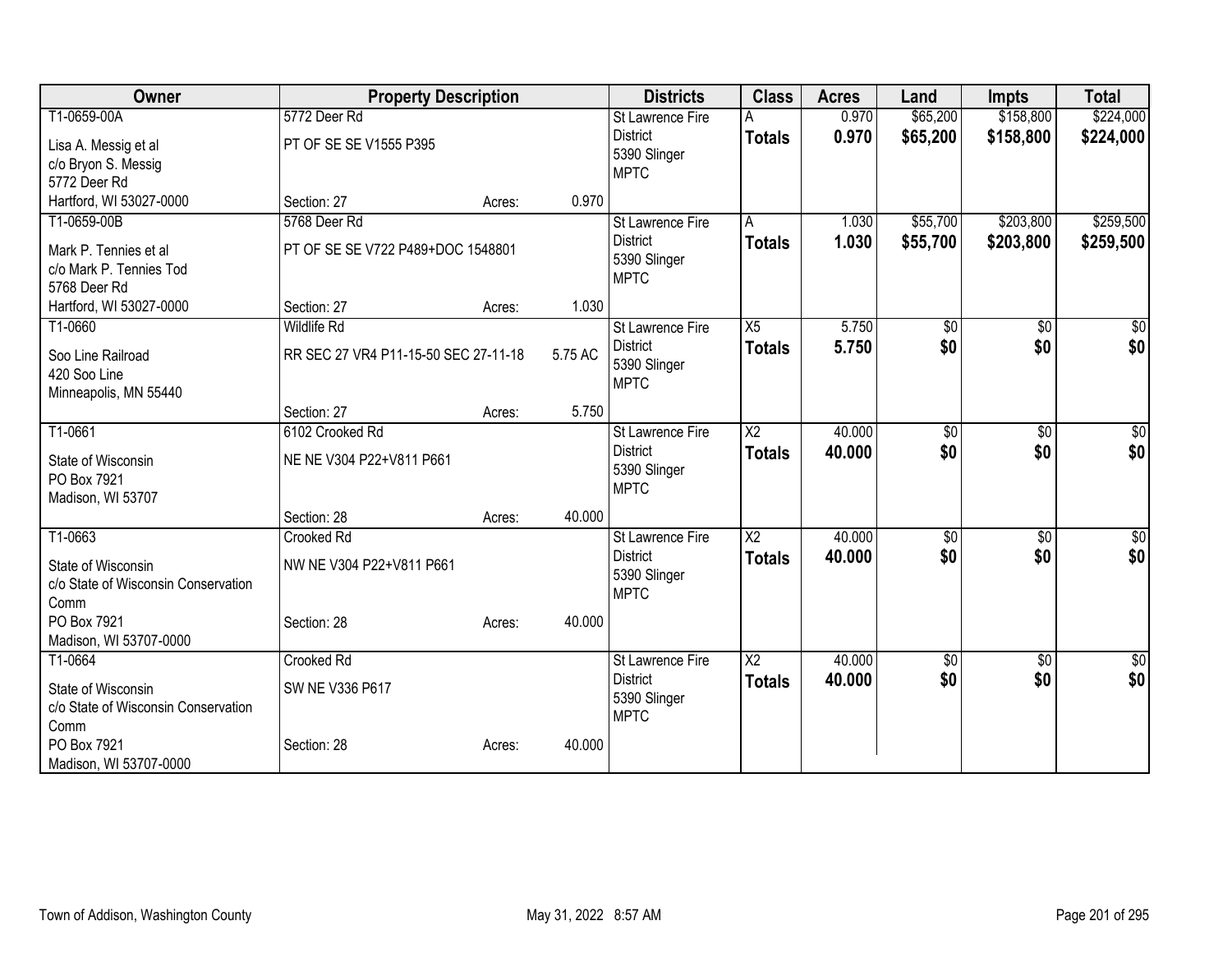| Owner                               | <b>Property Description</b>                   | <b>Districts</b>            | <b>Class</b>           | <b>Acres</b> | Land            | <b>Impts</b>    | <b>Total</b>    |
|-------------------------------------|-----------------------------------------------|-----------------------------|------------------------|--------------|-----------------|-----------------|-----------------|
| T1-0665                             | <b>Crooked Rd</b>                             | <b>St Lawrence Fire</b>     | $\overline{\text{X2}}$ | 20.000       | $\overline{50}$ | $\overline{60}$ | $\overline{50}$ |
| State of Wisconsin                  | W1/2 SE NE SEC                                | <b>District</b>             | <b>Totals</b>          | 20,000       | \$0             | \$0             | \$0             |
| c/o State of Wisconsin Conservation |                                               | 5390 Slinger<br><b>MPTC</b> |                        |              |                 |                 |                 |
| Comm                                |                                               |                             |                        |              |                 |                 |                 |
| PO Box 7921                         | 20.000<br>Section: 28<br>Acres:               |                             |                        |              |                 |                 |                 |
| Madison, WI 53707-0000              |                                               |                             |                        |              |                 |                 |                 |
| T1-0666                             | Cty Hwy W                                     | <b>St Lawrence Fire</b>     | $\overline{X2}$        | 20.000       | $\overline{50}$ | $\overline{50}$ | \$0             |
| State of Wisconsin                  | E1/2 SE NE WILDLIFE HIGHLANDS SUB O L 2 V756  | <b>District</b>             | <b>Totals</b>          | 20,000       | \$0             | \$0             | \$0             |
| c/o State of Wisconsin Dept of Nat  | P <sub>523</sub>                              | 5390 Slinger                |                        |              |                 |                 |                 |
| Resources                           |                                               | <b>MPTC</b>                 |                        |              |                 |                 |                 |
| PO Box 7921                         | 20.000<br>Section: 28<br>Acres:               |                             |                        |              |                 |                 |                 |
| Madison, WI 53707-0000              |                                               |                             |                        |              |                 |                 |                 |
| T1-0667                             | 6325 Crooked Rd                               | St Lawrence Fire            | A                      | 3.000        | \$80,000        | \$274,900       | \$354,900       |
| Randy R Schulz Living Trust         | NE NW DOC 898370+900971+964338+968685+976496  | <b>District</b>             | D                      | 19.500       | \$4,900         | \$0             | \$4,900         |
| 6325 Crooked Rd                     |                                               | 5390 Slinger                | E                      | 17.480       | \$12,000        | \$0             | \$12,000        |
| Allenton, WI 53002                  |                                               | <b>MPTC</b>                 | <b>Totals</b>          | 39.980       | \$96,900        | \$274,900       | \$371,800       |
|                                     | 39.980<br>Section: 28<br>Acres:               |                             |                        |              |                 |                 |                 |
| T1-0668                             | 5568 State Hwy 175                            | St Lawrence Fire            | 5M                     | 10.000       | \$24,000        | \$0             | \$24,000        |
| Kenneth J. Bednar                   | PT E1/2 NE SEC 29 & W1/2 NW V926 P126-7       | <b>District</b>             | A                      | 6.000        | \$93,500        | \$210,000       | \$303,500       |
| Constance R. Bednar                 |                                               | 5390 Slinger                | D                      | 11.230       | \$3,100         | \$0             | \$3,100         |
| 5568 State Hwy 175                  |                                               | <b>MPTC</b>                 | E                      | 10.000       | \$7,000         | \$0             | \$7,000         |
| Hartford, WI 53027                  | 37.230<br>Section: 28<br>Acres:               |                             | Totals                 | 37.230       | \$127,600       | \$210,000       | \$337,600       |
| T1-0668-00C                         | 5582 State Hwy 175                            | St Lawrence Fire            | A                      | 2.000        | \$70,000        | \$221,500       | \$291,500       |
| Raymond O. Nelson                   | PT NE NE SEC 29 & W1/2 NW DOC 836403+838407   | <b>District</b>             | $\mathsf{D}$           | 9.480        | \$2,900         | \$0             | \$2,900         |
| 5582 State Hwy 175                  |                                               | 5390 Slinger                | <b>Totals</b>          | 11.480       | \$72,900        | \$221,500       | \$294,400       |
| Hartford, WI 53027                  |                                               | <b>MPTC</b>                 |                        |              |                 |                 |                 |
|                                     | 11.480<br>Section: 28<br>Acres:               |                             |                        |              |                 |                 |                 |
| T1-0668-00D                         | State Hwy 175                                 | St Lawrence Fire            | D.                     | 4.450        | \$1,300         | $\sqrt{6}$      | \$1,300         |
| Darrell E. Jutz                     | PT NE NE SEC 29+NW NW SEC 28 CSM 4706 LOT 1   | <b>District</b>             | <b>Totals</b>          | 4.450        | \$1,300         | \$0             | \$1,300         |
| Lorraine B. Jutz                    | V1207 P217                                    | 5390 Slinger                |                        |              |                 |                 |                 |
| 5604 State Hwy 175                  |                                               | <b>MPTC</b>                 |                        |              |                 |                 |                 |
| Hartford, WI 53027                  | 4.450<br>Section: 28<br>Acres:                |                             |                        |              |                 |                 |                 |
| T1-0668-00E                         | <b>Crooked Rd</b>                             | <b>St Lawrence Fire</b>     | $\overline{D}$         | 4.400        | \$1,300         | $\overline{50}$ | \$1,300         |
| Darrell E. Jutz                     | PT NE NE SEC 29+NW NW SEC 28 CSM 4706 LOT 2+( | <b>District</b>             | E                      | 1.000        | \$700           | \$0             | \$700           |
| Lorraine B. Jutz                    | L 1+ V1207 P217                               | 5390 Slinger                | <b>Totals</b>          | 5.400        | \$2,000         | \$0             | \$2,000         |
| 5604 State Hwy 175                  |                                               | <b>MPTC</b>                 |                        |              |                 |                 |                 |
| Hartford, WI 53027                  | 5.400<br>Section: 28<br>Acres:                |                             |                        |              |                 |                 |                 |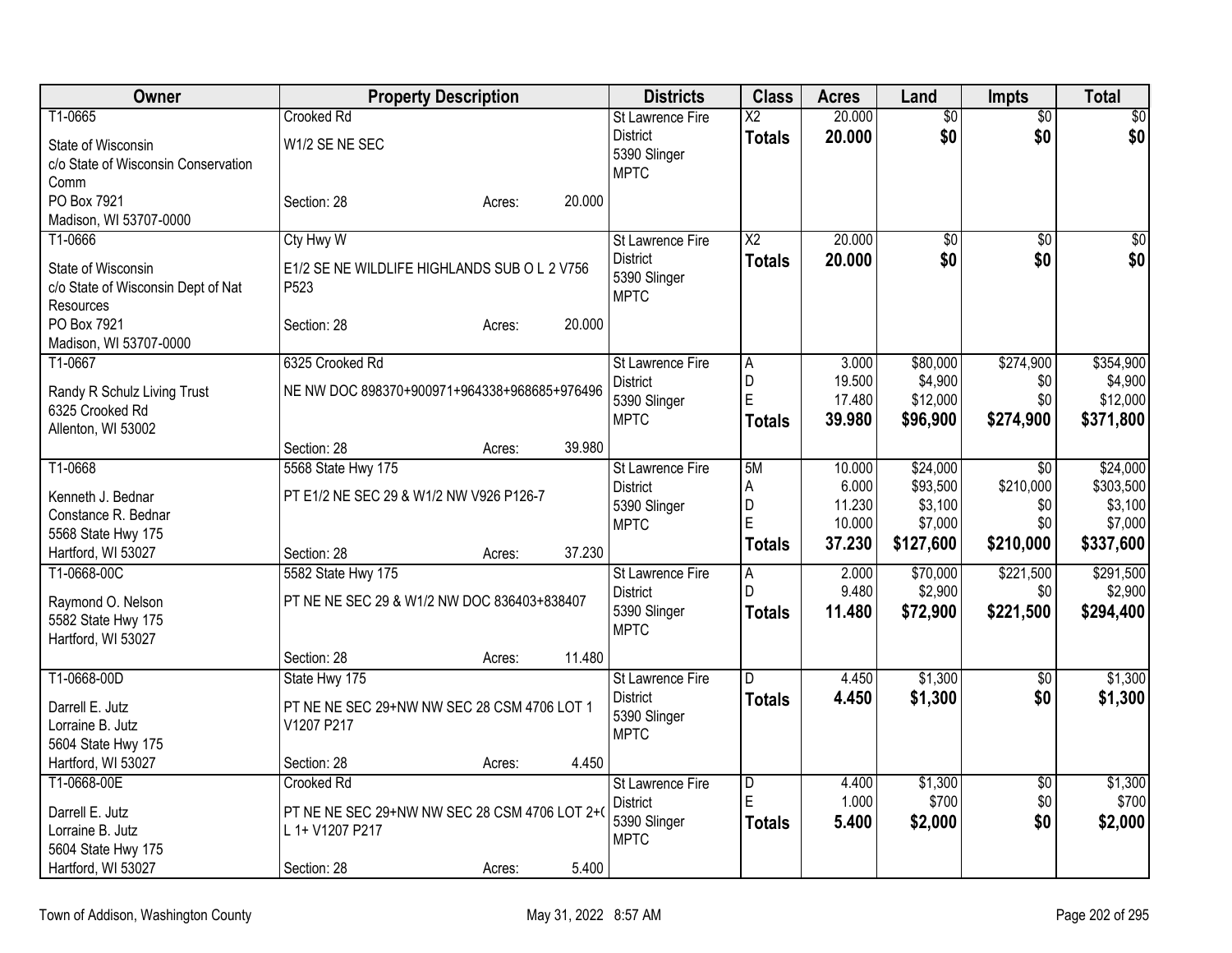| Owner                     |                                             | <b>Property Description</b> |          | <b>Districts</b>        | <b>Class</b>  | <b>Acres</b> | Land      | <b>Impts</b>    | <b>Total</b> |
|---------------------------|---------------------------------------------|-----------------------------|----------|-------------------------|---------------|--------------|-----------|-----------------|--------------|
| T1-0668-00F               | 5604 State Hwy 175                          |                             |          | <b>St Lawrence Fire</b> | A             | 2.000        | \$70,000  | \$202,600       | \$272,600    |
| Darrell E. Jutz           | PT NE NE SEC 29+NW NW SEC 28 CSM 4706 LOT 3 |                             |          | <b>District</b>         | ln.           | 3.280        | \$1,000   | \$0             | \$1,000      |
| Lorraine B. Jutz          | V1207 P217                                  |                             |          | 5390 Slinger            | <b>Totals</b> | 5.280        | \$71,000  | \$202,600       | \$273,600    |
| 5604 State Hwy 175        |                                             |                             |          | <b>MPTC</b>             |               |              |           |                 |              |
| Hartford, WI 53027        | Section: 28                                 | Acres:                      | 5.280    |                         |               |              |           |                 |              |
| T1-0669                   | Crooked Rd                                  |                             |          | St Lawrence Fire        | Έ             | 1.050        | \$700     | $\overline{50}$ | \$700        |
| Timothy M Kreilkamp Trust | PT OF NW NW N OF HWY DOC 840444+1125130     |                             |          | <b>District</b>         | <b>Totals</b> | 1.050        | \$700     | \$0             | \$700        |
| Rita Kreilkamp Trust      |                                             |                             |          | 5390 Slinger            |               |              |           |                 |              |
| 6490 Crooked Rd           |                                             |                             |          | <b>MPTC</b>             |               |              |           |                 |              |
| Allenton, WI 53002        | Section: 28                                 | Acres:                      | 1.050    |                         |               |              |           |                 |              |
| T1-0670                   | State Hwy 175                               |                             |          | St Lawrence Fire        | D             | 17.000       | \$5,100   | \$0             | \$5,100      |
| Robert C. Shoemaker       | PT SE NE SEC 29+SW NW SEC 28 V1123 P657 EXC |                             |          | <b>District</b>         | E             | 1.380        | \$1,000   | \$0             | \$1,000      |
| 332 Cty Hwy H             | PTS SOLD                                    |                             |          | 5390 Slinger            | <b>Totals</b> | 18.380       | \$6,100   | \$0             | \$6,100      |
| Fredonia, WI 53021        |                                             |                             |          | <b>MPTC</b>             |               |              |           |                 |              |
|                           | Section: 28                                 | Acres:                      | 18.380   |                         |               |              |           |                 |              |
| T1-0670-00B               | 5512 State Hwy 175                          |                             |          | St Lawrence Fire        | A             | 5.000        | \$90,000  | \$184,100       | \$274,100    |
| Luke M. Weber             | PT OF SW NW CSM 781 DOC 1369075+1491979     |                             |          | <b>District</b>         | <b>Totals</b> | 5.000        | \$90,000  | \$184,100       | \$274,100    |
| 5512 State Hwy 175        |                                             |                             |          | 5390 Slinger            |               |              |           |                 |              |
| Hartford, WI 53027        |                                             |                             |          | <b>MPTC</b>             |               |              |           |                 |              |
|                           | Section: 28                                 | Acres:                      | 5.000    |                         |               |              |           |                 |              |
| T1-0671                   | State Hwy 175                               |                             |          | St Lawrence Fire        | 5M            | 5.000        | \$12,000  | $\overline{30}$ | \$12,000     |
| Robert C. Shoemaker       | SE NW V1123 P657 EXC PT SOLD SEC 28-11-18   |                             |          | <b>District</b>         | D             | 8.000        | \$2,100   | \$0             | \$2,100      |
| 332 Cty Hwy H             | 24.43 AC                                    |                             |          | 5390 Slinger            | E             | 11.430       | \$8,000   | \$0             | \$8,000      |
| Fredonia, WI 53021        |                                             |                             |          | <b>MPTC</b>             | Totals        | 24.430       | \$22,100  | \$0             | \$22,100     |
|                           | Section: 28                                 | Acres:                      | 24.430   |                         |               |              |           |                 |              |
| T1-0671-00A               | State Hwy 175                               |                             |          | St Lawrence Fire        | 5M            | 3.000        | \$7,200   | $\overline{30}$ | \$7,200      |
| Kenneth J. Bednar         | PT OF SE NW V1004 P320 SEC 28-11-18         |                             | 15.36 AC | <b>District</b>         | D             | 3.000        | \$600     | \$0             | \$600        |
| Constance R. Bednar       |                                             |                             |          | 5390 Slinger            | E             | 9.360        | \$6,600   | \$0             | \$6,600      |
| 5568 State Hwy 175        |                                             |                             |          | <b>MPTC</b>             | Totals        | 15.360       | \$14,400  | \$0             | \$14,400     |
| Hartford, WI 53027        | Section: 28                                 | Acres:                      | 15.360   |                         |               |              |           |                 |              |
| T1-0672                   | 5426 State Hwy 175                          |                             |          | St Lawrence Fire        | A             | 10.120       | \$107,900 | \$326,000       | \$433,900    |
| Andrew J. Schickert       | PT OF SW V1108 P415+DOC 822201 EXC PTS SOLD |                             |          | <b>District</b>         | Totals        | 10.120       | \$107,900 | \$326,000       | \$433,900    |
| Susan A. Schickert        |                                             |                             |          | 5390 Slinger            |               |              |           |                 |              |
| 5426 State Hwy 175        |                                             |                             |          | <b>MPTC</b>             |               |              |           |                 |              |
| Hartford, WI 53027        | Section: 28                                 | Acres:                      | 10.120   |                         |               |              |           |                 |              |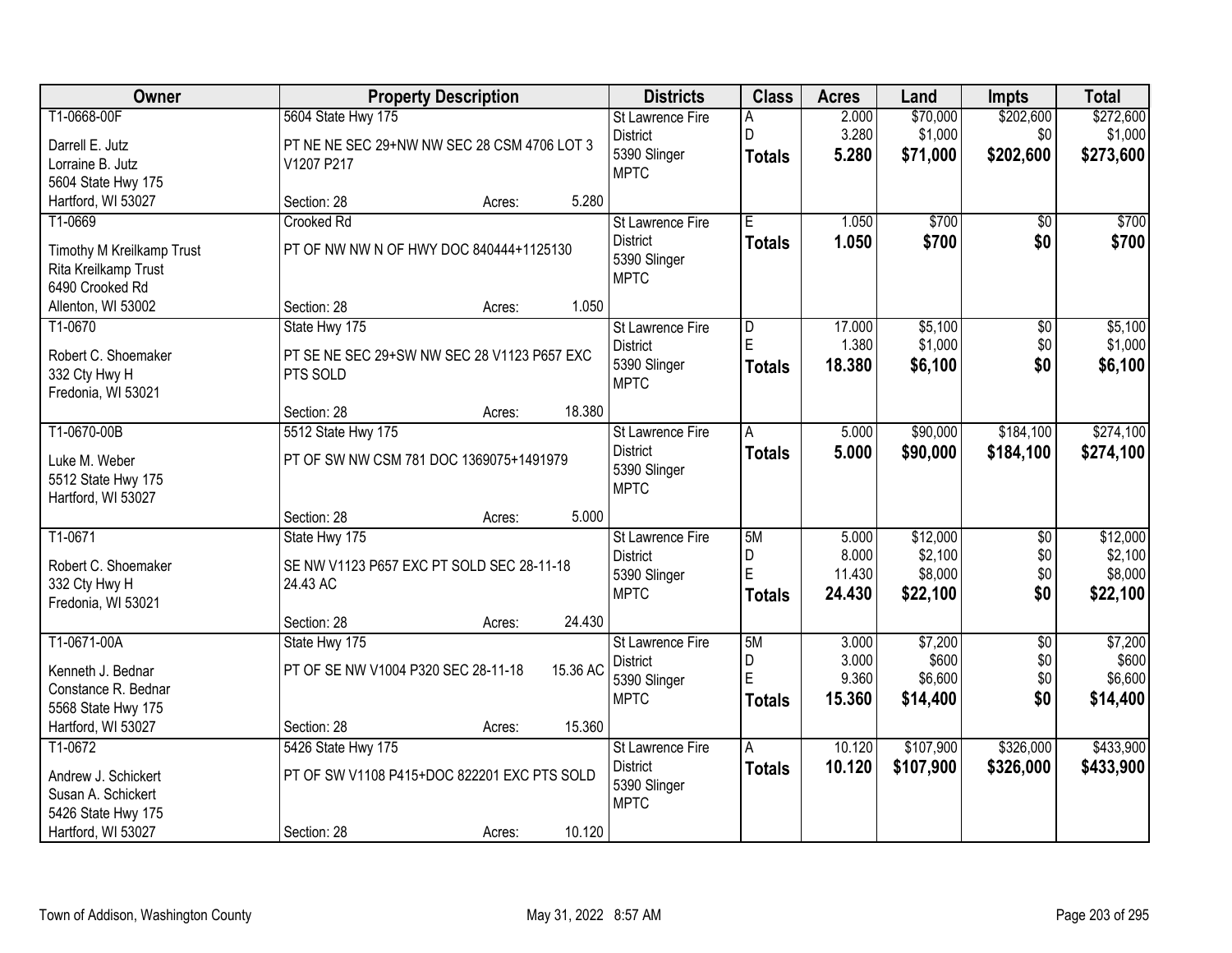| Owner                             |                                                                       | <b>Property Description</b> |        | <b>Districts</b>        | <b>Class</b>            | <b>Acres</b> | Land      | <b>Impts</b>    | <b>Total</b> |
|-----------------------------------|-----------------------------------------------------------------------|-----------------------------|--------|-------------------------|-------------------------|--------------|-----------|-----------------|--------------|
| T1-0672-00A                       | 5346 State Hwy 175                                                    |                             |        | St Lawrence Fire        | A                       | 10.100       | \$107,900 | \$269,200       | \$377,100    |
| Timothy L. Terbieten              | PT OF E1/2 SW DOC 811329                                              |                             |        | <b>District</b>         | <b>Totals</b>           | 10.100       | \$107,900 | \$269,200       | \$377,100    |
| Julie A. Terbieten                |                                                                       |                             |        | 5390 Slinger            |                         |              |           |                 |              |
| 5346 State Hwy 175                |                                                                       |                             |        | <b>MPTC</b>             |                         |              |           |                 |              |
| Hartford, WI 53027                | Section: 28                                                           | Acres:                      | 10.100 |                         |                         |              |           |                 |              |
| T1-0672-00B                       | 5476 State Hwy 175                                                    |                             |        | St Lawrence Fire        | A                       | 6.000        | \$93,500  | \$247,400       | \$340,900    |
| William J. Wolf                   | PT OF N1/2 SW DOC 867931                                              |                             |        | <b>District</b>         | D                       | 12.500       | \$3,200   | \$0             | \$3,200      |
| Diane C. Wolf                     |                                                                       |                             |        | 5390 Slinger            | <b>Totals</b>           | 18.500       | \$96,700  | \$247,400       | \$344,100    |
| 5476 State Hwy 175                |                                                                       |                             |        | <b>MPTC</b>             |                         |              |           |                 |              |
| Hartford, WI 53027                | Section: 28                                                           | Acres:                      | 18.500 |                         |                         |              |           |                 |              |
| T1-0672-00C                       | 5446 State Hwy 175                                                    |                             |        | St Lawrence Fire        | A                       | 6.000        | \$102,900 | \$208,200       | \$311,100    |
| John A. Fritsch                   | PT OF N1/2 SW V1285 P112+DOC 1317373+1534886                          |                             |        | <b>District</b>         | D                       | 10.000       | \$3,000   | \$0             | \$3,000      |
| Richard A. Fritsch Jr             |                                                                       |                             |        | 5390 Slinger            | E                       | 4.000        | \$2,000   | \$0             | \$2,000      |
| PO Box 32                         |                                                                       |                             |        | <b>MPTC</b>             | <b>Totals</b>           | 20.000       | \$107,900 | \$208,200       | \$316,100    |
| Slinger, WI 53086                 | Section: 28                                                           | Acres:                      | 20.000 |                         |                         |              |           |                 |              |
| T1-0672-00D                       | 5368 State Hwy 175                                                    |                             |        | <b>St Lawrence Fire</b> | A                       | 10.420       | \$112,600 | \$357,100       | \$469,700    |
| Brian S. Keith                    | PT OF E1/2 SW DOC 1395230                                             |                             |        | <b>District</b>         | <b>Totals</b>           | 10.420       | \$112,600 | \$357,100       | \$469,700    |
| Jessica A. Keith                  |                                                                       |                             |        | 5390 Slinger            |                         |              |           |                 |              |
| 5368 State Hwy 175                |                                                                       |                             |        | <b>MPTC</b>             |                         |              |           |                 |              |
| Hartford, WI 53027                | Section: 28                                                           | Acres:                      | 10.420 |                         |                         |              |           |                 |              |
| T1-0674                           | State Hwy 175                                                         |                             |        | St Lawrence Fire        | $\overline{\mathsf{D}}$ | 54.000       | \$15,700  | $\overline{50}$ | \$15,700     |
|                                   |                                                                       |                             |        | <b>District</b>         | E                       | 1.500        | \$200     | \$0             | \$200        |
| Geghf, LLC<br>5115 Cty Hwy R      | PT OF S1/2 SW V882 P21+DOC 1055078+1056241 SE<br>28-11-18<br>55.50 AC |                             |        | 5390 Slinger            | <b>Totals</b>           | 55.500       | \$15,900  | \$0             | \$15,900     |
| Hartford, WI 53027-0000           |                                                                       |                             |        | <b>MPTC</b>             |                         |              |           |                 |              |
|                                   | Section: 28                                                           | Acres:                      | 55.500 |                         |                         |              |           |                 |              |
| T1-0674-00A                       | 5327 State Hwy 175                                                    |                             |        | St Lawrence Fire        | $\overline{B}$          | 0.690        | \$27,400  | \$372,300       | \$399,700    |
| Strange Brew Properties, LLC      | PT OF SE SW DOC 1281225 EXC HWY                                       |                             |        | <b>District</b>         | <b>Totals</b>           | 0.690        | \$27,400  | \$372,300       | \$399,700    |
| 4395 Sleeping Dragon Rd           |                                                                       |                             |        | 5390 Slinger            |                         |              |           |                 |              |
| West Bend, WI 53095-0000          |                                                                       |                             |        | <b>MPTC</b>             |                         |              |           |                 |              |
|                                   | Section: 28                                                           | Acres:                      | 0.690  |                         |                         |              |           |                 |              |
| T1-0674-00B                       | 5334 State Hwy 175                                                    |                             |        | <b>St Lawrence Fire</b> | Α                       | 0.920        | \$58,000  | \$128,300       | \$186,300    |
| John R Becker Revocable Liv Trust | PT OF SE SW CSM 2804 PAR 1 V986 P102+DOC                              |                             |        | <b>District</b>         | <b>Totals</b>           | 0.920        | \$58,000  | \$128,300       | \$186,300    |
| 5334 State Hwy 175                | 804613+1361833                                                        |                             |        | 5390 Slinger            |                         |              |           |                 |              |
| Hartford, WI 53027                |                                                                       |                             |        | <b>MPTC</b>             |                         |              |           |                 |              |
|                                   | Section: 28                                                           | Acres:                      | 0.920  |                         |                         |              |           |                 |              |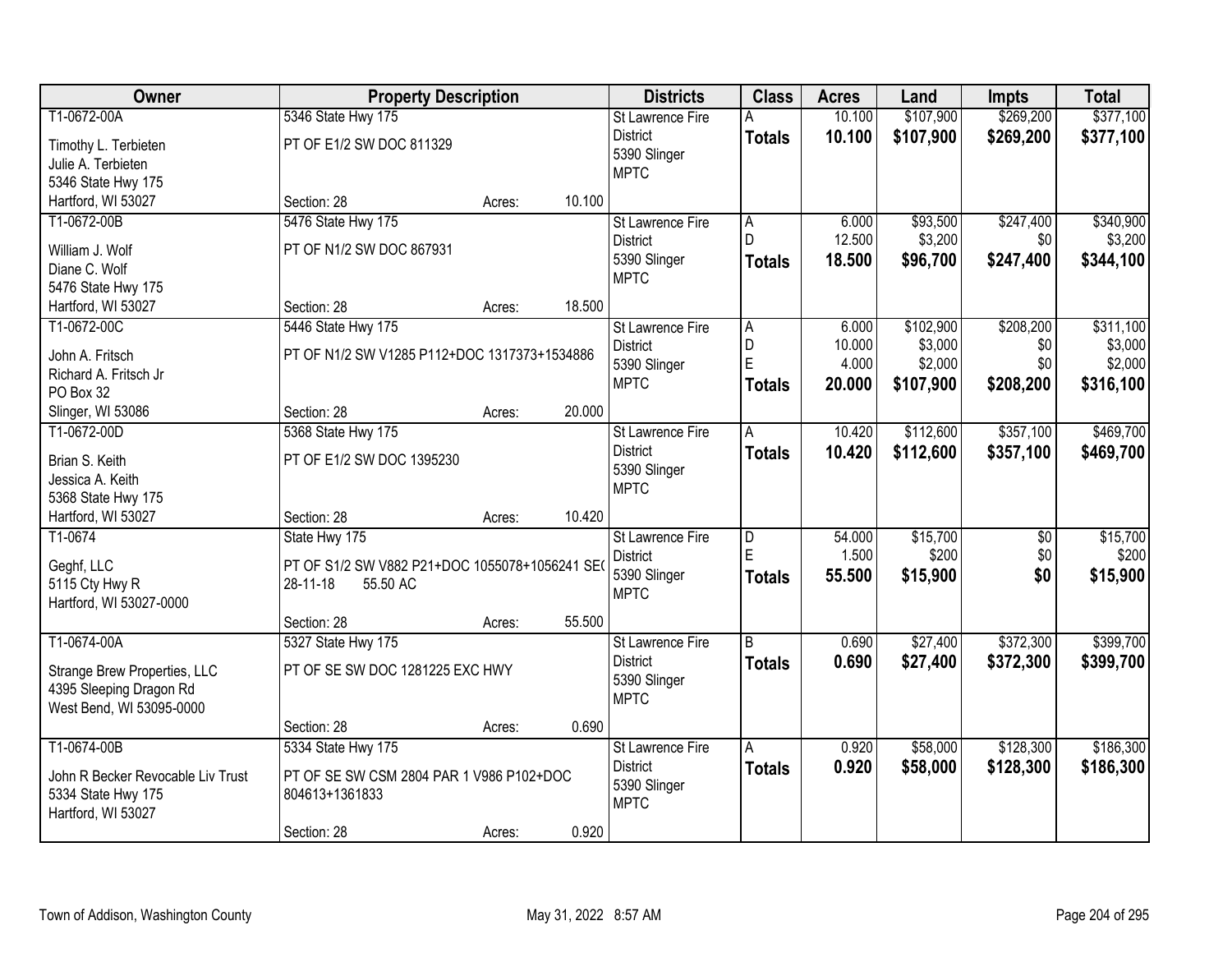| Owner                                                                                                  |                                                                                               | <b>Property Description</b> |        | <b>Districts</b>                                                          | <b>Class</b>                       | <b>Acres</b>                        | Land                                      | <b>Impts</b>                         | <b>Total</b>                              |
|--------------------------------------------------------------------------------------------------------|-----------------------------------------------------------------------------------------------|-----------------------------|--------|---------------------------------------------------------------------------|------------------------------------|-------------------------------------|-------------------------------------------|--------------------------------------|-------------------------------------------|
| T1-0674-00C<br>Janet T Braun Irrevocable Trust<br>5375 State Hwy 175<br>Hartford, WI 53027             | 5375 State Hwy 175<br>PT OF SW S OF HWY CSM 2134 V1037 P155+V1254<br>P511+DOC 1389704+1465354 |                             |        | St Lawrence Fire<br><b>District</b><br>5390 Slinger<br><b>MPTC</b>        | A<br><b>Totals</b>                 | 4.570<br>4.570                      | \$87,900<br>\$87,900                      | \$236,700<br>\$236,700               | \$324,600<br>\$324,600                    |
|                                                                                                        | Section: 28                                                                                   | Acres:                      | 4.570  |                                                                           |                                    |                                     |                                           |                                      |                                           |
| T1-0674-00E<br>Strange Brew Properties, LLC<br>4395 Sleeping Dragon Rd<br>West Bend, WI 53095-0000     | State Hwy 175<br>PT OF SE SW CSM 2804 PAR 2 DOC 1281225                                       |                             |        | <b>St Lawrence Fire</b><br><b>District</b><br>5390 Slinger<br><b>MPTC</b> | $\overline{B}$<br><b>Totals</b>    | 1.080<br>1.080                      | \$24,700<br>\$24,700                      | \$2,500<br>\$2,500                   | \$27,200<br>\$27,200                      |
|                                                                                                        | Section: 28                                                                                   | Acres:                      | 1.080  |                                                                           |                                    |                                     |                                           |                                      |                                           |
| T1-0675<br>Geghf, LLC<br>5115 Cty Hwy R<br>Hartford, WI 53027-0000                                     | Cty Hwy S<br>S25 AC S1/2 SW V882 P19+DOC 1055078+1056241<br>(HWY V1283 P7)                    |                             |        | St Lawrence Fire<br><b>District</b><br>5390 Slinger<br><b>MPTC</b>        | D<br><b>Totals</b>                 | 24.110<br>24.110                    | \$6,900<br>\$6,900                        | \$0<br>\$0                           | \$6,900<br>\$6,900                        |
|                                                                                                        | Section: 28                                                                                   | Acres:                      | 24.110 |                                                                           |                                    |                                     |                                           |                                      |                                           |
| T1-0677-00A<br>Roman H. Becker<br>Christine M. Becker<br>5330 State Hwy 175                            | 5330 State Hwy 175<br>PT W1/2 SE V1506 P673                                                   |                             |        | St Lawrence Fire<br><b>District</b><br>5390 Slinger<br><b>MPTC</b>        | A<br>$\mathsf{D}$<br><b>Totals</b> | 5.480<br>5.000<br>10.480            | \$82,500<br>\$1,500<br>\$84,000           | \$255,100<br>\$0<br>\$255,100        | \$337,600<br>\$1,500<br>\$339,100         |
| Hartford, WI 53027-0000                                                                                | Section: 28                                                                                   | Acres:                      | 10.480 |                                                                           |                                    |                                     |                                           |                                      |                                           |
| T1-0677-00Z<br>Roman H. Becker<br>Christine M. Becker<br>5330 State Hwy 175<br>Hartford, WI 53027-0000 | Cty Hwy S<br>NW SE V1267 P47<br>Section: 28                                                   | Acres:                      | 33.650 | St Lawrence Fire<br><b>District</b><br>5390 Slinger<br><b>MPTC</b>        | 5M<br>D<br>E<br><b>Totals</b>      | 2.000<br>19.650<br>12.000<br>33.650 | \$3,500<br>\$5,500<br>\$6,000<br>\$15,000 | $\overline{50}$<br>\$0<br>\$0<br>\$0 | \$3,500<br>\$5,500<br>\$6,000<br>\$15,000 |
| T1-0678-00E                                                                                            | 5308 State Hwy 175                                                                            |                             |        | St Lawrence Fire                                                          | A                                  | 0.990                               | \$59,700                                  | \$167,900                            | \$227,600                                 |
| Dale A. Fies<br>Kathleen S. Fies<br>5308 State Hwy 175                                                 | PT OF SW SE CSM 4105 PAR 1 V1449 P107+V1535<br>P440                                           |                             |        | <b>District</b><br>5390 Slinger<br><b>MPTC</b>                            | <b>Totals</b>                      | 0.990                               | \$59,700                                  | \$167,900                            | \$227,600                                 |
| Hartford, WI 53027                                                                                     | Section: 28                                                                                   | Acres:                      | 0.990  |                                                                           |                                    |                                     |                                           |                                      |                                           |
| T1-0678-00G<br>Roman Becker<br><b>Christine Becker</b><br>5330 State Hwy 175                           | 5314 State Hwy 175<br>PT OF SW SE CSM 4572 LOT 1 V739 P120                                    |                             |        | St Lawrence Fire<br><b>District</b><br>5390 Slinger<br><b>MPTC</b>        | A<br><b>Totals</b>                 | 1.250<br>1.250                      | \$55,000<br>\$55,000                      | \$18,500<br>\$18,500                 | \$73,500<br>\$73,500                      |
| Hartford, WI 53027-0000                                                                                | Section: 28                                                                                   | Acres:                      | 1.250  |                                                                           |                                    |                                     |                                           |                                      |                                           |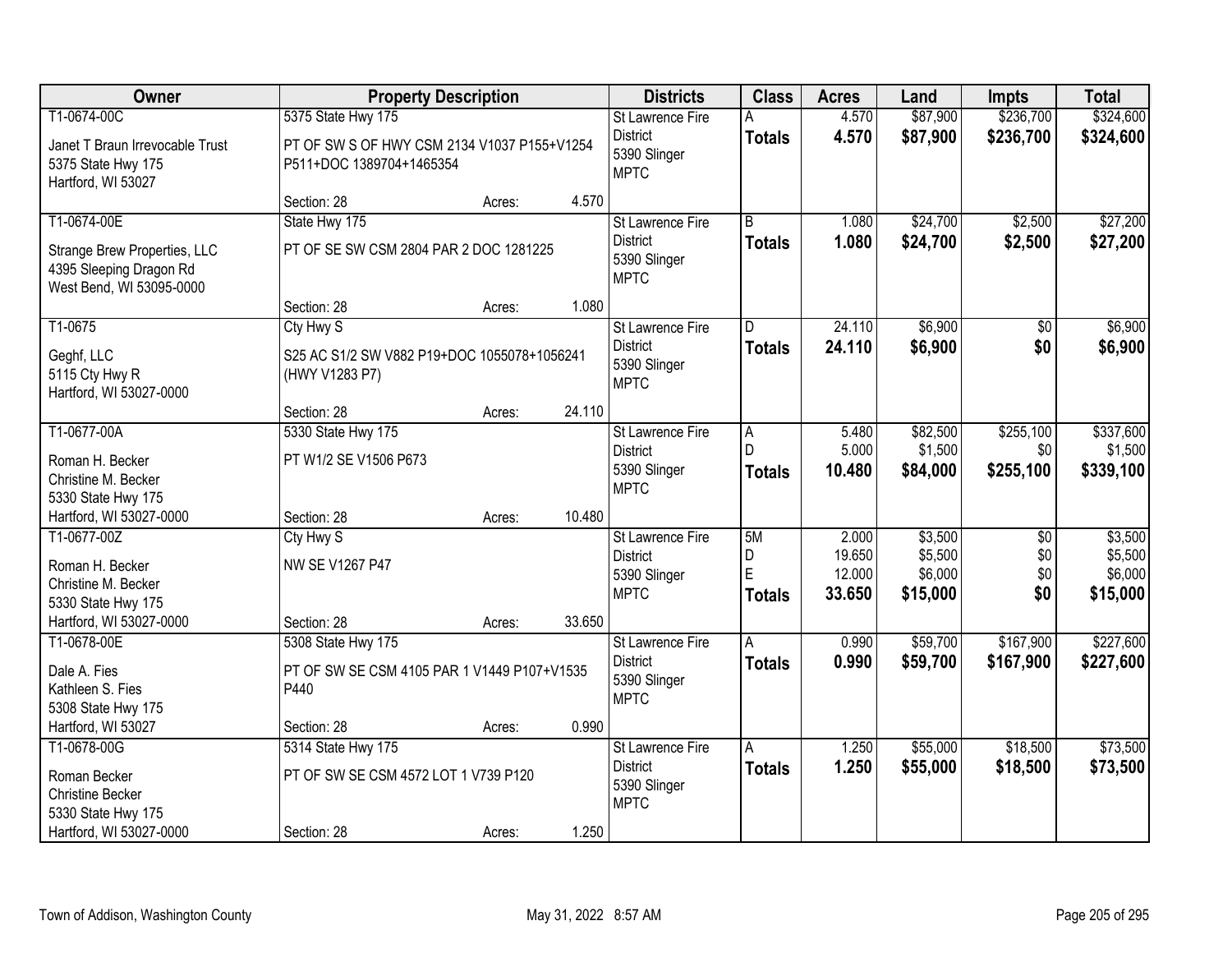| Owner                                                         |                                                                 | <b>Property Description</b> |        | <b>Districts</b>                               | <b>Class</b>       | <b>Acres</b>    | Land               | <b>Impts</b> | <b>Total</b>       |
|---------------------------------------------------------------|-----------------------------------------------------------------|-----------------------------|--------|------------------------------------------------|--------------------|-----------------|--------------------|--------------|--------------------|
| T1-0678-00H                                                   | 6288 Cty Hwy S                                                  |                             |        | St Lawrence Fire                               | А                  | 0.970           | \$56,300           | \$201,500    | \$257,800          |
| Shelly A. Christman<br>6288 Cty Hwy S<br>Hartford, WI 53027   | PT OF SW SE CSM 4751 LOT 1 DOC<br>1129726+1240620               |                             |        | <b>District</b><br>5390 Slinger<br><b>MPTC</b> | <b>Totals</b>      | 0.970           | \$56,300           | \$201,500    | \$257,800          |
|                                                               | Section: 28                                                     | Acres:                      | 0.970  |                                                |                    |                 |                    |              |                    |
| T1-0678-00J                                                   | 6282 Cty Hwy S                                                  |                             |        | St Lawrence Fire                               | A                  | 0.950           | \$58,700           | \$104,200    | \$162,900          |
| Donna L. Scott<br>6282 Cty Hwy S<br>Hartford, WI 53027        | PT OF SW SE CSM 4751 LOT 2 DOC 1159140                          |                             |        | <b>District</b><br>5390 Slinger<br><b>MPTC</b> | <b>Totals</b>      | 0.950           | \$58,700           | \$104,200    | \$162,900          |
|                                                               | Section: 28                                                     | Acres:                      | 0.950  |                                                |                    |                 |                    |              |                    |
| T1-0678-00K                                                   | 5315 State Hwy 175                                              |                             |        | St Lawrence Fire                               | А                  | 1.080           | \$51,600           | \$105,600    | \$157,200          |
| Mary L. Schlegel<br>5315 State Hwy 175<br>Hartford, WI 53027  | PT OF SW SE S OF HWY CSM 4751 LOT 3 DOC<br>923647 EXC CSM 2579  |                             |        | <b>District</b><br>5390 Slinger<br><b>MPTC</b> | <b>Totals</b>      | 1.080           | \$51,600           | \$105,600    | \$157,200          |
|                                                               | Section: 28                                                     | Acres:                      | 1.080  |                                                |                    |                 |                    |              |                    |
| T1-0678-00W                                                   | State Hwy 175                                                   |                             |        | St Lawrence Fire                               | D                  | 27.000          | \$7,100            | \$0          | \$7,100            |
| Roman H. Becker<br>Christine M. Becker<br>5330 State Hwy 175  | PT OF SW SE V1267 P47+V1542 P123 EXC PT S OF<br>RD+EXC PTS SOLD |                             |        | <b>District</b><br>5390 Slinger<br><b>MPTC</b> | E<br><b>Totals</b> | 1.810<br>28.810 | \$1,300<br>\$8,400 | \$0<br>\$0   | \$1,300<br>\$8,400 |
| Hartford, WI 53027-0000                                       | Section: 28                                                     | Acres:                      | 28.810 |                                                |                    |                 |                    |              |                    |
| T1-0679-001                                                   | 6113 Limestone Dr                                               |                             |        | St Lawrence Fire                               | $\overline{A}$     | 0.920           | \$53,900           | \$149,500    | \$203,400          |
| Melvin V. Clausing<br>6113 Limestone Dr<br>Hartford, WI 53027 | PT OF E1/2 SE WILDLIFE HIGHLANDS LOT 1 V961<br>P169+DOC 1471935 |                             |        | <b>District</b><br>5390 Slinger<br><b>MPTC</b> | <b>Totals</b>      | 0.920           | \$53,900           | \$149,500    | \$203,400          |
|                                                               | Section: 28                                                     | Acres:                      | 0.000  |                                                |                    |                 |                    |              |                    |
| T1-0679-002                                                   | 5360 Marshview Dr S                                             |                             |        | St Lawrence Fire                               | A                  | 1.320           | \$64,800           | \$196,200    | \$261,000          |
| Andrew P. Gresbach<br>Sara B. Gresbach<br>5360 Marshview Dr S | PT OF E1/2 SE WILDLIFE HIGHLANDS LOT 2 DOC<br>1443060           |                             |        | <b>District</b><br>5390 Slinger<br><b>MPTC</b> | <b>Totals</b>      | 1.320           | \$64,800           | \$196,200    | \$261,000          |
| Hartford, WI 53027                                            | Section: 28                                                     | Acres:                      | 0.000  |                                                |                    |                 |                    |              |                    |
| T1-0679-003                                                   | 5344 Marshview Dr S                                             |                             |        | <b>St Lawrence Fire</b>                        | Α                  | 1.070           | \$59,100           | \$160,900    | \$220,000          |
| Douglas A. Strong<br>Donna M. Strong<br>5344 Marshview Dr S   | PT OF E1/2 SE WILDLIFE HIGHLANDS LOT 3 V1759<br>P170            |                             |        | <b>District</b><br>5390 Slinger<br><b>MPTC</b> | <b>Totals</b>      | 1.070           | \$59,100           | \$160,900    | \$220,000          |
| Hartford, WI 53027                                            | Section: 28                                                     | Acres:                      | 0.000  |                                                |                    |                 |                    |              |                    |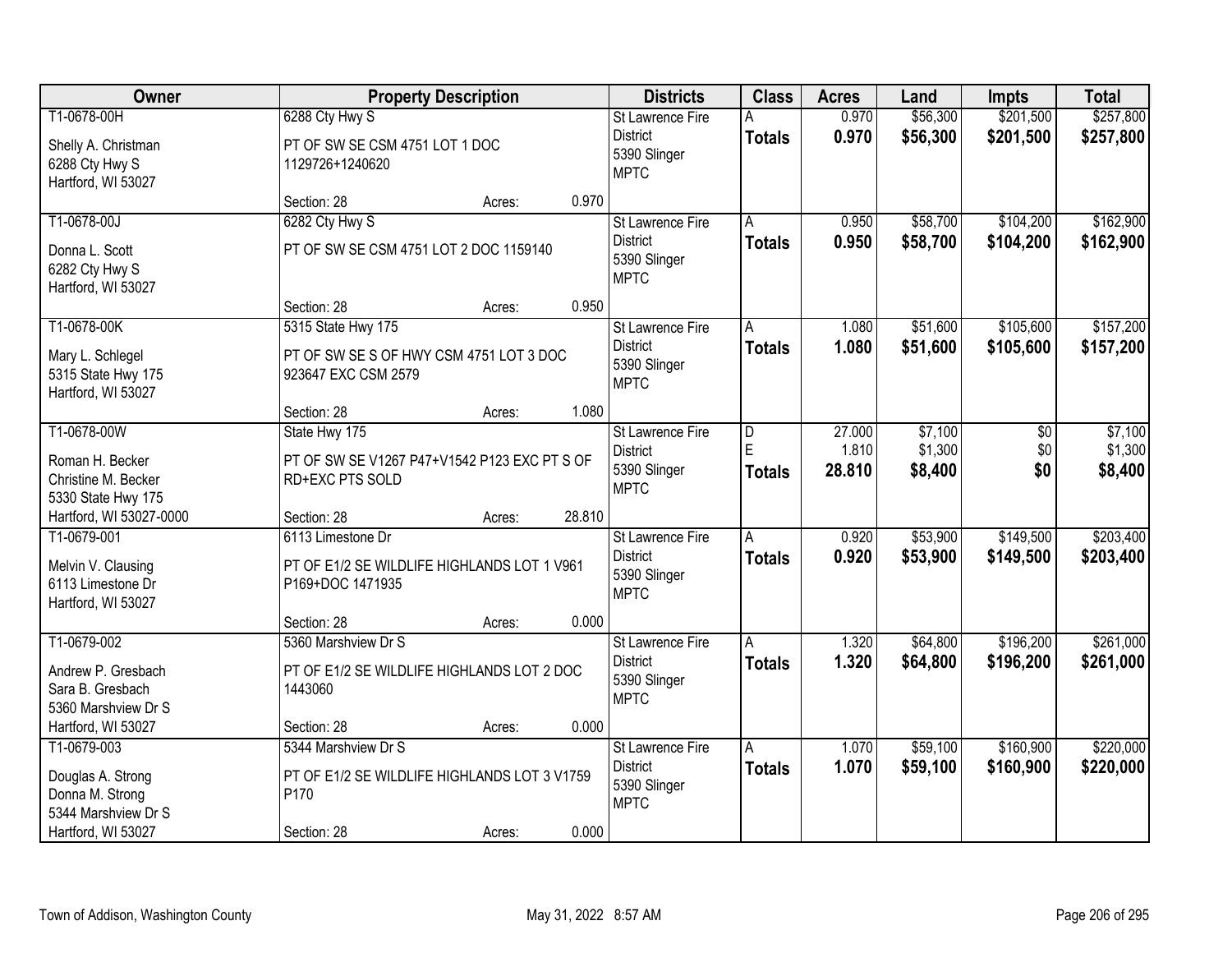| Owner                                  |                                                | <b>Property Description</b> |       | <b>Districts</b>        | <b>Class</b>  | <b>Acres</b> | Land     | <b>Impts</b> | <b>Total</b> |
|----------------------------------------|------------------------------------------------|-----------------------------|-------|-------------------------|---------------|--------------|----------|--------------|--------------|
| T1-0679-004                            | 5332 Marshview Dr S                            |                             |       | St Lawrence Fire        | А             | 0.760        | \$52,300 | \$197,700    | \$250,000    |
| Chad R. Vollmer                        | PT OF E1/2 SE WILDLIFE HIGHLANDS LOT 4 DOC     |                             |       | <b>District</b>         | <b>Totals</b> | 0.760        | \$52,300 | \$197,700    | \$250,000    |
| Karen A. Christian                     | 1374228                                        |                             |       | 5390 Slinger            |               |              |          |              |              |
| 5332 Marshview Dr S                    |                                                |                             |       | <b>MPTC</b>             |               |              |          |              |              |
| Hartford, WI 53027                     | Section: 28                                    | Acres:                      | 0.000 |                         |               |              |          |              |              |
| T1-0679-005                            | 5320 Marshview Dr S                            |                             |       | St Lawrence Fire        | A             | 1.470        | \$65,000 | \$170,500    | \$235,500    |
|                                        |                                                |                             |       | <b>District</b>         | <b>Totals</b> | 1.470        | \$65,000 | \$170,500    | \$235,500    |
| Brian P. Hering                        | PT OF E1/2 SE WILDLIFE HIGHLANDS LOT 5 DOC     |                             |       | 5390 Slinger            |               |              |          |              |              |
| Wendy A. Hering<br>5320 Marshview Dr S | 978474+1001116                                 |                             |       | <b>MPTC</b>             |               |              |          |              |              |
| Hartford, WI 53027                     | Section: 28                                    | Acres:                      | 0.000 |                         |               |              |          |              |              |
| T1-0679-006                            | 5314 Marshview Dr S                            |                             |       | St Lawrence Fire        |               | 1.290        | \$62,300 | \$180,700    | \$243,000    |
|                                        |                                                |                             |       | <b>District</b>         | А             |              |          |              |              |
| Francis K. Ojstrsek et al              | PT OF E1/2 SE WILDLIFE HIGHLANDS LOT 6 V903    |                             |       | 5390 Slinger            | <b>Totals</b> | 1.290        | \$62,300 | \$180,700    | \$243,000    |
| c/o Francis K. Ojstrsek Tod            | P300+V1653 P161+DOC 1543214                    |                             |       | <b>MPTC</b>             |               |              |          |              |              |
| 5314 Marshview Dr S                    |                                                |                             |       |                         |               |              |          |              |              |
| Hartford, WI 53027                     | Section: 28                                    | Acres:                      | 0.000 |                         |               |              |          |              |              |
| T1-0679-007                            | 5319 Marshview Dr S                            |                             |       | St Lawrence Fire        | A             | 1.450        | \$64,700 | \$147,900    | \$212,600    |
| Arthur L Off Trust                     | PT OF E1/2 SE WILDLIFE HIGHLANDS LOT 7 V895    |                             |       | <b>District</b>         | <b>Totals</b> | 1.450        | \$64,700 | \$147,900    | \$212,600    |
| Susan J Off Trust                      | P395+V1249 P358                                |                             |       | 5390 Slinger            |               |              |          |              |              |
| 5319 Marshview Dr S                    |                                                |                             |       | <b>MPTC</b>             |               |              |          |              |              |
| Hartford, WI 53027                     | Section: 28                                    | Acres:                      | 0.000 |                         |               |              |          |              |              |
| T1-0679-008                            | 5325 Marshview Dr S                            |                             |       | St Lawrence Fire        | A             | 1.630        | \$69,500 | \$173,600    | \$243,100    |
|                                        |                                                |                             |       | <b>District</b>         |               | 1.630        |          |              |              |
| Jeffrey R. Meyer                       | PT OF E1/2 SE WILDLIFE HIGHLANDS LOT 8 V993    |                             |       | 5390 Slinger            | <b>Totals</b> |              | \$69,500 | \$173,600    | \$243,100    |
| Karen M. Meyer                         | P172                                           |                             |       | <b>MPTC</b>             |               |              |          |              |              |
| 5325 Marshview Dr S                    |                                                |                             |       |                         |               |              |          |              |              |
| Hartford, WI 53027                     | Section: 28                                    | Acres:                      | 0.000 |                         |               |              |          |              |              |
| T1-0679-009                            | 5341 Marshview Dr S                            |                             |       | St Lawrence Fire        | A             | 1.240        | \$63,600 | \$173,200    | \$236,800    |
| Christine K. Krebs et al               | PT OF E1/2 SE WILDLIFE HIGHLANDS LOT 9 V711    |                             |       | <b>District</b>         | <b>Totals</b> | 1.240        | \$63,600 | \$173,200    | \$236,800    |
| c/o David J. Krebs Tod                 | P406+DOC 1514720                               |                             |       | 5390 Slinger            |               |              |          |              |              |
| 5341 Marshview Dr S                    |                                                |                             |       | <b>MPTC</b>             |               |              |          |              |              |
| Hartford, WI 53027-0000                | Section: 28                                    | Acres:                      | 0.000 |                         |               |              |          |              |              |
| T1-0679-00Z                            | 5415 Cty Hwy W                                 |                             |       | <b>St Lawrence Fire</b> | Α             | 6.930        | \$96,800 | \$180,600    | \$277,400    |
|                                        |                                                |                             |       | <b>District</b>         | <b>Totals</b> | 6.930        | \$96,800 | \$180,600    | \$277,400    |
| Preston J. Wunder                      | PT E 1/2 SE CSM 3084 PAR 4 DOC 853588 (HWY DOC |                             |       | 5390 Slinger            |               |              |          |              |              |
| Jean M. Wunder                         | 1519677)                                       |                             |       | <b>MPTC</b>             |               |              |          |              |              |
| 5415 Cty Hwy W                         |                                                |                             |       |                         |               |              |          |              |              |
| Hartford, WI 53027                     | Section: 28                                    | Acres:                      | 6.930 |                         |               |              |          |              |              |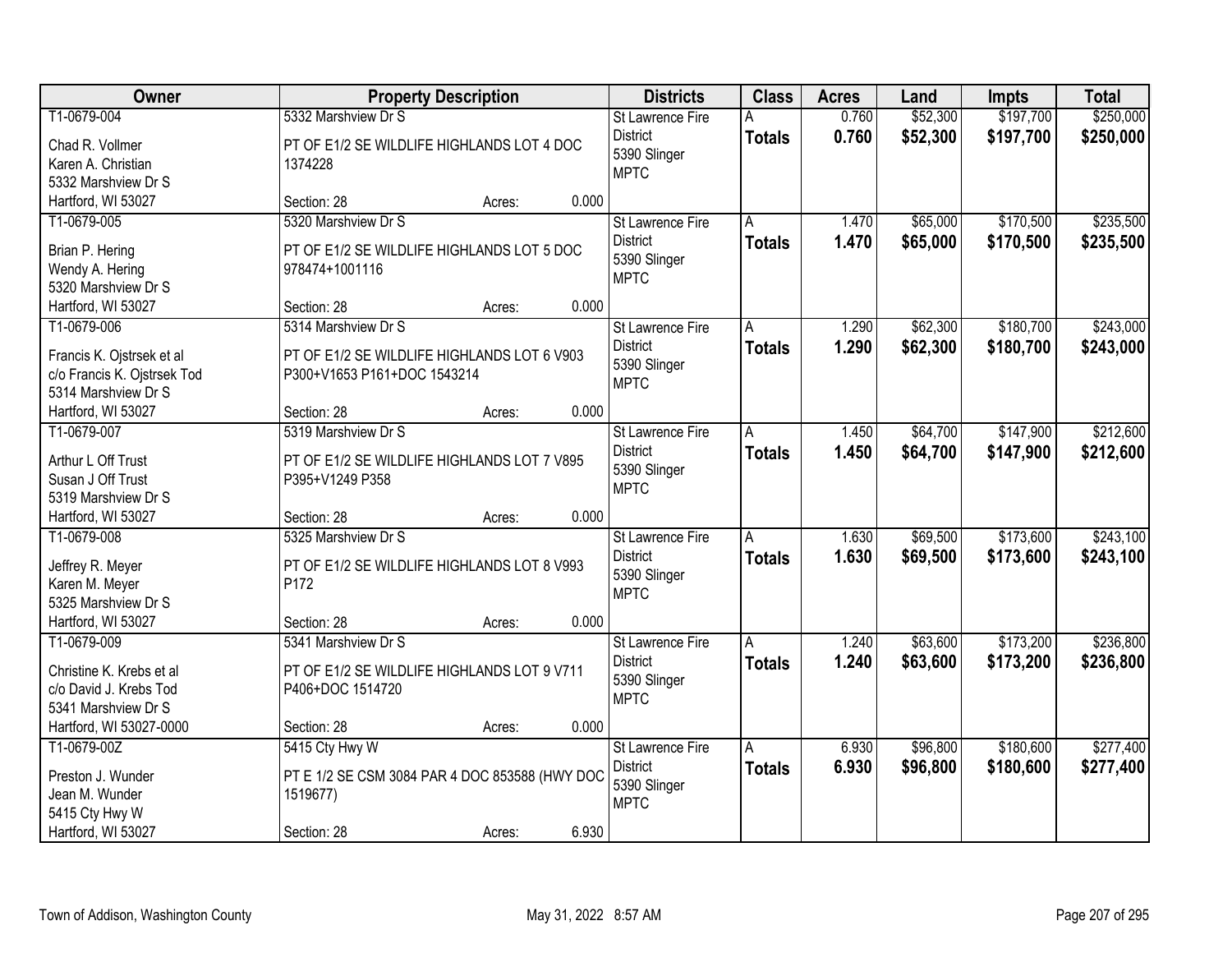| Owner                                                                               |                                                                           | <b>Property Description</b> |       | <b>Districts</b>                                                          | <b>Class</b>       | <b>Acres</b>   | Land                 | <b>Impts</b>           | <b>Total</b>           |
|-------------------------------------------------------------------------------------|---------------------------------------------------------------------------|-----------------------------|-------|---------------------------------------------------------------------------|--------------------|----------------|----------------------|------------------------|------------------------|
| T1-0679-010                                                                         | 5357 Marshview Dr S                                                       |                             |       | St Lawrence Fire                                                          | А                  | 1.110          | \$59,700             | \$180,700              | \$240,400              |
| Edward W. Duehning<br>5357 Marshview Dr S<br>Hartford, WI 53027                     | PT OF E1/2 SE WILDLIFE HIGHLANDS LOT 10 DOC<br>1175912                    |                             |       | <b>District</b><br>5390 Slinger<br><b>MPTC</b>                            | <b>Totals</b>      | 1.110          | \$59,700             | \$180,700              | \$240,400              |
|                                                                                     | Section: 28                                                               | Acres:                      | 0.000 |                                                                           |                    |                |                      |                        |                        |
| T1-0679-011                                                                         | 6149 Limestone Dr                                                         |                             |       | St Lawrence Fire                                                          | A                  | 1.030          | \$60,400             | \$185,900              | \$246,300              |
| Robert B Carlson Family Trust<br>Cheryl D Carlson Family Trust<br>6149 Limestone Dr | PT OF E1/2 SE WILDLIFE HIGHLANDS LOT 11 V948<br>P573+DOC 1194842          |                             |       | <b>District</b><br>5390 Slinger<br><b>MPTC</b>                            | <b>Totals</b>      | 1.030          | \$60,400             | \$185,900              | \$246,300              |
| Hartford, WI 53027                                                                  | Section: 28                                                               | Acres:                      | 0.000 |                                                                           |                    |                |                      |                        |                        |
| T1-0679-012                                                                         | 6159 Limestone Dr                                                         |                             |       | St Lawrence Fire                                                          | А                  | 1.490          | \$69,400             | \$211,700              | \$281,100              |
| Jerome L. Wichman<br>6159 Limestone Dr<br>Hartford, WI 53027                        | PT OF E1/2 SE WILDLIFE HIGHLANDS LOT 12 DOC<br>934823+1440649             |                             |       | <b>District</b><br>5390 Slinger<br><b>MPTC</b>                            | <b>Totals</b>      | 1.490          | \$69,400             | \$211,700              | \$281,100              |
|                                                                                     | Section: 28                                                               | Acres:                      | 0.000 |                                                                           |                    |                |                      |                        |                        |
| T1-0679-013                                                                         | 6171 Limestone Dr                                                         |                             |       | St Lawrence Fire                                                          | A                  | 1.440          | \$68,600             | \$141,600              | \$210,200              |
| Andrew C. Roskopf<br>Denise A. Roskopf<br>6171 Limestone Dr                         | PT OF E1/2 SE CSM 1785 PAR A V1078 P624                                   |                             |       | <b>District</b><br>5390 Slinger<br><b>MPTC</b>                            | <b>Totals</b>      | 1.440          | \$68,600             | \$141,600              | \$210,200              |
| Hartford, WI WI 53027                                                               | Section: 28                                                               | Acres:                      | 1.440 |                                                                           |                    |                |                      |                        |                        |
| T1-0679-014<br>John D. Ratz<br>Sherry L. Ratz<br>6189 Limestone Dr                  | 6189 Limestone Dr<br>PT OF E1/2 SE CSM 1785 PAR B V1381 P590              |                             |       | St Lawrence Fire<br><b>District</b><br>5390 Slinger<br><b>MPTC</b>        | Ā<br><b>Totals</b> | 1.450<br>1.450 | \$60,100<br>\$60,100 | \$166,800<br>\$166,800 | \$226,900<br>\$226,900 |
| Hartford, WI 53027                                                                  | Section: 28                                                               | Acres:                      | 1.450 |                                                                           |                    |                |                      |                        |                        |
| T1-0679-015                                                                         | 6196 Limestone Dr                                                         |                             |       | St Lawrence Fire                                                          | A                  | 1.380          | \$62,400             | \$200,600              | \$263,000              |
| Daniel A. Griffin<br>6196 Limestone Dr<br>Hartford, WI 53027                        | PT OF E1/2 SE WILDLIFE HIGHLANDS LOT 14 V1380<br>P93+DOC 1552901          |                             |       | <b>District</b><br>5390 Slinger<br><b>MPTC</b>                            | <b>Totals</b>      | 1.380          | \$62,400             | \$200,600              | \$263,000              |
|                                                                                     | Section: 28                                                               | Acres:                      | 0.000 |                                                                           |                    |                |                      |                        |                        |
| T1-0679-016<br>David Rohlinger<br>Susan Rohlinger<br>6182 Limestone Dr              | 6182 Limestone Dr<br>PT OF E1/2 SE WILDLIFE HIGHLANDS LOT 15 V758<br>P252 |                             |       | <b>St Lawrence Fire</b><br><b>District</b><br>5390 Slinger<br><b>MPTC</b> | A<br><b>Totals</b> | 2.220<br>2.220 | \$79,500<br>\$79,500 | \$186,600<br>\$186,600 | \$266,100<br>\$266,100 |
| Hartford, WI 53027                                                                  | Section: 28                                                               | Acres:                      | 0.000 |                                                                           |                    |                |                      |                        |                        |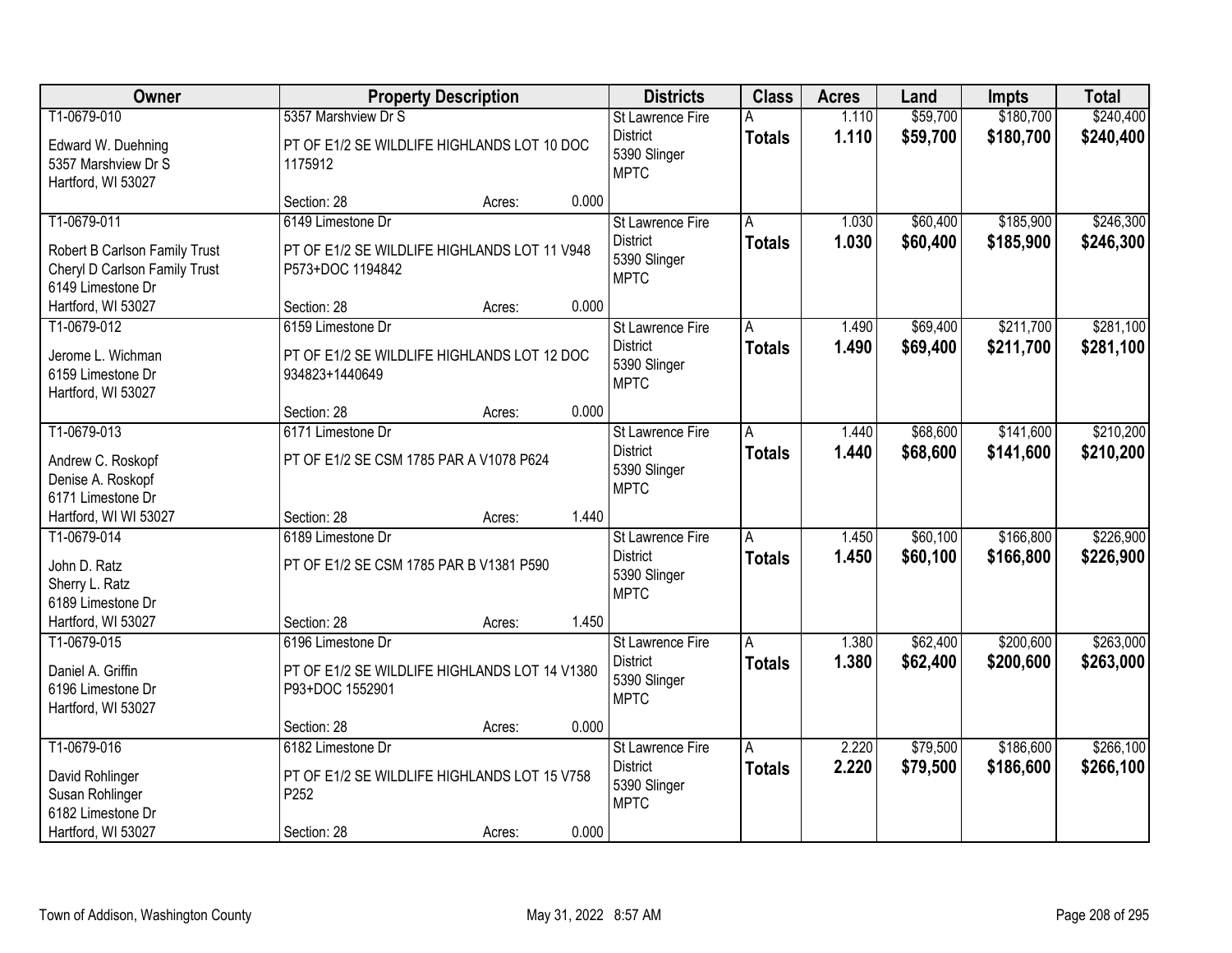| Owner                   |                                              | <b>Property Description</b> |       | <b>Districts</b>                           | <b>Class</b>  | <b>Acres</b> | Land     | <b>Impts</b> | <b>Total</b> |
|-------------------------|----------------------------------------------|-----------------------------|-------|--------------------------------------------|---------------|--------------|----------|--------------|--------------|
| T1-0679-017             | 6162 Limestone Dr                            |                             |       | St Lawrence Fire                           | А             | 3.030        | \$85,300 | \$157,200    | \$242,500    |
| Paul Steinbach          | PT OF E1/2 SE WILDLIFE HIGHLANDS LOT 16 V782 |                             |       | <b>District</b>                            | <b>Totals</b> | 3.030        | \$85,300 | \$157,200    | \$242,500    |
| Sharon Steinbach        | P253                                         |                             |       | 5390 Slinger                               |               |              |          |              |              |
| 6162 Limestone Dr       |                                              |                             |       | <b>MPTC</b>                                |               |              |          |              |              |
| Hartford, WI 53027      | Section: 28                                  | Acres:                      | 0.000 |                                            |               |              |          |              |              |
| T1-0679-018             | 6148 Limestone Dr                            |                             |       | St Lawrence Fire                           | A             | 1.060        | \$60,900 | \$150,100    | \$211,000    |
| James L. Gutjahr et al  | PT OF E1/2 SE WILDLIFE HIGHLANDS LOT 17 V735 |                             |       | <b>District</b>                            | <b>Totals</b> | 1.060        | \$60,900 | \$150,100    | \$211,000    |
| c/o James Gutjahr Tod   | P239+DOC 1555155                             |                             |       | 5390 Slinger                               |               |              |          |              |              |
| 6148 Limestone Dr       |                                              |                             |       | <b>MPTC</b>                                |               |              |          |              |              |
| Hartford, WI 53027-0000 | Section: 28                                  | Acres:                      | 0.000 |                                            |               |              |          |              |              |
| T1-0679-019             | 5379 Marshview Dr N                          |                             |       | St Lawrence Fire                           | А             | 1.090        | \$59,500 | \$164,400    | \$223,900    |
|                         |                                              |                             |       | <b>District</b>                            | <b>Totals</b> | 1.090        | \$59,500 | \$164,400    | \$223,900    |
| Rosemarie Griepentrog   | PT OF E1/2 SE WILDLIFE HIGHLANDS LOT 18 V980 |                             |       | 5390 Slinger                               |               |              |          |              |              |
| 5379 Marshview Dr N     | P113+DOC 1476691                             |                             |       | <b>MPTC</b>                                |               |              |          |              |              |
| Hartford, WI 53027      |                                              |                             |       |                                            |               |              |          |              |              |
|                         | Section: 28<br>6147 Marshview Ct             | Acres:                      | 0.000 |                                            |               |              |          |              |              |
| T1-0679-020             |                                              |                             |       | <b>St Lawrence Fire</b><br><b>District</b> | A             | 1.090        | \$59,500 | \$165,700    | \$225,200    |
| Matthew Fisher          | PT OF E1/2 SE WILDLIFE HIGHLANDS LOT 19 DOC  |                             |       | 5390 Slinger                               | <b>Totals</b> | 1.090        | \$59,500 | \$165,700    | \$225,200    |
| Margaret Fisher         | 1411213                                      |                             |       | <b>MPTC</b>                                |               |              |          |              |              |
| 6147 Marshview Ct       |                                              |                             |       |                                            |               |              |          |              |              |
| Hartford, WI 53027      | Section: 28                                  | Acres:                      | 0.000 |                                            |               |              |          |              |              |
| T1-0679-021             | 6165 Marshview Ct                            |                             |       | St Lawrence Fire                           | A             | 1.030        | \$60,500 | \$161,200    | \$221,700    |
| Keven Tate              | PT OF E1/2 SE WILDLIFE HIGHLANDS LOT 20 DOC  |                             |       | <b>District</b>                            | <b>Totals</b> | 1.030        | \$60,500 | \$161,200    | \$221,700    |
| Amanda Tate             | 1515887                                      |                             |       | 5390 Slinger                               |               |              |          |              |              |
| 6165 Marshview Ct       |                                              |                             |       | <b>MPTC</b>                                |               |              |          |              |              |
| Hartford, WI 53027      | Section: 28                                  | Acres:                      | 0.000 |                                            |               |              |          |              |              |
| T1-0679-022             | 6175 Marshview Ct                            |                             |       | St Lawrence Fire                           | A             | 1.290        | \$66,300 | \$179,500    | \$245,800    |
| James Burhop Jr         | PT OF E1/2 SE WILDLIFE HIGHLANDS LOT 21 DOC  |                             |       | <b>District</b>                            | <b>Totals</b> | 1.290        | \$66,300 | \$179,500    | \$245,800    |
| Ashley Burhop           | 1424887                                      |                             |       | 5390 Slinger                               |               |              |          |              |              |
| 6175 Marshview Ct       |                                              |                             |       | <b>MPTC</b>                                |               |              |          |              |              |
| Hartford, WI 53027      | Section: 28                                  | Acres:                      | 0.000 |                                            |               |              |          |              |              |
| T1-0679-023             | 6179 Marshview Ct                            |                             |       | <b>St Lawrence Fire</b>                    | A             | 0.690        | \$52,100 | \$231,100    | \$283,200    |
|                         |                                              |                             |       | <b>District</b>                            | <b>Totals</b> | 0.690        | \$52,100 | \$231,100    | \$283,200    |
| Laurie M. Perry et al   | PT OF E1/2 SE WILDLIFE HIGHLANDS LOT 22 DOC  |                             |       | 5390 Slinger                               |               |              |          |              |              |
| c/o Joseph P. Perry Tod | 805371+1503600                               |                             |       | <b>MPTC</b>                                |               |              |          |              |              |
| 6179 Marshview Ct       |                                              |                             |       |                                            |               |              |          |              |              |
| Hartford, WI 53027-0000 | Section: 28                                  | Acres:                      | 0.000 |                                            |               |              |          |              |              |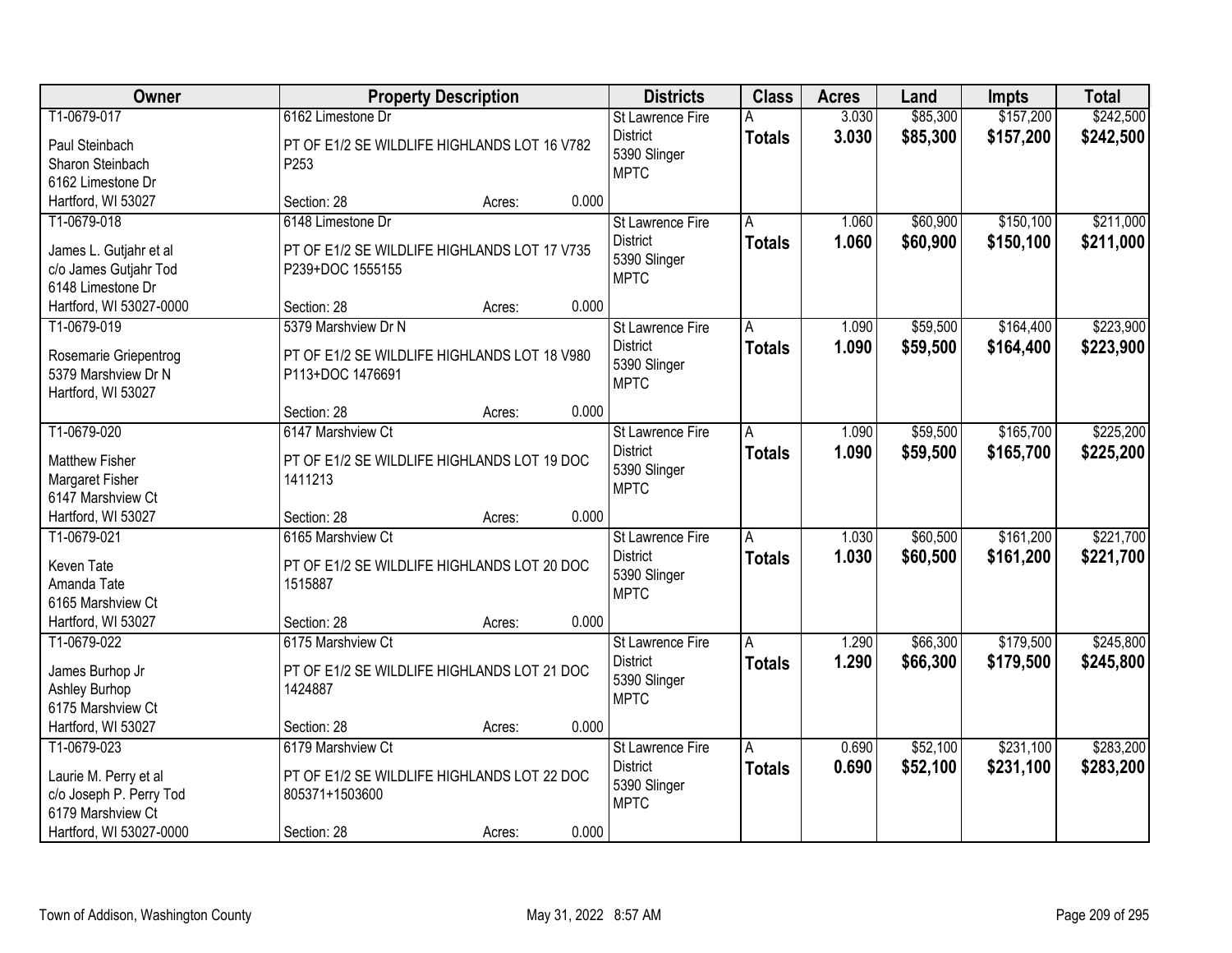| Owner                                    |                                                      | <b>Property Description</b> |       | <b>Districts</b>            | <b>Class</b>  | <b>Acres</b> | Land     | Impts     | <b>Total</b> |
|------------------------------------------|------------------------------------------------------|-----------------------------|-------|-----------------------------|---------------|--------------|----------|-----------|--------------|
| T1-0679-024                              | 6178 Marshview Ct                                    |                             |       | St Lawrence Fire            | А             | 1.990        | \$78,500 | \$167,100 | \$245,600    |
| Wayne K. Sovinski                        | PT OF E1/2 SE WILDLIFE HIGHLANDS LOT 23 V919         |                             |       | <b>District</b>             | <b>Totals</b> | 1.990        | \$78,500 | \$167,100 | \$245,600    |
| Mary L. Wolf                             | P284                                                 |                             |       | 5390 Slinger                |               |              |          |           |              |
| 6178 Marshview Ct                        |                                                      |                             |       | <b>MPTC</b>                 |               |              |          |           |              |
| Hartford, WI 53027                       | Section: 28                                          | Acres:                      | 0.000 |                             |               |              |          |           |              |
| T1-0679-025                              | 6170 Marshview Ct                                    |                             |       | <b>St Lawrence Fire</b>     | A             | 2.950        | \$91,200 | \$238,100 | \$329,300    |
| Phillip Q. Gehring                       | PT OF E1/2 SE WILDLIFE HIGHLANDS LOT 24 V794         |                             |       | <b>District</b>             | <b>Totals</b> | 2.950        | \$91,200 | \$238,100 | \$329,300    |
| 6170 Marsh View Ct                       | P294+DOC 1540236                                     |                             |       | 5390 Slinger                |               |              |          |           |              |
| Hartford, WI 53027                       |                                                      |                             |       | <b>MPTC</b>                 |               |              |          |           |              |
|                                          | Section: 28                                          | Acres:                      | 0.000 |                             |               |              |          |           |              |
| T1-0679-026                              | 6166 Marshview Ct                                    |                             |       | St Lawrence Fire            | А             | 1.430        | \$66,400 | \$198,000 | \$264,400    |
| Patrick M. Cain                          | PT OF E1/2 SE WILDLIFE HIGHLANDS LOT 25 DOC          |                             |       | <b>District</b>             | <b>Totals</b> | 1.430        | \$66,400 | \$198,000 | \$264,400    |
| Stacy R. Cain                            | 1019442                                              |                             |       | 5390 Slinger                |               |              |          |           |              |
| 6166 Marshview Ct                        |                                                      |                             |       | <b>MPTC</b>                 |               |              |          |           |              |
| Hartford, WI 53027                       | Section: 28                                          | Acres:                      | 0.000 |                             |               |              |          |           |              |
| T1-0679-027                              | 6148 Marshview Ct                                    |                             |       | St Lawrence Fire            | A             | 1.160        | \$60,500 | \$165,800 | \$226,300    |
|                                          |                                                      |                             |       | <b>District</b>             | <b>Totals</b> | 1.160        | \$60,500 | \$165,800 | \$226,300    |
| Glenn M. Bonlender                       | PT OF E1/2 SE WILDLIFE HIGHLANDS LOT 26 V943<br>P595 |                             |       | 5390 Slinger                |               |              |          |           |              |
| Denise R. Bonlender<br>6148 Marshview Ct |                                                      |                             |       | <b>MPTC</b>                 |               |              |          |           |              |
| Hartford, WI 53027                       | Section: 28                                          | Acres:                      | 0.000 |                             |               |              |          |           |              |
| T1-0679-028                              | 5445 Marshview Dr N                                  |                             |       | St Lawrence Fire            | A             | 1.220        | \$63,300 | \$127,500 | \$190,800    |
|                                          |                                                      |                             |       | <b>District</b>             | <b>Totals</b> | 1.220        | \$63,300 | \$127,500 | \$190,800    |
| Cory Pamperin                            | PT OF E1/2 SE WILDLIFE HIGHLANDS LOT 27 DOC          |                             |       | 5390 Slinger                |               |              |          |           |              |
| Carrie Pamperin                          | 1496281+1533404                                      |                             |       | <b>MPTC</b>                 |               |              |          |           |              |
| 5445 Marshview Dr N                      |                                                      |                             |       |                             |               |              |          |           |              |
| Hartford, WI 53027                       | Section: 28                                          | Acres:                      | 0.000 |                             |               |              |          |           |              |
| T1-0679-029                              | 5465 Marshview Dr N                                  |                             |       | St Lawrence Fire            | A             | 1.340        | \$65,100 | \$233,700 | \$298,800    |
| Michael A. Jacklin                       | PT OF E1/2 SE WILDLIFE HIGHLANDS LOT 28 V962         |                             |       | <b>District</b>             | <b>Totals</b> | 1.340        | \$65,100 | \$233,700 | \$298,800    |
| Peggy A. Jacklin                         | P216                                                 |                             |       | 5390 Slinger<br><b>MPTC</b> |               |              |          |           |              |
| 5465 Marshview Dr N                      |                                                      |                             |       |                             |               |              |          |           |              |
| Hartford, WI 53027                       | Section: 28                                          | Acres:                      | 0.000 |                             |               |              |          |           |              |
| T1-0679-030                              | 5477 Marshview Dr N                                  |                             |       | <b>St Lawrence Fire</b>     | A             | 1.520        | \$69,800 | \$182,500 | \$252,300    |
| Karen A. Gierl et al                     | PT OF E1/2 SE WILDLIFE HIGHLANDS LOT 29 DOC          |                             |       | <b>District</b>             | <b>Totals</b> | 1.520        | \$69,800 | \$182,500 | \$252,300    |
| c/o Keith Gierl                          | 836245                                               |                             |       | 5390 Slinger                |               |              |          |           |              |
| 5477 Marshview Dr N                      |                                                      |                             |       | <b>MPTC</b>                 |               |              |          |           |              |
| Hartford, WI 53027-0000                  | Section: 28                                          | Acres:                      | 0.000 |                             |               |              |          |           |              |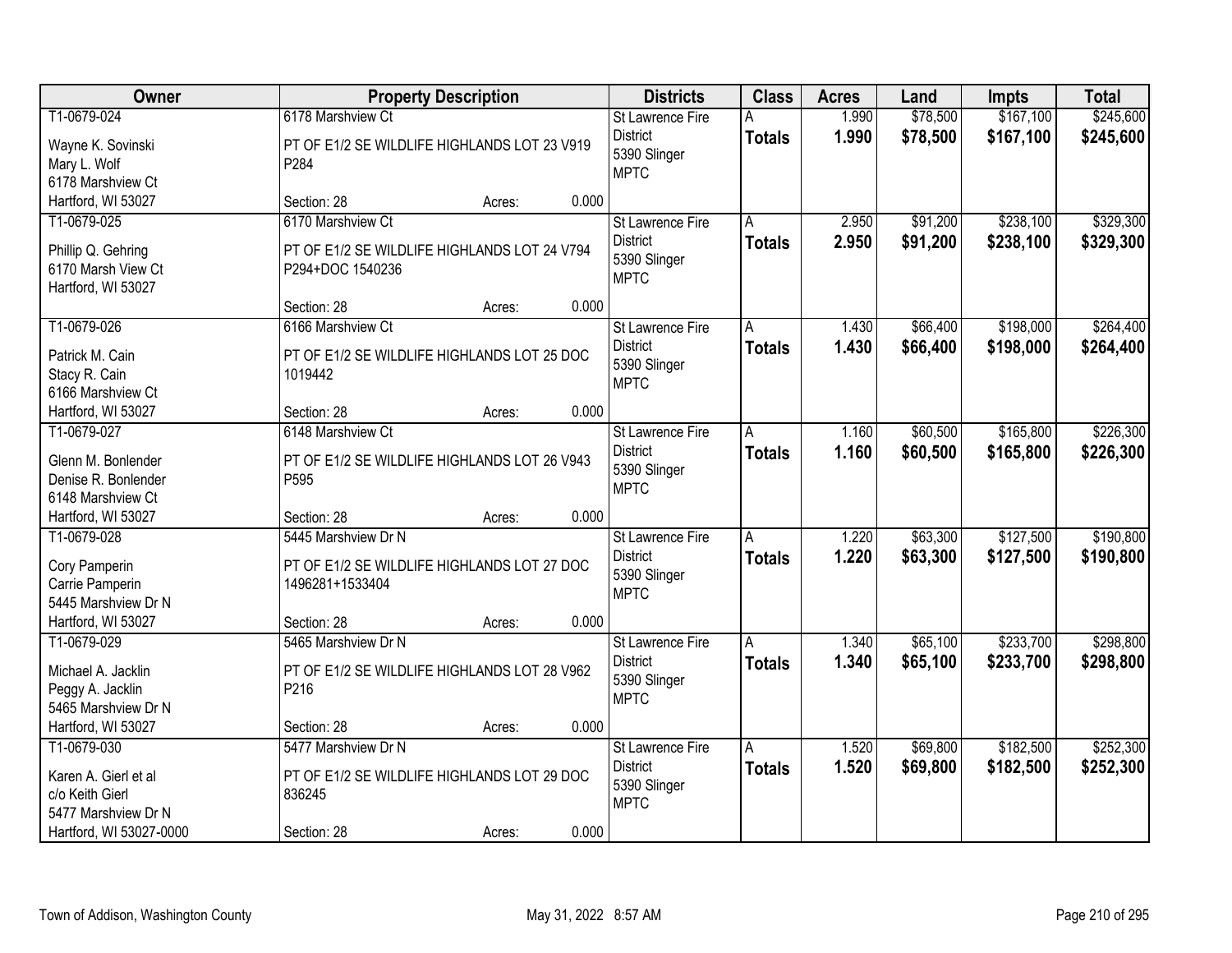| Owner                                                                                        | <b>Property Description</b>                                                                           | <b>Districts</b>                                                          | <b>Class</b>       | <b>Acres</b>   | Land                 | Impts                  | <b>Total</b>           |
|----------------------------------------------------------------------------------------------|-------------------------------------------------------------------------------------------------------|---------------------------------------------------------------------------|--------------------|----------------|----------------------|------------------------|------------------------|
| T1-0679-031<br>Jacob Breuer<br>5481 Marshview Dr N<br>Hartford, WI 53027                     | 5481 Marshview Dr N<br>PT OF E1/2 SE WILDLIFE HIGHLANDS LOT 30 DOC<br>1553378                         | St Lawrence Fire<br><b>District</b><br>5390 Slinger<br><b>MPTC</b>        | А<br><b>Totals</b> | 2.250<br>2.250 | \$82,900<br>\$82,900 | \$144,900<br>\$144,900 | \$227,800<br>\$227,800 |
|                                                                                              | 0.000<br>Section: 28<br>Acres:                                                                        |                                                                           |                    |                |                      |                        |                        |
| T1-0679-032<br>Craig J. Van Alstyne<br>Lisa J. Van Alstyne<br>5484 Marshview Dr N            | 5484 Marshview Dr N<br>PT OF E1/2 SE WILDLIFE HIGHLANDS LOT 31 DOC<br>1129385                         | <b>St Lawrence Fire</b><br><b>District</b><br>5390 Slinger<br><b>MPTC</b> | A<br><b>Totals</b> | 2.690<br>2.690 | \$90,000<br>\$90,000 | \$228,000<br>\$228,000 | \$318,000<br>\$318,000 |
| Hartford, WI 53027                                                                           | 0.000<br>Section: 28<br>Acres:                                                                        |                                                                           |                    |                |                      |                        |                        |
| T1-0679-033<br>Henneberry Trust<br>5478 Marshview Dr N<br>Hartford, WI 53027                 | 5478 Marshview Dr N<br>PT OF E1/2 SE WILDLIFE HIGHLANDS LOT 32 V1528<br>P517+DOC 1326163              | St Lawrence Fire<br><b>District</b><br>5390 Slinger<br><b>MPTC</b>        | Α<br><b>Totals</b> | 1.900<br>1.900 | \$78,700<br>\$78,700 | \$277,400<br>\$277,400 | \$356,100<br>\$356,100 |
|                                                                                              | 0.000<br>Section: 28<br>Acres:                                                                        |                                                                           |                    |                |                      |                        |                        |
| T1-0679-034<br>David J. Tower<br>5466 Marshview Dr N<br>Hartford, WI 53027                   | 5466 Marshview Dr N<br>PT OF E1/2 SE WILDLIFE HIGHLANDS LOT 33 DOC<br>1051787                         | St Lawrence Fire<br><b>District</b><br>5390 Slinger<br><b>MPTC</b>        | A<br><b>Totals</b> | 1.420<br>1.420 | \$66,300<br>\$66,300 | \$192,400<br>\$192,400 | \$258,700<br>\$258,700 |
|                                                                                              | 0.000<br>Section: 28<br>Acres:                                                                        |                                                                           |                    |                |                      |                        |                        |
| T1-0679-035<br>August P Hau Fam Tr<br>Karen L Hau Fam Tr<br>5454 Marshview Dr N              | 5454 Marshview Dr N<br>PT OF E1/2 SE WILDLIFE HIGHLANDS LOT 34 V1045<br>P104+DOC 1559017              | St Lawrence Fire<br><b>District</b><br>5390 Slinger<br><b>MPTC</b>        | A<br><b>Totals</b> | 1.320<br>1.320 | \$64,800<br>\$64,800 | \$173,500<br>\$173,500 | \$238,300<br>\$238,300 |
| Hartford, WI 53027                                                                           | 0.000<br>Section: 28<br>Acres:                                                                        |                                                                           |                    |                |                      |                        |                        |
| T1-0679-036<br>Kyle Holsworth<br>Heather Holsworth<br>5442 Marshview Dr N                    | 5442 Marshview Dr N<br>PT OF E1/2 SE WILDLIFE HIGHLANDS LOT 35 DOC<br>1460250                         | St Lawrence Fire<br><b>District</b><br>5390 Slinger<br><b>MPTC</b>        | A<br><b>Totals</b> | 1.520<br>1.520 | \$67,800<br>\$67,800 | \$189,500<br>\$189,500 | \$257,300<br>\$257,300 |
| Hartford, WI 53027                                                                           | 0.000<br>Section: 28<br>Acres:                                                                        |                                                                           |                    |                |                      |                        |                        |
| T1-0679-037<br>Duane B. Mantz<br>Wendy J. Mantz<br>5430 Marshview Dr N<br>Hartford, WI 53027 | 5430 Marshview Dr N<br>PT OF E1/2 SE WILDLIFE HIGHLANDS LOT 36 V10878<br>P150<br>0.000<br>Section: 28 | <b>St Lawrence Fire</b><br><b>District</b><br>5390 Slinger<br><b>MPTC</b> | Α<br><b>Totals</b> | 1.180<br>1.180 | \$62,700<br>\$62,700 | \$174,700<br>\$174,700 | \$237,400<br>\$237,400 |
|                                                                                              | Acres:                                                                                                |                                                                           |                    |                |                      |                        |                        |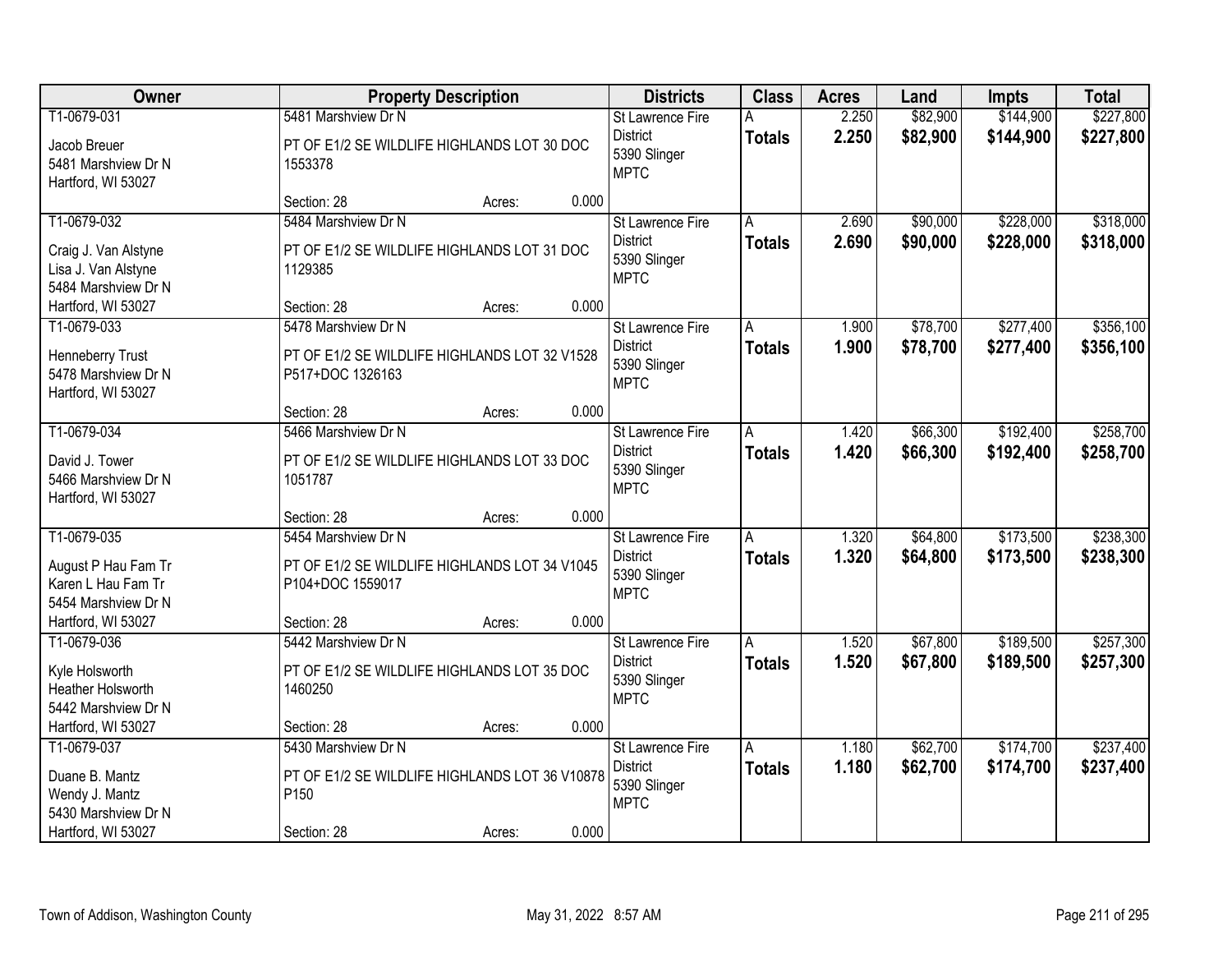| Owner                                                                                                                | <b>Property Description</b>                                                           |                 | <b>Districts</b>                                                          | <b>Class</b>       | <b>Acres</b>   | Land                 | <b>Impts</b>           | <b>Total</b>           |
|----------------------------------------------------------------------------------------------------------------------|---------------------------------------------------------------------------------------|-----------------|---------------------------------------------------------------------------|--------------------|----------------|----------------------|------------------------|------------------------|
| T1-0679-038                                                                                                          | 5418 Marshview Dr N                                                                   |                 | <b>St Lawrence Fire</b>                                                   | А                  | 1.140          | \$62,100             | \$166,300              | \$228,400              |
| Edward M Aumann 2021 Rev Tr<br>Julie M Aumann 2021 Rev Tr<br>5418 Marshview Dr N                                     | PT OF E1/2 SE WILDLIFE HIGHLANDS LOT 37 DOC<br>830828+1546639                         |                 | <b>District</b><br>5390 Slinger<br><b>MPTC</b>                            | <b>Totals</b>      | 1.140          | \$62,100             | \$166,300              | \$228,400              |
| Hartford, WI 53027                                                                                                   | Section: 28                                                                           | 0.000<br>Acres: |                                                                           |                    |                |                      |                        |                        |
| T1-0679-039<br>Joshua Leibsle<br>Kayla Leibsle                                                                       | 5406 Marshview Dr N<br>PT OF E1/2 SE WILDLIFE HIGHLANDS LOT 38 DOC<br>1415925         |                 | <b>St Lawrence Fire</b><br><b>District</b><br>5390 Slinger<br><b>MPTC</b> | A<br><b>Totals</b> | 1.190<br>1.190 | \$62,900<br>\$62,900 | \$207,300<br>\$207,300 | \$270,200<br>\$270,200 |
| 5406 Marshview Dr N<br>Hartford, WI 53027                                                                            | Section: 28                                                                           | 0.000           |                                                                           |                    |                |                      |                        |                        |
| T1-0679-040                                                                                                          | 5392 Marshview Dr N                                                                   | Acres:          | St Lawrence Fire                                                          | A                  | 1.180          | \$62,600             | \$174,300              | \$236,900              |
| Nancy J. Kempf et al<br>c/o Dan J. Kempf Tod<br>5392 Marshview Dr N                                                  | PT OF E1/2 SE WILDLIFE HIGHLANDS LOT 39 DOC<br>1482308+1502120                        |                 | <b>District</b><br>5390 Slinger<br><b>MPTC</b>                            | <b>Totals</b>      | 1.180          | \$62,600             | \$174,300              | \$236,900              |
| Hartford, WI 53027                                                                                                   | Section: 28                                                                           | 0.000<br>Acres: |                                                                           |                    |                |                      |                        |                        |
| T1-0679-041<br>Dennis G. Becker et al                                                                                | 5378 Marshview Dr N<br>PT OF E1/2 SE WILDLIFE HIGHLANDS LOT 40 V723                   |                 | St Lawrence Fire<br><b>District</b><br>5390 Slinger                       | A<br><b>Totals</b> | 1.180<br>1.180 | \$60,700<br>\$60,700 | \$223,300<br>\$223,300 | \$284,000<br>\$284,000 |
| c/o Dennis G. Becker Tod<br>5378 Marshview Dr N                                                                      | P174+DOC 1462516                                                                      |                 | <b>MPTC</b>                                                               |                    |                |                      |                        |                        |
| Hartford, WI 53027-0000                                                                                              | Section: 28                                                                           | 0.000<br>Acres: |                                                                           |                    |                |                      |                        |                        |
| T1-0679-042<br>Roger J. Hamm<br>Renee J. Hamm<br>6114 Limestone Dr                                                   | 6114 Limestone Dr<br>PT OF E1/2 SE CSM 3473 PAR 1 DOC 1349406                         |                 | St Lawrence Fire<br><b>District</b><br>5390 Slinger<br><b>MPTC</b>        | A<br><b>Totals</b> | 0.940<br>0.940 | \$52,600<br>\$52,600 | \$151,000<br>\$151,000 | \$203,600<br>\$203,600 |
| Hartford, WI 53027                                                                                                   | Section: 28                                                                           | 0.940<br>Acres: |                                                                           |                    |                |                      |                        |                        |
| T1-0679-042-00A<br>Kenneth R Klumb Revocable Liv Trust<br>Elizabeth M Klumb Revocable Liv Trust<br>6120 Limestone Dr | 6120 Limestone Dr<br>PT OF E1/2-SE CSM 3473 PAR 2 V1053 P509+1411<br>P459+DOC 1376353 |                 | <b>St Lawrence Fire</b><br><b>District</b><br>5390 Slinger<br><b>MPTC</b> | A<br><b>Totals</b> | 0.920<br>0.920 | \$53,300<br>\$53,300 | \$161,000<br>\$161,000 | \$214,300<br>\$214,300 |
| Hartford, WI 53027                                                                                                   | Section: 28                                                                           | 0.920<br>Acres: |                                                                           |                    |                |                      |                        |                        |
| T1-0679-043<br>Mark D. Wudtke<br>Mary K. Wudtke<br>5387 Cty Hwy W                                                    | 5387 Cty Hwy W<br>PT OF E1/2 SE CSM 3084 PAR 2 V1201 P118                             |                 | St Lawrence Fire<br><b>District</b><br>5390 Slinger<br><b>MPTC</b>        | A<br><b>Totals</b> | 1.390<br>1.390 | \$63,900<br>\$63,900 | \$136,000<br>\$136,000 | \$199,900<br>\$199,900 |
| Hartford, WI 53027                                                                                                   | Section: 28                                                                           | 1.390<br>Acres: |                                                                           |                    |                |                      |                        |                        |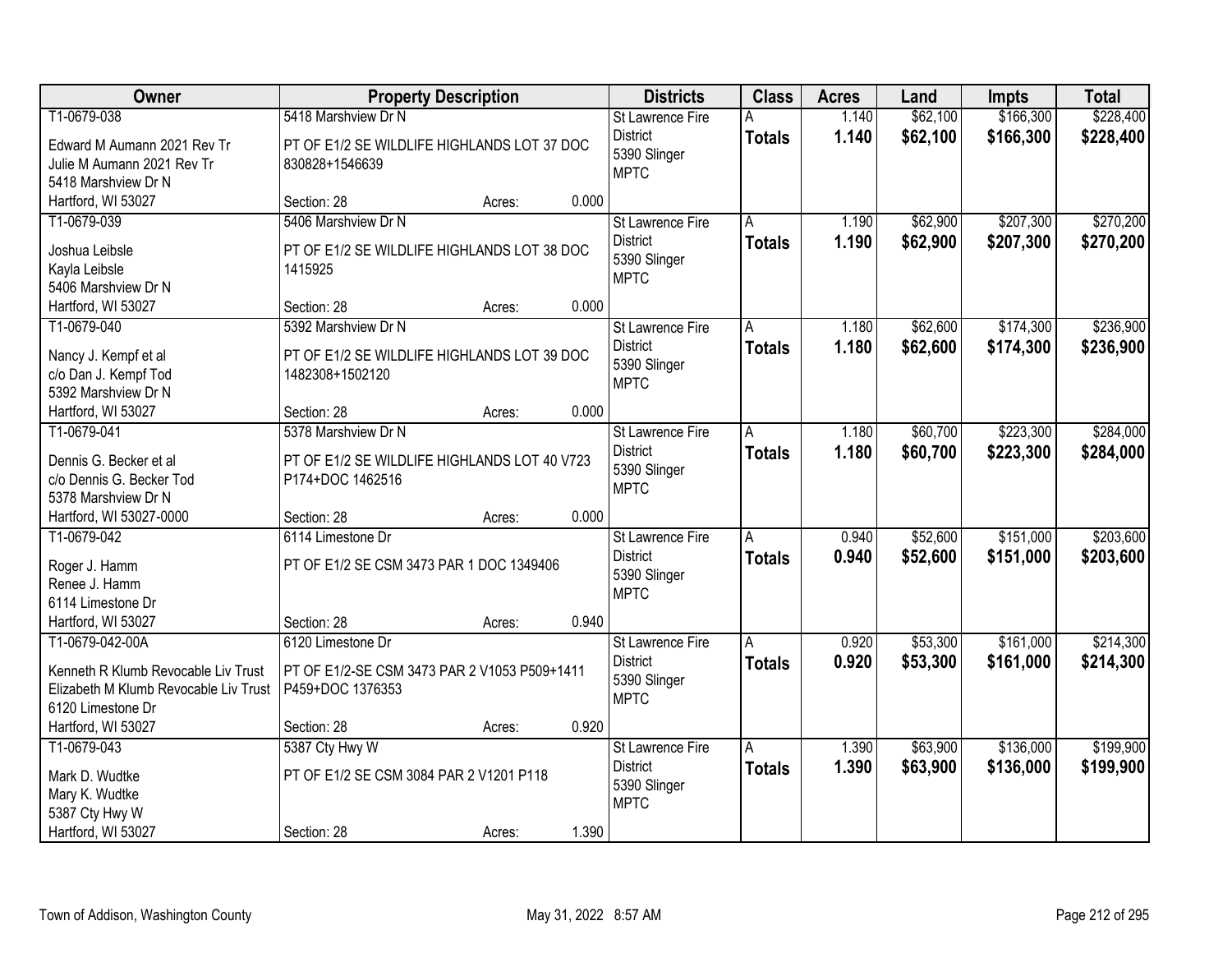| Owner                             |                                            | <b>Property Description</b> |        | <b>Districts</b>        | <b>Class</b>   | <b>Acres</b> | Land      | <b>Impts</b> | <b>Total</b> |
|-----------------------------------|--------------------------------------------|-----------------------------|--------|-------------------------|----------------|--------------|-----------|--------------|--------------|
| T1-0679-044                       | 5397 Cty Hwy W                             |                             |        | St Lawrence Fire        | Α              | 1.210        | \$61,300  | \$162,900    | \$224,200    |
| James M. Wickert                  | PT OF E1/2 SE CSM 3084 PAR 3 V1693 P319    |                             |        | <b>District</b>         | <b>Totals</b>  | 1.210        | \$61,300  | \$162,900    | \$224,200    |
| Amy M. Libecki                    |                                            |                             |        | 5390 Slinger            |                |              |           |              |              |
| 5397 Cty Hwy W                    |                                            |                             |        | <b>MPTC</b>             |                |              |           |              |              |
| Hartford, WI 53027                | Section: 28                                | Acres:                      | 1.210  |                         |                |              |           |              |              |
| T1-0680-00B                       | 5659 State Hwy 175                         |                             |        | <b>St Lawrence Fire</b> | A              | 6.490        | \$92,400  | \$226,500    | \$318,900    |
|                                   |                                            |                             |        | <b>District</b>         | <b>Totals</b>  | 6.490        | \$92,400  | \$226,500    | \$318,900    |
| Robert S. Herzog                  | PT OF NE NE CSM 4306 LOT 1 V1426 P474      |                             |        | 5390 Slinger            |                |              |           |              |              |
| Rebecca L. Herzog                 |                                            |                             |        | <b>MPTC</b>             |                |              |           |              |              |
| 5659 State Hwy 175                |                                            |                             |        |                         |                |              |           |              |              |
| Hartford, WI 53027                | Section: 29                                | Acres:                      | 6.490  |                         |                |              |           |              |              |
| T1-0680-00C                       | 5679 State Hwy 175                         |                             |        | St Lawrence Fire        | A              | 5.860        | \$93,000  | \$243,600    | \$336,600    |
| Millard J. Tonsor                 | PT OF NE NE CSM 4306 LOT 2 DOC DOC 1437661 |                             |        | <b>District</b>         | <b>Totals</b>  | 5.860        | \$93,000  | \$243,600    | \$336,600    |
| Christa J. Tonsor                 |                                            |                             |        | 5390 Slinger            |                |              |           |              |              |
| 5679 State Hwy 175                |                                            |                             |        | <b>MPTC</b>             |                |              |           |              |              |
| Hartford, WI 53027                | Section: 29                                | Acres:                      | 5.860  |                         |                |              |           |              |              |
| T1-0680-00Y                       | 6567 Crooked Rd                            |                             |        | St Lawrence Fire        | $\overline{A}$ | 2.000        | \$70,000  | \$260,300    | \$330,300    |
|                                   |                                            |                             |        | <b>District</b>         | D.             | 11.560       | \$3,500   | \$0          | \$3,500      |
| Gregory S. Windall                | PT OF NE NE DOC 793351                     |                             |        | 5390 Slinger            | <b>Totals</b>  | 13.560       | \$73,500  | \$260,300    | \$333,800    |
| Mary A. Windall                   |                                            |                             |        | <b>MPTC</b>             |                |              |           |              |              |
| 6567 Crooked Rd                   |                                            |                             |        |                         |                |              |           |              |              |
| Hartford, WI 53027                | Section: 29                                | Acres:                      | 13.560 |                         |                |              |           |              |              |
| T1-0681-00A                       | 6601 Crooked Rd                            |                             |        | St Lawrence Fire        | $\overline{A}$ | 5.000        | \$90,000  | \$172,500    | \$262,500    |
| Gary L. Benton                    | PT NW NE CSM 2096 DOC 842915               |                             |        | <b>District</b>         | <b>Totals</b>  | 5.000        | \$90,000  | \$172,500    | \$262,500    |
| Lynn P. Benton                    |                                            |                             |        | 5390 Slinger            |                |              |           |              |              |
| 6601 Crooked Rd                   |                                            |                             |        | <b>MPTC</b>             |                |              |           |              |              |
| Hartford, WI 53027                | Section: 29                                | Acres:                      | 5.000  |                         |                |              |           |              |              |
| T1-0681-00B                       | 6645 Crooked Rd                            |                             |        | St Lawrence Fire        | A              | 14.020       | \$115,500 | \$196,600    | \$312,100    |
|                                   |                                            |                             |        | <b>District</b>         | <b>Totals</b>  | 14.020       | \$115,500 | \$196,600    | \$312,100    |
| Margaret A. Kovacevich et al      | PT OF NW NE V634 P235+V710 P15+DOC         |                             |        | 5390 Slinger            |                |              |           |              |              |
| c/o Douglas P. Kovacevich Tod     | 1408446+1466854+1479847                    |                             |        | <b>MPTC</b>             |                |              |           |              |              |
| 6645 Crooked Rd                   |                                            |                             | 14.020 |                         |                |              |           |              |              |
| Hartford, WI 53027                | Section: 29                                | Acres:                      |        |                         |                |              |           |              |              |
| T1-0681-00C                       | 6581 Crooked Rd                            |                             |        | <b>St Lawrence Fire</b> | Α              | 10.080       | \$102,400 | \$267,200    | \$369,600    |
| Stephen F Janisch Jr Family Trust | PT OF NW NE V1423 P382+DOC 1487833         |                             |        | <b>District</b>         | <b>Totals</b>  | 10.080       | \$102,400 | \$267,200    | \$369,600    |
| Dianne M Janisch Family Trust     |                                            |                             |        | 5390 Slinger            |                |              |           |              |              |
| 6581 Crooked Rd                   |                                            |                             |        | <b>MPTC</b>             |                |              |           |              |              |
| Hartford, WI 53027                | Section: 29                                | Acres:                      | 10.080 |                         |                |              |           |              |              |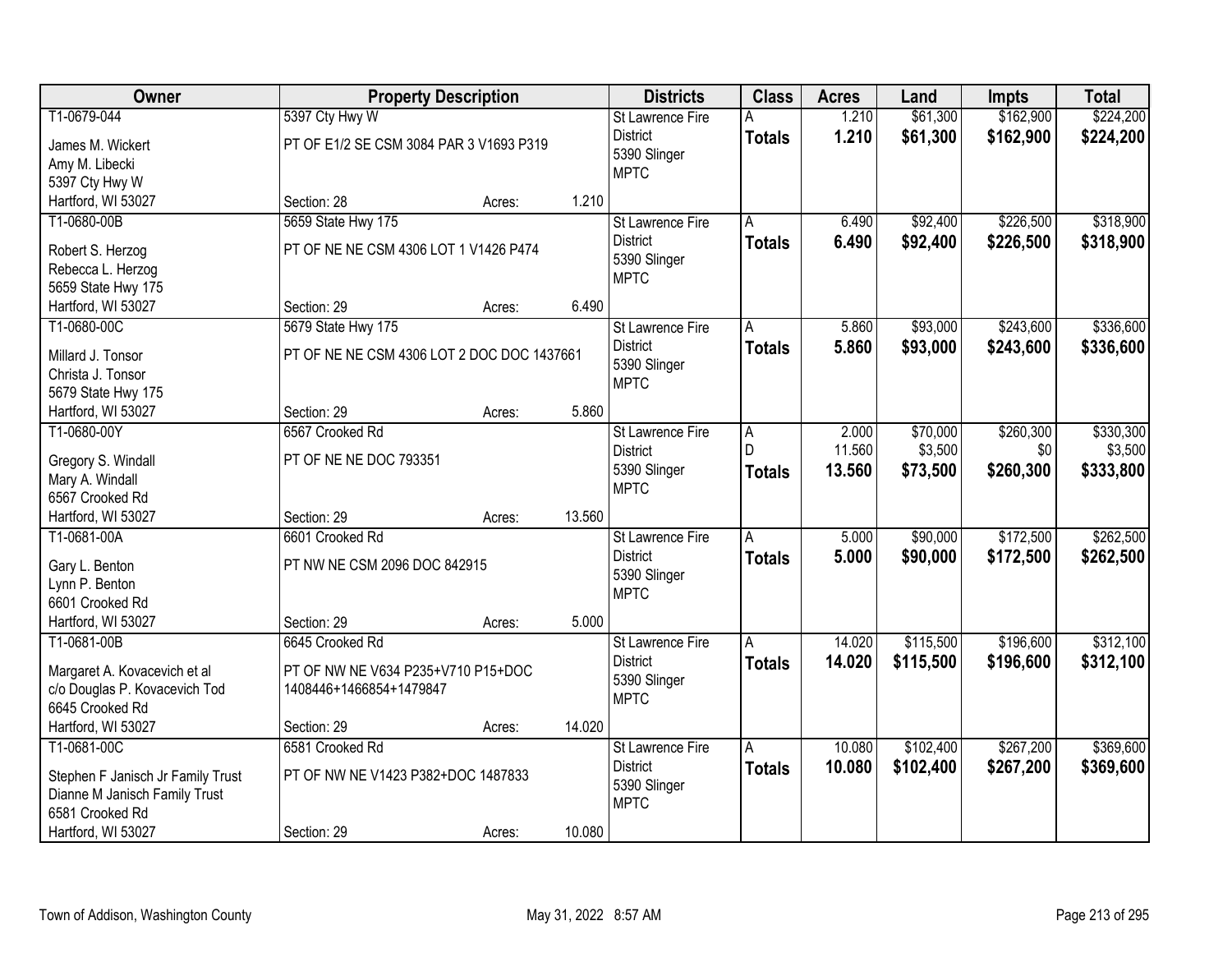| Owner                       |                                              | <b>Property Description</b> |        | <b>Districts</b>        | <b>Class</b>   | <b>Acres</b> | Land      | <b>Impts</b>    | <b>Total</b> |
|-----------------------------|----------------------------------------------|-----------------------------|--------|-------------------------|----------------|--------------|-----------|-----------------|--------------|
| T1-0681-00Y                 | 6573 Crooked Rd                              |                             |        | St Lawrence Fire        | A              | 12.760       | \$117,200 | \$220,300       | \$337,500    |
| Samantha Williams           | PT OF NW NE+NE NE DOC 1444176                |                             |        | <b>District</b>         | <b>Totals</b>  | 12.760       | \$117,200 | \$220,300       | \$337,500    |
| Paul Williams               |                                              |                             |        | 5390 Slinger            |                |              |           |                 |              |
| 6573 Crooked Rd             |                                              |                             |        | <b>MPTC</b>             |                |              |           |                 |              |
| Hartford, WI 53027          | Section: 29                                  | Acres:                      | 12.760 |                         |                |              |           |                 |              |
| T1-0683                     | 5556 Fork Rd                                 |                             |        | <b>St Lawrence Fire</b> | A              | 5.000        | \$94,500  | \$114,600       | \$209,100    |
| Penelopes Trust             | E1/2 SW NE V1017 P45+DOC 1494625+1526324     |                             |        | <b>District</b>         | D              | 12.000       | \$3,100   | \$0             | \$3,100      |
| 9317 E Casitas Del Rio Dr   |                                              |                             |        | 5390 Slinger            | E              | 3.000        | \$14,000  | \$0             | \$14,000     |
| Scottsdale, AZ 85255        |                                              |                             |        | <b>MPTC</b>             | <b>Totals</b>  | 20.000       | \$111,600 | \$114,600       | \$226,200    |
|                             | Section: 29                                  | Acres:                      | 20.000 |                         |                |              |           |                 |              |
| T1-0684                     | Fork Rd                                      |                             |        | St Lawrence Fire        | 5M             | 4.000        | \$9,600   | $\overline{50}$ | \$9,600      |
| Penelopes Trust             | W1/2 SE NE V1017 P45+DOC 1494625+1526324     |                             |        | <b>District</b>         | D              | 11.000       | \$3,200   | \$0             | \$3,200      |
| 9317 E Casitas Del Rio Dr   |                                              |                             |        | 5390 Slinger            | E              | 5.000        | \$3,400   | \$0             | \$3,400      |
| Scottsdale, AZ 85255        |                                              |                             |        | <b>MPTC</b>             | <b>Totals</b>  | 20.000       | \$16,200  | \$0             | \$16,200     |
|                             | Section: 29                                  | Acres:                      | 20.000 |                         |                |              |           |                 |              |
| T1-0685                     | 5531 State Hwy 175                           |                             |        | St Lawrence Fire        | $\overline{A}$ | 3.000        | \$80,000  | \$292,600       | \$372,600    |
| Daniel W Horst Family Trust | PT OF SW NW SEC 28 & PT E1/2 SE NE CSM 3121  |                             |        | <b>District</b>         | $\mathsf{D}$   | 3.240        | \$1,000   | \$0             | \$1,000      |
| Lori J Horst Family Trust   | LOT 1 V1022 P315+DOC 1474640+DOC 1508916     |                             |        | 5390 Slinger            | <b>Totals</b>  | 6.240        | \$81,000  | \$292,600       | \$373,600    |
| 5531 State Hwy 175          |                                              |                             |        | <b>MPTC</b>             |                |              |           |                 |              |
| Hartford, WI 53027          | Section: 29                                  | Acres:                      | 6.240  |                         |                |              |           |                 |              |
| T1-0685-00A                 | 5575 State Hwy 175                           |                             |        | St Lawrence Fire        | $\overline{A}$ | 4.740        | \$88,700  | \$308,000       | \$396,700    |
| Andrew L. Duthie            | PT OF SE NE CSM 2562 DOC 1337984             |                             |        | <b>District</b>         | <b>Totals</b>  | 4.740        | \$88,700  | \$308,000       | \$396,700    |
| Sarah E. Duthie             |                                              |                             |        | 5390 Slinger            |                |              |           |                 |              |
| 5575 State Hwy 175          |                                              |                             |        | <b>MPTC</b>             |                |              |           |                 |              |
| Hartford, WI 53027          | Section: 29                                  | Acres:                      | 4.740  |                         |                |              |           |                 |              |
| T1-0685-00B                 | 5518 Fork Rd                                 |                             |        | St Lawrence Fire        | A              | 3.830        | \$84,200  | \$181,200       | \$265,400    |
| Frank J. Baus               | PT OF SW NW SEC 28+E1/2 SE NE CSM 3121 LOT 2 |                             |        | <b>District</b>         |                | 2.000        | \$600     | \$0             | \$600        |
| 5518 Fork Rd                | V974 P455                                    |                             |        | 5390 Slinger            | <b>Totals</b>  | 5.830        | \$84,800  | \$181,200       | \$266,000    |
| Hartford, WI 53027          |                                              |                             |        | <b>MPTC</b>             |                |              |           |                 |              |
|                             | Section: 29                                  | Acres:                      | 5.830  |                         |                |              |           |                 |              |
| T1-0685-00C                 | 5506 Fork Rd                                 |                             |        | St Lawrence Fire        | A              | 2.380        | \$73,800  | \$181,200       | \$255,000    |
| Raymond D. Thomas           | PT OF SW NW SEC 28+E1/2 SE NE CSM 3121 LOT 3 |                             |        | <b>District</b>         | <b>Totals</b>  | 2.380        | \$73,800  | \$181,200       | \$255,000    |
| 5506 Fork Rd                | DOC 941456                                   |                             |        | 5390 Slinger            |                |              |           |                 |              |
| Hartford, WI 53027          |                                              |                             |        | <b>MPTC</b>             |                |              |           |                 |              |
|                             | Section: 29                                  | Acres:                      | 2.380  |                         |                |              |           |                 |              |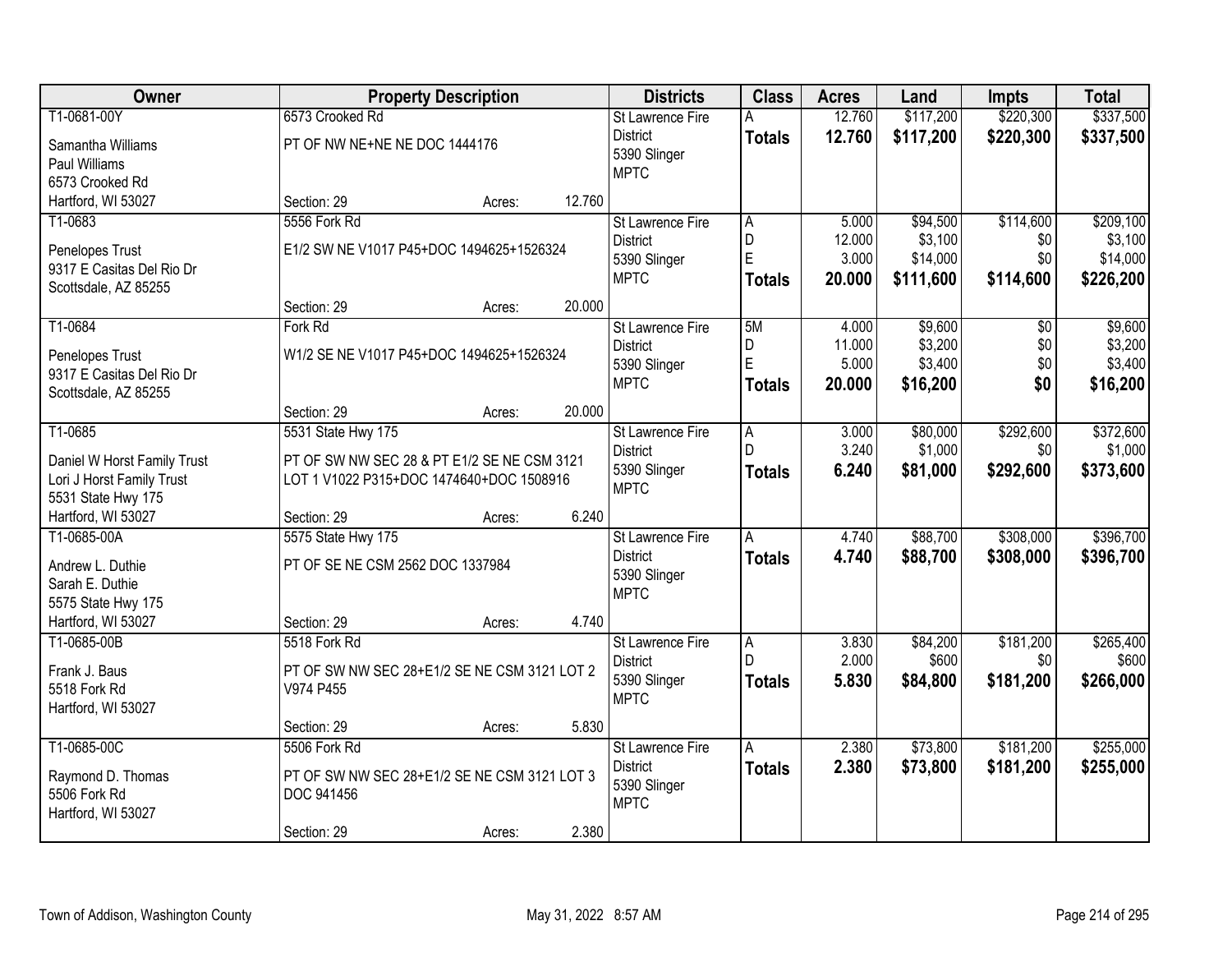| Owner                                          | <b>Property Description</b>                  |        |        | <b>Districts</b>            | <b>Class</b>        | <b>Acres</b> | Land     | <b>Impts</b>    | <b>Total</b> |
|------------------------------------------------|----------------------------------------------|--------|--------|-----------------------------|---------------------|--------------|----------|-----------------|--------------|
| T1-0686                                        | <b>Crooked Rd</b>                            |        |        | <b>St Lawrence Fire</b>     | D                   | 36.000       | \$9,900  | $\overline{50}$ | \$9,900      |
| Klink Farms, Inc                               | NE NW V588 P167+V753 P526                    |        |        | <b>District</b>             | E                   | 4.000        | \$1,600  | \$0             | \$1,600      |
| 5820 Cty Hwy U                                 |                                              |        |        | 5390 Slinger                | Totals              | 40.000       | \$11,500 | \$0             | \$11,500     |
| Hartford, WI 53027                             |                                              |        |        | <b>MPTC</b>                 |                     |              |          |                 |              |
|                                                | Section: 29                                  | Acres: | 40.000 |                             |                     |              |          |                 |              |
| T1-0687-00A                                    | 6816 Crooked Rd                              |        |        | St Lawrence Fire            | $\overline{A}$      | 5.000        | \$90,000 | \$280,800       | \$370,800    |
|                                                |                                              |        |        | <b>District</b>             | D                   | 5.000        | \$1,500  | \$0             | \$1,500      |
| Christine M. Puls et al<br>c/o Michael A. Gora | PT OF NW NW SEC 29+SW SW SEC 20 V1586        |        |        | 5390 Slinger                | <b>Totals</b>       | 10.000       | \$91,500 | \$280,800       | \$372,300    |
| 6816 Crooked Rd                                | P347+V1786 P129                              |        |        | <b>MPTC</b>                 |                     |              |          |                 |              |
|                                                | Section: 29                                  |        | 10.000 |                             |                     |              |          |                 |              |
| Hartford, WI 53027-0000                        |                                              | Acres: |        |                             |                     |              |          |                 |              |
| T1-0687-00B                                    | 6830 Crooked Rd                              |        |        | <b>St Lawrence Fire</b>     | A<br>D              | 5.000        | \$90,000 | \$383,200       | \$473,200    |
| Kent R. Ehrensberger                           | PT OF NW NW V1775 P21                        |        |        | <b>District</b>             |                     | 5.000        | \$1,500  | \$0             | \$1,500      |
| Kim M. Ehrensberger                            |                                              |        |        | 5390 Slinger                | Totals              | 10.000       | \$91,500 | \$383,200       | \$474,700    |
| 6830 Crooked Rd                                |                                              |        |        | <b>MPTC</b>                 |                     |              |          |                 |              |
| Hartford, WI 53027                             | Section: 29                                  | Acres: | 10.000 |                             |                     |              |          |                 |              |
| T1-0687-00C                                    | 6882 Crooked Rd                              |        |        | St Lawrence Fire            | A                   | 3.000        | \$80,000 | \$282,100       | \$362,100    |
|                                                |                                              |        |        | <b>District</b>             | $\mathsf{D}$        | 7.000        | \$2,100  | \$0             | \$2,100      |
| Richard A. Courtney                            | PT OF NW NW SEC 29+NE NE SEC 30 V1683 P232   |        |        | 5390 Slinger                | <b>Totals</b>       | 10.000       | \$82,100 | \$282,100       | \$364,200    |
| Lora J. Courtney                               |                                              |        |        | <b>MPTC</b>                 |                     |              |          |                 |              |
| 6882 Crooked Rd                                |                                              |        | 10.000 |                             |                     |              |          |                 |              |
| Hartford, WI 53027                             | Section: 29                                  | Acres: |        |                             |                     |              |          |                 |              |
| T1-0687-00D                                    | 6842 Crooked Rd                              |        |        | <b>St Lawrence Fire</b>     | $\overline{A}$<br>D | 5.000        | \$90,000 | \$307,200       | \$397,200    |
| Robert J. Luepke                               | PT OF NW NW V1793 P689                       |        |        | <b>District</b>             |                     | 5.000        | \$1,500  | \$0             | \$1,500      |
| Jean M. Luepke                                 |                                              |        |        | 5390 Slinger<br><b>MPTC</b> | Totals              | 10.000       | \$91,500 | \$307,200       | \$398,700    |
| 6842 Crooked Rd                                |                                              |        |        |                             |                     |              |          |                 |              |
| Hartford, WI 53027                             | Section: 29                                  | Acres: | 10.000 |                             |                     |              |          |                 |              |
| T1-0688                                        | Crooked Rd                                   |        |        | <b>St Lawrence Fire</b>     | $\overline{D}$      | 30.000       | \$8,900  | $\overline{60}$ | \$8,900      |
| Anthony R. Neuburg et al                       | SW NW V474 P313+DOC                          |        |        | <b>District</b>             | E                   | 6.720        | \$4,500  | \$0             | \$4,500      |
| 5400 Crooked Rd                                | 1237538+1265425+1396146+1401058 EXC CSM 1905 |        |        | 5390 Slinger                | <b>Totals</b>       | 36.720       | \$13,400 | \$0             | \$13,400     |
| Hartford, WI 53027                             | & 1958                                       |        |        | <b>MPTC</b>                 |                     |              |          |                 |              |
|                                                | Section: 29                                  | Acres: | 36.720 |                             |                     |              |          |                 |              |
| T1-0688-00A                                    | 6847 Crooked Rd                              |        |        | <b>St Lawrence Fire</b>     | A                   | 1.000        | \$50,000 | \$177,300       | \$227,300    |
|                                                |                                              |        |        | <b>District</b>             | <b>Totals</b>       | 1.000        | \$50,000 | \$177,300       | \$227,300    |
| Louise Hansen                                  | PT OF SW NW CSM 1905 V681 P410+DOC           |        |        | 5390 Slinger                |                     |              |          |                 |              |
| c/o Louise Hansen Tod                          | 1458942+1458943                              |        |        | <b>MPTC</b>                 |                     |              |          |                 |              |
| 6847 Crooked Rd                                |                                              |        |        |                             |                     |              |          |                 |              |
| Hartford, WI 53027                             | Section: 29                                  | Acres: | 1.000  |                             |                     |              |          |                 |              |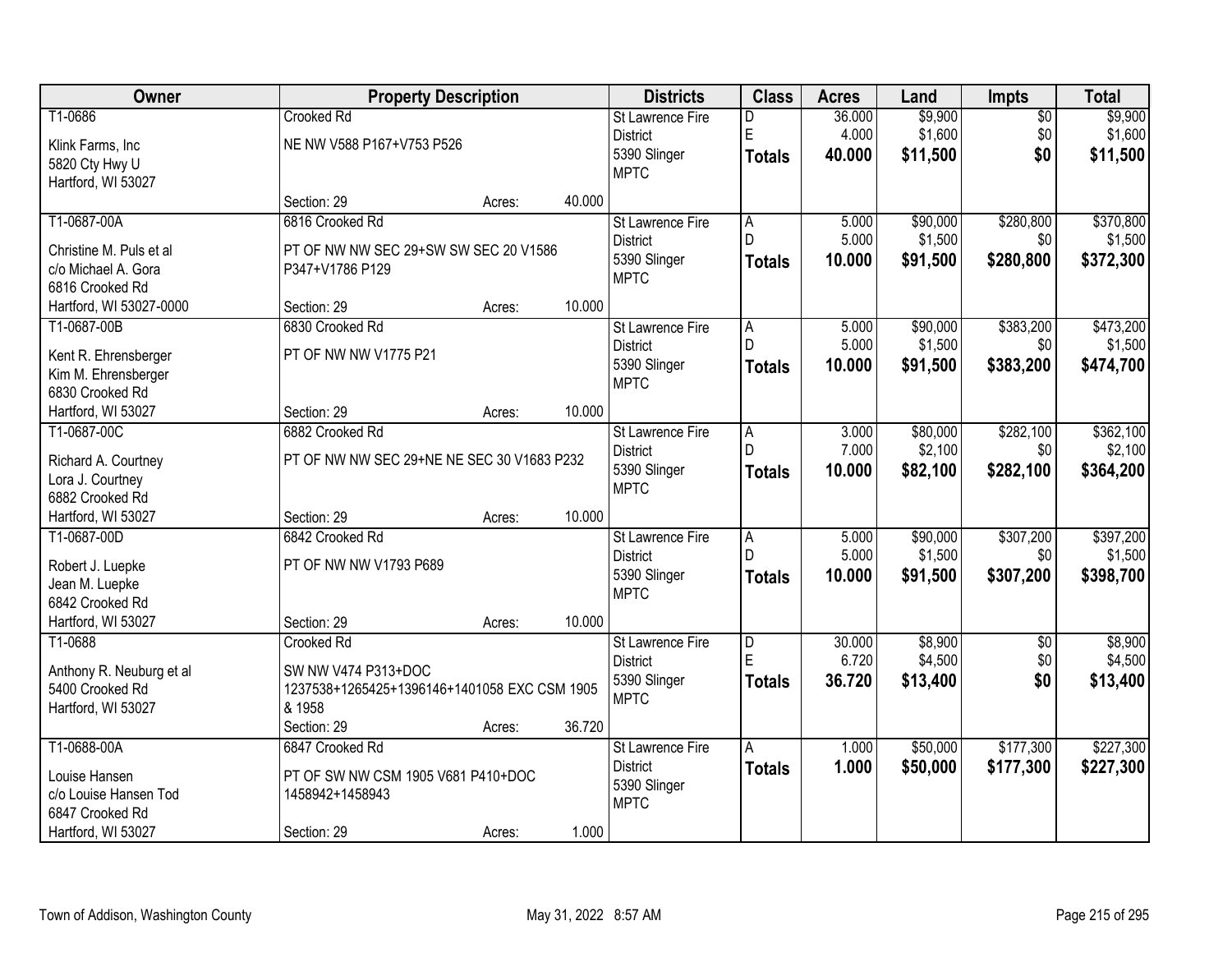| Owner                                   |                                                | <b>Property Description</b> |        | <b>Districts</b>            | <b>Class</b>            | <b>Acres</b> | Land      | <b>Impts</b>    | <b>Total</b> |
|-----------------------------------------|------------------------------------------------|-----------------------------|--------|-----------------------------|-------------------------|--------------|-----------|-----------------|--------------|
| T1-0688-00B                             | 6885 Crooked Rd                                |                             |        | <b>St Lawrence Fire</b>     | A                       | 2.000        | \$70,000  | \$303,600       | \$373,600    |
| Randy Lorrigan                          | PT OF SW NW CSM 1958 V714 P180+V716 P600 SEC   |                             |        | <b>District</b>             | <b>Totals</b>           | 2.000        | \$70,000  | \$303,600       | \$373,600    |
| Chris Lorrigan                          | 2.00 AC<br>29-11-18                            |                             |        | 5390 Slinger                |                         |              |           |                 |              |
| 6885 Crooked Rd                         |                                                |                             |        | <b>MPTC</b>                 |                         |              |           |                 |              |
| Hartford, WI 53027                      | Section: 29                                    | Acres:                      | 2.000  |                             |                         |              |           |                 |              |
| T1-0689-00A                             | Crooked Rd                                     |                             |        | <b>St Lawrence Fire</b>     | 5M                      | 5.870        | \$14,100  | $\overline{50}$ | \$14,100     |
|                                         |                                                |                             |        | <b>District</b>             | D                       | 11.000       | \$3,300   | \$0             | \$3,300      |
| Valerie Rick et al                      | PT SE NW CSM 6941 LOT 1 V662 P195+DOC          |                             |        | 5390 Slinger                | E                       | 1.810        | \$2,000   | \$0             | \$2,000      |
| Wayne and Kenneth Lubbert               | 1361738+1361739+1362860+1362861+1389708        |                             |        | <b>MPTC</b>                 | <b>Totals</b>           | 18.680       | \$19,400  | \$0             | \$19,400     |
| N4883 Kelly Rd<br>Fond Du Lac, WI 54937 | Section:                                       | Acres:                      | 18.680 |                             |                         |              |           |                 |              |
| T1-0689-00B                             | 5585 Fork Rd                                   |                             |        | St Lawrence Fire            | A                       | 2.000        | \$70,000  | \$71,600        | \$141,600    |
|                                         |                                                |                             |        | <b>District</b>             | D                       | 17.590       | \$4,500   | \$0             | \$4,500      |
| Samuel M. Heck                          | PT SE NW+SE NW CSM 6941 LOT 2 DOC 1521093      |                             |        | 5390 Slinger                | E                       | 1.000        | \$500     | \$0             | \$500        |
| Michelle A. Heck                        |                                                |                             |        | <b>MPTC</b>                 | <b>Totals</b>           | 20.590       | \$75,000  | \$71,600        | \$146,600    |
| 5585 Fork Rd                            |                                                |                             |        |                             |                         |              |           |                 |              |
| Hartford, WI 53027                      | Section:                                       | Acres:                      | 20.590 |                             |                         |              |           |                 |              |
| T1-0690                                 | Fork Rd                                        |                             |        | St Lawrence Fire            | $\overline{D}$          | 15.000       | \$4,300   | \$0             | \$4,300      |
| Ricky L Meyer Revocable Trust           | S1/2 SE NW V497 P73+DOC 1109454                |                             |        | <b>District</b>             | E                       | 5.000        | \$3,500   | \$0             | \$3,500      |
| Mary B Meyer Revocable Trust            |                                                |                             |        | 5390 Slinger                | <b>Totals</b>           | 20.000       | \$7,800   | \$0             | \$7,800      |
| 5565 Fork Rd                            |                                                |                             |        | <b>MPTC</b>                 |                         |              |           |                 |              |
| Hartford, WI 53027                      | Section: 29                                    | Acres:                      | 20.000 |                             |                         |              |           |                 |              |
| T1-0691                                 | 5565 Fork Rd                                   |                             |        | St Lawrence Fire            | $\overline{A}$          | 5.000        | \$105,000 | \$376,400       | \$481,400    |
|                                         |                                                |                             |        | <b>District</b>             | l D                     | 21.000       | \$4,800   | \$0             | \$4,800      |
| Ricky L Meyer Revocable Trust           | NE SW V497 P73+DOC 1109454                     |                             |        | 5390 Slinger                | E                       | 14.000       | \$21,800  | \$0             | \$21,800     |
| Mary B Meyer Revocable Trust            |                                                |                             |        | <b>MPTC</b>                 | <b>Totals</b>           | 40.000       | \$131,600 | \$376,400       | \$508,000    |
| 5565 Fork Rd                            |                                                |                             | 40.000 |                             |                         |              |           |                 |              |
| Hartford, WI 53027                      | Section: 29                                    | Acres:                      |        |                             |                         |              |           |                 |              |
| T1-0692                                 | Crooked Rd                                     |                             |        | St Lawrence Fire            | E                       | 20.000       | \$14,000  | \$0             | \$14,000     |
| Ricky L Meyer Revocable Trust           | N1/2 NW SW V497 P73+DOC 1109454                |                             |        | <b>District</b>             | <b>Totals</b>           | 20.000       | \$14,000  | \$0             | \$14,000     |
| Mary B Meyer Revocable Trust            |                                                |                             |        | 5390 Slinger<br><b>MPTC</b> |                         |              |           |                 |              |
| 5565 Fork Rd                            |                                                |                             |        |                             |                         |              |           |                 |              |
| Hartford, WI 53027                      | Section: 29                                    | Acres:                      | 20.000 |                             |                         |              |           |                 |              |
| T1-0693                                 | Cty Hwy S                                      |                             |        | St Lawrence Fire            | $\overline{\mathsf{D}}$ | 5.000        | \$900     | $\overline{30}$ | \$900        |
| Jlb Farms, LLC                          | S1/2 NW SW V1480 P435+1321541+1321542+ 1327089 |                             |        | <b>District</b>             | E                       | 15.000       | \$10,500  | \$0             | \$10,500     |
| 6815 Cty Hwy S                          | SEC 29-11-18<br>20 AC                          |                             |        | 5390 Slinger                | <b>Totals</b>           | 20.000       | \$11,400  | \$0             | \$11,400     |
| Hartford, WI 53027                      |                                                |                             |        | <b>MPTC</b>                 |                         |              |           |                 |              |
|                                         | Section: 29                                    | Acres:                      | 20.000 |                             |                         |              |           |                 |              |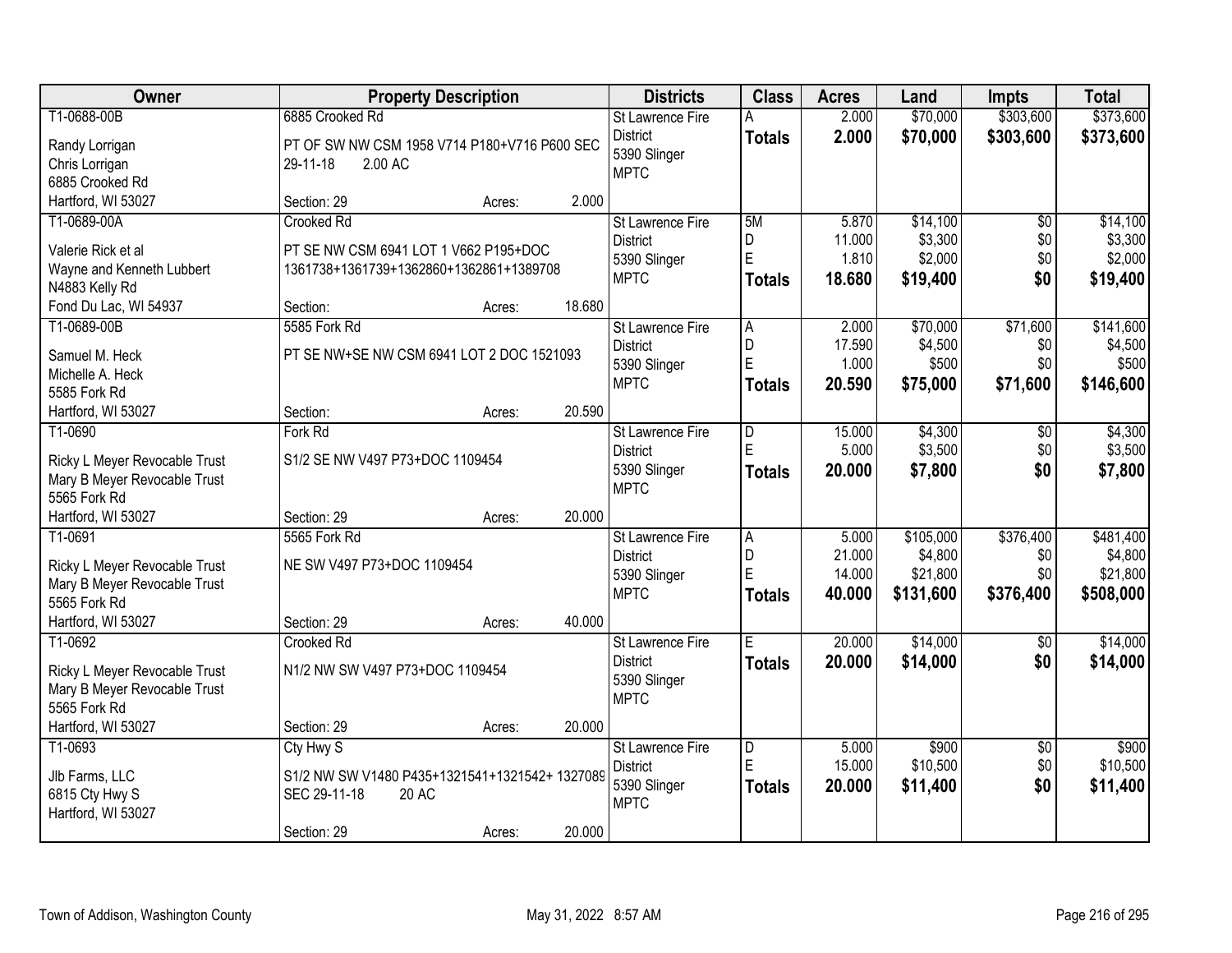| Owner                         |                                           | <b>Property Description</b> |          | <b>Districts</b>        | <b>Class</b>            | <b>Acres</b> | Land     | <b>Impts</b>    | <b>Total</b> |
|-------------------------------|-------------------------------------------|-----------------------------|----------|-------------------------|-------------------------|--------------|----------|-----------------|--------------|
| T1-0694                       | Cty Hwy S                                 |                             |          | <b>St Lawrence Fire</b> | D                       | 12.000       | \$2,900  | $\overline{50}$ | \$2,900      |
| Jlb Farms, LLC                | W1/2 SW SW V1480 P435+DOC 1321541+1321542 |                             |          | <b>District</b>         | ΙE                      | 7.850        | \$2,000  | \$0             | \$2,000      |
| 6815 Cty Hwy S                | +1327089 EXC PTS SOLD SEC 29-11-18        |                             | 19.85 AC | 5390 Slinger            | <b>Totals</b>           | 19.850       | \$4,900  | \$0             | \$4,900      |
| Hartford, WI 53027            |                                           |                             |          | <b>MPTC</b>             |                         |              |          |                 |              |
|                               | Section: 29                               | Acres:                      | 19.850   |                         |                         |              |          |                 |              |
| T1-0695                       | Cty Hwy S                                 |                             |          | St Lawrence Fire        | 5M                      | 3.000        | \$7,200  | $\overline{50}$ | \$7,200      |
| Jlb Farms, LLC                | E1/2 SW SW V1483 P543+DOC 1321541+1321542 |                             |          | <b>District</b>         | D                       | 10.000       | \$2,400  | \$0             | \$2,400      |
| 6815 Cty Hwy S                | +1327089 SEC 29-11-18                     | 20 AC                       |          | 5390 Slinger            | E                       | 7.000        | \$4,900  | \$0             | \$4,900      |
| Hartford, WI 53027            |                                           |                             |          | <b>MPTC</b>             | <b>Totals</b>           | 20.000       | \$14,500 | \$0             | \$14,500     |
|                               | Section: 29                               | Acres:                      | 20.000   |                         |                         |              |          |                 |              |
| T1-0696                       | Cty Hwy S                                 |                             |          | St Lawrence Fire        | 5M                      | 6.000        | \$14,400 | \$0             | \$14,400     |
| Ricky L Meyer Revocable Trust | SE SW V497 P73+DOC 1109454 EXC PT SOLD    |                             |          | <b>District</b>         | D                       | 8.000        | \$1,500  | \$0             | \$1,500      |
| Mary B Meyer Revocable Trust  |                                           |                             |          | 5390 Slinger            | E                       | 21.300       | \$18,900 | \$0             | \$18,900     |
| 5565 Fork Rd                  |                                           |                             |          | <b>MPTC</b>             | <b>Totals</b>           | 35.300       | \$34,800 | \$0             | \$34,800     |
| Hartford, WI 53027            | Section: 29                               | Acres:                      | 35.300   |                         |                         |              |          |                 |              |
| T1-0696-00A                   | 6896 Cty Hwy S                            |                             |          | St Lawrence Fire        | A                       | 4.700        | \$88,500 | \$262,100       | \$350,600    |
| Jeffrey A. Becker             | PT OF SE SW DOC 853219                    |                             |          | <b>District</b>         | <b>Totals</b>           | 4.700        | \$88,500 | \$262,100       | \$350,600    |
| Jane S. Becker                |                                           |                             |          | 5390 Slinger            |                         |              |          |                 |              |
| 6896 Cty Hwy S                |                                           |                             |          | <b>MPTC</b>             |                         |              |          |                 |              |
| Hartford, WI 53027            | Section: 29                               | Acres:                      | 4.700    |                         |                         |              |          |                 |              |
| T1-0697                       | Fork Rd                                   |                             |          | St Lawrence Fire        | 5M                      | 10.000       | \$24,000 | $\overline{50}$ | \$24,000     |
| Natalie Peters                | PT OF NE SE V1017 P45+DOC 1494626+1494789 |                             |          | <b>District</b>         | D                       | 26.500       | \$7,900  | \$0             | \$7,900      |
| 292 Ember Ct                  |                                           |                             |          | 5390 Slinger            | E                       | 1.500        | \$400    | \$0             | \$400        |
| Oxford, WI 53952              |                                           |                             |          | <b>MPTC</b>             | $\overline{O}$          | 1.000        | \$20,000 | \$12,200        | \$32,200     |
|                               | Section: 29                               | Acres:                      | 39.000   |                         | Totals                  | 39.000       | \$52,300 | \$12,200        | \$64,500     |
| T1-0697-00A                   | 5505 Fork Rd                              |                             |          | St Lawrence Fire        | Α                       | 1.000        | \$50,000 | \$167,400       | \$217,400    |
| <b>Natalie Peters</b>         | PT NE SE V1017 P45+DOC 1494626+1494789    |                             |          | <b>District</b>         | <b>Totals</b>           | 1.000        | \$50,000 | \$167,400       | \$217,400    |
| 292 Ember Ct                  |                                           |                             |          | 5390 Slinger            |                         |              |          |                 |              |
| Oxford, WI 53952              |                                           |                             |          | <b>MPTC</b>             |                         |              |          |                 |              |
|                               | Section: 29                               | Acres:                      | 1.000    |                         |                         |              |          |                 |              |
| T1-0698                       | Fork Rd                                   |                             |          | <b>St Lawrence Fire</b> | $\overline{\mathsf{D}}$ | 19.750       | \$5,600  | $\overline{50}$ | \$5,600      |
| Geghf, LLC                    | E1/2 NW SE V479 P356+V882 P19+DOC 1055078 |                             |          | <b>District</b>         | E                       | 0.250        | \$100    | \$0             | \$100        |
| 5115 Cty Hwy R                | +1056241 SEC 29-11-18                     | 20 AC                       |          | 5390 Slinger            | <b>Totals</b>           | 20.000       | \$5,700  | \$0             | \$5,700      |
| Hartford, WI 53027-0000       |                                           |                             |          | <b>MPTC</b>             |                         |              |          |                 |              |
|                               | Section: 29                               | Acres:                      | 20.000   |                         |                         |              |          |                 |              |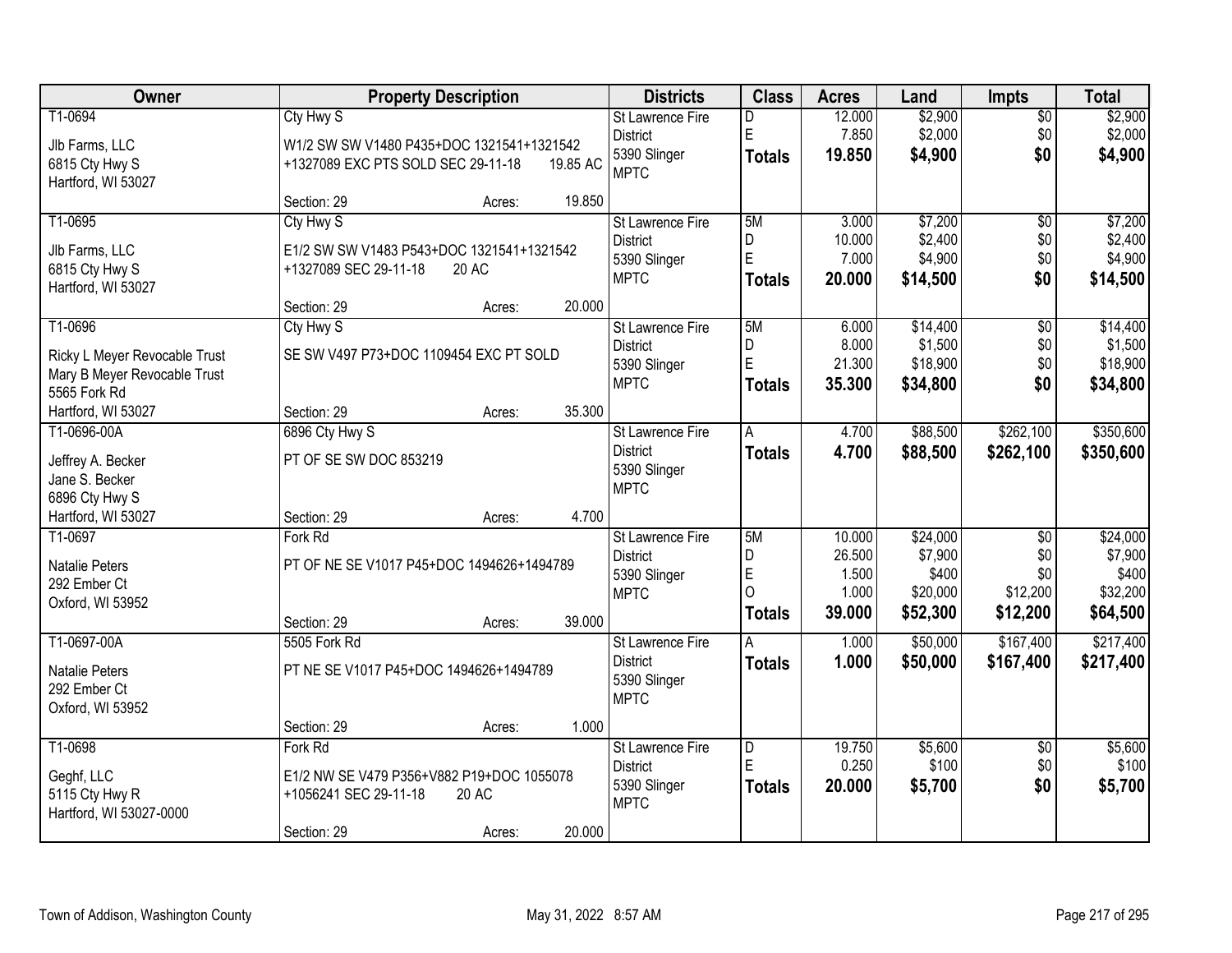| Owner                              | <b>Property Description</b>                   |        |        | <b>Districts</b>        | <b>Class</b>            | <b>Acres</b> | Land     | <b>Impts</b>    | <b>Total</b> |
|------------------------------------|-----------------------------------------------|--------|--------|-------------------------|-------------------------|--------------|----------|-----------------|--------------|
| T1-0699                            | Fork Rd                                       |        |        | <b>St Lawrence Fire</b> | D                       | 19.750       | \$5,500  | $\overline{50}$ | \$5,500      |
| Psk Team, LLC                      | W1/2 NW SE DOC 1304379 SEC 29-11-18           |        | 20 AC  | <b>District</b>         | E                       | 0.250        | \$100    | \$0             | \$100        |
| 5820 Cty Hwy U                     |                                               |        |        | 5390 Slinger            | <b>Totals</b>           | 20.000       | \$5,600  | \$0             | \$5,600      |
| Hartford, WI 53027                 |                                               |        |        | <b>MPTC</b>             |                         |              |          |                 |              |
|                                    | Section: 29                                   | Acres: | 20.000 |                         |                         |              |          |                 |              |
| T1-0700                            | Cty Hwy S                                     |        |        | <b>St Lawrence Fire</b> | $\overline{\mathsf{D}}$ | 3.000        | \$600    | \$0             | \$600        |
| Wayne A. Lubbert                   | W1/2 SW SE V662 P195+DOC 1302626 SEC 29-11-18 |        |        | <b>District</b>         | E                       | 17.000       | \$11,900 | \$0             | \$11,900     |
| Kenneth G. Lubbert                 | 20 AC                                         |        |        | 5390 Slinger            | <b>Totals</b>           | 20.000       | \$12,500 | \$0             | \$12,500     |
| N4883 Kelly Rd                     |                                               |        |        | <b>MPTC</b>             |                         |              |          |                 |              |
| Fond Du Lac, WI 54937              | Section: 29                                   | Acres: | 20.000 |                         |                         |              |          |                 |              |
| T1-0701                            | Cty Hwy S                                     |        |        | St Lawrence Fire        | D                       | 11.000       | \$3,000  | \$0             | \$3,000      |
| Geghf, LLC                         | E1/2 SW SE V479 P356+V882 P19+DOC 1055078     |        |        | <b>District</b>         | E                       | 9.000        | \$6,300  | \$0             | \$6,300      |
| 5115 Cty Hwy R                     | +1056241 SEC 29-11-18                         | 20 AC  |        | 5390 Slinger            | <b>Totals</b>           | 20,000       | \$9,300  | \$0             | \$9,300      |
| Hartford, WI 53027-0000            |                                               |        |        | <b>MPTC</b>             |                         |              |          |                 |              |
|                                    | Section: 29                                   | Acres: | 20.000 |                         |                         |              |          |                 |              |
| T1-0702                            | Cty Hwy S                                     |        |        | St Lawrence Fire        | 5M                      | 2.000        | \$4,800  | \$0             | \$4,800      |
| Geghf, LLC                         | SE SE V479 P356+V882 P19+DOC 1055078 +1056241 |        |        | <b>District</b>         | D                       | 37.000       | \$9,600  | \$0             | \$9,600      |
| 5115 Cty Hwy R                     | SEC 29-11-18<br>40 AC                         |        |        | 5390 Slinger            | E                       | 1.000        | \$500    | \$0             | \$500        |
| Hartford, WI 53027-0000            |                                               |        |        | <b>MPTC</b>             | <b>Totals</b>           | 40.000       | \$14,900 | \$0             | \$14,900     |
|                                    | Section: 29                                   | Acres: | 40.000 |                         |                         |              |          |                 |              |
| T1-0703-00A                        | 6958 Crooked Rd                               |        |        | St Lawrence Fire        | A                       | 6.550        | \$95,400 | \$244,400       | \$339,800    |
| Jeffery J Ross Revocable Liv Trust | PT OF NE NE CSM 4319 LOT 1 V1562 P157+DOC     |        |        | <b>District</b>         | <b>Totals</b>           | 6.550        | \$95,400 | \$244,400       | \$339,800    |
| Lori S Ross Revocable Liv Trust    | 1049270                                       |        |        | 5390 Slinger            |                         |              |          |                 |              |
| 6958 Crooked Rd                    |                                               |        |        | <b>MPTC</b>             |                         |              |          |                 |              |
| Hartford, WI 53027                 | Section: 30                                   | Acres: | 6.550  |                         |                         |              |          |                 |              |
| T1-0703-00B                        | 6928 Crooked Rd                               |        |        | St Lawrence Fire        | A                       | 4.850        | \$89,300 | \$210,100       | \$299,400    |
| Glen S Breuer Family Trust         | PT OF NE NE CSM 4319 LOT 2 V1428 P561+DOC     |        |        | <b>District</b>         | <b>Totals</b>           | 4.850        | \$89,300 | \$210,100       | \$299,400    |
| 6928 Crooked Rd                    | 1318789                                       |        |        | 5390 Slinger            |                         |              |          |                 |              |
| Hartford, WI 53027                 |                                               |        |        | <b>MPTC</b>             |                         |              |          |                 |              |
|                                    | Section: 30                                   | Acres: | 4.850  |                         |                         |              |          |                 |              |
| T1-0703-00C                        | 6986 Crooked Rd                               |        |        | <b>St Lawrence Fire</b> | A                       | 10.010       | \$96,800 | \$351,100       | \$447,900    |
| Michael W. Merget                  | PT OF NE NE V1431 P649                        |        |        | <b>District</b>         | <b>Totals</b>           | 10.010       | \$96,800 | \$351,100       | \$447,900    |
| June K. Merget                     |                                               |        |        | 5390 Slinger            |                         |              |          |                 |              |
| 6986 Crooked Rd                    |                                               |        |        | <b>MPTC</b>             |                         |              |          |                 |              |
| Hartford, WI 53027                 | Section: 30                                   | Acres: | 10.010 |                         |                         |              |          |                 |              |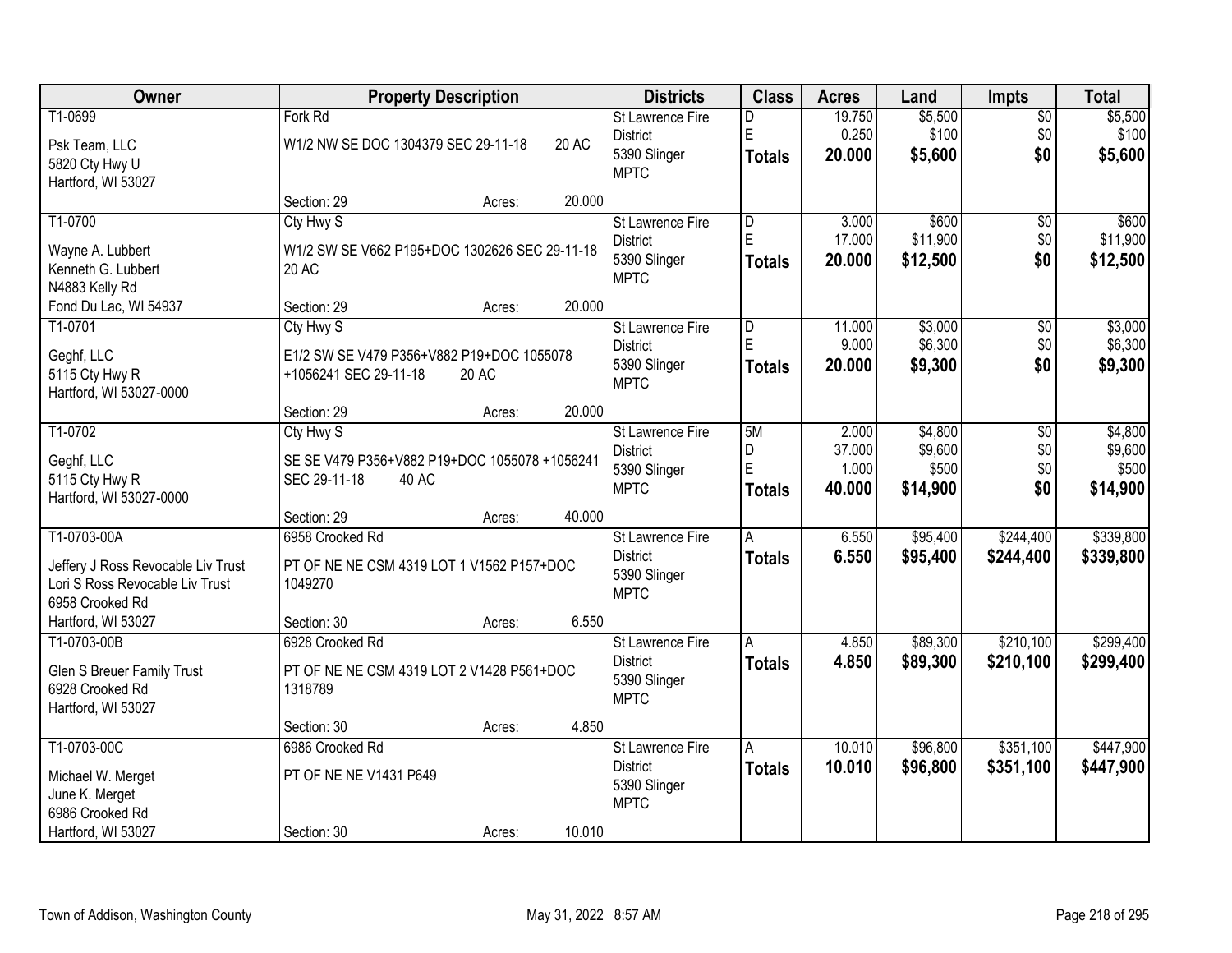| Owner                                | <b>Property Description</b>                 |        |        | <b>Districts</b>        | <b>Class</b>   | <b>Acres</b> | Land      | <b>Impts</b>    | <b>Total</b> |
|--------------------------------------|---------------------------------------------|--------|--------|-------------------------|----------------|--------------|-----------|-----------------|--------------|
| T1-0703-00Y                          | 6906 Crooked Rd                             |        |        | <b>St Lawrence Fire</b> | Α              | 18.010       | \$128,800 | \$417,200       | \$546,000    |
| Ronald M. Arenson                    | PT OF NE NE V1443 P365                      |        |        | <b>District</b>         | <b>Totals</b>  | 18.010       | \$128,800 | \$417,200       | \$546,000    |
| Kristine A. Arenson                  |                                             |        |        | 5390 Slinger            |                |              |           |                 |              |
| 6906 Crooked Rd                      |                                             |        |        | <b>MPTC</b>             |                |              |           |                 |              |
| Hartford, WI 53027                   | Section: 30                                 | Acres: | 18.010 |                         |                |              |           |                 |              |
| T1-0704-00A                          | <b>Crooked Rd</b>                           |        |        | <b>St Lawrence Fire</b> | 5M             | 2.000        | \$4,800   | $\overline{50}$ | \$4,800      |
|                                      | NW NE+PT SW NE DOC 1396656+1422156          |        |        | <b>District</b>         | D              | 27.450       | \$7,700   | \$0             | \$7,700      |
| Jlb Farms, LLC                       |                                             |        |        | Union HS 2436           | $\mathsf E$    | 11.000       | \$7,700   | \$0             | \$7,700      |
| 6815 Cty Hwy S<br>Hartford, WI 53027 |                                             |        |        | 2443 Hartford J1        | <b>Totals</b>  | 40.450       | \$20,200  | \$0             | \$20,200     |
|                                      | Section:                                    | Acres: | 40.450 | <b>MPTC</b>             |                |              |           |                 |              |
| T1-0705-00A                          | 7060 Crooked Rd                             |        |        | St Lawrence Fire        | A              | 5.000        | \$90,000  | \$137,900       | \$227,900    |
|                                      |                                             |        |        | <b>District</b>         |                | 2.100        | \$600     | \$0             | \$600        |
| Jlb Farms, LLC                       | PT OF SW NE CSM 6654 LOT 1 DOC              |        |        | Union HS 2436           | <b>Totals</b>  | 7.100        | \$90,600  | \$137,900       | \$228,500    |
| 6815 Cty Hwy S                       | 1396656+1422156                             |        |        | 2443 Hartford J1        |                |              |           |                 |              |
| Hartford, WI 53027                   |                                             |        |        | <b>MPTC</b>             |                |              |           |                 |              |
|                                      | Section:                                    | Acres: | 7.100  |                         |                |              |           |                 |              |
| T1-0705-00Y                          | Crooked Rd                                  |        |        | St Lawrence Fire        | D              | 31.640       | \$8,300   | $\sqrt[6]{3}$   | \$8,300      |
| Jlb Farms, LLC                       | SW NE DOC 1396656+1422156 EXC CSM 6654+PART |        |        | <b>District</b>         | E              | 1.000        | \$100     | \$0             | \$100        |
| 6815 Cty Hwy S                       | SOLD (RD VACATED DOC 656924)                |        |        | Union HS 2436           | <b>Totals</b>  | 32.640       | \$8,400   | \$0             | \$8,400      |
| Hartford, WI 53027                   |                                             |        |        | 2443 Hartford J1        |                |              |           |                 |              |
|                                      | Section:                                    | Acres: | 32.640 | <b>MPTC</b>             |                |              |           |                 |              |
| T1-0706                              | <b>Crooked Rd</b>                           |        |        | St Lawrence Fire        | $\overline{D}$ | 38.000       | \$11,300  | $\overline{50}$ | \$11,300     |
| Anthony R. Neuburg et al             | SE NE V473 P267+DOC                         |        |        | <b>District</b>         | E              | 2.000        | \$600     | \$0             | \$600        |
| 5400 Crooked Rd                      | 1237538+1265425+1396146+1401058             |        |        | 5390 Slinger            | <b>Totals</b>  | 40.000       | \$11,900  | \$0             | \$11,900     |
| Hartford, WI 53027                   |                                             |        |        | <b>MPTC</b>             |                |              |           |                 |              |
|                                      | Section: 30                                 | Acres: | 40.000 |                         |                |              |           |                 |              |
| T1-0707                              | Cty Hwy U                                   |        |        | <b>St Lawrence Fire</b> | $\overline{D}$ | 42.000       | \$10,400  | $\overline{50}$ | \$10,400     |
|                                      | NE NW & E5 AC NW NW V626 P518+V753 P525     |        |        | <b>District</b>         | E              | 3.000        | \$1,500   | \$0             | \$1,500      |
| Klink Farms, Inc<br>5820 Cty Hwy U   |                                             |        |        | 5390 Slinger            | <b>Totals</b>  | 45.000       | \$11,900  | \$0             | \$11,900     |
| Hartford, WI 53027                   |                                             |        |        | <b>MPTC</b>             |                |              |           |                 |              |
|                                      | Section: 30                                 | Acres: | 45.000 |                         |                |              |           |                 |              |
| T1-0709-00A                          | 5696 Cty Hwy U                              |        |        | St Lawrence Fire        | A              | 1.560        | \$61,200  | \$165,300       | \$226,500    |
|                                      |                                             |        |        | <b>District</b>         |                | 1.560        | \$61,200  | \$165,300       | \$226,500    |
| Zachary Meyerhofer                   | PT NW NW CSM 6915 LOT 1 DOC 1487507         |        |        | Union HS 2436           | <b>Totals</b>  |              |           |                 |              |
| Kathrine Meyerhofer                  |                                             |        |        | 2443 Hartford J1        |                |              |           |                 |              |
| 5696 Cty Hwy U                       |                                             |        |        | <b>MPTC</b>             |                |              |           |                 |              |
| Hartford, WI 53027                   | Section: 30                                 | Acres: | 1.560  |                         |                |              |           |                 |              |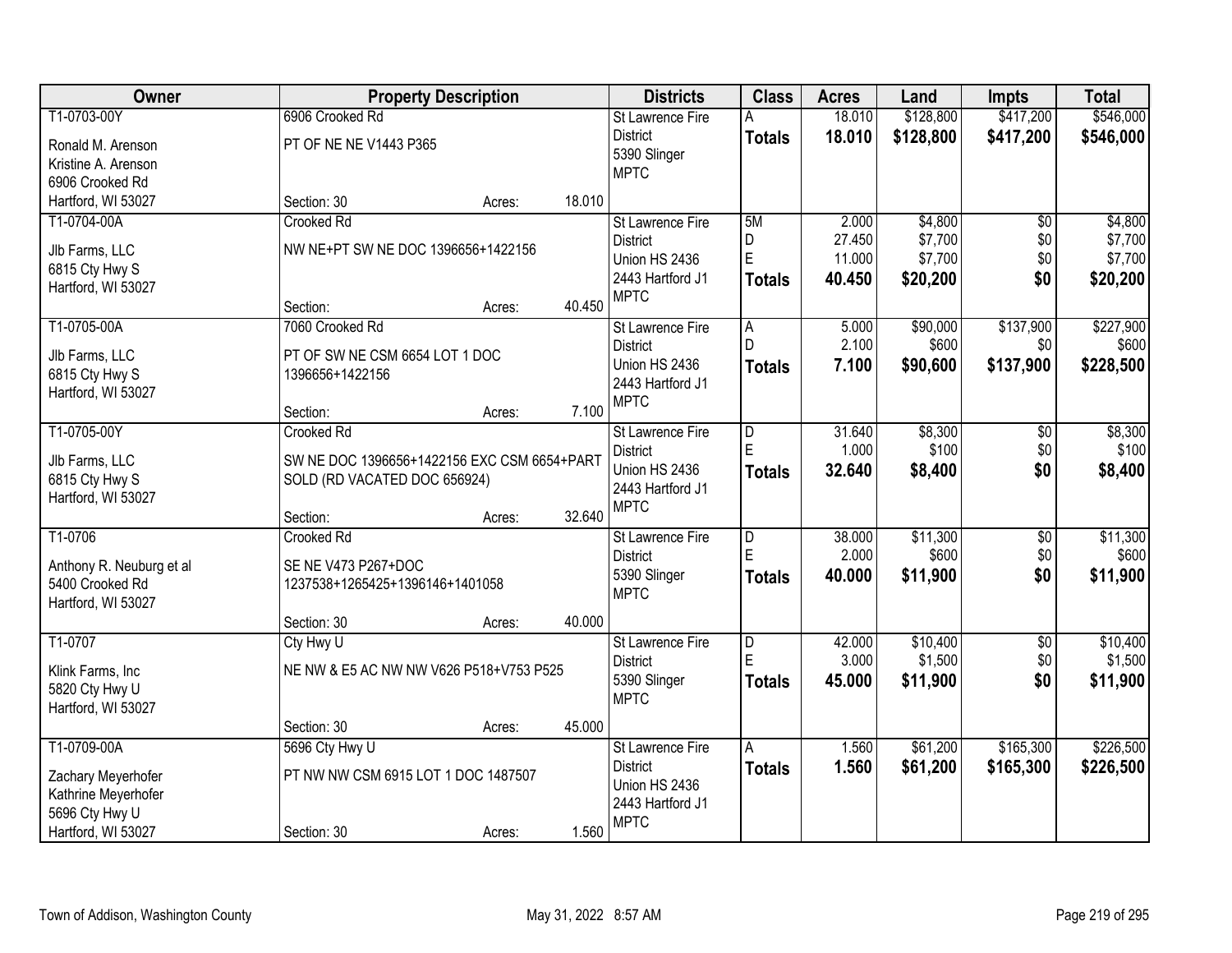| Owner                                                                                                                |                                                                                                      | <b>Property Description</b> |        | <b>Districts</b>                                                                               | <b>Class</b>                                                    | <b>Acres</b>                       | Land                                     | <b>Impts</b>                                     | <b>Total</b>                               |
|----------------------------------------------------------------------------------------------------------------------|------------------------------------------------------------------------------------------------------|-----------------------------|--------|------------------------------------------------------------------------------------------------|-----------------------------------------------------------------|------------------------------------|------------------------------------------|--------------------------------------------------|--------------------------------------------|
| T1-0709-00Z<br>Gegf Properties, LLC<br>5115 State Hwy 83<br>Hartford, WI 53027                                       | 5690 Cty Hwy U<br>NW NW DOC 1248143 EXC E5 AC+CSM 6915                                               |                             |        | <b>St Lawrence Fire</b><br><b>District</b><br>Union HS 2436<br>2443 Hartford J1<br><b>MPTC</b> | D<br>$\circ$<br><b>Totals</b>                                   | 34.240<br>3.440<br>37.680          | \$9,000<br>\$70,500<br>\$79,500          | $\overline{50}$<br>\$177,200<br>\$177,200        | \$9,000<br>\$247,700<br>\$256,700          |
|                                                                                                                      | Section: 30                                                                                          | Acres:                      | 37.680 |                                                                                                |                                                                 |                                    |                                          |                                                  |                                            |
| T1-0710<br>Gegf Properties, LLC<br>5115 State Hwy 83<br>Hartford, WI 53027                                           | Cty Hwy U<br>SW NW DOC 1248143 EXC E5 AC SEC 30-11-18<br>39.24 AC<br>Section: 30                     | Acres:                      | 0.000  | <b>St Lawrence Fire</b><br><b>District</b><br>Union HS 2436<br>2443 Hartford J1<br><b>MPTC</b> | $\overline{\mathsf{D}}$<br>E<br><b>Totals</b>                   | 36.700<br>2.540<br>39.240          | \$9,800<br>\$1,300<br>\$11,100           | \$0<br>\$0<br>\$0                                | \$9,800<br>\$1,300<br>\$11,100             |
| T1-0711<br>Gerald J Bingen Revocable Trust<br>Rita M Bingen Revocable Trust<br>5451 Crooked Rd<br>Hartford, WI 53027 | Cty Hwy U<br>E5 AC SW NW V473 P267+DOC<br>1237538+1265425+1396147+1398444<br>Section: 30             | Acres:                      | 5.000  | St Lawrence Fire<br><b>District</b><br>Union HS 2436<br>2443 Hartford J1<br><b>MPTC</b>        | D<br>E<br><b>Totals</b>                                         | 3.000<br>2.000<br>5.000            | \$900<br>\$1,000<br>\$1,900              | \$0<br>\$0<br>\$0                                | \$900<br>\$1,000<br>\$1,900                |
| T1-0712<br>Gerald J Bingen Revocable Trust<br>Rita M Bingen Revocable Trust<br>5451 Crooked Rd<br>Hartford, WI 53027 | Cty Hwy U<br>SE NW V473 P267+DOC<br>1237538+1265425+1396147+1398444<br>Section: 30                   | Acres:                      | 40.000 | <b>St Lawrence Fire</b><br><b>District</b><br>Union HS 2436<br>2443 Hartford J1<br><b>MPTC</b> | $\overline{D}$<br>E<br><b>Totals</b>                            | 34.000<br>6.000<br>40.000          | \$9,500<br>\$3,000<br>\$12,500           | \$0<br>\$0<br>\$0                                | \$9,500<br>\$3,000<br>\$12,500             |
| T1-0713<br>Gerald J Bingen Revocable Trust<br>Rita M Bingen Revocable Trust<br>5451 Crooked Rd<br>Hartford, WI 53027 | 5451 Crooked Rd<br>NE SW V473 P267+DOC<br>1237538+1265425+1396147+1398444 EXC PT SOLD<br>Section: 30 | Acres:                      | 39.000 | <b>St Lawrence Fire</b><br><b>District</b><br>Union HS 2436<br>2443 Hartford J1<br><b>MPTC</b> | $\overline{\mathsf{D}}$<br>$\mathsf E$<br>$\mathbf 0$<br>Totals | 34.500<br>0.500<br>4.000<br>39.000 | \$9,300<br>\$100<br>\$77,500<br>\$86,900 | $\overline{50}$<br>\$0<br>\$169,700<br>\$169,700 | \$9,300<br>\$100<br>\$247,200<br>\$256,600 |
| T1-0713-00A<br>Thomas D. Neuburg<br>5400 Crooked Rd<br>Hartford, WI 53027                                            | 5400 Crooked Rd<br>PT OF NE SW DOC 902980<br>Section: 30                                             | Acres:                      | 1.000  | St Lawrence Fire<br><b>District</b><br>Union HS 2436<br>2443 Hartford J1<br><b>MPTC</b>        | A<br><b>Totals</b>                                              | 1.000<br>1.000                     | \$50,000<br>\$50,000                     | \$156,300<br>\$156,300                           | \$206,300<br>\$206,300                     |
| T1-0714<br>Gerald J Bingen Revocable Trust<br>Rita M Bingen Revocable Trust<br>5451 Crooked Rd<br>Hartford, WI 53027 | Cty Hwy U<br>NW SW V473 P267+DOC<br>1237538+1265425+1396147+1398444<br>Section: 30                   | Acres:                      | 45.820 | St Lawrence Fire<br><b>District</b><br>Union HS 2436<br>2443 Hartford J1<br><b>MPTC</b>        | $\overline{\mathsf{D}}$<br>E<br>Totals                          | 32.000<br>13.820<br>45.820         | \$9,400<br>\$6,900<br>\$16,300           | $\overline{50}$<br>\$0<br>\$0                    | \$9,400<br>\$6,900<br>\$16,300             |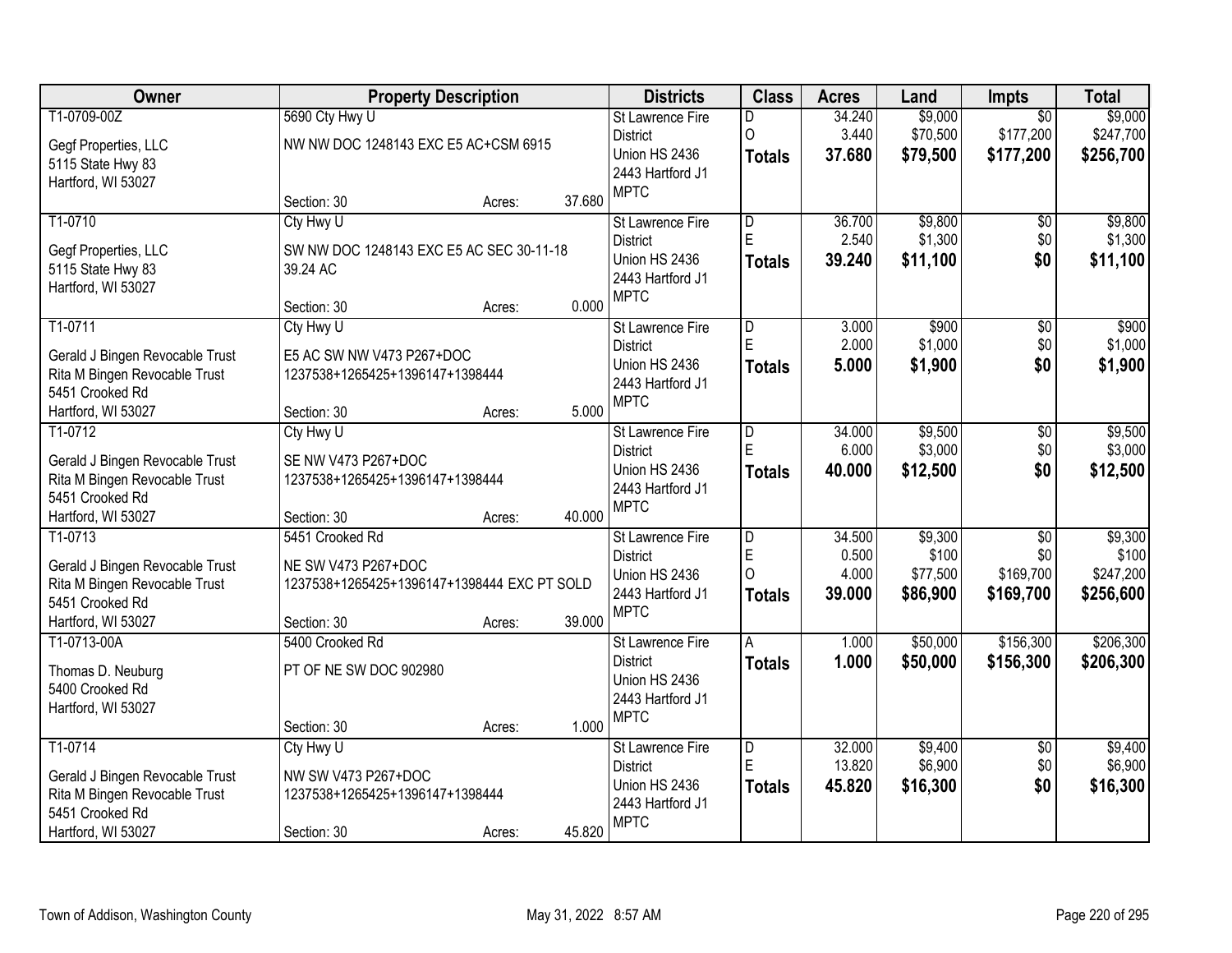| Owner                                       | <b>Property Description</b>                  |        |        | <b>Districts</b>                | <b>Class</b>            | <b>Acres</b> | Land      | <b>Impts</b>    | <b>Total</b> |
|---------------------------------------------|----------------------------------------------|--------|--------|---------------------------------|-------------------------|--------------|-----------|-----------------|--------------|
| T1-0715                                     | 7224 Cty Hwy S                               |        |        | St Lawrence Fire                | A                       | 10.000       | \$107,500 | \$252,100       | \$359,600    |
| Gerald J Burg Family Trust                  | SW SW EXC W1/2 OF S36 AC DOC 911788+1442490  |        |        | <b>District</b>                 | D                       | 8.000        | \$2,400   | \$0             | \$2,400      |
| Laurie J Burg Family Trust                  |                                              |        |        | Union HS 2436                   | E                       | 10.100       | \$7,100   | \$0             | \$7,100      |
| 7224 Cty Hwy S                              |                                              |        |        | 2443 Hartford J1                | <b>Totals</b>           | 28.100       | \$117,000 | \$252,100       | \$369,100    |
| Hartford, WI 53027                          | Section: 30                                  | Acres: | 28.100 | <b>MPTC</b>                     |                         |              |           |                 |              |
| T1-0716-00Z                                 | 7310 Cty Hwy S                               |        |        | St Lawrence Fire                | $\overline{A}$          | 3.480        | \$82,400  | \$256,600       | \$339,000    |
|                                             |                                              |        |        | <b>District</b>                 | D                       | 13.000       | \$2,900   | \$0             | \$2,900      |
| James J. Weber                              | W1/2 OF S36 AC SW SW V192 P71+V1577 P316+DOC |        |        | Union HS 2436                   | <b>Totals</b>           | 16.480       | \$85,300  | \$256,600       | \$341,900    |
| 5352 Cty Hwy U                              | 858350 +858818+1317589                       |        |        | 2443 Hartford J1                |                         |              |           |                 |              |
| Hartford, WI 53027                          |                                              |        |        | <b>MPTC</b>                     |                         |              |           |                 |              |
|                                             | Section: 30                                  | Acres: | 16.480 |                                 |                         |              |           |                 |              |
| T1-0717                                     | 7112 Cty Hwy S                               |        |        | St Lawrence Fire                | A                       | 2.000        | \$70,000  | \$118,900       | \$188,900    |
| Charles J. Frase                            | SE SW DOC 923070                             |        |        | <b>District</b>                 | D<br>E                  | 37.000       | \$10,300  | \$0             | \$10,300     |
| <b>Terry Vlossak</b>                        |                                              |        |        | Union HS 2436                   |                         | 1.000        | \$400     | \$0             | \$400        |
| 7112 Cty Hwy S                              |                                              |        |        | 2443 Hartford J1<br><b>MPTC</b> | <b>Totals</b>           | 40.000       | \$80,700  | \$118,900       | \$199,600    |
| Hartford, WI 53027                          | Section: 30                                  | Acres: | 40.000 |                                 |                         |              |           |                 |              |
| T1-0718                                     | <b>Crooked Rd</b>                            |        |        | St Lawrence Fire                | D                       | 37.000       | \$10,400  | $\frac{1}{20}$  | \$10,400     |
|                                             | NE SE V473 P267+DOC                          |        |        | <b>District</b>                 | E                       | 3.000        | \$1,500   | \$0             | \$1,500      |
| Anthony R. Neuburg et al<br>5400 Crooked Rd | 1237538+1265425+1396146+1401058              |        |        | 5390 Slinger                    | <b>Totals</b>           | 40.000       | \$11,900  | \$0             | \$11,900     |
| Hartford, WI 53027                          |                                              |        |        | <b>MPTC</b>                     |                         |              |           |                 |              |
|                                             | Section: 30                                  | Acres: | 40.000 |                                 |                         |              |           |                 |              |
| T1-0719                                     | <b>Crooked Rd</b>                            |        |        | St Lawrence Fire                | $\overline{\mathsf{D}}$ | 21.000       | \$5,700   | $\overline{50}$ | \$5,700      |
|                                             |                                              |        |        | <b>District</b>                 | Ė                       | 17.880       | \$11,900  | \$0             | \$11,900     |
| Carolyn Klingbeil                           | NW SE V687 P647+V1682 P442+V1688 P26 +DOC    |        |        | Union HS 2436                   | <b>Totals</b>           | 38.880       | \$17,600  | \$0             | \$17,600     |
| Kathleen Kluge                              | 984471+1515830 EXC PT SOLD                   |        |        | 2443 Hartford J1                |                         |              |           |                 |              |
| N1999 Cty Hwy K                             |                                              |        |        | <b>MPTC</b>                     |                         |              |           |                 |              |
| Watertown, WI 53098                         | Section: 30                                  | Acres: | 38.880 |                                 |                         |              |           |                 |              |
| T1-0719-00A                                 | 7029 Crooked Rd                              |        |        | St Lawrence Fire                | А                       | 1.000        | \$50,000  | \$141,500       | \$191,500    |
| Brian J. Odenwald                           | PT OF W1/2 SE CSM 634 DOC 1149557            |        |        | <b>District</b>                 | <b>Totals</b>           | 1.000        | \$50,000  | \$141,500       | \$191,500    |
| 7029 Crooked Rd                             |                                              |        |        | Union HS 2436                   |                         |              |           |                 |              |
| Hartford, WI 53027                          |                                              |        |        | 2443 Hartford J1<br><b>MPTC</b> |                         |              |           |                 |              |
|                                             | Section: 30                                  | Acres: | 1.000  |                                 |                         |              |           |                 |              |
| T1-0720                                     | 7048 Cty Hwy S                               |        |        | St Lawrence Fire                | $\overline{\mathsf{D}}$ | 35.000       | \$10,100  | $\overline{30}$ | \$10,100     |
| Carolyn Klingbeil                           | SW SE V687 P647+V1682 P442+V1688 P26 DOC     |        |        | <b>District</b>                 | E                       | 3.000        | \$1,500   | \$0             | \$1,500      |
| Kathleen Kluge                              | 984471+1515830                               |        |        | Union HS 2436                   | $\circ$                 | 2.000        | \$52,500  | \$107,900       | \$160,400    |
| N1999 Cty Hwy K                             |                                              |        |        | 2443 Hartford J1                | <b>Totals</b>           | 40.000       | \$64,100  | \$107,900       | \$172,000    |
| Watertown, WI 53098                         | Section: 30                                  | Acres: | 40.000 | <b>MPTC</b>                     |                         |              |           |                 |              |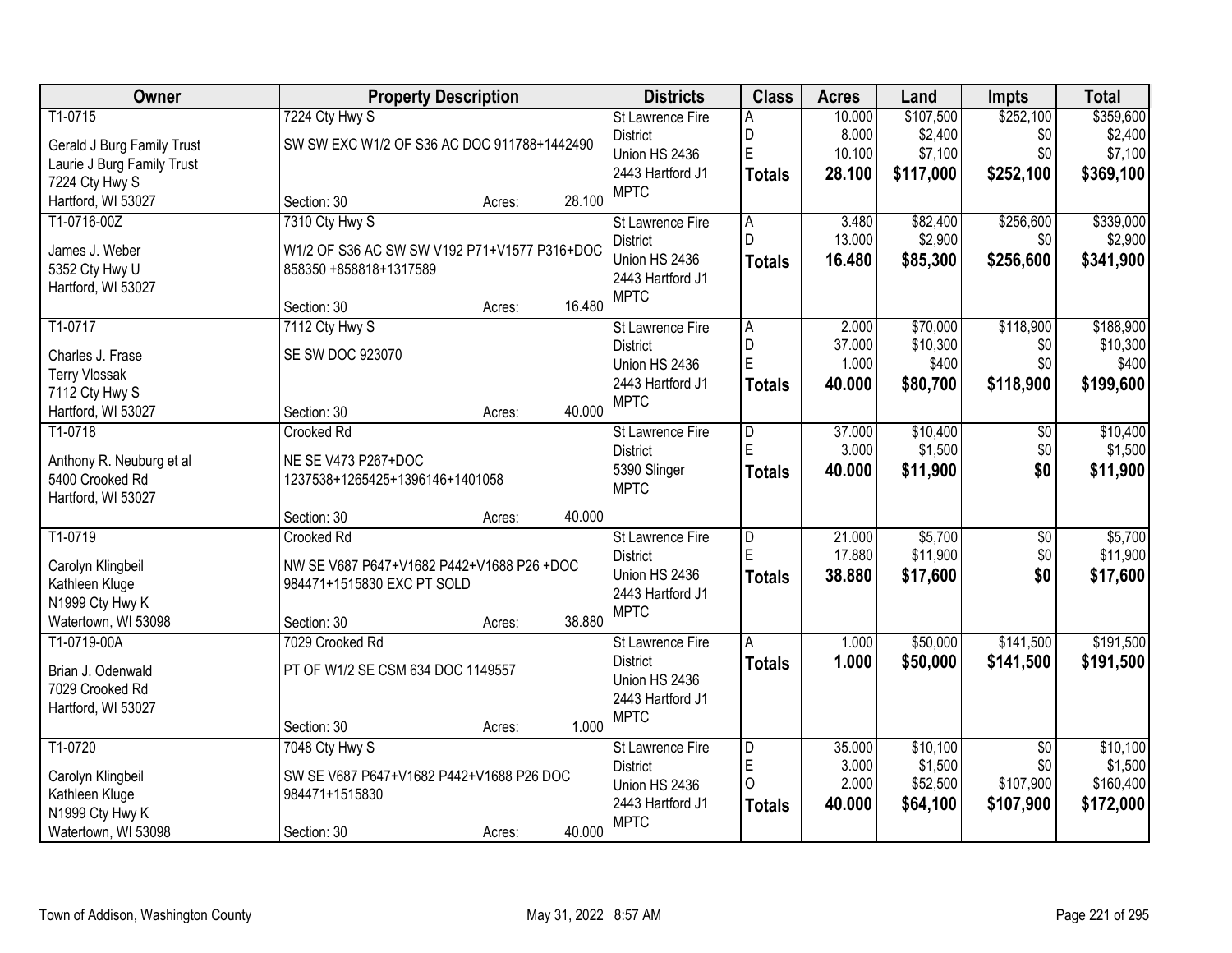| <b>Owner</b>                        |                                               | <b>Property Description</b> |        | <b>Districts</b>                    | <b>Class</b>            | <b>Acres</b> | Land     | <b>Impts</b>    | <b>Total</b> |
|-------------------------------------|-----------------------------------------------|-----------------------------|--------|-------------------------------------|-------------------------|--------------|----------|-----------------|--------------|
| T1-0721                             | Cty Hwy S                                     |                             |        | <b>St Lawrence Fire</b>             | D                       | 37.130       | \$10,500 | $\overline{50}$ | \$10,500     |
| Jlb Farms, LLC                      | SE SE V1480 P435+DOC 1321541+1321542 +1327089 |                             |        | <b>District</b>                     | E                       | 1.000        | \$500    | \$0             | \$500        |
| 6815 Cty Hwy S                      | EXC CSM 1121+.25 AC SE COR+ PT SOLD SEC       |                             |        | 5390 Slinger                        | Totals                  | 38.130       | \$11,000 | \$0             | \$11,000     |
| Hartford, WI 53027                  | 30-11-18<br>38.13 AC                          |                             |        | <b>MPTC</b>                         |                         |              |          |                 |              |
|                                     | Section: 30                                   | Acres:                      | 0.000  |                                     |                         |              |          |                 |              |
| T1-0721-00A                         | 6942 Cty Hwy S                                |                             |        | <b>St Lawrence Fire</b>             | Α                       | 1.000        | \$50,000 | \$119,200       | \$169,200    |
| Brian P. Dautermann                 | PT OF SE SE SEC 30+PT OF SW SW SEC 29 V1092   |                             |        | <b>District</b>                     | <b>Totals</b>           | 1.000        | \$50,000 | \$119,200       | \$169,200    |
| Mary L. Dautermann                  | P608+DOC 1552260                              |                             |        | Union HS 2436                       |                         |              |          |                 |              |
| 6942 Cty Hwy S                      |                                               |                             |        | 2443 Hartford J1                    |                         |              |          |                 |              |
| Hartford, WI 53027                  | Section: 30                                   | Acres:                      | 1.000  | <b>MPTC</b>                         |                         |              |          |                 |              |
| T1-0721-00B                         | 7004 Cty Hwy S                                |                             |        | St Lawrence Fire                    | A                       | 0.920        | \$58,000 | \$189,100       | \$247,100    |
|                                     |                                               |                             |        | <b>District</b>                     | <b>Totals</b>           | 0.920        | \$58,000 | \$189,100       | \$247,100    |
| Donald J. Becker<br>Susan C. Becker | PT OF SE SE CSM 1121 V585 P180                |                             |        | 5390 Slinger                        |                         |              |          |                 |              |
| 7004 Cty Hwy S                      |                                               |                             |        | <b>MPTC</b>                         |                         |              |          |                 |              |
| Hartford, WI 53027                  | Section: 30                                   | Acres:                      | 0.920  |                                     |                         |              |          |                 |              |
| T1-0722-00A                         | 6971 Cty Hwy S                                |                             |        | <b>St Lawrence Fire</b>             | A                       | 2.500        | \$75,000 | \$201,100       | \$276,100    |
|                                     |                                               |                             |        | <b>District</b>                     | D                       | 0.050        | \$100    | \$0             | \$100        |
| Kevin Potter                        | PT NE NE CSM 6724 LOT 1 DOC 1470946           |                             |        | Union HS 2436                       | <b>Totals</b>           | 2.550        | \$75,100 | \$201,100       | \$276,200    |
| Erin Potter                         |                                               |                             |        | 2443 Hartford J1                    |                         |              |          |                 |              |
| 6971 Cty Hwy S                      |                                               |                             | 2.550  | <b>MPTC</b>                         |                         |              |          |                 |              |
| Hartford, WI 53027<br>T1-0722-00Z   | Section:<br>Cty Hwy S                         | Acres:                      |        |                                     | $\overline{\mathsf{D}}$ | 36.690       | \$10,500 |                 | \$10,500     |
|                                     |                                               |                             |        | St Lawrence Fire<br><b>District</b> | E                       | 0.500        | \$100    | \$0<br>\$0      | \$100        |
| Kurt A Langenecker Rev Tr           | NE NE DOC 1045558+1544544 EXC CSM 6724        |                             |        | Union HS 2436                       | <b>Totals</b>           | 37.190       | \$10,600 | \$0             | \$10,600     |
| Mary J Langenecker Rev Tr           |                                               |                             |        | 2443 Hartford J1                    |                         |              |          |                 |              |
| 6991 Cty Hwy S                      |                                               |                             |        | <b>MPTC</b>                         |                         |              |          |                 |              |
| Hartford, WI 53027                  | Section:                                      | Acres:                      | 37.190 |                                     |                         |              |          |                 |              |
| T1-0723                             | Cty Hwy S                                     |                             |        | Hartford/Addison                    | $\overline{D}$          | 34.000       | \$9,400  | $\sqrt{6}$      | \$9,400      |
| Jlb Farms, LLC                      | NW NE DOC 1483985 EXC PT SOLD                 |                             |        | drainage                            | E                       | 1.000        | \$500    | \$0             | \$500        |
| 6815 Cty Hwy S                      |                                               |                             |        | St Lawrence Fire                    | Totals                  | 35.000       | \$9,900  | \$0             | \$9,900      |
| Hartford, WI 53027                  |                                               |                             |        | <b>District</b><br>Union HS 2436    |                         |              |          |                 |              |
|                                     | Section: 31                                   | Acres:                      | 35.000 | 2443 Hartford J1                    |                         |              |          |                 |              |
|                                     |                                               |                             |        | <b>MPTC</b>                         |                         |              |          |                 |              |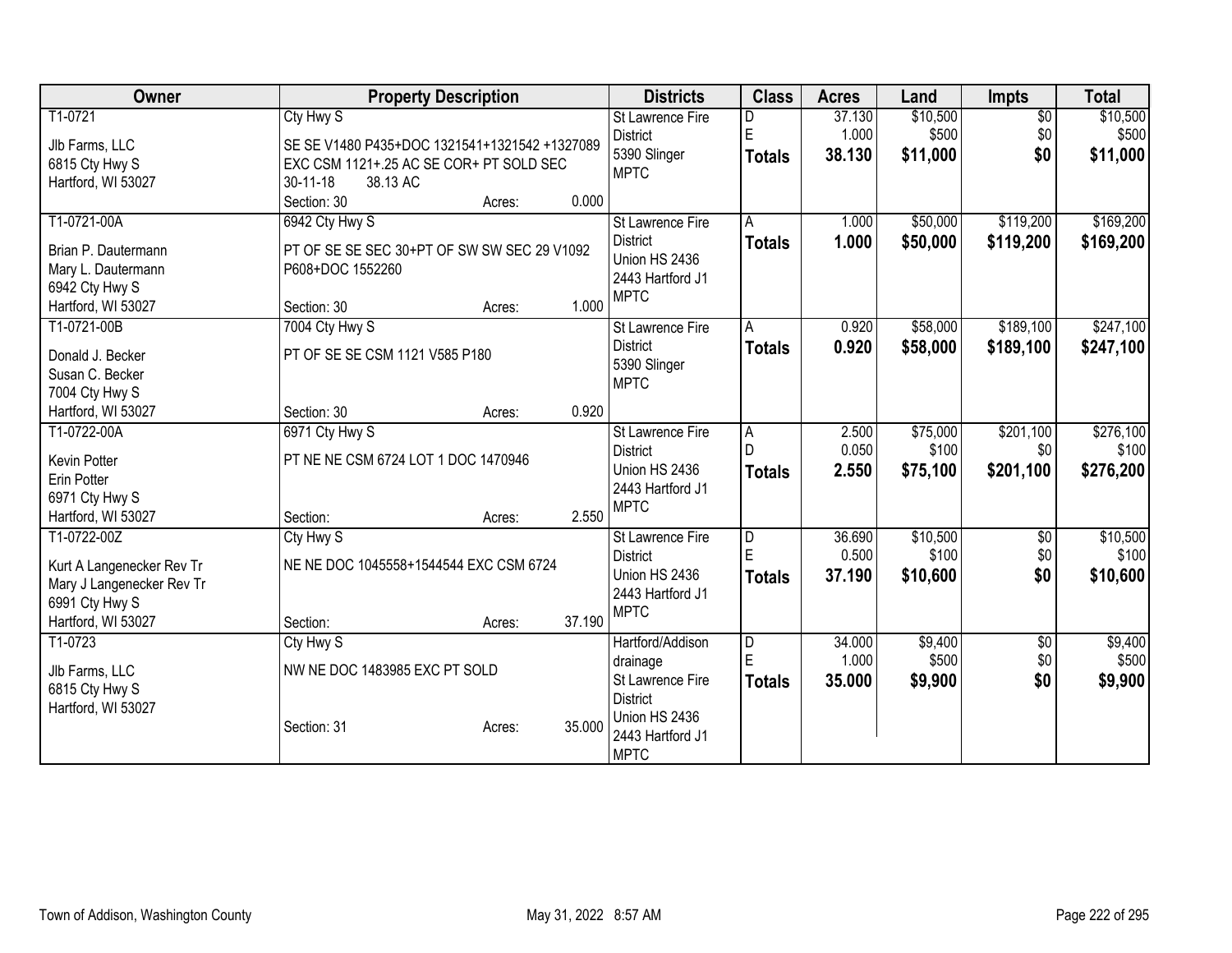| Owner                                                  | <b>Property Description</b>             |        |        | <b>Districts</b>                 | <b>Class</b>   | <b>Acres</b> | Land      | <b>Impts</b>    | <b>Total</b> |
|--------------------------------------------------------|-----------------------------------------|--------|--------|----------------------------------|----------------|--------------|-----------|-----------------|--------------|
| T1-0723-00A                                            | 7031 Cty Hwy S                          |        |        | Hartford/Addison                 | А              | 5.000        | \$90,000  | \$170,600       | \$260,600    |
| Gail M Tradewell Living Trust                          | PT OF NW NE DOC 1328269+1328270+1332597 |        |        | drainage                         | <b>Totals</b>  | 5.000        | \$90,000  | \$170,600       | \$260,600    |
| 7031 Cty Hwy S                                         |                                         |        |        | St Lawrence Fire                 |                |              |           |                 |              |
| Hartford, WI 53027                                     |                                         |        |        | <b>District</b><br>Union HS 2436 |                |              |           |                 |              |
|                                                        | Section: 31                             | Acres: | 5.000  | 2443 Hartford J1                 |                |              |           |                 |              |
|                                                        |                                         |        |        | <b>MPTC</b>                      |                |              |           |                 |              |
| T1-0725-00A                                            | 6991 Cty Hwy S                          |        |        | Hartford/Addison                 | 5M             | 5.000        | \$12,000  | $\overline{30}$ | \$12,000     |
|                                                        | S 1/2 NE DOC 1045558+1544544            |        |        | drainage                         | A              | 3.000        | \$80,000  | \$374,800       | \$454,800    |
| Kurt A Langenecker Rev Tr<br>Mary J Langenecker Rev Tr |                                         |        |        | St Lawrence Fire                 | D              | 64.000       | \$17,900  | \$0             | \$17,900     |
| 6991 Cty Hwy S                                         |                                         |        |        | <b>District</b>                  | Ė              | 8.000        | \$5,300   | \$0             | \$5,300      |
| Hartford, WI 53027                                     | Section:                                | Acres: | 80.000 | Union HS 2436                    | <b>Totals</b>  | 80.000       | \$115,200 | \$374,800       | \$490,000    |
|                                                        |                                         |        |        | 2443 Hartford J1                 |                |              |           |                 |              |
| T1-0726                                                | 7101 Cty Hwy S                          |        |        | <b>MPTC</b><br>Hartford/Addison  |                | 2.300        | \$84,000  | \$374,600       | \$458,600    |
|                                                        |                                         |        |        | drainage                         | A<br>E         | 17.700       | \$12,400  | \$0             | \$12,400     |
| Wayne Wedell Trust                                     | E1/2 NE NW DOC 1112015                  |        |        | St Lawrence Fire                 | <b>Totals</b>  | 20.000       | \$96,400  | \$374,600       | \$471,000    |
| 7101 Cty Hwy S                                         |                                         |        |        | <b>District</b>                  |                |              |           |                 |              |
| Hartford, WI 53027                                     |                                         |        |        | Union HS 2436                    |                |              |           |                 |              |
|                                                        | Section: 31                             | Acres: | 20.000 | 2443 Hartford J1                 |                |              |           |                 |              |
|                                                        |                                         |        |        | <b>MPTC</b>                      |                |              |           |                 |              |
| T1-0727-00A                                            | 7217 Cty Hwy S                          |        |        | Hartford/Addison                 | A              | 4.000        | \$85,000  | \$339,300       | \$424,300    |
| Patric E Corteen Living Trust                          | PT OF NW DOC 944849+1168928             |        |        | drainage                         | E              | 21.000       | \$14,700  | \$0             | \$14,700     |
| Karin Corteen Living Trust                             |                                         |        |        | St Lawrence Fire                 | <b>Totals</b>  | 25.000       | \$99,700  | \$339,300       | \$439,000    |
| 7217 Cty Hwy S                                         |                                         |        |        | <b>District</b><br>Union HS 2436 |                |              |           |                 |              |
| Hartford, WI 53027                                     | Section: 31                             | Acres: | 25.000 | 2443 Hartford J1                 |                |              |           |                 |              |
|                                                        |                                         |        |        | <b>MPTC</b>                      |                |              |           |                 |              |
| T1-0729                                                | 7311 Cty Hwy S                          |        |        | St Lawrence Fire                 | $\overline{A}$ | 2.000        | \$70,000  | \$87,200        | \$157,200    |
| W4 Farm, LLC                                           | NW NW DOC 1394011 EXC E5 AC             |        |        | <b>District</b>                  | D              | 39.000       | \$10,900  | \$0             | \$10,900     |
| c/o W4 Farm LLC Lc                                     |                                         |        |        | Union HS 2436                    | E              | 0.300        | \$200     | \$0             | \$200        |
| N5352 Cty Hwy U                                        |                                         |        |        | 2443 Hartford J1                 | <b>Totals</b>  | 41.300       | \$81,100  | \$87,200        | \$168,300    |
| Hartford, WI 53027                                     | Section: 31                             | Acres: | 41.300 | <b>MPTC</b>                      |                |              |           |                 |              |
| T1-0730                                                | 5160 Cty Hwy U                          |        |        | <b>St Lawrence Fire</b>          | $\overline{A}$ | 2.970        | \$79,700  | \$129,000       | \$208,700    |
| Michael J. Hodorff                                     | PT OF SW NW CSM 3412 DOC 1395327        |        |        | <b>District</b>                  | D              | 3.000        | \$900     | \$0             | \$900        |
| Kristine G. Hodorff                                    |                                         |        |        | Union HS 2436                    | $\mathsf E$    | 0.000        | \$2,000   | \$0             | \$2,000      |
| 5160 Cty Hwy U                                         |                                         |        |        | 2443 Hartford J1                 | <b>Totals</b>  | 5.970        | \$82,600  | \$129,000       | \$211,600    |
| Hartford, WI 53027                                     | Section: 31                             | Acres: | 5.970  | <b>MPTC</b>                      |                |              |           |                 |              |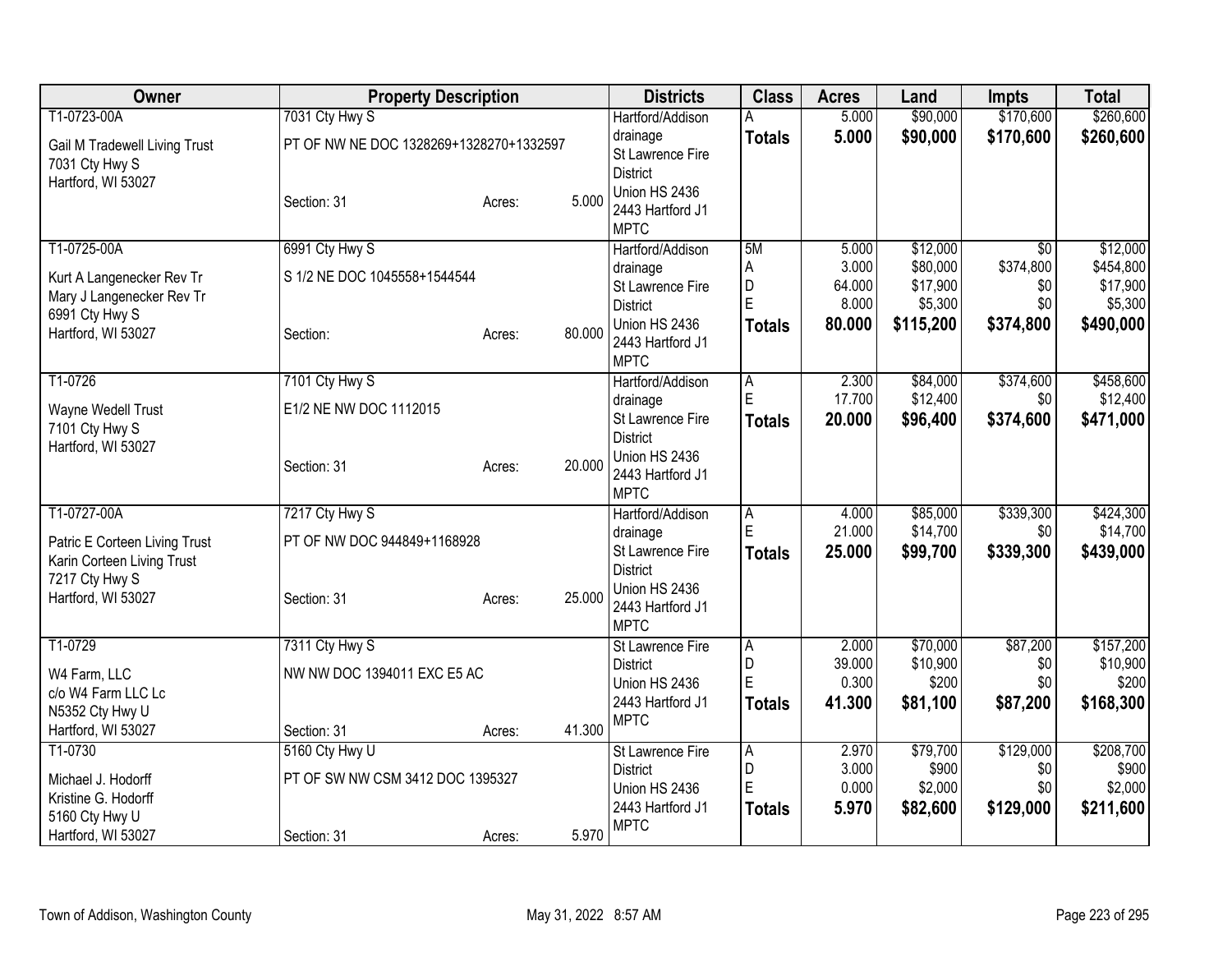| \$310,200<br>\$370,200<br>T1-0730-00B<br>5116 Cty Hwy U<br>\$60,000<br>1.500<br><b>St Lawrence Fire</b><br>1.500<br>\$310,200<br><b>District</b><br>\$60,000<br>\$370,200<br>Totals<br>PT OF SW NW CSM 4682 PAR 1 V1609 P29<br>William P. Schoenecker<br>Union HS 2436<br>Kristine C. Schoenecker<br>2443 Hartford J1<br>5116 Cty Hwy U<br><b>MPTC</b><br>1.500<br>Hartford, WI 53027<br>Section: 31<br>Acres:<br>T1-0730-00Y<br>\$9,400<br>Cty Hwy U<br>34.000<br>\$0<br><b>St Lawrence Fire</b><br>D<br>$\mathsf E$<br>\$2,100<br>\$0<br>1.840<br><b>District</b><br>NW+SW DOC 1531662 EXC CSM 6894<br>Jacob Gehring<br>\$0<br>Union HS 2436<br>\$11,500<br>Totals<br>35.840<br><b>Molly Gehring</b><br>2443 Hartford J1<br>N5349 Cty Hwy U<br><b>MPTC</b><br>35.840<br>Hartford, WI 53027<br>Section: 31<br>Acres:<br>T1-0731-00C<br>5M<br>\$48,000<br>\$48,000<br>20.000<br>$\overline{50}$<br>Cty Hwy U<br>Hartford/Addison<br>D<br>19.760<br>\$4,900<br>\$0<br>drainage<br>PT S 1/2 NW+NE SW CSM 6894 PT LOT 1 DOC<br>Kurt A Langenecker Rev Tr<br>$\overline{E}$<br>13.810<br>\$9,700<br>\$0<br>St Lawrence Fire<br>Mary J Langenecker Rev Tr<br>1486434+1544545 PT IN DRAINAGE DISTRICT<br><b>District</b><br>\$0<br>\$62,600<br>53.570<br>\$62,600<br>Totals<br>6991 Cty Hwy S<br>Union HS 2436<br>53.570<br>Hartford, WI 53027<br>Section: 31<br>Acres:<br>2443 Hartford J1<br><b>MPTC</b><br>T1-0731-00D<br>\$800<br>Cty Hwy U<br><b>St Lawrence Fire</b><br>$\overline{D}$<br>3.000<br>$\overline{50}$<br>E<br>0.230<br>\$300<br>\$0<br><b>District</b><br>PT S 1/2 NW+NE SW CSM 6894 PT LOT 1 OUTSIDE<br>Kurt A Langenecker Rev Tr<br>Union HS 2436<br>3.230<br>\$0<br>\$1,100<br><b>Totals</b><br>\$1,100<br>OF DRAINAGE DISTRICT DOC 1486434+1544545<br>Mary J Langenecker Rev Tr<br>2443 Hartford J1<br>6991 Cty Hwy S<br><b>MPTC</b><br>3.230<br>Hartford, WI 53027<br>Section: 31<br>Acres:<br>27.240<br>\$7,600<br>T1-0731-00Z<br>County Rd U<br>$\overline{60}$<br>Hartford/Addison<br>D<br>27.240<br>\$7,600<br>\$0<br>\$7,600<br>drainage<br><b>Totals</b><br>NW+SW DOC 1531662 EXC CSM 6894<br>Jacob Gehring<br>St Lawrence Fire<br>Molly Gehring<br><b>District</b><br>N5349 Cty Hwy U<br>Union HS 2436<br>27.240<br>Hartford, WI 53027<br>Section: 31<br>Acres:<br>2443 Hartford J1<br><b>MPTC</b><br>T1-0733<br>\$11,500<br>Cty Hwy U<br>$\overline{\mathsf{D}}$<br>44.000<br>$\overline{50}$<br>Hartford/Addison<br>E<br>\$6,400<br>2.700<br>\$0<br>drainage<br>NW SW DOC 1173747+1519519<br>Timothy L. Sterman<br>\$0<br>St Lawrence Fire<br>46.700<br>\$17,900<br>\$17,900<br>Totals<br>4903 Cty Hwy U<br><b>District</b><br>Hartford, WI 53027<br>Union HS 2436<br>46.700<br>Section: 31<br>Acres:<br>2443 Hartford J1 | Owner | <b>Property Description</b> | <b>Districts</b> | <b>Class</b> | <b>Acres</b> | Land | <b>Impts</b> | <b>Total</b> |
|------------------------------------------------------------------------------------------------------------------------------------------------------------------------------------------------------------------------------------------------------------------------------------------------------------------------------------------------------------------------------------------------------------------------------------------------------------------------------------------------------------------------------------------------------------------------------------------------------------------------------------------------------------------------------------------------------------------------------------------------------------------------------------------------------------------------------------------------------------------------------------------------------------------------------------------------------------------------------------------------------------------------------------------------------------------------------------------------------------------------------------------------------------------------------------------------------------------------------------------------------------------------------------------------------------------------------------------------------------------------------------------------------------------------------------------------------------------------------------------------------------------------------------------------------------------------------------------------------------------------------------------------------------------------------------------------------------------------------------------------------------------------------------------------------------------------------------------------------------------------------------------------------------------------------------------------------------------------------------------------------------------------------------------------------------------------------------------------------------------------------------------------------------------------------------------------------------------------------------------------------------------------------------------------------------------------------------------------------------------------------------------------------------------------------------------------------------------------------------------------------------------------------------------------------------------------------------------------------------------------------------------------------------------------------------------------------------------------------------------------------|-------|-----------------------------|------------------|--------------|--------------|------|--------------|--------------|
|                                                                                                                                                                                                                                                                                                                                                                                                                                                                                                                                                                                                                                                                                                                                                                                                                                                                                                                                                                                                                                                                                                                                                                                                                                                                                                                                                                                                                                                                                                                                                                                                                                                                                                                                                                                                                                                                                                                                                                                                                                                                                                                                                                                                                                                                                                                                                                                                                                                                                                                                                                                                                                                                                                                                                      |       |                             |                  |              |              |      |              |              |
|                                                                                                                                                                                                                                                                                                                                                                                                                                                                                                                                                                                                                                                                                                                                                                                                                                                                                                                                                                                                                                                                                                                                                                                                                                                                                                                                                                                                                                                                                                                                                                                                                                                                                                                                                                                                                                                                                                                                                                                                                                                                                                                                                                                                                                                                                                                                                                                                                                                                                                                                                                                                                                                                                                                                                      |       |                             |                  |              |              |      |              |              |
|                                                                                                                                                                                                                                                                                                                                                                                                                                                                                                                                                                                                                                                                                                                                                                                                                                                                                                                                                                                                                                                                                                                                                                                                                                                                                                                                                                                                                                                                                                                                                                                                                                                                                                                                                                                                                                                                                                                                                                                                                                                                                                                                                                                                                                                                                                                                                                                                                                                                                                                                                                                                                                                                                                                                                      |       |                             |                  |              |              |      |              |              |
|                                                                                                                                                                                                                                                                                                                                                                                                                                                                                                                                                                                                                                                                                                                                                                                                                                                                                                                                                                                                                                                                                                                                                                                                                                                                                                                                                                                                                                                                                                                                                                                                                                                                                                                                                                                                                                                                                                                                                                                                                                                                                                                                                                                                                                                                                                                                                                                                                                                                                                                                                                                                                                                                                                                                                      |       |                             |                  |              |              |      |              |              |
| \$9,400<br>\$2,100<br>\$11,500<br>\$4,900<br>\$800<br>\$300<br>\$7,600<br>\$11,500<br>\$6,400                                                                                                                                                                                                                                                                                                                                                                                                                                                                                                                                                                                                                                                                                                                                                                                                                                                                                                                                                                                                                                                                                                                                                                                                                                                                                                                                                                                                                                                                                                                                                                                                                                                                                                                                                                                                                                                                                                                                                                                                                                                                                                                                                                                                                                                                                                                                                                                                                                                                                                                                                                                                                                                        |       |                             |                  |              |              |      |              |              |
|                                                                                                                                                                                                                                                                                                                                                                                                                                                                                                                                                                                                                                                                                                                                                                                                                                                                                                                                                                                                                                                                                                                                                                                                                                                                                                                                                                                                                                                                                                                                                                                                                                                                                                                                                                                                                                                                                                                                                                                                                                                                                                                                                                                                                                                                                                                                                                                                                                                                                                                                                                                                                                                                                                                                                      |       |                             |                  |              |              |      |              |              |
|                                                                                                                                                                                                                                                                                                                                                                                                                                                                                                                                                                                                                                                                                                                                                                                                                                                                                                                                                                                                                                                                                                                                                                                                                                                                                                                                                                                                                                                                                                                                                                                                                                                                                                                                                                                                                                                                                                                                                                                                                                                                                                                                                                                                                                                                                                                                                                                                                                                                                                                                                                                                                                                                                                                                                      |       |                             |                  |              |              |      |              |              |
|                                                                                                                                                                                                                                                                                                                                                                                                                                                                                                                                                                                                                                                                                                                                                                                                                                                                                                                                                                                                                                                                                                                                                                                                                                                                                                                                                                                                                                                                                                                                                                                                                                                                                                                                                                                                                                                                                                                                                                                                                                                                                                                                                                                                                                                                                                                                                                                                                                                                                                                                                                                                                                                                                                                                                      |       |                             |                  |              |              |      |              |              |
|                                                                                                                                                                                                                                                                                                                                                                                                                                                                                                                                                                                                                                                                                                                                                                                                                                                                                                                                                                                                                                                                                                                                                                                                                                                                                                                                                                                                                                                                                                                                                                                                                                                                                                                                                                                                                                                                                                                                                                                                                                                                                                                                                                                                                                                                                                                                                                                                                                                                                                                                                                                                                                                                                                                                                      |       |                             |                  |              |              |      |              |              |
| \$9,700                                                                                                                                                                                                                                                                                                                                                                                                                                                                                                                                                                                                                                                                                                                                                                                                                                                                                                                                                                                                                                                                                                                                                                                                                                                                                                                                                                                                                                                                                                                                                                                                                                                                                                                                                                                                                                                                                                                                                                                                                                                                                                                                                                                                                                                                                                                                                                                                                                                                                                                                                                                                                                                                                                                                              |       |                             |                  |              |              |      |              |              |
|                                                                                                                                                                                                                                                                                                                                                                                                                                                                                                                                                                                                                                                                                                                                                                                                                                                                                                                                                                                                                                                                                                                                                                                                                                                                                                                                                                                                                                                                                                                                                                                                                                                                                                                                                                                                                                                                                                                                                                                                                                                                                                                                                                                                                                                                                                                                                                                                                                                                                                                                                                                                                                                                                                                                                      |       |                             |                  |              |              |      |              |              |
|                                                                                                                                                                                                                                                                                                                                                                                                                                                                                                                                                                                                                                                                                                                                                                                                                                                                                                                                                                                                                                                                                                                                                                                                                                                                                                                                                                                                                                                                                                                                                                                                                                                                                                                                                                                                                                                                                                                                                                                                                                                                                                                                                                                                                                                                                                                                                                                                                                                                                                                                                                                                                                                                                                                                                      |       |                             |                  |              |              |      |              |              |
|                                                                                                                                                                                                                                                                                                                                                                                                                                                                                                                                                                                                                                                                                                                                                                                                                                                                                                                                                                                                                                                                                                                                                                                                                                                                                                                                                                                                                                                                                                                                                                                                                                                                                                                                                                                                                                                                                                                                                                                                                                                                                                                                                                                                                                                                                                                                                                                                                                                                                                                                                                                                                                                                                                                                                      |       |                             |                  |              |              |      |              |              |
|                                                                                                                                                                                                                                                                                                                                                                                                                                                                                                                                                                                                                                                                                                                                                                                                                                                                                                                                                                                                                                                                                                                                                                                                                                                                                                                                                                                                                                                                                                                                                                                                                                                                                                                                                                                                                                                                                                                                                                                                                                                                                                                                                                                                                                                                                                                                                                                                                                                                                                                                                                                                                                                                                                                                                      |       |                             |                  |              |              |      |              |              |
|                                                                                                                                                                                                                                                                                                                                                                                                                                                                                                                                                                                                                                                                                                                                                                                                                                                                                                                                                                                                                                                                                                                                                                                                                                                                                                                                                                                                                                                                                                                                                                                                                                                                                                                                                                                                                                                                                                                                                                                                                                                                                                                                                                                                                                                                                                                                                                                                                                                                                                                                                                                                                                                                                                                                                      |       |                             |                  |              |              |      |              |              |
|                                                                                                                                                                                                                                                                                                                                                                                                                                                                                                                                                                                                                                                                                                                                                                                                                                                                                                                                                                                                                                                                                                                                                                                                                                                                                                                                                                                                                                                                                                                                                                                                                                                                                                                                                                                                                                                                                                                                                                                                                                                                                                                                                                                                                                                                                                                                                                                                                                                                                                                                                                                                                                                                                                                                                      |       |                             |                  |              |              |      |              |              |
|                                                                                                                                                                                                                                                                                                                                                                                                                                                                                                                                                                                                                                                                                                                                                                                                                                                                                                                                                                                                                                                                                                                                                                                                                                                                                                                                                                                                                                                                                                                                                                                                                                                                                                                                                                                                                                                                                                                                                                                                                                                                                                                                                                                                                                                                                                                                                                                                                                                                                                                                                                                                                                                                                                                                                      |       |                             |                  |              |              |      |              |              |
|                                                                                                                                                                                                                                                                                                                                                                                                                                                                                                                                                                                                                                                                                                                                                                                                                                                                                                                                                                                                                                                                                                                                                                                                                                                                                                                                                                                                                                                                                                                                                                                                                                                                                                                                                                                                                                                                                                                                                                                                                                                                                                                                                                                                                                                                                                                                                                                                                                                                                                                                                                                                                                                                                                                                                      |       |                             |                  |              |              |      |              |              |
|                                                                                                                                                                                                                                                                                                                                                                                                                                                                                                                                                                                                                                                                                                                                                                                                                                                                                                                                                                                                                                                                                                                                                                                                                                                                                                                                                                                                                                                                                                                                                                                                                                                                                                                                                                                                                                                                                                                                                                                                                                                                                                                                                                                                                                                                                                                                                                                                                                                                                                                                                                                                                                                                                                                                                      |       |                             |                  |              |              |      |              |              |
|                                                                                                                                                                                                                                                                                                                                                                                                                                                                                                                                                                                                                                                                                                                                                                                                                                                                                                                                                                                                                                                                                                                                                                                                                                                                                                                                                                                                                                                                                                                                                                                                                                                                                                                                                                                                                                                                                                                                                                                                                                                                                                                                                                                                                                                                                                                                                                                                                                                                                                                                                                                                                                                                                                                                                      |       |                             |                  |              |              |      |              |              |
|                                                                                                                                                                                                                                                                                                                                                                                                                                                                                                                                                                                                                                                                                                                                                                                                                                                                                                                                                                                                                                                                                                                                                                                                                                                                                                                                                                                                                                                                                                                                                                                                                                                                                                                                                                                                                                                                                                                                                                                                                                                                                                                                                                                                                                                                                                                                                                                                                                                                                                                                                                                                                                                                                                                                                      |       |                             |                  |              |              |      |              |              |
|                                                                                                                                                                                                                                                                                                                                                                                                                                                                                                                                                                                                                                                                                                                                                                                                                                                                                                                                                                                                                                                                                                                                                                                                                                                                                                                                                                                                                                                                                                                                                                                                                                                                                                                                                                                                                                                                                                                                                                                                                                                                                                                                                                                                                                                                                                                                                                                                                                                                                                                                                                                                                                                                                                                                                      |       |                             |                  |              |              |      |              |              |
|                                                                                                                                                                                                                                                                                                                                                                                                                                                                                                                                                                                                                                                                                                                                                                                                                                                                                                                                                                                                                                                                                                                                                                                                                                                                                                                                                                                                                                                                                                                                                                                                                                                                                                                                                                                                                                                                                                                                                                                                                                                                                                                                                                                                                                                                                                                                                                                                                                                                                                                                                                                                                                                                                                                                                      |       |                             |                  |              |              |      |              |              |
|                                                                                                                                                                                                                                                                                                                                                                                                                                                                                                                                                                                                                                                                                                                                                                                                                                                                                                                                                                                                                                                                                                                                                                                                                                                                                                                                                                                                                                                                                                                                                                                                                                                                                                                                                                                                                                                                                                                                                                                                                                                                                                                                                                                                                                                                                                                                                                                                                                                                                                                                                                                                                                                                                                                                                      |       |                             |                  |              |              |      |              |              |
|                                                                                                                                                                                                                                                                                                                                                                                                                                                                                                                                                                                                                                                                                                                                                                                                                                                                                                                                                                                                                                                                                                                                                                                                                                                                                                                                                                                                                                                                                                                                                                                                                                                                                                                                                                                                                                                                                                                                                                                                                                                                                                                                                                                                                                                                                                                                                                                                                                                                                                                                                                                                                                                                                                                                                      |       |                             |                  |              |              |      |              |              |
|                                                                                                                                                                                                                                                                                                                                                                                                                                                                                                                                                                                                                                                                                                                                                                                                                                                                                                                                                                                                                                                                                                                                                                                                                                                                                                                                                                                                                                                                                                                                                                                                                                                                                                                                                                                                                                                                                                                                                                                                                                                                                                                                                                                                                                                                                                                                                                                                                                                                                                                                                                                                                                                                                                                                                      |       |                             |                  |              |              |      |              |              |
|                                                                                                                                                                                                                                                                                                                                                                                                                                                                                                                                                                                                                                                                                                                                                                                                                                                                                                                                                                                                                                                                                                                                                                                                                                                                                                                                                                                                                                                                                                                                                                                                                                                                                                                                                                                                                                                                                                                                                                                                                                                                                                                                                                                                                                                                                                                                                                                                                                                                                                                                                                                                                                                                                                                                                      |       |                             |                  |              |              |      |              |              |
|                                                                                                                                                                                                                                                                                                                                                                                                                                                                                                                                                                                                                                                                                                                                                                                                                                                                                                                                                                                                                                                                                                                                                                                                                                                                                                                                                                                                                                                                                                                                                                                                                                                                                                                                                                                                                                                                                                                                                                                                                                                                                                                                                                                                                                                                                                                                                                                                                                                                                                                                                                                                                                                                                                                                                      |       |                             |                  |              |              |      |              |              |
|                                                                                                                                                                                                                                                                                                                                                                                                                                                                                                                                                                                                                                                                                                                                                                                                                                                                                                                                                                                                                                                                                                                                                                                                                                                                                                                                                                                                                                                                                                                                                                                                                                                                                                                                                                                                                                                                                                                                                                                                                                                                                                                                                                                                                                                                                                                                                                                                                                                                                                                                                                                                                                                                                                                                                      |       |                             |                  |              |              |      |              |              |
|                                                                                                                                                                                                                                                                                                                                                                                                                                                                                                                                                                                                                                                                                                                                                                                                                                                                                                                                                                                                                                                                                                                                                                                                                                                                                                                                                                                                                                                                                                                                                                                                                                                                                                                                                                                                                                                                                                                                                                                                                                                                                                                                                                                                                                                                                                                                                                                                                                                                                                                                                                                                                                                                                                                                                      |       |                             |                  |              |              |      |              |              |
|                                                                                                                                                                                                                                                                                                                                                                                                                                                                                                                                                                                                                                                                                                                                                                                                                                                                                                                                                                                                                                                                                                                                                                                                                                                                                                                                                                                                                                                                                                                                                                                                                                                                                                                                                                                                                                                                                                                                                                                                                                                                                                                                                                                                                                                                                                                                                                                                                                                                                                                                                                                                                                                                                                                                                      |       |                             |                  |              |              |      |              |              |
|                                                                                                                                                                                                                                                                                                                                                                                                                                                                                                                                                                                                                                                                                                                                                                                                                                                                                                                                                                                                                                                                                                                                                                                                                                                                                                                                                                                                                                                                                                                                                                                                                                                                                                                                                                                                                                                                                                                                                                                                                                                                                                                                                                                                                                                                                                                                                                                                                                                                                                                                                                                                                                                                                                                                                      |       |                             |                  |              |              |      |              |              |
|                                                                                                                                                                                                                                                                                                                                                                                                                                                                                                                                                                                                                                                                                                                                                                                                                                                                                                                                                                                                                                                                                                                                                                                                                                                                                                                                                                                                                                                                                                                                                                                                                                                                                                                                                                                                                                                                                                                                                                                                                                                                                                                                                                                                                                                                                                                                                                                                                                                                                                                                                                                                                                                                                                                                                      |       |                             |                  |              |              |      |              |              |
|                                                                                                                                                                                                                                                                                                                                                                                                                                                                                                                                                                                                                                                                                                                                                                                                                                                                                                                                                                                                                                                                                                                                                                                                                                                                                                                                                                                                                                                                                                                                                                                                                                                                                                                                                                                                                                                                                                                                                                                                                                                                                                                                                                                                                                                                                                                                                                                                                                                                                                                                                                                                                                                                                                                                                      |       |                             | <b>MPTC</b>      |              |              |      |              |              |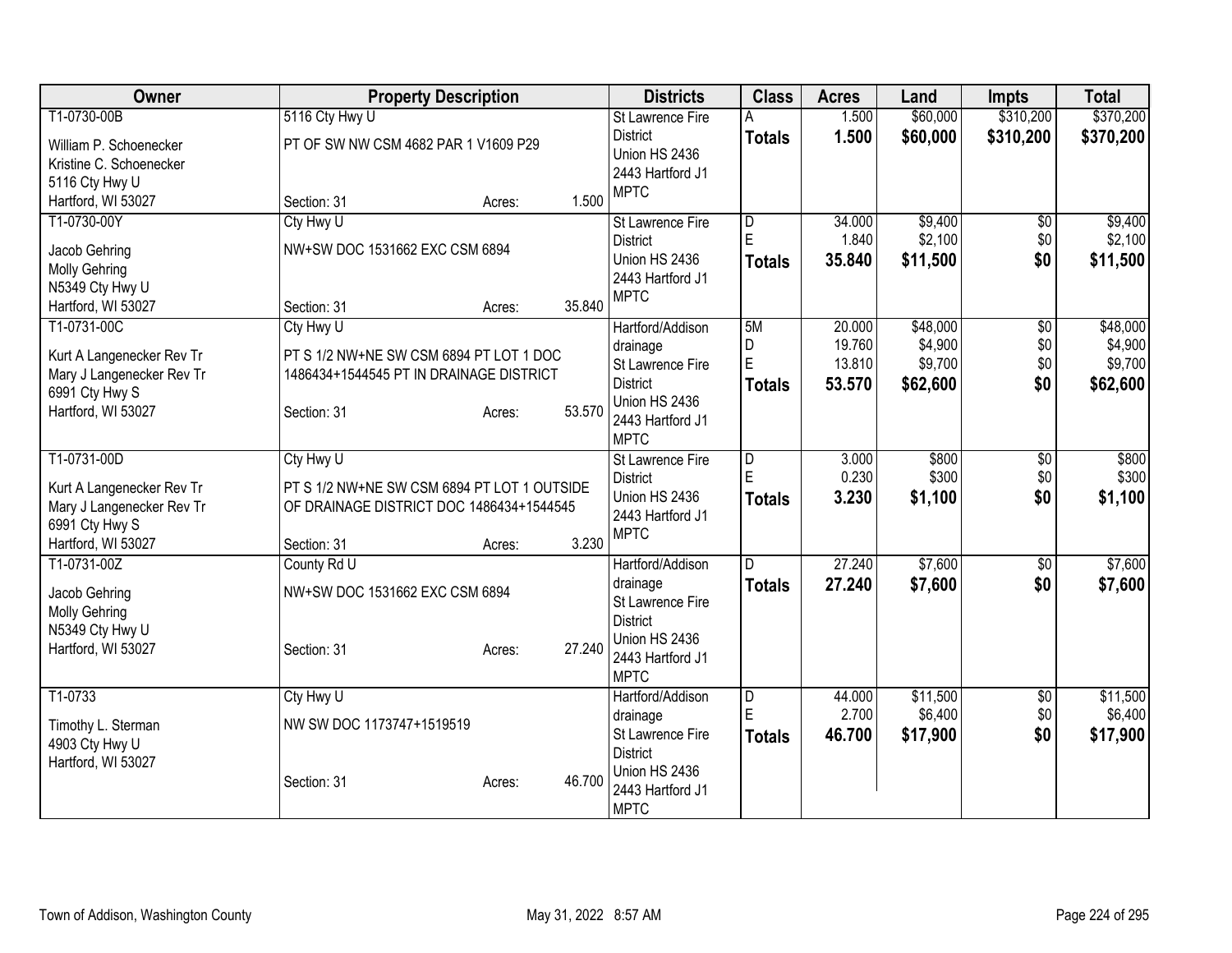| Owner                                             | <b>Property Description</b>            |        |        | <b>Districts</b>                  | <b>Class</b>  | <b>Acres</b> | Land     | <b>Impts</b>    | <b>Total</b> |
|---------------------------------------------------|----------------------------------------|--------|--------|-----------------------------------|---------------|--------------|----------|-----------------|--------------|
| T1-0734                                           | 4903 Cty Hwy U                         |        |        | Hartford/Addison                  | D             | 41.000       | \$11,400 | $\overline{30}$ | \$11,400     |
| Timothy L. Sterman                                | SW SW DOC 1173747+1519519              |        |        | drainage                          | E             | 1.900        | \$1,000  | \$0             | \$1,000      |
| 4903 Cty Hwy U                                    |                                        |        |        | St Lawrence Fire                  | $\Omega$      | 4.000        | \$77,500 | \$249,600       | \$327,100    |
| Hartford, WI 53027                                |                                        |        |        | <b>District</b>                   | <b>Totals</b> | 46.900       | \$89,900 | \$249,600       | \$339,500    |
|                                                   | Section: 31                            | Acres: | 46.900 | Union HS 2436<br>2443 Hartford J1 |               |              |          |                 |              |
|                                                   |                                        |        |        | <b>MPTC</b>                       |               |              |          |                 |              |
| T1-0735                                           | <b>Turtle Rd</b>                       |        |        | Hartford/Addison                  | D             | 35.000       | \$8,700  | $\overline{50}$ | \$8,700      |
|                                                   |                                        |        |        | drainage                          | E             | 3.930        | \$1,800  | \$0             | \$1,800      |
| Timothy L. Sterman                                | PT OF SE SW DOC 1173747+1519519        |        |        | St Lawrence Fire                  | <b>Totals</b> | 38.930       | \$10,500 | \$0             | \$10,500     |
| 4903 Cty Hwy U<br>Hartford, WI 53027              |                                        |        |        | <b>District</b>                   |               |              |          |                 |              |
|                                                   | Section: 31                            | Acres: | 38.930 | Union HS 2436                     |               |              |          |                 |              |
|                                                   |                                        |        |        | 2443 Hartford J1                  |               |              |          |                 |              |
|                                                   |                                        |        |        | <b>MPTC</b>                       |               |              |          |                 |              |
| T1-0735-00A                                       | 7220 Turtle Rd                         |        |        | Hartford/Addison                  | A             | 1.070        | \$51,400 | \$140,300       | \$191,700    |
| Timothy L. Sterman                                | SE SW DOC 1100404+1542403              |        |        | drainage<br>St Lawrence Fire      | Totals        | 1.070        | \$51,400 | \$140,300       | \$191,700    |
| 7220 Turtle Rd                                    |                                        |        |        | <b>District</b>                   |               |              |          |                 |              |
| Hartford, WI 53027                                |                                        |        |        | Union HS 2436                     |               |              |          |                 |              |
|                                                   | Section: 31                            | Acres: | 1.070  | 2443 Hartford J1                  |               |              |          |                 |              |
|                                                   |                                        |        |        | <b>MPTC</b>                       |               |              |          |                 |              |
| T1-0736                                           | Level Rd                               |        |        | Hartford/Addison                  | D             | 33.000       | \$8,500  | $\overline{50}$ | \$8,500      |
| Jeffrey A Infalt Living Trust                     | NE SE V923 P14+V1606 P217+DOC          |        |        | drainage                          | E             | 7.000        | \$4,700  | \$0             | \$4,700      |
| Christine M Infalt Living Trust                   | 1112930+1112931+1371876                |        |        | St Lawrence Fire                  | <b>Totals</b> | 40.000       | \$13,200 | \$0             | \$13,200     |
| 6708 Turtle Rd                                    |                                        |        |        | <b>District</b>                   |               |              |          |                 |              |
| Hartford, WI 53027-0000                           | Section: 31                            | Acres: | 40.000 | Union HS 2436<br>2443 Hartford J1 |               |              |          |                 |              |
|                                                   |                                        |        |        | <b>MPTC</b>                       |               |              |          |                 |              |
| T1-0737-00A                                       | Level Rd                               |        |        | Hartford/Addison                  | 5M            | 2.000        | \$4,800  | \$0             | \$4,800      |
|                                                   |                                        |        |        | drainage                          | D             | 16.000       | \$3,200  | \$0             | \$3,200      |
| Jeffery A Infalt Living Trust                     | S1/2 NW SE V1430 P287+V1448 P294+V1599 |        |        | St Lawrence Fire                  | E             | 2.000        | \$1,400  | \$0             | \$1,400      |
| Christine M Infalt Living Trust<br>6708 Cty Hwy K | P162+DOC 1371876                       |        |        | <b>District</b>                   | Totals        | 20,000       | \$9,400  | \$0             | \$9,400      |
| Hartford, WI 53027                                | Section: 31                            | Acres: | 20.000 | Union HS 2436                     |               |              |          |                 |              |
|                                                   |                                        |        |        | 2443 Hartford J1                  |               |              |          |                 |              |
|                                                   |                                        |        |        | <b>MPTC</b>                       |               |              |          |                 |              |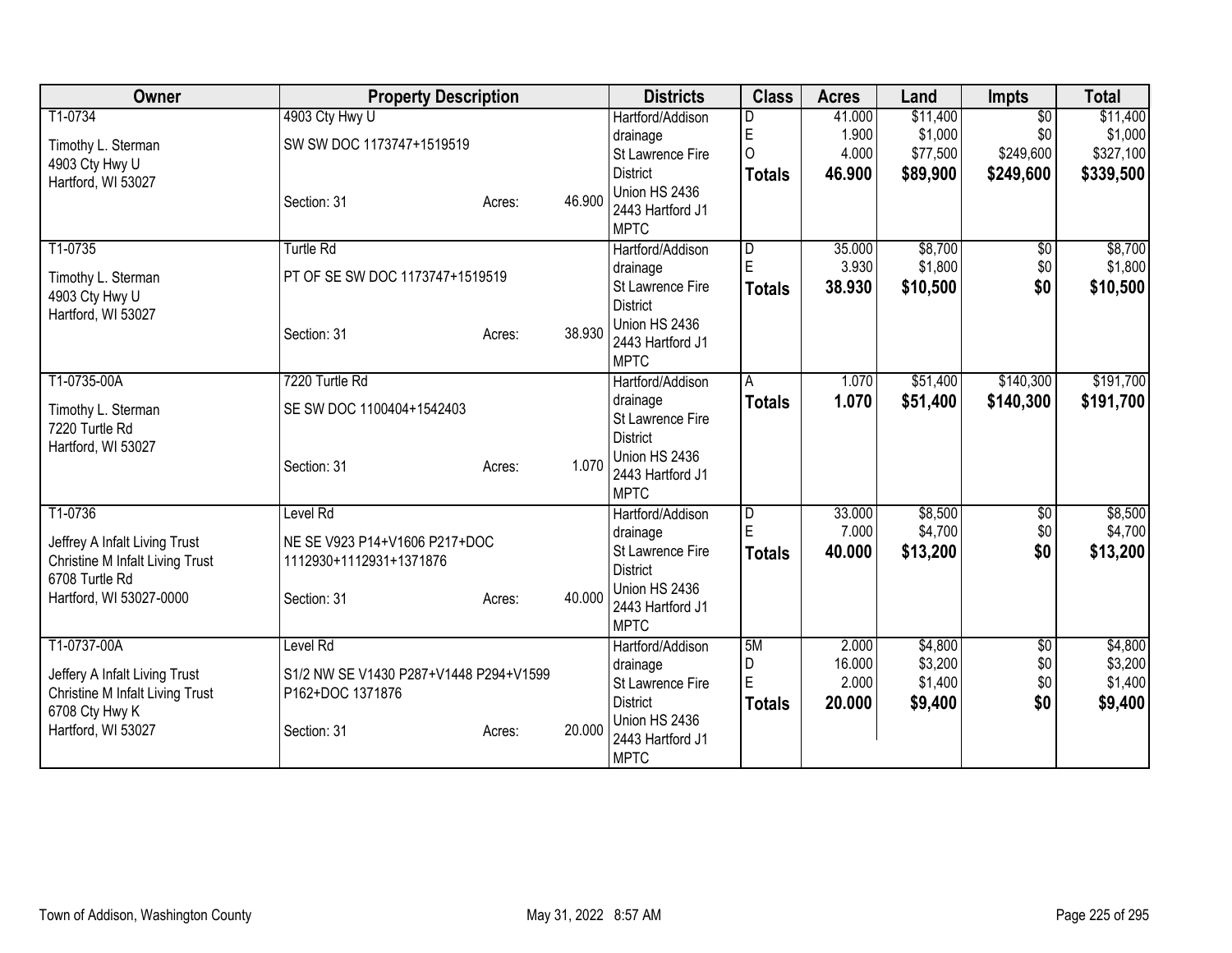| Owner                                                                                                                           | <b>Property Description</b>                                                                                                         | <b>Districts</b>                                                                                                        | <b>Class</b>                                     | <b>Acres</b>                       | Land                                     | <b>Impts</b>                                     | <b>Total</b>                               |
|---------------------------------------------------------------------------------------------------------------------------------|-------------------------------------------------------------------------------------------------------------------------------------|-------------------------------------------------------------------------------------------------------------------------|--------------------------------------------------|------------------------------------|------------------------------------------|--------------------------------------------------|--------------------------------------------|
| T1-0737-00B<br>Mark B. Infalt et al<br>c/o Brian Infalt<br>4999 Level Rd                                                        | Level Rd<br>N1/2 NW SE V1430 P288+V1442 P315 SEC 31-11-18<br>20.00 AC                                                               | Hartford/Addison<br>drainage<br>St Lawrence Fire<br><b>District</b>                                                     | E<br><b>Totals</b>                               | 4.000<br>16.000<br>20.000          | \$700<br>\$8,000<br>\$8,700              | $\overline{50}$<br>\$0<br>\$0                    | \$700<br>\$8,000<br>\$8,700                |
| Hartford, WI 53027-0000                                                                                                         | 20.000<br>Section: 31<br>Acres:                                                                                                     | Union HS 2436<br>2443 Hartford J1<br><b>MPTC</b>                                                                        |                                                  |                                    |                                          |                                                  |                                            |
| T1-0738<br>Timothy L. Sterman<br>4903 Cty Hwy U<br>Hartford, WI 53027                                                           | <b>Turtle Rd</b><br>SW SE DOC 1173747+1519519<br>40.000<br>Section: 31<br>Acres:                                                    | Hartford/Addison<br>drainage<br>St Lawrence Fire<br><b>District</b><br>Union HS 2436<br>2443 Hartford J1<br><b>MPTC</b> | $\overline{D}$<br>E<br><b>Totals</b>             | 37.500<br>2.500<br>40.000          | \$9,600<br>\$1,100<br>\$10,700           | $\overline{50}$<br>\$0<br>\$0                    | \$9,600<br>\$1,100<br>\$10,700             |
| T1-0739<br>Jeffrey A Infalt Living Trust<br><b>Christine M Infalt Living Trust</b><br>6708 Turtle Rd<br>Hartford, WI 53027-0000 | Level Rd<br>SE SE V923 P14+V1606 P217+DOC<br>1112930+1112931+1371876 EXC CSM 1079+2447+PT<br>SOLD<br>8.300<br>Section: 31<br>Acres: | Hartford/Addison<br>drainage<br>St Lawrence Fire<br><b>District</b><br>Union HS 2436<br>2443 Hartford J1<br><b>MPTC</b> | D.<br><b>Totals</b>                              | 8.300<br>8.300                     | \$2,100<br>\$2,100                       | \$0<br>\$0                                       | \$2,100<br>\$2,100                         |
| T1-0739-00B<br>L&D Infalt, LLC<br>4985 Level Rd<br>Hartford, WI 53027                                                           | 4985 Level Rd<br>S965.69' SE SE V670 P300+V1606 P217+DOC<br>1501521+1501522<br>29.200<br>Section: 31<br>Acres:                      | Hartford/Addison<br>drainage<br>St Lawrence Fire<br><b>District</b><br>Union HS 2436<br>2443 Hartford J1<br><b>MPTC</b> | $\overline{D}$<br>E<br>$\Omega$<br><b>Totals</b> | 24.200<br>1.000<br>4.000<br>29.200 | \$6,200<br>\$100<br>\$77,500<br>\$83,800 | $\overline{50}$<br>\$0<br>\$284,700<br>\$284,700 | \$6,200<br>\$100<br>\$362,200<br>\$368,500 |
| T1-0739-00F<br>Mark B. Infalt<br>4999 Level Rd<br>Hartford, WI 53027                                                            | 4999 Level Rd<br>PT OF SE SE CSM 1079 V592 P542+DOC<br>1097240+1392000EXC PART SOLD<br>0.920<br>Section:<br>Acres:                  | Hartford/Addison<br>drainage<br>St Lawrence Fire<br><b>District</b><br>Union HS 2436<br>2443 Hartford J1<br><b>MPTC</b> | A<br>D<br><b>Totals</b>                          | 0.670<br>0.250<br>0.920            | \$49,100<br>\$100<br>\$49,200            | \$98,300<br>\$0<br>\$98,300                      | \$147,400<br>\$100<br>\$147,500            |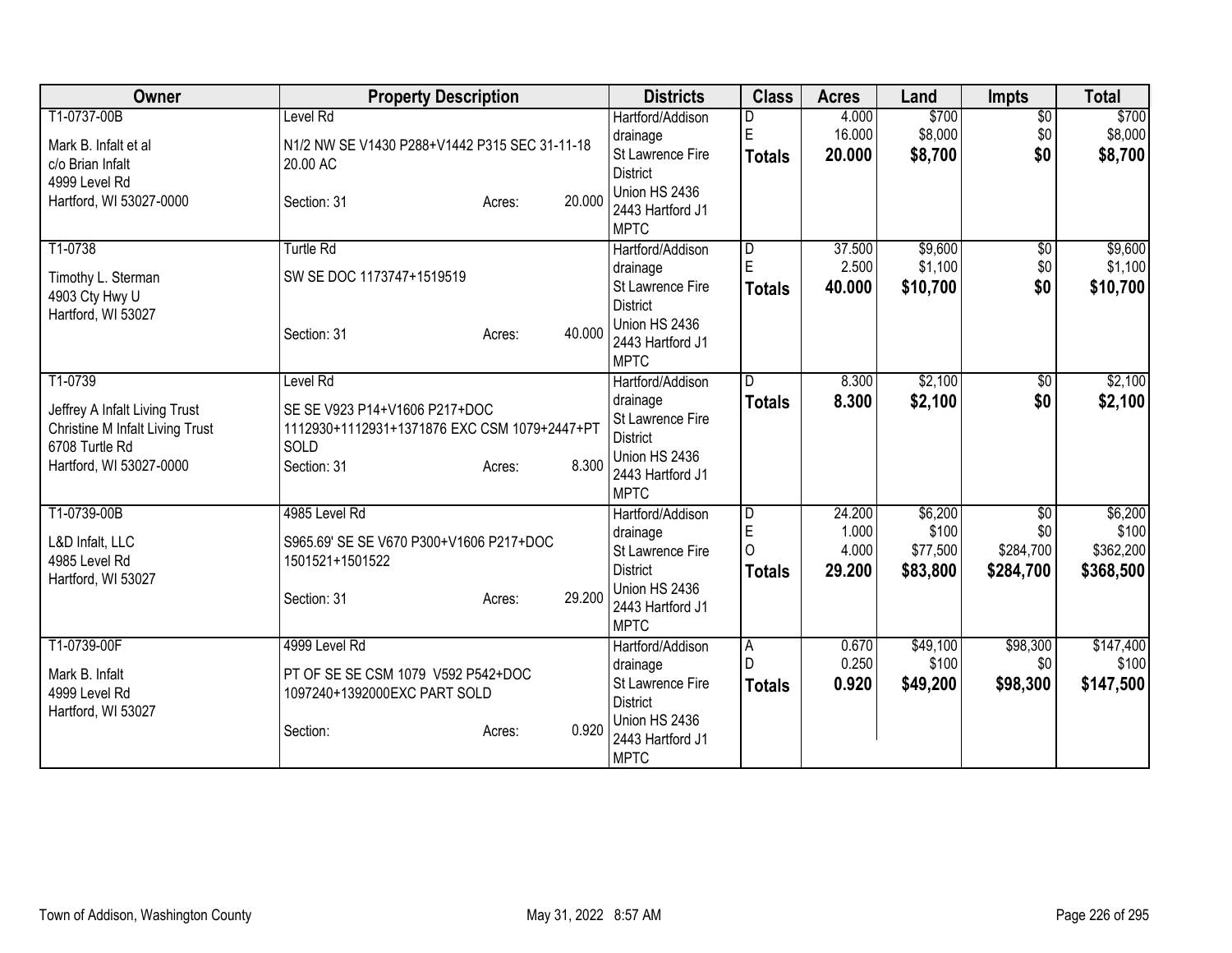| Owner                           | <b>Property Description</b>                    |        |        | <b>Districts</b>                 | <b>Class</b>   | <b>Acres</b> | Land       | <b>Impts</b>    | <b>Total</b> |
|---------------------------------|------------------------------------------------|--------|--------|----------------------------------|----------------|--------------|------------|-----------------|--------------|
| T1-0739-00G                     | 4991 Level Rd                                  |        |        | Hartford/Addison                 | A              | 1.140        | \$55,900   | \$161,700       | \$217,600    |
| Jcaaa, LLC                      | PT OF SE SE CSM 2447 DOC 1115910 + 1391999 EXC |        |        | drainage                         | D              | 0.260        | \$100      | \$0             | \$100        |
| 6708 Cty Hwy K                  | PART SOLD                                      |        |        | St Lawrence Fire                 | <b>Totals</b>  | 1.400        | \$56,000   | \$161,700       | \$217,700    |
| Hartford, WI 53027              |                                                |        |        | <b>District</b><br>Union HS 2436 |                |              |            |                 |              |
|                                 | Section:                                       | Acres: | 1.400  | 2443 Hartford J1                 |                |              |            |                 |              |
|                                 |                                                |        |        | <b>MPTC</b>                      |                |              |            |                 |              |
| T1-0740                         | 6575 Cty Hwy S                                 |        |        | St Lawrence Fire                 | A              | 2.000        | \$75,000   | \$349,700       | \$424,700    |
| Gary Kasprzak Family Trust      | PT OF NE NE DOC 872411+1173769                 |        |        | <b>District</b>                  | E              | 31.360       | \$80,200   | \$0             | \$80,200     |
| Christine Kasprzak Family Trust |                                                |        |        | 5390 Slinger                     | $\overline{F}$ | 5.000        | \$24,000   | \$0             | \$24,000     |
| 6575 Cty Hwy S                  |                                                |        |        | <b>MPTC</b>                      | <b>Totals</b>  | 38.360       | \$179,200  | \$349,700       | \$528,900    |
| Hartford, WI 53027              | Section: 32                                    | Acres: | 38.360 |                                  |                |              |            |                 |              |
| T1-0740-00A                     | 6507 Cty Hwy S                                 |        |        | <b>St Lawrence Fire</b>          | A              | 1.510        | \$60,200   | \$128,100       | \$188,300    |
| Jessica Gehring                 | PT OF NE NE CSM 2162 DOC 1371834+1480586       |        |        | <b>District</b>                  | <b>Totals</b>  | 1.510        | \$60,200   | \$128,100       | \$188,300    |
| Jessica L. Benzing              |                                                |        |        | 5390 Slinger                     |                |              |            |                 |              |
| 6507 Cty Hwy S                  |                                                |        |        | <b>MPTC</b>                      |                |              |            |                 |              |
| Hartford, WI 53027              | Section: 32                                    | Acres: | 1.510  |                                  |                |              |            |                 |              |
| T1-0741                         | Cty Hwy S                                      |        |        | <b>St Lawrence Fire</b>          | 5M             | 8.000        | \$19,200   | $\overline{50}$ | \$19,200     |
| Jlb Farms, LLC                  | NW NE V1483 P543+DOC 1321541+1321542 +1327089  |        |        | <b>District</b>                  | E              | 32.000       | \$22,400   | \$0             | \$22,400     |
| 6815 Cty Hwy S                  | SEC 32-11-18<br>40 AC                          |        |        | Union HS 2436                    | <b>Totals</b>  | 40.000       | \$41,600   | \$0             | \$41,600     |
| Hartford, WI 53027              |                                                |        |        | 2443 Hartford J1                 |                |              |            |                 |              |
|                                 | Section: 32                                    | Acres: | 40.000 | <b>MPTC</b>                      |                |              |            |                 |              |
| T1-0742                         | Cty Hwy S                                      |        |        | <b>St Lawrence Fire</b>          | 5M             | 6.000        | \$14,400   | $\overline{50}$ | \$14,400     |
| Donald Borlen                   | SW NE V1122 P221+DOC 1347788 SEC 32-11-18      |        |        | <b>District</b>                  | D              | 4.000        | \$1,000    | \$0             | \$1,000      |
| Dominic J. Borlen               | 40 AC                                          |        |        | Union HS 2436                    | E              | 30.000       | \$21,000   | \$0             | \$21,000     |
| 6636 Cty Hwy K                  |                                                |        |        | 2443 Hartford J1                 | <b>Totals</b>  | 40.000       | \$36,400   | \$0             | \$36,400     |
| Hartford, WI 53027-0000         | Section: 32                                    | Acres: | 40.000 | <b>MPTC</b>                      |                |              |            |                 |              |
| T1-0743                         | Cty Hwy S                                      |        |        | <b>St Lawrence Fire</b>          | $\overline{D}$ | 8.000        | \$2,300    | $\overline{50}$ | \$2,300      |
| Gary Kasprzak Family Trust      | SE NE DOC 872411+1173769                       |        |        | <b>District</b>                  | F              | 16.000       | \$76,800   | \$0             | \$76,800     |
| Christine Kasprzak Family Trust |                                                |        |        | 5390 Slinger                     | W <sub>6</sub> | 16.000       | (\$76,800) | \$0             | \$0          |
| 6575 Cty Hwy S                  |                                                |        |        | <b>MPTC</b>                      | <b>Totals</b>  | 40.000       | \$79,100   | \$0             | \$79,100     |
| Hartford, WI 53027              | Section: 32                                    | Acres: | 40.000 |                                  |                |              |            |                 |              |
| T1-0744                         | 6815 Cty Hwy S                                 |        |        | St Lawrence Fire                 | $\overline{A}$ | 2.000        | \$70,000   | \$310,800       | \$380,800    |
| Jlb Farms, LLC                  | NE NW V1483 P543+1321541+1321542+1327089       |        |        | <b>District</b>                  | D              | 36.000       | \$10,000   | \$0             | \$10,000     |
| 6815 Cty Hwy S                  |                                                |        |        | Union HS 2436                    | E              | 2.000        | \$1,000    | \$0             | \$1,000      |
| Hartford, WI 53027              |                                                |        |        | 2443 Hartford J1                 | <b>Totals</b>  | 40.000       | \$81,000   | \$310,800       | \$391,800    |
|                                 | Section: 32                                    | Acres: | 40.000 | <b>MPTC</b>                      |                |              |            |                 |              |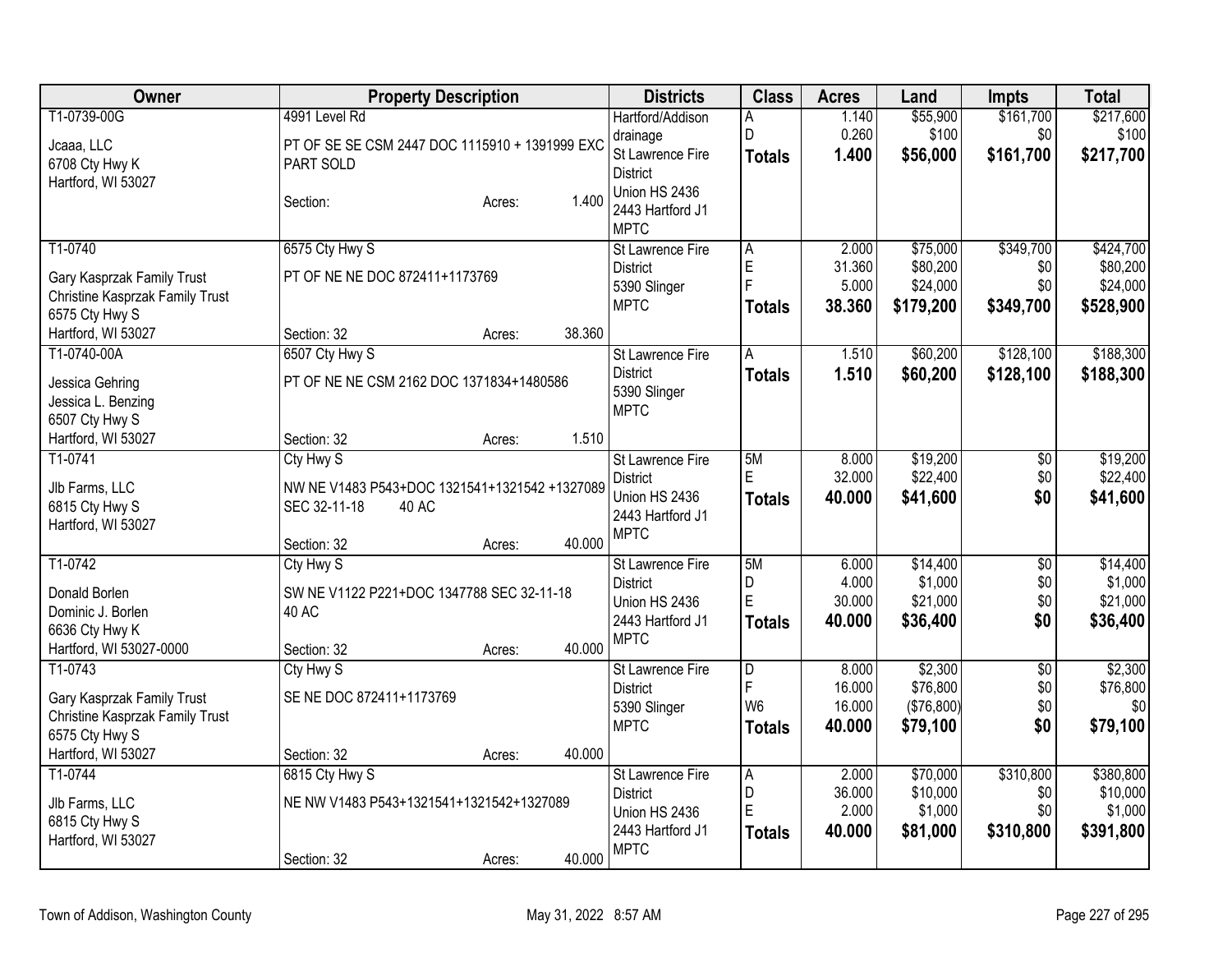| Owner                                                                                                                           | <b>Property Description</b>                                                                                        |        | <b>Districts</b>                                                                               | <b>Class</b>                                   | <b>Acres</b>                       | Land                                       | Impts                                            | <b>Total</b>                                |
|---------------------------------------------------------------------------------------------------------------------------------|--------------------------------------------------------------------------------------------------------------------|--------|------------------------------------------------------------------------------------------------|------------------------------------------------|------------------------------------|--------------------------------------------|--------------------------------------------------|---------------------------------------------|
| T1-0745<br>Jlb Farms, LLC<br>6815 Cty Hwy S<br>Hartford, WI 53027                                                               | 6931 Cty Hwy S<br>NW NW V1480 P435+DOC 1321541+1321542+1327089                                                     |        | St Lawrence Fire<br><b>District</b><br>Union HS 2436<br>2443 Hartford J1<br><b>MPTC</b>        | D<br>E<br>$\overline{O}$<br><b>Totals</b>      | 37.500<br>0.500<br>2.000<br>40.000 | \$10,700<br>\$100<br>\$52,500<br>\$63,300  | $\overline{50}$<br>\$0<br>\$398,500<br>\$398,500 | \$10,700<br>\$100<br>\$451,000<br>\$461,800 |
|                                                                                                                                 | Section: 32<br>Acres:                                                                                              | 40.000 |                                                                                                |                                                |                                    |                                            |                                                  |                                             |
| T1-0746<br>Jlb Farms, LLC<br>6815 Cty Hwy S<br>Hartford, WI 53027                                                               | Level Rd<br>N1/2 SW NW V1480 P435+DOC 1321541+1321542<br>+1327089 SEC 32-11-18<br>20 AC<br>Section: 32<br>Acres:   | 20.000 | <b>St Lawrence Fire</b><br><b>District</b><br>Union HS 2436<br>2443 Hartford J1<br><b>MPTC</b> | $\overline{\mathsf{D}}$<br>E.<br><b>Totals</b> | 19.750<br>0.250<br>20.000          | \$5,700<br>\$100<br>\$5,800                | \$0<br>\$0<br>\$0                                | \$5,700<br>\$100<br>\$5,800                 |
| T1-0747<br>Jeffrey A Infalt Living Trust<br><b>Christine M Infalt Living Trust</b><br>6708 Turtle Rd<br>Hartford, WI 53027-0000 | Level Rd<br>S1/2 SW NW V923 P14+V1606 P217+DOC<br>1112930+1112931+1371876<br>Section: 32<br>Acres:                 | 20.000 | St Lawrence Fire<br><b>District</b><br>Union HS 2436<br>2443 Hartford J1<br><b>MPTC</b>        | D<br>E.<br><b>Totals</b>                       | 19.750<br>0.250<br>20,000          | \$5,700<br>\$100<br>\$5,800                | $\overline{50}$<br>\$0<br>\$0                    | \$5,700<br>\$100<br>\$5,800                 |
| T1-0748<br>Jlb Farms, LLC<br>6815 Cty Hwy S<br>Hartford, WI 53027                                                               | Level Rd<br>W34 AC SE NW V1483 P543+DOC 1321541+1321542<br>+1327089 SEC 32-11-18<br>34 AC<br>Section: 32<br>Acres: | 0.000  | St Lawrence Fire<br><b>District</b><br>Union HS 2436<br>2443 Hartford J1<br><b>MPTC</b>        | D<br><b>Totals</b>                             | 34.000<br>34.000                   | \$9,100<br>\$9,100                         | \$0<br>\$0                                       | \$9,100<br>\$9,100                          |
| T1-0749<br>Donald Borlen<br>Dominic J. Borlen<br>6636 Cty Hwy K<br>Hartford, WI 53027-0000                                      | Level Rd<br>E6 AC SE NW V1122 P221+DOC 1347788 SEC<br>6.00 AC<br>32-11-18<br>Section: 32<br>Acres:                 | 0.000  | St Lawrence Fire<br><b>District</b><br>Union HS 2436<br>2443 Hartford J1<br><b>MPTC</b>        | $\overline{\mathsf{D}}$<br>E<br><b>Totals</b>  | 5.500<br>0.500<br>6.000            | \$1,400<br>\$300<br>\$1,700                | $\overline{50}$<br>\$0<br>\$0                    | \$1,400<br>\$300<br>\$1,700                 |
| T1-0750<br>Jeffrey A Infalt Living Trust<br><b>Christine M Infalt Living Trust</b><br>6708 Turtle Rd<br>Hartford, WI 53027-0000 | Level Rd<br>NE SW V1046 P495+V1599 P162+DOC 1371876<br>Section: 32<br>Acres:                                       | 40.000 | St Lawrence Fire<br><b>District</b><br>Union HS 2436<br>2443 Hartford J1<br><b>MPTC</b>        | 5M<br>D<br>E<br><b>Totals</b>                  | 1.000<br>36.000<br>3.000<br>40.000 | \$2,400<br>\$10,200<br>\$1,500<br>\$14,100 | $\overline{60}$<br>\$0<br>\$0<br>\$0             | \$2,400<br>\$10,200<br>\$1,500<br>\$14,100  |
| T1-0751<br>Gregory Wenninger<br>6906 Cty Hwy KN<br>Hartford, WI 53027                                                           | Level Rd<br>NW SW V1706 P271 SEC 32-11-18<br>40 AC<br>Section: 32<br>Acres:                                        | 40.000 | <b>St Lawrence Fire</b><br><b>District</b><br>Union HS 2436<br>2443 Hartford J1<br><b>MPTC</b> | $\overline{D}$<br>E<br><b>Totals</b>           | 39.000<br>1.000<br>40.000          | \$11,500<br>\$400<br>\$11,900              | $\overline{50}$<br>\$0<br>\$0                    | \$11,500<br>\$400<br>\$11,900               |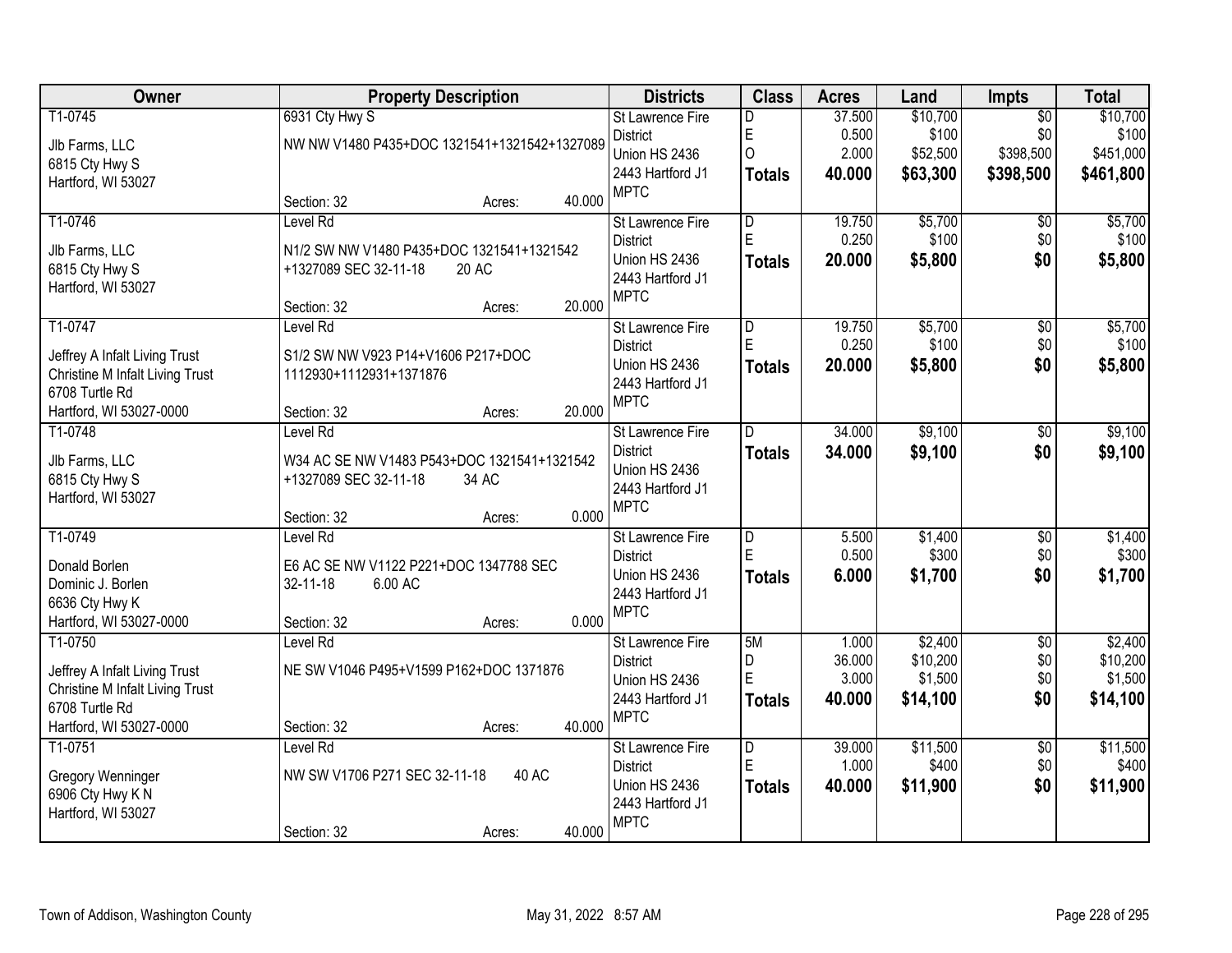| Owner                                  | <b>Property Description</b>                        | <b>Districts</b>                           | <b>Class</b>                   | <b>Acres</b>   | Land              | <b>Impts</b>    | <b>Total</b>       |
|----------------------------------------|----------------------------------------------------|--------------------------------------------|--------------------------------|----------------|-------------------|-----------------|--------------------|
| T1-0752                                | Level Rd                                           | Hartford/Addison                           | D                              | 34.520         | \$9,800           | $\overline{50}$ | \$9,800            |
| <b>Gregory Wenninger</b>               | SW SW V1706 P271 EXC CSM 2351 SEC 32-11-18         | drainage                                   | $\mathsf E$                    | 3.000          | \$1,100           | \$0             | \$1,100            |
| 6906 Turtle Rd                         | 38.52 AC                                           | St Lawrence Fire                           | $\overline{O}$                 | 1.000          | \$16,000          | \$2,900         | \$18,900           |
| Hartford, WI 53027-0000                |                                                    | <b>District</b>                            | <b>Totals</b>                  | 38.520         | \$26,900          | \$2,900         | \$29,800           |
|                                        | 38.520<br>Section: 32<br>Acres:                    | Union HS 2436                              |                                |                |                   |                 |                    |
|                                        |                                                    | 2443 Hartford J1                           |                                |                |                   |                 |                    |
|                                        |                                                    | <b>MPTC</b>                                |                                |                |                   |                 |                    |
| T1-0752-00A                            | 6906 Turtle Rd                                     | Hartford/Addison                           | A                              | 1.310          | \$56,200          | \$153,900       | \$210,100          |
| Gregory Wenninger                      | PT OF SW SW CSM 2351 V746 P588                     | drainage<br>St Lawrence Fire               | <b>Totals</b>                  | 1.310          | \$56,200          | \$153,900       | \$210,100          |
| Lori Wenninger                         |                                                    | <b>District</b>                            |                                |                |                   |                 |                    |
| 6906 Turtle Rd                         |                                                    | Union HS 2436                              |                                |                |                   |                 |                    |
| Hartford, WI 53027-0000                | 1.310<br>Section: 32<br>Acres:                     | 2443 Hartford J1                           |                                |                |                   |                 |                    |
|                                        |                                                    | <b>MPTC</b>                                |                                |                |                   |                 |                    |
| T1-0753                                | 6708 Turtle Rd                                     | St Lawrence Fire                           | ΙA                             | 1.500          | \$67,500          | \$306,600       | \$374,100          |
|                                        |                                                    | <b>District</b>                            | D                              | 31.000         | \$7,600           | \$0             | \$7,600            |
| Jeffrey A Infalt Living Trust          | SE SW V1046 P495+V1599 P162+DOC 1371876            | Union HS 2436                              | E                              | 2.500          | \$1,300           | \$0             | \$1,300            |
| <b>Christine M Infalt Living Trust</b> |                                                    | 2443 Hartford J1                           | <b>Totals</b>                  | 35.000         | \$76,400          | \$306,600       | \$383,000          |
| 6708 Turtle Rd                         | 35.000                                             | <b>MPTC</b>                                |                                |                |                   |                 |                    |
| Hartford, WI 53027-0000                | Section: 32<br>Acres:<br>6720 Turtle Rd            |                                            |                                |                |                   |                 |                    |
| T1-0753-00A                            |                                                    | <b>St Lawrence Fire</b><br><b>District</b> | $\overline{A}$<br>$\mathsf{D}$ | 2.590<br>2.000 | \$75,900<br>\$600 | \$75,600<br>\$0 | \$151,500<br>\$600 |
| Gregory A. Moratz                      | PT OF SE SW CSM 2893 DOC 965466+1278581            | Union HS 2436                              |                                | 4.590          |                   |                 |                    |
| Christina D. Moratz                    |                                                    | 2443 Hartford J1                           | Totals                         |                | \$76,500          | \$75,600        | \$152,100          |
| 6720 Turtle Rd                         |                                                    | <b>MPTC</b>                                |                                |                |                   |                 |                    |
| Hartford, WI 53027                     | 4.590<br>Section: 32<br>Acres:                     |                                            |                                |                |                   |                 |                    |
| T1-0755                                | Cty Hwy K                                          | St Lawrence Fire                           | 5M                             | 4.000          | \$9,600           | $\overline{50}$ | \$9,600            |
| Donald Borlen                          | W17.5 AC NE SE V1122 P221+DOC 1347788 SEC          | <b>District</b>                            | D                              | 1.000          | \$200             | \$0             | \$200              |
| Dominic J. Borlen                      | 32-11-18<br>17.50 AC                               | Union HS 2436                              | $\mathsf{E}$                   | 12.500         | \$8,800           | \$0             | \$8,800            |
| 6636 Cty Hwy K                         |                                                    | 2443 Hartford J1                           | Totals                         | 17.500         | \$18,600          | \$0             | \$18,600           |
| Hartford, WI 53027-0000                | 0.000<br>Section: 32<br>Acres:                     | <b>MPTC</b>                                |                                |                |                   |                 |                    |
| T1-0756                                | Cty Hwy K                                          | St Lawrence Fire                           | 5M                             | 3.000          | \$7,200           | $\overline{50}$ | \$7,200            |
|                                        |                                                    | <b>District</b>                            | D                              | 15.000         | \$3,400           | \$0             | \$3,400            |
| Donald Borlen<br>Dominic J. Borlen     | NW SE V1122 P221+DOC 1347788 SEC 32-11-18<br>40 AC | Union HS 2436                              | $\mathsf E$                    | 22.000         | \$15,400          | \$0             | \$15,400           |
| 6636 Cty Hwy K                         |                                                    | 2443 Hartford J1                           | <b>Totals</b>                  | 40.000         | \$26,000          | \$0             | \$26,000           |
| Hartford, WI 53027-0000                | 40.000<br>Section: 32<br>Acres:                    | <b>MPTC</b>                                |                                |                |                   |                 |                    |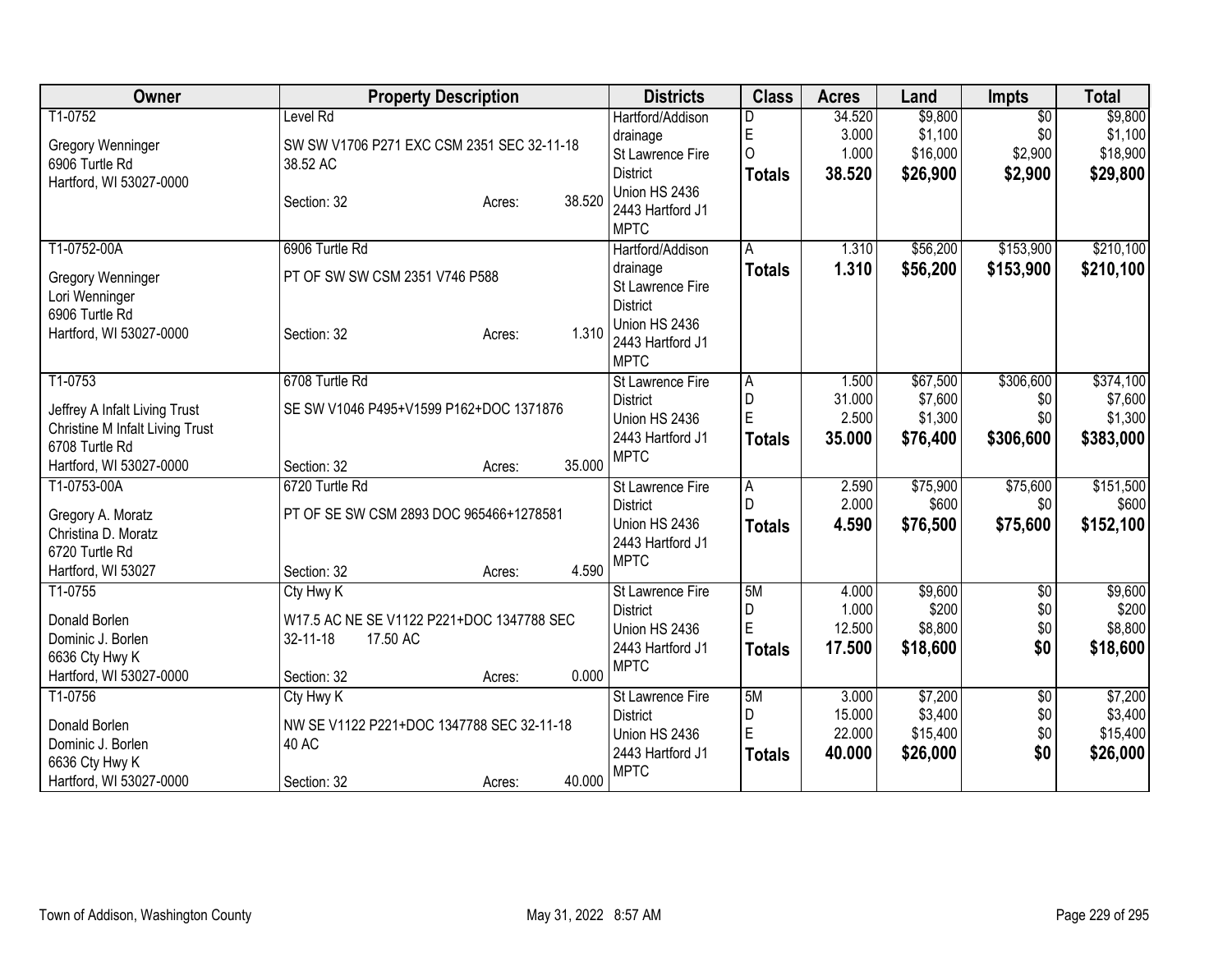| Owner                          | <b>Property Description</b>               |        |        | <b>Districts</b>                | <b>Class</b>            | <b>Acres</b> | Land     | Impts           | <b>Total</b> |
|--------------------------------|-------------------------------------------|--------|--------|---------------------------------|-------------------------|--------------|----------|-----------------|--------------|
| T1-0757                        | 6636 Turtle Rd                            |        |        | <b>St Lawrence Fire</b>         | 5M                      | 1.000        | \$2,400  | $\overline{50}$ | \$2,400      |
| Donald Borlen                  | SW SE V1122 P221+DOC 1347788              |        |        | <b>District</b>                 | D                       | 34.000       | \$9,900  | \$0             | \$9,900      |
| Dominic J. Borlen              |                                           |        |        | Union HS 2436                   | E                       | 3.000        | \$1,500  | \$0             | \$1,500      |
| 6636 Cty Hwy K                 |                                           |        |        | 2443 Hartford J1                | $\overline{O}$          | 2.000        | \$52,500 | \$222,200       | \$274,700    |
| Hartford, WI 53027-0000        | Section: 32                               | Acres: | 40.000 | <b>MPTC</b>                     | <b>Totals</b>           | 40.000       | \$66,300 | \$222,200       | \$288,500    |
| T1-0758                        | Cty Hwy K                                 |        |        | St Lawrence Fire                | $\overline{\mathsf{D}}$ | 16.000       | \$4,000  | \$0             | \$4,000      |
| Donald Borlen                  | W17.5 AC SE SE V1122 P221+DOC 1347788 SEC |        |        | <b>District</b>                 | E                       | 1.500        | \$800    | \$0             | \$800        |
| Dominic J. Borlen              | $32 - 11 - 18$<br>17.50 AC                |        |        | Union HS 2436                   | <b>Totals</b>           | 17.500       | \$4,800  | \$0             | \$4,800      |
| 6636 Cty Hwy K                 |                                           |        |        | 2443 Hartford J1                |                         |              |          |                 |              |
| Hartford, WI 53027-0000        | Section: 32                               | Acres: | 0.000  | <b>MPTC</b>                     |                         |              |          |                 |              |
| T1-0759-00A                    | 6530 Turtle Rd                            |        |        | St Lawrence Fire                | 0                       | 5.000        | \$90,000 | \$137,400       | \$227,400    |
|                                |                                           |        |        | <b>District</b>                 | <b>Totals</b>           | 5.000        | \$90,000 | \$137,400       | \$227,400    |
| Janet Gehl                     | PT OF E 22.5 AC SE SE CSM 6742 LOT 1 V854 |        |        | Union HS 2436                   |                         |              |          |                 |              |
| 6530 Turtle Rd                 | P23+DOC 1415800                           |        |        | 2443 Hartford J1                |                         |              |          |                 |              |
| Hartford, WI 53027             |                                           |        |        | <b>MPTC</b>                     |                         |              |          |                 |              |
|                                | Section:                                  | Acres: | 5.000  |                                 |                         |              |          |                 |              |
| T1-0759-00B                    | 6548 Turtle Rd                            |        |        | St Lawrence Fire                | A                       | 5.000        | \$90,000 | \$296,100       | \$386,100    |
| Joseph Gehl Revocable Trust    | E 1/2 SE DOC 1426026+1506686 EXC CSM 6742 |        |        | <b>District</b>                 | E                       | 34.750       | \$8,700  | \$0             | \$8,700      |
| Steffanie Gehl Revocable Trust |                                           |        |        | Union HS 2436                   | <b>Totals</b>           | 39.750       | \$98,700 | \$296,100       | \$394,800    |
| 6548 Turtle Rd                 |                                           |        |        | 2443 Hartford J1<br><b>MPTC</b> |                         |              |          |                 |              |
| Hartford, WI 53027             | Section:                                  | Acres: | 39.750 |                                 |                         |              |          |                 |              |
| T1-0760                        | Cty Hwy S                                 |        |        | St Lawrence Fire                | 5M                      | 7.000        | \$16,800 | $\overline{30}$ | \$16,800     |
| David Wenninger                | NE NE V1468 P79 (HWY V153 P15)            |        |        | <b>District</b>                 | D                       | 31.430       | \$7,800  | \$0             | \$7,800      |
| Anne Wenninger                 |                                           |        |        | 5390 Slinger                    | Ė                       | 1.000        | \$500    | \$0             | \$500        |
| 5191 State Hwy 175             |                                           |        |        | <b>MPTC</b>                     | <b>Totals</b>           | 39.430       | \$25,100 | \$0             | \$25,100     |
| Hartford, WI 53027             | Section: 33                               | Acres: | 39.430 |                                 |                         |              |          |                 |              |
| T1-0761                        | 6227 Cty Hwy S                            |        |        | <b>St Lawrence Fire</b>         | A                       | 2.680        | \$69,100 | \$126,400       | \$195,500    |
| Stanley G. Ojstrsek            | PT OF NW NE N&E OF HWY CSM 1168 V612 P253 |        |        | <b>District</b>                 | <b>Totals</b>           | 2.680        | \$69,100 | \$126,400       | \$195,500    |
| 6227 Cty Hwy S                 |                                           |        |        | 5390 Slinger                    |                         |              |          |                 |              |
| Hartford, WI 53027             |                                           |        |        | <b>MPTC</b>                     |                         |              |          |                 |              |
|                                | Section: 33                               | Acres: | 2.680  |                                 |                         |              |          |                 |              |
| T1-0761-00A                    | 6221 Cty Hwy S                            |        |        | St Lawrence Fire                | A                       | 0.480        | \$46,400 | \$112,900       | \$159,300    |
|                                |                                           |        |        | <b>District</b>                 | <b>Totals</b>           | 0.480        | \$46,400 | \$112,900       | \$159,300    |
| David R. Williams              | PT OF NW NE DOC 1414161                   |        |        | 5390 Slinger                    |                         |              |          |                 |              |
| 6221 Cty Hwy S                 |                                           |        |        | <b>MPTC</b>                     |                         |              |          |                 |              |
| Hartford, WI 53027             |                                           |        |        |                                 |                         |              |          |                 |              |
|                                | Section: 33                               | Acres: | 0.480  |                                 |                         |              |          |                 |              |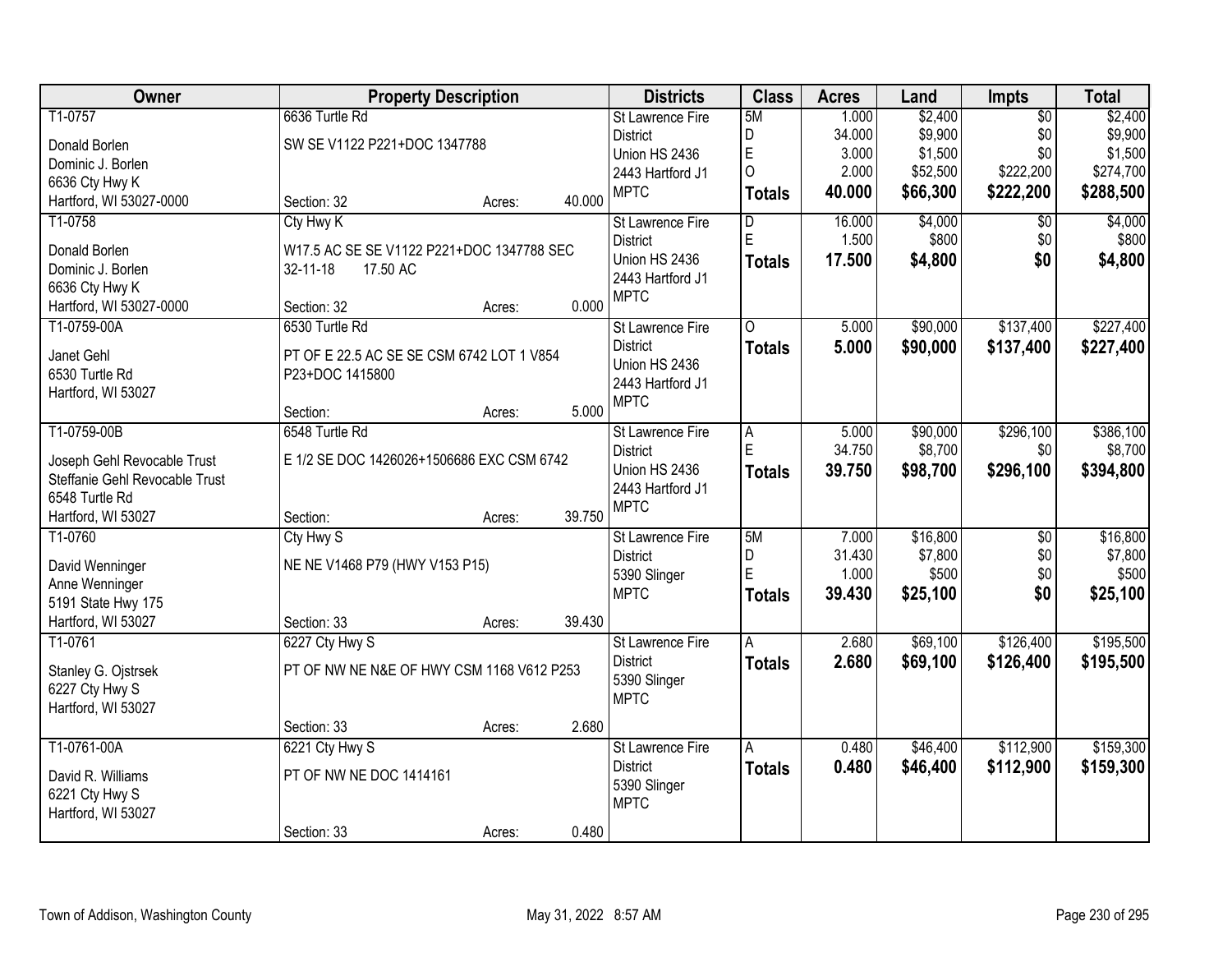| Owner                                                                          |                                                                                                                                  | <b>Property Description</b> |        | <b>Districts</b>                                                          | <b>Class</b>                              | <b>Acres</b>                       | Land                                      | Impts                                            | <b>Total</b>                                |
|--------------------------------------------------------------------------------|----------------------------------------------------------------------------------------------------------------------------------|-----------------------------|--------|---------------------------------------------------------------------------|-------------------------------------------|------------------------------------|-------------------------------------------|--------------------------------------------------|---------------------------------------------|
| T1-0762<br>Gegf Properties, LLC<br>5115 State Hwy 83 N<br>Hartford, WI 53027   | 6281 Cty Hwy S<br>PT OF NW NE S&W OF HWY V1112 P387+DOC 81967<br>(HWY V1288 P563)                                                |                             |        | <b>St Lawrence Fire</b><br><b>District</b><br>5390 Slinger<br><b>MPTC</b> | D<br>E<br>$\overline{O}$<br><b>Totals</b> | 33.260<br>1.000<br>2.000<br>36.260 | \$9,900<br>\$500<br>\$52,500<br>\$62,900  | $\overline{50}$<br>\$0<br>\$121,800<br>\$121,800 | \$9,900<br>\$500<br>\$174,300<br>\$184,700  |
|                                                                                | Section: 33                                                                                                                      | Acres:                      | 36.260 |                                                                           |                                           |                                    |                                           |                                                  |                                             |
| T1-0763<br><b>Gegf Properties</b><br>5115 State Hwy 83 N<br>Hartford, WI 53027 | Cty Hwy W<br>N1/4 SW NE V1112 P387+DOC 819676                                                                                    |                             |        | St Lawrence Fire<br><b>District</b><br>5390 Slinger<br><b>MPTC</b>        | $\overline{D}$<br><b>Totals</b>           | 10.000<br>10.000                   | \$2,600<br>\$2,600                        | \$0<br>\$0                                       | \$2,600<br>\$2,600                          |
|                                                                                | Section: 33                                                                                                                      | Acres:                      | 10.000 |                                                                           |                                           |                                    |                                           |                                                  |                                             |
| T1-0764<br>Geghf, LLC<br>5115 Cty Hwy R<br>Hartford, WI 53027-0000             | Cty Hwy W<br>S3/4 SW NE V882 P19+DOC 1055078+1056241                                                                             |                             |        | St Lawrence Fire<br><b>District</b><br>5390 Slinger<br><b>MPTC</b>        | D<br><b>Totals</b>                        | 30.000<br>30.000                   | \$7,200<br>\$7,200                        | \$0<br>\$0                                       | \$7,200<br>\$7,200                          |
|                                                                                | Section: 33                                                                                                                      | Acres:                      | 30.000 |                                                                           |                                           |                                    |                                           |                                                  |                                             |
| T1-0765-00Z<br>David Wenninger<br>Anne Wenninger<br>5191 State Hwy 175         | 5191 State Hwy 175<br>SE NE V1468 P79 (HWY V153 P15+DOC 1073714)                                                                 |                             |        | <b>St Lawrence Fire</b><br><b>District</b><br>5390 Slinger<br><b>MPTC</b> | $\overline{A}$<br>D<br>E<br><b>Totals</b> | 2.000<br>35.890<br>1.000<br>38.890 | \$70,000<br>\$10,300<br>\$100<br>\$80,400 | \$134,500<br>\$0<br>\$0<br>\$134,500             | \$204,500<br>\$10,300<br>\$100<br>\$214,900 |
| Hartford, WI 53027                                                             | Section: 33                                                                                                                      | Acres:                      | 38.890 |                                                                           |                                           |                                    |                                           |                                                  |                                             |
| T1-0766<br><b>Gegf Properties</b><br>5115 State Hwy 83 N<br>Hartford, WI 53027 | Cty Hwy W<br>E1/2 NE NW V1112 P387+DOC 819676 (HWY V121<br>P220+V1288 P562)                                                      |                             |        | St Lawrence Fire<br><b>District</b><br>5390 Slinger<br><b>MPTC</b>        | D<br><b>Totals</b>                        | 18.000<br>18.000                   | \$5,100<br>\$5,100                        | $\overline{50}$<br>\$0                           | \$5,100<br>\$5,100                          |
|                                                                                | Section: 33                                                                                                                      | Acres:                      | 18.000 |                                                                           |                                           |                                    |                                           |                                                  |                                             |
| T1-0767<br>Geghf, LLC<br>5115 Cty Hwy R<br>Hartford, WI 53027-0000             | Cty Hwy S<br>PT OF W1/2 NE NW V305 P187+V882 P19+DOC<br>1055078 +DOC 1056241 EXC PT SOLD SEC 33-11-18<br>19.35 AC<br>Section: 33 | Acres:                      | 19.350 | <b>St Lawrence Fire</b><br><b>District</b><br>5390 Slinger<br><b>MPTC</b> | D.<br><b>Totals</b>                       | 19.350<br>19.350                   | \$5,200<br>\$5,200                        | $\overline{50}$<br>\$0                           | \$5,200<br>\$5,200                          |
| T1-0767-00A                                                                    | 6369 Cty Hwy S                                                                                                                   |                             |        | <b>St Lawrence Fire</b>                                                   | A                                         | 0.650                              | \$51,200                                  | \$108,000                                        | \$159,200                                   |
| Christopher C. Euler<br>Cassandra J. Euler<br>6369 Cty Hwy S                   | PT OF W1/2 NE NW DOC 1194391                                                                                                     |                             |        | <b>District</b><br>5390 Slinger<br><b>MPTC</b>                            | <b>Totals</b>                             | 0.650                              | \$51,200                                  | \$108,000                                        | \$159,200                                   |
| Hartford, WI 53027                                                             | Section: 33                                                                                                                      | Acres:                      | 0.650  |                                                                           |                                           |                                    |                                           |                                                  |                                             |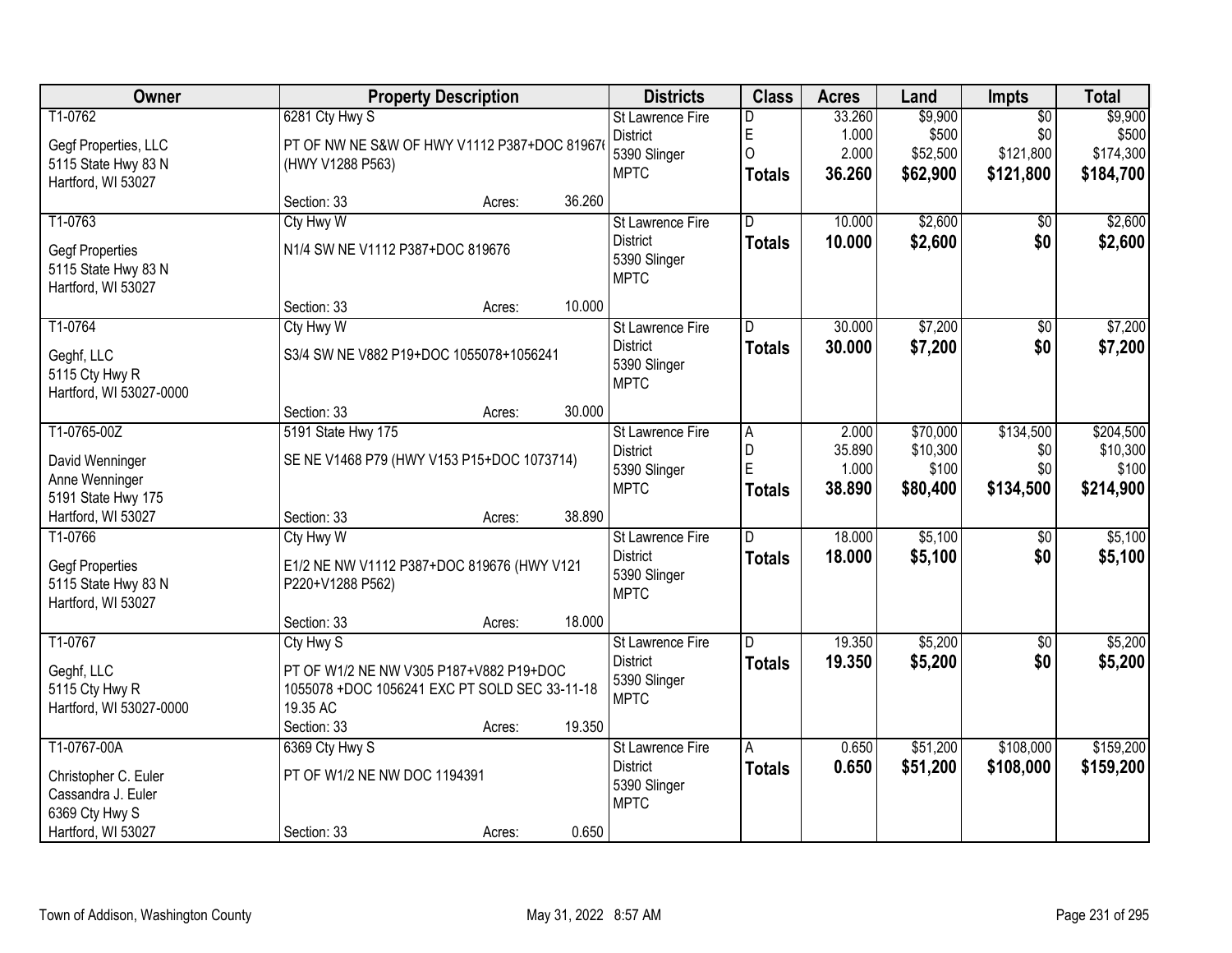| Owner                                                   | <b>Property Description</b>            |          | <b>Districts</b>        | <b>Class</b>            | <b>Acres</b> | Land     | <b>Impts</b>    | <b>Total</b> |
|---------------------------------------------------------|----------------------------------------|----------|-------------------------|-------------------------|--------------|----------|-----------------|--------------|
| T1-0768                                                 | County Rd S                            |          | <b>St Lawrence Fire</b> | D                       | 35.270       | \$8,700  | $\overline{50}$ | \$8,700      |
| Geghf, LLC                                              | PT OF NW NW DOC 1180178 SEC 33-11-18   | 39.27    | <b>District</b>         | E                       | 3.000        | \$1,500  | \$0             | \$1,500      |
| 5115 N State Hwy 83                                     | <b>AC</b>                              |          | 5390 Slinger            | 0                       | 1.000        | \$20,000 | \$17,000        | \$37,000     |
| Hartford, WI 53027                                      |                                        |          | <b>MPTC</b>             | <b>Totals</b>           | 39.270       | \$30,200 | \$17,000        | \$47,200     |
|                                                         | Section: 33<br>Acres:                  | 39.270   |                         |                         |              |          |                 |              |
| T1-0768-00A                                             | 6411 Cty Hwy S                         |          | St Lawrence Fire        | A                       | 1.250        | \$55,000 | \$150,800       | \$205,800    |
| Benjamin W. Gehring                                     | PT OF NW NW CSM 3370 DOC 1313140       |          | <b>District</b>         | <b>Totals</b>           | 1.250        | \$55,000 | \$150,800       | \$205,800    |
| 6411 Cty Hwy S                                          |                                        |          | 5390 Slinger            |                         |              |          |                 |              |
| Hartford, WI 53027                                      |                                        |          | <b>MPTC</b>             |                         |              |          |                 |              |
|                                                         | Section: 33<br>Acres:                  | 1.250    |                         |                         |              |          |                 |              |
| T1-0769                                                 | Cty Hwy S                              |          | St Lawrence Fire        | D                       | 39.280       | \$9,800  | \$0             | \$9,800      |
| Geghf, LLC                                              | SW NW DOC 1180178 SEC 33-11-18         | 40.28 AC | <b>District</b>         | E                       | 1.000        | \$500    | \$0             | \$500        |
| 5115 N State Hwy 83                                     |                                        |          | 5390 Slinger            | <b>Totals</b>           | 40.280       | \$10,300 | \$0             | \$10,300     |
| Hartford, WI 53027                                      |                                        |          | <b>MPTC</b>             |                         |              |          |                 |              |
|                                                         | Section: 33<br>Acres:                  | 40.280   |                         |                         |              |          |                 |              |
| T1-0770                                                 | 5115 Cty Hwy R                         |          | <b>St Lawrence Fire</b> | $\overline{D}$          | 33.000       | \$8,700  | $\overline{50}$ | \$8,700      |
| Geghf, LLC                                              | SE NW V882 P19+DOC 1055078+1056241     |          | <b>District</b>         | E                       | 4.000        | \$2,000  | \$0             | \$2,000      |
| 5115 Cty Hwy R                                          |                                        |          | 5390 Slinger            | 0                       | 3.000        | \$65,000 | \$605,700       | \$670,700    |
| Hartford, WI 53027-0000                                 |                                        |          | <b>MPTC</b>             | <b>Totals</b>           | 40.000       | \$75,700 | \$605,700       | \$681,400    |
|                                                         | Section: 33<br>Acres:                  | 40.000   |                         |                         |              |          |                 |              |
| T1-0771-00A                                             | 5051 Cty Hwy R                         |          | St Lawrence Fire        | $\overline{A}$          | 1.500        | \$60,000 | \$114,600       | \$174,600    |
| Anthony Schellinger                                     | PT OF NE SW CSM 6284 LOT 1 DOC 1416724 |          | <b>District</b>         | D                       | 1.230        | \$400    | \$0             | \$400        |
| Katie S. Schellinger                                    |                                        |          | Union HS 2436           | <b>Totals</b>           | 2.730        | \$60,400 | \$114,600       | \$175,000    |
| 5051 Cty Hwy R                                          |                                        |          | 2443 Hartford J1        |                         |              |          |                 |              |
| Hartford, WI 53027                                      | Section:<br>Acres:                     | 2.730    | <b>MPTC</b>             |                         |              |          |                 |              |
| T1-0772-00A                                             | Cty Hwy W                              |          | <b>St Lawrence Fire</b> | 5M                      | 2.000        | \$4,800  | $\overline{50}$ | \$4,800      |
|                                                         | N1/2 SW EXC CSM 6284 DOC 1414203       |          | <b>District</b>         | D                       | 70.270       | \$18,700 | \$0             | \$18,700     |
| Geghf, LLC<br>5115 State Hwy 83                         |                                        |          | Union HS 2436           | E                       | 5.000        | \$3,500  | \$0             | \$3,500      |
| Hartford, WI 53027                                      |                                        |          | 2443 Hartford J1        | <b>Totals</b>           | 77.270       | \$27,000 | \$0             | \$27,000     |
|                                                         | Section:<br>Acres:                     | 77.270   | <b>MPTC</b>             |                         |              |          |                 |              |
| T1-0773                                                 | Cty Hwy K                              |          | St Lawrence Fire        | $\overline{\mathsf{D}}$ | 18.500       | \$4,600  | $\overline{50}$ | \$4,600      |
|                                                         |                                        |          | <b>District</b>         | Ė                       | 1.500        | \$800    | \$0             | \$800        |
| Gehl Farms, LLC<br>c/o Gehl Farms LLC C/Jo Alan&Melanie | W1/2 SW SW V854 P21+DOC 856020+869337  |          | Union HS 2436           | <b>Totals</b>           | 20.000       | \$5,400  | \$0             | \$5,400      |
| Gehl                                                    |                                        |          | 2443 Hartford J1        |                         |              |          |                 |              |
| 6415 Turtle Rd                                          | Section: 33<br>Acres:                  | 20.000   | <b>MPTC</b>             |                         |              |          |                 |              |
| Hartford, WI 53027-0000                                 |                                        |          |                         |                         |              |          |                 |              |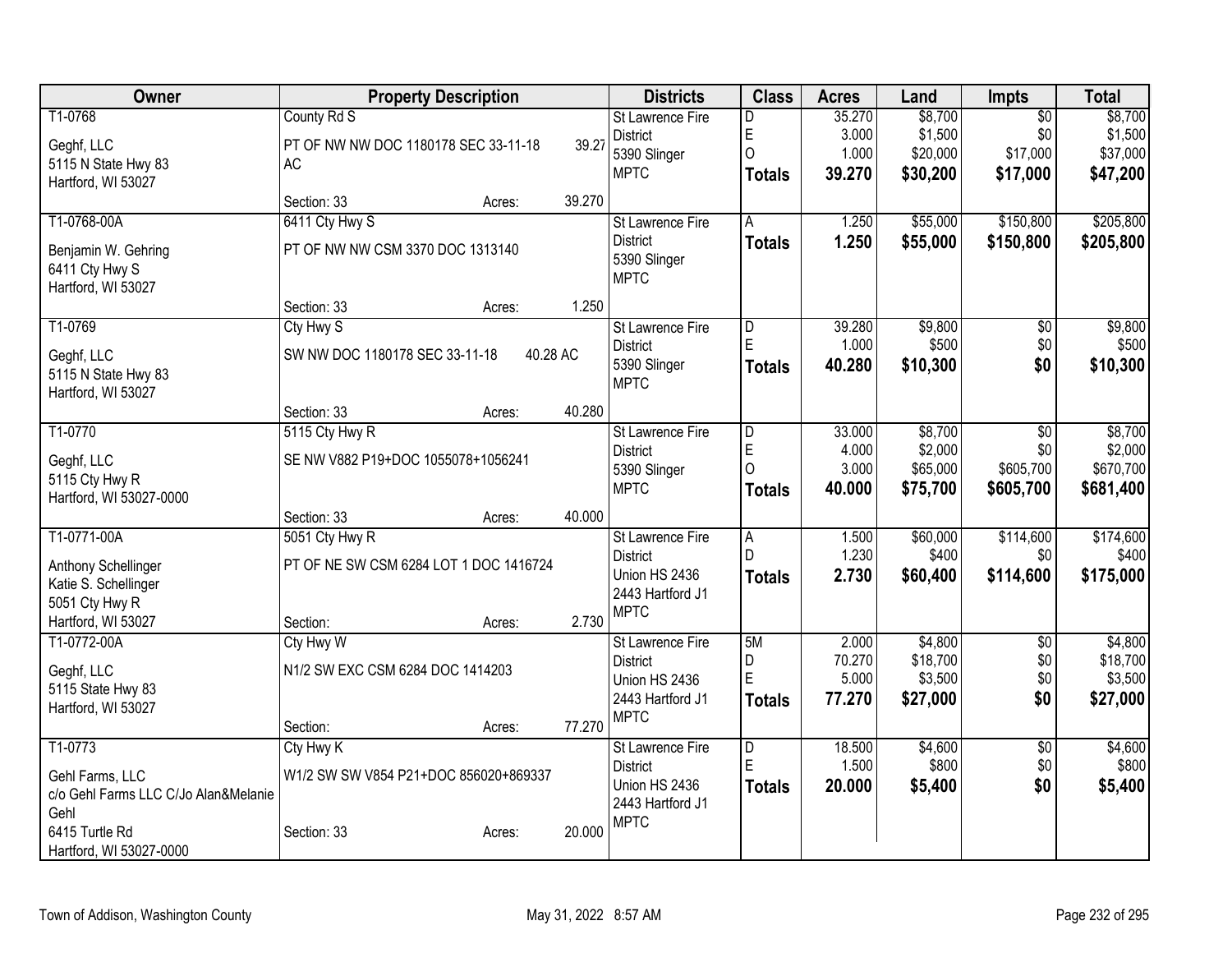| Owner                                | <b>Property Description</b>                   |        |        | <b>Districts</b>                    | <b>Class</b>            | <b>Acres</b> | Land     | <b>Impts</b>    | <b>Total</b> |
|--------------------------------------|-----------------------------------------------|--------|--------|-------------------------------------|-------------------------|--------------|----------|-----------------|--------------|
| T1-0774                              | 6420 Turtle Rd                                |        |        | St Lawrence Fire                    | A                       | 2.000        | \$70,000 | \$170,200       | \$240,200    |
| David M. Kraft                       | E1/2 SW SW V1630 P101                         |        |        | <b>District</b>                     | D                       | 14.680       | \$4,000  | \$0             | \$4,000      |
| Leighann Kraft                       |                                               |        |        | Union HS 2436                       | E                       | 3.000        | \$1,500  | \$0             | \$1,500      |
| 6420 Turtle Rd                       |                                               |        |        | 2443 Hartford J1                    | <b>Totals</b>           | 19.680       | \$75,500 | \$170,200       | \$245,700    |
| Hartford, WI 53027                   | Section: 33                                   | Acres: | 19.680 | <b>MPTC</b>                         |                         |              |          |                 |              |
| T1-0775                              | Cty Hwy S                                     |        |        | St Lawrence Fire                    | $\overline{D}$          | 36.520       | \$10,600 | \$0             | \$10,600     |
|                                      |                                               |        |        | <b>District</b>                     | E                       | 1.390        | \$700    | \$0             | \$700        |
| Geghf, LLC                           | SE SW DOC 1414203 EXC CSM 2635 (HWY V1189 P5) |        |        | Union HS 2436                       | <b>Totals</b>           | 37.910       | \$11,300 | \$0             | \$11,300     |
| 5115 State Hwy 83                    |                                               |        |        | 2443 Hartford J1                    |                         |              |          |                 |              |
| Hartford, WI 53027                   |                                               |        |        | <b>MPTC</b>                         |                         |              |          |                 |              |
|                                      | Section: 33                                   | Acres: | 37.910 |                                     |                         |              |          |                 |              |
| T1-0775-00A                          | 6360 Turtle Rd                                |        |        | St Lawrence Fire                    | A                       | 1.470        | \$59,400 | \$136,100       | \$195,500    |
| Nicole E. Benson et al               | PT OF SE SW CSM 2635 DOC 1215043              |        |        | <b>District</b><br>Union HS 2436    | <b>Totals</b>           | 1.470        | \$59,400 | \$136,100       | \$195,500    |
| c/o William Benson III               |                                               |        |        | 2443 Hartford J1                    |                         |              |          |                 |              |
| 6360 Turtle Rd                       |                                               |        |        | <b>MPTC</b>                         |                         |              |          |                 |              |
| Hartford, WI 53027-0000              | Section: 33                                   | Acres: | 1.470  |                                     |                         |              |          |                 |              |
| T1-0776                              | State Hwy 175                                 |        |        | St Lawrence Fire                    | 5M                      | 10.000       | \$24,000 | \$0             | \$24,000     |
| Elaine F. Gehring                    | NE SE V732 P343+V865+P497+V1210 P171 +V1583   |        |        | <b>District</b>                     | D                       | 29.000       | \$8,200  | \$0             | \$8,200      |
| 5003 State Hwy 175                   | P484 SEC 33-11-18<br>40 AC                    |        |        | 5390 Slinger                        | E                       | 1.000        | \$500    | \$0             | \$500        |
| Hartford, WI 53027                   |                                               |        |        | <b>MPTC</b>                         | <b>Totals</b>           | 40.000       | \$32,700 | \$0             | \$32,700     |
|                                      | Section: 33                                   | Acres: | 40.000 |                                     |                         |              |          |                 |              |
| T1-0777-00A                          | Cty Hwy K                                     |        |        | St Lawrence Fire                    | $\overline{\mathsf{D}}$ | 72.000       | \$19,400 | $\overline{50}$ | \$19,400     |
|                                      |                                               |        |        | <b>District</b>                     | Ė                       | 1.240        | \$300    | \$0             | \$300        |
| Gehrings Stone House Properties, LLC | PT OF W 1/2 SE DOC 1477341+1524684 EXC CSM    |        |        | Union HS 2436                       | <b>Totals</b>           | 73.240       | \$19,700 | \$0             | \$19,700     |
| 4830 State Hwy 83                    | 6740 (HWY V304 P26+V304 P26)                  |        |        | 2443 Hartford J1                    |                         |              |          |                 |              |
| Hartford, WI 53027                   |                                               |        | 73.240 | <b>MPTC</b>                         |                         |              |          |                 |              |
| T1-0778-00A                          | Section:                                      | Acres: |        |                                     | $\Omega$                | 6.290        | \$96,500 |                 | \$298,800    |
|                                      | 6216 Cty Hwy K                                |        |        | St Lawrence Fire<br><b>District</b> |                         |              |          | \$202,300       |              |
| <b>Troy Modschiedler</b>             | PT OF SW SE CSM 6740 LOT 1 DOC 1424299        |        |        | Union HS 2436                       | <b>Totals</b>           | 6.290        | \$96,500 | \$202,300       | \$298,800    |
| Beth Modschiedler                    |                                               |        |        | 2443 Hartford J1                    |                         |              |          |                 |              |
| 6216 Cty Hwy K                       |                                               |        |        | <b>MPTC</b>                         |                         |              |          |                 |              |
| Hartford, WI 53027                   | Section: 28                                   | Acres: | 6.290  |                                     |                         |              |          |                 |              |
| T1-0779                              | Cty Hwy K                                     |        |        | <b>St Lawrence Fire</b>             | 5M                      | 20.000       | \$48,000 | $\overline{30}$ | \$48,000     |
| Elaine F. Gehring                    | SE SE V732 P343+V865 P497+V1210 P171+V1583    |        |        | <b>District</b>                     | D                       | 12.000       | \$3,000  | \$0             | \$3,000      |
| 5003 State Hwy 175                   | P484                                          |        |        | 5390 Slinger                        | E                       | 8.000        | \$5,600  | \$0             | \$5,600      |
| Hartford, WI 53027                   |                                               |        |        | <b>MPTC</b>                         | <b>Totals</b>           | 40.000       | \$56,600 | \$0             | \$56,600     |
|                                      | Section: 33                                   | Acres: | 40.000 |                                     |                         |              |          |                 |              |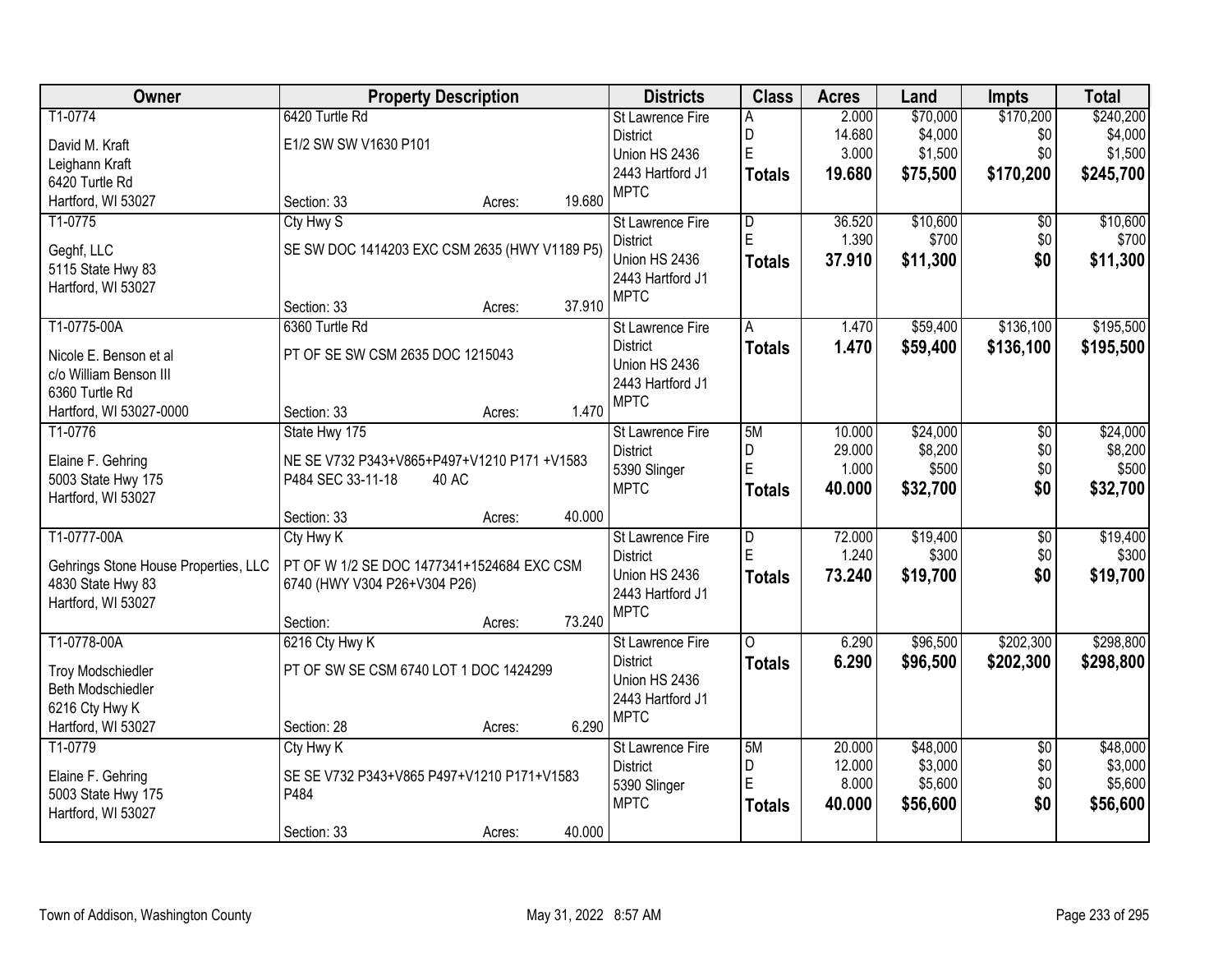| Owner                               |                                              | <b>Property Description</b> |        | <b>Districts</b>            | <b>Class</b>           | <b>Acres</b> | Land            | <b>Impts</b>    | Total           |
|-------------------------------------|----------------------------------------------|-----------------------------|--------|-----------------------------|------------------------|--------------|-----------------|-----------------|-----------------|
| T1-0780                             | <b>Wildlife Rd</b>                           |                             |        | <b>St Lawrence Fire</b>     | $\overline{\text{X2}}$ | 40.000       | $\overline{50}$ | $\overline{50}$ | $\overline{50}$ |
| State of Wisconsin                  | NE NE V370 P413                              |                             |        | <b>District</b>             | Totals                 | 40.000       | \$0             | \$0             | \$0             |
| c/o State of Wisconsin Conservation |                                              |                             |        | 5390 Slinger                |                        |              |                 |                 |                 |
| Comm                                |                                              |                             |        | <b>MPTC</b>                 |                        |              |                 |                 |                 |
| PO Box 7921                         | Section: 34                                  | Acres:                      | 40.000 |                             |                        |              |                 |                 |                 |
| Madison, WI 53707-0000              |                                              |                             |        |                             |                        |              |                 |                 |                 |
| T1-0781                             | 5280 Williams Rd                             |                             |        | St Lawrence Fire            | $\overline{D}$         | 24.000       | \$5,800         | $\overline{50}$ | \$5,800         |
| John L Krebs Family Trust           | NW NE V604 P347+DOC 1426433 EXC CSM          |                             |        | <b>District</b>             | E                      | 10.600       | \$7,400         | \$0             | \$7,400         |
| Suze Anne Krebs Family Trust        | 1267+2273                                    |                             |        | 5390 Slinger                | $\overline{O}$         | 1.000        | \$20,000        | \$61,100        | \$81,100        |
| 5889 Deer Rd                        |                                              |                             |        | <b>MPTC</b>                 | Totals                 | 35.600       | \$33,200        | \$61,100        | \$94,300        |
| Hartford, WI 53027                  | Section: 34                                  | Acres:                      | 35.600 |                             |                        |              |                 |                 |                 |
| T1-0781-00A                         | 5250 Williams Rd                             |                             |        | <b>St Lawrence Fire</b>     | A                      | 1.380        | \$57,600        | \$118,900       | \$176,500       |
|                                     |                                              |                             |        | <b>District</b>             | <b>Totals</b>          | 1.380        | \$57,600        | \$118,900       | \$176,500       |
| Kenneth S. Hanson                   | PT OF NW NE CSM 1267 PAR 1+N1/2 PAR 2 DOC    |                             |        | 5390 Slinger                |                        |              |                 |                 |                 |
| Gina R. Hanson<br>5250 Williams Rd  | 830134                                       |                             |        | <b>MPTC</b>                 |                        |              |                 |                 |                 |
| Hartford, WI 53027                  | Section: 34                                  | Acres:                      | 1.380  |                             |                        |              |                 |                 |                 |
| T1-0781-00C                         | 5204 Williams Rd                             |                             |        | St Lawrence Fire            | A                      | 1.380        | \$57,600        | \$178,000       | \$235,600       |
|                                     |                                              |                             |        | <b>District</b>             | <b>Totals</b>          | 1.380        | \$57,600        | \$178,000       | \$235,600       |
| Kenneth F. Moser                    | PT OF NW NE CSM 1267 PAR 3 & S1/2 PAR 2 V674 |                             |        | 5390 Slinger                |                        |              |                 |                 |                 |
| <b>Trudy Moser</b>                  | P170                                         |                             |        | <b>MPTC</b>                 |                        |              |                 |                 |                 |
| 5204 Williams Rd                    |                                              |                             |        |                             |                        |              |                 |                 |                 |
| Hartford, WI 53027                  | Section: 34                                  | Acres:                      | 1.380  |                             |                        |              |                 |                 |                 |
| T1-0781-00D                         | 5889 Deer Rd                                 |                             |        | St Lawrence Fire            | Α                      | 1.000        | \$50,000        | \$107,700       | \$157,700       |
| John L Krebs Family Trust           | PT OF NW NE CSM 2273 V604 P347+DOC 1426433   |                             |        | <b>District</b>             | <b>Totals</b>          | 1.000        | \$50,000        | \$107,700       | \$157,700       |
| Suze Anne Krebs Family Trust        |                                              |                             |        | 5390 Slinger<br><b>MPTC</b> |                        |              |                 |                 |                 |
| 5889 Deer Rd                        |                                              |                             |        |                             |                        |              |                 |                 |                 |
| Hartford, WI 53027                  | Section: 34                                  | Acres:                      | 1.000  |                             |                        |              |                 |                 |                 |
| T1-0782                             | Deer Rd                                      |                             |        | St Lawrence Fire            | D                      | 4.000        | \$900           | $\overline{50}$ | \$900           |
| John L Krebs Family Trust           | N1/4 SW NE V604 P347+DOC 1426433             |                             |        | <b>District</b>             | E                      | 6.000        | \$4,200         | \$0             | \$4,200         |
| Suze Anne Krebs Family Trust        |                                              |                             |        | 5390 Slinger                | <b>Totals</b>          | 10.000       | \$5,100         | \$0             | \$5,100         |
| 5889 Deer Rd                        |                                              |                             |        | <b>MPTC</b>                 |                        |              |                 |                 |                 |
| Hartford, WI 53027                  | Section: 34                                  | Acres:                      | 10.000 |                             |                        |              |                 |                 |                 |
| T1-0783                             | 5144 Williams Rd                             |                             |        | St Lawrence Fire            | A                      | 1.190        | \$53,800        | \$238,900       | \$292,700       |
|                                     |                                              |                             |        | <b>District</b>             | <b>Totals</b>          | 1.190        | \$53,800        | \$238,900       | \$292,700       |
| Michael A. Karius<br>Mary T. Karius | PT OF S3/4 SW NE CSM 3248 LOT 1 DOC 1229702  |                             |        | 5390 Slinger                |                        |              |                 |                 |                 |
| 5144 Williams Rd                    |                                              |                             |        | <b>MPTC</b>                 |                        |              |                 |                 |                 |
| Hartford, WI 53027                  | Section: 34                                  | Acres:                      | 1.190  |                             |                        |              |                 |                 |                 |
|                                     |                                              |                             |        |                             |                        |              |                 |                 |                 |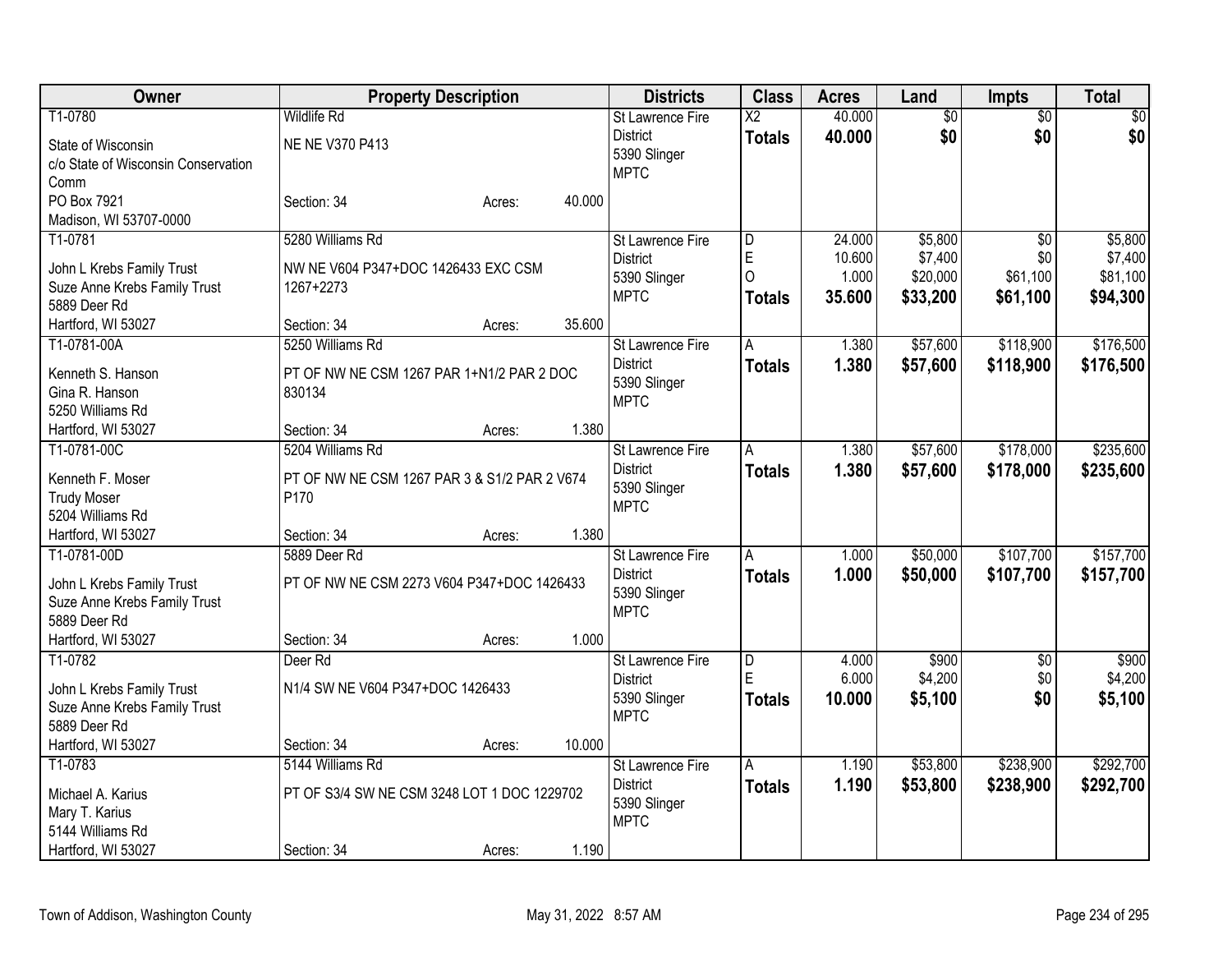| <b>Owner</b>                                                 | <b>Property Description</b>                 |        |        | <b>Districts</b>            | <b>Class</b>           | <b>Acres</b> | Land            | <b>Impts</b>    | <b>Total</b> |
|--------------------------------------------------------------|---------------------------------------------|--------|--------|-----------------------------|------------------------|--------------|-----------------|-----------------|--------------|
| T1-0783-00A                                                  | 5122 Williams Rd                            |        |        | <b>St Lawrence Fire</b>     | 5M                     | 4.000        | \$9,600         | $\overline{50}$ | \$9,600      |
| Thomas O. Belk                                               | PT OF SW NE CSM 3248 LOT 2 V971 P16+DOC     |        |        | <b>District</b>             | D                      | 13.000       | \$3,000         | \$0             | \$3,000      |
| Sarah A. Belk                                                | 1551315+1551328 EXC PT SOLD                 |        |        | 5390 Slinger                | E                      | 8.330        | \$5,400         | \$0             | \$5,400      |
| PO Box 371                                                   |                                             |        |        | <b>MPTC</b>                 | $\overline{O}$         | 1.000        | \$16,000        | \$22,100        | \$38,100     |
| Allenton, WI 53002                                           | Section: 34                                 | Acres: | 26.330 |                             | <b>Totals</b>          | 26.330       | \$34,000        | \$22,100        | \$56,100     |
| T1-0783-00B                                                  | 5110 Williams Rd                            |        |        | <b>St Lawrence Fire</b>     | A                      | 2.030        | \$70,300        | \$193,000       | \$263,300    |
| Sharon Belk                                                  | PT OF SW NE CSM 4054 LOT 1 V971 P16+DOC     |        |        | <b>District</b>             | <b>Totals</b>          | 2.030        | \$70,300        | \$193,000       | \$263,300    |
| 5110 Williams Rd                                             | 1551315                                     |        |        | 5390 Slinger                |                        |              |                 |                 |              |
| Hartford, WI 53027                                           |                                             |        |        | <b>MPTC</b>                 |                        |              |                 |                 |              |
|                                                              | Section: 34                                 | Acres: | 2.030  |                             |                        |              |                 |                 |              |
| T1-0784                                                      | 5173 Wildlife Rd                            |        |        | St Lawrence Fire            | $\overline{\text{X2}}$ | 40.000       | $\overline{50}$ | $\overline{50}$ | $\sqrt{50}$  |
|                                                              | SE NE V1471 P4                              |        |        | <b>District</b>             | <b>Totals</b>          | 40.000       | \$0             | \$0             | \$0          |
| State of Wisconsin<br>c/o State of Wisconsin Dept of Natural |                                             |        |        | 5390 Slinger                |                        |              |                 |                 |              |
| Resources                                                    |                                             |        |        | <b>MPTC</b>                 |                        |              |                 |                 |              |
| PO Box 7921                                                  | Section: 34                                 | Acres: | 40.000 |                             |                        |              |                 |                 |              |
| Madison, WI 53707-0000                                       |                                             |        |        |                             |                        |              |                 |                 |              |
| T1-0785                                                      | <b>Williams Rd</b>                          |        |        | St Lawrence Fire            | $\overline{D}$         | 29.000       | \$7,300         | \$0             | \$7,300      |
|                                                              |                                             |        |        | <b>District</b>             | E                      | 1.020        | \$200           | \$0             | \$200        |
| Gehring Farms, Inc                                           | NE NW V1618 P342                            |        |        | 5390 Slinger                | <b>Totals</b>          | 30.020       | \$7,500         | \$0             | \$7,500      |
| 5865 Cty Hwy K<br>Hartford, WI 53027                         |                                             |        |        | <b>MPTC</b>                 |                        |              |                 |                 |              |
|                                                              | Section: 34                                 | Acres: | 30.020 |                             |                        |              |                 |                 |              |
| T1-0785-00A                                                  | 5965 Deer Rd                                |        |        | <b>St Lawrence Fire</b>     | A                      | 9.980        | \$107,400       | \$117,900       | \$225,300    |
|                                                              |                                             |        |        | <b>District</b>             | <b>Totals</b>          | 9.980        | \$107,400       | \$117,900       | \$225,300    |
| Glen Prochnow                                                | PT OF NE NW V608 P8                         |        |        | 5390 Slinger                |                        |              |                 |                 |              |
| 5965 Deer Rd                                                 |                                             |        |        | <b>MPTC</b>                 |                        |              |                 |                 |              |
| Hartford, WI 53027                                           |                                             |        |        |                             |                        |              |                 |                 |              |
| T1-0786-00Z                                                  | Section: 34<br>Deer <sub>Rd</sub>           | Acres: | 9.980  | St Lawrence Fire            |                        | 36.310       | \$9,100         | $\overline{50}$ | \$9,100      |
|                                                              |                                             |        |        | <b>District</b>             | $\overline{D}$<br>ΙE   | 1.000        | \$500           | \$0             | \$500        |
| Roam'n Acres, LLC                                            | NW NW V310 P592+V1005 P269+DOC              |        |        | 5390 Slinger                | <b>Totals</b>          | 37.310       | \$9,600         | \$0             | \$9,600      |
| 5330 State Hwy 175                                           | 965074+970060+970061+970062+970063 (HWY DOC |        |        | <b>MPTC</b>                 |                        |              |                 |                 |              |
| Hartford, WI 53027                                           | 1519679)                                    |        |        |                             |                        |              |                 |                 |              |
|                                                              | Section: 34                                 | Acres: | 37.310 |                             |                        |              |                 |                 |              |
| T1-0787-00B                                                  | 5134 State Hwy 175                          |        |        | St Lawrence Fire            | A                      | 4.500        | \$87,500        | \$168,800       | \$256,300    |
| Terry L. Smith                                               | PT OF SW NW DOC 1205307                     |        |        | <b>District</b>             | <b>Totals</b>          | 4.500        | \$87,500        | \$168,800       | \$256,300    |
| Julie A. Smith                                               |                                             |        |        | 5390 Slinger<br><b>MPTC</b> |                        |              |                 |                 |              |
| 5134 State Hwy 175                                           |                                             |        |        |                             |                        |              |                 |                 |              |
| Hartford, WI 53027                                           | Section: 34                                 | Acres: | 4.500  |                             |                        |              |                 |                 |              |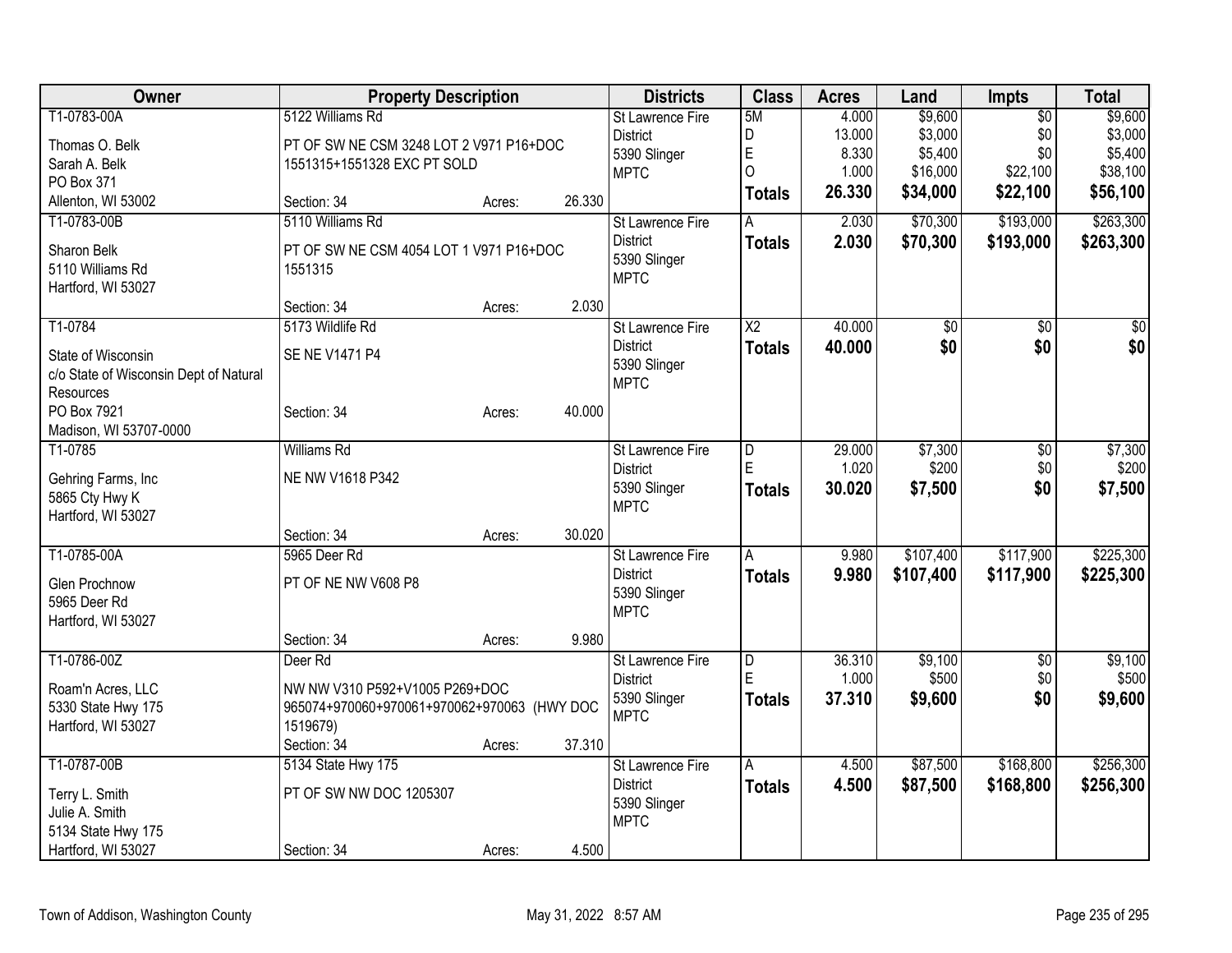| Owner                                                                         |                                                                                                                                              | <b>Property Description</b> |        |                                                                           | <b>Class</b>                             | <b>Acres</b>              | Land                        | <b>Impts</b>                  | <b>Total</b>                |
|-------------------------------------------------------------------------------|----------------------------------------------------------------------------------------------------------------------------------------------|-----------------------------|--------|---------------------------------------------------------------------------|------------------------------------------|---------------------------|-----------------------------|-------------------------------|-----------------------------|
| T1-0787-00C                                                                   | 5110 Cty Hwy W                                                                                                                               |                             |        | <b>St Lawrence Fire</b>                                                   |                                          | 0.960                     | \$59,000                    | \$164,700                     | \$223,700                   |
| Stephen Krebs<br>5110 Cty Hwy W<br>Hartford, WI 53027                         | PT OF SW NW V1561 P689                                                                                                                       |                             |        | <b>District</b><br>5390 Slinger<br><b>MPTC</b>                            | <b>Totals</b>                            | 0.960                     | \$59,000                    | \$164,700                     | \$223,700                   |
|                                                                               | Section: 34                                                                                                                                  | Acres:                      | 0.960  |                                                                           |                                          |                           |                             |                               |                             |
| T1-0787-00D<br>Daniel R. Giencke<br>Denise L. Weimer                          | 5112 Cty Hwy W<br>PT OF SW NW DOC 1429355                                                                                                    |                             |        | <b>St Lawrence Fire</b><br><b>District</b><br>5390 Slinger<br><b>MPTC</b> | A<br><b>Totals</b>                       | 1.420<br>1.420            | \$58,400<br>\$58,400        | \$139,500<br>\$139,500        | \$197,900<br>\$197,900      |
| 5112 Cty Hwy W                                                                |                                                                                                                                              |                             |        |                                                                           |                                          |                           |                             |                               |                             |
| Hartford, WI 53027                                                            | Section: 34                                                                                                                                  | Acres:                      | 1.420  |                                                                           |                                          |                           |                             |                               |                             |
| T1-0787-00Y<br>Roam'n Acres, LLC<br>5330 State Hwy 175<br>Hartford, WI 53027  | Cty Hwy W<br>SW NW V341 P365+V469 P610+V1005 P269+DOC<br>965074+970060+970061+970062+970063 EXC PTS<br>SOLD (HWY DOC 1519679)<br>Section: 34 | Acres:                      | 31.040 | St Lawrence Fire<br><b>District</b><br>5390 Slinger<br><b>MPTC</b>        | $\overline{D}$<br>E<br><b>Totals</b>     | 30.040<br>1.000<br>31.040 | \$8,800<br>\$500<br>\$9,300 | $\overline{50}$<br>\$0<br>\$0 | \$8,800<br>\$500<br>\$9,300 |
| T1-0788                                                                       | <b>Williams Rd</b>                                                                                                                           |                             |        | <b>St Lawrence Fire</b>                                                   | $\overline{D}$                           | 36.650                    | \$10,800                    | $\overline{50}$               | \$10,800                    |
| Gehring Farms, Inc.<br>5865 Cty Hwy K<br>Hartford, WI 53027                   | PT OF SE NW V1618 P342                                                                                                                       |                             |        | <b>District</b><br>5390 Slinger<br><b>MPTC</b>                            | F<br><b>Totals</b>                       | 1.330<br>37.980           | \$600<br>\$11,400           | \$0<br>\$0                    | \$600<br>\$11,400           |
|                                                                               | Section: 34                                                                                                                                  | Acres:                      | 37.980 |                                                                           |                                          |                           |                             |                               |                             |
| T1-0788-001<br>Mel Adams<br>5165 Williams Rd<br>Hartford, WI 53027            | 5165 Williams Rd<br>PT OF SE NW DOC 1045287                                                                                                  |                             |        | St Lawrence Fire<br><b>District</b><br>5390 Slinger<br><b>MPTC</b>        | A<br><b>Totals</b>                       | 2.020<br>2.020            | \$70,200<br>\$70,200        | \$125,200<br>\$125,200        | \$195,400<br>\$195,400      |
|                                                                               | Section: 34                                                                                                                                  | Acres:                      | 2.020  |                                                                           |                                          |                           |                             |                               |                             |
| T1-0789-001<br>Ronald D. Peszko<br>Julie A. Peszko<br>5980 Caroline's Way     | 5980 Carolines Way<br>PT OF NE SW WOLF MEADOWS LOT 1 DOC 1308136                                                                             |                             |        | <b>St Lawrence Fire</b><br><b>District</b><br>5390 Slinger<br><b>MPTC</b> | $\overline{\mathsf{A}}$<br><b>Totals</b> | 0.950<br>0.950            | \$48,800<br>\$48,800        | \$232,300<br>\$232,300        | \$281,100<br>\$281,100      |
| Hartford, WI 53027                                                            | Section: 34                                                                                                                                  | Acres:                      | 0.950  |                                                                           |                                          |                           |                             |                               |                             |
| T1-0789-002<br>Bruce A. Wendorf<br>Kristine L. Wendorf<br>5985 Caroline's Way | 5985 Carolines Way<br>PT OF NE SW WOLF MEADOWS LOT 2 DOC 818941                                                                              |                             |        | St Lawrence Fire<br><b>District</b><br>5390 Slinger<br><b>MPTC</b>        | A<br><b>Totals</b>                       | 0.990<br>0.990            | \$49,800<br>\$49,800        | \$223,000<br>\$223,000        | \$272,800<br>\$272,800      |
| Hartford, WI 53027                                                            | Section: 34                                                                                                                                  | Acres:                      | 0.990  |                                                                           |                                          |                           |                             |                               |                             |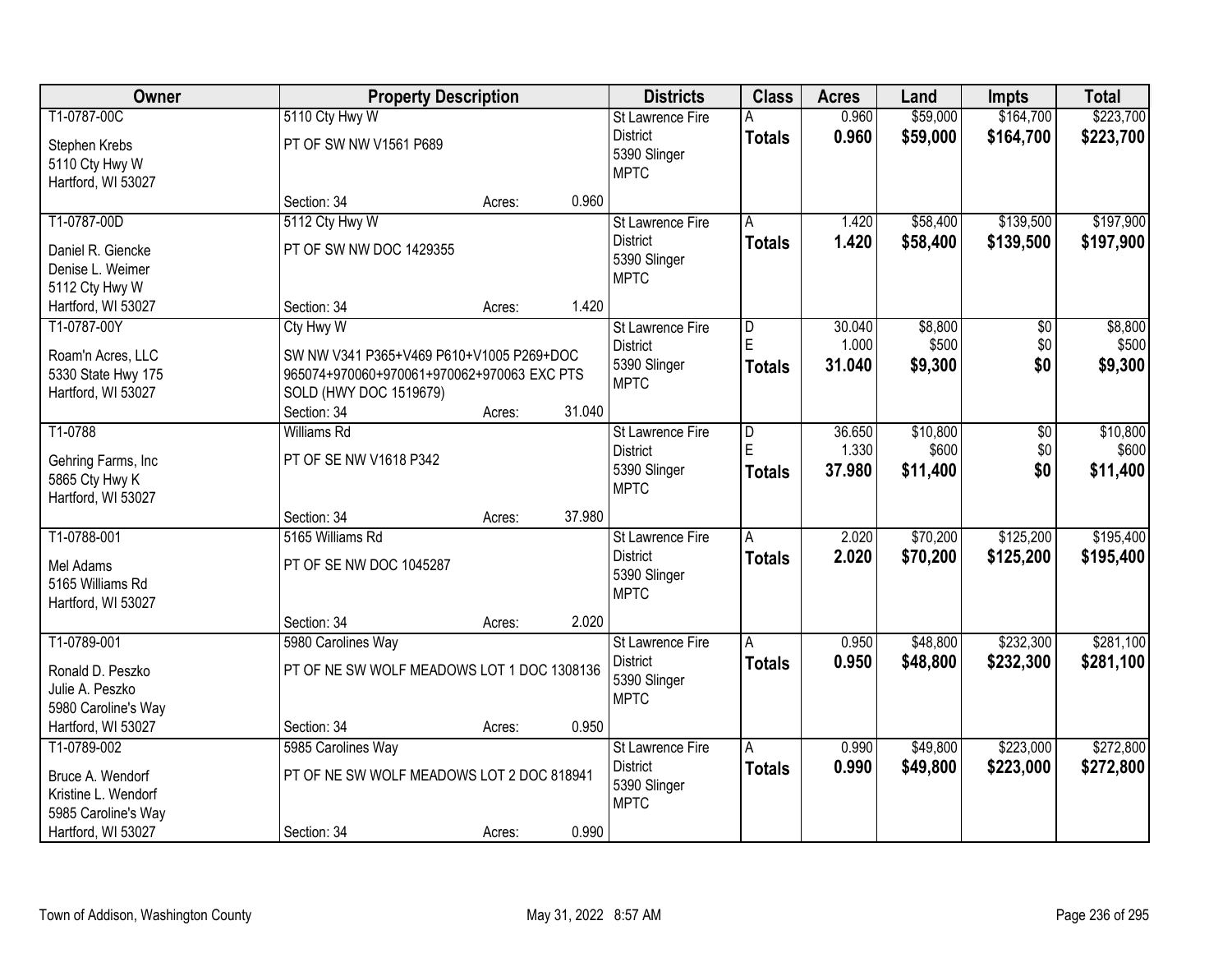| Owner                        |                                            | <b>Property Description</b> |        |                             | <b>Class</b>   | <b>Acres</b> | Land     | <b>Impts</b> | <b>Total</b> |
|------------------------------|--------------------------------------------|-----------------------------|--------|-----------------------------|----------------|--------------|----------|--------------|--------------|
| T1-0789-00A                  | 5013 Williams Rd                           |                             |        | St Lawrence Fire            | А              | 1.090        | \$51,800 | \$174,700    | \$226,500    |
| Donnie Kocan                 | PT OF NE SW DOC 1346057                    |                             |        | <b>District</b>             | <b>Totals</b>  | 1.090        | \$51,800 | \$174,700    | \$226,500    |
| Kelly Kocan                  |                                            |                             |        | 5390 Slinger                |                |              |          |              |              |
| 5013 Williams Rd             |                                            |                             |        | <b>MPTC</b>                 |                |              |          |              |              |
| Hartford, WI 53027           | Section: 34                                | Acres:                      | 1.090  |                             |                |              |          |              |              |
| T1-0789-00B                  | 5007 Williams Rd                           |                             |        | St Lawrence Fire            | A              | 1.270        | \$55,400 | \$260,700    | \$316,100    |
|                              |                                            |                             |        | <b>District</b>             | <b>Totals</b>  | 1.270        | \$55,400 | \$260,700    | \$316,100    |
| Daniel L. Johnson            | PT OF NE SW CSM 3684 LOT 1 DOC 1224806     |                             |        | 5390 Slinger                |                |              |          |              |              |
| Carrie L. Johnson            |                                            |                             |        | <b>MPTC</b>                 |                |              |          |              |              |
| 5007 Williams Rd             |                                            |                             | 1.270  |                             |                |              |          |              |              |
| Hartford, WI 53027           | Section: 34                                | Acres:                      |        |                             |                |              |          |              |              |
| T1-0789-00C                  | 5081 Williams Rd                           |                             |        | St Lawrence Fire            | A              | 0.920        | \$58,000 | \$103,800    | \$161,800    |
| <b>Baier Trust</b>           | PT OF NE SW CSM 3806 LOT 1 DOC 1159430     |                             |        | <b>District</b>             | <b>Totals</b>  | 0.920        | \$58,000 | \$103,800    | \$161,800    |
| 5081 Williams Rd             |                                            |                             |        | 5390 Slinger<br><b>MPTC</b> |                |              |          |              |              |
| Hartford, WI 53027           |                                            |                             |        |                             |                |              |          |              |              |
|                              | Section: 34                                | Acres:                      | 0.920  |                             |                |              |          |              |              |
| T1-0789-00D                  | 5019 Williams Rd                           |                             |        | St Lawrence Fire            | Ā              | 1.230        | \$54,600 | \$158,300    | \$212,900    |
| Donnie Kocan                 | PT OF NE SW CSM 3963 LOT 1 DOC 1556239     |                             |        | <b>District</b>             | <b>Totals</b>  | 1.230        | \$54,600 | \$158,300    | \$212,900    |
| Kelly Kocan                  |                                            |                             |        | 5390 Slinger                |                |              |          |              |              |
| 5013 Williams Rd             |                                            |                             |        | <b>MPTC</b>                 |                |              |          |              |              |
| Hartford, WI 53027           | Section: 34                                | Acres:                      | 1.230  |                             |                |              |          |              |              |
| T1-0789-00E                  | 5077 Williams Rd                           |                             |        | St Lawrence Fire            | $\overline{A}$ | 4.710        | \$88,600 | \$209,800    | \$298,400    |
|                              |                                            |                             |        | <b>District</b>             | D              | 2.000        | \$600    | \$0          | \$600        |
| Roger L Williams 2021 Rev Tr | PT OF NE SW CSM 4244 LOT 1 V1437 P693+DOC  |                             |        | 5390 Slinger                |                | 6.710        | \$89,200 | \$209,800    | \$299,000    |
| Donna M Williams 2021 Rev Tr | 1538819                                    |                             |        | <b>MPTC</b>                 | <b>Totals</b>  |              |          |              |              |
| 5077 Williams Rd             |                                            |                             |        |                             |                |              |          |              |              |
| Hartford, WI 53027           | Section: 34                                | Acres:                      | 6.710  |                             |                |              |          |              |              |
| T1-0789-00Y                  | 5075 Williams Rd                           |                             |        | St Lawrence Fire            | A              | 3.000        | \$80,000 | \$193,400    | \$273,400    |
| John R Williams 2021 Rev Tr  | PT OF NE SW V1250 P593+DOC 1541451+1547652 |                             |        | <b>District</b>             | D              | 20.000       | \$5,800  | \$0          | \$5,800      |
| Lisa A Williams 2021 Rev Tr  | EXC PTS SOLD+CSM 4244                      |                             |        | 5390 Slinger                | E              | 2.310        | \$600    | \$0          | \$600        |
| 5075 Williams Rd             |                                            |                             |        | <b>MPTC</b>                 | <b>Totals</b>  | 25.310       | \$86,400 | \$193,400    | \$279,800    |
| Hartford, WI 53027           | Section: 34                                | Acres:                      | 25.310 |                             |                |              |          |              |              |
| T1-0790-001                  | 5149 Roam'n Way                            |                             |        | <b>St Lawrence Fire</b>     | A              | 0.980        | \$70,000 | \$316,800    | \$386,800    |
|                              |                                            |                             |        | <b>District</b>             | <b>Totals</b>  | 0.980        | \$70,000 | \$316,800    | \$386,800    |
| Ryan W. Roethle              | PT OF NW SW+SW NW ROAM'N ACRES LOT 1 DOC   |                             |        | 5390 Slinger                |                |              |          |              |              |
| Sarah J. Roethle             | 1453138                                    |                             |        | <b>MPTC</b>                 |                |              |          |              |              |
| 5149 Roam'n Way              |                                            |                             |        |                             |                |              |          |              |              |
| Hartford, WI 53027           | Section:                                   | Acres:                      | 0.980  |                             |                |              |          |              |              |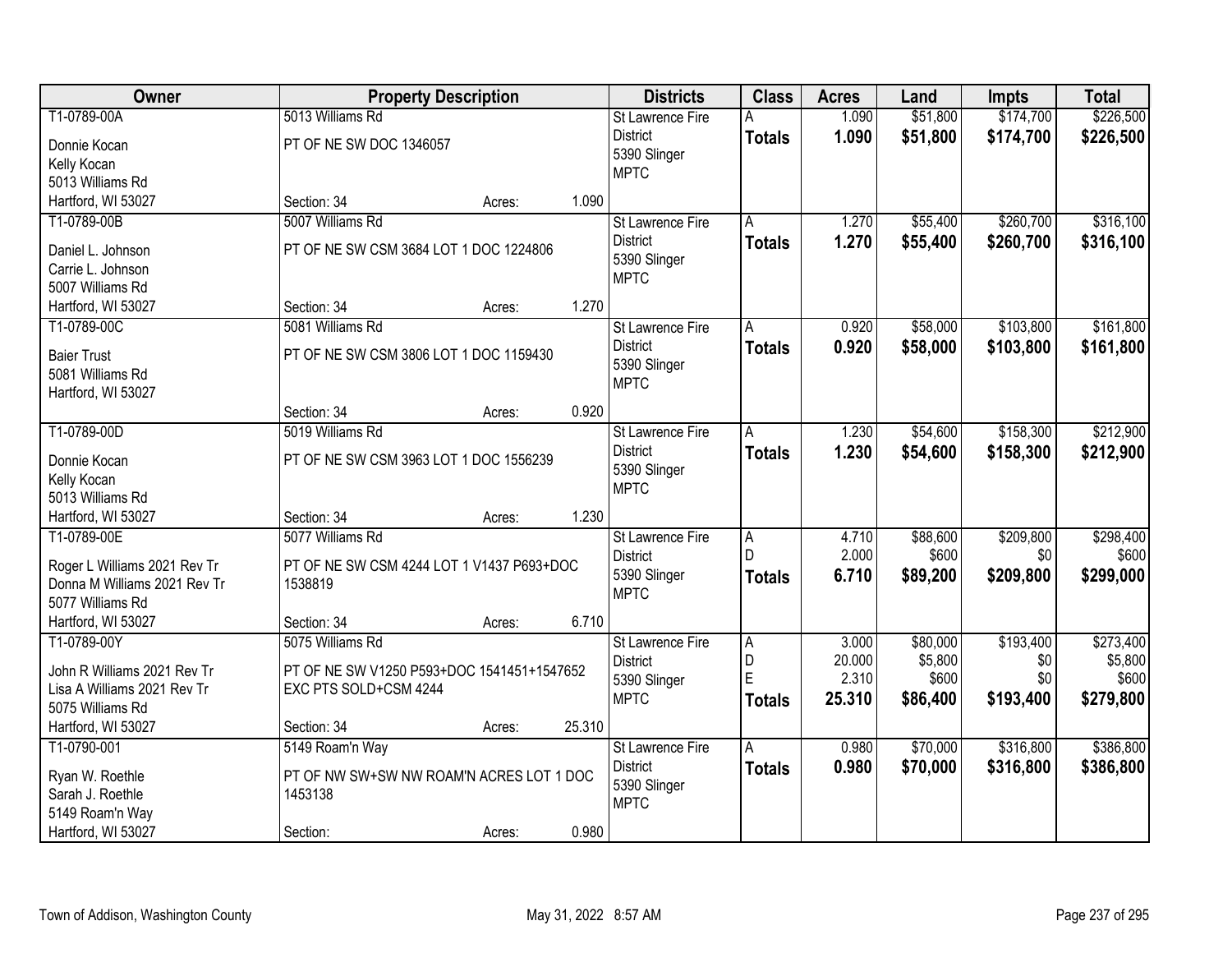| Owner                                           | <b>Property Description</b>                                         |        |       | <b>Districts</b>        | <b>Class</b>  | <b>Acres</b> | Land     | <b>Impts</b> | <b>Total</b> |
|-------------------------------------------------|---------------------------------------------------------------------|--------|-------|-------------------------|---------------|--------------|----------|--------------|--------------|
| T1-0790-002                                     | 5137 Roam'n Way                                                     |        |       | St Lawrence Fire        | А             | 0.920        | \$70,000 | \$279,100    | \$349,100    |
| Jacob R. Simonson                               | PT OF NW SW+SW NW ROAM'N ACRES LOT 2 DOC                            |        |       | <b>District</b>         | <b>Totals</b> | 0.920        | \$70,000 | \$279,100    | \$349,100    |
| Alissa G. Lulich                                | 1384152                                                             |        |       | 5390 Slinger            |               |              |          |              |              |
| 5137 Roam'n Way                                 |                                                                     |        |       | <b>MPTC</b>             |               |              |          |              |              |
| Hartford, WI 53027                              | Section:                                                            | Acres: | 0.920 |                         |               |              |          |              |              |
| T1-0790-003                                     | 5125 Roam'n Way                                                     |        |       | St Lawrence Fire        | A             | 0.920        | \$70,000 | \$302,900    | \$372,900    |
|                                                 |                                                                     |        |       | <b>District</b>         | <b>Totals</b> | 0.920        | \$70,000 | \$302,900    | \$372,900    |
| Kevin J. Wenninger et al<br>c/o Kevin Wenninger | PT OF NW SW+SW NW ROAM'N ACRES LOT 3 DOC<br>1409432+1423561+1443291 |        |       | 5390 Slinger            |               |              |          |              |              |
| 5125 Roam'n Way                                 |                                                                     |        |       | <b>MPTC</b>             |               |              |          |              |              |
| Hartford, WI 53027                              | Section:                                                            | Acres: | 0.920 |                         |               |              |          |              |              |
| T1-0790-004                                     | 5111 Roam'n Way                                                     |        |       | St Lawrence Fire        | А             | 0.920        | \$70,000 | \$302,800    | \$372,800    |
|                                                 |                                                                     |        |       | <b>District</b>         | <b>Totals</b> | 0.920        | \$70,000 | \$302,800    | \$372,800    |
| Alan A. Ruiz                                    | PT OF NW SW+SW NW ROAM'N ACRES LOT 4 DOC                            |        |       | 5390 Slinger            |               |              |          |              |              |
| Jessica L. Ruiz                                 | 1500098                                                             |        |       | <b>MPTC</b>             |               |              |          |              |              |
| 5111 Roam'n Way                                 |                                                                     |        |       |                         |               |              |          |              |              |
| Hartford, WI 53027                              | Section:                                                            | Acres: | 0.920 |                         |               |              |          |              |              |
| T1-0790-005                                     | 5114 Roam'n Way                                                     |        |       | <b>St Lawrence Fire</b> | A             | 1.380        | \$77,600 | \$249,200    | \$326,800    |
| Eric R. Grinwald                                | PT OF NW SW+SW NW ROAM'N ACRES LOT 5 DOC                            |        |       | <b>District</b>         | <b>Totals</b> | 1.380        | \$77,600 | \$249,200    | \$326,800    |
| Brenda E. Grinwald                              | 1464739                                                             |        |       | 5390 Slinger            |               |              |          |              |              |
| 5114 Roam'n Way                                 |                                                                     |        |       | <b>MPTC</b>             |               |              |          |              |              |
| Hartford, WI 53027                              | Section:                                                            | Acres: | 1.380 |                         |               |              |          |              |              |
| T1-0790-006                                     | 5120 Roam'n Way                                                     |        |       | St Lawrence Fire        | Ā             | 0.930        | \$70,000 | \$254,500    | \$324,500    |
|                                                 |                                                                     |        |       | <b>District</b>         | <b>Totals</b> | 0.930        | \$70,000 | \$254,500    | \$324,500    |
| Patrick R. Sullivan                             | PT OF NW SW+SW NW ROAM'N ACRES LOT 6 DOC<br>1335371                 |        |       | 5390 Slinger            |               |              |          |              |              |
| Amy M. Sullivan<br>5120 Roam'n Way              |                                                                     |        |       | <b>MPTC</b>             |               |              |          |              |              |
| Hartford, WI 53027                              | Section:                                                            | Acres: | 0.930 |                         |               |              |          |              |              |
| T1-0790-007                                     | 5132 Roam'n Way                                                     |        |       | St Lawrence Fire        | A             | 0.990        | \$70,000 | \$246,000    | \$316,000    |
|                                                 |                                                                     |        |       | <b>District</b>         |               | 0.990        | \$70,000 | \$246,000    | \$316,000    |
| Michael P. Haut                                 | PT OF NW SW+SW NW ROAM'N ACRES LOT 7 DOC                            |        |       | 5390 Slinger            | <b>Totals</b> |              |          |              |              |
| Mary E. Haut                                    | 1423793                                                             |        |       | <b>MPTC</b>             |               |              |          |              |              |
| 5132 Roam'n Way                                 |                                                                     |        |       |                         |               |              |          |              |              |
| Hartford, WI 53027                              | Section:                                                            | Acres: | 0.990 |                         |               |              |          |              |              |
| T1-0790-008                                     | 5146 Roam'n Way                                                     |        |       | St Lawrence Fire        | A             | 1.240        | \$74,800 | \$290,300    | \$365,100    |
| Eric J. Hug                                     | PT OF NW SW+SW NW ROAM'N ACRES LOT 8 DOC                            |        |       | <b>District</b>         | <b>Totals</b> | 1.240        | \$74,800 | \$290,300    | \$365,100    |
| Ashley M. Ritger                                | 1378832+1430468                                                     |        |       | 5390 Slinger            |               |              |          |              |              |
| 5146 Roam'n Way                                 |                                                                     |        |       | <b>MPTC</b>             |               |              |          |              |              |
| Hartford, WI 53027                              | Section:                                                            | Acres: | 1.240 |                         |               |              |          |              |              |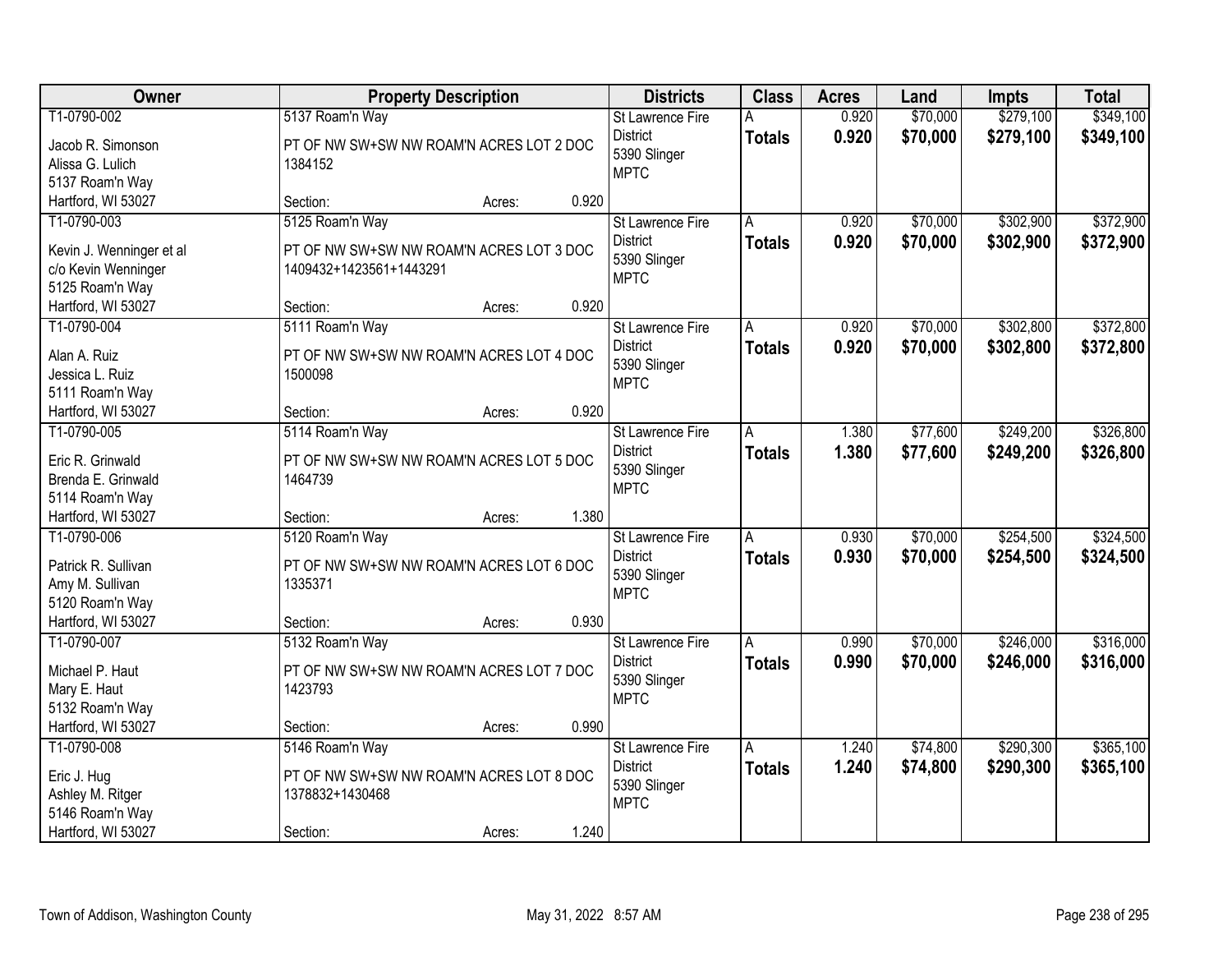| Owner                                                                      |                                                                                    | <b>Property Description</b> |       |                                                                    | <b>Class</b>            | <b>Acres</b>            | Land                          | <b>Impts</b>                | <b>Total</b>                  |
|----------------------------------------------------------------------------|------------------------------------------------------------------------------------|-----------------------------|-------|--------------------------------------------------------------------|-------------------------|-------------------------|-------------------------------|-----------------------------|-------------------------------|
| T1-0790-00A                                                                | 5070 State Hwy 175                                                                 |                             |       | St Lawrence Fire                                                   | Α                       | 0.800                   | \$54,900                      | \$147,500                   | \$202,400                     |
| Dustin Krebs<br>5070 State Hwy 175<br>Hartford, WI 53027                   | PT OF N1/2 NW SW DOC 1337331+1342382                                               |                             |       | <b>District</b><br>5390 Slinger<br><b>MPTC</b>                     | <b>Totals</b>           | 0.800                   | \$54,900                      | \$147,500                   | \$202,400                     |
|                                                                            | Section: 34                                                                        | Acres:                      | 0.800 |                                                                    |                         |                         |                               |                             |                               |
| T1-0790-00B                                                                | 5076 State Hwy 175                                                                 |                             |       | St Lawrence Fire                                                   | A                       | 0.530                   | \$48,100                      | \$139,600                   | \$187,700                     |
| <b>Harold Krebs</b><br>Gertrude Krebs<br>5076 State Hwy 175                | PT OF N1/2 NW SW V312 P625+V695 P639 THRU 642<br>(HOUSE)                           |                             |       | <b>District</b><br>5390 Slinger<br><b>MPTC</b>                     | <b>Totals</b>           | 0.530                   | \$48,100                      | \$139,600                   | \$187,700                     |
| Hartford, WI 53027                                                         | Section: 34                                                                        | Acres:                      | 0.530 |                                                                    |                         |                         |                               |                             |                               |
| T1-0790-00C<br><b>Harold Krebs</b><br>Gertrude Krebs<br>5076 State Hwy 175 | State Hwy 175<br>PT OF N1/2 NW SW V411 P281+V580 P355+V695 P639<br><b>THRU 642</b> |                             |       | St Lawrence Fire<br><b>District</b><br>5390 Slinger<br><b>MPTC</b> | A<br>D<br><b>Totals</b> | 0.270<br>1.250<br>1.520 | \$22,600<br>\$400<br>\$23,000 | \$14,600<br>\$0<br>\$14,600 | \$37,200<br>\$400<br>\$37,600 |
| Hartford, WI 53027                                                         | Section: 34                                                                        | Acres:                      | 1.520 |                                                                    |                         |                         |                               |                             |                               |
| T1-0790-00D                                                                | 5124 State Hwy 175                                                                 |                             |       | St Lawrence Fire<br><b>District</b>                                | Α<br><b>Totals</b>      | 3.270<br>3.270          | \$81,400<br>\$81,400          | \$100,200<br>\$100,200      | \$181,600<br>\$181,600        |
| Katherine A. Schulz<br>5124 State Hwy 175<br>Hartford, WI 53027            | PT OF NW SW+SW NW DOC 1029186+1558610 EXC<br>PTS SOLD                              |                             |       | 5390 Slinger<br><b>MPTC</b>                                        |                         |                         |                               |                             |                               |
|                                                                            | Section: 34                                                                        | Acres:                      | 3.270 |                                                                    |                         |                         |                               |                             |                               |
| T1-0791-00A                                                                | 5131 State Hwy 175                                                                 |                             |       | St Lawrence Fire                                                   | A                       | 1.170                   | \$50,700                      | \$112,500                   | \$163,200                     |
| Joann M. Fries<br>5131 State Hwy 175<br>Hartford, WI 53027                 | PT OF NW SW CSM 5753 LOT 1 DOC 1202849                                             |                             |       | <b>District</b><br>5390 Slinger<br><b>MPTC</b>                     | <b>Totals</b>           | 1.170                   | \$50,700                      | \$112,500                   | \$163,200                     |
|                                                                            | Section: 34                                                                        | Acres:                      | 1.170 |                                                                    |                         |                         |                               |                             |                               |
| T1-0791-00B                                                                | 5103 State Hwy 175                                                                 |                             |       | St Lawrence Fire                                                   | Α                       | 1.360                   | \$57,200                      | \$206,500                   | \$263,700                     |
| Justin R. Ehrlich<br>Brenda L. Ehrlich<br>5103 State Hwy 175               | PT OF NW SW CSM 5753 LOT 2 DOC 1227246                                             |                             |       | <b>District</b><br>5390 Slinger<br><b>MPTC</b>                     | <b>Totals</b>           | 1.360                   | \$57,200                      | \$206,500                   | \$263,700                     |
| Hartford, WI 53027                                                         | Section: 34                                                                        | Acres:                      | 1.360 |                                                                    |                         |                         |                               |                             |                               |
| T1-0792-00C                                                                | 6031 Carolines Way                                                                 |                             |       | St Lawrence Fire                                                   | A                       | 0.920                   | \$52,900                      | \$198,700                   | \$251,600                     |
| Paul J. Demars<br>Kim M. Demars<br>6031 Caroline's Way                     | PT OF N1/2 SW CSM 4203 LOT 3 DOC 800418                                            |                             |       | <b>District</b><br>5390 Slinger<br><b>MPTC</b>                     | <b>Totals</b>           | 0.920                   | \$52,900                      | \$198,700                   | \$251,600                     |
| Hartford, WI 53027                                                         | Section: 34                                                                        | Acres:                      | 0.920 |                                                                    |                         |                         |                               |                             |                               |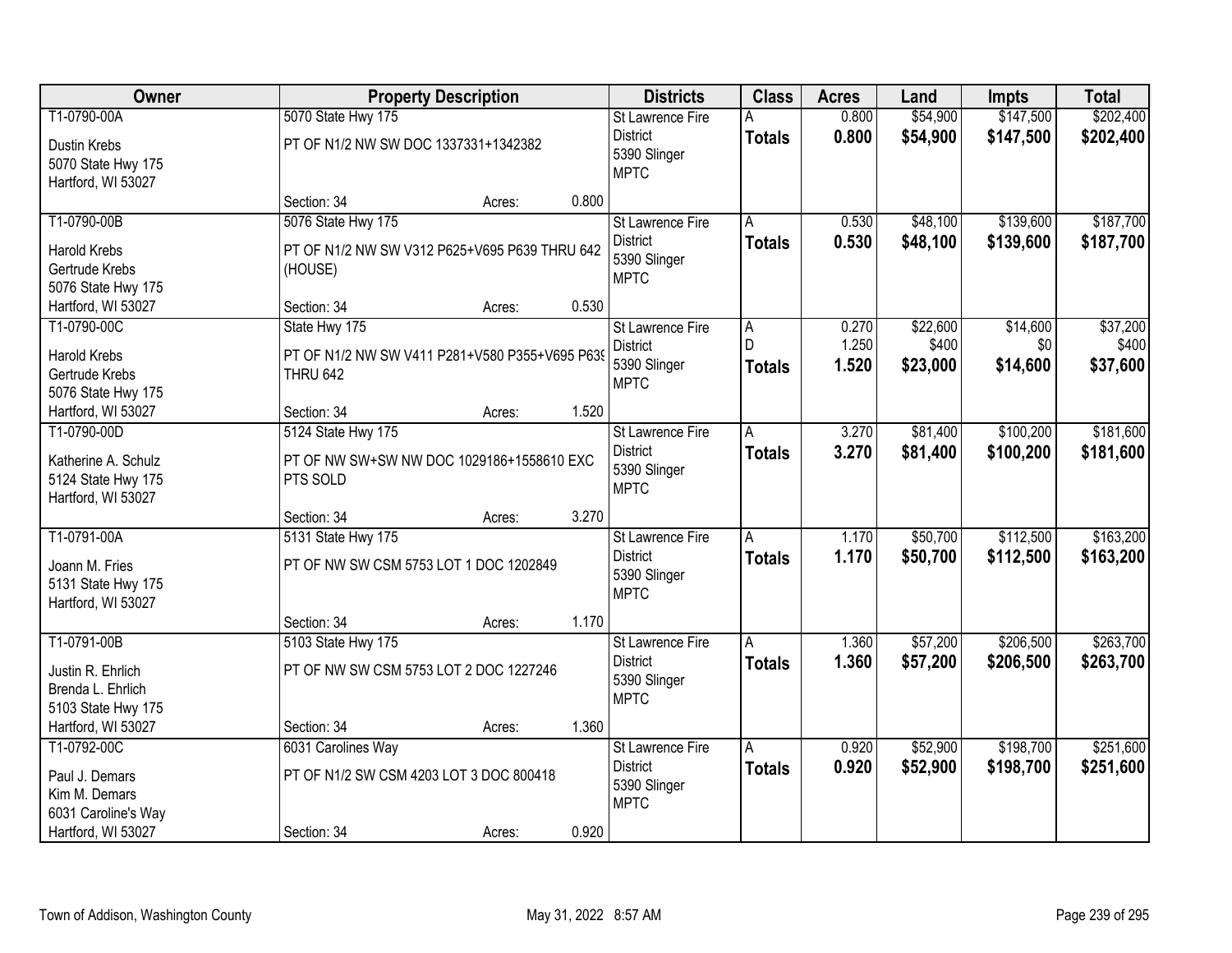| Owner                                                                                          |                                                                                       | <b>Property Description</b> |       | <b>Districts</b>                                                                                   | <b>Class</b>       | <b>Acres</b>   | Land                 | <b>Impts</b>           | <b>Total</b>           |
|------------------------------------------------------------------------------------------------|---------------------------------------------------------------------------------------|-----------------------------|-------|----------------------------------------------------------------------------------------------------|--------------------|----------------|----------------------|------------------------|------------------------|
| T1-0792-00D<br>Patricia L. Mueller et al<br>c/o Craig F. Mueller Tod<br>6005 Carolines Way     | 6005 Carolines Way<br>PT OF N1/2 SW CSM 4203 LOT 4 DOC<br>827986+1500802              |                             |       | <b>St Lawrence Fire</b><br><b>District</b><br>5390 Slinger<br><b>MPTC</b>                          | A<br><b>Totals</b> | 0.920<br>0.920 | \$55,300<br>\$55,300 | \$239,300<br>\$239,300 | \$294,600<br>\$294,600 |
| Hartford, WI 53027-0000                                                                        | Section: 34                                                                           | Acres:                      | 0.920 |                                                                                                    |                    |                |                      |                        |                        |
| T1-0792-00F<br>Nathan J. Hill<br>Kelly Hill<br>6042 Carolines Way                              | 6042 Carolines Way<br>PT OF N1/2 SW CSM 4203 LOT 1 DOC<br>1282847+1411764 EXC PT SOLD |                             |       | <b>St Lawrence Fire</b><br><b>District</b><br>5390 Slinger<br><b>MPTC</b>                          | A<br><b>Totals</b> | 1.030<br>1.030 | \$58,400<br>\$58,400 | \$212,600<br>\$212,600 | \$271,000<br>\$271,000 |
| Hartford, WI 53027                                                                             | Section:                                                                              | Acres:                      | 1.030 |                                                                                                    |                    |                |                      |                        |                        |
| T1-0792-00H<br>Nelessen Trust<br>6012 Caroline's Way<br>Hartford, WI 53027                     | 6012 Carolines Way<br>PT OF N1/2 SW CSM 4203 LOT 2 DOC<br>1131257+1323930 EXC PT SOLD |                             |       | St Lawrence Fire<br><b>District</b><br>5390 Slinger<br><b>MPTC</b>                                 | Α<br><b>Totals</b> | 0.920<br>0.920 | \$55,300<br>\$55,300 | \$261,600<br>\$261,600 | \$316,900<br>\$316,900 |
|                                                                                                | Section:                                                                              | Acres:                      | 0.920 |                                                                                                    |                    |                |                      |                        |                        |
| T1-0793<br>Leander R. Hoeppner<br>Allison L. Hoeppner<br>4992 State Hwy 175                    | 4992 State Hwy 175<br>PT OF W1/2 SW V919 P385+DOC 1459096                             |                             |       | St Lawrence Fire<br><b>District</b><br>St Lar Light District<br>5390 Slinger<br><b>MPTC</b>        | A<br><b>Totals</b> | 0.940<br>0.940 | \$58,500<br>\$58,500 | \$107,800<br>\$107,800 | \$166,300<br>\$166,300 |
| Hartford, WI 53027                                                                             | Section: 34                                                                           | Acres:                      | 0.940 |                                                                                                    |                    |                |                      |                        |                        |
| T1-0793-00A<br>Rabeka Kodrich<br>5000 State Hwy 175<br>Hartford, WI 53027                      | 5000 State Hwy 175<br>PT OF W1/2 SW DOC 1550343<br>Section: 34                        | Acres:                      | 0.560 | St Lawrence Fire<br><b>District</b><br>St Lar Light District<br>5390 Slinger<br><b>MPTC</b>        | Ā<br><b>Totals</b> | 0.560<br>0.560 | \$48,900<br>\$48,900 | \$116,300<br>\$116,300 | \$165,200<br>\$165,200 |
| T1-0793-00B<br>Gary R. Karnitz<br>Jodie L. Ziegler<br>5006 State Hwy 175<br>Hartford, WI 53027 | 5006 State Hwy 175<br>PT OF W1/2 SW DOC 850203<br>Section: 34                         | Acres:                      | 0.570 | St Lawrence Fire<br><b>District</b><br>St Lar Light District<br>5390 Slinger<br><b>MPTC</b>        | A<br><b>Totals</b> | 0.570<br>0.570 | \$49,100<br>\$49,100 | \$108,500<br>\$108,500 | \$157,600<br>\$157,600 |
| T1-0793-00C<br>Louis D. Klemm<br>5012 State Hwy 175<br>Hartford, WI 53027                      | 5012 State Hwy 175<br>PT OF W1/2 SW DOC 1075116+1205146<br>Section: 34                | Acres:                      | 0.750 | <b>St Lawrence Fire</b><br><b>District</b><br>St Lar Light District<br>5390 Slinger<br><b>MPTC</b> | A<br><b>Totals</b> | 0.660<br>0.660 | \$51,400<br>\$51,400 | \$97,700<br>\$97,700   | \$149,100<br>\$149,100 |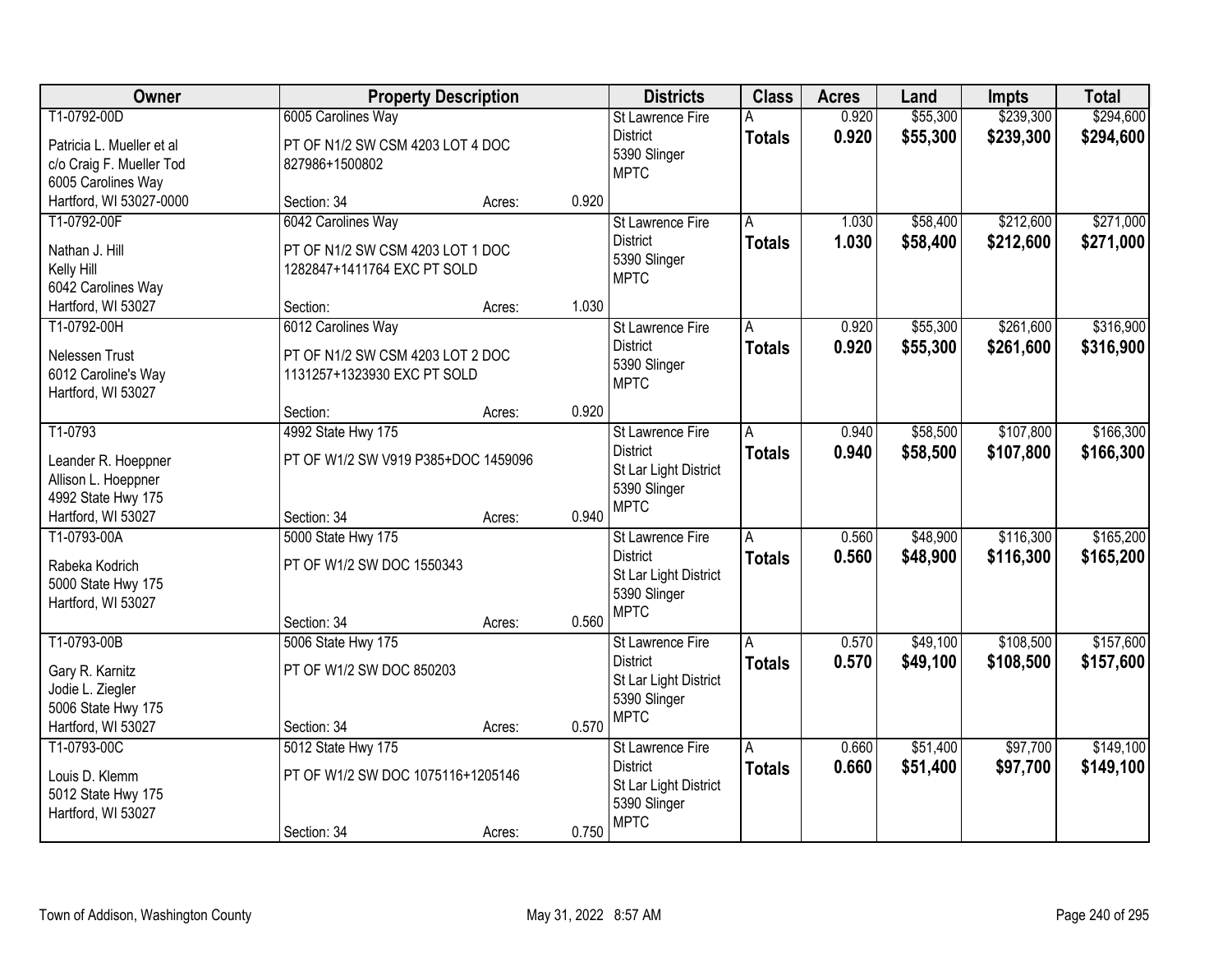| Owner                          | <b>Property Description</b>                   |        |        | <b>Districts</b>            | <b>Class</b>            | <b>Acres</b> | Land     | <b>Impts</b>    | <b>Total</b> |
|--------------------------------|-----------------------------------------------|--------|--------|-----------------------------|-------------------------|--------------|----------|-----------------|--------------|
| T1-0793-00D                    | 5018 State Hwy 175                            |        |        | <b>St Lawrence Fire</b>     | Α                       | 2.120        | \$67,600 | \$126,500       | \$194,100    |
| Quinton T. Mueller             | PT OF W1/2 SW DOC 881577                      |        |        | <b>District</b>             | <b>Totals</b>           | 2.120        | \$67,600 | \$126,500       | \$194,100    |
| 5018 State Hwy 175             |                                               |        |        | St Lar Light District       |                         |              |          |                 |              |
| Hartford, WI 53027             |                                               |        |        | 5390 Slinger<br><b>MPTC</b> |                         |              |          |                 |              |
|                                | Section: 34                                   | Acres: | 2.120  |                             |                         |              |          |                 |              |
| T1-0794                        | 5003 State Hwy 175                            |        |        | St Lawrence Fire            | $\overline{\mathsf{D}}$ | 46.000       | \$11,800 | $\overline{50}$ | \$11,800     |
| Elaine F. Gehring              | PT OF S3/4 W1/2 SW S+W OF HWY V1210 P171+V158 |        |        | <b>District</b>             | E                       | 0.960        | \$500    | \$0             | \$500        |
| 5003 State Hwy 175             | P484 EXC PT SOLD                              |        |        | 5390 Slinger                | $\Omega$                | 2.000        | \$52,500 | \$134,600       | \$187,100    |
| Hartford, WI 53027             |                                               |        |        | <b>MPTC</b>                 | <b>Totals</b>           | 48.960       | \$64,800 | \$134,600       | \$199,400    |
|                                | Section: 34                                   | Acres: | 48.960 |                             |                         |              |          |                 |              |
| T1-0794-00A                    | 6032 Cty Hwy K                                |        |        | St Lawrence Fire            | Α                       | 0.760        | \$53,900 | \$121,600       | \$175,500    |
| Michael A. Schmidt             | PT OF SW SW CSM 573 V524 P469                 |        |        | <b>District</b>             | <b>Totals</b>           | 0.760        | \$53,900 | \$121,600       | \$175,500    |
| Susan M. Schmidt               |                                               |        |        | St Lar Light District       |                         |              |          |                 |              |
| 6032 Cty Hwy K                 |                                               |        |        | 5390 Slinger                |                         |              |          |                 |              |
| Hartford, WI 53027             | Section: 34                                   | Acres: | 0.760  | <b>MPTC</b>                 |                         |              |          |                 |              |
| T1-0795-00B                    | 4943 Sell St                                  |        |        | <b>St Lawrence Fire</b>     | A                       | 7.340        | \$98,200 | \$135,500       | \$233,700    |
| Steven G. Fassbender           | PT OF E1/2 SW CSM 3888 LOT 2 V1221 P571       |        |        | <b>District</b>             | <b>Totals</b>           | 7.340        | \$98,200 | \$135,500       | \$233,700    |
| Karen Fassbender               |                                               |        |        | St Lar Light District       |                         |              |          |                 |              |
| 4943 Sell St                   |                                               |        |        | 5390 Slinger                |                         |              |          |                 |              |
| Hartford, WI 53027             | Section: 34                                   | Acres: | 7.340  | <b>MPTC</b>                 |                         |              |          |                 |              |
| T1-0795-00C                    | 4955 Williams Rd                              |        |        | St Lawrence Fire            | A                       | 1.000        | \$50,000 | \$188,100       | \$238,100    |
|                                |                                               |        |        | <b>District</b>             | <b>Totals</b>           | 1.000        | \$50,000 | \$188,100       | \$238,100    |
| Perry W. Wolf<br>Debra A. Wolf | PT OF E1/2 SW CSM 3888 LOT 3 V1267 P104       |        |        | St Lar Light District       |                         |              |          |                 |              |
| 4955 Williams Rd               |                                               |        |        | 5390 Slinger                |                         |              |          |                 |              |
| Hartford, WI 53027             | Section: 34                                   | Acres: | 1.000  | <b>MPTC</b>                 |                         |              |          |                 |              |
| T1-0795-00D                    | 4980 State Hwy 175                            |        |        | St Lawrence Fire            | A                       | 2.420        | \$74,200 | \$181,800       | \$256,000    |
|                                |                                               |        |        | <b>District</b>             | <b>Totals</b>           | 2.420        | \$74,200 | \$181,800       | \$256,000    |
| Dawn M. Schultz                | PT OF E1/2 SW CSM 3888 LOT 1 V1222 P17+DOC    |        |        | St Lar Light District       |                         |              |          |                 |              |
| 4980 State Hwy 175             | 895470+1310402 EXC PART SOLD                  |        |        | 5390 Slinger                |                         |              |          |                 |              |
| Hartford, WI 53027             |                                               |        |        | <b>MPTC</b>                 |                         |              |          |                 |              |
|                                | Section:                                      | Acres: | 2.420  |                             |                         |              |          |                 |              |
| T1-0796-00A                    | 5051 Wildlife Rd                              |        |        | St Lawrence Fire            | A                       | 1.000        | \$62,500 | \$165,200       | \$227,700    |
| Stephen Reimer                 | PT OF NE SE DOC 1441953                       |        |        | <b>District</b>             | <b>Totals</b>           | 1.000        | \$62,500 | \$165,200       | \$227,700    |
| <b>Brenda Reimer</b>           |                                               |        |        | 5390 Slinger                |                         |              |          |                 |              |
| 5051 Wildlife Rd               |                                               |        |        | <b>MPTC</b>                 |                         |              |          |                 |              |
| Hartford, WI 53027             | Section: 34                                   | Acres: | 1.000  |                             |                         |              |          |                 |              |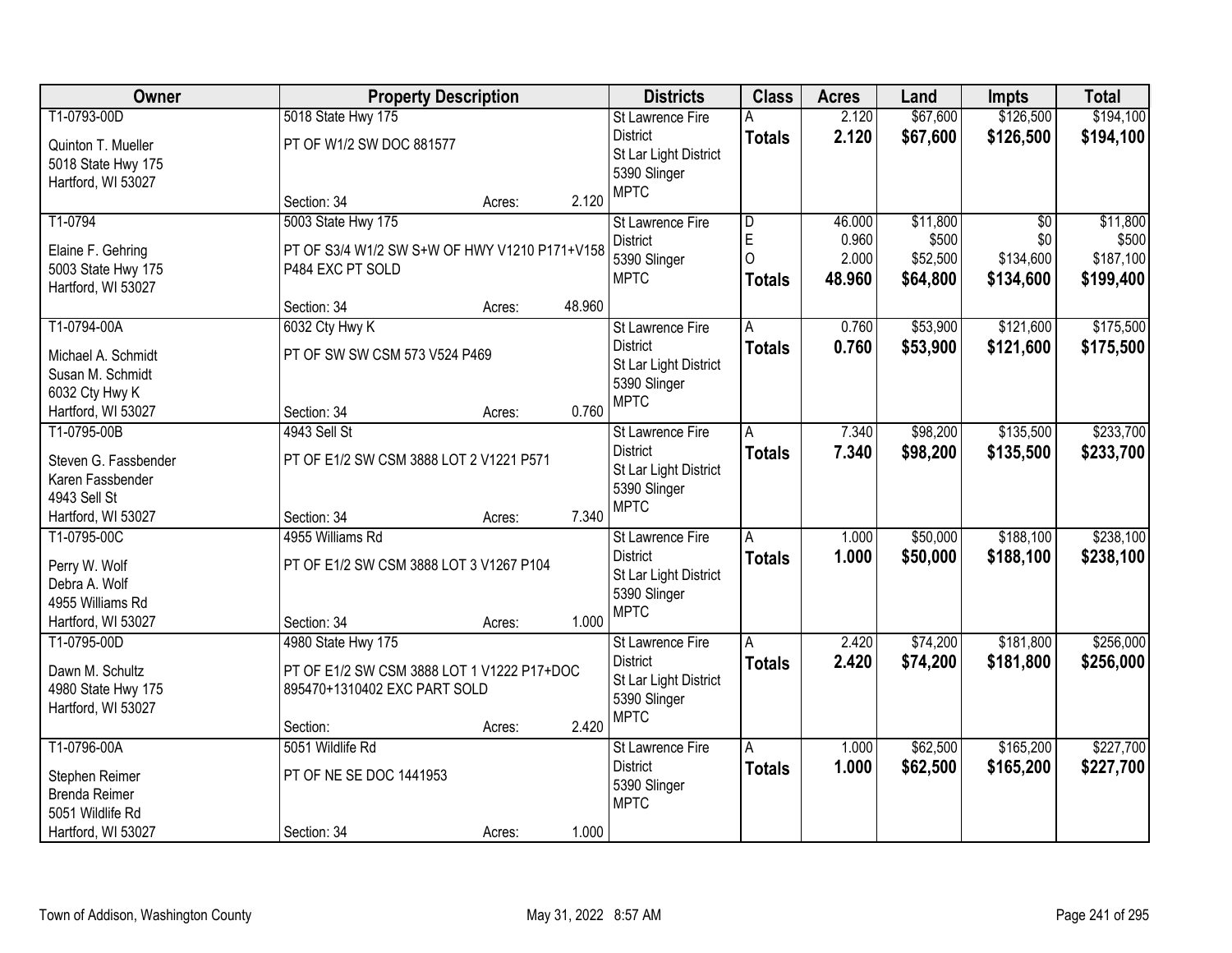| \$174,500<br>\$227,700<br>0.930<br>\$53,200<br>T1-0796-00B<br>5057 Wildlife Rd<br><b>St Lawrence Fire</b><br>Α<br>0.930<br>\$53,200<br>\$174,500<br>\$227,700<br><b>District</b><br><b>Totals</b><br>PT OF NE SE CSM 1954 V872 P179+DOC 1525477<br>Roger J Hamm Family Trust<br>5390 Slinger<br>Renee J Hamm Family Trust<br><b>MPTC</b><br>5057 Wildlife Rd<br>0.930<br>Hartford, WI 53027<br>Section: 34<br>Acres:<br>T1-0796-00Y<br><b>Wildlife Rd</b><br>5M<br>\$16,800<br>\$16,800<br>St Lawrence Fire<br>7.000<br>\$0<br>\$5,200<br>D<br>\$0<br>\$5,200<br><b>District</b><br>24.000<br>E 1/2 SE+PT OF W1/2 SE DOC 1411625 EXC PT SOLD<br>Andrew J. Messig<br>E<br>\$10,200<br>\$0<br>\$10,200<br>7.370<br>5390 Slinger<br>& PLT PLATTED<br>Stephanie L. Messig<br><b>MPTC</b><br>38.370<br>\$32,200<br>\$0<br>\$32,200<br><b>Totals</b><br>4781 Kettle Moraine Rd |
|--------------------------------------------------------------------------------------------------------------------------------------------------------------------------------------------------------------------------------------------------------------------------------------------------------------------------------------------------------------------------------------------------------------------------------------------------------------------------------------------------------------------------------------------------------------------------------------------------------------------------------------------------------------------------------------------------------------------------------------------------------------------------------------------------------------------------------------------------------------------------|
|                                                                                                                                                                                                                                                                                                                                                                                                                                                                                                                                                                                                                                                                                                                                                                                                                                                                          |
|                                                                                                                                                                                                                                                                                                                                                                                                                                                                                                                                                                                                                                                                                                                                                                                                                                                                          |
|                                                                                                                                                                                                                                                                                                                                                                                                                                                                                                                                                                                                                                                                                                                                                                                                                                                                          |
|                                                                                                                                                                                                                                                                                                                                                                                                                                                                                                                                                                                                                                                                                                                                                                                                                                                                          |
|                                                                                                                                                                                                                                                                                                                                                                                                                                                                                                                                                                                                                                                                                                                                                                                                                                                                          |
|                                                                                                                                                                                                                                                                                                                                                                                                                                                                                                                                                                                                                                                                                                                                                                                                                                                                          |
|                                                                                                                                                                                                                                                                                                                                                                                                                                                                                                                                                                                                                                                                                                                                                                                                                                                                          |
|                                                                                                                                                                                                                                                                                                                                                                                                                                                                                                                                                                                                                                                                                                                                                                                                                                                                          |
|                                                                                                                                                                                                                                                                                                                                                                                                                                                                                                                                                                                                                                                                                                                                                                                                                                                                          |
| 38.370<br>Hartford, WI 53027<br>Section: 34<br>Acres:                                                                                                                                                                                                                                                                                                                                                                                                                                                                                                                                                                                                                                                                                                                                                                                                                    |
| 5082 Williams Rd<br>\$258,800<br>\$114,000<br>\$144,800<br>T1-0797<br><b>St Lawrence Fire</b><br>7.610<br>A                                                                                                                                                                                                                                                                                                                                                                                                                                                                                                                                                                                                                                                                                                                                                              |
| <b>District</b><br>7.610<br>\$114,000<br>\$258,800<br>\$144,800<br><b>Totals</b>                                                                                                                                                                                                                                                                                                                                                                                                                                                                                                                                                                                                                                                                                                                                                                                         |
| PT OF NW SE CSM 1282 PAR 1 V605 P390<br>Michael P. Mueller<br>5390 Slinger                                                                                                                                                                                                                                                                                                                                                                                                                                                                                                                                                                                                                                                                                                                                                                                               |
| 5082 Williams Rd<br><b>MPTC</b>                                                                                                                                                                                                                                                                                                                                                                                                                                                                                                                                                                                                                                                                                                                                                                                                                                          |
| Hartford, WI 53027<br>7.610<br>Section: 34                                                                                                                                                                                                                                                                                                                                                                                                                                                                                                                                                                                                                                                                                                                                                                                                                               |
| Acres:<br>T1-0797-00A<br><b>Williams Rd</b><br>\$5,100<br>\$5,100<br>18.150<br>\$0<br><b>St Lawrence Fire</b><br>$\overline{D}$                                                                                                                                                                                                                                                                                                                                                                                                                                                                                                                                                                                                                                                                                                                                          |
| E<br>0.250<br>\$100<br>\$100<br>\$0<br><b>District</b>                                                                                                                                                                                                                                                                                                                                                                                                                                                                                                                                                                                                                                                                                                                                                                                                                   |
| Gehring Farms, Inc<br>PT OF NW SE V620 P587+V639 P312+V674 P10+V705<br>5390 Slinger<br>18.400<br>\$0<br>\$5,200<br>\$5,200<br>Totals                                                                                                                                                                                                                                                                                                                                                                                                                                                                                                                                                                                                                                                                                                                                     |
| 5865 Cty Hwy K<br>P605<br><b>MPTC</b>                                                                                                                                                                                                                                                                                                                                                                                                                                                                                                                                                                                                                                                                                                                                                                                                                                    |
| Hartford, WI 53027                                                                                                                                                                                                                                                                                                                                                                                                                                                                                                                                                                                                                                                                                                                                                                                                                                                       |
| 18.400<br>Section: 34<br>Acres:                                                                                                                                                                                                                                                                                                                                                                                                                                                                                                                                                                                                                                                                                                                                                                                                                                          |
| T1-0797-00B<br>5022 Williams Rd<br>\$123,900<br>\$151,400<br>\$275,300<br>7.610<br>St Lawrence Fire<br>A                                                                                                                                                                                                                                                                                                                                                                                                                                                                                                                                                                                                                                                                                                                                                                 |
| <b>District</b><br>7.610<br>\$123,900<br>\$151,400<br>\$275,300<br><b>Totals</b><br>PT OF NW SE CSM 1282 PAR 2 DOC<br>Suann J Mason Revocable Liv Trust                                                                                                                                                                                                                                                                                                                                                                                                                                                                                                                                                                                                                                                                                                                  |
| 5390 Slinger<br>c/o Suann J Mason Revocable Living<br>890307+1176628+1199912<br><b>MPTC</b>                                                                                                                                                                                                                                                                                                                                                                                                                                                                                                                                                                                                                                                                                                                                                                              |
| Trust                                                                                                                                                                                                                                                                                                                                                                                                                                                                                                                                                                                                                                                                                                                                                                                                                                                                    |
| 5022 Williams Rd<br>7.610<br>Section: 34<br>Acres:                                                                                                                                                                                                                                                                                                                                                                                                                                                                                                                                                                                                                                                                                                                                                                                                                       |
| Hartford, WI 53027-0000                                                                                                                                                                                                                                                                                                                                                                                                                                                                                                                                                                                                                                                                                                                                                                                                                                                  |
| 5076 Williams Rd<br>\$117,000<br>\$458,500<br>\$575,500<br>T1-0797-00C<br>5.000<br>St Lawrence Fire<br>A                                                                                                                                                                                                                                                                                                                                                                                                                                                                                                                                                                                                                                                                                                                                                                 |
| 5.000<br><b>District</b><br>\$117,000<br>\$458,500<br>\$575,500<br><b>Totals</b><br>PT OF NW SE CSM 1282 PAR 3 DOC 785596+1094244<br>Steven R Wenninger Family Trust                                                                                                                                                                                                                                                                                                                                                                                                                                                                                                                                                                                                                                                                                                     |
| 5390 Slinger<br>Joyce L Wenninger Family Trust                                                                                                                                                                                                                                                                                                                                                                                                                                                                                                                                                                                                                                                                                                                                                                                                                           |
| <b>MPTC</b><br>5076 Williams Rd                                                                                                                                                                                                                                                                                                                                                                                                                                                                                                                                                                                                                                                                                                                                                                                                                                          |
| Hartford, WI 53027<br>5.000<br>Section: 34<br>Acres:                                                                                                                                                                                                                                                                                                                                                                                                                                                                                                                                                                                                                                                                                                                                                                                                                     |
| \$11,100<br>\$11,100<br>T1-0798<br><b>Williams Rd</b><br>37.280<br>St Lawrence Fire<br>D<br>\$0                                                                                                                                                                                                                                                                                                                                                                                                                                                                                                                                                                                                                                                                                                                                                                          |
| ΙE<br>1.000<br>\$400<br>\$0<br>\$400<br><b>District</b><br>PT OF SW SE V620 P587+V639 P312+V674 P10+V705<br>Gehring Farms, Inc.                                                                                                                                                                                                                                                                                                                                                                                                                                                                                                                                                                                                                                                                                                                                          |
| 5390 Slinger<br>\$0<br>\$11,500<br>38.280<br>\$11,500<br><b>Totals</b><br>5865 Cty Hwy K<br>P605                                                                                                                                                                                                                                                                                                                                                                                                                                                                                                                                                                                                                                                                                                                                                                         |
| <b>MPTC</b><br>Hartford, WI 53027                                                                                                                                                                                                                                                                                                                                                                                                                                                                                                                                                                                                                                                                                                                                                                                                                                        |
| 38.280<br>Section: 34<br>Acres:                                                                                                                                                                                                                                                                                                                                                                                                                                                                                                                                                                                                                                                                                                                                                                                                                                          |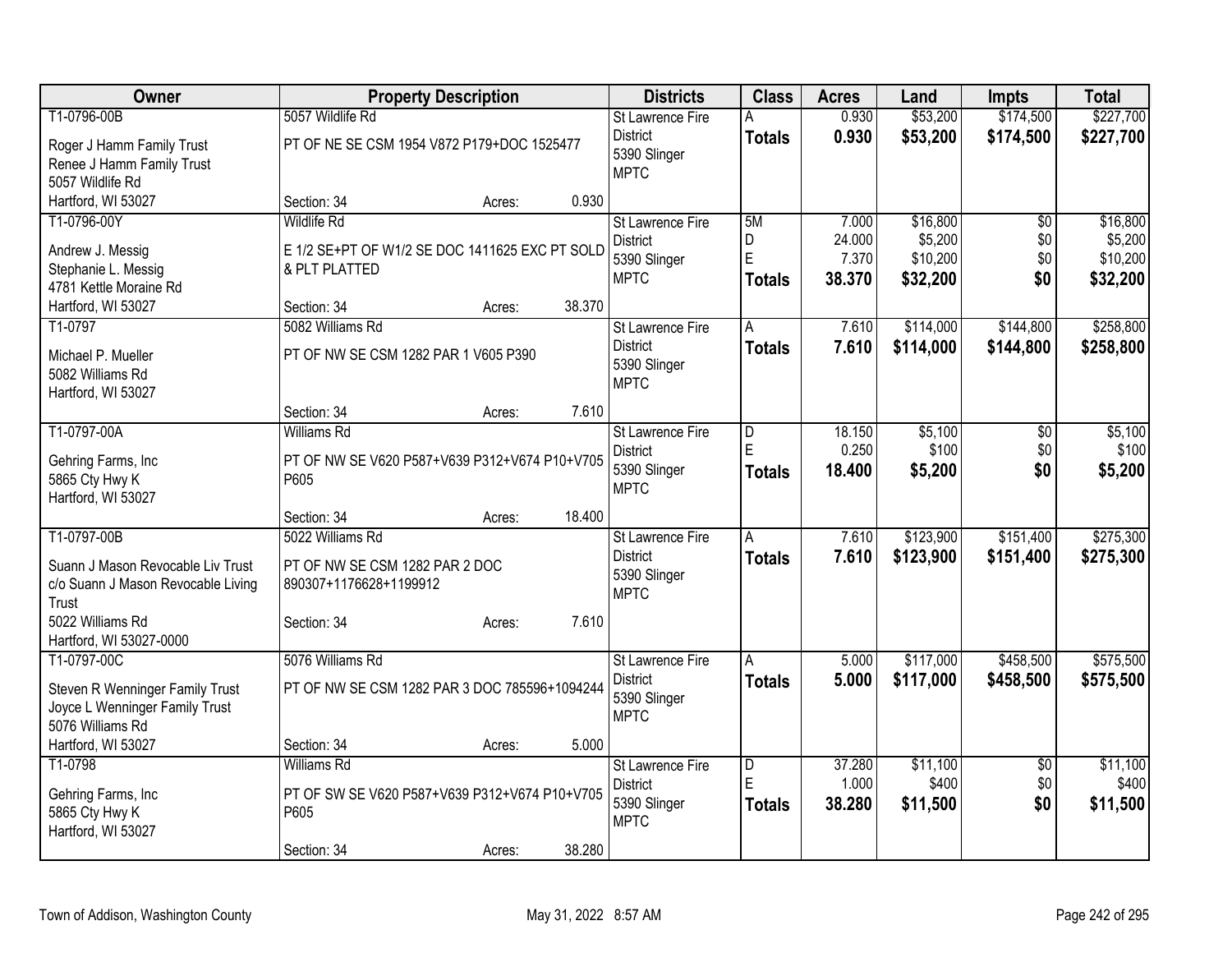| Owner                     | <b>Property Description</b>                |                 | <b>Districts</b>            | <b>Class</b>   | <b>Acres</b> | Land      | <b>Impts</b>    | <b>Total</b> |
|---------------------------|--------------------------------------------|-----------------|-----------------------------|----------------|--------------|-----------|-----------------|--------------|
| T1-0799                   | 4914 Williams Rd                           |                 | <b>St Lawrence Fire</b>     | А              | 0.400        | \$33,500  | \$96,800        | \$130,300    |
| Lawrence A. Beistle et al | PT OF SW SE V349 P146+DOC                  |                 | <b>District</b>             | <b>Totals</b>  | 0.400        | \$33,500  | \$96,800        | \$130,300    |
| c/o Lawrence Beistle      | 800309+842987+1468857                      |                 | St Lar Light District       |                |              |           |                 |              |
| 4914 Williams Rd          |                                            |                 | 5390 Slinger<br><b>MPTC</b> |                |              |           |                 |              |
| Hartford, WI 53027        | Section: 34                                | 0.400<br>Acres: |                             |                |              |           |                 |              |
| T1-0800-001               | 5790 Cty Hwy K                             |                 | St Lawrence Fire            | A              | 6.340        | \$104,200 | \$381,600       | \$485,800    |
| Dsj Holdings, LLC         | PT OF S 1/2 SE ST LAWRENCE INDUSTRIAL PARK |                 | <b>District</b>             | <b>Totals</b>  | 6.340        | \$104,200 | \$381,600       | \$485,800    |
| 4871 Rolling Hills Dr     | LOT 1 DOC 824284+844119+1209855+1553443    |                 | 5390 Slinger                |                |              |           |                 |              |
| Hartford, WI 53027        |                                            |                 | <b>MPTC</b>                 |                |              |           |                 |              |
|                           | Section: 34                                | 6.340<br>Acres: |                             |                |              |           |                 |              |
| T1-0800-004               | 5711 Black Walnut Dr                       |                 | St Lawrence Fire            | B              | 1.120        | \$57,500  | \$123,500       | \$181,000    |
| Konrath Living Trust      | PT OF S 1/2 SE ST LAWRENCE INDUSTRIAL PARK |                 | <b>District</b>             | <b>Totals</b>  | 1.120        | \$57,500  | \$123,500       | \$181,000    |
| 6690 Alpine Dr            | LOT 4 DOC 782935+1260061                   |                 | 5390 Slinger                |                |              |           |                 |              |
| West Bend, WI 53090       |                                            |                 | <b>MPTC</b>                 |                |              |           |                 |              |
|                           | Section: 34                                | 1.120<br>Acres: |                             |                |              |           |                 |              |
| T1-0800-005               | 4933 Wildlife Rd                           |                 | St Lawrence Fire            | B              | 0.940        | \$51,700  | \$243,700       | \$295,400    |
| Wildlife Enterprises, LLC | PT OF S 1/2 SE ST LAWRENCE INDUSTRIAL PARK |                 | <b>District</b>             | <b>Totals</b>  | 0.940        | \$51,700  | \$243,700       | \$295,400    |
| 4933 Wildlife Rd Ste 2    | LOT 5 DOC 997908                           |                 | 5390 Slinger                |                |              |           |                 |              |
| Hartford, WI 53027        |                                            |                 | <b>MPTC</b>                 |                |              |           |                 |              |
|                           | Section: 34                                | 0.940<br>Acres: |                             |                |              |           |                 |              |
| T1-0800-006               | <b>Wildlife Rd</b>                         |                 | St Lawrence Fire            | $\overline{B}$ | 1.210        | \$59,400  | $\overline{50}$ | \$59,400     |
| Nkn Associates            | PT OF S 1/2 SE ST LAWRENCE INDUSTRIAL PARK |                 | <b>District</b>             | <b>Totals</b>  | 1.210        | \$59,400  | \$0             | \$59,400     |
| 5850 Williams Rd          | LOT 6 DOC 974169                           |                 | 5390 Slinger                |                |              |           |                 |              |
| Hartford, WI 53027        |                                            |                 | <b>MPTC</b>                 |                |              |           |                 |              |
|                           | Section: 34                                | 1.210<br>Acres: |                             |                |              |           |                 |              |
| T1-0800-007-00A           | 5720 Cty Hwy K                             |                 | <b>St Lawrence Fire</b>     | B              | 2.830        | \$87,600  | \$382,800       | \$470,400    |
| Randall G Krebs Irrev Tr  | PT OF SE SE ST LAWRENCE INDUSTRIAL PARK    |                 | <b>District</b>             | <b>Totals</b>  | 2.830        | \$87,600  | \$382,800       | \$470,400    |
| Peggy A Krebs Irrev Tr    | ADDN NO 1 LOT 7 V1070 P671+DOC             |                 | 5390 Slinger                |                |              |           |                 |              |
| 4871 Rolling Hills Dr     | 824284+1032814+1553442 (HWY DOC 1467709)   |                 | <b>MPTC</b>                 |                |              |           |                 |              |
| Hartford, WI 53027        | Section:                                   | 2.830<br>Acres: |                             |                |              |           |                 |              |
| T1-0800-008               | 5733 Black Walnut Dr                       |                 | St Lawrence Fire            | B              | 1.000        | \$55,000  | \$188,600       | \$243,600    |
| Randall G Krebs Irrev Tr  | PT OF SE SE ST LAWRENCE INDUSTRIAL PARK    |                 | <b>District</b>             | <b>Totals</b>  | 1.000        | \$55,000  | \$188,600       | \$243,600    |
| Peggy A Krebs Irrev Tr    | ADDN NO 1 LOT 8 DOC 854061+1553442         |                 | 5390 Slinger                |                |              |           |                 |              |
| 4871 Rolling Hills Dr     |                                            |                 | <b>MPTC</b>                 |                |              |           |                 |              |
| Hartford, WI 53027        | Section: 34                                | 1.000<br>Acres: |                             |                |              |           |                 |              |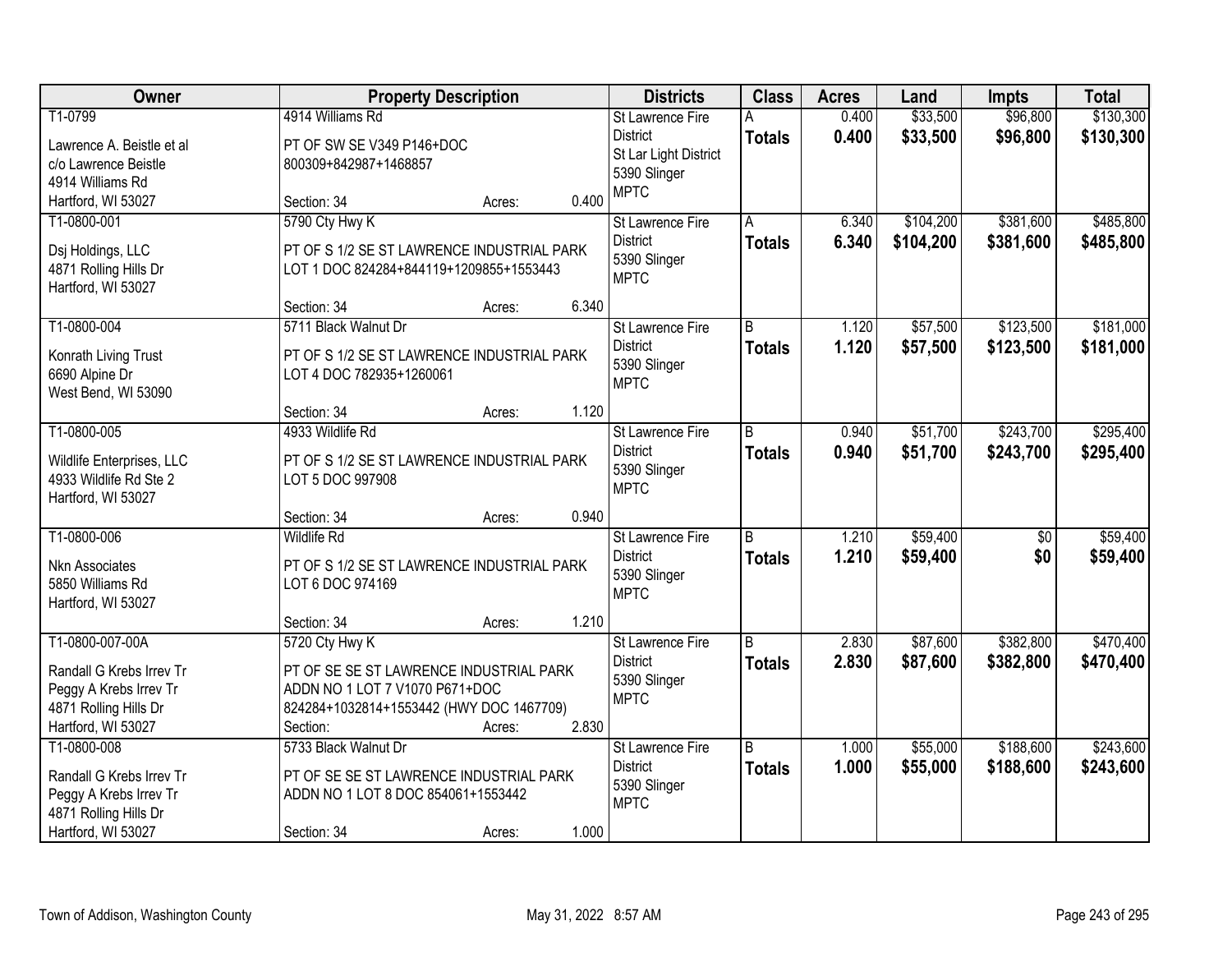| Owner                                                                          |                                                                                        | <b>Property Description</b> |       | <b>Districts</b>                                                   | <b>Class</b>                         | <b>Acres</b>            | Land                        | <b>Impts</b>                  | <b>Total</b>                |
|--------------------------------------------------------------------------------|----------------------------------------------------------------------------------------|-----------------------------|-------|--------------------------------------------------------------------|--------------------------------------|-------------------------|-----------------------------|-------------------------------|-----------------------------|
| T1-0800-009                                                                    | 5717 Black Walnut Dr                                                                   |                             |       | St Lawrence Fire                                                   | B                                    | 2.000                   | \$76,000                    | \$491,300                     | \$567,300                   |
| Wildlife Enterprises, LLC<br>4933 Wildlife Rd Ste 2<br>Hartford, WI 53027      | PT OF SE SE ST LAWRENCE INDUSTRIAL PARK<br>ADDN NO 1 LOT 9 DOC 1345268                 |                             |       | <b>District</b><br>5390 Slinger<br><b>MPTC</b>                     | <b>Totals</b>                        | 2.000                   | \$76,000                    | \$491,300                     | \$567,300                   |
|                                                                                | Section: 34                                                                            | Acres:                      | 2.000 |                                                                    |                                      |                         |                             |                               |                             |
| T1-0800-00D                                                                    | 5700 Cty Hwy K                                                                         |                             |       | St Lawrence Fire                                                   | $\overline{R}$                       | 1.840                   | \$72,600                    | \$238,700                     | \$311,300                   |
| His Real Estate, LLC<br>350 S Tower St Ste 3<br>Saukville, WI 53080            | PT OF SE SE CSM 4820 PAR 1 DOC 1429183                                                 |                             |       | <b>District</b><br>5390 Slinger<br><b>MPTC</b>                     | <b>Totals</b>                        | 1.840                   | \$72,600                    | \$238,700                     | \$311,300                   |
|                                                                                | Section: 34                                                                            | Acres:                      | 1.840 |                                                                    |                                      |                         |                             |                               |                             |
| T1-0800-00E                                                                    | 4901 Wildlife Rd                                                                       |                             |       | St Lawrence Fire                                                   | Α                                    | 0.690                   | \$52,200                    | \$157,900                     | \$210,100                   |
| Annette H. Krebs<br>4901 Wildlife Rd<br>Hartford, WI 53027                     | PT OF SE SE V1069 P275+V1704 P422+DOC 859222                                           |                             |       | <b>District</b><br>5390 Slinger<br><b>MPTC</b>                     | <b>Totals</b>                        | 0.690                   | \$52,200                    | \$157,900                     | \$210,100                   |
|                                                                                | Section: 34                                                                            | Acres:                      | 0.690 |                                                                    |                                      |                         |                             |                               |                             |
| T1-0800-00G                                                                    | 4945 Krebs Dr                                                                          |                             |       | St Lawrence Fire                                                   | B                                    | 2.970                   | \$89,600                    | \$283,700                     | \$373,300                   |
| <b>Bold Ventures, LLC</b><br>5889 Deer Rd<br>Hartford, WI 53027                | PT OF S 1/2 SE ST LAWRENCE INDUSTRIAL PARK<br>CSM 6539 LOT 2 DOC 824327+858362+1100655 |                             |       | <b>District</b><br>5390 Slinger<br><b>MPTC</b>                     | <b>Totals</b>                        | 2.970                   | \$89,600                    | \$283,700                     | \$373,300                   |
|                                                                                | Section:                                                                               | Acres:                      | 2.970 |                                                                    |                                      |                         |                             |                               |                             |
| T1-0800-00H<br><b>Bold Ventures, LLC</b><br>5889 Deer Rd<br>Hartford, WI 53027 | 4925 Krebs Dr<br>PT S1/2 SE CSM 7173 LOT 1 DOC<br>824327+858362+1100655                |                             |       | St Lawrence Fire<br><b>District</b><br>5390 Slinger<br><b>MPTC</b> | $\overline{B}$<br><b>Totals</b>      | 2.150<br>2.150          | \$78,100<br>\$78,100        | \$429,200<br>\$429,200        | \$507,300<br>\$507,300      |
|                                                                                | Section:                                                                               | Acres:                      | 2.150 |                                                                    |                                      |                         |                             |                               |                             |
| T1-0800-00I                                                                    | Krebs Dr                                                                               |                             |       | St Lawrence Fire                                                   | $\overline{B}$                       | 1.210                   | \$59,400                    | $\sqrt{6}$                    | \$59,400                    |
| <b>Bold Ventures, LLC</b><br>5889 Deer Rd<br>Hartford, WI 53027                | PT S1/2 SE CSM 7173 LOT 2 DOC<br>824327+858362+1100655                                 |                             |       | <b>District</b><br>5390 Slinger<br><b>MPTC</b>                     | <b>Totals</b>                        | 1.210                   | \$59,400                    | \$0                           | \$59,400                    |
|                                                                                | Section:                                                                               | Acres:                      | 1.210 |                                                                    |                                      |                         |                             |                               |                             |
| T1-0800-00W<br>Cirf Properties, LLC<br>5720 Cty Hwy K<br>Hartford, WI 53027    | 4949 Krebs Dr<br>PT SE SE DOC 1456473+1461941 EXC PTS SOLD &<br>PT PLATTED             |                             |       | St Lawrence Fire<br><b>District</b><br>5390 Slinger<br><b>MPTC</b> | $\overline{D}$<br>E<br><b>Totals</b> | 5.830<br>1.000<br>6.830 | \$1,700<br>\$700<br>\$2,400 | $\overline{50}$<br>\$0<br>\$0 | \$1,700<br>\$700<br>\$2,400 |
|                                                                                | Section: 34                                                                            | Acres:                      | 6.830 |                                                                    |                                      |                         |                             |                               |                             |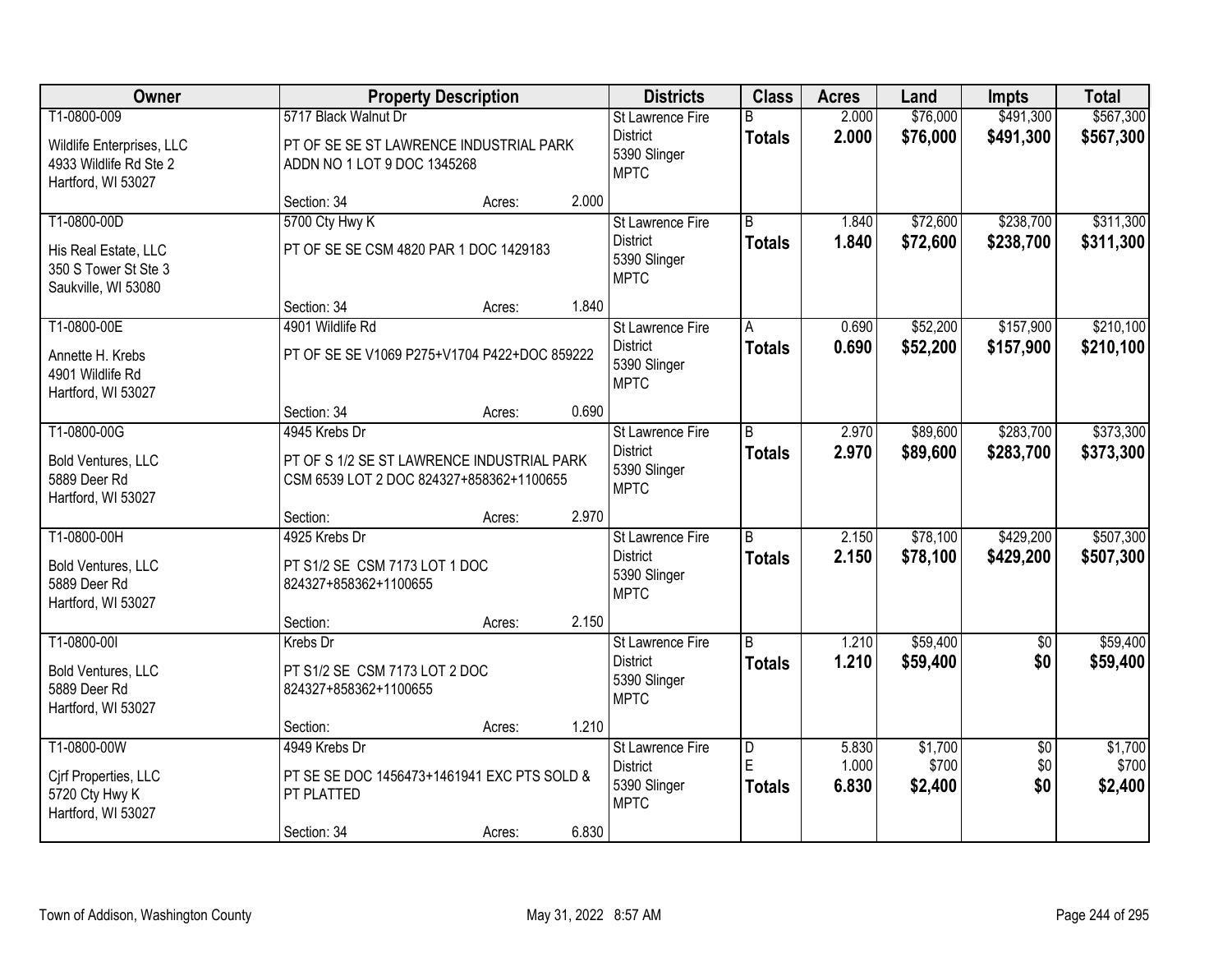| Owner                                                                | <b>Property Description</b>                                             |        |       | <b>Districts</b>                                                                                   | <b>Class</b>       | <b>Acres</b>   | Land                 | <b>Impts</b>           | <b>Total</b>           |
|----------------------------------------------------------------------|-------------------------------------------------------------------------|--------|-------|----------------------------------------------------------------------------------------------------|--------------------|----------------|----------------------|------------------------|------------------------|
| T1-0800-010                                                          | 5714 Black Walnut Dr                                                    |        |       | St Lawrence Fire                                                                                   | R                  | 2.520          | \$83,300             | \$431,700              | \$515,000              |
| Sire Holdings, LLC<br>5714 Black Walnut Dr<br>Hartford, WI 53027     | PT OF SE SE ST LAWRENCE INDUSTRIAL PARK<br>ADDN NO 1 LOT 10 DOC 1428174 |        |       | <b>District</b><br>5390 Slinger<br><b>MPTC</b>                                                     | <b>Totals</b>      | 2.520          | \$83,300             | \$431,700              | \$515,000              |
|                                                                      | Section: 34                                                             | Acres: | 2.520 |                                                                                                    |                    |                |                      |                        |                        |
| T1-0800-011                                                          | 5744 Black Walnut Dr                                                    |        |       | St Lawrence Fire                                                                                   | $\overline{B}$     | 3.080          | \$90,600             | \$406,100              | \$496,700              |
| Rbk Properties, LLC<br>5744 Black Walnut Dr<br>Hartford, WI 53027    | PT OF SE SE ST LAWRENCE INDUSTRIAL PARK<br>ADDN NO 1 LOT 11 DOC 1352524 |        |       | <b>District</b><br>5390 Slinger<br><b>MPTC</b>                                                     | <b>Totals</b>      | 3.080          | \$90,600             | \$406,100              | \$496,700              |
|                                                                      | Section: 34                                                             | Acres: | 3.080 |                                                                                                    |                    |                |                      |                        |                        |
| T1-0801                                                              | 4900 State Hwy 175                                                      |        |       | St Lawrence Fire                                                                                   | B                  | 0.340          | \$30,900             | \$159,400              | \$190,300              |
| L R Inn, LLC<br>6829 Druid Lake Rd<br>Hartford, WI 53027             | PT OF SE SW DOC 1040111                                                 |        |       | <b>District</b><br>St Lar Light District<br>5390 Slinger                                           | <b>Totals</b>      | 0.340          | \$30,900             | \$159,400              | \$190,300              |
|                                                                      | Section: 34                                                             | Acres: | 0.000 | <b>MPTC</b>                                                                                        |                    |                |                      |                        |                        |
| T1-0802                                                              | 4906 State Hwy 175                                                      |        |       | St Lawrence Fire                                                                                   | A                  | 0.300          | \$36,400             | \$83,200               | \$119,600              |
| Timothy M. German<br>Susan A. German<br>4938 Sell St                 | PT OF SE SW DOC 937882+1041046                                          |        |       | <b>District</b><br>St Lar Light District<br>5390 Slinger                                           | <b>Totals</b>      | 0.300          | \$36,400             | \$83,200               | \$119,600              |
| Hartford, WI 53027                                                   | Section: 34                                                             | Acres: | 0.000 | <b>MPTC</b>                                                                                        |                    |                |                      |                        |                        |
| T1-0803                                                              | 4910 State Hwy 175                                                      |        |       | St Lawrence Fire                                                                                   | A                  | 0.320          | \$37,600             | \$106,800              | \$144,400              |
| Ben N. Brandt<br>4920 State Hwy 175<br>Hartford, WI 53027            | PT OF SE SW DOC 1516752<br>Section: 34                                  | Acres: | 0.000 | <b>District</b><br>St Lar Light District<br>5390 Slinger<br><b>MPTC</b>                            | <b>Totals</b>      | 0.320          | \$37,600             | \$106,800              | \$144,400              |
| T1-0803-00A                                                          | 4914 State Hwy 175                                                      |        |       | St Lawrence Fire                                                                                   | $\overline{B}$     | 0.390          | \$25,900             | \$60,400               | \$86,300               |
| Joseph F. Rossetto<br>4914 State Hwy 175<br>Hartford, WI 53027       | PT OF SE SW DOC 1139741                                                 |        |       | <b>District</b><br>St Lar Light District<br>5390 Slinger<br><b>MPTC</b>                            | <b>Totals</b>      | 0.390          | \$25,900             | \$60,400               | \$86,300               |
|                                                                      | Section: 34                                                             | Acres: | 0.000 |                                                                                                    |                    |                |                      |                        |                        |
| T1-0804<br>Ben N. Brandt<br>4920 State Hwy 175<br>Hartford, WI 53027 | 4920 State Hwy 175<br>PT OF SE SW DOC 1112455+1317426<br>Section: 34    | Acres: | 0.000 | <b>St Lawrence Fire</b><br><b>District</b><br>St Lar Light District<br>5390 Slinger<br><b>MPTC</b> | B<br><b>Totals</b> | 1.010<br>1.010 | \$50,500<br>\$50,500 | \$141,900<br>\$141,900 | \$192,400<br>\$192,400 |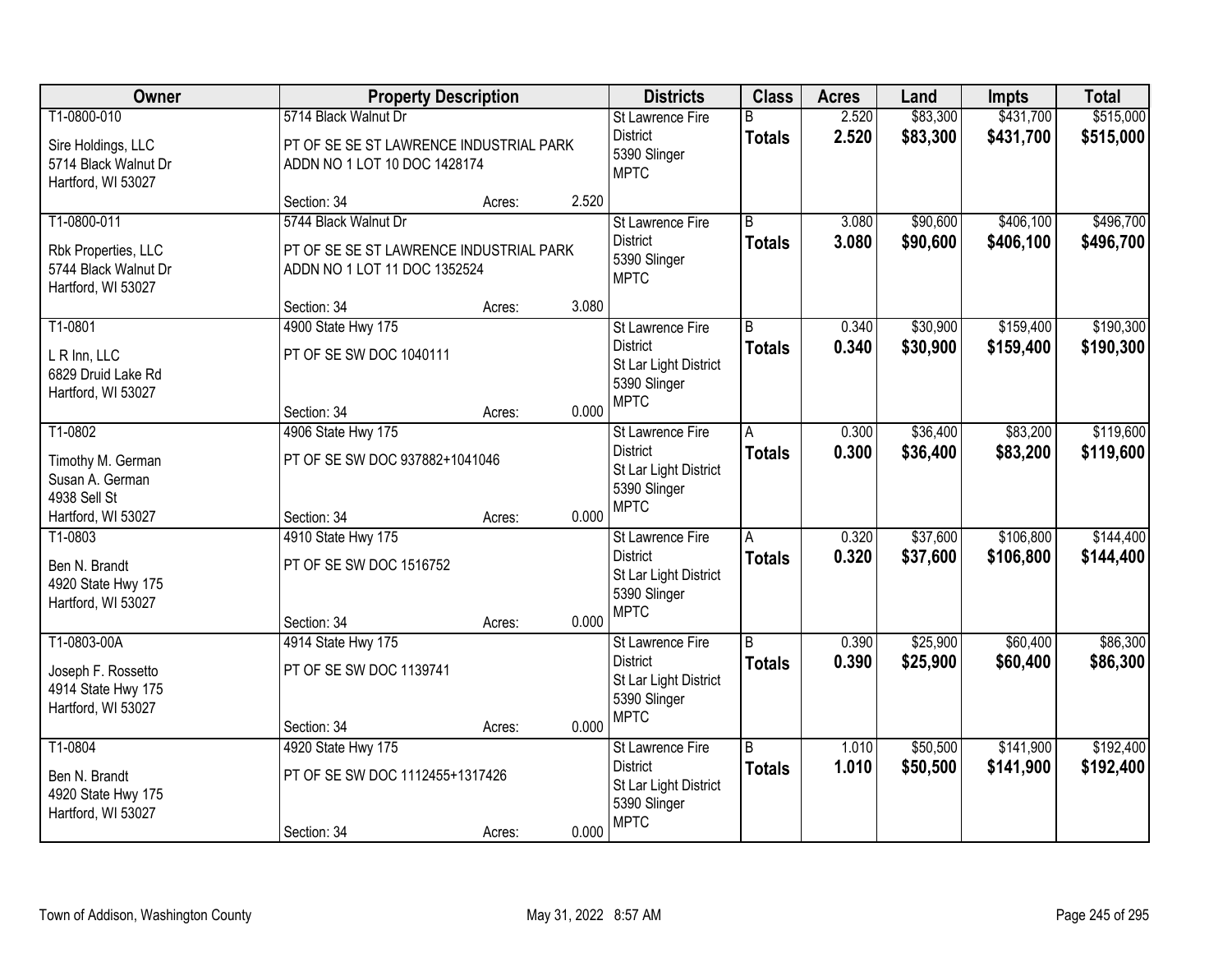| Owner                                                                                                       | <b>Property Description</b>                                                            |                  |                | <b>Districts</b>                                                                                   | <b>Class</b>       | <b>Acres</b>   | Land                 | <b>Impts</b>           | <b>Total</b>           |
|-------------------------------------------------------------------------------------------------------------|----------------------------------------------------------------------------------------|------------------|----------------|----------------------------------------------------------------------------------------------------|--------------------|----------------|----------------------|------------------------|------------------------|
| T1-0805<br>Benjamin N. Brandt<br>4920 State Hwy 175<br>Hartford, WI 53027                                   | 4924 State Hwy 175<br>PT OF SE SW DOC 1263325+1317427                                  |                  |                | <b>St Lawrence Fire</b><br><b>District</b><br>St Lar Light District<br>5390 Slinger<br><b>MPTC</b> | А<br><b>Totals</b> | 0.370<br>0.370 | \$32,500<br>\$32,500 | \$56,700<br>\$56,700   | \$89,200<br>\$89,200   |
|                                                                                                             | Section: 34                                                                            | Acres:           | 0.000          |                                                                                                    |                    |                |                      |                        |                        |
| T1-0806<br>Michael L. Gehring<br>Marion A. Gehring<br>4940 State Hwy 175<br>Hartford, WI 53027-0000         | 4928 State Hwy 175<br>PT OF SE SW DOC 1518007<br>Section: 34                           | Acres:           | 1.200          | St Lawrence Fire<br><b>District</b><br>St Lar Light District<br>5390 Slinger<br><b>MPTC</b>        | Α<br><b>Totals</b> | 1.200<br>1.200 | \$69,300<br>\$69,300 | \$97,500<br>\$97,500   | \$166,800<br>\$166,800 |
| T1-0807<br><b>Michael Gehring</b><br><b>Marion Gehring</b><br>4940 State Hwy 175<br>Hartford, WI 53027-0000 | 4940 State Hwy 175<br>PT OF SE SW V705 P338<br>Section: 34                             | Acres:           | 0.000          | St Lawrence Fire<br><b>District</b><br>St Lar Light District<br>5390 Slinger<br><b>MPTC</b>        | A<br><b>Totals</b> | 0.740<br>0.740 | \$53,200<br>\$53,200 | \$82,500<br>\$82,500   | \$135,700<br>\$135,700 |
| T1-0808<br>William J. Yankus<br>4944 State Hwy 175<br>Hartford, WI 53027                                    | 4944 State Hwy 175<br>PT OF SE SW V530 P613                                            |                  |                | St Lawrence Fire<br><b>District</b><br>St Lar Light District<br>5390 Slinger<br><b>MPTC</b>        | A<br><b>Totals</b> | 0.310<br>0.310 | \$37,300<br>\$37,300 | \$103,200<br>\$103,200 | \$140,500<br>\$140,500 |
| T1-0808-00A<br>Kevin J. Wenninger<br>Sarah Wenninger<br>PO Box 114<br>Slinger, WI 53086                     | Section: 34<br>4950 State Hwy 175<br>PT OF SE SW DOC 1466492<br>Section: 34            | Acres:<br>Acres: | 0.000<br>0.000 | St Lawrence Fire<br><b>District</b><br>St Lar Light District<br>5390 Slinger<br><b>MPTC</b>        | A<br><b>Totals</b> | 1.850<br>1.850 | \$72,700<br>\$72,700 | \$113,200<br>\$113,200 | \$185,900<br>\$185,900 |
| T1-0809<br>Lindsay Acheson<br>4958 State Hwy 175<br>Hartford, WI 53027                                      | 4958 State Hwy 175<br>PT OF SE SW DOC 1500088<br>Section: 34                           | Acres:           | 0.000          | St Lawrence Fire<br><b>District</b><br>St Lar Light District<br>5390 Slinger<br><b>MPTC</b>        | A<br><b>Totals</b> | 0.470<br>0.470 | \$45,800<br>\$45,800 | \$88,700<br>\$88,700   | \$134,500<br>\$134,500 |
| T1-0811-00Z<br>Robert G. Pfeifer<br><b>Tracey Pfeifer</b><br>4964 State Hwy 175<br>Hartford, WI 53027       | 4964 State Hwy 175<br>PT OF SE SW V1441 P437+DOC 830637 EXC PTS<br>SOLD<br>Section: 34 | Acres:           | 0.000          | St Lawrence Fire<br><b>District</b><br>St Lar Light District<br>5390 Slinger<br><b>MPTC</b>        | A<br><b>Totals</b> | 2.440<br>2.440 | \$79,400<br>\$79,400 | \$104,300<br>\$104,300 | \$183,700<br>\$183,700 |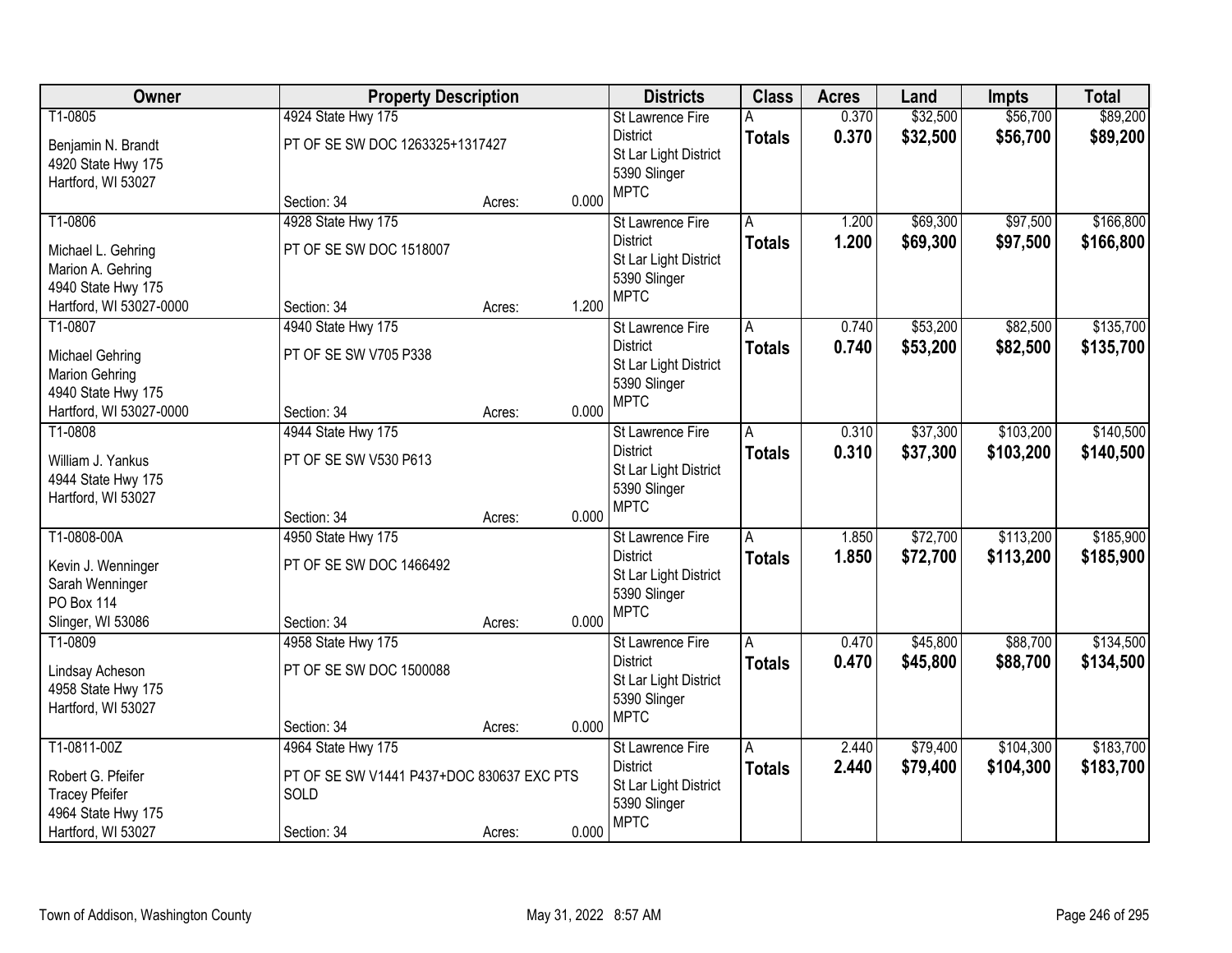| Owner                           | <b>Property Description</b>                |        |       | <b>Districts</b>                         | <b>Class</b>  | <b>Acres</b>          | Land     | <b>Impts</b> | <b>Total</b>   |
|---------------------------------|--------------------------------------------|--------|-------|------------------------------------------|---------------|-----------------------|----------|--------------|----------------|
| T1-0812-00A                     | 4970 State Hwy 175                         |        |       | <b>St Lawrence Fire</b>                  | А             | 3.170                 | \$86,700 | \$142,500    | \$229,200      |
| Robert H Muesch Revocable Trust | PT OF SE SW V787 P371+DOC                  |        |       | <b>District</b>                          | <b>Totals</b> | 3.170                 | \$86,700 | \$142,500    | \$229,200      |
| Lynn M Muesch Revocable Trust   | 833228+1243652+1396659                     |        |       | St Lar Light District                    |               |                       |          |              |                |
| 4970 State Hwy 175              |                                            |        |       | 5390 Slinger<br><b>MPTC</b>              |               |                       |          |              |                |
| Hartford, WI 53027              | Section:                                   | Acres: | 0.000 |                                          |               |                       |          |              |                |
| T1-0813                         | 4969 State Hwy 175                         |        |       | St Lawrence Fire                         | A             | 0.400                 | \$42,100 | \$120,400    | \$162,500      |
| Brian K. Steger                 | PT OF SE SW DOC 1142856                    |        |       | <b>District</b>                          | <b>Totals</b> | 0.400                 | \$42,100 | \$120,400    | \$162,500      |
| Anne Steger                     |                                            |        |       | St Lar Light District                    |               |                       |          |              |                |
| 4969 State Hwy 175              |                                            |        |       | 5390 Slinger<br><b>MPTC</b>              |               |                       |          |              |                |
| Hartford, WI 53027              | Section: 34                                | Acres: | 0.000 |                                          |               |                       |          |              |                |
| T1-0814                         | 4955 State Hwy 175                         |        |       | St Lawrence Fire                         | X5            | 1.370                 | \$0      | \$0          | \$0            |
| St Lawrence Fire Dept           | PT OF SE SW V146 P21+V994 P418             |        |       | <b>District</b>                          | <b>Totals</b> | 1.370                 | \$0      | \$0          | s <sub>0</sub> |
| 4955 State Hwy 175              |                                            |        |       | St Lar Light District<br>5390 Slinger    |               |                       |          |              |                |
| Hartford, WI 53027              |                                            |        |       | <b>MPTC</b>                              |               |                       |          |              |                |
|                                 | Section: 34                                | Acres: | 1.370 |                                          |               |                       |          |              |                |
| T1-0815                         | 4941 State Hwy 175                         |        |       | St Lawrence Fire                         | A             | 1.050                 | \$60,700 | \$142,800    | \$203,500      |
| Elizabeth Weninger              | PT OF SE SW V764 P113+V865 P639            |        |       | <b>District</b>                          | <b>Totals</b> | 1.050                 | \$60,700 | \$142,800    | \$203,500      |
| 4941 State Hwy 175              |                                            |        |       | St Lar Light District<br>5390 Slinger    |               |                       |          |              |                |
| Hartford, WI 53027              |                                            |        |       | <b>MPTC</b>                              |               |                       |          |              |                |
|                                 | Section: 34                                | Acres: | 0.000 |                                          |               |                       |          |              |                |
| T1-0816                         | 4933 State Hwy 175                         |        |       | St Lawrence Fire                         | A             | 0.140                 | \$21,900 | \$80,100     | \$102,000      |
| Anthony H. Montag               | PT OF SE SW V481 P343+V964 P181+V1304 P481 |        |       | <b>District</b><br>St Lar Light District | Totals        | 0.140                 | \$21,900 | \$80,100     | \$102,000      |
| 4933 State Hwy 175              |                                            |        |       | 5390 Slinger                             |               |                       |          |              |                |
| Hartford, WI 53027              |                                            |        |       | <b>MPTC</b>                              |               |                       |          |              |                |
|                                 | Section: 34                                | Acres: | 0.000 |                                          |               |                       |          |              |                |
| T1-0817                         | 4925 State Hwy 175                         |        |       | St Lawrence Fire                         | A             | 0.230                 | \$29,500 | \$93,400     | \$122,900      |
| Bryon H. Messig Jr              | PT OF SE SW DOC 1075758+1451212+1452650    |        |       | <b>District</b><br>St Lar Light District | <b>Totals</b> | 0.230                 | \$29,500 | \$93,400     | \$122,900      |
| 4925 State Hwy 175              |                                            |        |       | 5390 Slinger                             |               |                       |          |              |                |
| Hartford, WI 53027              |                                            |        |       | <b>MPTC</b>                              |               |                       |          |              |                |
|                                 | Section: 34                                | Acres: | 0.000 |                                          |               |                       |          |              |                |
| T1-0818                         | State Hwy 175                              |        |       | <b>St Lawrence Fire</b>                  |               | Assessed with T1-0819 |          |              |                |
| Vicki Colburn et al             | PT OF SE SW V740 P336 EXC PT SOLD REAR     |        |       | <b>District</b><br>St Lar Light District |               |                       |          |              |                |
| c/o Dennis Colburn Lc           | (ASSESSED W/T1 0819)                       |        |       | 5390 Slinger                             |               |                       |          |              |                |
| 4919 State Hwy 175              |                                            |        |       | <b>MPTC</b>                              |               |                       |          |              |                |
| Hartford, WI 53027-0000         | Section: 34                                | Acres: | 0.000 |                                          |               |                       |          |              |                |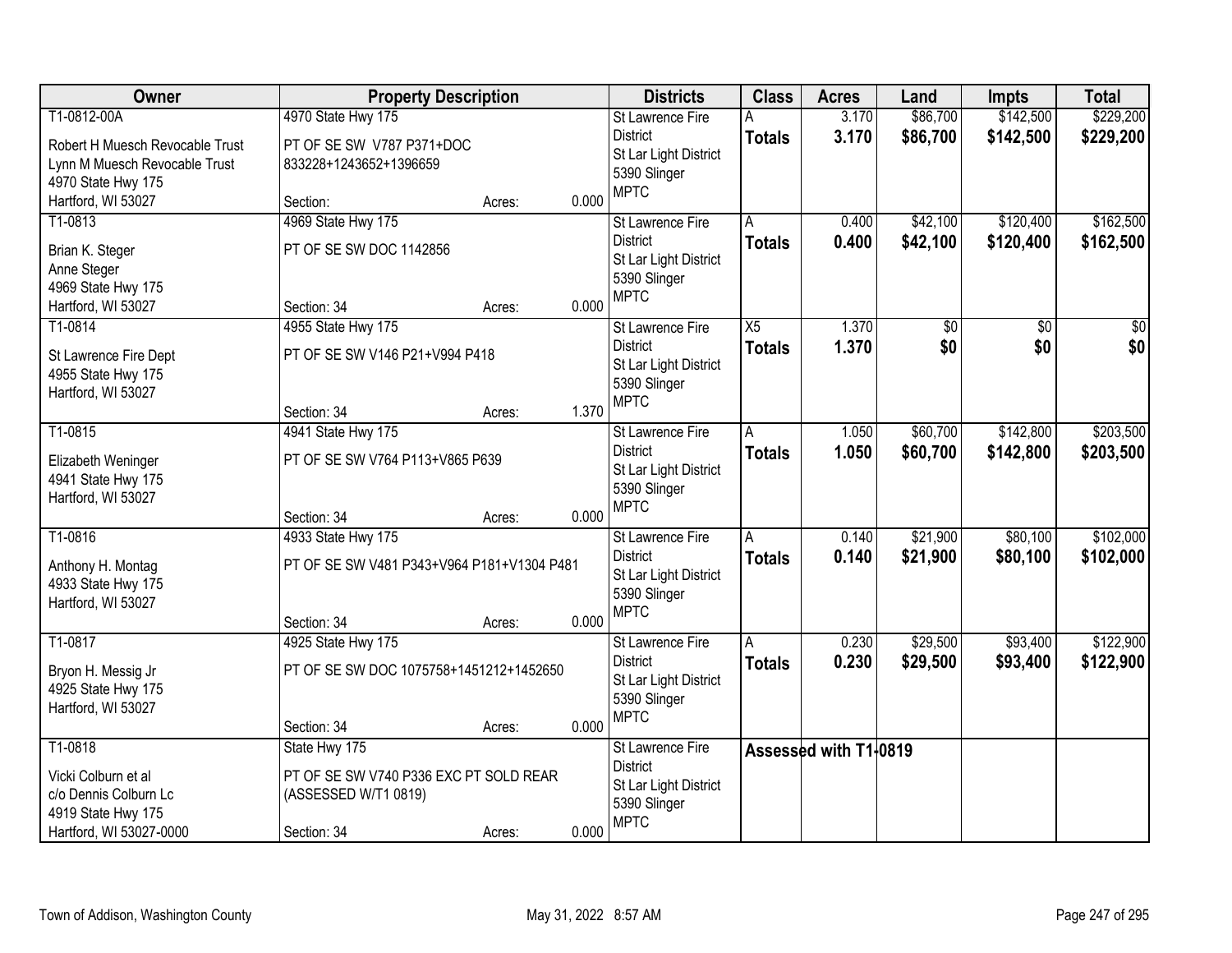| Owner                                                                                                          | <b>Property Description</b>                                                                                         | <b>Districts</b>                                                                                            | <b>Class</b>             | <b>Acres</b>   | Land                 | <b>Impts</b>           | <b>Total</b>           |
|----------------------------------------------------------------------------------------------------------------|---------------------------------------------------------------------------------------------------------------------|-------------------------------------------------------------------------------------------------------------|--------------------------|----------------|----------------------|------------------------|------------------------|
| T1-0819<br>Vicki Colburn et al<br>c/o Dennis Colburn Lc<br>4919 State Hwy 175                                  | 4919 State Hwy 175<br>PT OF SE SW V740 P336 FRONT (ASSMT INCLUDES<br>$T1-818$                                       | St Lawrence Fire<br><b>District</b><br>St Lar Light District<br>5390 Slinger<br><b>MPTC</b>                 | A<br><b>Totals</b>       | 1.230<br>1.230 | \$57,100<br>\$57,100 | \$94,100<br>\$94,100   | \$151,200<br>\$151,200 |
| Hartford, WI 53027-0000                                                                                        | Section: 34<br>Acres:                                                                                               | 0.000                                                                                                       |                          |                |                      |                        |                        |
| T1-0820<br>Raymond L. Montag Jr<br>Katherine Montag<br>4915 State Hwy 175<br>Hartford, WI 53027                | 4915 State Hwy 175<br>PT OF SE SW V514 P578+V925 P156+DOC 841686<br>Section: 34<br>Acres:                           | <b>St Lawrence Fire</b><br><b>District</b><br>St Lar Light District<br>5390 Slinger<br><b>MPTC</b><br>0.000 | A<br><b>Totals</b>       | 0.210<br>0.210 | \$29,000<br>\$29,000 | \$88,900<br>\$88,900   | \$117,900<br>\$117,900 |
| T1-0821-00B<br>Joshua Bobber<br>6000 Cty Hwy K<br>Hartford, WI 53027                                           | 6000 Cty Hwy K<br>PT OF SE SW DOC 1447026<br>Section: 34<br>Acres:                                                  | St Lawrence Fire<br><b>District</b><br>St Lar Light District<br>5390 Slinger<br><b>MPTC</b><br>0.000        | A<br><b>Totals</b>       | 0.220<br>0.220 | \$27,300<br>\$27,300 | \$108,600<br>\$108,600 | \$135,900<br>\$135,900 |
| T1-0821-00Z<br>David J. Courtney<br>c/o David J. Courtney Tod<br>4903 State Hwy 175<br>Hartford, WI 53027-0000 | 4903 State Hwy 175<br>PT OF SE SW V586 P30+V948 P390+V1133 P394+DOC<br>1509390 EXC PT SOLD<br>Section: 34<br>Acres: | St Lawrence Fire<br><b>District</b><br>St Lar Light District<br>5390 Slinger<br><b>MPTC</b><br>0.000        | B<br><b>Totals</b>       | 0.560<br>0.560 | \$53,200<br>\$53,200 | \$141,500<br>\$141,500 | \$194,700<br>\$194,700 |
| T1-0822<br>Paul Williams<br>6573 Crooked Rd<br>Hartford, WI 53027                                              | 6004 Cty Hwy K<br>PT OF SE SW DOC 1172109 (AFFDVT V925 P158)<br>Section: 34<br>Acres:                               | St Lawrence Fire<br><b>District</b><br>St Lar Light District<br>5390 Slinger<br><b>MPTC</b><br>0.300        | $\overline{A}$<br>Totals | 0.300<br>0.300 | \$36,500<br>\$36,500 | \$112,400<br>\$112,400 | \$148,900<br>\$148,900 |
| T1-0823<br>Stephanie R. Smith<br>6010 Cty Hwy K<br>Hartford, WI 53027                                          | 6010 Cty Hwy K<br>PT OF SE SW DOC 1475794 (AFFDVT V925 P161)<br>72X191.5'<br>Section: 34<br>Acres:                  | St Lawrence Fire<br><b>District</b><br>St Lar Light District<br>5390 Slinger<br><b>MPTC</b><br>0.000        | A<br><b>Totals</b>       | 0.320<br>0.320 | \$37,800<br>\$37,800 | \$114,300<br>\$114,300 | \$152,100<br>\$152,100 |
| T1-0824<br>Shea S. Rettler<br>6014 Cty Hwy K<br>Hartford, WI 53027                                             | 6014 Cty Hwy K<br>PT OF SE SW DOC 1460474 (AFFDVT V925 P160)<br>Section: 34<br>Acres:                               | <b>St Lawrence Fire</b><br><b>District</b><br>St Lar Light District<br>5390 Slinger<br><b>MPTC</b><br>0.000 | A<br><b>Totals</b>       | 0.320<br>0.320 | \$37,500<br>\$37,500 | \$95,800<br>\$95,800   | \$133,300<br>\$133,300 |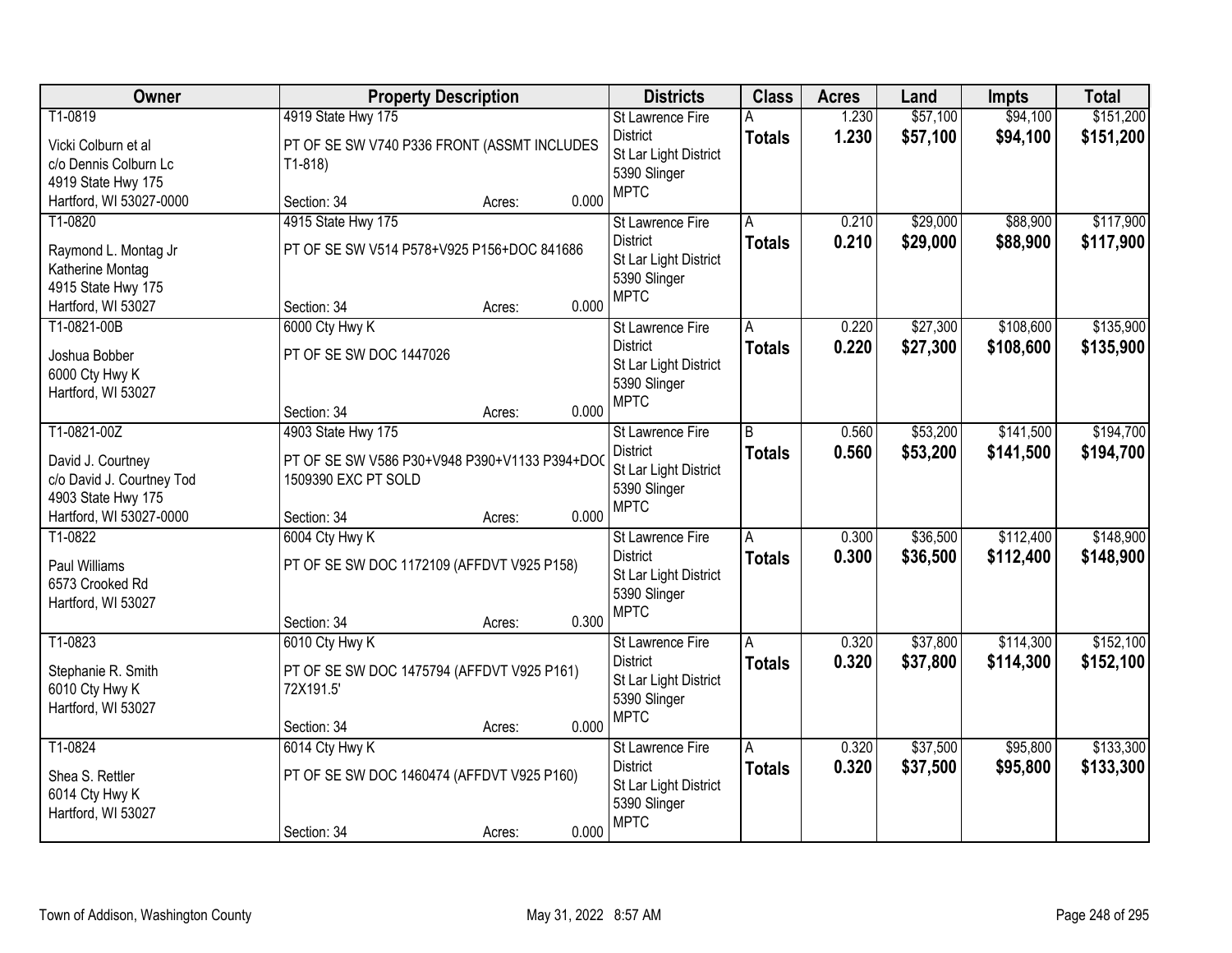| Owner                                                                                                                      |                                                                               | <b>Property Description</b>                                      |                | <b>Districts</b>                                                                                   | <b>Class</b>                    | <b>Acres</b>   | Land                   | Impts                  | <b>Total</b>           |
|----------------------------------------------------------------------------------------------------------------------------|-------------------------------------------------------------------------------|------------------------------------------------------------------|----------------|----------------------------------------------------------------------------------------------------|---------------------------------|----------------|------------------------|------------------------|------------------------|
| T1-0825<br>Paul G. Tiedt<br>Shonna A. Brose<br>6018 Cty Hwy K                                                              | 6018 Cty Hwy K                                                                | PT OF SE SW DOC 1409060 (AFFDVT V925 P157)                       |                | <b>St Lawrence Fire</b><br><b>District</b><br>St Lar Light District<br>5390 Slinger<br><b>MPTC</b> | A<br><b>Totals</b>              | 0.390<br>0.390 | \$41,400<br>\$41,400   | \$92,900<br>\$92,900   | \$134,300<br>\$134,300 |
| Hartord, WI 53027<br>T1-0826<br>Heidi C. Livingston<br>c/o Heidi C. Livingston Tod<br>6024 Cty Hwy K<br>Hartford, WI 53027 | Section: 34<br>6024 Cty Hwy K<br>P159)<br>Section: 34                         | Acres:<br>PT OF SE SW DOC 1458341+1551020 (AFFDVT V925<br>Acres: | 0.000<br>0.000 | St Lawrence Fire<br><b>District</b><br>St Lar Light District<br>5390 Slinger<br><b>MPTC</b>        | A<br><b>Totals</b>              | 0.360<br>0.360 | \$40,200<br>\$40,200   | \$106,300<br>\$106,300 | \$146,500<br>\$146,500 |
| T1-0827<br>St Lawrence Congregation<br>5928 Cty Hwy K<br>Hartford, WI 53027                                                | 5928 County Rd K<br>LOT 1 BLK 1 VOL O P86<br>Section: 34                      | PT OF SE SW FIRST ADD TO VIL OF ST LAWRENCE<br>Acres:            | 0.000          | St Lawrence Fire<br><b>District</b><br>5390 Slinger<br><b>MPTC</b>                                 | X5<br><b>Totals</b>             | 0.000<br>0.000 | $\overline{50}$<br>\$0 | $\overline{50}$<br>\$0 | $\overline{50}$<br>\$0 |
| T1-0828<br>Christopher G. Greuel<br>4917 Sell St<br>Hartford, WI 53027                                                     | 4917 Sell St<br>LOT 2 BLK 1 DOC 870618                                        | PT OF SE SW FIRST ADD TO VIL OF ST LAWRENCE                      |                | St Lawrence Fire<br><b>District</b><br>St Lar Light District<br>5390 Slinger<br><b>MPTC</b>        | $\overline{A}$<br><b>Totals</b> | 0.460<br>0.460 | \$45,300<br>\$45,300   | \$92,800<br>\$92,800   | \$138,100<br>\$138,100 |
| T1-0829<br>Joann S. Theusch<br>Ernst Mahsem<br>4923 Sell St<br>Hartford, WI 53027                                          | Section: 34<br>4923 Sell St<br>LOT 3 BLK 1 DOC 1105362+1258908<br>Section: 34 | Acres:<br>PT OF SE SW FIRST ADD TO VIL OF ST LAWRENCE<br>Acres:  | 0.000<br>0.000 | St Lawrence Fire<br><b>District</b><br>St Lar Light District<br>5390 Slinger<br><b>MPTC</b>        | A<br><b>Totals</b>              | 0.460<br>0.460 | \$45,300<br>\$45,300   | \$119,200<br>\$119,200 | \$164,500<br>\$164,500 |
| T1-0830<br>Daniel F. Berger<br>Karen A. Berger<br>4927 Sell St<br>Hartford, WI 53027                                       | 4927 Sell St<br>LOT 4 BLK 1 DOC 844985<br>Section: 34                         | PT OF SE SW FIRST ADD TO VIL OF ST LAWRENCE<br>Acres:            | 0.000          | St Lawrence Fire<br><b>District</b><br>St Lar Light District<br>5390 Slinger<br><b>MPTC</b>        | Α<br><b>Totals</b>              | 0.460<br>0.460 | \$45,300<br>\$45,300   | \$134,100<br>\$134,100 | \$179,400<br>\$179,400 |
| T1-0831<br>Dennis Missun<br>Joan M. Missun<br>5436 Woodland Summit<br>West Bend, WI 53095                                  | 4931 Sell St<br>LOT 5 BLK 1 DOC 1447024<br>Section: 34                        | PT OF SE SW FIRST ADD TO VIL OF ST LAWRENCE<br>Acres:            | 0.000          | St Lawrence Fire<br><b>District</b><br>St Lar Light District<br>5390 Slinger<br><b>MPTC</b>        | A<br><b>Totals</b>              | 0.460<br>0.460 | \$45,300<br>\$45,300   | \$109,300<br>\$109,300 | \$154,600<br>\$154,600 |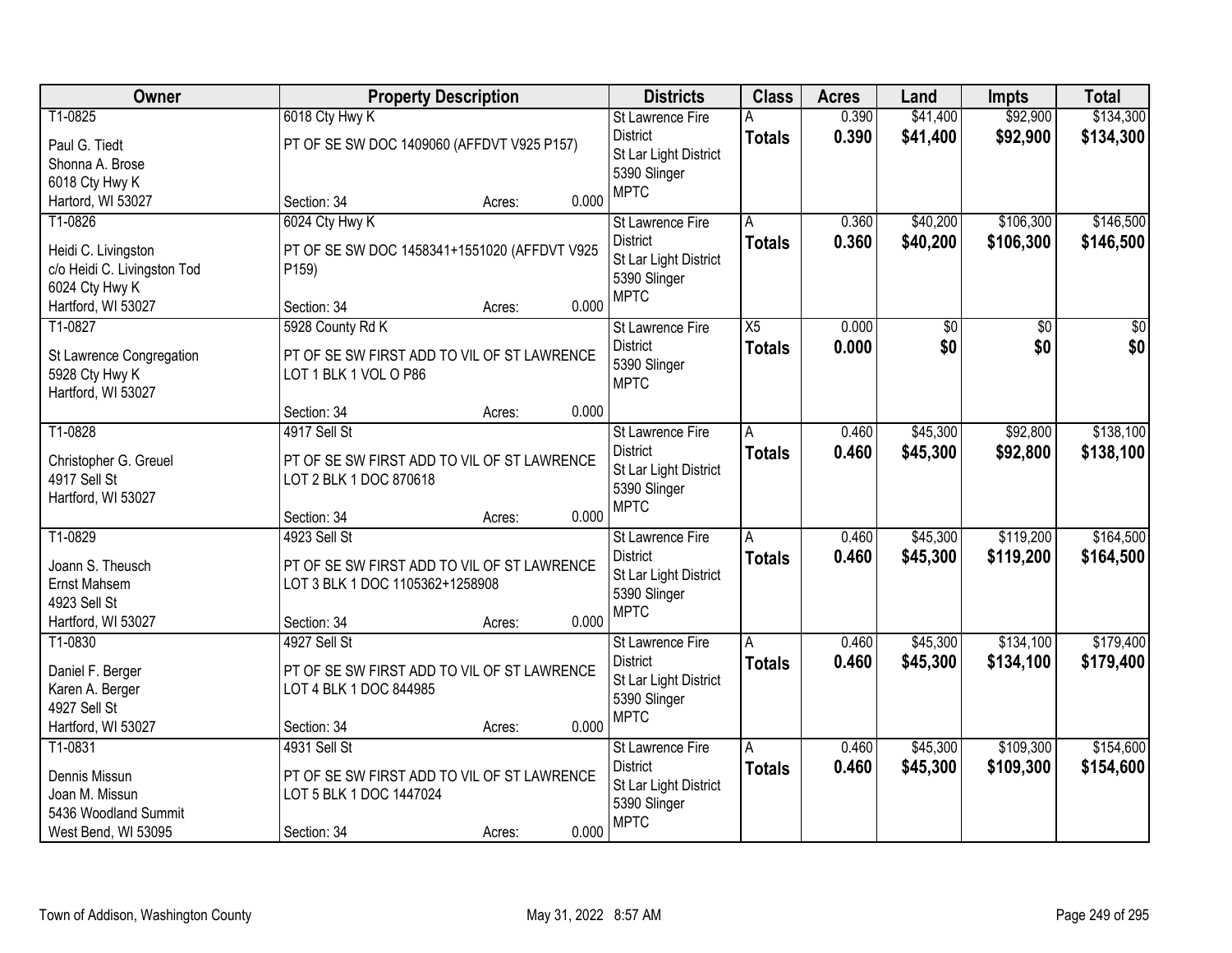| Owner                      | <b>Property Description</b>                 |                 | <b>Districts</b>                         | <b>Class</b>  | <b>Acres</b> | Land     | <b>Impts</b>    | <b>Total</b> |
|----------------------------|---------------------------------------------|-----------------|------------------------------------------|---------------|--------------|----------|-----------------|--------------|
| T1-0832-00A                | 4935 Sell St                                |                 | St Lawrence Fire                         |               | 0.530        | \$47,700 | \$120,600       | \$168,300    |
| Matthew D. Prunty          | PT OF SE SW FIRST ADD TO VIL OF ST LAWRENCE |                 | <b>District</b><br>St Lar Light District | <b>Totals</b> | 0.530        | \$47,700 | \$120,600       | \$168,300    |
| 4935 Sell St               | LOT 6 BLK 1+DOC 1368106                     |                 | 5390 Slinger                             |               |              |          |                 |              |
| Hartford, WI 53027         | Section:                                    | 0.000<br>Acres: | <b>MPTC</b>                              |               |              |          |                 |              |
| T1-0833-00A                | 4939 Sell St                                |                 | <b>St Lawrence Fire</b>                  | A             | 0.530        | \$47,800 | \$137,200       | \$185,000    |
| Cecile K. Pfeifer et al    | PT OF SE SW FIRST ADD TO VIL OF ST LAWRENCE |                 | <b>District</b>                          | <b>Totals</b> | 0.530        | \$47,800 | \$137,200       | \$185,000    |
| c/o Cecile K. Pfeifer Le   | LOT 7 BLK 1+V429 P494+DOC                   |                 | St Lar Light District                    |               |              |          |                 |              |
| 4939 Sell St               | 1017535+1276838+1550658+1555238             |                 | 5390 Slinger                             |               |              |          |                 |              |
| Hartford, WI 53027         | Section: 34                                 | 0.000<br>Acres: | <b>MPTC</b>                              |               |              |          |                 |              |
| T1-0834                    | 5910 Cty Hwy K                              |                 | St Lawrence Fire                         | Α             | 0.360        | \$40,100 | \$110,600       | \$150,700    |
| Shirley A. Gehring         | PT OF SE SW FIRST ADD TO VIL OF ST LAWRENCE |                 | <b>District</b>                          | <b>Totals</b> | 0.360        | \$40,100 | \$110,600       | \$150,700    |
| c/o Shirley A. Gehring Tod | PT OF LOT 1 BLK 2 V550 P342+V905 P255+DOC   |                 | St Lar Light District                    |               |              |          |                 |              |
| 5910 Cty Hwy K             | 1108850+1374729+1444714+1444715             |                 | 5390 Slinger                             |               |              |          |                 |              |
| Hartford, WI 53027         | Section: 34                                 | 0.000<br>Acres: | <b>MPTC</b>                              |               |              |          |                 |              |
| T1-0835                    | Sell St                                     |                 | St Lawrence Fire                         | A             | 0.030        | \$3,000  | \$7,800         | \$10,800     |
| Shirley A. Gehring         | PT OF SE SW FIRST ADD TO VIL OF ST LAWRENCE |                 | <b>District</b>                          | <b>Totals</b> | 0.030        | \$3,000  | \$7,800         | \$10,800     |
| c/o Shirley A. Gehring Tod | PT OF LOT 2 BLK 2 V550 P342+V905 P255+DOC   |                 | St Lar Light District                    |               |              |          |                 |              |
| 5910 Cty Hwy K             | 1108850+1374729+1444714+1444715             |                 | 5390 Slinger<br><b>MPTC</b>              |               |              |          |                 |              |
| Hartford, WI 53027         | Section: 34                                 | 0.000<br>Acres: |                                          |               |              |          |                 |              |
| T1-0835-00A                | 5916 Cty Hwy K                              |                 | St Lawrence Fire                         | A             | 0.250        | \$33,800 | \$89,500        | \$123,300    |
| Nicholas P. Gehring        | PT OF SE SW FIRST ADD TO VIL OF ST LAWRENCE |                 | <b>District</b>                          | <b>Totals</b> | 0.250        | \$33,800 | \$89,500        | \$123,300    |
| 5916 Cty Hwy K             | PT OF LOTS 1+2 BLK 2 DOC 1312051+1319835    |                 | St Lar Light District                    |               |              |          |                 |              |
| Hartford, WI 53027         |                                             |                 | 5390 Slinger<br><b>MPTC</b>              |               |              |          |                 |              |
|                            | Section: 34                                 | 0.000<br>Acres: |                                          |               |              |          |                 |              |
| T1-0836                    | Sell St                                     |                 | St Lawrence Fire                         | A             | 0.190        | \$24,500 | $\overline{50}$ | \$24,500     |
| Lawrence Beder             | PT OF SE SW FIRST ADD TO VIL OF ST LAWRENCE |                 | <b>District</b>                          | <b>Totals</b> | 0.190        | \$24,500 | \$0             | \$24,500     |
| <b>Christine Beder</b>     | W1/2 OF LOT 3 BLK 2 V1412 P613              |                 | St Lar Light District                    |               |              |          |                 |              |
| 4912 Sell St               |                                             |                 | 5390 Slinger<br><b>MPTC</b>              |               |              |          |                 |              |
| Hartford, WI 53027         | Section: 34                                 | 0.000<br>Acres: |                                          |               |              |          |                 |              |
| T1-0836-00A                | 4905 Williams Rd                            |                 | <b>St Lawrence Fire</b>                  | A             | 0.250        | \$31,900 | \$118,500       | \$150,400    |
| William Montag             | PT OF SE SW FIRST ADD TO VIL OF ST LAWRENCE |                 | <b>District</b>                          | <b>Totals</b> | 0.250        | \$31,900 | \$118,500       | \$150,400    |
| Cynthia Montag             | E1/2 OF LOT 3 BLK 2 V719 P638               |                 | St Lar Light District                    |               |              |          |                 |              |
| 4905 Williams Rd           |                                             |                 | 5390 Slinger<br><b>MPTC</b>              |               |              |          |                 |              |
| Hartford, WI 53027         | Section: 34                                 | 0.000<br>Acres: |                                          |               |              |          |                 |              |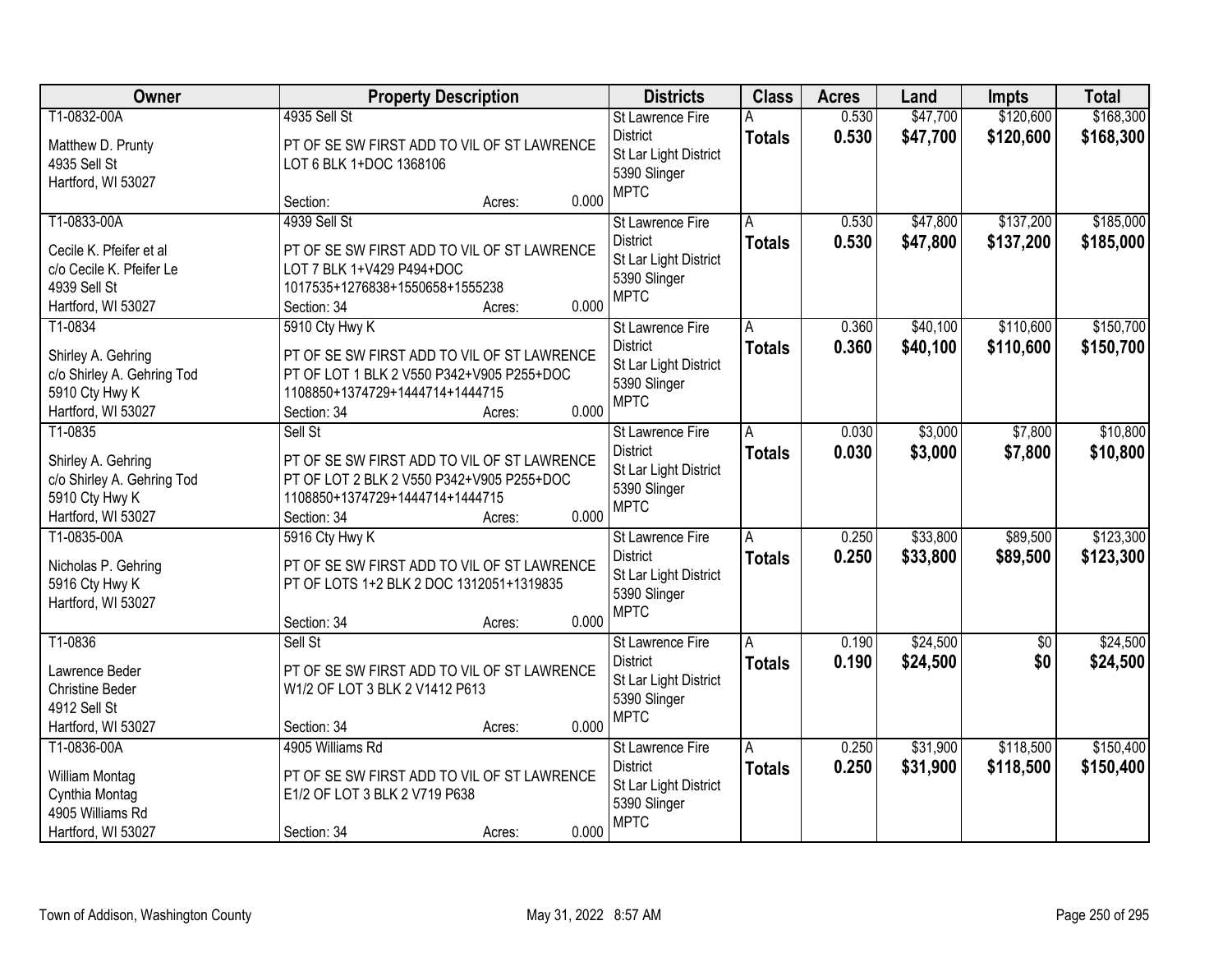| Owner                                                                                           |                                                                                                                          | <b>Property Description</b> |       | <b>Districts</b>                                                                                   | <b>Class</b>       | <b>Acres</b>   | Land                 | <b>Impts</b>           | <b>Total</b>           |
|-------------------------------------------------------------------------------------------------|--------------------------------------------------------------------------------------------------------------------------|-----------------------------|-------|----------------------------------------------------------------------------------------------------|--------------------|----------------|----------------------|------------------------|------------------------|
| T1-0837<br>Lawrence Beder<br><b>Christine Beder</b><br>4912 Sell St                             | 4912 Sell St<br>PT OF SE SW FIRST ADD TO VIL OF ST LAWRENCE<br>LOT 4 BLK 2 V1412 P613                                    |                             |       | <b>St Lawrence Fire</b><br><b>District</b><br>St Lar Light District<br>5390 Slinger<br><b>MPTC</b> | Α<br><b>Totals</b> | 0.480<br>0.480 | \$46,100<br>\$46,100 | \$108,200<br>\$108,200 | \$154,300<br>\$154,300 |
| Hartford, WI 53027                                                                              | Section: 34                                                                                                              | Acres:                      | 0.000 |                                                                                                    |                    |                |                      |                        |                        |
| T1-0838<br>Connor A. Kind<br>7239 W Waterford Rd<br>Hartford, WI 53027                          | 4918 Sell St<br>PT OF SE SW FIRST ADD TO VIL OF ST LAWRENCE<br>LOT 5 BLK 2 DOC 1550461<br>Section: 34                    | Acres:                      | 0.000 | St Lawrence Fire<br><b>District</b><br>St Lar Light District<br>5390 Slinger<br><b>MPTC</b>        | A<br><b>Totals</b> | 0.420<br>0.420 | \$42,900<br>\$42,900 | \$112,800<br>\$112,800 | \$155,700<br>\$155,700 |
| T1-0839<br>Jared L. Schladweiler<br>Kelly R. Schladweiler<br>4926 Sell St<br>Hartford, WI 53027 | 4926 Sell St<br>PT OF SE SW FIRST ADD TO VIL OF ST LAWRENCE<br>LOTS 7+8 BLK 2 DOC 1346174+1512347+1513487<br>Section: 34 | Acres:                      | 0.000 | St Lawrence Fire<br><b>District</b><br>St Lar Light District<br>5390 Slinger<br><b>MPTC</b>        | A<br><b>Totals</b> | 0.420<br>0.420 | \$42,900<br>\$42,900 | \$114,000<br>\$114,000 | \$156,900<br>\$156,900 |
| T1-0839-00A<br>John J. Sennott<br>Terri M. Sennott<br>4932 Sell St<br>Hartford, WI 53027        | 4932 Sell St<br>PT OF SE SW FIRST ADD TO VIL OF ST LAWRENCE<br>LOT 9 BLK 2 V1690 P469<br>Section: 34                     | Acres:                      | 0.000 | St Lawrence Fire<br><b>District</b><br>St Lar Light District<br>5390 Slinger<br><b>MPTC</b>        | Α<br><b>Totals</b> | 0.420<br>0.420 | \$42,900<br>\$42,900 | \$146,900<br>\$146,900 | \$189,800<br>\$189,800 |
| T1-0839-00B<br>Timothy M. German<br>Susan A. German<br>4938 Sell St<br>Hartford, WI 53027       | 4938 Sell St<br>PT OF SE SW FIRST ADD TO VIL OF ST LAWRENCE<br>LOT 10 BLK 2 V1434 P88<br>Section: 34                     | Acres:                      | 0.000 | St Lawrence Fire<br><b>District</b><br>St Lar Light District<br>5390 Slinger<br><b>MPTC</b>        | A<br><b>Totals</b> | 0.310<br>0.310 | \$37,000<br>\$37,000 | \$148,700<br>\$148,700 | \$185,700<br>\$185,700 |
| T1-0840<br>Brian Z. Adams<br>Sarah N. Herman<br>4922 Sell St<br>Hartford, WI 53027              | 4922 Sell St<br>PT OF SE SW FIRST ADD TO VIL OF ST LAWRENCE<br>LOT 6 BLK 2 DOC 1495367<br>Section: 34                    | Acres:                      | 0.000 | St Lawrence Fire<br><b>District</b><br>St Lar Light District<br>5390 Slinger<br><b>MPTC</b>        | A<br><b>Totals</b> | 0.420<br>0.420 | \$42,900<br>\$42,900 | \$118,100<br>\$118,100 | \$161,000<br>\$161,000 |
| T1-0844-00B<br>Jon G. Lucas<br>Lucas K. Selke<br>5279 Indian Dr<br>Hartford, WI 53027           | 5279 Indian Dr<br>PT OF N1/2 NE NE CSM 4992 LOT 1 DOC 787869<br>Section: 35                                              | Acres:                      | 6.180 | <b>St Lawrence Fire</b><br><b>District</b><br>5390 Slinger<br><b>MPTC</b>                          | A<br><b>Totals</b> | 6.180<br>6.180 | \$94,100<br>\$94,100 | \$137,700<br>\$137,700 | \$231,800<br>\$231,800 |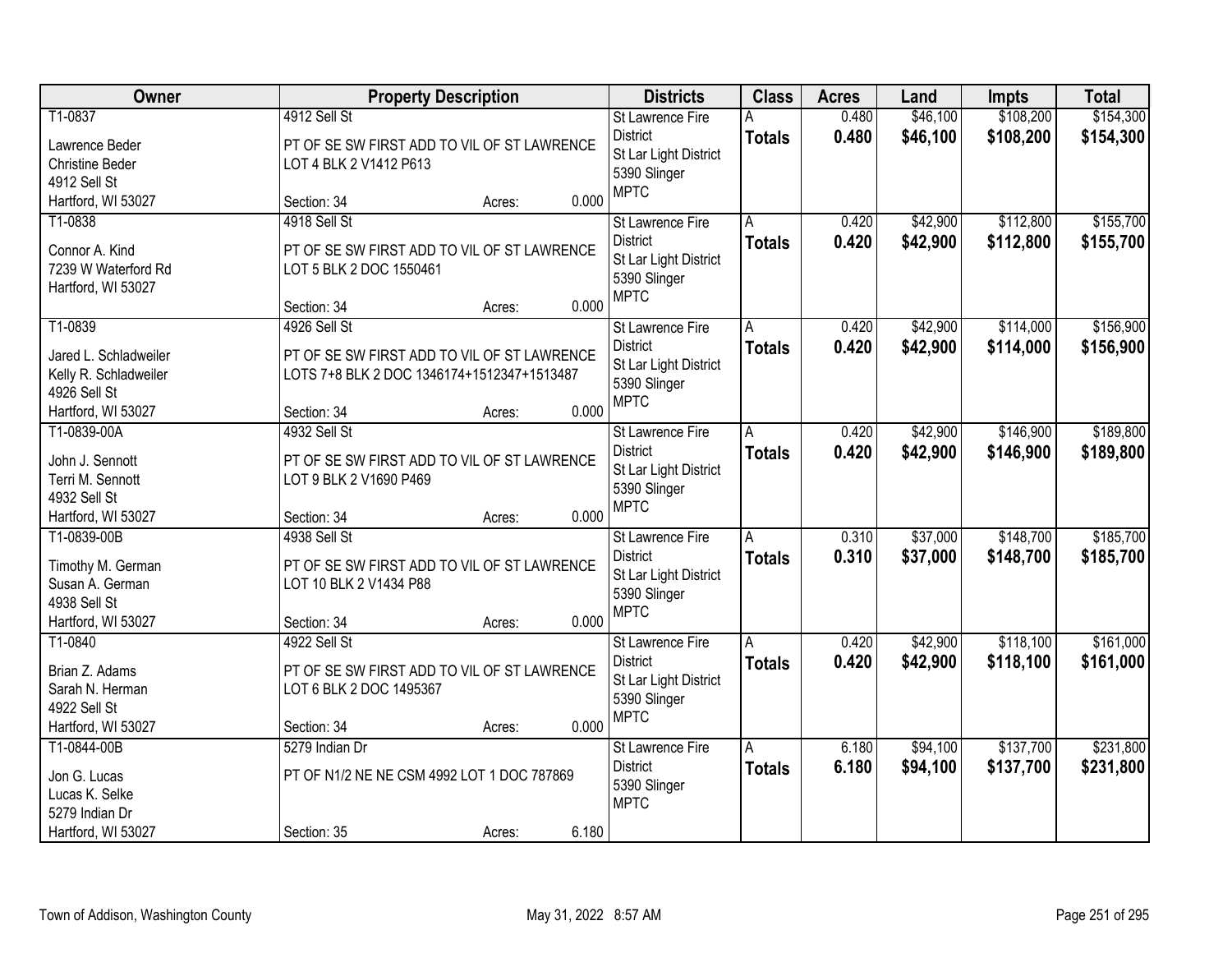| Owner                            |                                                                    | <b>Property Description</b> |       | <b>Districts</b> | <b>Class</b>            | <b>Acres</b> | Land     | <b>Impts</b> | <b>Total</b> |
|----------------------------------|--------------------------------------------------------------------|-----------------------------|-------|------------------|-------------------------|--------------|----------|--------------|--------------|
| T1-0844-00C                      | 5361 Deer Rd                                                       |                             |       | St Lawrence Fire | $\overline{\mathsf{B}}$ | 8.720        | \$91,600 | \$103,600    | \$195,200    |
| Paul E. Weninger                 | N1/2 NE NE CSM 4992 LOT 2 V963 P637+DOC                            |                             |       | <b>District</b>  | D                       | 1.000        | \$300    | \$0          | \$300        |
| 1720 Primrose Ln                 | 1142598 (HWY V580 P380-1)                                          |                             |       | 5390 Slinger     | <b>Totals</b>           | 9.720        | \$91,900 | \$103,600    | \$195,500    |
| West Bend, WI 53090              |                                                                    |                             |       | <b>MPTC</b>      |                         |              |          |              |              |
|                                  | Section: 35                                                        | Acres:                      | 9.720 |                  |                         |              |          |              |              |
| T1-0845                          | 5165 Indian Dr                                                     |                             |       | St Lawrence Fire | A                       | 4.500        | \$87,500 | \$163,900    | \$251,400    |
| Rose Krebs                       | PT E1/2 NE INDIAN HILLS WEST LOT 1 DOC 1401121                     |                             |       | <b>District</b>  | <b>Totals</b>           | 4.500        | \$87,500 | \$163,900    | \$251,400    |
| 5165 Indian Dr                   |                                                                    |                             |       | 5390 Slinger     |                         |              |          |              |              |
| Hartford, WI 53027               |                                                                    |                             |       | <b>MPTC</b>      |                         |              |          |              |              |
|                                  | Section: 35                                                        | Acres:                      | 4.500 |                  |                         |              |          |              |              |
| T1-0845-001                      | 5317 Apache Trl                                                    |                             |       | St Lawrence Fire | Α                       | 1.340        | \$53,400 | \$204,100    | \$257,500    |
| Benjamin E. Frazer               | PT E1/2 NE INDIAN HILLS WEST LOT 2 DOC 1197523                     |                             |       | <b>District</b>  | <b>Totals</b>           | 1.340        | \$53,400 | \$204,100    | \$257,500    |
| Jamie L. Frazer                  |                                                                    |                             |       | 5390 Slinger     |                         |              |          |              |              |
| 5317 Apache Trl                  |                                                                    |                             |       | <b>MPTC</b>      |                         |              |          |              |              |
| Hartford, WI 53027               | Section: 35                                                        | Acres:                      | 0.000 |                  |                         |              |          |              |              |
| T1-0845-002                      | 5323 Apache Trl                                                    |                             |       | St Lawrence Fire | A                       | 1.190        | \$54,500 | \$206,100    | \$260,600    |
| Ronald P. Krebs                  | PT E1/2 NE INDIAN HILLS WEST LOT 3 V1007 P647                      |                             |       | <b>District</b>  | <b>Totals</b>           | 1.190        | \$54,500 | \$206,100    | \$260,600    |
| Cindy L. Krebs                   |                                                                    |                             |       | 5390 Slinger     |                         |              |          |              |              |
| 5323 Apache Trl                  |                                                                    |                             |       | <b>MPTC</b>      |                         |              |          |              |              |
| Hartford, WI 53027               | Section: 35                                                        | Acres:                      | 0.000 |                  |                         |              |          |              |              |
| T1-0845-003                      | 5335 Apache Trl                                                    |                             |       | St Lawrence Fire | A                       | 1.060        | \$50,600 | \$229,100    | \$279,700    |
| Richard A. Van Swol              |                                                                    |                             |       | <b>District</b>  | <b>Totals</b>           | 1.060        | \$50,600 | \$229,100    | \$279,700    |
| Laura J. Van Swol                | PT E1/2 NE INDIAN HILLS WEST LOT 4 DOC 1014193<br>(HWY V1468 P516) |                             |       | 5390 Slinger     |                         |              |          |              |              |
| 5335 Apache Trl                  |                                                                    |                             |       | <b>MPTC</b>      |                         |              |          |              |              |
| Hartford, WI 53027               | Section: 35                                                        | Acres:                      | 0.000 |                  |                         |              |          |              |              |
| T1-0845-004                      | 5328 Apache Trl                                                    |                             |       | St Lawrence Fire | A                       | 0.870        | \$49,300 | \$176,600    | \$225,900    |
|                                  |                                                                    |                             |       | <b>District</b>  | <b>Totals</b>           | 0.870        | \$49,300 | \$176,600    | \$225,900    |
| Robert R. Selbo                  | PT E1/2 NE INDIAN HILLS WEST LOT 5 V1129 P62                       |                             |       | 5390 Slinger     |                         |              |          |              |              |
| Jody A. Selbo<br>5328 Apache Trl |                                                                    |                             |       | <b>MPTC</b>      |                         |              |          |              |              |
| Hartford, WI 53027               | Section: 35                                                        | Acres:                      | 0.000 |                  |                         |              |          |              |              |
| T1-0845-005                      | 5312 Apache Trl                                                    |                             |       | St Lawrence Fire | A                       | 0.960        | \$49,200 | \$161,000    | \$210,200    |
|                                  |                                                                    |                             |       | <b>District</b>  | <b>Totals</b>           | 0.960        | \$49,200 | \$161,000    | \$210,200    |
| Terry J. Pietschmann             | PT E1/2 NE INDIAN HILLS WEST LOT 6 DOC 1451010                     |                             |       | 5390 Slinger     |                         |              |          |              |              |
| Victoria M. Pietschmann          |                                                                    |                             |       | <b>MPTC</b>      |                         |              |          |              |              |
| 5312 Apache Trl                  | Section: 35                                                        |                             | 0.000 |                  |                         |              |          |              |              |
| Hartford, WI 53027               |                                                                    | Acres:                      |       |                  |                         |              |          |              |              |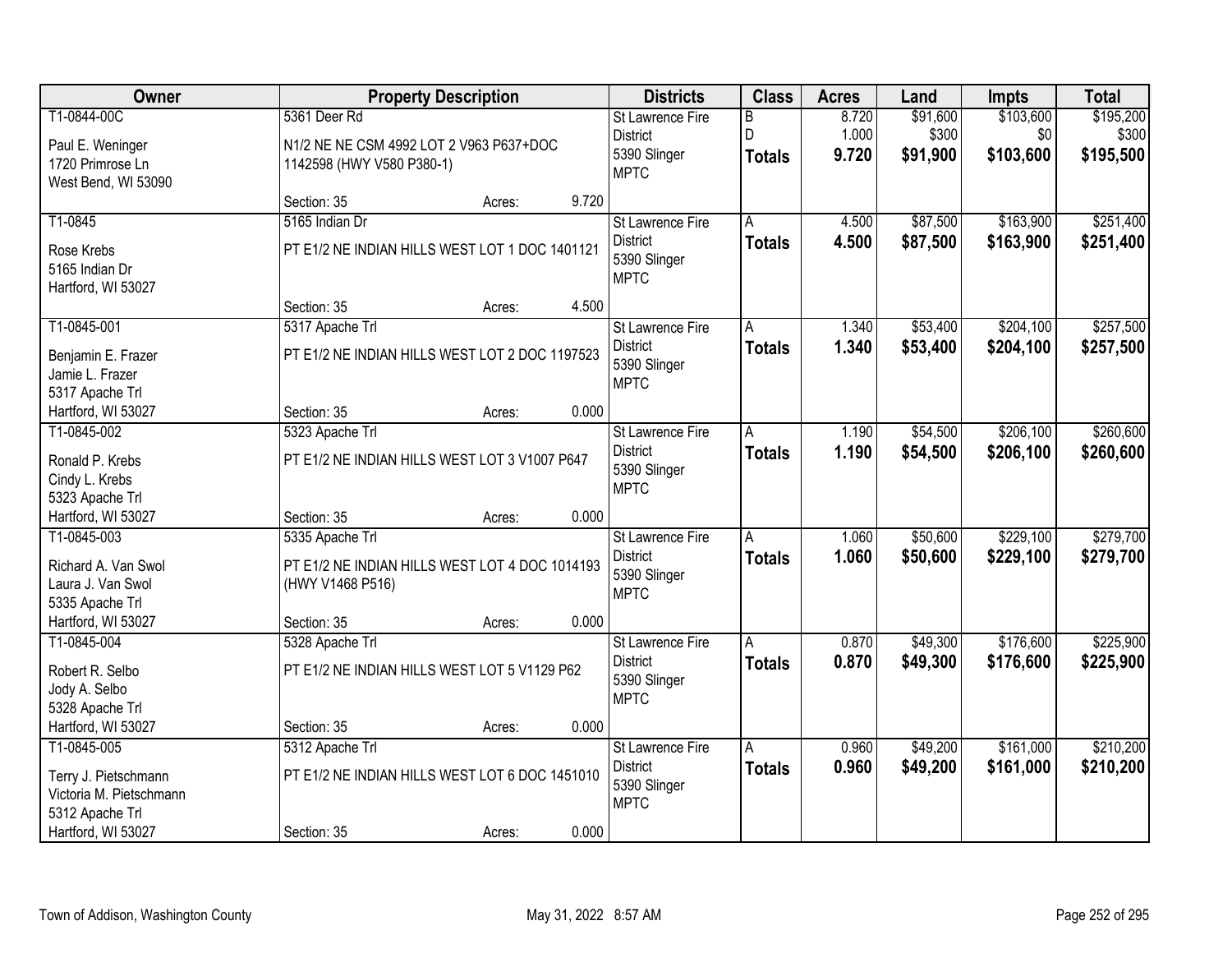| Owner                                 |                                                       | <b>Property Description</b> |        | <b>Districts</b>                    | <b>Class</b>            | <b>Acres</b>   | Land                 | <b>Impts</b>           | <b>Total</b>           |
|---------------------------------------|-------------------------------------------------------|-----------------------------|--------|-------------------------------------|-------------------------|----------------|----------------------|------------------------|------------------------|
| T1-0845-00B                           | 5223 Indian Dr                                        |                             |        | St Lawrence Fire<br><b>District</b> | А<br><b>Totals</b>      | 1.200<br>1.200 | \$54,000<br>\$54,000 | \$243,900<br>\$243,900 | \$297,900<br>\$297,900 |
| Raymond Hermann                       | PT OF NE NE CSM 5118 PAR 1 DOC 1030347                |                             |        | 5390 Slinger                        |                         |                |                      |                        |                        |
| Arlene F. Sarasin                     |                                                       |                             |        | <b>MPTC</b>                         |                         |                |                      |                        |                        |
| 5223 Indian Dr<br>Hartford, WI 53027  | Section: 35                                           | Acres:                      | 1.200  |                                     |                         |                |                      |                        |                        |
| T1-0845-00C                           | 5306 Apache Trl                                       |                             |        | <b>St Lawrence Fire</b>             | A                       | 1.070          | \$59,100             | \$172,000              | \$231,100              |
|                                       |                                                       |                             |        | <b>District</b>                     | <b>Totals</b>           | 1.070          | \$59,100             | \$172,000              | \$231,100              |
| Rachelle C. Pallin et al              | PT OF NE NE CSM 5118 PAR 2 DOC                        |                             |        | 5390 Slinger                        |                         |                |                      |                        |                        |
| c/o Thomas J. Pallin Tod              | 1484672+1519789                                       |                             |        | <b>MPTC</b>                         |                         |                |                      |                        |                        |
| 5306 Apache Trl<br>Hartford, WI 53027 | Section: 35                                           | Acres:                      | 1.070  |                                     |                         |                |                      |                        |                        |
| T1-0846                               | Aurora Rd                                             |                             |        | St Lawrence Fire                    | $\overline{B}$          | 3.060          | \$53,800             | $\overline{50}$        | \$53,800               |
|                                       |                                                       |                             |        | <b>District</b>                     | <b>Totals</b>           | 3.060          | \$53,800             | \$0                    | \$53,800               |
| Kettle Moraine Hardwoods, Inc         | PT OF NW NE CSM 3025 LOT 1 V1442 P120 (HWY            |                             |        | 5390 Slinger                        |                         |                |                      |                        |                        |
| 5261 Aurora Rd<br>Hartford, WI 53027  | V191 P51+V195 P181+V394 P175+V1538 P41+V1540<br>P231) |                             |        | <b>MPTC</b>                         |                         |                |                      |                        |                        |
|                                       | Section: 35                                           | Acres:                      | 3.060  |                                     |                         |                |                      |                        |                        |
| T1-0846-00A                           | 5261 Aurora Rd                                        |                             |        | St Lawrence Fire                    | C                       | 15.930         | \$0                  | \$0                    | \$0                    |
|                                       |                                                       |                             |        | <b>District</b>                     | <b>Totals</b>           | 15.930         | \$0                  | \$0                    | \$0                    |
| Kettle Moraine Hardwoods, Inc.        | PT OF NW NE+NE NW V908 P147                           |                             |        | 5390 Slinger                        |                         |                |                      |                        |                        |
| 5261 Aurora Rd<br>Hartford, WI 53027  |                                                       |                             |        | <b>MPTC</b>                         |                         |                |                      |                        |                        |
|                                       | Section: 35                                           | Acres:                      | 15.930 |                                     |                         |                |                      |                        |                        |
| T1-0846-00C                           | 5260 Aurora Rd                                        |                             |        | St Lawrence Fire                    | $\overline{B}$          | 2.750          | \$90,800             | \$509,100              | \$599,900              |
|                                       |                                                       |                             |        | <b>District</b>                     | <b>Totals</b>           | 2.750          | \$90,800             | \$509,100              | \$599,900              |
| Sac Corp<br>5260 Aurora Rd            | PT OF NW NE DOC 1448637                               |                             |        | 5390 Slinger                        |                         |                |                      |                        |                        |
| Hartford, WI 53027                    |                                                       |                             |        | <b>MPTC</b>                         |                         |                |                      |                        |                        |
|                                       | Section: 35                                           | Acres:                      | 2.750  |                                     |                         |                |                      |                        |                        |
| T1-0847                               | Aurora Rd                                             |                             |        | St Lawrence Fire                    | D                       | 2.000          | \$400                | $\sqrt{6}$             | \$400                  |
| Cedar Lake Sand & Gravel Co, Inc      | PT OF SW NE DOC 1443941 EXC RR                        |                             |        | <b>District</b>                     | E.                      | 26.520         | \$18,600             | \$0                    | \$18,600               |
| 5189 Aurora Rd                        |                                                       |                             |        | 5390 Slinger                        | <b>Totals</b>           | 28.520         | \$19,000             | \$0                    | \$19,000               |
| Hartford, WI 53027                    |                                                       |                             |        | <b>MPTC</b>                         |                         |                |                      |                        |                        |
|                                       | Section: 35                                           | Acres:                      | 28.520 |                                     |                         |                |                      |                        |                        |
| T1-0847-00A                           | Aurora Rd                                             |                             |        | <b>St Lawrence Fire</b>             | $\overline{\mathsf{C}}$ | 4.400          | \$0                  | $\overline{30}$        | $\overline{50}$        |
| Cedar Lake Sand & Gravel Co, Inc      | PT OF SW NE V386 P638+V1204 P379 EXC CSM 3439         |                             |        | <b>District</b>                     | <b>Totals</b>           | 4.400          | \$0                  | \$0                    | \$0                    |
| 5189 Aurora Rd                        |                                                       |                             |        | 5390 Slinger                        |                         |                |                      |                        |                        |
| Hartford, WI 53027                    |                                                       |                             |        | <b>MPTC</b>                         |                         |                |                      |                        |                        |
|                                       | Section: 35                                           | Acres:                      | 4.400  |                                     |                         |                |                      |                        |                        |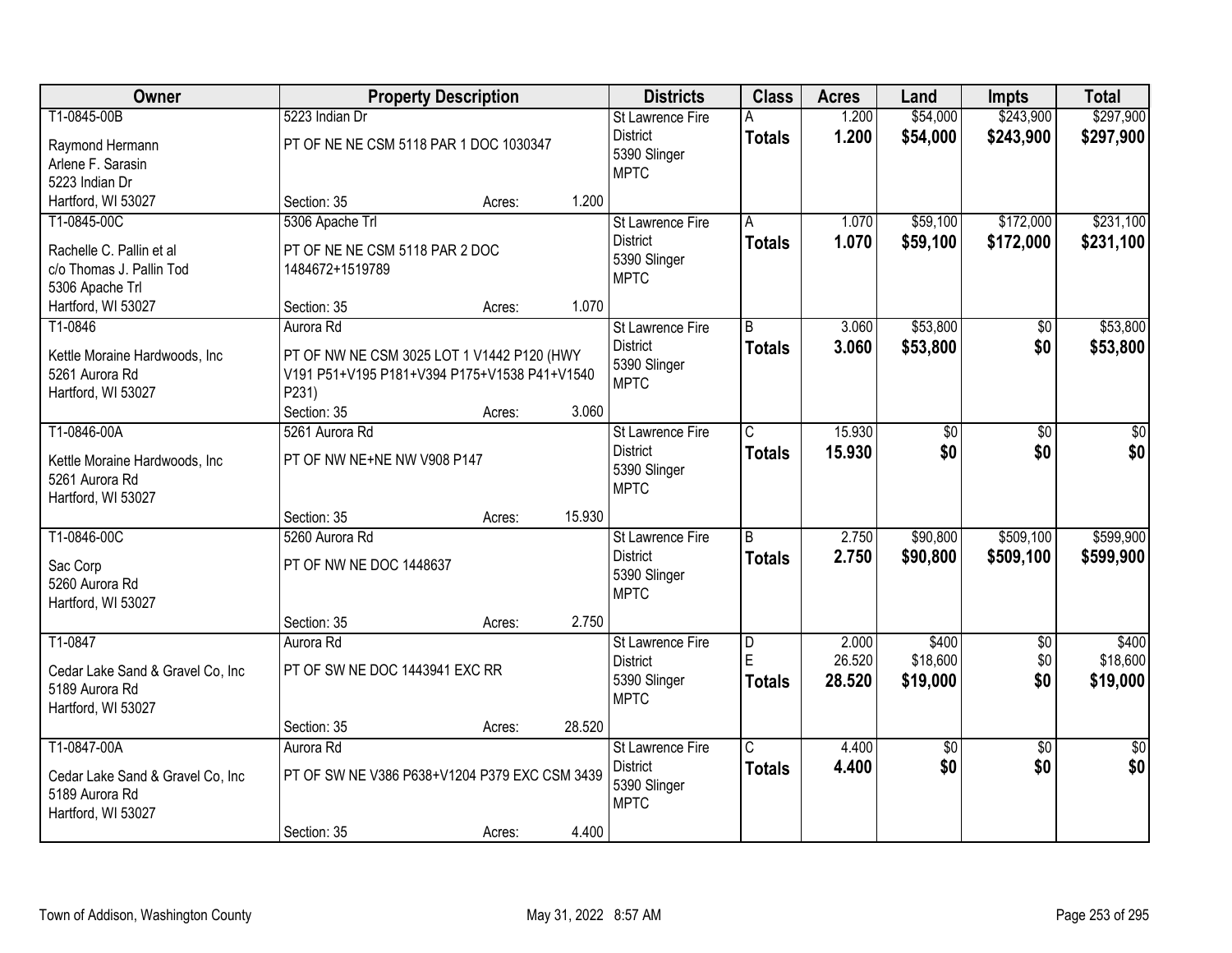| Owner                                      |                                               | <b>Property Description</b> |        |                             | <b>Class</b>                 | <b>Acres</b> | Land            | <b>Impts</b>    | <b>Total</b>     |
|--------------------------------------------|-----------------------------------------------|-----------------------------|--------|-----------------------------|------------------------------|--------------|-----------------|-----------------|------------------|
| T1-0847-00B                                | 5092 Aurora Rd                                |                             |        | <b>St Lawrence Fire</b>     | A                            | 1.720        | \$64,400        | \$177,500       | \$241,900        |
| Randall W. Hottenroth                      | PT OF SW NE+PT NW SE V946 P630                |                             |        | <b>District</b>             | <b>Totals</b>                | 1.720        | \$64,400        | \$177,500       | \$241,900        |
| Sandra A. Hottenroth                       |                                               |                             |        | 5390 Slinger<br><b>MPTC</b> |                              |              |                 |                 |                  |
| 5092 Aurora Rd                             |                                               |                             |        |                             |                              |              |                 |                 |                  |
| Hartford, WI 53027                         | Section: 35                                   | Acres:                      | 1.720  |                             |                              |              |                 |                 |                  |
| T1-0847-00C                                | 5120 Aurora Rd                                |                             |        | <b>St Lawrence Fire</b>     | A                            | 2.000        | \$70,000        | \$119,000       | \$189,000        |
| Ronald P. Nemec                            | PT OF SW NE CSM 295 DOC 812243+910701         |                             |        | <b>District</b>             | <b>Totals</b>                | 2.000        | \$70,000        | \$119,000       | \$189,000        |
| 5120 Aurora Rd                             |                                               |                             |        | 5390 Slinger                |                              |              |                 |                 |                  |
| Hartford, WI 53027                         |                                               |                             |        | <b>MPTC</b>                 |                              |              |                 |                 |                  |
|                                            | Section: 35                                   | Acres:                      | 2.000  |                             |                              |              |                 |                 |                  |
| T1-0848                                    | 5121 Indian Dr                                |                             |        | St Lawrence Fire            | Α                            | 2.550        | \$75,500        | \$155,700       | \$231,200        |
| Timothy A. Puestow                         | PT OF SE NE EXC PTS SOLD DOC 1365444 (HWY     |                             |        | <b>District</b>             | <b>Totals</b>                | 2.550        | \$75,500        | \$155,700       | \$231,200        |
| Tara B. Puestow                            | V206 P252 V869 P46)                           |                             |        | 5390 Slinger                |                              |              |                 |                 |                  |
| 5121 Indian Dr                             |                                               |                             |        | <b>MPTC</b>                 |                              |              |                 |                 |                  |
| Hartford, WI 53027                         | Section: 35                                   | Acres:                      | 2.550  |                             |                              |              |                 |                 |                  |
| T1-0848-00B                                | 5141 Indian Dr                                |                             |        | St Lawrence Fire            | A                            | 1.110        | \$57,400        | \$187,600       | \$245,000        |
|                                            |                                               |                             |        | <b>District</b>             | <b>Totals</b>                | 1.110        | \$57,400        | \$187,600       | \$245,000        |
| Patricia A. Roethle<br>Patricia A. Fischer | PT OF SE NE CSM 730 DOC 828788+937630+1462696 |                             |        | 5390 Slinger                |                              |              |                 |                 |                  |
| 5141 Indian Dr                             |                                               |                             |        | <b>MPTC</b>                 |                              |              |                 |                 |                  |
| Hartford, WI 53027                         | Section: 35                                   | Acres:                      | 1.110  |                             |                              |              |                 |                 |                  |
| T1-0849                                    | 5189 Aurora Rd                                |                             |        | St Lawrence Fire            | $\overline{\text{C}}$        | 23.950       | $\overline{50}$ | $\overline{50}$ | $\overline{\$0}$ |
|                                            |                                               |                             |        | <b>District</b>             | <b>Totals</b>                | 23.950       | \$0             | \$0             | \$0              |
| Cedar Lake Sand & Gravel Co, Inc           | E3/4 NE NW V386 P638+V915 P696+V1204 P379 EXC |                             |        | 5390 Slinger                |                              |              |                 |                 |                  |
| 5189 Aurora Rd                             | RR & PT SOLD                                  |                             |        | <b>MPTC</b>                 |                              |              |                 |                 |                  |
| Hartford, WI 53027                         |                                               |                             | 23.950 |                             |                              |              |                 |                 |                  |
| T1-0849-00A                                | Section: 35<br>5189 Aurora Rd                 | Acres:                      |        | St Lawrence Fire            | $\overline{\mathsf{C}}$      | 3.110        | $\sqrt{50}$     | $\overline{50}$ | $\sqrt{30}$      |
|                                            |                                               |                             |        | <b>District</b>             | <b>Totals</b>                | 3.110        | \$0             | \$0             | \$0              |
| Mcc, Inc                                   | PT OF SW NE+E1/2 NW CSM 3439 (CEDAR LAKE PIT) |                             |        | 5390 Slinger                |                              |              |                 |                 |                  |
| PO Box 1137                                | V1118 P589                                    |                             |        | <b>MPTC</b>                 |                              |              |                 |                 |                  |
| Appleton, WI 54912                         |                                               |                             |        |                             |                              |              |                 |                 |                  |
|                                            | Section: 35                                   | Acres:                      | 3.110  |                             |                              |              |                 |                 |                  |
| T1-0850                                    | Aurora Rd                                     |                             |        | St Lawrence Fire            | $\overline{\mathsf{D}}$<br>E | 8.000        | \$1,700         | $\overline{50}$ | \$1,700          |
| <b>Curt Nicolaus</b>                       | W1/4 NE NW V1340 P455+DOC 925573 SEC 35-11-18 |                             |        | <b>District</b>             |                              | 2.030        | \$1,400         | \$0             | \$1,400          |
| 202 E Pleasant St                          | 10.03 AC                                      |                             |        | 5390 Slinger<br><b>MPTC</b> | <b>Totals</b>                | 10.030       | \$3,100         | \$0             | \$3,100          |
| Iron Ridge, WI 53035                       |                                               |                             |        |                             |                              |              |                 |                 |                  |
|                                            | Section: 35                                   | Acres:                      | 10.030 |                             |                              |              |                 |                 |                  |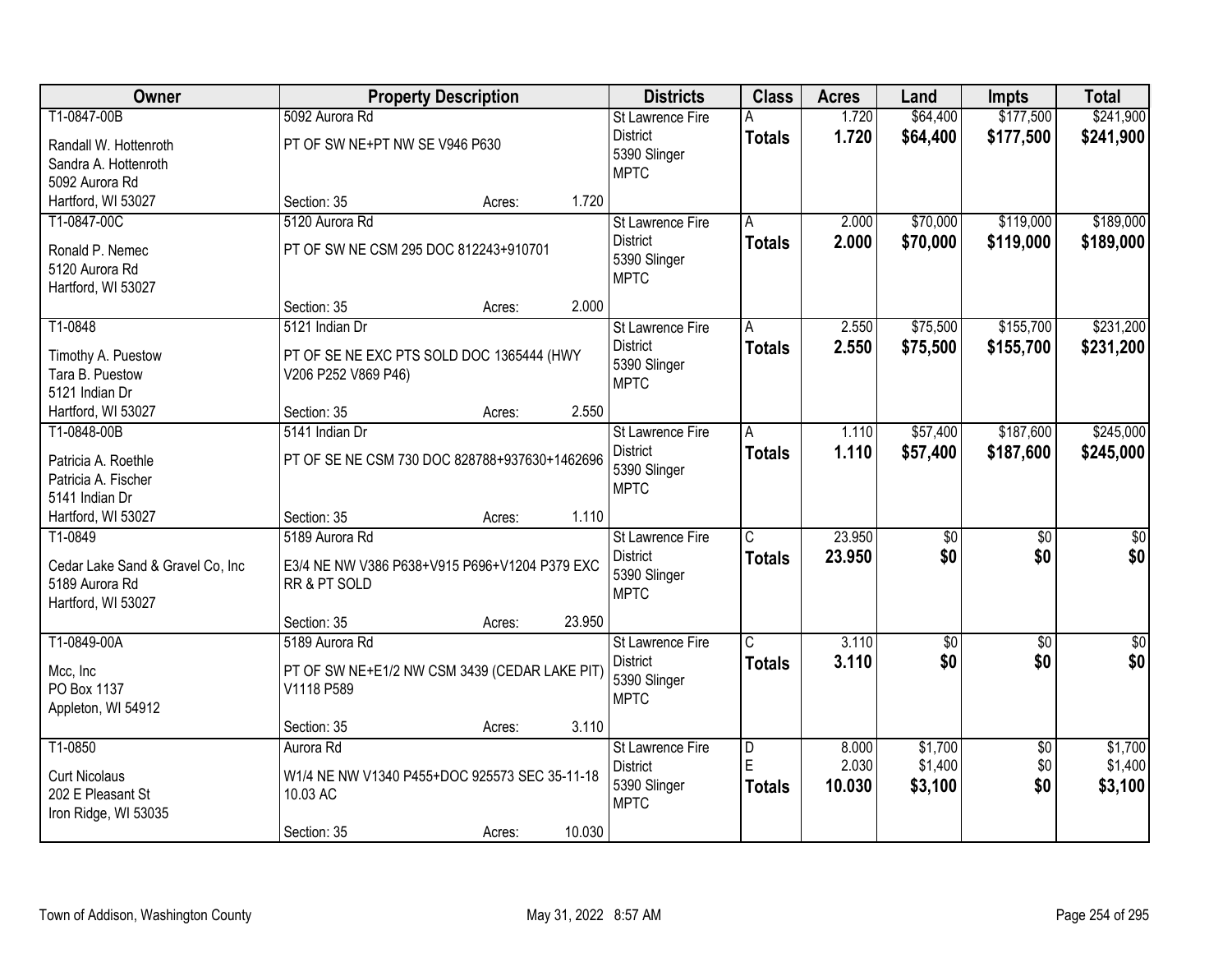| Owner                            | <b>Property Description</b>                   |        |        | <b>Districts</b>        | <b>Class</b>            | <b>Acres</b> | Land            | <b>Impts</b>    | <b>Total</b>    |
|----------------------------------|-----------------------------------------------|--------|--------|-------------------------|-------------------------|--------------|-----------------|-----------------|-----------------|
| T1-0851                          | 5284 Wildlife Rd                              |        |        | <b>St Lawrence Fire</b> | A                       | 4.000        | \$85,000        | \$41,100        | \$126,100       |
| <b>Curt Nicolaus</b>             | NW NW V1340 P455+DOC 925573 SEC 35-11-18      |        |        | <b>District</b>         | D                       | 35.000       | \$8,300         | \$0             | \$8,300         |
| 202 E Pleasant St                | 40.03 AC                                      |        |        | 5390 Slinger            | $\mathsf E$             | 1.030        | \$700           | \$0             | \$700           |
| Iron Ridge, WI 53035             |                                               |        |        | <b>MPTC</b>             | <b>Totals</b>           | 40.030       | \$94,000        | \$41,100        | \$135,100       |
|                                  | Section: 35                                   | Acres: | 40.030 |                         |                         |              |                 |                 |                 |
| T1-0852                          | 5170 Wildlife Rd                              |        |        | <b>St Lawrence Fire</b> | 5M                      | 3.000        | \$7,200         | $\overline{50}$ | \$7,200         |
| Cedar Lake Sand & Gravel Co      | SW NW V1365 P519 EXC CSM 2633+4201            |        |        | <b>District</b>         | D                       | 15.000       | \$3,200         | \$0             | \$3,200         |
| 5189 Aurora Rd                   |                                               |        |        | 5390 Slinger            | E                       | 12.760       | \$8,900         | \$0             | \$8,900         |
| Hartford, WI 53027               |                                               |        |        | <b>MPTC</b>             | $\overline{O}$          | 1.000        | \$40,000        | \$18,000        | \$58,000        |
|                                  | Section: 35                                   | Acres: | 31.760 |                         | <b>Totals</b>           | 31.760       | \$59,300        | \$18,000        | \$77,300        |
| T1-0852-00A                      | 5140 Wildlife Rd                              |        |        | St Lawrence Fire        | A                       | 7.640        | \$99,200        | \$191,400       | \$290,600       |
| Thomas J. Ludan                  | PT OF SW NW CSM 4201 LOT 1 DOC 1259658        |        |        | <b>District</b>         | <b>Totals</b>           | 7.640        | \$99,200        | \$191,400       | \$290,600       |
| 5140 Wildlife Rd                 |                                               |        |        | 5390 Slinger            |                         |              |                 |                 |                 |
| Hartford, WI 53027               |                                               |        |        | <b>MPTC</b>             |                         |              |                 |                 |                 |
|                                  | Section: 35                                   | Acres: | 7.640  |                         |                         |              |                 |                 |                 |
| T1-0853                          | <b>Wildlife Rd</b>                            |        |        | St Lawrence Fire        | 5M                      | 2.000        | \$4,800         | \$0             | \$4,800         |
| Cedar Lake Sand & Gravel Co, Inc | W1/4 SE NW V1365 P519                         |        |        | <b>District</b>         | $\mathsf D$             | 2.000        | \$500           | \$0             | \$500           |
| 5189 Aurora Rd                   |                                               |        |        | 5390 Slinger            | E                       | 6.000        | \$4,200         | \$0             | \$4,200         |
| Hartford, WI 53027               |                                               |        |        | <b>MPTC</b>             | Totals                  | 10.000       | \$9,500         | \$0             | \$9,500         |
|                                  | Section: 35                                   | Acres: | 10.000 |                         |                         |              |                 |                 |                 |
| T1-0854                          | Aurora Rd                                     |        |        | St Lawrence Fire        | $\overline{C}$          | 20.000       | $\overline{50}$ | $\overline{50}$ | \$0             |
| Cedar Lake Sand & Gravel Co, Inc | W20 AC OF E30 AC SE NW V386 P638+V388 P109    |        |        | <b>District</b>         | <b>Totals</b>           | 20,000       | \$0             | \$0             | \$0             |
| 5189 Aurora Rd                   |                                               |        |        | 5390 Slinger            |                         |              |                 |                 |                 |
| Hartford, WI 53027               |                                               |        |        | <b>MPTC</b>             |                         |              |                 |                 |                 |
|                                  | Section: 35                                   | Acres: | 20.000 |                         |                         |              |                 |                 |                 |
| T1-0854-00A                      | Aurora Rd                                     |        |        | St Lawrence Fire        | $\overline{\mathsf{c}}$ | 9.500        | $\sqrt{50}$     | $\sqrt{$0}$     | $\overline{50}$ |
| Cedar Lake Sand & Gravel Co, Inc | E10 AC SE NW V386 P638+V388 P109 EXC CSM 3439 |        |        | <b>District</b>         | <b>Totals</b>           | 9.500        | \$0             | \$0             | \$0             |
| 5189 Aurora Rd                   |                                               |        |        | 5390 Slinger            |                         |              |                 |                 |                 |
| Hartford, WI 53027               |                                               |        |        | <b>MPTC</b>             |                         |              |                 |                 |                 |
|                                  | Section: 35                                   | Acres: | 9.500  |                         |                         |              |                 |                 |                 |
| T1-0855                          | 5011 Aurora Rd                                |        |        | St Lawrence Fire        | $\overline{\mathsf{D}}$ | 10.000       | \$2,600         | $\overline{50}$ | \$2,600         |
| Cedar Lake Sand & Gravel Co, Inc | NE SW V386 P638+V388 P109                     |        |        | <b>District</b>         | E                       | 28.000       | \$104,800       | \$0             | \$104,800       |
| 5189 Aurora Rd                   |                                               |        |        | 5390 Slinger            | $\Omega$                | 2.000        | \$52,500        | \$109,600       | \$162,100       |
| Hartford, WI 53027               |                                               |        |        | <b>MPTC</b>             | <b>Totals</b>           | 40.000       | \$159,900       | \$109,600       | \$269,500       |
|                                  | Section: 35                                   | Acres: | 40.000 |                         |                         |              |                 |                 |                 |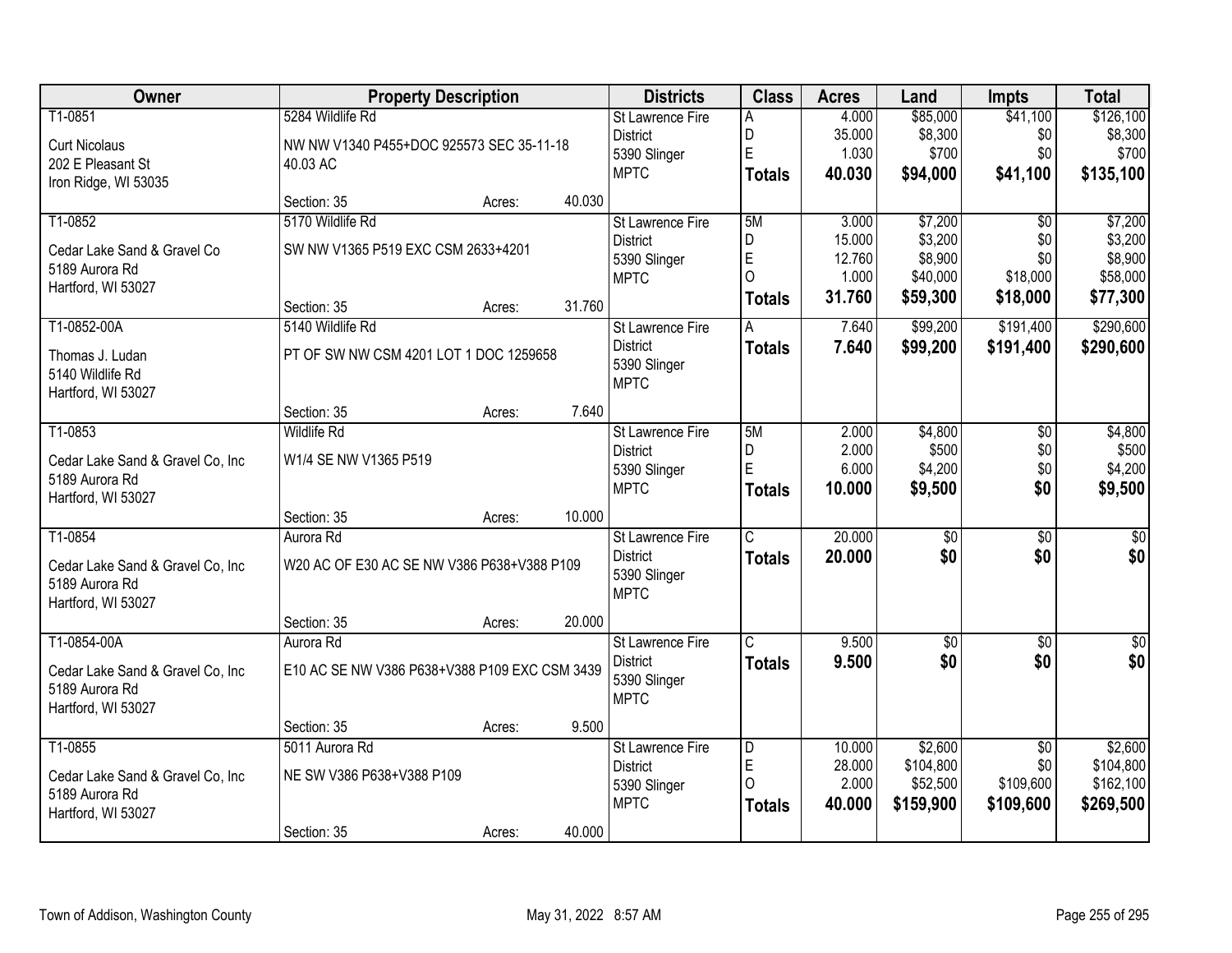| Owner                            | <b>Property Description</b>                  |        |        | <b>Districts</b>        | <b>Class</b>  | <b>Acres</b> | Land      | Impts           | <b>Total</b> |
|----------------------------------|----------------------------------------------|--------|--------|-------------------------|---------------|--------------|-----------|-----------------|--------------|
| T1-0856                          | 5054 Wildlife Rd                             |        |        | <b>St Lawrence Fire</b> | D             | 24.000       | \$6,500   | $\overline{50}$ | \$6,500      |
| Cedar Lake Sand & Gravel Co, Inc | NW SW V487 P409 EXC CSM 325                  |        |        | <b>District</b>         | E             | 13.770       | \$19,300  | \$0             | \$19,300     |
| 5189 Aurora Rd                   |                                              |        |        | 5390 Slinger            | <b>Totals</b> | 37.770       | \$25,800  | \$0             | \$25,800     |
| Hartford, WI 53027               |                                              |        |        | <b>MPTC</b>             |               |              |           |                 |              |
|                                  | Section: 35                                  | Acres: | 37.770 |                         |               |              |           |                 |              |
| T1-0856-00A                      | 5050 Wildlife Rd                             |        |        | St Lawrence Fire        | A             | 1.980        | \$69,600  | \$92,500        | \$162,100    |
| Bryon S. Messig                  | PT OF NW SW CSM 325 DOC 861009 SEC 35-11-18  |        |        | <b>District</b>         | <b>Totals</b> | 1.980        | \$69,600  | \$92,500        | \$162,100    |
| Lisa A. Messig                   | 1.98 AC                                      |        |        | 5390 Slinger            |               |              |           |                 |              |
| 5772 Deer Rd                     |                                              |        |        | <b>MPTC</b>             |               |              |           |                 |              |
| Hartford, WI 53027-0000          | Section: 35                                  | Acres: | 1.980  |                         |               |              |           |                 |              |
| T1-0857-00Z                      | 4980 Wildlife Rd                             |        |        | St Lawrence Fire        | B             | 39.780       | \$207,300 | \$2,107,300     | \$2,314,600  |
| Cedar Lake Sand & Gravel Co, Inc | SW SW V994 P238 (HWY DOC 1464640)            |        |        | <b>District</b>         | <b>Totals</b> | 39.780       | \$207,300 | \$2,107,300     | \$2,314,600  |
| 5189 Aurora Rd                   |                                              |        |        | 5390 Slinger            |               |              |           |                 |              |
| Hartford, WI 53027               |                                              |        |        | <b>MPTC</b>             |               |              |           |                 |              |
|                                  | Section: 35                                  | Acres: | 39.780 |                         |               |              |           |                 |              |
| T1-0858-00Z                      | Cty Hwy K                                    |        |        | St Lawrence Fire        | D             | 19.520       | \$5,800   | \$0             | \$5,800      |
| Cedar Lake Sand & Gravel Co, Inc | W 1/2 SE SW V994 P238 (HWY DOC 1464640)      |        |        | <b>District</b>         | <b>Totals</b> | 19.520       | \$5,800   | \$0             | \$5,800      |
| 5189 Aurora Rd                   |                                              |        |        | 5390 Slinger            |               |              |           |                 |              |
| Hartford, WI 53027               |                                              |        |        | <b>MPTC</b>             |               |              |           |                 |              |
|                                  | Section: 35                                  | Acres: | 19.520 |                         |               |              |           |                 |              |
| T1-0859-00A                      | Cty Hwy K                                    |        |        | St Lawrence Fire        | A             | 4.450        | \$92,300  | \$47,500        | \$139,800    |
| Charles A. Gehring et al         | PT OF SE SW CSM 3175 PAR 2 DOC 1450237       |        |        | <b>District</b>         | <b>Totals</b> | 4.450        | \$92,300  | \$47,500        | \$139,800    |
| c/o Charles Gehring              |                                              |        |        | 5390 Slinger            |               |              |           |                 |              |
| 4915 Aurora Rd                   |                                              |        |        | <b>MPTC</b>             |               |              |           |                 |              |
| Hartford, WI 53027               | Section: 35                                  | Acres: | 4.450  |                         |               |              |           |                 |              |
| T1-0859-00D                      | 4915 Aurora Rd                               |        |        | St Lawrence Fire        | Α             | 2.920        | \$79,200  | \$197,400       | \$276,600    |
| Maureen A. Gehring et al         | PT OF SE SW CSM 3835 LOT 1 V976 P311 EXC HWY |        |        | <b>District</b>         | <b>Totals</b> | 2.920        | \$79,200  | \$197,400       | \$276,600    |
| c/o Charles Gehring              |                                              |        |        | 5390 Slinger            |               |              |           |                 |              |
| 4915 Aurora Rd                   |                                              |        |        | <b>MPTC</b>             |               |              |           |                 |              |
| Hartford, WI 53027-0000          | Section: 35                                  | Acres: | 2.920  |                         |               |              |           |                 |              |
| T1-0859-00F                      | 5005 Aurora Rd                               |        |        | St Lawrence Fire        | A             | 4.980        | \$89,900  | \$220,200       | \$310,100    |
| Timothy R. Cleary                | PT OF SE SW CSM 5562 LOT 1 V976 P309+V1123   |        |        | <b>District</b>         | <b>Totals</b> | 4.980        | \$89,900  | \$220,200       | \$310,100    |
| 5005 Aurora Rd                   | P345                                         |        |        | 5390 Slinger            |               |              |           |                 |              |
| Hartford, WI 53027               |                                              |        |        | <b>MPTC</b>             |               |              |           |                 |              |
|                                  | Section: 35                                  | Acres: | 4.980  |                         |               |              |           |                 |              |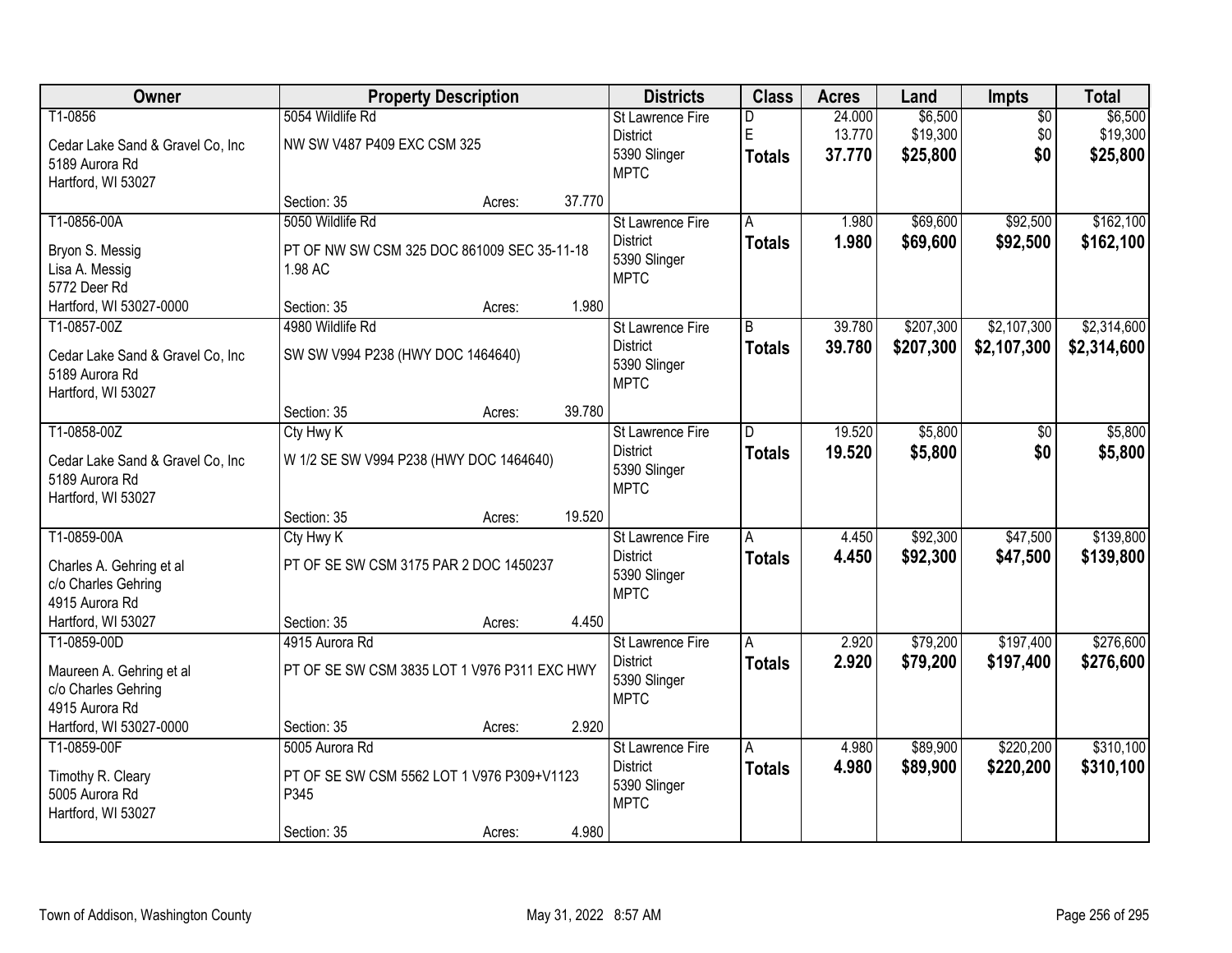| Owner                                          | <b>Property Description</b>        |                                               |       | <b>Districts</b>                    | <b>Class</b>        | <b>Acres</b>   | Land                 | <b>Impts</b>           | <b>Total</b>          |
|------------------------------------------------|------------------------------------|-----------------------------------------------|-------|-------------------------------------|---------------------|----------------|----------------------|------------------------|-----------------------|
| T1-0859-00G                                    | Aurora Rd                          |                                               |       | St Lawrence Fire<br><b>District</b> | A<br><b>Totals</b>  | 4.550<br>4.550 | \$87,800<br>\$87,800 | $\overline{50}$<br>\$0 | \$87,800<br>\$87,800  |
| Timothy R. Cleary                              | P345                               | PT OF SE SW CSM 5562 LOT 2 V976 P309+V1123    |       | 5390 Slinger                        |                     |                |                      |                        |                       |
| 5005 Aurora Rd<br>Hartford, WI 53027           |                                    |                                               |       | <b>MPTC</b>                         |                     |                |                      |                        |                       |
|                                                | Section: 35                        | Acres:                                        | 4.550 |                                     |                     |                |                      |                        |                       |
| T1-0859-00H                                    | 5618 Cty Hwy K                     |                                               |       | <b>St Lawrence Fire</b>             | $\overline{B}$      | 1.520          | \$55,500             | \$250,100              | \$305,600             |
| Maureen A. Gehring et al                       |                                    | PT OF SE SW CSM 3835 LOT 2 V976 P311 (HWY DOC |       | <b>District</b><br>5390 Slinger     | <b>Totals</b>       | 1.520          | \$55,500             | \$250,100              | \$305,600             |
| c/o Charles Gehring                            | 1464642+1467498)                   |                                               |       | <b>MPTC</b>                         |                     |                |                      |                        |                       |
| 4915 Aurora Rd<br>Hartford, WI 53027           | Section: 35                        | Acres:                                        | 1.520 |                                     |                     |                |                      |                        |                       |
| T1-0860-00A                                    | Aurora Rd                          |                                               |       | <b>St Lawrence Fire</b>             | D                   | 3.470          | \$800                | $\overline{50}$        | \$800                 |
| Cedar Lake Sand & Gravel Co, Inc               | PT OF NE SE SWLY OF RR DOC 1443941 |                                               |       | <b>District</b>                     | <b>Totals</b>       | 3.470          | \$800                | \$0                    | \$800                 |
| 5189 Aurora Rd                                 |                                    |                                               |       | 5390 Slinger                        |                     |                |                      |                        |                       |
| Hartford, WI 53027                             |                                    |                                               |       | <b>MPTC</b>                         |                     |                |                      |                        |                       |
|                                                | Section: 35                        | Acres:                                        | 3.470 |                                     |                     |                |                      |                        |                       |
| T1-0860-00D                                    | <b>Addison Rd</b>                  |                                               |       | St Lawrence Fire<br><b>District</b> | D                   | 3.390<br>3.390 | \$1,000              | $\sqrt[6]{}$<br>\$0    | \$1,000               |
| Richard H. Brandt                              |                                    | PT OF NE SE CSM 5911 LOT 1 V1739 P314+DOC     |       | 5390 Slinger                        | <b>Totals</b>       |                | \$1,000              |                        | \$1,000               |
| 5142 Cty Hwy K<br>Hartford, WI 53027           | 855332                             |                                               |       | <b>MPTC</b>                         |                     |                |                      |                        |                       |
|                                                | Section: 35                        | Acres:                                        | 3.390 |                                     |                     |                |                      |                        |                       |
| T1-0860-00E                                    | 5022 Addison Rd                    |                                               |       | St Lawrence Fire                    | $\overline{B}$      | 4.340          | \$176,400            | \$691,600              | \$868,000             |
| Scott A. Rettler                               |                                    | PT OF NE SE CSM 5911 LOT 2 DOC 1099151        |       | <b>District</b>                     | <b>Totals</b>       | 4.340          | \$176,400            | \$691,600              | \$868,000             |
| Leean A. Rettler                               |                                    |                                               |       | 5390 Slinger<br><b>MPTC</b>         |                     |                |                      |                        |                       |
| 6021 Cty Hwy K                                 |                                    |                                               | 4.340 |                                     |                     |                |                      |                        |                       |
| Hartford, WI 53027<br>T1-0860-00F              | Section: 4<br><b>Addison Rd</b>    | Acres:                                        |       | St Lawrence Fire                    | $\overline{B}$      | 3.146          | \$128,700            | \$717,100              | \$845,800             |
|                                                |                                    |                                               |       | <b>District</b>                     | <b>Totals</b>       | 3.146          | \$128,700            | \$717,100              | \$845,800             |
| Addison Storage, LLC<br>225 E Mason St Ste 600 | <b>UNIT 1 DOC 1401815</b>          | PT OF NE SE NELY OF RR ADDISON CONDOMINUMS    |       | 5390 Slinger                        |                     |                |                      |                        |                       |
| Milwaukee, WI 53202                            |                                    |                                               |       | <b>MPTC</b>                         |                     |                |                      |                        |                       |
|                                                | Section:                           | Acres:                                        | 0.000 |                                     |                     |                |                      |                        |                       |
| T1-0860-00G                                    | <b>Addison Rd</b>                  |                                               |       | St Lawrence Fire                    | $\overline{B}$<br>E | 1.000<br>7.314 | \$50,000<br>\$17,500 | \$229,000<br>\$0       | \$279,000<br>\$17,500 |
| Addison Investments                            | PT OF NE SE NELY OF RR ADDISON     |                                               |       | <b>District</b><br>5390 Slinger     | <b>Totals</b>       | 8.314          | \$67,500             | \$229,000              | \$296,500             |
| 5138 Boettcher Dr<br>West Bend, WI 53095       | CONDOMINIUMS UNIT 2 DOC 1370667    |                                               |       | <b>MPTC</b>                         |                     |                |                      |                        |                       |
|                                                | Section: 35                        | Acres:                                        | 0.000 |                                     |                     |                |                      |                        |                       |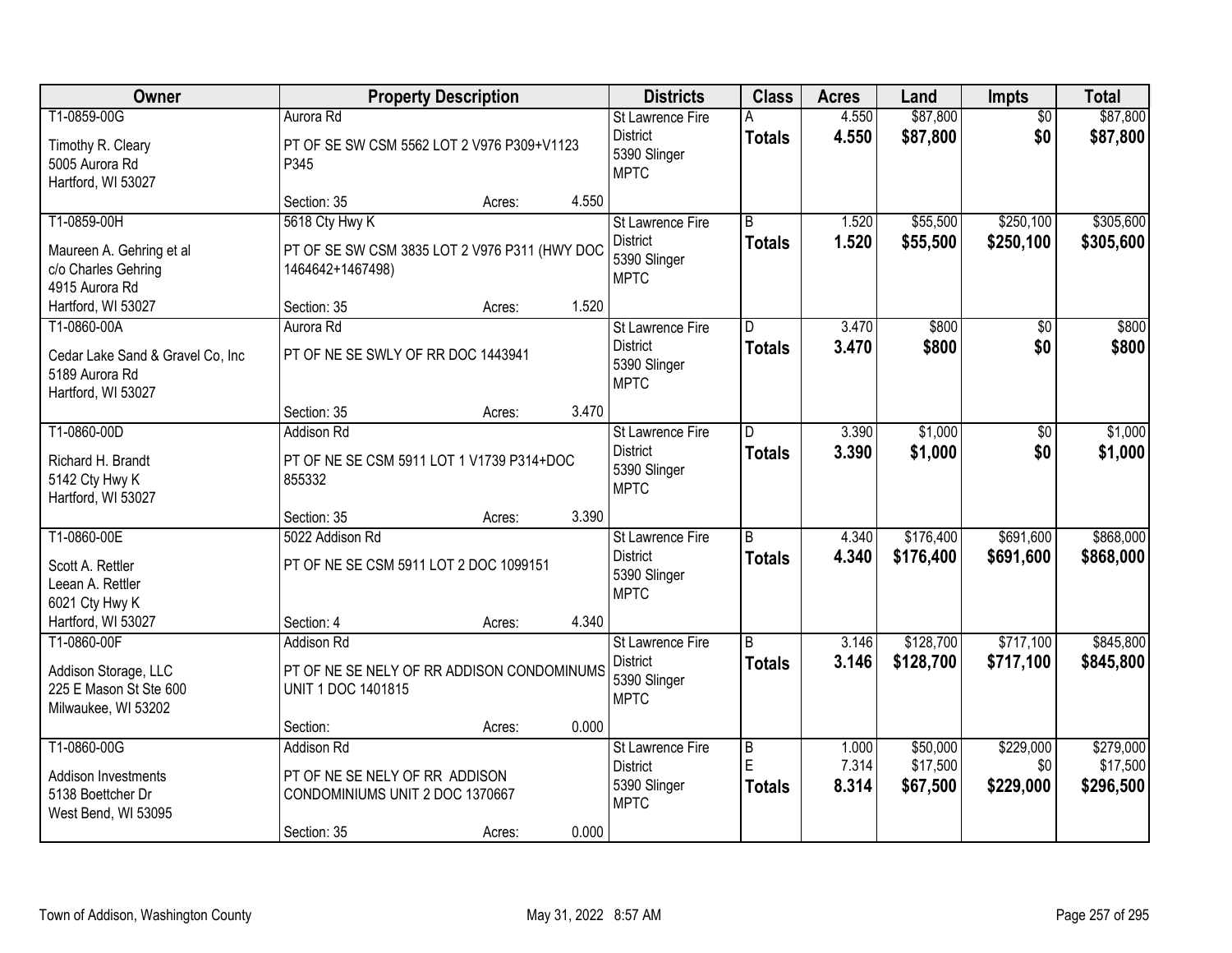| \$115,000<br>T1-0861<br>5072 Aurora Rd<br>3.000<br>\$80,000<br><b>St Lawrence Fire</b><br>A<br>D<br>\$6,700<br><b>District</b><br>27.000<br>\$0<br>PT OF NW SE DOC 1443941 EXC RR<br>Cedar Lake Sand & Gravel Co, Inc<br>E<br>7.400<br>\$5,200<br>\$0<br>5390 Slinger | \$195,000<br>\$6,700 |
|-----------------------------------------------------------------------------------------------------------------------------------------------------------------------------------------------------------------------------------------------------------------------|----------------------|
|                                                                                                                                                                                                                                                                       |                      |
|                                                                                                                                                                                                                                                                       |                      |
| 5189 Aurora Rd                                                                                                                                                                                                                                                        | \$5,200              |
| <b>MPTC</b><br>37.400<br>\$91,900<br>\$115,000<br><b>Totals</b><br>Hartford, WI 53027                                                                                                                                                                                 | \$206,900            |
| 37.400<br>Section: 35<br>Acres:                                                                                                                                                                                                                                       |                      |
| T1-0862-00A<br>24.000<br>\$5,500<br>Cty Hwy K<br>$\overline{\mathsf{D}}$<br>$\overline{50}$<br><b>St Lawrence Fire</b>                                                                                                                                                | \$5,500              |
| E<br>2.050<br>\$1,000<br>\$0<br><b>District</b><br>PT OF SW SE V1306 P16-17<br><b>Richard Gehring</b>                                                                                                                                                                 | \$1,000              |
| \$0<br>5390 Slinger<br>26.050<br>\$6,500<br><b>Totals</b><br><b>Cheryl Gehring</b>                                                                                                                                                                                    | \$6,500              |
| <b>MPTC</b><br>4866 State Hwy 175                                                                                                                                                                                                                                     |                      |
| 26.050<br>Hartford, WI 53027<br>Section: 35<br>Acres:                                                                                                                                                                                                                 |                      |
| T1-0862-00B<br>\$83,100<br>\$198,100<br>3.610<br>5516 Cty Hwy K<br>St Lawrence Fire<br>Α                                                                                                                                                                              | \$281,200            |
| <b>District</b><br>3.610<br>\$83,100<br>\$198,100<br><b>Totals</b><br>PT OF SW SE CSM 3666 DOC 1453321<br>Angela M. Cleary et al                                                                                                                                      | \$281,200            |
| 5390 Slinger<br>c/o John K. Cleary Tod                                                                                                                                                                                                                                |                      |
| <b>MPTC</b><br>5516 Cty Hwy K                                                                                                                                                                                                                                         |                      |
| 3.610<br>Hartford, WI 53027-0000<br>Section: 35<br>Acres:                                                                                                                                                                                                             |                      |
| T1-0862-00C<br>3.780<br>\$83,900<br>\$175,800<br>4910 Aurora Rd<br>St Lawrence Fire<br>Α                                                                                                                                                                              | \$259,700            |
| <b>District</b><br>3.780<br>\$83,900<br>\$175,800<br><b>Totals</b><br>PT OF SW SE CSM 4329 PAR 1 DOC 889464<br>Terese M. Herther et al                                                                                                                                | \$259,700            |
| 5390 Slinger<br>c/o Dwayne Herther                                                                                                                                                                                                                                    |                      |
| <b>MPTC</b><br>4910 Aurora Rd                                                                                                                                                                                                                                         |                      |
| Hartford, WI 53027-0000<br>3.780<br>Section: 35<br>Acres:                                                                                                                                                                                                             |                      |
| 4928 Aurora Rd<br>\$266,200<br>T1-0862-00D<br>2.490<br>\$74,900<br>$\overline{A}$<br>St Lawrence Fire                                                                                                                                                                 | \$341,100            |
| 2.490<br><b>District</b><br>\$74,900<br>\$266,200<br><b>Totals</b><br>PT OF SW SE CSM 4329 PAR 2 V1438 P180<br>William M. Cleary                                                                                                                                      | \$341,100            |
| 5390 Slinger<br>Colette C. Cleary                                                                                                                                                                                                                                     |                      |
| <b>MPTC</b><br>4928 Aurora Rd                                                                                                                                                                                                                                         |                      |
| Hartford, WI 53027<br>2.490<br>Section: 35<br>Acres:                                                                                                                                                                                                                  |                      |
| \$70,000<br>\$112,000<br>T1-0863-00A<br>2.000<br>5414 Cty Hwy K<br><b>St Lawrence Fire</b><br>A                                                                                                                                                                       | \$182,000            |
| D<br>3.010<br>\$800<br>\$0<br><b>District</b>                                                                                                                                                                                                                         | \$800                |
| PT OF SE SE DOC 891538+1293827+1293828<br>Sr&Sj Enterprises<br>5390 Slinger<br>\$112,000<br>5.010<br>\$70,800<br><b>Totals</b><br>c/o Sr&Sj Enterprises, LLC                                                                                                          | \$182,800            |
| <b>MPTC</b><br>722 Harker Ave                                                                                                                                                                                                                                         |                      |
| Hartford, WI 53027-0000<br>5.010<br>Section: 35<br>Acres:                                                                                                                                                                                                             |                      |
| \$2,600<br>T1-0863-00C<br>8.640<br>Cty Hwy K<br>D.<br>$\overline{50}$<br>St Lawrence Fire                                                                                                                                                                             | \$2,600              |
| 8.640<br>\$0<br><b>District</b><br>\$2,600<br><b>Totals</b>                                                                                                                                                                                                           | \$2,600              |
| PT OF SE SE DOC 891538+918613+1555402<br>Steven C. Lehman<br>5390 Slinger                                                                                                                                                                                             |                      |
| 1060 Eastman Ln<br><b>MPTC</b><br>Fond Du Lac, WI 54935                                                                                                                                                                                                               |                      |
| 8.640<br>Section: 35<br>Acres:                                                                                                                                                                                                                                        |                      |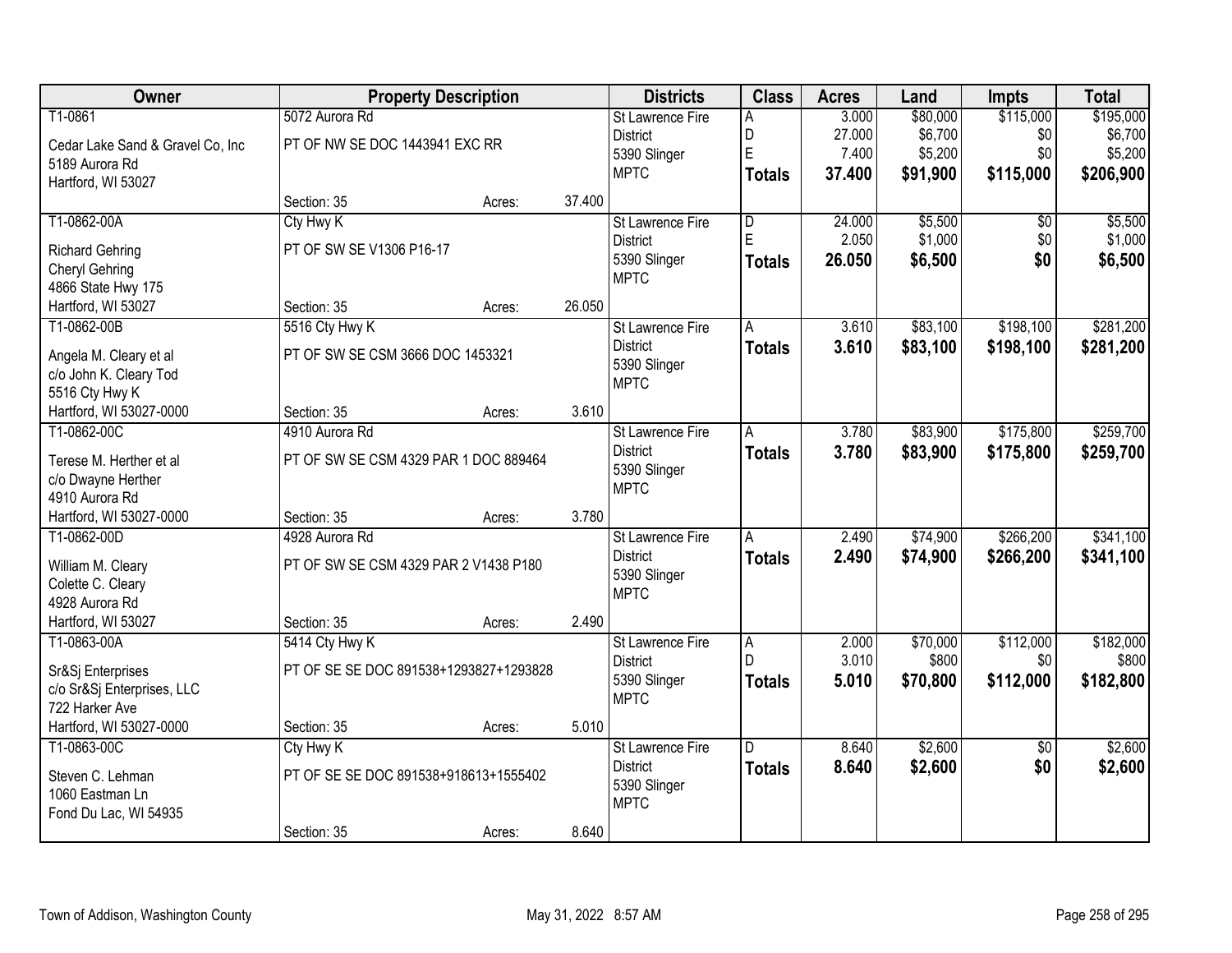| Owner                                                                                                | <b>Property Description</b>                                           |        |        | <b>Districts</b>                                                          | <b>Class</b>                    | <b>Acres</b>                        | Land                                       | <b>Impts</b>                         | <b>Total</b>                               |
|------------------------------------------------------------------------------------------------------|-----------------------------------------------------------------------|--------|--------|---------------------------------------------------------------------------|---------------------------------|-------------------------------------|--------------------------------------------|--------------------------------------|--------------------------------------------|
| T1-0863-00D<br>Joseph G. Schemenauer et al<br>c/o Joseph G. Schemenauer Le<br>6457 N Roebels Park Rd | Cty Hwy K<br>PT OF SE SE DOC 891538+115474 (HWY DOC<br>1461416)       |        |        | <b>St Lawrence Fire</b><br><b>District</b><br>5390 Slinger<br><b>MPTC</b> | D<br><b>Totals</b>              | 8.570<br>8.570                      | \$2,600<br>\$2,600                         | $\overline{50}$<br>\$0               | \$2,600<br>\$2,600                         |
| Mercer, WI 54547                                                                                     | Section: 35                                                           | Acres: | 8.570  |                                                                           |                                 |                                     |                                            |                                      |                                            |
| T1-0864<br>Soo Line Railroad<br>420 Soo Line<br>Minneapolis, MN 55440                                | Cty Hwy K<br>ROW IN SEC 35 VR4 P19-7-1                                |        |        | <b>St Lawrence Fire</b><br><b>District</b><br>5390 Slinger<br><b>MPTC</b> | X5<br><b>Totals</b>             | 12.000<br>12.000                    | $\overline{50}$<br>\$0                     | $\overline{50}$<br>\$0               | $\overline{50}$<br>\$0                     |
|                                                                                                      | Section: 35                                                           | Acres: | 12.000 |                                                                           |                                 |                                     |                                            |                                      |                                            |
| T1-0864-00D<br>Dale B Flowers Family Trust<br>Margaret M Flowers Family Trust<br>113 W Washington St | 4979 Addison Rd<br>PT OF SE SE CSM 6590 LOT 1 DOC 1215788             |        |        | St Lawrence Fire<br><b>District</b><br>5390 Slinger<br><b>MPTC</b>        | $\overline{B}$<br><b>Totals</b> | 2.010<br>2.010                      | \$120,200<br>\$120,200                     | \$0<br>\$0                           | \$120,200<br>\$120,200                     |
| Slinger, WI 53086                                                                                    | Section:                                                              | Acres: | 2.010  |                                                                           |                                 |                                     |                                            |                                      |                                            |
| T1-0864-00E<br>Dale B Flowers Family Trust<br>Margaret M Flowers Family Trust<br>113 W Washington St | Cty Hwy K<br>PT OF SE SE CSM 6590 LOT 2 DOC 1215788                   |        |        | St Lawrence Fire<br><b>District</b><br>5390 Slinger<br><b>MPTC</b>        | B<br><b>Totals</b>              | 2.690<br>2.690                      | \$117,300<br>\$117,300                     | $\sqrt[6]{3}$<br>\$0                 | \$117,300<br>\$117,300                     |
| Slinger, WI 53086                                                                                    | Section:                                                              | Acres: | 2.690  |                                                                           |                                 |                                     |                                            |                                      |                                            |
| T1-0865-00Z<br>John Weninger<br>Luke Weninger<br>5048 Deer Rd                                        | <b>Division Rd</b><br>PT OF NE NE DOC 874873+874874                   |        |        | St Lawrence Fire<br><b>District</b><br>5390 Slinger<br><b>MPTC</b>        | $\overline{D}$<br>E<br>Totals   | 38.500<br>1.000<br>39.500           | \$10,700<br>\$100<br>\$10,800              | $\overline{30}$<br>\$0<br>\$0        | \$10,700<br>\$100<br>\$10,800              |
| Hartford, WI 53027-0000                                                                              | Section: 36                                                           | Acres: | 39.500 |                                                                           |                                 |                                     |                                            |                                      |                                            |
| T1-0866<br>Earl M Oelhafen Revocable Liv Trust<br>5111 Deer Rd<br>Hartford, WI 53027                 | Deer Rd<br>NW NE V152 P191+V1001 P80 DOC 821439+889425<br>Section: 36 | Acres: | 40.000 | St Lawrence Fire<br><b>District</b><br>5390 Slinger<br><b>MPTC</b>        | 5M<br>D<br>E<br><b>Totals</b>   | 15.000<br>22.000<br>3.000<br>40,000 | \$36,000<br>\$5,600<br>\$1,400<br>\$43,000 | $\overline{50}$<br>\$0<br>\$0<br>\$0 | \$36,000<br>\$5,600<br>\$1,400<br>\$43,000 |
| T1-0867<br>Earl M Oelhafen Revocable Liv Trust<br>5111 Deer Rd<br>Hartford, WI 53027                 | Deer Rd<br>SW NE V152 P191+V1001 P80 DOC 821439+889425<br>Section: 36 | Acres: | 40.000 | St Lawrence Fire<br><b>District</b><br>5390 Slinger<br><b>MPTC</b>        | 5M<br>D<br>E<br><b>Totals</b>   | 7.000<br>32.000<br>1.000<br>40.000  | \$16,800<br>\$8,400<br>\$500<br>\$25,700   | $\overline{50}$<br>\$0<br>\$0<br>\$0 | \$16,800<br>\$8,400<br>\$500<br>\$25,700   |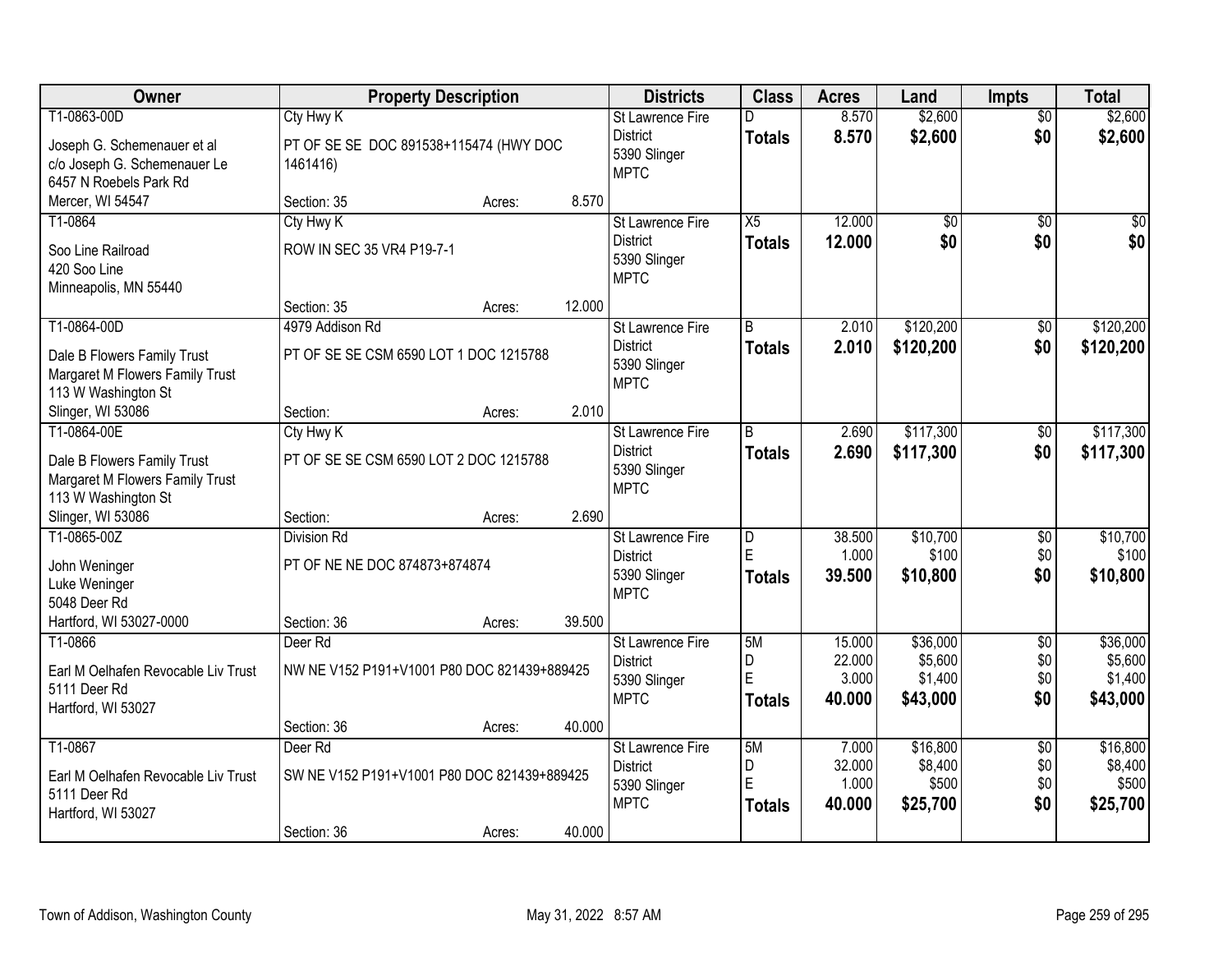| Owner                               |                                                | <b>Property Description</b> |        | <b>Districts</b>                               | <b>Class</b>  | <b>Acres</b> | Land      | <b>Impts</b>    | <b>Total</b> |
|-------------------------------------|------------------------------------------------|-----------------------------|--------|------------------------------------------------|---------------|--------------|-----------|-----------------|--------------|
| T1-0868-00A                         | 5191 Division Rd                               |                             |        | <b>St Lawrence Fire</b>                        | A             | 2.440        | \$74,400  | \$126,400       | \$200,800    |
| Hickory Ridge, LLC<br>5048 Deer Rd  | PT OF E1/2 NE CSM 5325 PAR 1 DOC 874869+874870 |                             |        | <b>District</b><br>5390 Slinger<br><b>MPTC</b> | <b>Totals</b> | 2.440        | \$74,400  | \$126,400       | \$200,800    |
| Hartford, WI 53027                  | Section: 36                                    | Acres:                      | 2.440  |                                                |               |              |           |                 |              |
| T1-0868-00Z                         | <b>Division Rd</b>                             |                             |        | St Lawrence Fire                               | 5M            | 21.000       | \$50,400  | $\overline{50}$ | \$50,400     |
|                                     |                                                |                             |        | <b>District</b>                                | D             | 15.810       | \$4,200   | \$0             | \$4,200      |
| Jkb, LLC<br>5060 Division Rd        | PT OF SE NE DOC 874718+874719                  |                             |        | 5390 Slinger                                   | E             | 1.000        | \$600     | \$0             | \$600        |
| Hartford, WI 53027                  |                                                |                             |        | <b>MPTC</b>                                    | <b>Totals</b> | 37.810       | \$55,200  | \$0             | \$55,200     |
|                                     | Section: 36                                    | Acres:                      | 37.810 |                                                |               |              |           |                 |              |
| T1-0869                             | 5111 Deer Rd                                   |                             |        | St Lawrence Fire                               | A             | 3.000        | \$80,000  | \$54,800        | \$134,800    |
| Earl M Oelhafen Revocable Liv Trust | E1/2 NE NW V152 P191+V1001 P80 DOC             |                             |        | <b>District</b>                                | D             | 16.500       | \$4,000   | \$0             | \$4,000      |
| 5111 Deer Rd                        | 821439+889425                                  |                             |        | 5390 Slinger                                   | E             | 0.500        | \$100     | \$0             | \$100        |
| Hartford, WI 53027                  |                                                |                             |        | <b>MPTC</b>                                    | <b>Totals</b> | 20,000       | \$84,100  | \$54,800        | \$138,900    |
|                                     | Section: 36                                    | Acres:                      | 20.000 |                                                |               |              |           |                 |              |
| T1-0870                             | Deer Rd                                        |                             |        | St Lawrence Fire                               | D             | 19.000       | \$4,600   | \$0             | \$4,600      |
| Jkw, LLC                            | W1/2 NE NW V696 P440+V746 P140+DOC 1089319     |                             |        | <b>District</b>                                | E             | 1.000        | \$500     | \$0             | \$500        |
| 5060 Division Rd                    |                                                |                             |        | 5390 Slinger                                   | <b>Totals</b> | 20,000       | \$5,100   | \$0             | \$5,100      |
| Hartford, WI 53027                  |                                                |                             |        | <b>MPTC</b>                                    |               |              |           |                 |              |
|                                     | Section: 36                                    | Acres:                      | 20.000 |                                                |               |              |           |                 |              |
| T1-0871                             | 5259 Deer Rd                                   |                             |        | St Lawrence Fire                               | A             | 8.710        | \$103,000 | \$123,000       | \$226,000    |
| Kay Sutton                          | PT OF NW NW CSM 1966 PAR 1 DOC                 |                             |        | <b>District</b>                                | <b>Totals</b> | 8.710        | \$103,000 | \$123,000       | \$226,000    |
| c/o Kay Sutton Tod                  | 1333553+1554393                                |                             |        | 5390 Slinger                                   |               |              |           |                 |              |
| 5259 Deer Rd                        |                                                |                             |        | <b>MPTC</b>                                    |               |              |           |                 |              |
| Hartford, WI 53027-0000             | Section: 36                                    | Acres:                      | 8.710  |                                                |               |              |           |                 |              |
| T1-0872                             | 5291 Deer Rd                                   |                             |        | <b>St Lawrence Fire</b>                        | A             | 0.750        | \$53,700  | \$116,300       | \$170,000    |
| Kenneth Huck                        | .50AC NW COR NW NW DOC 1123226                 |                             |        | <b>District</b>                                | <b>Totals</b> | 0.750        | \$53,700  | \$116,300       | \$170,000    |
| <b>Brigit Huck</b>                  |                                                |                             |        | 5390 Slinger                                   |               |              |           |                 |              |
| 5291 Deer Rd                        |                                                |                             |        | <b>MPTC</b>                                    |               |              |           |                 |              |
| Hartford, WI 53027                  | Section: 36                                    | Acres:                      | 0.750  |                                                |               |              |           |                 |              |
| T1-0873                             | 5286 Indian Dr                                 |                             |        | St Lawrence Fire                               | A             | 2.310        | \$80,400  | \$184,800       | \$265,200    |
| Carol A. Beistle                    | PT OF NW NW CSM 3208 PAR 1 V888 P97+V998       |                             |        | <b>District</b>                                | E             | 10.000       | \$48,000  | \$0             | \$48,000     |
| 5286 Indian Dr                      | P7+DOC 1385538 + 1394039+1394022+1408042 (DISC |                             |        | 5390 Slinger                                   | <b>Totals</b> | 12.310       | \$128,400 | \$184,800       | \$313,200    |
| Hartford, WI 53027                  | RD DOC 532663)                                 |                             |        | <b>MPTC</b>                                    |               |              |           |                 |              |
|                                     | Section: 36                                    | Acres:                      | 12.310 |                                                |               |              |           |                 |              |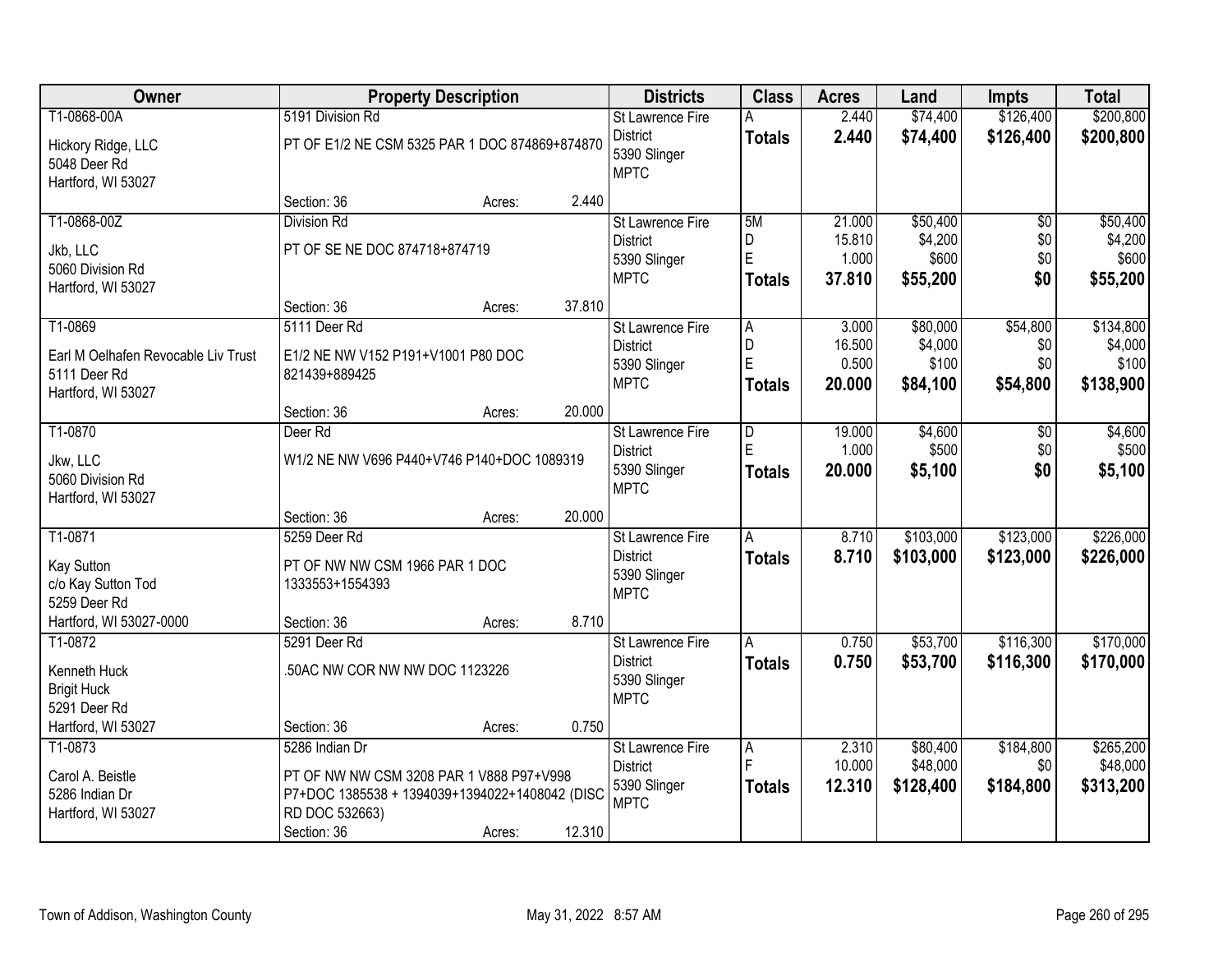| Owner                  |                                        | <b>Property Description</b> |       | <b>Districts</b>            | <b>Class</b>   | <b>Acres</b> | Land      | <b>Impts</b> | <b>Total</b> |
|------------------------|----------------------------------------|-----------------------------|-------|-----------------------------|----------------|--------------|-----------|--------------|--------------|
| T1-0873-00C            | 5250 Fawn Trl                          |                             |       | <b>St Lawrence Fire</b>     | A              | 3.400        | \$102,500 | \$264,900    | \$367,400    |
| Michael H Narus Liv Tr | PT OF NW NW CSM 4520 LOT 2 DOC         |                             |       | <b>District</b>             | <b>Totals</b>  | 3.400        | \$102,500 | \$264,900    | \$367,400    |
| Debra N Narus Liv Tr   | 1506861+1537080                        |                             |       | 5390 Slinger                |                |              |           |              |              |
| 5250 Fawn Trl          |                                        |                             |       | <b>MPTC</b>                 |                |              |           |              |              |
| Hartford, WI 53027     | Section: 36                            | Acres:                      | 3.400 |                             |                |              |           |              |              |
| T1-0873-00D            | 5255 Fawn Trl                          |                             |       | <b>St Lawrence Fire</b>     | A              | 3.950        | \$105,900 | \$349,000    | \$454,900    |
|                        | PT OF NW NW CSM 4520 LOT 3 DOC 822984  |                             |       | <b>District</b>             | <b>Totals</b>  | 3.950        | \$105,900 | \$349,000    | \$454,900    |
| Kenneth E. Pardon      |                                        |                             |       | 5390 Slinger                |                |              |           |              |              |
| Christina L. Pardon    |                                        |                             |       | <b>MPTC</b>                 |                |              |           |              |              |
| 5255 Fawn Trl          |                                        |                             | 3.950 |                             |                |              |           |              |              |
| Hartford, WI 53027     | Section: 36                            | Acres:                      |       |                             |                |              |           |              | \$366,300    |
| T1-0873-00E            | 5290 Fawn Trl                          |                             |       | St Lawrence Fire            | A              | 2.430        | \$74,300  | \$292,000    |              |
| Kevin R. Spott         | PT OF NW NW CSM 5024 LOT 4 DOC 798024  |                             |       | <b>District</b>             | <b>Totals</b>  | 2.430        | \$74,300  | \$292,000    | \$366,300    |
| Kathleen A. Spott      |                                        |                             |       | 5390 Slinger<br><b>MPTC</b> |                |              |           |              |              |
| 5290 Fawn Trl          |                                        |                             |       |                             |                |              |           |              |              |
| Hartford, WI 53027     | Section: 36                            | Acres:                      | 2.430 |                             |                |              |           |              |              |
| T1-0873-00G            | 5278 Fawn Trl                          |                             |       | St Lawrence Fire            | $\overline{A}$ | 2.440        | \$74,400  | \$270,700    | \$345,100    |
|                        |                                        |                             |       | <b>District</b>             | <b>Totals</b>  | 2.440        | \$74,400  | \$270,700    | \$345,100    |
| Christopher J. Leiser  | PT OF NW NW CSM 6042 LOT 1 DOC 1418587 |                             |       | 5390 Slinger                |                |              |           |              |              |
| Danielle N. Leiser     |                                        |                             |       | <b>MPTC</b>                 |                |              |           |              |              |
| 5278 Fawn Trl          |                                        |                             | 2.440 |                             |                |              |           |              |              |
| Hartford, WI 53027     | Section:<br>5264 Fawn Trl              | Acres:                      |       |                             |                |              |           |              | \$334,200    |
| T1-0873-00H            |                                        |                             |       | St Lawrence Fire            | A              | 2.460        | \$74,600  | \$259,600    |              |
| Scott Mclaughlin       | PT OF NW NW CSM 6042 LOT 2 DOC 1341877 |                             |       | <b>District</b>             | <b>Totals</b>  | 2.460        | \$74,600  | \$259,600    | \$334,200    |
| Jill Mclaughlin        |                                        |                             |       | 5390 Slinger<br><b>MPTC</b> |                |              |           |              |              |
| 5264 Fawn Trl          |                                        |                             |       |                             |                |              |           |              |              |
| Hartford, WI 53027     | Section:                               | Acres:                      | 2.460 |                             |                |              |           |              |              |
| T1-0874-001            | 5292 Cherokee Ct                       |                             |       | <b>St Lawrence Fire</b>     | A              | 1.060        | \$51,200  | $\sqrt{$0}$  | \$51,200     |
| <b>Brian Krebs</b>     | PT OF SW NW PT CSM 2458 LOT 1 CHEROKEE |                             |       | <b>District</b>             | <b>Totals</b>  | 1.060        | \$51,200  | \$0          | \$51,200     |
| Hope Zvara Krebs       | HEIGHTS LOT 1 BLK 1 DOC 1442790        |                             |       | 5390 Slinger                |                |              |           |              |              |
| 6081 Hilldale Dr       |                                        |                             |       | <b>MPTC</b>                 |                |              |           |              |              |
| Hartford, WI 53027     | Section: 36                            | Acres:                      | 1.060 |                             |                |              |           |              |              |
| T1-0874-002            | 5280 Cherokee Ct                       |                             |       | <b>St Lawrence Fire</b>     | A              | 1.070        | \$56,500  | \$247,800    | \$304,300    |
|                        |                                        |                             |       | <b>District</b>             |                | 1.070        | \$56,500  |              |              |
| Peter G. Scharpf       | PT OF SW NW PT CSM 2458 LOT 1 CHEROKEE |                             |       | 5390 Slinger                | <b>Totals</b>  |              |           | \$247,800    | \$304,300    |
| Laura R. Scharpf       | HEIGHTS LOT 2 BLK 1 V1703 P489         |                             |       | <b>MPTC</b>                 |                |              |           |              |              |
| 5280 Cherokee Ct       |                                        |                             |       |                             |                |              |           |              |              |
| Hartford, WI 53027     | Section: 36                            | Acres:                      | 1.070 |                             |                |              |           |              |              |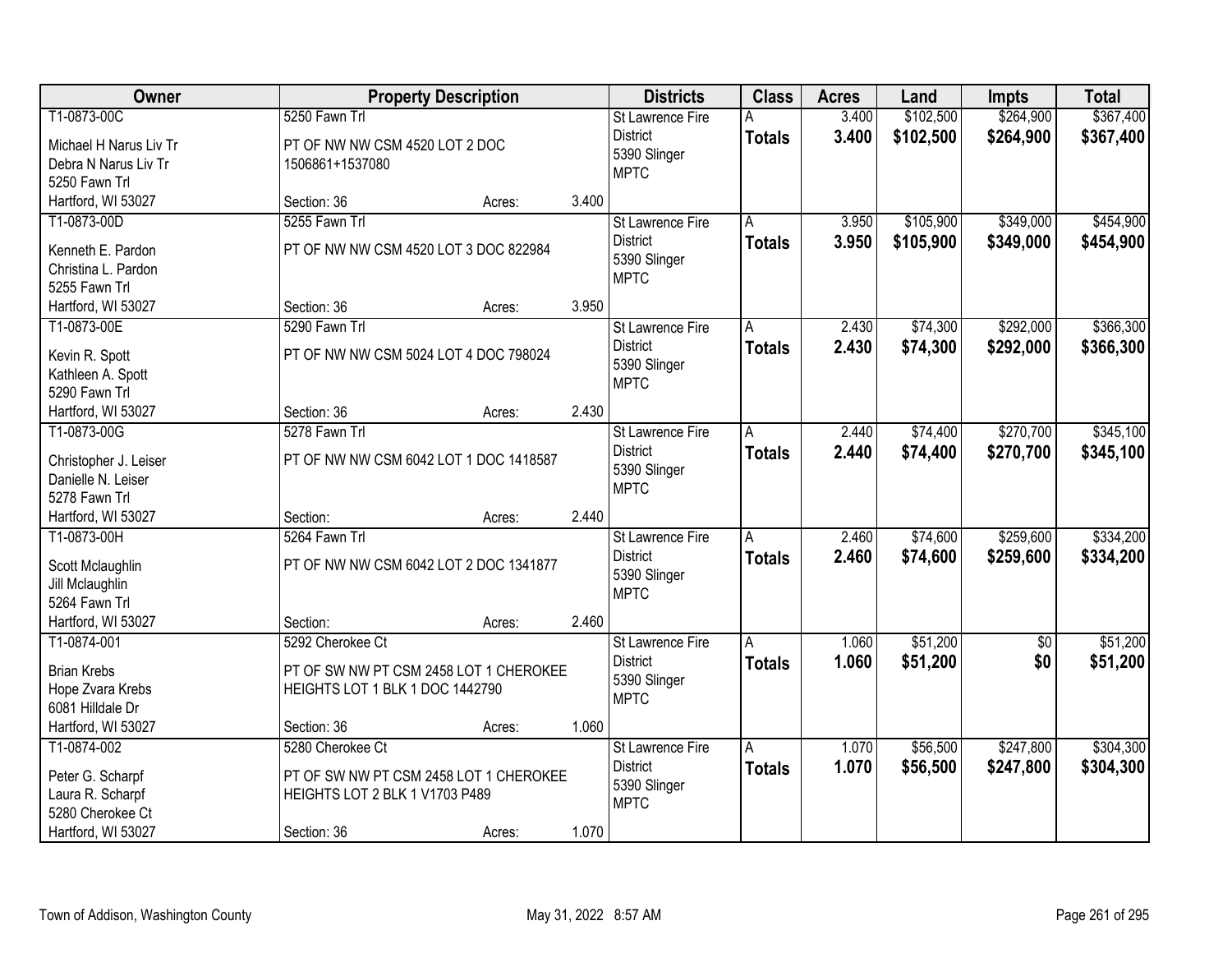| Owner                                   | <b>Property Description</b>                             |        |       | <b>Districts</b>        | <b>Class</b>  | <b>Acres</b> | Land     | <b>Impts</b> | <b>Total</b> |
|-----------------------------------------|---------------------------------------------------------|--------|-------|-------------------------|---------------|--------------|----------|--------------|--------------|
| T1-0874-003                             | 5268 Cherokee Ct                                        |        |       | St Lawrence Fire        | Α             | 1.100        | \$57,200 | \$253,700    | \$310,900    |
| Samantha Kiley                          | PT OF SW NW PT CSM 2458 LOT 1 CHEROKEE                  |        |       | <b>District</b>         | <b>Totals</b> | 1.100        | \$57,200 | \$253,700    | \$310,900    |
| <b>Brian Kiley</b>                      | HEIGHTS LOT 3 BLK 1 DOC 1341014                         |        |       | 5390 Slinger            |               |              |          |              |              |
| 5268 Cherokee Ct                        |                                                         |        |       | <b>MPTC</b>             |               |              |          |              |              |
| Hartford, WI 53027                      | Section: 36                                             | Acres: | 1.100 |                         |               |              |          |              |              |
| T1-0874-004                             | 5281 Cherokee Ct                                        |        |       | <b>St Lawrence Fire</b> | A             | 3.100        | \$96,600 | \$269,800    | \$366,400    |
|                                         |                                                         |        |       | <b>District</b>         | <b>Totals</b> | 3.100        | \$96,600 | \$269,800    | \$366,400    |
| Robert A Heitman 2010 Revocable Trus    | PT OF SW NW CHEROKEE HEIGHTS LOT 1 BLK 2                |        |       | 5390 Slinger            |               |              |          |              |              |
| Louella H Heitman 2010 Revocable Trus   | DOC 827206+1254350                                      |        |       | <b>MPTC</b>             |               |              |          |              |              |
| 5281 Cherokee Ct                        |                                                         |        |       |                         |               |              |          |              |              |
| Hartford, WI 53027                      | Section: 36                                             | Acres: | 3.100 |                         |               |              |          |              |              |
| T1-0874-005                             | 5259 Cherokee Ct                                        |        |       | St Lawrence Fire        | A             | 2.040        | \$60,000 | \$229,600    | \$289,600    |
| Josh Hay                                | PT OF SW NW CHEROKEE HEIGHTS LOT 2 BLK 2                |        |       | <b>District</b>         | <b>Totals</b> | 2.040        | \$60,000 | \$229,600    | \$289,600    |
| Nicole Hay                              | DOC 1389279                                             |        |       | 5390 Slinger            |               |              |          |              |              |
| 5259 Cherokee Ct                        |                                                         |        |       | <b>MPTC</b>             |               |              |          |              |              |
| Hartford, WI 53027                      | Section: 36                                             | Acres: | 2.040 |                         |               |              |          |              |              |
| T1-0874-006                             | 5243 Cherokee Ct                                        |        |       | St Lawrence Fire        | A             | 3.120        | \$92,700 | \$235,800    | \$328,500    |
|                                         |                                                         |        |       | <b>District</b>         | <b>Totals</b> | 3.120        | \$92,700 | \$235,800    | \$328,500    |
| James D. Peterson<br>Rhonda J. Peterson | PT OF SW NW CHEROKEE HEIGHTS LOT 3 BLK 2<br>DOC 1151409 |        |       | 5390 Slinger            |               |              |          |              |              |
| 5243 Cherokee Ct                        |                                                         |        |       | <b>MPTC</b>             |               |              |          |              |              |
| Hartford, WI 53027                      | Section: 36                                             | Acres: | 3.120 |                         |               |              |          |              |              |
| T1-0874-007                             | 5237 Cherokee Ct                                        |        |       | St Lawrence Fire        | A             | 1.400        | \$58,000 | \$302,000    | \$360,000    |
|                                         |                                                         |        |       | <b>District</b>         |               |              |          |              |              |
| Kristen R. Dillon et al                 | PT OF SW NW CHEROKEE HEIGHTS LOT 4 BLK 2                |        |       | 5390 Slinger            | <b>Totals</b> | 1.400        | \$58,000 | \$302,000    | \$360,000    |
| c/o Mark A. Dillion Tod                 | DOC 1402106+1422955+1476671                             |        |       | <b>MPTC</b>             |               |              |          |              |              |
| 5237 Cherokee Ct                        |                                                         |        |       |                         |               |              |          |              |              |
| Hartford, WI 53027                      | Section: 36                                             | Acres: | 1.400 |                         |               |              |          |              |              |
| T1-0874-008                             | 5236 Cherokee Ct                                        |        |       | <b>St Lawrence Fire</b> | A             | 1.870        | \$74,100 | \$230,100    | \$304,200    |
| Kathleen L. Shinkle                     | PT OF SW NW CHEROKEE HEIGHTS LOT 5 BLK 2                |        |       | <b>District</b>         | <b>Totals</b> | 1.870        | \$74,100 | \$230,100    | \$304,200    |
| 5236 Cherokee Ct                        | V1232 P518+DOC 1442848                                  |        |       | 5390 Slinger            |               |              |          |              |              |
| Hartford, WI 53027                      |                                                         |        |       | <b>MPTC</b>             |               |              |          |              |              |
|                                         | Section: 36                                             | Acres: | 1.870 |                         |               |              |          |              |              |
| T1-0874-00B                             | 5130 Indian Dr                                          |        |       | St Lawrence Fire        | A             | 1.750        | \$65,000 | \$154,100    | \$219,100    |
|                                         |                                                         |        |       | <b>District</b>         | <b>Totals</b> | 1.750        | \$65,000 | \$154,100    | \$219,100    |
| Daniel J. Gullickson                    | PT OF SW NW CSM 2045 DOC 1280566                        |        |       | 5390 Slinger            |               |              |          |              |              |
| Julie A. Gullickson                     |                                                         |        |       | <b>MPTC</b>             |               |              |          |              |              |
| 5130 Indian Dr                          |                                                         |        |       |                         |               |              |          |              |              |
| Hartford, WI 53027                      | Section: 36                                             | Acres: | 1.750 |                         |               |              |          |              |              |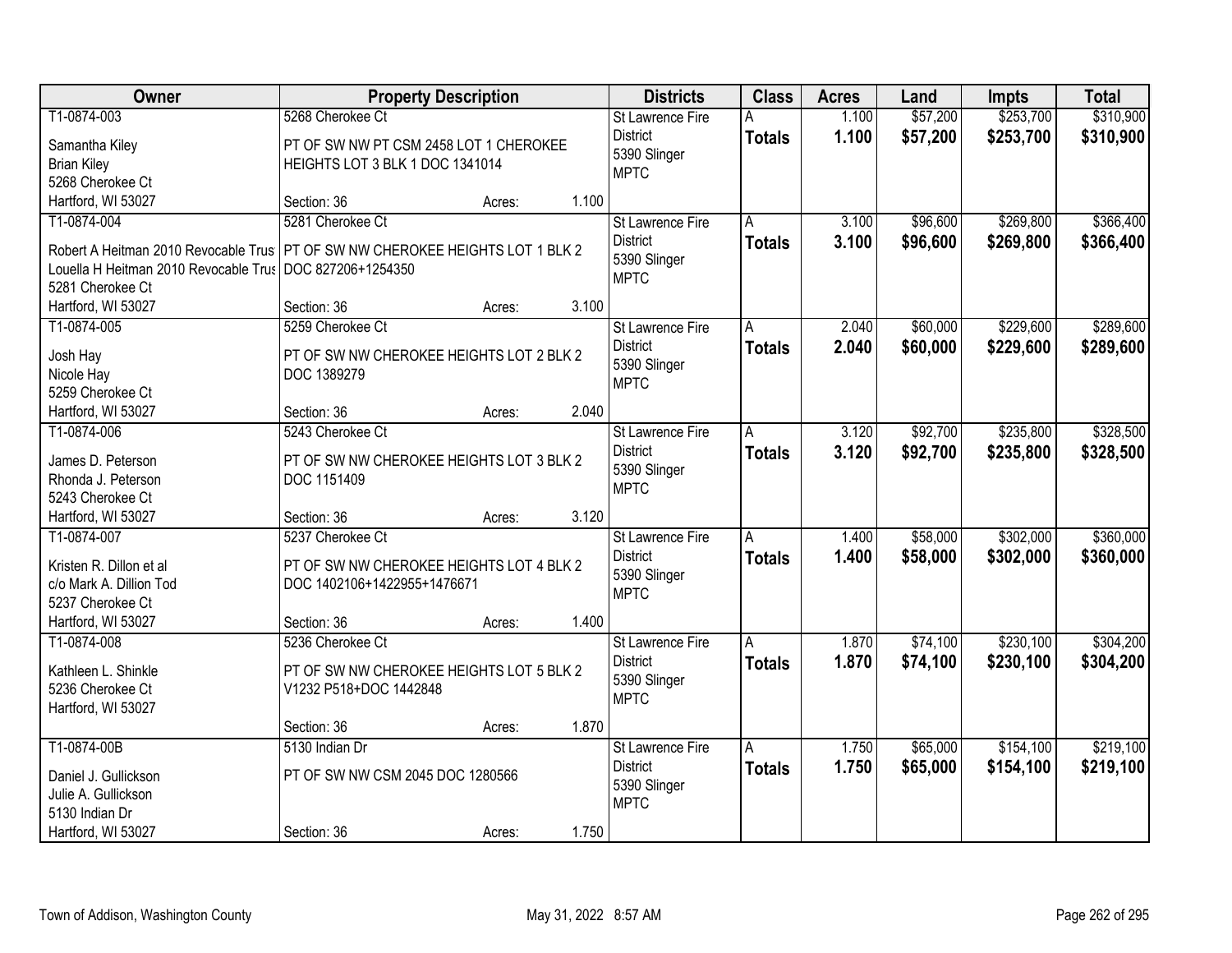| Owner                                       | <b>Property Description</b>                |        |        | <b>Districts</b>            | <b>Class</b>   | <b>Acres</b> | Land      | <b>Impts</b>    | <b>Total</b> |
|---------------------------------------------|--------------------------------------------|--------|--------|-----------------------------|----------------|--------------|-----------|-----------------|--------------|
| T1-0874-00C                                 | 5208 Indian Dr                             |        |        | St Lawrence Fire            | А              | 4.050        | \$106,600 | \$201,000       | \$307,600    |
| Steven A. Levin                             | PT OF SW NW CSM 2461 V1035 P195            |        |        | <b>District</b>             | <b>Totals</b>  | 4.050        | \$106,600 | \$201,000       | \$307,600    |
| Marianne L. Levin                           |                                            |        |        | 5390 Slinger                |                |              |           |                 |              |
| 5208 Indian Dr                              |                                            |        |        | <b>MPTC</b>                 |                |              |           |                 |              |
| Hartford, WI 53027                          | Section: 36                                | Acres: | 4.050  |                             |                |              |           |                 |              |
| T1-0874-00E                                 | 5258 Cherokee Ct                           |        |        | <b>St Lawrence Fire</b>     | A              | 2.870        | \$78,700  | \$301,700       | \$380,400    |
|                                             |                                            |        |        | <b>District</b>             | <b>Totals</b>  | 2.870        | \$78,700  | \$301,700       | \$380,400    |
| Amanda M. Frey et al                        | PT OF SW NW CSM 3689 LOT 4 DOC 1365364     |        |        | 5390 Slinger                |                |              |           |                 |              |
| c/o Daniel L. Frey II                       |                                            |        |        | <b>MPTC</b>                 |                |              |           |                 |              |
| 5258 Cherokee Ct<br>Hartford, WI 53027-0000 |                                            |        | 2.870  |                             |                |              |           |                 |              |
| T1-0874-00F                                 | Section: 36<br>5248 Cherokee Ct            | Acres: |        |                             |                | 1.540        | \$66,900  | \$302,400       | \$369,300    |
|                                             |                                            |        |        | St Lawrence Fire            | А              |              |           |                 |              |
| Jason D. Henry                              | PT OF SW NW CSM 3689 LOT 5 DOC 1411853     |        |        | <b>District</b>             | <b>Totals</b>  | 1.540        | \$66,900  | \$302,400       | \$369,300    |
| Michelle L. Henry                           |                                            |        |        | 5390 Slinger<br><b>MPTC</b> |                |              |           |                 |              |
| 5248 Cherokee Ct                            |                                            |        |        |                             |                |              |           |                 |              |
| Hartford, WI 53027                          | Section: 36                                | Acres: | 1.540  |                             |                |              |           |                 |              |
| T1-0874-00G                                 | 5242 Cherokee Ct                           |        |        | St Lawrence Fire            | A              | 1.490        | \$65,800  | \$258,100       | \$323,900    |
| Michael J. Ritger                           | PT OF SW NW CSM 3689 LOT 6 DOC 956139      |        |        | <b>District</b>             | <b>Totals</b>  | 1.490        | \$65,800  | \$258,100       | \$323,900    |
| Linda J. Ritger                             |                                            |        |        | 5390 Slinger                |                |              |           |                 |              |
| 5242 Cherokee Ct                            |                                            |        |        | <b>MPTC</b>                 |                |              |           |                 |              |
| Hartford, WI 53027                          | Section: 36                                | Acres: | 1.490  |                             |                |              |           |                 |              |
| T1-0875                                     | Deer Rd                                    |        |        | St Lawrence Fire            | 5M             | 5.000        | \$12,000  | $\overline{50}$ | \$12,000     |
|                                             |                                            |        |        | <b>District</b>             | D.             | 15.000       | \$3,700   | \$0             | \$3,700      |
| Jkw, LLC                                    | W1/2 SE NW V696 P440+V746 P140+DOC 1089319 |        |        | 5390 Slinger                | <b>Totals</b>  | 20,000       | \$15,700  | \$0             | \$15,700     |
| 5060 Division Rd                            |                                            |        |        | <b>MPTC</b>                 |                |              |           |                 |              |
| Hartford, WI 53027                          |                                            |        |        |                             |                |              |           |                 |              |
|                                             | Section: 36                                | Acres: | 20.000 |                             |                |              |           |                 |              |
| T1-0876                                     | Deer Rd                                    |        |        | St Lawrence Fire            | $\overline{D}$ | 19.000       | \$4,600   | $\overline{60}$ | \$4,600      |
| Earl M Oelhafen Revocable Liv Trust         | E1/2 SE NW V152 P191+V1001 P80 DOC         |        |        | <b>District</b>             | Ė              | 1.000        | \$500     | \$0             | \$500        |
| 5111 Deer Rd                                | 821439+889425                              |        |        | 5390 Slinger                | <b>Totals</b>  | 20.000       | \$5,100   | \$0             | \$5,100      |
| Hartford, WI 53027                          |                                            |        |        | <b>MPTC</b>                 |                |              |           |                 |              |
|                                             | Section: 36                                | Acres: | 20.000 |                             |                |              |           |                 |              |
| T1-0877                                     | Indian Dr                                  |        |        | <b>St Lawrence Fire</b>     | D              | 20.000       | \$4,800   | $\overline{50}$ | \$4,800      |
|                                             |                                            |        |        | <b>District</b>             | <b>Totals</b>  | 20.000       | \$4,800   | \$0             | \$4,800      |
| Geraldine Brandt et al                      | NE SW V433 P381+V1733 P188-190+DOC 1243826 |        |        | 5390 Slinger                |                |              |           |                 |              |
| c/o Harland F. Brandt                       | EXC PT SOLD *POSSIBLE ERROR IN DEED*       |        |        | <b>MPTC</b>                 |                |              |           |                 |              |
| 5130 Cty Hwy K                              |                                            |        |        |                             |                |              |           |                 |              |
| Hartford, WI 53027-0000                     | Section: 36                                | Acres: | 20.000 |                             |                |              |           |                 |              |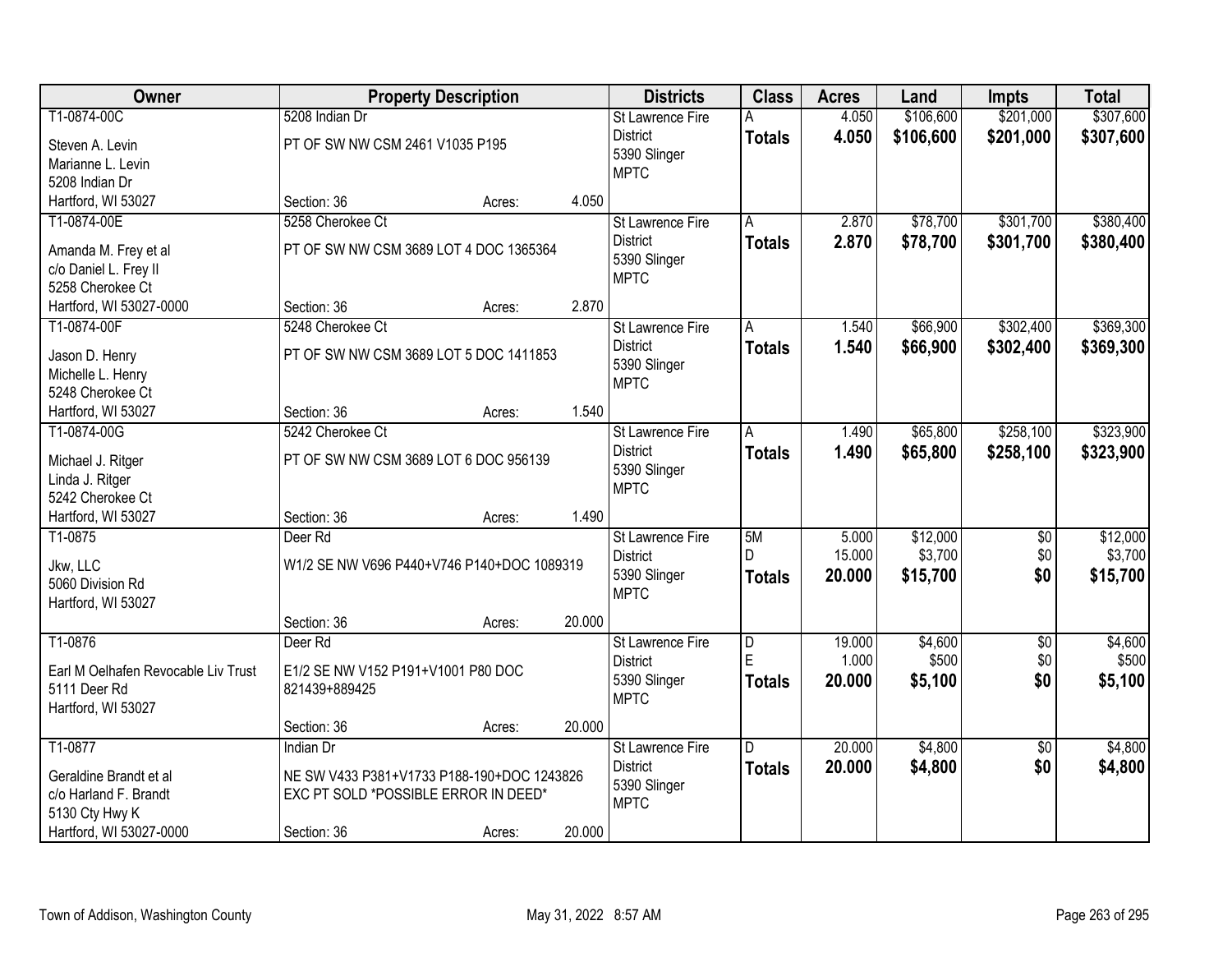| Owner                                          | <b>Property Description</b>                              |        |        | <b>Districts</b>                           | <b>Class</b>           | <b>Acres</b>    | Land                | <b>Impts</b>       | <b>Total</b>        |
|------------------------------------------------|----------------------------------------------------------|--------|--------|--------------------------------------------|------------------------|-----------------|---------------------|--------------------|---------------------|
| T1-0877-00A                                    | <b>Indian Dr</b>                                         |        |        | <b>St Lawrence Fire</b><br><b>District</b> | 5M<br>D                | 5.000<br>15.000 | \$12,000<br>\$3,500 | $\sqrt{$0}$<br>\$0 | \$12,000<br>\$3,500 |
| Harland F. Brandt                              | PT OF E1/2 E1/2 SW V636 P601+DOC 1243827                 |        |        | 5390 Slinger                               | <b>Totals</b>          | 20.000          | \$15,500            | \$0                | \$15,500            |
| 5130 Cty Hwy K<br>Hartford, WI 53027-0000      | *POSSIBLE ERROR IN DEED*                                 |        |        | <b>MPTC</b>                                |                        |                 |                     |                    |                     |
|                                                | Section: 36                                              | Acres: | 20.000 |                                            |                        |                 |                     |                    |                     |
| T1-0878-00A                                    | 5050 Indian Dr                                           |        |        | St Lawrence Fire                           | $\overline{\text{X2}}$ | 43.300          | $\overline{50}$     | $\overline{50}$    | \$0                 |
| School District of Slinger                     | PT OF NW & SW DOC 879838                                 |        |        | <b>District</b>                            | <b>Totals</b>          | 43.300          | \$0                 | \$0                | \$0                 |
| 5050 Indian Dr                                 |                                                          |        |        | 5390 Slinger<br><b>MPTC</b>                |                        |                 |                     |                    |                     |
| Hartford, WI 53027                             |                                                          |        |        |                                            |                        |                 |                     |                    |                     |
| T1-0878-00Z                                    | Section: 36<br>4920 Addison Rd                           | Acres: | 43.300 | St Lawrence Fire                           | $\overline{\text{X2}}$ | 39.340          | $\overline{50}$     | \$0                | $\overline{\$0}$    |
|                                                |                                                          |        |        | <b>District</b>                            | <b>Totals</b>          | 39.340          | \$0                 | \$0                | \$0                 |
| Us H New<br>c/o New U S Highway 41 Wis Dept of | PT OF SW SW V588 P562+V591 P343+V601 P280 EXC<br>PT SOLD |        |        | 5390 Slinger                               |                        |                 |                     |                    |                     |
| <b>Trans</b>                                   |                                                          |        |        | <b>MPTC</b>                                |                        |                 |                     |                    |                     |
|                                                | Section: 36                                              | Acres: | 39.340 |                                            |                        |                 |                     |                    |                     |
| T1-0879                                        | Indian Dr                                                |        |        | St Lawrence Fire                           | 5M                     | 3.000           | \$7,200             | \$0                | \$7,200             |
| Ralph J. Wiedmeyer                             | PT OF SW SW DOC 891538+928936                            |        |        | <b>District</b><br>5390 Slinger            | D.<br><b>Totals</b>    | 4.460<br>7.460  | \$1,100<br>\$8,300  | \$0<br>\$0         | \$1,100<br>\$8,300  |
| Dianne M. Wiedmeyer                            |                                                          |        |        | <b>MPTC</b>                                |                        |                 |                     |                    |                     |
| 5397 W Lake Dr<br>West Bend, WI 53095          | Section: 36                                              | Acres: | 7.460  |                                            |                        |                 |                     |                    |                     |
| T1-0880                                        | 5142 Cty Hwy K                                           |        |        | St Lawrence Fire                           | $\overline{A}$         | 5.000           | \$99,000            | \$82,500           | \$181,500           |
| Geraldine Brandt et al                         | SE SW V433 P381+V1733 P188-190+DOC 1243826               |        |        | <b>District</b>                            | $\mathsf{D}$           | 12.180          | \$2,700             | \$0                | \$2,700             |
| c/o Harland F. Brandt                          | EXC PT SOLD (HWY V1331 P36) *POSSIBLE ERROR              |        |        | 5390 Slinger                               | <b>Totals</b>          | 17.180          | \$101,700           | \$82,500           | \$184,200           |
| 5130 Cty Hwy K                                 | IN DEED*                                                 |        |        | <b>MPTC</b>                                |                        |                 |                     |                    |                     |
| Hartford, WI 53027-0000                        | Section: 36                                              | Acres: | 17.180 |                                            |                        |                 |                     |                    |                     |
| T1-0880-00A                                    | Cty Hwy K                                                |        |        | St Lawrence Fire<br><b>District</b>        | A                      | 0.990           | \$14,300            | \$800              | \$15,100            |
| Bernice Schulz et al                           | PT OF SE SW V469 P191+V601 P438+V834 P467+DO             |        |        | 5390 Slinger                               | <b>Totals</b>          | 0.990           | \$14,300            | \$800              | \$15,100            |
| c/o Bernice Schulz Le<br>5112 Cty Hwy K        | 847716+1280297+1280298                                   |        |        | <b>MPTC</b>                                |                        |                 |                     |                    |                     |
| Hartford, WI 53027-0000                        | Section: 36                                              | Acres: | 0.990  |                                            |                        |                 |                     |                    |                     |
| T1-0880-00B                                    | Cty Hwy K                                                |        |        | St Lawrence Fire                           | 5M                     | 0.600           | \$1,400             | $\overline{50}$    | \$1,400             |
| Harland F. Brandt                              | PT OF E1/2 E1/2 SW V636 P601+DOC 1243827 EXC P           |        |        | <b>District</b>                            | D.                     | 10.000          | \$2,400             | \$0                | \$2,400             |
| 5130 Cty Hwy K                                 | SOLD *POSSIBLE ERROR IN DEED*                            |        |        | 5390 Slinger<br><b>MPTC</b>                | <b>Totals</b>          | 10.600          | \$3,800             | \$0                | \$3,800             |
| Hartford, WI 53027-0000                        |                                                          |        |        |                                            |                        |                 |                     |                    |                     |
|                                                | Section: 36                                              | Acres: | 10.600 |                                            |                        |                 |                     |                    |                     |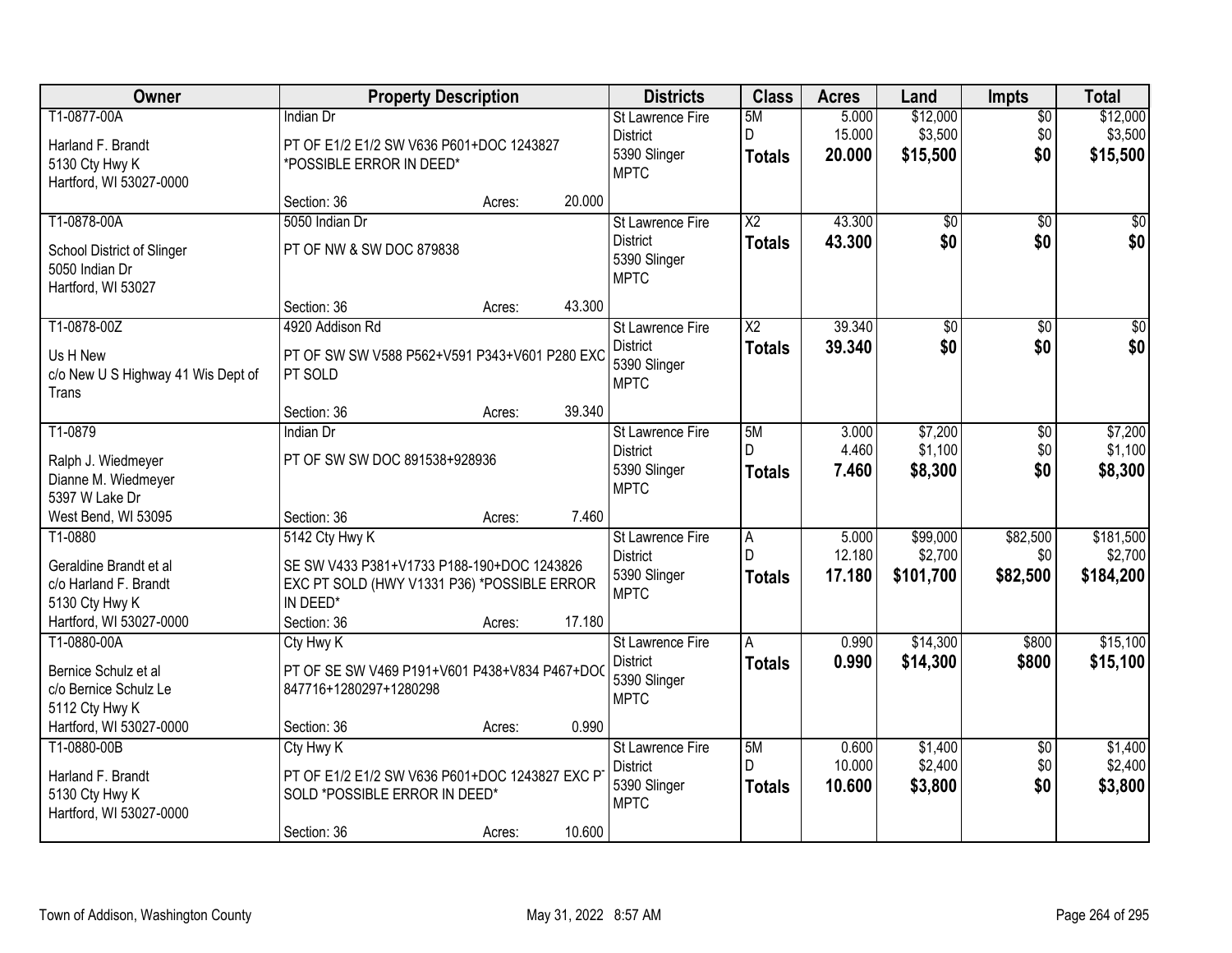| Owner                                         |                                      | <b>Property Description</b>                  |        | <b>Districts</b>            | <b>Class</b>   | <b>Acres</b>    | Land             | <b>Impts</b> | <b>Total</b>     |
|-----------------------------------------------|--------------------------------------|----------------------------------------------|--------|-----------------------------|----------------|-----------------|------------------|--------------|------------------|
| T1-0880-00C                                   | 5134 Cty Hwy K                       |                                              |        | <b>St Lawrence Fire</b>     | A              | 2.320           | \$84,200         | \$139,200    | \$223,400        |
| Kenneth W. Brandt                             | PT OF SE SW CSM 1770 PAR 1 V657 P162 |                                              |        | <b>District</b>             | <b>Totals</b>  | 2.320           | \$84,200         | \$139,200    | \$223,400        |
| Florence J. Brandt                            |                                      |                                              |        | 5390 Slinger                |                |                 |                  |              |                  |
| 5134 Cty Hwy K                                |                                      |                                              |        | <b>MPTC</b>                 |                |                 |                  |              |                  |
| Hartford, WI 53027                            | Section: 36                          | Acres:                                       | 2.320  |                             |                |                 |                  |              |                  |
| T1-0880-00D                                   | 5130 Cty Hwy K                       |                                              |        | St Lawrence Fire            | A              | 2.450           | \$78,200         | \$137,900    | \$216,100        |
|                                               |                                      |                                              |        | <b>District</b>             | D              | 2.000           | \$600            | \$0          | \$600            |
| Harland F. Brandt                             | 1243827 *POSSIBLE ERROR IN DEED*     | PT OF SE SW CSM 1770 PAR 2 V636 P601+DOC     |        | 5390 Slinger                | <b>Totals</b>  | 4.450           | \$78,800         | \$137,900    | \$216,700        |
| 5130 Cty Hwy K<br>Hartford, WI 53027-0000     |                                      |                                              |        | <b>MPTC</b>                 |                |                 |                  |              |                  |
|                                               | Section: 36                          | Acres:                                       | 4.450  |                             |                |                 |                  |              |                  |
| T1-0881                                       | 5071 Division Rd                     |                                              |        | St Lawrence Fire            | A              | 3.000           | \$88,000         | \$240,300    | \$328,300        |
|                                               |                                      |                                              |        | <b>District</b>             | D              | 35.000          | \$9,600          | \$0          | \$9,600          |
| Lir, LLC                                      | NE SE DOC 938364+1250284             |                                              |        | 5390 Slinger                | E              | 2.000           | \$900            | \$0          | \$900            |
| 5048 Deer Rd                                  |                                      |                                              |        | <b>MPTC</b>                 | <b>Totals</b>  | 40.000          | \$98,500         | \$240,300    | \$338,800        |
| Hartford, WI 53027                            |                                      |                                              |        |                             |                |                 |                  |              |                  |
|                                               | Section: 36                          | Acres:                                       | 40.000 |                             |                |                 |                  |              |                  |
| T1-0882                                       | Cty Hwy K                            |                                              |        | <b>St Lawrence Fire</b>     | 5M             | 4.000           | \$9,600          | \$0          | \$9,600          |
| Ljr, LLC                                      | NW SE DOC 938364+1250284             |                                              |        | <b>District</b>             | D<br>E         | 35.500<br>0.500 | \$8,800<br>\$300 | \$0<br>\$0   | \$8,800<br>\$300 |
| 5048 Deer Rd                                  |                                      |                                              |        | 5390 Slinger<br><b>MPTC</b> |                |                 |                  | \$0          |                  |
| Hartford, WI 53027                            |                                      |                                              |        |                             | <b>Totals</b>  | 40.000          | \$18,700         |              | \$18,700         |
|                                               | Section: 36                          | Acres:                                       | 40.000 |                             |                |                 |                  |              |                  |
| T1-0883                                       | 5036 Cty Hwy K                       |                                              |        | <b>St Lawrence Fire</b>     | $\overline{A}$ | 1.000           | \$37,500         | \$91,000     | \$128,500        |
| Lyle Schulz Family Trust et al                |                                      | SW SE V1131 P667+DOC 989614+1259711+1280299  |        | <b>District</b>             | D              | 17.220          | \$5,100          | \$0          | \$5,100          |
| 5112 Cty Hwy K                                |                                      |                                              |        | 5390 Slinger                | W <sub>6</sub> | 15.000          | (\$72,000)       | \$0          | \$0              |
| Hartford, WI 53027                            |                                      |                                              |        | <b>MPTC</b>                 | <b>Totals</b>  | 33.220          | \$42,600         | \$91,000     | \$133,600        |
|                                               | Section: 36                          | Acres:                                       | 33.220 |                             |                |                 |                  |              |                  |
| T1-0883-001                                   | 5112 Cty Hwy K                       |                                              |        | <b>St Lawrence Fire</b>     | Α              | 1.130           | \$60,500         | \$191,100    | \$251,600        |
|                                               |                                      | PT OF SW SE V402 P249+V834 P467+DOC          |        | <b>District</b>             | <b>Totals</b>  | 1.130           | \$60,500         | \$191,100    | \$251,600        |
| Bernice Schulz et al<br>c/o Bernice Schulz Le | 847716+1280297+1280298 (PAR 1)       |                                              |        | 5390 Slinger                |                |                 |                  |              |                  |
| 5112 Cty Hwy K                                |                                      |                                              |        | <b>MPTC</b>                 |                |                 |                  |              |                  |
| Hartford, WI 53027-0000                       | Section: 36                          | Acres:                                       | 1.130  |                             |                |                 |                  |              |                  |
| T1-0883-002                                   | Cty Hwy K                            |                                              |        | St Lawrence Fire            | A              | 1.130           | \$60,500         | $\sqrt{6}$   | \$60,500         |
|                                               |                                      |                                              |        | <b>District</b>             | <b>Totals</b>  | 1.130           | \$60,500         | \$0          | \$60,500         |
| Agnes Loosen                                  |                                      | PT OF SW SE V517 P420+V1484 P294+DOC 1455541 |        | 5390 Slinger                |                |                 |                  |              |                  |
| c/o Agnes Loosen Tod                          | (PAR 2)                              |                                              |        | <b>MPTC</b>                 |                |                 |                  |              |                  |
| 5060 Cty Hwy K                                |                                      |                                              |        |                             |                |                 |                  |              |                  |
| Hartford, WI 53027-0000                       | Section: 36                          | Acres:                                       | 1.130  |                             |                |                 |                  |              |                  |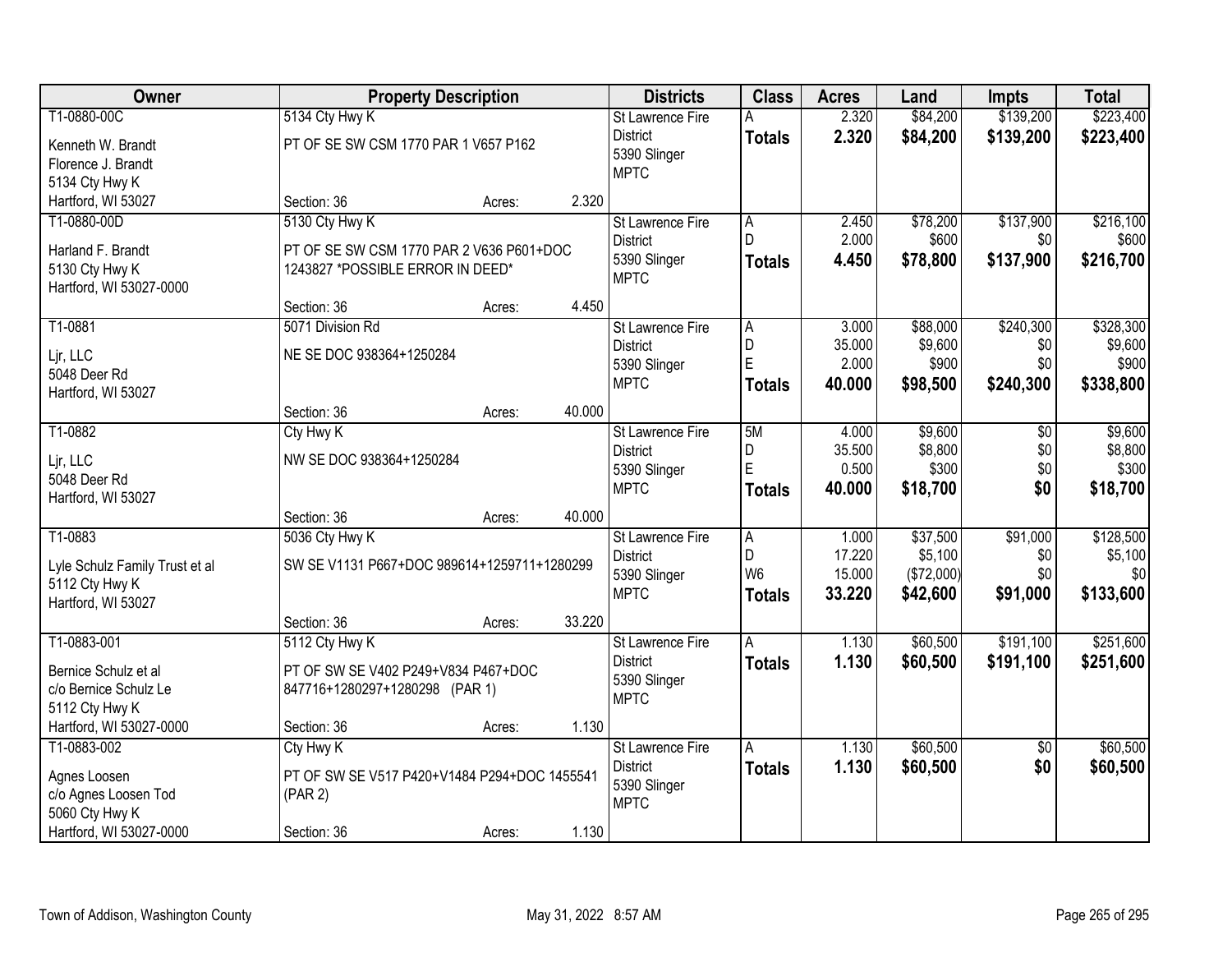| Owner                                  | <b>Property Description</b>                   |        | <b>Districts</b>                      | <b>Class</b>            | <b>Acres</b> | Land        | <b>Impts</b>    | <b>Total</b>    |
|----------------------------------------|-----------------------------------------------|--------|---------------------------------------|-------------------------|--------------|-------------|-----------------|-----------------|
| T1-0883-003                            | 5060 Cty Hwy K                                |        | St Lawrence Fire                      |                         | 1.130        | \$60,500    | \$152,800       | \$213,300       |
| Agnes Loosen                           | PT OF SW SE V382 P330+V1484 P294+DOC 1455540  |        | <b>District</b>                       | <b>Totals</b>           | 1.130        | \$60,500    | \$152,800       | \$213,300       |
| c/o Agnes Loosen Tod                   |                                               |        | 5390 Slinger<br><b>MPTC</b>           |                         |              |             |                 |                 |
| 5060 Cty Hwy K                         |                                               |        |                                       |                         |              |             |                 |                 |
| Hartford, WI 53027-0000                | Section: 36<br>Acres:                         | 1.130  |                                       |                         |              |             |                 |                 |
| T1-0883-004                            | Cty Hwy K                                     |        | St Lawrence Fire                      | A                       | 1.130        | \$60,500    | \$0             | \$60,500        |
| Agnes Loosen                           | PT OF SW SE V509 P353+V1484 P294+DOC 1455542  |        | <b>District</b>                       | <b>Totals</b>           | 1.130        | \$60,500    | \$0             | \$60,500        |
| c/o Agnes Loosen Tod                   | (PAR 4)                                       |        | 5390 Slinger<br><b>MPTC</b>           |                         |              |             |                 |                 |
| 5060 Cty Hwy K                         |                                               |        |                                       |                         |              |             |                 |                 |
| Hartford, WI 53027-0000                | Section: 36<br>Acres:                         | 1.130  |                                       |                         |              |             |                 |                 |
| T1-0883-005                            | 5048 Cty Hwy K                                |        | St Lawrence Fire                      | A                       | 1.130        | \$52,600    | \$99,400        | \$152,000       |
| Mark A Schulz Living Trust             | PT OF SW SE DOC 1435651                       |        | <b>District</b>                       | <b>Totals</b>           | 1.130        | \$52,600    | \$99,400        | \$152,000       |
| 5048 Cty Hwy K                         |                                               |        | 5390 Slinger                          |                         |              |             |                 |                 |
| Hartford, WI 53027                     |                                               |        | <b>MPTC</b>                           |                         |              |             |                 |                 |
|                                        | Section: 36<br>Acres:                         | 1.130  |                                       |                         |              |             |                 |                 |
| T1-0884                                | Cty Hwy K                                     |        | <b>St Lawrence Fire</b>               | $\overline{\mathsf{D}}$ | 36.510       | \$8,800     | $\overline{50}$ | \$8,800         |
| Lyle Schulz Family Trust et al         | SE SE V1131 PS667+DOC 989614+1259711+1280299  |        | <b>District</b>                       | E                       | 0.500        | \$100       | \$0             | \$100           |
| 5112 Cty Hwy K                         | EXC CSM 3664 LOT 1                            |        | 5390 Slinger<br><b>MPTC</b>           | <b>Totals</b>           | 37.010       | \$8,900     | \$0             | \$8,900         |
| Hartford, WI 53027                     |                                               |        |                                       |                         |              |             |                 |                 |
|                                        | Section: 36<br>Acres:                         | 37.010 |                                       |                         |              |             |                 |                 |
| T1-0884-00A                            | 4952 Cty Hwy K                                |        | St Lawrence Fire                      | Α                       | 2.730        | \$77,300    | \$134,200       | \$211,500       |
| Terry E. Donner                        | PT OF SE SE CSM 3664 PAR 1 V1108 P680         |        | <b>District</b>                       | <b>Totals</b>           | 2.730        | \$77,300    | \$134,200       | \$211,500       |
| Lydia L. Donner                        |                                               |        | 5390 Slinger                          |                         |              |             |                 |                 |
| 4952 Cty Hwy K                         |                                               |        | <b>MPTC</b>                           |                         |              |             |                 |                 |
| Hartford, WI 53027                     | Section: 36<br>Acres:                         | 2.730  |                                       |                         |              |             |                 |                 |
| T1-0885-00Z                            | 344 Main St                                   |        | <b>Allenton Sanitary</b>              | $\overline{X2}$         | 0.000        | $\sqrt{50}$ | $\sqrt{6}$      | $\overline{50}$ |
| Wisconsin Department of Transportation | V OF ALLENTON ORIG PLAT SW NW LOT 1 BLK 2+PT  |        | District 1                            | <b>Totals</b>           | 0.000        | \$0         | \$0             | \$0             |
| 141 N W Barstow St                     | OF OL 3+5+6+7+8 +9+10+11+LOT A ASSR PLAT SW   |        | <b>Allenton Fire District</b>         |                         |              |             |                 |                 |
| Waukesha, WI 53188                     | NW DOC 930256+930257+931298+                  |        | St Lar Light District<br>5390 Slinger |                         |              |             |                 |                 |
|                                        | Section:<br>Acres:                            | 0.000  | <b>MPTC</b>                           |                         |              |             |                 |                 |
| T1-0886                                | 716 Weis St                                   |        | <b>Allenton Sanitary</b>              | A                       | 0.180        | \$27,700    | \$123,200       | \$150,900       |
| Patricia A. Strupp et al               | V OF ALLENTON ORIG PLAT SW NW N60' OF LOT 1   |        | District 1                            | <b>Totals</b>           | 0.180        | \$27,700    | \$123,200       | \$150,900       |
| c/o Douglas E. Strupp Tod              | BLK 2 & OL 1 V604 P567+DOC 1467362 (AFDT V607 |        | Allenton Fire District                |                         |              |             |                 |                 |
| 716 Weis St                            | P427)                                         |        | St Lar Light District                 |                         |              |             |                 |                 |
| Allenton, WI 53002-9701                | Section: 15<br>Acres:                         | 0.000  | 5390 Slinger                          |                         |              |             |                 |                 |
|                                        |                                               |        | <b>MPTC</b>                           |                         |              |             |                 |                 |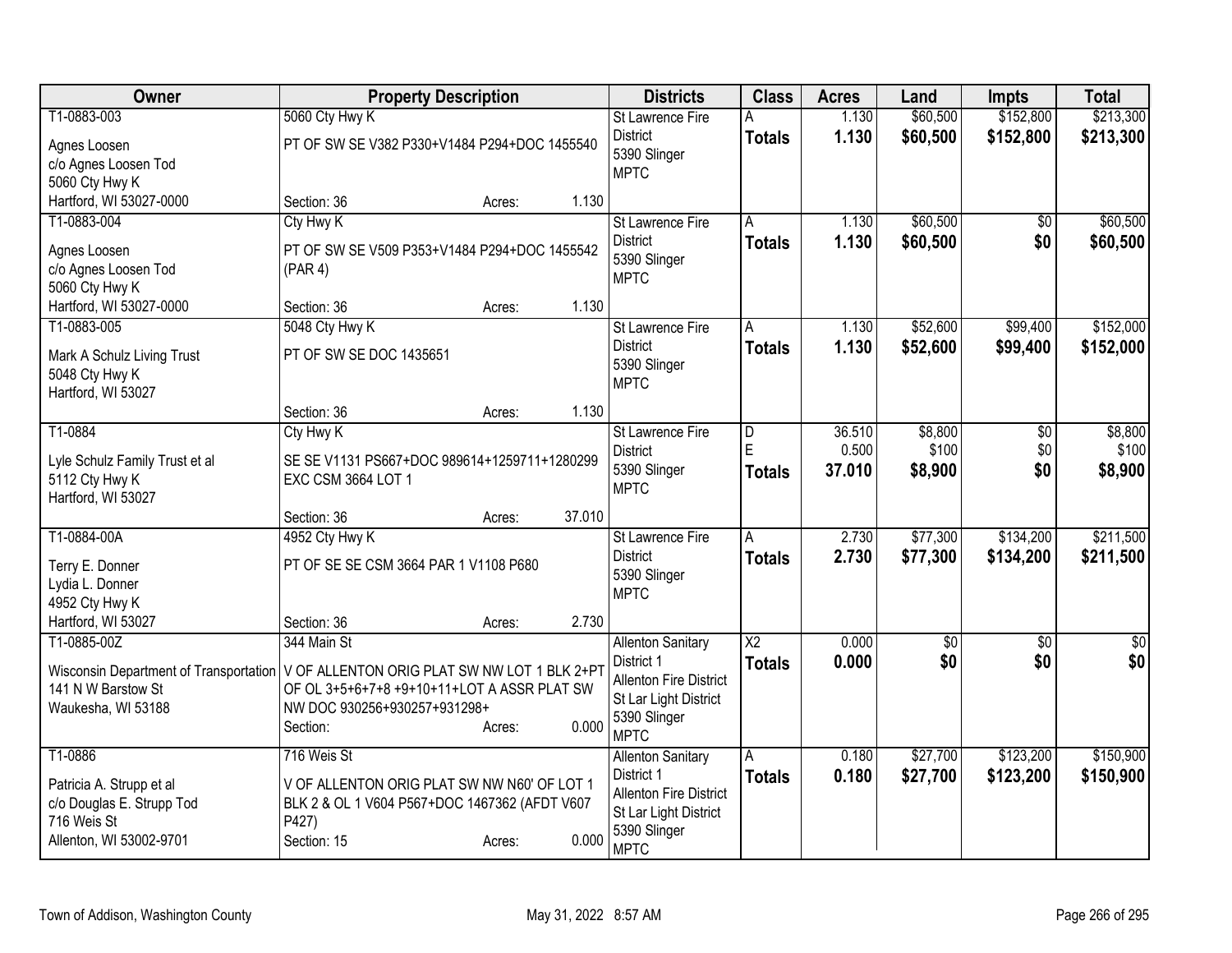| Owner                                                                                                                                                     | <b>Property Description</b>                                                                                                                    | <b>Districts</b>                                                                                                                | <b>Class</b>                     | <b>Acres</b>   | Land                   | <b>Impts</b>           | <b>Total</b>           |
|-----------------------------------------------------------------------------------------------------------------------------------------------------------|------------------------------------------------------------------------------------------------------------------------------------------------|---------------------------------------------------------------------------------------------------------------------------------|----------------------------------|----------------|------------------------|------------------------|------------------------|
| T1-0890-00A<br>State of Wisconsin<br>c/o State of Wisconsin Dept of<br>Transportation<br>141 N W Barstow St<br>Waukesha, WI 53188-3789                    | 344 Main St<br>ASSRS PLAT ALLENTON SW NW PT OL 2+PT OL 4<br>CSM 1289 V1100 P346+DOC 942512<br>0.000<br>Section: 15<br>Acres:                   | <b>Allenton Sanitary</b><br>District 1<br><b>Allenton Fire District</b><br>St Lar Light District<br>5390 Slinger<br><b>MPTC</b> | $\overline{X2}$<br><b>Totals</b> | 0.000<br>0.000 | $\overline{50}$<br>\$0 | $\overline{50}$<br>\$0 | $\sqrt{30}$<br>\$0     |
| T1-0896-00B<br>Town of Addison<br>First St<br>Allenton, WI 53002                                                                                          | 308 Main St<br>PT OF LOT 1 ALLENTON ORG PLAT+PT OF OL<br>3+5+6+7+8+9+10+11+LOT A ASSR PLAT SW NW DOC<br>1253040<br>0.000<br>Section:<br>Acres: | <b>Allenton Sanitary</b><br>District 1<br>Allenton Fire District<br>St Lar Light District<br>5390 Slinger<br><b>MPTC</b>        | $\overline{X4}$<br><b>Totals</b> | 1.220<br>1.220 | $\overline{50}$<br>\$0 | $\overline{30}$<br>\$0 | \$0<br>\$0             |
| T1-0902-00Z<br>Town of Addison<br>First St<br>Allenton, WI 53002                                                                                          | 114 Main St<br>ASSRS PLAT ALLENTON SW NW OL 17 DOC 1205232<br>0.700<br>Section:<br>Acres:                                                      | <b>Allenton Sanitary</b><br>District 1<br>Allenton Fire District<br>St Lar Light District<br>5390 Slinger<br><b>MPTC</b>        | $\overline{X4}$<br><b>Totals</b> | 0.700<br>0.700 | $\overline{50}$<br>\$0 | $\overline{50}$<br>\$0 | $\sqrt{30}$<br>\$0     |
| T1-0907<br>State of Wisconsin<br>c/o State of Wisconsin Department of<br>Transportation<br>141 NW Barstow<br><b>PO Box 798</b><br>Waukesha, WI 53187-0798 | Main St<br>ASSRS PLAT ALLENTON SW NW OL 22+PT OF PAR B<br>V1593 P177 (ASSESSED WITH T1-908)<br>0.000<br>Section: 15<br>Acres:                  | <b>Allenton Sanitary</b><br>District 1<br><b>Allenton Fire District</b><br>St Lar Light District<br>5390 Slinger<br><b>MPTC</b> | $\overline{X2}$<br><b>Totals</b> | 0.000<br>0.000 | $\overline{60}$<br>\$0 | \$0<br>\$0             | $\sqrt{50}$<br>\$0     |
| T1-0908<br>State of Wisconsin<br>c/o State of Wisconsin Dept of<br>Transportation<br>141 NW Barstow St<br>Waukesha, WI 53188-0000                         | 111 Main St<br>ASSRS PLAT ALLENTON SW NW OL 23 V1593 P177<br>(ASSMT INCLUDES T1-907)<br>0.000<br>Section: 15<br>Acres:                         | <b>Allenton Sanitary</b><br>District 1<br><b>Allenton Fire District</b><br>St Lar Light District<br>5390 Slinger<br><b>MPTC</b> | $\overline{X2}$<br><b>Totals</b> | 0.000<br>0.000 | \$0<br>\$0             | \$0<br>\$0             | $\overline{30}$<br>\$0 |
| T1-0909<br>Mary H. Barrett<br>5523 W Lake Dr<br>West Bend, WI 53095                                                                                       | 650 Elm St<br>ASSRS PLAT ALLENTON SW NW OL 24 & E20' OL 25<br>V1559 P584+DOC 1456743<br>0.000<br>Section: 15<br>Acres:                         | <b>Allenton Sanitary</b><br>District 1<br><b>Allenton Fire District</b><br>St Lar Light District<br>5390 Slinger<br><b>MPTC</b> | A<br><b>Totals</b>               | 0.170<br>0.170 | \$25,500<br>\$25,500   | \$116,500<br>\$116,500 | \$142,000<br>\$142,000 |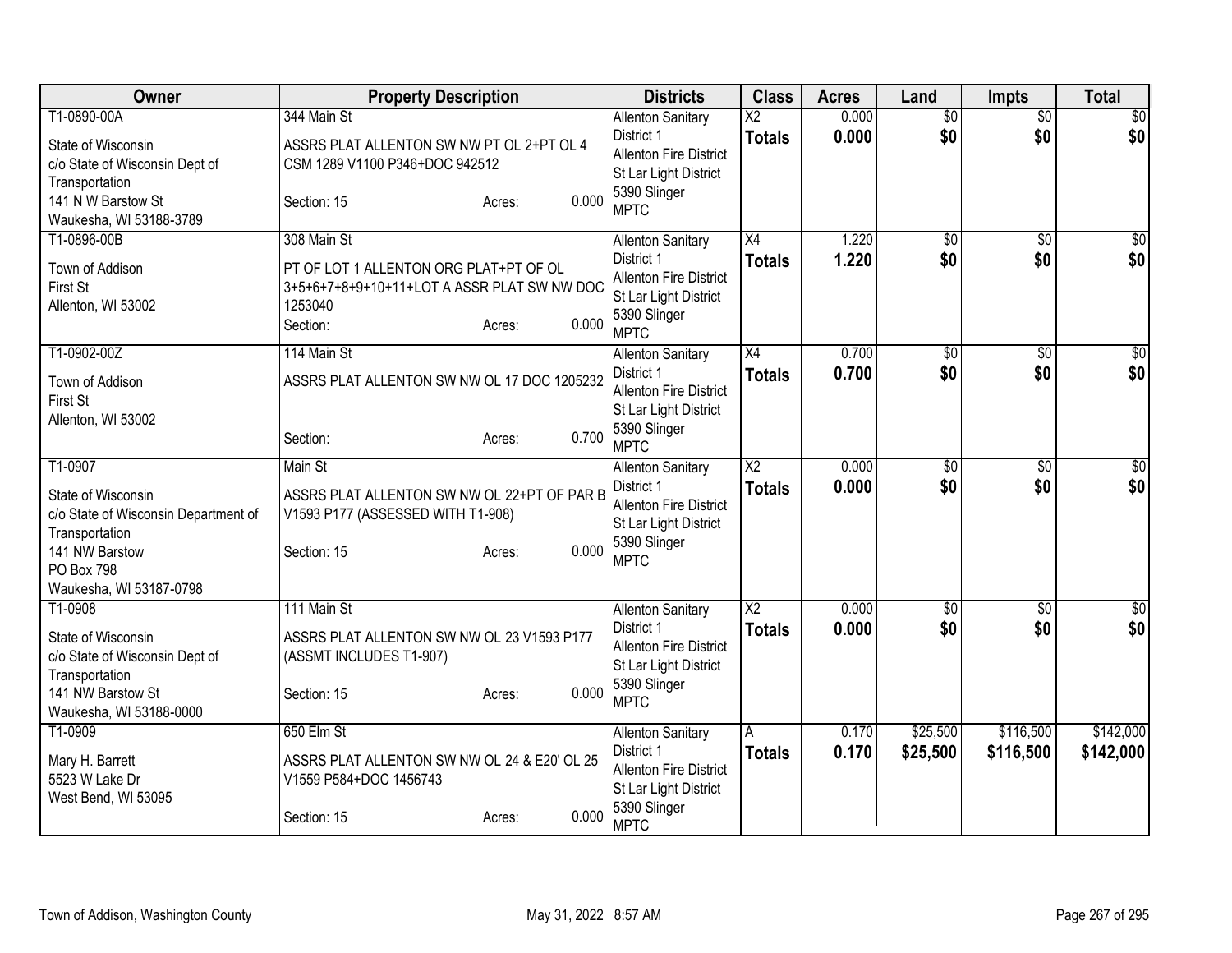| Owner                                                                                                                              | <b>Property Description</b>                                                                                                                                                                 | <b>Districts</b>                                                                                                                | <b>Class</b>        | <b>Acres</b>   | Land                 | <b>Impts</b>           | <b>Total</b>           |
|------------------------------------------------------------------------------------------------------------------------------------|---------------------------------------------------------------------------------------------------------------------------------------------------------------------------------------------|---------------------------------------------------------------------------------------------------------------------------------|---------------------|----------------|----------------------|------------------------|------------------------|
| T1-0911<br>Mark L. Cherry<br>Carrie M. Cherry<br>646 Elm St<br><b>PO Box 134</b><br>Allenton, WI 53002                             | 646 Elm St<br>ASSRS PLAT ALLENTON SW NW OL 25 EXC<br>EASTERLY 20 FT + ALL OF OL 26 DOC DOC<br>1061557+1190180<br>0.000<br>Section: 15<br>Acres:                                             | <b>Allenton Sanitary</b><br>District 1<br><b>Allenton Fire District</b><br>St Lar Light District<br>5390 Slinger<br><b>MPTC</b> | Α<br><b>Totals</b>  | 0.160<br>0.160 | \$24,500<br>\$24,500 | \$100,100<br>\$100,100 | \$124,600<br>\$124,600 |
| T1-0913-00A<br>Congregation of the Resurrection<br>PO Box 96<br>Allenton, WI 53002                                                 | 215 Main St<br>ASSRS PLAT ALLENTON SW NW OL 27-28-29 & PT OI<br>PAR B & PT OL 12 + V81 P318+V91 P316+V111<br>P198+V744 P642+DOC 801786+878479 (RD ROW DOO<br>0.000<br>Section: 15<br>Acres: | <b>Allenton Sanitary</b><br>District 1<br><b>Allenton Fire District</b><br>St Lar Light District<br>5390 Slinger<br><b>MPTC</b> | X5<br><b>Totals</b> | 0.000<br>0.000 | \$0<br>\$0           | \$0<br>\$0             | \$0<br>\$0             |
| T1-0915<br>John Harley<br>Jane Harley<br>3829 N 84th St<br>Milwaukee, WI 53222                                                     | 623 Church St<br>ASSRS PLAT ALLENTON SW NW OL 30 DOC 1434662<br>0.000<br>Section: 15<br>Acres:                                                                                              | <b>Allenton Sanitary</b><br>District 1<br>Allenton Fire District<br>St Lar Light District<br>5390 Slinger<br><b>MPTC</b>        | Α<br><b>Totals</b>  | 0.250<br>0.250 | \$38,300<br>\$38,300 | \$87,400<br>\$87,400   | \$125,700<br>\$125,700 |
| T1-0916<br>Rosemary T. Bonlender<br>c/o Rosemary T. Bonlender Tod<br>619 Church St<br><b>PO Box 314</b><br>Allenton, WI 53002-0314 | 619 Church St<br>ASSRS PLAT ALLENTON SW NW PT OF PAR B & OL<br>31 V430 P220+DOC 844838+1154866<br>0.000<br>Section: 15<br>Acres:                                                            | <b>Allenton Sanitary</b><br>District 1<br><b>Allenton Fire District</b><br>St Lar Light District<br>5390 Slinger<br><b>MPTC</b> | A<br><b>Totals</b>  | 0.450<br>0.450 | \$48,200<br>\$48,200 | \$107,100<br>\$107,100 | \$155,300<br>\$155,300 |
| T1-0917<br>Richard W. Dent<br>PO Box 102<br>Allenton, WI 53002                                                                     | 301 Main St<br>ASSRS PLAT ALLENTON SW NW OL 32 DOC 1330987<br>(HWY V1728 P452+V1733 P501)<br>0.000<br>Section: 15<br>Acres:                                                                 | <b>Allenton Sanitary</b><br>District 1<br>Allenton Fire District<br>St Lar Light District<br>5390 Slinger<br><b>MPTC</b>        | A<br><b>Totals</b>  | 0.420<br>0.420 | \$37,800<br>\$37,800 | \$76,200<br>\$76,200   | \$114,000<br>\$114,000 |
| T1-0918<br>Ben J. Donkle<br>Sara M. Allison<br>305 Main St<br>Allenton, WI 53002                                                   | 305 Main St<br>ASSRS PLAT ALLENTON SW NW OL 33 DOC 1528430<br>0.000<br>Section: 15<br>Acres:                                                                                                | <b>Allenton Sanitary</b><br>District 1<br>Allenton Fire District<br>St Lar Light District<br>5390 Slinger<br><b>MPTC</b>        | A<br><b>Totals</b>  | 0.330<br>0.330 | \$39,400<br>\$39,400 | \$87,500<br>\$87,500   | \$126,900<br>\$126,900 |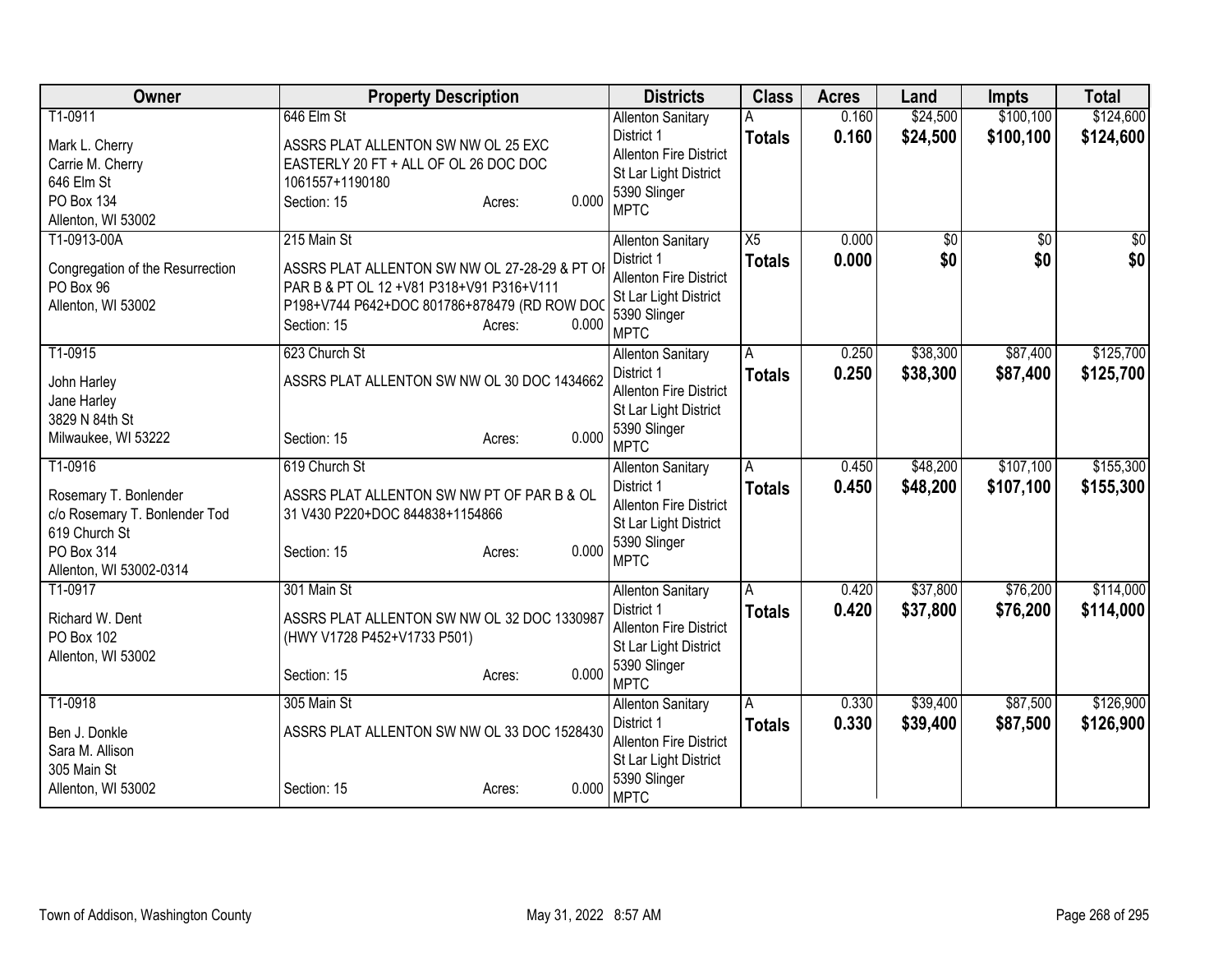| Owner                            | <b>Property Description</b>                 |                 | <b>Districts</b>                       | <b>Class</b>  | <b>Acres</b> | Land     | <b>Impts</b> | <b>Total</b> |
|----------------------------------|---------------------------------------------|-----------------|----------------------------------------|---------------|--------------|----------|--------------|--------------|
| T1-0919                          | 309 Main St                                 |                 | <b>Allenton Sanitary</b>               |               | 0.290        | \$37,000 | \$97,200     | \$134,200    |
| Neal R. Broetzmann               | ASSRS PLAT ALLENTON SW NW OL 34 V1362 P381  |                 | District 1                             | <b>Totals</b> | 0.290        | \$37,000 | \$97,200     | \$134,200    |
| Jill M. Broetzmann               |                                             |                 | <b>Allenton Fire District</b>          |               |              |          |              |              |
| 309 Main St Po Box 405           |                                             |                 | St Lar Light District                  |               |              |          |              |              |
| Allenton, WI 53002               | Section: 15                                 | 0.000<br>Acres: | 5390 Slinger<br><b>MPTC</b>            |               |              |          |              |              |
| T1-0920                          | 315 Main St                                 |                 | <b>Allenton Sanitary</b>               | A             | 0.500        | \$49,900 | \$89,900     | \$139,800    |
|                                  | ASSRS PLAT ALLENTON SW NW OL 35 DOC 964666  |                 | District 1                             | <b>Totals</b> | 0.500        | \$49,900 | \$89,900     | \$139,800    |
| Joseph M. Kedinger<br>PO Box 392 |                                             |                 | <b>Allenton Fire District</b>          |               |              |          |              |              |
| Allenton, WI 53002               |                                             |                 | St Lar Light District                  |               |              |          |              |              |
|                                  | Section: 15                                 | 0.500<br>Acres: | 5390 Slinger<br><b>MPTC</b>            |               |              |          |              |              |
| T1-0921                          | 323 Main St                                 |                 | <b>Allenton Sanitary</b>               | A             | 0.320        | \$31,600 | \$102,400    | \$134,000    |
|                                  |                                             |                 | District 1                             | <b>Totals</b> | 0.320        | \$31,600 | \$102,400    | \$134,000    |
| Andrew M. Benson                 | V OF ALLENTON ORIG PLAT SW NW PT OF LOT 4   |                 | <b>Allenton Fire District</b>          |               |              |          |              |              |
| PO Box 573                       | BLK 1 DOC 1371036                           |                 | St Lar Light District                  |               |              |          |              |              |
| Allenton, WI 53002               |                                             |                 | 5390 Slinger                           |               |              |          |              |              |
|                                  | Section: 15                                 | 0.000<br>Acres: | <b>MPTC</b>                            |               |              |          |              |              |
| T1-0921-00A                      | 319 Main St                                 |                 | <b>Allenton Sanitary</b>               | A             | 0.270        | \$29,700 | \$64,100     | \$93,800     |
| Paul M. Wegmann Jr               | V OF ALLENTON ORIG PLAT SW NW PT OF LOT 4   |                 | District 1                             | <b>Totals</b> | 0.270        | \$29,700 | \$64,100     | \$93,800     |
| Alissa A. Wegmann                | BLK 1 DOC 1495553                           |                 | <b>Allenton Fire District</b>          |               |              |          |              |              |
| 319 Main St                      |                                             |                 | St Lar Light District                  |               |              |          |              |              |
| Allenton, WI 53002               | Section: 15                                 | 0.000<br>Acres: | 5390 Slinger                           |               |              |          |              |              |
| T1-0922                          | 327 Main St                                 |                 | <b>MPTC</b>                            | A             | 0.540        | \$43,300 | \$90,300     | \$133,600    |
|                                  |                                             |                 | <b>Allenton Sanitary</b><br>District 1 | <b>Totals</b> | 0.540        | \$43,300 | \$90,300     | \$133,600    |
| Mike L. Kroening                 | V OF ALLENTON ORIG PLAT SW NW LOT 3 BLK 1   |                 | <b>Allenton Fire District</b>          |               |              |          |              |              |
| 327 Main St                      | DOC 1492402                                 |                 | St Lar Light District                  |               |              |          |              |              |
| Allenton, WI 53002               |                                             |                 | 5390 Slinger                           |               |              |          |              |              |
|                                  | Section: 15                                 | 0.000<br>Acres: | <b>MPTC</b>                            |               |              |          |              |              |
| T1-0923                          | 335 Main St                                 |                 | <b>Allenton Sanitary</b>               | B             | 0.390        | \$34,900 | \$118,900    | \$153,800    |
| Andrew D. Lang                   | ASSRS PLAT ALLENTON SW NW OL 36 EXC PT SOLD |                 | District 1                             | <b>Totals</b> | 0.390        | \$34,900 | \$118,900    | \$153,800    |
| PO Box 542                       | DOC 1191081                                 |                 | Allenton Fire District                 |               |              |          |              |              |
| Allenton, WI 53002               |                                             |                 | St Lar Light District                  |               |              |          |              |              |
|                                  | Section: 15                                 | 0.000<br>Acres: | 5390 Slinger<br><b>MPTC</b>            |               |              |          |              |              |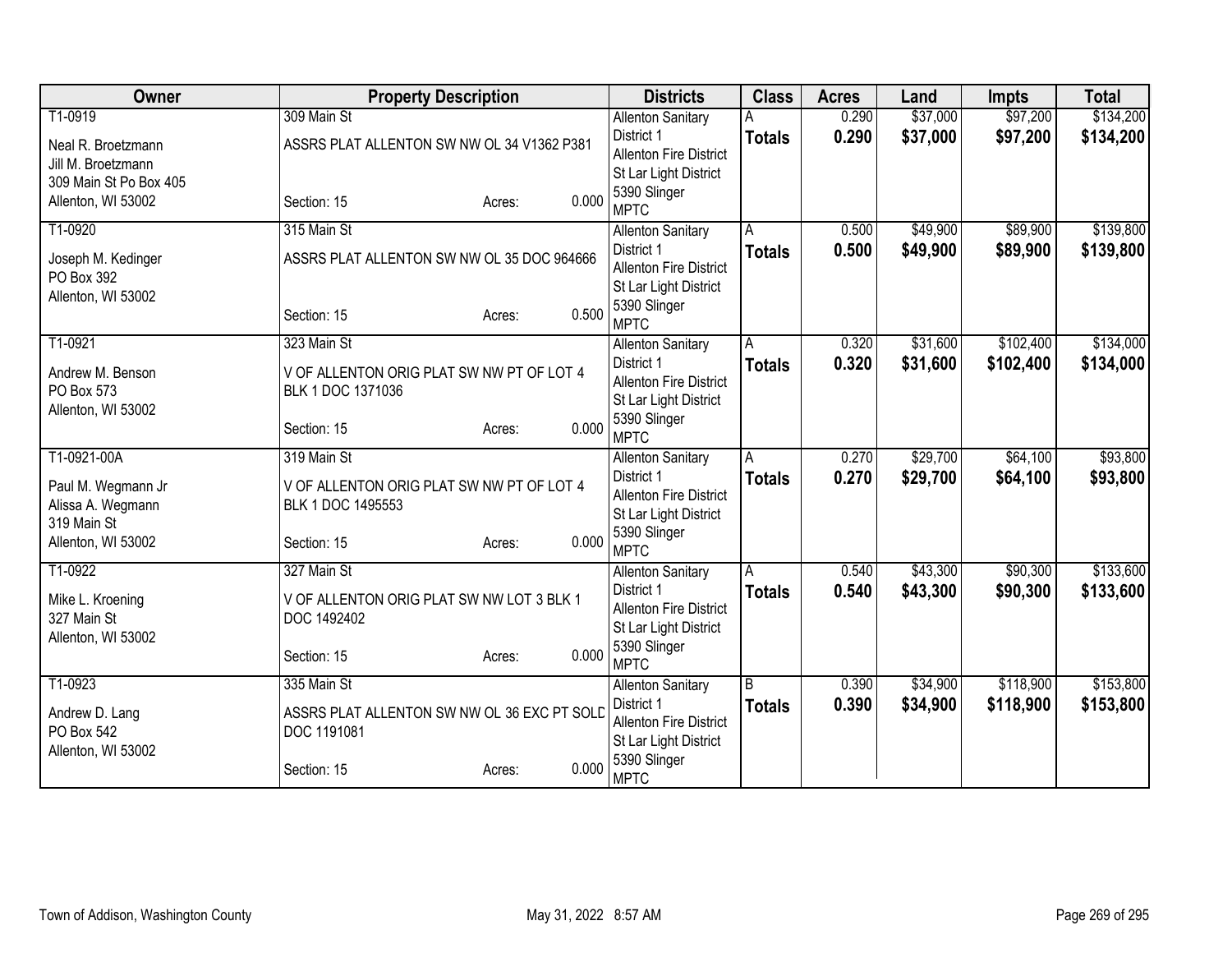| Owner                                               | <b>Property Description</b>                  | <b>Districts</b>                            | <b>Class</b>   | <b>Acres</b> | Land     | <b>Impts</b> | <b>Total</b> |
|-----------------------------------------------------|----------------------------------------------|---------------------------------------------|----------------|--------------|----------|--------------|--------------|
| T1-0925                                             | 341 Main St                                  | <b>Allenton Sanitary</b>                    |                | 0.720        | \$47,300 | \$147,000    | \$194,300    |
| Daniel L. Hove                                      | ASSRS PLAT ALLENTON SW NW PT OF OL 37-38-41  | District 1                                  | <b>Totals</b>  | 0.720        | \$47,300 | \$147,000    | \$194,300    |
| PO Box 12                                           | DOC 1164086                                  | <b>Allenton Fire District</b>               |                |              |          |              |              |
| Allenton, WI 53002-0012                             |                                              | St Lar Light District<br>5390 Slinger       |                |              |          |              |              |
|                                                     | 0.720<br>Section: 15<br>Acres:               | <b>MPTC</b>                                 |                |              |          |              |              |
| T1-0925-00A                                         | 330 First St                                 | <b>Allenton Sanitary</b>                    | $\overline{B}$ | 0.180        | \$11,600 | \$110,400    | \$122,000    |
| Brian D. Limberg                                    | ASSRS PLAT ALLENTON SW NW PT OF OL 38 DOC    | District 1                                  | <b>Totals</b>  | 0.180        | \$11,600 | \$110,400    | \$122,000    |
| Leah L. Limberg                                     | 1494895                                      | <b>Allenton Fire District</b>               |                |              |          |              |              |
| N6260 River Heights Dr                              |                                              | St Lar Light District                       |                |              |          |              |              |
| Plymouth, WI 53073                                  | 0.000<br>Section: 15<br>Acres:               | 5390 Slinger<br><b>MPTC</b>                 |                |              |          |              |              |
| T1-0926                                             | 349 Main St                                  | <b>Allenton Sanitary</b>                    | $\overline{B}$ | 0.460        | \$41,600 | \$252,200    | \$293,800    |
| Kurt D. Mueller                                     | ASSRS PLAT ALLENTON SW NW PT OF OL 38-39     | District 1                                  | <b>Totals</b>  | 0.460        | \$41,600 | \$252,200    | \$293,800    |
| Heather J. Mueller                                  | DOC 791889                                   | Allenton Fire District                      |                |              |          |              |              |
| 14265 Heatherwood Ct                                |                                              | St Lar Light District<br>5390 Slinger       |                |              |          |              |              |
| Elm Grove, WI 53122                                 | 0.000<br>Section: 15<br>Acres:               | <b>MPTC</b>                                 |                |              |          |              |              |
| T1-0927-00A                                         | 322 First St                                 | <b>Allenton Sanitary</b>                    | A              | 0.320        | \$43,200 | \$101,800    | \$145,000    |
| Amy L. Vanminsel                                    | ASSRS PLAT ALLENTON SW NW OL 41 EXC PT       | District 1                                  | <b>Totals</b>  | 0.320        | \$43,200 | \$101,800    | \$145,000    |
| 322 First St                                        | SOLD+PT OL 36 DOC 1429507 (RD ROW DOC 776205 | Allenton Fire District                      |                |              |          |              |              |
| PO Box 93                                           |                                              | St Lar Light District                       |                |              |          |              |              |
| Allenton, WI 53002                                  | 0.000<br>Section: 15<br>Acres:               | 5390 Slinger<br><b>MPTC</b>                 |                |              |          |              |              |
| T1-0928                                             | 353 Main St                                  | <b>Allenton Sanitary</b>                    | B              | 0.340        | \$30,200 | \$158,000    | \$188,200    |
|                                                     |                                              | District 1                                  | <b>Totals</b>  | 0.340        | \$30,200 | \$158,000    | \$188,200    |
| Denco Properties, LLC                               | ASSRS PLAT ALLENTON SW NW OL 40 DOC 1557574  | Allenton Fire District                      |                |              |          |              |              |
| W164 N11897 Fond Du Lac Ave<br>Germantown, WI 53022 | (HWY V726 P368)                              | St Lar Light District                       |                |              |          |              |              |
|                                                     | 0.000<br>Section: 15<br>Acres:               | 5390 Slinger                                |                |              |          |              |              |
|                                                     |                                              | <b>MPTC</b>                                 |                |              |          |              |              |
| T1-0929                                             | 604 Weis St                                  | <b>Allenton Sanitary</b>                    | A              | 0.130        | \$19,800 | \$95,200     | \$115,000    |
| Timothy J. Habrat Jr                                | V OF ALLENTON ORIG PLAT SW NW PT OF LOT 1    | District 1<br><b>Allenton Fire District</b> | <b>Totals</b>  | 0.130        | \$19,800 | \$95,200     | \$115,000    |
| 604 Weis St                                         | BLK 1 DOC 1460777                            | St Lar Light District                       |                |              |          |              |              |
| Allenton, WI 53002                                  |                                              | 5390 Slinger                                |                |              |          |              |              |
|                                                     | 0.000<br>Section: 15<br>Acres:               | <b>MPTC</b>                                 |                |              |          |              |              |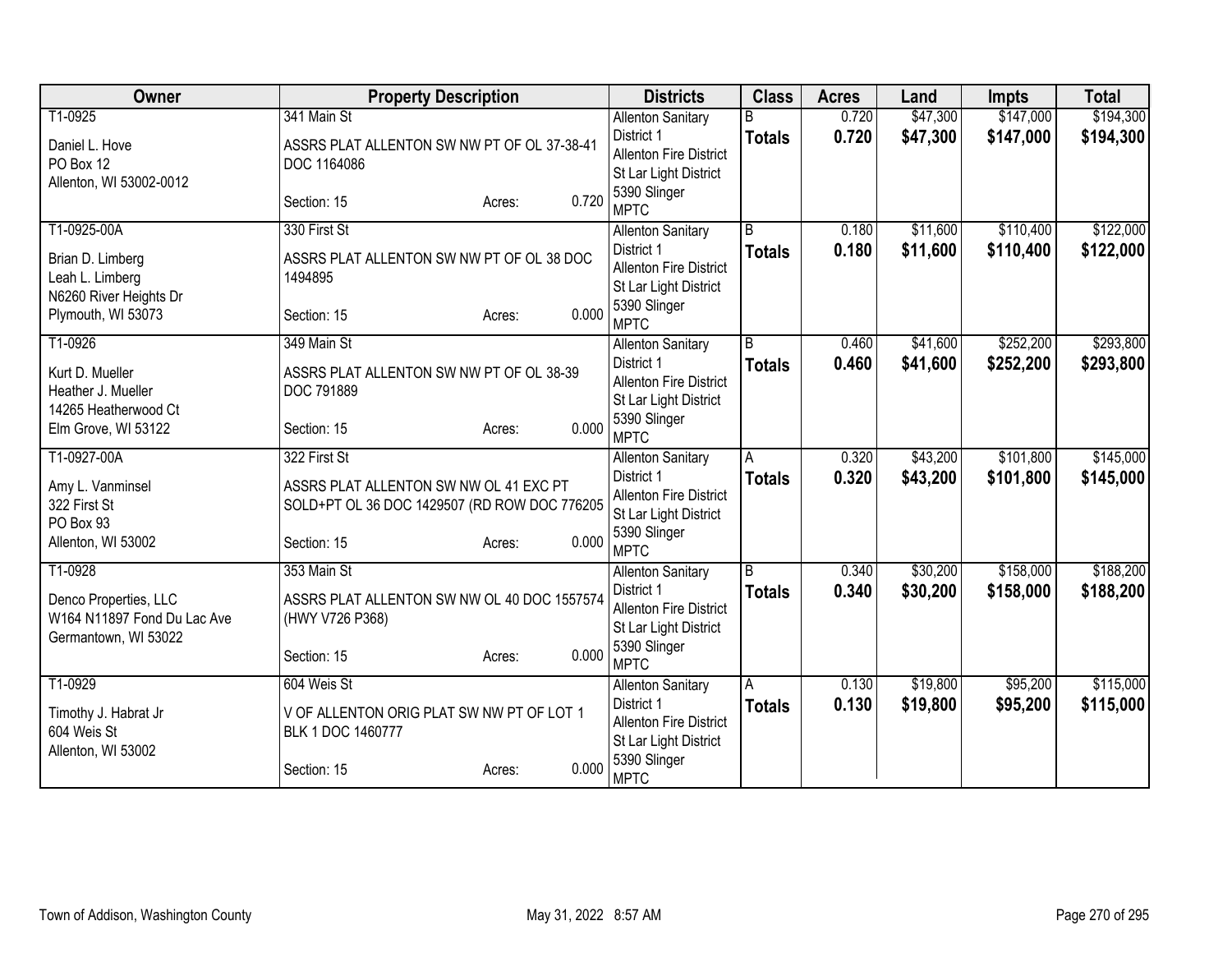| Owner                                                  | <b>Property Description</b>                                            |                 | <b>Districts</b>                     | <b>Class</b>  | <b>Acres</b> | Land      | <b>Impts</b>    | <b>Total</b> |
|--------------------------------------------------------|------------------------------------------------------------------------|-----------------|--------------------------------------|---------------|--------------|-----------|-----------------|--------------|
| T1-0930-00Z                                            | 357 Main St                                                            |                 | <b>Allenton Sanitary</b>             |               | 0.210        | \$8,400   | $\overline{30}$ | \$8,400      |
| Garon, LLC                                             | V OF ALLENTON ORIG PLAT SW NW PT OF LOT 1                              |                 | District 1                           | <b>Totals</b> | 0.210        | \$8,400   | \$0             | \$8,400      |
| 5908 Hillcrest Dr                                      | BLK 1 DOC 1343359 (HWY DOC 1066114)                                    |                 | <b>Allenton Fire District</b>        |               |              |           |                 |              |
| Allenton, WI 53002                                     |                                                                        |                 | St Lar Light District                |               |              |           |                 |              |
|                                                        | Section: 15                                                            | 0.000<br>Acres: | 5390 Slinger<br><b>MPTC</b>          |               |              |           |                 |              |
| T1-0931                                                | 355 Main St                                                            |                 | <b>Allenton Sanitary</b>             | B             | 0.100        | \$10,300  | \$89,000        | \$99,300     |
| Garon, LLC                                             | V OF ALLENTON ORIG PLAT SW NE PT OF LOT 1 BLK                          |                 | District 1                           | <b>Totals</b> | 0.100        | \$10,300  | \$89,000        | \$99,300     |
| 5908 Hillcrest Dr                                      | 1&PT OF OL 40 DOC 1471312                                              |                 | <b>Allenton Fire District</b>        |               |              |           |                 |              |
| Allenton, WI 53002                                     |                                                                        |                 | St Lar Light District                |               |              |           |                 |              |
|                                                        | Section: 15                                                            | 0.000<br>Acres: | 5390 Slinger                         |               |              |           |                 |              |
|                                                        |                                                                        |                 | <b>MPTC</b>                          |               |              |           |                 |              |
| T1-0932-001                                            | 854 Church St                                                          |                 | <b>Allenton Sanitary</b>             | B             | 0.990        | \$79,200  | \$732,800       | \$812,000    |
| Dekora Woods Apts, LLC                                 | ASSRS PLAT ALTN SW NW+PT NW NW DEKORA                                  |                 | District 1                           | <b>Totals</b> | 0.990        | \$79,200  | \$732,800       | \$812,000    |
| 4508 Dollar Dr                                         | WOODS LOT 1 DOC 846075                                                 |                 | <b>Allenton Fire District</b>        |               |              |           |                 |              |
| West Bend, WI 53095                                    |                                                                        |                 | St Lar Light District                |               |              |           |                 |              |
|                                                        | Section: 15                                                            | 0.990<br>Acres: | 5390 Slinger                         |               |              |           |                 |              |
|                                                        |                                                                        |                 | <b>MPTC</b>                          |               |              |           |                 |              |
| T1-0932-002                                            | 838 Church St                                                          |                 | <b>Allenton Sanitary</b>             | B             | 2.110        | \$122,200 | \$1,099,200     | \$1,221,400  |
| Dekora Woods Apts, LLC                                 | ASSRS PLAT ALTN SW NW+PT NW NW DEKORA                                  |                 | District 1<br>Allenton Fire District | <b>Totals</b> | 2.110        | \$122,200 | \$1,099,200     | \$1,221,400  |
| 4508 Dollar Dr                                         | WOODS LOT 2 DOC 846075                                                 |                 | St Lar Light District                |               |              |           |                 |              |
| West Bend, WI 53095                                    |                                                                        |                 | 5390 Slinger                         |               |              |           |                 |              |
|                                                        | Section: 15                                                            | 2.110<br>Acres: | <b>MPTC</b>                          |               |              |           |                 |              |
| T1-0932-003-001                                        | 828 Church St Unit 1                                                   |                 | <b>Allenton Sanitary</b>             | A             | 0.000        | \$10,000  | \$83,800        | \$93,800     |
|                                                        |                                                                        |                 | District 1                           | <b>Totals</b> | 0.000        | \$10,000  | \$83,800        | \$93,800     |
| Doree A. Klopfenstein<br>c/o Doree A. Klopfenstein Tod | PT OF W1/2 NW DEKORA WOODS CONDO UNIT 1<br>BLDG 1 DOC 1384507+ 1438871 |                 | Allenton Fire District               |               |              |           |                 |              |
| 828 Church St 1                                        |                                                                        |                 | St Lar Light District                |               |              |           |                 |              |
| Allenton, WI 53002                                     | Section: 15                                                            | 0.000<br>Acres: | 5390 Slinger                         |               |              |           |                 |              |
|                                                        |                                                                        |                 | <b>MPTC</b>                          |               |              |           |                 |              |
| T1-0932-003-002                                        | 828 Church St Unit 2                                                   |                 | <b>Allenton Sanitary</b>             | A             | 0.000        | \$10,000  | \$82,400        | \$92,400     |
| James Ivers et al                                      | PT OF W1/2 NW DEKORA WOODS CONDO UNIT 2                                |                 | District 1                           | <b>Totals</b> | 0.000        | \$10,000  | \$82,400        | \$92,400     |
| c/o Pamela Ivers Tod                                   | BLDG 1 DOC 1472701+1523889                                             |                 | <b>Allenton Fire District</b>        |               |              |           |                 |              |
| 828 Church St 2                                        |                                                                        |                 | St Lar Light District                |               |              |           |                 |              |
| Allenton, WI 53002                                     | Section: 15                                                            | 0.000<br>Acres: | 5390 Slinger<br><b>MPTC</b>          |               |              |           |                 |              |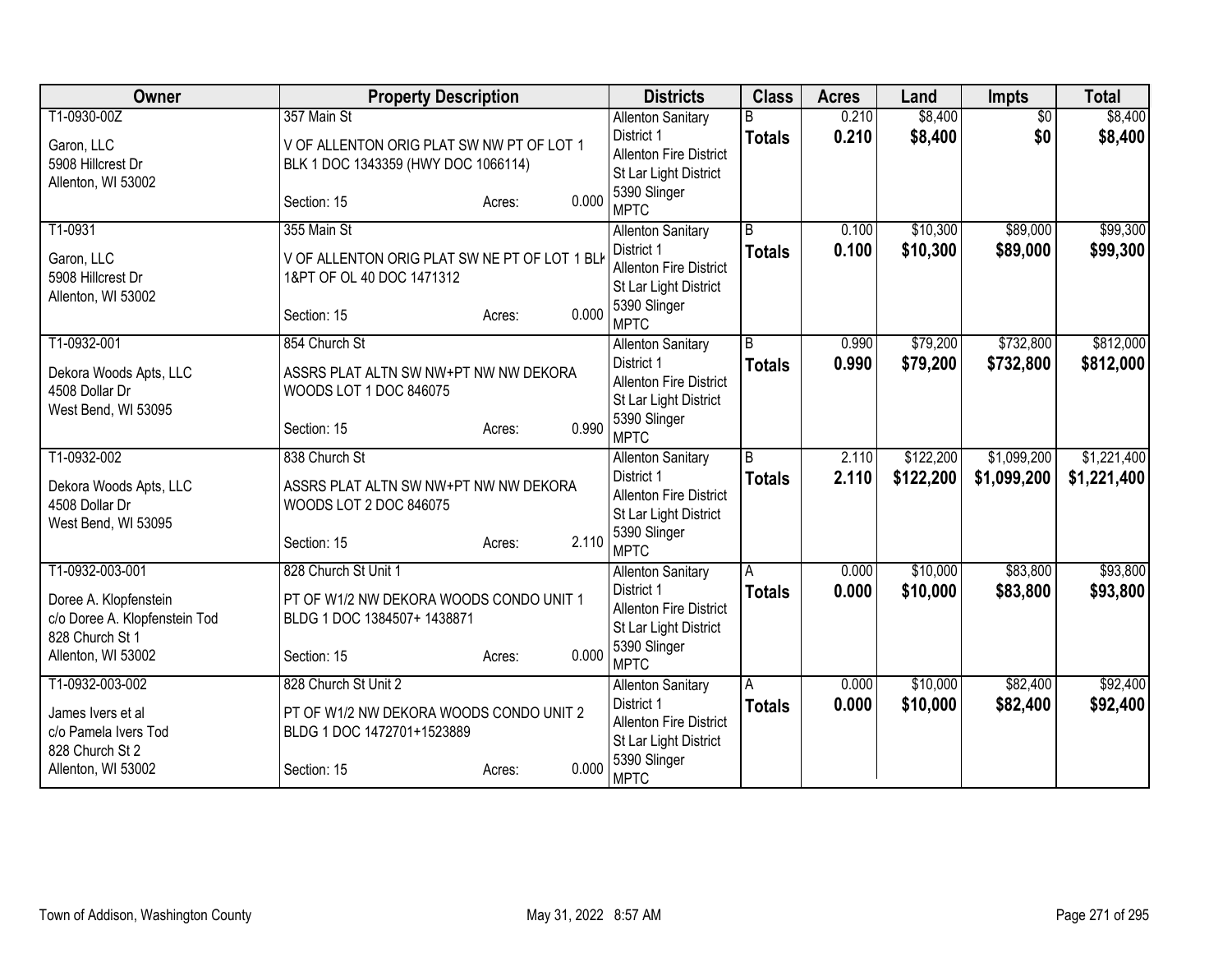| Owner                                                                                                                   | <b>Property Description</b>                                                                                  |                 | <b>Districts</b>                                                                                                                | <b>Class</b>       | <b>Acres</b>   | Land                 | Impts                | <b>Total</b>         |
|-------------------------------------------------------------------------------------------------------------------------|--------------------------------------------------------------------------------------------------------------|-----------------|---------------------------------------------------------------------------------------------------------------------------------|--------------------|----------------|----------------------|----------------------|----------------------|
| T1-0932-003-003                                                                                                         | 828 Church St Unit 3                                                                                         |                 | <b>Allenton Sanitary</b>                                                                                                        |                    | 0.000          | \$10,000             | \$82,400             | \$92,400             |
| Richard Schellinger Revocable Living<br>Trust et al<br>c/o Richard Schellinger Rev Living Trust                         | PT OF W1/2 NW DEKORA WOODS CONDO UNIT 3<br>BLDG 1 DOC 1390794                                                |                 | District 1<br><b>Allenton Fire District</b><br>St Lar Light District                                                            | <b>Totals</b>      | 0.000          | \$10,000             | \$82,400             | \$92,400             |
| 828 Church St 3<br>Allenton, WI 53002                                                                                   | Section: 15                                                                                                  | 0.000<br>Acres: | 5390 Slinger<br><b>MPTC</b>                                                                                                     |                    |                |                      |                      |                      |
| T1-0932-003-004<br>Andrew J Konrath Revocable Liv Trust<br>828 Church St 4<br>Allenton, WI 53002                        | 828 Church St Unit 4<br>PT OF W1/2 NW DEKORA WOODS CONDO UNIT 4<br>BLDG 1 DOC 1324808+1333126<br>Section: 15 | 0.000<br>Acres: | <b>Allenton Sanitary</b><br>District 1<br><b>Allenton Fire District</b><br>St Lar Light District<br>5390 Slinger<br><b>MPTC</b> | A<br><b>Totals</b> | 0.000<br>0.000 | \$10,000<br>\$10,000 | \$83,900<br>\$83,900 | \$93,900<br>\$93,900 |
| T1-0932-003-005<br>Samantha M. Garbers<br>Colin J. Saegert<br>826 Church St 1<br>Allenton, WI 53002                     | 826 Church St Unit 1<br>PT OF W1/2 NW DEKORA WOODS CONDO UNIT 1<br>BLDG 2 DOC 1544665<br>Section: 15         | 0.000<br>Acres: | <b>Allenton Sanitary</b><br>District 1<br><b>Allenton Fire District</b><br>St Lar Light District<br>5390 Slinger<br><b>MPTC</b> | Α<br><b>Totals</b> | 0.000<br>0.000 | \$10,000<br>\$10,000 | \$84,600<br>\$84,600 | \$94,600<br>\$94,600 |
| T1-0932-003-006<br>Carol S. Chase<br>c/o Carol S. Chase Tod<br>S23 W33529 Parry Rd<br>Oconomowoc, WI 53066              | 826 Church St Unit 2<br>PT OF W1/2 NW DEKORA WOODS CONDO UNIT 2<br>BLDG 2 DOC 1418196+1479683<br>Section: 15 | 0.000<br>Acres: | <b>Allenton Sanitary</b><br>District 1<br><b>Allenton Fire District</b><br>St Lar Light District<br>5390 Slinger<br><b>MPTC</b> | A<br><b>Totals</b> | 0.000<br>0.000 | \$10,000<br>\$10,000 | \$82,400<br>\$82,400 | \$92,400<br>\$92,400 |
| T1-0932-003-007<br>Amy S. Conigliaro<br>826 Church St 3<br>Allenton, WI 53002                                           | 826 Church St Unit 3<br>PT OF W1/2 NW DEKORA WOODS CONDO UNIT 3<br>BLDG 2 DOC 1461806<br>Section: 15         | 0.000<br>Acres: | <b>Allenton Sanitary</b><br>District 1<br><b>Allenton Fire District</b><br>St Lar Light District<br>5390 Slinger<br><b>MPTC</b> | A<br><b>Totals</b> | 0.000<br>0.000 | \$10,000<br>\$10,000 | \$82,400<br>\$82,400 | \$92,400<br>\$92,400 |
| T1-0932-003-008<br>Barbara A. Lauterbach<br>c/o Barbara A. Lauterbach Tod<br>826 Church St 4<br>Allenton, WI 53002-0000 | 826 Church St Unit 4<br>PT OF W1/2 NW DEKORA WOODS CONDO UNIT 4<br>BLDG 2 DOC 880303+1454728<br>Section: 15  | 0.000<br>Acres: | <b>Allenton Sanitary</b><br>District 1<br><b>Allenton Fire District</b><br>St Lar Light District<br>5390 Slinger<br><b>MPTC</b> | Α<br><b>Totals</b> | 0.000<br>0.000 | \$10,000<br>\$10,000 | \$83,900<br>\$83,900 | \$93,900<br>\$93,900 |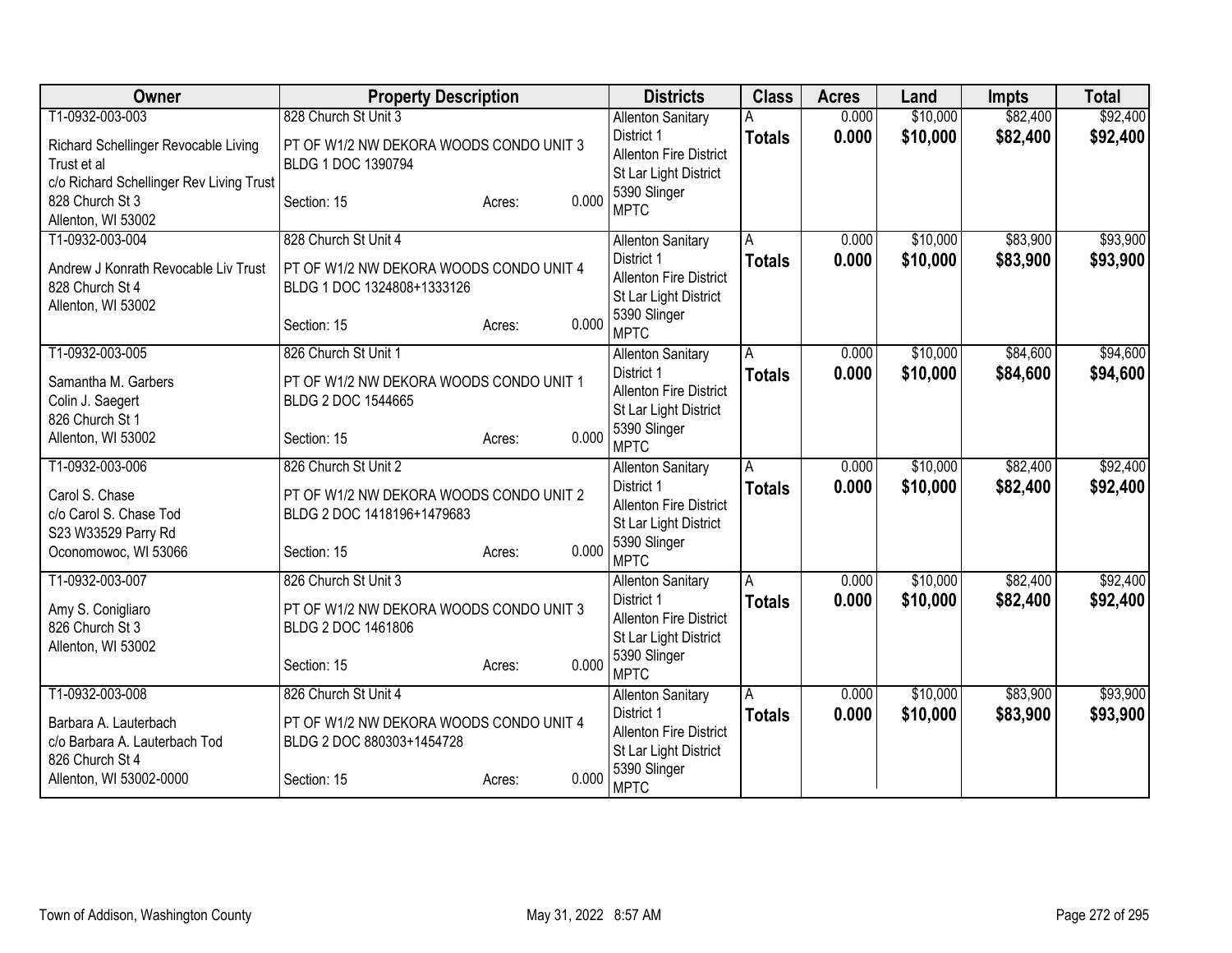| Owner                          | <b>Property Description</b>                 |                 | <b>Districts</b>                      | <b>Class</b>            | <b>Acres</b> | Land     | <b>Impts</b> | <b>Total</b> |
|--------------------------------|---------------------------------------------|-----------------|---------------------------------------|-------------------------|--------------|----------|--------------|--------------|
| T1-0932-003-009                | 822 Church St Unit 1                        |                 | <b>Allenton Sanitary</b>              |                         | 0.000        | \$10,000 | \$83,600     | \$93,600     |
| Becky M. Roberts               | PT OF W1/2 NW DEKORA WOODS CONDO UNIT 1     |                 | District 1                            | <b>Totals</b>           | 0.000        | \$10,000 | \$83,600     | \$93,600     |
| 822 Church St 1                | BLDG 3 DOC 880962                           |                 | <b>Allenton Fire District</b>         |                         |              |          |              |              |
| Allenton, WI 53002             |                                             |                 | St Lar Light District                 |                         |              |          |              |              |
|                                | Section: 15                                 | 0.000<br>Acres: | 5390 Slinger<br><b>MPTC</b>           |                         |              |          |              |              |
| T1-0932-003-010                | 822 Church St Unit 2                        |                 | <b>Allenton Sanitary</b>              | A                       | 0.000        | \$10,000 | \$81,400     | \$91,400     |
| Michael P. Carew               | PT OF W1/2 NW DEKORA WOODS CONDO UNIT 2     |                 | District 1                            | <b>Totals</b>           | 0.000        | \$10,000 | \$81,400     | \$91,400     |
| 822 Church St 2                | BLDG 3 DOC 1088938                          |                 | <b>Allenton Fire District</b>         |                         |              |          |              |              |
| Allenton, WI 53002             |                                             |                 | St Lar Light District                 |                         |              |          |              |              |
|                                | Section: 15                                 | 0.000<br>Acres: | 5390 Slinger<br><b>MPTC</b>           |                         |              |          |              |              |
| T1-0932-003-011                | 822 Church St Unit 3                        |                 | <b>Allenton Sanitary</b>              | A                       | 0.000        | \$10,000 | \$82,800     | \$92,800     |
| Diane C. Trimberger            | PT OF W1/2 NW DEKORA WOODS CONDO UNIT 3     |                 | District 1                            | <b>Totals</b>           | 0.000        | \$10,000 | \$82,800     | \$92,800     |
| c/o Diane C. Trimberger Tod    | BLDG 3 DOC 1439608+1524667 *ERROR IN LEGAL* |                 | <b>Allenton Fire District</b>         |                         |              |          |              |              |
| 822 Church St 3                |                                             |                 | St Lar Light District                 |                         |              |          |              |              |
| Allenton, WI 53002             | Section: 15                                 | 0.000<br>Acres: | 5390 Slinger<br><b>MPTC</b>           |                         |              |          |              |              |
| T1-0932-003-012                | 822 Church St Unit 4                        |                 | <b>Allenton Sanitary</b>              | $\overline{\mathsf{A}}$ | 0.000        | \$10,000 | \$83,600     | \$93,600     |
| Scott S. Bogdan                | PT OF W1/2 NW DEKORA WOODS CONDO UNIT 4     |                 | District 1                            | <b>Totals</b>           | 0.000        | \$10,000 | \$83,600     | \$93,600     |
| 822 Church St 4                | BLDG 3 DOC 894520                           |                 | Allenton Fire District                |                         |              |          |              |              |
| Allenton, WI 53002             |                                             |                 | St Lar Light District                 |                         |              |          |              |              |
|                                | Section: 15                                 | 0.000<br>Acres: | 5390 Slinger<br><b>MPTC</b>           |                         |              |          |              |              |
| T1-0932-003-013                | 824 Church St Unit 1                        |                 | <b>Allenton Sanitary</b>              | A                       | 0.000        | \$10,000 | \$83,600     | \$93,600     |
|                                |                                             |                 | District 1                            | <b>Totals</b>           | 0.000        | \$10,000 | \$83,600     | \$93,600     |
| Kevin M. Haag                  | PT OF W1/2 NW DEKORA WOODS CONDO UNIT 1     |                 | <b>Allenton Fire District</b>         |                         |              |          |              |              |
| 824 Church St 1                | BLDG 4 DOC 1416105                          |                 | St Lar Light District                 |                         |              |          |              |              |
| Allenton, WI 53002             |                                             | 0.000           | 5390 Slinger                          |                         |              |          |              |              |
|                                | Section: 15                                 | Acres:          | <b>MPTC</b>                           |                         |              |          |              |              |
| T1-0932-003-014                | 824 Church St Unit 2                        |                 | <b>Allenton Sanitary</b>              | А                       | 0.000        | \$10,000 | \$81,400     | \$91,400     |
| Patricia M. Gullickson         | PT OF W1/2 NW DEKORA WOODS CONDO UNIT 2     |                 | District 1                            | <b>Totals</b>           | 0.000        | \$10,000 | \$81,400     | \$91,400     |
| c/o Patricia M. Gullickson Tod | BLDG 4 DOC 886292+1048588+1176193+1528155   |                 | <b>Allenton Fire District</b>         |                         |              |          |              |              |
| N7769 Cty Rd E                 |                                             |                 | St Lar Light District<br>5390 Slinger |                         |              |          |              |              |
| Ogdensburg, WI 54962-0000      | Section: 15                                 | 0.000<br>Acres: | <b>MPTC</b>                           |                         |              |          |              |              |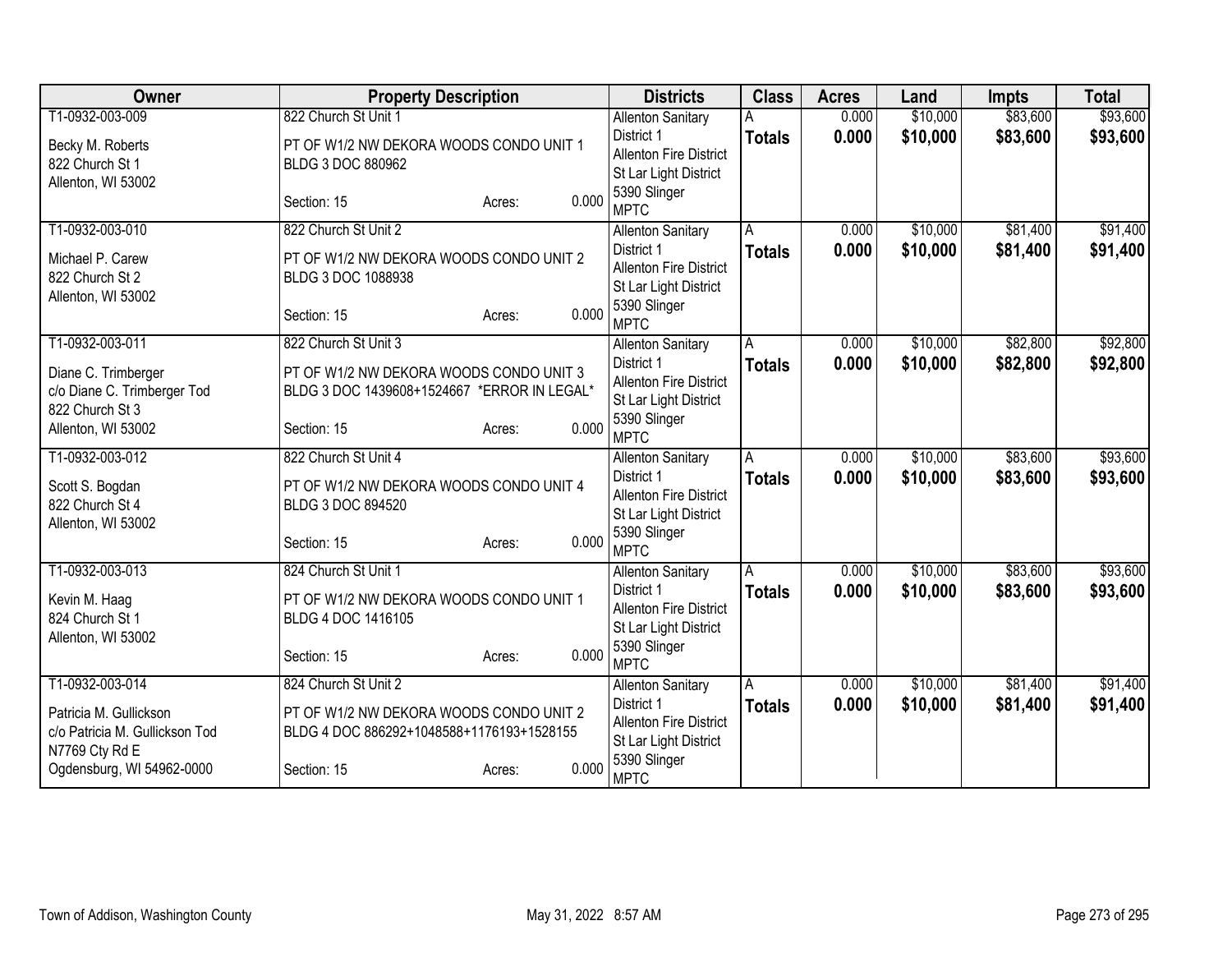| Owner                            | <b>Property Description</b>             |                 | <b>Districts</b>                       | <b>Class</b>            | <b>Acres</b> | Land     | <b>Impts</b> | <b>Total</b> |
|----------------------------------|-----------------------------------------|-----------------|----------------------------------------|-------------------------|--------------|----------|--------------|--------------|
| T1-0932-003-015                  | 824 Church St Unit 3                    |                 | <b>Allenton Sanitary</b>               |                         | 0.000        | \$10,000 | \$81,400     | \$91,400     |
| Eugene A. Doll                   | PT OF W1/2 NW DEKORA WOODS CONDO UNIT 3 |                 | District 1                             | <b>Totals</b>           | 0.000        | \$10,000 | \$81,400     | \$91,400     |
| Betty J. Doll                    | BLDG 4 DOC 1152899                      |                 | <b>Allenton Fire District</b>          |                         |              |          |              |              |
| 824 Church St 3                  |                                         |                 | St Lar Light District                  |                         |              |          |              |              |
| Allenton, WI 53002               | Section: 15                             | 0.000<br>Acres: | 5390 Slinger<br><b>MPTC</b>            |                         |              |          |              |              |
| T1-0932-003-016                  | 824 Church St Unit 4                    |                 | <b>Allenton Sanitary</b>               | A                       | 0.000        | \$10,000 | \$83,600     | \$93,600     |
| Joshua L. Estep                  | PT OF W1/2 NW DEKORA WOODS CONDO UNIT 4 |                 | District 1                             | <b>Totals</b>           | 0.000        | \$10,000 | \$83,600     | \$93,600     |
| 824 Church St 4                  | BLDG 4 DOC 1448699                      |                 | <b>Allenton Fire District</b>          |                         |              |          |              |              |
| Allenton, WI 53002               |                                         |                 | St Lar Light District                  |                         |              |          |              |              |
|                                  | Section: 15                             | 0.000<br>Acres: | 5390 Slinger<br><b>MPTC</b>            |                         |              |          |              |              |
| T1-0932-003-017                  | 820 Church St Unit 1                    |                 | <b>Allenton Sanitary</b>               | A                       | 0.000        | \$10,000 | \$83,600     | \$93,600     |
| Craig M. Vollmer                 | PT OF W1/2 NW DEKORA WOODS CONDO UNIT 1 |                 | District 1                             | <b>Totals</b>           | 0.000        | \$10,000 | \$83,600     | \$93,600     |
| 820 Church St 1                  | BLDG 5 DOC 920170                       |                 | <b>Allenton Fire District</b>          |                         |              |          |              |              |
| Allenton, WI 53002               |                                         |                 | St Lar Light District                  |                         |              |          |              |              |
|                                  | Section: 15                             | 0.000<br>Acres: | 5390 Slinger<br><b>MPTC</b>            |                         |              |          |              |              |
| T1-0932-003-018                  | 820 Church St Unit 2                    |                 | <b>Allenton Sanitary</b>               | $\overline{\mathsf{A}}$ | 0.000        | \$10,000 | \$81,400     | \$91,400     |
| Alan J Bentfield Revocable Trust | PT OF W1/2 NW DEKORA WOODS CONDO UNIT 2 |                 | District 1                             | <b>Totals</b>           | 0.000        | \$10,000 | \$81,400     | \$91,400     |
| 820 Church St 2                  | BLDG 5 DOC 1411430+ 1437123             |                 | <b>Allenton Fire District</b>          |                         |              |          |              |              |
| Allenton, WI 53002               |                                         |                 | St Lar Light District                  |                         |              |          |              |              |
|                                  | Section: 15                             | 0.000<br>Acres: | 5390 Slinger                           |                         |              |          |              |              |
|                                  |                                         |                 | <b>MPTC</b>                            |                         |              |          |              |              |
| T1-0932-003-019                  | 820 Church St Unit 3                    |                 | <b>Allenton Sanitary</b><br>District 1 | A                       | 0.000        | \$10,000 | \$81,400     | \$91,400     |
| John Hecimovich                  | PT OF W1/2 NW DEKORA WOODS CONDO UNIT 3 |                 | <b>Allenton Fire District</b>          | <b>Totals</b>           | 0.000        | \$10,000 | \$81,400     | \$91,400     |
| c/o John Hecimovich Tod          | BLDG 5 DOC 1157329+1472256              |                 | St Lar Light District                  |                         |              |          |              |              |
| 820 Church St 3                  |                                         |                 | 5390 Slinger                           |                         |              |          |              |              |
| Allenton, WI 53002-0000          | Section: 15                             | 0.000<br>Acres: | <b>MPTC</b>                            |                         |              |          |              |              |
| T1-0932-003-020                  | 820 Church St Unit 4                    |                 | <b>Allenton Sanitary</b>               | Α                       | 0.000        | \$10,000 | \$83,600     | \$93,600     |
| Stuart J. Mueller                | PT OF W1/2 NW DEKORA WOODS CONDO UNIT 4 |                 | District 1                             | <b>Totals</b>           | 0.000        | \$10,000 | \$83,600     | \$93,600     |
| Beth D. Mueller                  | BLDG 5 DOC 1418394                      |                 | <b>Allenton Fire District</b>          |                         |              |          |              |              |
| 820 Church St 4                  |                                         |                 | St Lar Light District<br>5390 Slinger  |                         |              |          |              |              |
| Allenton, WI 53002               | Section: 15                             | 0.000<br>Acres: | <b>MPTC</b>                            |                         |              |          |              |              |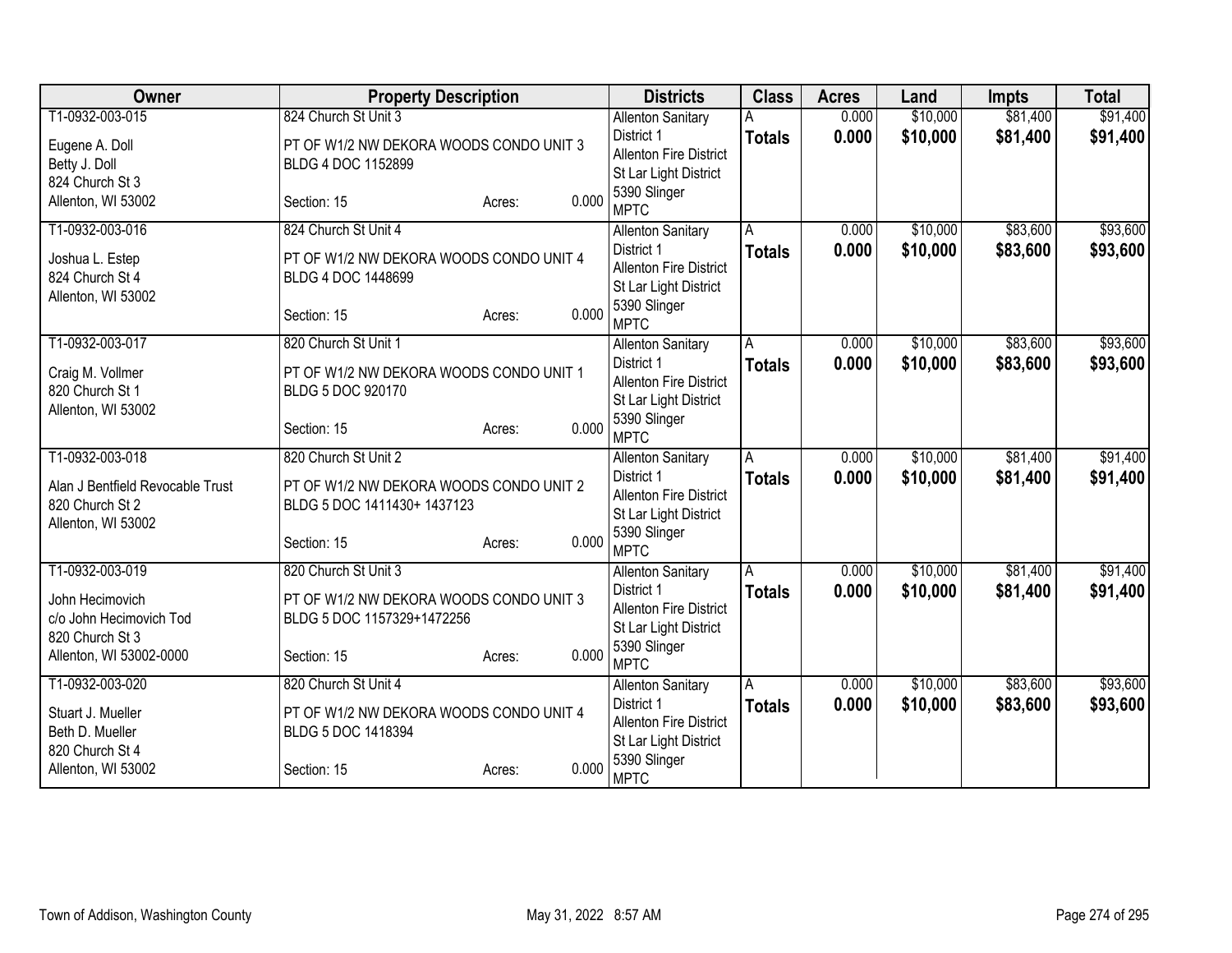| Owner                   | <b>Property Description</b>             |                 | <b>Districts</b>                       | <b>Class</b>            | <b>Acres</b> | Land     | <b>Impts</b> | <b>Total</b> |
|-------------------------|-----------------------------------------|-----------------|----------------------------------------|-------------------------|--------------|----------|--------------|--------------|
| T1-0932-003-021         | 818 Church St Unit 1                    |                 | <b>Allenton Sanitary</b>               |                         | 0.000        | \$10,000 | \$83,600     | \$93,600     |
| <b>Brittany Schmitt</b> | PT OF W1/2 NW DEKORA WOODS CONDO UNIT 1 |                 | District 1                             | <b>Totals</b>           | 0.000        | \$10,000 | \$83,600     | \$93,600     |
| 818 Church St 1         | BLDG 6 DOC 1429001                      |                 | <b>Allenton Fire District</b>          |                         |              |          |              |              |
| Allenton, WI 53002      |                                         |                 | St Lar Light District                  |                         |              |          |              |              |
|                         | Section: 15                             | 0.000<br>Acres: | 5390 Slinger<br><b>MPTC</b>            |                         |              |          |              |              |
| T1-0932-003-022         | 818 Church St Unit 2                    |                 | <b>Allenton Sanitary</b>               | A                       | 0.000        | \$10,000 | \$81,400     | \$91,400     |
| John Marzan             | PT OF W1/2 NW DEKORA WOODS CONDO UNIT 2 |                 | District 1                             | <b>Totals</b>           | 0.000        | \$10,000 | \$81,400     | \$91,400     |
| 818 Church St 2         | BLDG 6 DOC 1492564                      |                 | <b>Allenton Fire District</b>          |                         |              |          |              |              |
| Allenton, WI 53002      |                                         |                 | St Lar Light District                  |                         |              |          |              |              |
|                         | Section: 15                             | 0.000<br>Acres: | 5390 Slinger<br><b>MPTC</b>            |                         |              |          |              |              |
| T1-0932-003-023         | 818 Church St Unit 3                    |                 | <b>Allenton Sanitary</b>               | A                       | 0.000        | \$10,000 | \$81,400     | \$91,400     |
| Kathleen D. Kranz       | PT OF W1/2 NW DEKORA WOODS CONDO UNIT 3 |                 | District 1                             | <b>Totals</b>           | 0.000        | \$10,000 | \$81,400     | \$91,400     |
| 818 Church St 3         | BLDG 6 DOC 1165347                      |                 | <b>Allenton Fire District</b>          |                         |              |          |              |              |
| Allenton, WI 53002      |                                         |                 | St Lar Light District                  |                         |              |          |              |              |
|                         | Section: 15                             | 0.000<br>Acres: | 5390 Slinger<br><b>MPTC</b>            |                         |              |          |              |              |
| T1-0932-003-024         | 818 Church St Unit 4                    |                 | <b>Allenton Sanitary</b>               | $\overline{\mathsf{A}}$ | 0.000        | \$10,000 | \$83,600     | \$93,600     |
|                         |                                         |                 | District 1                             | <b>Totals</b>           | 0.000        | \$10,000 | \$83,600     | \$93,600     |
| Anne M. Nash            | PT OF W1/2 NW DEKORA WOODS CONDO UNIT 4 |                 | <b>Allenton Fire District</b>          |                         |              |          |              |              |
| 818 Church St 4         | BLDG 6 DOC 1549819                      |                 | St Lar Light District                  |                         |              |          |              |              |
| Allenton, WI 53002      |                                         |                 | 5390 Slinger                           |                         |              |          |              |              |
|                         | Section: 15                             | 0.000<br>Acres: | <b>MPTC</b>                            |                         |              |          |              |              |
| T1-0932-003-025         | 816 Church St Unit 1                    |                 | <b>Allenton Sanitary</b>               | A                       | 0.000        | \$10,000 | \$83,600     | \$93,600     |
| Josie M. Stuettgen      | PT OF W1/2 NW DEKORA WOODS CONDO UNIT 1 |                 | District 1                             | <b>Totals</b>           | 0.000        | \$10,000 | \$83,600     | \$93,600     |
| Zachary D. Greer        | BLDG 7 DOC 1534672                      |                 | <b>Allenton Fire District</b>          |                         |              |          |              |              |
| 816 Church St 1         |                                         |                 | St Lar Light District                  |                         |              |          |              |              |
| Allenton, WI 53002      | Section: 15                             | 0.000<br>Acres: | 5390 Slinger<br><b>MPTC</b>            |                         |              |          |              |              |
| T1-0932-003-026         | 816 Church St Unit 2                    |                 |                                        | Α                       | 0.000        | \$10,000 | \$82,200     | \$92,200     |
|                         |                                         |                 | <b>Allenton Sanitary</b><br>District 1 | <b>Totals</b>           | 0.000        | \$10,000 | \$82,200     | \$92,200     |
| John E. Schlafer        | PT OF W1/2 NW DEKORA WOODS CONDO UNIT 2 |                 | <b>Allenton Fire District</b>          |                         |              |          |              |              |
| 816 Church St 2         | BLDG 7 DOC 1190661                      |                 | St Lar Light District                  |                         |              |          |              |              |
| Allenton, WI 53002      |                                         |                 | 5390 Slinger                           |                         |              |          |              |              |
|                         | Section: 15                             | 0.000<br>Acres: | <b>MPTC</b>                            |                         |              |          |              |              |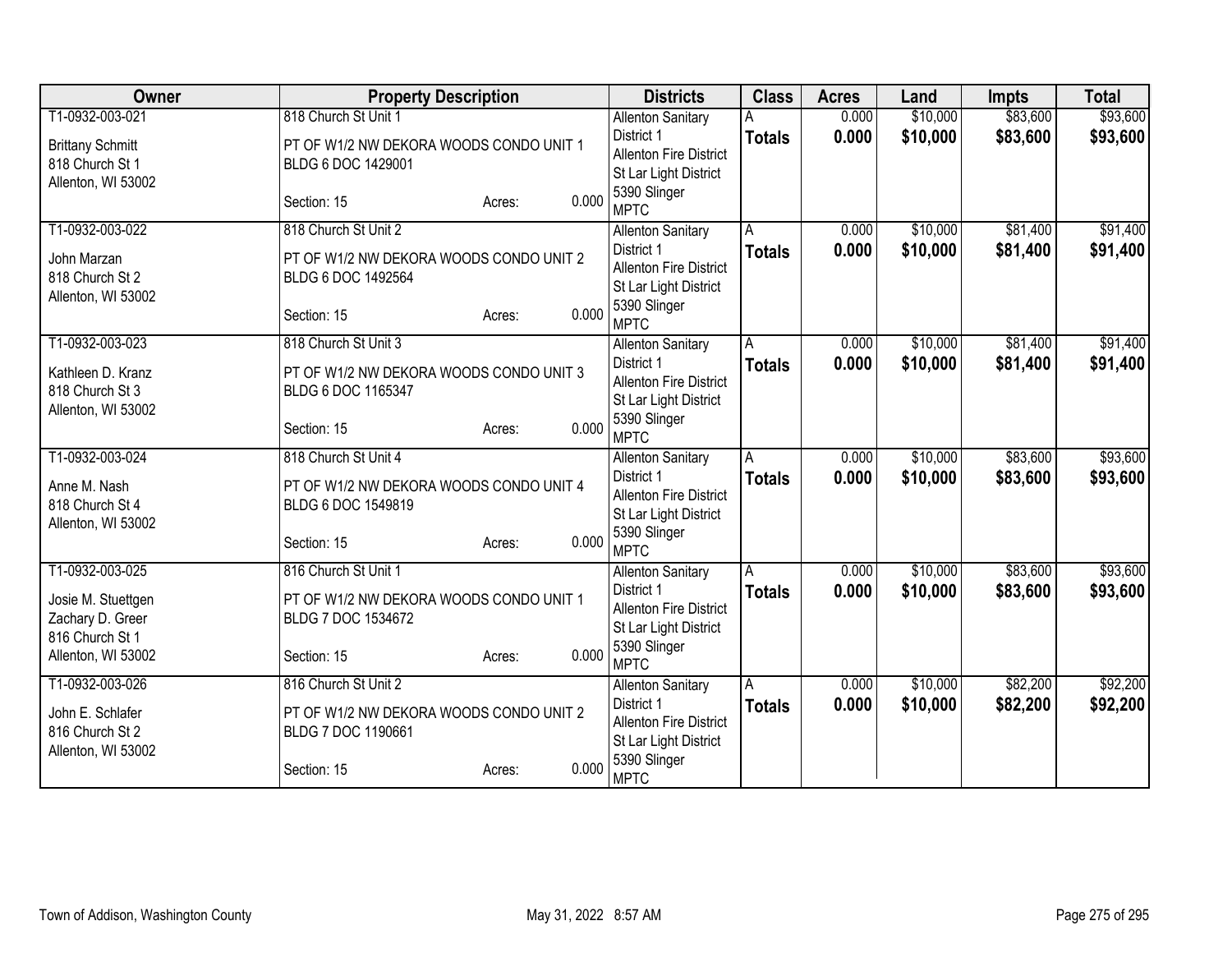| Owner                | <b>Property Description</b>             |                 | <b>Districts</b>                            | <b>Class</b>   | <b>Acres</b> | Land     | <b>Impts</b> | <b>Total</b> |
|----------------------|-----------------------------------------|-----------------|---------------------------------------------|----------------|--------------|----------|--------------|--------------|
| T1-0932-003-027      | 816 Church St Unit 3                    |                 | <b>Allenton Sanitary</b>                    |                | 0.000        | \$10,000 | \$81,400     | \$91,400     |
| Steward F. Plato     | PT OF W1/2 NW DEKORA WOODS CONDO UNIT 3 |                 | District 1                                  | <b>Totals</b>  | 0.000        | \$10,000 | \$81,400     | \$91,400     |
| 816 Church St 3      | BLDG 7 DOC 1502470                      |                 | <b>Allenton Fire District</b>               |                |              |          |              |              |
| Allenton, WI 53002   |                                         |                 | St Lar Light District                       |                |              |          |              |              |
|                      | Section: 15                             | 0.000<br>Acres: | 5390 Slinger<br><b>MPTC</b>                 |                |              |          |              |              |
| T1-0932-003-028      | 816 Church St Unit 4                    |                 | <b>Allenton Sanitary</b>                    | A              | 0.000        | \$10,000 | \$83,600     | \$93,600     |
| Nicholas P. Renaud   | PT OF W1/2 NW DEKORA WOODS CONDO UNIT 4 |                 | District 1                                  | <b>Totals</b>  | 0.000        | \$10,000 | \$83,600     | \$93,600     |
| 816 Church St Unit 4 | BLDG 7 DOC 1395825                      |                 | <b>Allenton Fire District</b>               |                |              |          |              |              |
| Allenton, WI 53002   |                                         |                 | St Lar Light District                       |                |              |          |              |              |
|                      | Section: 15                             | 0.000<br>Acres: | 5390 Slinger<br><b>MPTC</b>                 |                |              |          |              |              |
| T1-0932-003-029      | 812 Church St Unit 1                    |                 | <b>Allenton Sanitary</b>                    | A              | 0.000        | \$10,000 | \$84,100     | \$94,100     |
| Melanie M. Mueller   | PT OF W1/2 NW DEKORA WOODS CONDO UNIT 1 |                 | District 1                                  | <b>Totals</b>  | 0.000        | \$10,000 | \$84,100     | \$94,100     |
| 812 Church St 1      | BLDG 8 DOC 1187670                      |                 | <b>Allenton Fire District</b>               |                |              |          |              |              |
| Allenton, WI 53002   |                                         |                 | St Lar Light District                       |                |              |          |              |              |
|                      | Section: 15                             | 0.000<br>Acres: | 5390 Slinger                                |                |              |          |              |              |
|                      |                                         |                 | <b>MPTC</b>                                 |                |              |          |              |              |
| T1-0932-003-030      | 812 Church St Unit 2                    |                 | <b>Allenton Sanitary</b><br>District 1      | $\overline{A}$ | 0.000        | \$10,000 | \$82,700     | \$92,700     |
| Richard N. Fedorski  | PT OF W1/2 NW DEKORA WOODS CONDO UNIT 2 |                 | <b>Allenton Fire District</b>               | <b>Totals</b>  | 0.000        | \$10,000 | \$82,700     | \$92,700     |
| Susan E. Fedorski    | BLDG 8 DOC 1202025                      |                 | St Lar Light District                       |                |              |          |              |              |
| 812 Church St 2      |                                         |                 | 5390 Slinger                                |                |              |          |              |              |
| Allenton, WI 53002   | Section: 15                             | 0.000<br>Acres: | <b>MPTC</b>                                 |                |              |          |              |              |
| T1-0932-003-031      | 812 Church St Unit 3                    |                 | <b>Allenton Sanitary</b>                    | $\overline{A}$ | 0.000        | \$10,000 | \$82,700     | \$92,700     |
| Steven Gudex         | PT OF W1/2 NW DEKORA WOODS CONDO UNIT 3 |                 | District 1                                  | <b>Totals</b>  | 0.000        | \$10,000 | \$82,700     | \$92,700     |
| 812 Church St 3      | BLDG 8 DOC 1469838                      |                 | <b>Allenton Fire District</b>               |                |              |          |              |              |
| Allenton, WI 53002   |                                         |                 | St Lar Light District                       |                |              |          |              |              |
|                      | Section: 15                             | 0.000<br>Acres: | 5390 Slinger                                |                |              |          |              |              |
|                      |                                         |                 | <b>MPTC</b>                                 |                |              |          |              |              |
| T1-0932-003-032      | 812 Church St Unit 4                    |                 | <b>Allenton Sanitary</b>                    | A              | 0.000        | \$10,000 | \$84,100     | \$94,100     |
| Joli A. Forsberg     | PT OF W1/2 NW DEKORA WOODS CONDO UNIT 4 |                 | District 1<br><b>Allenton Fire District</b> | <b>Totals</b>  | 0.000        | \$10,000 | \$84,100     | \$94,100     |
| 812 Church St 4      | BLDG 8 DOC 1457962                      |                 | St Lar Light District                       |                |              |          |              |              |
| Allenton, WI 53002   |                                         |                 | 5390 Slinger                                |                |              |          |              |              |
|                      | Section: 15                             | 0.000<br>Acres: | <b>MPTC</b>                                 |                |              |          |              |              |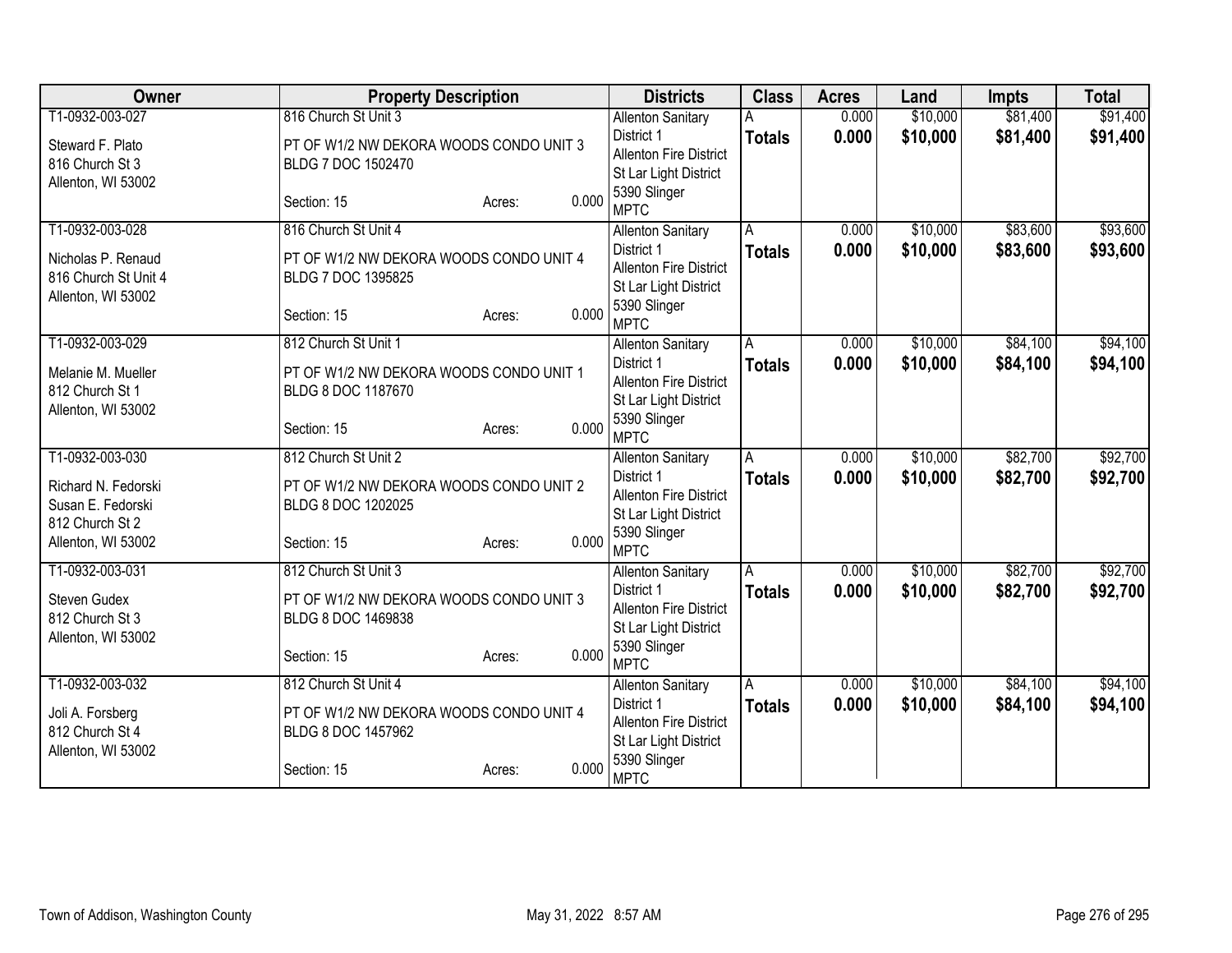| <b>Owner</b>        | <b>Property Description</b>             |                 | <b>Districts</b>              | <b>Class</b>  | <b>Acres</b> | Land     | <b>Impts</b> | <b>Total</b> |
|---------------------|-----------------------------------------|-----------------|-------------------------------|---------------|--------------|----------|--------------|--------------|
| T1-0932-003-033     | 804 Church St Unit 1                    |                 | <b>Allenton Sanitary</b>      |               | 0.000        | \$10,000 | \$84,500     | \$94,500     |
| Gary L. Bartley     | PT OF W1/2 NW DEKORA WOODS CONDO UNIT 1 |                 | District 1                    | <b>Totals</b> | 0.000        | \$10,000 | \$84,500     | \$94,500     |
| 542 Apollo Way      | BLDG 9 DOC 1408290                      |                 | <b>Allenton Fire District</b> |               |              |          |              |              |
| Madison, WI 53718   |                                         |                 | St Lar Light District         |               |              |          |              |              |
|                     | Section: 15                             | 0.000<br>Acres: | 5390 Slinger<br><b>MPTC</b>   |               |              |          |              |              |
| T1-0932-003-034     | 804 Church St Unit 2                    |                 | <b>Allenton Sanitary</b>      | A             | 0.000        | \$10,000 | \$83,100     | \$93,100     |
| Kenneth Voigt       | PT OF W1/2 NW DEKORA WOODS CONDO UNIT 2 |                 | District 1                    | <b>Totals</b> | 0.000        | \$10,000 | \$83,100     | \$93,100     |
| 804 Church St 2     | BLDG 9 DOC 1396088+1459600              |                 | <b>Allenton Fire District</b> |               |              |          |              |              |
| Allenton, WI 53002  |                                         |                 | St Lar Light District         |               |              |          |              |              |
|                     | Section: 15                             | 0.000<br>Acres: | 5390 Slinger<br><b>MPTC</b>   |               |              |          |              |              |
| T1-0932-003-035     | 804 Church St Unit 3                    |                 | <b>Allenton Sanitary</b>      | A             | 0.000        | \$10,000 | \$83,100     | \$93,100     |
| James M. Emmer      | PT OF W1/2 NW DEKORA WOODS CONDO UNIT 3 |                 | District 1                    | <b>Totals</b> | 0.000        | \$10,000 | \$83,100     | \$93,100     |
| 5629 State Hwy 33   | BLDG 9 DOC 1334542                      |                 | <b>Allenton Fire District</b> |               |              |          |              |              |
| West Bend, WI 53095 |                                         |                 | St Lar Light District         |               |              |          |              |              |
|                     | Section: 15                             | 0.000<br>Acres: | 5390 Slinger<br><b>MPTC</b>   |               |              |          |              |              |
| T1-0932-003-036     | 804 Church St Unit 4                    |                 | <b>Allenton Sanitary</b>      | А             | 0.000        | \$10,000 | \$84,500     | \$94,500     |
|                     |                                         |                 | District 1                    | <b>Totals</b> | 0.000        | \$10,000 | \$84,500     | \$94,500     |
| Stephen W. Martin   | PT OF W1/2 NW DEKORA WOODS CONDO UNIT 4 |                 | <b>Allenton Fire District</b> |               |              |          |              |              |
| 804 Church St 4     | BLDG 9 DOC 1028589                      |                 | St Lar Light District         |               |              |          |              |              |
| Allenton, WI 53002  | Section: 15                             | 0.000           | 5390 Slinger                  |               |              |          |              |              |
|                     |                                         | Acres:          | <b>MPTC</b>                   |               |              |          |              |              |
| T1-0932-003-037     | 806 Church St Unit 1                    |                 | <b>Allenton Sanitary</b>      | A             | 0.000        | \$10,000 | \$83,600     | \$93,600     |
| Andrew J. Bingen    | PT OF W1/2 NW DEKORA WOODS CONDO UNIT 1 |                 | District 1                    | <b>Totals</b> | 0.000        | \$10,000 | \$83,600     | \$93,600     |
| 6318 High St        | BLDG 10 DOC 994514                      |                 | <b>Allenton Fire District</b> |               |              |          |              |              |
| Allenton, WI 53002  |                                         |                 | St Lar Light District         |               |              |          |              |              |
|                     | Section: 15                             | 0.000<br>Acres: | 5390 Slinger<br><b>MPTC</b>   |               |              |          |              |              |
| T1-0932-003-038     | 806 Church St Unit 2                    |                 | <b>Allenton Sanitary</b>      | A             | 0.000        | \$10,000 | \$81,900     | \$91,900     |
|                     |                                         |                 | District 1                    | <b>Totals</b> | 0.000        | \$10,000 | \$81,900     | \$91,900     |
| Sheryl J. Schreiber | PT OF W1/2 NW DEKORA WOODS CONDO UNIT 2 |                 | <b>Allenton Fire District</b> |               |              |          |              |              |
| 806 Church St 2     | BLDG 10 DOC 1294955                     |                 | St Lar Light District         |               |              |          |              |              |
| Allenton, WI 53002  |                                         |                 | 5390 Slinger                  |               |              |          |              |              |
|                     | Section: 15                             | 0.000<br>Acres: | <b>MPTC</b>                   |               |              |          |              |              |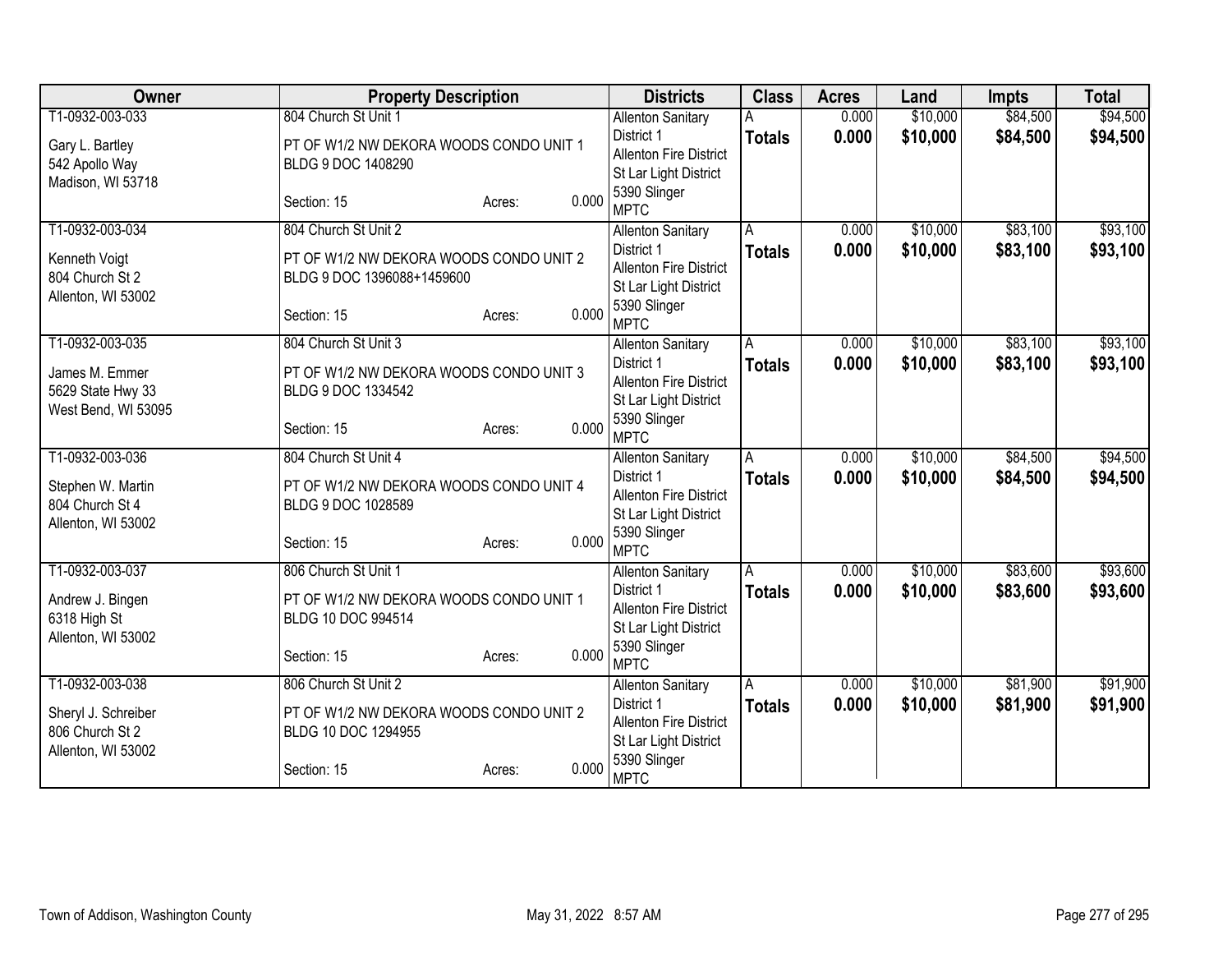| Owner               | <b>Property Description</b>             |                 | <b>Districts</b>                            | <b>Class</b>  | <b>Acres</b> | Land     | <b>Impts</b> | <b>Total</b> |
|---------------------|-----------------------------------------|-----------------|---------------------------------------------|---------------|--------------|----------|--------------|--------------|
| T1-0932-003-039     | 806 Church St Unit 3                    |                 | <b>Allenton Sanitary</b>                    |               | 0.000        | \$10,000 | \$82,200     | \$92,200     |
| James M. Emmer      | PT OF W1/2 NW DEKORA WOODS CONDO UNIT 3 |                 | District 1                                  | <b>Totals</b> | 0.000        | \$10,000 | \$82,200     | \$92,200     |
| 4508 Dollar Dr      | BLDG 10 DOC 1055239                     |                 | <b>Allenton Fire District</b>               |               |              |          |              |              |
| West Bend, WI 53095 |                                         |                 | St Lar Light District                       |               |              |          |              |              |
|                     | Section: 15                             | 0.000<br>Acres: | 5390 Slinger                                |               |              |          |              |              |
| T1-0932-003-040     | 806 Church St Unit 4                    |                 | <b>MPTC</b>                                 |               |              |          | \$83,600     |              |
|                     |                                         |                 | <b>Allenton Sanitary</b><br>District 1      | A             | 0.000        | \$10,000 |              | \$93,600     |
| Jason M. Boeldt     | PT OF W1/2 NW DEKORA WOODS CONDO UNIT 4 |                 | <b>Allenton Fire District</b>               | <b>Totals</b> | 0.000        | \$10,000 | \$83,600     | \$93,600     |
| 806 Church St 4     | BLDG 10 DOC 1550201                     |                 | St Lar Light District                       |               |              |          |              |              |
| Allenton, WI 53002  |                                         |                 | 5390 Slinger                                |               |              |          |              |              |
|                     | Section: 15                             | 0.000<br>Acres: | <b>MPTC</b>                                 |               |              |          |              |              |
| T1-0932-003-041     | 810 Church St Unit 1                    |                 | <b>Allenton Sanitary</b>                    | A             | 0.000        | \$10,000 | \$84,100     | \$94,100     |
| Pamela J. Mathias   | PT OF W1/2 NW DEKORA WOODS CONDO UNIT 1 |                 | District 1                                  | <b>Totals</b> | 0.000        | \$10,000 | \$84,100     | \$94,100     |
| 810 Church St 1     | BLDG 11 DOC 1486590                     |                 | <b>Allenton Fire District</b>               |               |              |          |              |              |
| Allenton, WI 53002  |                                         |                 | St Lar Light District                       |               |              |          |              |              |
|                     | Section: 15                             | 0.000<br>Acres: | 5390 Slinger                                |               |              |          |              |              |
|                     |                                         |                 | <b>MPTC</b>                                 |               |              |          |              |              |
| T1-0932-003-042     | 810 Church St Unit 2                    |                 | <b>Allenton Sanitary</b>                    | A             | 0.000        | \$10,000 | \$82,700     | \$92,700     |
| Alan D. Melichar    | PT OF W1/2 NW DEKORA WOODS CONDO UNIT 2 |                 | District 1<br><b>Allenton Fire District</b> | <b>Totals</b> | 0.000        | \$10,000 | \$82,700     | \$92,700     |
| Susan J. Melichar   | BLDG 11 DOC 1429909+1454710+1517792     |                 | St Lar Light District                       |               |              |          |              |              |
| 810 Church St 2     |                                         |                 | 5390 Slinger                                |               |              |          |              |              |
| Allenton, WI 53002  | Section: 15                             | 0.000<br>Acres: | <b>MPTC</b>                                 |               |              |          |              |              |
| T1-0932-003-043     | 810 Church St Unit 3                    |                 | <b>Allenton Sanitary</b>                    | A             | 0.000        | \$10,000 | \$82,700     | \$92,700     |
| Cheryl Matusiak     | PT OF W1/2 NW DEKORA WOODS CONDO UNIT 3 |                 | District 1                                  | <b>Totals</b> | 0.000        | \$10,000 | \$82,700     | \$92,700     |
| Amanda C. Matusiak  | BLDG 11 DOC 1362394                     |                 | <b>Allenton Fire District</b>               |               |              |          |              |              |
| 810 Church St 3     |                                         |                 | St Lar Light District                       |               |              |          |              |              |
| Allenton, WI 53002  | Section: 15                             | 0.000<br>Acres: | 5390 Slinger                                |               |              |          |              |              |
|                     |                                         |                 | <b>MPTC</b>                                 |               |              |          |              |              |
| T1-0932-003-044     | 810 Church St Unit 4                    |                 | <b>Allenton Sanitary</b>                    | Α             | 0.000        | \$10,000 | \$84,100     | \$94,100     |
| Melinda K. Bowen    | PT OF W1/2 NW DEKORA WOODS CONDO UNIT 4 |                 | District 1<br><b>Allenton Fire District</b> | <b>Totals</b> | 0.000        | \$10,000 | \$84,100     | \$94,100     |
| 810 Church St 4     | BLDG 11 DOC 1011213                     |                 | St Lar Light District                       |               |              |          |              |              |
| Allenton, WI 53002  |                                         |                 | 5390 Slinger                                |               |              |          |              |              |
|                     | Section: 15                             | 0.000<br>Acres: | <b>MPTC</b>                                 |               |              |          |              |              |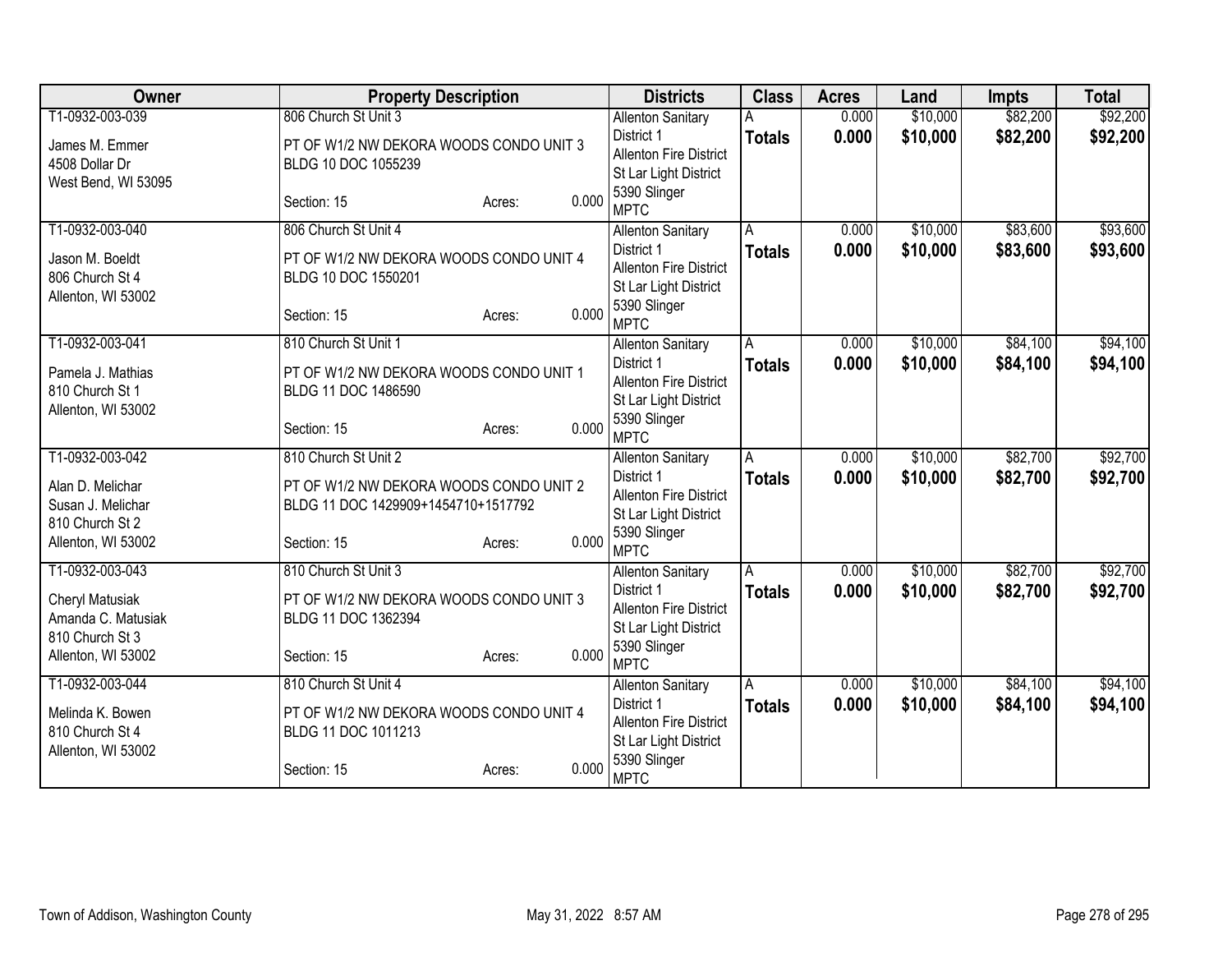| Owner                         | <b>Property Description</b>                 |                 | <b>Districts</b>                       | <b>Class</b>   | <b>Acres</b>   | Land                 | <b>Impts</b> | <b>Total</b> |
|-------------------------------|---------------------------------------------|-----------------|----------------------------------------|----------------|----------------|----------------------|--------------|--------------|
| T1-0932-003-045               | 814 Church St Unit 1                        |                 | <b>Allenton Sanitary</b>               |                | 0.000          | \$10,000             | \$84,500     | \$94,500     |
| Jean A. Lauterbach            | PT OF W1/2 NW DEKORA WOODS CONDO UNIT 1     |                 | District 1                             | <b>Totals</b>  | 0.000          | \$10,000             | \$84,500     | \$94,500     |
| 814 Church St 1               | BLDG 12 DOC 1462963                         |                 | <b>Allenton Fire District</b>          |                |                |                      |              |              |
| Allenton, WI 53002            |                                             |                 | St Lar Light District                  |                |                |                      |              |              |
|                               | Section: 15                                 | 0.000<br>Acres: | 5390 Slinger<br><b>MPTC</b>            |                |                |                      |              |              |
| T1-0932-003-046               | 814 Church St Unit 2                        |                 | <b>Allenton Sanitary</b>               | A              | 0.000          | \$10,000             | \$82,300     | \$92,300     |
| Gregory J. Vorpahl            | PT OF W1/2 NW DEKORA WOODS CONDO UNIT 2     |                 | District 1                             | <b>Totals</b>  | 0.000          | \$10,000             | \$82,300     | \$92,300     |
| Valerie J. Vorpahl            | BLDG 12 DOC 1472838                         |                 | <b>Allenton Fire District</b>          |                |                |                      |              |              |
| 814 Church St 2               |                                             |                 | St Lar Light District                  |                |                |                      |              |              |
| Allenton, WI 53002            | Section: 15                                 | 0.000<br>Acres: | 5390 Slinger<br><b>MPTC</b>            |                |                |                      |              |              |
| T1-0932-003-047               | 814 Church St Unit 3                        |                 | <b>Allenton Sanitary</b>               | A              | 0.000          | \$10,000             | \$83,100     | \$93,100     |
| Jeremy L. Berg                | PT OF W1/2 NW DEKORA WOODS CONDO UNIT 3     |                 | District 1                             | <b>Totals</b>  | 0.000          | \$10,000             | \$83,100     | \$93,100     |
| 814 Church St 3               | BLDG 12 DOC 1474478                         |                 | <b>Allenton Fire District</b>          |                |                |                      |              |              |
| Allenton, WI 53002            |                                             |                 | St Lar Light District                  |                |                |                      |              |              |
|                               | Section: 15                                 | 0.000<br>Acres: | 5390 Slinger                           |                |                |                      |              |              |
|                               |                                             |                 | <b>MPTC</b>                            |                |                |                      |              |              |
| T1-0932-003-048               | 814 Church St Unit 4                        |                 | <b>Allenton Sanitary</b><br>District 1 | A              | 0.000<br>0.000 | \$10,000<br>\$10,000 | \$84,500     | \$94,500     |
| Nicholas C. Reichelt          | PT OF W1/2 NW DEKORA WOODS CONDO UNIT 4     |                 | <b>Allenton Fire District</b>          | <b>Totals</b>  |                |                      | \$84,500     | \$94,500     |
| 814 Chruch St 4               | BLDG 12 DOC 1417539                         |                 | St Lar Light District                  |                |                |                      |              |              |
| Allenton, WI 53002            |                                             |                 | 5390 Slinger                           |                |                |                      |              |              |
|                               | Section: 15                                 | 0.000<br>Acres: | <b>MPTC</b>                            |                |                |                      |              |              |
| T1-0932-00E                   | 750 Church St                               |                 | <b>Allenton Sanitary</b>               | $\overline{B}$ | 2.830          | \$483,000            | \$829,000    | \$1,312,000  |
| B&K Real Estate Allenton, LLC | ASSRS PLAT ALLENTON SW NW PT OF S1/2 NW NW  |                 | District 1                             | <b>Totals</b>  | 2.830          | \$483,000            | \$829,000    | \$1,312,000  |
| 3640 W Pilgrim Rd             | W OF HWY & PAR A DESC IN CSM 4923 LOT 2 DOC |                 | Allenton Fire District                 |                |                |                      |              |              |
| Brookfield, WI 53005          | 1420844+1431708                             |                 | St Lar Light District                  |                |                |                      |              |              |
|                               | Section: 15                                 | 2.830<br>Acres: | 5390 Slinger                           |                |                |                      |              |              |
|                               |                                             |                 | <b>MPTC</b>                            |                |                |                      |              |              |
| T1-0932-00G                   | 751 Church St Unit 1                        |                 | <b>Allenton Sanitary</b><br>District 1 | B              | 1.830          | \$171,800            | \$330,900    | \$502,700    |
| Dekora Plaza, LLC             | PT OF W1/2 NW CSM 5916 LOT 1 DOC 1102418    |                 | <b>Allenton Fire District</b>          | <b>Totals</b>  | 1.830          | \$171,800            | \$330,900    | \$502,700    |
| 4508 Dollar Dr                |                                             |                 | St Lar Light District                  |                |                |                      |              |              |
| West Bend, WI 53095           |                                             |                 | 5390 Slinger                           |                |                |                      |              |              |
|                               | Section: 15                                 | 1.830<br>Acres: | <b>MPTC</b>                            |                |                |                      |              |              |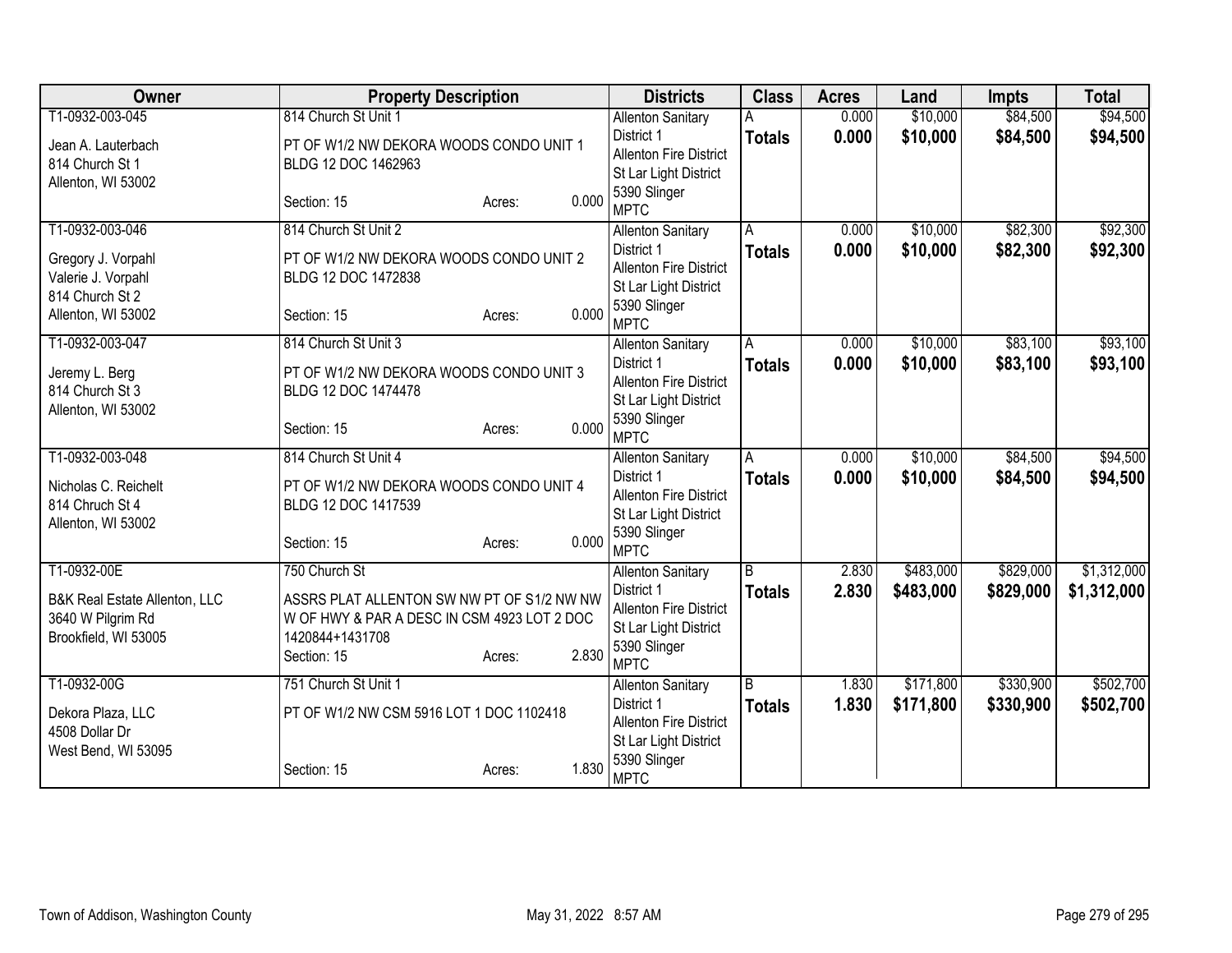| <b>Owner</b>                                                                                                                                         | <b>Property Description</b>                                                                                                                              | <b>Districts</b>                                                                                                                | <b>Class</b>                     | <b>Acres</b>            | Land                          | Impts                         | <b>Total</b>                  |
|------------------------------------------------------------------------------------------------------------------------------------------------------|----------------------------------------------------------------------------------------------------------------------------------------------------------|---------------------------------------------------------------------------------------------------------------------------------|----------------------------------|-------------------------|-------------------------------|-------------------------------|-------------------------------|
| T1-0932-00H<br>Commons D. Prairie<br>c/o Prairie Commons Development, LLC   15-11-18                                                                 | Church St<br>PT OF W1/2 NW CSM 5916 LOT 2 DOC 1104848 SEC<br>7.06 AC                                                                                     | <b>Allenton Sanitary</b><br>District 1<br><b>Allenton Fire District</b>                                                         | В<br>D<br><b>Totals</b>          | 4.560<br>2.500<br>7.060 | \$22,800<br>\$800<br>\$23,600 | $\overline{50}$<br>\$0<br>\$0 | \$22,800<br>\$800<br>\$23,600 |
| 4508 Dollar Dr<br>West Bend, WI 53095-0000                                                                                                           | 7.060<br>Section: 15<br>Acres:                                                                                                                           | St Lar Light District<br>5390 Slinger<br><b>MPTC</b>                                                                            |                                  |                         |                               |                               |                               |
| T1-0932-00J<br>Commons D. Prairie<br>c/o Prairie Commons Development, LLC 1102418+1201111 SEC 15-11-18<br>4508 Dollar Dr<br>West Bend, WI 53095-0000 | Church St<br>PT OF W1/2 NW CSM 5916 OL 1 DOC<br>2.05 AC<br>2.050<br>Section: 15<br>Acres:                                                                | <b>Allenton Sanitary</b><br>District 1<br><b>Allenton Fire District</b><br>St Lar Light District<br>5390 Slinger<br><b>MPTC</b> | $\overline{B}$<br><b>Totals</b>  | 2.050<br>2.050          | \$3,500<br>\$3,500            | $\overline{50}$<br>\$0        | \$3,500<br>\$3,500            |
| T1-0933-00A<br>Danielle G. Raasch<br>638 Elm St<br>Allenton, WI 53002                                                                                | 638 Elm St<br>ASSRS PLAT ALLENTON SW NW PT OF PAR B EXC<br>PT SOLD DOC 1532814 60'X 204'<br>0.000<br>Section: 15<br>Acres:                               | <b>Allenton Sanitary</b><br>District 1<br><b>Allenton Fire District</b><br>St Lar Light District<br>5390 Slinger<br><b>MPTC</b> | A<br><b>Totals</b>               | 0.260<br>0.260          | \$38,700<br>\$38,700          | \$97,100<br>\$97,100          | \$135,800<br>\$135,800        |
| T1-0933-00A-001<br>William W. Weston<br>PO Box 32<br>Allenton, WI 53002                                                                              | 634 Elm St<br>ASSRS PLAT ALLENTON SW NW PT OF PAR B DOC<br>857678+1068874 (HWY V1613 P400)<br>0.000<br>Section: 15<br>Acres:                             | <b>Allenton Sanitary</b><br>District 1<br><b>Allenton Fire District</b><br>St Lar Light District<br>5390 Slinger<br><b>MPTC</b> | A<br><b>Totals</b>               | 0.440<br>0.440          | \$48,000<br>\$48,000          | \$109,200<br>\$109,200        | \$157,200<br>\$157,200        |
| T1-0933-00B<br>Justin J. Miller<br>Ashley M. Miller<br>618 Church St<br>Allenton, WI 53002                                                           | 618 Church St<br>ASSRS PLAT ALLENTON SW NW PT OF PAR B V1131<br>P223+DOC 1470660+1471314+1471315 (RD ROW DO<br>776199)<br>0.000<br>Section: 15<br>Acres: | <b>Allenton Sanitary</b><br>District 1<br>Allenton Fire District<br>St Lar Light District<br>5390 Slinger<br><b>MPTC</b>        | A<br><b>Totals</b>               | 0.550<br>0.550          | \$51,000<br>\$51,000          | \$153,200<br>\$153,200        | \$204,200<br>\$204,200        |
| T1-0933-00C<br>Town of Addison<br>First St<br>Allenton, WI 53002                                                                                     | Church St<br>ASSRS PLAT ALLENTON SW NW PT OF PAR B V91<br>P323 ROAD<br>0.000<br>Acres:                                                                   | <b>Allenton Fire District</b><br>5390 Slinger<br><b>MPTC</b>                                                                    | $\overline{X4}$<br><b>Totals</b> | 0.000<br>0.000          | $\overline{50}$<br>\$0        | $\overline{50}$<br>\$0        | $\overline{50}$<br>\$0        |
| T1-0933-00E<br>Daniel Hove<br>PO Box 12<br>Allenton, WI 53002-0012                                                                                   | Section: 15<br>608 Church St<br>ASSRS PLAT ALLENTON SW NW PT OF PAR B DOC<br>857433+857434+1118313 (RD ROW DOC 777255)<br>0.000<br>Section: 15<br>Acres: | <b>Allenton Sanitary</b><br>District 1<br><b>Allenton Fire District</b><br>St Lar Light District<br>5390 Slinger<br><b>MPTC</b> | B<br><b>Totals</b>               | 0.710<br>0.710          | \$39,500<br>\$39,500          | \$187,800<br>\$187,800        | \$227,300<br>\$227,300        |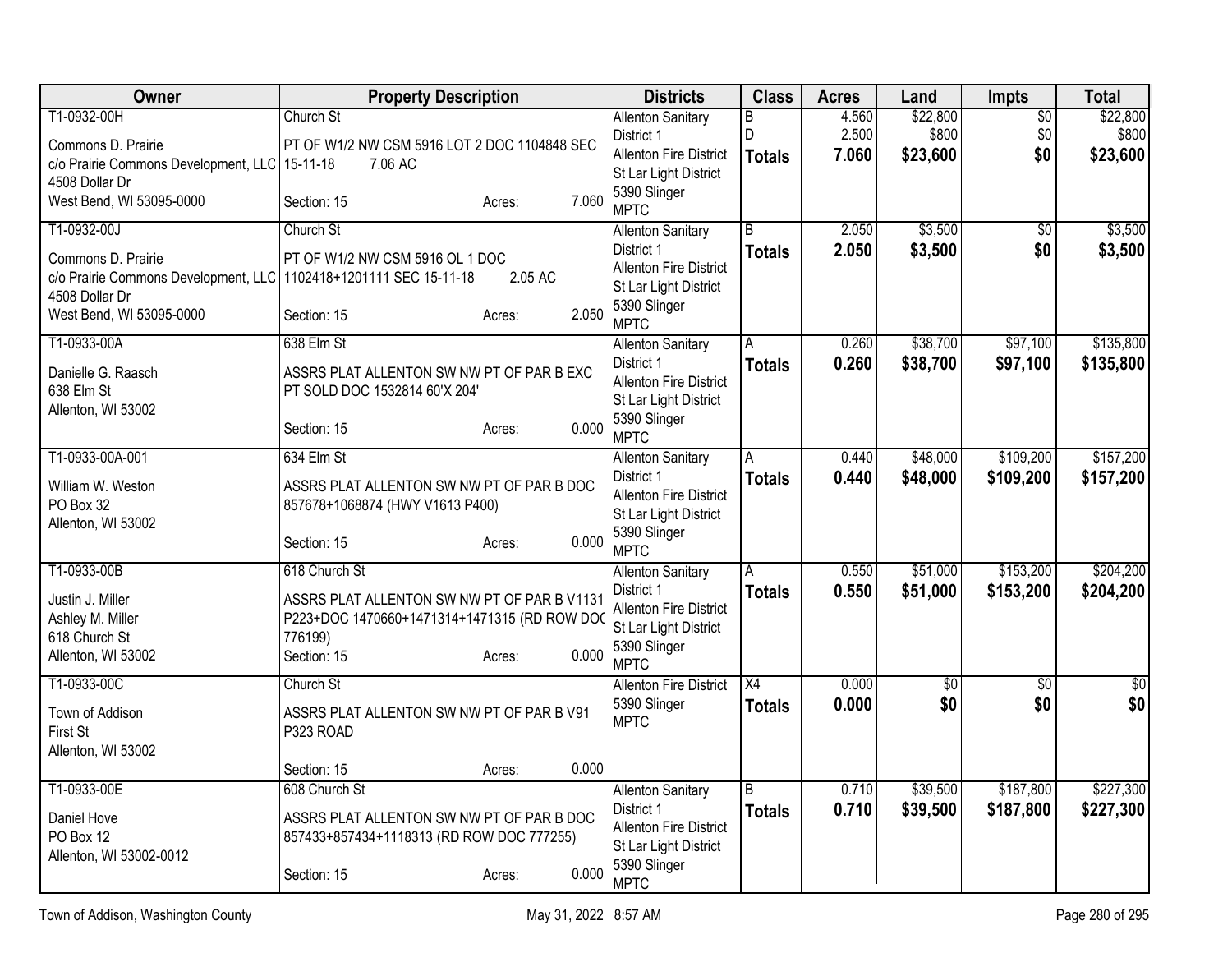| Owner                          | <b>Property Description</b>               | <b>Districts</b>                     | <b>Class</b>  | <b>Acres</b> | Land     | <b>Impts</b> | <b>Total</b> |
|--------------------------------|-------------------------------------------|--------------------------------------|---------------|--------------|----------|--------------|--------------|
| T1-0933-00F                    | 613 Church St                             | <b>Allenton Sanitary</b>             |               | 0.170        | \$25,200 | \$86,700     | \$111,900    |
| David A. Radawitz              | ASSRS PLAT ALLENTON SW NW PT OF PAR B DOC | District 1                           | <b>Totals</b> | 0.170        | \$25,200 | \$86,700     | \$111,900    |
| 613 Church St                  | 1043600 60'X120'                          | <b>Allenton Fire District</b>        |               |              |          |              |              |
| PO Box 51                      |                                           | St Lar Light District                |               |              |          |              |              |
| Allenton, WI 53002             | Section: 15<br>Acres:                     | 5390 Slinger<br>0.000<br><b>MPTC</b> |               |              |          |              |              |
| T1-0933-00H                    | 308 First St                              | <b>Allenton Sanitary</b>             | A             | 0.350        | \$44,700 | \$107,800    | \$152,500    |
| <b>Chandler Majstorovic</b>    | ASSRS PLAT ALLENTON SW NW PT OF PAR B DOC | District 1                           | <b>Totals</b> | 0.350        | \$44,700 | \$107,800    | \$152,500    |
| Allison Kurek                  | 1554532 (RD ROW DOC 776202)               | <b>Allenton Fire District</b>        |               |              |          |              |              |
| 308 First St                   |                                           | St Lar Light District                |               |              |          |              |              |
| Allenton, WI 53002             | Section: 15<br>Acres:                     | 5390 Slinger<br>0.000<br><b>MPTC</b> |               |              |          |              |              |
| T1-0933-00J                    | 605 Church St                             | <b>Allenton Sanitary</b>             | A             | 0.330        | \$43,400 | \$75,000     | \$118,400    |
|                                |                                           | District 1                           | <b>Totals</b> | 0.330        | \$43,400 | \$75,000     | \$118,400    |
| Robert S. Martin               | ASSRS PLAT ALLENTON SW NW PT OF PAR B DOC | <b>Allenton Fire District</b>        |               |              |          |              |              |
| Shannon L. Martin<br>PO Box 29 | 905453 (RD ROW DOC 776200)                | St Lar Light District                |               |              |          |              |              |
| Allenton, WI 53002             | Section: 15<br>Acres:                     | 5390 Slinger<br>0.000                |               |              |          |              |              |
|                                |                                           | <b>MPTC</b>                          |               |              |          |              |              |
| T1-0933-00K                    | 609 Church St                             | <b>Allenton Sanitary</b>             | A             | 0.170        | \$25,900 | \$77,800     | \$103,700    |
| Jacob Stamm                    | ASSRS PLAT ALLENTON SW NW PT OF PAR B DOC | District 1                           | <b>Totals</b> | 0.170        | \$25,900 | \$77,800     | \$103,700    |
| 609 Church St                  | 1473586                                   | <b>Allenton Fire District</b>        |               |              |          |              |              |
| Allenton, WI 53002             |                                           | St Lar Light District                |               |              |          |              |              |
|                                | Section: 15<br>Acres:                     | 5390 Slinger<br>0.170<br><b>MPTC</b> |               |              |          |              |              |
| T1-0933-00L                    | 630 Elm St                                | <b>Allenton Sanitary</b>             | A             | 0.340        | \$44,100 | \$110,700    | \$154,800    |
|                                |                                           | District 1                           | <b>Totals</b> | 0.340        | \$44,100 | \$110,700    | \$154,800    |
| Jorge A. Landeros Ramirez      | ASSRS PLAT ALLENTON SW NW PT OF PAR B DOC | <b>Allenton Fire District</b>        |               |              |          |              |              |
| 630 Elm St                     | 1395232                                   | St Lar Light District                |               |              |          |              |              |
| Allenton, WI 53002             | Section: 15<br>Acres:                     | 5390 Slinger<br>0.000                |               |              |          |              |              |
|                                |                                           | <b>MPTC</b>                          |               |              |          |              |              |
| T1-0933-00M                    | 626 Elm St                                | <b>Allenton Sanitary</b>             | A             | 0.580        | \$51,900 | \$126,100    | \$178,000    |
| Patrick Wheaton                | ASSRS PLAT ALLENTON SW NW PT OF PAR B DOC | District 1                           | <b>Totals</b> | 0.580        | \$51,900 | \$126,100    | \$178,000    |
| Kelsey Wheaton                 | 1442972                                   | Allenton Fire District               |               |              |          |              |              |
| 626 Elm St                     |                                           | St Lar Light District                |               |              |          |              |              |
| Allenton, WI 53002             | Section: 15<br>Acres:                     | 5390 Slinger<br>0.000<br><b>MPTC</b> |               |              |          |              |              |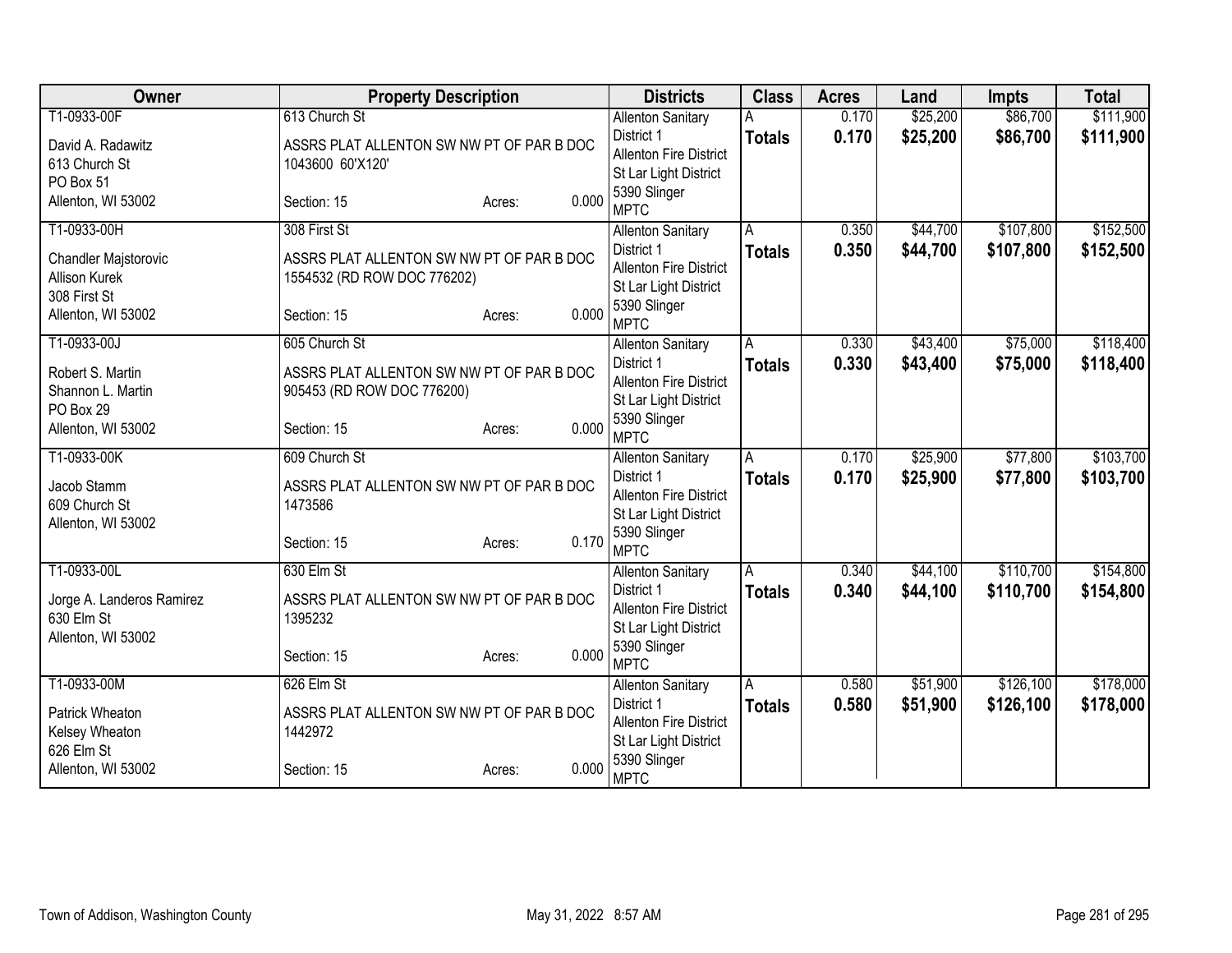| Owner                                                     | <b>Property Description</b>                                                     | <b>Districts</b>                                                     | <b>Class</b>  | <b>Acres</b>   | Land                 | Impts                  | <b>Total</b>           |
|-----------------------------------------------------------|---------------------------------------------------------------------------------|----------------------------------------------------------------------|---------------|----------------|----------------------|------------------------|------------------------|
| T1-0933-00N<br>Bruce L. Wepking                           | 314 First St<br>ASSRS PLAT ALLENTON SW NW PT OF PAR B V1149                     | <b>Allenton Sanitary</b><br>District 1                               | <b>Totals</b> | 0.720<br>0.720 | \$49,900<br>\$49,900 | \$131,800<br>\$131,800 | \$181,700<br>\$181,700 |
| Vicki A. Wepking<br>314 First St                          | P236 (RD ROW DOC 776204)                                                        | Allenton Fire District<br>St Lar Light District                      |               |                |                      |                        |                        |
| <b>PO Box 142</b><br>Allenton, WI 53002                   | 0.000<br>Section: 15<br>Acres:                                                  | 5390 Slinger<br><b>MPTC</b>                                          |               |                |                      |                        |                        |
| T1-0933-00O                                               | 622 Elm St                                                                      | <b>Allenton Sanitary</b>                                             | A             | 0.440          | \$47,800             | \$111,200              | \$159,000              |
| Adam K. Schmitz<br>Emilee M. Endlich<br>622 Elm St        | ASSRS PLAT ALLENTON SW NW PT OF PAR EXC PT<br>SOLD DOC 1431674                  | District 1<br><b>Allenton Fire District</b><br>St Lar Light District | <b>Totals</b> | 0.440          | \$47,800             | \$111,200              | \$159,000              |
| Allenton, WI 53002                                        | 0.000<br>Section: 15<br>Acres:                                                  | 5390 Slinger<br><b>MPTC</b>                                          |               |                |                      |                        |                        |
| T1-0933-00P                                               | 611 Elm St                                                                      | <b>Allenton Sanitary</b>                                             | Α             | 0.320          | \$42,800             | \$65,500               | \$108,300              |
| Thomas G. Selle<br>Frances M. Meyer Selle<br>611 Elm St   | ASSRS PLAT ALLENTON SW NW PT OF PAR B V1092<br>P219                             | District 1<br>Allenton Fire District<br>St Lar Light District        | <b>Totals</b> | 0.320          | \$42,800             | \$65,500               | \$108,300              |
| <b>PO Box 135</b><br>Allenton, WI 53002                   | 0.000<br>Section: 15<br>Acres:                                                  | 5390 Slinger<br><b>MPTC</b>                                          |               |                |                      |                        |                        |
| T1-0933-00Q                                               | 204 First St                                                                    | <b>Allenton Sanitary</b>                                             | Α             | 0.640          | \$53,400             | \$116,500              | \$169,900              |
| Joshua A. Hawig<br>Carol J. Hawig<br>204 First St         | ASSRS PLAT ALLENTON SW NW PT OF PAR B DOC<br>884111+1358058 (RD ROW DOC 776206) | District 1<br><b>Allenton Fire District</b><br>St Lar Light District | <b>Totals</b> | 0.640          | \$53,400             | \$116,500              | \$169,900              |
| Allenton, WI 53002                                        | 0.000<br>Section: 15<br>Acres:                                                  | 5390 Slinger<br><b>MPTC</b>                                          |               |                |                      |                        |                        |
| T1-0933-00S                                               | 616 Elm St                                                                      | <b>Allenton Sanitary</b>                                             | A             | 0.330          | \$44,000             | \$78,200               | \$122,200              |
| Allen H. Gundrum<br>Lori L. Stevens Gundrum<br>616 Elm St | ASSRS PLAT ALLENTON SW NW PT OF PAR B DOC<br>1318862+1447967+1447968            | District 1<br><b>Allenton Fire District</b><br>St Lar Light District | <b>Totals</b> | 0.330          | \$44,000             | \$78,200               | \$122,200              |
| Allenton, WI 53002                                        | 0.000<br>Section: 15<br>Acres:                                                  | 5390 Slinger<br><b>MPTC</b>                                          |               |                |                      |                        |                        |
| T1-0933-00T                                               | 612 Elm St                                                                      | <b>Allenton Sanitary</b>                                             | A             | 0.430          | \$47,600             | \$140,100              | \$187,700              |
| Kelly J. Becker<br>612 Elm St                             | ASSRS PLAT ALLENTON SW NW PT OF PAR B V1794<br>P410                             | District 1<br>Allenton Fire District<br>St Lar Light District        | <b>Totals</b> | 0.430          | \$47,600             | \$140,100              | \$187,700              |
| PO Box 132<br>Allenton, WI 53002                          | 0.430<br>Section: 15<br>Acres:                                                  | 5390 Slinger<br><b>MPTC</b>                                          |               |                |                      |                        |                        |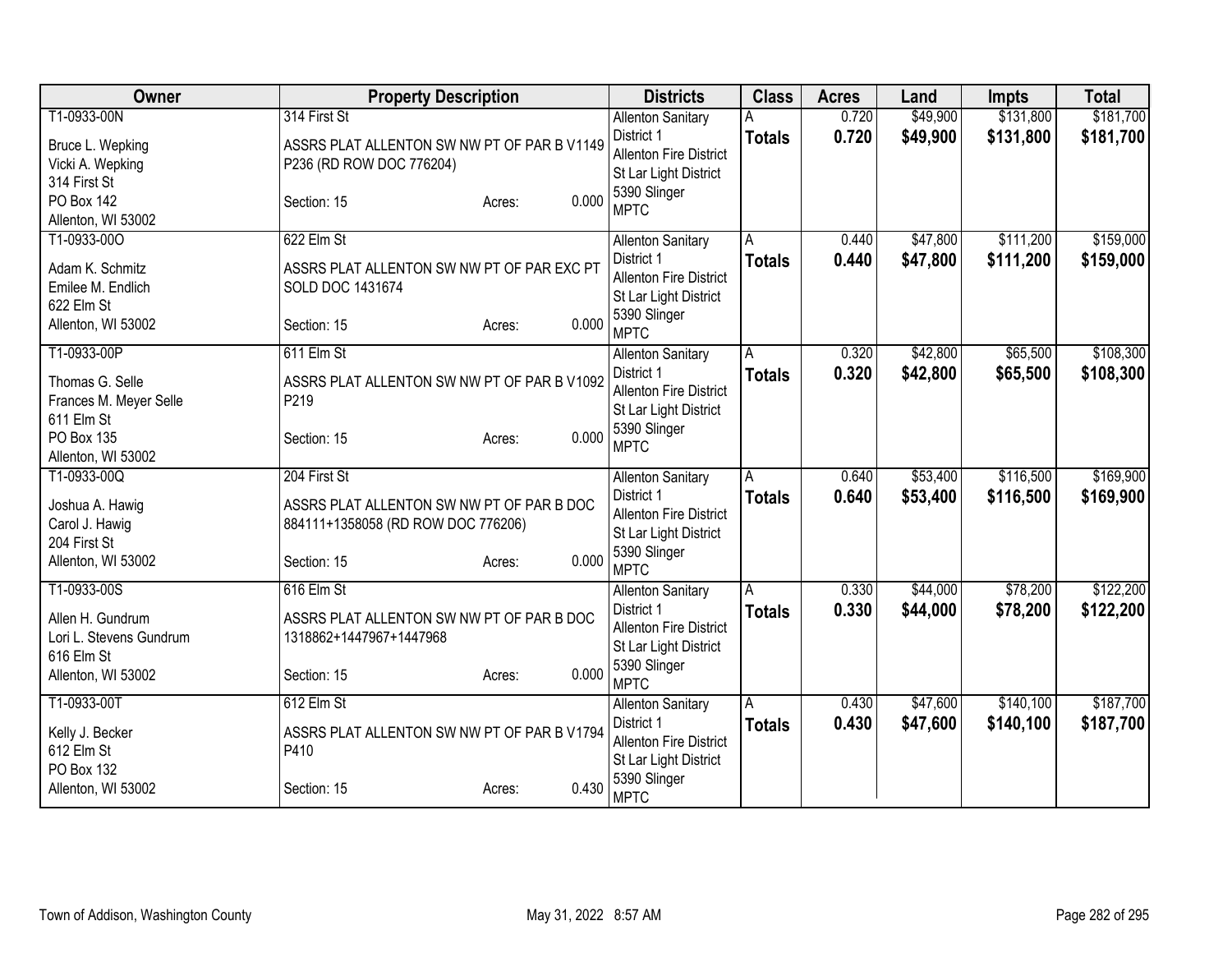| Owner                                                | <b>Property Description</b>                                                             | <b>Districts</b>              | <b>Class</b>            | <b>Acres</b> | Land      | <b>Impts</b>    | <b>Total</b> |
|------------------------------------------------------|-----------------------------------------------------------------------------------------|-------------------------------|-------------------------|--------------|-----------|-----------------|--------------|
| T1-0933-00U                                          | 606 Elm St                                                                              | <b>Allenton Sanitary</b>      |                         | 0.680        | \$54,400  | \$141,300       | \$195,700    |
| Stacey Brady                                         | ASSRS PLAT ALLENTON SW NW PT OF PAR B DOC                                               | District 1                    | <b>Totals</b>           | 0.680        | \$54,400  | \$141,300       | \$195,700    |
| Brenda Kromanaker                                    | 1428581 EXC PT SOLD (RD ROW DOC 776201)                                                 | <b>Allenton Fire District</b> |                         |              |           |                 |              |
| 606 Elm St                                           |                                                                                         | St Lar Light District         |                         |              |           |                 |              |
| Allenton, WI 53002                                   | 0.000<br>Section: 15<br>Acres:                                                          | 5390 Slinger<br><b>MPTC</b>   |                         |              |           |                 |              |
| T1-0934                                              | 723 Weis St                                                                             | <b>Allenton Sanitary</b>      | $\overline{B}$          | 0.890        | \$28,500  | \$383,600       | \$412,100    |
| <b>Triton Properties LI</b>                          | ASSRS PLAT ALLENTON SE NE OL 1 CSM 1372 V614                                            | District 1                    | <b>Totals</b>           | 0.890        | \$28,500  | \$383,600       | \$412,100    |
| c/o Triton Properties, LLC                           | P449+DOC 924133 SEC 16-11-18<br>.89 AC                                                  | Allenton Fire District        |                         |              |           |                 |              |
| 3773 Teri Ln                                         |                                                                                         | St Lar Light District         |                         |              |           |                 |              |
| Hartford, WI 53027-0000                              | 0.890<br>Section: 16<br>Acres:                                                          | 5390 Slinger<br><b>MPTC</b>   |                         |              |           |                 |              |
| T1-0936                                              | 717 Weis St                                                                             | <b>Allenton Sanitary</b>      | $\overline{A}$          | 0.990        | \$62,300  | \$108,900       | \$171,200    |
| Mary L. Selsing et al                                | ASSRS PLAT ALLENTON SE NE OL 2 & OL 3 EXC S65                                           | District 1                    | <b>Totals</b>           | 0.990        | \$62,300  | \$108,900       | \$171,200    |
| c/o Kevin S. Selsing Tod                             | V1199 P473+DOC 1456381                                                                  | <b>Allenton Fire District</b> |                         |              |           |                 |              |
| 717 Weis St                                          |                                                                                         | St Lar Light District         |                         |              |           |                 |              |
| Allenton, WI 53002-9701                              | 0.000<br>Section: 16<br>Acres:                                                          | 5390 Slinger<br><b>MPTC</b>   |                         |              |           |                 |              |
| T1-0936-00A                                          | Weis St                                                                                 | <b>Allenton Sanitary</b>      | $\overline{\mathsf{B}}$ | 0.290        | \$28,900  | $\overline{50}$ | \$28,900     |
|                                                      |                                                                                         | District 1                    | <b>Totals</b>           | 0.290        | \$28,900  | \$0             | \$28,900     |
| Flavors of Grace, LLC                                | ASSRS PLAT ALLENTON SE NE S65' OF OL 3 DOC                                              | Allenton Fire District        |                         |              |           |                 |              |
| W468 Church Rd                                       | 1183695                                                                                 | St Lar Light District         |                         |              |           |                 |              |
| Hartford, WI 53027                                   | 0.000<br>Section: 16                                                                    | 5390 Slinger                  |                         |              |           |                 |              |
|                                                      | Acres:                                                                                  | <b>MPTC</b>                   |                         |              |           |                 |              |
| T1-0937-00Z                                          | 402 Main St                                                                             | <b>Allenton Sanitary</b>      | $\overline{B}$          | 0.450        | \$45,300  | \$444,900       | \$490,200    |
| Flavors of Grace, LLC                                | ORIG PLAT VIL OF ALLENTON PT OF BLK 3 & PT OF                                           | District 1                    | <b>Totals</b>           | 0.450        | \$45,300  | \$444,900       | \$490,200    |
| c/o Flavors of Grace LLC Lc                          | SE NE DOC 1554648 (HWY DOC 1052705)                                                     | <b>Allenton Fire District</b> |                         |              |           |                 |              |
| W468 Church Rd                                       |                                                                                         | St Lar Light District         |                         |              |           |                 |              |
| Hartford, WI 53027                                   | 0.000<br>Section: 16<br>Acres:                                                          | 5390 Slinger<br><b>MPTC</b>   |                         |              |           |                 |              |
| T1-0938-00D                                          | 416 Main St                                                                             | <b>Allenton Sanitary</b>      | B                       | 2.310        | \$113,600 | \$369,200       | \$482,800    |
|                                                      |                                                                                         | District 1                    | <b>Totals</b>           | 2.310        | \$113,600 | \$369,200       | \$482,800    |
| Farmers' Grain & Fee                                 | PT OF SE NE DOC 1114284 (FORMER RR PROP)                                                | <b>Allenton Fire District</b> |                         |              |           |                 |              |
| c/o Farmers' Grain & Feed, LLC<br>6487 State Hwy 175 | +DOC 1159352+1161697 (AFDT ADVERSE POS DOC<br>1114597) SEC 16-11-18<br>2.31 AC (HWY DOC | St Lar Light District         |                         |              |           |                 |              |
| Allenton, WI 53002-0000                              | 2.310<br>Section: 16<br>Acres:                                                          | 5390 Slinger                  |                         |              |           |                 |              |
|                                                      |                                                                                         | <b>MPTC</b>                   |                         |              |           |                 |              |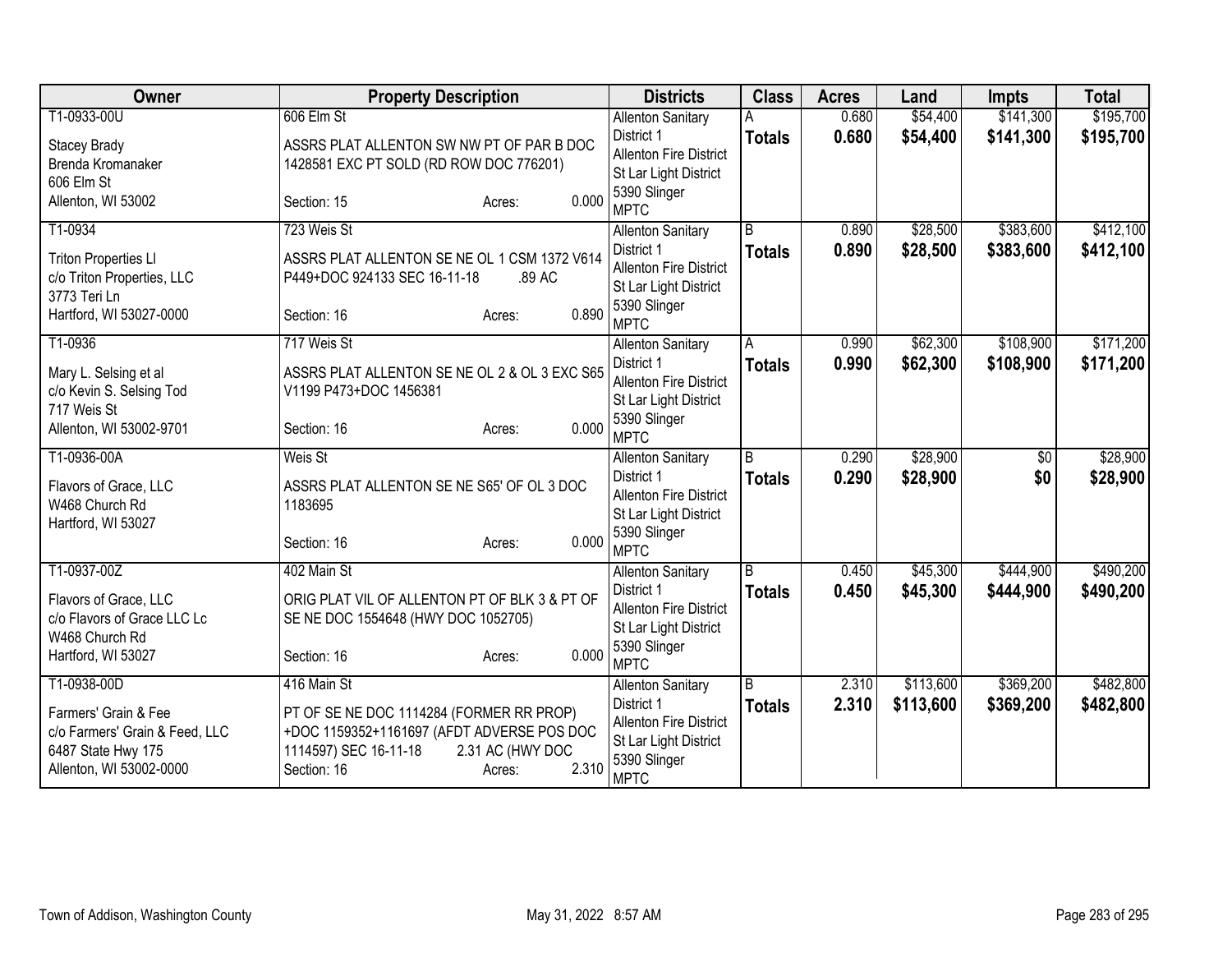| Owner                       | <b>Property Description</b>                    | <b>Districts</b>                                       | <b>Class</b>            | <b>Acres</b> | Land            | Impts           | <b>Total</b> |
|-----------------------------|------------------------------------------------|--------------------------------------------------------|-------------------------|--------------|-----------------|-----------------|--------------|
| T1-0938-00Z                 | 504 Main St                                    | <b>Allenton Sanitary</b>                               | B                       | 0.400        | \$40,300        | \$179,900       | \$220,200    |
| <b>Ronald Friedl</b>        | ORIG PLAT V OF ALLENTON SE NE LOT 1 BLK 4 V978 | District 1                                             | <b>Totals</b>           | 0.400        | \$40,300        | \$179,900       | \$220,200    |
| <b>Bonnie Friedl</b>        | P348+V1703 P147 (HWY DOC 1055339)              | <b>Allenton Fire District</b>                          |                         |              |                 |                 |              |
| W4442 Crystal               |                                                | St Lar Light District                                  |                         |              |                 |                 |              |
| Cecil, WI 54111             | 0.000<br>Section: 16<br>Acres:                 | 5390 Slinger<br><b>MPTC</b>                            |                         |              |                 |                 |              |
| T1-0939-00Z                 | 510 Main St                                    | <b>Allenton Sanitary</b>                               | B                       | 0.400        | \$39,700        | \$245,600       | \$285,300    |
| Daniel Hanus                | ORIG PLAT V OF ALLENTON SE NE LOT 2 BLK 4 EXC  | District 1                                             | <b>Totals</b>           | 0.400        | \$39,700        | \$245,600       | \$285,300    |
| Cheryl Hanus                | W3' DOC 984746+1439498 (HWY DOC 1048877) 107'  | <b>Allenton Fire District</b>                          |                         |              |                 |                 |              |
| 3230 State Hwy 175          |                                                | St Lar Light District                                  |                         |              |                 |                 |              |
| Slinger, WI 53086           | 0.000<br>Section: 16<br>Acres:                 | 5390 Slinger                                           |                         |              |                 |                 |              |
|                             |                                                | <b>MPTC</b>                                            |                         |              |                 |                 |              |
| T1-0940-00Z                 | 516 Main St                                    | <b>Allenton Sanitary</b>                               | A                       | 0.230        | \$32,100        | \$153,400       | \$185,500    |
| Douglas L. Dolge            | ASSRS PLAT ALLENTON SE NE OL4+ORI PLAT         | District 1                                             | <b>Totals</b>           | 0.230        | \$32,100        | \$153,400       | \$185,500    |
| Lori L. Dolge               | ALLENTON W 3' LOT 2 BLK 4 V1075 P301 (HWY DOC  | <b>Allenton Fire District</b>                          |                         |              |                 |                 |              |
| 516 Main St                 | 1050405)                                       | St Lar Light District<br>5390 Slinger                  |                         |              |                 |                 |              |
| <b>PO Box 412</b>           | 0.000<br>Section: 16<br>Acres:                 | <b>MPTC</b>                                            |                         |              |                 |                 |              |
| Allenton, WI 53002          |                                                |                                                        |                         |              |                 |                 |              |
| T1-0942-00Z                 | 524 Main St                                    | <b>Allenton Sanitary</b>                               | A                       | 0.240        | \$34,000        | \$89,000        | \$123,000    |
| Susan R. Glentz et al       | ASSRS PLAT ALLENTON SE NE PT OF OL 5 & OL 6    | District 1                                             | <b>Totals</b>           | 0.240        | \$34,000        | \$89,000        | \$123,000    |
| c/o Robert Glentz Jr        | DOC 1187879 (HWY DOC 1048876)                  | <b>Allenton Fire District</b>                          |                         |              |                 |                 |              |
| 10350 Center Rd             |                                                | St Lar Light District                                  |                         |              |                 |                 |              |
| Tomahawk, WI 54487-0000     | 0.000<br>Section: 16<br>Acres:                 | 5390 Slinger                                           |                         |              |                 |                 |              |
|                             |                                                | <b>MPTC</b>                                            |                         |              |                 |                 |              |
| T1-0945-00Z                 | 536 Main St                                    | <b>Allenton Sanitary</b>                               | $\overline{\mathsf{C}}$ | 18.630       | $\overline{60}$ | $\overline{50}$ | $\sqrt{50}$  |
| 33 Allenton Jt Venture, LLC | ASSRS PLAT ALLENTON SE-NE PAR A+N 50' OF OL    | District 1                                             | <b>Totals</b>           | 18.630       | \$0             | \$0             | \$0          |
| 224 Bosworth Ln             | 5+6 ALL OF OL 7+8 V874 P350+DOC 836093 (HWY    | <b>Allenton Fire District</b><br>St Lar Light District |                         |              |                 |                 |              |
| Neenah, WI 54956            | V1412 P3+DOC 939087)                           | 5390 Slinger                                           |                         |              |                 |                 |              |
|                             | 18.630<br>Section: 16<br>Acres:                | <b>MPTC</b>                                            |                         |              |                 |                 |              |
| T1-0946                     | Weis St                                        | <b>Allenton Sanitary</b>                               | Έ                       | 5.700        | \$2,900         | $\overline{60}$ | \$2,900      |
| <b>Stratford Corp</b>       | ASSRS PLAT ALLENTON SE NE PAR B EXC PT SOLD    | District 1                                             | <b>Totals</b>           | 5.700        | \$2,900         | \$0             | \$2,900      |
| PO Box 782                  | CSM 2218 V823 P690                             | <b>Allenton Fire District</b>                          |                         |              |                 |                 |              |
| Pewaukee, WI 53072          |                                                | St Lar Light District                                  |                         |              |                 |                 |              |
|                             | 5.700<br>Section: 16<br>Acres:                 | 5390 Slinger<br><b>MPTC</b>                            |                         |              |                 |                 |              |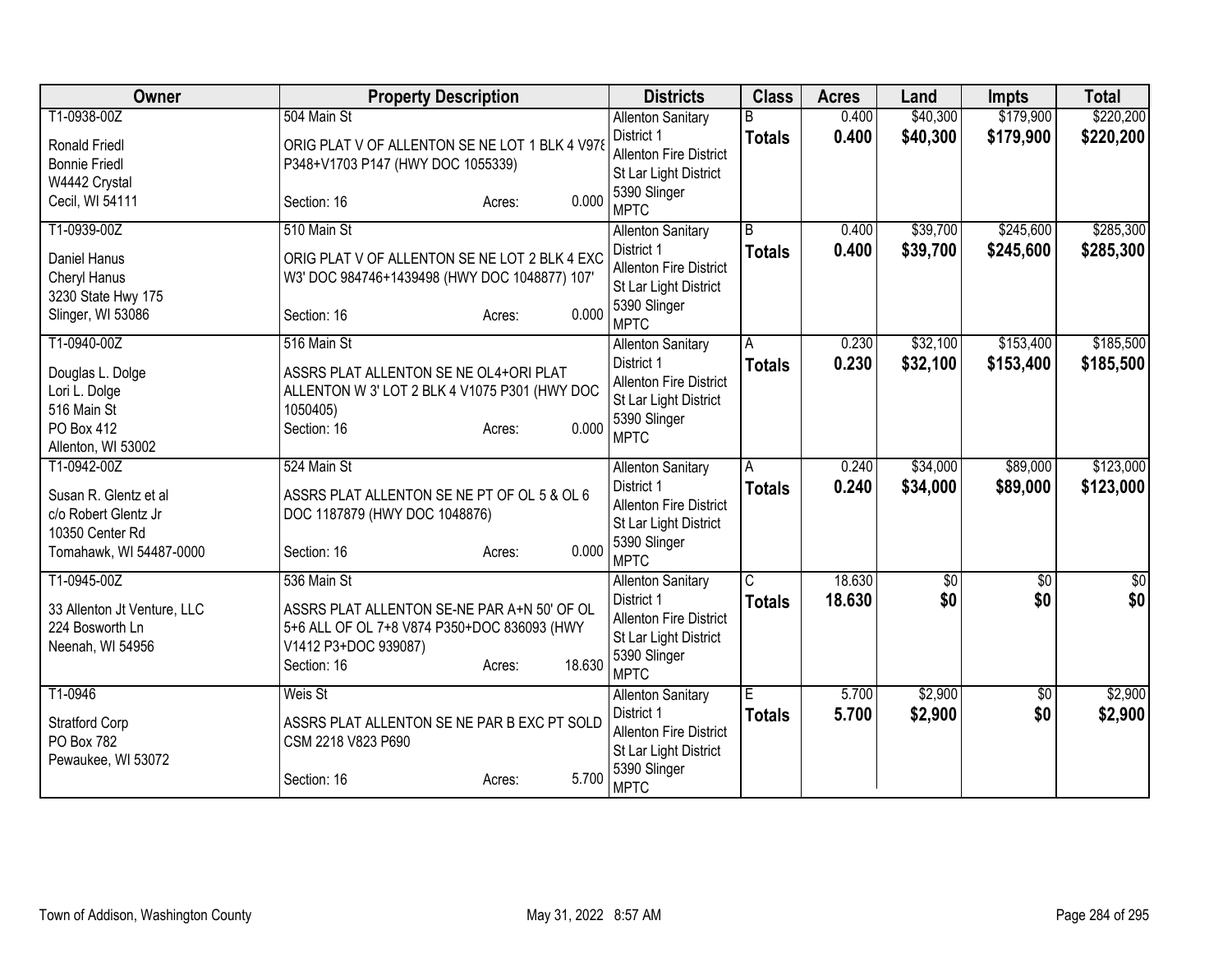| Owner                                     | <b>Property Description</b>                                                                |                 | <b>Districts</b>                       | <b>Class</b>       | <b>Acres</b> | Land            | <b>Impts</b>    | <b>Total</b>  |
|-------------------------------------------|--------------------------------------------------------------------------------------------|-----------------|----------------------------------------|--------------------|--------------|-----------------|-----------------|---------------|
| T1-0946-00A                               | Weis St                                                                                    |                 | <b>Allenton Sanitary</b>               |                    | 2.000        | \$26,600        | \$37,900        | \$64,500      |
| <b>Triton Properties LI</b>               | ASSRS PLAT ALLENTON SE NE PT OF PAR B V668                                                 |                 | District 1                             | <b>Totals</b>      | 2.000        | \$26,600        | \$37,900        | \$64,500      |
| c/o Triton Properties, LLC                | P345+DOC 924133 SEC 16-11-18                                                               | 2.00 AC         | <b>Allenton Fire District</b>          |                    |              |                 |                 |               |
| 3773 Teri Ln                              |                                                                                            |                 | St Lar Light District<br>5390 Slinger  |                    |              |                 |                 |               |
| Hartford, WI 53027-0000                   | Section: 16                                                                                | 2.000<br>Acres: | <b>MPTC</b>                            |                    |              |                 |                 |               |
| T1-0946-00B                               | 835 Weis St                                                                                |                 | <b>Allenton Sanitary</b>               | X4                 | 0.280        | $\overline{50}$ | $\overline{30}$ | $\frac{1}{2}$ |
| Sanitary District Town of Addison         | ASSRS PLAT ALLENTON SE NE PT OF PAR B V342                                                 |                 | District 1                             | <b>Totals</b>      | 0.280        | \$0             | \$0             | \$0           |
| PO Box 293                                | P668 (WELL NO 1)                                                                           |                 | <b>Allenton Fire District</b>          |                    |              |                 |                 |               |
| Allenton, WI 53002                        |                                                                                            |                 | St Lar Light District                  |                    |              |                 |                 |               |
|                                           | Section: 16                                                                                | 0.280<br>Acres: | 5390 Slinger<br><b>MPTC</b>            |                    |              |                 |                 |               |
| T1-0947                                   | Main St                                                                                    |                 | <b>Allenton Sanitary</b>               | B                  | 0.240        | \$23,800        | \$0             | \$23,800      |
| Breuer & Breuer                           | ASSRS PLAT ALLENTON NE SE PT OF OL 1 V1526                                                 |                 | District 1                             | <b>Totals</b>      | 0.240        | \$23,800        | \$0             | \$23,800      |
| c/o Breuer & Breuer, LLC                  | P558 SEC 16-11-18                                                                          |                 | <b>Allenton Fire District</b>          |                    |              |                 |                 |               |
| 523 Main St Po Box 104                    |                                                                                            |                 | St Lar Light District                  |                    |              |                 |                 |               |
| Allenton, WI 53002-0104                   | Section: 16                                                                                | 0.000<br>Acres: | 5390 Slinger<br><b>MPTC</b>            |                    |              |                 |                 |               |
| T1-0947-00A                               | 537 Main St                                                                                |                 | <b>Allenton Sanitary</b>               | B                  | 0.570        | \$22,800        | \$256,800       | \$279,600     |
| Sedgwicks Automotive Repairs, LLC         | ASSRS PLAT ALLENTON NE SE PT OF OL 1 DOC                                                   |                 | District 1                             | <b>Totals</b>      | 0.570        | \$22,800        | \$256,800       | \$279,600     |
| N88 W15164 Cleveland Ave                  | 1485876                                                                                    |                 | <b>Allenton Fire District</b>          |                    |              |                 |                 |               |
| Menomonee Falls, WI 53040                 |                                                                                            |                 | St Lar Light District                  |                    |              |                 |                 |               |
|                                           | Section: 16                                                                                | 0.570<br>Acres: | 5390 Slinger<br><b>MPTC</b>            |                    |              |                 |                 |               |
| T1-0948-00Z                               | 525 Railroad St                                                                            |                 | <b>Allenton Sanitary</b>               | B                  | 5.840        | \$103,600       | \$863,100       | \$966,700     |
|                                           |                                                                                            |                 | District 1                             | <b>Totals</b>      | 5.840        | \$103,600       | \$863,100       | \$966,700     |
| 525 Railroad Street<br>6487 State Hwy 175 | ASSRS PLAT ALLENTON NE SE OL 2-3 & PT OF LOT<br>4 BLK 5 & PT OF PAR A DESC IN V378 P11+DOC |                 | <b>Allenton Fire District</b>          |                    |              |                 |                 |               |
| Allenton, WI 53002                        | 1114283 (HWY DOC 1516144)                                                                  |                 | St Lar Light District                  |                    |              |                 |                 |               |
|                                           | Section:                                                                                   | 0.000<br>Acres: | 5390 Slinger                           |                    |              |                 |                 |               |
| T1-0950-00Z                               | 513 Railroad St                                                                            |                 | <b>MPTC</b>                            |                    | 0.180        | \$25,900        | \$101,800       | \$127,700     |
|                                           |                                                                                            |                 | <b>Allenton Sanitary</b><br>District 1 | A<br><b>Totals</b> | 0.180        | \$25,900        | \$101,800       | \$127,700     |
| Justin B. Wenninger                       | ASSRS PLAT ALLENTON NE SE OL 4 DOC 1291309                                                 |                 | <b>Allenton Fire District</b>          |                    |              |                 |                 |               |
| PO Box 133                                | (HWY DOC 1531122)                                                                          |                 | St Lar Light District                  |                    |              |                 |                 |               |
| Allenton, WI 53002                        |                                                                                            | 0.180           | 5390 Slinger                           |                    |              |                 |                 |               |
|                                           | Section: 16                                                                                | Acres:          | <b>MPTC</b>                            |                    |              |                 |                 |               |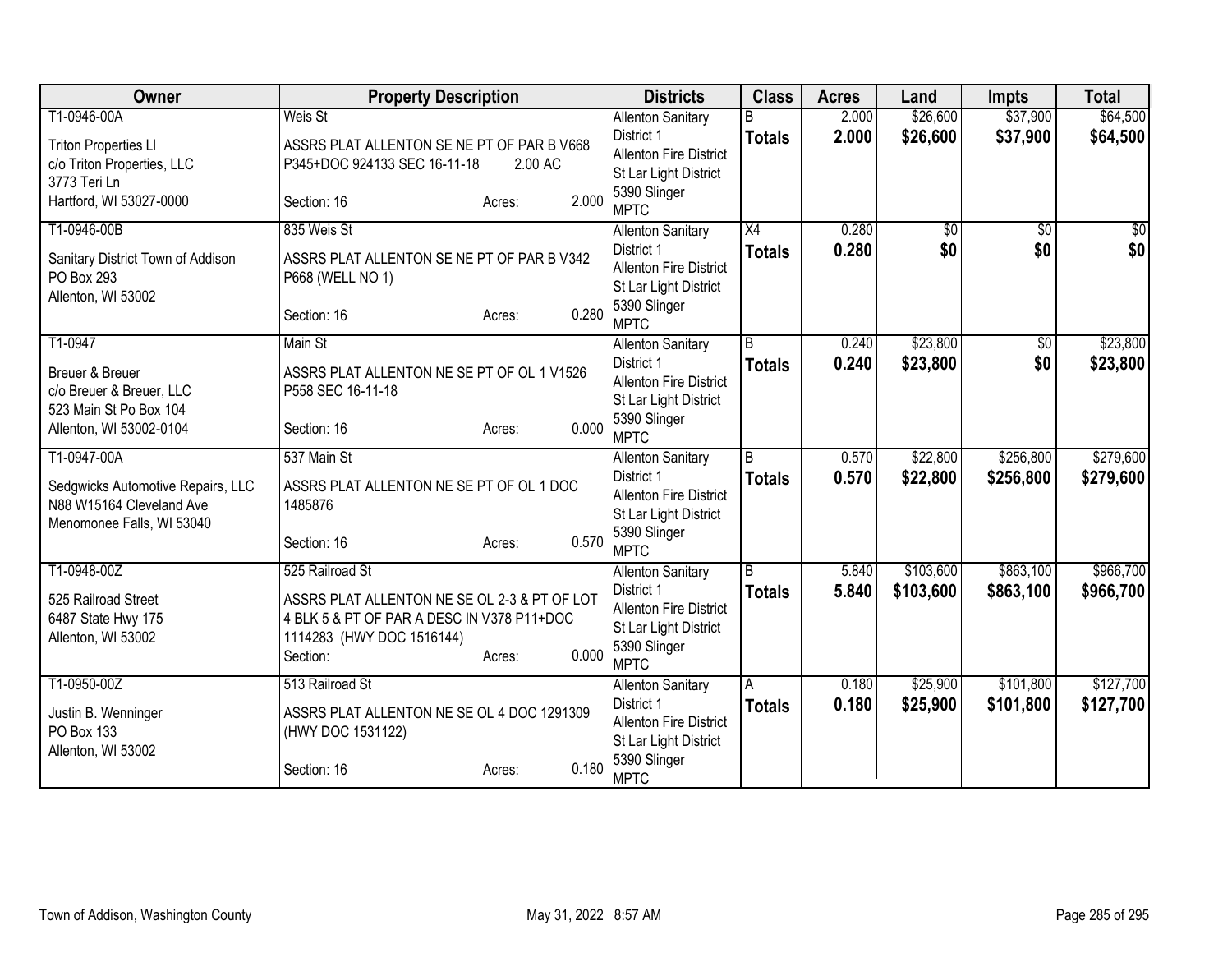| Owner                                                                                                                       | <b>Property Description</b>                                                                                                                   | <b>Districts</b>                                                                                                                | <b>Class</b>                    | <b>Acres</b>   | Land                 | Impts                  | <b>Total</b>           |
|-----------------------------------------------------------------------------------------------------------------------------|-----------------------------------------------------------------------------------------------------------------------------------------------|---------------------------------------------------------------------------------------------------------------------------------|---------------------------------|----------------|----------------------|------------------------|------------------------|
| T1-0951-00B                                                                                                                 | 439 Railroad St                                                                                                                               | <b>Allenton Sanitary</b>                                                                                                        | R.                              | 0.190          | \$31,200             | \$119,400              | \$150,600              |
| Joseph R. Zwirlein<br>Mary A. Zwirlein<br>4367 Schuster Dr                                                                  | ASSRS PLAT ALLENTON NE SE PT OF PAR A DOC<br>1153595(HWY ROW 1516026)                                                                         | District 1<br><b>Allenton Fire District</b><br>St Lar Light District<br>5390 Slinger                                            | <b>Totals</b>                   | 0.190          | \$31,200             | \$119,400              | \$150,600              |
| West Bend, WI 53090                                                                                                         | 0.000<br>Section:<br>Acres:                                                                                                                   | <b>MPTC</b>                                                                                                                     |                                 |                |                      |                        |                        |
| T1-0951-00Z<br>Thomas M. Hefter<br>Lorraine M. Hefter<br>5672 Spur Rd                                                       | 509 Railroad St<br>ASSRS PLAT ALLENTON NE SE OL 5 DOC<br>1057878(HWY DOC 1516040)                                                             | <b>Allenton Sanitary</b><br>District 1<br><b>Allenton Fire District</b><br>St Lar Light District                                | A<br><b>Totals</b>              | 0.150<br>0.150 | \$23,800<br>\$23,800 | \$84,100<br>\$84,100   | \$107,900<br>\$107,900 |
| Slinger, WI 53086                                                                                                           | 0.000<br>Section:<br>Acres:                                                                                                                   | 5390 Slinger<br><b>MPTC</b>                                                                                                     |                                 |                |                      |                        |                        |
| T1-0952                                                                                                                     | 419 Railroad St                                                                                                                               | <b>Allenton Fire District</b>                                                                                                   | X5                              | 1.350          | \$0                  | \$0                    | \$0                    |
| American Legion Post<br>419 Railroad St<br>PO Box 2                                                                         | ASSRS PLAT ALLENTON NE SE OL 6 & PT PAR A<br>V383 P564+V1167 P574 EXC PT SOLD                                                                 | 5390 Slinger<br><b>MPTC</b>                                                                                                     | <b>Totals</b>                   | 1.350          | \$0                  | \$0                    | \$0                    |
| Allenton, WI 53002                                                                                                          | 1.350<br>Section: 16<br>Acres:                                                                                                                |                                                                                                                                 |                                 |                |                      |                        |                        |
| T1-0952-00A<br>Allenton Volunteer F Dept<br>c/o Allenton Volunteer Fire Dept<br>PO Box 107                                  | 431 Railroad St<br>ASSRS PLAT ALLENTON NE SE PT OF PAR A V482<br>P315+V1168 P213                                                              | <b>Allenton Fire District</b><br>5390 Slinger<br><b>MPTC</b>                                                                    | X5<br><b>Totals</b>             | 3.420<br>3.420 | \$0<br>\$0           | \$0<br>\$0             | $\overline{50}$<br>\$0 |
| Allenton, WI 53002-0107                                                                                                     | 3.420<br>Section: 16<br>Acres:                                                                                                                |                                                                                                                                 |                                 |                |                      |                        |                        |
| T1-0953-00Z<br>Breuer & Breuer<br>c/o Breuer & Breuer, LLC<br>PO Box 104<br>Allenton, WI 53002-0104                         | 523 Main St<br>ORIG PLAT VIL OF ALLENTON PT OF LOTS 1-4 BLK 5<br>& PT OF NE SE V1449 P283 (HWY DOC 1069296)<br>0.000<br>Section: 16<br>Acres: | <b>Allenton Sanitary</b><br>District 1<br><b>Allenton Fire District</b><br>St Lar Light District<br>5390 Slinger<br><b>MPTC</b> | $\overline{B}$<br><b>Totals</b> | 0.570<br>0.570 | \$59,400<br>\$59,400 | \$498,000<br>\$498,000 | \$557,400<br>\$557,400 |
| T1-0954-00C<br>Farmers' Grain & Feed, LLC<br>c/o Farmers Grain & Feed, LLC<br>6487 State Hwy 175<br>Allenton, WI 53002-0000 | 528 Railroad St<br>PT OF SE NE+NE SE DOC 1114284 (HWY DOC<br>1055341)<br>3.940<br>Section: 16<br>Acres:                                       | <b>Allenton Sanitary</b><br>District 1<br>Allenton Fire District<br>St Lar Light District<br>5390 Slinger<br><b>MPTC</b>        | $\overline{B}$<br><b>Totals</b> | 3.940<br>3.940 | \$97,400<br>\$97,400 | \$511,100<br>\$511,100 | \$608,500<br>\$608,500 |
| T1-0954-00D<br>Core 511 Main, LLC<br>3384 Lake Dr<br>Hartford, WI 53027                                                     | 511 Main St<br>V OF ALLENTON ORIG PLAT NE SE PT OF LOTS 1&4<br>BLK 5 DOC 1509081 (HWY DOC 1062118)<br>0.000<br>Section: 16<br>Acres:          | <b>Allenton Sanitary</b><br>District 1<br><b>Allenton Fire District</b><br>St Lar Light District<br>5390 Slinger<br><b>MPTC</b> | B<br><b>Totals</b>              | 0.300<br>0.300 | \$29,700<br>\$29,700 | \$170,300<br>\$170,300 | \$200,000<br>\$200,000 |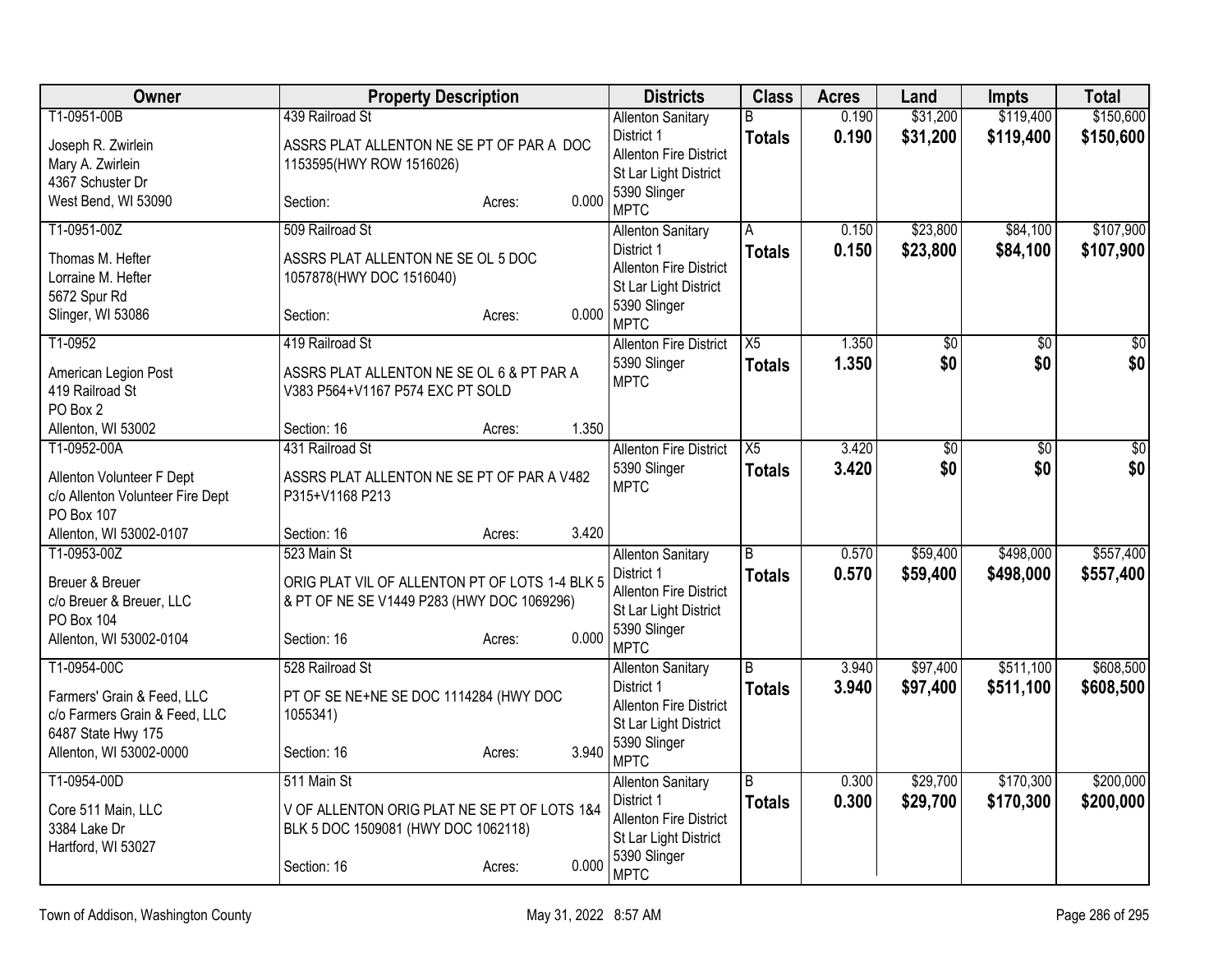| Owner                           | <b>Property Description</b>                                                 |                 | <b>Districts</b>              | <b>Class</b>   | <b>Acres</b> | Land     | <b>Impts</b> | <b>Total</b> |
|---------------------------------|-----------------------------------------------------------------------------|-----------------|-------------------------------|----------------|--------------|----------|--------------|--------------|
| T1-0954-00Z                     | 535 Railroad St                                                             |                 | <b>Allenton Sanitary</b>      |                | 0.230        | \$36,400 | \$125,600    | \$162,000    |
| Jerome Schellinger              | V OF ALLENTON ORIG PLAT NE SE PT OF LOTS                                    |                 | District 1                    | <b>Totals</b>  | 0.230        | \$36,400 | \$125,600    | \$162,000    |
| 535 Railroad St                 | 2-3-4 BLK 5 V600 P329 (HWY DOC 1516154)                                     |                 | <b>Allenton Fire District</b> |                |              |          |              |              |
| PO Box 273                      |                                                                             |                 | St Lar Light District         |                |              |          |              |              |
| Allenton, WI 53002              | Section:                                                                    | 0.000<br>Acres: | 5390 Slinger<br><b>MPTC</b>   |                |              |          |              |              |
| T1-0955-00Z                     | 501 Main St                                                                 |                 | <b>Allenton Sanitary</b>      | B              | 0.430        | \$42,400 | \$307,200    | \$349,600    |
| Jmwh Investments, LLC           | V OF ALLENTON ORIG PLAT NE SE PT OF LOTS                                    |                 | District 1                    | <b>Totals</b>  | 0.430        | \$42,400 | \$307,200    | \$349,600    |
| 1345 N Jefferson St Ste 148     | 1+2+3 BLK 5 DOC 1505367 (HWY DOC 1060751)                                   |                 | <b>Allenton Fire District</b> |                |              |          |              |              |
| Milwaukee, WI 53202             |                                                                             |                 | St Lar Light District         |                |              |          |              |              |
|                                 | Section: 16                                                                 | 0.000<br>Acres: | 5390 Slinger                  |                |              |          |              |              |
|                                 |                                                                             |                 | <b>MPTC</b>                   |                |              |          |              |              |
| T1-0956-00Z                     | 517 Main St                                                                 |                 | <b>Allenton Sanitary</b>      | C              | 0.770        | \$0      | \$0          | $\sqrt{50}$  |
| Allenton Metal Finishing Corp   | V OF ALLENTON ORIG PLAT NE SE PT OF LOT 1&4                                 |                 | District 1                    | <b>Totals</b>  | 0.770        | \$0      | \$0          | \$0          |
| 517 Main St                     | BLK 5 V879 P587 (HWY DOC 1059022) GARAGE                                    |                 | <b>Allenton Fire District</b> |                |              |          |              |              |
| PO Box 317                      |                                                                             |                 | St Lar Light District         |                |              |          |              |              |
| Allenton, WI 53002              | Section: 16                                                                 | 0.770<br>Acres: | 5390 Slinger<br><b>MPTC</b>   |                |              |          |              |              |
| T1-0957-00Z                     | 505 Main St                                                                 |                 | <b>Allenton Sanitary</b>      | $\overline{B}$ | 0.450        | \$45,000 | \$178,300    | \$223,300    |
| Francis E. Dinger               | V OF ALLENTON ORIG PLAT NE SE PT OF LOTS                                    |                 | District 1                    | <b>Totals</b>  | 0.450        | \$45,000 | \$178,300    | \$223,300    |
| Mary L. Dinger                  | 1-2-3-4 BLK 5 V1054 P264 (HWY DOC 1049257)                                  |                 | <b>Allenton Fire District</b> |                |              |          |              |              |
| 505 Main St                     |                                                                             |                 | St Lar Light District         |                |              |          |              |              |
| PO Box 534                      | Section: 16                                                                 | 0.000<br>Acres: | 5390 Slinger                  |                |              |          |              |              |
| Allenton, WI 53002              |                                                                             |                 | <b>MPTC</b>                   |                |              |          |              |              |
| T1-0958-001                     | 548 Helena Ct                                                               |                 | <b>Allenton Sanitary</b>      | A              | 0.450        | \$50,000 | \$153,100    | \$203,100    |
|                                 |                                                                             |                 | District 1                    | <b>Totals</b>  | 0.450        | \$50,000 | \$153,100    | \$203,100    |
| Ryan E. Stern<br>Jaime L. Stern | ASSRS PLAT ALLENTON NE SE PT OF PAR A<br>HELENA COURT SUB LOT 1 DOC 1412941 |                 | <b>Allenton Fire District</b> |                |              |          |              |              |
| 548 Helena Ct                   |                                                                             |                 | St Lar Light District         |                |              |          |              |              |
| Allenton, WI 53002              | Section: 16                                                                 | 0.450<br>Acres: | 5390 Slinger                  |                |              |          |              |              |
|                                 |                                                                             |                 | <b>MPTC</b>                   |                |              |          |              |              |
| T1-0958-002                     | 536 Helena Ct                                                               |                 | <b>Allenton Sanitary</b>      | Α              | 0.410        | \$50,000 | \$140,300    | \$190,300    |
| Fred J. Hansen                  | ASSRS PLAT ALLENTON NE SE PT OF PAR A                                       |                 | District 1                    | <b>Totals</b>  | 0.410        | \$50,000 | \$140,300    | \$190,300    |
| Karen A. Hansen                 | HELENA COURT SUB LOT 2 V1441 P23                                            |                 | <b>Allenton Fire District</b> |                |              |          |              |              |
| 536 Helena Ct                   |                                                                             |                 | St Lar Light District         |                |              |          |              |              |
| Allenton, WI 53002              | Section: 16                                                                 | 0.410<br>Acres: | 5390 Slinger<br><b>MPTC</b>   |                |              |          |              |              |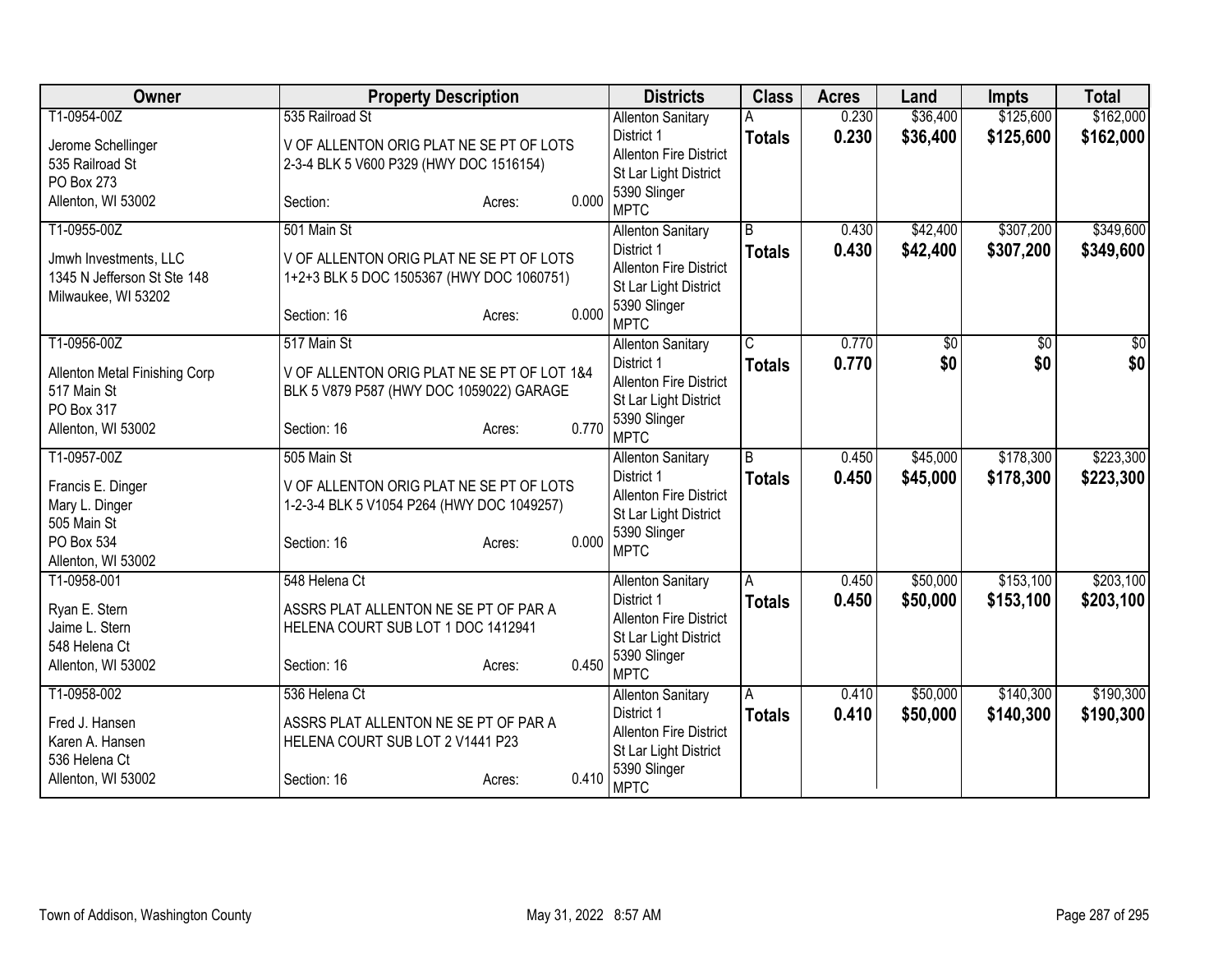| <b>Owner</b>                                                                                                        | <b>Property Description</b>                                                                                                              | <b>Districts</b>                                                                                                                | <b>Class</b>                     | <b>Acres</b>     | Land                   | Impts                  | <b>Total</b>           |
|---------------------------------------------------------------------------------------------------------------------|------------------------------------------------------------------------------------------------------------------------------------------|---------------------------------------------------------------------------------------------------------------------------------|----------------------------------|------------------|------------------------|------------------------|------------------------|
| T1-0958-003<br>Nicholas C. Campanelli<br>Yvonne S. Campanelli                                                       | 530 Helena Ct<br>ASSRS PLAT ALLENTON NE SE PT OF PAR A<br>HELENA COURT SUB LOT 3 DOC 1226496                                             | <b>Allenton Sanitary</b><br>District 1<br><b>Allenton Fire District</b>                                                         | A<br><b>Totals</b>               | 0.670<br>0.670   | \$55,000<br>\$55,000   | \$172,800<br>\$172,800 | \$227,800<br>\$227,800 |
| 530 Helena Ct<br>Allenton, WI 53002                                                                                 | 0.670<br>Section: 16<br>Acres:                                                                                                           | St Lar Light District<br>5390 Slinger<br><b>MPTC</b>                                                                            |                                  |                  |                        |                        |                        |
| T1-0958-004<br>Joseph P. Leonard<br>Gina K. Leonard<br>524 Helena Ct<br>Allenton, WI 53002                          | 524 Helena Ct<br>ASSRS PLAT ALLENTON NE SE PT OF PAR A<br>HELENA COURT SUB LOT 4 DOC 1448928<br>0.550<br>Section: 16<br>Acres:           | <b>Allenton Sanitary</b><br>District 1<br><b>Allenton Fire District</b><br>St Lar Light District<br>5390 Slinger<br><b>MPTC</b> | A<br><b>Totals</b>               | 0.550<br>0.550   | \$55,000<br>\$55,000   | \$147,600<br>\$147,600 | \$202,600<br>\$202,600 |
| T1-0958-005<br>David C. Connelly<br>Rachel M. Adams<br>533 Helena Ct<br>Allenton, WI 53002                          | 533 Helena Ct<br>ASSRS PLAT ALLENTON NE SE PT OF PAR A<br>HELENA COURT SUB LOT 5 DOC 1295080<br>1.470<br>Section: 16<br>Acres:           | <b>Allenton Sanitary</b><br>District 1<br><b>Allenton Fire District</b><br>St Lar Light District<br>5390 Slinger<br><b>MPTC</b> | A<br><b>Totals</b>               | 1.470<br>1.470   | \$65,000<br>\$65,000   | \$143,000<br>\$143,000 | \$208,000<br>\$208,000 |
| T1-0958-006<br>Tim R. Kemmett<br>Lynn S. Kemmett<br>547 Helena Ct<br>Allenton, WI 53002                             | 547 Helena Ct<br>ASSRS PLAT ALLENTON NE SE PT OF PAR A<br>HELENA COURT SUB LOT 6 DOC 1537150<br>1.660<br>Section: 16<br>Acres:           | <b>Allenton Sanitary</b><br>District 1<br><b>Allenton Fire District</b><br>St Lar Light District<br>5390 Slinger<br><b>MPTC</b> | A<br><b>Totals</b>               | 1.660<br>1.660   | \$67,500<br>\$67,500   | \$206,700<br>\$206,700 | \$274,200<br>\$274,200 |
| T1-0958-00B<br>Carol A. Hart et al<br>c/o Steven W. Hart<br>531 Railroad St<br>PO Box 92<br>Allenton, WI 53002-0092 | 531 Railroad St<br>ASSRS PLAT ALLENTON NE SE PT OF LOT 4 BLK 5<br>V815 P320+DOC 1355534 (HWY DOC 1516151)<br>0.750<br>Section:<br>Acres: | <b>Allenton Sanitary</b><br>District 1<br><b>Allenton Fire District</b><br>St Lar Light District<br>5390 Slinger<br><b>MPTC</b> | A<br><b>Totals</b>               | 0.750<br>0.750   | \$56,200<br>\$56,200   | \$115,700<br>\$115,700 | \$171,900<br>\$171,900 |
| T1-0958-00Z<br>Town of Addison<br>First St<br>Allenton, WI 53002                                                    | State Hwy 33<br>ASSRS PLAT ALLENTON NE SE PT OF PAR A & PT<br>LOT 4 BLK 5 V1625 P549 (HWY DOC 1201837)<br>15.030<br>Section:<br>Acres:   | <b>Allenton Fire District</b><br>5390 Slinger<br><b>MPTC</b>                                                                    | $\overline{X4}$<br><b>Totals</b> | 15.030<br>15.030 | $\overline{60}$<br>\$0 | $\overline{30}$<br>\$0 | $\overline{50}$<br>\$0 |
| T1-0959<br>Town of Addison<br>First St<br>Allenton, WI 53002                                                        | <b>First St</b><br>ASSRS PLAT ALLENTON NW SE OL 1 V1017 P504<br>1.250<br>Section: 15<br>Acres:                                           | <b>Allenton Fire District</b><br>5390 Slinger<br><b>MPTC</b>                                                                    | X4<br><b>Totals</b>              | 1.250<br>1.250   | \$0<br>\$0             | $\sqrt{6}$<br>\$0      | \$0<br>s <sub>0</sub>  |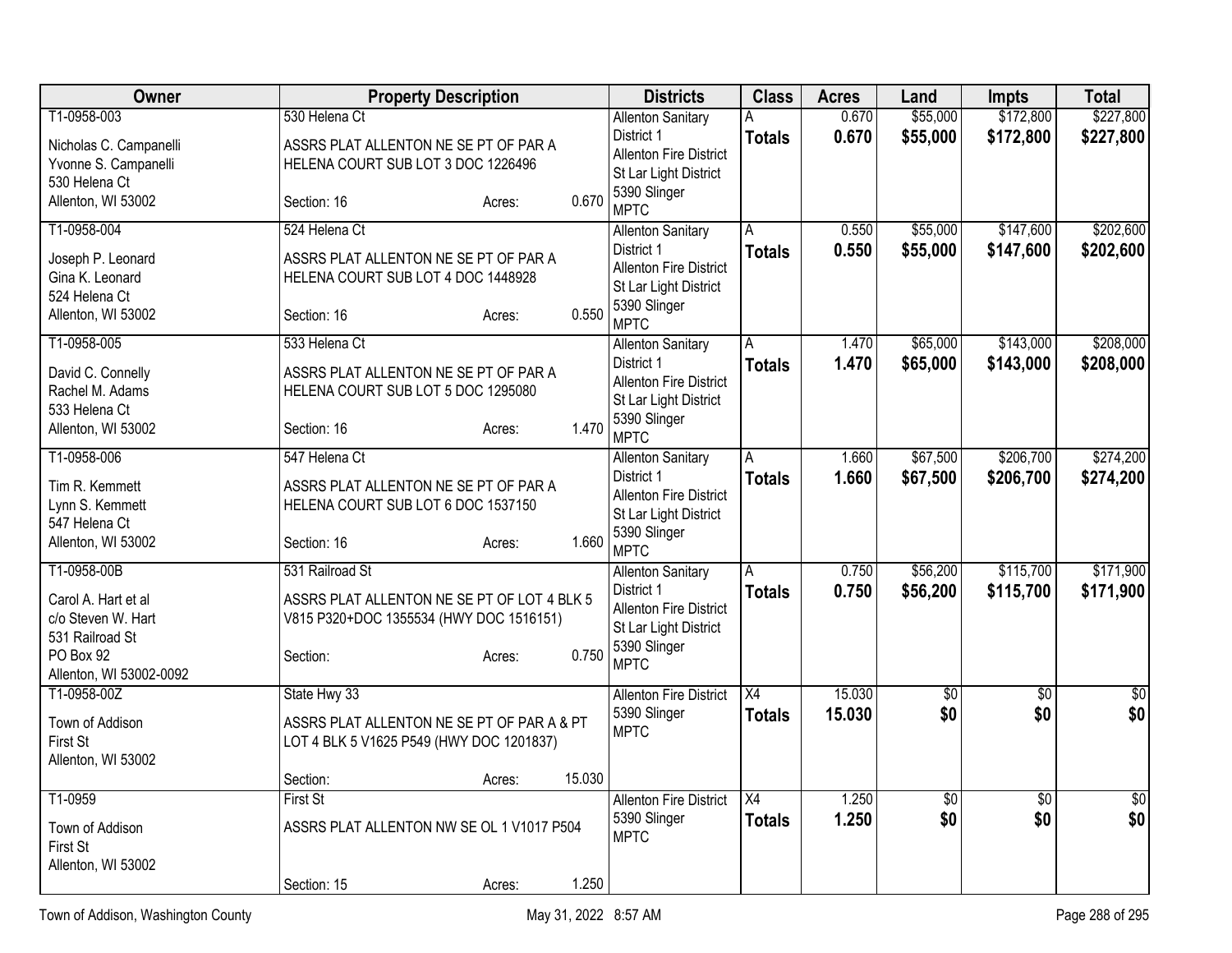| Owner                                               | <b>Property Description</b>                  |                 | <b>Districts</b>                       | <b>Class</b>   | <b>Acres</b>          | Land     | <b>Impts</b> | <b>Total</b> |
|-----------------------------------------------------|----------------------------------------------|-----------------|----------------------------------------|----------------|-----------------------|----------|--------------|--------------|
| T1-0960                                             | 440 Weis St                                  |                 | <b>Allenton Sanitary</b>               |                | 0.160                 | \$20,700 | \$87,200     | \$107,900    |
| Laurie B. Apalsch                                   | ASSRS PLAT ALLENTON NW SW OL 2 V1123         |                 | District 1                             | <b>Totals</b>  | 0.160                 | \$20,700 | \$87,200     | \$107,900    |
| c/o Laurie B. Apalsch Tod                           | P466+DOC 1536233+1536234 DWELLING            |                 | <b>Allenton Fire District</b>          |                |                       |          |              |              |
| 440 Weis St                                         |                                              |                 | St Lar Light District                  |                |                       |          |              |              |
| Allenton, WI 53002                                  | Section: 15                                  | 0.000<br>Acres: | 5390 Slinger<br><b>MPTC</b>            |                |                       |          |              |              |
| T1-0961                                             | 436 Weis St                                  |                 | <b>Allenton Sanitary</b>               | A              | 0.160                 | \$20,700 | \$99,100     | \$119,800    |
| Nathan Groth                                        | ASSRS PLAT ALLENTON NW SW OL 3 & PT OF PAR A |                 | District 1                             | <b>Totals</b>  | 0.160                 | \$20,700 | \$99,100     | \$119,800    |
| Carly Groth                                         | DOC 1482776                                  |                 | <b>Allenton Fire District</b>          |                |                       |          |              |              |
| 436 Weis St                                         |                                              |                 | St Lar Light District                  |                |                       |          |              |              |
| Allenton, WI 53002                                  | Section: 15                                  | 0.000<br>Acres: | 5390 Slinger                           |                |                       |          |              |              |
|                                                     |                                              |                 | <b>MPTC</b>                            |                |                       |          |              |              |
| T1-0962                                             | Weis St                                      |                 | <b>Allenton Sanitary</b>               | $\overline{B}$ | 0.630                 | \$36,700 | \$0          | \$36,700     |
| Zuern Brothers Family Ltd Partnership               | ASSRS PLAT ALLENTON NW SW OL 4 V1480 P104    |                 | District 1                             | <b>Totals</b>  | 0.630                 | \$36,700 | \$0          | \$36,700     |
| PO Box 378                                          |                                              |                 | <b>Allenton Fire District</b>          |                |                       |          |              |              |
| Allenton, WI 53002-0378                             |                                              |                 | St Lar Light District                  |                |                       |          |              |              |
|                                                     | Section: 15                                  | 0.000<br>Acres: | 5390 Slinger                           |                |                       |          |              |              |
| T1-0964                                             | 436 Railroad St                              |                 | <b>MPTC</b>                            |                |                       |          |              |              |
|                                                     |                                              |                 | <b>Allenton Sanitary</b><br>District 1 |                | Assessed with T1+0965 |          |              |              |
| Zuern Brothers Family Ltd Partnership               | ASSRS PLAT ALLENTON NW SW OL 5-7 V1480 P104  |                 | <b>Allenton Fire District</b>          |                |                       |          |              |              |
| PO Box 378                                          | (ASSESSED WITH T1-0965)                      |                 | St Lar Light District                  |                |                       |          |              |              |
| Allenton, WI 53002-0378                             |                                              |                 | 5390 Slinger                           |                |                       |          |              |              |
|                                                     | Section: 15                                  | 0.000<br>Acres: | <b>MPTC</b>                            |                |                       |          |              |              |
| T1-0965                                             | 426 Railroad St                              |                 | <b>Allenton Sanitary</b>               | B              | 4.300                 | \$99,500 | \$860,200    | \$959,700    |
|                                                     |                                              |                 | District 1                             | <b>Totals</b>  | 4.300                 | \$99,500 | \$860,200    | \$959,700    |
| Zuern Brothers Family Ltd Partnership<br>PO Box 378 | ASSRS PLAT ALLENTON NW SW OL 8+PT OF PAR C   |                 | <b>Allenton Fire District</b>          |                |                       |          |              |              |
| Allenton, WI 53002-0378                             | CSM 500 V1480 P104 (ASSMT INCLUDES T1-0964)  |                 | St Lar Light District                  |                |                       |          |              |              |
|                                                     | Section: 15                                  | 2.160<br>Acres: | 5390 Slinger                           |                |                       |          |              |              |
|                                                     |                                              |                 | <b>MPTC</b>                            |                |                       |          |              |              |
| T1-0967-00A                                         | 325 Weis St                                  |                 | <b>Allenton Sanitary</b>               | $\overline{B}$ | 0.780                 | \$50,400 | \$382,000    | \$432,400    |
| Joseph F. Daly                                      | ASSRS PLAT ALLENTON NW SW PT OF PAR B DOC    |                 | District 1                             | <b>Totals</b>  | 0.780                 | \$50,400 | \$382,000    | \$432,400    |
| Kathleen K. Daly                                    | 855404                                       |                 | Allenton Fire District                 |                |                       |          |              |              |
| 3166 Cobble Ct                                      |                                              |                 | St Lar Light District                  |                |                       |          |              |              |
| Slinger, WI 53086                                   | Section: 15                                  | 0.780<br>Acres: | 5390 Slinger<br><b>MPTC</b>            |                |                       |          |              |              |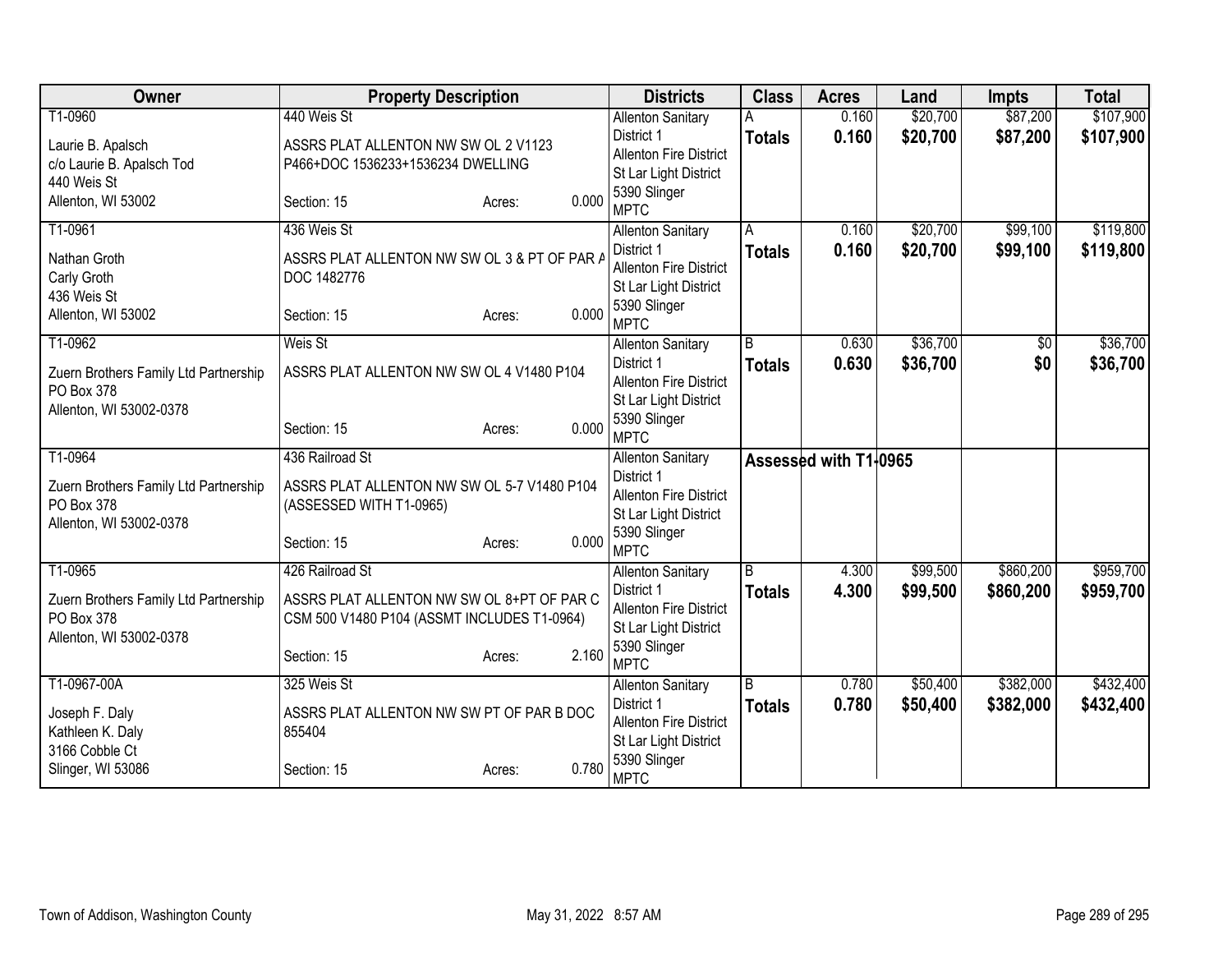| Owner                          | <b>Property Description</b>                  | <b>Districts</b>                                       | <b>Class</b>   | <b>Acres</b> | Land     | <b>Impts</b>    | <b>Total</b> |
|--------------------------------|----------------------------------------------|--------------------------------------------------------|----------------|--------------|----------|-----------------|--------------|
| T1-0967-00B                    | 375 Weis St                                  | <b>Allenton Sanitary</b>                               | B              | 0.460        | \$35,300 | \$219,200       | \$254,500    |
| Clay M. Hassler                | ASSRS PLAT ALLENTON NW SW PT OF PAR B CSM    | District 1                                             | <b>Totals</b>  | 0.460        | \$35,300 | \$219,200       | \$254,500    |
| Jennifer L. Hassler            | 1506 LOT 2 DOC 1158724                       | Allenton Fire District<br>St Lar Light District        |                |              |          |                 |              |
| W250 N8425 Hillside Rd         |                                              | 5390 Slinger                                           |                |              |          |                 |              |
| Sussex, WI 53089-0000          | 0.460<br>Section: 15<br>Acres:               | <b>MPTC</b>                                            |                |              |          |                 |              |
| T1-0967-00C                    | 335 Weis St                                  | <b>Allenton Sanitary</b>                               | $\overline{B}$ | 0.730        | \$48,300 | \$375,200       | \$423,500    |
| Roever Rentals                 | ASSRS PLAT ALLENTON NW SW PT OF PAR B CSM    | District 1                                             | <b>Totals</b>  | 0.730        | \$48,300 | \$375,200       | \$423,500    |
| c/o Roever Rentals - Weis, LLC | 1506 LOT 3 V1471 P290+DOC 1331998            | <b>Allenton Fire District</b>                          |                |              |          |                 |              |
| 4644 Meadow Ln                 |                                              | St Lar Light District<br>5390 Slinger                  |                |              |          |                 |              |
| Slinger, WI 53086-0000         | 0.730<br>Section: 15<br>Acres:               | <b>MPTC</b>                                            |                |              |          |                 |              |
| T1-0967-00D                    | 403 Weis St                                  | <b>Allenton Sanitary</b>                               | $\overline{B}$ | 0.430        | \$33,000 | \$287,000       | \$320,000    |
| Jrj Rentals, LLC               | ASSRS PLAT ALLENTON NW SW PT OF PAR B & OL 6 | District 1                                             | <b>Totals</b>  | 0.430        | \$33,000 | \$287,000       | \$320,000    |
| 4933 Wildlife Rd Ste 2         | CSM 4278 LOT 1 V1432 P470+V1675 P359         | Allenton Fire District<br>St Lar Light District        |                |              |          |                 |              |
| Hartford, WI 53027             |                                              | 5390 Slinger                                           |                |              |          |                 |              |
|                                | 0.430<br>Section: 15<br>Acres:               | <b>MPTC</b>                                            |                |              |          |                 |              |
| T1-0967-00E                    | 389 Weis St                                  | <b>Allenton Sanitary</b>                               | $\overline{B}$ | 0.570        | \$41,400 | \$291,600       | \$333,000    |
| Jrj Rentals, LLC               | ASSRS PLAT ALLENTON NW SW PT OF PAR B & OL 6 | District 1                                             | <b>Totals</b>  | 0.570        | \$41,400 | \$291,600       | \$333,000    |
| 4933 Wildlife Rd Ste 2         | CSM 4278 LOT 2 V1432 P470+V1675 P358         | <b>Allenton Fire District</b><br>St Lar Light District |                |              |          |                 |              |
| Hartford, WI 53027             |                                              | 5390 Slinger                                           |                |              |          |                 |              |
|                                | 0.570<br>Section: 15<br>Acres:               | <b>MPTC</b>                                            |                |              |          |                 |              |
| T1-0968-001                    | 360 Weis St                                  | <b>Allenton Sanitary</b>                               | A              | 0.700        | \$55,000 | \$114,400       | \$169,400    |
| Diane M. Neely                 | ASSRS PLAT ALLENTON NW SW PT OF PAR A DOC    | District 1                                             | <b>Totals</b>  | 0.700        | \$55,000 | \$114,400       | \$169,400    |
| 360 Weis St                    | 1201112                                      | <b>Allenton Fire District</b><br>St Lar Light District |                |              |          |                 |              |
| Allenton, WI 53002             |                                              | 5390 Slinger                                           |                |              |          |                 |              |
|                                | 0.700<br>Section: 15<br>Acres:               | <b>MPTC</b>                                            |                |              |          |                 |              |
| T1-0968-00A                    | 524 Oak St                                   | <b>Allenton Sanitary</b>                               | Α              | 0.230        | \$35,000 | \$68,300        | \$103,300    |
| Joshua M. Jaquith              | ASSRS PLAT ALLENTON NW SW PT OF PAR A DOC    | District 1                                             | <b>Totals</b>  | 0.230        | \$35,000 | \$68,300        | \$103,300    |
| 524 Oak St                     | 1388428                                      | Allenton Fire District<br>St Lar Light District        |                |              |          |                 |              |
| Allenton, WI 53002             |                                              | 5390 Slinger                                           |                |              |          |                 |              |
|                                | 0.000<br>Section: 15<br>Acres:               | <b>MPTC</b>                                            |                |              |          |                 |              |
| T1-0968-00A-001                | <b>First St</b>                              | <b>Allenton Fire District</b>                          | X4             | 4.950        | \$0      | $\overline{50}$ | \$0          |
| Town of Addison                | ASSRS PLAT ALLENTON NW SW PT OF PAR A V1017  | 5390 Slinger                                           | <b>Totals</b>  | 4.950        | \$0      | \$0             | \$0          |
| First St                       | P504                                         | <b>MPTC</b>                                            |                |              |          |                 |              |
| Allenton, WI 53002             |                                              |                                                        |                |              |          |                 |              |
|                                | 4.950<br>Section: 15<br>Acres:               |                                                        |                |              |          |                 |              |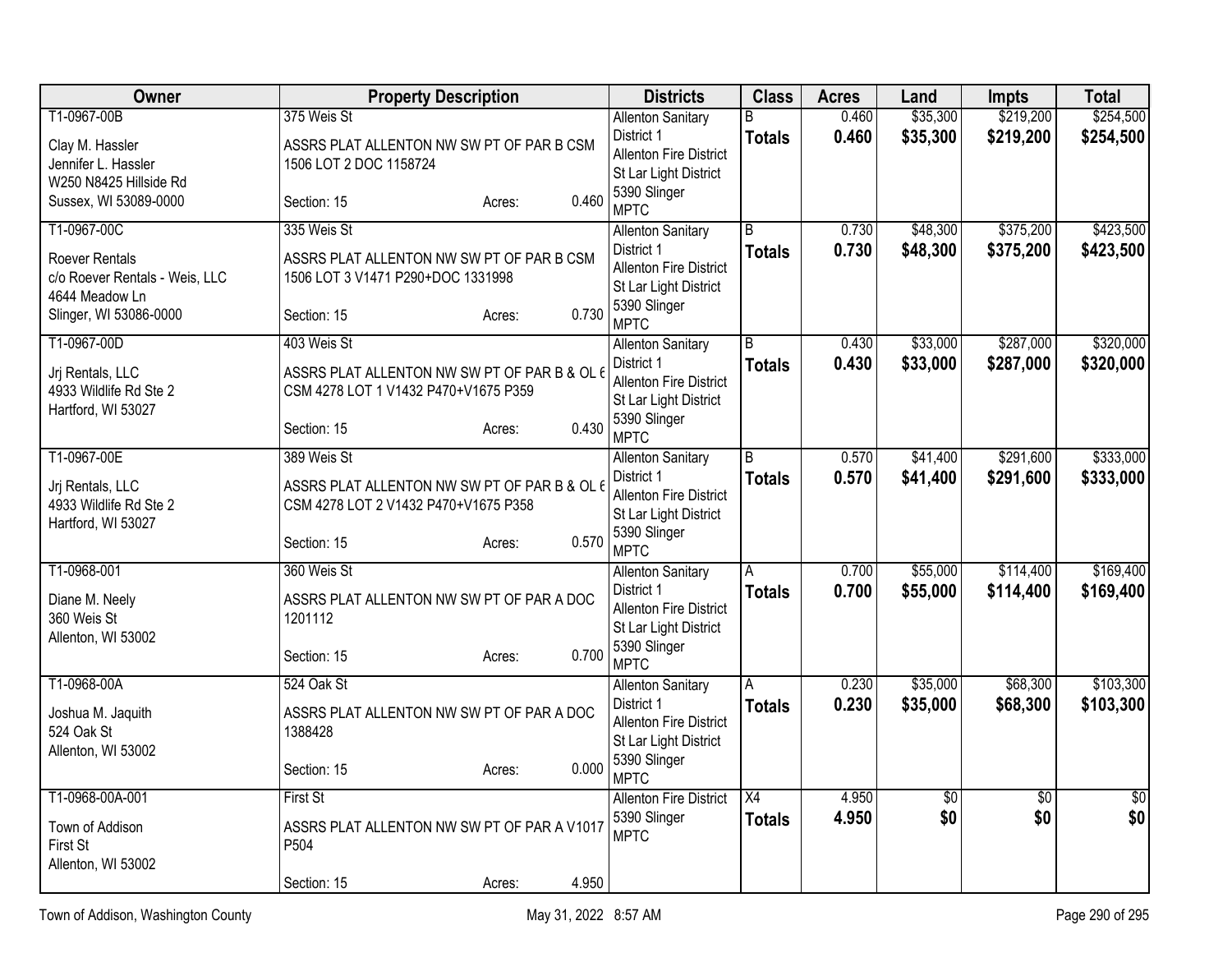| Owner                      | <b>Property Description</b>                 | <b>Districts</b>                                       | <b>Class</b>  | <b>Acres</b> | Land     | <b>Impts</b> | <b>Total</b> |
|----------------------------|---------------------------------------------|--------------------------------------------------------|---------------|--------------|----------|--------------|--------------|
| T1-0968-00A-002            | 518 Oak St                                  | <b>Allenton Sanitary</b>                               |               | 0.170        | \$26,300 | \$81,700     | \$108,000    |
| Charles F. Dodge           | ASSRS PLAT ALLENTON NW SW PT OF PAR A DOC   | District 1                                             | <b>Totals</b> | 0.170        | \$26,300 | \$81,700     | \$108,000    |
| Julie A. Dodge             | 848909                                      | <b>Allenton Fire District</b>                          |               |              |          |              |              |
| 518 Oak St                 |                                             | St Lar Light District<br>5390 Slinger                  |               |              |          |              |              |
| PO Box 262                 | 0.000<br>Section: 15<br>Acres:              | <b>MPTC</b>                                            |               |              |          |              |              |
| Allenton, WI 53002         |                                             |                                                        |               |              |          |              |              |
| T1-0968-00B                | 216 Second St                               | <b>Allenton Sanitary</b>                               | Α             | 0.330        | \$44,000 | \$115,900    | \$159,900    |
| Douglas W. Neu             | ASSRS PLAT ALLENTON NW SW PT OF PAR A V1475 | District 1                                             | <b>Totals</b> | 0.330        | \$44,000 | \$115,900    | \$159,900    |
| Shirley A. Neu             | P49                                         | <b>Allenton Fire District</b><br>St Lar Light District |               |              |          |              |              |
| 216 Second St              |                                             | 5390 Slinger                                           |               |              |          |              |              |
| PO Box 518                 | 0.000<br>Section: 15<br>Acres:              | <b>MPTC</b>                                            |               |              |          |              |              |
| Allenton, WI 53002         |                                             |                                                        |               |              |          |              |              |
| T1-0968-00C                | 502 Oak St                                  | <b>Allenton Sanitary</b>                               | A             | 0.180        | \$27,100 | \$97,600     | \$124,700    |
| Sarah Tonkovich            | ASSRS PLAT ALLENTON NW SW PT OF PAR A DOC   | District 1<br><b>Allenton Fire District</b>            | <b>Totals</b> | 0.180        | \$27,100 | \$97,600     | \$124,700    |
| 502 Oak St                 | 1554595                                     | St Lar Light District                                  |               |              |          |              |              |
| Allenton, WI 53002         |                                             | 5390 Slinger                                           |               |              |          |              |              |
|                            | 0.000<br>Section: 15<br>Acres:              | <b>MPTC</b>                                            |               |              |          |              |              |
| T1-0968-00D                | 512 Oak St                                  | <b>Allenton Sanitary</b>                               | A             | 0.320        | \$42,800 | \$106,800    | \$149,600    |
| Adam J. Mccarthy           | ASSRS PLAT ALLENTON NW SW PT OF PAR A DOC   | District 1                                             | <b>Totals</b> | 0.320        | \$42,800 | \$106,800    | \$149,600    |
| Lindsay M. Mccarthy        | 1497888 EXC PT SOLD                         | <b>Allenton Fire District</b>                          |               |              |          |              |              |
| 512 Oak St                 |                                             | St Lar Light District                                  |               |              |          |              |              |
| Allenton, WI 53002         | 0.000<br>Section: 15<br>Acres:              | 5390 Slinger                                           |               |              |          |              |              |
| T1-0968-00E                | 506 Oak St                                  | <b>MPTC</b><br><b>Allenton Sanitary</b>                | A             | 0.200        | \$30,600 | \$105,900    | \$136,500    |
|                            |                                             | District 1                                             | <b>Totals</b> | 0.200        | \$30,600 | \$105,900    | \$136,500    |
| Suzanne T. Boehlen         | ASSRS PLAT ALLENTON NW SW PT OF PAR A V1573 | <b>Allenton Fire District</b>                          |               |              |          |              |              |
| c/o Suzanne T. Boehlen Tod | P377+DOC 1538780+1538781                    | St Lar Light District                                  |               |              |          |              |              |
| 506 Oak St                 |                                             | 5390 Slinger                                           |               |              |          |              |              |
| Allenton, WI 53002         | 0.000<br>Section: 15<br>Acres:              | <b>MPTC</b>                                            |               |              |          |              |              |
| T1-0968-00F                | 390 Weis St                                 | <b>Allenton Sanitary</b>                               | A             | 0.350        | \$45,000 | \$91,000     | \$136,000    |
| Wendy Wilson et al         | ASSRS PLAT ALLENTON NW SW PT OF PAR A DOC   | District 1                                             | <b>Totals</b> | 0.350        | \$45,000 | \$91,000     | \$136,000    |
| c/o Thomas Wilson Jr       | 1089443 (HWY V1257 P457)                    | Allenton Fire District                                 |               |              |          |              |              |
| 390 Weis St                |                                             | St Lar Light District                                  |               |              |          |              |              |
| Allenton, WI 53002-0264    | 0.000<br>Section: 15<br>Acres:              | 5390 Slinger<br><b>MPTC</b>                            |               |              |          |              |              |
|                            |                                             |                                                        |               |              |          |              |              |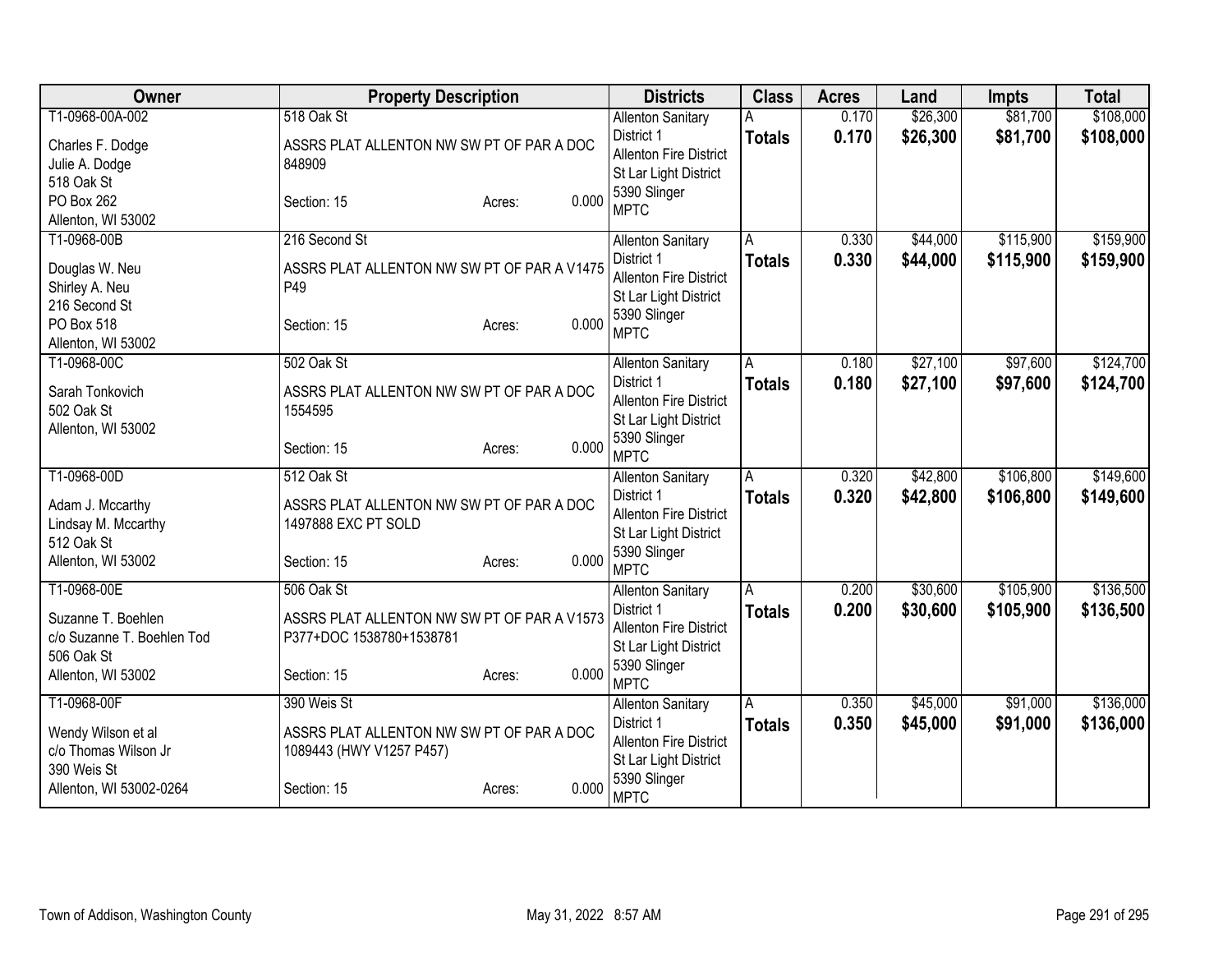| Owner                          | <b>Property Description</b>               | <b>Districts</b>                            | <b>Class</b>            | <b>Acres</b> | Land     | <b>Impts</b> | <b>Total</b> |
|--------------------------------|-------------------------------------------|---------------------------------------------|-------------------------|--------------|----------|--------------|--------------|
| T1-0968-00G                    | 313 Second St                             | <b>Allenton Sanitary</b>                    |                         | 0.260        | \$36,800 | \$111,200    | \$148,000    |
| John A. Hall                   | ASSRS PLAT ALLENTON NW SW PT OF PAR A DOC | District 1                                  | <b>Totals</b>           | 0.260        | \$36,800 | \$111,200    | \$148,000    |
| 313 Second St                  | 1483981                                   | <b>Allenton Fire District</b>               |                         |              |          |              |              |
| Allenton, WI 53002             |                                           | St Lar Light District<br>5390 Slinger       |                         |              |          |              |              |
|                                | 0.000<br>Section: 15<br>Acres:            | <b>MPTC</b>                                 |                         |              |          |              |              |
| T1-0968-00H                    | 306 Second St                             | <b>Allenton Sanitary</b>                    | A                       | 0.390        | \$46,300 | \$122,900    | \$169,200    |
| Jennifer L. Tsuzuki Korbar     | ASSRS PLAT ALLENTON NW SW PT OF PAR A DOC | District 1                                  | <b>Totals</b>           | 0.390        | \$46,300 | \$122,900    | \$169,200    |
| 306 Second St                  | 1240565+1351681+1418388140X122.25'        | <b>Allenton Fire District</b>               |                         |              |          |              |              |
| <b>PO Box 114</b>              |                                           | St Lar Light District                       |                         |              |          |              |              |
| Allenton, WI 53002             | 0.000<br>Section: 15<br>Acres:            | 5390 Slinger<br><b>MPTC</b>                 |                         |              |          |              |              |
| T1-0968-00J                    | 302 Second St                             | <b>Allenton Sanitary</b>                    | Α                       | 0.310        | \$42,400 | \$145,900    | \$188,300    |
|                                |                                           | District 1                                  | <b>Totals</b>           | 0.310        | \$42,400 | \$145,900    | \$188,300    |
| Marshall G. Olson              | ASSRS PLAT ALLENTON NW SW PT OF PAR A DOC | <b>Allenton Fire District</b>               |                         |              |          |              |              |
| Michelle A. Olson<br>PO Box 95 | 1147561 110X122.25'                       | St Lar Light District                       |                         |              |          |              |              |
| Allenton, WI 53002             | 0.310<br>Section: 15<br>Acres:            | 5390 Slinger                                |                         |              |          |              |              |
|                                |                                           | <b>MPTC</b>                                 |                         |              |          |              |              |
| T1-0968-00K                    | 307 Second St                             | <b>Allenton Sanitary</b><br>District 1      | Α                       | 0.320        | \$43,100 | \$180,800    | \$223,900    |
| Randy L. Calkins               | ASSRS PLAT ALLENTON NW SW PT OF PAR A DOC | <b>Allenton Fire District</b>               | <b>Totals</b>           | 0.320        | \$43,100 | \$180,800    | \$223,900    |
| PO Box 111                     | 842438 110X125'                           | St Lar Light District                       |                         |              |          |              |              |
| Allenton, WI 53002             |                                           | 5390 Slinger                                |                         |              |          |              |              |
|                                | 0.320<br>Section: 15<br>Acres:            | <b>MPTC</b>                                 |                         |              |          |              |              |
| T1-0968-00Q                    | 303 Second St                             | <b>Allenton Sanitary</b>                    | A                       | 0.290        | \$41,100 | \$76,900     | \$118,000    |
| Keith J. Guggenmos             | ASSRS PLAT ALLENTON NW SW PT OF PAR A DOC | District 1                                  | <b>Totals</b>           | 0.290        | \$41,100 | \$76,900     | \$118,000    |
| Deborah J. Guggenmos           | 884621 100X125' .29 AC                    | Allenton Fire District                      |                         |              |          |              |              |
| 303 Second St                  |                                           | St Lar Light District<br>5390 Slinger       |                         |              |          |              |              |
| PO Box 275                     | 0.290<br>Section: 15<br>Acres:            | <b>MPTC</b>                                 |                         |              |          |              |              |
| Allenton, WI 53002             |                                           |                                             |                         |              |          |              |              |
| T1-0968-00R                    | 430 Weis St                               | <b>Allenton Sanitary</b>                    | $\overline{\mathsf{A}}$ | 0.330        | \$37,200 | \$67,100     | \$104,300    |
| Kevin M. Gutkowski             | ASSRS PLAT ALLENTON NW SW PT OF PAR A DOC | District 1<br><b>Allenton Fire District</b> | <b>Totals</b>           | 0.330        | \$37,200 | \$67,100     | \$104,300    |
| Dana L. Gutkowski              | 1282777                                   | St Lar Light District                       |                         |              |          |              |              |
| 430 Weis St                    |                                           | 5390 Slinger                                |                         |              |          |              |              |
| Allenton, WI 53002             | 0.000<br>Section: 15<br>Acres:            | <b>MPTC</b>                                 |                         |              |          |              |              |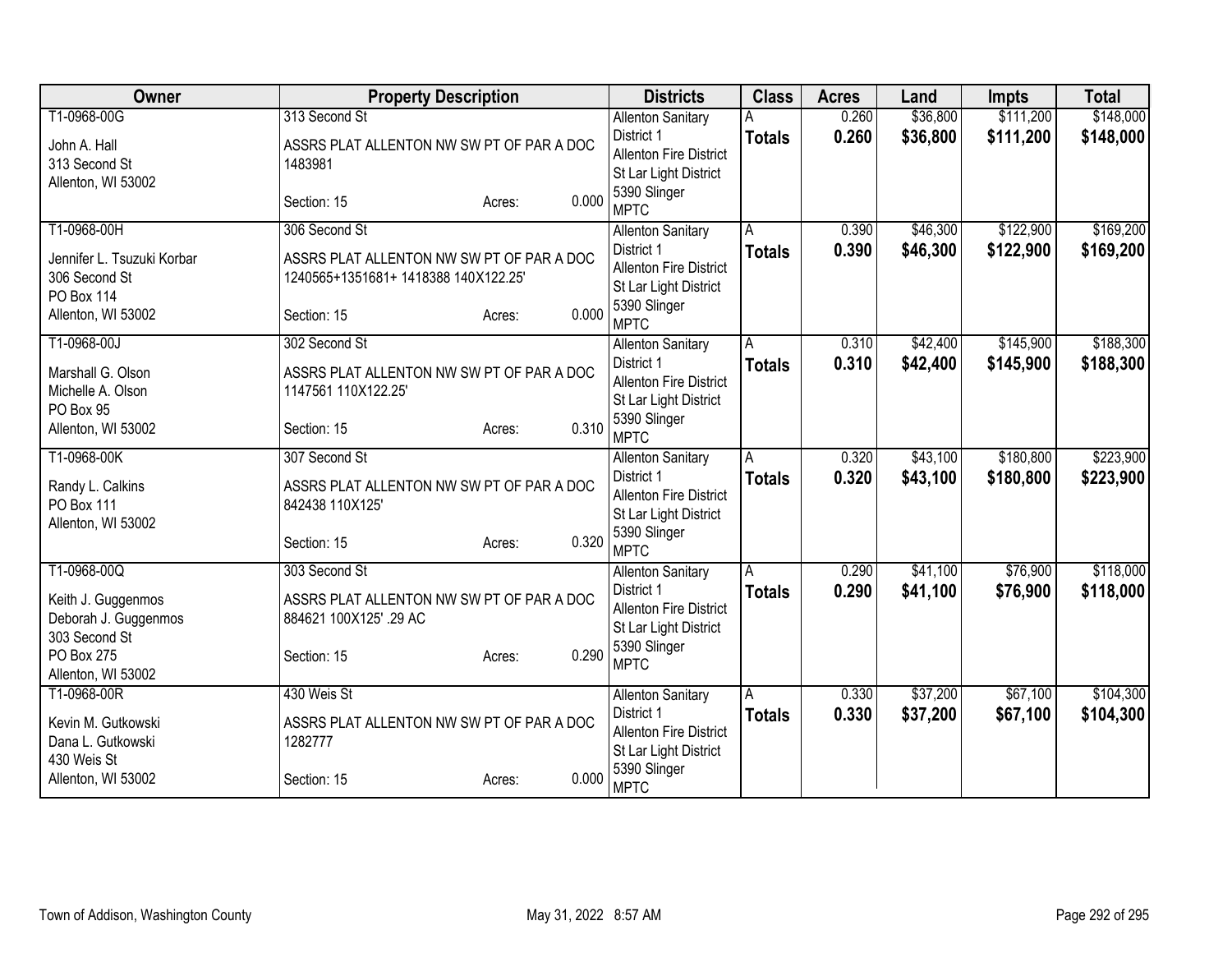| Owner                                                                    | <b>Property Description</b>                                                                                                                               | <b>Districts</b>                                                                                    | <b>Class</b>       | <b>Acres</b>   | Land                 | <b>Impts</b>           | <b>Total</b>           |
|--------------------------------------------------------------------------|-----------------------------------------------------------------------------------------------------------------------------------------------------------|-----------------------------------------------------------------------------------------------------|--------------------|----------------|----------------------|------------------------|------------------------|
| T1-0968-00S                                                              | 350 Weis St                                                                                                                                               | <b>Allenton Sanitary</b>                                                                            |                    | 0.350          | \$44,700             | \$101,000              | \$145,700              |
| Mary Jane F Sternat Revocable Trust<br>350 Weis St<br>PO Box 8           | ASSRS PLAT ALLENTON NW SW PT OF PAR A V367<br>P376+V773 P206+DOC 1141757                                                                                  | District 1<br><b>Allenton Fire District</b><br>St Lar Light District                                | <b>Totals</b>      | 0.350          | \$44,700             | \$101,000              | \$145,700              |
| Allenton, WI 53002                                                       | 0.000<br>Section: 15<br>Acres:                                                                                                                            | 5390 Slinger<br><b>MPTC</b>                                                                         |                    |                |                      |                        |                        |
| T1-0968-00T                                                              | 301 Second St                                                                                                                                             | <b>Allenton Sanitary</b>                                                                            | A                  | 0.290          | \$41,200             | \$119,900              | \$161,100              |
| Margaret M. Breuer<br>Sandra L. Breuer<br>301 Second St<br>PO Box 503    | ASSRS PLAT ALLENTON NW SW PT OF PAR A DOC<br>1004596+1037978 AGRMT V1539 P586)<br>0.000<br>Section: 15<br>Acres:                                          | District 1<br><b>Allenton Fire District</b><br>St Lar Light District<br>5390 Slinger                | <b>Totals</b>      | 0.290          | \$41,200             | \$119,900              | \$161,100              |
| Allenton, WI 53002                                                       |                                                                                                                                                           | <b>MPTC</b>                                                                                         |                    |                |                      |                        |                        |
| T1-0968-00U                                                              | 217 Second St                                                                                                                                             | <b>Allenton Sanitary</b><br>District 1                                                              | A<br><b>Totals</b> | 0.270<br>0.270 | \$39,700<br>\$39,700 | \$110,300<br>\$110,300 | \$150,000<br>\$150,000 |
| Douglas J. Jarosinski<br>PO Box 537<br>Allenton, WI 53002                | ASSRS PLAT ALLENTON NW SW PT OF PAR A DOC<br>1373110                                                                                                      | <b>Allenton Fire District</b><br>St Lar Light District                                              |                    |                |                      |                        |                        |
|                                                                          | 0.000<br>Section: 15<br>Acres:                                                                                                                            | 5390 Slinger<br><b>MPTC</b>                                                                         |                    |                |                      |                        |                        |
| T1-0968-00W                                                              | 330 Weis St Unit A                                                                                                                                        | <b>Allenton Sanitary</b>                                                                            | $\overline{B}$     | 1.230          | \$54,600             | \$200,400              | \$255,000              |
| Volition Properties, LLC<br>111 Grand Ave<br>Hartford, WI 53027          | PT OF NW SW ASSRS PLAT ALLENTON NW SW PT O<br>PAR A DOC 1526108+1556448                                                                                   | District 1<br><b>Allenton Fire District</b><br>St Lar Light District<br>5390 Slinger                | <b>Totals</b>      | 1.230          | \$54,600             | \$200,400              | \$255,000              |
|                                                                          | 1.230<br>Section:<br>Acres:                                                                                                                               | <b>MPTC</b>                                                                                         |                    |                |                      |                        |                        |
| T1-0969                                                                  | 534 Weis St                                                                                                                                               | <b>Allenton Sanitary</b><br>District 1                                                              | A                  | 0.320<br>0.320 | \$36,600<br>\$36,600 | \$95,800<br>\$95,800   | \$132,400<br>\$132,400 |
| Gary W. Rahlf<br>534 Weis St<br>PO Box 354<br>Allenton, WI 53002         | ASSRS PLAT ALLENTON NW SW LOT 1 BLK 1 WEIS<br>ADDN EXC N4' LOT 1 BLK A F X WEIS SUB V1596<br>P415 (EXC 1207 P208)<br>0.000<br>Section: 15<br>Acres:       | <b>Allenton Fire District</b><br>St Lar Light District<br>5390 Slinger<br><b>MPTC</b>               | <b>Totals</b>      |                |                      |                        |                        |
| T1-0970                                                                  | 530 Weis St                                                                                                                                               | <b>Allenton Sanitary</b>                                                                            | A                  | 0.250          | \$32,400             | \$114,400              | \$146,800              |
| Tina A. Bechler<br>Brian W. Mcelyea<br>530 Weis St<br>Allenton, WI 53002 | ASSRS PLAT ALLENTON NW SW LOT 2 BLK 1+PT LO<br>4 BLK 1 SURVEY OF WEIS'S ADDN+PT LOT 1 BLK A F<br>X WEIS SUB DOC 1549481<br>0.250<br>Section: 15<br>Acres: | District 1<br><b>Allenton Fire District</b><br>St Lar Light District<br>5390 Slinger<br><b>MPTC</b> | <b>Totals</b>      | 0.250          | \$32,400             | \$114,400              | \$146,800              |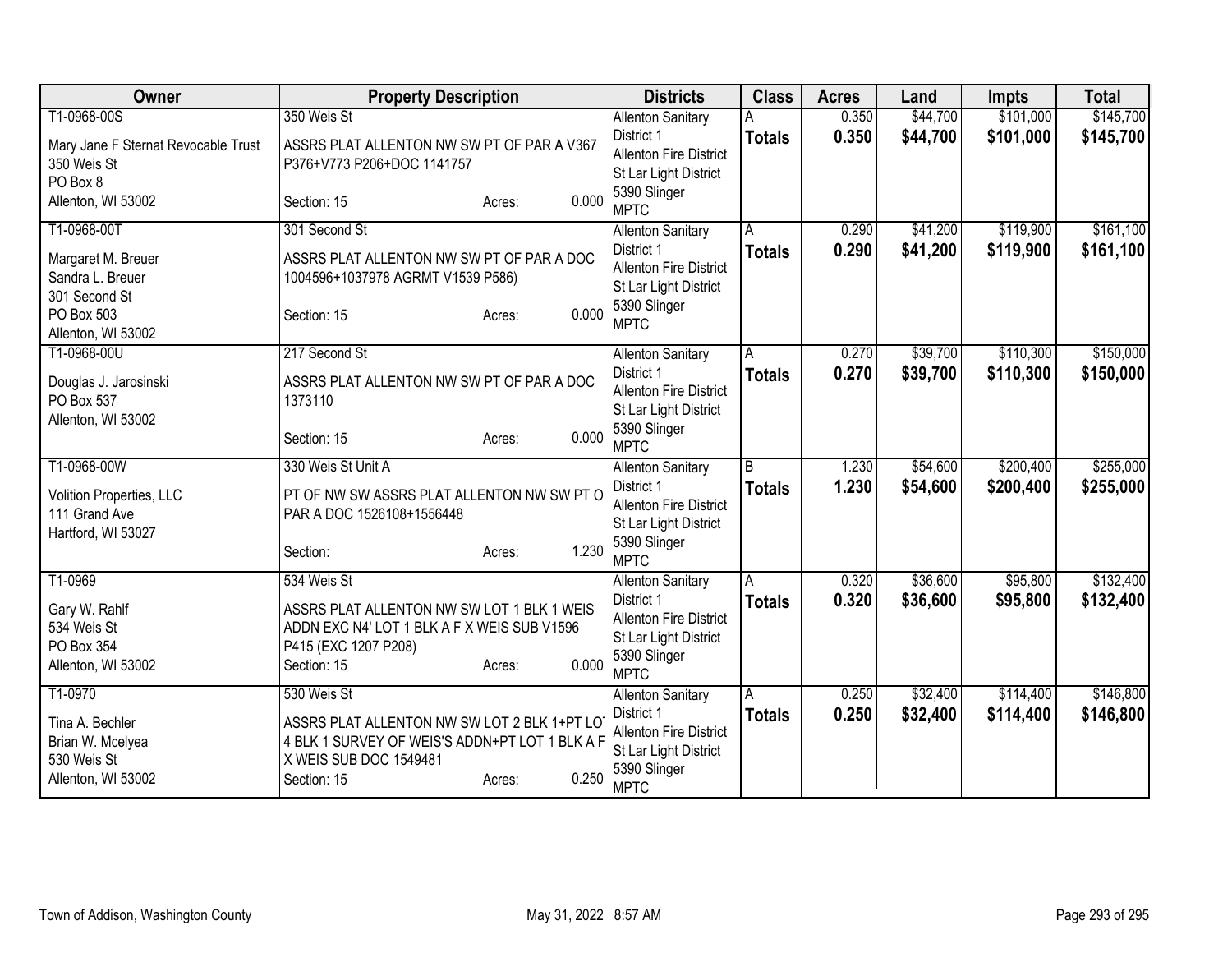| Owner                                                                                                                  | <b>Property Description</b>                                                                                                                                         | <b>Districts</b>                                                                                                                | <b>Class</b>       | <b>Acres</b>   | Land                 | Impts                | <b>Total</b>           |
|------------------------------------------------------------------------------------------------------------------------|---------------------------------------------------------------------------------------------------------------------------------------------------------------------|---------------------------------------------------------------------------------------------------------------------------------|--------------------|----------------|----------------------|----------------------|------------------------|
| T1-0971<br>John M. Catarozzoli<br>Sharon L. Catarozzoli<br>526 Weis St<br>Allenton, WI 53002                           | 526 Weis St<br>ASSRS PLAT ALLENTON NW SW LOT 3 BLK 1 WEIS<br>ADDN & PT OF LOT 2 BLK A F X WEIS SUB(LOT 4<br>OLD PLAT) DOC 1349669<br>0.000<br>Section: 15<br>Acres: | <b>Allenton Sanitary</b><br>District 1<br><b>Allenton Fire District</b><br>St Lar Light District<br>5390 Slinger<br><b>MPTC</b> | <b>Totals</b>      | 0.280<br>0.280 | \$34,300<br>\$34,300 | \$90,900<br>\$90,900 | \$125,200<br>\$125,200 |
| T1-0972<br>Barbara J. Bronson et al<br>c/o Gary C. Bronson Tod<br>522 Weis St<br>PO Box 363<br>Allenton, WI 53002-0363 | 522 Weis St<br>ASSRS PLAT ALLENTON NW SW LOTS 1+4 BLK 2<br>WEIS ADDN & 66X132' VAC ST V578 P589+DOC<br>1488835<br>0.000<br>Section: 15<br>Acres:                    | <b>Allenton Sanitary</b><br>District 1<br>Allenton Fire District<br>St Lar Light District<br>5390 Slinger<br><b>MPTC</b>        | A<br><b>Totals</b> | 0.200<br>0.200 | \$25,900<br>\$25,900 | \$94,300<br>\$94,300 | \$120,200<br>\$120,200 |
| T1-0973<br>Jerome K. Perrault<br>Shelley M. Perrault<br>N7981 State Hwy 67<br>Mayville, WI 53050                       | 512 Weis St<br>ASSRS PLAT ALLENTON NW SW LOT 5 BLK 2 WEIS<br>ADDN & LOT 4 BLK C F X WEIS SUB V954 P229<br>0.000<br>Section: 15<br>Acres:                            | <b>Allenton Sanitary</b><br>District 1<br><b>Allenton Fire District</b><br>St Lar Light District<br>5390 Slinger<br><b>MPTC</b> | A<br><b>Totals</b> | 0.180<br>0.180 | \$23,300<br>\$23,300 | \$72,900<br>\$72,900 | \$96,200<br>\$96,200   |
| T1-0974<br>Ronald J. Naab<br>Ann J. Naab<br>505 Oak St<br>PO Box 362<br>Allenton, WI 53002                             | 505 Oak St<br>ASSRS PLAT ALLENTON NW SW PT LOT 4 BLK C FX<br>WEIS SUB+PT LOT 6 BLK 2 WEIS ADDN DOC 974057<br>0.000<br>Section: 15<br>Acres:                         | <b>Allenton Sanitary</b><br>District 1<br><b>Allenton Fire District</b><br>St Lar Light District<br>5390 Slinger<br><b>MPTC</b> | A<br><b>Totals</b> | 0.150<br>0.150 | \$22,200<br>\$22,200 | \$98,100<br>\$98,100 | \$120,300<br>\$120,300 |
| T1-0974-00A<br>Cynthia A. Boylen<br>33455 Industrial Dr Lot 12<br>Wauzeka, WI 53826                                    | 508 Weis St<br>ASSRS PLAT ALLENTON NW SW PT OF LOT 6 BLK 2<br>WEIS ADD V1683 P1+DOC 1388916<br>0.000<br>Section: 15<br>Acres:                                       | <b>Allenton Sanitary</b><br>District 1<br><b>Allenton Fire District</b><br>St Lar Light District<br>5390 Slinger<br><b>MPTC</b> | A<br><b>Totals</b> | 0.150<br>0.150 | \$19,400<br>\$19,400 | \$71,900<br>\$71,900 | \$91,300<br>\$91,300   |
| T1-0975<br>Manuel P. Rivera<br>320 Second St Po Box 553<br>Allenton, WI 53002                                          | 320 Second St<br>ASSRS PLAT ALLENTON NW SW LOT 7 BLK 2 WEIS<br>ADDN & LOT 4 BLK C FX WEIS SUB V1095 P378<br>0.000<br>Section: 15<br>Acres:                          | <b>Allenton Sanitary</b><br>District 1<br>Allenton Fire District<br>St Lar Light District<br>5390 Slinger<br><b>MPTC</b>        | A<br><b>Totals</b> | 0.210<br>0.210 | \$27,200<br>\$27,200 | \$96,300<br>\$96,300 | \$123,500<br>\$123,500 |